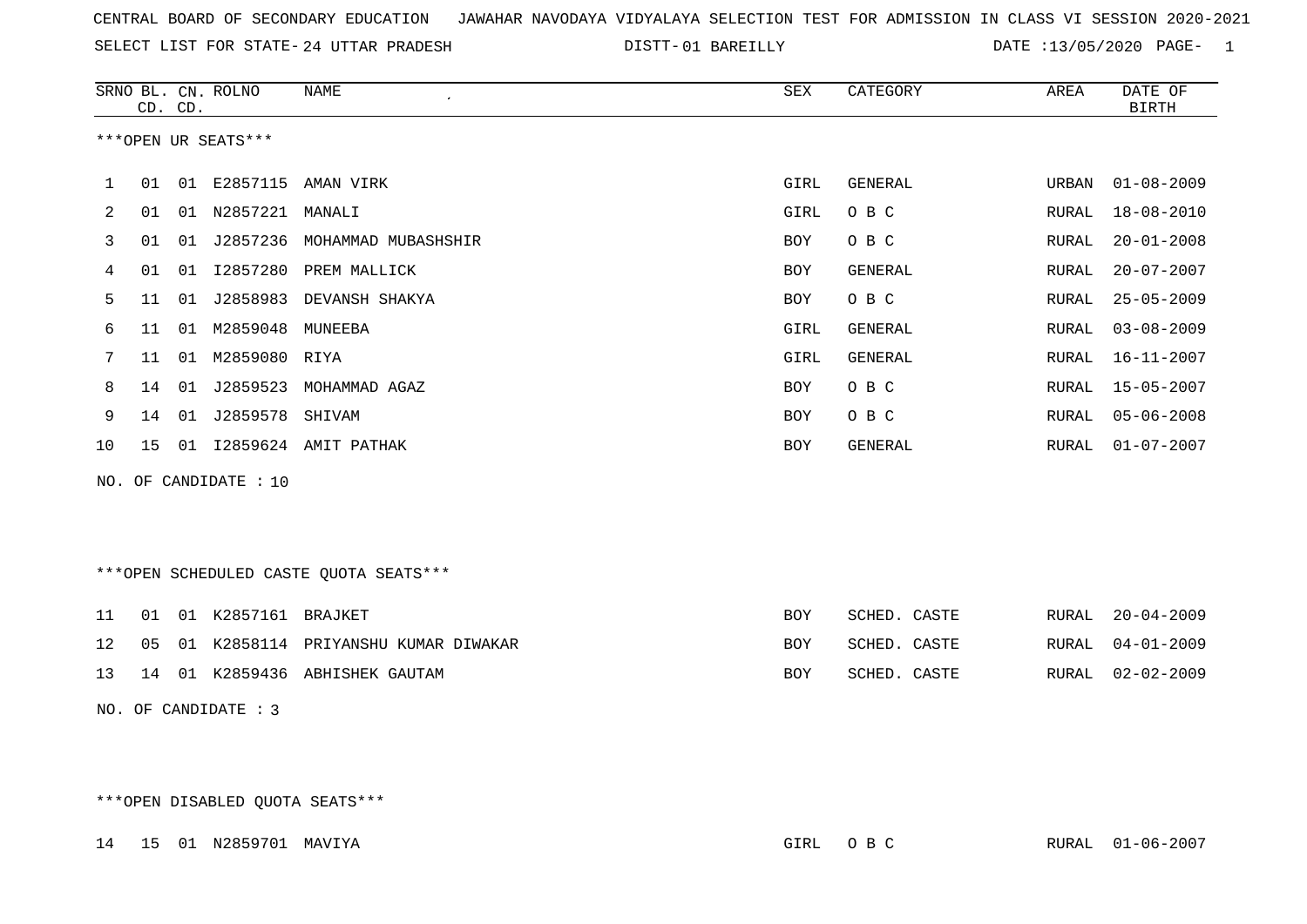| CENTRAL BOARD OF SECONDARY EDUCATION – JAWAHAR NAVODAYA VIDYALAYA SELECTION TEST FOR ADMISSION IN CLASS VI SESSION 2020-2021 |  |  |  |  |
|------------------------------------------------------------------------------------------------------------------------------|--|--|--|--|
|------------------------------------------------------------------------------------------------------------------------------|--|--|--|--|

SELECT LIST FOR STATE- DISTT- 24 UTTAR PRADESH

01 BAREILLY DATE :13/05/2020 PAGE- 2

|    |    | CD. CD. | SRNO BL. CN. ROLNO     | NAME                                   | SEX        | CATEGORY     | AREA          | DATE OF<br><b>BIRTH</b> |
|----|----|---------|------------------------|----------------------------------------|------------|--------------|---------------|-------------------------|
|    |    |         | NO. OF CANDIDATE : $1$ |                                        |            |              |               |                         |
|    |    |         |                        |                                        |            |              |               |                         |
|    |    |         |                        |                                        |            |              |               |                         |
|    |    |         |                        | *** OPEN BACKWARD CLASS QUOTA SEATS*** |            |              |               |                         |
| 15 | 04 |         |                        | 01 J2857801 BIBUDH GANGWAR             | BOY        | O B C        | RURAL         | $31 - 12 - 2010$        |
| 16 | 04 |         |                        | 01 N2857922 RIDDHIMA GANGWAR           | GIRL       | O B C        | RURAL         | $23 - 10 - 2008$        |
| 17 | 05 |         |                        | 01 N2858138 SHIKSHA RATHORE            | GIRL       | O B C        | RURAL         | $26 - 02 - 2008$        |
| 18 | 14 |         | 01 J2859447            | AMAN                                   | BOY        | O B C        | ${\tt RURAL}$ | $21 - 08 - 2008$        |
| 19 | 14 |         |                        | 01 J2859576 SATYAM RATHAUR             | BOY        | O B C        | RURAL         | $11 - 08 - 2009$        |
|    |    |         | NO. OF CANDIDATE : 5   |                                        |            |              |               |                         |
|    |    |         |                        |                                        |            |              |               |                         |
|    |    |         |                        |                                        |            |              |               |                         |
|    |    |         |                        | ***OPEN SCHEDULED TRIBE QUOTA SEATS*** |            |              |               |                         |
| 20 |    |         |                        | 12 01 D2859357 VIKRAM SINGH RANA       | BOY        | SCHED. TRIBE | URBAN         | $10 - 02 - 2008$        |
|    |    |         | NO. OF CANDIDATE : $1$ |                                        |            |              |               |                         |
|    |    |         |                        |                                        |            |              |               |                         |
|    |    |         |                        |                                        |            |              |               |                         |
|    |    |         | ***RURAL OPEN SEATS*** |                                        |            |              |               |                         |
|    |    |         |                        |                                        |            |              |               |                         |
| 21 | 01 |         |                        | 01 J2857084 ADEEB ALAM                 | BOY        | O B C        | RURAL         | $01 - 01 - 2008$        |
| 22 | 01 |         | 01 J2857150 ASHISH     |                                        | <b>BOY</b> | O B C        | RURAL         | $10 - 06 - 2010$        |
| 23 | 01 |         |                        | 01 J2857277 PRAVENDR KUMAR             | BOY        | O B C        | RURAL         | $31 - 12 - 2008$        |
| 24 | 02 |         | 01 J2857384 AASHISH    |                                        | BOY        | O B C        | RURAL         | 18-12-2007              |
| 25 | 02 |         |                        | 01 J2857391 AJEET KUMAR                | BOY        | O B C        | RURAL         | $15 - 10 - 2009$        |
| 26 |    |         |                        | 03 01 I2857485 ABHINAV TRIPATHI        | BOY        | GENERAL      | RURAL         | $15 - 01 - 2009$        |
| 27 |    |         |                        | 03 01 N2857635 PAVNI GANGWAR           | GIRL       | O B C        |               | RURAL 18-07-2009        |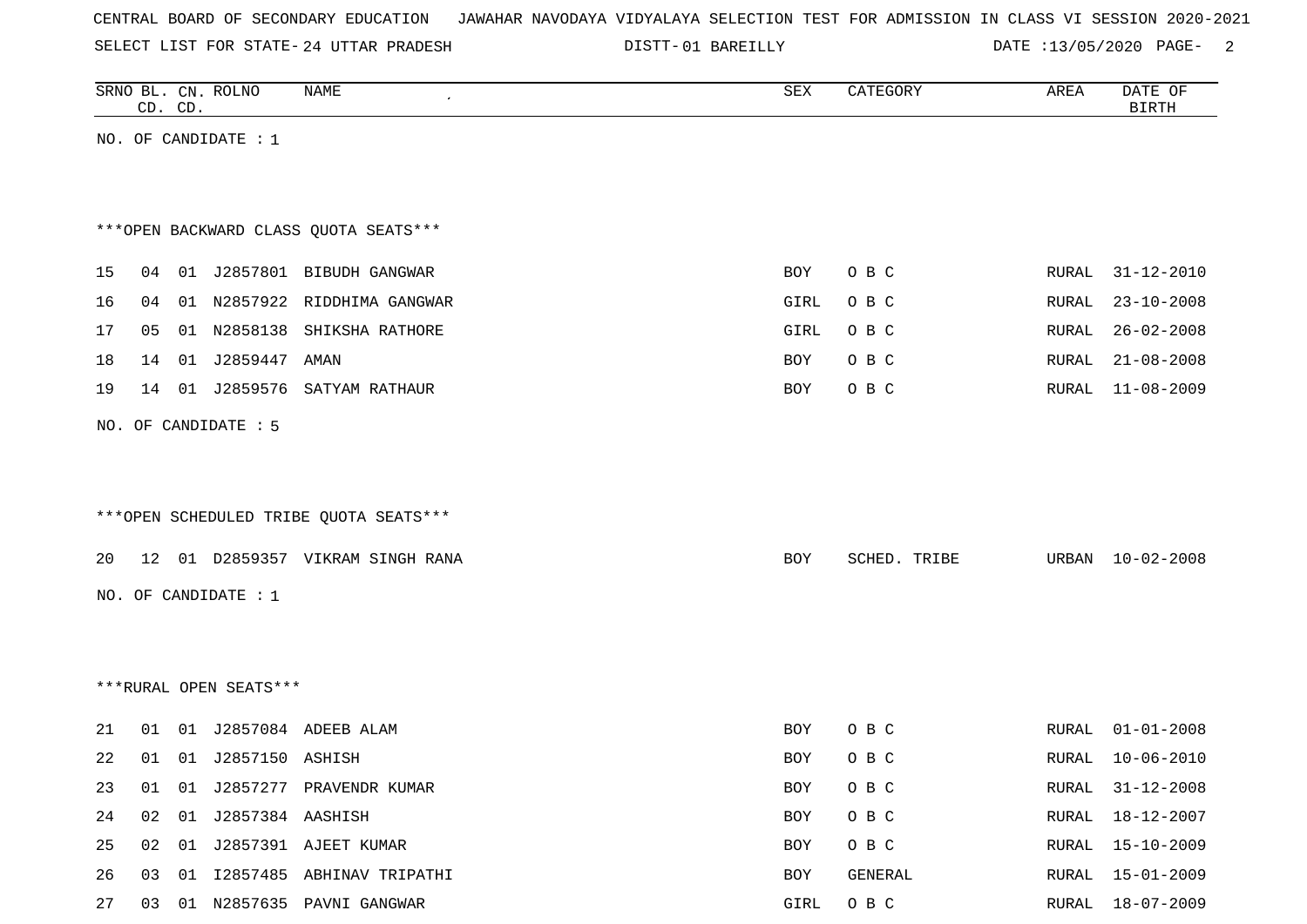SELECT LIST FOR STATE- DISTT- 24 UTTAR PRADESH

01 BAREILLY DATE :13/05/2020 PAGE- 3

|    | CD. CD. |    | SRNO BL. CN. ROLNO     | NAME<br>$\epsilon$         | <b>SEX</b> | CATEGORY     | AREA         | DATE OF<br><b>BIRTH</b> |
|----|---------|----|------------------------|----------------------------|------------|--------------|--------------|-------------------------|
|    |         |    | ***RURAL OPEN SEATS*** |                            |            |              |              |                         |
|    |         |    |                        |                            |            |              |              |                         |
| 28 | 04      |    | 01 J2857744 ADITYA     |                            | <b>BOY</b> | O B C        | RURAL        | $20 - 12 - 2009$        |
| 29 | 04      | 01 |                        | J2857973 SUDHANJAY GANGWAR | BOY        | O B C        | RURAL        | $07 - 08 - 2008$        |
| 30 | 05      | 01 |                        | J2858092 MOHD. MIYAN       | BOY        | O B C        | RURAL        | $05 - 05 - 2007$        |
| 31 | 05      | 01 | J2858127               | SAKSHAM PATEL              | BOY        | O B C        | RURAL        | $28 - 10 - 2008$        |
| 32 | 06      | 01 | M2858209               | ANUSHKA SINGH TOMAR        | GIRL       | GENERAL      | RURAL        | $04 - 12 - 2009$        |
| 33 | 06      | 01 | J2858300               | RUDRAPRATAP SINGH          | BOY        | O B C        | RURAL        | $15 - 12 - 2008$        |
| 34 | 07      | 01 |                        | J2858444 MOHAMMAD ANAS     | BOY        | O B C        | RURAL        | $05 - 02 - 2009$        |
| 35 | 07      | 01 |                        | J2858543 VISHAL KUMAR      | <b>BOY</b> | O B C        | RURAL        | $12 - 05 - 2008$        |
| 36 | 08      | 01 |                        | M2858560 ARPITA SINGH      | GIRL       | GENERAL      | RURAL        | $25 - 12 - 2009$        |
| 37 | 08      | 01 | J2858582               | REHAN BABU                 | BOY        | O B C        | RURAL        | $07 - 07 - 2008$        |
| 38 | 09      | 01 |                        | M2858663 KRITIA SAXENA     | GIRL       | GENERAL      | RURAL        | 19-07-2009              |
| 39 | 10      | 01 | J2858786               | BRAJESH KUMAR              | <b>BOY</b> | O B C        | RURAL        | $20 - 04 - 2009$        |
| 40 | 10      | 01 | J2858839               | MOHD ANAS                  | BOY        | O B C        | RURAL        | $05 - 04 - 2009$        |
| 41 | 11      | 01 | J2859010               | <b>JASVIR SINGH</b>        | BOY        | O B C        | <b>RURAL</b> | $12 - 08 - 2010$        |
| 42 | 11      | 01 | J2859090               | SANJEEV RAJPOOT            | BOY        | O B C        | RURAL        | $01 - 07 - 2009$        |
| 43 | 12      | 01 | J2859233               | KAPIL GANGWAR              | <b>BOY</b> | O B C        | RURAL        | $24 - 02 - 2010$        |
| 44 | 12      | 01 |                        | J2859361 VISHAL BABOO      | <b>BOY</b> | O B C        | <b>RURAL</b> | $21 - 07 - 2009$        |
| 45 | 12      | 01 |                        | J2859365 VIVEK GANGWAR     | BOY        | O B C        | RURAL        | $28 - 07 - 2009$        |
| 46 | 13      | 01 |                        | J2859385 ASHISH SHRIVASTAV | BOY        | O B C        | RURAL        | $01 - 09 - 2010$        |
| 47 | 13      | 01 | K2859410               | ROHIT KUMAR                | <b>BOY</b> | SCHED. CASTE | RURAL        | $01 - 01 - 2008$        |
| 48 | 14      | 01 | J2859459               | ANKUSH                     | BOY        | O B C        | RURAL        | $14 - 02 - 2009$        |
| 49 | 14      | 01 | J2859478               | ARUN                       | BOY        | O B C        | RURAL        | $01 - 10 - 2008$        |
| 50 | 15      |    | 01 J2859632 ANKIT      |                            | BOY        | O B C        | RURAL        | $02 - 03 - 2008$        |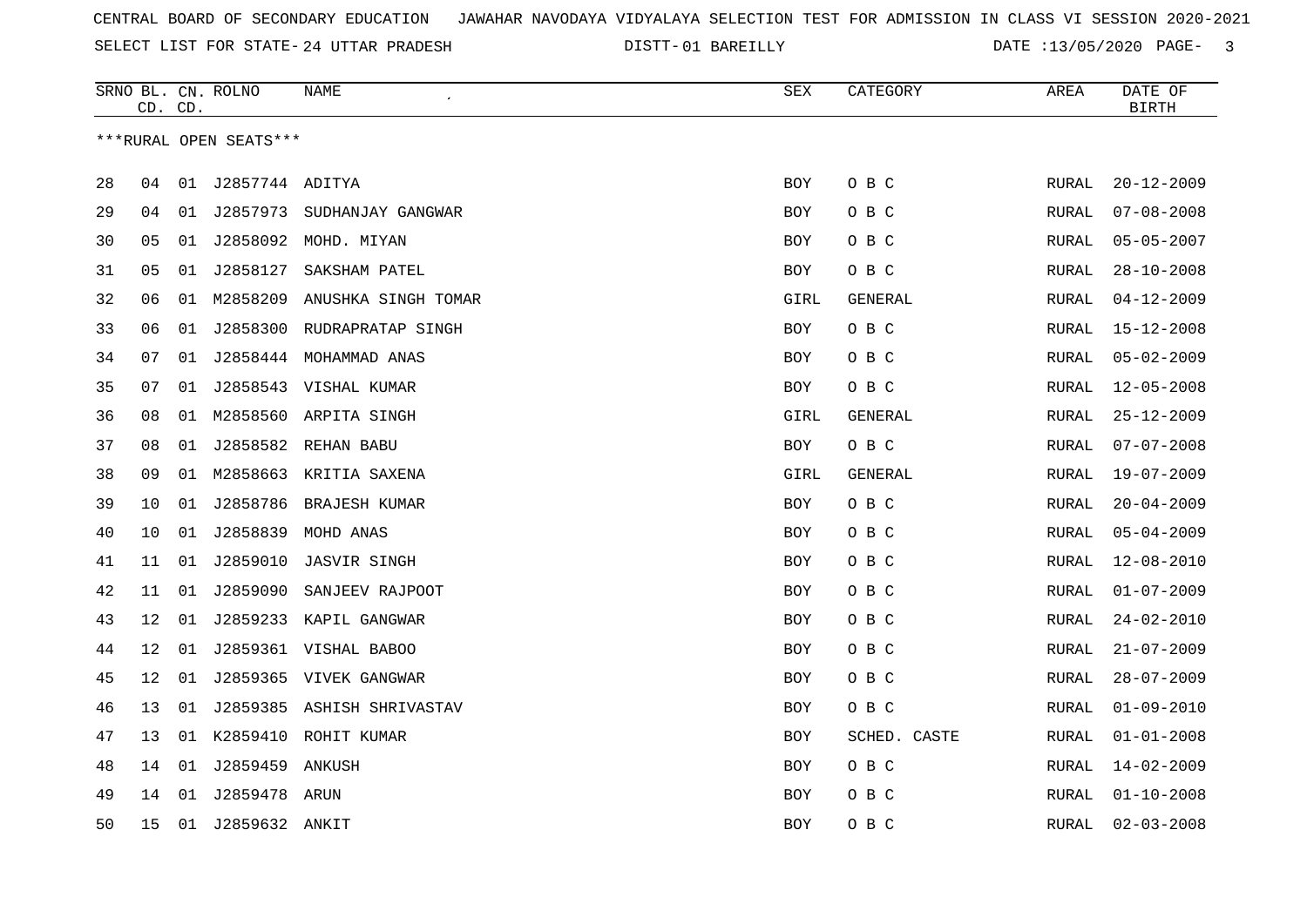| CENTRAL BOARD OF SECONDARY EDUCATION – JAWAHAR NAVODAYA VIDYALAYA SELECTION TEST FOR ADMISSION IN CLASS VI SESSION 2020-2021 |  |  |  |  |  |
|------------------------------------------------------------------------------------------------------------------------------|--|--|--|--|--|
|------------------------------------------------------------------------------------------------------------------------------|--|--|--|--|--|

SELECT LIST FOR STATE- DISTT- 24 UTTAR PRADESH 01 BAREILLY DATE :13/05/2020 PAGE- 4

|    |    | CD. CD. | SRNO BL. CN. ROLNO      | NAME                                    | <b>SEX</b> | CATEGORY     | AREA         | DATE OF<br><b>BIRTH</b> |
|----|----|---------|-------------------------|-----------------------------------------|------------|--------------|--------------|-------------------------|
|    |    |         | NO. OF CANDIDATE : 30   |                                         |            |              |              |                         |
|    |    |         |                         |                                         |            |              |              |                         |
|    |    |         |                         |                                         |            |              |              |                         |
|    |    |         |                         | ***RURAL SCHEDULED CASTE QUOTA SEATS*** |            |              |              |                         |
| 51 | 01 |         |                         | 01 K2857111 ALOK DEEP                   | BOY        | SCHED. CASTE | RURAL        | $01 - 01 - 2008$        |
| 52 | 01 |         |                         | 01 K2857172 DEV PRATAP SINGH            | BOY        | SCHED. CASTE | RURAL        | $08 - 07 - 2009$        |
| 53 | 01 |         | 01 K2857340 SHIVA       |                                         | <b>BOY</b> | SCHED. CASTE | RURAL        | $01 - 07 - 2009$        |
| 54 | 02 |         |                         | 01 K2857479 VIPIN KUMAR                 | <b>BOY</b> | SCHED. CASTE | RURAL        | $01 - 07 - 2009$        |
| 55 | 04 |         | 01 K2857857 MAHIPAL     |                                         | BOY        | SCHED. CASTE | RURAL        | $01 - 07 - 2009$        |
| 56 | 04 |         | 01 K2857974 SUKHRAM     |                                         | <b>BOY</b> | SCHED. CASTE | RURAL        | $18 - 07 - 2009$        |
| 57 | 05 |         |                         | 01 K2858157 SURAJ PRATAP SINGH          | BOY        | SCHED. CASTE | RURAL        | $01 - 01 - 2009$        |
| 58 | 10 |         |                         | 01 K2858781 ASHISH ARYA                 | BOY        | SCHED. CASTE | RURAL        | $23 - 11 - 2010$        |
| 59 | 12 |         | 01 02859237 KHUSHI      |                                         | GIRL       | SCHED. CASTE | RURAL        | $10 - 01 - 2011$        |
|    |    |         | NO. OF CANDIDATE : 9    |                                         |            |              |              |                         |
|    |    |         |                         |                                         |            |              |              |                         |
|    |    |         |                         |                                         |            |              |              |                         |
|    |    |         |                         | ***RURAL BACKWARD CLASS QUOTA SEATS***  |            |              |              |                         |
|    |    |         |                         |                                         |            |              |              |                         |
| 60 |    |         | 01  01  N2857090  ADITI |                                         | GIRL       | O B C        | RURAL        | $02 - 05 - 2009$        |
| 61 | 01 |         |                         | 01 N2857108 AKSHRA GANGWAR              | GIRL       | O B C        | RURAL        | $05 - 05 - 2009$        |
| 62 | 01 |         | 01 N2857191 HUMAIRA     |                                         | GIRL       | O B C        | RURAL        | $11 - 05 - 2010$        |
| 63 | 01 |         |                         | 01 N2857198 JYOTI PRIYA                 | GIRL       | O B C        | <b>RURAL</b> | $08 - 08 - 2008$        |
| 64 | 01 | 01      | J2857330                | SAYAAN                                  | BOY        | O B C        | RURAL        | $01 - 01 - 2008$        |
| 65 | 02 |         | 01 N2857414 CHANDNI     |                                         | GIRL       | O B C        | RURAL        | $21 - 05 - 2009$        |
| 66 | 02 |         |                         | 01 N2857420 DIKSHA GANGWAR              | GIRL       | O B C        | RURAL        | $10 - 02 - 2010$        |
| 67 | 04 |         | 01 N2857822 GULFIZA     |                                         | GIRL       | O B C        |              | RURAL 15-02-2008        |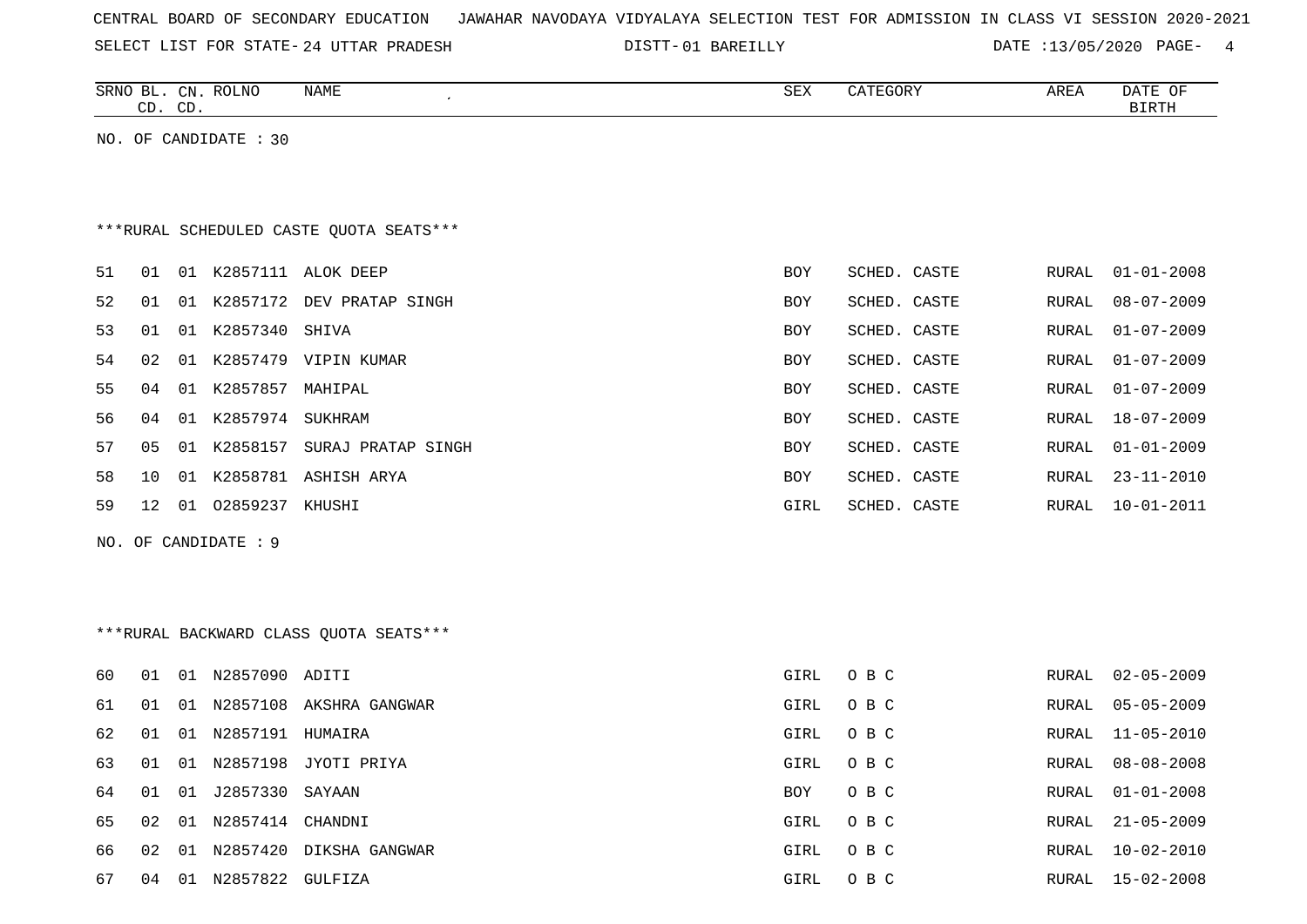| CENTRAL BOARD OF SECONDARY EDUCATION – JAWAHAR NAVODAYA VIDYALAYA SELECTION TEST FOR ADMISSION IN CLASS VI SESSION 2020-2021 |  |
|------------------------------------------------------------------------------------------------------------------------------|--|
|------------------------------------------------------------------------------------------------------------------------------|--|

SELECT LIST FOR STATE- 24 UTTAR PRADESH

24 UTTAR PRADESH 01 BAREILLY DATE :13/05/2020 PAGE- 5

|     |    | CD. CD. | SRNO BL. CN. ROLNO   | <b>NAME</b>                             | SEX         | CATEGORY     | AREA  | DATE OF<br><b>BIRTH</b> |
|-----|----|---------|----------------------|-----------------------------------------|-------------|--------------|-------|-------------------------|
|     |    |         |                      | *** RURAL BACKWARD CLASS QUOTA SEATS*** |             |              |       |                         |
| 68  | 04 | 01      | J2857858             | MANAV SAHU                              | <b>BOY</b>  | O B C        | RURAL | $04 - 01 - 2010$        |
| 69  | 04 | 01      | N2857875             | NANCY SHARMA                            | <b>GIRL</b> | O B C        | RURAL | $28 - 02 - 2008$        |
| 70  | 04 |         |                      | 01 N2857928 RIYA GANGWAR                | <b>GIRL</b> | O B C        | RURAL | $27 - 12 - 2007$        |
| 71  | 07 | 01      | N2858466             | POOJA MOURYA                            | GIRL        | O B C        | RURAL | $04 - 05 - 2009$        |
| 72  | 10 | 01      | J2858782             | AVINASH VERMA                           | BOY         | O B C        | RURAL | $15 - 04 - 2010$        |
| 73  | 11 | 01      | N2858951 ANAMIKA     |                                         | <b>GIRL</b> | O B C        | RURAL | $18 - 03 - 2009$        |
| 74  | 15 |         | 01 N2859649          | BASHRA BI                               | GIRL        | O B C        | RURAL | $18 - 03 - 2008$        |
| 75  | 15 |         |                      | 01 N2859694 LAXMI MOURYA                | GIRL        | O B C        | RURAL | $20 - 05 - 2010$        |
| NO. |    |         | OF CANDIDATE : 16    |                                         |             |              |       |                         |
|     |    |         |                      |                                         |             |              |       |                         |
|     |    |         |                      |                                         |             |              |       |                         |
|     |    |         |                      | ***RURAL SCHEDULED TRIBE QUOTA SEATS*** |             |              |       |                         |
| 76  | 01 |         | 01 L2857282          | PRINCE KUMAR                            | BOY         | SCHED. TRIBE | RURAL | $28 - 01 - 2010$        |
| 77  | 03 |         | 01 L2857570          | KAMAL                                   | <b>BOY</b>  | SCHED. TRIBE | RURAL | $03 - 05 - 2008$        |
| 78  | 04 | 01      |                      | L2857998 VIVEK KUMAR                    | BOY         | SCHED. TRIBE | RURAL | $01 - 01 - 2009$        |
| 79  | 08 |         | 01 P2858555          | ANAMIKA RANA                            | <b>GIRL</b> | SCHED. TRIBE | RURAL | 19-08-2010              |
| 80  | 12 |         | 01 P2859336          | SONIYA                                  | <b>GIRL</b> | SCHED. TRIBE | RURAL | $06 - 12 - 2008$        |
|     |    |         | NO. OF CANDIDATE : 5 |                                         |             |              |       |                         |

TOTAL SELECTED CANDIDATE : 80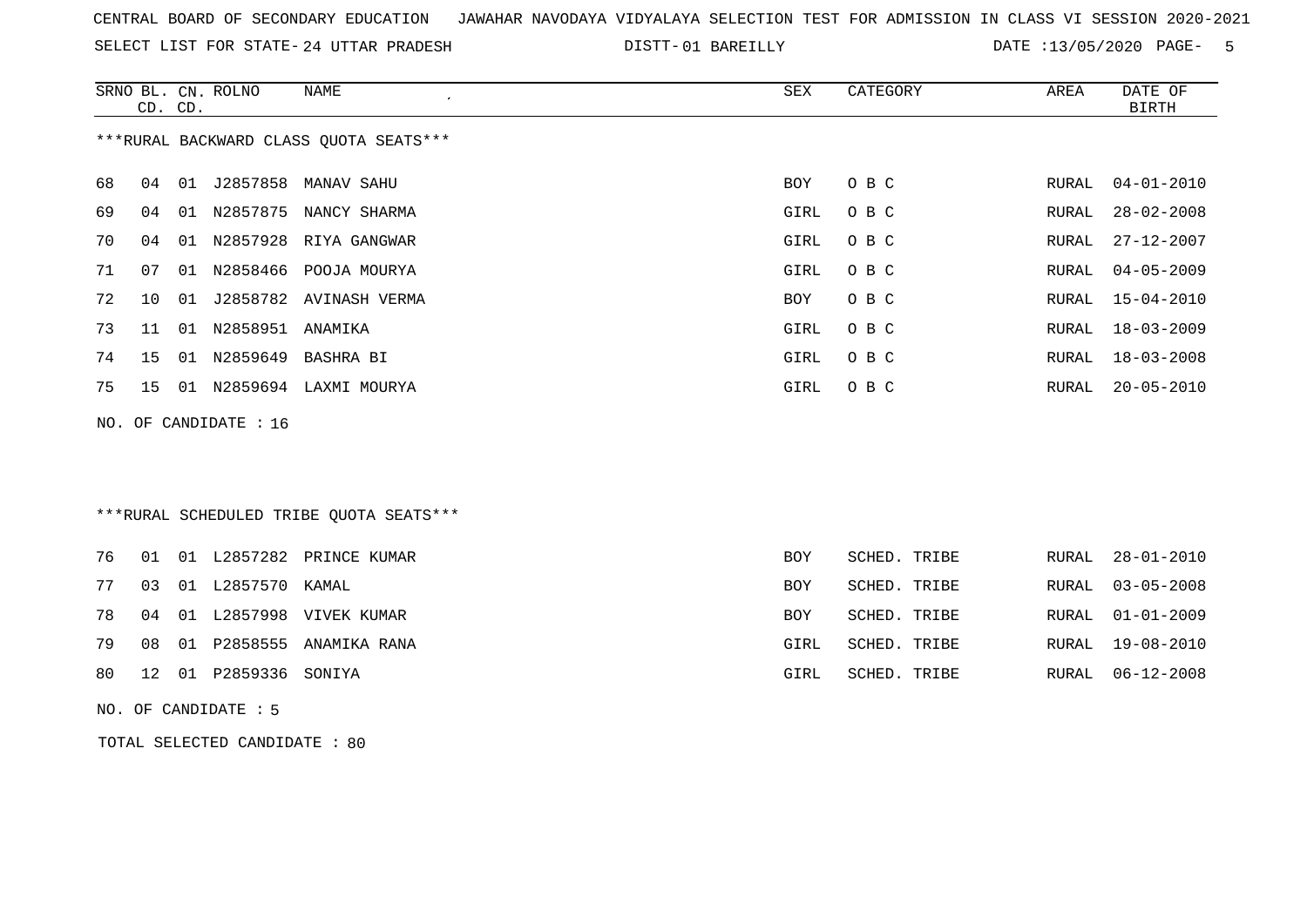SELECT LIST FOR STATE- DISTT- 24 UTTAR PRADESH

02 BULANDSHAHR DATE :13/05/2020 PAGE- 1

|    |    | CD. CD. | SRNO BL. CN. ROLNO              | NAME                                   | <b>SEX</b> | CATEGORY       | AREA  | DATE OF<br><b>BIRTH</b> |
|----|----|---------|---------------------------------|----------------------------------------|------------|----------------|-------|-------------------------|
|    |    |         | ***OPEN UR SEATS***             |                                        |            |                |       |                         |
| 1  | 01 |         |                                 | 01 K2859878 DEEPANSHU                  | <b>BOY</b> | SCHED. CASTE   | RURAL | $07 - 08 - 2007$        |
| 2  | 03 |         |                                 | 01 K2860368 PRASHANT GAUTAM            | BOY        | SCHED. CASTE   | RURAL | $20 - 08 - 2010$        |
| 3  | 04 |         |                                 | 01 M2860510 BHAIRVI SHARMA             | GIRL       | GENERAL        | RURAL | $07 - 12 - 2007$        |
| 4  | 04 |         | 01 I2860579                     | JATIN                                  | BOY        | GENERAL        | RURAL | $01 - 01 - 2009$        |
| 5  | 10 |         | 01 M2861965 ANUSHKA             |                                        | GIRL       | GENERAL        | RURAL | $07 - 04 - 2010$        |
| 6  | 13 |         |                                 | 01 I2862628 HARSHIT SHARMA             | <b>BOY</b> | <b>GENERAL</b> | RURAL | $11 - 08 - 2010$        |
| 7  | 16 |         | 01 I2863559 NIKHIL              |                                        | BOY        | GENERAL        | RURAL | $20 - 05 - 2009$        |
|    |    |         | NO. OF CANDIDATE : 7            |                                        |            |                |       |                         |
|    |    |         |                                 |                                        |            |                |       |                         |
|    |    |         |                                 |                                        |            |                |       |                         |
|    |    |         |                                 | ***OPEN SCHEDULED CASTE QUOTA SEATS*** |            |                |       |                         |
|    |    |         |                                 |                                        |            |                |       |                         |
| 8  | 09 |         | 01 K2861909 SONU                |                                        | <b>BOY</b> | SCHED. CASTE   | RURAL | 12-11-2008              |
| 9  | 11 |         | 01 K2862202 ANSHUL              |                                        | <b>BOY</b> | SCHED. CASTE   | RURAL | $30 - 06 - 2007$        |
| 10 | 12 |         |                                 | 01 02862322 ANJALI KUMARI              | GIRL       | SCHED. CASTE   | RURAL | $15 - 08 - 2007$        |
| 11 |    |         |                                 | 14 01 K2862830 AZAD HITESH NAVI BODH   | BOY        | SCHED. CASTE   | RURAL | $08 - 08 - 2010$        |
|    |    |         | NO. OF CANDIDATE : 4            |                                        |            |                |       |                         |
|    |    |         |                                 |                                        |            |                |       |                         |
|    |    |         |                                 |                                        |            |                |       |                         |
|    |    |         | ***OPEN DISABLED QUOTA SEATS*** |                                        |            |                |       |                         |
|    |    |         |                                 |                                        |            |                |       |                         |
| 12 | 02 |         |                                 | 01 J2860165 KESHAV KUMAR               | BOY        | O B C          | RURAL | $01 - 11 - 2008$        |
| 13 | 03 |         | 01 F2860369 PRERNA              |                                        | GIRL       | O B C          | URBAN | $01 - 09 - 2010$        |
| 14 | 14 | 01      | 02863050 SANJANA                |                                        | GIRL       | SCHED. CASTE   | RURAL | $01 - 01 - 2010$        |
|    |    |         |                                 |                                        |            |                |       |                         |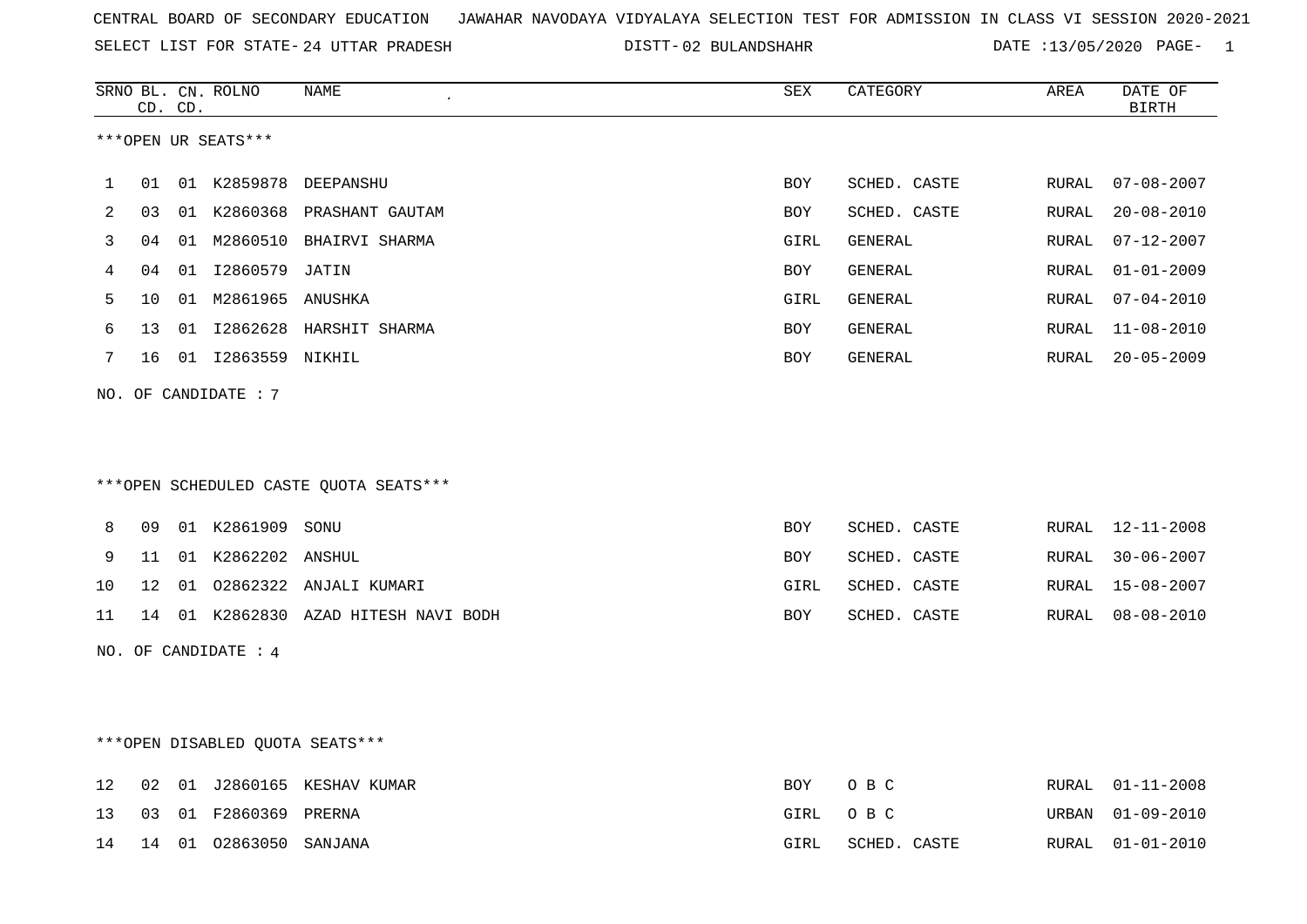SELECT LIST FOR STATE- DISTT- 24 UTTAR PRADESH

02 BULANDSHAHR DATE :13/05/2020 PAGE- 2

|    |    | CD. CD. | SRNO BL. CN. ROLNO     | <b>NAME</b>                            | SEX  | CATEGORY     | AREA  | DATE OF<br><b>BIRTH</b> |
|----|----|---------|------------------------|----------------------------------------|------|--------------|-------|-------------------------|
|    |    |         | NO. OF CANDIDATE : 3   |                                        |      |              |       |                         |
|    |    |         |                        |                                        |      |              |       |                         |
|    |    |         |                        |                                        |      |              |       |                         |
|    |    |         |                        | *** OPEN BACKWARD CLASS QUOTA SEATS*** |      |              |       |                         |
| 15 | 01 |         | 01 J2860068            | SUNNY RANJAN                           | BOY  | O B C        | RURAL | $05 - 09 - 2009$        |
| 16 | 03 |         | 01 J2860299            | DHURV                                  | BOY  | O B C        | RURAL | $25 - 09 - 2008$        |
| 17 | 03 |         |                        | 01 N2860419 TANISHKA LODHI             | GIRL | O B C        | RURAL | $03 - 10 - 2009$        |
| 18 | 05 | 01      | B2860839               | ANKUR KUMAR                            | BOY  | O B C        | URBAN | $23 - 08 - 2008$        |
| 19 | 15 | 01      | J2863115               | AJAY KUMAR                             | BOY  | O B C        | RURAL | $12 - 08 - 2008$        |
|    |    |         | NO. OF CANDIDATE : 5   |                                        |      |              |       |                         |
|    |    |         |                        |                                        |      |              |       |                         |
|    |    |         |                        |                                        |      |              |       |                         |
|    |    |         |                        | ***OPEN SCHEDULED TRIBE QUOTA SEATS*** |      |              |       |                         |
| 20 |    |         | 01 01 H2860054 SHRYA   |                                        | GIRL | SCHED. TRIBE |       | URBAN 15-01-2008        |
|    |    |         |                        |                                        |      |              |       |                         |
|    |    |         | NO. OF CANDIDATE : 1   |                                        |      |              |       |                         |
|    |    |         |                        |                                        |      |              |       |                         |
|    |    |         |                        |                                        |      |              |       |                         |
|    |    |         | ***RURAL OPEN SEATS*** |                                        |      |              |       |                         |
| 21 | 01 |         | 01 K2859950            | LAKHAN                                 | BOY  | SCHED. CASTE | RURAL | $01 - 07 - 2009$        |
| 22 | 01 |         |                        | 01 N2860038 SARISTHI YADAV             | GIRL | O B C        | RURAL | $05 - 12 - 2010$        |
| 23 | 01 |         |                        | 01 J2860066 SUDHANSHU KUMAR            | BOY  | O B C        |       | RURAL 05-09-2008        |
| 24 | 02 |         |                        | 01 J2860218 RAHUL MODI                 | BOY  | O B C        | RURAL | $23 - 08 - 2009$        |
| 25 | 03 |         |                        | 01 K2860340 KRISH KUMAR                | BOY  | SCHED. CASTE | RURAL | 18-07-2009              |
| 26 |    |         |                        | 04 01 M2860546 DIVYA BISHT             | GIRL | GENERAL      | RURAL | 25-03-2009              |
| 27 |    |         |                        | 04 01 J2860568 HIMANSHU CHAUDHARY      | BOY  | O B C        |       | RURAL 10-02-2008        |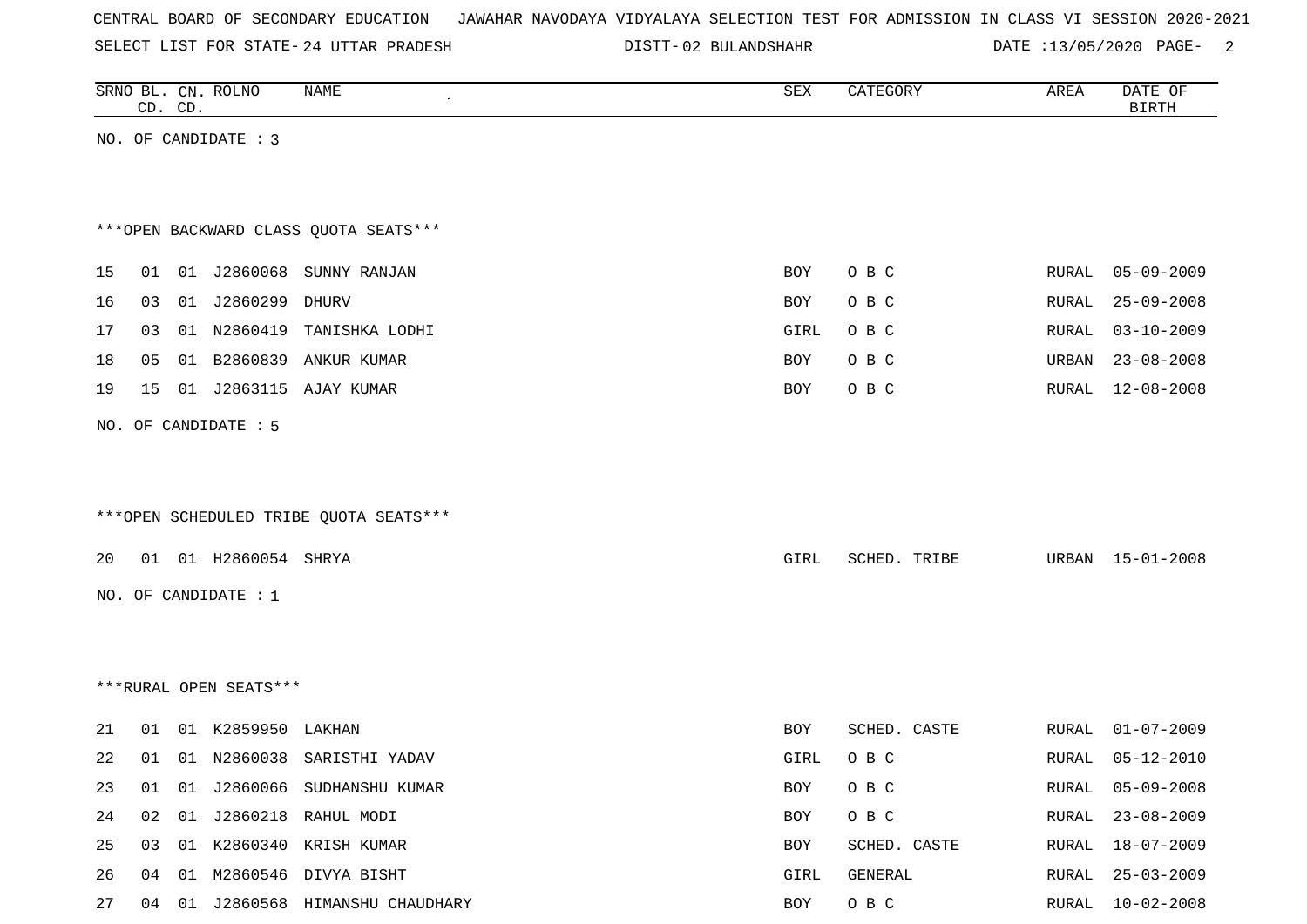SELECT LIST FOR STATE- DISTT- 24 UTTAR PRADESH

DISTT-02 BULANDSHAHR DATE :13/05/2020 PAGE- 3

|    | CD. CD. |    | SRNO BL. CN. ROLNO     | <b>NAME</b>                  | <b>SEX</b> | CATEGORY       | AREA  | DATE OF<br><b>BIRTH</b> |
|----|---------|----|------------------------|------------------------------|------------|----------------|-------|-------------------------|
|    |         |    | ***RURAL OPEN SEATS*** |                              |            |                |       |                         |
| 28 | 05      |    |                        | 01 J2860879 HARSHIT KUMAR    | <b>BOY</b> | O B C          | RURAL | $24 - 03 - 2009$        |
| 29 | 05      | 01 |                        | 12860964 RAJEEV KUMAR SAXENA | BOY        | GENERAL        | RURAL | $01 - 04 - 2010$        |
| 30 | 06      | 01 | J2861163               | RAJAT KUMAR                  | BOY        | O B C          | RURAL | $15 - 01 - 2008$        |
| 31 | 06      | 01 | J2861182               | SALMAN                       | <b>BOY</b> | O B C          | RURAL | 19-01-2009              |
| 32 | 07      | 01 | J2861357               | PRASHANT KUMAR               | BOY        | O B C          | RURAL | $12 - 08 - 2010$        |
| 33 | 08      | 01 | N2861529               | GUNJAN                       | GIRL       | O B C          | RURAL | $01 - 01 - 2008$        |
| 34 | 09      | 01 | I2861878               | PUNIT KUMAR                  | <b>BOY</b> | <b>GENERAL</b> | RURAL | $09 - 10 - 2009$        |
| 35 | 09      | 01 | J2861900               | SHIVA                        | <b>BOY</b> | O B C          | RURAL | $15 - 07 - 2008$        |
| 36 | 10      | 01 | J2861950               | ALOK SAINI                   | <b>BOY</b> | O B C          | RURAL | $02 - 11 - 2010$        |
| 37 | 10      | 01 | M2862077               | NIDHI SOLANKY                | GIRL       | GENERAL        | RURAL | $02 - 02 - 2011$        |
| 38 | 11      | 01 |                        | 12862194 ABHAY PRATAP SINGH  | BOY        | GENERAL        | RURAL | $15 - 08 - 2009$        |
| 39 | 11      | 01 |                        | 12862204 ANUJ KUMAR          | BOY        | GENERAL        | RURAL | $15 - 10 - 2008$        |
| 40 | 12      | 01 |                        | M2862434 KM VRATIKA MEENA    | GIRL       | <b>GENERAL</b> | RURAL | $20 - 06 - 2010$        |
| 41 | 12      | 01 | M2862436               | KU GARIMA                    | GIRL       | GENERAL        | RURAL | $10 - 05 - 2007$        |
| 42 | 13      | 01 | M2862626               | ELIZA                        | GIRL       | <b>GENERAL</b> | RURAL | $05 - 06 - 2009$        |
| 43 | 14      | 01 | J2862800               | ABHISHEK KUMAR               | BOY        | O B C          | RURAL | $10 - 02 - 2010$        |
| 44 | 14      | 01 | J2862825               | ARJUN KUMAR                  | <b>BOY</b> | O B C          | RURAL | $17 - 06 - 2009$        |
| 45 | 15      | 01 | J2863206               | GOVIND KUMAR                 | <b>BOY</b> | O B C          | RURAL | $01 - 01 - 2008$        |
| 46 | 15      | 01 | J2863411               | SHIVAM KUMAR                 | <b>BOY</b> | O B C          | RURAL | $12 - 01 - 2009$        |
| 47 | 16      | 01 | N2863483               | ANMOL SINGH                  | GIRL       | O B C          | RURAL | $16 - 12 - 2009$        |
|    |         |    |                        |                              |            |                |       |                         |

NO. OF CANDIDATE : 27

\*\*\*RURAL SCHEDULED CASTE QUOTA SEATS\*\*\*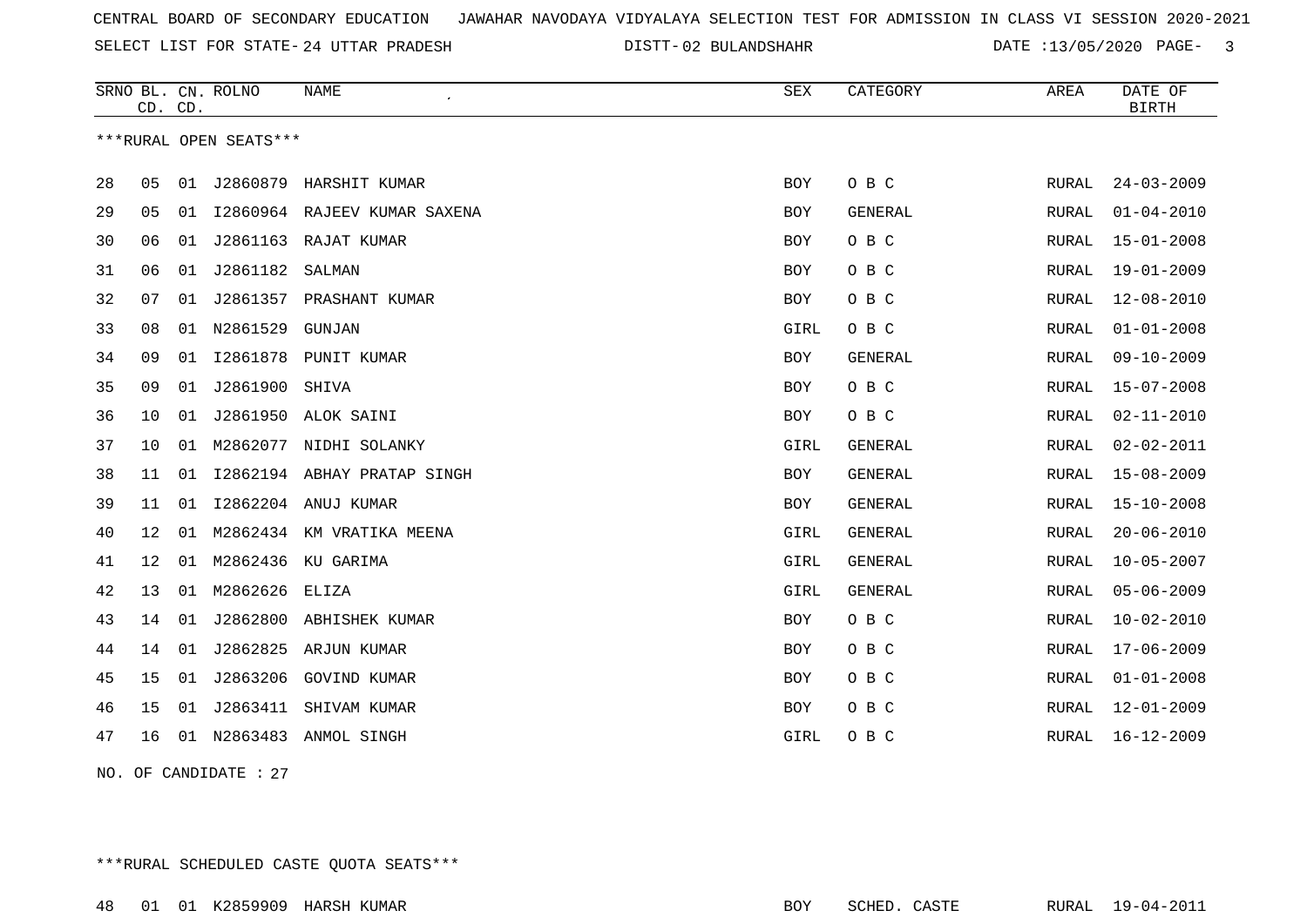SELECT LIST FOR STATE- DISTT- 24 UTTAR PRADESH

02 BULANDSHAHR DATE :13/05/2020 PAGE- 4

|    | CD. CD. |    | SRNO BL. CN. ROLNO      | NAME<br>$\pmb{\cdot}$                   | SEX        | CATEGORY     | AREA  | DATE OF<br>BIRTH |
|----|---------|----|-------------------------|-----------------------------------------|------------|--------------|-------|------------------|
|    |         |    |                         | ***RURAL SCHEDULED CASTE QUOTA SEATS*** |            |              |       |                  |
| 49 | 01      | 01 | 02860037                | SANJANA KUMARI                          | GIRL       | SCHED. CASTE | RURAL | $05 - 01 - 2009$ |
| 50 | 03      | 01 | K2860312 HARSH          |                                         | <b>BOY</b> | SCHED. CASTE | RURAL | $01 - 01 - 2010$ |
| 51 | 03      | 01 | K2860425                | VINAY                                   | <b>BOY</b> | SCHED. CASTE | RURAL | $06 - 02 - 2008$ |
| 52 | 04      | 01 | K2860691                | PRANSHANT KUMAR                         | BOY        | SCHED. CASTE | RURAL | $11 - 10 - 2007$ |
| 53 | 04      | 01 | 02860764                | SONIYA SINGH                            | GIRL       | SCHED. CASTE | RURAL | $26 - 06 - 2008$ |
| 54 | 09      | 01 | K2861765                | ABHISHEK KUMAR                          | <b>BOY</b> | SCHED. CASTE | RURAL | $01 - 07 - 2010$ |
| 55 | 09      | 01 | K2861891                | SAMEER KUMAR                            | <b>BOY</b> | SCHED. CASTE | RURAL | $01 - 07 - 2008$ |
| 56 | 09      | 01 | K2861898                | SHEKHAR KUMAR                           | <b>BOY</b> | SCHED. CASTE | RURAL | $01 - 08 - 2009$ |
| 57 | 09      | 01 | K2861905                | SHIVAM KUMAR                            | <b>BOY</b> | SCHED. CASTE | RURAL | $05 - 07 - 2008$ |
| 58 | 13      | 01 | K2862595                | ANKUSH                                  | <b>BOY</b> | SCHED. CASTE | RURAL | $10 - 01 - 2008$ |
| 59 | 15      | 01 | K2863389                | SACHIN KUMAR                            | <b>BOY</b> | SCHED. CASTE | RURAL | $08 - 11 - 2009$ |
|    |         |    | NO. OF CANDIDATE : $12$ |                                         |            |              |       |                  |

\*\*\*RURAL BACKWARD CLASS QUOTA SEATS\*\*\*

| 60 | 01 | 01 | N2859901          | GUNJAN                 | GIRL       | O B C | RURAL | 09-08-2007       |
|----|----|----|-------------------|------------------------|------------|-------|-------|------------------|
| 61 | 01 | 01 | J2859945 KRISH    |                        | <b>BOY</b> | O B C |       | RURAL 05-04-2009 |
| 62 | 03 | 01 | N2860355          | MONIKA                 | GIRL       | O B C | RURAL | 24-06-2010       |
| 63 | 04 |    | 01 N2860672 NISHA |                        | GIRL       | O B C | RURAL | 20-09-2008       |
| 64 | 04 | 01 |                   | J2860673 NISHANT LODHI | <b>BOY</b> | O B C | RURAL | 11-02-2010       |
| 65 | 04 | 01 | N2860683 PANKTE   |                        | GIRL       | O B C | RURAL | 26-11-2009       |
| 66 | 08 |    | 01 N2861487       | BHUMIKA                | GIRL       | O B C | RURAL | $10 - 09 - 2008$ |
| 67 | 09 | 01 | J2861927 VISHAL   |                        | <b>BOY</b> | O B C | RURAL | $10 - 04 - 2009$ |
| 68 | 10 | 01 | N2862017          | GUNJAN                 | GIRL       | O B C | RURAL | 06-04-2009       |
| 69 | 10 | 01 | N2862074          | NEERU PRAJAPATI        | GIRL       | O B C | RURAL | $30 - 10 - 2009$ |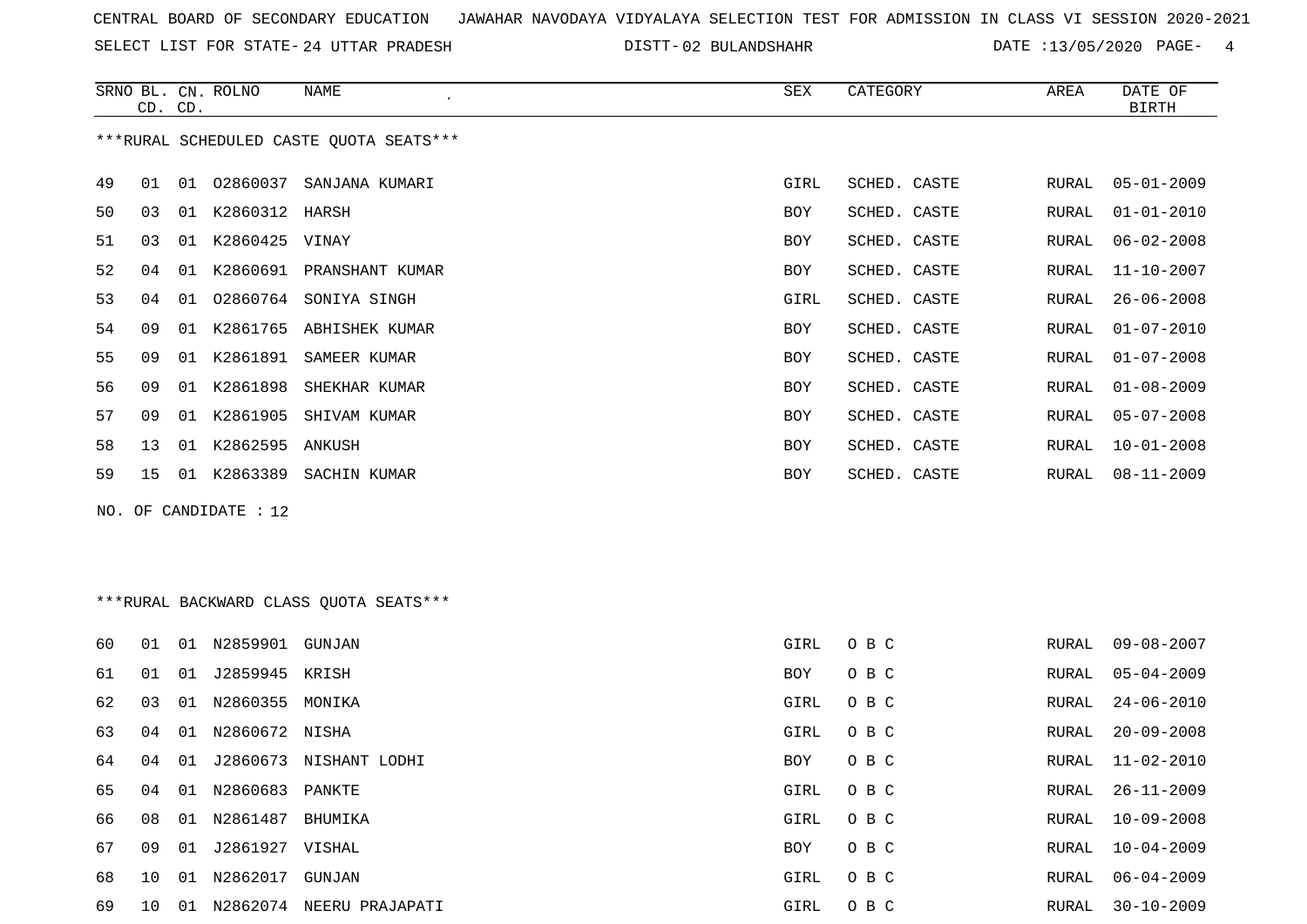SELECT LIST FOR STATE- DISTT- 24 UTTAR PRADESH

DISTT-02 BULANDSHAHR DATE :13/05/2020 PAGE- 5

|                                        | CD. CD.         |     | SRNO BL. CN. ROLNO | NAME<br>$\cdot$          | SEX        | CATEGORY | AREA  | DATE OF<br>BIRTH |  |
|----------------------------------------|-----------------|-----|--------------------|--------------------------|------------|----------|-------|------------------|--|
| ***RURAL BACKWARD CLASS QUOTA SEATS*** |                 |     |                    |                          |            |          |       |                  |  |
| 70                                     | 13              | O 1 |                    | N2862672 KUMARI PRIYANKA | GIRL       | O B C    |       | RURAL 08-08-2008 |  |
| 71                                     | 13 <sup>°</sup> | 01  | J2862742 SAHIL     |                          | <b>BOY</b> | O B C    | RURAL | $27 - 09 - 2009$ |  |
| 72                                     | 15              | 01  | N2863224           | JYOTI                    | GIRL       | O B C    |       | RURAL 01-02-2010 |  |
| 73                                     | 15              | 01  | N2863286           | KUMARI SAPANA            | GIRL       | O B C    | RURAL | $04 - 02 - 2008$ |  |
| 74                                     | 15              | 01  | J2863391           | SACHIN YADAV             | BOY        | O B C    | RURAL | $07 - 08 - 2008$ |  |
| 75                                     | 15              | 01  | J2863404           | SHAHRUKH KHAN            | <b>BOY</b> | O B C    | RURAL | $02 - 04 - 2008$ |  |
| NO. OF CANDIDATE : $16$                |                 |     |                    |                          |            |          |       |                  |  |

# \*\*\*RURAL SCHEDULED TRIBE QUOTA SEATS\*\*\*

|    |  |                           | 76 06 01 K2861202 SUMIT KUMAR  | <b>BOY</b> | SCHED. CASTE | RURAL 10-03-2008 |
|----|--|---------------------------|--------------------------------|------------|--------------|------------------|
| 77 |  |                           | 09 01 K2861786 CHINTU KUMAR    | <b>BOY</b> | SCHED. CASTE | RURAL 01-07-2008 |
|    |  |                           | 78 12 01 K2862374 GOLDEN KUMAR | <b>BOY</b> | SCHED. CASTE | RURAL 25-07-2009 |
|    |  |                           | 79 14 01 L2862848 DEEPAK KUMAR | BOY        | SCHED. TRIBE | RURAL 06-03-2010 |
|    |  | 80 14 01 K2863088 UTKARSH |                                | BOY        | SCHED. CASTE | RURAL 30-09-2010 |
|    |  |                           |                                |            |              |                  |

#### NO. OF CANDIDATE : 5

TOTAL SELECTED CANDIDATE : 80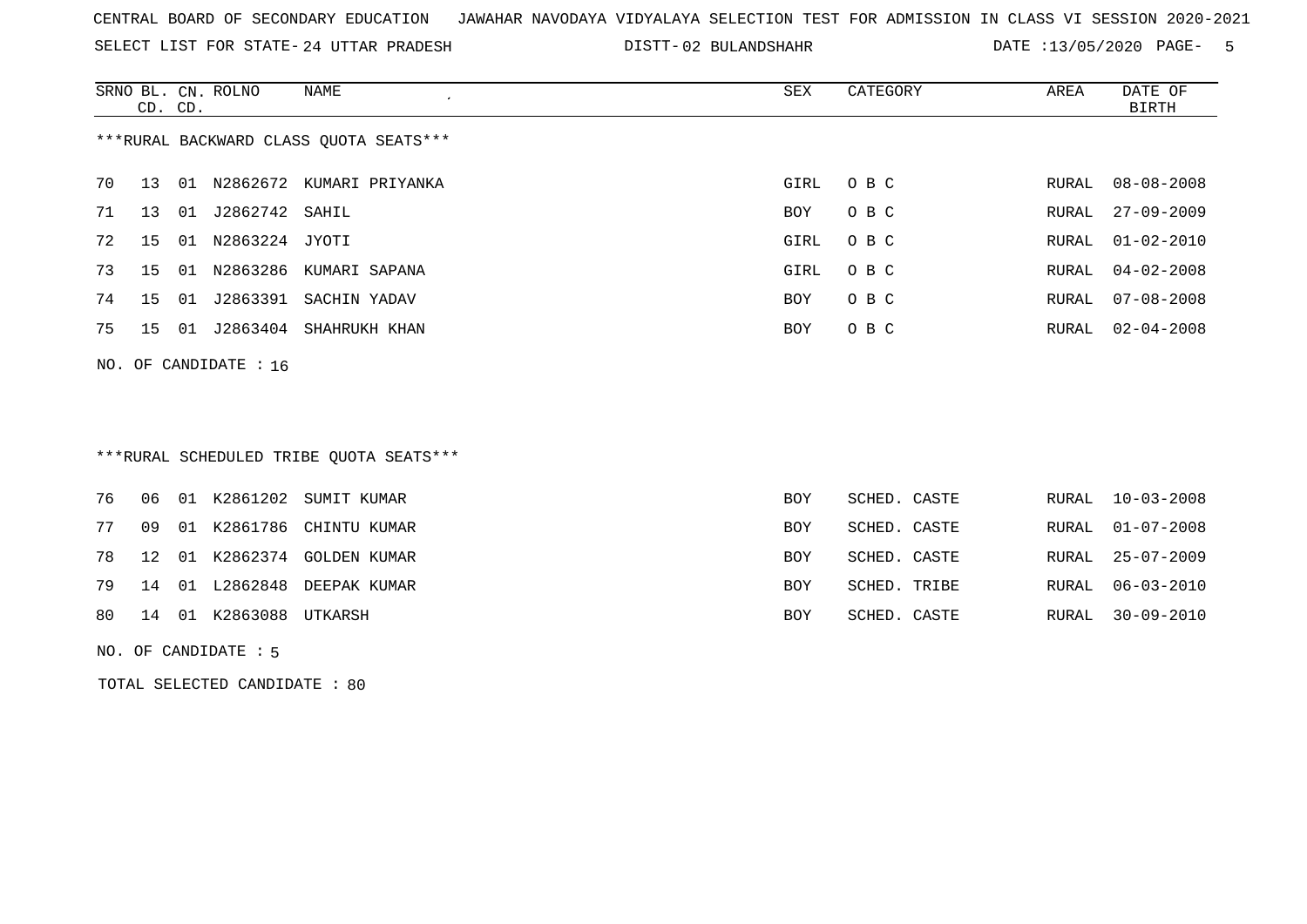| CENTRAL BOARD OF SECONDARY EDUCATION GUNAHAR NAVODAYA VIDYALAYA SELECTION TEST FOR ADMISSION IN CLASS VI SESSION 2020-2021 |  |  |  |
|----------------------------------------------------------------------------------------------------------------------------|--|--|--|
|----------------------------------------------------------------------------------------------------------------------------|--|--|--|

SELECT LIST FOR STATE- DISTT- 24 UTTAR PRADESH 03 FAIZABAD DATE :13/05/2020 PAGE- 1

|             |                      | CD. CD. | SRNO BL. CN. ROLNO   | <b>NAME</b>                            | SEX        | CATEGORY       | AREA         | DATE OF<br><b>BIRTH</b> |  |  |
|-------------|----------------------|---------|----------------------|----------------------------------------|------------|----------------|--------------|-------------------------|--|--|
|             |                      |         | ***OPEN UR SEATS***  |                                        |            |                |              |                         |  |  |
| $\mathbf 1$ | 01                   |         |                      | 01 I2863884 RAJ SINGH                  | <b>BOY</b> | GENERAL        | RURAL        | $21 - 03 - 2010$        |  |  |
| 2           | 03                   |         |                      | 01 I2864554 ABHINAV PANDEY             | <b>BOY</b> | GENERAL        | RURAL        | $10 - 01 - 2009$        |  |  |
| 3           | 05                   |         |                      | 01 I2865541 ADARSH MISHRA              | <b>BOY</b> | GENERAL        | RURAL        | $04 - 08 - 2010$        |  |  |
| 4           | 05                   | 01      |                      | 12865568 AMBRISH TRIPATHI              | <b>BOY</b> | <b>GENERAL</b> | RURAL        | $13 - 07 - 2010$        |  |  |
| 5           | 05                   |         |                      | 01 M2865572 AMITA MISHRA               | GIRL       | <b>GENERAL</b> | <b>RURAL</b> | $10 - 07 - 2010$        |  |  |
| 6           | 08                   |         | 01 E2866471 MUSKAN   |                                        | GIRL       | <b>GENERAL</b> | URBAN        | $20 - 11 - 2007$        |  |  |
| 7           | 08                   |         |                      | 01 J2866514 ROHIT YADAV                | <b>BOY</b> | O B C          | <b>RURAL</b> | $18 - 04 - 2010$        |  |  |
| 8           | 12                   |         |                      | 01 E2867474 AMITA PANDEY               | GIRL       | GENERAL        | URBAN        | $01 - 01 - 2010$        |  |  |
|             |                      |         | NO. OF CANDIDATE : 8 |                                        |            |                |              |                         |  |  |
|             |                      |         |                      |                                        |            |                |              |                         |  |  |
|             |                      |         |                      | ***OPEN SCHEDULED CASTE QUOTA SEATS*** |            |                |              |                         |  |  |
| 9           | 02                   |         |                      | 01 K2864172 AVIRAL RAJ                 | <b>BOY</b> | SCHED. CASTE   | RURAL        | $12 - 12 - 2009$        |  |  |
| 10          | 05                   |         |                      | 01 K2865652 CHANDRESH BHARTI           | <b>BOY</b> | SCHED. CASTE   | <b>RURAL</b> | $03 - 10 - 2009$        |  |  |
| 11          | 06                   |         | 01 02865986 ANJALI   |                                        | GIRL       | SCHED. CASTE   | RURAL        | $10 - 07 - 2009$        |  |  |
| 12          | 08                   |         | 01 02866391 ARCHITA  |                                        | GIRL       | SCHED. CASTE   | RURAL        | $08 - 07 - 2009$        |  |  |
| 13          | 12                   |         |                      | 01 C2867556 RAVI KUMAR                 | BOY        | SCHED. CASTE   | URBAN        | $02 - 10 - 2008$        |  |  |
|             | NO. OF CANDIDATE : 5 |         |                      |                                        |            |                |              |                         |  |  |

\*\*\*OPEN DISABLED QUOTA SEATS\*\*\*

14 08 01 N2866396 ARTI GIRL O B C RURAL 20-04-2009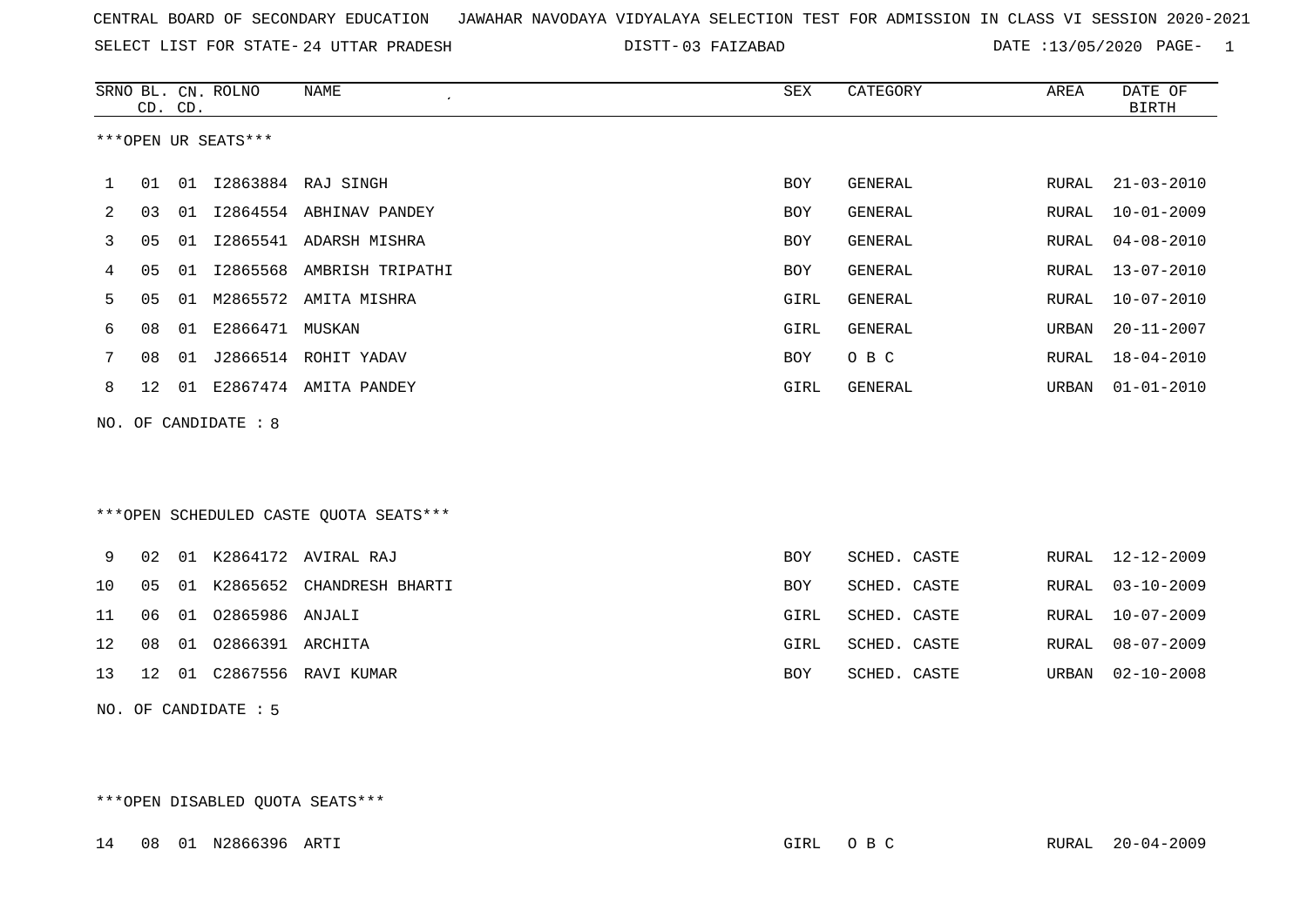SELECT LIST FOR STATE- DISTT- 24 UTTAR PRADESH

03 FAIZABAD DATE :13/05/2020 PAGE- 2

|    |    | CD. CD. | SRNO BL. CN. ROLNO     | NAME                                     | ${\tt SEX}$ | CATEGORY     | AREA         | DATE OF<br><b>BIRTH</b> |
|----|----|---------|------------------------|------------------------------------------|-------------|--------------|--------------|-------------------------|
|    |    |         | NO. OF CANDIDATE : 1   |                                          |             |              |              |                         |
|    |    |         |                        |                                          |             |              |              |                         |
|    |    |         |                        |                                          |             |              |              |                         |
|    |    |         |                        | *** OPEN BACKWARD CLASS QUOTA SEATS***   |             |              |              |                         |
|    |    |         |                        |                                          |             |              |              |                         |
| 15 | 02 |         |                        | 01 J2864102 ANSH GUPTA                   | BOY         | O B C        | RURAL        | 11-12-2009              |
| 16 | 03 |         | 01 N2864741            | GEETANJALI YADAV                         | GIRL        | O B C        | RURAL        | $04 - 12 - 2010$        |
| 17 | 05 |         |                        | 01 J2865798 RAJ CHAURASIYA               | BOY         | O B C        | <b>RURAL</b> | $01 - 11 - 2007$        |
| 18 | 05 |         | 01 J2865877            | SHIVAM MAURYA                            | BOY         | O B C        | <b>RURAL</b> | $05 - 10 - 2009$        |
| 19 | 12 |         |                        | 01 B2867522 KARTIKEY SONI                | BOY         | O B C        | URBAN        | $03 - 01 - 2009$        |
|    |    |         | NO. OF CANDIDATE : 5   |                                          |             |              |              |                         |
|    |    |         |                        |                                          |             |              |              |                         |
|    |    |         |                        |                                          |             |              |              |                         |
|    |    |         |                        | ***OPEN SCHEDULED TRIBE QUOTA SEATS***   |             |              |              |                         |
|    |    |         |                        |                                          |             |              |              |                         |
| 20 |    |         |                        | 07 01 K2866269 NEERAJ KUMAR              | BOY         | SCHED. CASTE | RURAL        | $10 - 04 - 2009$        |
|    |    |         | NO. OF CANDIDATE : 1   |                                          |             |              |              |                         |
|    |    |         |                        |                                          |             |              |              |                         |
|    |    |         |                        |                                          |             |              |              |                         |
|    |    |         | ***RURAL OPEN SEATS*** |                                          |             |              |              |                         |
|    |    |         |                        |                                          |             |              |              |                         |
| 21 | 01 |         |                        | 01 M2863713 ASTHA MISHRA                 | GIRL        | GENERAL      | RURAL        | $01 - 09 - 2009$        |
| 22 | 01 |         |                        | 01 M2863926 SANCHITA SINGH               | GIRL        | GENERAL      | RURAL        | $17 - 08 - 2009$        |
| 23 | 02 |         |                        | 01 J2864171 AVINASH YADAV                | BOY         | O B C        | RURAL        | $05 - 11 - 2007$        |
| 24 | 02 |         |                        | 01 K2864364 RISHABH DEV                  | BOY         | SCHED. CASTE | RURAL        | $08 - 06 - 2009$        |
| 25 | 02 |         |                        | 01 J2864393 SAMEER PRATAP SINGH KUSHWAHA | BOY         | O B C        | RURAL        | $07 - 04 - 2010$        |
| 26 | 03 |         |                        | 01 N2864670 ARPITA NISHAD                | GIRL        | O B C        | RURAL        | $13 - 01 - 2009$        |
| 27 |    |         |                        | 03 01 I2864770 KARTIK TIWARI             | BOY         | GENERAL      | RURAL        | $04 - 12 - 2009$        |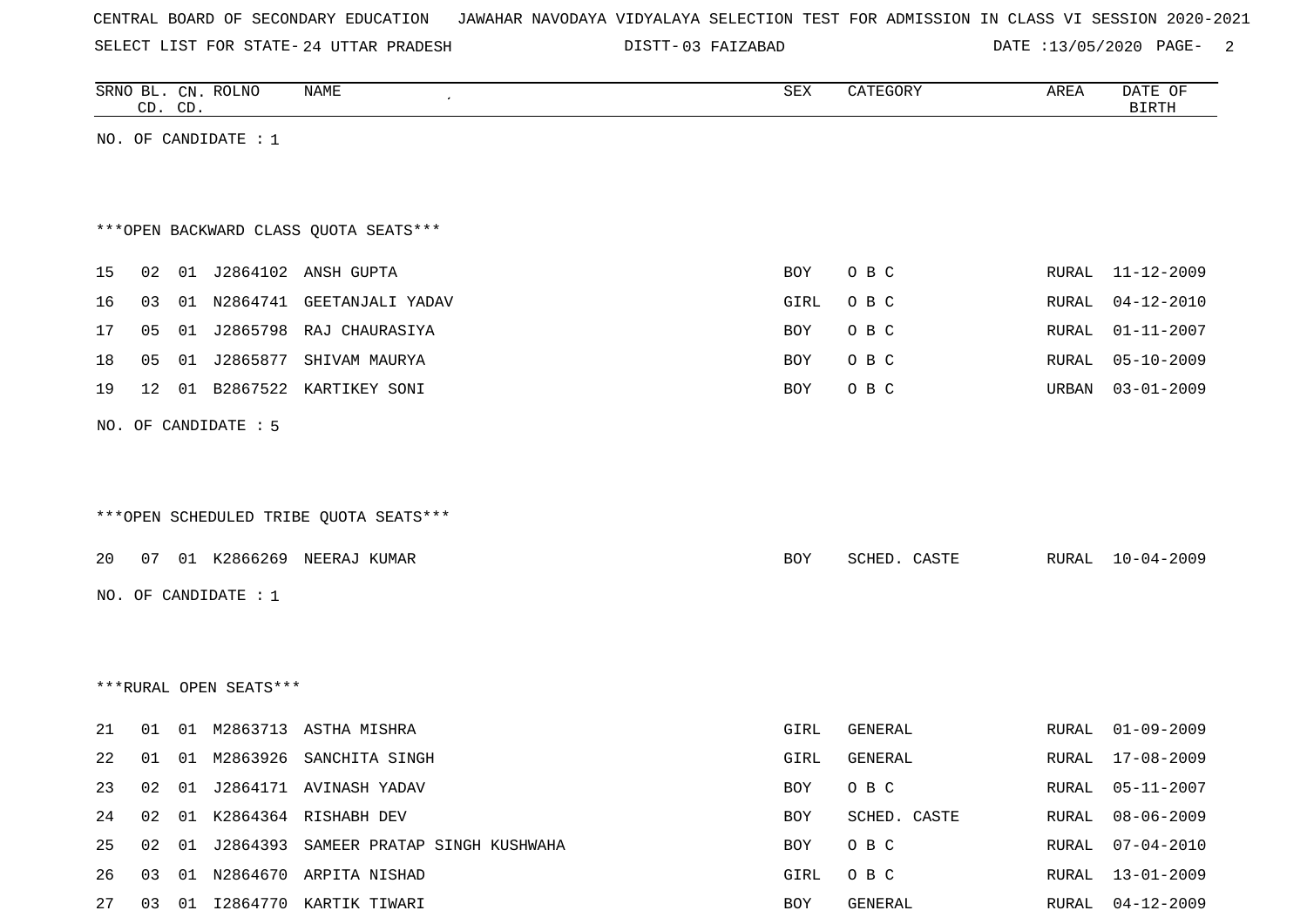SELECT LIST FOR STATE- DISTT- 24 UTTAR PRADESH

03 FAIZABAD DATE :13/05/2020 PAGE- 3

|                        | CD. CD. |    | SRNO BL. CN. ROLNO | <b>NAME</b><br>$\epsilon$   | ${\tt SEX}$ | CATEGORY       | AREA  | DATE OF<br><b>BIRTH</b> |
|------------------------|---------|----|--------------------|-----------------------------|-------------|----------------|-------|-------------------------|
| ***RURAL OPEN SEATS*** |         |    |                    |                             |             |                |       |                         |
| 28                     | 04      | 01 |                    | 12865160 ANSHUL KUMAR GUPTA | <b>BOY</b>  | <b>GENERAL</b> | RURAL | $02 - 10 - 2009$        |
| 29                     | 04      | 01 | I2865248           | HIMESH TIWARI               | <b>BOY</b>  | <b>GENERAL</b> | RURAL | $07 - 03 - 2010$        |
| 30                     | 05      | 01 | M2865649           | BHAIRVI MISHRA              | GIRL        | GENERAL        | RURAL | $14 - 04 - 2009$        |
| 31                     | 05      | 01 | I2865851           | SATYAM MISHRA               | <b>BOY</b>  | <b>GENERAL</b> | RURAL | $26 - 04 - 2008$        |
| 32                     | 06      | 01 | M2865963           | ADITI SINGH                 | GIRL        | GENERAL        | RURAL | $27 - 02 - 2010$        |
| 33                     | 06      | 01 | J2866025           | DEEPAK                      | <b>BOY</b>  | O B C          | RURAL | $20 - 04 - 2009$        |
| 34                     | 07      | 01 |                    | J2866210 ALOK KASAUDHAN     | <b>BOY</b>  | O B C          | RURAL | $25 - 02 - 2009$        |
| 35                     | 07      | 01 | 02866314           | SHEETAL KUMAREE             | GIRL        | SCHED. CASTE   | RURAL | $01 - 01 - 2009$        |
| 36                     | 08      | 01 | I2866410           | AYUSH PANDEY                | <b>BOY</b>  | <b>GENERAL</b> | RURAL | $10 - 01 - 2009$        |
| 37                     | 08      | 01 | M2866452           | KRITIKA SINGH               | GIRL        | <b>GENERAL</b> | RURAL | $21 - 05 - 2009$        |
| 38                     | 09      | 01 | J2866611 ADITYA    |                             | BOY         | O B C          | RURAL | $05 - 08 - 2010$        |
| 39                     | 09      | 01 | M2866685           | ASHTA MISHRA                | GIRL        | GENERAL        | RURAL | $12 - 04 - 2009$        |
| 40                     | 10      | 01 | J2866933           | ANIL KUMAR                  | BOY         | O B C          | RURAL | $05 - 03 - 2009$        |
| 41                     | 10      | 01 | M2866960           | <b>JANHAVI SINGH</b>        | GIRL        | GENERAL        | RURAL | $03 - 04 - 2010$        |
| 42                     | 10      | 01 | N2867027           | SRISHTI                     | GIRL        | O B C          | RURAL | $19 - 12 - 2007$        |
| 43                     | 11      | 01 | J2867120           | ARPIT KUMAR                 | BOY         | O B C          | RURAL | $25 - 10 - 2009$        |
| 44                     | 11      | 01 | J2867237           | MOHD ASIF SHEKH             | <b>BOY</b>  | O B C          | RURAL | $02 - 12 - 2007$        |

NO. OF CANDIDATE : 24

\*\*\*RURAL SCHEDULED CASTE QUOTA SEATS\*\*\*

| 45 |  | 02 01 K2864041 ADARSH CHAUDHARY        | BOY | SCHED. CASTE | RURAL 01-12-2008 |
|----|--|----------------------------------------|-----|--------------|------------------|
|    |  | 46 02 01 K2864060 AKHIL PRIYADARSHI    | BOY | SCHED. CASTE | RURAL 11-10-2007 |
|    |  | 47 02 01 K2864323 PRAJJWAL PRIYADARSHI | BOY | SCHED. CASTE | RURAL 08-09-2008 |
| 48 |  | 02 01 K2864374 ROHAN RAWAT             | BOY | SCHED. CASTE | RURAL 17-12-2008 |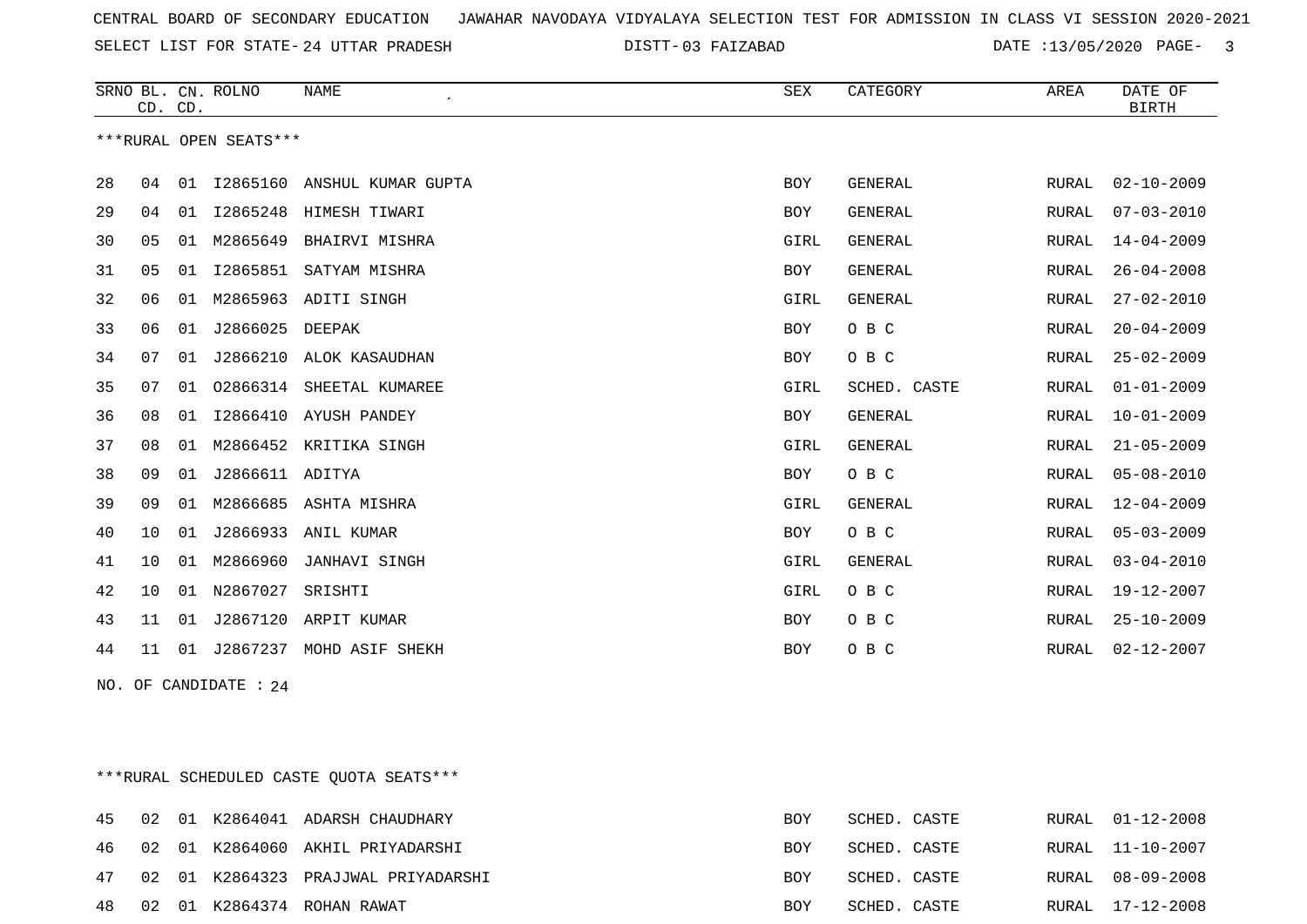SELECT LIST FOR STATE- DISTT- 24 UTTAR PRADESH

03 FAIZABAD DATE :13/05/2020 PAGE- 4

|    | CD. CD.                                 |    | SRNO BL. CN. ROLNO | NAME<br>$\cdot$           | SEX        | CATEGORY     | AREA  | DATE OF<br><b>BIRTH</b> |  |  |  |
|----|-----------------------------------------|----|--------------------|---------------------------|------------|--------------|-------|-------------------------|--|--|--|
|    | ***RURAL SCHEDULED CASTE QUOTA SEATS*** |    |                    |                           |            |              |       |                         |  |  |  |
| 49 | 03                                      | 01 | K2865012           | SHUBHAM                   | BOY        | SCHED. CASTE | RURAL | 10-11-2007              |  |  |  |
| 50 | 04                                      | 01 | K2865429           | SHANI KANAUJIYA           | <b>BOY</b> | SCHED. CASTE | RURAL | 15-10-2007              |  |  |  |
| 51 | 04                                      | 01 | K2865448           | SHREYAR VIMAL             | BOY        | SCHED. CASTE | RURAL | $02 - 05 - 2009$        |  |  |  |
| 52 | 05                                      | 01 |                    | K2865544 ADITYA CHAUDHARI | BOY        | SCHED. CASTE | RURAL | $25 - 12 - 2009$        |  |  |  |
| 53 | 05                                      | 01 | K2865596 ANSH      |                           | BOY        | SCHED. CASTE | RURAL | $21 - 05 - 2010$        |  |  |  |
| 54 | 05                                      | 01 | K2865705 KRISHNA   |                           | BOY        | SCHED. CASTE | RURAL | $30 - 04 - 2009$        |  |  |  |
| 55 | 05                                      | 01 |                    | K2865740 MUKESH KUMAR     | <b>BOY</b> | SCHED. CASTE | RURAL | $01 - 01 - 2009$        |  |  |  |
| 56 | 05                                      | 01 | K2865807           | RAMJEET                   | BOY        | SCHED. CASTE | RURAL | $01 - 01 - 2008$        |  |  |  |
| 57 | 08                                      | 01 | K2866425           | HARDIK RAWAT              | BOY        | SCHED. CASTE | RURAL | $01 - 01 - 2008$        |  |  |  |
| 58 | 09                                      | 01 | 02866712 DIVYA     |                           | GIRL       | SCHED. CASTE | RURAL | 12-12-2008              |  |  |  |
| 59 | 09                                      | 01 | K2866807 RAJ       |                           | BOY        | SCHED. CASTE | RURAL | $05 - 06 - 2008$        |  |  |  |
|    |                                         |    |                    |                           |            |              |       |                         |  |  |  |

NO. OF CANDIDATE : 15

# \*\*\*RURAL BACKWARD CLASS QUOTA SEATS\*\*\*

| 60. | 01 | 01 | J2863957         | SHIVAJI MAURYA       | BOY  | O B C | RURAL | 23-05-2010       |
|-----|----|----|------------------|----------------------|------|-------|-------|------------------|
| 61  | 01 | 01 | J2864015         | VISHAL KANAUJIYA     | BOY  | O B C | RURAL | $25 - 09 - 2009$ |
| 62  | 04 | 01 |                  | N2865322 PALAK PATEL | GIRL | O B C | RURAL | $01 - 01 - 2008$ |
| 63  | 05 | 01 | J2865539         | ABHISHEK YADAV       | BOY  | O B C | RURAL | 10-12-2007       |
| 64  | 05 | 01 | N2865817 RIMJHIM |                      | GIRL | O B C | RURAL | 05-05-2009       |
| 65  | 05 | 01 | J2865850         | SATYAM CHAURASIYA    | BOY  | O B C | RURAL | 01-01-2008       |
| 66. | 05 | 01 | J2865853         | SATYAM YADAV         | BOY  | O B C | RURAL | $13 - 04 - 2008$ |
| 67  | 05 | 01 | N2865902         | SONALI YADAV         | GIRL | O B C | RURAL | $08 - 12 - 2009$ |
| 68  | 05 | 01 | N2865904         | SONAM SHARMA         | GIRL | O B C | RURAL | $03 - 05 - 2009$ |
| 69  | 05 | 01 | J2865910         | SONU                 | BOY  | O B C | RURAL | $20 - 10 - 2009$ |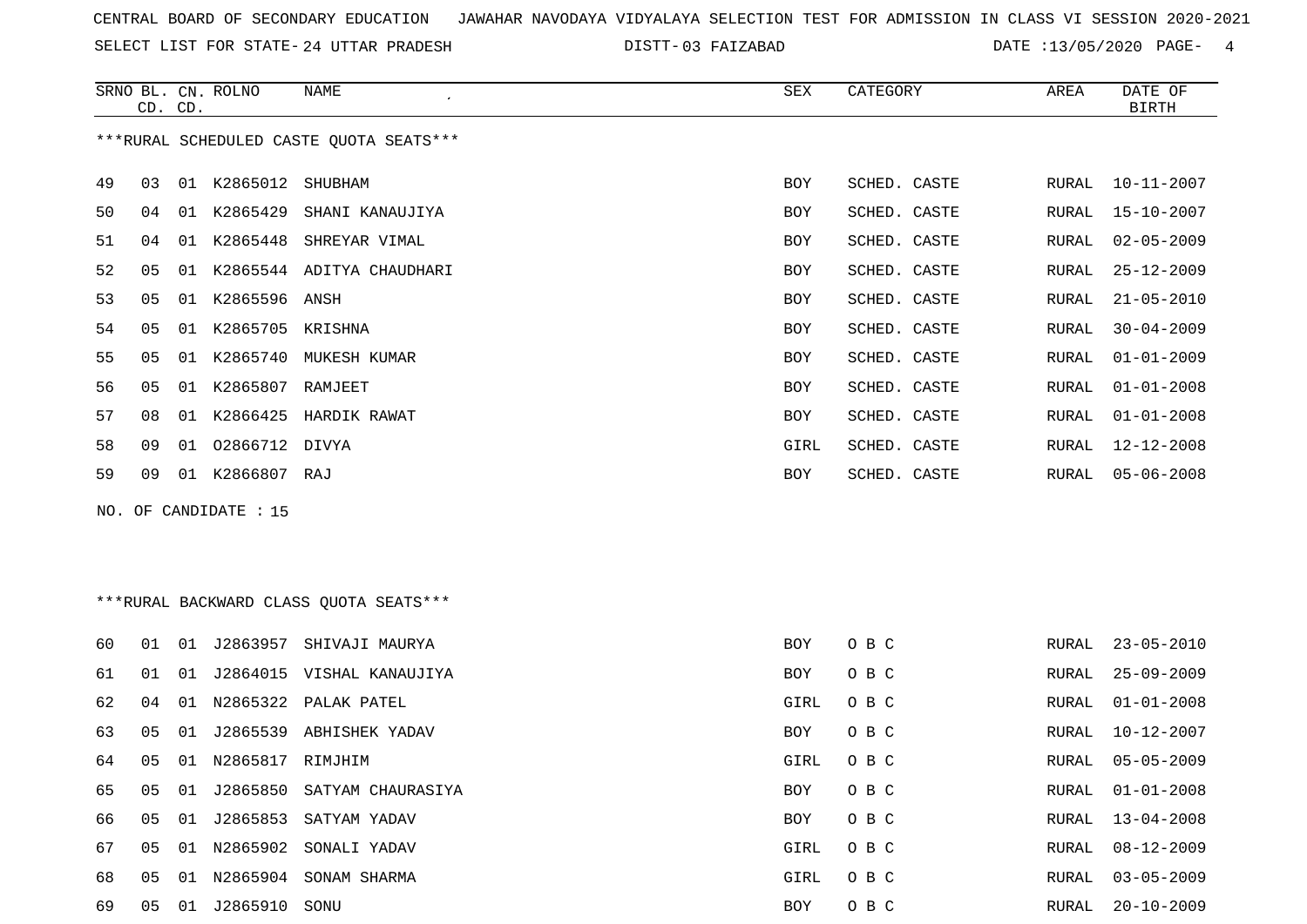SELECT LIST FOR STATE- DISTT- 24 UTTAR PRADESH

03 FAIZABAD DATE :13/05/2020 PAGE- 5

|                                        | CD. CD. |    | SRNO BL. CN. ROLNO | NAME                       | SEX        | CATEGORY | AREA  | DATE OF<br>BIRTH |  |  |  |
|----------------------------------------|---------|----|--------------------|----------------------------|------------|----------|-------|------------------|--|--|--|
| ***RURAL BACKWARD CLASS OUOTA SEATS*** |         |    |                    |                            |            |          |       |                  |  |  |  |
| 70                                     | 06      | 01 | N2865961 ADITI     |                            | GIRL       | O B C    | RURAL | $20 - 12 - 2008$ |  |  |  |
| 71                                     | 07      | 01 | N2866287           | PRIYANSHI MAURYA           | GIRL       | O B C    |       | RURAL 12-07-2009 |  |  |  |
| 72                                     | 08      |    |                    | 01 N2866440 KALPANA NISHAD | GIRL       | O B C    |       | RURAL 13-08-2008 |  |  |  |
| 73                                     | 09      | 01 | J2866769 M AZAD    |                            | <b>BOY</b> | O B C    | RURAL | $07 - 10 - 2007$ |  |  |  |
| 74                                     | 09      | 01 | J2866797           | PRAVESH VERMA              | BOY        | O B C    | RURAL | 15-12-2007       |  |  |  |
| 75                                     | 09      | 01 | J2866909           | VISHESH YADAV              | <b>BOY</b> | O B C    | RURAL | $02 - 08 - 2010$ |  |  |  |
| NO. OF CANDIDATE : $16$                |         |    |                    |                            |            |          |       |                  |  |  |  |

# \*\*\*RURAL SCHEDULED TRIBE QUOTA SEATS\*\*\*

|  |                            | 76 02 01 02864336 PRINCY RAWAT | GIRL       | SCHED. CASTE |  | RURAL 10-07-2007 |
|--|----------------------------|--------------------------------|------------|--------------|--|------------------|
|  |                            | 77 04 01 K2865500 TARUN KUMAR  | <b>BOY</b> | SCHED. CASTE |  | RURAL 11-07-2010 |
|  | 78 05 01 02865753 NIHARIKA |                                | GIRL       | SCHED. CASTE |  | RURAL 04-07-2008 |
|  |                            | 79 05 01 K2865778 PREM KUMAR   | <b>BOY</b> | SCHED. CASTE |  | RURAL 16-09-2009 |
|  | 80 06 01 K2866004 ANURAG   |                                | <b>BOY</b> | SCHED. CASTE |  | RURAL 26-07-2009 |
|  |                            |                                |            |              |  |                  |

### NO. OF CANDIDATE : 5

TOTAL SELECTED CANDIDATE : 80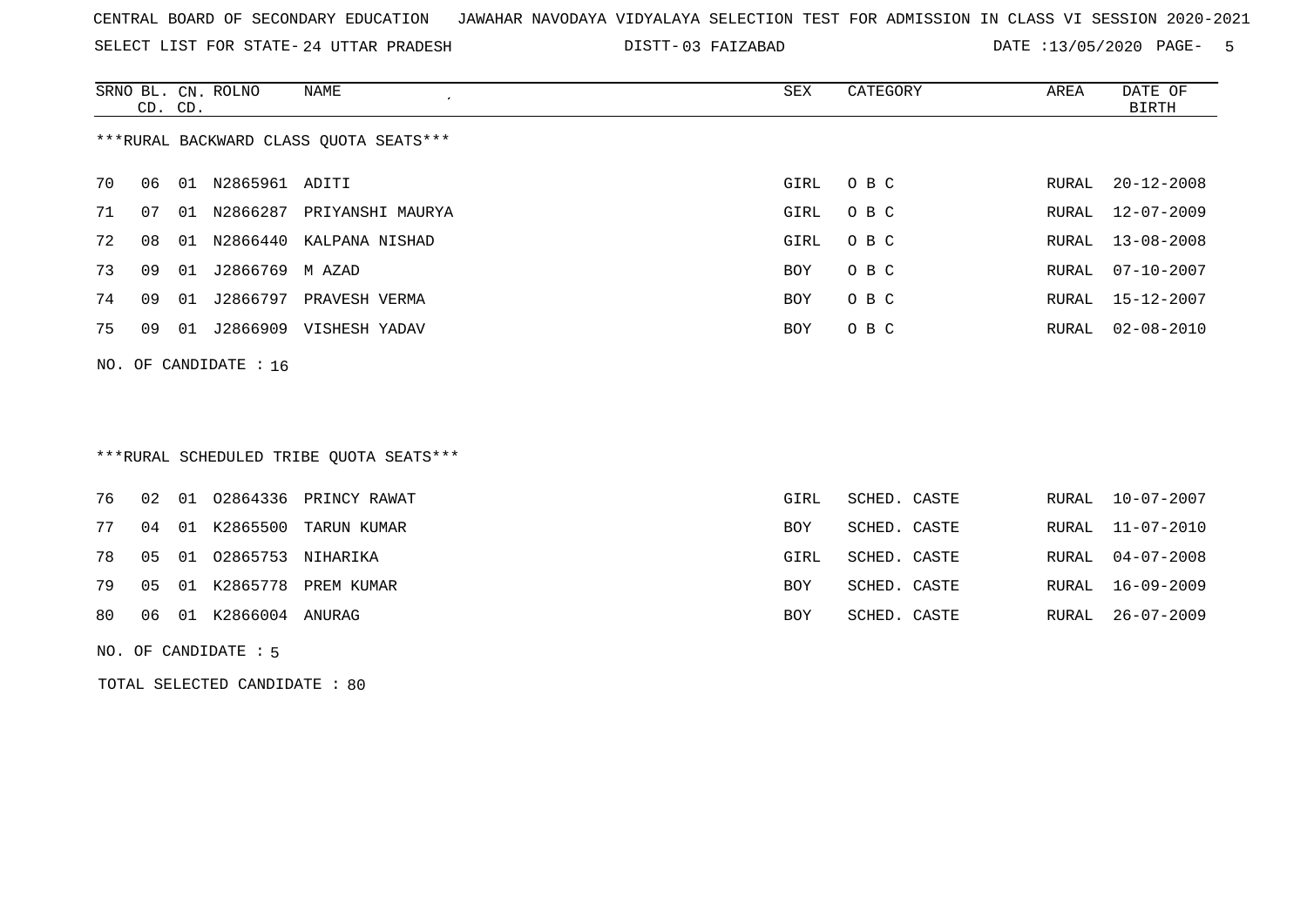SELECT LIST FOR STATE- DISTT- 24 UTTAR PRADESH

DISTT-04 GORAKHPUR DATE :13/05/2020 PAGE- 1

|                |    | CD. CD. | SRNO BL. CN. ROLNO  | NAME<br>$\epsilon$            | SEX        | CATEGORY     | AREA  | DATE OF<br><b>BIRTH</b> |
|----------------|----|---------|---------------------|-------------------------------|------------|--------------|-------|-------------------------|
|                |    |         | ***OPEN UR SEATS*** |                               |            |              |       |                         |
| 1              | 04 | 01      |                     | K2868169 VEERU PASWAN         | <b>BOY</b> | SCHED. CASTE | RURAL | $01 - 01 - 2009$        |
| $\overline{2}$ | 05 | 01      |                     | I2868213 ANUP PANDEY          | <b>BOY</b> | GENERAL      | RURAL | 14-09-2010              |
| 3              | 05 | 01      | J2868301            | SHIVAM MAURYA                 | <b>BOY</b> | O B C        | RURAL | $02 - 06 - 2009$        |
| 4              | 06 | 01      |                     | A2868342 ADARSH KUMAR SINGH   | <b>BOY</b> | GENERAL      | URBAN | $09 - 09 - 2008$        |
| 5              | 06 | 01      |                     | B2868358 AMAN PRASAD          | BOY        | O B C        | URBAN | $05 - 08 - 2009$        |
| 6              | 07 | 01      |                     | J2868591 ANKIT SINGH          | <b>BOY</b> | O B C        | RURAL | $22 - 04 - 2008$        |
| 7              | 07 | 01      | J2868637            | KM SANGINEE SINGH             | BOY        | O B C        | RURAL | $02 - 07 - 2010$        |
| 8              | 09 | 01      | J2868897            | SATYAM MAURYA                 | BOY        | O B C        | RURAL | $02 - 06 - 2009$        |
| 9              | 19 | 01      |                     | M2869677 KUMARI RAGINI PATHAK | GIRL       | GENERAL      | RURAL | $08 - 08 - 2008$        |
| 10             | 19 | 01      | J2869683            | MAYANK GUPTA                  | <b>BOY</b> | O B C        | RURAL | $15 - 09 - 2008$        |
| NO.            |    |         | OF CANDIDATE : 10   |                               |            |              |       |                         |
|                |    |         |                     |                               |            |              |       |                         |

\*\*\*OPEN SCHEDULED CASTE QUOTA SEATS\*\*\*

|  |                            |                                | BOY  | SCHED. CASTE |  | URBAN 21-08-2008 |
|--|----------------------------|--------------------------------|------|--------------|--|------------------|
|  |                            | 12 07 01 K2868609 ASHUTOSH RAJ | BOY  | SCHED. CASTE |  | RURAL 08-03-2009 |
|  | 13 08 01 02868793 RAGINI   |                                | GIRL | SCHED. CASTE |  | RURAL 06-10-2007 |
|  | 14 08 01 02868812 SHIVANGI |                                | GIRL | SCHED. CASTE |  | RURAL 14-07-2009 |

NO. OF CANDIDATE : 4

|  |  | ***OPEN BACKWARD CLASS OUOTA SEATS*** |          |                  |
|--|--|---------------------------------------|----------|------------------|
|  |  | 15 05 01 N2868211 ANSHIKA YADAV       | GIRL OBC | RURAL 17-02-2008 |
|  |  | 16  05  01  N2868217  ARADHYA  VERMA  | GIRL OBC | RURAL 05-08-2010 |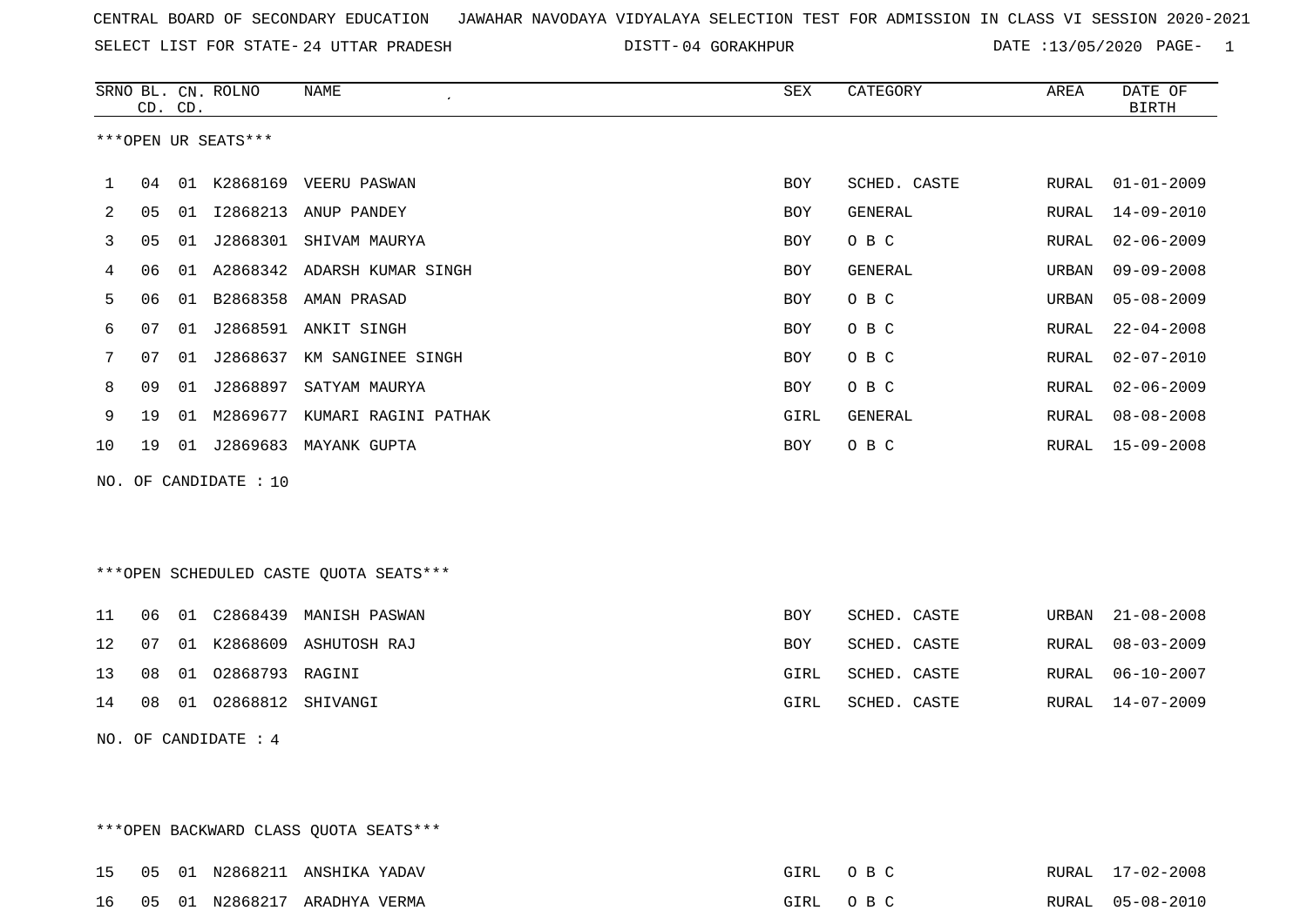SELECT LIST FOR STATE- DISTT- 24 UTTAR PRADESH

04 GORAKHPUR DATE :13/05/2020 PAGE- 2

|    |    | CD. CD. | SRNO BL. CN. ROLNO     | NAME                                    | SEX  | CATEGORY     | AREA          | DATE OF<br><b>BIRTH</b> |
|----|----|---------|------------------------|-----------------------------------------|------|--------------|---------------|-------------------------|
|    |    |         |                        | *** OPEN BACKWARD CLASS QUOTA SEATS***  |      |              |               |                         |
| 17 | 06 |         | 01 F2868385 AROHI      |                                         | GIRL | O B C        | URBAN         | $02 - 06 - 2009$        |
| 18 | 14 | 01      |                        | J2869281 RAJAN SINGH                    | BOY  | O B C        | RURAL         | $17 - 08 - 2009$        |
| 19 | 19 |         |                        | 01 N2869678 KUMARI ROSHANI MADDHESHIYA  | GIRL | O B C        | RURAL         | $17 - 03 - 2008$        |
|    |    |         | NO. OF CANDIDATE : 5   |                                         |      |              |               |                         |
|    |    |         |                        | *** OPEN SCHEDULED TRIBE QUOTA SEATS*** |      |              |               |                         |
| 20 | 09 |         |                        | 01 L2868844 ANKUSH SAH                  | BOY  | SCHED. TRIBE | RURAL         | $01 - 01 - 2008$        |
|    |    |         | NO. OF CANDIDATE : 1   |                                         |      |              |               |                         |
|    |    |         |                        |                                         |      |              |               |                         |
|    |    |         |                        |                                         |      |              |               |                         |
|    |    |         | ***RURAL OPEN SEATS*** |                                         |      |              |               |                         |
| 21 | 01 |         |                        | 01 J2867781 VIVEK GUPTA                 | BOY  | O B C        | RURAL         | $11 - 12 - 2008$        |
| 22 | 02 |         |                        | 01 I2867790 AKHAND PRATAP SINGH         | BOY  | GENERAL      | RURAL         | $01 - 02 - 2010$        |
| 23 | 03 | 01      |                        | N2868032 SHREYA YADAV                   | GIRL | O B C        | RURAL         | $08 - 12 - 2009$        |
| 24 | 04 | 01      | J2868043               | ADARSH JAISWAL                          | BOY  | O B C        | RURAL         | $04 - 12 - 2008$        |
| 25 | 04 | 01      |                        | J2868047 ADITYA SINGH                   | BOY  | O B C        | <b>RURAL</b>  | $05 - 05 - 2008$        |
| 26 | 04 | 01      | J2868069               | CHANDRABHAN SINGH                       | BOY  | O B C        | RURAL         | $25 - 08 - 2008$        |
| 27 | 04 |         | 01 M2868080 EKATA      |                                         | GIRL | GENERAL      | RURAL         | $21 - 11 - 2009$        |
| 28 | 04 | 01      |                        | I2868141 SATYAM DWIVEDI                 | BOY  | GENERAL      | <b>RURAL</b>  | $05 - 05 - 2010$        |
| 29 | 04 | 01      |                        | J2868143 SATYAM SINGH                   | BOY  | O B C        | RURAL         | $14 - 01 - 2011$        |
| 30 | 05 |         |                        | 01 J2868233 AYUSH VERMA                 | BOY  | O B C        | RURAL         | $01 - 08 - 2010$        |
| 31 | 07 | 01      |                        | J2868745 YUVRAJ VISHWAKARMA             | BOY  | O B C        | RURAL         | $25 - 05 - 2007$        |
| 32 | 08 |         | 01 N2868747 AASTHA     |                                         | GIRL | O B C        | ${\tt RURAL}$ | $02 - 10 - 2009$        |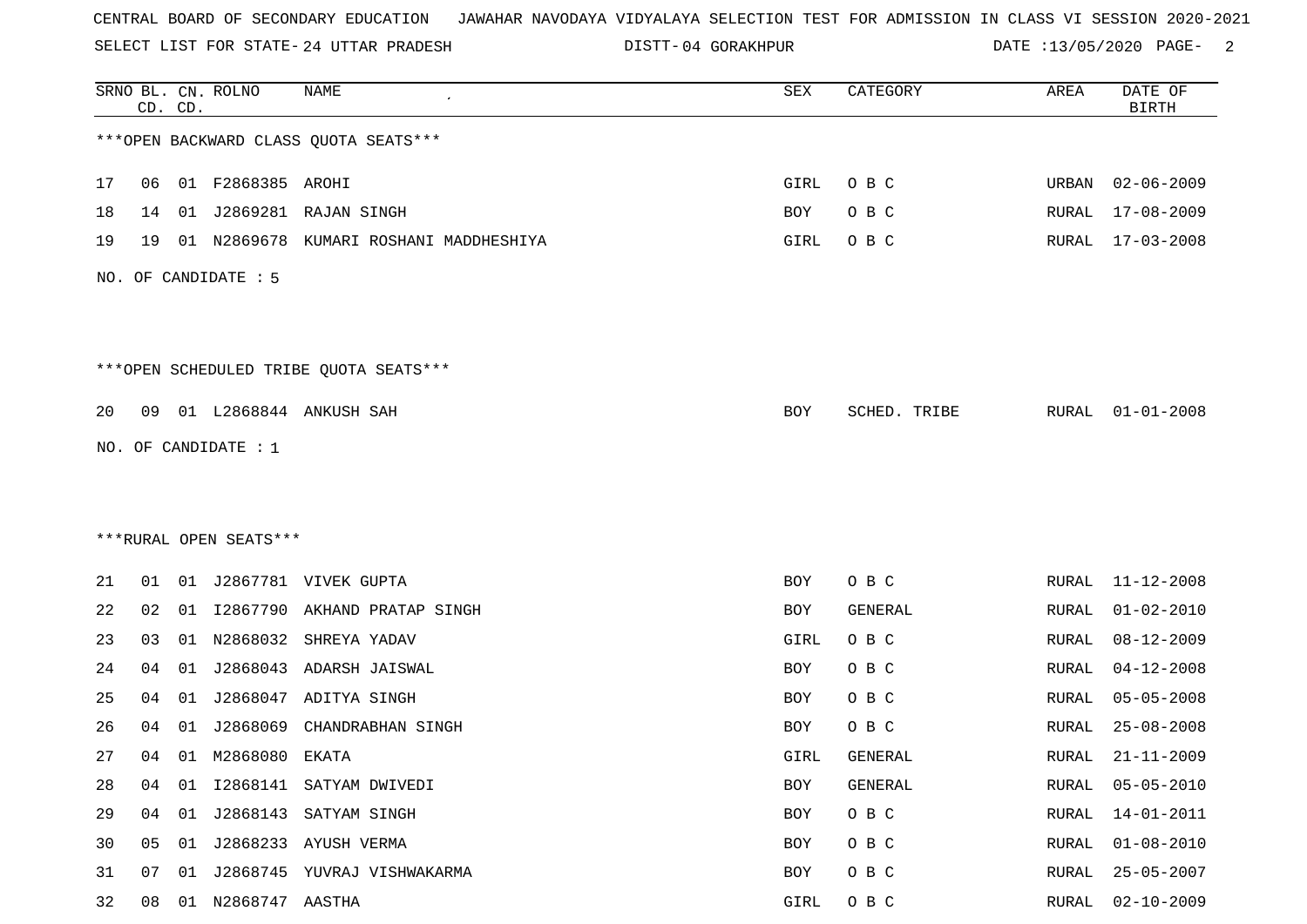SELECT LIST FOR STATE- DISTT- 24 UTTAR PRADESH

DISTT-04 GORAKHPUR DATE :13/05/2020 PAGE- 3

|    | CD. CD. |    | SRNO BL. CN. ROLNO     | <b>NAME</b>                             | SEX        | CATEGORY     | AREA          | DATE OF<br><b>BIRTH</b> |
|----|---------|----|------------------------|-----------------------------------------|------------|--------------|---------------|-------------------------|
|    |         |    | ***RURAL OPEN SEATS*** |                                         |            |              |               |                         |
| 33 | 09      |    | 01 J2868888            | RAM NARAYAN PATEL                       | BOY        | O B C        | RURAL         | 15-12-2007              |
| 34 | 10      |    |                        | 01 J2868978 SATYA PRAKASH JAISWAL       | BOY        | O B C        | RURAL         | $07 - 11 - 2007$        |
| 35 | 11      |    |                        | 01 J2868994 AKASH KUMAR VERMA           | <b>BOY</b> | O B C        | RURAL         | $26 - 08 - 2009$        |
| 36 | 12      |    |                        | 01 K2869115 PRIYANSHU                   | <b>BOY</b> | SCHED. CASTE | RURAL         | $14 - 11 - 2008$        |
| 37 | 13      | 01 |                        | J2869166 HRISHANT YADAV                 | BOY        | O B C        | RURAL         | $28 - 02 - 2009$        |
| 38 | 14      |    | 01 N2869223 AKASH      |                                         | GIRL       | O B C        | RURAL         | $01 - 01 - 2009$        |
| 39 | 14      |    | 01 K2869260            | GANESH                                  | <b>BOY</b> | SCHED. CASTE | RURAL         | $12 - 04 - 2010$        |
| 40 | 15      |    |                        | 01 N2869347 GOLDEE JAISWAL              | GIRL       | O B C        | RURAL         | $05 - 06 - 2007$        |
| 41 | 16      |    |                        | 01 J2869430 ADITYA KUMAR SINGH          | <b>BOY</b> | O B C        | ${\tt RURAL}$ | $31 - 01 - 2009$        |
| 42 | 16      |    |                        | 01 I2869533 SHUBH MISHRA                | BOY        | GENERAL      | RURAL         | $10 - 09 - 2008$        |
| 43 | 17      |    |                        | 01 J2869554 AJEET KUMAR MAURYA          | <b>BOY</b> | O B C        | RURAL         | $23 - 09 - 2008$        |
| 44 | 17      | 01 |                        | 02869559 ARPITA BHARTI                  | GIRL       | SCHED. CASTE | RURAL         | $15 - 08 - 2009$        |
| 45 | 18      | 01 |                        | J2869593 AHAAN SHAIKH                   | <b>BOY</b> | O B C        | RURAL         | $06 - 07 - 2008$        |
| 46 | 19      | 01 |                        | J2869667 DIVYANSHU YADAV                | <b>BOY</b> | O B C        | RURAL         | $25 - 12 - 2009$        |
| 47 | 20      |    |                        | 01 I2869737 ADARASH KUMAR               | BOY        | GENERAL      | RURAL         | $23 - 08 - 2009$        |
| 48 | 20      |    |                        | 01 J2869912 PRADEEP GUPTA               | <b>BOY</b> | O B C        | RURAL         | $01 - 01 - 2009$        |
|    |         |    | NO. OF CANDIDATE : 28  |                                         |            |              |               |                         |
|    |         |    |                        |                                         |            |              |               |                         |
|    |         |    |                        |                                         |            |              |               |                         |
|    |         |    |                        | ***RURAL SCHEDULED CASTE QUOTA SEATS*** |            |              |               |                         |
| 49 | 02      |    |                        | 01 K2867823 AYUSH KANNAUJIYA            | <b>BOY</b> | SCHED. CASTE | RURAL         | $07 - 05 - 2008$        |
| 50 | 07      |    |                        | 01 K2868565 ABHISHEK KUMAR              | BOY        | SCHED. CASTE | RURAL         | $10 - 07 - 2009$        |

51 07 01 K2868582 ALOK KUMAR BOY SCHED. CASTE RURAL 24-05-2008 52 07 01 K2868602 ARUN KUMAR KANNAUJIYA BOY SCHED. CASTE BOY SCHED. CASTE RURAL 08-07-2007 53 07 01 K2868645 MITHILESH KUMAR BOY SCHED. CASTE RURAL 12-05-2008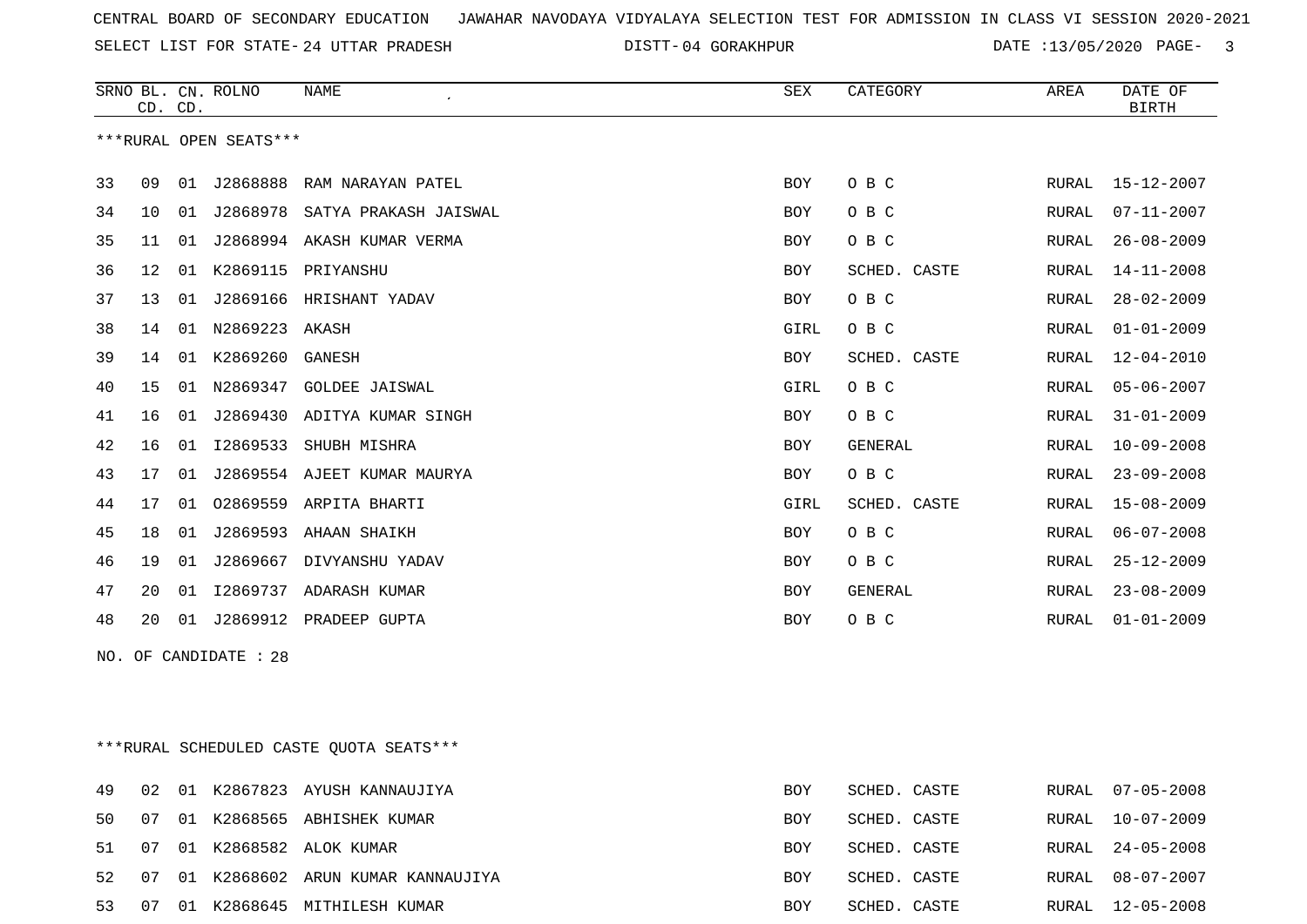SELECT LIST FOR STATE- DISTT- 24 UTTAR PRADESH

04 GORAKHPUR DATE :13/05/2020 PAGE- 4

|                                         | CD. CD. |    | SRNO BL. CN. ROLNO | NAME                          | SEX        | CATEGORY     | AREA  | DATE OF<br>BIRTH |  |
|-----------------------------------------|---------|----|--------------------|-------------------------------|------------|--------------|-------|------------------|--|
| ***RURAL SCHEDULED CASTE OUOTA SEATS*** |         |    |                    |                               |            |              |       |                  |  |
| 54                                      | 07      | 01 |                    | K2868694 SANDIP KUMAR         | BOY        | SCHED. CASTE | RURAL | $06 - 04 - 2008$ |  |
| 55                                      | 07      | 01 |                    | K2868702 SAURABH KUMAR        | <b>BOY</b> | SCHED. CASTE |       | RURAL 05-06-2007 |  |
| 56                                      | 08      | 01 |                    | K2868750 ABHAY PASWAN         | <b>BOY</b> | SCHED. CASTE |       | RURAL 18-11-2007 |  |
| 57                                      | 11      | 01 | 02869068 SHREYA    |                               | GIRL       | SCHED, CASTE | RURAL | $26 - 08 - 2010$ |  |
| 58                                      | 20      | 01 | K2869797           | ANURAG GAUTAM                 | <b>BOY</b> | SCHED. CASTE | RURAL | $28 - 01 - 2009$ |  |
| 59                                      | 20      | 01 |                    | K2869902 NITIN SINGH PUSHPDEV | <b>BOY</b> | SCHED. CASTE |       | RURAL 02-07-2009 |  |
|                                         |         |    |                    |                               |            |              |       |                  |  |

NO. OF CANDIDATE : 11

# \*\*\*RURAL BACKWARD CLASS QUOTA SEATS\*\*\*

| 60 | 02 | 01 |              | N2867813 ANUSHKA VERMA  | GIRL       | O B C | RURAL | $02 - 06 - 2009$ |
|----|----|----|--------------|-------------------------|------------|-------|-------|------------------|
| 61 | 02 | 01 |              | J2867826 AYUSH VERMA    | BOY        | O B C | RURAL | $02 - 06 - 2008$ |
| 62 | 05 | 01 |              | N2868269 PRATIBHA SINGH | GIRL       | O B C | RURAL | $25 - 01 - 2010$ |
| 63 | 07 | 01 |              | N2868581 AKRITI SINGH   | GIRL       | O B C | RURAL | $02 - 01 - 2008$ |
| 64 | 07 | 01 |              | J2868657 PRINCE GOND    | <b>BOY</b> | O B C | RURAL | $15 - 10 - 2007$ |
| 65 | 07 | 01 |              | J2868678 ROHAN NISHAD   | BOY        | O B C | RURAL | $29 - 10 - 2008$ |
| 66 | 07 | 01 | N2868693     | SANDHYA                 | GIRL       | O B C | RURAL | $05 - 07 - 2007$ |
| 67 | 09 | 01 |              | N2868835 AKANKSHA GUPTA | GIRL       | O B C | RURAL | $21 - 05 - 2009$ |
| 68 | 09 | 01 | N2868880     | PRAGYA GUPTA            | GIRL       | O B C | RURAL | $26 - 05 - 2008$ |
| 69 | 09 | 01 |              | J2868904 SURAJ VERMA    | BOY        | O B C | RURAL | $05 - 08 - 2010$ |
| 70 | 09 | 01 |              | J2868911 VIVEK KUMAR    | BOY        | O B C | RURAL | $07 - 04 - 2008$ |
| 71 | 11 | 01 |              | N2869000 ANCHAL YADAV   | GIRL       | O B C | RURAL | $30 - 04 - 2009$ |
| 72 | 15 | 01 | N2869398     | SIMRAN YADAV            | GIRL       | O B C | RURAL | $25 - 06 - 2009$ |
| 73 | 16 | 01 |              | J2869462 GAURAV MAURYA  | BOY        | O B C | RURAL | $06 - 12 - 2009$ |
| 74 | 19 | 01 | N2869652 ANU |                         | GIRL       | O B C | RURAL | $26 - 07 - 2007$ |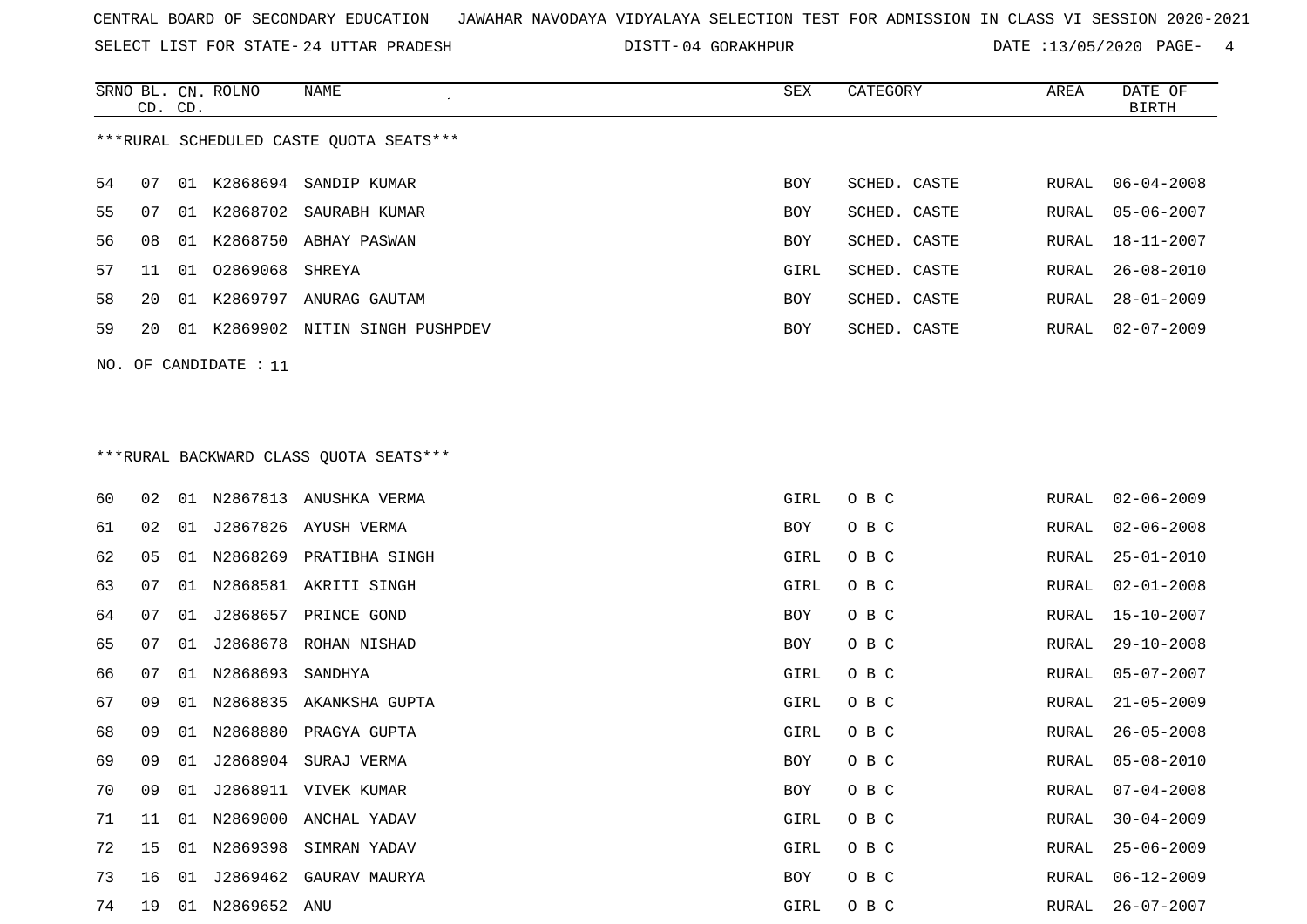SELECT LIST FOR STATE- DISTT- 24 UTTAR PRADESH

04 GORAKHPUR DATE :13/05/2020 PAGE- 5

|    | CD. CD.        |    | SRNO BL. CN. ROLNO    | NAME<br>$\cdot$                         | SEX        | CATEGORY     | AREA  | DATE OF<br>BIRTH |
|----|----------------|----|-----------------------|-----------------------------------------|------------|--------------|-------|------------------|
|    |                |    |                       | ***RURAL BACKWARD CLASS QUOTA SEATS***  |            |              |       |                  |
| 75 | 20             |    | 01 J2869904           | OMVEER PAL                              | BOY        | O B C        | RURAL | $01 - 02 - 2008$ |
|    |                |    | NO. OF CANDIDATE : 16 |                                         |            |              |       |                  |
|    |                |    |                       |                                         |            |              |       |                  |
|    |                |    |                       | ***RURAL SCHEDULED TRIBE QUOTA SEATS*** |            |              |       |                  |
| 76 | 0 <sub>5</sub> | 01 |                       | K2868205 ANKUR KUMAR                    | <b>BOY</b> | SCHED. CASTE | RURAL | $06 - 07 - 2010$ |
| 77 | 07             | 01 | 02868686              | SAKSHI VIMAL                            | GIRL       | SCHED. CASTE | RURAL | $16 - 01 - 2008$ |
| 78 | 19             | 01 |                       | 02869680 MAMPI MONDAL                   | GIRL       | SCHED. CASTE | RURAL | $14 - 09 - 2008$ |
| 79 | 19             | 01 |                       | P2869686 NISHA GOND                     | GIRL       | SCHED. TRIBE | RURAL | $01 - 01 - 2008$ |
| 80 | 20             | 01 |                       | P2870018 SUPRIYA GOND                   | GIRL       | SCHED. TRIBE | RURAL | $01 - 01 - 2010$ |
|    |                |    | NO. OF CANDIDATE : 5  |                                         |            |              |       |                  |

TOTAL SELECTED CANDIDATE : 80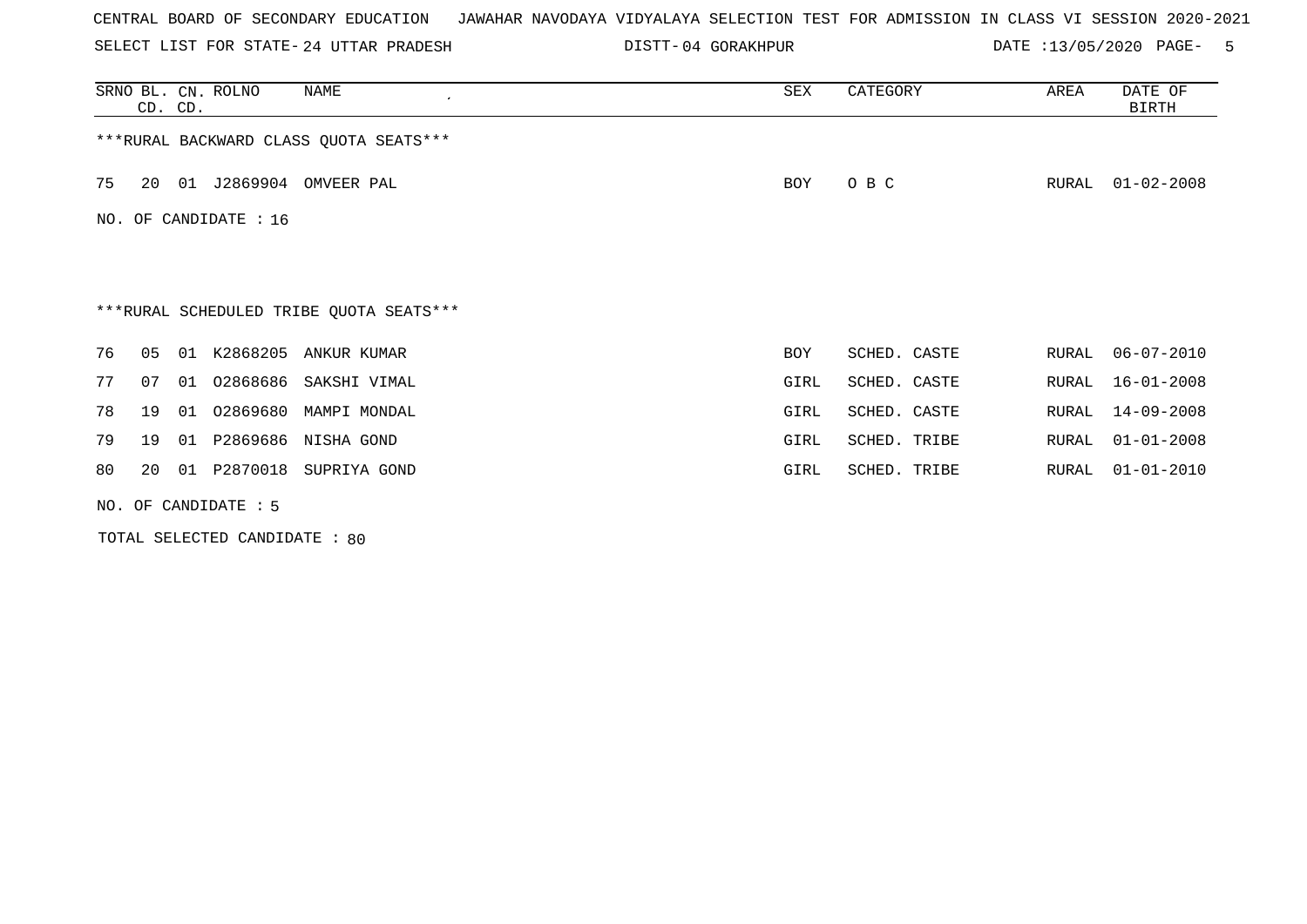|  |  |  |  | CENTRAL BOARD OF SECONDARY EDUCATION GJAWAHAR NAVODAYA VIDYALAYA SELECTION TEST FOR ADMISSION IN CLASS VI SESSION 2020-2021 |  |  |  |  |  |  |  |  |  |  |  |
|--|--|--|--|-----------------------------------------------------------------------------------------------------------------------------|--|--|--|--|--|--|--|--|--|--|--|
|--|--|--|--|-----------------------------------------------------------------------------------------------------------------------------|--|--|--|--|--|--|--|--|--|--|--|

SELECT LIST FOR STATE- DISTT- 24 UTTAR PRADESH 05 JAUNPUR DATE :13/05/2020 PAGE- 1

|    |                 | CD. CD. | SRNO BL. CN. ROLNO     | <b>NAME</b>                             | SEX        | CATEGORY     | AREA  | DATE OF<br><b>BIRTH</b> |
|----|-----------------|---------|------------------------|-----------------------------------------|------------|--------------|-------|-------------------------|
|    |                 |         | ***OPEN UR SEATS***    |                                         |            |              |       |                         |
|    |                 |         |                        |                                         |            |              |       |                         |
| 1  | 02              |         |                        | 01 J2870330 GAURAV PATEL                | BOY        | O B C        | RURAL | $15 - 12 - 2008$        |
| 2  | 04              |         |                        | 01 N2870642 ARCHITA GUPTA               | GIRL       | O B C        | RURAL | $25 - 02 - 2008$        |
| 3  | 04              |         |                        | 01 I2870652 NIRANJAN SINGH              | <b>BOY</b> | GENERAL      | RURAL | $30 - 07 - 2009$        |
| 4  | 05              |         |                        | 01 J2870826 SANDESH MAURYA              | BOY        | O B C        | RURAL | $27 - 04 - 2008$        |
| 5  | 05              | 01      |                        | J2870841 SHIVAM KUMAR GUPTA             | BOY        | O B C        | RURAL | $01 - 01 - 2009$        |
| 6  | 12 <sup>°</sup> |         | 01 J2872175 AYUSH      |                                         | BOY        | O B C        | RURAL | $14 - 07 - 2009$        |
|    |                 |         | NO. OF CANDIDATE : $6$ |                                         |            |              |       |                         |
|    |                 |         |                        |                                         |            |              |       |                         |
|    |                 |         |                        |                                         |            |              |       |                         |
|    |                 |         |                        | *** OPEN SCHEDULED CASTE QUOTA SEATS*** |            |              |       |                         |
|    |                 |         |                        |                                         |            |              |       |                         |
| 7  | 02              |         |                        | 01  02870362  PRIYANSHI                 | GIRL       | SCHED. CASTE | RURAL | $01 - 08 - 2009$        |
| 8  | 05              |         |                        | 01 K2870679 ABHAY KUMAR                 | BOY        | SCHED. CASTE | RURAL | $11 - 11 - 2008$        |
| 9  | 05              |         |                        | 01 K2870780 KULDEEP KUMAR               | <b>BOY</b> | SCHED. CASTE | RURAL | $22 - 09 - 2009$        |
| 10 | 05              |         |                        | 01 K2870876 VISHAL CHAURASIA            | BOY        | SCHED. CASTE | RURAL | $01 - 11 - 2009$        |
| 11 | 07              |         |                        | 01 C2871322 VIVEK KUMAR                 | BOY        | SCHED. CASTE | URBAN | $08 - 08 - 2008$        |
|    |                 |         | NO. OF CANDIDATE : 5   |                                         |            |              |       |                         |
|    |                 |         |                        |                                         |            |              |       |                         |
|    |                 |         |                        |                                         |            |              |       |                         |
|    |                 |         |                        |                                         |            |              |       |                         |
|    |                 |         |                        | ***OPEN DISABLED QUOTA SEATS***         |            |              |       |                         |

|  |  | 12 01 01 N2870262 SHREYA VISHWAKARMA | GIRL OBC |              | RURAL 28-07-2009 |
|--|--|--------------------------------------|----------|--------------|------------------|
|  |  | 13 02 01 02870333 GUDIYA GAUTAM      | GIRL     | SCHED. CASTE | RURAL 20-01-2010 |
|  |  | 14 11 01 N2872035 NAINSHEE GUPTA     | GIRL OBC |              | RURAL 30-07-2008 |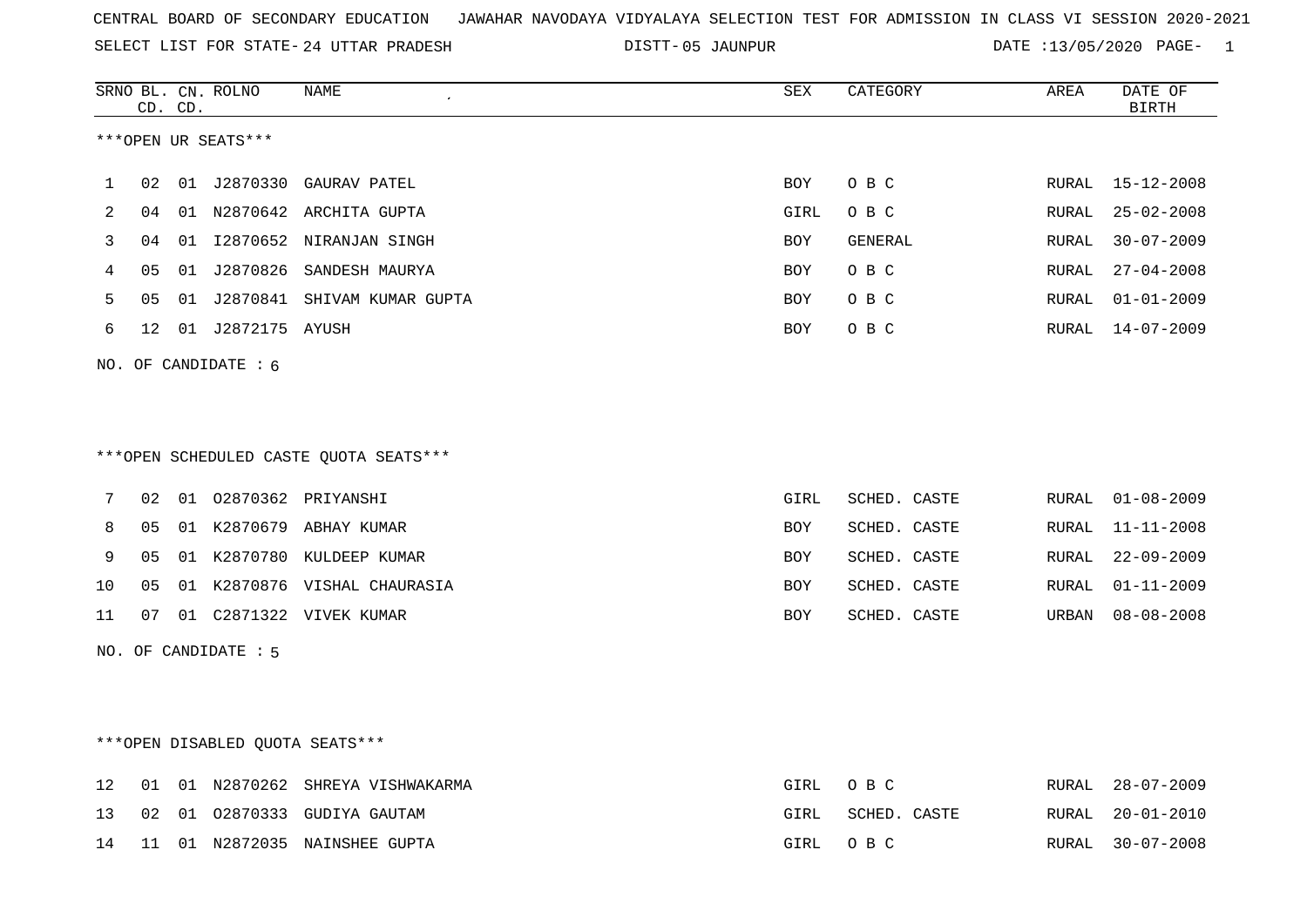|  |  | CENTRAL BOARD OF SECONDARY EDUCATION – JAWAHAR NAVODAYA VIDYALAYA SELECTION TEST FOR ADMISSION IN CLASS VI SESSION 2020-2021 |  |  |  |  |  |  |  |  |  |  |  |  |  |
|--|--|------------------------------------------------------------------------------------------------------------------------------|--|--|--|--|--|--|--|--|--|--|--|--|--|
|--|--|------------------------------------------------------------------------------------------------------------------------------|--|--|--|--|--|--|--|--|--|--|--|--|--|

SELECT LIST FOR STATE- DISTT- 24 UTTAR PRADESH

DISTT-05 JAUNPUR DATE :13/05/2020 PAGE- 2

|    | CD. CD. | SRNO BL. CN. ROLNO     | <b>NAME</b>                            | ${\tt SEX}$ | CATEGORY     | AREA          | DATE OF<br><b>BIRTH</b> |
|----|---------|------------------------|----------------------------------------|-------------|--------------|---------------|-------------------------|
|    |         | NO. OF CANDIDATE : 3   |                                        |             |              |               |                         |
|    |         |                        |                                        |             |              |               |                         |
|    |         |                        |                                        |             |              |               |                         |
|    |         |                        | *** OPEN BACKWARD CLASS QUOTA SEATS*** |             |              |               |                         |
| 15 | 07      |                        | 01 F2871281 SAKSHI GUPTA               | GIRL        | O B C        | URBAN         | $05 - 05 - 2009$        |
| 16 | 11      |                        | 01 J2872150 VIKAS PATEL                | BOY         | O B C        | RURAL         | $06 - 06 - 2009$        |
| 17 |         |                        | 14 01 J2872602 ANKIT YADAV             | BOY         | O B C        | RURAL         | $04 - 11 - 2008$        |
| 18 | 14      |                        | 01 J2872618 CHHOTOO GUPTA              | BOY         | O B C        | RURAL         | $13 - 08 - 2008$        |
| 19 | 21      | 01 J2874090 VIRAJ      |                                        | BOY         | O B C        | ${\tt RURAL}$ | $09 - 09 - 2009$        |
|    |         | NO. OF CANDIDATE : 5   |                                        |             |              |               |                         |
|    |         |                        |                                        |             |              |               |                         |
|    |         |                        |                                        |             |              |               |                         |
|    |         |                        | ***OPEN SCHEDULED TRIBE QUOTA SEATS*** |             |              |               |                         |
| 20 |         |                        | 07 01 H2871313 TULSI KUMARI            | GIRL        | SCHED. TRIBE | URBAN         | $07 - 07 - 2008$        |
|    |         | NO. OF CANDIDATE $: 1$ |                                        |             |              |               |                         |
|    |         |                        |                                        |             |              |               |                         |
|    |         |                        |                                        |             |              |               |                         |
|    |         | ***RURAL OPEN SEATS*** |                                        |             |              |               |                         |
|    |         |                        |                                        |             |              |               |                         |
| 21 | 01      | 01 J2870078            | ANAND VIKRAM                           | BOY         | O B C        | RURAL         | $07 - 01 - 2009$        |
| 22 |         |                        | 01 01 M2870174 MANSI SHUKLA            | GIRL        | GENERAL      | RURAL         | $20 - 12 - 2009$        |
| 23 | 02      |                        | 01 J2870386 SHIVAM YADAV               | BOY         | O B C        | RURAL         | $27 - 05 - 2008$        |
| 24 | 03      |                        | 01 J2870436 ANKIT YADAV                | BOY         | O B C        | <b>RURAL</b>  | $11 - 11 - 2008$        |
| 25 | 04      |                        | 01 N2870640 ANURADHA GUPTA             | GIRL        | O B C        | <b>RURAL</b>  | $06 - 08 - 2007$        |
| 26 | 05      |                        | 01 J2870874 VINAYAK CHAUHAN            | BOY         | O B C        | RURAL         | $30 - 01 - 2010$        |

27 06 01 12870976 AYUSH SINGH BOY GENERAL BOY GENERAL RURAL 25-05-2009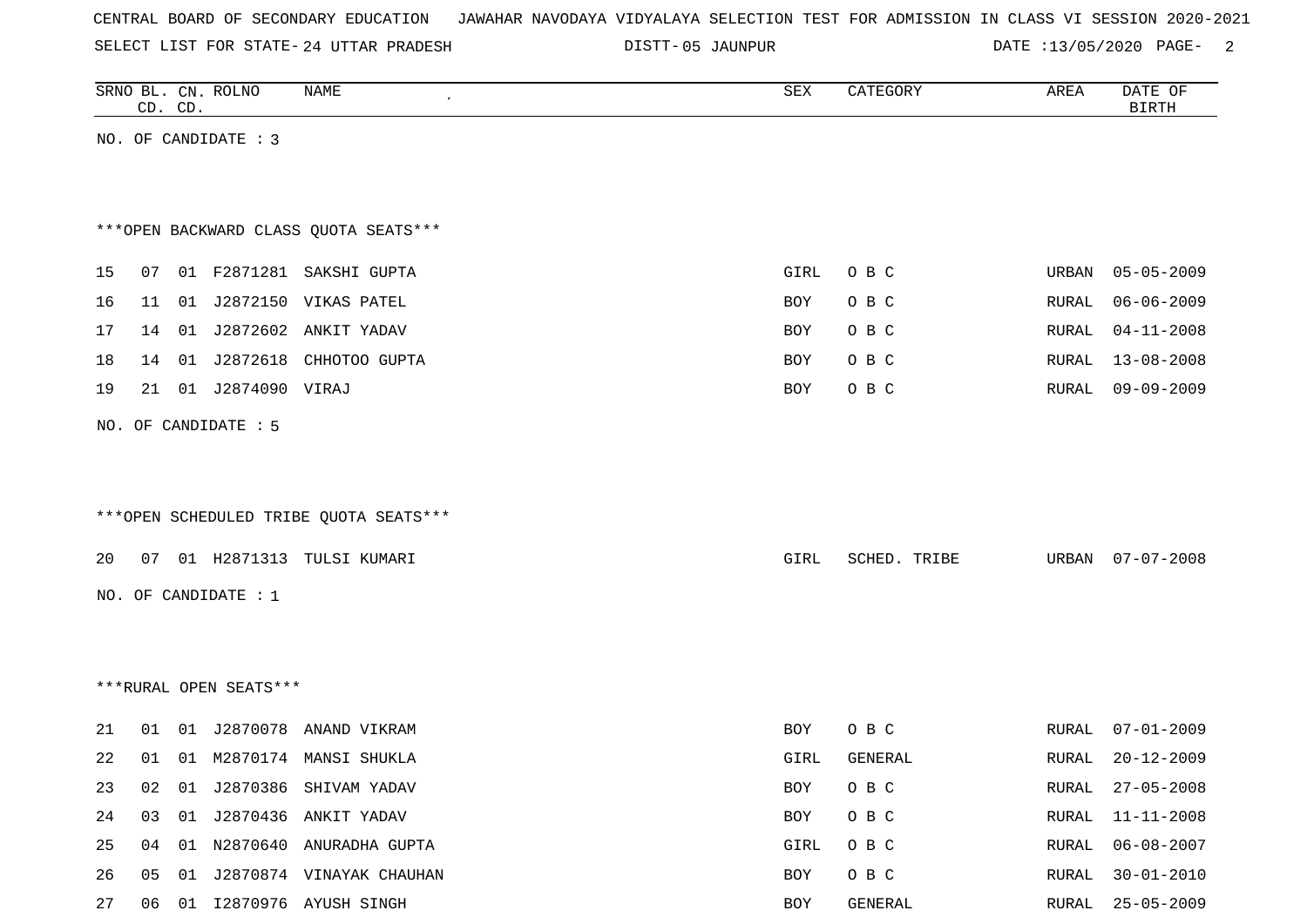SELECT LIST FOR STATE- DISTT- 24 UTTAR PRADESH

05 JAUNPUR DATE :13/05/2020 PAGE- 3

|    | CD. CD. |    | SRNO BL. CN. ROLNO     | <b>NAME</b>        | <b>SEX</b> | CATEGORY       | AREA  | DATE OF<br><b>BIRTH</b> |
|----|---------|----|------------------------|--------------------|------------|----------------|-------|-------------------------|
|    |         |    | ***RURAL OPEN SEATS*** |                    |            |                |       |                         |
| 28 | 08      | 01 | J2871493               | RAVIKANT YADAV     | <b>BOY</b> | O B C          | RURAL | $01 - 07 - 2009$        |
| 29 | 08      | 01 | J2871577               | VARUN KUMAR GUPTA  | BOY        | O B C          | RURAL | $15 - 07 - 2008$        |
| 30 | 09      | 01 | J2871717               | RAKSHAK MAURYA     | <b>BOY</b> | O B C          | RURAL | $16 - 08 - 2010$        |
| 31 | 10      | 01 | J2871828               | ANSHUMAN YADAV     | <b>BOY</b> | O B C          | RURAL | $27 - 11 - 2010$        |
| 32 | 11      | 01 | K2871969 ANURAG        |                    | BOY        | SCHED. CASTE   | RURAL | $11 - 02 - 2010$        |
| 33 | 11      | 01 | 02871972 ARADHYA       |                    | GIRL       | SCHED. CASTE   | RURAL | $16 - 02 - 2010$        |
| 34 | 12      | 01 | J2872159               | ABHINANDAN PAL     | <b>BOY</b> | O B C          | RURAL | $18 - 02 - 2010$        |
| 35 | 13      | 01 | N2872502               | SAUMYA GUPTA       | GIRL       | O B C          | RURAL | 18-02-2011              |
| 36 | 14      | 01 | J2872652               | SATYAM VISHWAKARMA | <b>BOY</b> | O B C          | RURAL | $29 - 01 - 2008$        |
| 37 | 15      | 01 | I2872777               | ASHUTOSH GUPTA     | <b>BOY</b> | <b>GENERAL</b> | RURAL | $22 - 12 - 2008$        |
| 38 | 16      | 01 | J2873166               | ROHAN VISHWAKARMA  | <b>BOY</b> | O B C          | RURAL | $04 - 11 - 2007$        |
| 39 | 17      | 01 | J2873370               | VISHAL YADAV       | <b>BOY</b> | O B C          | RURAL | $10 - 08 - 2008$        |
| 40 | 18      | 01 | J2873389               | ADITYA BIND        | BOY        | O B C          | RURAL | $11 - 01 - 2010$        |
| 41 | 18      | 01 | M2873554               | SANSKRITI GUPTA    | GIRL       | <b>GENERAL</b> | RURAL | $26 - 06 - 2009$        |
| 42 | 19      | 01 | I2873639               | AMBER SRIVASTAV    | <b>BOY</b> | GENERAL        | RURAL | $19 - 09 - 2010$        |
| 43 | 20      | 01 | I2873924               | SATYAM CHAUBEY     | <b>BOY</b> | <b>GENERAL</b> | RURAL | $22 - 11 - 2007$        |
| 44 | 21      | 01 | J2873977               | ADITYA GUPTA       | BOY        | O B C          | RURAL | $01 - 01 - 2009$        |
| 45 | 22      | 01 | M2874191 PRAGATI       |                    | GIRL       | <b>GENERAL</b> | RURAL | $02 - 06 - 2008$        |

NO. OF CANDIDATE : 25

\*\*\*RURAL SCHEDULED CASTE QUOTA SEATS\*\*\*

|    |  | 46 01 01 K2870123 AYUSH KANAUJIYA | <b>BOY</b> | SCHED. CASTE |  | RURAL 05-03-2009 |
|----|--|-----------------------------------|------------|--------------|--|------------------|
|    |  | 47 05 01 02870725 ARCHANA BHARTI  | GIRL       | SCHED. CASTE |  | RURAL 20-06-2008 |
| 48 |  | 05 01 K2870731 ARYAN PRATAP       | BOY        | SCHED. CASTE |  | RURAL 10-03-2009 |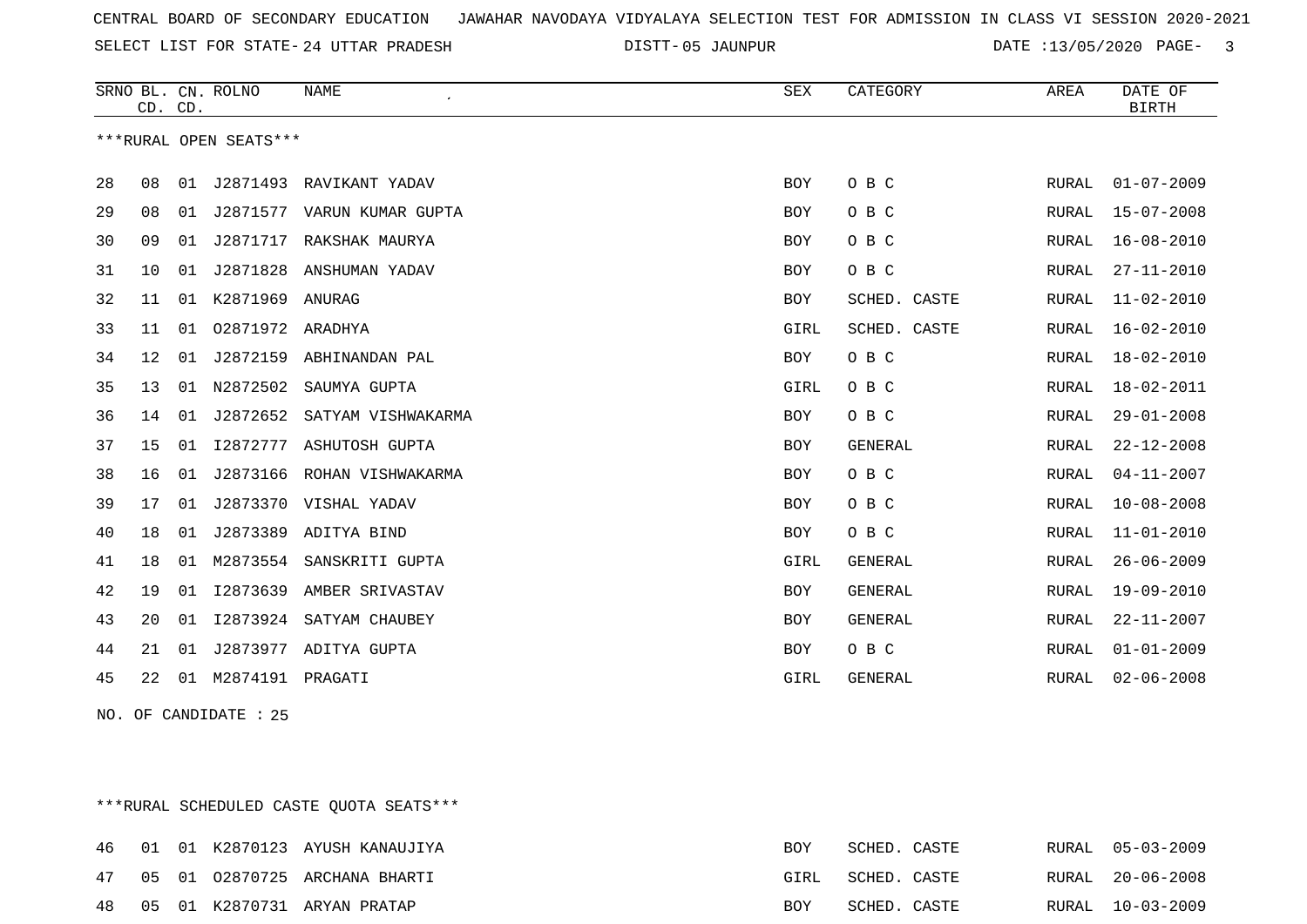SELECT LIST FOR STATE- DISTT- 24 UTTAR PRADESH

05 JAUNPUR DATE :13/05/2020 PAGE- 4

|    | CD. CD. |    | SRNO BL. CN. ROLNO    | <b>NAME</b>                             | <b>SEX</b>  | CATEGORY     | AREA  | DATE OF<br><b>BIRTH</b> |
|----|---------|----|-----------------------|-----------------------------------------|-------------|--------------|-------|-------------------------|
|    |         |    |                       | ***RURAL SCHEDULED CASTE QUOTA SEATS*** |             |              |       |                         |
| 49 | 06      |    |                       | 01 K2870906 ADITYA SONKAR               | BOY         | SCHED. CASTE | RURAL | $10 - 06 - 2009$        |
| 50 | 06      |    | 01 K2870926 ANIRUDH   |                                         | BOY         | SCHED. CASTE | RURAL | $19 - 01 - 2008$        |
| 51 | 06      |    |                       | 01 K2870934 ANKIT KUMAR                 | BOY         | SCHED. CASTE | RURAL | $12 - 03 - 2010$        |
| 52 | 06      |    | 01 02870958 ARUSHI    |                                         | GIRL        | SCHED. CASTE | RURAL | $25 - 06 - 2010$        |
| 53 | 06      | 01 |                       | 02871052 PRATIKSHA                      | GIRL        | SCHED. CASTE | RURAL | $09 - 12 - 2007$        |
| 54 | 06      |    |                       | 01 K2871063 PRIYANSH GAUTAM             | BOY         | SCHED. CASTE | RURAL | $15 - 06 - 2009$        |
| 55 | 08      | 01 | 02871556              | SNEHA RAM                               | GIRL        | SCHED. CASTE | RURAL | $08 - 05 - 2009$        |
| 56 | 15      |    | 01 K2872905 PRIYANSU  |                                         | <b>BOY</b>  | SCHED. CASTE | RURAL | $09 - 07 - 2008$        |
| 57 | 17      |    | 01 K2873356           | SUMIT GAUTAM                            | BOY         | SCHED. CASTE | RURAL | $29 - 08 - 2010$        |
| 58 | 18      |    |                       | 01 K2873524 RAJ VANSH                   | BOY         | SCHED. CASTE | RURAL | $10 - 10 - 2010$        |
| 59 | 18      |    |                       | 01 K2873608 VIMLESH KUMAR VERMA         | <b>BOY</b>  | SCHED. CASTE | RURAL | $03 - 03 - 2010$        |
|    |         |    | NO. OF CANDIDATE : 14 |                                         |             |              |       |                         |
|    |         |    |                       |                                         |             |              |       |                         |
|    |         |    |                       |                                         |             |              |       |                         |
|    |         |    |                       | *** RURAL BACKWARD CLASS QUOTA SEATS*** |             |              |       |                         |
| 60 | 02      |    |                       | 01 N2870353 PRAGATI YADAV               | <b>GIRL</b> | O B C        | RURAL | $05 - 09 - 2009$        |
| 61 | 03      | 01 |                       | J2870541 PUSHKAR YADAV                  | <b>BOY</b>  | O B C        | RURAL | $19 - 06 - 2009$        |
| 62 | 05      | 01 |                       | J2870693 AMAN YADAV                     | BOY         | O B C        | RURAL | $25 - 08 - 2007$        |
| 63 | 05      | 01 |                       | J2870707 ANISH CHAUHAN                  | BOY         | O B C        | RURAL | $08 - 08 - 2008$        |
| 64 | 05      |    |                       | 01 J2870737 ASHUTOSH YADAV              | BOY         | O B C        | RURAL | $25 - 08 - 2008$        |

08 01 N2871483 PRIYA GUPTA GIRL O B C RURAL 23-12-2008

05 01 J2870748 AYUSH VISHVAKARMA BOY O B C RURAL 24-10-2008

05 01 J2870808 PRIYANSHU CHAUHAN BOY O B C RURAL 27-04-2009

 05 01 N2870832 SAUMYA RAJBHAR GIRL O B C RURAL 08-02-2010 05 01 J2870848 SHIVANSH JAISWAL BOY O B C RURAL 12-01-2010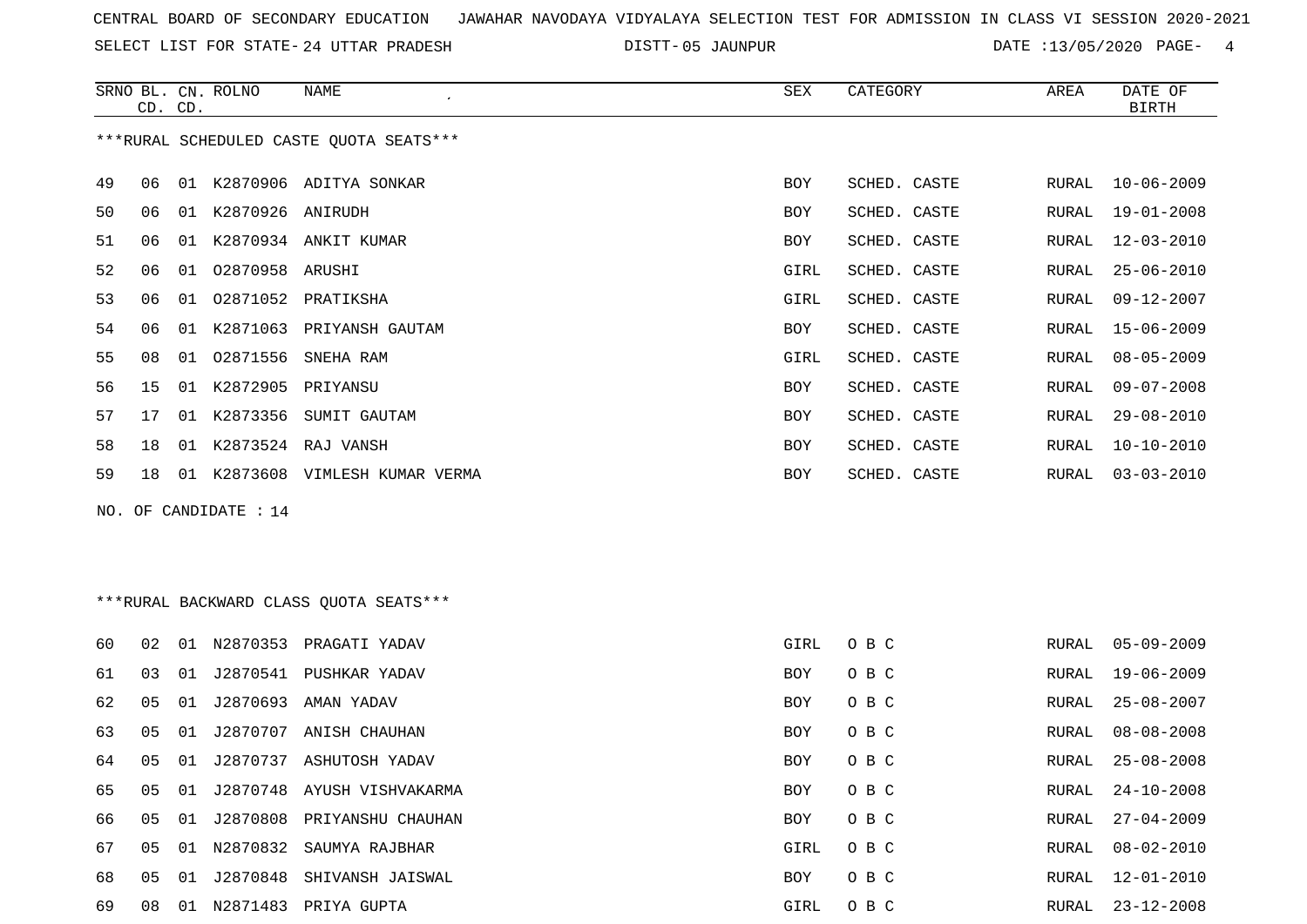SELECT LIST FOR STATE- DISTT- 24 UTTAR PRADESH

05 JAUNPUR DATE :13/05/2020 PAGE- 5

|    | CD. CD. |    | SRNO BL. CN. ROLNO      | NAME                                   | SEX  | CATEGORY | AREA  | DATE OF<br>BIRTH |
|----|---------|----|-------------------------|----------------------------------------|------|----------|-------|------------------|
|    |         |    |                         | ***RURAL BACKWARD CLASS OUOTA SEATS*** |      |          |       |                  |
| 70 | 08      |    | 01 N2871527             | SHALINI YADAV                          | GIRL | O B C    | RURAL | 09-08-2009       |
| 71 | 13      | 01 | N2872503                | SAUMYA YADAV                           | GIRL | O B C    | RURAL | 08-07-2008       |
| 72 | 15      | 01 | N2872932 RIYA PAL       |                                        | GIRL | O B C    | RURAL | $02 - 07 - 2009$ |
| 73 | 18      | 01 | N2873481                | KUMARI NEHA VERMA                      | GIRL | O B C    | RURAL | $05 - 05 - 2010$ |
| 74 | 21      | 01 | N2874028                | MUSKAN GAUR                            | GIRL | O B C    | RURAL | $23 - 05 - 2007$ |
| 75 | 22      |    | 01 N2874167             | KASHISH MAURYA                         | GIRL | O B C    | RURAL | $27 - 07 - 2010$ |
|    |         |    | NO. OF CANDIDATE : $16$ |                                        |      |          |       |                  |

# \*\*\*RURAL SCHEDULED TRIBE QUOTA SEATS\*\*\*

|  |  | 76 03 01 P2870502 KUMARI ANJALI   | GIRL       | SCHED. TRIBE | RURAL 17-01-2009 |
|--|--|-----------------------------------|------------|--------------|------------------|
|  |  | 77 06 01 K2870999 JAY KUMAR       | BOY        | SCHED. CASTE | RURAL 06-05-2009 |
|  |  | 78 09 01 L2871595 AKASH KUMAR     | BOY        | SCHED. TRIBE | RURAL 01-06-2009 |
|  |  | 79 10 01 K2871872 KUSHUMESH VERMA | <b>BOY</b> | SCHED. CASTE | RURAL 10-05-2009 |
|  |  | 80 14 01 K2872616 BRIJESH KUMAR   | BOY        | SCHED. CASTE | RURAL 05-07-2008 |
|  |  |                                   |            |              |                  |

#### NO. OF CANDIDATE : 5

TOTAL SELECTED CANDIDATE : 80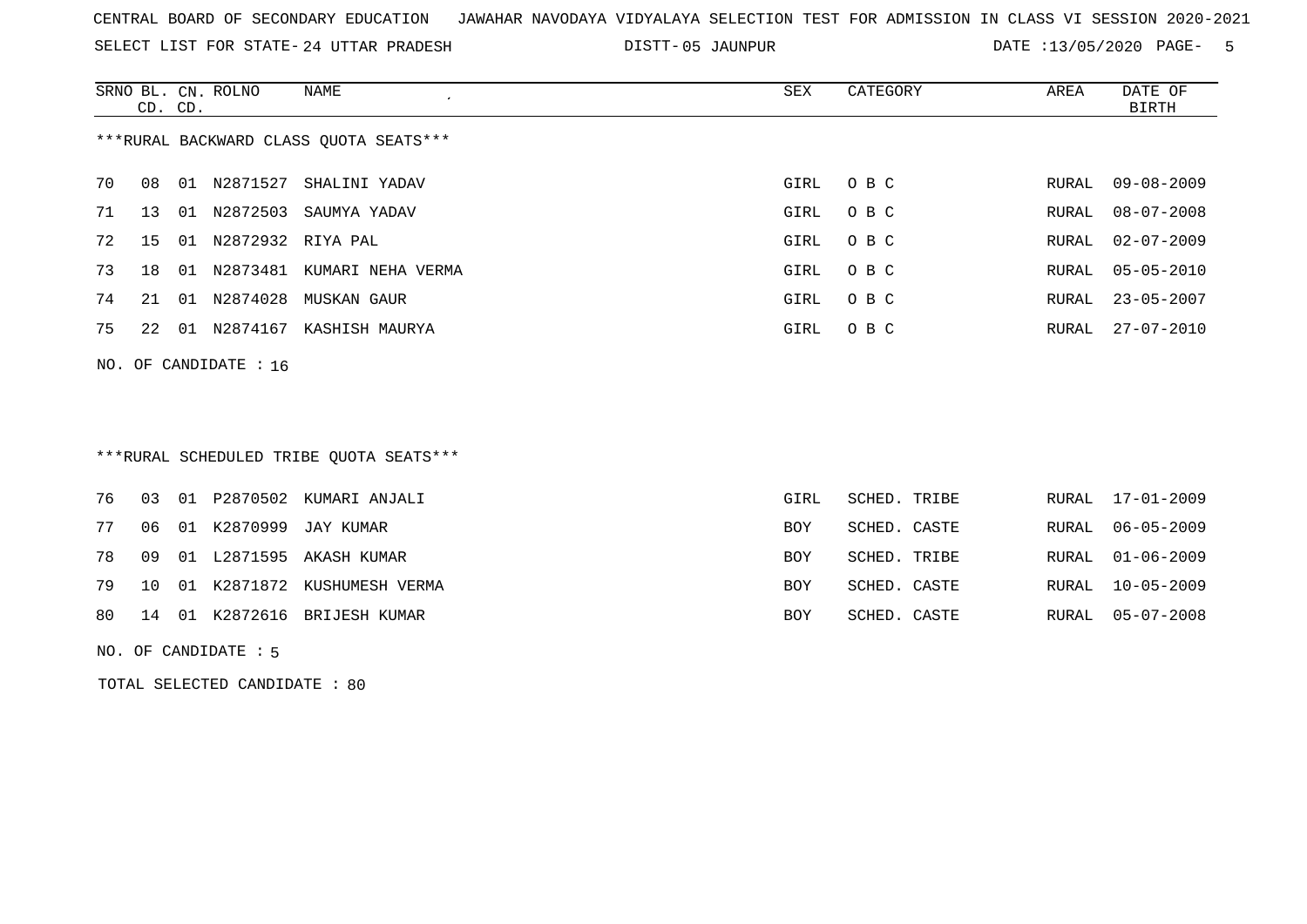|  |  |  |  | CENTRAL BOARD OF SECONDARY EDUCATION GJAWAHAR NAVODAYA VIDYALAYA SELECTION TEST FOR ADMISSION IN CLASS VI SESSION 2020-2021 |  |  |  |  |  |  |  |  |  |  |  |
|--|--|--|--|-----------------------------------------------------------------------------------------------------------------------------|--|--|--|--|--|--|--|--|--|--|--|
|--|--|--|--|-----------------------------------------------------------------------------------------------------------------------------|--|--|--|--|--|--|--|--|--|--|--|

SELECT LIST FOR STATE- 24 UTTAR PRADESH

24 UTTAR PRADESH 06 JHANSI DATE :13/05/2020 PAGE- 1

|    |    | CD. CD. | SRNO BL. CN. ROLNO   | NAME<br>$\epsilon$                     | SEX        | CATEGORY     | AREA  | DATE OF<br><b>BIRTH</b> |
|----|----|---------|----------------------|----------------------------------------|------------|--------------|-------|-------------------------|
|    |    |         | ***OPEN UR SEATS***  |                                        |            |              |       |                         |
| 1  | 04 |         |                      | 01 I2875303 DEVANSH GUPTA              | BOY        | GENERAL      | RURAL | $23 - 04 - 2009$        |
| 2  | 04 |         |                      | 01 K2875396 KRISHNA SOLANKI            | BOY        | SCHED. CASTE | RURAL | $15 - 09 - 2009$        |
| 3  | 04 |         |                      | 01 J2875623 SARTHAK YADAV              | <b>BOY</b> | O B C        | RURAL | $05 - 12 - 2009$        |
| 4  | 05 |         |                      | 01 K2875770 ANKIT VERMA                | BOY        | SCHED. CASTE | RURAL | $10 - 12 - 2008$        |
| 5  | 05 |         |                      | 01 K2876209 VIPUL KUMAR                | BOY        | SCHED. CASTE | RURAL | $20 - 09 - 2009$        |
| 6  | 06 |         | 01 K2876591 NEERAJ   |                                        | BOY        | SCHED. CASTE | RURAL | $04 - 04 - 2009$        |
| 7  | 06 |         |                      | 02 M2876650 PRATHA RAJA                | GIRL       | GENERAL      | RURAL | $01 - 07 - 2008$        |
|    |    |         | NO. OF CANDIDATE : 7 |                                        |            |              |       |                         |
|    |    |         |                      |                                        |            |              |       |                         |
|    |    |         |                      |                                        |            |              |       |                         |
|    |    |         |                      | ***OPEN SCHEDULED CASTE QUOTA SEATS*** |            |              |       |                         |
| 8  | 04 |         | 01 K2875504 PRAYAG   |                                        | BOY        | SCHED. CASTE | RURAL | $24 - 02 - 2009$        |
| 9  | 05 |         |                      | 01 K2876009 PARAS ARYA                 | BOY        | SCHED. CASTE | RURAL | $01 - 09 - 2008$        |
| 10 | 05 |         |                      | 01 02876043 PUSHPA DEVI                | GIRL       | SCHED. CASTE | RURAL | $24 - 02 - 2008$        |
| 11 | 05 |         |                      | 01 K2876087 RITIK ARYA                 | BOY        | SCHED. CASTE | RURAL | $18 - 11 - 2008$        |
| 12 | 05 |         |                      | 01 K2876211 VISHAL ARYA                | BOY        | SCHED. CASTE | RURAL | 14-11-2010              |
| 13 | 06 |         | 01 K2876321 ANSHUL   |                                        | BOY        | SCHED. CASTE | RURAL | $15 - 06 - 2009$        |
|    |    |         | NO. OF CANDIDATE : 6 |                                        |            |              |       |                         |
|    |    |         |                      |                                        |            |              |       |                         |
|    |    |         |                      |                                        |            |              |       |                         |

\*\*\*OPEN DISABLED QUOTA SEATS\*\*\*

14 02 01 J2874755 SHIYANSH BOY O B C RURAL 01-05-2009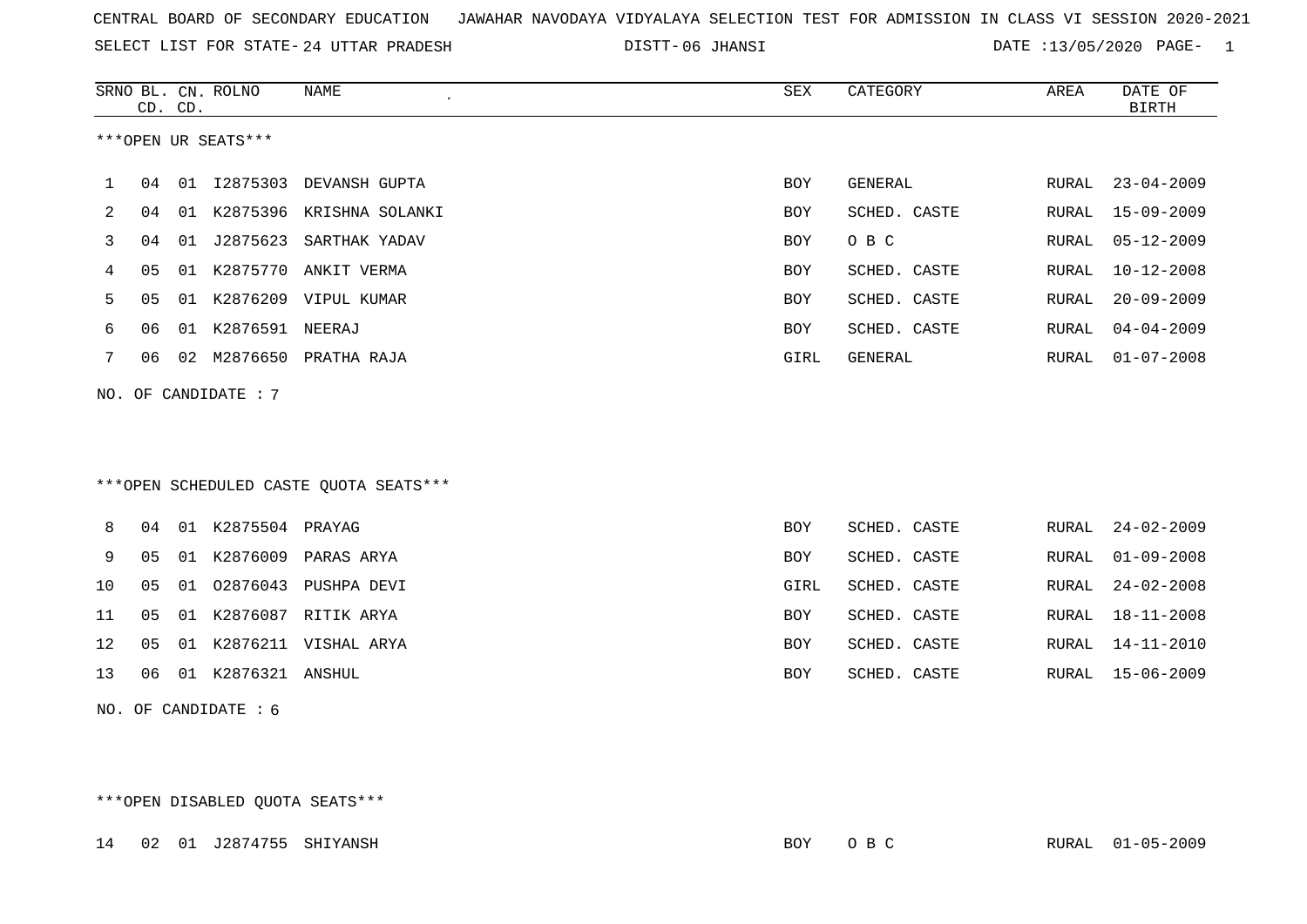| CENTRAL BOARD OF SECONDARY EDUCATION – JAWAHAR NAVODAYA VIDYALAYA SELECTION TEST FOR ADMISSION IN CLASS VI SESSION 2020-2021 |  |  |  |  |
|------------------------------------------------------------------------------------------------------------------------------|--|--|--|--|
|------------------------------------------------------------------------------------------------------------------------------|--|--|--|--|

SELECT LIST FOR STATE- DISTT- 24 UTTAR PRADESH

DISTT-06 JHANSI 2000 DATE :13/05/2020 PAGE-

|    | CD. CD. | SRNO BL. CN. ROLNO     | NAME                                   | SEX  | CATEGORY     | AREA         | DATE OF<br><b>BIRTH</b> |
|----|---------|------------------------|----------------------------------------|------|--------------|--------------|-------------------------|
|    |         | NO. OF CANDIDATE : 1   |                                        |      |              |              |                         |
|    |         |                        |                                        |      |              |              |                         |
|    |         |                        |                                        |      |              |              |                         |
|    |         |                        | *** OPEN BACKWARD CLASS QUOTA SEATS*** |      |              |              |                         |
| 15 | 03      |                        | 01 N2874950 LALEE RAJPOOT              | GIRL | O B C        | RURAL        | $01 - 01 - 2009$        |
| 16 | 04      | 01 N2875225 ARADHYA    |                                        | GIRL | O B C        | RURAL        | $15 - 06 - 2008$        |
| 17 | 04      | 01 N2875671 SITA       |                                        | GIRL | O B C        | RURAL        | $01 - 01 - 2010$        |
| 18 | 06      | 02 N2876837            | SNEHA YADAV                            | GIRL | O B C        | RURAL        | $12 - 06 - 2009$        |
| 19 | 08      |                        | 01 N2877575 VARSHA YADAV               | GIRL | O B C        | RURAL        | $24 - 05 - 2009$        |
|    |         | NO. OF CANDIDATE : 5   |                                        |      |              |              |                         |
|    |         |                        |                                        |      |              |              |                         |
|    |         |                        |                                        |      |              |              |                         |
|    |         |                        | ***OPEN SCHEDULED TRIBE QUOTA SEATS*** |      |              |              |                         |
| 20 |         |                        | 06 01 L2876527 MAHENDRA KUMAR          | BOY  | SCHED. TRIBE | RURAL        | 10-07-2009              |
|    |         | NO. OF CANDIDATE : 1   |                                        |      |              |              |                         |
|    |         |                        |                                        |      |              |              |                         |
|    |         |                        |                                        |      |              |              |                         |
|    |         | ***RURAL OPEN SEATS*** |                                        |      |              |              |                         |
|    |         |                        |                                        |      |              |              |                         |
| 21 | 01      |                        | 01 J2874424 NIKHIL RAJPOOT             | BOY  | O B C        | RURAL        | $02 - 07 - 2009$        |
| 22 | 01      |                        | 01 K2874457 RAJ GAUTAM                 | BOY  | SCHED. CASTE | RURAL        | $26 - 03 - 2009$        |
| 23 | 01      |                        | 01 J2874492 SHAILENDRA SAHU            | BOY  | O B C        | RURAL        | 11-12-2009              |
| 24 | 02      |                        | 01 I2874549 AMAN KUMAR                 | BOY  | GENERAL      | <b>RURAL</b> | $02 - 02 - 2009$        |
| 25 | 02      |                        | 01 J2874585 ASHISH YADAV               | BOY  | O B C        | RURAL        | $01 - 01 - 2011$        |
| 26 | 02      |                        | 01 J2874616 GOVIND SINGH               | BOY  | O B C        | RURAL        | $22 - 07 - 2010$        |
| 27 |         |                        | 03 01 J2874995 NITIN KUMAR             | BOY  | O B C        | RURAL        | $10 - 08 - 2009$        |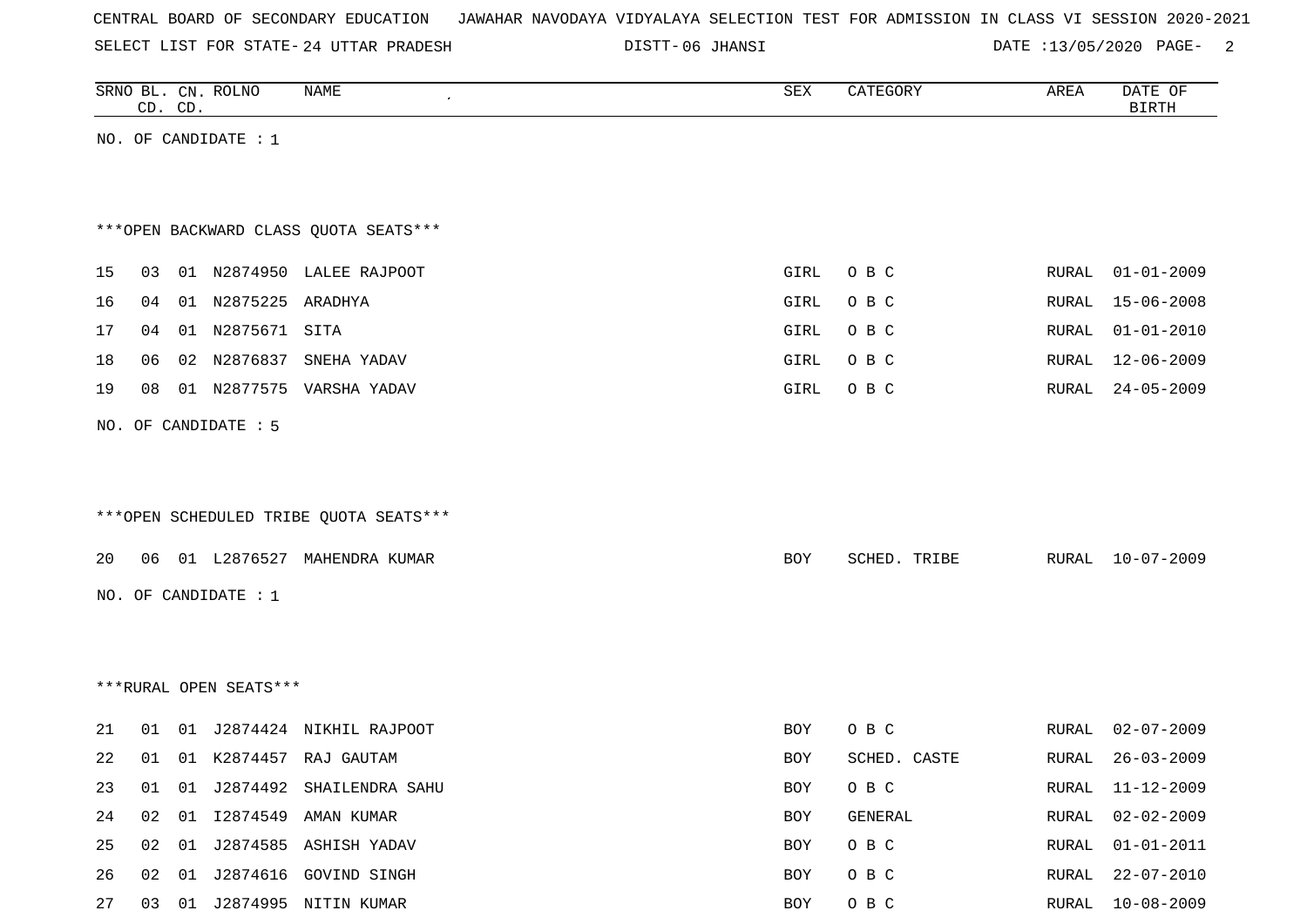SELECT LIST FOR STATE- DISTT- 24 UTTAR PRADESH

06 JHANSI DATE :13/05/2020 PAGE- 3

|    |    | CD. CD. | SRNO BL. CN. ROLNO     | <b>NAME</b>             | <b>SEX</b> | CATEGORY       | AREA  | DATE OF<br><b>BIRTH</b> |
|----|----|---------|------------------------|-------------------------|------------|----------------|-------|-------------------------|
|    |    |         | ***RURAL OPEN SEATS*** |                         |            |                |       |                         |
| 28 | 03 | 01      | J2875095               | SHOBHIT KUMAR           | <b>BOY</b> | O B C          | RURAL | $05 - 07 - 2008$        |
| 29 | 04 | 01      |                        | M2875354 JAINYA JAIN    | GIRL       | <b>GENERAL</b> | RURAL | $20 - 02 - 2010$        |
| 30 | 04 | 01      | M2875420               | MANU PATHAK             | GIRL       | <b>GENERAL</b> | RURAL | $01 - 01 - 2010$        |
| 31 | 04 | 01      | J2875589               | SADAV KHAN              | <b>BOY</b> | O B C          | RURAL | $10 - 04 - 2009$        |
| 32 | 05 | 01      | M2875759               | ANANYA AGRAWAL          | GIRL       | GENERAL        | RURAL | $03 - 11 - 2008$        |
| 33 | 05 | 01      | J2875799 AYUSH         |                         | <b>BOY</b> | O B C          | RURAL | $01 - 01 - 2008$        |
| 34 | 05 | 01      | K2876106               | SAJAL AHIRWAR           | <b>BOY</b> | SCHED. CASTE   | RURAL | $20 - 07 - 2009$        |
| 35 | 06 | 01      | I2876229               | AAKASH RAJA             | <b>BOY</b> | <b>GENERAL</b> | RURAL | $27 - 09 - 2008$        |
| 36 | 06 | 02      | J2876680               | RAGHVENDRA PATEL        | <b>BOY</b> | O B C          | RURAL | $07 - 05 - 2010$        |
| 37 | 06 | 02      | I2876763               | SAHDEV BUNDELA          | <b>BOY</b> | <b>GENERAL</b> | RURAL | $02 - 08 - 2008$        |
| 38 | 07 | 01      | K2876982               | JITENDRA KUMAR          | <b>BOY</b> | SCHED. CASTE   | RURAL | $22 - 02 - 2009$        |
| 39 | 07 | 01      | J2877012               | MANMOHAN LODHI          | <b>BOY</b> | O B C          | RURAL | $02 - 03 - 2009$        |
| 40 | 07 | 01      | J2877130               | SURENDRA VISHWAKARMA    | <b>BOY</b> | O B C          | RURAL | $10 - 09 - 2009$        |
| 41 | 08 | 01      | J2877299               | KAMAKHYA SINGH KUSHWAHA | <b>BOY</b> | O B C          | RURAL | $19 - 10 - 2009$        |
| 42 | 08 | 01      | M2877555               | SURBHI GUPTA            | GIRL       | GENERAL        | RURAL | $16 - 03 - 2009$        |
|    |    |         |                        |                         |            |                |       |                         |

NO. OF CANDIDATE : 22

\*\*\*RURAL SCHEDULED CASTE QUOTA SEATS\*\*\*

| 43 | 03 |      |                      | 01 K2874870 DEEPAK KUMAR  | BOY  | SCHED. CASTE |       | RURAL 08-04-2009 |
|----|----|------|----------------------|---------------------------|------|--------------|-------|------------------|
| 44 | 04 |      | 01 K2875164 ABHISHEK |                           | BOY  | SCHED. CASTE | RURAL | 10-04-2009       |
| 45 | 04 |      |                      | 01 K2875495 PRADEEP KUMAR | BOY  | SCHED. CASTE |       | RURAL 01-01-2008 |
| 46 | 04 | 01   | K2875583             | RUDRA PRATAP              | BOY  | SCHED. CASTE |       | RURAL 02-07-2009 |
| 47 | 05 | 01   | 02875732 AASHI       |                           | GIRL | SCHED. CASTE | RURAL | 24-04-2008       |
| 48 | 05 | - 01 |                      | 02875856 GAURI ARYA       | GIRL | SCHED. CASTE | RURAL | 28-10-2009       |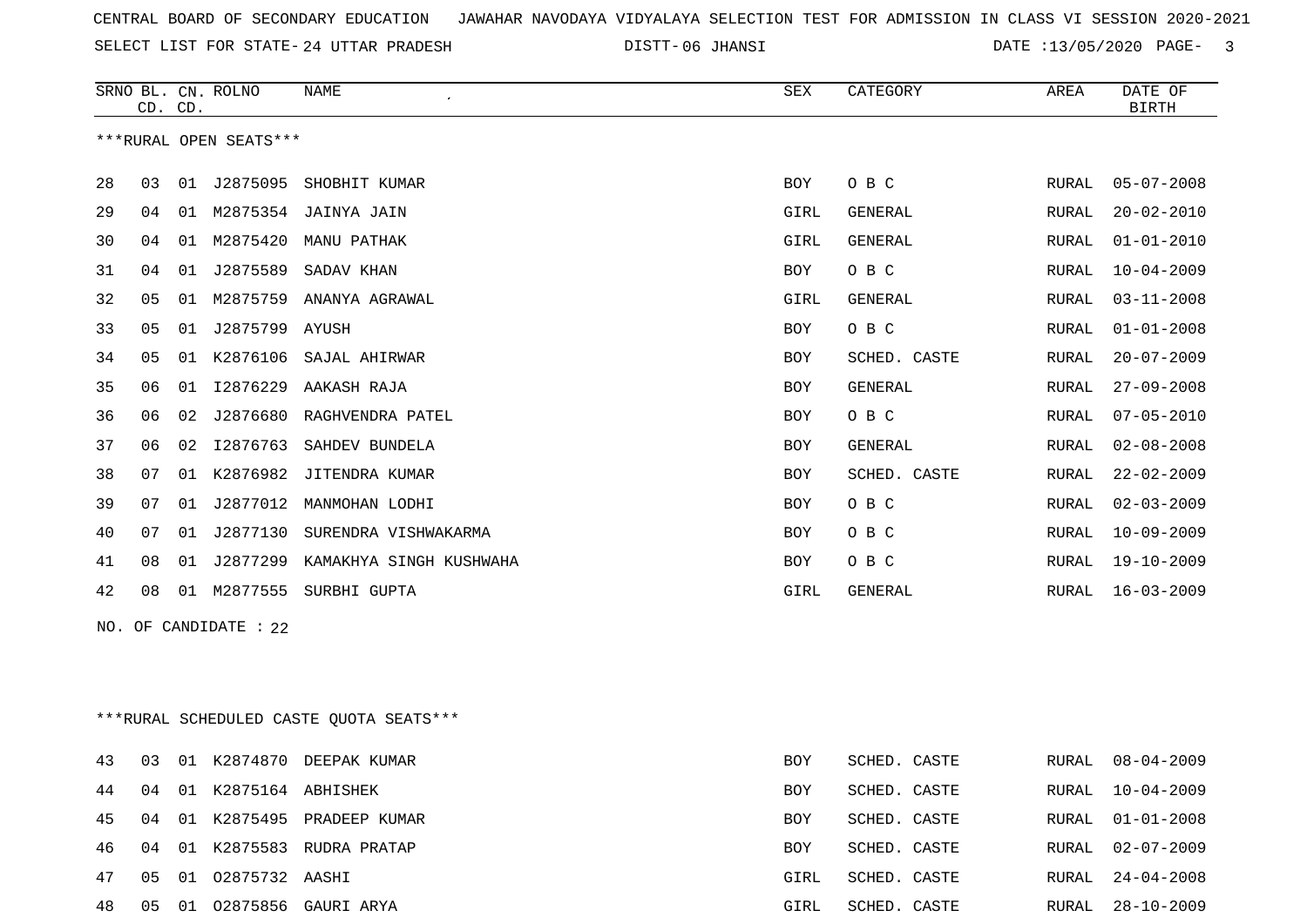SELECT LIST FOR STATE- DISTT- 24 UTTAR PRADESH

06 JHANSI DATE :13/05/2020 PAGE- 4

|    | CD. CD. |    | SRNO BL. CN. ROLNO      | NAME                                    | SEX        | CATEGORY     | AREA  | DATE OF<br><b>BIRTH</b> |
|----|---------|----|-------------------------|-----------------------------------------|------------|--------------|-------|-------------------------|
|    |         |    |                         | ***RURAL SCHEDULED CASTE QUOTA SEATS*** |            |              |       |                         |
| 49 | 05      |    | 01  02875971  NAINSI    |                                         | GIRL       | SCHED. CASTE | RURAL | $01 - 01 - 2008$        |
| 50 | 05      |    |                         | 01 K2875990 NIHAL ARYA                  | <b>BOY</b> | SCHED. CASTE | RURAL | $26 - 11 - 2008$        |
| 51 | 05      |    |                         | 01 K2876012 PIYUSH ARYA                 | BOY        | SCHED. CASTE | RURAL | $14 - 05 - 2009$        |
| 52 | 05      |    | 01 K2876202 VIKAS       |                                         | <b>BOY</b> | SCHED. CASTE | RURAL | $24 - 05 - 2009$        |
| 53 | 05      |    |                         | 01 K2876227 YUVRAJ VERMA                | BOY        | SCHED. CASTE | RURAL | $16 - 04 - 2010$        |
| 54 | 06      | 01 |                         | K2876242 ABHISHEK KUMAR                 | BOY        | SCHED. CASTE | RURAL | $05 - 04 - 2009$        |
| 55 | 06      |    | 01 02876545 MANSHI      |                                         | GIRL       | SCHED. CASTE | RURAL | $18 - 04 - 2010$        |
| 56 | 06      | 02 | 02876634 POONAM         |                                         | GIRL       | SCHED. CASTE | RURAL | $15 - 08 - 2009$        |
| 57 | 06      |    |                         | 02 02876806 SHITAL CHAUDHARY            | GIRL       | SCHED. CASTE | RURAL | $10 - 08 - 2009$        |
| 58 | 07      |    |                         | 01 02876974 HIMANSHI RAJAK              | GIRL       | SCHED. CASTE | RURAL | $12 - 07 - 2010$        |
| 59 | 07      |    |                         | 01 K2876975 HIMESH AHIRWAR              | BOY        | SCHED. CASTE | RURAL | 10-03-2008              |
|    |         |    | NO. OF CANDIDATE : $17$ |                                         |            |              |       |                         |
|    |         |    |                         |                                         |            |              |       |                         |
|    |         |    |                         |                                         |            |              |       |                         |
|    |         |    |                         | ***RURAL BACKWARD CLASS QUOTA SEATS***  |            |              |       |                         |
|    |         |    |                         |                                         |            |              |       |                         |
| 60 | 01      |    |                         | 01 N2874377 KHUSHI YADAV                | GIRL       | O B C        |       | RURAL 11-09-2010        |
| 61 | 03      |    |                         | 01 N2874790 AARADHYA LAKSHAKAR          | GIRL       | O B C        | RURAL | $15 - 05 - 2009$        |
| 62 | 04      |    |                         | 01 N2875244 ASTHA SHIVHARE              | GIRL       | O B C        | RURAL | $22 - 07 - 2010$        |
| 63 | 04      |    | 01 J2875251 AYUSH       |                                         | BOY        | O B C        | RURAL | $22 - 05 - 2009$        |
| 64 | 04      |    |                         | 01 J2875372 KAPIL YADAV                 | <b>BOY</b> | O B C        | RURAL | $01 - 02 - 2009$        |
| 65 |         |    |                         | 04 01 N2875453 NAMRATA YADAV            | GIRL       | O B C        | RURAL | $04 - 07 - 2009$        |

66 04 01 J2875468 NIKHIL KUSHWAHA BOY O B C RURAL 05-06-2009

67 04 01 J2875474 NISAR KHAN BOY O B C 68 04 01 J2875670 SIDDHARTH SINGH BOY O B C

69 05 01 N2875854 GARIMA SINGH GIRL O B C RURAL 25-02-2010

RURAL 01-04-2009 RURAL 01-06-2009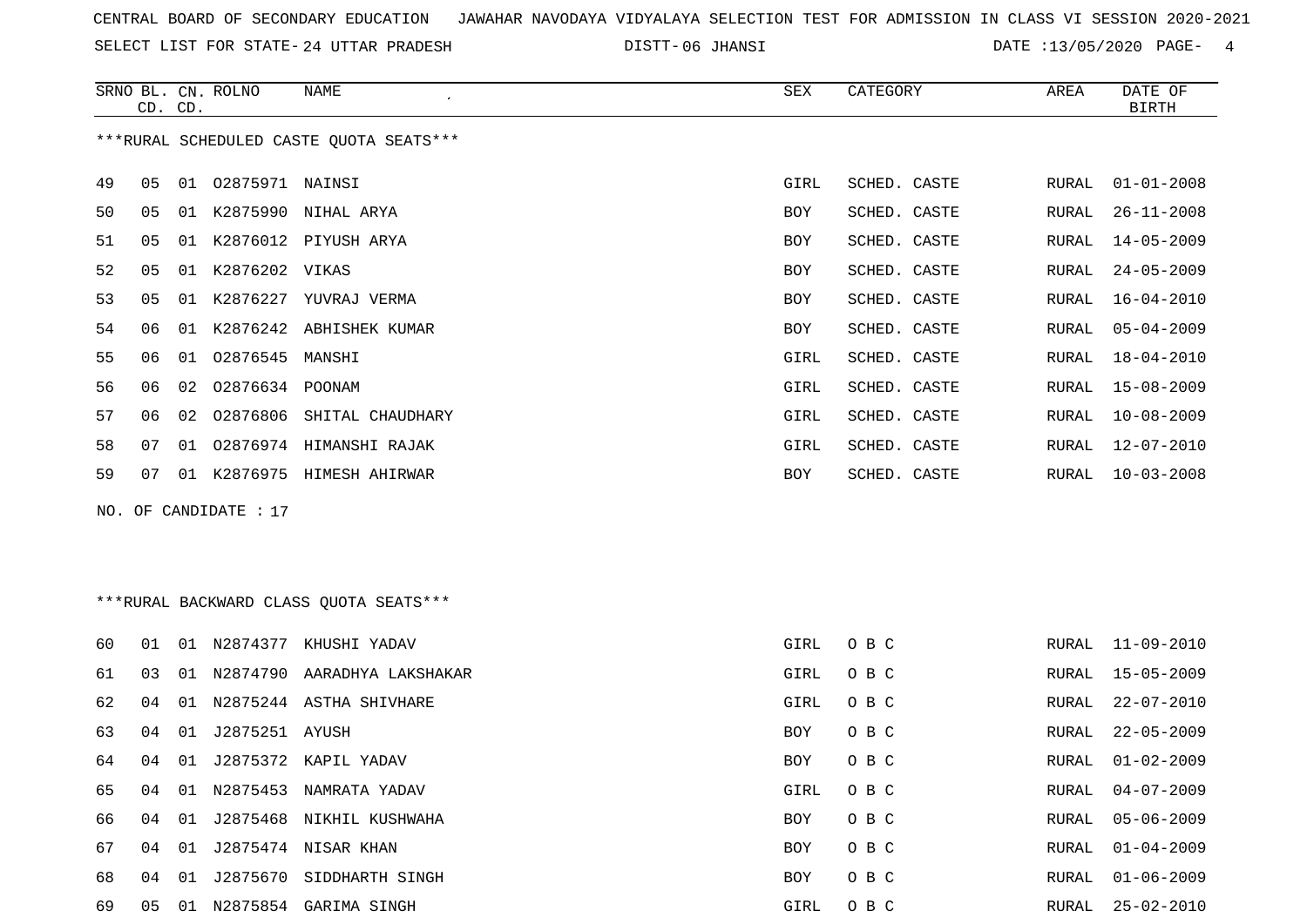SELECT LIST FOR STATE- DISTT- 24 UTTAR PRADESH

06 JHANSI DATE :13/05/2020 PAGE- 5

|                                        | CD. CD.                 |    | SRNO BL. CN. ROLNO | NAME                       | SEX        | CATEGORY | AREA  | DATE OF<br>BIRTH |  |  |
|----------------------------------------|-------------------------|----|--------------------|----------------------------|------------|----------|-------|------------------|--|--|
| ***RURAL BACKWARD CLASS OUOTA SEATS*** |                         |    |                    |                            |            |          |       |                  |  |  |
| 70                                     | 05                      | 01 |                    | J2876098 RUDRAPRATAP SINGH | BOY        | O B C    | RURAL | 18-02-2009       |  |  |
| 71                                     | 06                      | 01 | J2876243           | ABHISHEK KUMAR PATEL       | <b>BOY</b> | O B C    | RURAL | $07 - 06 - 2009$ |  |  |
| 72                                     | 06                      |    |                    | 01 N2876512 KUM KUM PATEL  | GIRL       | O B C    |       | RURAL 02-03-2009 |  |  |
| 73                                     | 07                      |    | 01 N2877029        | NANDANI SEN                | GIRL       | O B C    |       | RURAL 18-07-2010 |  |  |
| 74                                     | 07                      |    | 01 N2877041        | NISHA PAL                  | GIRL       | O B C    | RURAL | $07 - 09 - 2008$ |  |  |
| 75                                     | 07                      |    | 01 N2877123        | SNEHA YADAV                | GIRL       | O B C    |       | RURAL 18-08-2010 |  |  |
|                                        | NO. OF CANDIDATE : $16$ |    |                    |                            |            |          |       |                  |  |  |

## \*\*\*RURAL SCHEDULED TRIBE QUOTA SEATS\*\*\*

|  | 76 01 01 K2874474 SACHIN |                                   | BOY        | SCHED. CASTE | RURAL 07-08-2010 |
|--|--------------------------|-----------------------------------|------------|--------------|------------------|
|  |                          | 77 04 01 K2875359 JEETU CHAUHAN   | BOY        | SCHED. CASTE | RURAL 22-12-2008 |
|  |                          | 78 06 01 L2876355 ASHISH MANORIYA | BOY        | SCHED. TRIBE | RURAL 10-04-2008 |
|  |                          | 79 06 01 L2876457 HIMANSHU KUMAR  | <b>BOY</b> | SCHED. TRIBE | RURAL 31-01-2010 |
|  |                          | 80 07 01 K2876901 AJAY SONKAR     | <b>BOY</b> | SCHED. CASTE | RURAL 10-01-2009 |

#### NO. OF CANDIDATE : 5

TOTAL SELECTED CANDIDATE : 80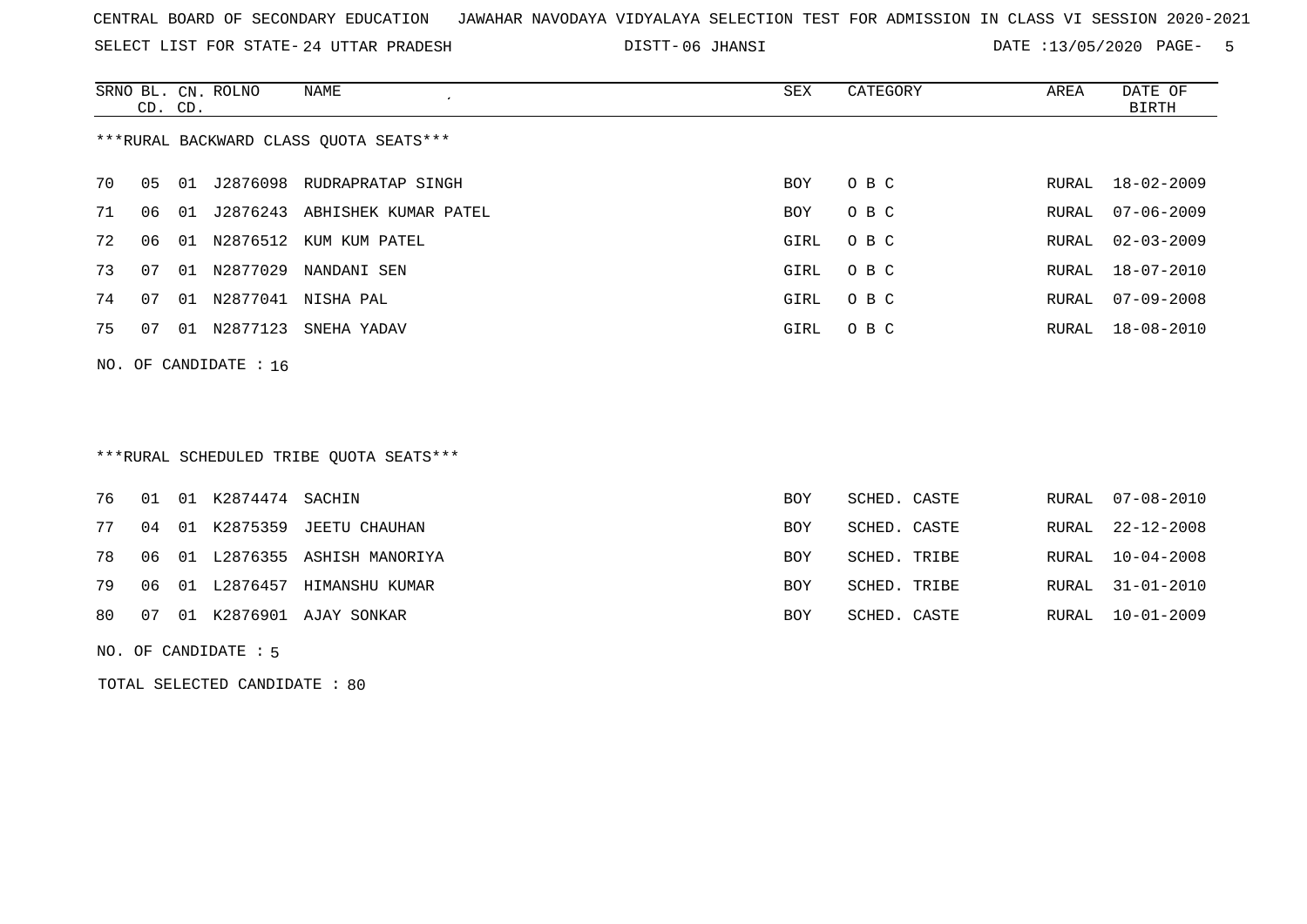SELECT LIST FOR STATE- DISTT- 24 UTTAR PRADESH

07 MEERUT DATE :13/05/2020 PAGE- 1

|                     |    | CD. CD. | SRNO BL. CN. ROLNO    | NAME<br>$\overline{\phantom{a}}$ | SEX        | CATEGORY     | AREA  | DATE OF<br><b>BIRTH</b> |  |  |
|---------------------|----|---------|-----------------------|----------------------------------|------------|--------------|-------|-------------------------|--|--|
| ***OPEN UR SEATS*** |    |         |                       |                                  |            |              |       |                         |  |  |
| $\mathbf{1}$        | 05 | 01      |                       | K2878671 NISHANT SINGH           | <b>BOY</b> | SCHED. CASTE | RURAL | 25-10-2010              |  |  |
| 2                   | 05 | 01      |                       | 02878672 NISHA SINGH             | GIRL       | SCHED. CASTE | RURAL | $21 - 08 - 2009$        |  |  |
| 3                   | 06 | 01      |                       | I2878738 AHSAN MIZAJ             | BOY        | GENERAL      | RURAL | $05 - 08 - 2009$        |  |  |
| 4                   | 07 | 01      | I2879026              | DEEPANSHU PANWAR                 | BOY        | GENERAL      | RURAL | $30 - 12 - 2008$        |  |  |
| 5                   | 08 | 01      |                       | I2879294 FARHAN ALI              | <b>BOY</b> | GENERAL      | RURAL | $29 - 09 - 2008$        |  |  |
| 6                   | 08 | 01      | F2879305 LAVI PAL     |                                  | GIRL       | O B C        | URBAN | 16-10-2008              |  |  |
|                     | 10 |         |                       | 01 C2879750 AMIT KUMAR           | <b>BOY</b> | SCHED. CASTE | URBAN | $04 - 06 - 2008$        |  |  |
| 8                   | 10 | 01      | K2879939              | SHIVAM NARAYAN                   | <b>BOY</b> | SCHED. CASTE | RURAL | $27 - 08 - 2009$        |  |  |
| 9                   | 11 | 01      | J2880250 RAM          |                                  | BOY        | O B C        | RURAL | $20 - 07 - 2008$        |  |  |
| 10                  | 11 | 01      | M2880300 SHIVANI      |                                  | GIRL       | GENERAL      | RURAL | $01 - 01 - 2009$        |  |  |
|                     |    |         | NO. OF CANDIDATE : 10 |                                  |            |              |       |                         |  |  |

\*\*\*OPEN SCHEDULED CASTE QUOTA SEATS\*\*\*

\*\*\*OPEN BACKWARD CLASS QUOTA SEATS\*\*\*

|  |                          | 11 04 01 K2878482 KRISH_NIWATI | BOY        | SCHED. CASTE |  | RURAL 02-06-2008 |
|--|--------------------------|--------------------------------|------------|--------------|--|------------------|
|  | 12 10 01 C2879776 ARYAN  |                                | <b>BOY</b> | SCHED. CASTE |  | URBAN 02-09-2009 |
|  |                          | 13 10 01 G2879855 KUMARI KAJAL | GIRL       | SCHED. CASTE |  | URBAN 15-09-2007 |
|  | 14 10 01 G2879983 VARSHA |                                | GIRL       | SCHED. CASTE |  | URBAN 25-05-2009 |

NO. OF CANDIDATE : 4

15 02 01 J2877943 ANSH SAINI BOY O B C RURAL 01-03-2009RURAL 01-03-2009 16 06 01 J2878816 HASHIM RJA BOY O B C RURAL 09-02-2009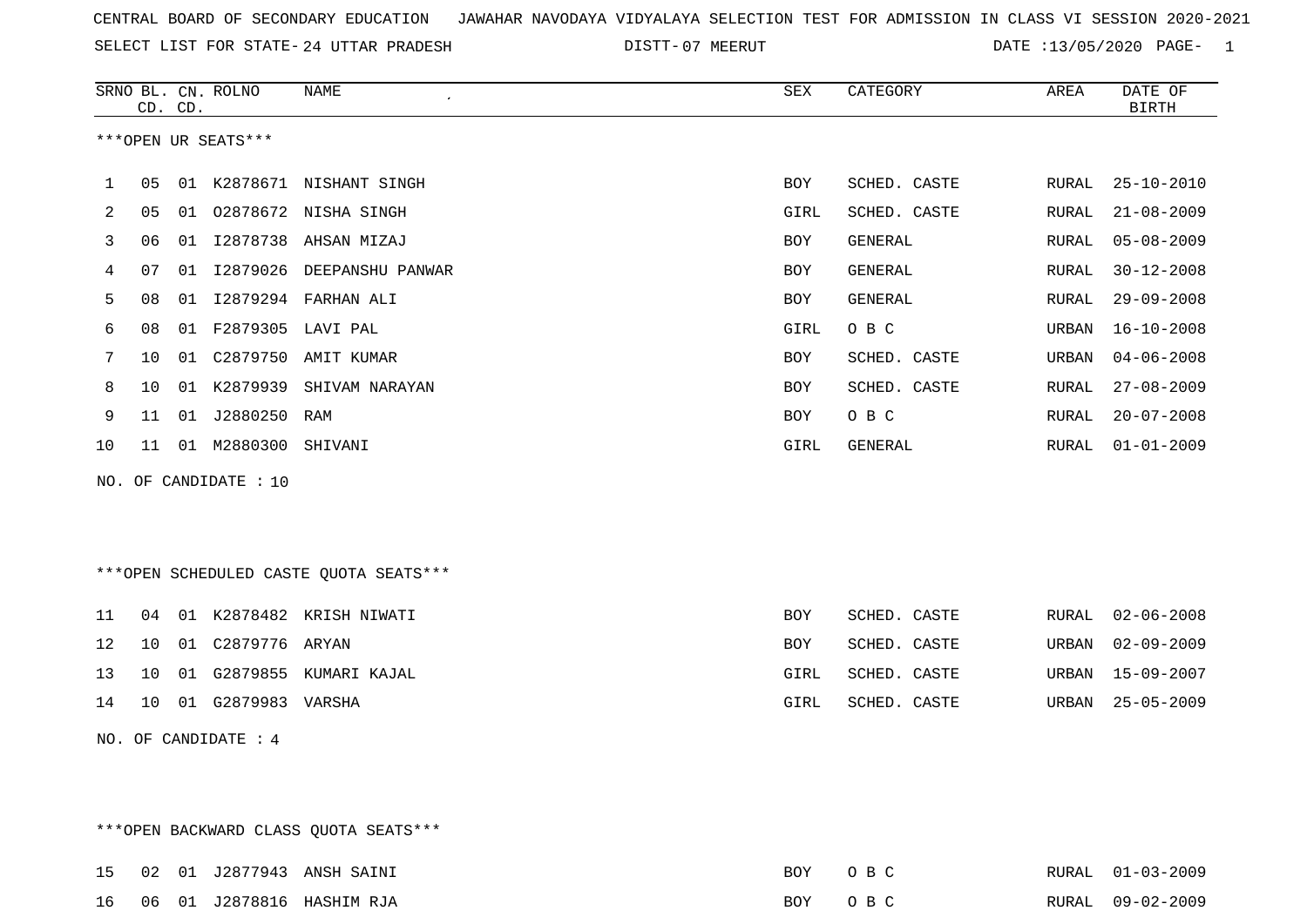SELECT LIST FOR STATE- DISTT- 24 UTTAR PRADESH

07 MEERUT DATE :13/05/2020 PAGE- 2

|    |    | CD. CD. | SRNO BL. CN. ROLNO     | <b>NAME</b>                            | SEX  | CATEGORY     | AREA         | DATE OF<br><b>BIRTH</b> |
|----|----|---------|------------------------|----------------------------------------|------|--------------|--------------|-------------------------|
|    |    |         |                        | *** OPEN BACKWARD CLASS QUOTA SEATS*** |      |              |              |                         |
| 17 | 08 |         | 01 J2879346 YESH       |                                        | BOY  | O B C        |              | RURAL 01-09-2007        |
| 18 | 09 |         |                        | 01 J2879710 VANSH UPADHYAY             | BOY  | O B C        | RURAL        | $04 - 03 - 2009$        |
| 19 | 12 |         | 01 N2880552 NISHITA    |                                        | GIRL | O B C        | RURAL        | $22 - 09 - 2009$        |
|    |    |         | NO. OF CANDIDATE : 5   |                                        |      |              |              |                         |
|    |    |         |                        | ***OPEN SCHEDULED TRIBE QUOTA SEATS*** |      |              |              |                         |
| 20 |    |         |                        | 03 01 P2878252 KHUSHI MEENA            | GIRL | SCHED. TRIBE | RURAL        | $30 - 09 - 2009$        |
|    |    |         | NO. OF CANDIDATE : $1$ |                                        |      |              |              |                         |
|    |    |         |                        |                                        |      |              |              |                         |
|    |    |         |                        |                                        |      |              |              |                         |
|    |    |         | ***RURAL OPEN SEATS*** |                                        |      |              |              |                         |
| 21 | 01 |         |                        | 01 J2877612 ABHINAV TALIYAN            | BOY  | O B C        | RURAL        | $08 - 09 - 2009$        |
| 22 | 01 |         |                        | 01 I2877710 KARTIK GUPTA               | BOY  | GENERAL      | RURAL        | $15 - 09 - 2009$        |
| 23 | 01 |         |                        | 01 N2877888 VANSHIKA CHAUDHARY         | GIRL | O B C        | RURAL        | $02 - 10 - 2010$        |
| 24 | 02 | 01      | 12877915 ABHINAV       |                                        | BOY  | GENERAL      | RURAL        | $25 - 10 - 2009$        |
| 25 | 02 | 01      |                        | M2878002 KANAK SHARMA                  | GIRL | GENERAL      | RURAL        | 13-12-2008              |
| 26 | 03 | 01      |                        | J2878197 ARAV BHATI                    | BOY  | O B C        | RURAL        | $10 - 10 - 2008$        |
| 27 |    |         |                        | 03 01 M2878202 ARUSHI BARACH           | GIRL | GENERAL      | RURAL        | $01 - 10 - 2008$        |
| 28 | 04 |         |                        | 01 J2878490 LUCKY SAINI                | BOY  | O B C        | RURAL        | $14 - 01 - 2009$        |
| 29 | 04 | 01      |                        | J2878581 VIKRANT PAL                   | BOY  | O B C        | RURAL        | $06 - 07 - 2009$        |
| 30 | 05 |         | 01 K2878608 ANUJ       |                                        | BOY  | SCHED. CASTE | RURAL        | $10 - 07 - 2010$        |
| 31 | 05 | 01      |                        | N2878657 KM KHUSHI                     | GIRL | O B C        | RURAL        | $01 - 01 - 2010$        |
| 32 | 06 |         |                        | 01 M2878759 ANSHIKA MITTAL             | GIRL | GENERAL      | <b>RURAL</b> | $01 - 01 - 2010$        |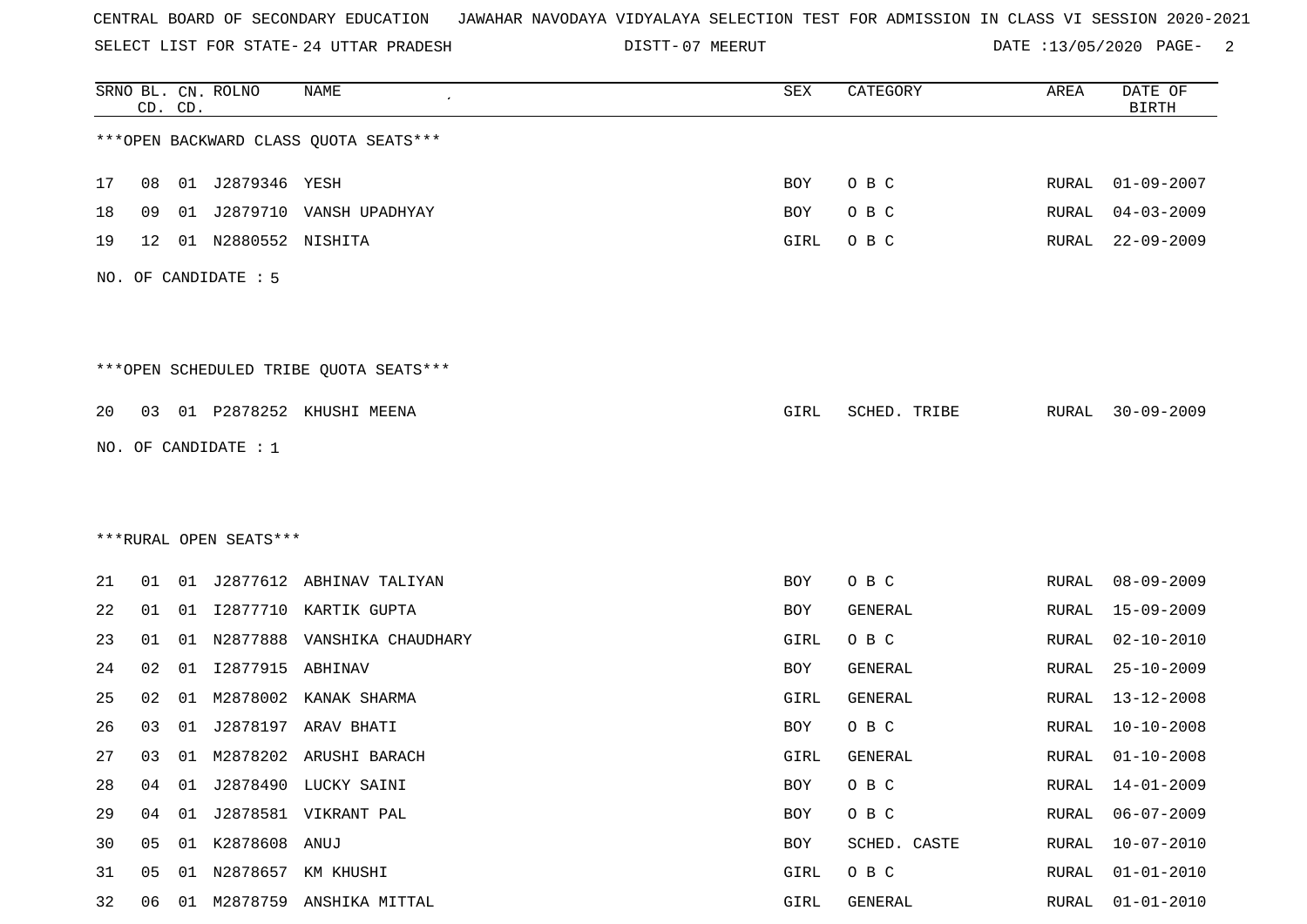SELECT LIST FOR STATE- DISTT- 24 UTTAR PRADESH

07 MEERUT DATE :13/05/2020 PAGE- 3

|    |         |    | SRNO BL. CN. ROLNO     | NAME                       | <b>SEX</b> | CATEGORY       | AREA         | DATE OF<br><b>BIRTH</b> |
|----|---------|----|------------------------|----------------------------|------------|----------------|--------------|-------------------------|
|    | CD. CD. |    |                        |                            |            |                |              |                         |
|    |         |    | ***RURAL OPEN SEATS*** |                            |            |                |              |                         |
| 33 | 06      | 01 |                        | 02878821 JIYA HAROLIA      | GIRL       | SCHED. CASTE   | RURAL        | $23 - 07 - 2008$        |
| 34 | 06      | 01 | M2878885               | SADAF RUIL                 | GIRL       | <b>GENERAL</b> | RURAL        | $01 - 01 - 2009$        |
| 35 | 07      | 01 | M2879036 FARIYA        |                            | GIRL       | <b>GENERAL</b> | RURAL        | $13 - 03 - 2008$        |
| 36 | 07      | 01 |                        | I2879126 MOHD FAHEEM       | <b>BOY</b> | <b>GENERAL</b> | RURAL        | $23 - 01 - 2011$        |
| 37 | 07      | 01 | K2879144 MOHOIT        |                            | <b>BOY</b> | SCHED. CASTE   | RURAL        | $22 - 09 - 2007$        |
| 38 | 08      | 01 | J2879330               | TISHU                      | <b>BOY</b> | O B C          | RURAL        | $02 - 07 - 2009$        |
| 39 | 08      |    | 01 K2879340 VIKRANT    |                            | <b>BOY</b> | SCHED. CASTE   | RURAL        | $05 - 06 - 2008$        |
| 40 | 09      | 01 |                        | J2879352 AARAV KUMAR       | <b>BOY</b> | O B C          | RURAL        | $13 - 09 - 2010$        |
| 41 | 09      | 01 |                        | 12879390 ANKIT GUPTA       | <b>BOY</b> | GENERAL        | RURAL        | $05 - 04 - 2008$        |
| 42 | 09      | 01 | K2879569               | NIKUNJ KUMAR               | <b>BOY</b> | SCHED. CASTE   | <b>RURAL</b> | $04 - 05 - 2009$        |
| 43 | 10      | 01 |                        | M2879905 PRIYAMBADA SINGH  | GIRL       | <b>GENERAL</b> | RURAL        | $03 - 02 - 2011$        |
| 44 | 11      | 01 | J2880068 AYUSH         |                            | <b>BOY</b> | O B C          | RURAL        | $27 - 01 - 2008$        |
| 45 | 11      | 01 | K2880174 LALIT         |                            | <b>BOY</b> | SCHED. CASTE   | RURAL        | $18 - 04 - 2008$        |
| 46 | 11      | 01 | J2880200 NAYAB         |                            | <b>BOY</b> | O B C          | RURAL        | $07 - 07 - 2007$        |
| 47 | 12      |    |                        | 01 K2880465 HIMANSHU KUMAR | <b>BOY</b> | SCHED. CASTE   | RURAL        | $20 - 02 - 2011$        |
| 48 | 12      |    | 01 N2880489 KHUSHI     |                            | GIRL       | O B C          | RURAL        | $21 - 09 - 2009$        |
|    |         |    | NO. OF CANDIDATE : 28  |                            |            |                |              |                         |

\*\*\*RURAL SCHEDULED CASTE QUOTA SEATS\*\*\*

| 49  | 03 |    | 01 K2878381 YASHRAJ |                           | BOY        | SCHED. CASTE | RURAL | 26-05-2008       |
|-----|----|----|---------------------|---------------------------|------------|--------------|-------|------------------|
| 50. | 06 |    | 01 K2878937 TUSHAR  |                           | BOY        | SCHED. CASTE | RURAL | $30 - 10 - 2008$ |
| 51  | 07 |    | 01 K2879061 JATIN   |                           | BOY        | SCHED. CASTE | RURAL | 15-02-2009       |
| 52. | 08 |    |                     | 01 K2879269 AADITYA KUMAR | BOY        | SCHED. CASTE |       | RURAL 01-01-2009 |
| 53  | 08 | 01 |                     | K2879304 KUNAL KUMAR      | <b>BOY</b> | SCHED. CASTE | RURAL | 19-05-2007       |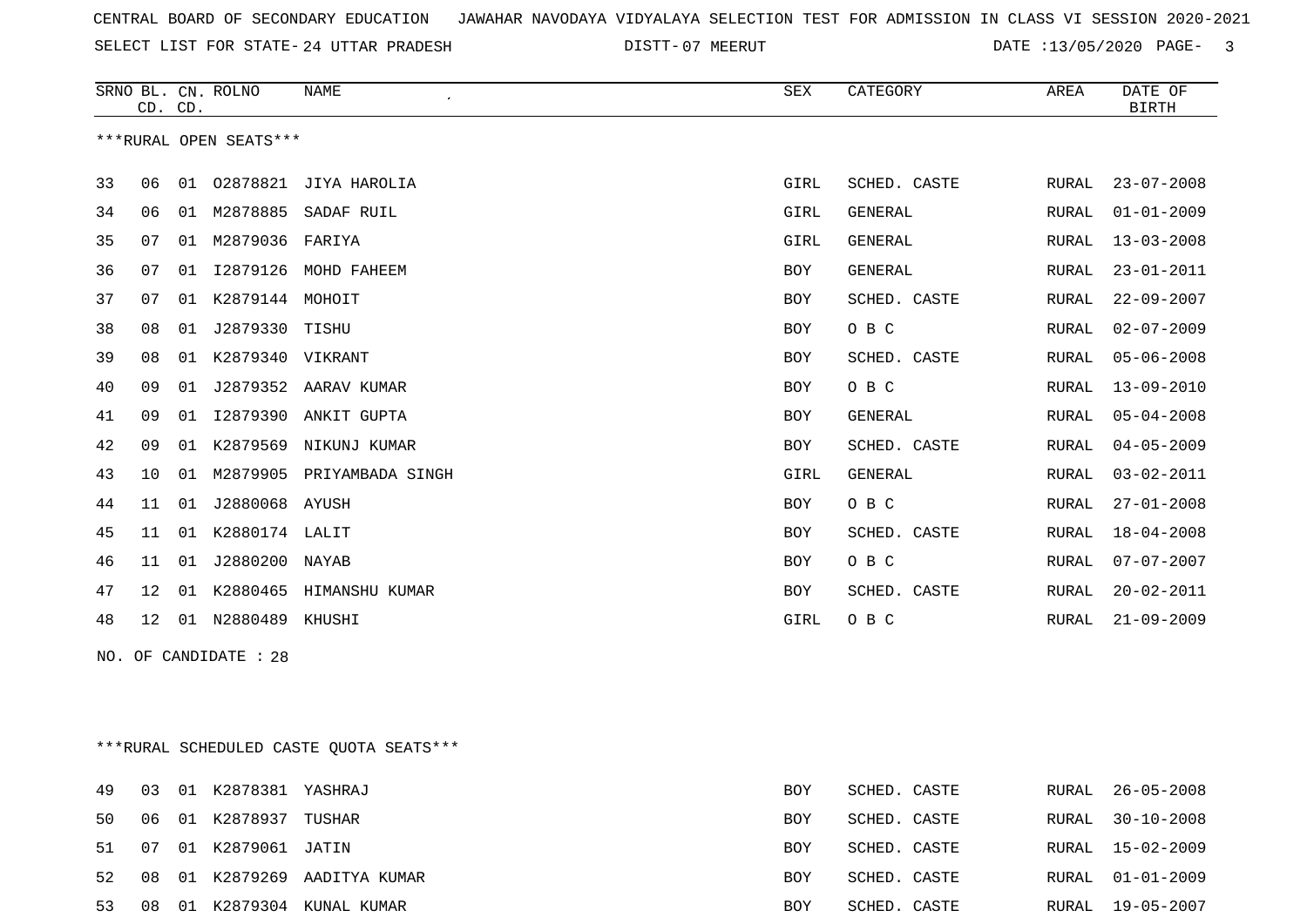SELECT LIST FOR STATE- DISTT- 24 UTTAR PRADESH

DISTT-07 MEERUT 13/05/2020 PAGE- 4

|                                         | CD. CD. |    | SRNO BL. CN. ROLNO | NAME                  | SEX        | CATEGORY     | AREA  | DATE OF<br>BIRTH |  |  |
|-----------------------------------------|---------|----|--------------------|-----------------------|------------|--------------|-------|------------------|--|--|
| ***RURAL SCHEDULED CASTE QUOTA SEATS*** |         |    |                    |                       |            |              |       |                  |  |  |
| 54                                      | 08      |    | 01 K2879347        | YESH GAUTAM           | BOY        | SCHED. CASTE | RURAL | 04-03-2010       |  |  |
| 55                                      | 09      | 01 | K2879372 AHAM      |                       | BOY        | SCHED. CASTE | RURAL | $16 - 04 - 2009$ |  |  |
| 56.                                     | 09      | 01 | K2879659 SHIVA     |                       | <b>BOY</b> | SCHED. CASTE |       | RURAL 17-03-2011 |  |  |
| 57                                      | 11      | 01 | K2880005 AAKASH    |                       | <b>BOY</b> | SCHED. CASTE | RURAL | $10 - 06 - 2008$ |  |  |
| 58                                      | 11      | 01 | K2880233           | PRINCE GAUTAM         | BOY        | SCHED. CASTE | RURAL | 28-07-2007       |  |  |
| 59                                      | 11      | 01 |                    | K2880244 RAJEEV KUMAR | <b>BOY</b> | SCHED. CASTE | RURAL | 23-07-2008       |  |  |
|                                         |         |    |                    |                       |            |              |       |                  |  |  |

NO. OF CANDIDATE : 11

# \*\*\*RURAL BACKWARD CLASS QUOTA SEATS\*\*\*

| 60 | 03 |    | 01 N2878249 KHUSHI  |                               | GIRL | O B C | RURAL | $28 - 08 - 2008$ |
|----|----|----|---------------------|-------------------------------|------|-------|-------|------------------|
| 61 | 04 | 01 |                     | N2878393 AASTHA RANI          | GIRL | O B C | RURAL | $20 - 01 - 2010$ |
| 62 | 04 | 01 | N2878474 KIRTI      |                               | GIRL | O B C | RURAL | $09 - 08 - 2008$ |
| 63 | 06 | 01 |                     | J2878761 ANURAG BABRA         | BOY  | O B C | RURAL | $05 - 11 - 2008$ |
| 64 | 07 |    | 01 N2879003 ANUSHKA |                               | GIRL | O B C | RURAL | 16-12-2009       |
| 65 | 07 |    |                     | 01 N2879004 ANUSHKA CHOUDHARY | GIRL | O B C | RURAL | $05 - 12 - 2009$ |
| 66 | 09 |    |                     | 01 N2879384 ANANYA YADAV      | GIRL | O B C | RURAL | $25 - 08 - 2009$ |
| 67 | 09 | 01 |                     | J2879436 DEVANSH SARAN        | BOY  | O B C | RURAL | $09 - 08 - 2009$ |
| 68 | 09 |    | 01 N2879649         | SHALINI                       | GIRL | O B C | RURAL | $04 - 05 - 2009$ |
| 69 | 11 |    |                     | 01 N2880076 BHUMI CHAUDHARY   | GIRL | O B C | RURAL | 12-07-2009       |
| 70 | 11 | 01 | J2880197 MOHIT      |                               | BOY  | O B C | RURAL | $10 - 10 - 2007$ |
| 71 | 11 | 01 | J2880270            | SAMEER ALVI                   | BOY  | O B C | RURAL | $05 - 04 - 2008$ |
| 72 | 11 | 01 | J2880285            | SHAHJAD                       | BOY  | O B C | RURAL | $01 - 01 - 2008$ |
| 73 | 11 | 01 | N2880302            | SHIVANI SAINI                 | GIRL | O B C | RURAL | $10 - 01 - 2008$ |
| 74 | 11 | 01 | J2880371 VISHAL     |                               | BOY  | O B C | RURAL | 12-12-2007       |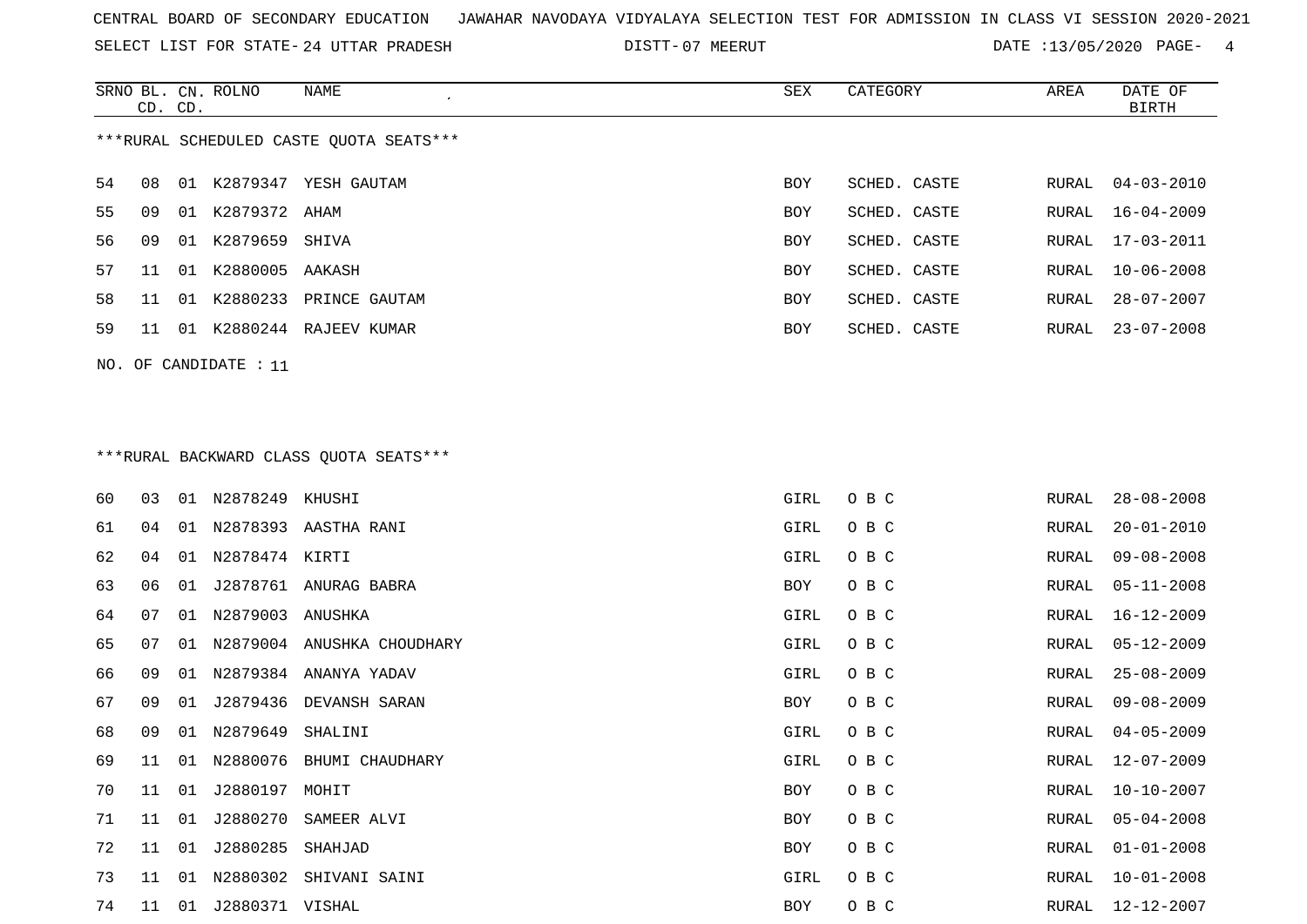SELECT LIST FOR STATE- DISTT- 24 UTTAR PRADESH

07 MEERUT DATE :13/05/2020 PAGE- 5

|    | CD. CD.               |  | SRNO BL. CN. ROLNO  | NAME                                    | SEX        | CATEGORY     | AREA  | DATE OF<br>BIRTH |  |  |  |
|----|-----------------------|--|---------------------|-----------------------------------------|------------|--------------|-------|------------------|--|--|--|
|    |                       |  |                     | ***RURAL BACKWARD CLASS QUOTA SEATS***  |            |              |       |                  |  |  |  |
| 75 | -11-                  |  |                     | 01 J2880373 VISHAL CHAPRANA             | BOY        | O B C        | RURAL | 13-01-2008       |  |  |  |
|    | NO. OF CANDIDATE : 16 |  |                     |                                         |            |              |       |                  |  |  |  |
|    |                       |  |                     |                                         |            |              |       |                  |  |  |  |
|    |                       |  |                     | ***RURAL SCHEDULED TRIBE QUOTA SEATS*** |            |              |       |                  |  |  |  |
| 76 | O 1                   |  |                     | 01 K2877665 DHRUV VIDHATA               | <b>BOY</b> | SCHED. CASTE | RURAL | $10 - 06 - 2009$ |  |  |  |
| 77 | 02                    |  | 01 P2877941 ANSHIKA |                                         | GIRL       | SCHED. TRIBE | RURAL | $05 - 11 - 2009$ |  |  |  |
| 78 | 04                    |  |                     | 01 K2878437 BHANU GAUTAM                | <b>BOY</b> | SCHED. CASTE | RURAL | $29 - 03 - 2009$ |  |  |  |
| 79 | 06                    |  | 01 K2878951 VINIT   |                                         | <b>BOY</b> | SCHED. CASTE | RURAL | 12-12-2009       |  |  |  |
| 80 | 11                    |  | 01 K2880216 NITIN   |                                         | <b>BOY</b> | SCHED. CASTE | RURAL | $04 - 10 - 2010$ |  |  |  |
|    | NO. OF CANDIDATE : 5  |  |                     |                                         |            |              |       |                  |  |  |  |

TOTAL SELECTED CANDIDATE : 80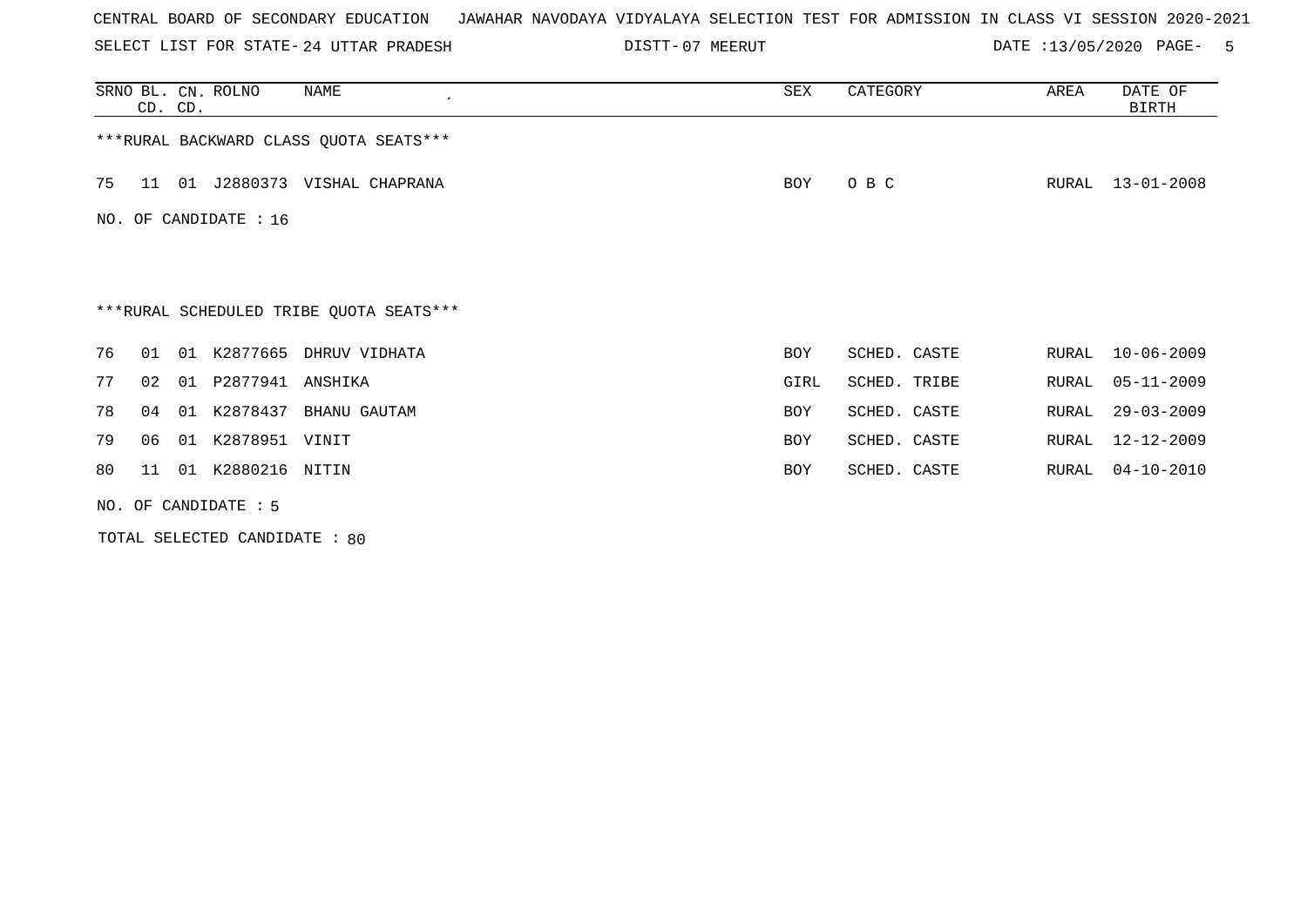SELECT LIST FOR STATE- DISTT- 24 UTTAR PRADESH

08 RAI BAREILLY DATE :13/05/2020 PAGE- 1

|                                        |    | CD. CD. | SRNO BL. CN. ROLNO   | NAME                             | SEX        | CATEGORY     | AREA  | DATE OF<br><b>BIRTH</b> |  |  |  |  |
|----------------------------------------|----|---------|----------------------|----------------------------------|------------|--------------|-------|-------------------------|--|--|--|--|
| ***OPEN UR SEATS***                    |    |         |                      |                                  |            |              |       |                         |  |  |  |  |
| 1                                      | 01 |         | 01 J2880793 JITENDRA |                                  | BOY        | O B C        | RURAL | $27 - 09 - 2007$        |  |  |  |  |
| 2                                      | 03 |         |                      | 01 M2881181 ANUPRIYA SINGH       | GIRL       | GENERAL      | RURAL | $22 - 12 - 2010$        |  |  |  |  |
| 3                                      | 03 |         | 01 K2881550 VAIBHAV  |                                  | BOY        | SCHED. CASTE | RURAL | $04 - 12 - 2010$        |  |  |  |  |
| 4                                      | 07 |         |                      | 01 J2881876 GAURAV KUMAR         | BOY        | O B C        | RURAL | $10 - 01 - 2008$        |  |  |  |  |
| 5                                      | 11 | 01      |                      | J2883120 ADARSH YADAV            | BOY        | O B C        | RURAL | $21 - 03 - 2010$        |  |  |  |  |
| 6                                      | 11 |         |                      | 01 J2883125 AKASH KUMAR KUSHWAHA | BOY        | O B C        | RURAL | $04 - 12 - 2008$        |  |  |  |  |
| 7                                      | 11 |         |                      |                                  | GIRL       | GENERAL      | RURAL | $26 - 10 - 2009$        |  |  |  |  |
| 01 M2883307 RIYA SINGH                 |    |         |                      |                                  |            |              |       |                         |  |  |  |  |
| NO. OF CANDIDATE : 7                   |    |         |                      |                                  |            |              |       |                         |  |  |  |  |
|                                        |    |         |                      |                                  |            |              |       |                         |  |  |  |  |
|                                        |    |         |                      |                                  |            |              |       |                         |  |  |  |  |
| ***OPEN SCHEDULED CASTE QUOTA SEATS*** |    |         |                      |                                  |            |              |       |                         |  |  |  |  |
| 8                                      | 01 |         |                      | 01 K2880970 VISHU GAUTAM         | <b>BOY</b> | SCHED. CASTE |       | RURAL 17-08-2008        |  |  |  |  |
| 9                                      | 03 |         |                      | 01 K2881564 VIRENDRA PRATAP      | BOY        | SCHED. CASTE | RURAL | $01 - 01 - 2009$        |  |  |  |  |
| 10                                     | 06 |         | 01 02881806          | SWETA                            | GIRL       | SCHED. CASTE | RURAL | $01 - 09 - 2007$        |  |  |  |  |
| 11                                     | 07 |         | 01 K2882019          | SHIVAM                           | BOY        | SCHED. CASTE | RURAL | $25 - 04 - 2008$        |  |  |  |  |
| 12                                     | 09 |         |                      | 01 K2882555 MANEESH KUMAR        | BOY        | SCHED. CASTE | RURAL | $16 - 10 - 2009$        |  |  |  |  |
| 13                                     | 18 |         | 01 K2885864 SOORAJ   |                                  | BOY        | SCHED. CASTE | RURAL | $01 - 01 - 2009$        |  |  |  |  |
| NO. OF CANDIDATE $: 6$                 |    |         |                      |                                  |            |              |       |                         |  |  |  |  |
|                                        |    |         |                      |                                  |            |              |       |                         |  |  |  |  |
|                                        |    |         |                      |                                  |            |              |       |                         |  |  |  |  |

\*\*\*OPEN DISABLED QUOTA SEATS\*\*\*

|  |  |  | 14 03 01 K2881555 VIKAS |  | BOY | SCHED. CASTE |  | RURAL 18-09-2009 |
|--|--|--|-------------------------|--|-----|--------------|--|------------------|
|--|--|--|-------------------------|--|-----|--------------|--|------------------|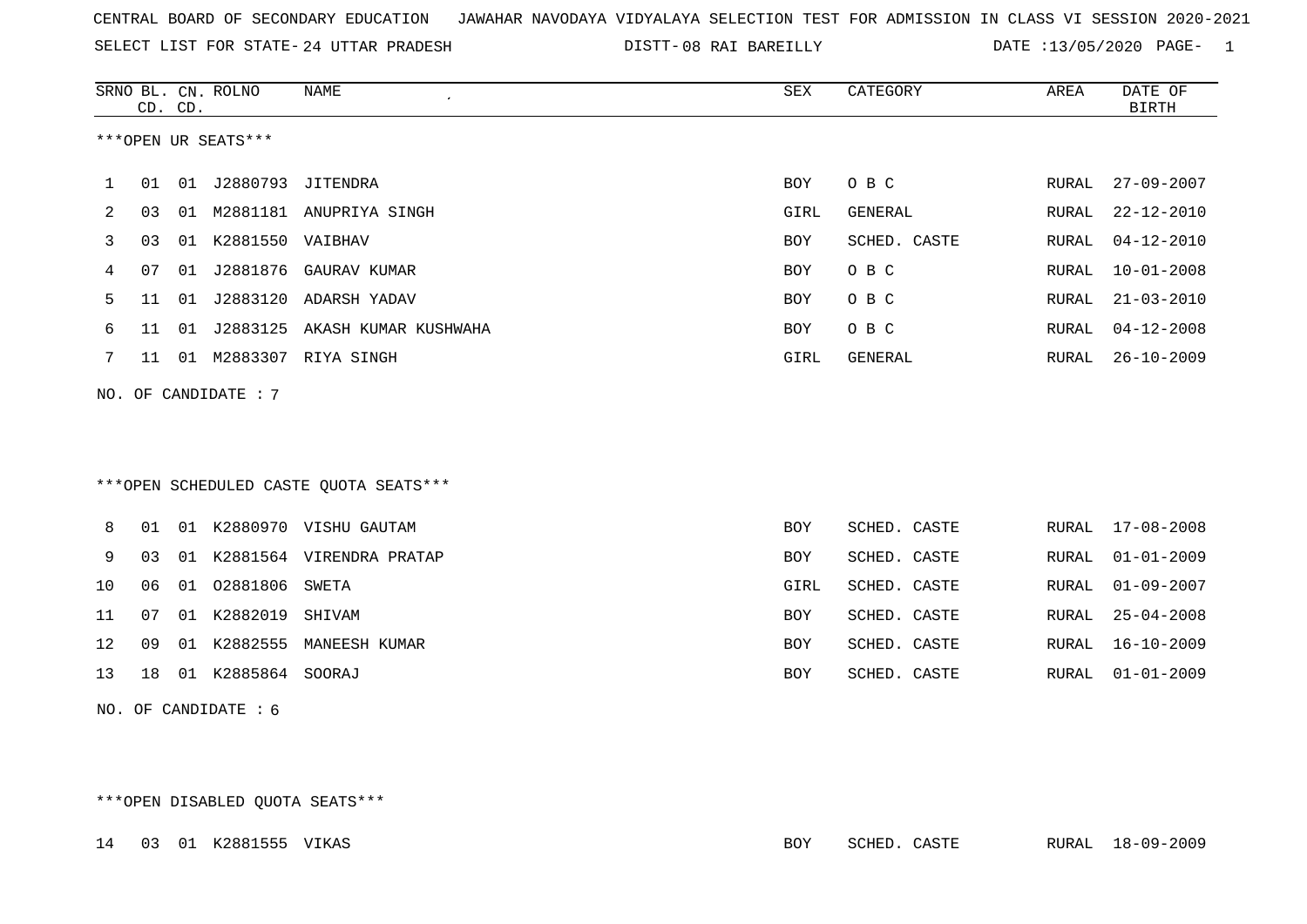| CENTRAL BOARD OF SECONDARY EDUCATION – JAWAHAR NAVODAYA VIDYALAYA SELECTION TEST FOR ADMISSION IN CLASS VI SESSION 2020-2021 |  |  |  |  |  |  |
|------------------------------------------------------------------------------------------------------------------------------|--|--|--|--|--|--|
|------------------------------------------------------------------------------------------------------------------------------|--|--|--|--|--|--|

SELECT LIST FOR STATE- DISTT- 24 UTTAR PRADESH 08 RAI BAREILLY DATE :13/05/2020 PAGE- 2

|    |    | CD. CD. | SRNO BL. CN. ROLNO     | NAME                                   | SEX        | CATEGORY     | AREA         | DATE OF<br><b>BIRTH</b> |
|----|----|---------|------------------------|----------------------------------------|------------|--------------|--------------|-------------------------|
|    |    |         | NO. OF CANDIDATE : $1$ |                                        |            |              |              |                         |
|    |    |         |                        |                                        |            |              |              |                         |
|    |    |         |                        |                                        |            |              |              |                         |
|    |    |         |                        | *** OPEN BACKWARD CLASS QUOTA SEATS*** |            |              |              |                         |
| 15 | 10 |         | 01 B2882807 AKASH      |                                        | BOY        | O B C        | URBAN        | $10 - 04 - 2008$        |
| 16 | 12 |         |                        | 01 N2883402 ADITI SINGH                | GIRL       | O B C        | RURAL        | $25 - 10 - 2010$        |
| 17 | 16 |         |                        | 01 N2884756 AYAT ASLAM                 | GIRL       | O B C        | RURAL        | $16 - 06 - 2009$        |
| 18 | 17 |         |                        | 01 N2884996 ANCHAL YADAV               | GIRL       | O B C        | RURAL        | $02 - 05 - 2009$        |
| 19 | 19 |         |                        | 01 J2886126 PRADUMM KUMAR              | BOY        | O B C        | RURAL        | $11 - 07 - 2009$        |
|    |    |         | NO. OF CANDIDATE : 5   |                                        |            |              |              |                         |
|    |    |         |                        |                                        |            |              |              |                         |
|    |    |         |                        |                                        |            |              |              |                         |
|    |    |         |                        | ***OPEN SCHEDULED TRIBE QUOTA SEATS*** |            |              |              |                         |
| 20 |    |         | 17 01 P2885217 SHIVANI |                                        | GIRL       | SCHED. TRIBE | RURAL        | $05 - 03 - 2009$        |
|    |    |         | NO. OF CANDIDATE : 1   |                                        |            |              |              |                         |
|    |    |         |                        |                                        |            |              |              |                         |
|    |    |         |                        |                                        |            |              |              |                         |
|    |    |         | ***RURAL OPEN SEATS*** |                                        |            |              |              |                         |
|    |    |         |                        |                                        |            |              |              |                         |
| 21 | 01 |         |                        | 01 M2880700 ANANYA GUPTA               | GIRL       | GENERAL      | RURAL        | 15-06-2009              |
| 22 | 02 |         |                        | 01 J2881051 PRIYANSHU YADAV            | <b>BOY</b> | O B C        | RURAL        | $10 - 01 - 2008$        |
| 23 | 03 |         |                        | 01 J2881546 TEJAS SHARMA               | BOY        | O B C        | RURAL        | $14 - 01 - 2010$        |
| 24 | 04 | 01      |                        | I2881600 ANURAG MISHRA                 | BOY        | GENERAL      | <b>RURAL</b> | $15 - 02 - 2009$        |
| 25 | 05 | 01      |                        | I2881702 ANUKARSH SINGH                | BOY        | GENERAL      | RURAL        | $04 - 08 - 2010$        |
| 26 | 06 | 01      |                        | J2881798 SAURABH MAURYA                | BOY        | O B C        | RURAL        | $10 - 03 - 2010$        |
| 27 |    |         |                        | 07 01 I2881901 KARM VEER SINGH         | BOY        | GENERAL      | RURAL        | $11 - 07 - 2010$        |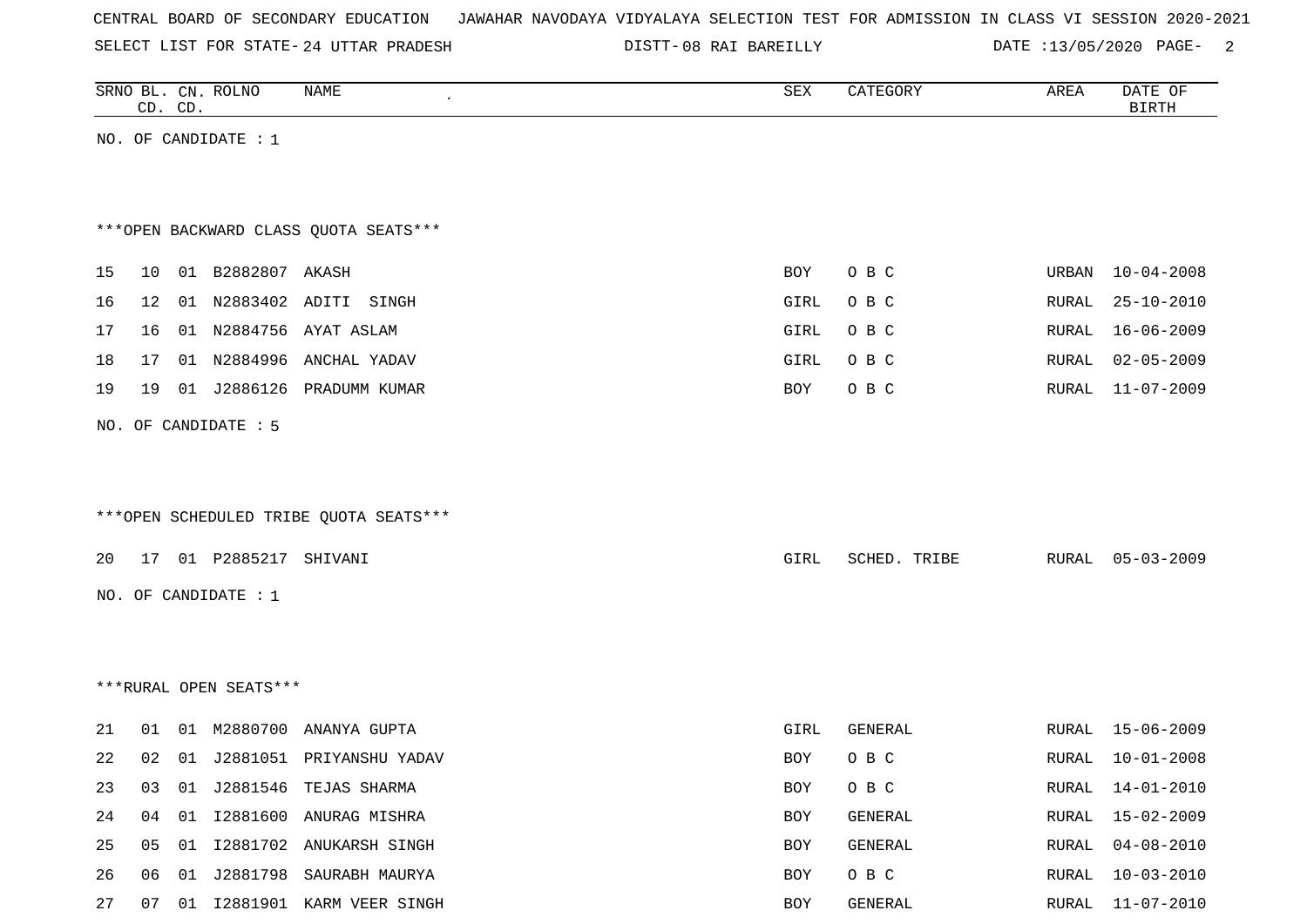SELECT LIST FOR STATE- DISTT- 24 UTTAR PRADESH

08 RAI BAREILLY DATE :13/05/2020 PAGE- 3

|    |    | CD. CD. | SRNO BL. CN. ROLNO     | <b>NAME</b>                             | ${\tt SEX}$ | CATEGORY     | AREA  | DATE OF<br><b>BIRTH</b> |
|----|----|---------|------------------------|-----------------------------------------|-------------|--------------|-------|-------------------------|
|    |    |         | ***RURAL OPEN SEATS*** |                                         |             |              |       |                         |
| 28 | 08 |         |                        | 01 K2882253 RISHABH KUMAR               | BOY         | SCHED. CASTE | RURAL | $07 - 05 - 2008$        |
| 29 | 09 | 01      | 02882658               | SADHANA                                 | GIRL        | SCHED. CASTE | RURAL | $10 - 04 - 2009$        |
| 30 | 10 | 01      |                        | 12882869 ATHARV SINGH                   | BOY         | GENERAL      | RURAL | $20 - 08 - 2007$        |
| 31 | 11 |         | 01 M2883360            | SNEHA                                   | GIRL        | GENERAL      | RURAL | $19 - 03 - 2008$        |
| 32 | 12 | 01      |                        | 12883642 VISHNU PRATAP SINGH            | BOY         | GENERAL      | RURAL | $29 - 12 - 2010$        |
| 33 | 13 |         | 01 12883823            | SAMAR PRATAP SINGH                      | BOY         | GENERAL      | RURAL | $01 - 04 - 2011$        |
| 34 | 14 | 02      | K2884362               | RAVI SHANKAR                            | <b>BOY</b>  | SCHED. CASTE | RURAL | $11 - 11 - 2008$        |
| 35 | 15 | 01      |                        | K2884608 ABHISHEK SINGH                 | BOY         | SCHED. CASTE | RURAL | $22 - 08 - 2009$        |
| 36 | 16 | 01      |                        | M2884754 ASTHA SINGH                    | GIRL        | GENERAL      | RURAL | $02 - 03 - 2011$        |
| 37 | 17 | 01      | 02885185               | SANIYA                                  | GIRL        | SCHED. CASTE | RURAL | $14 - 08 - 2008$        |
| 38 | 18 | 01      |                        | J2885380 ANUJ KUMAR VERMA               | BOY         | O B C        | RURAL | $18 - 09 - 2008$        |
| 39 | 18 | 01      | J2885851               | SHUBHAM                                 | BOY         | O B C        | RURAL | $12 - 08 - 2008$        |
| 40 | 19 |         | 01 M2886233            | SHREYA SINGH                            | GIRL        | GENERAL      | RURAL | $19 - 02 - 2008$        |
| 41 | 20 |         | 01 K2886537            | SUYASH                                  | BOY         | SCHED. CASTE | RURAL | $31 - 05 - 2010$        |
|    |    |         | NO. OF CANDIDATE : 21  |                                         |             |              |       |                         |
|    |    |         |                        |                                         |             |              |       |                         |
|    |    |         |                        |                                         |             |              |       |                         |
|    |    |         |                        | ***RURAL SCHEDULED CASTE QUOTA SEATS*** |             |              |       |                         |
| 42 | 01 |         | 01 K2880735 ARYAN      |                                         | BOY         | SCHED. CASTE | RURAL | $25 - 08 - 2009$        |
| 43 | 02 |         |                        | 01 K2881008 AWADHESH KUMAR              | BOY         | SCHED. CASTE | RURAL | $01 - 02 - 2008$        |
| 44 | 07 |         | 01 K2881869 DHEERAJ    |                                         | BOY         | SCHED. CASTE | RURAL | $01 - 01 - 2009$        |
| 45 | 07 |         | 01 K2881889 JEETU      |                                         | BOY         | SCHED. CASTE | RURAL | $10 - 09 - 2008$        |
| 46 | 07 |         |                        | 01 K2882004 SATYAM SAROJ                | BOY         | SCHED. CASTE | RURAL | $10 - 04 - 2009$        |
| 47 | 07 |         |                        | 01 K2882045 SUDHANSHU                   | BOY         | SCHED. CASTE | RURAL | 17-07-2010              |
| 48 | 09 | 01      | 02882385 ANAMIKA       |                                         | GIRL        | SCHED. CASTE | RURAL | $16 - 05 - 2010$        |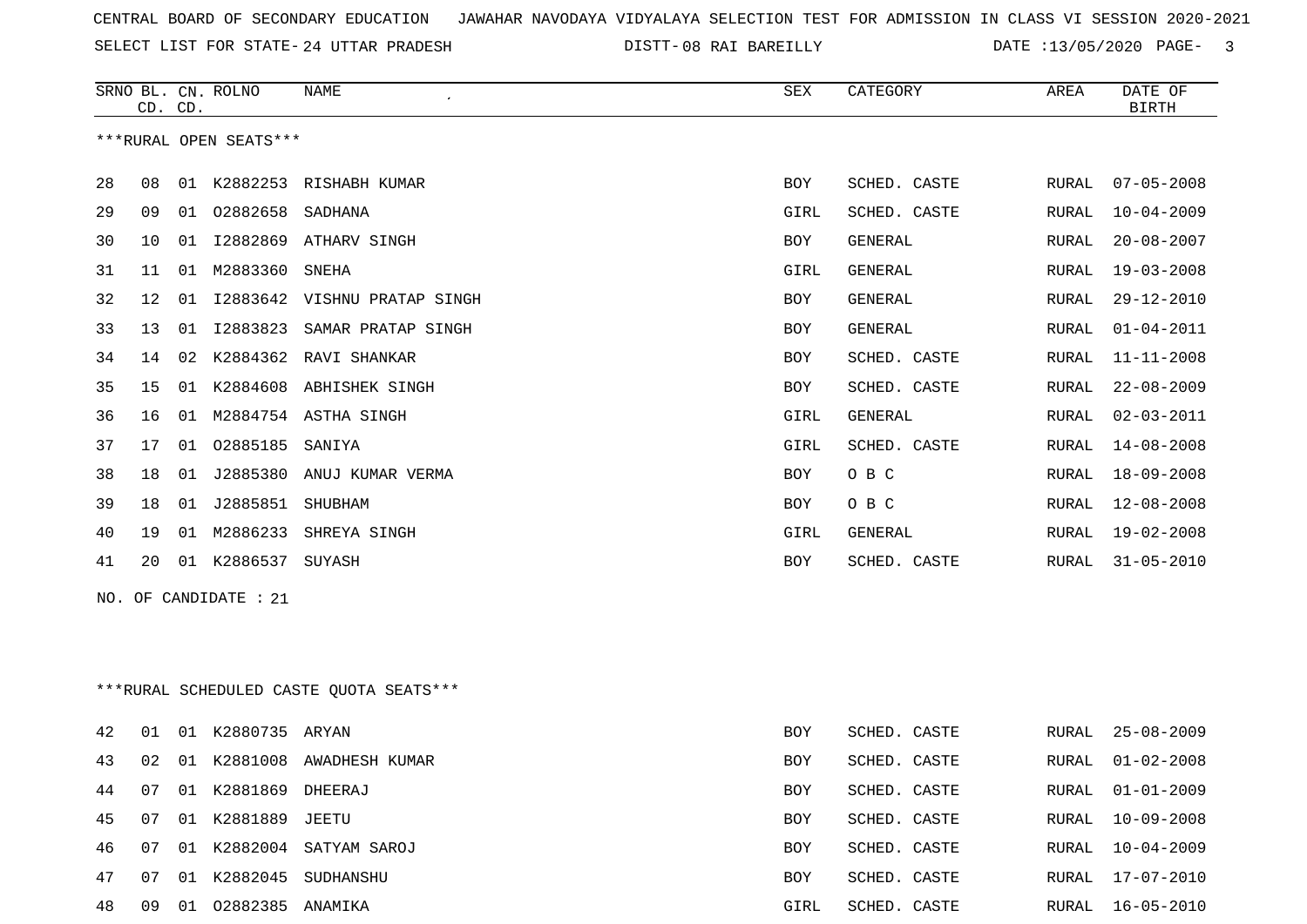SELECT LIST FOR STATE- DISTT- 24 UTTAR PRADESH

08 RAI BAREILLY DATE :13/05/2020 PAGE- 4

|    | CD. CD. |    | SRNO BL. CN. ROLNO    | NAME                                    | SEX  | CATEGORY     | AREA  | DATE OF<br><b>BIRTH</b> |
|----|---------|----|-----------------------|-----------------------------------------|------|--------------|-------|-------------------------|
|    |         |    |                       | ***RURAL SCHEDULED CASTE QUOTA SEATS*** |      |              |       |                         |
| 49 | 09      | 01 | K2882430 ARJUN        |                                         | BOY  | SCHED. CASTE | RURAL | $07 - 06 - 2009$        |
| 50 | 09      | 01 | K2882448 AYUSH        |                                         | BOY  | SCHED. CASTE | RURAL | $18 - 03 - 2010$        |
| 51 | 09      | 01 | K2882471              | DEVENDRA PRATAP                         | BOY  | SCHED. CASTE | RURAL | 19-02-2010              |
| 52 | 09      | 01 | 02882721              | SHIVANI                                 | GIRL | SCHED. CASTE | RURAL | $07 - 11 - 2010$        |
| 53 | 11      | 01 | K2883258              | NAGENDRA KUMAR                          | BOY  | SCHED. CASTE | RURAL | $09 - 07 - 2010$        |
| 54 | 11      | 01 | 02883361 SNEHA        |                                         | GIRL | SCHED. CASTE | RURAL | $07 - 10 - 2009$        |
| 55 | 11      | 01 |                       | K2883382 VIRAT PRATAP SHASHWAT          | BOY  | SCHED. CASTE | RURAL | $29 - 11 - 2009$        |
| 56 | 13      | 01 | K2883832 SATYAM       |                                         | BOY  | SCHED. CASTE | RURAL | $04 - 01 - 2010$        |
| 57 | 15      | 01 |                       | 02884611 AKSHITA KUMARI                 | GIRL | SCHED. CASTE | RURAL | $01 - 01 - 2009$        |
| 58 | 15      | 01 | K2884639              | GAURAV KUMAR                            | BOY  | SCHED. CASTE | RURAL | $05 - 07 - 2010$        |
| 59 | 16      |    | 01 02884761 CHAHAT    |                                         | GIRL | SCHED. CASTE | RURAL | $12 - 08 - 2009$        |
|    |         |    | NO. OF CANDIDATE : 18 |                                         |      |              |       |                         |

## \*\*\*RURAL BACKWARD CLASS QUOTA SEATS\*\*\*

| 60 | O 1 | 01 |                    | J2880681 ABHIJEET YADAV     | <b>BOY</b> | O B C | RURAL | $20 - 08 - 2010$ |
|----|-----|----|--------------------|-----------------------------|------------|-------|-------|------------------|
| 61 | 01  |    | 01 J2880694 AMAN   |                             | <b>BOY</b> | O B C | RURAL | $01 - 02 - 2008$ |
| 62 | 01  |    | 01 J2880788        | ISHAN PATEL                 | BOY        | O B C | RURAL | $01 - 01 - 2009$ |
| 63 | 01  | 01 |                    | J2880972 YASH ASHARAJ GUPTA | BOY        | O B C | RURAL | $04 - 05 - 2010$ |
| 64 | 02  |    | 01 N2880990 ANJALI |                             | GIRL       | O B C | RURAL | 01-01-2010       |
| 65 | 08  |    | 01 N2882336 YASHI  |                             | GIRL       | O B C | RURAL | 27-08-2009       |
| 66 | 1 O |    | 01 N2882835        | ANSHIKA YADAV               | GIRL       | O B C | RURAL | 31-01-2010       |
| 67 | 10  |    | 01 N2883072 SOUMYA |                             | GIRL       | O B C | RURAL | 01-01-2010       |
| 68 | 11  | 01 | J2883132 AMAN      |                             | <b>BOY</b> | O B C | RURAL | 03-08-2010       |
| 69 | 11  | 01 | J2883133           | AMAN SAHU                   | <b>BOY</b> | O B C | RURAL | $25 - 11 - 2008$ |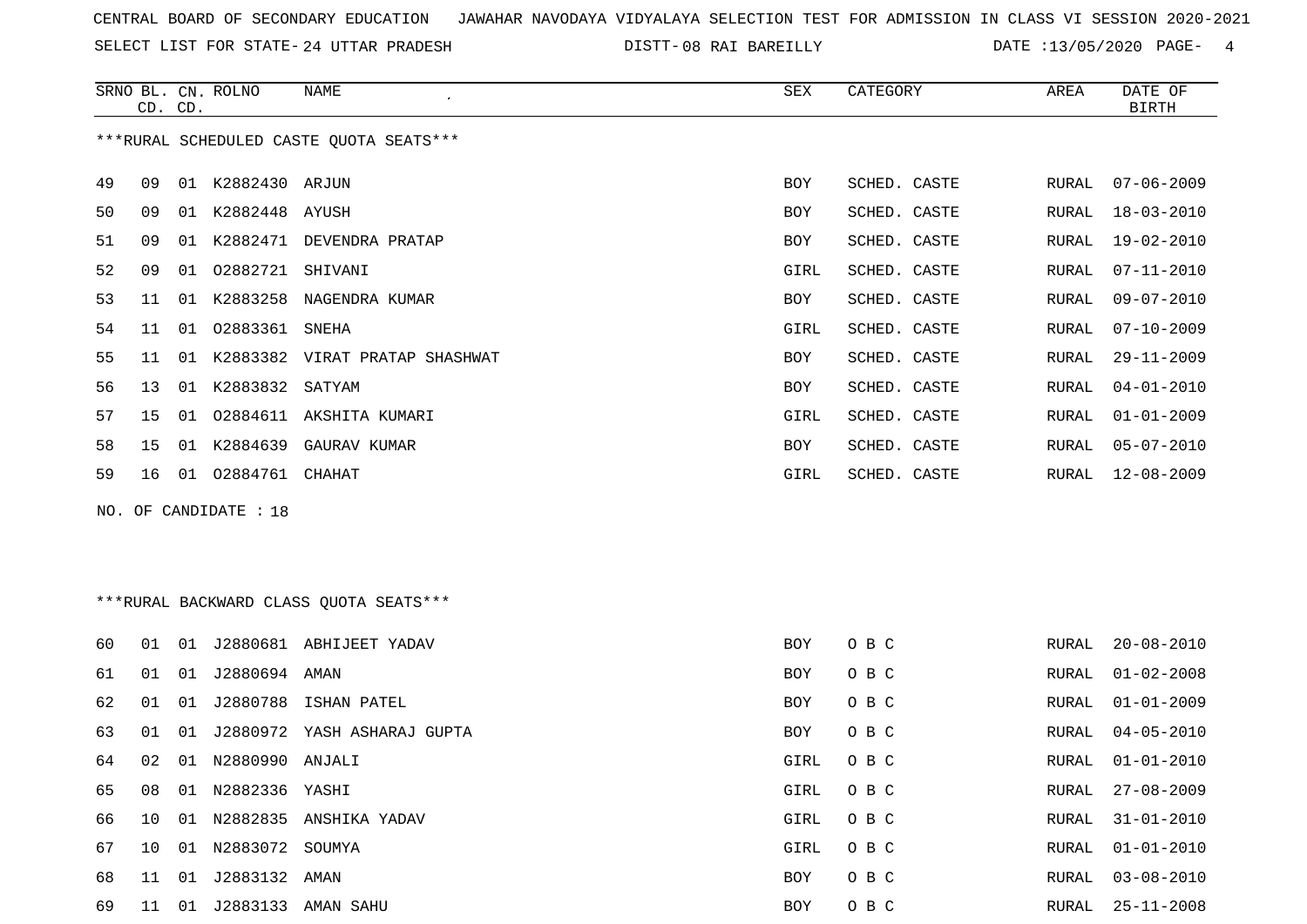SELECT LIST FOR STATE- DISTT- 24 UTTAR PRADESH

DISTT-08 RAI BAREILLY **DATE** :13/05/2020 PAGE- 5

|    |                                        |    | SRNO BL. CN. ROLNO      | NAME             | SEX  | CATEGORY | AREA  | DATE OF          |  |
|----|----------------------------------------|----|-------------------------|------------------|------|----------|-------|------------------|--|
|    | CD. CD.                                |    |                         |                  |      |          |       | BIRTH            |  |
|    | ***RURAL BACKWARD CLASS QUOTA SEATS*** |    |                         |                  |      |          |       |                  |  |
| 70 | 11                                     | 01 | J2883267                | NIRBHAY<br>YADAV | BOY  | O B C    | RURAL | 19-02-2011       |  |
| 71 | 11                                     | 01 | N2883323                | SANJANA YADAV    | GIRL | O B C    | RURAL | $02 - 12 - 2008$ |  |
| 72 | 16                                     | 01 | J2884703                | ABHINANDAN YADAV | BOY  | O B C    | RURAL | 08-08-2010       |  |
| 73 | 19                                     | 01 | N2886063                | JYOTSANA MAURYA  | GIRL | O B C    | RURAL | $30 - 10 - 2009$ |  |
| 74 | 19                                     | 01 | N2886105                | NANDINI SHARMA   | GIRL | O B C    | RURAL | $09 - 08 - 2009$ |  |
| 75 | 20                                     | 01 | N2886306                | ANAMIKA YADAV    | GIRL | O B C    | RURAL | $31 - 03 - 2011$ |  |
|    |                                        |    | NO. OF CANDIDATE : $16$ |                  |      |          |       |                  |  |

# \*\*\*RURAL SCHEDULED TRIBE QUOTA SEATS\*\*\*

|  | 76  01  01  K2880743  AVIRAL     |                              | <b>BOY</b> | SCHED. CASTE | RURAL 31-07-2009 |
|--|----------------------------------|------------------------------|------------|--------------|------------------|
|  | 77 01 01 K2880754 DAYAMAY        |                              | BOY        | SCHED. CASTE | RURAL 04-07-2009 |
|  | 78   01   01   02880790  JANHAVI |                              | GIRL       | SCHED. CASTE | RURAL 25-12-2008 |
|  |                                  | 79 07 01 K2882026 SHIV KUMAR | <b>BOY</b> | SCHED. CASTE | RURAL 05-06-2008 |
|  |                                  | 80 10 01 K2882804 ADITYA RAJ | BOY        | SCHED. CASTE | RURAL 18-04-2009 |
|  |                                  |                              |            |              |                  |

#### NO. OF CANDIDATE : 5

TOTAL SELECTED CANDIDATE : 80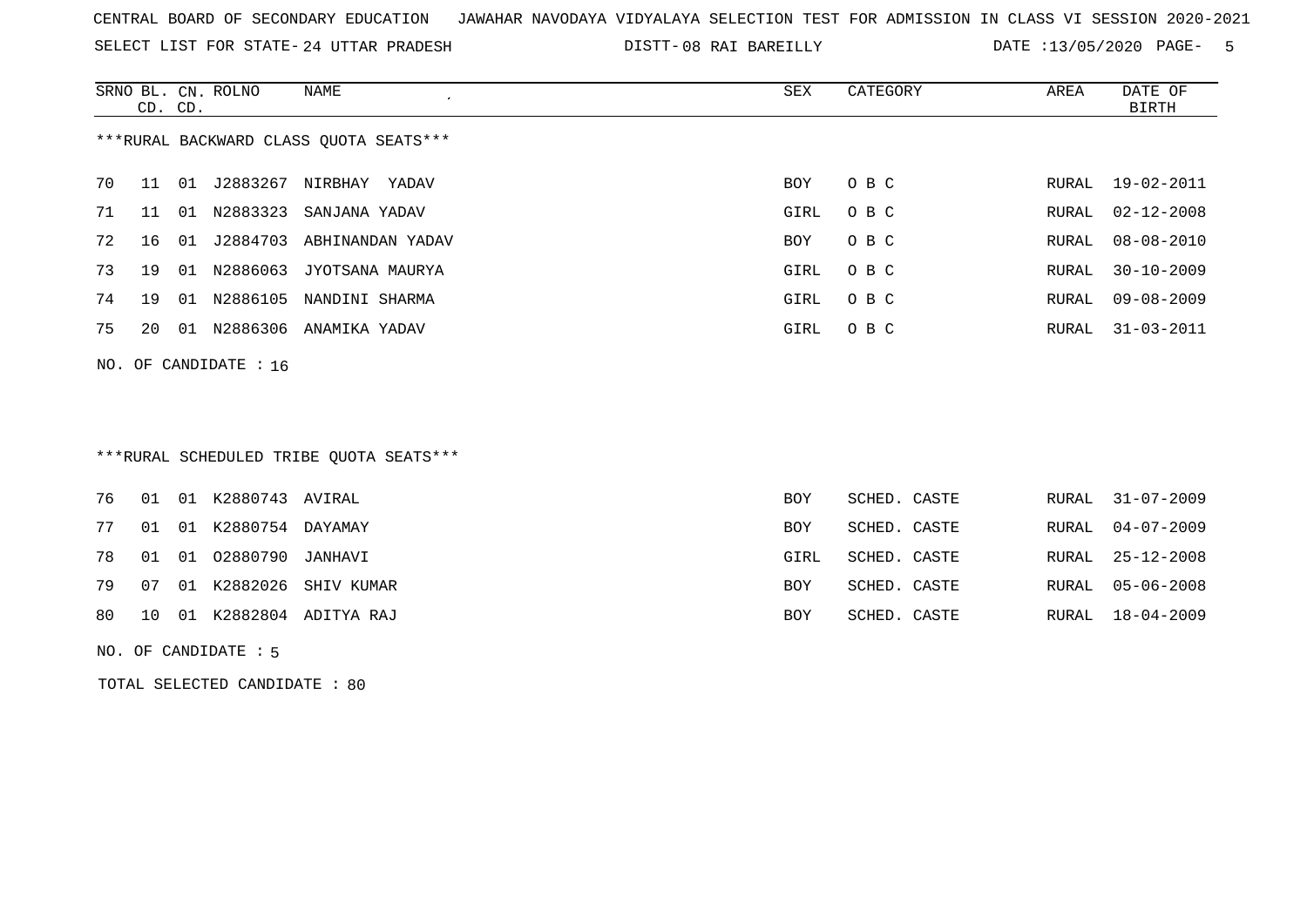| CENTRAL BOARD OF SECONDARY EDUCATION GUNAHAR NAVODAYA VIDYALAYA SELECTION TEST FOR ADMISSION IN CLASS VI SESSION 2020-2021 |  |  |  |
|----------------------------------------------------------------------------------------------------------------------------|--|--|--|
|----------------------------------------------------------------------------------------------------------------------------|--|--|--|

09 AMETHI DATE :13/05/2020 PAGE- 1

|    | CD. CD. | SRNO BL. CN. ROLNO   | NAME                                   | SEX         | CATEGORY       | AREA  | DATE OF<br><b>BIRTH</b> |
|----|---------|----------------------|----------------------------------------|-------------|----------------|-------|-------------------------|
|    |         | ***OPEN UR SEATS***  |                                        |             |                |       |                         |
| 1  | 03      |                      | 01 I2886760 KUNWAR PRAKHAR SINGH       | BOY         | GENERAL        | RURAL | $27 - 06 - 2010$        |
| 2  | 03      |                      | 01 M2886803 ZIYA GUPTA                 | GIRL        | GENERAL        | RURAL | $07 - 09 - 2010$        |
| 3  | 04      |                      | 01 I2886841 ARPIT MISHRA               | <b>BOY</b>  | GENERAL        | RURAL | $22 - 08 - 2009$        |
| 4  | 04      |                      | 01 I2886845 ASHUTOSH MISHRA            | <b>BOY</b>  | <b>GENERAL</b> | RURAL | $01 - 08 - 2009$        |
| 5  | 05      |                      | 01 I2887003 VISHAL AGRAHARI            | <b>BOY</b>  | <b>GENERAL</b> | RURAL | $26 - 07 - 2007$        |
| 6  | 07      |                      | 01 M2887091 ARYA CHATURVEDI            | GIRL        | GENERAL        | RURAL | $21 - 11 - 2008$        |
| 7  | 08      |                      | 01 I2887294 ADEY SINGH                 | BOY         | GENERAL        | RURAL | $22 - 01 - 2010$        |
| 8  | 10      |                      | 01 J2887506 VITTESH KASAUDHAN          | <b>BOY</b>  | O B C          | RURAL | $14 - 06 - 2010$        |
| 9  | 11      |                      | 01 M2887587 VAISHNAVI KAUSHAL          | GIRL        | GENERAL        | RURAL | $23 - 07 - 2008$        |
|    |         | NO. OF CANDIDATE : 9 |                                        |             |                |       |                         |
|    |         |                      |                                        |             |                |       |                         |
|    |         |                      |                                        |             |                |       |                         |
|    |         |                      | ***OPEN SCHEDULED CASTE QUOTA SEATS*** |             |                |       |                         |
| 10 |         | 04 01 02886872 PALAK |                                        | <b>GIRL</b> | SCHED. CASTE   |       | RURAL 17-03-2009        |
| 11 | 07      |                      | 01 K2887132 JAY PRAKASH                | <b>BOY</b>  | SCHED. CASTE   | RURAL | $14 - 04 - 2009$        |
| 12 | 08      | 01 02887306 ARCHITA  |                                        | GIRL        | SCHED. CASTE   | RURAL | $18 - 11 - 2009$        |
| 13 | 11      |                      | 01 K2887508 ADARSH KORI                | <b>BOY</b>  | SCHED. CASTE   | RURAL | $07 - 02 - 2008$        |
| 14 | 11      |                      | 01 K2887558 PRATEEK KORI               | <b>BOY</b>  | SCHED. CASTE   | RURAL | $29 - 07 - 2010$        |
|    |         | NO. OF CANDIDATE : 5 |                                        |             |                |       |                         |

\*\*\*OPEN BACKWARD CLASS QUOTA SEATS\*\*\* 15 07 01 N2887194 RAGINI GUPTA GIRL O B C RURAL 01-02-2011 16 07 01 N2887261 SONAM VERMA GIRL O B C RURAL 29-06-2008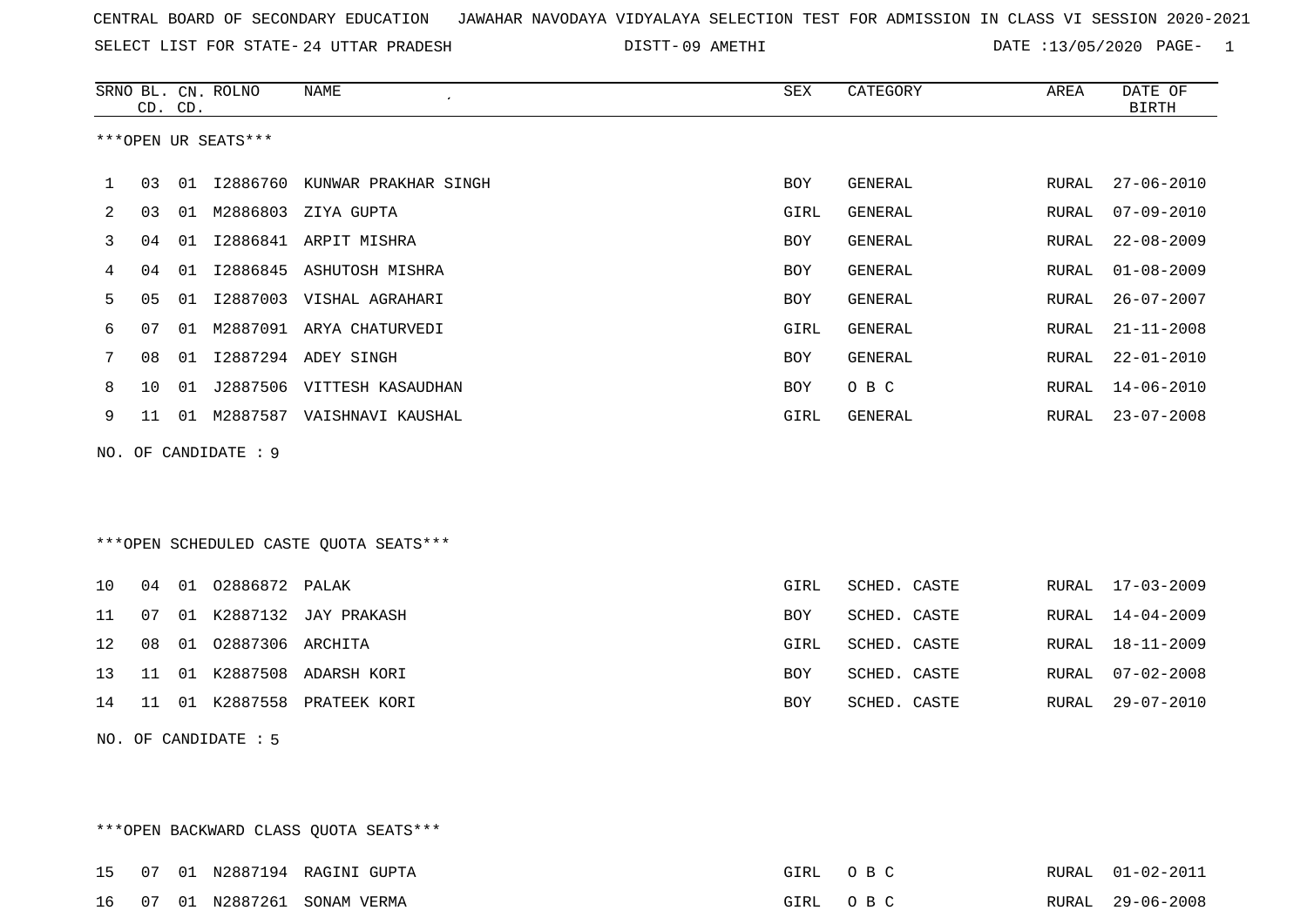SELECT LIST FOR STATE- DISTT- 24 UTTAR PRADESH

DISTT-09 AMETHI 2000 CATE :13/05/2020 PAGE- 2

|    |    | CD. CD. | SRNO BL. CN. ROLNO     | <b>NAME</b>                            | SEX        | CATEGORY     | AREA  | DATE OF<br><b>BIRTH</b> |
|----|----|---------|------------------------|----------------------------------------|------------|--------------|-------|-------------------------|
|    |    |         |                        | *** OPEN BACKWARD CLASS QUOTA SEATS*** |            |              |       |                         |
| 17 | 08 |         |                        | 01 J2887295 ADITYA JAISWAL             | <b>BOY</b> | O B C        | RURAL | 15-07-2007              |
| 18 | 10 | 01      | J2887492               | SHIVESH YADAV                          | BOY        | O B C        | RURAL | $15 - 08 - 2009$        |
| 19 | 11 |         |                        | 01 J2887584 SUNNY YADAV                | <b>BOY</b> | O B C        | RURAL | $24 - 04 - 2009$        |
|    |    |         | NO. OF CANDIDATE : 5   |                                        |            |              |       |                         |
|    |    |         |                        | ***OPEN SCHEDULED TRIBE QUOTA SEATS*** |            |              |       |                         |
| 20 | 05 |         |                        | 01 K2886924 ANURAG KUMAR               | <b>BOY</b> | SCHED. CASTE | RURAL | $08 - 07 - 2010$        |
|    |    |         | NO. OF CANDIDATE : $1$ |                                        |            |              |       |                         |
|    |    |         |                        |                                        |            |              |       |                         |
|    |    |         |                        |                                        |            |              |       |                         |
|    |    |         | ***RURAL OPEN SEATS*** |                                        |            |              |       |                         |
| 21 | 01 |         | 01 12886636            | ANUBHAV SHUKLA                         | <b>BOY</b> | GENERAL      | RURAL | $14 - 11 - 2008$        |
| 22 | 01 | 01      | M2886639               | SHRISHTI SRIVASTAV                     | GIRL       | GENERAL      | RURAL | $21 - 09 - 2009$        |
| 23 | 02 | 01      | I2886643               | ABHINAV TIWARI                         | BOY        | GENERAL      | RURAL | $27 - 09 - 2009$        |
| 24 | 02 | 01      | J2886671               | CHANDAN GOSWAMI                        | BOY        | O B C        | RURAL | $12 - 06 - 2009$        |
| 25 | 02 | 01      |                        | J2886695 RISHABH YADAV                 | BOY        | O B C        | RURAL | $28 - 02 - 2010$        |
| 26 | 02 | 01      | N2886720               | YOGITA                                 | GIRL       | O B C        | RURAL | 19-10-2010              |
| 27 | 03 | 01      |                        | I2886744 DEVANSH PANDEY                | <b>BOY</b> | GENERAL      | RURAL | $20 - 01 - 2011$        |
| 28 | 03 |         | 01 K2886797 UTKARSH    |                                        | <b>BOY</b> | SCHED. CASTE | RURAL | $19 - 12 - 2009$        |
| 29 | 04 |         |                        | 01 I2886804 ABHIJEET SHUKLA            | BOY        | GENERAL      | RURAL | $18 - 11 - 2009$        |
| 30 | 04 |         |                        | 01 I2886831 ANUBHAV SINGH              | BOY        | GENERAL      | RURAL | $01 - 06 - 2010$        |
| 31 | 05 | 01      |                        | J2886925 ARPIT SHARMA                  | BOY        | O B C        | RURAL | $01 - 01 - 2010$        |
| 32 | 05 | 01      |                        | J2886952 KUNAL KUMAR                   | BOY        | O B C        | RURAL | $05 - 09 - 2009$        |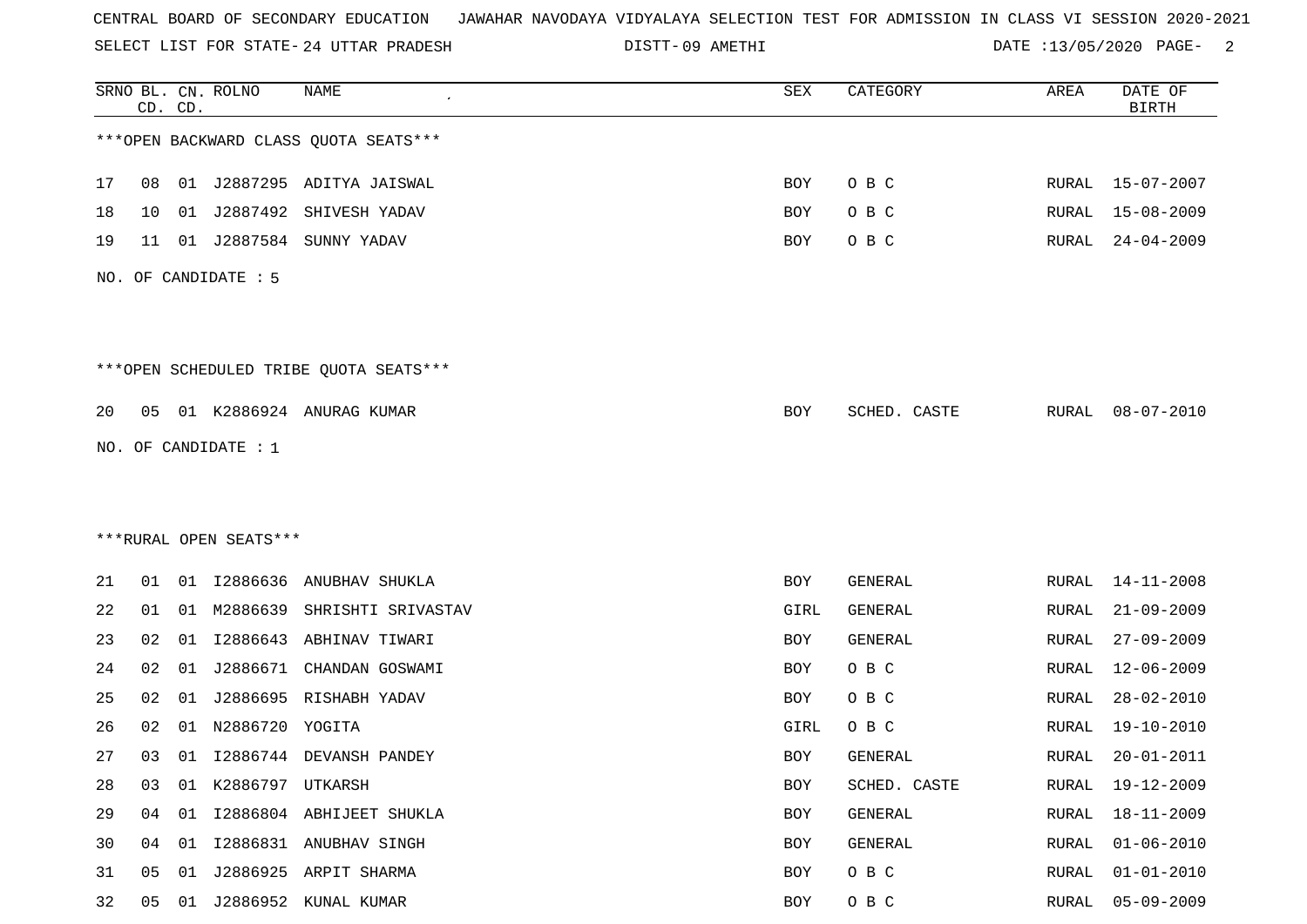| CENTRAL BOARD OF SECONDARY EDUCATION – JAWAHAR NAVODAYA VIDYALAYA SELECTION TEST FOR ADMISSION IN CLASS VI SESSION 2020-2021 |  |
|------------------------------------------------------------------------------------------------------------------------------|--|
|------------------------------------------------------------------------------------------------------------------------------|--|

09 AMETHI DATE :13/05/2020 PAGE- 3

|     | CD. CD. |    | SRNO BL. CN. ROLNO     | NAME                                    | SEX        | CATEGORY       | AREA  | DATE OF<br><b>BIRTH</b> |
|-----|---------|----|------------------------|-----------------------------------------|------------|----------------|-------|-------------------------|
|     |         |    | ***RURAL OPEN SEATS*** |                                         |            |                |       |                         |
| 33  | 05      |    |                        | 01 J2886955 MANISH KUMAR                | BOY        | O B C          | RURAL | $01 - 05 - 2008$        |
| 34  | 06      |    |                        | 01 I2887018 KAUSHTUBH                   | BOY        | GENERAL        | RURAL | $08 - 01 - 2008$        |
| 35  | 07      | 01 |                        | M2887062 ANIYA MISHRA                   | GIRL       | GENERAL        | RURAL | $11 - 07 - 2008$        |
| 36  | 07      | 01 | M2887122               | GARGI DWIVEDI                           | GIRL       | <b>GENERAL</b> | RURAL | $28 - 08 - 2008$        |
| 37  | 08      | 01 | I2887296               | ADITYA SRIVASTAVA                       | BOY        | GENERAL        | RURAL | $19 - 01 - 2010$        |
| 38  | 08      | 01 | M2887327               | OJASVI SHUKLA                           | GIRL       | GENERAL        | RURAL | $16 - 06 - 2009$        |
| 39  | 09      | 01 | I2887360               | AMOGHY HARSH SINGH                      | BOY        | GENERAL        | RURAL | $25 - 01 - 2010$        |
| 40  | 09      | 01 | N2887388               | PARUL YADAV                             | GIRL       | O B C          | RURAL | $21 - 09 - 2010$        |
| 41  | 10      | 01 |                        | 12887447 ATHARVA SRIVASTAVA             | BOY        | GENERAL        | RURAL | $28 - 06 - 2009$        |
| 42  | 10      | 01 |                        | I2887452 HARSHIT DWIVEDI                | BOY        | <b>GENERAL</b> | RURAL | $07 - 07 - 2010$        |
| 43  | 11      | 01 |                        | I2887533 DEVANSH TIWARI                 | BOY        | <b>GENERAL</b> | RURAL | $16 - 12 - 2009$        |
| 44  | 11      |    |                        | 01 N2887552 NIVEDITA PATEL              | GIRL       | O B C          | RURAL | $17 - 07 - 2009$        |
| NO. |         |    | OF CANDIDATE : 24      |                                         |            |                |       |                         |
|     |         |    |                        |                                         |            |                |       |                         |
|     |         |    |                        |                                         |            |                |       |                         |
|     |         |    |                        | ***RURAL SCHEDULED CASTE QUOTA SEATS*** |            |                |       |                         |
| 45  | 02      |    | 01 K2886653 AMAN       |                                         | BOY        | SCHED. CASTE   | RURAL | $01 - 01 - 2008$        |
| 46  | 03      | 01 | K2886773               | PRINCE SAROJ                            | BOY        | SCHED. CASTE   | RURAL | $04 - 07 - 2009$        |
| 47  | 03      | 01 |                        | K2886785 SHEYANSHU                      | <b>BOY</b> | SCHED. CASTE   | RURAL | $12 - 04 - 2009$        |
| 48  | 04      |    | 01  02886821  ANKITA   |                                         | GIRL       | SCHED. CASTE   | RURAL | $08 - 10 - 2009$        |
| 49  | 04      |    |                        | 01 K2886854 GAGAN DEEP                  | BOY        | SCHED. CASTE   | RURAL | $31 - 07 - 2009$        |
| 50  | 05      |    | 01 K2886965 PRINCE     |                                         | BOY        | SCHED. CASTE   | RURAL | $02 - 10 - 2009$        |
| 51  | 05      |    | 01 K2886984 SHAHIL     |                                         | BOY        | SCHED. CASTE   | RURAL | $05 - 07 - 2009$        |
| 52  | 05      |    |                        | 01 02886986 SHIVANSHI KUMARI            | GIRL       | SCHED. CASTE   | RURAL | $30 - 05 - 2009$        |
| 53  | 07      |    | 01 02887047 AKANKSHA   |                                         | GIRL       | SCHED. CASTE   | RURAL | 19-01-2009              |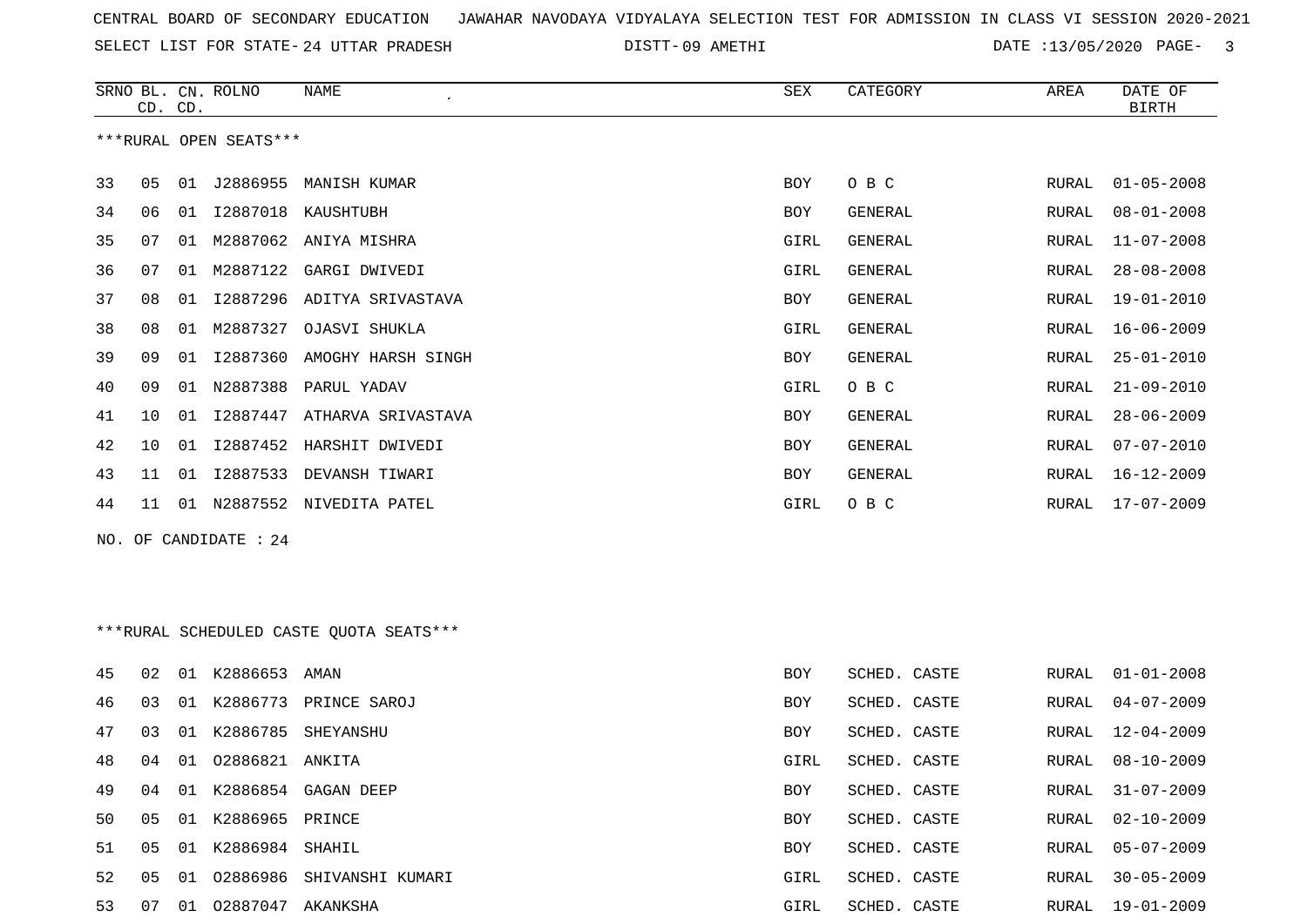SELECT LIST FOR STATE- DISTT- 24 UTTAR PRADESH

09 AMETHI DATE :13/05/2020 PAGE- 4

|    | CD. CD.                                 |  | SRNO BL. CN. ROLNO      | NAME<br>$\epsilon$       | SEX        | CATEGORY     | AREA  | DATE OF<br><b>BIRTH</b> |  |  |  |
|----|-----------------------------------------|--|-------------------------|--------------------------|------------|--------------|-------|-------------------------|--|--|--|
|    | ***RURAL SCHEDULED CASTE QUOTA SEATS*** |  |                         |                          |            |              |       |                         |  |  |  |
| 54 | 07                                      |  | 01 K2887145 KULDEEP     |                          | BOY        | SCHED. CASTE |       | RURAL 26-02-2008        |  |  |  |
| 55 | 07                                      |  | 01 02887192 PRITI       |                          | GIRL       | SCHED. CASTE | RURAL | $01 - 01 - 2008$        |  |  |  |
| 56 | 07                                      |  | 01 K2887223 SATYAM      |                          | BOY        | SCHED. CASTE | RURAL | 11-02-2010              |  |  |  |
| 57 | 07                                      |  |                         | 01 K2887250 SHREYANSH    | <b>BOY</b> | SCHED. CASTE | RURAL | $31 - 07 - 2009$        |  |  |  |
| 58 | 11                                      |  | 01 02887531 BHOOMIKA    |                          | GIRL       | SCHED. CASTE | RURAL | 31-07-2009              |  |  |  |
| 59 | 11                                      |  |                         | 01 K2887569 RUDRA PRATAP | BOY        | SCHED. CASTE | RURAL | $03 - 02 - 2009$        |  |  |  |
|    |                                         |  | NO. OF CANDIDATE : $15$ |                          |            |              |       |                         |  |  |  |
|    |                                         |  |                         |                          |            |              |       |                         |  |  |  |

# \*\*\*RURAL BACKWARD CLASS QUOTA SEATS\*\*\*

| 60 | 02              | 01 | J2886667 ARPAN   |                           | BOY  | O B C | RURAL | $08 - 10 - 2009$ |
|----|-----------------|----|------------------|---------------------------|------|-------|-------|------------------|
| 61 | 02              | 01 | J2886675 GULSHAN |                           | BOY  | O B C | RURAL | 17-06-2009       |
| 62 | 04              | 01 | J2886816         | AMANDEEP YADAV            | BOY  | O B C | RURAL | 16-08-2010       |
| 63 | 05              | 01 | J2886971 RAM JI  |                           | BOY  | O B C | RURAL | $23 - 02 - 2009$ |
| 64 | 07              | 01 |                  | J2887036 ABHISHEK PAL     | BOY  | O B C | RURAL | $05 - 03 - 2010$ |
| 65 | 07              | 01 | N2887064 ANJALI  |                           | GIRL | O B C | RURAL | $01 - 07 - 2007$ |
| 66 | 07              | 01 |                  | J2887071 ANKIT MAURYA     | BOY  | O B C | RURAL | $05 - 03 - 2008$ |
| 67 | 07              | 01 | N2887081 ANTIMA  |                           | GIRL | O B C | RURAL | $25 - 05 - 2007$ |
| 68 | 07              | 01 |                  | J2887097 ASHWANI KUMAR    | BOY  | O B C | RURAL | $08 - 05 - 2008$ |
| 69 | 07              | 01 | N2887144 KOMAL   |                           | GIRL | O B C | RURAL | $26 - 03 - 2008$ |
| 70 | 07              | 01 | N2887150 MADHU   |                           | GIRL | O B C | RURAL | 13-12-2007       |
| 71 | 07              | 01 | J2887230         | SHAHIL CHAUHAN            | BOY  | O B C | RURAL | $01 - 01 - 2008$ |
| 72 | 08              | 01 |                  | J2887304 ANSHUMAN CHAUHAN | BOY  | O B C | RURAL | $24 - 04 - 2010$ |
| 73 | 10 <sup>°</sup> | 01 | J2887425         | ADRASH YADAV              | BOY  | O B C | RURAL | $22 - 11 - 2010$ |
| 74 | 10              | 01 | J2887491         | SHIVANSU YADAV            | BOY  | O B C | RURAL | 11-01-2009       |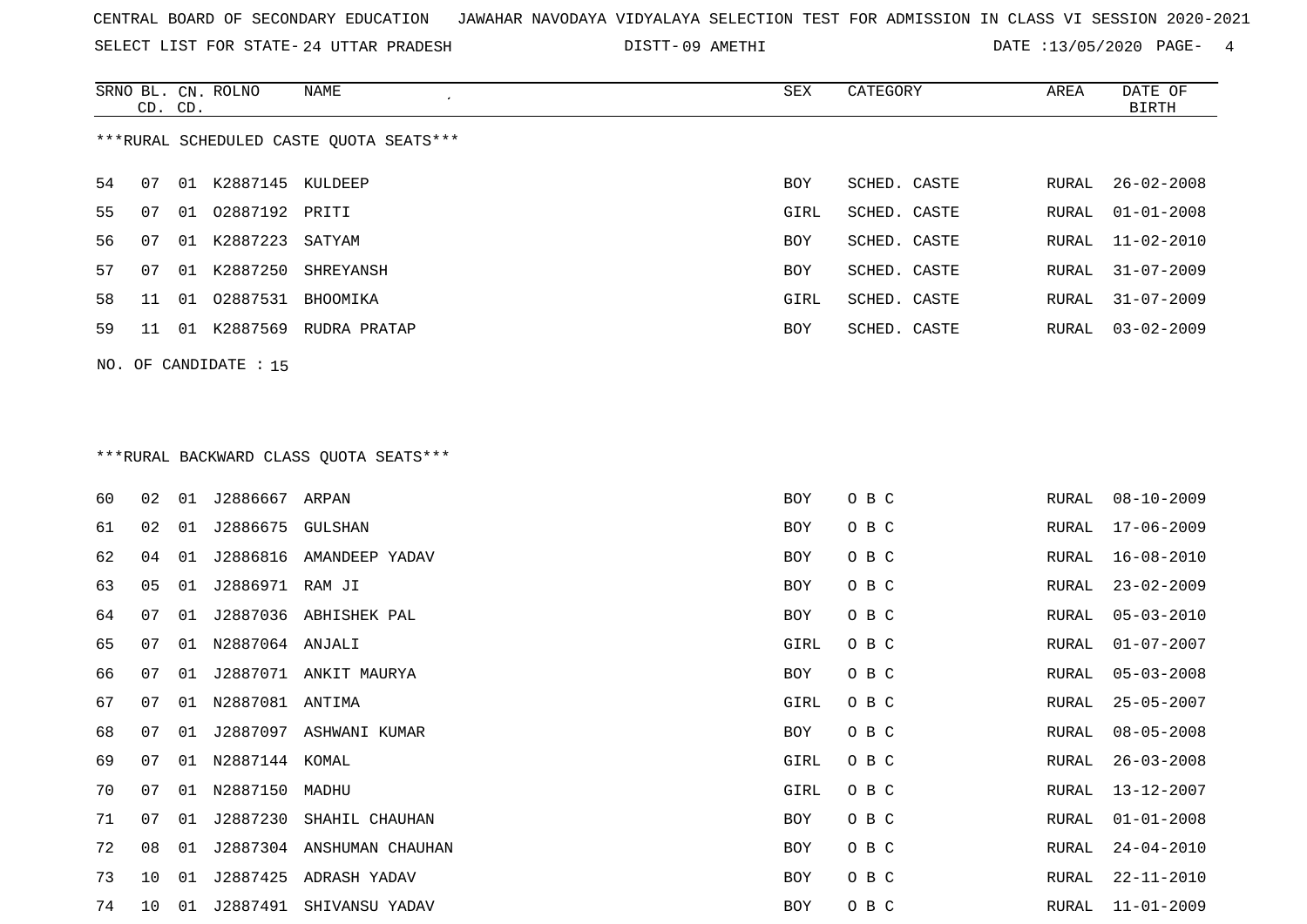SELECT LIST FOR STATE- DISTT- 24 UTTAR PRADESH

09 AMETHI DATE :13/05/2020 PAGE- 5

|    | CD. CD.                                 |    | SRNO BL. CN. ROLNO     | NAME                                    | SEX        | CATEGORY     | AREA  | DATE OF<br>BIRTH |  |  |  |  |
|----|-----------------------------------------|----|------------------------|-----------------------------------------|------------|--------------|-------|------------------|--|--|--|--|
|    | *** RURAL BACKWARD CLASS QUOTA SEATS*** |    |                        |                                         |            |              |       |                  |  |  |  |  |
| 75 | 10                                      | 01 |                        | J2887504 VISHESH MAURYA                 | BOY        | O B C        |       | RURAL 16-02-2009 |  |  |  |  |
|    |                                         |    | NO. OF CANDIDATE : 16  |                                         |            |              |       |                  |  |  |  |  |
|    |                                         |    |                        |                                         |            |              |       |                  |  |  |  |  |
|    |                                         |    |                        | ***RURAL SCHEDULED TRIBE QUOTA SEATS*** |            |              |       |                  |  |  |  |  |
| 76 | 02                                      | 01 | 02886663               | ANJALI CHAUDHARI                        | GIRL       | SCHED. CASTE |       | RURAL 15-10-2009 |  |  |  |  |
| 77 | 02                                      |    | 01 02886687 PARUL      |                                         | GIRL       | SCHED. CASTE | RURAL | $21 - 04 - 2008$ |  |  |  |  |
| 78 | 06                                      | 01 | 02887010               | AKRITI RAO                              | GIRL       | SCHED. CASTE | RURAL | 19-07-2009       |  |  |  |  |
| 79 | 08                                      | 01 |                        | 02887324 LAXMI BHASKAR                  | GIRL       | SCHED. CASTE | RURAL | 15-12-2008       |  |  |  |  |
| 80 | 10                                      | 01 | K2887441               | ASHEESH KUMAR                           | <b>BOY</b> | SCHED. CASTE | RURAL | $15 - 04 - 2009$ |  |  |  |  |
|    |                                         |    | NO. OF CANDIDATE $: 5$ |                                         |            |              |       |                  |  |  |  |  |

TOTAL SELECTED CANDIDATE : 80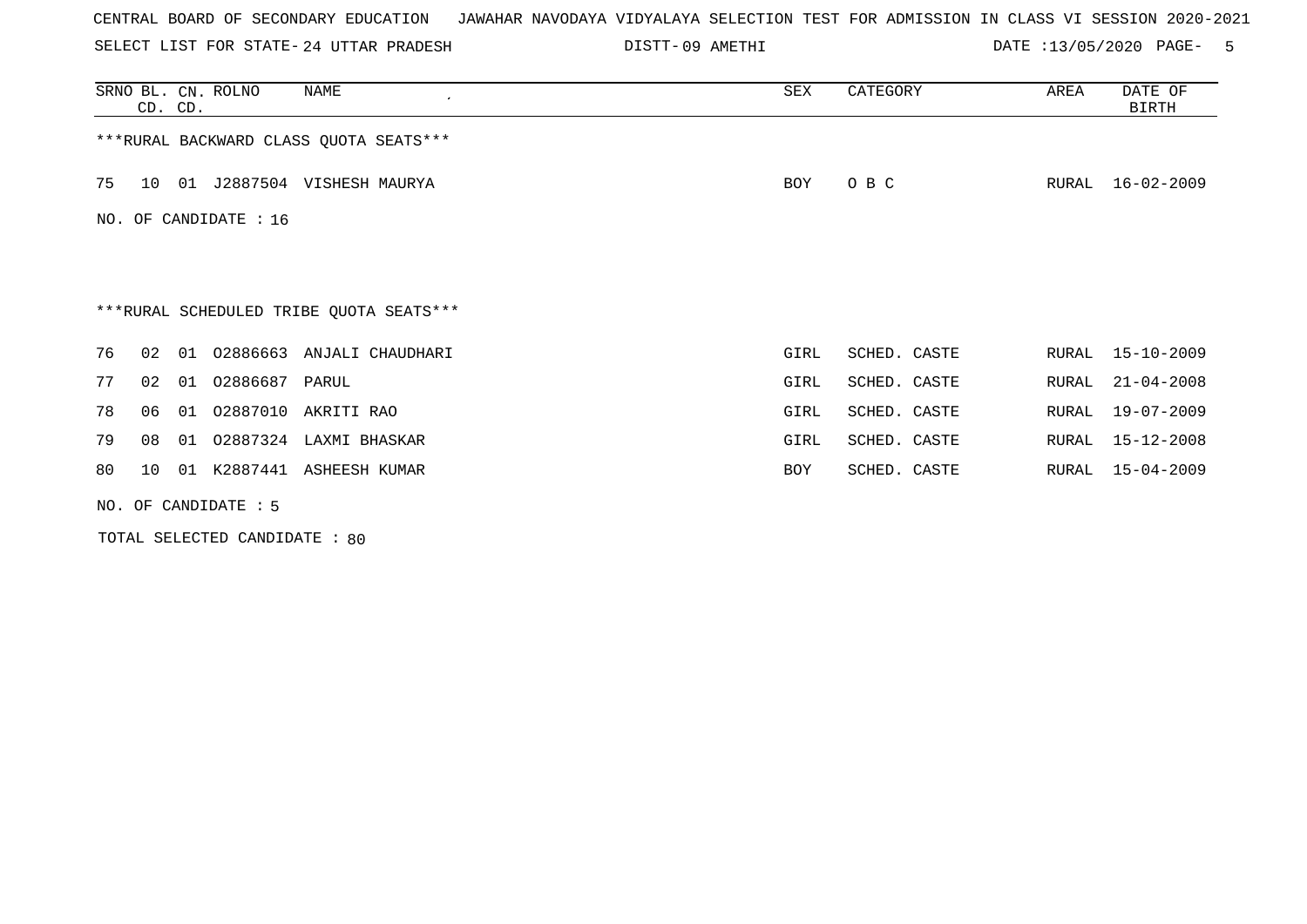10 AZAMGARH DATE :13/05/2020 PAGE- 1

| DATE OF<br><b>BIRTH</b> |
|-------------------------|
|                         |
| $21 - 07 - 2008$        |
| $24 - 04 - 2008$        |
| $04 - 12 - 2008$        |
| $18 - 12 - 2009$        |
| $23 - 05 - 2009$        |
| $02 - 12 - 2008$        |
| $31 - 08 - 2008$        |
|                         |
|                         |
|                         |
|                         |
| $30 - 10 - 2009$        |
| $08 - 02 - 2010$        |
| $05 - 08 - 2009$        |
| $11 - 03 - 2008$        |
|                         |
| $25 - 11 - 2010$        |
|                         |
|                         |
|                         |

## \*\*\*OPEN DISABLED QUOTA SEATS\*\*\*

|  |  | 13 20 01 K2892683 ANUJ KUMAR   | BOY | SCHED. CASTE |  | RURAL 02-03-2009 |
|--|--|--------------------------------|-----|--------------|--|------------------|
|  |  | 14 20 01 K2892929 VISHAL KUMAR | BOY | SCHED. CASTE |  | RURAL 01-01-2008 |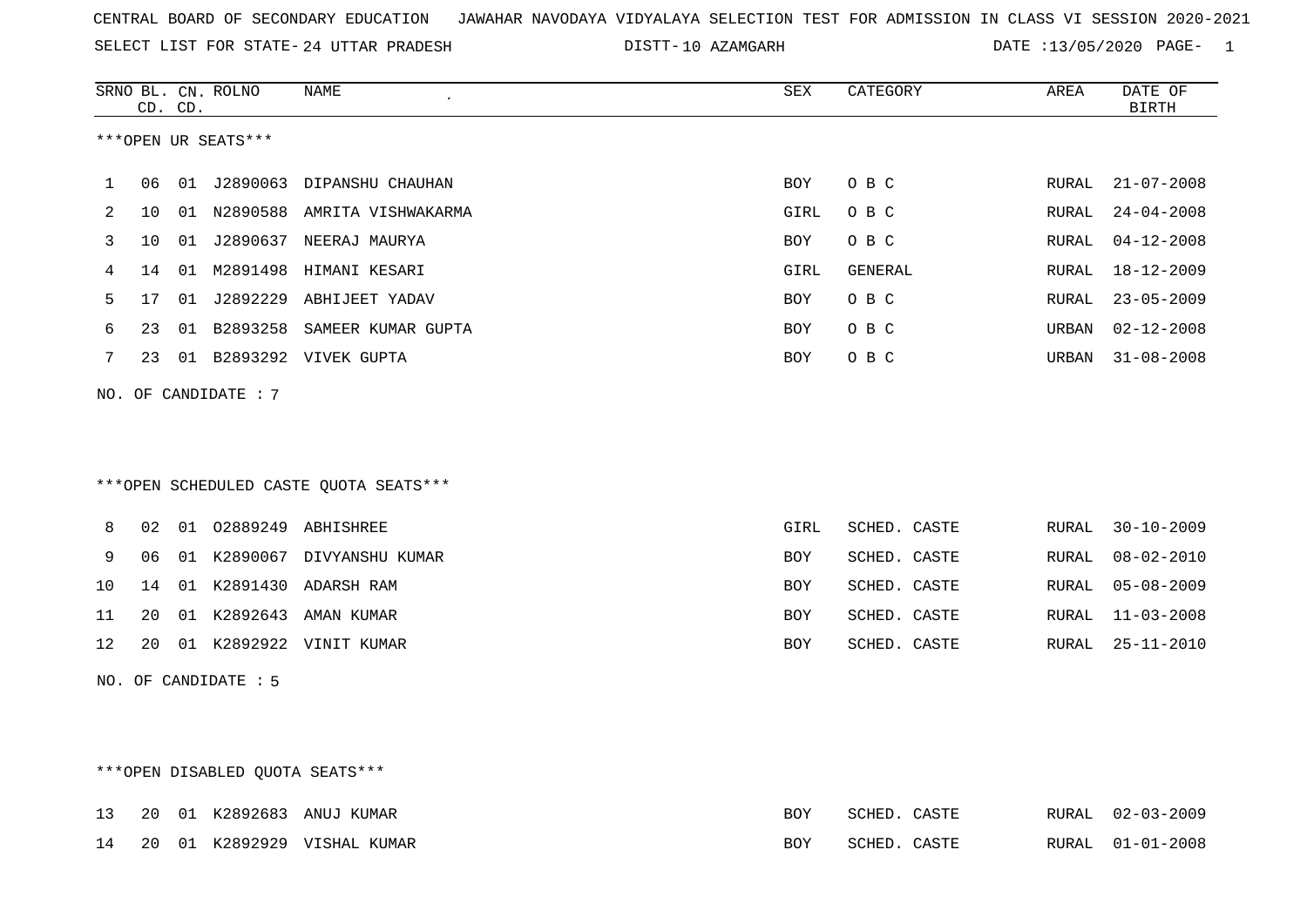| CENTRAL BOARD OF SECONDARY EDUCATION – JAWAHAR NAVODAYA VIDYALAYA SELECTION TEST FOR ADMISSION IN CLASS VI SESSION 2020-2021 |  |  |  |  |
|------------------------------------------------------------------------------------------------------------------------------|--|--|--|--|
|------------------------------------------------------------------------------------------------------------------------------|--|--|--|--|

DISTT-10 AZAMGARH DATE :13/05/2020 PAGE- 2

|    |    | CD. CD. | SRNO BL. CN. ROLNO     | NAME                                   | ${\tt SEX}$ | CATEGORY     | AREA  | DATE OF<br><b>BIRTH</b> |
|----|----|---------|------------------------|----------------------------------------|-------------|--------------|-------|-------------------------|
|    |    |         | NO. OF CANDIDATE : 2   |                                        |             |              |       |                         |
|    |    |         |                        |                                        |             |              |       |                         |
|    |    |         |                        |                                        |             |              |       |                         |
|    |    |         |                        | *** OPEN BACKWARD CLASS QUOTA SEATS*** |             |              |       |                         |
| 15 | 06 |         |                        | 01 N2889997 ADITI YADAV                | GIRL        | O B C        | RURAL | $31 - 07 - 2009$        |
| 16 | 10 |         | 01 J2890665            | ROUNAK KUMAR GUPTA                     | BOY         | O B C        | RURAL | $24 - 07 - 2008$        |
| 17 | 20 |         | 01 N2892836            | RANJANA KUSHWAHA                       | GIRL        | O B C        | RURAL | $02 - 08 - 2009$        |
| 18 | 23 |         | 01 F2893240            | RAGINI KUMARI                          | GIRL        | O B C        | URBAN | $08 - 08 - 2009$        |
| 19 | 23 |         | 01 F2893249            | RIYA YADAV                             | GIRL        | O B C        | URBAN | $17 - 07 - 2010$        |
|    |    |         | NO. OF CANDIDATE : 5   |                                        |             |              |       |                         |
|    |    |         |                        |                                        |             |              |       |                         |
|    |    |         |                        |                                        |             |              |       |                         |
|    |    |         |                        | ***OPEN SCHEDULED TRIBE QUOTA SEATS*** |             |              |       |                         |
| 20 | 20 |         |                        | 01 L2892797 MRITYUNJAY RAM             | BOY         | SCHED. TRIBE | RURAL | $02 - 06 - 2009$        |
|    |    |         | NO. OF CANDIDATE : 1   |                                        |             |              |       |                         |
|    |    |         |                        |                                        |             |              |       |                         |
|    |    |         |                        |                                        |             |              |       |                         |
|    |    |         | ***RURAL OPEN SEATS*** |                                        |             |              |       |                         |
|    |    |         |                        |                                        |             |              |       |                         |
| 21 | 01 |         | 01 12888926            | ANIKET KUMAR SINGH                     | BOY         | GENERAL      | RURAL | $05 - 08 - 2010$        |
| 22 | 02 |         |                        | 01 J2889461 SUJIT KUMAR YADAV          | BOY         | O B C        | RURAL | $01 - 01 - 2008$        |
| 23 |    |         |                        | 03 01 J2889485 ABHAY CHAUHAN           | BOY         | O B C        | RURAL | 12-10-2009              |
| 24 |    |         |                        | 04 01 02889663 DIPIKA MALIK            | GIRL        | SCHED. CASTE | RURAL | $10 - 04 - 2009$        |
| 25 |    |         |                        | 05 01 J2889976 VISHAL KUMAR            | BOY         | O B C        | RURAL | $04 - 03 - 2008$        |
| 26 |    |         |                        | 06  01  J2890109  PRIYANSHU YADAV      | BOY         | O B C        | RURAL | $13 - 08 - 2009$        |
| 27 |    |         |                        | 07 01 J2890201 AMAN KANT YADAV         | <b>BOY</b>  | O B C        | RURAL | $17 - 05 - 2007$        |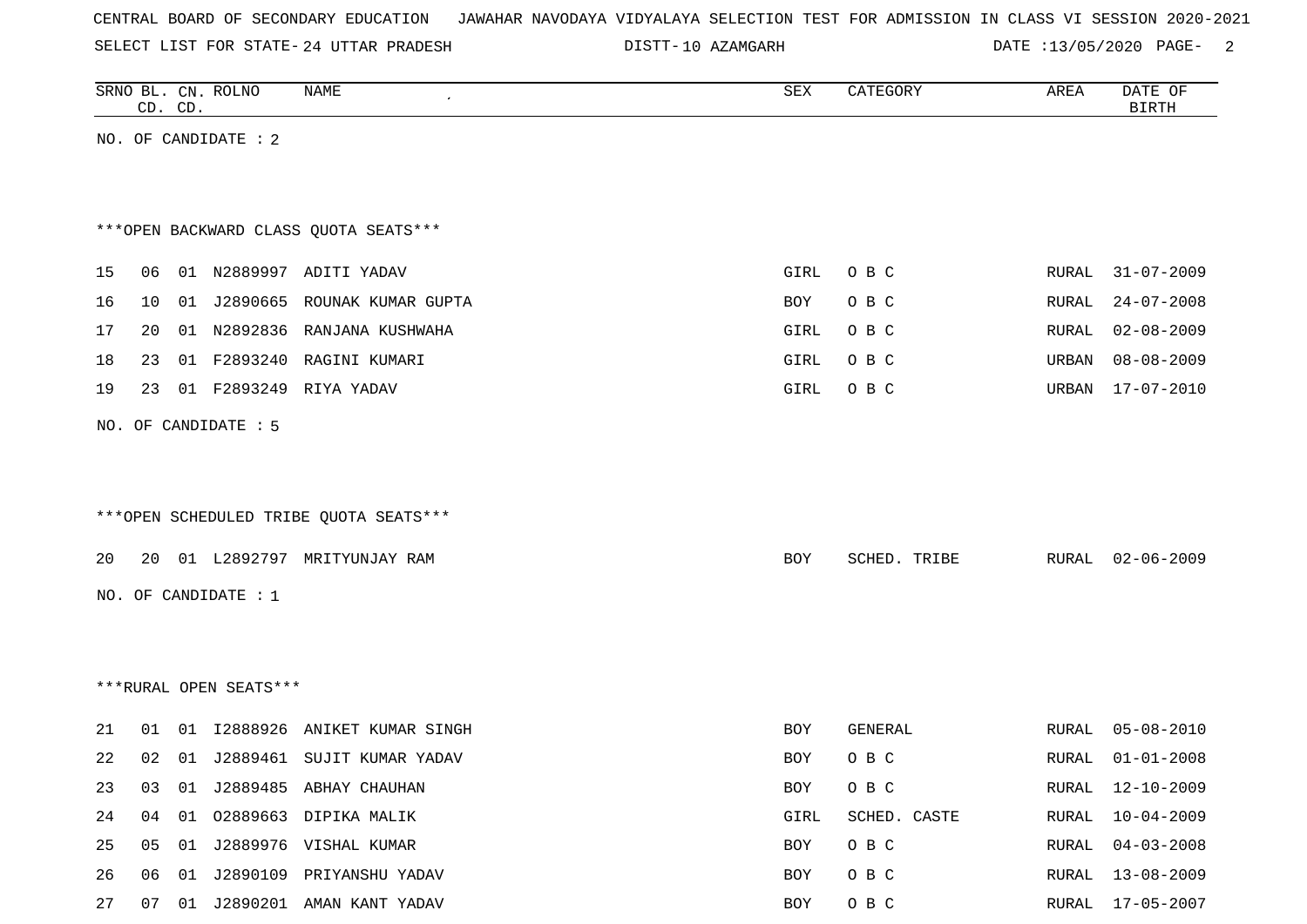SELECT LIST FOR STATE- DISTT- 24 UTTAR PRADESH

10 AZAMGARH DATE :13/05/2020 PAGE- 3

|    | CD. CD.                                          |    | SRNO BL. CN. ROLNO     | <b>NAME</b>                   | <b>SEX</b> | CATEGORY     | AREA         | DATE OF<br><b>BIRTH</b> |  |  |
|----|--------------------------------------------------|----|------------------------|-------------------------------|------------|--------------|--------------|-------------------------|--|--|
|    |                                                  |    | ***RURAL OPEN SEATS*** |                               |            |              |              |                         |  |  |
|    |                                                  |    |                        |                               |            |              |              |                         |  |  |
| 28 | 08                                               | 01 |                        | J2890361 ABHISHEK KUMAR YADAV | <b>BOY</b> | O B C        | RURAL        | $12 - 08 - 2008$        |  |  |
| 29 | 09                                               | 01 | N2890459 ADITI         |                               | GIRL       | O B C        | RURAL        | $30 - 03 - 2009$        |  |  |
| 30 | 10                                               | 01 | J2890577 ABHINAV       |                               | BOY        | O B C        | <b>RURAL</b> | $03 - 04 - 2010$        |  |  |
| 31 | 11                                               | 01 |                        | J2890792 ANURAG SHARMA        | BOY        | O B C        | RURAL        | $23 - 09 - 2009$        |  |  |
| 32 | $12 \,$                                          | 01 | I2891140               | HIMANSHU SINGH                | BOY        | GENERAL      | RURAL        | $22 - 08 - 2008$        |  |  |
| 33 | 13                                               | 01 |                        | J2891277 ADITYA YADAV         | BOY        | O B C        | RURAL        | $05 - 08 - 2008$        |  |  |
| 34 | 14                                               | 01 |                        | J2891473 ASWANI GUPTA         | BOY        | O B C        | RURAL        | $20 - 03 - 2010$        |  |  |
| 35 | 15                                               | 01 |                        | J2891706 NITISH KUMAR         | <b>BOY</b> | O B C        | <b>RURAL</b> | $01 - 01 - 2008$        |  |  |
| 36 | 15                                               | 01 | J2891759               | SHIVAM YADAV                  | <b>BOY</b> | O B C        | <b>RURAL</b> | $10 - 08 - 2009$        |  |  |
| 37 | 16                                               | 01 |                        | N2891853 ANCHAL JAISWAL       | GIRL       | O B C        | RURAL        | $24 - 10 - 2008$        |  |  |
| 38 | 17                                               |    | 01 J2892279            | PANKAJ YADAV                  | BOY        | O B C        | RURAL        | $05 - 07 - 2009$        |  |  |
| 39 | 18                                               | 01 |                        | J2892384 PRINCE KUMAR CHAUHAN | BOY        | O B C        | RURAL        | $26 - 05 - 2008$        |  |  |
| 40 | 19                                               | 01 |                        | J2892598 VIRAT YADAV          | BOY        | O B C        | RURAL        | $15 - 10 - 2008$        |  |  |
| 41 | 20                                               | 01 |                        | 12892824 PUNEET SINGH         | BOY        | GENERAL      | RURAL        | $01 - 01 - 2010$        |  |  |
| 42 | 21                                               | 01 |                        | K2892972 DEVANAND PRASAD      | BOY        | SCHED. CASTE | RURAL        | $04 - 06 - 2009$        |  |  |
| 43 | 22                                               |    |                        | 01 J2893114 SHUBHAM YADAV     | BOY        | O B C        | RURAL        | $20 - 03 - 2011$        |  |  |
|    |                                                  |    | NO. OF CANDIDATE : 23  |                               |            |              |              |                         |  |  |
|    |                                                  |    |                        |                               |            |              |              |                         |  |  |
|    |                                                  |    |                        |                               |            |              |              |                         |  |  |
|    | $***$ TION I COURDIII RD CACTR OUOTA CRATC $***$ |    |                        |                               |            |              |              |                         |  |  |

| ""RURAL SCHEDULED CASIE QUOIA SEAIS"" |  |  |
|---------------------------------------|--|--|
|                                       |  |  |

|  |                            | 44 02 01 K2889482 VIVEK KUMAR RAM       | BOY | SCHED. CASTE | RURAL 06-06-2008 |
|--|----------------------------|-----------------------------------------|-----|--------------|------------------|
|  |                            | 45 03 01 K2889494 AKERSHAN KUMAR GAUTAM | BOY | SCHED. CASTE | RURAL 07-08-2009 |
|  | 46 06 01 K2890019 AMIT RAJ |                                         | BOY | SCHED. CASTE | RURAL 12-01-2009 |
|  |                            | 47 06 01 K2890042 ANURAG KUMAR          | BOY | SCHED. CASTE | RURAL 05-12-2009 |
|  |                            | 48 06 01 K2890066 DIVYANSHU KUMAR       | BOY | SCHED. CASTE | RURAL 01-01-2010 |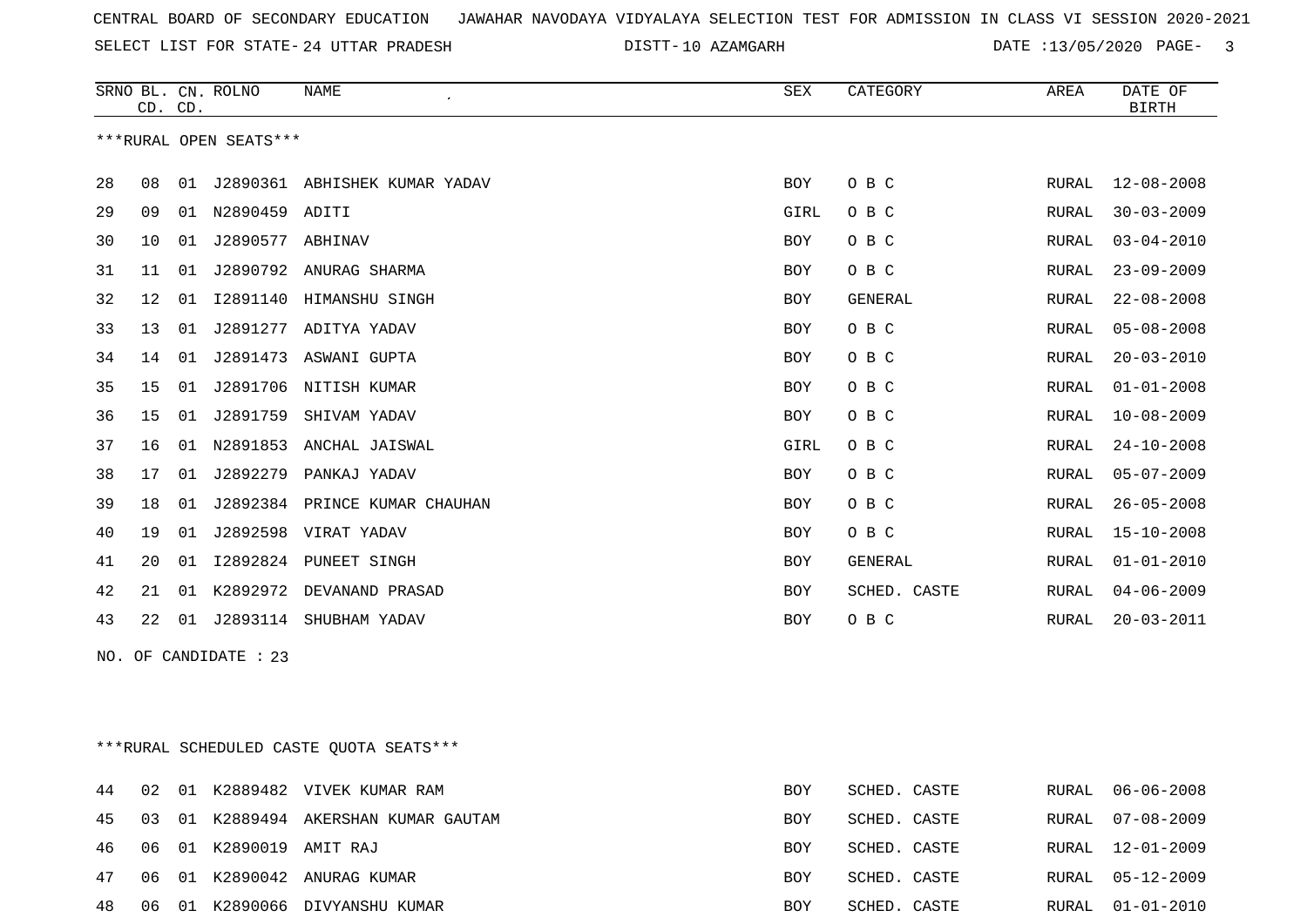SELECT LIST FOR STATE- DISTT- 24 UTTAR PRADESH

DISTT-10 AZAMGARH DATE :13/05/2020 PAGE- 4

|    | CD. CD. |    | SRNO BL. CN. ROLNO    | NAME                                    | SEX        | CATEGORY                    | AREA  | DATE OF<br><b>BIRTH</b> |
|----|---------|----|-----------------------|-----------------------------------------|------------|-----------------------------|-------|-------------------------|
|    |         |    |                       | ***RURAL SCHEDULED CASTE QUOTA SEATS*** |            |                             |       |                         |
| 49 | 06      |    |                       | 01 K2890073 HEMANT KUMAR                | <b>BOY</b> | SCHED. CASTE                | RURAL | $15 - 04 - 2008$        |
| 50 | 06      |    |                       | 01 K2890092 NEERAJ KUMAR                | <b>BOY</b> | SCHED. CASTE                | RURAL | $04 - 04 - 2009$        |
| 51 | 06      |    |                       | 01 K2890140 SHIVAM KUMAR                | <b>BOY</b> | SCHED. CASTE                | RURAL | $07 - 09 - 2008$        |
| 52 | 06      |    |                       | 01 K2890141 SHIVAM SAXENA               | <b>BOY</b> | SCHED. CASTE                | RURAL | $24 - 11 - 2008$        |
| 53 | 10      | 01 |                       | K2890586 ALOK KUMAR                     | <b>BOY</b> | SCHED. CASTE                | RURAL | $09 - 04 - 2009$        |
| 54 | 14      | 01 |                       | K2891536 PUNIT KUMAR PASWAN             | <b>BOY</b> | SCHED. CASTE                | RURAL | $17 - 06 - 2009$        |
| 55 | 19      | 01 | K2892519              | PIYUSH KUMAR                            | <b>BOY</b> | SCHED. CASTE                | RURAL | $01 - 12 - 2010$        |
| 56 | 20      | 01 |                       | K2892603 AARAV RAV                      | <b>BOY</b> | SCHED. CASTE                | RURAL | $11 - 05 - 2007$        |
| 57 | 20      | 01 | K2892687              | ANUPAM KUMAR                            | BOY        | SCHED. CASTE                | RURAL | $16 - 02 - 2009$        |
| 58 | 20      | 01 | 02892814              | PALAK KUMARI                            | GIRL       | SCHED. CASTE                | RURAL | $03 - 08 - 2008$        |
| 59 | 20      |    | 01 K2892910           | SWATANTRA VEER                          | BOY        | SCHED. CASTE                | RURAL | $26 - 01 - 2008$        |
|    |         |    | NO. OF CANDIDATE : 16 |                                         |            |                             |       |                         |
|    |         |    |                       |                                         |            |                             |       |                         |
|    |         |    |                       |                                         |            |                             |       |                         |
|    |         |    |                       | ***RURAL BACKWARD CLASS OUOTA SEATS***  |            |                             |       |                         |
|    |         |    |                       | 60 02 01 TORROOLE ARHICHEK CONT         |            | $P\cap V$ $\cap$ $P$ $\cap$ |       | $DTIPAT. 02-06-2009$    |

| UU. | UZ. | – U⊥ |          | NNC <i>Ab</i> iida CPAGOOSU | DU 1 | U D U | <b>RURAL</b> | <b>UZ-UU-ZUU-</b> |
|-----|-----|------|----------|-----------------------------|------|-------|--------------|-------------------|
| 61  | 02  | -01  | N2889288 | ANSHIKA YADAV               | GIRL | O B C |              | RURAL 05-11-2008  |
| 62  | 02  | 01   | N2889305 | ARUSHI VERMA                | GIRL | O B C | RURAL        | 13-06-2010        |
| 63  | 02  | 01   | N2889349 | KHUSHI CHAURASIYA           | GIRL | O B C | RURAL        | 08-07-2008        |
| 64  | 02  | 01   | N2889356 | KUMARI MONIKA               | GIRL | O B C | RURAL        | 06-07-2009        |
| 65  | 03  | 01   | N2889521 | ARADHYA MAURYA              | GIRL | O B C | RURAL        | 31-07-2009        |
| 66  | 10  | 01   | N2890680 | SHIVANGI YADAV              | GIRL | O B C | RURAL        | 18-08-2009        |
| 67  | 13  | O 1  | N2891261 | AAYASHA YADAV               | GIRL | O B C | RURAL        | 06-06-2010        |
| 68  | 13  | 01   | N2891407 | TANYA<br>YADAV              | GIRL | O B C | RURAL        | $03 - 07 - 2008$  |
| 69  | 14  | -01  | N2891543 | RANJANA GUPTA               | GIRL | O B C | RURAL        | $23 - 08 - 2009$  |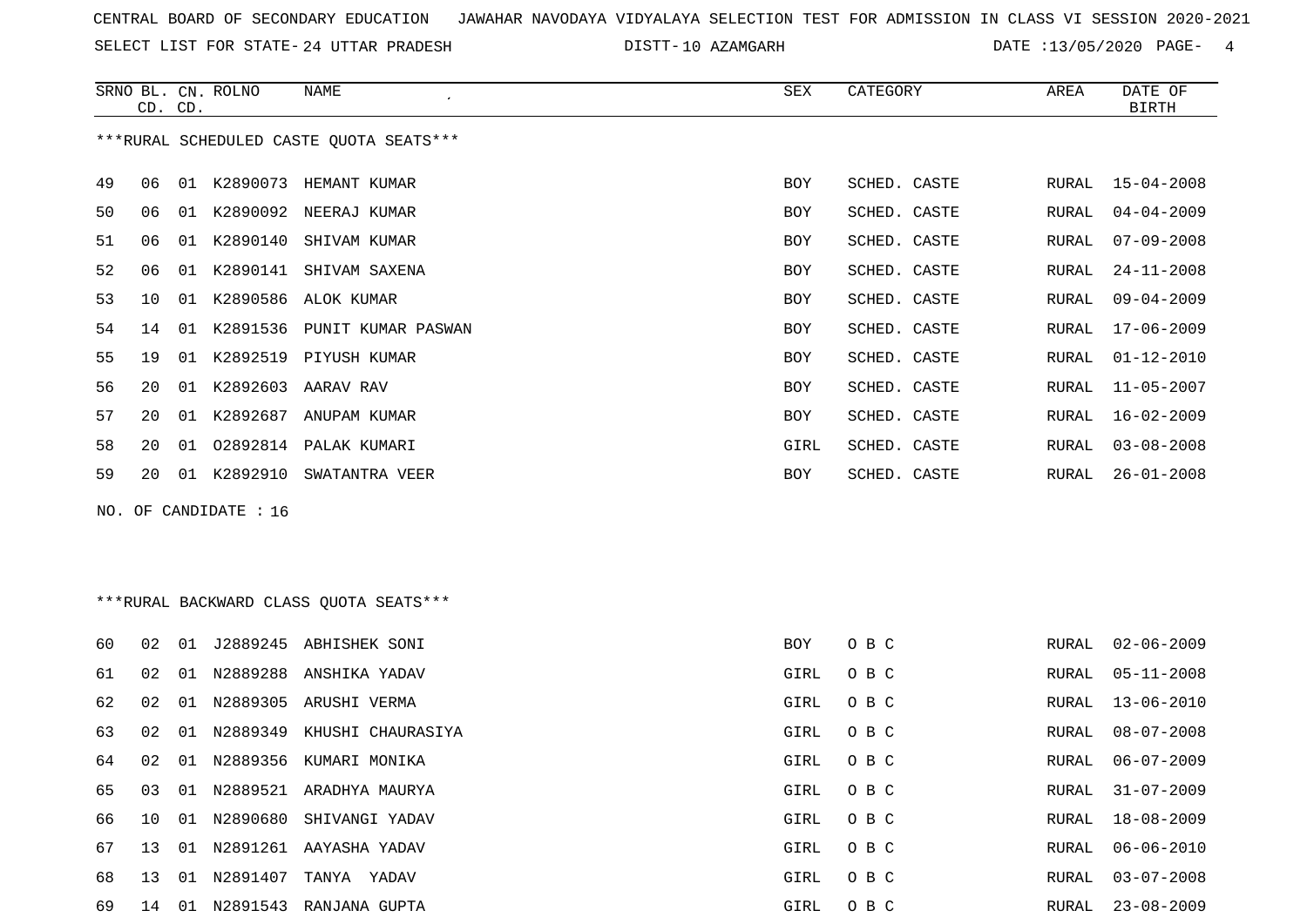SELECT LIST FOR STATE- DISTT- 24 UTTAR PRADESH

10 AZAMGARH DATE :13/05/2020 PAGE- 5

|                                        | CD. CD. |      | SRNO BL. CN. ROLNO      | NAME                         | SEX  | CATEGORY | AREA  | DATE OF<br>BIRTH |
|----------------------------------------|---------|------|-------------------------|------------------------------|------|----------|-------|------------------|
| ***RURAL BACKWARD CLASS OUOTA SEATS*** |         |      |                         |                              |      |          |       |                  |
| 70                                     | 15      | 01   |                         | N2891607 ADITI GUPTA         | GIRL | O B C    | RURAL | 02-06-2008       |
| 71                                     | 16      | 01   | N2891846                | AMRITA CHAUHAN               | GIRL | O B C    | RURAL | 07-09-2008       |
| 72                                     | 16      | 01   | N2892088                | RENU CHAUHAN                 | GIRL | O B C    |       | RURAL 15-04-2008 |
| 73                                     | 17      | 01   |                         | N2892232 AMRITANJALI CHAUHAN | GIRL | O B C    |       | RURAL 24-08-2009 |
| 74                                     | 18      | - 01 | N2892378                | NEHA CHAUHAN                 | GIRL | O B C    | RURAL | $04 - 05 - 2008$ |
| 75                                     | 20      | 01   |                         | N2892866 SHALINI RAJBHAR     | GIRL | O B C    |       | RURAL 25-10-2009 |
|                                        |         |      | NO. OF CANDIDATE : $16$ |                              |      |          |       |                  |

# \*\*\*RURAL SCHEDULED TRIBE QUOTA SEATS\*\*\*

|  | <b>BOY</b>                                                                                                                                     | SCHED. TRIBE |                                                              | RURAL 02-06-2008 |
|--|------------------------------------------------------------------------------------------------------------------------------------------------|--------------|--------------------------------------------------------------|------------------|
|  | GIRL                                                                                                                                           |              |                                                              | RURAL 31-01-2009 |
|  | <b>BOY</b>                                                                                                                                     |              |                                                              | RURAL 03-07-2008 |
|  | BOY                                                                                                                                            |              |                                                              | RURAL 12-12-2008 |
|  | BOY                                                                                                                                            |              |                                                              | RURAL 07-08-2009 |
|  | 77 02 01 P2889273 ANAMIKA<br>78 02 01 L2889300 ARJUN KUMAR SAH<br>79 02 01 L2889423 RAMESHWAR KHARWAR<br>80 02 01 L2889456 SHYAMU KUMAR PRASAD |              | SCHED. TRIBE<br>SCHED. TRIBE<br>SCHED. TRIBE<br>SCHED. TRIBE |                  |

NO. OF CANDIDATE : 5

TOTAL SELECTED CANDIDATE : 80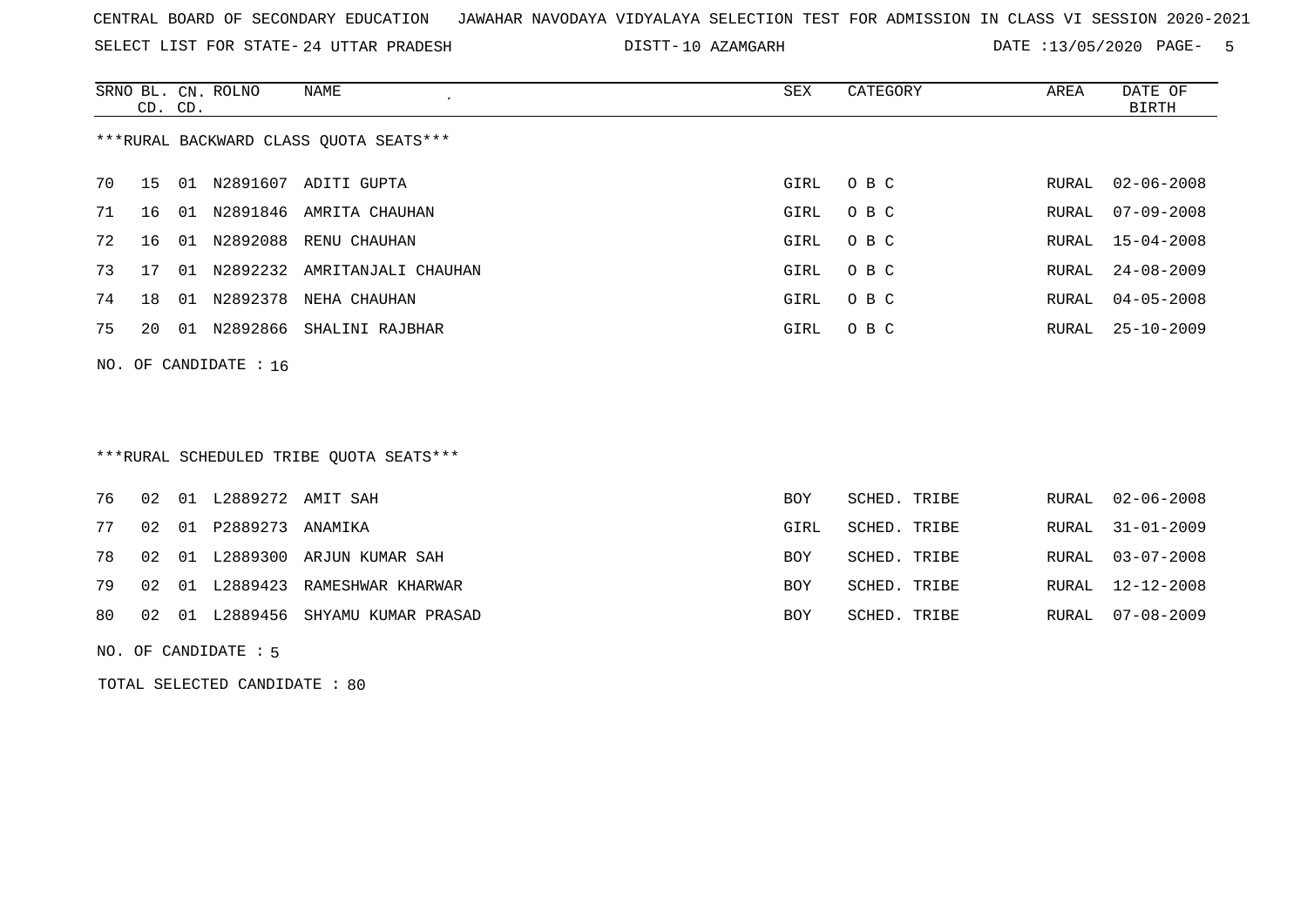|  |  |  |  | CENTRAL BOARD OF SECONDARY EDUCATION GJAWAHAR NAVODAYA VIDYALAYA SELECTION TEST FOR ADMISSION IN CLASS VI SESSION 2020-2021 |  |  |  |  |  |  |  |  |  |  |  |
|--|--|--|--|-----------------------------------------------------------------------------------------------------------------------------|--|--|--|--|--|--|--|--|--|--|--|
|--|--|--|--|-----------------------------------------------------------------------------------------------------------------------------|--|--|--|--|--|--|--|--|--|--|--|

SELECT LIST FOR STATE- DISTT- 24 UTTAR PRADESH 11 LALITPUR DATE :13/05/2020 PAGE- 1

|    |    | CD. CD. | SRNO BL. CN. ROLNO   | NAME                                   | SEX        | CATEGORY     | AREA  | DATE OF<br><b>BIRTH</b> |
|----|----|---------|----------------------|----------------------------------------|------------|--------------|-------|-------------------------|
|    |    |         | ***OPEN UR SEATS***  |                                        |            |              |       |                         |
| 1  | 01 |         | 01 K2893476 NEETESH  |                                        | <b>BOY</b> | SCHED. CASTE |       | RURAL 10-10-2008        |
| 2  | 01 |         | 01 J2893555 SACHIN   |                                        | BOY        | O B C        | RURAL | $01 - 01 - 2008$        |
| 3  | 02 |         |                      | 01 J2893815 AYUSH PATEL                | BOY        | O B C        | RURAL | $27 - 03 - 2009$        |
| 4  | 03 |         |                      | 02 B2895170 SHIVENDRA RAJPOOT          | <b>BOY</b> | O B C        | URBAN | $03 - 12 - 2009$        |
| 5  | 05 |         | 01 M2895762 KAJAL    |                                        | GIRL       | GENERAL      | RURAL | $17 - 02 - 2008$        |
| 6  | 05 |         |                      | 01 J2895868 PRAHLAD SINGH NIRANJAN     | BOY        | O B C        | RURAL | $06 - 08 - 2009$        |
| 7  | 05 |         | 01 K2896012 SAURABH  |                                        | BOY        | SCHED. CASTE | RURAL | $04 - 09 - 2009$        |
| 8  | 06 |         |                      | 01 J2896167 AVATAR SINGH               | BOY        | O B C        | RURAL | $08 - 06 - 2008$        |
|    |    |         | NO. OF CANDIDATE : 8 |                                        |            |              |       |                         |
|    |    |         |                      |                                        |            |              |       |                         |
|    |    |         |                      |                                        |            |              |       |                         |
|    |    |         |                      | ***OPEN SCHEDULED CASTE QUOTA SEATS*** |            |              |       |                         |
|    |    |         |                      |                                        |            |              |       |                         |
| 9  | 01 |         | 01 K2893351 ANUJ     |                                        | BOY        | SCHED. CASTE | RURAL | $01 - 01 - 2008$        |
| 10 | 02 |         |                      | 01 K2893809 AYUSH DINKAR               | BOY        | SCHED. CASTE | RURAL | $20 - 09 - 2010$        |
| 11 | 03 |         |                      | 01 02894743 KAJAL BHARTI               | GIRL       | SCHED. CASTE | RURAL | $26 - 08 - 2009$        |
| 12 | 06 |         | 01 02896209 GUDIYA   |                                        | GIRL       | SCHED. CASTE | RURAL | $07 - 02 - 2009$        |
|    |    |         | NO. OF CANDIDATE : 4 |                                        |            |              |       |                         |
|    |    |         |                      |                                        |            |              |       |                         |
|    |    |         |                      |                                        |            |              |       |                         |
|    |    |         |                      | *** OPEN DISABLED QUOTA SEATS***       |            |              |       |                         |

|  |                          | 13 03 01 E2894572 ANUSHKA NAYAK |     | GENERAL | URBAN 24-07-2009 |
|--|--------------------------|---------------------------------|-----|---------|------------------|
|  | 14 03 02 12895157 SHIVAM |                                 | BOY | GENERAL | RURAL 01-01-2011 |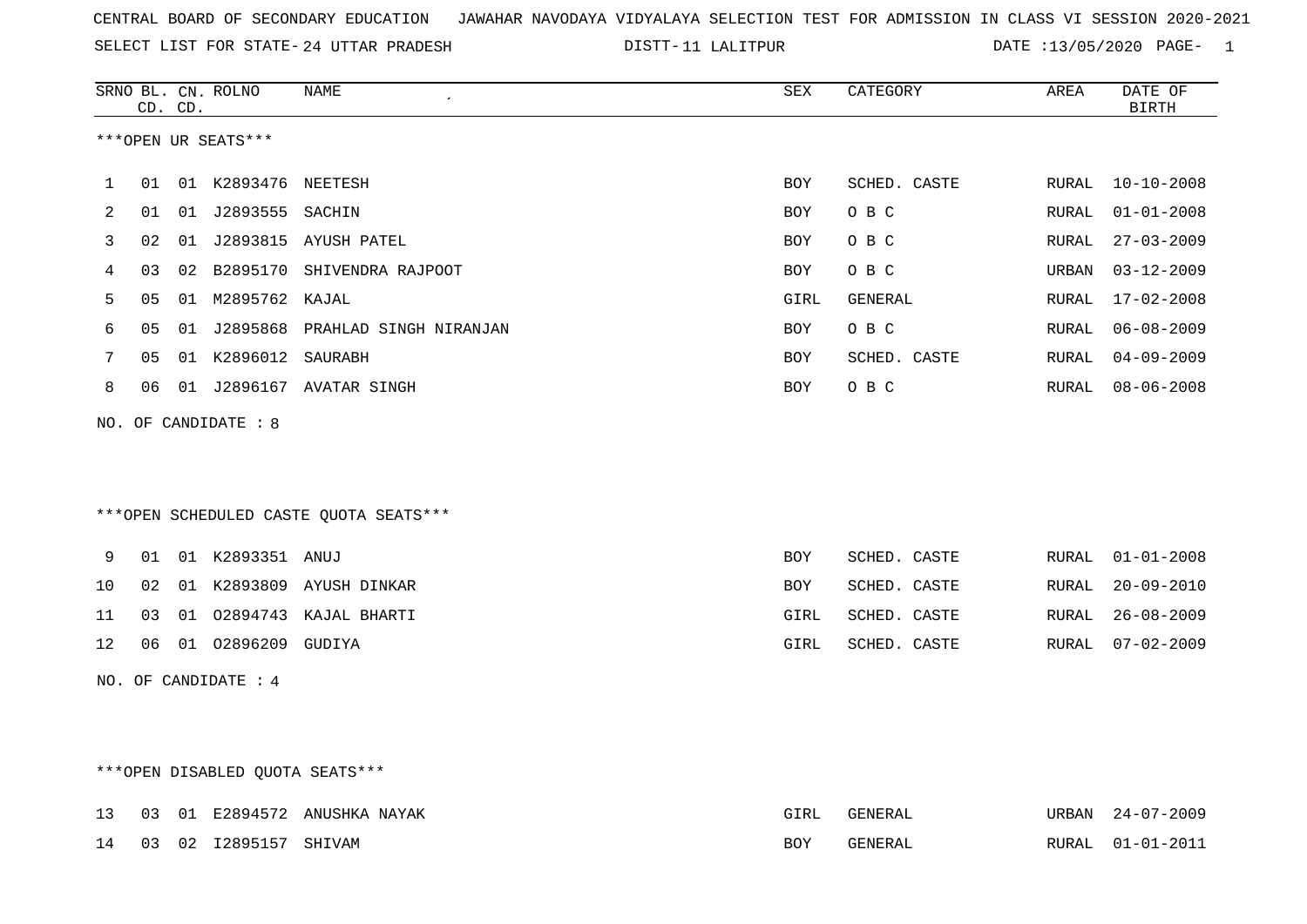| CENTRAL BOARD OF SECONDARY EDUCATION – JAWAHAR NAVODAYA VIDYALAYA SELECTION TEST FOR ADMISSION IN CLASS VI SESSION 2020-2021 |  |  |  |  |
|------------------------------------------------------------------------------------------------------------------------------|--|--|--|--|
|------------------------------------------------------------------------------------------------------------------------------|--|--|--|--|

DISTT-11 LALITPUR DATE :13/05/2020 PAGE- 2

|          |    | CD. CD. | SRNO BL. CN. ROLNO       | NAME                                   | SEX               | CATEGORY       | AREA           | DATE OF<br><b>BIRTH</b>              |
|----------|----|---------|--------------------------|----------------------------------------|-------------------|----------------|----------------|--------------------------------------|
|          |    |         | NO. OF CANDIDATE : 2     |                                        |                   |                |                |                                      |
|          |    |         |                          |                                        |                   |                |                |                                      |
|          |    |         |                          |                                        |                   |                |                |                                      |
|          |    |         |                          | *** OPEN BACKWARD CLASS QUOTA SEATS*** |                   |                |                |                                      |
| 15       | 02 |         |                          | 01 N2894246 SAKSHI PATEL               | GIRL              | O B C          | RURAL          | $12 - 10 - 2008$                     |
| 16       | 03 |         |                          | 01 F2894924 PALAK LODHI                | GIRL              | O B C          | URBAN          | $10 - 07 - 2008$                     |
| 17       | 05 |         | 01 J2895598 ANSHUL       |                                        | BOY               | O B C          | RURAL          | $09 - 09 - 2009$                     |
| 18       | 05 |         |                          | 01 N2895957 RISHIKA YADAV              | GIRL              | O B C          | RURAL          | $05 - 07 - 2010$                     |
| 19       | 06 |         | 01 J2896210 GULSHAN      |                                        | BOY               | O B C          | RURAL          | $01 - 01 - 2008$                     |
|          |    |         | NO. OF CANDIDATE : 5     |                                        |                   |                |                |                                      |
|          |    |         |                          |                                        |                   |                |                |                                      |
|          |    |         |                          |                                        |                   |                |                |                                      |
|          |    |         |                          | ***OPEN SCHEDULED TRIBE QUOTA SEATS*** |                   |                |                |                                      |
| 20       |    |         | 05 01 L2896004 SANTOSH   |                                        | BOY               | SCHED. TRIBE   | RURAL          | $05 - 07 - 2010$                     |
|          |    |         | NO. OF CANDIDATE : 1     |                                        |                   |                |                |                                      |
|          |    |         |                          |                                        |                   |                |                |                                      |
|          |    |         |                          |                                        |                   |                |                |                                      |
|          |    |         | ***RURAL OPEN SEATS***   |                                        |                   |                |                |                                      |
|          |    |         | 01 01 J2893324 AKASH     |                                        |                   |                |                |                                      |
| 21<br>22 |    |         |                          | 01 01 J2893326 AMAN SAHU               | BOY<br><b>BOY</b> | O B C<br>O B C | RURAL<br>RURAL | $10 - 02 - 2010$<br>$02 - 07 - 2010$ |
| 23       | 01 |         | 01 N2893431 KARISHMA     |                                        | GIRL              | O B C          | RURAL          | $28 - 04 - 2008$                     |
| 24       |    |         | 01  01  J2893566  SANJAY |                                        | BOY               | O B C          | RURAL          | $07 - 02 - 2008$                     |
| 25       |    |         |                          | 02 01 M2893679 ADITI KATARE            | GIRL              | GENERAL        | RURAL          | 19-09-2009                           |
| 26       |    |         | 02 01 J2893927 HARSH     |                                        | BOY               | O B C          | RURAL          | $07 - 06 - 2008$                     |
|          |    |         |                          | 02 01 J2894090 OM PRAJAPATI            | BOY               | $O$ B $C$      |                | RURAL 27-08-2009                     |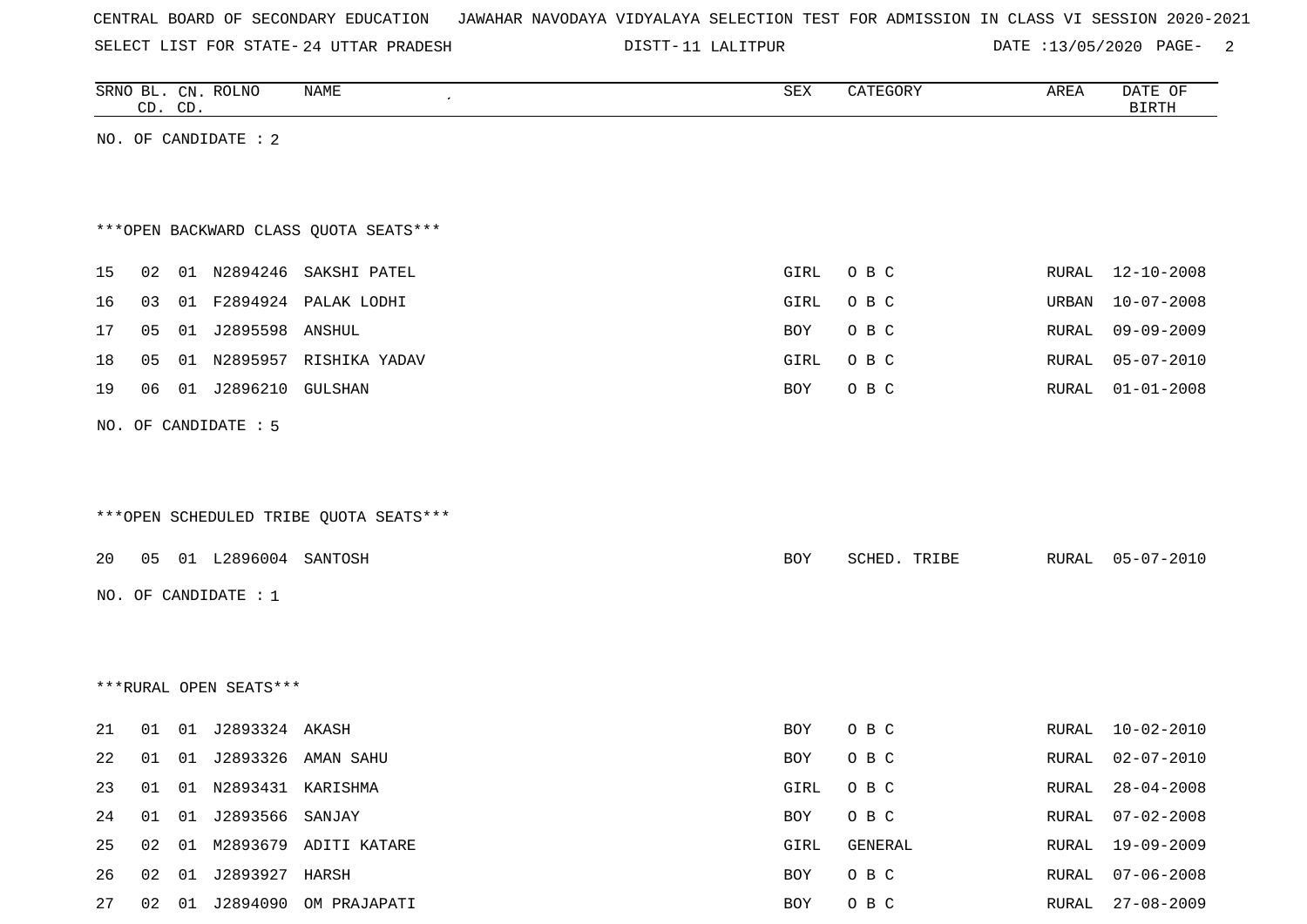SELECT LIST FOR STATE- DISTT- 24 UTTAR PRADESH

DISTT-11 LALITPUR DATE :13/05/2020 PAGE- 3

|    | CD. CD. |    | SRNO BL. CN. ROLNO     | <b>NAME</b>          | <b>SEX</b> | CATEGORY       | AREA  | DATE OF<br><b>BIRTH</b> |
|----|---------|----|------------------------|----------------------|------------|----------------|-------|-------------------------|
|    |         |    | ***RURAL OPEN SEATS*** |                      |            |                |       |                         |
| 28 | 02      |    | 01 J2894176 RAJKUMAR   |                      | <b>BOY</b> | O B C          | RURAL | $01 - 08 - 2007$        |
| 29 | 02      | 01 | K2894388               | TILAK PANTH          | <b>BOY</b> | SCHED. CASTE   | RURAL | $03 - 07 - 2007$        |
| 30 | 03      | 01 | J2894494 AMIT          |                      | BOY        | O B C          | RURAL | $13 - 07 - 2007$        |
| 31 | 03      | 01 | J2894603 ASHISH        |                      | BOY        | O B C          | RURAL | $11 - 02 - 2009$        |
| 32 | 03      | 01 | J2894917               | NITENDRA             | BOY        | O B C          | RURAL | $15 - 02 - 2009$        |
| 33 | 03      | 02 | J2895007 RAJESH        |                      | <b>BOY</b> | O B C          | RURAL | $12 - 08 - 2008$        |
| 34 | 03      | 02 | J2895040               | RIKESH               | <b>BOY</b> | O B C          | RURAL | $01 - 01 - 2008$        |
| 35 | 03      | 02 | J2895149               | SHIVAJI RAJPOOT      | BOY        | O B C          | RURAL | $01 - 08 - 2009$        |
| 36 | 04      | 01 | J2895330               | ANKESH PRATAP SINGH  | BOY        | O B C          | RURAL | $22 - 08 - 2009$        |
| 37 | 04      | 01 |                        | J2895341 ARJIT PATEL | <b>BOY</b> | O B C          | RURAL | $30 - 08 - 2009$        |
| 38 | 04      | 01 | M2895423               | POOJA RAJA           | GIRL       | <b>GENERAL</b> | RURAL | $23 - 12 - 2009$        |
| 39 | 04      | 01 | M2895480               | SONALI RAJA          | GIRL       | <b>GENERAL</b> | RURAL | $09 - 09 - 2010$        |
| 40 | 05      | 01 | K2895625               | ARUN                 | <b>BOY</b> | SCHED. CASTE   | RURAL | $03 - 01 - 2009$        |
| 41 | 05      | 01 | J2895828               | NANDKISHOR           | BOY        | O B C          | RURAL | $14 - 08 - 2008$        |
| 42 | 05      | 01 | 02896017               | SHABNAM AHIRWAR      | GIRL       | SCHED. CASTE   | RURAL | $15 - 01 - 2008$        |
| 43 | 05      | 01 |                        | K2896091 VIJAY KUMAR | <b>BOY</b> | SCHED. CASTE   | RURAL | $14 - 08 - 2008$        |
| 44 | 06      | 01 | N2896272               | NISHI SAHU           | GIRL       | O B C          | RURAL | $03 - 07 - 2009$        |
| 45 | 06      | 01 | K2896341               | SANAL KUMAR          | BOY        | SCHED. CASTE   | RURAL | $19 - 02 - 2008$        |
| 46 | 06      | 01 | J2896348               | SATYAM               | <b>BOY</b> | O B C          | RURAL | $01 - 02 - 2009$        |
| 47 | 06      | 01 | J2896389 VIKASH        |                      | BOY        | O B C          | RURAL | $01 - 01 - 2008$        |

NO. OF CANDIDATE : 27

\*\*\*RURAL SCHEDULED CASTE QUOTA SEATS\*\*\*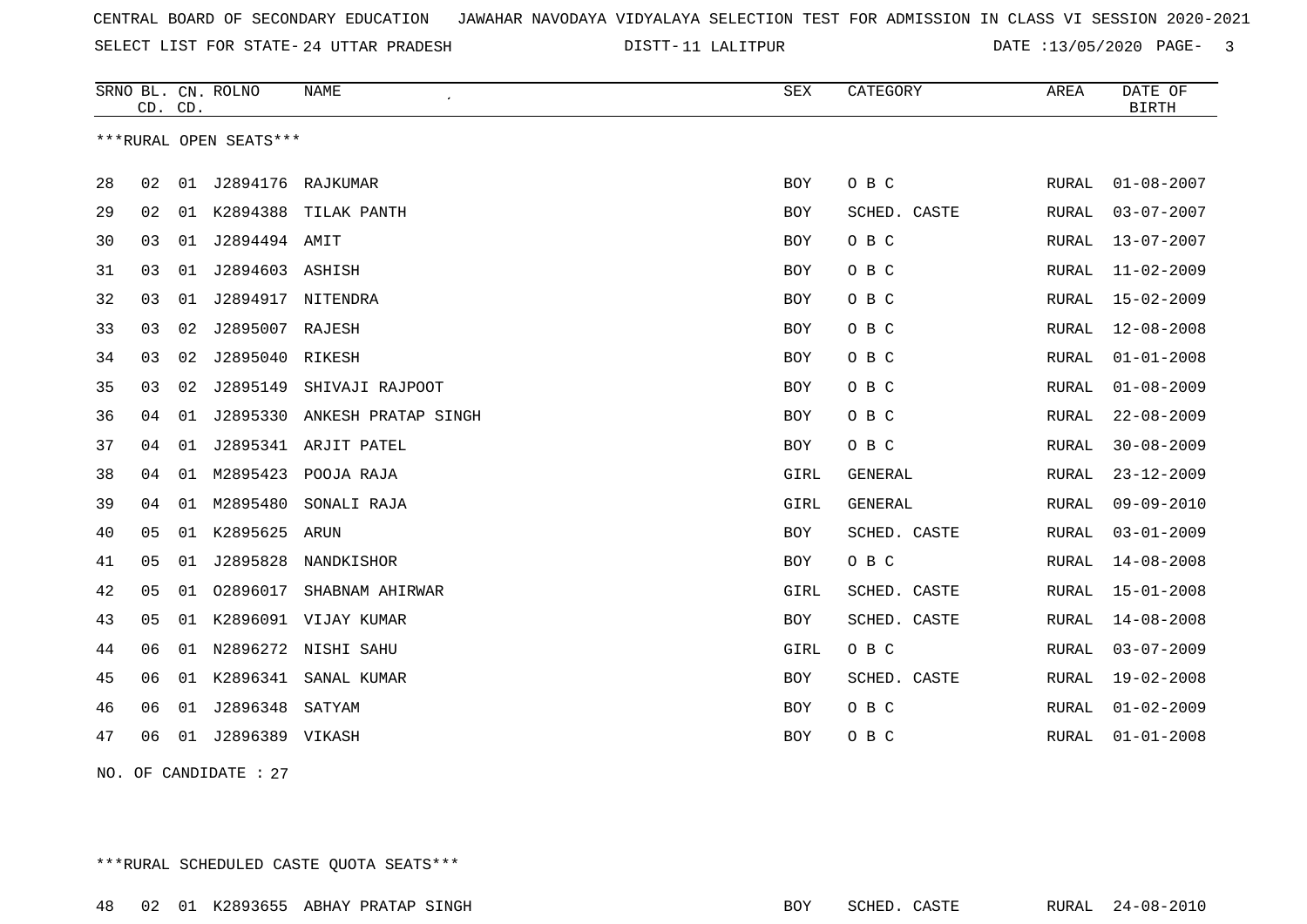SELECT LIST FOR STATE- DISTT- 24 UTTAR PRADESH

DISTT-11 LALITPUR DATE :13/05/2020 PAGE- 4

|    |                                         | CD. CD. | SRNO BL. CN. ROLNO      | NAME                     | SEX        | CATEGORY     | AREA  | DATE OF<br>BIRTH |  |  |  |  |
|----|-----------------------------------------|---------|-------------------------|--------------------------|------------|--------------|-------|------------------|--|--|--|--|
|    | ***RURAL SCHEDULED CASTE QUOTA SEATS*** |         |                         |                          |            |              |       |                  |  |  |  |  |
| 49 | 02                                      |         | 01 K2893732 ANKIT       |                          | <b>BOY</b> | SCHED. CASTE | RURAL | $26 - 12 - 2008$ |  |  |  |  |
| 50 | 02                                      |         | 01 K2893945 JIGAR       |                          | <b>BOY</b> | SCHED. CASTE | RURAL | $10 - 07 - 2009$ |  |  |  |  |
| 51 | 02                                      |         |                         | 01 K2894086 NITIN BHARTI | <b>BOY</b> | SCHED. CASTE | RURAL | $20 - 04 - 2009$ |  |  |  |  |
| 52 | 03                                      |         | 01 K2894459 ABHINAY     |                          | BOY        | SCHED. CASTE | RURAL | $10 - 06 - 2008$ |  |  |  |  |
| 53 | 03                                      |         |                         | 01 K2894899 NIKHIL KUMAR | BOY        | SCHED. CASTE | RURAL | $17 - 03 - 2009$ |  |  |  |  |
| 54 | 05                                      |         | 01 K2895519             | ABHISHEK                 | <b>BOY</b> | SCHED. CASTE | RURAL | $18 - 07 - 2009$ |  |  |  |  |
| 55 | 05                                      | 01      |                         | 02895582 ANKITA BHARTI   | GIRL       | SCHED. CASTE | RURAL | $10 - 07 - 2009$ |  |  |  |  |
| 56 | 05                                      | 01      | 02895712                | DIPEEKA                  | GIRL       | SCHED. CASTE | RURAL | $05 - 07 - 2008$ |  |  |  |  |
| 57 | 05                                      |         | 01 K2895747             | JAGBHAN                  | <b>BOY</b> | SCHED. CASTE | RURAL | $05 - 06 - 2009$ |  |  |  |  |
| 58 | 05                                      | 01      | 02895887                | PRIYANSHI                | GIRL       | SCHED. CASTE | RURAL | $01 - 01 - 2008$ |  |  |  |  |
| 59 | 05                                      |         |                         | 01  02895914  RAJKUMARI  | GIRL       | SCHED. CASTE | RURAL | $18 - 02 - 2008$ |  |  |  |  |
|    |                                         |         | NO. OF CANDIDATE : $12$ |                          |            |              |       |                  |  |  |  |  |

## \*\*\*RURAL BACKWARD CLASS QUOTA SEATS\*\*\*

| 60 | 02 | 01  | N2893729            | ANJLI                 | GIRL       | O B C | RURAL | 04-11-2009       |
|----|----|-----|---------------------|-----------------------|------------|-------|-------|------------------|
| 61 | 02 | 01  | J2894010            | MAYANK LODHI          | BOY        | O B C | RURAL | 04-03-2008       |
| 62 | 02 | 01  | N2894179 RAJNEE     |                       | GIRL       | O B C |       | RURAL 01-01-2009 |
| 63 | 02 | 01  | N2894290            | SEJAL SAHU            | GIRL       | O B C |       | RURAL 05-11-2007 |
| 64 | 02 | 01  | J2894328            | SHREYASH              | BOY        | O B C | RURAL | 12-02-2009       |
| 65 | 03 | 01  |                     | J2894786 KRISHNA SAHU | <b>BOY</b> | O B C | RURAL | 03-07-2008       |
| 66 | 03 |     | 01 N2894886         | NEETIKA               | GIRL       | O B C | RURAL | $27 - 11 - 2009$ |
| 67 | 03 | 02  | J2895171            | SHIVGANESH            | <b>BOY</b> | O B C | RURAL | $12 - 08 - 2010$ |
| 68 | 05 |     | 01 N2895591 ANSHIKA |                       | GIRL       | O B C | RURAL | 24-04-2009       |
| 69 | 05 | -01 | N2895672            | CHANDRAPRABHA         | GIRL       | O B C | RURAL | $12 - 09 - 2008$ |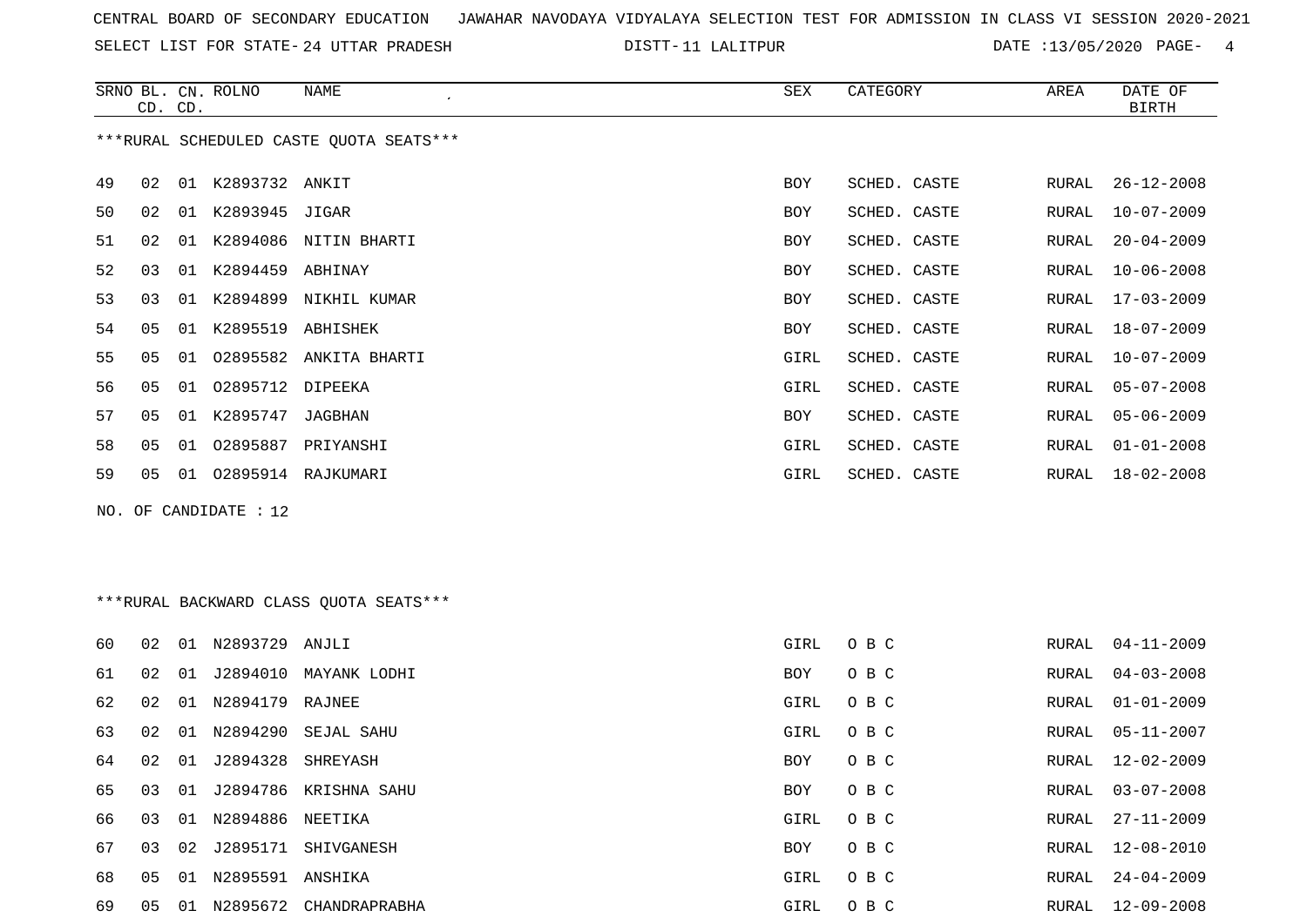SELECT LIST FOR STATE- DISTT- 24 UTTAR PRADESH

DISTT-11 LALITPUR DATE :13/05/2020 PAGE- 5

|    | CD. CD.                 |    | SRNO BL. CN. ROLNO | NAME                                   | SEX  | CATEGORY | AREA  | DATE OF<br>BIRTH |  |  |  |
|----|-------------------------|----|--------------------|----------------------------------------|------|----------|-------|------------------|--|--|--|
|    |                         |    |                    | ***RURAL BACKWARD CLASS OUOTA SEATS*** |      |          |       |                  |  |  |  |
| 70 | 05                      | 01 |                    | J2895805 MAKHAN LAL                    | BOY  | O B C    |       | RURAL 11-10-2008 |  |  |  |
| 71 | 05                      | 01 |                    | J2895832 NARENDRA KUSHWAHA             | BOY  | O B C    | RURAL | 02-10-2008       |  |  |  |
| 72 | 05                      | 01 | N2895983           | SAKSHEE                                | GIRL | O B C    | RURAL | 06-04-2009       |  |  |  |
| 73 | 05                      | 01 | J2896051           | SIDHARTH SONI                          | BOY  | O B C    | RURAL | $28 - 01 - 2009$ |  |  |  |
| 74 | 05                      | 01 | N2896071           | SUNALI KUSHWAHA                        | GIRL | O B C    | RURAL | 15-01-2008       |  |  |  |
| 75 | 05                      | 01 |                    | J2896094 VIKAS PATEL                   | BOY  | O B C    |       | RURAL 25-07-2007 |  |  |  |
|    | NO. OF CANDIDATE : $16$ |    |                    |                                        |      |          |       |                  |  |  |  |

# \*\*\*RURAL SCHEDULED TRIBE QUOTA SEATS\*\*\*

|  | 76 01 01 L2893520 RAJPAL  |                                     | <b>BOY</b> | SCHED. TRIBE |  | RURAL 04-07-2009 |
|--|---------------------------|-------------------------------------|------------|--------------|--|------------------|
|  |                           | 77 02 01 P2893770 ARADHANA SAHARIYA | GIRL       | SCHED. TRIBE |  | RURAL 18-06-2009 |
|  | 78 02 01 P2893944 JHALAK  |                                     | GIRL       | SCHED. TRIBE |  | RURAL 17-09-2007 |
|  |                           | 79 02 01 L2894162 RAGVENDRA         | BOY        | SCHED. TRIBE |  | RURAL 01-01-2008 |
|  | 80 03 02 L2895001 RAJDEEP |                                     | BOY        | SCHED. TRIBE |  | RURAL 02-03-2009 |
|  |                           |                                     |            |              |  |                  |

#### NO. OF CANDIDATE : 5

TOTAL SELECTED CANDIDATE : 80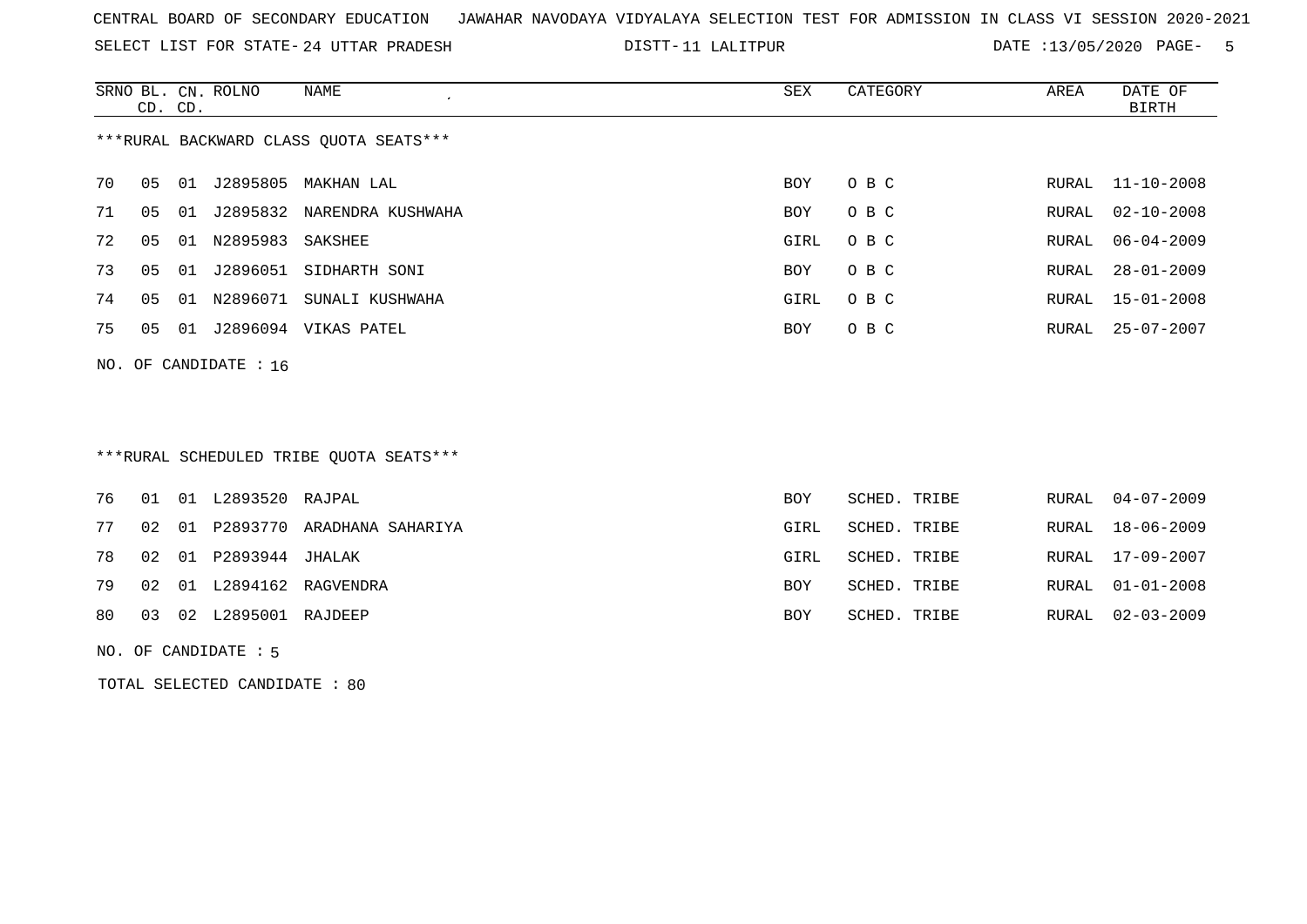SELECT LIST FOR STATE- DISTT- 24 UTTAR PRADESH

DISTT-12 FARUKHABAD DATE :13/05/2020 PAGE- 1

|    |    | CD. CD. | SRNO BL. CN. ROLNO    | <b>NAME</b>                            | SEX        | CATEGORY     | AREA          | DATE OF<br><b>BIRTH</b> |
|----|----|---------|-----------------------|----------------------------------------|------------|--------------|---------------|-------------------------|
|    |    |         | ***OPEN UR SEATS***   |                                        |            |              |               |                         |
| 1  | 01 |         | 01 J2896448           | ANUJ RAJPUT                            | BOY        | O B C        | RURAL         | $01 - 01 - 2008$        |
| 2  | 02 | 01      | J2896988              | MAYANK RAJPUT                          | BOY        | O B C        | RURAL         | $15 - 08 - 2009$        |
| 3  | 02 |         |                       | 01 J2897089 SHOBHIT YADAV              | BOY        | O B C        | RURAL         | $07 - 02 - 2008$        |
| 4  | 03 |         | 01 A2897180 ARJUN     |                                        | BOY        | GENERAL      | URBAN         | $10 - 03 - 2009$        |
| 5  | 04 |         | 01  02897448  JAGRATI |                                        | GIRL       | SCHED. CASTE | RURAL         | $03 - 04 - 2009$        |
| 6  | 04 | 01      | J2897542              | SAIF KHAN                              | BOY        | O B C        | RURAL         | $04 - 07 - 2007$        |
| 7  | 05 | 01      |                       | J2897617 ABHAY SHAKYA                  | BOY        | O B C        | RURAL         | $10 - 01 - 2008$        |
| 8  | 05 | 01      |                       | J2897622 ABHISHEK KUMAR                | <b>BOY</b> | O B C        | RURAL         | $15 - 07 - 2008$        |
| 9  | 05 | 01      | J2897986 SURJEET      |                                        | BOY        | O B C        | <b>RURAL</b>  | $04 - 11 - 2007$        |
| 10 | 07 | 01      | J2899005 ARYAN        |                                        | BOY        | O B C        | RURAL         | $03 - 05 - 2008$        |
| 11 | 07 |         |                       | 01 J2899427 VIKAS KUMAR                | <b>BOY</b> | O B C        | <b>RURAL</b>  | $01 - 11 - 2009$        |
|    |    |         | NO. OF CANDIDATE : 11 |                                        |            |              |               |                         |
|    |    |         |                       |                                        |            |              |               |                         |
|    |    |         |                       |                                        |            |              |               |                         |
|    |    |         |                       | ***OPEN SCHEDULED CASTE QUOTA SEATS*** |            |              |               |                         |
| 12 | 01 |         | 01 K2896502 DIPAK     |                                        | <b>BOY</b> | SCHED. CASTE | RURAL         | $16 - 07 - 2009$        |
| 13 | 05 |         | 01 02897848 NISHA     |                                        | GIRL       | SCHED. CASTE | RURAL         | $15 - 07 - 2008$        |
| 14 | 07 |         |                       | 01 K2899293 RISHABH KUMAR              | BOY        | SCHED. CASTE | ${\tt RURAL}$ | $01 - 07 - 2009$        |
|    |    |         | NO. OF CANDIDATE : 3  |                                        |            |              |               |                         |

\*\*\*OPEN BACKWARD CLASS QUOTA SEATS\*\*\*

|  |  | 15 01 01 F2896668 PRATIKSHA RAJPUT  | GIRL OBC | URBAN 05-11-2010 |
|--|--|-------------------------------------|----------|------------------|
|  |  | 16 05 01 N2897863 PRAKRATI KUSHWAHA | GIRL OBC | RURAL 10-07-2008 |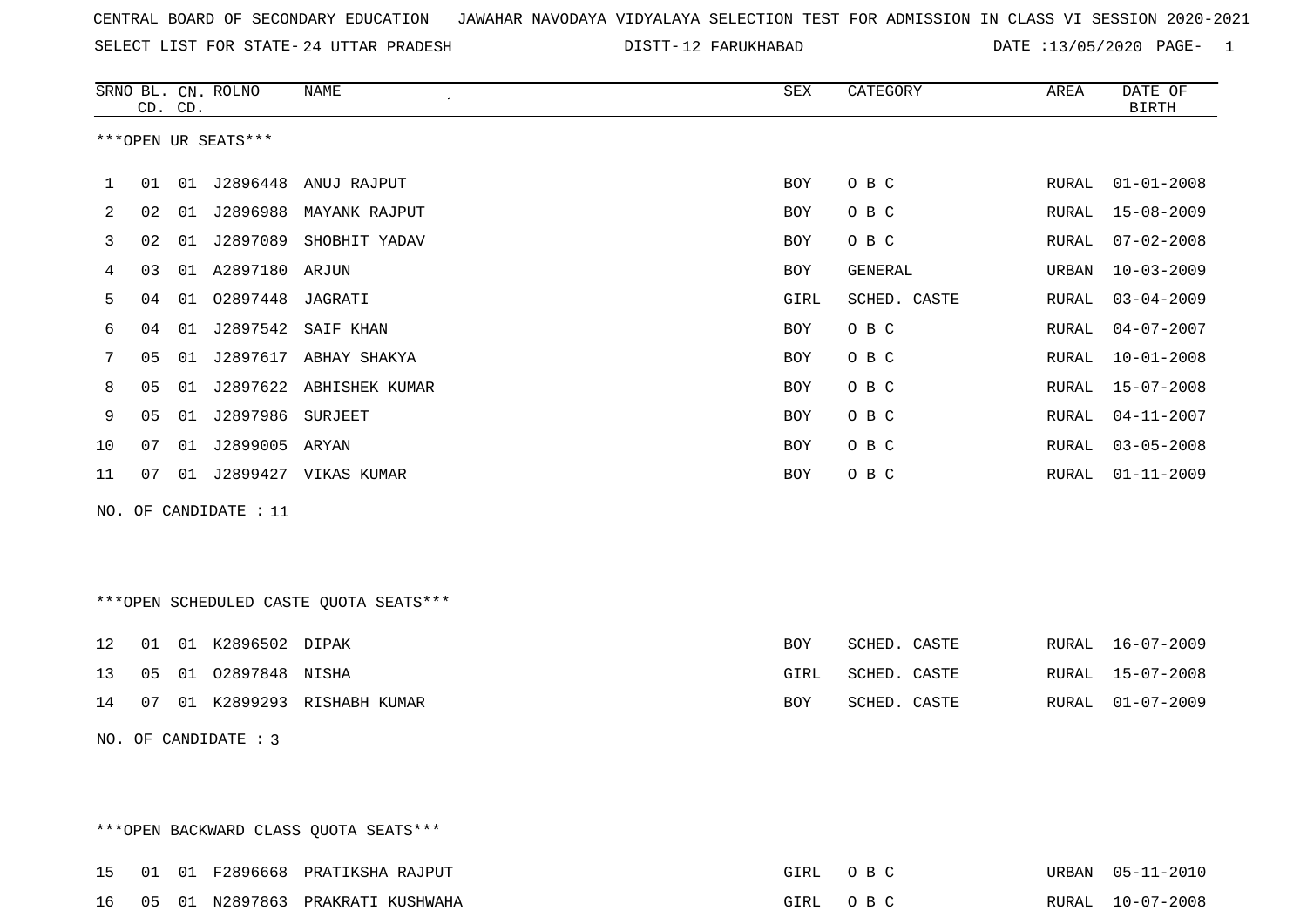SELECT LIST FOR STATE- DISTT- 24 UTTAR PRADESH

DISTT-12 FARUKHABAD DATE :13/05/2020 PAGE- 2

|    |    | CD. CD. | SRNO BL. CN. ROLNO      | <b>NAME</b>                            | SEX  | CATEGORY     | AREA  | DATE OF<br><b>BIRTH</b> |
|----|----|---------|-------------------------|----------------------------------------|------|--------------|-------|-------------------------|
|    |    |         |                         | *** OPEN BACKWARD CLASS QUOTA SEATS*** |      |              |       |                         |
| 17 | 05 |         |                         | 01 J2897974 SUDHANSHU RAJPUT           | BOY  | O B C        | RURAL | 14-03-2010              |
| 18 | 06 |         |                         | 01 N2898505 NIKKI YADAV                | GIRL | O B C        | RURAL | $28 - 08 - 2010$        |
| 19 | 06 |         |                         | 02 N2898636 RICHA RAJPUT               | GIRL | O B C        | RURAL | $10 - 10 - 2008$        |
|    |    |         | NO. OF CANDIDATE : 5    |                                        |      |              |       |                         |
|    |    |         |                         | ***OPEN SCHEDULED TRIBE QUOTA SEATS*** |      |              |       |                         |
| 20 |    |         | 06 02 H2898651 RIYA PAL |                                        | GIRL | SCHED. TRIBE |       | URBAN 14-09-2010        |
|    |    |         | NO. OF CANDIDATE : 1    |                                        |      |              |       |                         |
|    |    |         |                         |                                        |      |              |       |                         |
|    |    |         |                         |                                        |      |              |       |                         |
|    |    |         | ***RURAL OPEN SEATS***  |                                        |      |              |       |                         |
| 21 | 01 |         |                         | 01 J2896400 ABHAY PRATAP               | BOY  | O B C        | RURAL | $10 - 11 - 2008$        |
| 22 | 01 |         |                         | 01 J2896409 ADARSH RAJPUT              | BOY  | O B C        | RURAL | $02 - 07 - 2009$        |
| 23 | 01 |         | 01 J2896665 PRASHANT    |                                        | BOY  | O B C        | RURAL | $10 - 08 - 2007$        |
| 24 | 01 |         | 01 J2896716             | RAVI                                   | BOY  | O B C        | RURAL | $05 - 04 - 2010$        |
| 25 | 02 |         |                         | 01 J2896985 MANOJ KUMAR                | BOY  | O B C        | RURAL | $02 - 04 - 2008$        |
| 26 | 02 | 01      | J2896987                | MAYANK KUMAR                           | BOY  | O B C        | RURAL | $05 - 07 - 2009$        |
| 27 | 02 |         |                         | 01 I2897088 SHIVAY MISHRA              | BOY  | GENERAL      | RURAL | $20 - 09 - 2008$        |
| 28 | 03 |         |                         | 01 J2897128 ABHINAY RAJPUT             | BOY  | O B C        | RURAL | $15 - 07 - 2008$        |
| 29 | 03 |         |                         | 01 J2897143 AKASH KUMAR                | BOY  | O B C        | RURAL | $05 - 09 - 2008$        |
| 30 | 03 |         | 01 J2897171 ANUBHAV     |                                        | BOY  | O B C        | RURAL | $15 - 07 - 2009$        |
| 31 | 03 | 01      |                         | 12897271 RAJA DUBEY                    | BOY  | GENERAL      | RURAL | $13 - 07 - 2008$        |
| 32 |    |         |                         | 04 01 K2897352 ABHAY SINGH             | BOY  | SCHED. CASTE | RURAL | 09-08-2009              |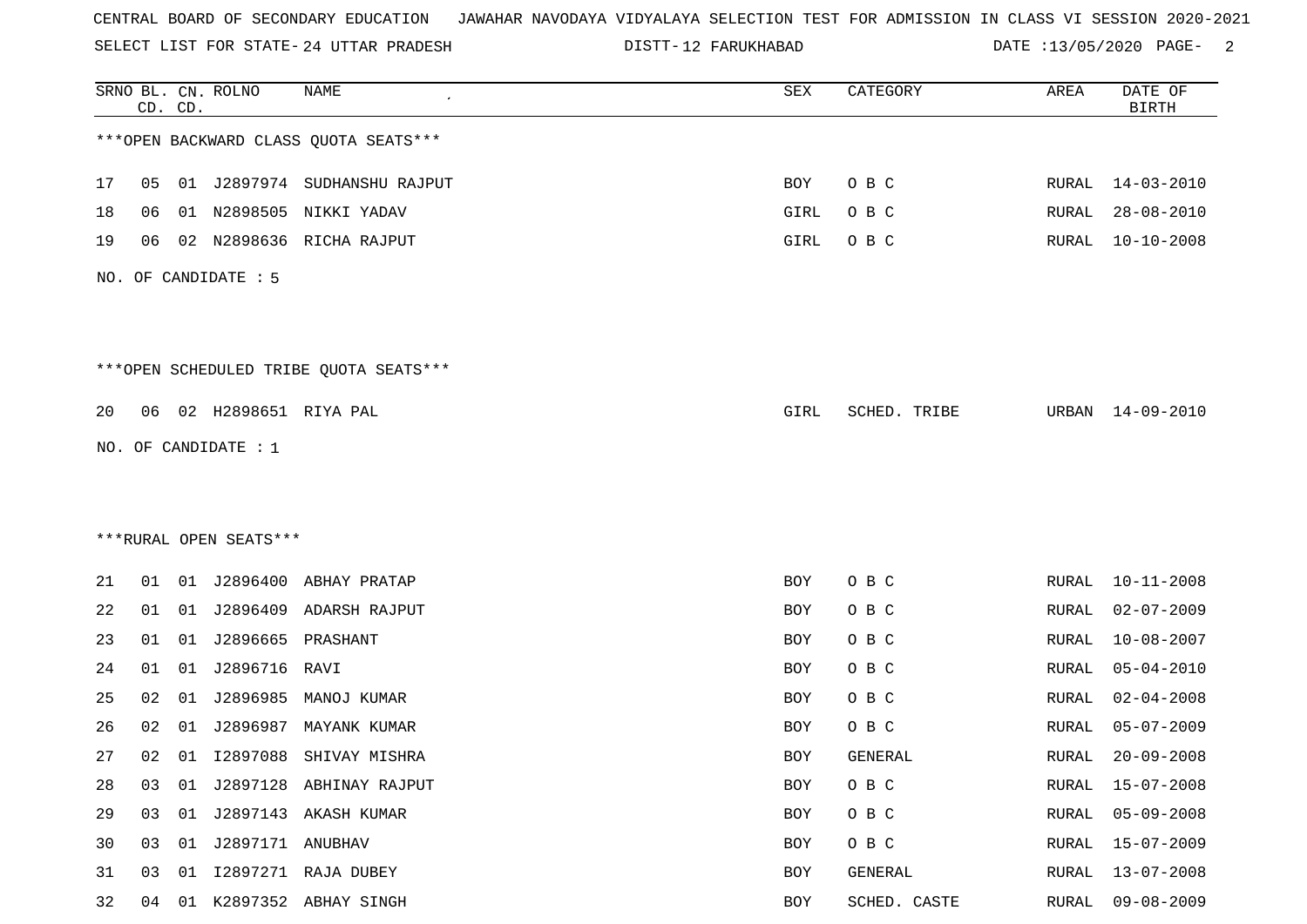SELECT LIST FOR STATE- DISTT- 24 UTTAR PRADESH

DISTT-12 FARUKHABAD DATE :13/05/2020 PAGE- 3

|    | CD. CD. |    | SRNO BL. CN. ROLNO     | <b>NAME</b>           | <b>SEX</b> | CATEGORY       | AREA         | DATE OF<br><b>BIRTH</b> |
|----|---------|----|------------------------|-----------------------|------------|----------------|--------------|-------------------------|
|    |         |    | ***RURAL OPEN SEATS*** |                       |            |                |              |                         |
| 33 | 04      | 01 | J2897408 ARUSH         |                       | <b>BOY</b> | O B C          | RURAL        | $07 - 06 - 2008$        |
| 34 | 04      | 01 | I2897410               | ARYAN GUPTA           | <b>BOY</b> | <b>GENERAL</b> | RURAL        | $31 - 10 - 2008$        |
| 35 | 04      | 01 | I2897501               | PRAJAL PATHAK         | <b>BOY</b> | <b>GENERAL</b> | RURAL        | $21 - 11 - 2009$        |
| 36 | 05      | 01 | J2897620               | ABHI KUMAR            | <b>BOY</b> | O B C          | RURAL        | $15 - 12 - 2009$        |
| 37 | 05      | 01 | J2897629               | ADITYA KASHYAP        | <b>BOY</b> | O B C          | RURAL        | $23 - 06 - 2009$        |
| 38 | 05      | 01 |                        | J2897707 AYOOSH KUMAR | <b>BOY</b> | O B C          | RURAL        | $02 - 01 - 2009$        |
| 39 | 06      | 01 |                        | M2898055 ADHYA SHUKLA | GIRL       | <b>GENERAL</b> | RURAL        | $20 - 03 - 2010$        |
| 40 | 06      | 01 |                        | J2898172 ARYAN PAL    | <b>BOY</b> | O B C          | RURAL        | $25 - 02 - 2009$        |
| 41 | 06      | 01 | J2898228               | DEEPAK                | <b>BOY</b> | O B C          | <b>RURAL</b> | $15 - 06 - 2009$        |
| 42 | 06      | 01 | J2898232               | DEEPANSHU RAJPUT      | <b>BOY</b> | O B C          | RURAL        | $21 - 12 - 2009$        |
| 43 | 06      | 01 | J2898282               | HARSH                 | <b>BOY</b> | O B C          | RURAL        | $10 - 07 - 2010$        |
| 44 | 07      | 01 | J2898886               | ABHIRAJ               | <b>BOY</b> | O B C          | RURAL        | $11 - 12 - 2009$        |
| 45 | 07      | 01 | J2898898 ADESH         |                       | <b>BOY</b> | O B C          | <b>RURAL</b> | $19 - 04 - 2010$        |
| 46 | 07      |    | 01 J2898986 ARJUN      |                       | <b>BOY</b> | O B C          | RURAL        | $05 - 06 - 2008$        |
| 47 | 07      | 01 | K2899099               | INDEEVAR SINGH        | <b>BOY</b> | SCHED. CASTE   | RURAL        | $24 - 04 - 2009$        |
| 48 | 07      | 01 | J2899199               | NAVNEET PAL           | <b>BOY</b> | O B C          | <b>RURAL</b> | $20 - 06 - 2009$        |
| 49 | 07      |    | 01 M2899322            | SANDHYA               | GIRL       | <b>GENERAL</b> | RURAL        | $10 - 05 - 2009$        |

NO. OF CANDIDATE : 29

\*\*\*RURAL SCHEDULED CASTE QUOTA SEATS\*\*\*

| 50 |  |                         | 01 01 K2896425 AMIT KUMAR         | BOY        | SCHED. CASTE | RURAL 01-01-2011 |
|----|--|-------------------------|-----------------------------------|------------|--------------|------------------|
|    |  |                         | 51 01 01 K2896508 DIVYANSH PRATAP | <b>BOY</b> | SCHED. CASTE | RURAL 29-01-2010 |
|    |  | 52 03 01 K2897232 KARAN |                                   | <b>BOY</b> | SCHED. CASTE | RURAL 01-01-2010 |
|    |  |                         | 53 05 01 K2897619 ABHIK SINGH     | BOY        | SCHED. CASTE | RURAL 12-07-2010 |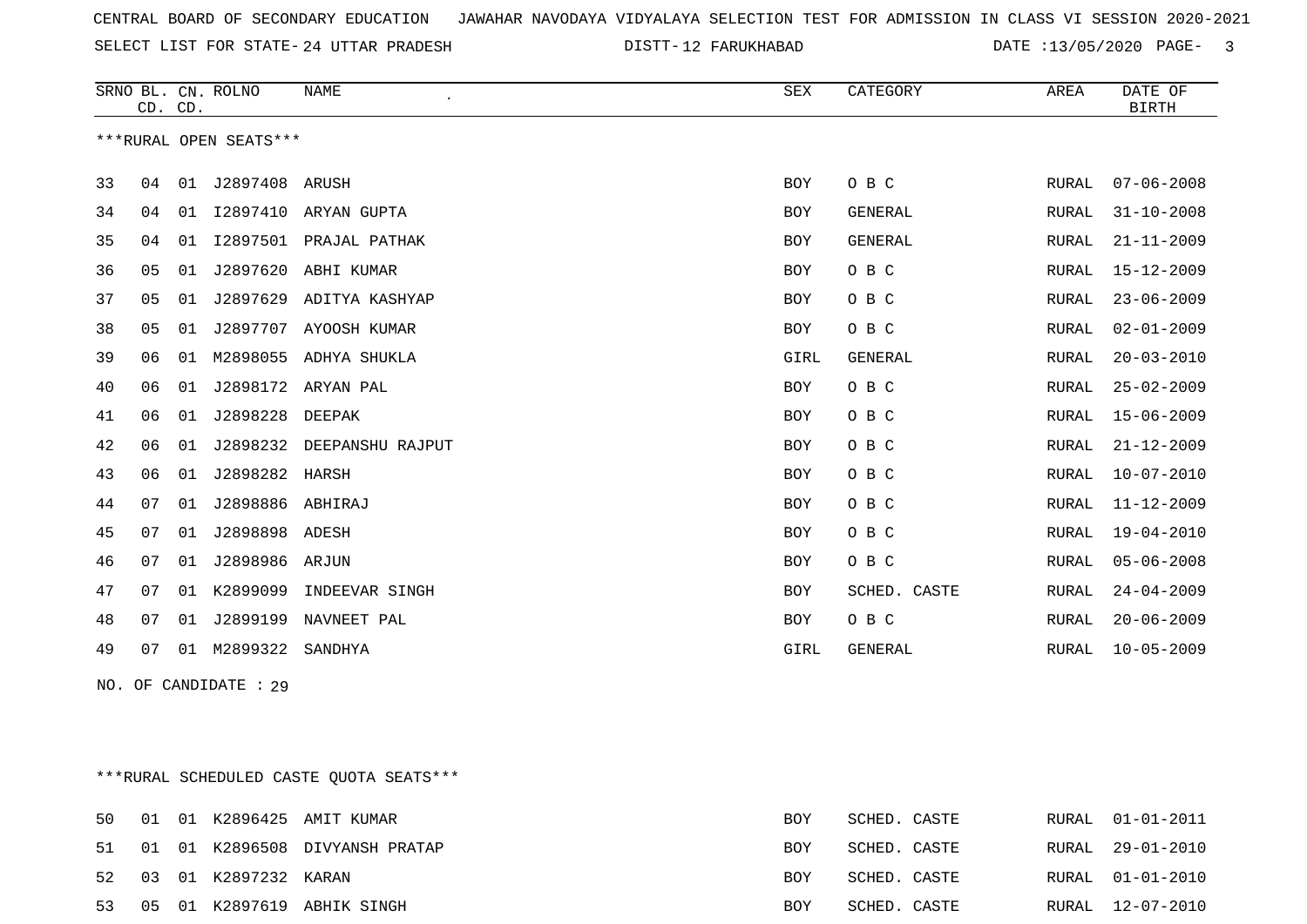SELECT LIST FOR STATE- DISTT- 24 UTTAR PRADESH

DISTT-12 FARUKHABAD DATE :13/05/2020 PAGE- 4

|                                         | CD. CD. |     | SRNO BL. CN. ROLNO | NAME           | SEX        | CATEGORY     | AREA  | DATE OF<br>BIRTH |  |  |
|-----------------------------------------|---------|-----|--------------------|----------------|------------|--------------|-------|------------------|--|--|
| ***RURAL SCHEDULED CASTE OUOTA SEATS*** |         |     |                    |                |            |              |       |                  |  |  |
| 54                                      | 06      | 01  | K2898046           | ABHISHEK KUMAR | <b>BOY</b> | SCHED. CASTE |       | RURAL 13-02-2008 |  |  |
| 55                                      | 06      | 02  | K2898680           | SAHIL SINGH    | <b>BOY</b> | SCHED. CASTE | RURAL | $25 - 06 - 2008$ |  |  |
| 56                                      | 07      | O 1 | K2898917           | AKSHAY KUMAR   | <b>BOY</b> | SCHED. CASTE | RURAL | $28 - 03 - 2009$ |  |  |
| 57                                      | 07      | 01  | 02899058 DIVYA     |                | GIRL       | SCHED. CASTE | RURAL | $21 - 10 - 2008$ |  |  |
| 58                                      | 07      | 01  | K2899148           | KUNAL          | <b>BOY</b> | SCHED. CASTE | RURAL | $22 - 03 - 2008$ |  |  |
| 59                                      | 07      | 01  | 02899338           | SHALINI SINGH  | GIRL       | SCHED. CASTE | RURAL | $28 - 11 - 2009$ |  |  |
|                                         |         |     |                    |                |            |              |       |                  |  |  |

NO. OF CANDIDATE : 10

# \*\*\*RURAL BACKWARD CLASS QUOTA SEATS\*\*\*

| 60 | 01 |    | 01 N2896458 APURVA   |                            | GIRL | O B C | RURAL | $01 - 01 - 2010$ |
|----|----|----|----------------------|----------------------------|------|-------|-------|------------------|
| 61 | 01 | 01 |                      | N2896776 SHRASTI VERMA     | GIRL | O B C | RURAL | $04 - 12 - 2008$ |
| 62 | 02 | 01 | N2896838 AADRITI     |                            | GIRL | O B C | RURAL | $10 - 09 - 2008$ |
| 63 | 02 | 01 |                      | N2896949 KAJAL RAJPUT      | GIRL | O B C | RURAL | 14-08-2009       |
| 64 | 03 | 01 |                      | N2897166 ANSHIKA YADAV     | GIRL | O B C | RURAL | $30 - 06 - 2009$ |
| 65 | 03 |    |                      | 01 N2897214 GEETANJALI PAL | GIRL | O B C | RURAL | $06 - 08 - 2009$ |
| 66 | 03 |    | 01 N2897310 SHIVANEE |                            | GIRL | O B C | RURAL | $05 - 05 - 2009$ |
| 67 | 03 |    |                      | 01 N2897314 SHIVA YADAV    | GIRL | O B C | RURAL | $29 - 09 - 2008$ |
| 68 | 05 | 01 | N2897742             | GUNGUN RAJPUT              | GIRL | O B C | RURAL | $03 - 03 - 2010$ |
| 69 | 05 |    |                      | 01 N2897968 SONI SRIVASTAV | GIRL | O B C | RURAL | $20 - 08 - 2009$ |
| 70 | 06 | 02 | N2898620 RAKHI       |                            | GIRL | O B C | RURAL | $27 - 08 - 2009$ |
| 71 | 06 |    |                      | 02 N2898763 SHRISHTI PAL   | GIRL | O B C | RURAL | $08 - 08 - 2009$ |
| 72 | 06 | 02 | N2898828             | SWETA YADAV                | GIRL | O B C | RURAL | $01 - 01 - 2008$ |
| 73 | 06 | 02 |                      | N2898873 YOGITA PAL        | GIRL | O B C | RURAL | $01 - 01 - 2009$ |
| 74 | 07 | 01 |                      | N2899215 NIDHI PAL         | GIRL | O B C | RURAL | $01 - 01 - 2009$ |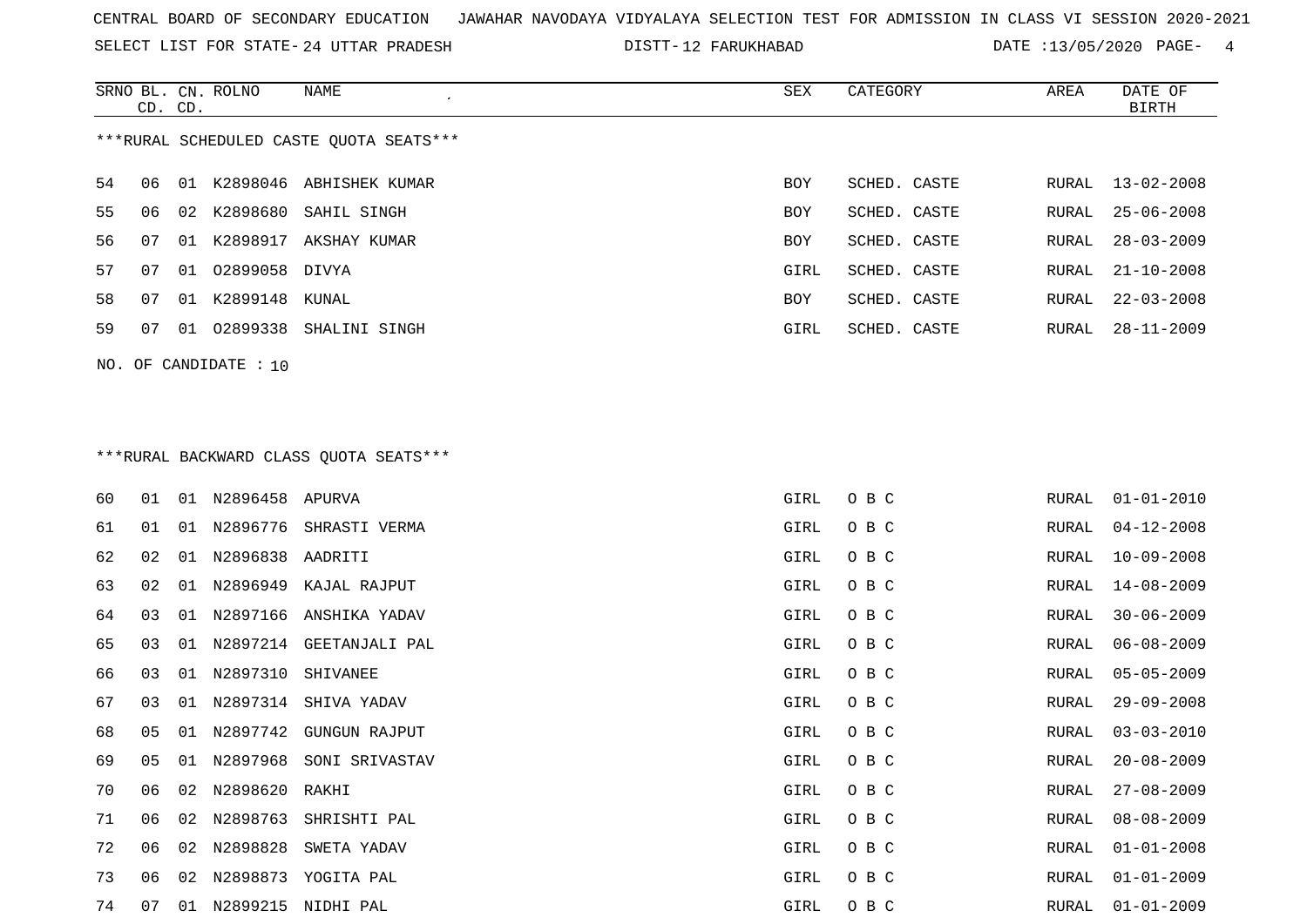SELECT LIST FOR STATE- DISTT- 24 UTTAR PRADESH

DISTT-12 FARUKHABAD DATE :13/05/2020 PAGE- 5

|    | CD. CD.                 |    | SRNO BL. CN. ROLNO   | NAME<br>$\cdot$                         | SEX        | CATEGORY     | AREA  | DATE OF<br><b>BIRTH</b> |  |  |
|----|-------------------------|----|----------------------|-----------------------------------------|------------|--------------|-------|-------------------------|--|--|
|    |                         |    |                      | *** RURAL BACKWARD CLASS QUOTA SEATS*** |            |              |       |                         |  |  |
| 75 | 07                      |    |                      | 01 N2899372 SONALI PAL                  | GIRL       | O B C        | RURAL | 12-07-2009              |  |  |
|    | NO. OF CANDIDATE : $16$ |    |                      |                                         |            |              |       |                         |  |  |
|    |                         |    |                      |                                         |            |              |       |                         |  |  |
|    |                         |    |                      | ***RURAL SCHEDULED TRIBE QUOTA SEATS*** |            |              |       |                         |  |  |
| 76 | 01                      | 01 |                      | K2896470 ARYAN SINGH                    | <b>BOY</b> | SCHED. CASTE | RURAL | $07 - 12 - 2008$        |  |  |
| 77 | 02                      | 01 |                      | K2896851 ADITYA KUMAR                   | <b>BOY</b> | SCHED. CASTE | RURAL | $01 - 01 - 2008$        |  |  |
| 78 | 04                      | 01 |                      | K2897554 SATYAVEER SINGH                | <b>BOY</b> | SCHED. CASTE | RURAL | $16 - 09 - 2007$        |  |  |
| 79 | 05                      | 01 |                      | K2897652 ANAND KUMAR                    | <b>BOY</b> | SCHED. CASTE | RURAL | $11 - 07 - 2009$        |  |  |
| 80 | 07                      | 01 | K2898953             | ANKIT SINGH                             | BOY        | SCHED. CASTE | RURAL | $01 - 01 - 2008$        |  |  |
|    |                         |    | NO. OF CANDIDATE : 5 |                                         |            |              |       |                         |  |  |

TOTAL SELECTED CANDIDATE : 80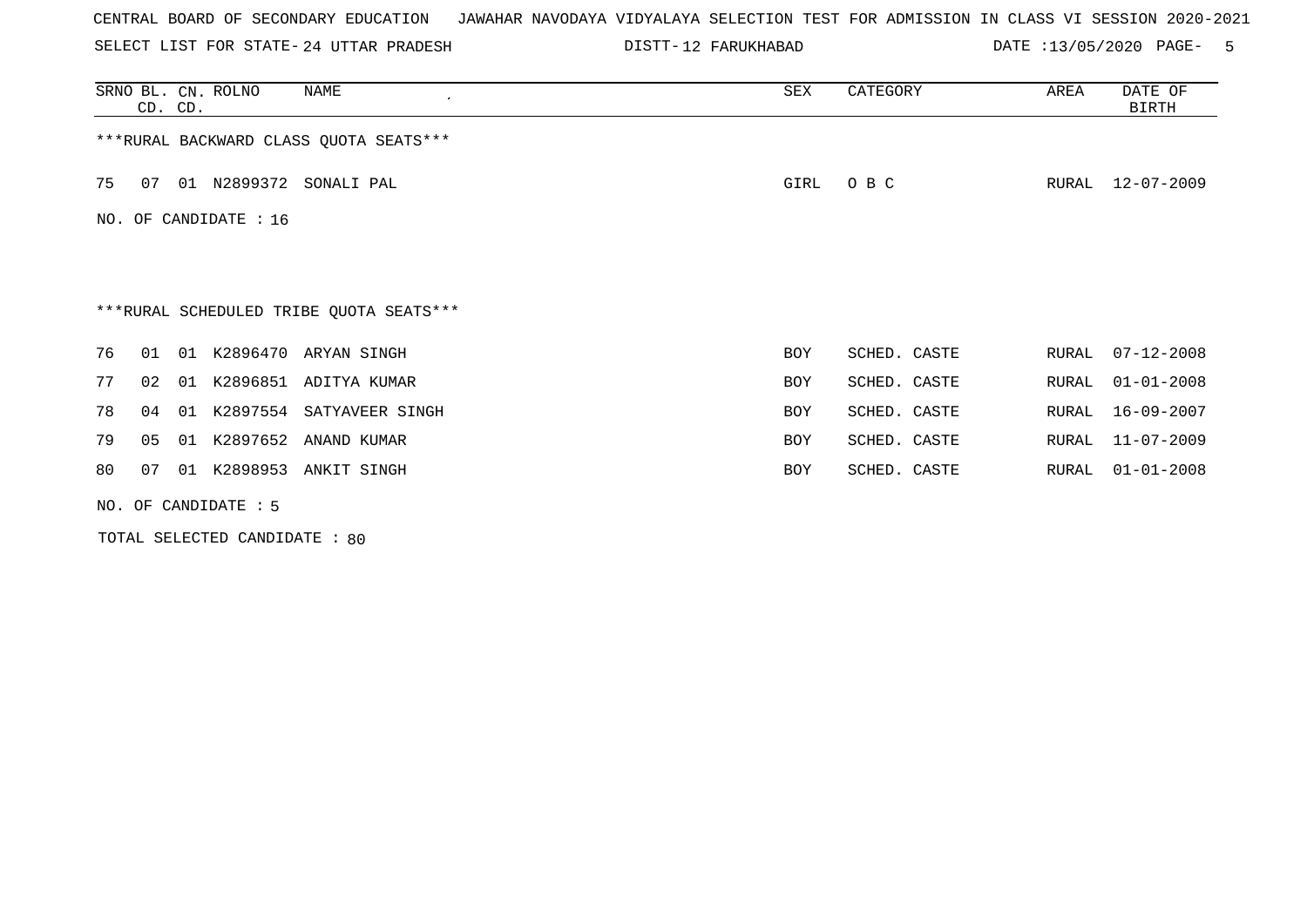SELECT LIST FOR STATE- DISTT- 24 UTTAR PRADESH

13 MIRZAPUR DATE :13/05/2020 PAGE- 1

|    |    | CD. CD. | SRNO BL. CN. ROLNO     | NAME                                   | SEX        | CATEGORY     | AREA         | DATE OF<br>BIRTH |
|----|----|---------|------------------------|----------------------------------------|------------|--------------|--------------|------------------|
|    |    |         | ***OPEN UR SEATS***    |                                        |            |              |              |                  |
|    |    |         |                        |                                        |            |              |              |                  |
| 1  | 04 |         |                        | 01 A2901101 VISHWA PRATAP SINGH        | <b>BOY</b> | GENERAL      | URBAN        | $03 - 07 - 2009$ |
| 2  | 05 |         |                        | 01 J2901112 ABHIJEET YADAV             | BOY        | O B C        | RURAL        | $02 - 09 - 2009$ |
| 3  | 06 |         |                        | 01 K2901395 AYUSH KUMAR                | BOY        | SCHED. CASTE | RURAL        | $08 - 03 - 2008$ |
| 4  | 06 |         |                        | 01 J2901498 SHIVAM KUMAR BIND          | <b>BOY</b> | O B C        | <b>RURAL</b> | $17 - 05 - 2007$ |
| 5  | 07 |         |                        | 01 J2901726 SATISH KUMAR BIND          | <b>BOY</b> | O B C        | <b>RURAL</b> | $15 - 08 - 2008$ |
| 6  | 12 |         |                        | 01 M2903515 SURABHI SINGH              | GIRL       | GENERAL      | RURAL        | $03 - 11 - 2008$ |
|    |    |         | NO. OF CANDIDATE : $6$ |                                        |            |              |              |                  |
|    |    |         |                        |                                        |            |              |              |                  |
|    |    |         |                        |                                        |            |              |              |                  |
|    |    |         |                        | ***OPEN SCHEDULED CASTE QUOTA SEATS*** |            |              |              |                  |
| 7  | 04 |         |                        | 01 K2900939 NITISH NARAYAN SENGAR      | <b>BOY</b> | SCHED. CASTE | RURAL        | $08 - 12 - 2009$ |
| 8  | 04 |         |                        | 01 02901004 RUDRANSHI PRAKASH          | GIRL       | SCHED. CASTE | RURAL        | $25 - 02 - 2008$ |
| 9  | 05 |         |                        | 01 K2901160 ARVIND KUMAR               | BOY        | SCHED. CASTE | RURAL        | $05 - 06 - 2008$ |
| 10 | 06 |         |                        | 01 K2901460 RAJA BABU                  | <b>BOY</b> | SCHED. CASTE | <b>RURAL</b> | $07 - 07 - 2009$ |
| 11 | 07 |         |                        | 01 K2901725 SATENDRA KUMAR             | <b>BOY</b> | SCHED. CASTE | RURAL        | $01 - 11 - 2007$ |
|    |    |         | NO. OF CANDIDATE : 5   |                                        |            |              |              |                  |
|    |    |         |                        |                                        |            |              |              |                  |
|    |    |         |                        |                                        |            |              |              |                  |
|    |    |         |                        | ***OPEN DISABLED QUOTA SEATS***        |            |              |              |                  |
| 12 | 01 |         |                        | 02 12899760 NIHAL PATHAK               | <b>BOY</b> | GENERAL      | RURAL        | $15 - 12 - 2007$ |
| 13 | 06 |         |                        | 01 I2901409 HEMANT KUMAR DUBEY         | BOY        | GENERAL      | RURAL        | $02 - 07 - 2010$ |
| 14 | 12 |         |                        | 01 I2903207 AADITYA KESHARI            | BOY        | GENERAL      | RURAL        | $16 - 04 - 2009$ |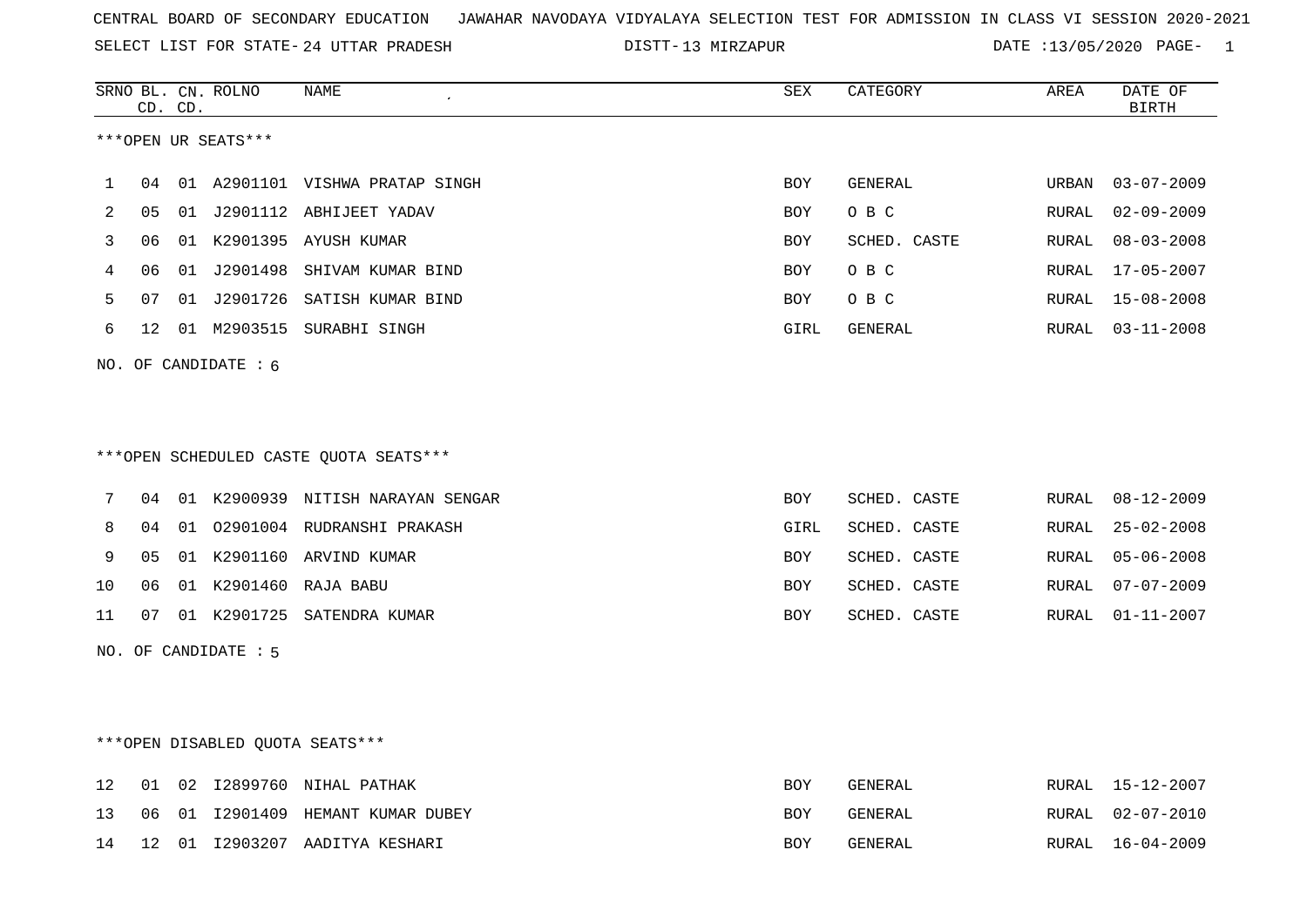| CENTRAL BOARD OF SECONDARY EDUCATION – JAWAHAR NAVODAYA VIDYALAYA SELECTION TEST FOR ADMISSION IN CLASS VI SESSION 2020-2021 |  |  |  |  |
|------------------------------------------------------------------------------------------------------------------------------|--|--|--|--|
|------------------------------------------------------------------------------------------------------------------------------|--|--|--|--|

24 UTTAR PRADESH 13 MIRZAPUR DATE :13/05/2020 PAGE- 2

|    |    | CD. CD. | SRNO BL. CN. ROLNO     | <b>NAME</b>                            | SEX  | CATEGORY     | AREA  | DATE OF<br><b>BIRTH</b> |
|----|----|---------|------------------------|----------------------------------------|------|--------------|-------|-------------------------|
|    |    |         | NO. OF CANDIDATE : 3   |                                        |      |              |       |                         |
|    |    |         |                        |                                        |      |              |       |                         |
|    |    |         |                        |                                        |      |              |       |                         |
|    |    |         |                        | *** OPEN BACKWARD CLASS QUOTA SEATS*** |      |              |       |                         |
| 15 | 05 |         |                        | 01 N2901159 ARUNIMA MAURYA             | GIRL | O B C        | RURAL | 19-10-2007              |
| 16 | 07 |         | 01 N2901569            | ANCHAL MAURY                           | GIRL | O B C        | RURAL | $14 - 07 - 2008$        |
| 17 | 07 |         |                        | 01 N2901638 KAJAL MAURY                | GIRL | O B C        | RURAL | $14 - 07 - 2008$        |
| 18 | 11 |         | 01 N2902842 ARUSHI     |                                        | GIRL | O B C        | RURAL | $30 - 12 - 2010$        |
| 19 | 11 |         |                        | 01 N2902856 AYASHA ANSARI              | GIRL | O B C        | RURAL | $26 - 07 - 2009$        |
|    |    |         |                        |                                        |      |              |       |                         |
|    |    |         | NO. OF CANDIDATE : 5   |                                        |      |              |       |                         |
|    |    |         |                        |                                        |      |              |       |                         |
|    |    |         |                        | ***OPEN SCHEDULED TRIBE QUOTA SEATS*** |      |              |       |                         |
|    |    |         |                        |                                        |      |              |       |                         |
| 20 |    |         |                        | 04 01 D2900747 ABHINEET SAH            | BOY  | SCHED. TRIBE | URBAN | $02 - 12 - 2007$        |
|    |    |         | NO. OF CANDIDATE : 1   |                                        |      |              |       |                         |
|    |    |         |                        |                                        |      |              |       |                         |
|    |    |         |                        |                                        |      |              |       |                         |
|    |    |         | ***RURAL OPEN SEATS*** |                                        |      |              |       |                         |
|    |    |         |                        |                                        |      |              |       |                         |
| 21 | 01 |         |                        | 01 K2899494 AKHILESH KUMAR             | BOY  | SCHED. CASTE | RURAL | $10 - 03 - 2009$        |
| 22 | 01 |         |                        | 01 J2899606 BIPIN BIND                 | BOY  | O B C        | RURAL | $03 - 06 - 2008$        |
| 23 | 01 |         |                        | 02 M2899771 PALLAVI SINGH              | GIRL | GENERAL      | RURAL | $10 - 08 - 2009$        |
| 24 | 02 | 01      |                        | J2900323 SURAJ KUSHWAHA                | BOY  | O B C        | RURAL | $19 - 01 - 2008$        |
| 25 | 03 |         |                        | 01 J2900476 HARIOM MAURYA              | BOY  | O B C        | RURAL | $04 - 04 - 2008$        |
| 26 | 03 |         |                        | 01 K2900679 SUDHANSHU                  | BOY  | SCHED. CASTE | RURAL | $28 - 03 - 2008$        |
| 27 |    |         |                        | 04 01 N2900866 FALSA MAURYA            | GIRL | O B C        |       | RURAL 15-11-2009        |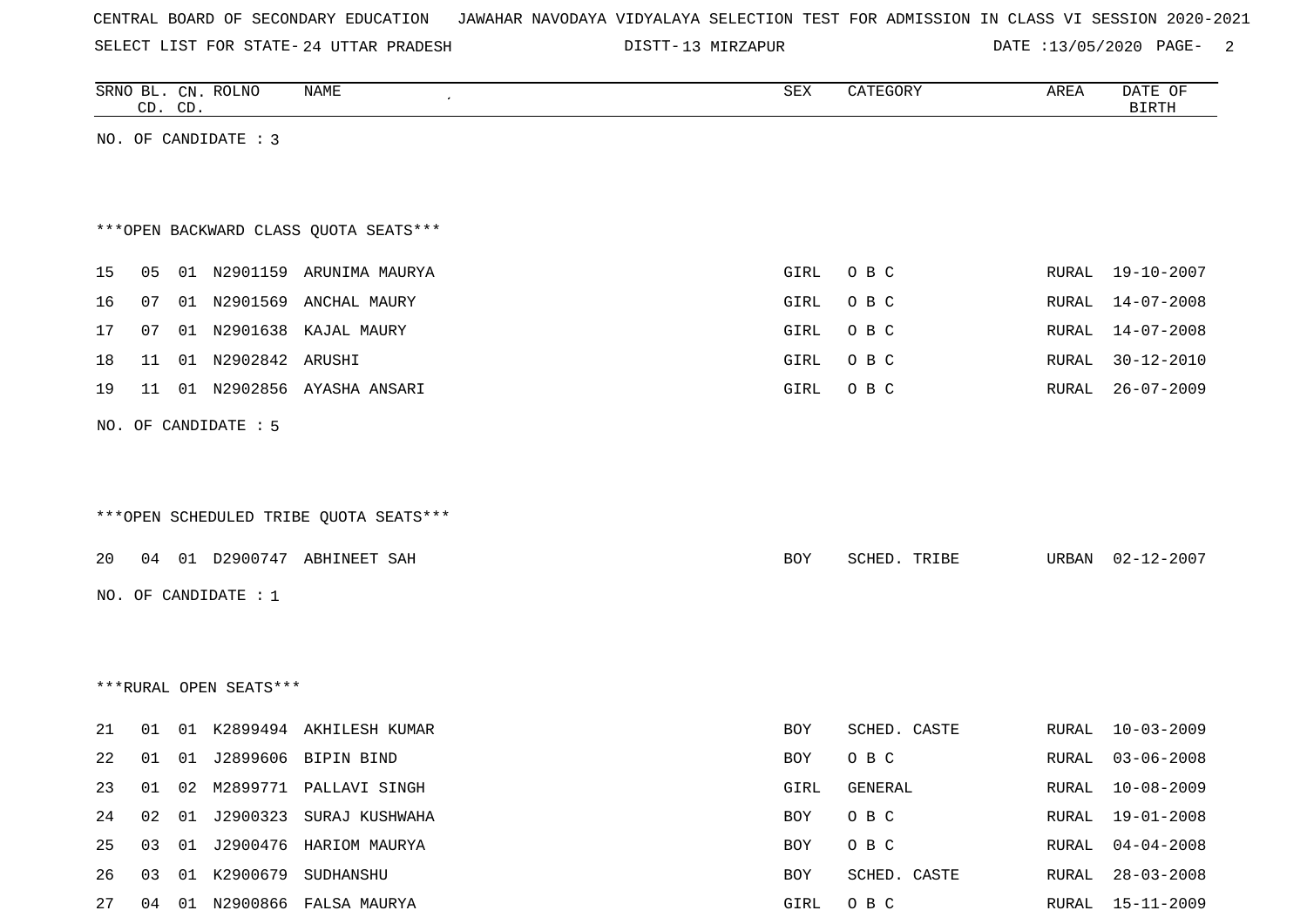SELECT LIST FOR STATE- DISTT- 24 UTTAR PRADESH

DISTT-13 MIRZAPUR **13/05/2020 PAGE-** 3

|    | CD. CD.         |    | SRNO BL. CN. ROLNO     | <b>NAME</b>                             | <b>SEX</b> | CATEGORY       | AREA         | DATE OF<br><b>BIRTH</b> |
|----|-----------------|----|------------------------|-----------------------------------------|------------|----------------|--------------|-------------------------|
|    |                 |    | ***RURAL OPEN SEATS*** |                                         |            |                |              |                         |
| 28 | 04              | 01 |                        | J2900970 PRIYANSHU MAURYA               | <b>BOY</b> | O B C          | RURAL        | $06 - 04 - 2011$        |
| 29 | 04              | 01 |                        | J2900992 RITIK KUSHWAHA                 | BOY        | O B C          | RURAL        | $10 - 06 - 2008$        |
| 30 | 05              | 01 | J2901335 YUVRAJ        |                                         | BOY        | O B C          | RURAL        | $07 - 07 - 2009$        |
| 31 | 06              | 01 |                        | J2901419 KANDARP KAMAL                  | <b>BOY</b> | O B C          | <b>RURAL</b> | $07 - 07 - 2009$        |
| 32 | 06              |    | 01 K2901497            | SHIVAM GAUTAM                           | BOY        | SCHED. CASTE   | RURAL        | $04 - 07 - 2008$        |
| 33 | 07              |    |                        | 01 N2901543 AAGYA MAURYA                | GIRL       | O B C          | RURAL        | $14 - 05 - 2009$        |
| 34 | 07              | 01 |                        | N2901544 AASTHA MAURYA                  | GIRL       | O B C          | RURAL        | 18-09-2007              |
| 35 | 08              | 01 |                        | J2902059 MAHATMA GANHI                  | BOY        | O B C          | RURAL        | $24 - 04 - 2010$        |
| 36 | 09              | 01 | J2902525               | JAI RAJBHAR                             | <b>BOY</b> | O B C          | RURAL        | $12 - 08 - 2009$        |
| 37 | 09              | 01 | J2902610               | SAMIR AHMAD                             | BOY        | O B C          | RURAL        | $15 - 07 - 2008$        |
| 38 | 10              | 01 | J2902705               | MOHAMMAD AYAN                           | BOY        | O B C          | <b>RURAL</b> | $25 - 12 - 2009$        |
| 39 | 11              |    |                        | 01 M2902760 ADYA TIWARI                 | GIRL       | GENERAL        | RURAL        | $03 - 10 - 2010$        |
| 40 | 11              | 01 |                        | J2902854 AVISHEK YADAV                  | BOY        | O B C          | RURAL        | $20 - 10 - 2010$        |
| 41 | 12 <sup>°</sup> |    |                        | 01 M2903276 ANUSHKA SINGH               | GIRL       | <b>GENERAL</b> | RURAL        | $01 - 01 - 2009$        |
| 42 | 12              | 01 |                        | J2903279 ARAVIND PATEL                  | BOY        | O B C          | RURAL        | $06 - 05 - 2009$        |
| 43 | 12              |    |                        | 01 J2903527 VIKASH PRASAD               | BOY        | O B C          | RURAL        | $06 - 05 - 2009$        |
|    |                 |    | NO. OF CANDIDATE : 23  |                                         |            |                |              |                         |
|    |                 |    |                        |                                         |            |                |              |                         |
|    |                 |    |                        |                                         |            |                |              |                         |
|    |                 |    |                        | ***RURAL SCHEDULED CASTE QUOTA SEATS*** |            |                |              |                         |
| 44 | 01              | 02 |                        | 02899799 PRIYANSHEE                     | GIRL       | SCHED. CASTE   | RURAL        | $15 - 10 - 2008$        |
| 45 | 01              |    | 02 K2899906            | SHIVA SAROJ                             | BOY        | SCHED. CASTE   | RURAL        | $12 - 08 - 2007$        |

 02 01 K2900191 NIKHIL SONKAR BOY SCHED. CASTE RURAL 06-04-2009 03 01 K2900482 HEMANT RAJ BOY SCHED. CASTE RURAL 10-07-2009 03 01 K2900634 SAHIL BOY SCHED. CASTE RURAL 05-12-2008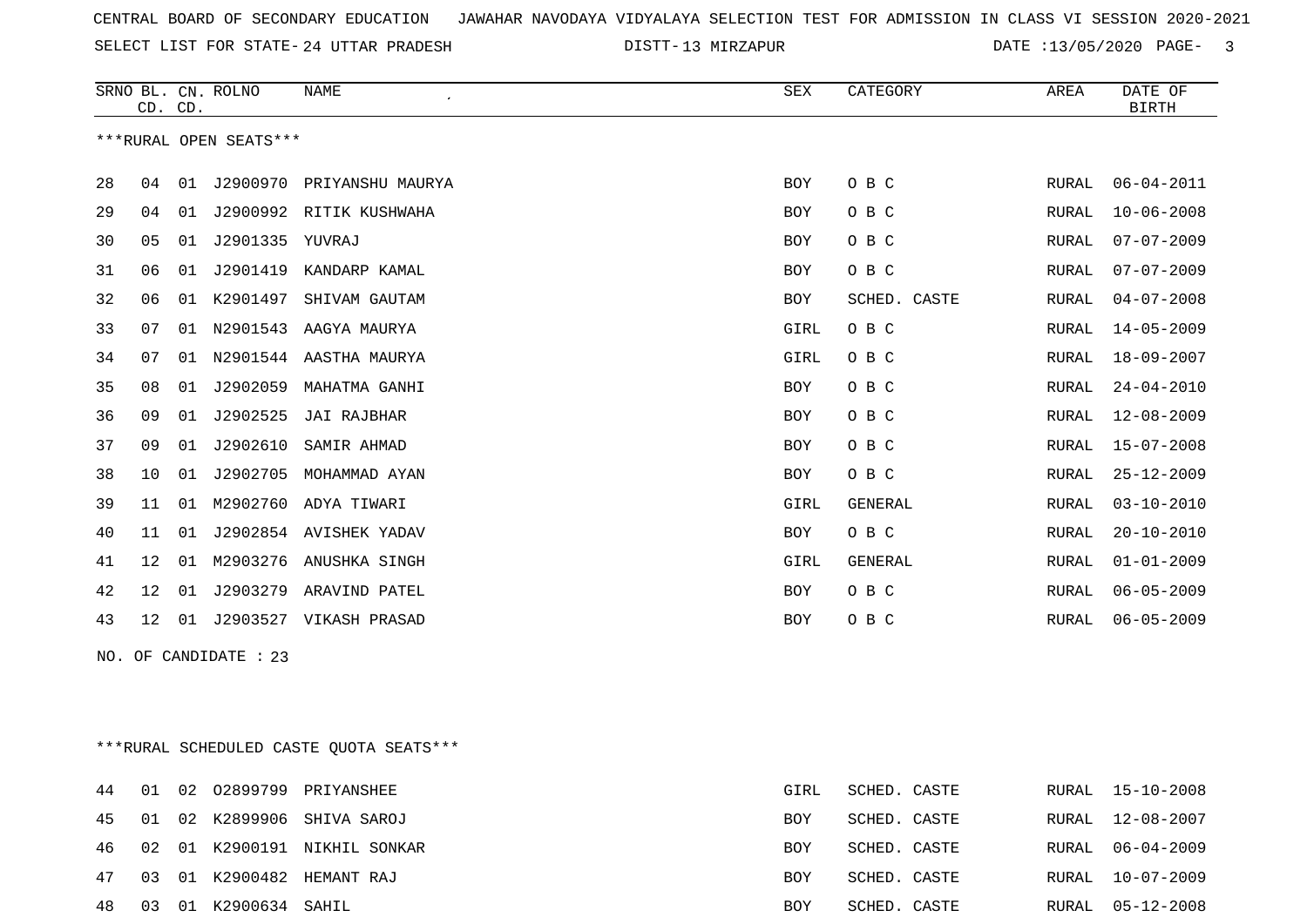SELECT LIST FOR STATE- DISTT- 24 UTTAR PRADESH

DISTT-13 MIRZAPUR 13 MORTE :13/05/2020 PAGE- 4

|    | CD. CD. |    | SRNO BL. CN. ROLNO    | NAME<br>$\cdot$                         | SEX        | CATEGORY     | AREA  | DATE OF<br><b>BIRTH</b> |
|----|---------|----|-----------------------|-----------------------------------------|------------|--------------|-------|-------------------------|
|    |         |    |                       | ***RURAL SCHEDULED CASTE QUOTA SEATS*** |            |              |       |                         |
| 49 | 03      |    |                       | 01 K2900651 SHIVAM KUMAR                | <b>BOY</b> | SCHED. CASTE | RURAL | $22 - 02 - 2009$        |
| 50 | 05      |    | 01 02901198 KAJAL     |                                         | GIRL       | SCHED. CASTE | RURAL | $01 - 01 - 2008$        |
| 51 | 06      |    |                       | 01 K2901346 AJAY KUMAR                  | <b>BOY</b> | SCHED. CASTE | RURAL | $10 - 05 - 2009$        |
| 52 | 06      |    | 01 K2901503 SHIVANSH  |                                         | <b>BOY</b> | SCHED. CASTE | RURAL | $07 - 05 - 2007$        |
| 53 | 06      |    |                       | 01 02901529 SWAPNIL SAHANI              | GIRL       | SCHED. CASTE | RURAL | $17 - 07 - 2008$        |
| 54 | 07      |    |                       | 01 K2901614 GAGAN DEV                   | <b>BOY</b> | SCHED. CASTE | RURAL | $04 - 09 - 2008$        |
| 55 | 09      | 01 |                       | 02902532 KAMANA KUMARI                  | GIRL       | SCHED. CASTE | RURAL | $01 - 09 - 2009$        |
| 56 | 10      |    | 01 02902702 KANAK     |                                         | GIRL       | SCHED. CASTE | RURAL | $07 - 07 - 2008$        |
| 57 | 11      |    |                       | 01 K2902878 DEVA KUMAR                  | <b>BOY</b> | SCHED. CASTE | RURAL | $01 - 08 - 2008$        |
| 58 | 11      |    |                       | 01 K2903197 VISHAL KUAMR                | <b>BOY</b> | SCHED. CASTE | RURAL | $01 - 01 - 2008$        |
| 59 | 12      |    |                       | 01 02903485 SHRISHTI SONAKAR            | GIRL       | SCHED. CASTE | RURAL | $06 - 09 - 2008$        |
|    |         |    | NO. OF CANDIDATE : 16 |                                         |            |              |       |                         |
|    |         |    |                       |                                         |            |              |       |                         |
|    |         |    |                       |                                         |            |              |       |                         |
|    |         |    |                       | ***RURAL BACKWARD CLASS QUOTA SEATS***  |            |              |       |                         |
| 60 | 02      |    |                       | 01 J2900042 AMARJEET BIND               | BOY        | O B C        | RURAL | $14 - 04 - 2008$        |
| 61 | 02      |    |                       | 01 J2900344 VIVEK PRAJAPATI             | <b>BOY</b> | O B C        | RURAL | $04 - 02 - 2009$        |
| 62 | 03      |    |                       | 01 N2900642 SANIYA SAHANI               | GIRL       | O B C        | RURAL | $15 - 04 - 2008$        |
| 63 | 05      |    |                       | 01 N2901226 MANSHI GUPTA                | GIRL       | O B C        | RURAL | $12 - 10 - 2010$        |
| 64 | 05      | 01 |                       | J2901270 RITURAJ MAURYA                 | BOY        | O B C        | RURAL | $01 - 07 - 2008$        |
| 65 | 06      | 01 |                       | J2901371 ANKIT YADAV                    | BOY        | O B C        | RURAL | $14 - 03 - 2009$        |
| 66 | 06      | 01 |                       | J2901413 JAI HIND CHAUHAN               | <b>BOY</b> | O B C        | RURAL | $15 - 05 - 2008$        |
| 67 | 06      |    |                       | 01 N2901516 SMRITI ARYA                 | GIRL       | O B C        | RURAL | $21 - 07 - 2008$        |

 11 01 J2902845 ARYAN YADAV BOY O B C RURAL 07-08-2009 11 01 N2903042 RIYA YADAV GIRL O B C RURAL 30-12-2010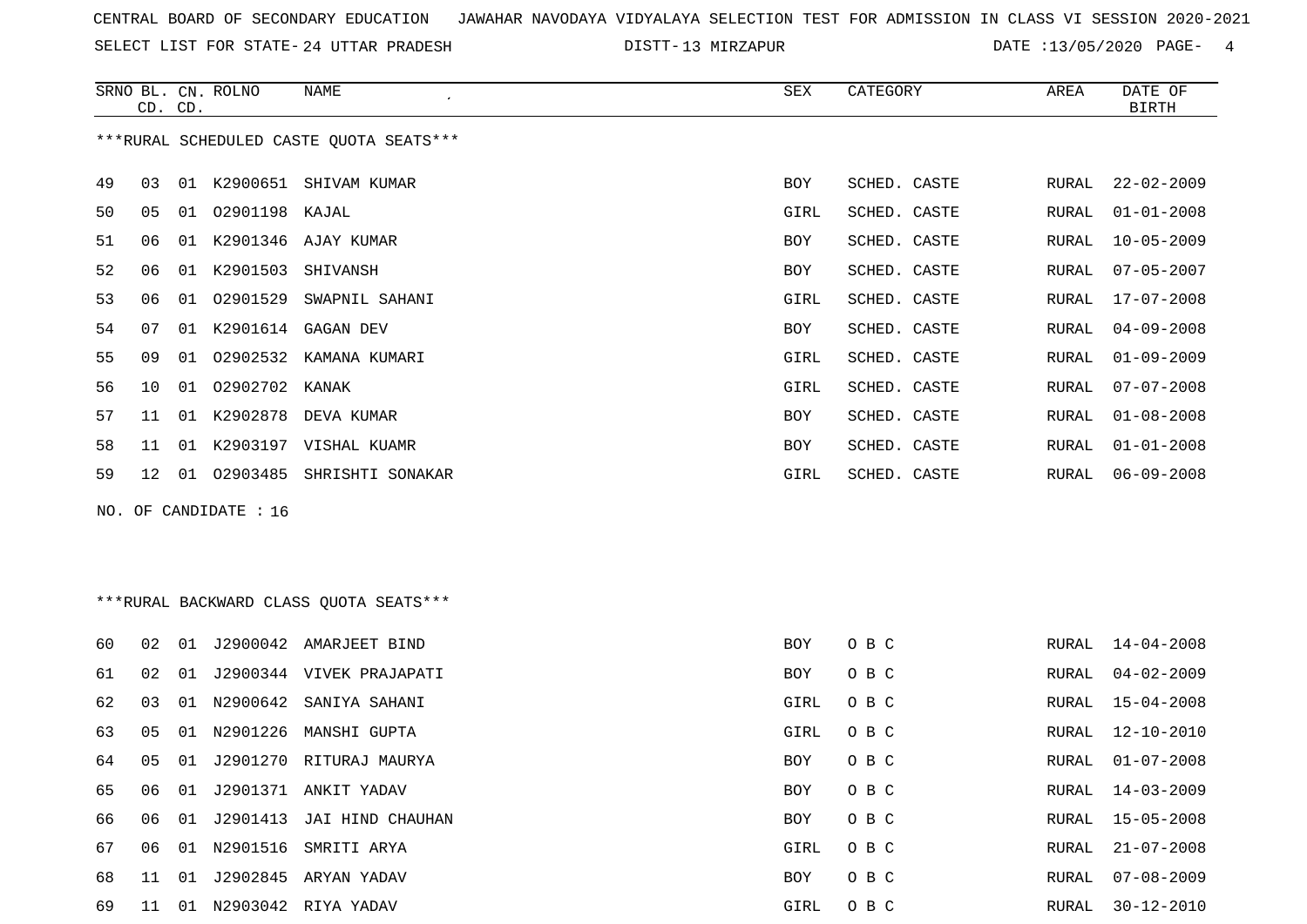SELECT LIST FOR STATE- DISTT- 24 UTTAR PRADESH

DISTT-13 MIRZAPUR **DATE** :13/05/2020 PAGE- 5

|                                        | CD. CD.         |    | SRNO BL. CN. ROLNO    | NAME<br>$\cdot$              | SEX  | CATEGORY | AREA  | DATE OF<br>BIRTH |  |  |
|----------------------------------------|-----------------|----|-----------------------|------------------------------|------|----------|-------|------------------|--|--|
| ***RURAL BACKWARD CLASS QUOTA SEATS*** |                 |    |                       |                              |      |          |       |                  |  |  |
| 70                                     | 11              | 01 |                       | J2903129 SIDDHARTH KUSHAWAHA | BOY  | O B C    | RURAL | $09 - 05 - 2008$ |  |  |
| 71                                     | 12              | 01 |                       | N2903210 AANYA YADAV         | GIRL | O B C    | RURAL | 05-11-2009       |  |  |
| 72                                     | 12              | 01 | J2903218 ADARSH       |                              | BOY  | O B C    |       | RURAL 13-11-2007 |  |  |
| 73                                     | 12              | 01 |                       | J2903294 ASHUTOSH YADAV      | BOY  | O B C    |       | RURAL 05-07-2009 |  |  |
| 74                                     | 12 <sup>°</sup> | 01 | J2903299 AYAN         |                              | BOY  | O B C    | RURAL | $06 - 07 - 2008$ |  |  |
| 75                                     | 12              | 01 | N2903491              | SHVETA PATEL                 | GIRL | O B C    | RURAL | $25 - 09 - 2008$ |  |  |
|                                        |                 |    | NO. OF CANDIDATE : 16 |                              |      |          |       |                  |  |  |

### \*\*\*RURAL SCHEDULED TRIBE QUOTA SEATS\*\*\*

|  |                          | 76 01 01 L2899628 DIPANSU PRAJAPATI  | BOY        | SCHED. TRIBE |  | RURAL 03-07-2008 |
|--|--------------------------|--------------------------------------|------------|--------------|--|------------------|
|  |                          | 77 02 01 L2900314 SIDDHANT PANIKA    | <b>BOY</b> | SCHED. TRIBE |  | RURAL 04-03-2009 |
|  | 78 08 01 P2901874 ANKITA |                                      | GIRL       | SCHED. TRIBE |  | RURAL 16-01-2010 |
|  |                          | 79 08 01 L2902027 KANHAIYA PRAJAPATI | <b>BOY</b> | SCHED. TRIBE |  | RURAL 01-01-2009 |
|  | 80 11 01 P2903028 RENU   |                                      | GIRL       | SCHED. TRIBE |  | RURAL 10-07-2009 |
|  |                          |                                      |            |              |  |                  |

#### NO. OF CANDIDATE : 5

TOTAL SELECTED CANDIDATE : 80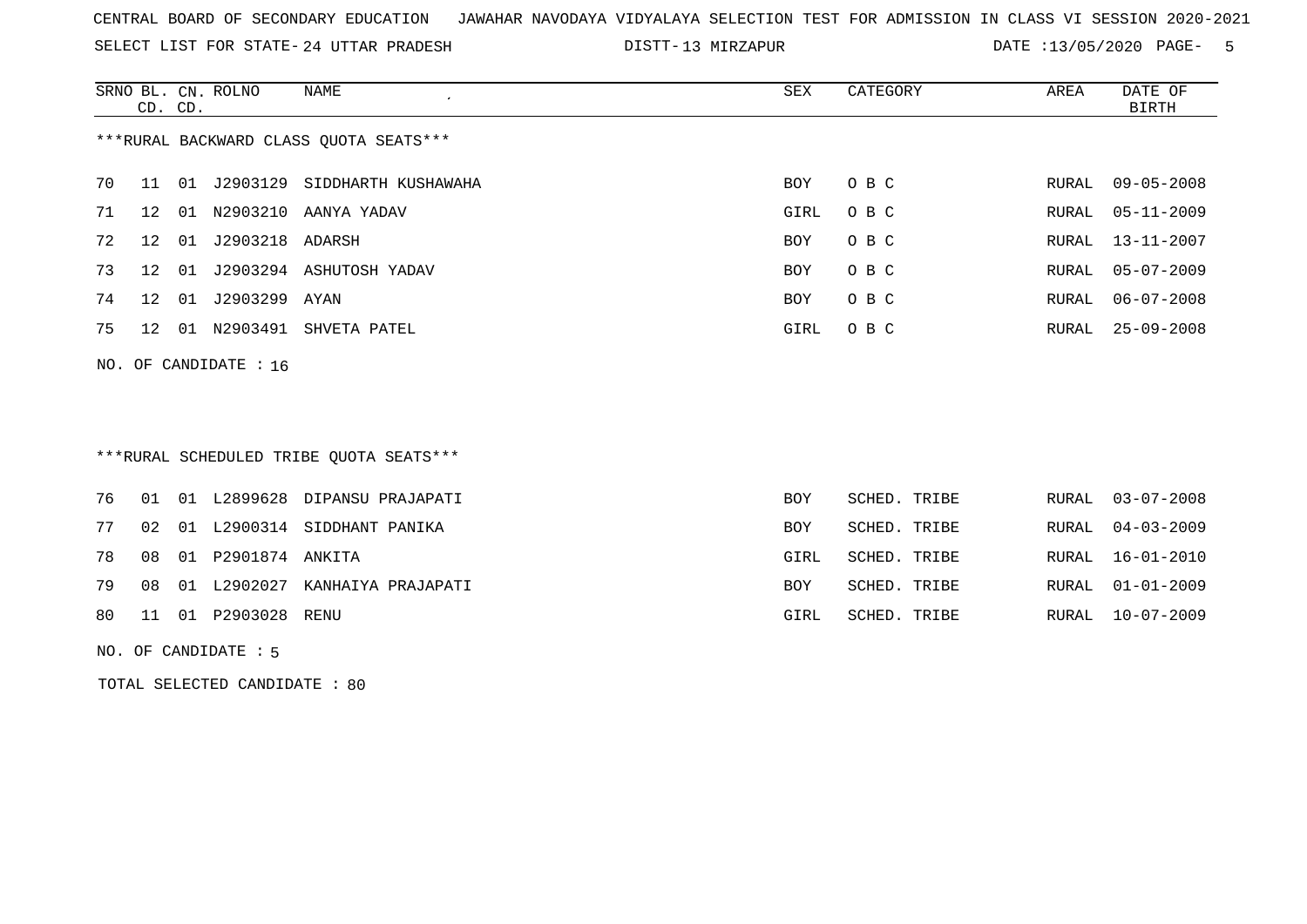|  |  |  |  | CENTRAL BOARD OF SECONDARY EDUCATION GJAWAHAR NAVODAYA VIDYALAYA SELECTION TEST FOR ADMISSION IN CLASS VI SESSION 2020-2021 |  |  |  |  |  |  |  |  |  |  |  |
|--|--|--|--|-----------------------------------------------------------------------------------------------------------------------------|--|--|--|--|--|--|--|--|--|--|--|
|--|--|--|--|-----------------------------------------------------------------------------------------------------------------------------|--|--|--|--|--|--|--|--|--|--|--|

DISTT-14 BHARAICH DATE :13/05/2020 PAGE- 1

|    |    | CD. CD. | SRNO BL. CN. ROLNO   | NAME                                   | SEX  | CATEGORY     | AREA  | DATE OF<br><b>BIRTH</b> |
|----|----|---------|----------------------|----------------------------------------|------|--------------|-------|-------------------------|
|    |    |         | ***OPEN UR SEATS***  |                                        |      |              |       |                         |
| 1  | 01 |         | 01 M2903726          | MAHI MISHRA                            | GIRL | GENERAL      |       | RURAL 21-08-2009        |
| 2  | 02 |         |                      | 01 M2903969 ANUSHKA SINGH              | GIRL | GENERAL      | RURAL | 17-11-2008              |
| 3  | 02 |         |                      | 01 M2904078 RICHA PANDEY               | GIRL | GENERAL      | RURAL | $26 - 09 - 2009$        |
| 4  | 03 |         |                      | 01 M2904220 ANUPRIYA SHUKLA            | GIRL | GENERAL      | RURAL | $21 - 08 - 2009$        |
| 5  | 04 |         |                      | 01 N2904591 AVANTIKA VERMA             | GIRL | O B C        | RURAL | $01 - 07 - 2010$        |
| 6  | 11 |         | 01 J2906638 CHANDAN  |                                        | BOY  | O B C        | RURAL | $02 - 04 - 2009$        |
| 7  |    |         |                      | 11 01 J2906851 SAURABH KUMAR VERMA     | BOY  | O B C        |       | RURAL 03-01-2009        |
| 8  |    |         |                      | 11 01 12906864 SHIKHAR MISHRA          | BOY  | GENERAL      |       | RURAL 01-12-2008        |
|    |    |         | NO. OF CANDIDATE : 8 | ***OPEN SCHEDULED CASTE QUOTA SEATS*** |      |              |       |                         |
| 9  | 01 |         |                      | 01 K2903722 MADHOOSUDAN                | BOY  | SCHED. CASTE |       | RURAL 21-01-2008        |
| 10 | 06 |         |                      | 01 K2905209 RISHABH RAVI NANDAN        | BOY  | SCHED. CASTE | RURAL | 10-12-2008              |
| 11 |    |         |                      | 09 01 K2906103 VIVEK KUMAR             | BOY  | SCHED. CASTE |       | RURAL 07-09-2007        |
|    |    |         | NO. OF CANDIDATE : 3 |                                        |      |              |       |                         |
|    |    |         |                      | ***OPEN DISABLED QUOTA SEATS***        |      |              |       |                         |
| 12 | 12 |         | 01 J2907059 IMRAN    |                                        | BOY  | O B C        |       | RURAL 01-01-2010        |
| 13 | 13 |         |                      | 01 N2907342 ARUNIMA VISHWAKARMA        | GIRL | O B C        | RURAL | $23 - 08 - 2009$        |
| 14 |    |         |                      | 15 01 I2908367 SUHEB AHMAD             | BOY  | GENERAL      | RURAL | $01 - 01 - 2009$        |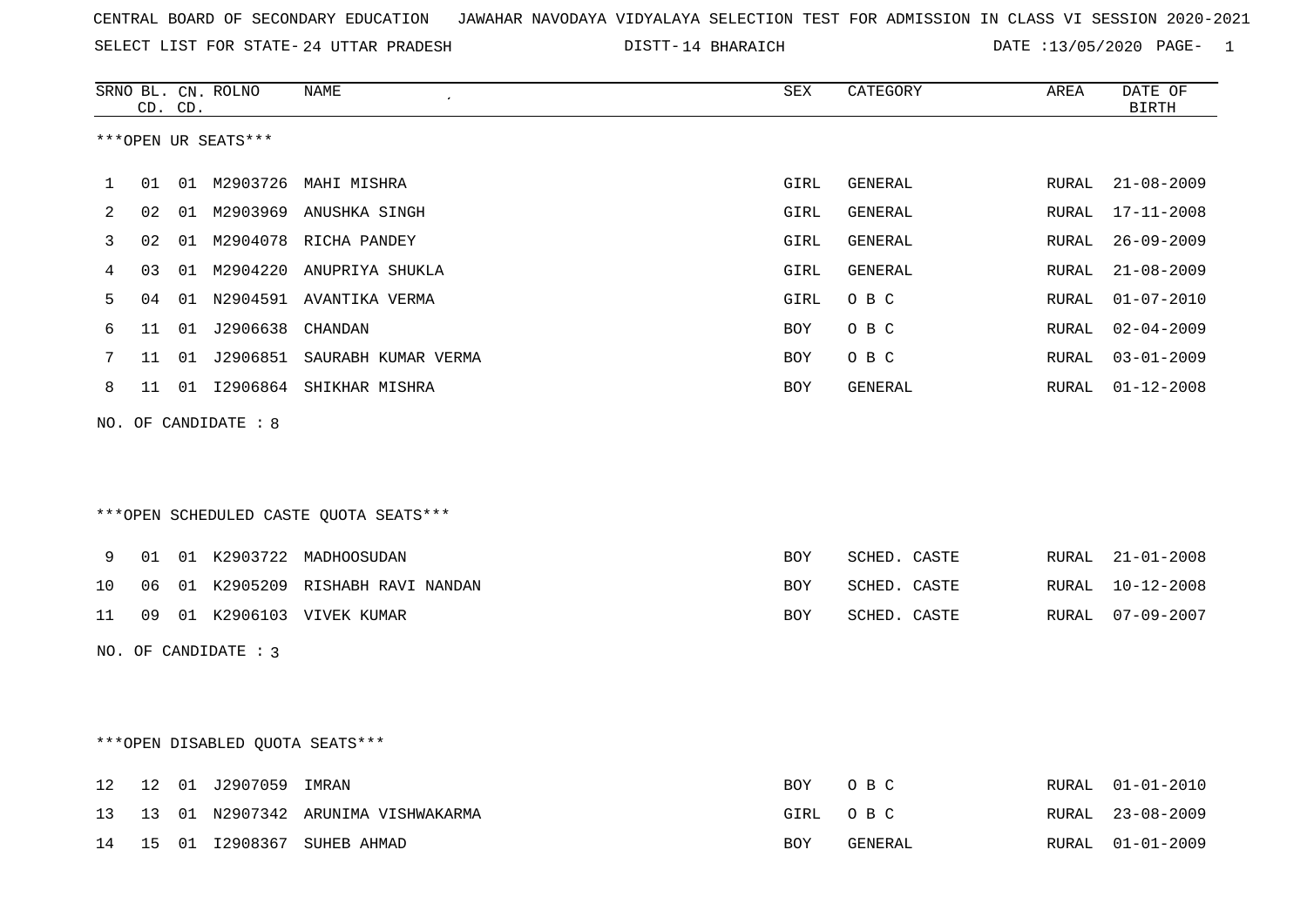| CENTRAL BOARD OF SECONDARY EDUCATION – JAWAHAR NAVODAYA VIDYALAYA SELECTION TEST FOR ADMISSION IN CLASS VI SESSION 2020-2021 |  |  |  |  |
|------------------------------------------------------------------------------------------------------------------------------|--|--|--|--|
|------------------------------------------------------------------------------------------------------------------------------|--|--|--|--|

DISTT-14 BHARAICH DATE :13/05/2020 PAGE- 2

|    | CD. CD. | SRNO BL. CN. ROLNO     | NAME                                    | ${\tt SEX}$ | CATEGORY     | AREA  | DATE OF<br><b>BIRTH</b> |
|----|---------|------------------------|-----------------------------------------|-------------|--------------|-------|-------------------------|
|    |         | NO. OF CANDIDATE : 3   |                                         |             |              |       |                         |
|    |         |                        |                                         |             |              |       |                         |
|    |         |                        |                                         |             |              |       |                         |
|    |         |                        | *** OPEN BACKWARD CLASS QUOTA SEATS***  |             |              |       |                         |
| 15 |         |                        | 06  01  N2905019  BEENA  YADAV          | GIRL        | O B C        | RURAL | $01 - 01 - 2009$        |
| 16 | 06      |                        | 01 J2905306 SURYANSH VERMA              | BOY         | O B C        | RURAL | $08 - 01 - 2010$        |
| 17 | 07      |                        | 01 B2905461 KISHAN YADAV                | <b>BOY</b>  | O B C        | URBAN | $10 - 12 - 2007$        |
| 18 | 10      | 01 J2906447            | SAURABH VERMA                           | BOY         | O B C        | RURAL | $15 - 11 - 2009$        |
| 19 | 10      |                        | 01 J2906478 SHUBHAM VERMA               | BOY         | O B C        | RURAL | 14-08-2008              |
|    |         | NO. OF CANDIDATE : 5   |                                         |             |              |       |                         |
|    |         |                        |                                         |             |              |       |                         |
|    |         |                        |                                         |             |              |       |                         |
|    |         |                        | *** OPEN SCHEDULED TRIBE QUOTA SEATS*** |             |              |       |                         |
| 20 |         |                        | 04 01 L2904727 UTTAM PRAKASH RANA       | BOY         | SCHED. TRIBE | RURAL | 06-07-2009              |
|    |         |                        |                                         |             |              |       |                         |
|    |         | NO. OF CANDIDATE : 1   |                                         |             |              |       |                         |
|    |         |                        |                                         |             |              |       |                         |
|    |         |                        |                                         |             |              |       |                         |
|    |         | ***RURAL OPEN SEATS*** |                                         |             |              |       |                         |
| 21 |         |                        | 01 01 J2903665 HARSHVARDHAN PATEL       | BOY         | O B C        | RURAL | 14-08-2008              |
| 22 | 01      |                        | 01 J2903724 MAHENDRA PRATAP             | <b>BOY</b>  | O B C        | RURAL | $10 - 08 - 2008$        |
| 23 | 01      |                        | 01 12903829 SAKET MISHRA                | BOY         | GENERAL      | RURAL | 19-04-2009              |
| 24 | 01      |                        | 01 I2903865 SHAURYA PRATAP SINGH        | BOY         | GENERAL      | RURAL | $05 - 05 - 2010$        |
| 25 |         |                        | 02 01 12903940 ABHIJEET SINGH           | BOY         | GENERAL      | RURAL | $04 - 10 - 2008$        |
| 26 |         |                        | 02 01 I2903991 BRIJESH KUMAR            | BOY         | GENERAL      | RURAL | $18 - 08 - 2008$        |
| 27 |         |                        | 03 01 J2904337 MOHD TAUHEED MALIK       | BOY         | O B C        | RURAL | $21 - 08 - 2009$        |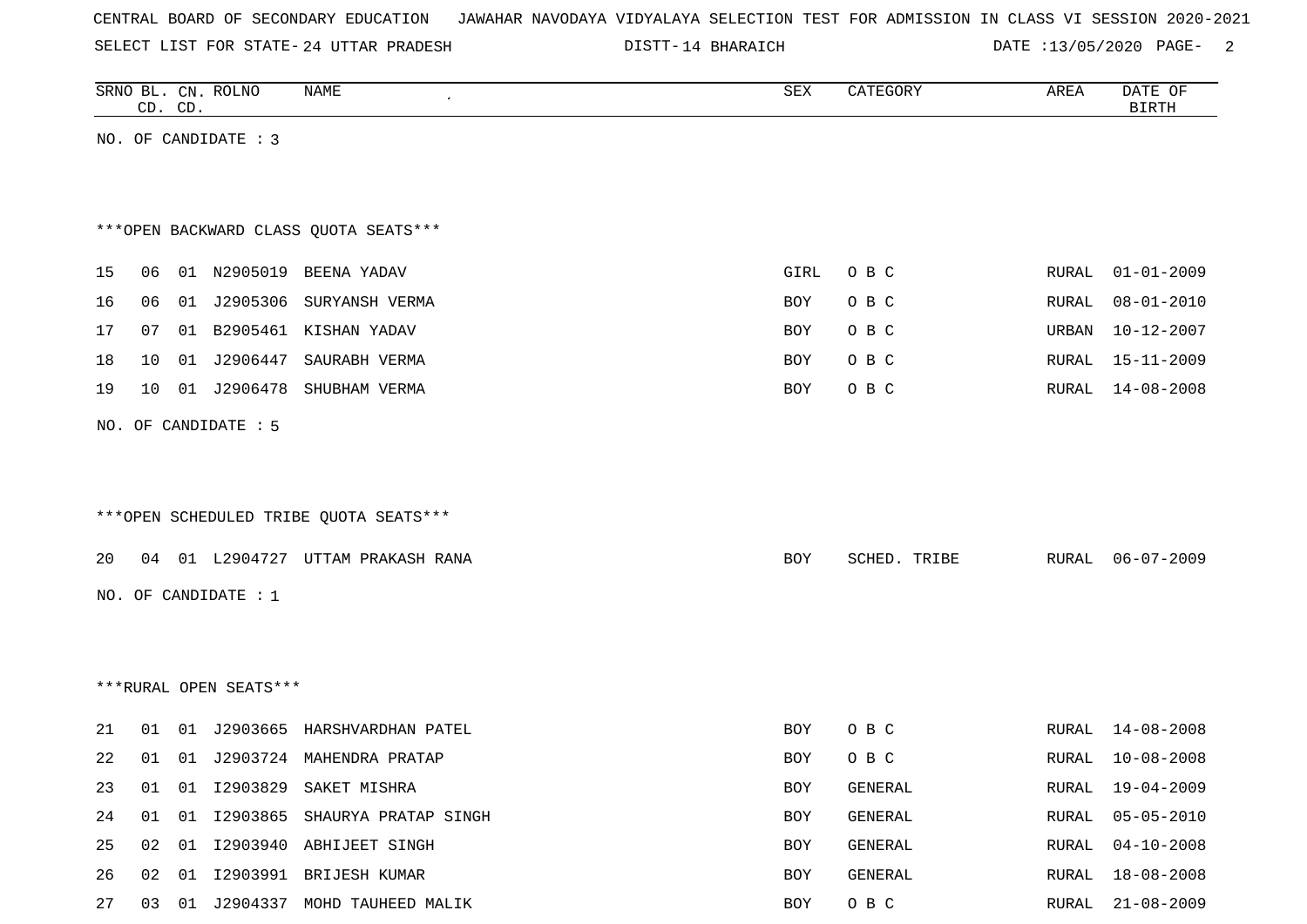14 BHARAICH DATE :13/05/2020 PAGE- 3

|    | CD. CD.         |    | SRNO BL. CN. ROLNO     | NAME                            | SEX        | CATEGORY       | AREA         | DATE OF<br><b>BIRTH</b> |
|----|-----------------|----|------------------------|---------------------------------|------------|----------------|--------------|-------------------------|
|    |                 |    | ***RURAL OPEN SEATS*** |                                 |            |                |              |                         |
|    |                 |    |                        |                                 |            |                |              |                         |
| 28 | 03              |    | 01 J2904525            | UDAY PRATAP                     | <b>BOY</b> | O B C          | RURAL        | $20 - 09 - 2008$        |
| 29 | 04              |    |                        | 01 J2904605 DIVYANSHU           | BOY        | O B C          | RURAL        | $01 - 07 - 2009$        |
| 30 | 04              | 01 |                        | M2904612 HARSHITA SINGH         | GIRL       | GENERAL        | RURAL        | $05 - 11 - 2009$        |
| 31 | 05              |    |                        | 01 J2904763 ANKIT KUMAR         | <b>BOY</b> | O B C          | RURAL        | $01 - 01 - 2008$        |
| 32 | 05              | 01 | J2904768               | ARMAN                           | BOY        | O B C          | RURAL        | $01 - 09 - 2008$        |
| 33 | 06              | 01 |                        | 12905169 PRASHANT BHUSHAN SINGH | <b>BOY</b> | GENERAL        | RURAL        | $11 - 03 - 2009$        |
| 34 | 06              |    | 01 12905278            | SHOURYA PANDEY                  | BOY        | GENERAL        | RURAL        | $08 - 09 - 2008$        |
| 35 | 08              |    | 01 12905647            | ABHISHEK SHUKLA                 | BOY        | <b>GENERAL</b> | RURAL        | $10 - 07 - 2008$        |
| 36 | 08              |    | 01 M2905775            | MAHI MISHRA                     | GIRL       | <b>GENERAL</b> | RURAL        | $22 - 05 - 2009$        |
| 37 | 09              | 01 | I2906068               | SHIVAM KUMAR                    | <b>BOY</b> | GENERAL        | RURAL        | $25 - 08 - 2008$        |
| 38 | 09              | 01 |                        | M2906098 VARTIKA SINGH          | GIRL       | GENERAL        | RURAL        | $25 - 06 - 2009$        |
| 39 | 10              | 01 |                        | M2906161 ANSHI TRIVEDI          | GIRL       | GENERAL        | RURAL        | $01 - 01 - 2009$        |
| 40 | 10              | 01 |                        | M2906355 PAYAL SINGH            | GIRL       | GENERAL        | RURAL        | $01 - 01 - 2008$        |
| 41 | 11              | 01 | M2906634 BHAVYA        |                                 | GIRL       | <b>GENERAL</b> | RURAL        | $19 - 09 - 2009$        |
| 42 | 11              | 01 | M2906922               | TANYA SINGH                     | GIRL       | <b>GENERAL</b> | RURAL        | $28 - 02 - 2008$        |
| 43 | 12              | 01 |                        | 12907135 PRAKHAR MISHRA         | <b>BOY</b> | <b>GENERAL</b> | RURAL        | $11 - 08 - 2009$        |
| 44 | 12 <sup>°</sup> |    |                        | 01 J2907158 RAJAT VERMA         | BOY        | O B C          | RURAL        | $01 - 09 - 2008$        |
| 45 | 13              |    | 01 12907328            | ANSHUMAN                        | <b>BOY</b> | <b>GENERAL</b> | RURAL        | $02 - 08 - 2008$        |
| 46 | 13              | 01 | J2907375               | GIRIJESH SONI                   | BOY        | O B C          | RURAL        | $28 - 04 - 2009$        |
| 47 | 14              | 01 |                        | 12907781 KARTIKEY AWASTHI       | <b>BOY</b> | GENERAL        | RURAL        | $10 - 03 - 2009$        |
| 48 | 14              | 01 | I2907987               | SHASHWAT SHUKLA                 | <b>BOY</b> | <b>GENERAL</b> | RURAL        | $20 - 04 - 2009$        |
| 49 | 15              | 01 |                        | 12908084 AKASH MISHRA           | <b>BOY</b> | <b>GENERAL</b> | RURAL        | $01 - 01 - 2008$        |
| 50 | 15              | 01 |                        | 12908136 ASHUTOSH TIWARI        | <b>BOY</b> | GENERAL        | <b>RURAL</b> | $01 - 01 - 2010$        |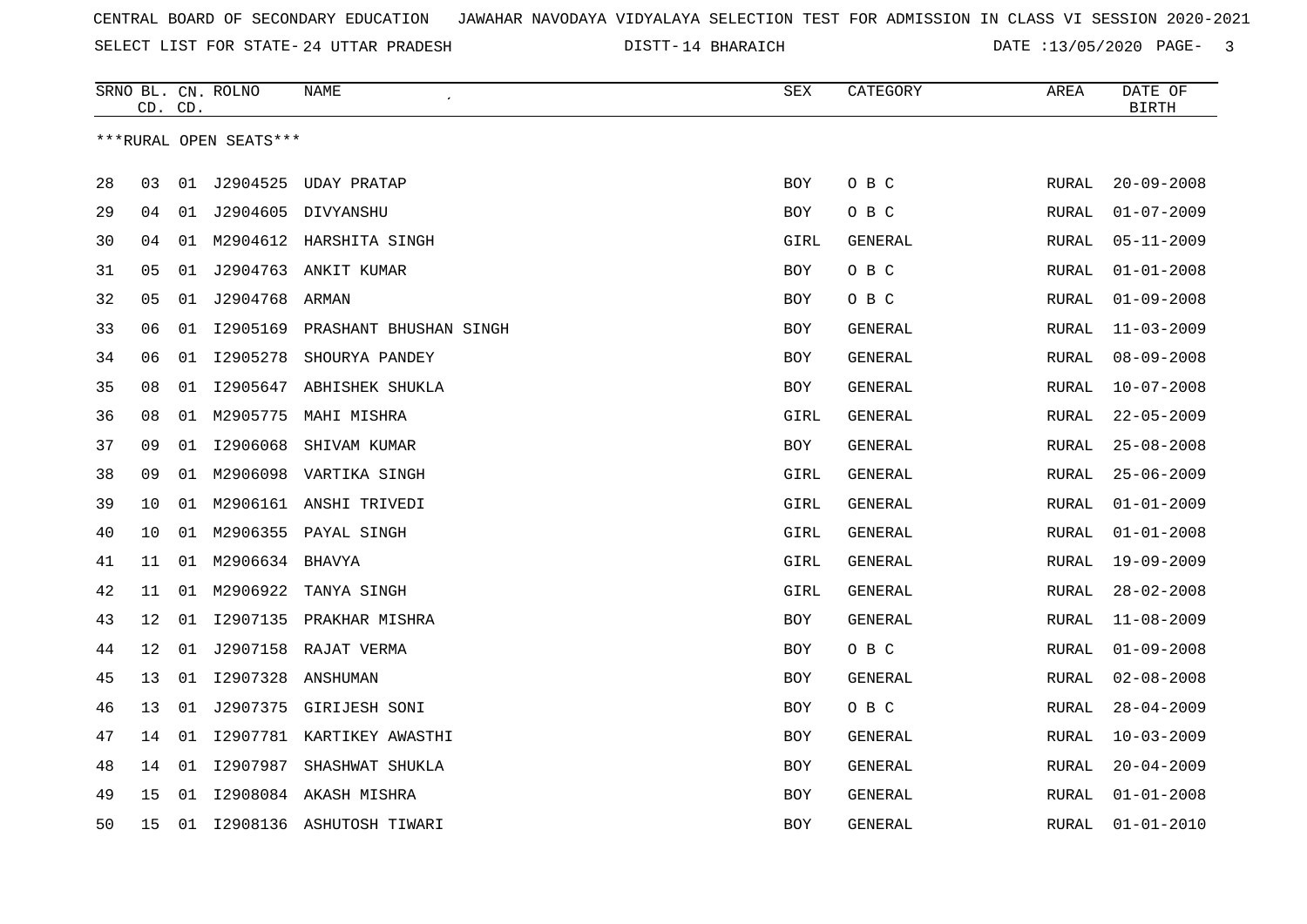| CENTRAL BOARD OF SECONDARY EDUCATION – JAWAHAR NAVODAYA VIDYALAYA SELECTION TEST FOR ADMISSION IN CLASS VI SESSION 2020-2021 |  |  |  |  |
|------------------------------------------------------------------------------------------------------------------------------|--|--|--|--|
|------------------------------------------------------------------------------------------------------------------------------|--|--|--|--|

SELECT LIST FOR STATE- DISTT- 24 UTTAR PRADESH 14 BHARAICH DATE :13/05/2020 PAGE- 4

|    |    | CD. CD. | SRNO BL. CN. ROLNO    | NAME                                    | SEX        | CATEGORY     | AREA         | DATE OF<br>BIRTH |
|----|----|---------|-----------------------|-----------------------------------------|------------|--------------|--------------|------------------|
|    |    |         | NO. OF CANDIDATE : 30 |                                         |            |              |              |                  |
|    |    |         |                       |                                         |            |              |              |                  |
|    |    |         |                       |                                         |            |              |              |                  |
|    |    |         |                       | ***RURAL SCHEDULED CASTE QUOTA SEATS*** |            |              |              |                  |
| 51 | 01 |         | 01 K2903558 ALOK      |                                         | <b>BOY</b> | SCHED. CASTE | RURAL        | $04 - 08 - 2009$ |
| 52 | 01 |         |                       | 01 K2903620 AYUSH KUMAR                 | BOY        | SCHED. CASTE | RURAL        | $05 - 10 - 2010$ |
| 53 | 01 |         |                       | 01 K2903779 PRASHANT RANJAN             | BOY        | SCHED. CASTE | RURAL        | $28 - 07 - 2010$ |
| 54 | 01 |         | 01 K2903922 VINEET    |                                         | <b>BOY</b> | SCHED. CASTE | <b>RURAL</b> | $19 - 01 - 2009$ |
| 55 | 03 |         | 01 K2904371 NITIN     |                                         | BOY        | SCHED. CASTE | RURAL        | $25 - 04 - 2009$ |
| 56 | 05 |         |                       | 01 K2904750 AKASH CHOUDHARI             | BOY        | SCHED. CASTE | RURAL        | $01 - 09 - 2008$ |
| 57 | 05 |         | 01 K2904891 SHIVAM    |                                         | BOY        | SCHED. CASTE | RURAL        | $10 - 08 - 2008$ |
| 58 | 06 |         |                       | 01 K2905002 ARUN KUMAR SINGH            | BOY        | SCHED. CASTE | RURAL        | $07 - 11 - 2010$ |
| 59 | 10 |         |                       | 01 K2906544 VIVEK KUMAR                 | BOY        | SCHED. CASTE | RURAL        | $28 - 12 - 2010$ |
|    |    |         | NO. OF CANDIDATE : 9  |                                         |            |              |              |                  |
|    |    |         |                       |                                         |            |              |              |                  |
|    |    |         |                       |                                         |            |              |              |                  |
|    |    |         |                       | *** RURAL BACKWARD CLASS QUOTA SEATS*** |            |              |              |                  |
| 60 | 01 |         |                       | 01 N2903597 ANUSHKA NISHAD              | GIRL       | O B C        | <b>RURAL</b> | $26 - 05 - 2009$ |
| 61 | 01 |         | 01 N2903687 KARISHMA  |                                         | GIRL       | O B C        | RURAL        | $01 - 07 - 2007$ |
| 62 | 02 |         | 01 N2904028           | MANISHA                                 | GIRL       | O B C        | RURAL        | $05 - 01 - 2009$ |
| 63 | 02 |         |                       | 01 N2904051 NEHA VERMA                  | GIRL       | O B C        | RURAL        | $02 - 02 - 2011$ |
| 64 | 03 |         | 01 N2904388           | PRATIBHA                                | GIRL       | O B C        | RURAL        | $10 - 12 - 2008$ |
| 65 | 04 |         |                       | 01 N2904619 KHUSHI VERMA                | GIRL       | O B C        | RURAL        | $20 - 05 - 2008$ |
| 66 | 04 |         |                       | 01 N2904655 PRARTHANA MAURYA            | GIRL       | O B C        | RURAL        | $18 - 07 - 2010$ |
| 67 | 05 |         |                       | 01 N2904801 HIMANSHI VERMA              | GIRL       | O B C        | RURAL        | $01 - 01 - 2008$ |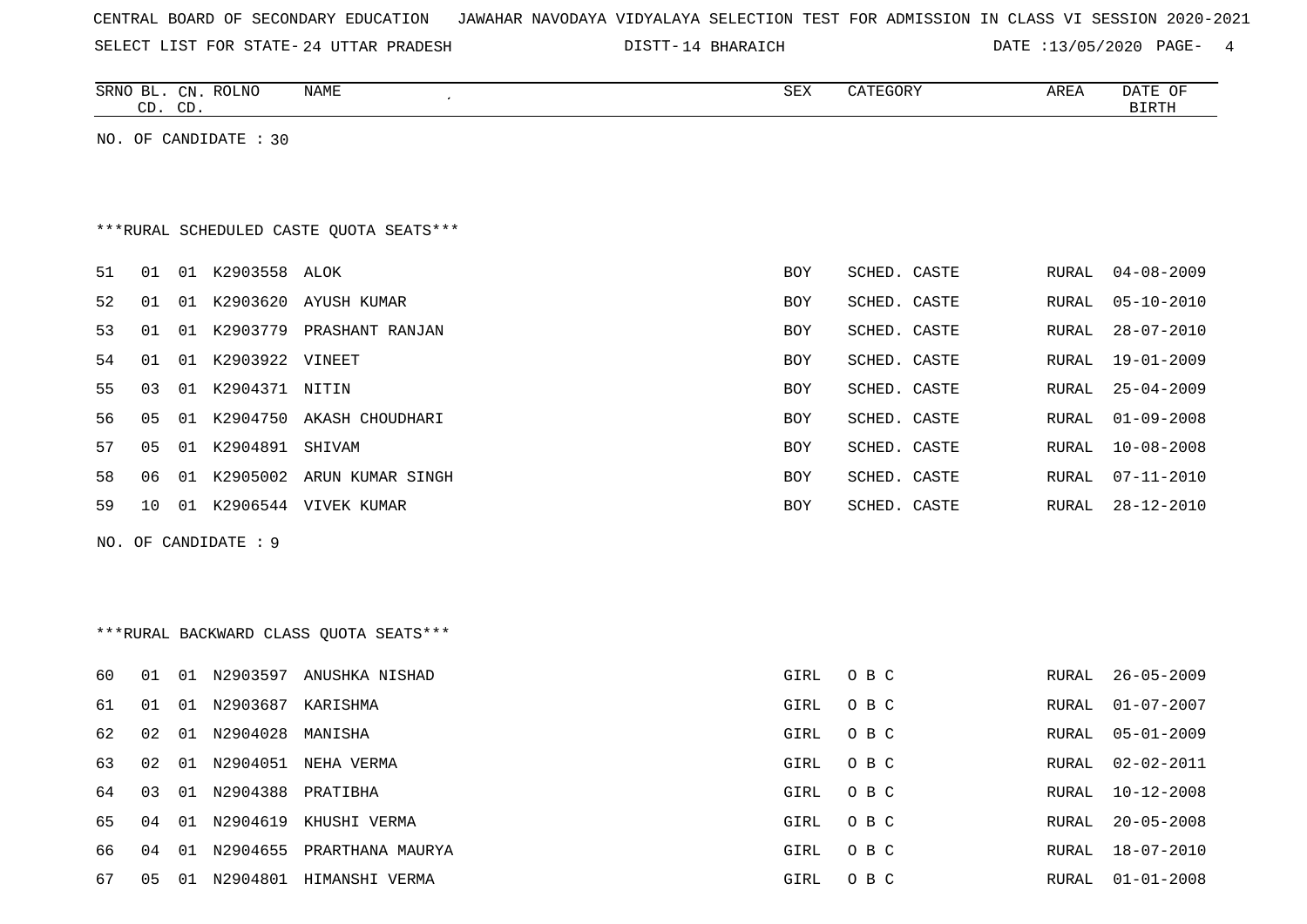SELECT LIST FOR STATE- DISTT- 24 UTTAR PRADESH

14 BHARAICH DATE :13/05/2020 PAGE- 5

|    | CD. CD. |    | SRNO BL. CN. ROLNO    | NAME                                    | <b>SEX</b> | CATEGORY     | AREA  | DATE OF<br><b>BIRTH</b> |
|----|---------|----|-----------------------|-----------------------------------------|------------|--------------|-------|-------------------------|
|    |         |    |                       | *** RURAL BACKWARD CLASS QUOTA SEATS*** |            |              |       |                         |
| 68 | 05      |    |                       | 01 N2904888 SHILPA CHAUHAN              | GIRL       | O B C        | RURAL | $08 - 08 - 2009$        |
| 69 | 06      |    |                       | 01 J2904984 ANKUR SINGH                 | BOY        | O B C        | RURAL | $01 - 01 - 2009$        |
| 70 | 06      | 01 |                       | J2905274 SHIV KUMAR VERMA               | BOY        | O B C        | RURAL | $13 - 02 - 2008$        |
| 71 | 08      | 01 | N2905853              | RUCHI YADAV                             | GIRL       | O B C        | RURAL | $22 - 01 - 2009$        |
| 72 | 09      | 01 |                       | N2906019 MANSI MAURYA                   | GIRL       | O B C        | RURAL | $05 - 08 - 2010$        |
| 73 | 10      | 01 | J2906365              | PRANESH NISHAD                          | BOY        | O B C        | RURAL | $07 - 07 - 2009$        |
| 74 | 12      | 01 |                       | N2907241 SUNIDHI SAHU                   | GIRL       | O B C        | RURAL | $20 - 07 - 2010$        |
| 75 | 13      |    |                       | 01 N2907293 AGRIMA GUPTA                | GIRL       | O B C        | RURAL | $19 - 02 - 2009$        |
|    |         |    | NO. OF CANDIDATE : 16 |                                         |            |              |       |                         |
|    |         |    |                       |                                         |            |              |       |                         |
|    |         |    |                       |                                         |            |              |       |                         |
|    |         |    |                       | ***RURAL SCHEDULED TRIBE OUOTA SEATS*** |            |              |       |                         |
| 76 | 01      |    | 01 L2903562 AMAN      |                                         | BOY        | SCHED. TRIBE | RURAL | $01 - 05 - 2007$        |
| 77 | 01      | 01 | L2903802              | RAMAN KUMAR RANA                        | <b>BOY</b> | SCHED. TRIBE | RURAL | $01 - 07 - 2009$        |
| 78 | 01      |    | 01 L2903817           | ROSHAN                                  | BOY        | SCHED. TRIBE | RURAL | $01 - 06 - 2009$        |
| 79 | 03      |    |                       | 01 L2904465 SATISH KUMAR RANA           | <b>BOY</b> | SCHED. TRIBE | RURAL | $28 - 09 - 2008$        |
| 80 | 06      |    | 01 L2905008           | ASTITVA KUMAR GOND                      | BOY        | SCHED. TRIBE | RURAL | $22 - 07 - 2009$        |
|    |         |    | NO. OF CANDIDATE : 5  |                                         |            |              |       |                         |

TOTAL SELECTED CANDIDATE : 80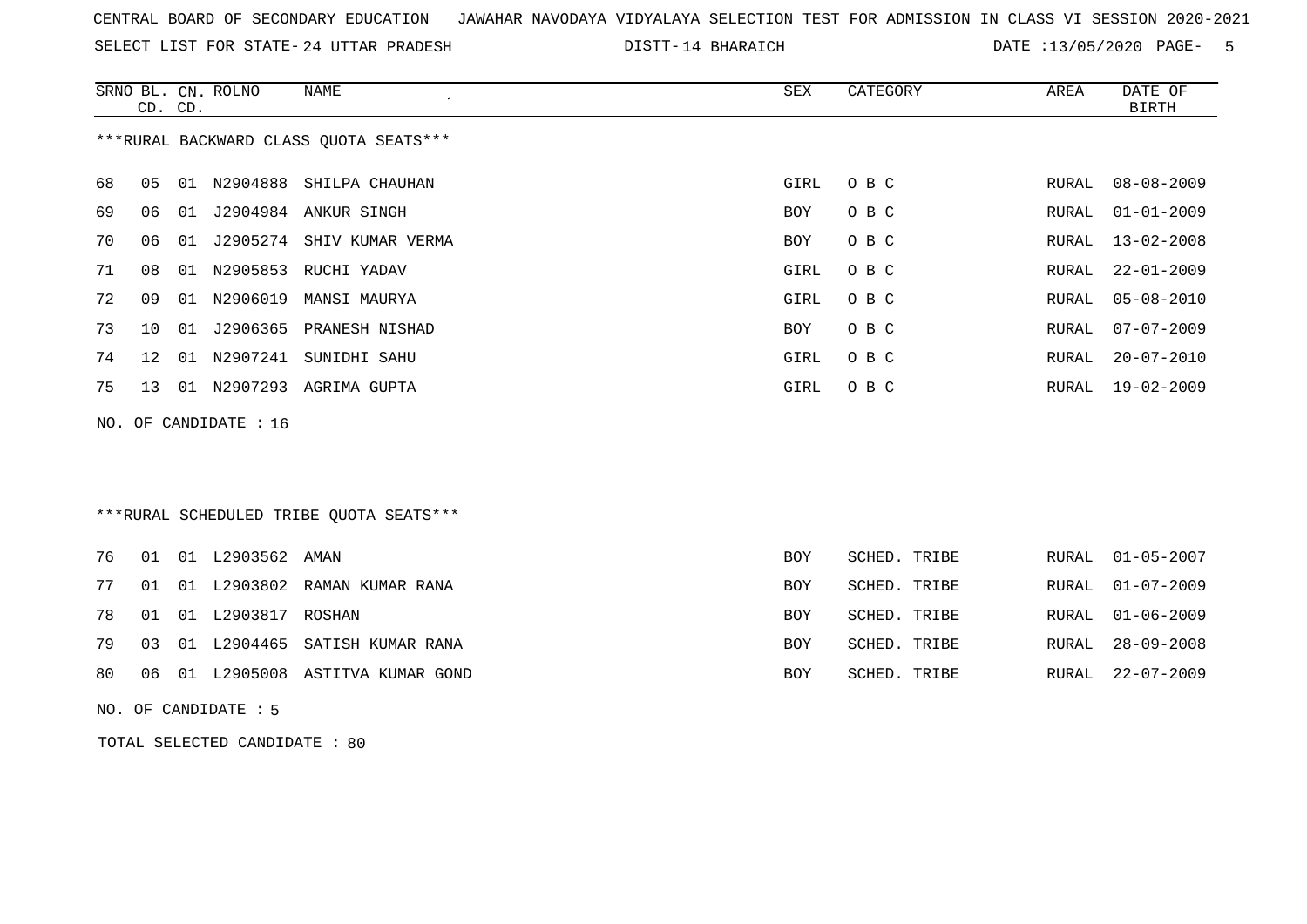SELECT LIST FOR STATE- DISTT- 24 UTTAR PRADESH

DISTT-15 KANPUR NAGAR DATE :13/05/2020 PAGE- 1

|    |    | CD. CD. | SRNO BL. CN. ROLNO   | NAME                                   | SEX        | CATEGORY     | AREA  | DATE OF<br>$\operatorname{BIRTH}$ |
|----|----|---------|----------------------|----------------------------------------|------------|--------------|-------|-----------------------------------|
|    |    |         | ***OPEN UR SEATS***  |                                        |            |              |       |                                   |
| 1  | 01 |         | 02 J2909149          | RAJ                                    | BOY        | O B C        | RURAL | $01 - 01 - 2008$                  |
| 2  | 01 |         |                      | 02 M2909309 SHAGUN PANDEY              | GIRL       | GENERAL      | RURAL | $01 - 01 - 2011$                  |
| 3  | 02 |         | 01 J2909671 ASHISH   |                                        | <b>BOY</b> | O B C        | RURAL | $01 - 11 - 2008$                  |
| 4  | 05 |         |                      | 01 M2911847 HANSHIKA SHUKLA            | GIRL       | GENERAL      | RURAL | $02 - 12 - 2007$                  |
| 5  | 07 |         | 01 N2912747 KOMAL    |                                        | GIRL       | O B C        | RURAL | $05 - 07 - 2009$                  |
| 6  | 10 |         |                      | 01 J2913665 AYUSH YADAV                | BOY        | O B C        | RURAL | $21 - 04 - 2009$                  |
| 7  | 10 |         |                      | 01 N2913799 SONAM PAL                  | GIRL       | O B C        | RURAL | $03 - 01 - 2009$                  |
|    |    |         | NO. OF CANDIDATE : 7 |                                        |            |              |       |                                   |
|    |    |         |                      |                                        |            |              |       |                                   |
|    |    |         |                      |                                        |            |              |       |                                   |
|    |    |         |                      | ***OPEN SCHEDULED CASTE QUOTA SEATS*** |            |              |       |                                   |
| 8  | 05 |         | 01 02911904 KHUSHI   |                                        | GIRL       | SCHED. CASTE | RURAL | $08 - 10 - 2009$                  |
| 9  | 05 |         | 01 02912238 STUTI    |                                        | GIRL       | SCHED. CASTE | RURAL | $27 - 11 - 2009$                  |
| 10 | 07 |         | 01 K2912859 RITIKESH |                                        | BOY        | SCHED. CASTE | RURAL | $02 - 07 - 2008$                  |
| 11 | 11 |         | 01 K2914287 SHRESTH  |                                        | BOY        | SCHED. CASTE | RURAL | $27 - 03 - 2010$                  |
|    |    |         | NO. OF CANDIDATE : 4 |                                        |            |              |       |                                   |
|    |    |         |                      |                                        |            |              |       |                                   |
|    |    |         |                      |                                        |            |              |       |                                   |
|    |    |         |                      | ***OPEN DISABLED QUOTA SEATS***        |            |              |       |                                   |
| 12 | 01 |         |                      | 01 I2908834 KESHAV SHUKLA              | BOY        | GENERAL      | RURAL | $13 - 08 - 2008$                  |
| 13 | 04 |         |                      | 02 B2911420 SAHIL SACHAN               | <b>BOY</b> | O B C        | URBAN | $05 - 09 - 2009$                  |
| 14 | 06 |         | 01 N2912468 RAHNUMA  |                                        | GIRL       | O B C        | RURAL | $05 - 01 - 2008$                  |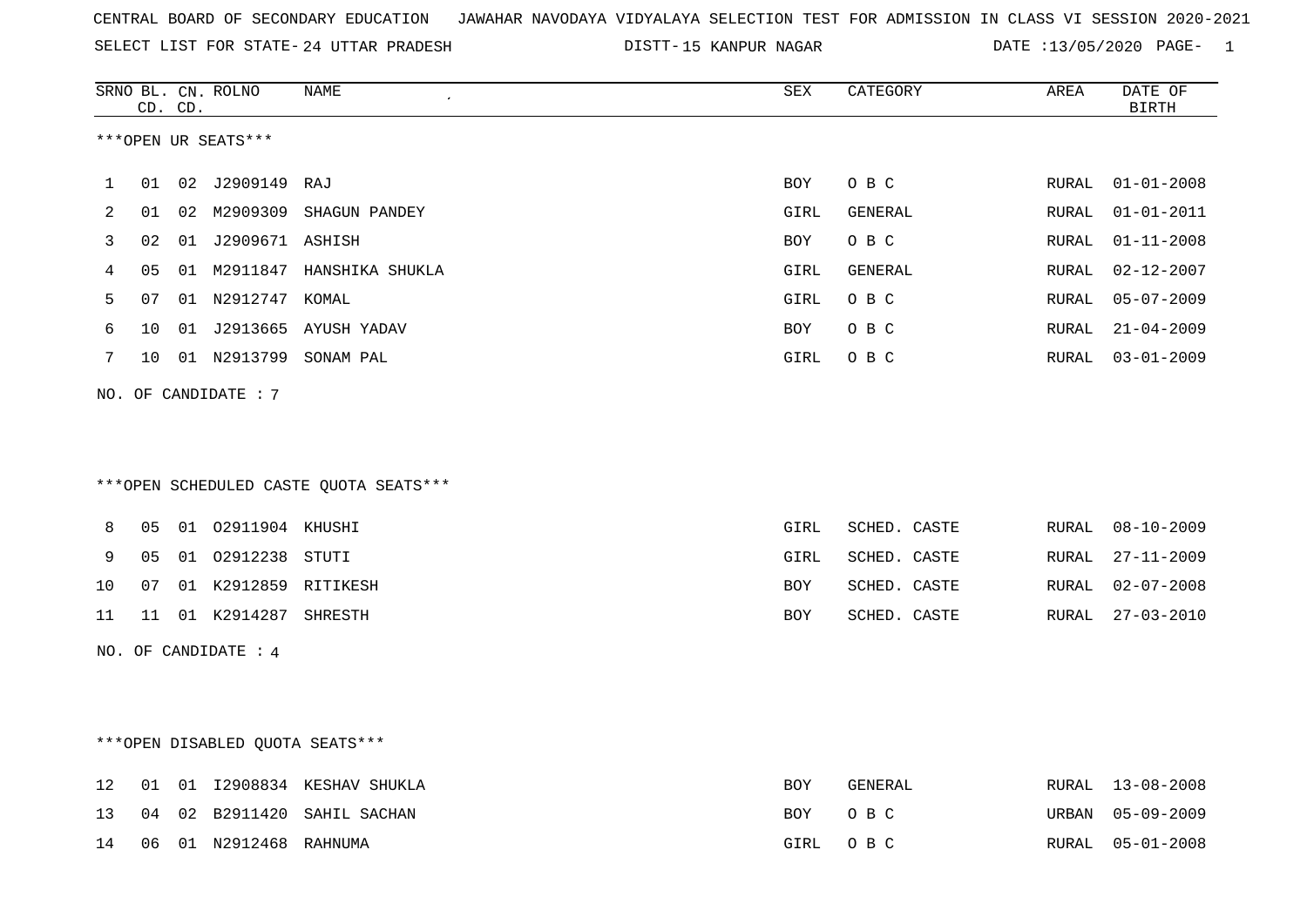SELECT LIST FOR STATE- DISTT- 24 UTTAR PRADESH

DISTT-15 KANPUR NAGAR DATE :13/05/2020 PAGE- 2

|                                        |    | CD. CD. | SRNO BL. CN. ROLNO    | NAME                         | SEX  | CATEGORY     | AREA         | DATE OF<br><b>BIRTH</b> |
|----------------------------------------|----|---------|-----------------------|------------------------------|------|--------------|--------------|-------------------------|
|                                        |    |         | NO. OF CANDIDATE : 3  |                              |      |              |              |                         |
|                                        |    |         |                       |                              |      |              |              |                         |
|                                        |    |         |                       |                              |      |              |              |                         |
| *** OPEN BACKWARD CLASS QUOTA SEATS*** |    |         |                       |                              |      |              |              |                         |
| 15                                     | 01 |         | 01 N2908597 ARADHYA   |                              | GIRL | O B C        | RURAL        | $20 - 12 - 2010$        |
| 16                                     | 02 |         |                       | 01 J2910013 SUKHRAM JI YADAV | BOY  | O B C        | RURAL        | $25 - 12 - 2008$        |
| 17                                     | 05 |         |                       | 01 J2911665 AKASH PAL        | BOY  | O B C        | RURAL        | $21 - 09 - 2010$        |
| 18                                     | 05 |         | 01 J2912020           | PRAKHAR                      | BOY  | O B C        | <b>RURAL</b> | $03 - 03 - 2008$        |
| 19                                     | 05 |         | 01 N2912170           | SHALINI PAL                  | GIRL | O B C        | RURAL        | $01 - 01 - 2008$        |
| NO. OF CANDIDATE : 5                   |    |         |                       |                              |      |              |              |                         |
|                                        |    |         |                       |                              |      |              |              |                         |
|                                        |    |         |                       |                              |      |              |              |                         |
| ***OPEN SCHEDULED TRIBE QUOTA SEATS*** |    |         |                       |                              |      |              |              |                         |
| 20                                     |    |         |                       | 05 01 L2912265 VED PRAKASH   | BOY  | SCHED. TRIBE | RURAL        | $01 - 01 - 2008$        |
| NO. OF CANDIDATE : 1                   |    |         |                       |                              |      |              |              |                         |
|                                        |    |         |                       |                              |      |              |              |                         |
|                                        |    |         |                       |                              |      |              |              |                         |
| ***RURAL OPEN SEATS***                 |    |         |                       |                              |      |              |              |                         |
|                                        |    |         |                       |                              |      |              |              |                         |
| 21                                     | 01 |         |                       | 01 M2908564 ANSHIKA DEVI     | GIRL | GENERAL      | RURAL        | $07 - 10 - 2008$        |
| 22                                     |    |         |                       | 01 02 J2909370 SHIVA SHARMA  | BOY  | O B C        | RURAL        | 15-12-2010              |
| 23                                     |    |         | 01 02 N2909391 SHREYA |                              | GIRL | O B C        | RURAL        | $08 - 05 - 2010$        |
| 24                                     | 02 | 01      | J2909570 ABHISHEK     |                              | BOY  | O B C        | RURAL        | $07 - 07 - 2007$        |
| 25                                     | 02 |         |                       | 01 M2909677 AVANI TRIVEDI    | GIRL | GENERAL      | <b>RURAL</b> | $07 - 02 - 2010$        |
| 26                                     | 02 |         | 01 M2909955 SHAHIBA   |                              | GIRL | GENERAL      | RURAL        | $29 - 06 - 2010$        |
| 27                                     |    |         | 03 01 J2910283 AYUSH  |                              | BOY  | O B C        | RURAL        | $22 - 05 - 2009$        |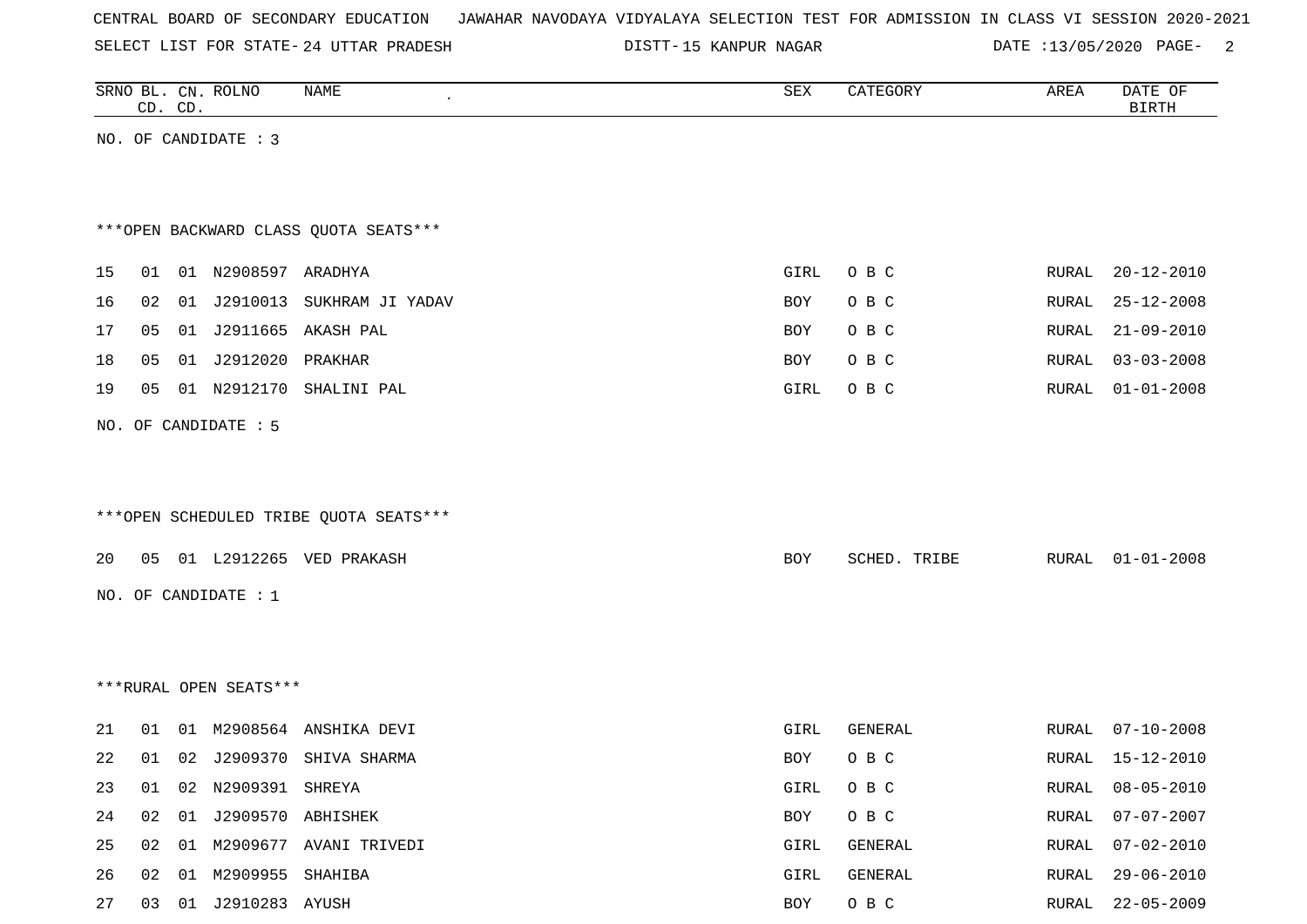SELECT LIST FOR STATE- DISTT- 24 UTTAR PRADESH

15 KANPUR NAGAR DATE :13/05/2020 PAGE- 3

| ***RURAL OPEN SEATS***<br>J2910360 HIMANSHU<br>28<br>03<br>01<br><b>BOY</b><br>O B C<br>RURAL<br>J2910570<br>29<br>03<br>02<br>OM SINGH<br>O B C<br>RURAL<br>BOY<br>30<br>J2910958 VIVEK YADAV<br>O B C<br>03<br>02<br>RURAL<br>BOY<br>05<br>M2911772 AVNI MISHRA<br>31<br>01<br>GIRL<br>GENERAL<br>RURAL<br>01 J2911851 HARSH PAL<br>O B C<br>32<br>05<br><b>BOY</b><br>RURAL<br>01 J2911950 MO ANAS<br>33<br>05<br>O B C<br>BOY<br>RURAL<br>34<br>01 I2912172 SHASHVAT MISHRA<br>05<br>BOY<br>GENERAL<br>RURAL<br>35<br>J2912311 AKASH PAL<br>O B C<br>06<br>01<br>BOY<br>RURAL<br>36<br>I2912372 AYUSH SINGH<br>GENERAL<br>06<br>01<br><b>BOY</b><br>RURAL<br>J2912621 ANIKET PAL<br>O B C<br>37<br>07<br>01<br><b>BOY</b><br>RURAL<br>J2912857 RITIK<br>O B C<br>38<br>07<br>01<br><b>BOY</b><br>RURAL<br>39<br>J2913018 ALOK PAL<br>O B C<br>08<br>01<br>BOY<br>RURAL<br>12913222 PRAVEEN PANDEY<br>40<br>08<br>01<br>BOY<br>GENERAL<br>RURAL<br>J2913299<br>O B C<br>41<br>08<br>01<br>SHIVAM SHARMA<br><b>BOY</b><br>RURAL<br>42<br>09<br>M2913572<br>GIRL<br>01<br>SHREYASHI TIWARI<br><b>GENERAL</b><br>RURAL<br>43<br>09<br>N2913591 TEJASWINI<br>GIRL<br>O B C<br>01<br>SHARMA<br>RURAL<br>09<br>J2913595<br>O B C<br>44<br>01<br>UTKARSH<br>BOY<br>RURAL |    | CD. CD. |    | SRNO BL. CN. ROLNO | NAME | SEX        | CATEGORY | AREA  | DATE OF<br><b>BIRTH</b> |
|----------------------------------------------------------------------------------------------------------------------------------------------------------------------------------------------------------------------------------------------------------------------------------------------------------------------------------------------------------------------------------------------------------------------------------------------------------------------------------------------------------------------------------------------------------------------------------------------------------------------------------------------------------------------------------------------------------------------------------------------------------------------------------------------------------------------------------------------------------------------------------------------------------------------------------------------------------------------------------------------------------------------------------------------------------------------------------------------------------------------------------------------------------------------------------------------------------------------------------------------------------------------|----|---------|----|--------------------|------|------------|----------|-------|-------------------------|
|                                                                                                                                                                                                                                                                                                                                                                                                                                                                                                                                                                                                                                                                                                                                                                                                                                                                                                                                                                                                                                                                                                                                                                                                                                                                      |    |         |    |                    |      |            |          |       |                         |
|                                                                                                                                                                                                                                                                                                                                                                                                                                                                                                                                                                                                                                                                                                                                                                                                                                                                                                                                                                                                                                                                                                                                                                                                                                                                      |    |         |    |                    |      |            |          |       | $27 - 06 - 2008$        |
|                                                                                                                                                                                                                                                                                                                                                                                                                                                                                                                                                                                                                                                                                                                                                                                                                                                                                                                                                                                                                                                                                                                                                                                                                                                                      |    |         |    |                    |      |            |          |       | $16 - 01 - 2010$        |
|                                                                                                                                                                                                                                                                                                                                                                                                                                                                                                                                                                                                                                                                                                                                                                                                                                                                                                                                                                                                                                                                                                                                                                                                                                                                      |    |         |    |                    |      |            |          |       | $05 - 12 - 2010$        |
|                                                                                                                                                                                                                                                                                                                                                                                                                                                                                                                                                                                                                                                                                                                                                                                                                                                                                                                                                                                                                                                                                                                                                                                                                                                                      |    |         |    |                    |      |            |          |       | $14 - 11 - 2010$        |
|                                                                                                                                                                                                                                                                                                                                                                                                                                                                                                                                                                                                                                                                                                                                                                                                                                                                                                                                                                                                                                                                                                                                                                                                                                                                      |    |         |    |                    |      |            |          |       | $04 - 05 - 2010$        |
|                                                                                                                                                                                                                                                                                                                                                                                                                                                                                                                                                                                                                                                                                                                                                                                                                                                                                                                                                                                                                                                                                                                                                                                                                                                                      |    |         |    |                    |      |            |          |       | $05 - 04 - 2009$        |
|                                                                                                                                                                                                                                                                                                                                                                                                                                                                                                                                                                                                                                                                                                                                                                                                                                                                                                                                                                                                                                                                                                                                                                                                                                                                      |    |         |    |                    |      |            |          |       | $09 - 05 - 2010$        |
|                                                                                                                                                                                                                                                                                                                                                                                                                                                                                                                                                                                                                                                                                                                                                                                                                                                                                                                                                                                                                                                                                                                                                                                                                                                                      |    |         |    |                    |      |            |          |       | $01 - 10 - 2009$        |
|                                                                                                                                                                                                                                                                                                                                                                                                                                                                                                                                                                                                                                                                                                                                                                                                                                                                                                                                                                                                                                                                                                                                                                                                                                                                      |    |         |    |                    |      |            |          |       | $06 - 04 - 2008$        |
|                                                                                                                                                                                                                                                                                                                                                                                                                                                                                                                                                                                                                                                                                                                                                                                                                                                                                                                                                                                                                                                                                                                                                                                                                                                                      |    |         |    |                    |      |            |          |       | $10 - 02 - 2010$        |
|                                                                                                                                                                                                                                                                                                                                                                                                                                                                                                                                                                                                                                                                                                                                                                                                                                                                                                                                                                                                                                                                                                                                                                                                                                                                      |    |         |    |                    |      |            |          |       | $01 - 07 - 2008$        |
|                                                                                                                                                                                                                                                                                                                                                                                                                                                                                                                                                                                                                                                                                                                                                                                                                                                                                                                                                                                                                                                                                                                                                                                                                                                                      |    |         |    |                    |      |            |          |       | $24 - 10 - 2009$        |
|                                                                                                                                                                                                                                                                                                                                                                                                                                                                                                                                                                                                                                                                                                                                                                                                                                                                                                                                                                                                                                                                                                                                                                                                                                                                      |    |         |    |                    |      |            |          |       | $29 - 08 - 2009$        |
|                                                                                                                                                                                                                                                                                                                                                                                                                                                                                                                                                                                                                                                                                                                                                                                                                                                                                                                                                                                                                                                                                                                                                                                                                                                                      |    |         |    |                    |      |            |          |       | $01 - 04 - 2010$        |
|                                                                                                                                                                                                                                                                                                                                                                                                                                                                                                                                                                                                                                                                                                                                                                                                                                                                                                                                                                                                                                                                                                                                                                                                                                                                      |    |         |    |                    |      |            |          |       | $20 - 07 - 2009$        |
|                                                                                                                                                                                                                                                                                                                                                                                                                                                                                                                                                                                                                                                                                                                                                                                                                                                                                                                                                                                                                                                                                                                                                                                                                                                                      |    |         |    |                    |      |            |          |       | $31 - 08 - 2009$        |
|                                                                                                                                                                                                                                                                                                                                                                                                                                                                                                                                                                                                                                                                                                                                                                                                                                                                                                                                                                                                                                                                                                                                                                                                                                                                      |    |         |    |                    |      |            |          |       | $03 - 09 - 2009$        |
| I2913687 HARSHIT                                                                                                                                                                                                                                                                                                                                                                                                                                                                                                                                                                                                                                                                                                                                                                                                                                                                                                                                                                                                                                                                                                                                                                                                                                                     | 45 | 10      | 01 |                    |      | <b>BOY</b> | GENERAL  | RURAL | $05 - 09 - 2010$        |
| 46<br>01<br>N2913920 AVIKA KUSHWAHA<br>GIRL<br>O B C<br>11<br>RURAL                                                                                                                                                                                                                                                                                                                                                                                                                                                                                                                                                                                                                                                                                                                                                                                                                                                                                                                                                                                                                                                                                                                                                                                                  |    |         |    |                    |      |            |          |       | $19 - 04 - 2009$        |
| 47<br>01<br>J2914023 KESHAV SINGH<br>O B C<br>11<br>BOY<br>RURAL                                                                                                                                                                                                                                                                                                                                                                                                                                                                                                                                                                                                                                                                                                                                                                                                                                                                                                                                                                                                                                                                                                                                                                                                     |    |         |    |                    |      |            |          |       | $11 - 09 - 2008$        |
| 48<br>01 J2914306 SUMIRAN<br>O B C<br>11<br>BOY<br>RURAL                                                                                                                                                                                                                                                                                                                                                                                                                                                                                                                                                                                                                                                                                                                                                                                                                                                                                                                                                                                                                                                                                                                                                                                                             |    |         |    |                    |      |            |          |       | $10 - 05 - 2009$        |

NO. OF CANDIDATE : 28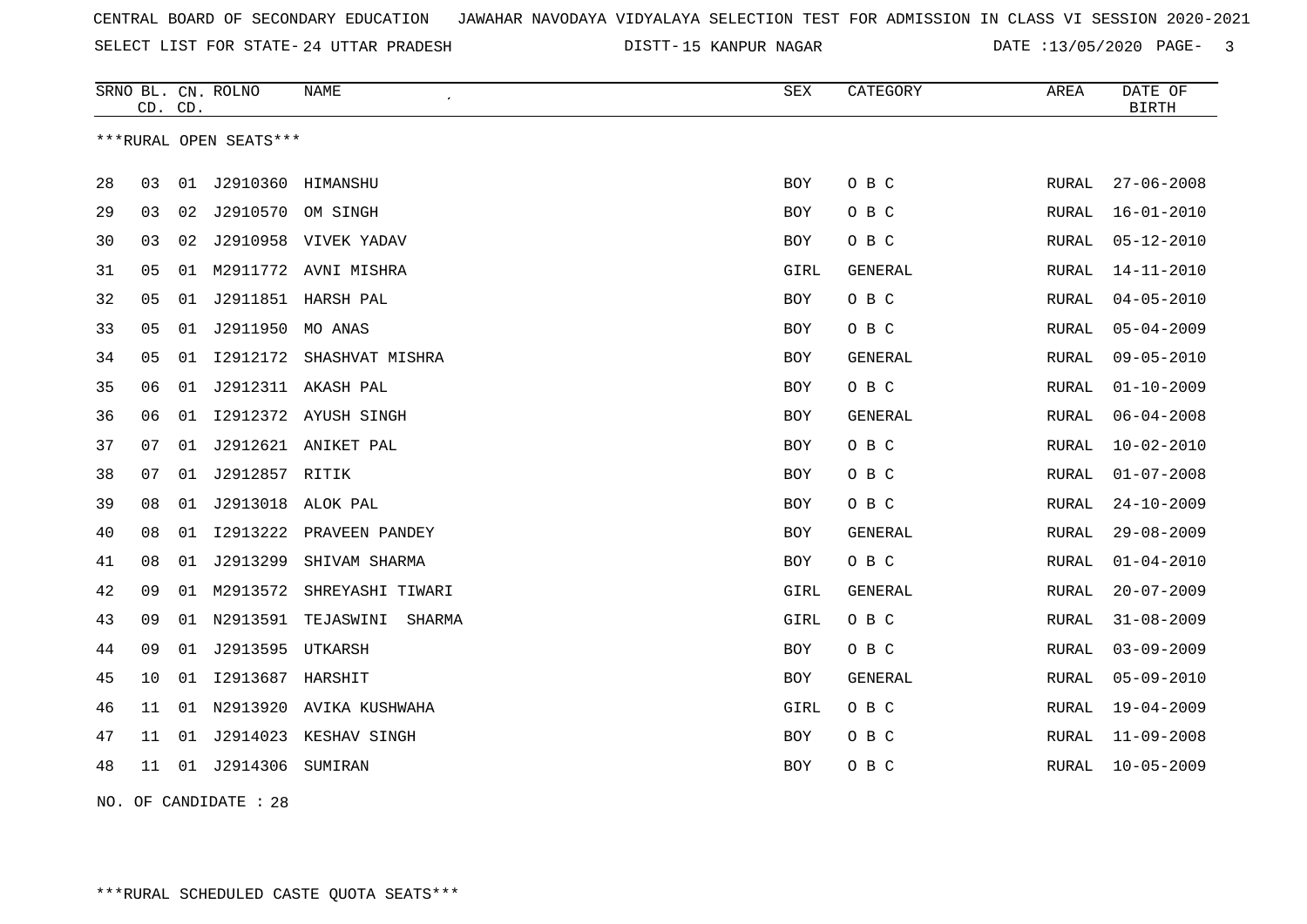SELECT LIST FOR STATE- DISTT- 24 UTTAR PRADESH

15 KANPUR NAGAR DATE :13/05/2020 PAGE- 4

|    | CD. CD.        |    | SRNO BL. CN. ROLNO | NAME<br>$\cdot$                         | SEX  | CATEGORY     | AREA  | DATE OF<br><b>BIRTH</b> |
|----|----------------|----|--------------------|-----------------------------------------|------|--------------|-------|-------------------------|
|    |                |    |                    | ***RURAL SCHEDULED CASTE QUOTA SEATS*** |      |              |       |                         |
| 49 | 02             | 01 |                    | K2909849 PIYUSH KUMAR VERMA             | BOY  | SCHED. CASTE | RURAL | 17-05-2010              |
| 50 | 02             | 01 | K2910046 VISHNU    |                                         | BOY  | SCHED. CASTE | RURAL | $05 - 03 - 2009$        |
| 51 | 03             | 01 | K2910267           | ATUL RAWAT                              | BOY  | SCHED. CASTE | RURAL | $20 - 09 - 2009$        |
| 52 | 05             | 01 | K2911792 BALRAM    |                                         | BOY  | SCHED. CASTE | RURAL | $02 - 07 - 2008$        |
| 53 | 05             | 01 | 02911854 HIMANI    |                                         | GIRL | SCHED. CASTE | RURAL | $20 - 12 - 2008$        |
| 54 | 05             | 01 |                    | K2911894 KARTIK SONKAR                  | BOY  | SCHED. CASTE | RURAL | $18 - 09 - 2009$        |
| 55 | 05             | 01 | K2911955 MOHIT     |                                         | BOY  | SCHED. CASTE | RURAL | $09 - 11 - 2009$        |
| 56 | 0 <sub>5</sub> | 01 | K2912000           | NITIN BAUDDHA                           | BOY  | SCHED. CASTE | RURAL | $01 - 01 - 2008$        |
| 57 | 10             | 01 | K2913638 ANKIT     |                                         | BOY  | SCHED. CASTE | RURAL | $01 - 01 - 2008$        |
| 58 | 10             | 01 | K2913670 DEEPAK    |                                         | BOY  | SCHED. CASTE | RURAL | $13 - 06 - 2008$        |
| 59 | 11             | 01 | 02914286           | SHRADDHA                                | GIRL | SCHED. CASTE | RURAL | $27 - 03 - 2010$        |

NO. OF CANDIDATE : 11

# \*\*\*RURAL BACKWARD CLASS QUOTA SEATS\*\*\*

| 60 | 01 | 02 | N2909413        | SNEHA                     | GIRL       | O B C | RURAL | $04 - 02 - 2009$ |
|----|----|----|-----------------|---------------------------|------------|-------|-------|------------------|
| 61 | 02 | 01 | J2909694        | DEEPANKAR                 | <b>BOY</b> | O B C | RURAL | $08 - 04 - 2009$ |
| 62 | 02 | 01 | N2909767        | KHUSHBU PAL               | GIRL       | O B C | RURAL | $10 - 06 - 2007$ |
| 63 | 03 |    | 02 N2910587     | PRAGYA YADAV              | GIRL       | O B C | RURAL | $12 - 07 - 2009$ |
| 64 | 05 | 01 | N2911668 AKRITI |                           | GIRL       | O B C | RURAL | 05-01-2010       |
| 65 | 05 | 01 |                 | J2911786 AYUSH PATEL      | <b>BOY</b> | O B C | RURAL | $20 - 08 - 2009$ |
| 66 | 05 | 01 | J2911860        | HRDYANSH SINGH            | <b>BOY</b> | O B C | RURAL | $09 - 04 - 2008$ |
| 67 | 05 | 01 |                 | N2911922 LAKSHMI KUSHWAHA | GIRL       | O B C | RURAL | 08-09-2008       |
| 68 | 05 | 01 | J2911943        | MANVESH SACHAN            | <b>BOY</b> | O B C | RURAL | 02-08-2008       |
| 69 | 05 | 01 | J2911979        | NAVEEN PAL                | BOY        | O B C | RURAL | 29-05-2010       |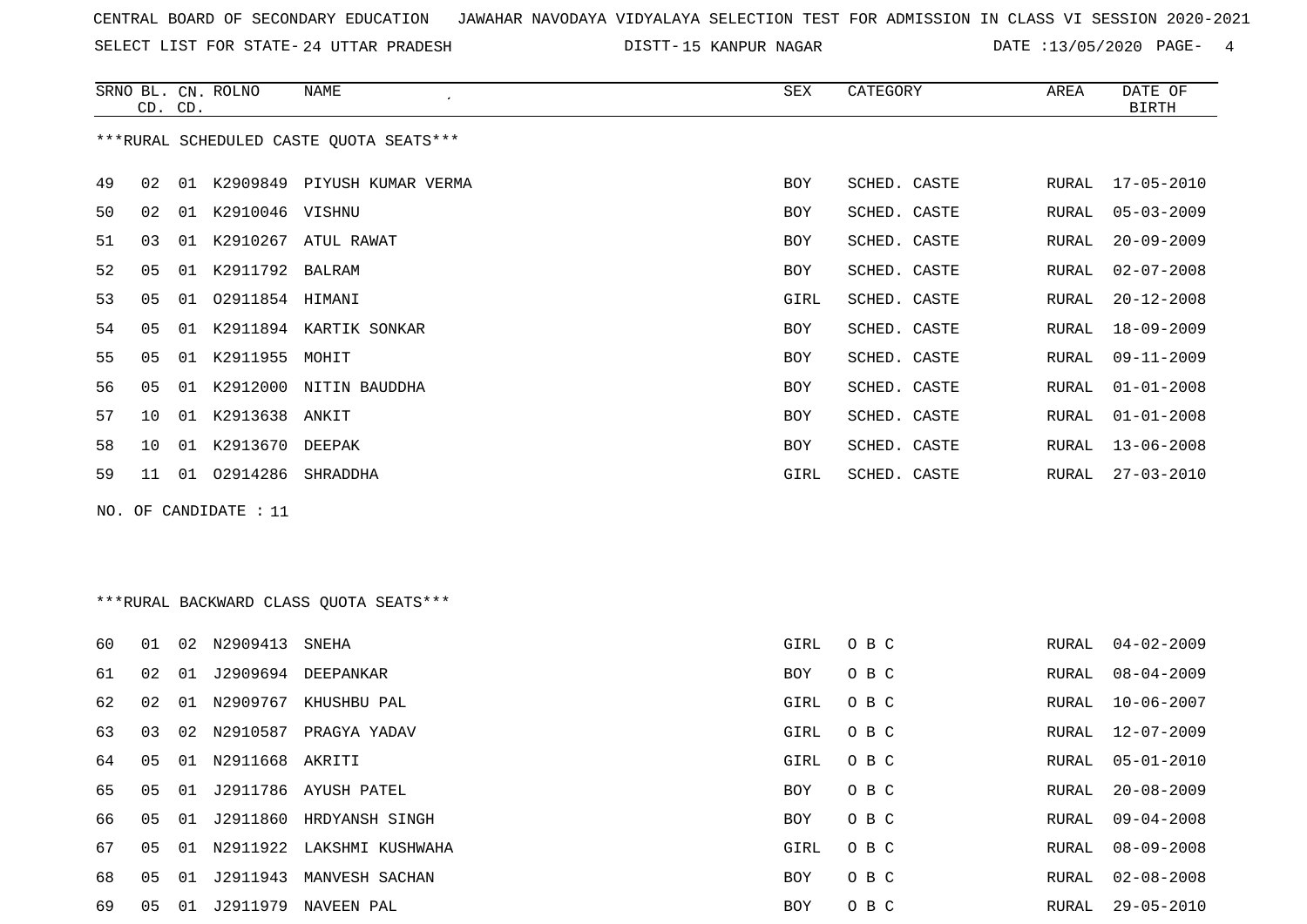SELECT LIST FOR STATE- DISTT- 24 UTTAR PRADESH

DISTT-15 KANPUR NAGAR DATE :13/05/2020 PAGE- 5

|    | CD. CD. |    | SRNO BL. CN. ROLNO      | NAME<br>$\cdot$                        | SEX        | CATEGORY | AREA  | DATE OF<br>BIRTH |
|----|---------|----|-------------------------|----------------------------------------|------------|----------|-------|------------------|
|    |         |    |                         | ***RURAL BACKWARD CLASS QUOTA SEATS*** |            |          |       |                  |
| 70 | 05      | 01 | J2912025                | PRANJUL PAL                            | BOY        | O B C    |       | RURAL 01-01-2008 |
| 71 | 05      | 01 | N2912230                | SNEHA PAL                              | GIRL       | O B C    | RURAL | $26 - 01 - 2008$ |
| 72 | 05      | 01 | N2912283 YASHI          |                                        | GIRL       | O B C    | RURAL | $20 - 08 - 2007$ |
| 73 | 07      | 01 | N2912748                | KOMAL                                  | GIRL       | O B C    | RURAL | 24-09-2007       |
| 74 | 08      | 01 | N2913055                | ARADHYA PAL                            | GIRL       | O B C    |       | RURAL 17-06-2010 |
| 75 | 08      | 01 | J2913297                | SHIVAM PATEL                           | <b>BOY</b> | O B C    | RURAL | 06-07-2009       |
|    |         |    | NO. OF CANDIDATE : $16$ |                                        |            |          |       |                  |

### \*\*\*RURAL SCHEDULED TRIBE QUOTA SEATS\*\*\*

|  | 76 03 01 L2910305 DEEPAK |                                  | <b>BOY</b> | SCHED. TRIBE |  | RURAL 16-11-2008 |
|--|--------------------------|----------------------------------|------------|--------------|--|------------------|
|  |                          | 77 03 01 L2910367 HIMANSHU THARU | BOY        | SCHED. TRIBE |  | RURAL 07-12-2007 |
|  |                          | 78 08 01 P2913023 ANAMIKA KUMARI | GIRL       | SCHED. TRIBE |  | RURAL 04-04-2010 |
|  |                          | 79 09 01 L2913373 ADITYA KUMAR   | <b>BOY</b> | SCHED. TRIBE |  | RURAL 10-07-2010 |
|  | 80 10 01 K2913657 ARYAN  |                                  | <b>BOY</b> | SCHED. CASTE |  | RURAL 01-04-2009 |
|  |                          |                                  |            |              |  |                  |

#### NO. OF CANDIDATE : 5

TOTAL SELECTED CANDIDATE : 80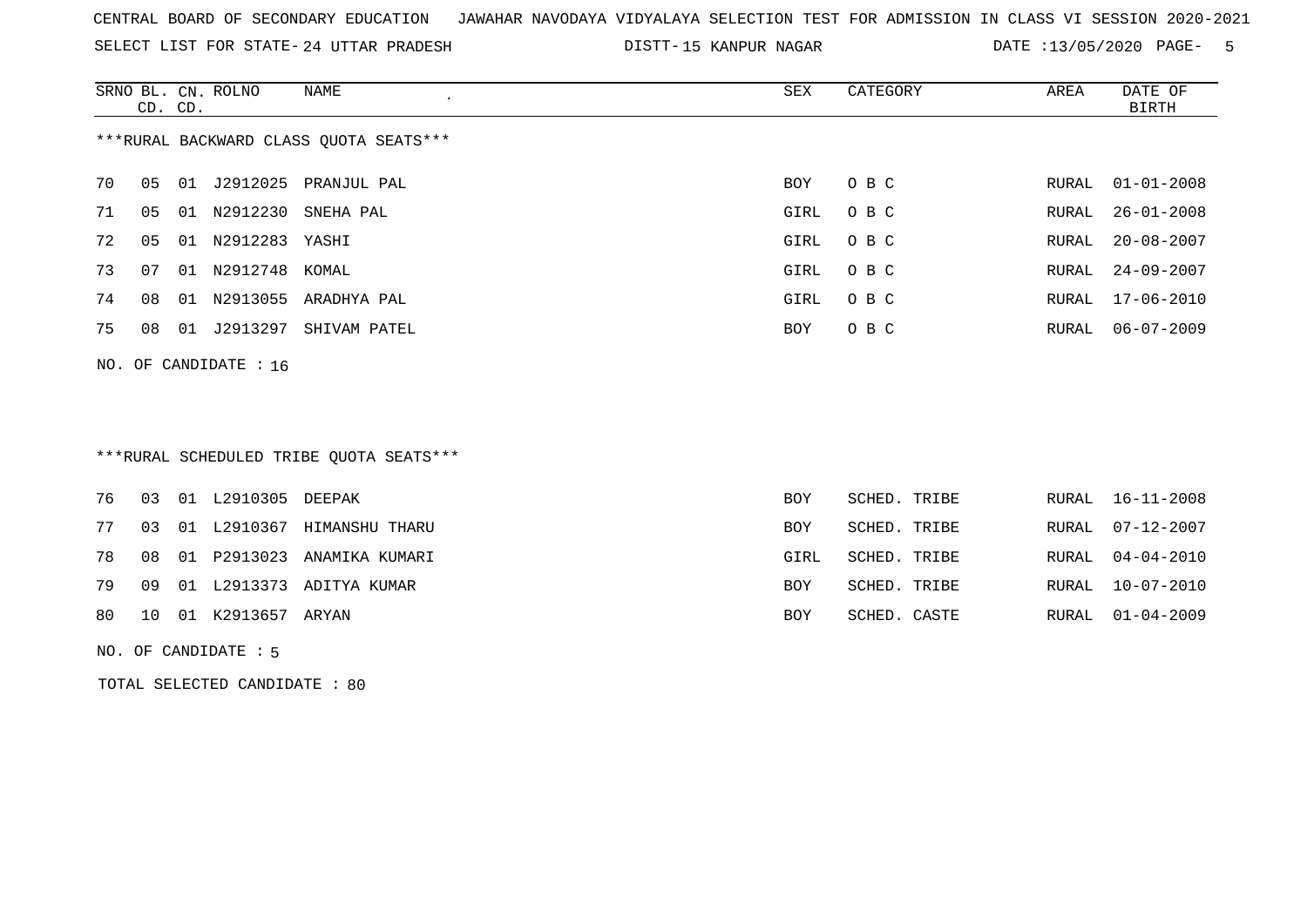|  |  |  |  | CENTRAL BOARD OF SECONDARY EDUCATION GJAWAHAR NAVODAYA VIDYALAYA SELECTION TEST FOR ADMISSION IN CLASS VI SESSION 2020-2021 |  |  |  |  |  |  |  |  |  |  |  |
|--|--|--|--|-----------------------------------------------------------------------------------------------------------------------------|--|--|--|--|--|--|--|--|--|--|--|
|--|--|--|--|-----------------------------------------------------------------------------------------------------------------------------|--|--|--|--|--|--|--|--|--|--|--|

SELECT LIST FOR STATE- DISTT- 24 UTTAR PRADESH 16 GONDA DATE :13/05/2020 PAGE- 1

|     |    | CD. CD. | SRNO BL. CN. ROLNO   | <b>NAME</b>                            | ${\tt SEX}$ | CATEGORY       | AREA  | DATE OF<br>BIRTH |
|-----|----|---------|----------------------|----------------------------------------|-------------|----------------|-------|------------------|
|     |    |         | ***OPEN UR SEATS***  |                                        |             |                |       |                  |
| 1   | 01 |         |                      | 01 I2914528 YOGENDRA RISHI             | BOY         | <b>GENERAL</b> | RURAL | $20 - 07 - 2009$ |
| 2   | 02 |         |                      | 01 J2914646 SHIVAM VERMA               | BOY         | O B C          | RURAL | $20 - 09 - 2007$ |
| 3   | 03 |         |                      | 01 M2914730 PRITI SINGH                | GIRL        | GENERAL        | RURAL | $20 - 07 - 2010$ |
| 4   | 04 |         |                      | 01 I2915001 SHUBHAM MISHRA             | <b>BOY</b>  | <b>GENERAL</b> | RURAL | $09 - 10 - 2008$ |
| 5   | 06 |         |                      | 01 M2915315 STUTI PANDEY               | GIRL        | <b>GENERAL</b> | RURAL | $01 - 01 - 2009$ |
| 6   | 12 | 01      |                      | J2916652 ASHISH KUMAR VERMA            | BOY         | O B C          | RURAL | $28 - 06 - 2009$ |
| 7   | 13 |         |                      | 01 J2916868 SHIVA MAURYA               | BOY         | O B C          | RURAL | $23 - 02 - 2009$ |
| 8   | 15 |         |                      | 01 J2917075 AMIT YADVA                 | BOY         | O B C          | RURAL | $01 - 01 - 2008$ |
| 9   | 15 |         |                      | 01 N2917077 ANCHAL MOURYA              | GIRL        | O B C          | RURAL | $07 - 08 - 2009$ |
|     |    |         | NO. OF CANDIDATE : 9 |                                        |             |                |       |                  |
|     |    |         |                      |                                        |             |                |       |                  |
|     |    |         |                      |                                        |             |                |       |                  |
|     |    |         |                      | ***OPEN SCHEDULED CASTE QUOTA SEATS*** |             |                |       |                  |
| 10  | 03 |         |                      | 01 02914737 RIMJHIM AZAD               | GIRL        | SCHED. CASTE   | RURAL | $04 - 12 - 2009$ |
| 11  | 05 |         |                      | 01 K2915059 ADITYA KUMAR               | BOY         | SCHED. CASTE   | RURAL | $24 - 12 - 2008$ |
| 12  | 06 |         |                      | 01 K2915311 SHOBHIT KUMAR              | BOY         | SCHED. CASTE   | RURAL | $18 - 08 - 2010$ |
| NO. |    |         | OF CANDIDATE : 3     |                                        |             |                |       |                  |
|     |    |         |                      |                                        |             |                |       |                  |
|     |    |         |                      |                                        |             |                |       |                  |

# \*\*\*OPEN DISABLED QUOTA SEATS\*\*\*

|  |  | 13 03 01 12914761 VANSH SINGH   | BOY      | GENERAL | RURAL 01-01-2008 |
|--|--|---------------------------------|----------|---------|------------------|
|  |  | 14 15 01 N2917177 SAKSHI MAURYA | GIRL OBC |         | RURAL 16-09-2009 |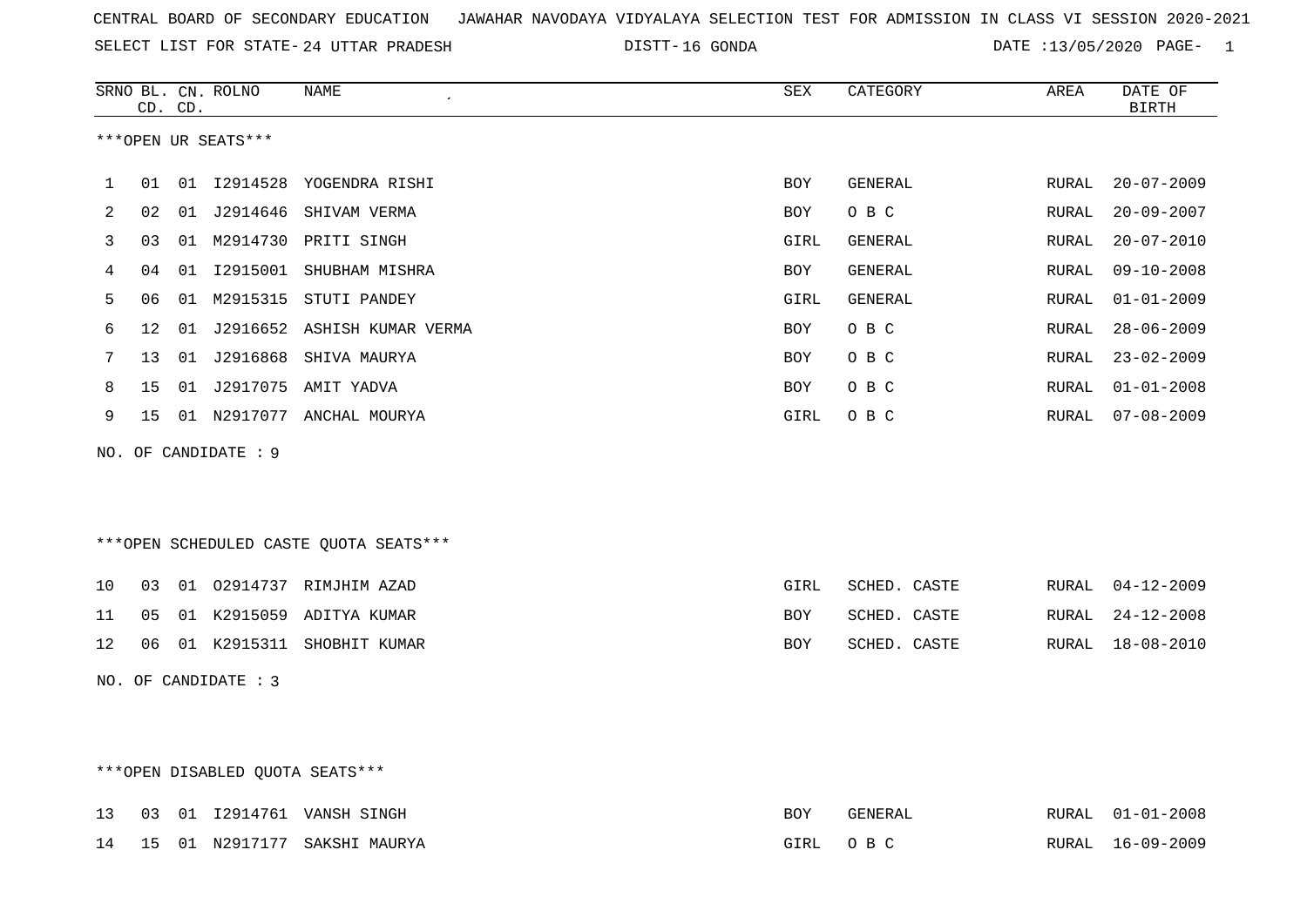|  |  | CENTRAL BOARD OF SECONDARY EDUCATION – JAWAHAR NAVODAYA VIDYALAYA SELECTION TEST FOR ADMISSION IN CLASS VI SESSION 2020-2021 |  |  |  |  |  |  |  |  |  |  |  |  |  |
|--|--|------------------------------------------------------------------------------------------------------------------------------|--|--|--|--|--|--|--|--|--|--|--|--|--|
|--|--|------------------------------------------------------------------------------------------------------------------------------|--|--|--|--|--|--|--|--|--|--|--|--|--|

24 UTTAR PRADESH 16 GONDA DATE :13/05/2020 PAGE- 2

|    | CD. CD. |    | SRNO BL. CN. ROLNO     | <b>NAME</b>                            | SEX        | CATEGORY     | AREA  | DATE OF<br><b>BIRTH</b> |
|----|---------|----|------------------------|----------------------------------------|------------|--------------|-------|-------------------------|
|    |         |    | NO. OF CANDIDATE : 2   |                                        |            |              |       |                         |
|    |         |    |                        |                                        |            |              |       |                         |
|    |         |    |                        |                                        |            |              |       |                         |
|    |         |    |                        | *** OPEN BACKWARD CLASS QUOTA SEATS*** |            |              |       |                         |
| 15 | 01      |    |                        | 01 J2914389 ARMAN ALI                  | <b>BOY</b> | O B C        | RURAL | $01 - 01 - 2008$        |
| 16 | 01      |    |                        | 01 J2914464 RAJU JAISWAL               | BOY        | O B C        | RURAL | $12 - 01 - 2008$        |
| 17 | 06      |    |                        | 01 J2915268 KAUSHLENDRA RAJPOOT        | BOY        | O B C        | RURAL | $09 - 08 - 2008$        |
| 18 | 07      |    | 01 N2915379            | BHUMI SONI                             | GIRL       | O B C        | RURAL | $23 - 11 - 2009$        |
| 19 | 10      |    |                        | 01 J2916464 SAURABH VERMA              | BOY        | $O$ B $C$    | RURAL | $10 - 11 - 2007$        |
|    |         |    | NO. OF CANDIDATE : 5   |                                        |            |              |       |                         |
|    |         |    |                        |                                        |            |              |       |                         |
|    |         |    |                        |                                        |            |              |       |                         |
|    |         |    |                        | ***OPEN SCHEDULED TRIBE QUOTA SEATS*** |            |              |       |                         |
| 20 | 07      |    | 01 P2915393 KANCHAN    |                                        | GIRL       | SCHED. TRIBE | RURAL | $01 - 01 - 2008$        |
|    |         |    | NO. OF CANDIDATE : $1$ |                                        |            |              |       |                         |
|    |         |    |                        |                                        |            |              |       |                         |
|    |         |    |                        |                                        |            |              |       |                         |
|    |         |    | ***RURAL OPEN SEATS*** |                                        |            |              |       |                         |
|    |         |    |                        |                                        |            |              |       |                         |
| 21 | 01      |    |                        | 01 N2914378 ANSHIKA PATWA              | GIRL       | O B C        | RURAL | $11 - 12 - 2007$        |
| 22 | 01      |    |                        | 01 M2914385 ARADHYA SINGH              | GIRL       | GENERAL      | RURAL | $06 - 07 - 2010$        |
| 23 | 02      |    |                        | 01 J2914550 ANUJ VERMA                 | BOY        | O B C        | RURAL | $01 - 05 - 2008$        |
| 24 | 02      | 01 |                        | M2914578 DIVYANSHI SRIVASTAVA          | GIRL       | GENERAL      | RURAL | $08 - 05 - 2009$        |
| 25 | 03      |    |                        | 01 M2914762 VIDIKA PANDEY              | GIRL       | GENERAL      | RURAL | $25 - 06 - 2009$        |
| 26 | 04      |    |                        | 01 I2914808 ANMOL TIWARI               | BOY        | GENERAL      | RURAL | $10 - 07 - 2008$        |

27 04 01 J2914987 SHIVAM VERMA **BOY O B C** RURAL 10-07-2007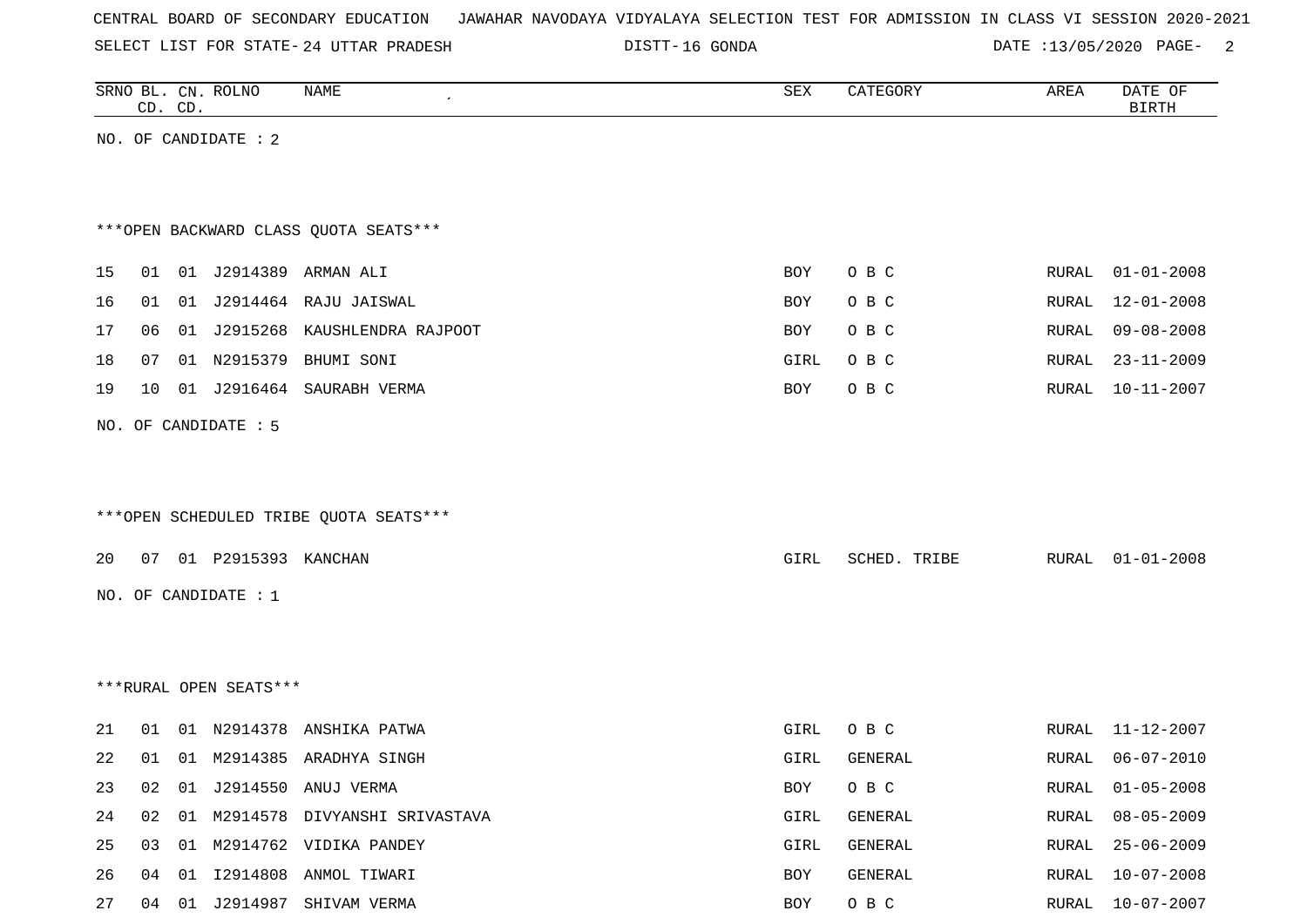DISTT-16 GONDA 2020 DATE :13/05/2020 PAGE- 3

|    | CD. CD. |    | SRNO BL. CN. ROLNO     | NAME                            | SEX        | CATEGORY | AREA         | DATE OF<br><b>BIRTH</b> |
|----|---------|----|------------------------|---------------------------------|------------|----------|--------------|-------------------------|
|    |         |    | ***RURAL OPEN SEATS*** |                                 |            |          |              |                         |
|    |         |    |                        |                                 |            |          |              |                         |
| 28 | 05      | 01 |                        | J2915052 ABHAY PRATAP VERMA     | <b>BOY</b> | O B C    | RURAL        | $26 - 02 - 2008$        |
| 29 | 05      |    |                        | 01 M2915073 ANAMIKA SHUKLA      | GIRL       | GENERAL  | RURAL        | $22 - 02 - 2008$        |
| 30 | 06      | 01 | M2915256               | DEEPANJALI MISHRA               | GIRL       | GENERAL  | RURAL        | $05 - 12 - 2009$        |
| 31 | 06      |    | 01 M2915280            | NEHA MISHRA                     | GIRL       | GENERAL  | RURAL        | $13 - 10 - 2008$        |
| 32 | 07      | 01 |                        | 12915343 ABHISHEK MISHRA        | BOY        | GENERAL  | RURAL        | $02 - 02 - 2009$        |
| 33 | 07      | 01 | I2915460               | SHASHANK TIWARI                 | BOY        | GENERAL  | RURAL        | $24 - 01 - 2009$        |
| 34 | 08      |    | 01 M2916028            | SASHI                           | GIRL       | GENERAL  | RURAL        | $05 - 07 - 2009$        |
| 35 | 08      |    | 01 J2916039            | SAURABH YADAV                   | BOY        | O B C    | <b>RURAL</b> | $02 - 02 - 2009$        |
| 36 | 09      |    |                        | 01 I2916225 AWNISH KUMAR TIWARI | <b>BOY</b> | GENERAL  | <b>RURAL</b> | $15 - 07 - 2008$        |
| 37 | 09      | 01 | M2916330               | SHRISTY UPADHYAYA               | GIRL       | GENERAL  | RURAL        | $30 - 03 - 2008$        |
| 38 | 10      | 01 | 12916392 AVINASH       |                                 | BOY        | GENERAL  | RURAL        | $28 - 02 - 2009$        |
| 39 | 10      |    | 01 M2916437            | PALAK SINGH                     | GIRL       | GENERAL  | <b>RURAL</b> | $01 - 01 - 2008$        |
| 40 | 11      | 01 | I2916587               | SATYA PRAKASH KASAUDHAN         | BOY        | GENERAL  | RURAL        | $27 - 06 - 2009$        |
| 41 | 12      | 01 |                        | 12916726 RITESH TIWARI          | BOY        | GENERAL  | RURAL        | $12 - 05 - 2007$        |
| 42 | 12      | 01 | I2916766               | UMAKANT PANDEY                  | BOY        | GENERAL  | RURAL        | $18 - 09 - 2008$        |
| 43 | 13      | 01 |                        | J2916884 SURAJ SAHU             | <b>BOY</b> | O B C    | <b>RURAL</b> | $09 - 07 - 2009$        |
| 44 | 13      |    |                        | 01 M2916891 VARSHA TIWARI       | GIRL       | GENERAL  | <b>RURAL</b> | $27 - 06 - 2009$        |
| 45 | 14      |    | 01 M2917023            | SAKSHI PANDEY                   | GIRL       | GENERAL  | RURAL        | $07 - 12 - 2010$        |
| 46 | 14      |    | 01 M2917031            | SAUMYA TIWARI                   | GIRL       | GENERAL  | RURAL        | $05 - 02 - 2008$        |
| 47 | 15      |    |                        | 01 M2917076 ANCHAL MISHRA       | GIRL       | GENERAL  | RURAL        | $24 - 07 - 2007$        |
| 48 | 15      | 01 | I2917189               | SAURABH OJHA                    | <b>BOY</b> | GENERAL  | <b>RURAL</b> | $04 - 08 - 2008$        |
| 49 | 16      |    |                        | 01 M2917261 ANSHIKA MISHRA      | GIRL       | GENERAL  | RURAL        | 12-07-2009              |
| 50 | 16      |    |                        | 01 M2917302 NIRUPMA DUBEY       | GIRL       | GENERAL  | RURAL        | $05 - 03 - 2008$        |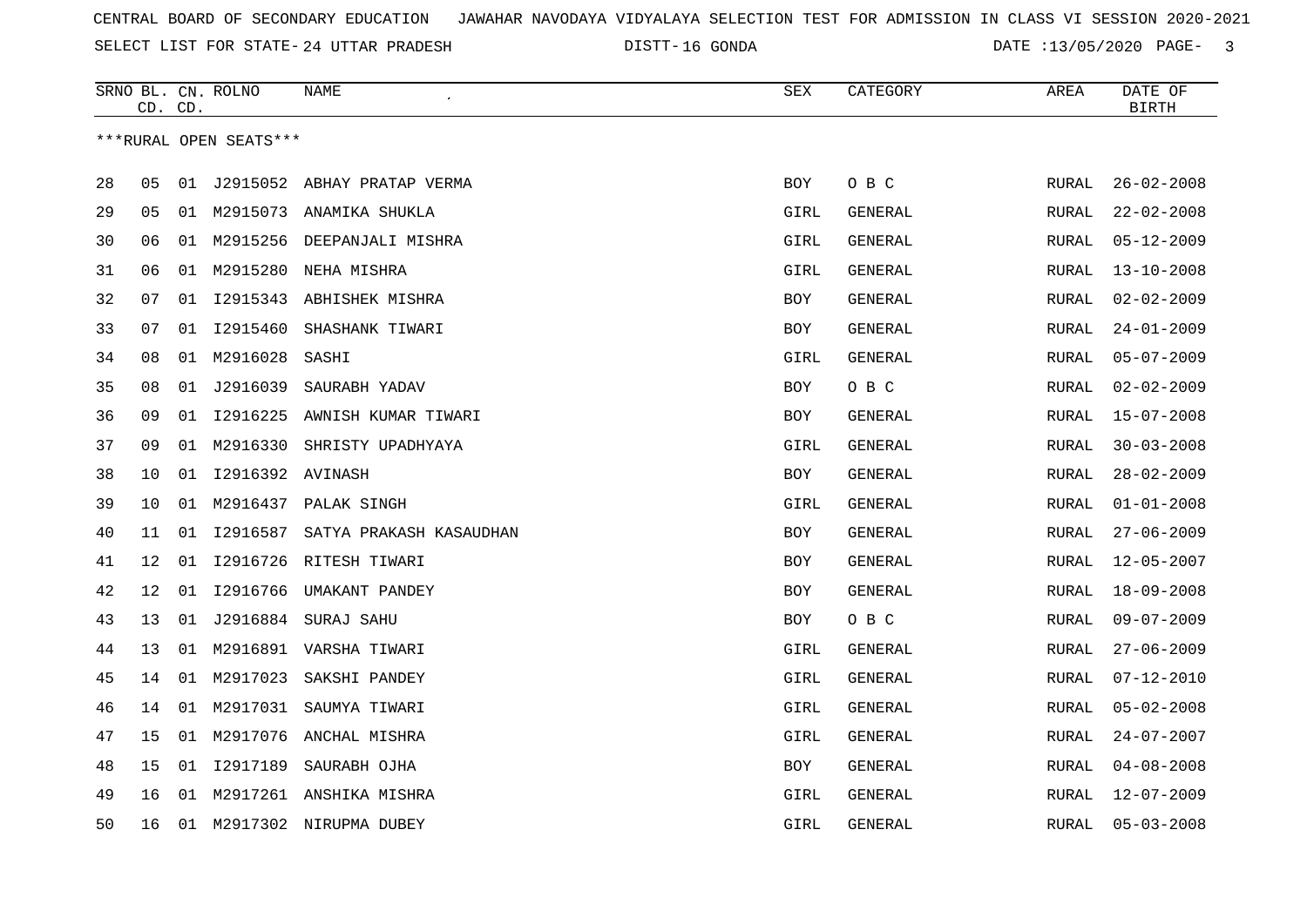| CENTRAL BOARD OF SECONDARY EDUCATION – JAWAHAR NAVODAYA VIDYALAYA SELECTION TEST FOR ADMISSION IN CLASS VI SESSION 2020-2021 |  |
|------------------------------------------------------------------------------------------------------------------------------|--|
|------------------------------------------------------------------------------------------------------------------------------|--|

24 UTTAR PRADESH 16 GONDA DATE :13/05/2020 PAGE- 4

|    |    | CD. CD. | SRNO BL. CN. ROLNO    | NAME                                     | SEX        | CATEGORY     | AREA         | DATE OF<br><b>BIRTH</b> |
|----|----|---------|-----------------------|------------------------------------------|------------|--------------|--------------|-------------------------|
|    |    |         | NO. OF CANDIDATE : 30 |                                          |            |              |              |                         |
|    |    |         |                       |                                          |            |              |              |                         |
|    |    |         |                       |                                          |            |              |              |                         |
|    |    |         |                       | *** RURAL SCHEDULED CASTE QUOTA SEATS*** |            |              |              |                         |
| 51 | 03 |         |                       | 01 K2914686 ABHISHEK GAUTOM              | BOY        | SCHED. CASTE | RURAL        | $15 - 01 - 2009$        |
| 52 | 04 |         |                       | 01 K2915006 SIDDHARTH KUMAR SUMAN        | <b>BOY</b> | SCHED. CASTE | RURAL        | $12 - 08 - 2009$        |
| 53 | 07 |         | 01 K2915368 ANSH      |                                          | BOY        | SCHED. CASTE | RURAL        | $21 - 07 - 2008$        |
| 54 | 09 |         |                       | 01 K2916214 ANSHUMAN BHARTI              | BOY        | SCHED. CASTE | <b>RURAL</b> | $08 - 06 - 2008$        |
| 55 | 09 |         |                       | 01 K2916219 ARUNENDRA KUMAR KANAUJIYA    | <b>BOY</b> | SCHED. CASTE | RURAL        | 17-10-2009              |
| 56 | 10 |         |                       | 01 K2916441 RAHUL KUMAR                  | BOY        | SCHED. CASTE | RURAL        | $07 - 09 - 2009$        |
| 57 | 11 |         | 01 02916614 VARTIKA   |                                          | GIRL       | SCHED. CASTE | RURAL        | $02 - 08 - 2009$        |
| 58 | 13 |         | 01 K2916848 RAJKUMAR  |                                          | BOY        | SCHED. CASTE | RURAL        | $08 - 05 - 2009$        |
| 59 | 15 |         |                       | 01 K2917219 UTKARSH VARDHAN              | BOY        | SCHED. CASTE | RURAL        | $10 - 07 - 2007$        |
|    |    |         | NO. OF CANDIDATE : 9  |                                          |            |              |              |                         |
|    |    |         |                       |                                          |            |              |              |                         |
|    |    |         |                       |                                          |            |              |              |                         |
|    |    |         |                       | *** RURAL BACKWARD CLASS QUOTA SEATS***  |            |              |              |                         |
|    |    |         |                       |                                          |            |              |              |                         |
| 60 | 02 |         |                       | 01 J2914533 ABHAY MAURYA                 | BOY        | O B C        | RURAL        | $06 - 09 - 2009$        |
| 61 | 02 |         |                       | 01 J2914647 SHIVAM VERMA                 | BOY        | O B C        | RURAL        | $11 - 07 - 2008$        |
| 62 | 03 |         |                       | 01 J2914724 PANKAJ KUMAR VERMA           | <b>BOY</b> | O B C        | RURAL        | $23 - 11 - 2008$        |
| 63 | 04 |         |                       | 01 J2914870 HARSH GUPTA                  | BOY        | O B C        | RURAL        | $11 - 01 - 2008$        |
| 64 | 05 |         |                       | 01 J2915051 ABHAY PRATAP                 | BOY        | O B C        | RURAL        | $30 - 11 - 2009$        |
| 65 | 05 |         |                       | 01 J2915163 RAJAN VERMA                  | BOY        | O B C        | RURAL        | $04 - 07 - 2008$        |
| 66 | 06 |         | 01 J2915243 ANKIT     |                                          | <b>BOY</b> | O B C        | RURAL        | $10 - 07 - 2007$        |
| 67 |    |         |                       | 13 01 J2916810 AVANISH VERMA             | <b>BOY</b> | O B C        | RURAL        | $03 - 08 - 2009$        |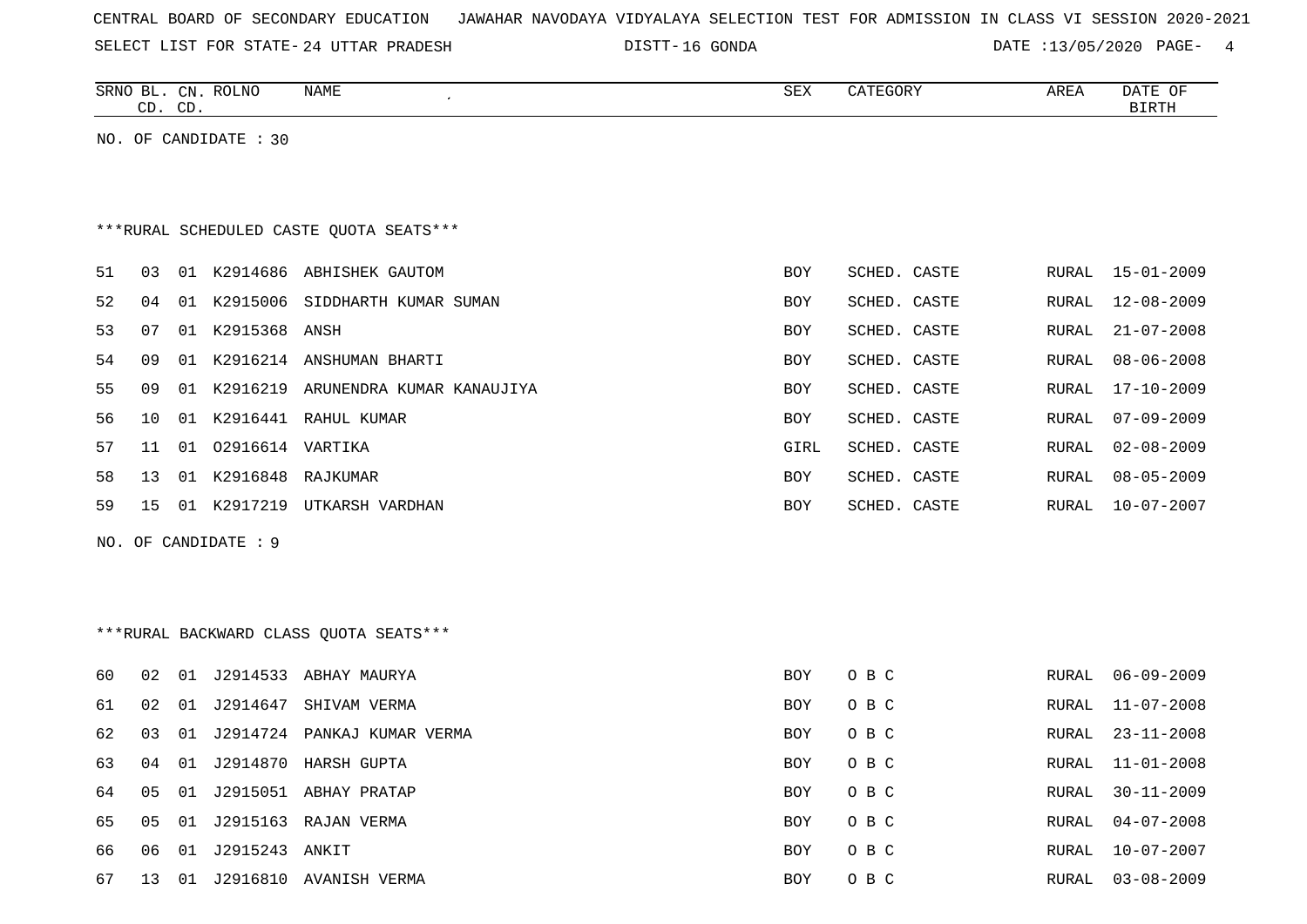| CENTRAL BOARD OF SECONDARY EDUCATION – JAWAHAR NAVODAYA VIDYALAYA SELECTION TEST FOR ADMISSION IN CLASS VI SESSION 2020-2021 |  |
|------------------------------------------------------------------------------------------------------------------------------|--|
|------------------------------------------------------------------------------------------------------------------------------|--|

24 UTTAR PRADESH 16 GONDA DATE :13/05/2020 PAGE- 5

|    |    | CD. CD. | SRNO BL. CN. ROLNO    | <b>NAME</b>                             | <b>SEX</b> | CATEGORY     | AREA  | DATE OF<br><b>BIRTH</b> |
|----|----|---------|-----------------------|-----------------------------------------|------------|--------------|-------|-------------------------|
|    |    |         |                       | *** RURAL BACKWARD CLASS QUOTA SEATS*** |            |              |       |                         |
| 68 | 13 |         |                       | 01 N2916812 AVYAKRITA                   | GIRL       | O B C        | RURAL | $25 - 03 - 2009$        |
| 69 | 14 | 01      |                       | J2916922 ALOK KUSHWAHA                  | BOY        | O B C        | RURAL | $04 - 08 - 2007$        |
| 70 | 14 | 01      | J2916933              | ANKUR YADAV                             | BOY        | O B C        | RURAL | $01 - 04 - 2009$        |
| 71 | 14 | 01      | J2917010              | RAJ GUPTA                               | BOY        | O B C        | RURAL | $11 - 08 - 2008$        |
| 72 | 14 | 01      | J2917039              | SHIVAM VERMA                            | BOY        | O B C        | RURAL | $07 - 02 - 2008$        |
| 73 | 14 | 01      |                       | J2917058 VISHWABANDHU KUMAR             | <b>BOY</b> | O B C        | RURAL | $02 - 09 - 2008$        |
| 74 | 15 | 01      |                       | J2917151 PAWAN KUMAR PATEL              | <b>BOY</b> | O B C        | RURAL | $24 - 07 - 2010$        |
| 75 | 16 |         |                       | 01 N2917312 PRIYANSHI VERMA             | GIRL       | O B C        | RURAL | $04 - 01 - 2010$        |
|    |    |         | NO. OF CANDIDATE : 16 |                                         |            |              |       |                         |
|    |    |         |                       |                                         |            |              |       |                         |
|    |    |         |                       |                                         |            |              |       |                         |
|    |    |         |                       | ***RURAL SCHEDULED TRIBE QUOTA SEATS*** |            |              |       |                         |
| 76 | 03 |         |                       | 01 K2914698 ANKIT PASWAN                | <b>BOY</b> | SCHED. CASTE | RURAL | $07 - 07 - 2008$        |
| 77 | 05 | 01      |                       | K2915221 VIKAS BHARTI                   | <b>BOY</b> | SCHED. CASTE | RURAL | $18 - 07 - 2007$        |
| 78 | 09 | 01      |                       | K2916197 ADITYA KUMAR                   | <b>BOY</b> | SCHED. CASTE | RURAL | $01 - 07 - 2007$        |
| 79 | 11 | 01      | 02916565 MANSI        |                                         | GIRL       | SCHED. CASTE | RURAL | $17 - 03 - 2009$        |

80 13 01 K2916851 RINKU BHARTI BOY SCHED. CASTE RURAL 12-08-2009

NO. OF CANDIDATE : 5

TOTAL SELECTED CANDIDATE : 80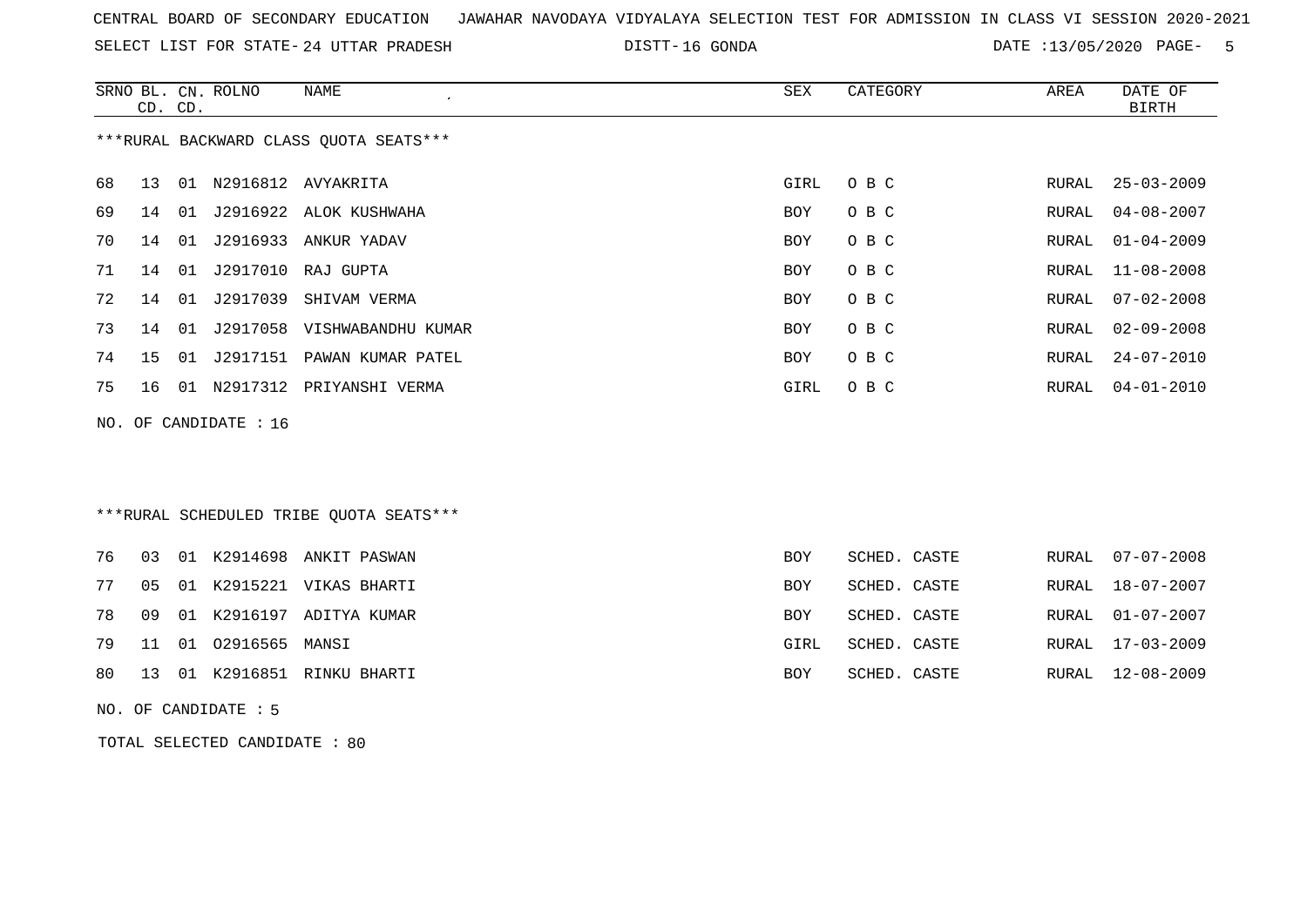|  |  |  |  | CENTRAL BOARD OF SECONDARY EDUCATION GJAWAHAR NAVODAYA VIDYALAYA SELECTION TEST FOR ADMISSION IN CLASS VI SESSION 2020-2021 |  |  |  |  |  |  |  |  |  |  |  |
|--|--|--|--|-----------------------------------------------------------------------------------------------------------------------------|--|--|--|--|--|--|--|--|--|--|--|
|--|--|--|--|-----------------------------------------------------------------------------------------------------------------------------|--|--|--|--|--|--|--|--|--|--|--|

SELECT LIST FOR STATE- DISTT- 24 UTTAR PRADESH 17 ALLAHABAD DATE :13/05/2020 PAGE- 1

|     |    | CD. CD. | SRNO BL. CN. ROLNO               | NAME                                   | SEX        | CATEGORY     | AREA  | DATE OF<br><b>BIRTH</b> |
|-----|----|---------|----------------------------------|----------------------------------------|------------|--------------|-------|-------------------------|
|     |    |         | ***OPEN UR SEATS***              |                                        |            |              |       |                         |
|     |    |         |                                  |                                        |            |              |       |                         |
| 1   | 01 |         |                                  | 01 J2917415 AMAN DHURIYA               | BOY        | O B C        | RURAL | $24 - 01 - 2009$        |
| 2   | 02 |         |                                  | 01 M2917922 AKANKSHA SINGH             | GIRL       | GENERAL      | RURAL | $01 - 01 - 2008$        |
| 3   | 02 |         |                                  | 01 N2917927 ALKA PATEL                 | GIRL       | O B C        | RURAL | $01 - 05 - 2010$        |
| 4   | 02 |         |                                  | 01 J2917970 ASHISH SINGH               | BOY        | O B C        | RURAL | $26 - 01 - 2011$        |
| 5   | 07 |         |                                  | 01 J2920092 AJIT KUMAR                 | BOY        | O B C        | RURAL | $11 - 06 - 2008$        |
| 6   | 16 |         |                                  | 01 J2925567 VINAYAK YADAV              | BOY        | O B C        | RURAL | $10 - 03 - 2009$        |
| 7   | 19 |         |                                  | 01 I2926550 ABHINANDAN DUBEY           | BOY        | GENERAL      |       | RURAL 15-07-2010        |
| NO. |    |         | OF CANDIDATE : 7                 |                                        |            |              |       |                         |
|     |    |         |                                  |                                        |            |              |       |                         |
|     |    |         |                                  |                                        |            |              |       |                         |
|     |    |         |                                  | ***OPEN SCHEDULED CASTE QUOTA SEATS*** |            |              |       |                         |
| 8   | 01 |         |                                  | 01 K2917713 RAVI KUMAR                 | <b>BOY</b> | SCHED. CASTE | RURAL | $11 - 04 - 2009$        |
| 9   | 02 |         |                                  | 01 K2917898 ABHAY BHARTI               | <b>BOY</b> | SCHED. CASTE | RURAL | $07 - 08 - 2008$        |
| 10  | 08 |         |                                  | 01 K2921002 YATHRATH SAROJ             | <b>BOY</b> | SCHED. CASTE | RURAL | $17 - 08 - 2009$        |
| 11  | 14 |         |                                  | 01 K2924385 YASH KUMAR                 | BOY        | SCHED. CASTE | RURAL | $16 - 08 - 2008$        |
|     |    |         | NO. OF CANDIDATE : 4             |                                        |            |              |       |                         |
|     |    |         |                                  |                                        |            |              |       |                         |
|     |    |         |                                  |                                        |            |              |       |                         |
|     |    |         | *** OPEN DISABLED QUOTA SEATS*** |                                        |            |              |       |                         |
| 12  | 07 |         | 01 N2920182 BINSHI               |                                        | GIRL       | O B C        | RURAL | $10 - 07 - 2009$        |
| 13  | 13 |         |                                  | 01 F2922889 ASTHA SINGH                | GIRL       | O B C        | URBAN | $08 - 10 - 2007$        |
| 14  | 17 |         |                                  | 01 J2925623 ANIKET SINGH               | BOY        | O B C        | RURAL | $24 - 12 - 2009$        |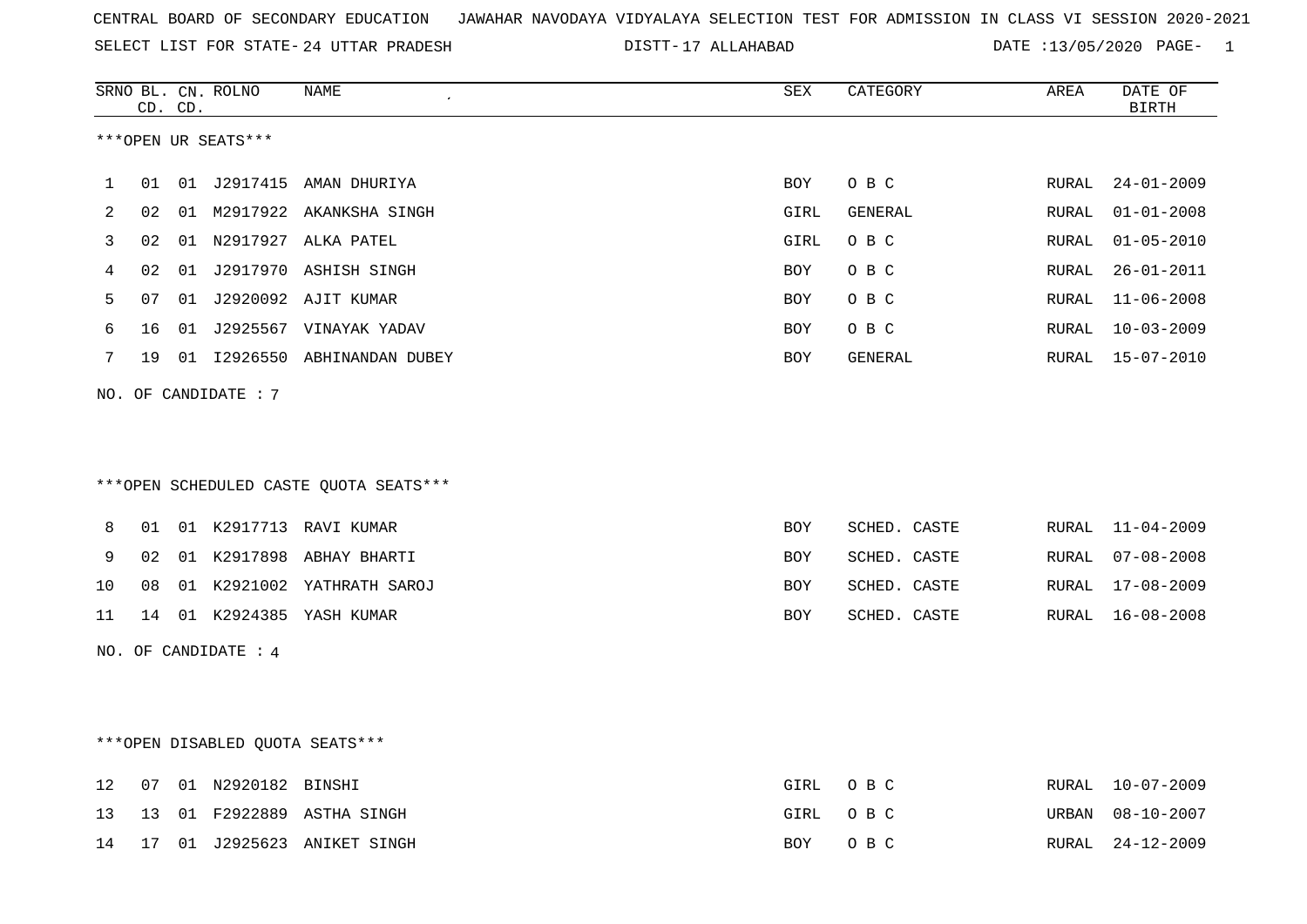|  |  | CENTRAL BOARD OF SECONDARY EDUCATION – JAWAHAR NAVODAYA VIDYALAYA SELECTION TEST FOR ADMISSION IN CLASS VI SESSION 2020-2021 |  |  |  |  |  |  |  |  |  |  |  |  |  |
|--|--|------------------------------------------------------------------------------------------------------------------------------|--|--|--|--|--|--|--|--|--|--|--|--|--|
|--|--|------------------------------------------------------------------------------------------------------------------------------|--|--|--|--|--|--|--|--|--|--|--|--|--|

DISTT-17 ALLAHABAD DATE :13/05/2020 PAGE- 2

|    | CD. CD. | SRNO BL. CN. ROLNO     | NAME<br>$\pmb{\cdot}$                  | ${\tt SEX}$         | AREA<br>CATEGORY | DATE OF<br><b>BIRTH</b> |
|----|---------|------------------------|----------------------------------------|---------------------|------------------|-------------------------|
|    |         | NO. OF CANDIDATE : 3   |                                        |                     |                  |                         |
|    |         |                        |                                        |                     |                  |                         |
|    |         |                        | *** OPEN BACKWARD CLASS QUOTA SEATS*** |                     |                  |                         |
| 15 | 06      |                        | 01 N2919906 POOJA YADAV                | O B C<br>GIRL       | RURAL            | $09 - 10 - 2008$        |
| 16 | 07      | 01 J2920240            | KARAN KUMAR                            | O B C<br>BOY        | RURAL            | $28 - 03 - 2009$        |
| 17 | 07      |                        | 01 J2920305 PRATEEK KUMAR              | O B C<br>BOY        | RURAL            | $29 - 10 - 2009$        |
| 18 | 17      |                        | 01 J2926032 VAIBHAV PATEL              | O B C<br>BOY        | RURAL            | $03 - 10 - 2010$        |
| 19 | 21      |                        | 01 F2927825 SAPANA YADAV               | O B C<br>GIRL       | URBAN            | $19 - 05 - 2009$        |
|    |         | NO. OF CANDIDATE : 5   |                                        |                     |                  |                         |
|    |         |                        |                                        |                     |                  |                         |
|    |         |                        |                                        |                     |                  |                         |
|    |         |                        | ***OPEN SCHEDULED TRIBE QUOTA SEATS*** |                     |                  |                         |
| 20 |         |                        | 13 01 P2923129 NIKITA KUMRE            | GIRL                | SCHED. TRIBE     | RURAL 08-03-2009        |
|    |         | NO. OF CANDIDATE : 1   |                                        |                     |                  |                         |
|    |         |                        |                                        |                     |                  |                         |
|    |         |                        |                                        |                     |                  |                         |
|    |         | ***RURAL OPEN SEATS*** |                                        |                     |                  |                         |
| 21 | 01      |                        | 01 J2917453 ANSH MAURYA                | <b>BOY</b><br>O B C | RURAL            | 06-04-2008              |
| 22 | 01      |                        | 01 J2917716 RAVINDRA VISHWAKARMA       | BOY<br>O B C        | RURAL            | $28 - 06 - 2008$        |
| 23 |         |                        | 02 01 J2918162 SAHIL PTEL              | BOY<br>O B C        | RURAL            | 20-05-2009              |
| 24 |         |                        | 03 01 J2918488 NITIN KUMAR             | O B C<br>BOY        | RURAL            | $06 - 07 - 2008$        |
| 25 |         |                        | 04 01 J2918917 NAVNEET VISHWAKARMA     | O B C<br>BOY        | RURAL            | $12 - 03 - 2008$        |
| 26 |         |                        | 05 01 J2919179 ADARSH GUPTA            | O B C<br>BOY        | RURAL            | $02 - 10 - 2009$        |
| 27 |         |                        | 05 01 I2919458 PRAGYAN MISHRA          | BOY                 | GENERAL<br>RURAL | $12 - 05 - 2010$        |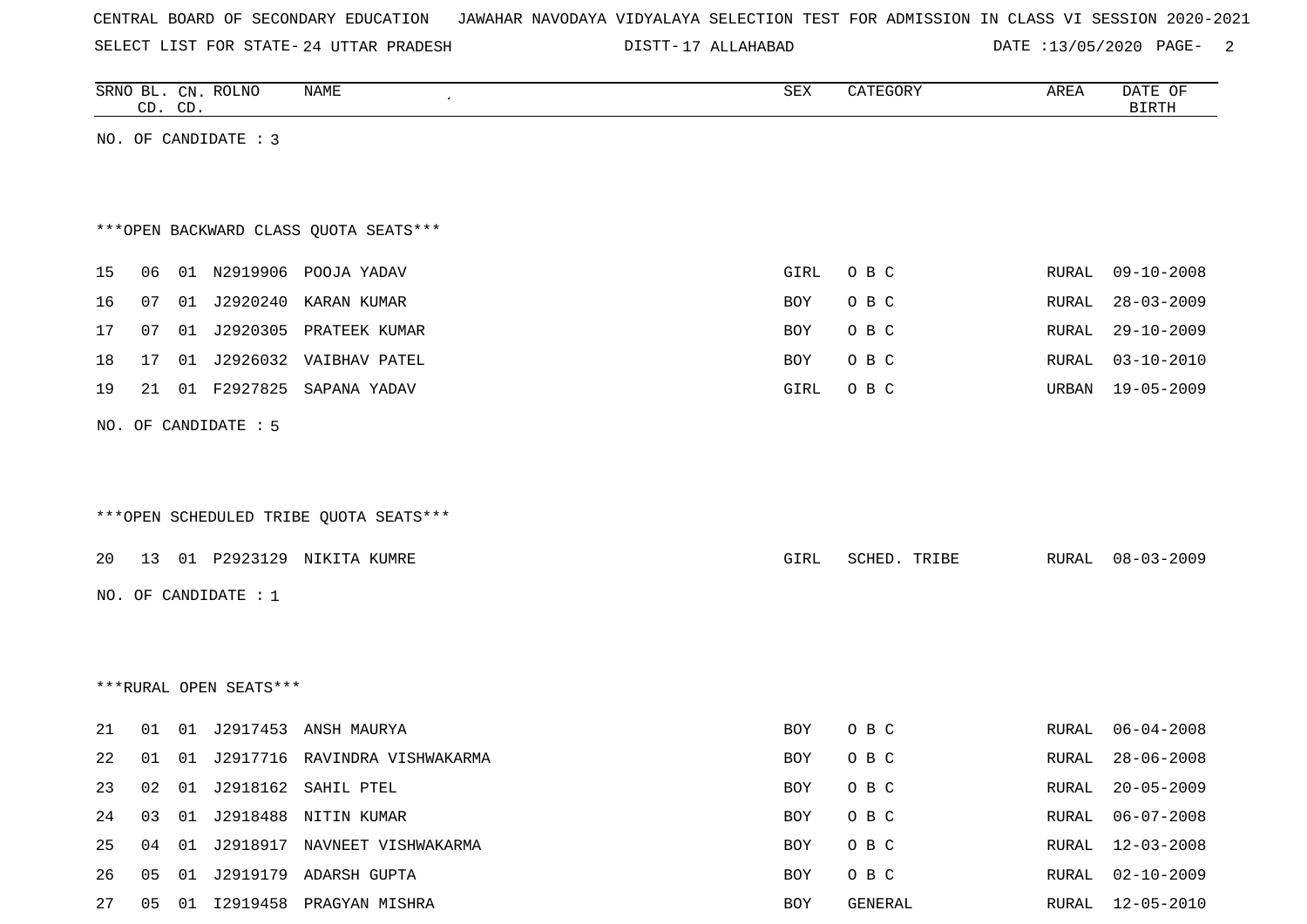SELECT LIST FOR STATE- DISTT- 24 UTTAR PRADESH

17 ALLAHABAD DATE :13/05/2020 PAGE- 3

| ***RURAL OPEN SEATS***<br>J2919854 KRISHNA PATEL<br>O B C<br>-28<br>06<br>01<br>BOY<br>RURAL<br>17-08-2007<br>29<br>01 M2920249 KHUSHI KUMARI<br>GIRL<br><b>GENERAL</b><br>$13 - 02 - 2010$<br>07<br>RURAL<br>30<br>J2920314 PRIYANSHU<br>O B C<br>$17 - 04 - 2010$<br>07<br>01<br>BOY<br>RURAL<br>J2920831 RAJ KUMAR<br>O B C<br>$07 - 07 - 2009$<br>31<br>08<br>01<br>BOY<br>RURAL<br>32<br>09<br>J2921078 ARUSH<br>O B C<br>$01 - 07 - 2008$<br>01<br><b>BOY</b><br>RURAL<br>33<br>09<br>J2921221 RAJIV KUMAR SINGH<br>O B C<br>$09 - 09 - 2009$<br>01<br>BOY<br>RURAL<br>J2921388<br>O B C<br>34<br>10<br>01<br>AMAN KUMAR GUPTA<br>RURAL<br>$06 - 07 - 2007$<br>BOY<br>35<br>J2922057 KRISHNA KUMAR YADAV<br>O B C<br>$04 - 05 - 2007$<br>11<br>01<br><b>BOY</b><br>RURAL<br>J2922294 ABHIJEET YADAV<br>36<br>12<br>01<br>BOY<br>O B C<br>$29 - 08 - 2009$<br>RURAL<br>N2923142 PALAK SONI<br>O B C<br>37<br>13<br>01<br>GIRL<br>$16 - 03 - 2010$<br>RURAL<br>38<br>J2923683 AVIRAL SINGH<br>O B C<br>$15 - 04 - 2008$<br>14<br>01<br>BOY<br>RURAL<br>N2925110<br>O B C<br>39<br>SHRISHTI KUSHWAHA<br>GIRL<br>$08 - 07 - 2010$<br>15<br>01<br>RURAL<br>M2925145<br>15<br>01<br>SONAKSHI SHUKLA<br>GIRL<br><b>GENERAL</b><br>$19 - 09 - 2008$<br>40<br>RURAL<br>12925479 RISHABH PANDEY<br><b>GENERAL</b><br>$17 - 01 - 2009$<br>41<br>16<br>01<br>BOY<br>RURAL<br>42<br>17<br>M2925666 ARADHYA MISHRA<br>GIRL<br><b>GENERAL</b><br>$15 - 02 - 2010$<br>01<br>RURAL<br>18<br>01<br>I2926140<br>ANUJ TIWARI<br><b>GENERAL</b><br>$17 - 08 - 2009$<br>43<br>BOY<br>RURAL<br>19<br>J2926683<br>O B C<br>$20 - 02 - 2009$<br>44<br>01<br>ARYAN KUSHAWAHA<br><b>BOY</b><br>RURAL<br>J2926856<br>O B C<br>$10 - 10 - 2009$<br>45<br>19<br>01<br>KUNAL KUMAR<br>BOY<br>RURAL<br>20<br>J2927395 DILSHAD RAJA<br>O B C<br>$06 - 04 - 2010$<br>46<br>01<br>BOY<br>RURAL | CD. CD. | SRNO BL. CN. ROLNO | <b>NAME</b> | ${\tt SEX}$ | CATEGORY | AREA | DATE OF<br><b>BIRTH</b> |
|-------------------------------------------------------------------------------------------------------------------------------------------------------------------------------------------------------------------------------------------------------------------------------------------------------------------------------------------------------------------------------------------------------------------------------------------------------------------------------------------------------------------------------------------------------------------------------------------------------------------------------------------------------------------------------------------------------------------------------------------------------------------------------------------------------------------------------------------------------------------------------------------------------------------------------------------------------------------------------------------------------------------------------------------------------------------------------------------------------------------------------------------------------------------------------------------------------------------------------------------------------------------------------------------------------------------------------------------------------------------------------------------------------------------------------------------------------------------------------------------------------------------------------------------------------------------------------------------------------------------------------------------------------------------------------------------------------------------------------------------------------------------------------------------------------------------------------------------------------------------|---------|--------------------|-------------|-------------|----------|------|-------------------------|
|                                                                                                                                                                                                                                                                                                                                                                                                                                                                                                                                                                                                                                                                                                                                                                                                                                                                                                                                                                                                                                                                                                                                                                                                                                                                                                                                                                                                                                                                                                                                                                                                                                                                                                                                                                                                                                                                   |         |                    |             |             |          |      |                         |
|                                                                                                                                                                                                                                                                                                                                                                                                                                                                                                                                                                                                                                                                                                                                                                                                                                                                                                                                                                                                                                                                                                                                                                                                                                                                                                                                                                                                                                                                                                                                                                                                                                                                                                                                                                                                                                                                   |         |                    |             |             |          |      |                         |
|                                                                                                                                                                                                                                                                                                                                                                                                                                                                                                                                                                                                                                                                                                                                                                                                                                                                                                                                                                                                                                                                                                                                                                                                                                                                                                                                                                                                                                                                                                                                                                                                                                                                                                                                                                                                                                                                   |         |                    |             |             |          |      |                         |
|                                                                                                                                                                                                                                                                                                                                                                                                                                                                                                                                                                                                                                                                                                                                                                                                                                                                                                                                                                                                                                                                                                                                                                                                                                                                                                                                                                                                                                                                                                                                                                                                                                                                                                                                                                                                                                                                   |         |                    |             |             |          |      |                         |
|                                                                                                                                                                                                                                                                                                                                                                                                                                                                                                                                                                                                                                                                                                                                                                                                                                                                                                                                                                                                                                                                                                                                                                                                                                                                                                                                                                                                                                                                                                                                                                                                                                                                                                                                                                                                                                                                   |         |                    |             |             |          |      |                         |
|                                                                                                                                                                                                                                                                                                                                                                                                                                                                                                                                                                                                                                                                                                                                                                                                                                                                                                                                                                                                                                                                                                                                                                                                                                                                                                                                                                                                                                                                                                                                                                                                                                                                                                                                                                                                                                                                   |         |                    |             |             |          |      |                         |
|                                                                                                                                                                                                                                                                                                                                                                                                                                                                                                                                                                                                                                                                                                                                                                                                                                                                                                                                                                                                                                                                                                                                                                                                                                                                                                                                                                                                                                                                                                                                                                                                                                                                                                                                                                                                                                                                   |         |                    |             |             |          |      |                         |
|                                                                                                                                                                                                                                                                                                                                                                                                                                                                                                                                                                                                                                                                                                                                                                                                                                                                                                                                                                                                                                                                                                                                                                                                                                                                                                                                                                                                                                                                                                                                                                                                                                                                                                                                                                                                                                                                   |         |                    |             |             |          |      |                         |
|                                                                                                                                                                                                                                                                                                                                                                                                                                                                                                                                                                                                                                                                                                                                                                                                                                                                                                                                                                                                                                                                                                                                                                                                                                                                                                                                                                                                                                                                                                                                                                                                                                                                                                                                                                                                                                                                   |         |                    |             |             |          |      |                         |
|                                                                                                                                                                                                                                                                                                                                                                                                                                                                                                                                                                                                                                                                                                                                                                                                                                                                                                                                                                                                                                                                                                                                                                                                                                                                                                                                                                                                                                                                                                                                                                                                                                                                                                                                                                                                                                                                   |         |                    |             |             |          |      |                         |
|                                                                                                                                                                                                                                                                                                                                                                                                                                                                                                                                                                                                                                                                                                                                                                                                                                                                                                                                                                                                                                                                                                                                                                                                                                                                                                                                                                                                                                                                                                                                                                                                                                                                                                                                                                                                                                                                   |         |                    |             |             |          |      |                         |
|                                                                                                                                                                                                                                                                                                                                                                                                                                                                                                                                                                                                                                                                                                                                                                                                                                                                                                                                                                                                                                                                                                                                                                                                                                                                                                                                                                                                                                                                                                                                                                                                                                                                                                                                                                                                                                                                   |         |                    |             |             |          |      |                         |
|                                                                                                                                                                                                                                                                                                                                                                                                                                                                                                                                                                                                                                                                                                                                                                                                                                                                                                                                                                                                                                                                                                                                                                                                                                                                                                                                                                                                                                                                                                                                                                                                                                                                                                                                                                                                                                                                   |         |                    |             |             |          |      |                         |
|                                                                                                                                                                                                                                                                                                                                                                                                                                                                                                                                                                                                                                                                                                                                                                                                                                                                                                                                                                                                                                                                                                                                                                                                                                                                                                                                                                                                                                                                                                                                                                                                                                                                                                                                                                                                                                                                   |         |                    |             |             |          |      |                         |
|                                                                                                                                                                                                                                                                                                                                                                                                                                                                                                                                                                                                                                                                                                                                                                                                                                                                                                                                                                                                                                                                                                                                                                                                                                                                                                                                                                                                                                                                                                                                                                                                                                                                                                                                                                                                                                                                   |         |                    |             |             |          |      |                         |
|                                                                                                                                                                                                                                                                                                                                                                                                                                                                                                                                                                                                                                                                                                                                                                                                                                                                                                                                                                                                                                                                                                                                                                                                                                                                                                                                                                                                                                                                                                                                                                                                                                                                                                                                                                                                                                                                   |         |                    |             |             |          |      |                         |
|                                                                                                                                                                                                                                                                                                                                                                                                                                                                                                                                                                                                                                                                                                                                                                                                                                                                                                                                                                                                                                                                                                                                                                                                                                                                                                                                                                                                                                                                                                                                                                                                                                                                                                                                                                                                                                                                   |         |                    |             |             |          |      |                         |
|                                                                                                                                                                                                                                                                                                                                                                                                                                                                                                                                                                                                                                                                                                                                                                                                                                                                                                                                                                                                                                                                                                                                                                                                                                                                                                                                                                                                                                                                                                                                                                                                                                                                                                                                                                                                                                                                   |         |                    |             |             |          |      |                         |
|                                                                                                                                                                                                                                                                                                                                                                                                                                                                                                                                                                                                                                                                                                                                                                                                                                                                                                                                                                                                                                                                                                                                                                                                                                                                                                                                                                                                                                                                                                                                                                                                                                                                                                                                                                                                                                                                   |         |                    |             |             |          |      |                         |
|                                                                                                                                                                                                                                                                                                                                                                                                                                                                                                                                                                                                                                                                                                                                                                                                                                                                                                                                                                                                                                                                                                                                                                                                                                                                                                                                                                                                                                                                                                                                                                                                                                                                                                                                                                                                                                                                   |         |                    |             |             |          |      |                         |

NO. OF CANDIDATE : 26

\*\*\*RURAL SCHEDULED CASTE QUOTA SEATS\*\*\*

|  |  | 47 01 01 K2917816 SHRADDHA ROY | BOY  | SCHED. CASTE |  | RURAL 10-10-2010 |
|--|--|--------------------------------|------|--------------|--|------------------|
|  |  | 48 02 01 02917934 AMBIKA DEVI  | GIRL | SCHED. CASTE |  | RURAL 27-11-2009 |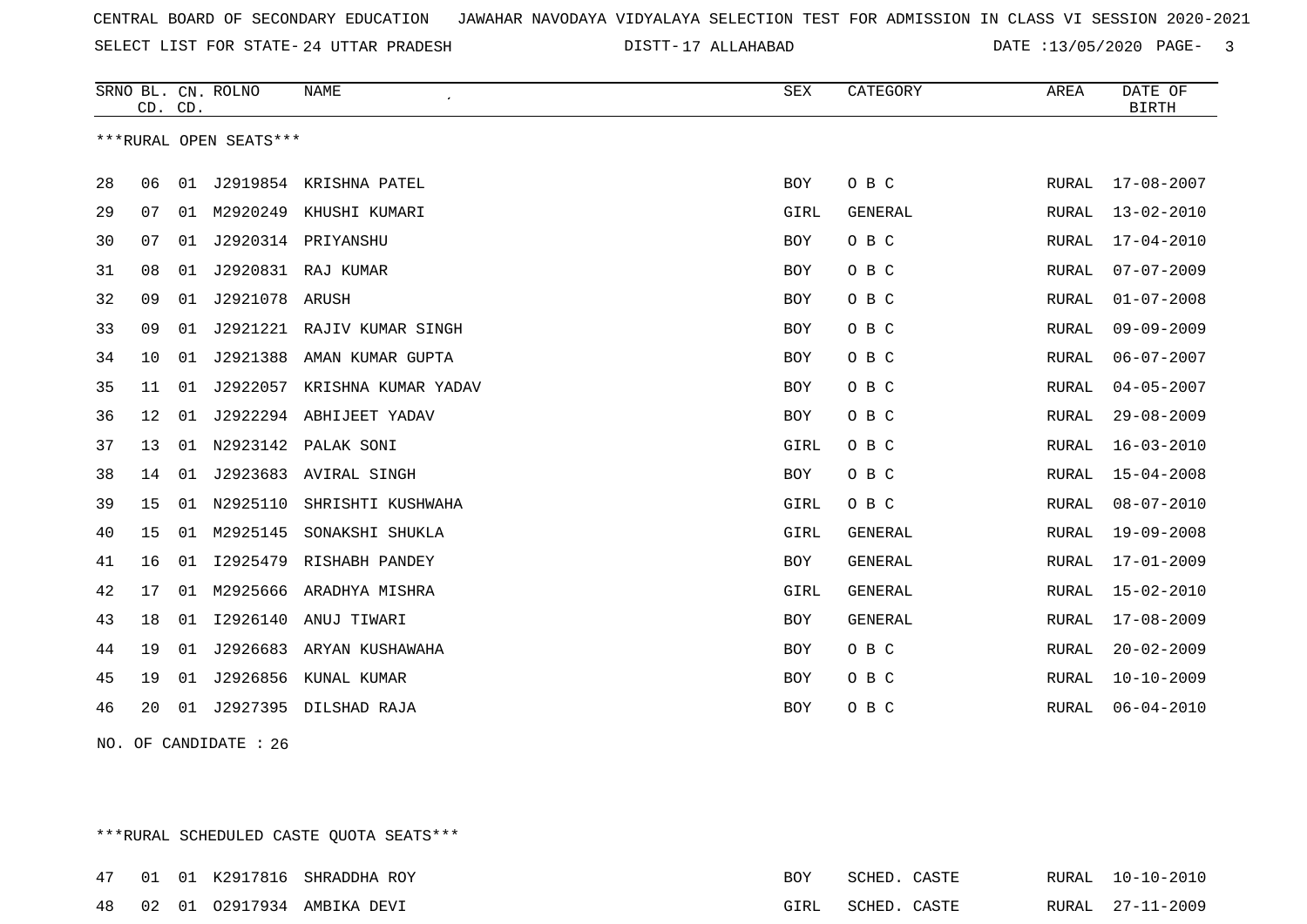SELECT LIST FOR STATE- DISTT- 24 UTTAR PRADESH

17 ALLAHABAD DATE :13/05/2020 PAGE- 4

|    | CD. CD. |    | SRNO BL. CN. ROLNO    | <b>NAME</b>                              | <b>SEX</b>  | CATEGORY     | AREA  | DATE OF<br><b>BIRTH</b> |
|----|---------|----|-----------------------|------------------------------------------|-------------|--------------|-------|-------------------------|
|    |         |    |                       | *** RURAL SCHEDULED CASTE QUOTA SEATS*** |             |              |       |                         |
| 49 | 02      |    |                       | 01 K2917974 ATUL KUMAR SAROJ             | <b>BOY</b>  | SCHED. CASTE | RURAL | $29 - 11 - 2007$        |
| 50 | 02      |    |                       | 01 K2918027 KARTIKEY KORI                | <b>BOY</b>  | SCHED. CASTE | RURAL | $01 - 01 - 2009$        |
| 51 | 02      |    | 01 K2918272 VANDIT    |                                          | BOY         | SCHED. CASTE | RURAL | $29 - 05 - 2010$        |
| 52 | 02      |    |                       | 01 K2918287 VINOD GAUTAM                 | BOY         | SCHED. CASTE | RURAL | $12 - 01 - 2008$        |
| 53 | 07      |    |                       | 01 02920481 SUMAN KUMARI                 | GIRL        | SCHED. CASTE | RURAL | $12 - 12 - 2008$        |
| 54 | 07      |    | 01 K2920488           | SURAJ KUMAR                              | <b>BOY</b>  | SCHED. CASTE | RURAL | $21 - 01 - 2009$        |
| 55 | 09      |    |                       | 01 K2921331 VICKY KUMAR                  | <b>BOY</b>  | SCHED. CASTE | RURAL | $13 - 05 - 2008$        |
| 56 | 10      |    | 01 K2921822           | SHIVA VARMA                              | BOY         | SCHED. CASTE | RURAL | $02 - 11 - 2008$        |
| 57 | 11      |    | 01 02922227           | SHRAVI                                   | GIRL        | SCHED. CASTE | RURAL | 15-09-2010              |
| 58 | 18      |    |                       | 01 K2926474 SHIV KUMAR                   | BOY         | SCHED. CASTE | RURAL | $01 - 08 - 2010$        |
| 59 | 20      |    |                       | 01 02927472 PRANSHI KUMARI               | <b>GIRL</b> | SCHED. CASTE | RURAL | $14 - 02 - 2009$        |
|    |         |    | NO. OF CANDIDATE : 13 |                                          |             |              |       |                         |
|    |         |    |                       |                                          |             |              |       |                         |
|    |         |    |                       |                                          |             |              |       |                         |
|    |         |    |                       | *** RURAL BACKWARD CLASS QUOTA SEATS***  |             |              |       |                         |
| 60 | 01      |    | 01 N2917377 AASTHA    |                                          | GIRL        | O B C        | RURAL | $25 - 04 - 2009$        |
| 61 | 02      |    |                       | 01 N2918222 SHRUTI PATEL                 | GIRL        | O B C        | RURAL | $25 - 06 - 2009$        |
| 62 | 04      |    | 01 N2918800           | ESHU YADAV                               | <b>GIRL</b> | O B C        | RURAL | $07 - 08 - 2008$        |
| 63 | 04      |    |                       | 01 N2919121 TANU YADAV                   | GIRL        | O B C        | RURAL | $11 - 03 - 2009$        |
| 64 | 05      |    |                       | 01 N2919213 ANANYA GUPTA                 | GIRL        | O B C        | RURAL | $04 - 03 - 2010$        |
| 65 | 06      | 01 |                       | J2919938 RAJNEESH BHARDWAJ               | BOY         | O B C        | RURAL | 18-02-2009              |
| 66 | 08      |    |                       | 01 N2920918 SHRICHA YADAV                | GIRL        | O B C        | RURAL | $07 - 09 - 2009$        |
| 67 | 09      |    |                       | 01 N2921022 AKANKSHA PAL                 | GIRL        | O B C        | RURAL | $03 - 10 - 2008$        |

09 01 J2921203 PREM SAGAR BOY O B C RURAL 22-07-2009

10 01 J2921508 HIMESH KUMAR BOY O B C RURAL 04-07-2008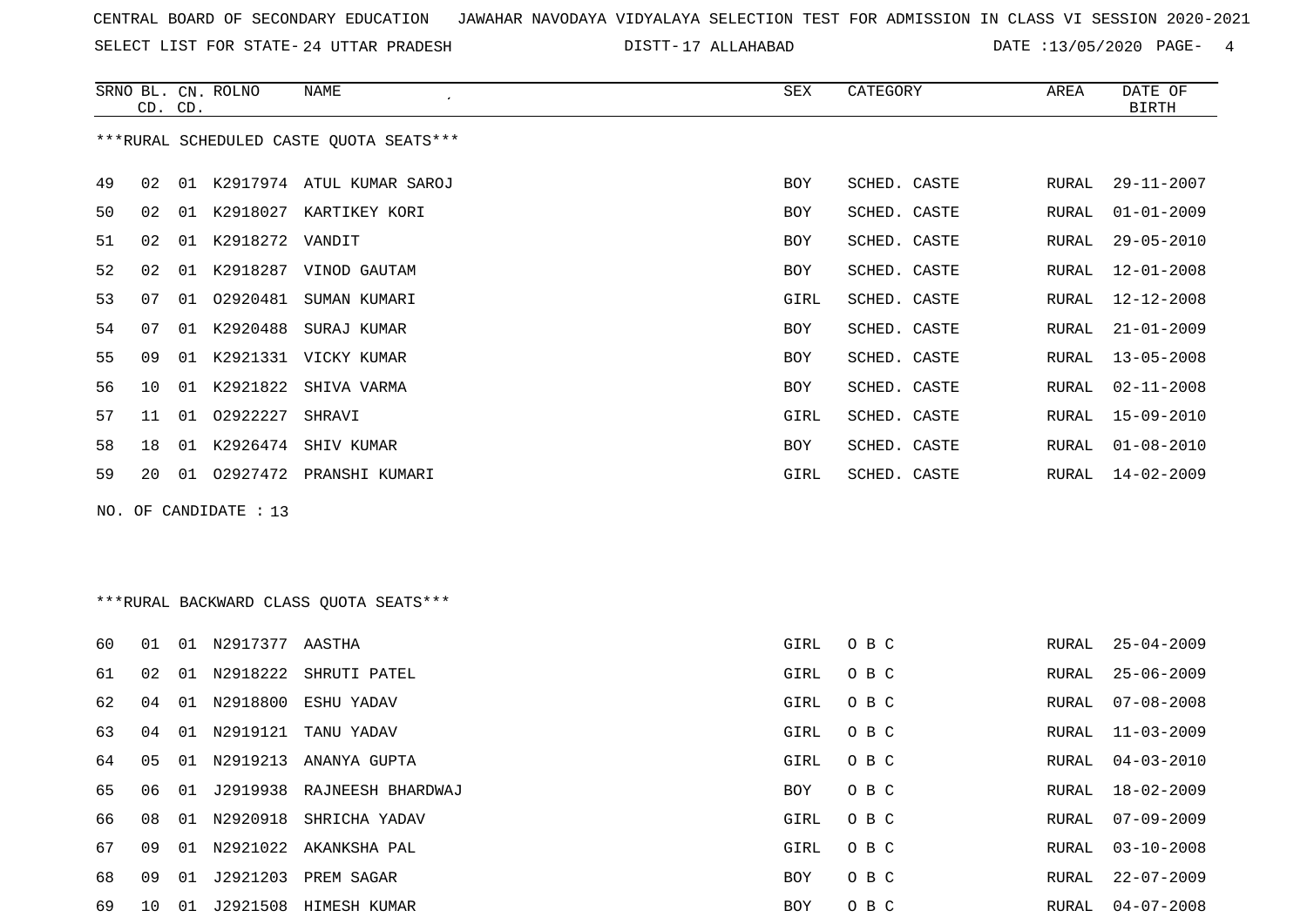SELECT LIST FOR STATE- DISTT- 24 UTTAR PRADESH

17 ALLAHABAD DATE :13/05/2020 PAGE- 5

|    |                                        | CD. CD. | SRNO BL. CN. ROLNO   | NAME<br>$\epsilon$        | SEX  | CATEGORY | AREA  | DATE OF<br>BIRTH |  |  |  |  |  |
|----|----------------------------------------|---------|----------------------|---------------------------|------|----------|-------|------------------|--|--|--|--|--|
|    | ***RURAL BACKWARD CLASS QUOTA SEATS*** |         |                      |                           |      |          |       |                  |  |  |  |  |  |
| 70 | 10                                     |         |                      | 01 J2921511 JAI PRAKASH   | BOY  | O B C    | RURAL | 04-02-2008       |  |  |  |  |  |
| 71 | 12                                     |         |                      | 01 N2922665 SHREYA SINGH  | GIRL | O B C    | RURAL | 16-09-2007       |  |  |  |  |  |
| 72 | 14                                     |         |                      | 01 N2923644 ANUSHKA YADAV | GIRL | O B C    | RURAL | 11-01-2009       |  |  |  |  |  |
| 73 | 16                                     |         |                      | 01 J2925502 SASWAT SINGH  | BOY  | O B C    | RURAL | $24 - 09 - 2009$ |  |  |  |  |  |
| 74 | 18                                     |         |                      | 01 N2926402 SABHI YADAV   | GIRL | O B C    | RURAL | 12-09-2008       |  |  |  |  |  |
| 75 | 19                                     | 01      | N2926899             | NANCY KUSHWAHA            | GIRL | O B C    | RURAL | $25 - 07 - 2007$ |  |  |  |  |  |
|    |                                        |         | NO. OF CANDIDATE: 16 |                           |      |          |       |                  |  |  |  |  |  |
|    |                                        |         |                      |                           |      |          |       |                  |  |  |  |  |  |

\*\*\*RURAL SCHEDULED TRIBE QUOTA SEATS\*\*\*

|  |                            | 76 07 01 K2920482 SUMIT KUMAR  | BOY        | SCHED. CASTE | RURAL 11-12-2009 |
|--|----------------------------|--------------------------------|------------|--------------|------------------|
|  |                            | 77 09 01 K2921307 SONU KUMAR   | BOY        | SCHED. CASTE | RURAL 08-08-2008 |
|  | 78 13 01 L2923469 UDAY RAJ |                                | BOY        | SCHED. TRIBE | RURAL 09-09-2008 |
|  |                            | 79 14 01 K2923670 ARYAN KAPOOR | <b>BOY</b> | SCHED. CASTE | RURAL 01-12-2009 |
|  |                            | 80 14 01 K2923674 ASHU SAROJ   | BOY        | SCHED. CASTE | RURAL 01-03-2009 |
|  |                            |                                |            |              |                  |

NO. OF CANDIDATE : 5

TOTAL SELECTED CANDIDATE : 80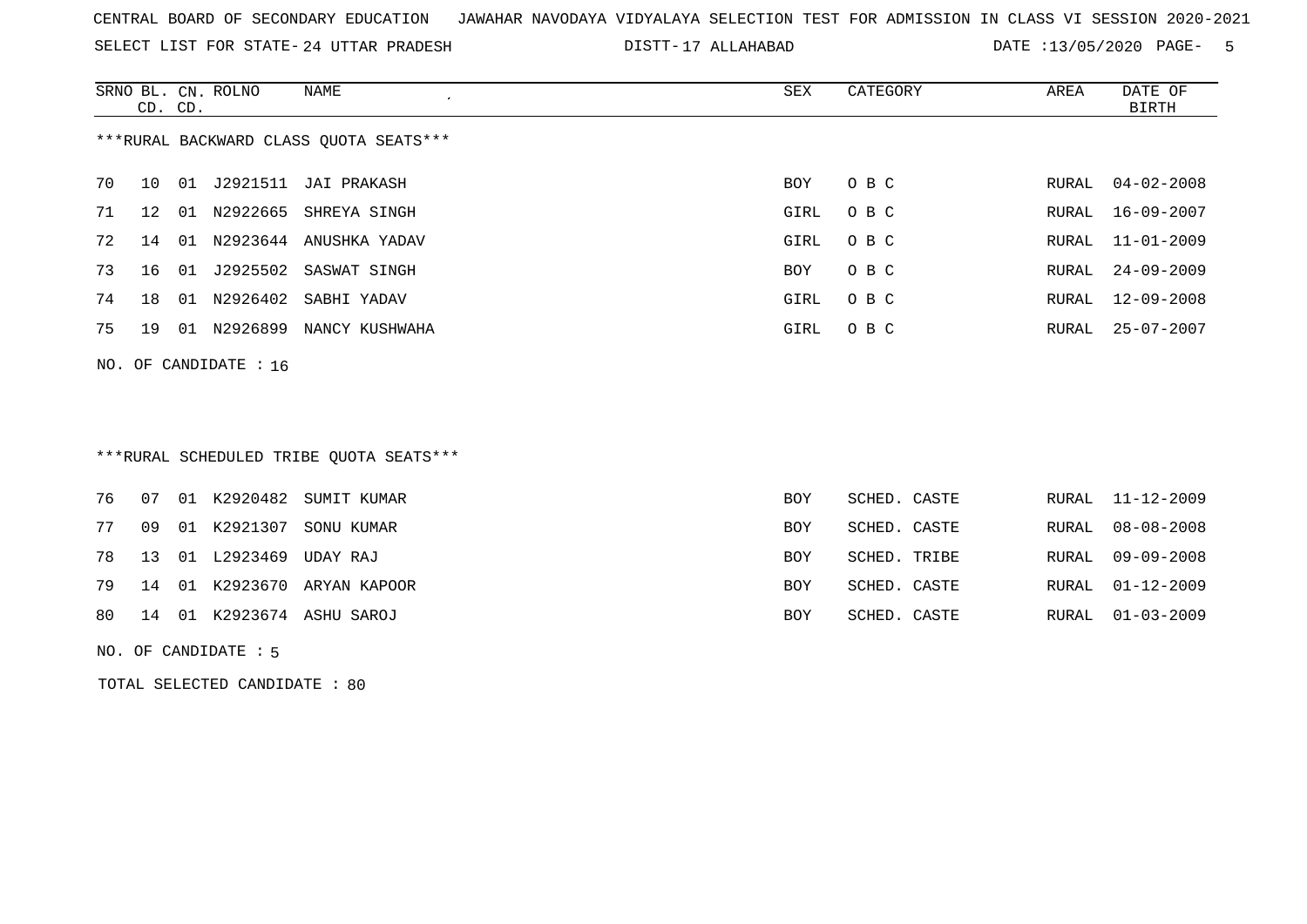18 BASTI DATE :13/05/2020 PAGE- 1

|    |    | CD. CD. | SRNO BL. CN. ROLNO     | NAME                                   | SEX        | CATEGORY     | AREA         | DATE OF<br><b>BIRTH</b> |
|----|----|---------|------------------------|----------------------------------------|------------|--------------|--------------|-------------------------|
|    |    |         | ***OPEN UR SEATS***    |                                        |            |              |              |                         |
|    |    |         |                        |                                        |            |              |              |                         |
| 1  | 02 |         |                        | 01 I2928231 SANKALP PATHAK             | BOY        | GENERAL      | RURAL        | $25 - 11 - 2009$        |
| 2  | 06 |         |                        | 01 J2928888 PAVANESH CHAUDHARY         | <b>BOY</b> | O B C        | RURAL        | $01 - 01 - 2008$        |
| 3  | 07 |         |                        | 01 J2929196 PARVEJ AHMAD               | <b>BOY</b> | O B C        | RURAL        | $20 - 01 - 2008$        |
| 4  | 08 |         |                        | 01 J2929541 SANSKAR PATEL              | <b>BOY</b> | O B C        | <b>RURAL</b> | $05 - 11 - 2009$        |
| 5  | 11 |         | 01 N2930582 RANJANA    |                                        | GIRL       | O B C        | RURAL        | $08 - 05 - 2008$        |
| 6  | 11 |         |                        | 01 N2930633 SHIVANGI YADAV             | GIRL       | O B C        | RURAL        | $01 - 10 - 2007$        |
| 7  | 14 |         |                        | 01 J2931111 AMAN KASHYAP               | BOY        | O B C        | RURAL        | $01 - 01 - 2008$        |
|    |    |         | NO. OF CANDIDATE : $7$ |                                        |            |              |              |                         |
|    |    |         |                        |                                        |            |              |              |                         |
|    |    |         |                        |                                        |            |              |              |                         |
|    |    |         |                        | ***OPEN SCHEDULED CASTE QUOTA SEATS*** |            |              |              |                         |
| 8  | 06 |         |                        | 01 02928757 ALOK KUMAR                 | GIRL       | SCHED. CASTE | RURAL        | $01 - 12 - 2007$        |
| 9  | 06 |         | 01 02929006 VANDANA    |                                        | GIRL       | SCHED. CASTE | RURAL        | $05 - 09 - 2008$        |
| 10 | 09 |         |                        | 01 G2929864 VASUDHA SAGAR              | GIRL       | SCHED. CASTE | URBAN        | $21 - 09 - 2008$        |
| 11 | 11 |         |                        | 01 K2930660 SURYA PRAKASH              | BOY        | SCHED. CASTE | RURAL        | $10 - 07 - 2009$        |
|    |    |         | NO. OF CANDIDATE : 4   |                                        |            |              |              |                         |
|    |    |         |                        |                                        |            |              |              |                         |
|    |    |         |                        |                                        |            |              |              |                         |
|    |    |         |                        | *** OPEN DISABLED QUOTA SEATS***       |            |              |              |                         |
| 12 | 03 |         | 01 J2928303 AMAN       |                                        | <b>BOY</b> | O B C        | RURAL        | $18 - 08 - 2009$        |
| 13 | 10 |         |                        | 01 J2930190 RAHUL PRAJAPATI            | <b>BOY</b> | O B C        | RURAL        | $01 - 01 - 2008$        |
| 14 | 10 | 01      | 02930250               | SANDHYA GAUTAM                         | GIRL       | SCHED. CASTE | RURAL        | $03 - 04 - 2009$        |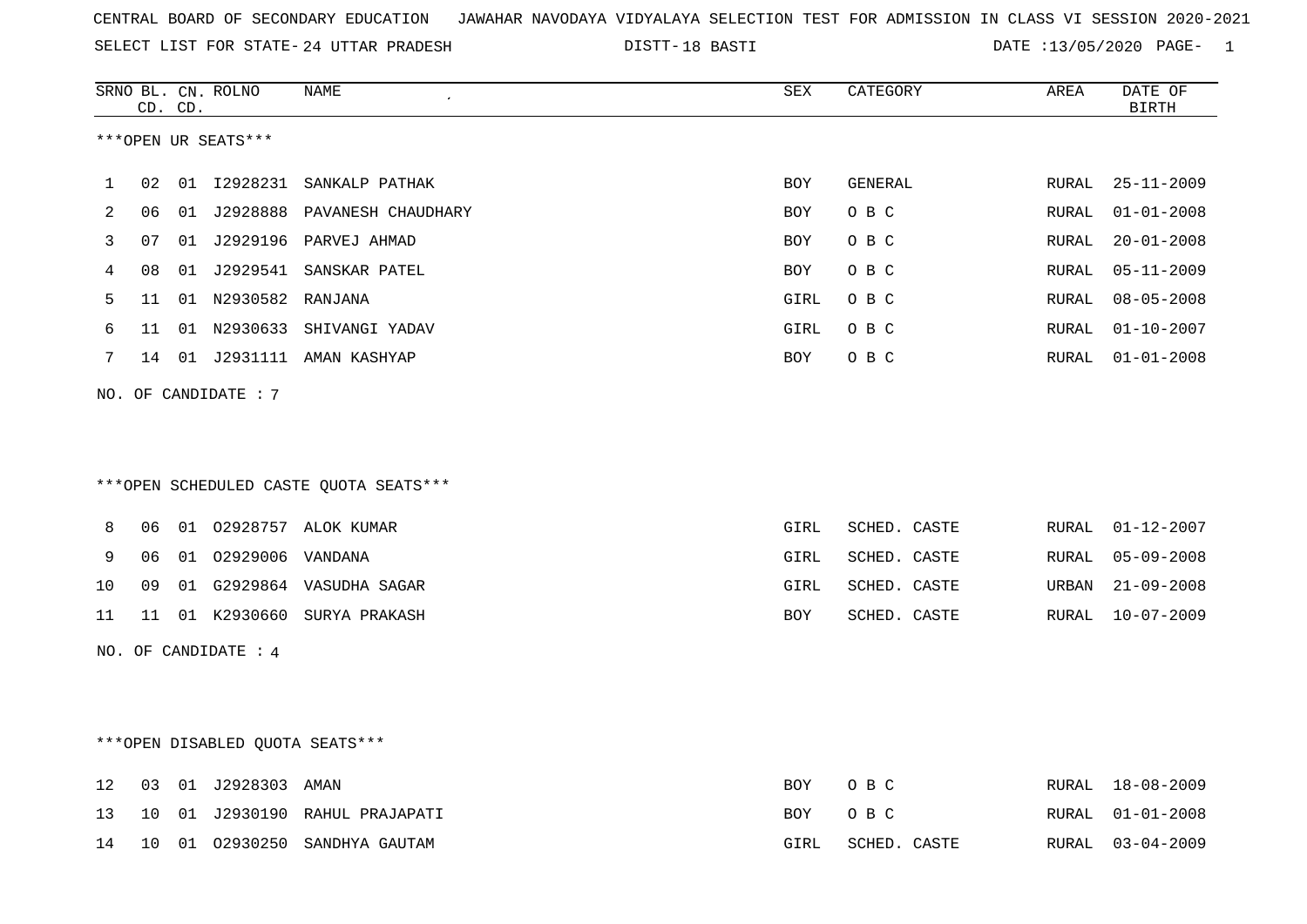|  |  | CENTRAL BOARD OF SECONDARY EDUCATION – JAWAHAR NAVODAYA VIDYALAYA SELECTION TEST FOR ADMISSION IN CLASS VI SESSION 2020-2021 |  |  |  |  |  |  |  |  |  |  |  |  |  |
|--|--|------------------------------------------------------------------------------------------------------------------------------|--|--|--|--|--|--|--|--|--|--|--|--|--|
|--|--|------------------------------------------------------------------------------------------------------------------------------|--|--|--|--|--|--|--|--|--|--|--|--|--|

DISTT-18 BASTI 2001 2002 DATE :13/05/2020 PAGE-

|    |    | CD. CD. | SRNO BL. CN. ROLNO     | NAME                                   | SEX        | CATEGORY     | AREA         | DATE OF<br><b>BIRTH</b> |
|----|----|---------|------------------------|----------------------------------------|------------|--------------|--------------|-------------------------|
|    |    |         | NO. OF CANDIDATE : 3   |                                        |            |              |              |                         |
|    |    |         |                        |                                        |            |              |              |                         |
|    |    |         |                        |                                        |            |              |              |                         |
|    |    |         |                        | *** OPEN BACKWARD CLASS QUOTA SEATS*** |            |              |              |                         |
| 15 | 06 |         |                        | 01 J2928741 ADITYA CHAUDHARY           | <b>BOY</b> | O B C        | RURAL        | $14 - 09 - 2008$        |
| 16 | 08 |         |                        | 01 J2929600 UDAY PRATAP                | BOY        | O B C        | <b>RURAL</b> | $29 - 04 - 2009$        |
| 17 | 11 |         |                        | 01 J2930421 AMIT GUPTA                 | BOY        | O B C        | <b>RURAL</b> | $01 - 01 - 2009$        |
| 18 | 11 |         |                        | 01 N2930505 KHUSHBOO CHAURASIYA        | GIRL       | O B C        | <b>RURAL</b> | $29 - 04 - 2008$        |
| 19 | 11 |         |                        | 01 J2930597 SACHIN SHARMA              | BOY        | O B C        | <b>RURAL</b> | $15 - 04 - 2009$        |
|    |    |         | NO. OF CANDIDATE : 5   |                                        |            |              |              |                         |
|    |    |         |                        |                                        |            |              |              |                         |
|    |    |         |                        |                                        |            |              |              |                         |
|    |    |         |                        | ***OPEN SCHEDULED TRIBE QUOTA SEATS*** |            |              |              |                         |
| 20 | 04 |         |                        | 01 L2928607 SUDHEER KUMAR              | BOY        | SCHED. TRIBE | RURAL        | $01 - 10 - 2010$        |
|    |    |         | NO. OF CANDIDATE : 1   |                                        |            |              |              |                         |
|    |    |         |                        |                                        |            |              |              |                         |
|    |    |         |                        |                                        |            |              |              |                         |
|    |    |         |                        |                                        |            |              |              |                         |
|    |    |         | ***RURAL OPEN SEATS*** |                                        |            |              |              |                         |
| 21 | 01 |         |                        | 01 J2927905 ABHISHEK JAISAWAL          | BOY        | O B C        | RURAL        | $03 - 10 - 2010$        |
| 22 | 01 |         |                        | 01 J2927908 ABHISHEK YADAV             | <b>BOY</b> | O B C        | RURAL        | $05 - 10 - 2009$        |
| 23 | 02 |         |                        | 01 I2928165 MADHUR SHUKLA              | BOY        | GENERAL      | RURAL        | $04 - 02 - 2010$        |
| 24 | 02 |         | 01 J2928203 RAKESH     |                                        | BOY        | $O$ B $C$    | <b>RURAL</b> | $14 - 01 - 2008$        |
| 25 | 03 |         | 01 J2928355 LOKESH     |                                        | BOY        | O B C        | RURAL        | $19 - 04 - 2009$        |
| 26 | 03 |         |                        | 01 K2928369 PRAGYAN KUNJ BOS           | BOY        | SCHED. CASTE | RURAL        | $19 - 08 - 2009$        |
| 27 |    |         |                        | 04 01 J2928542 MUKESH KUMAR            | BOY        | $O$ B $C$    | RURAL        | $01 - 07 - 2008$        |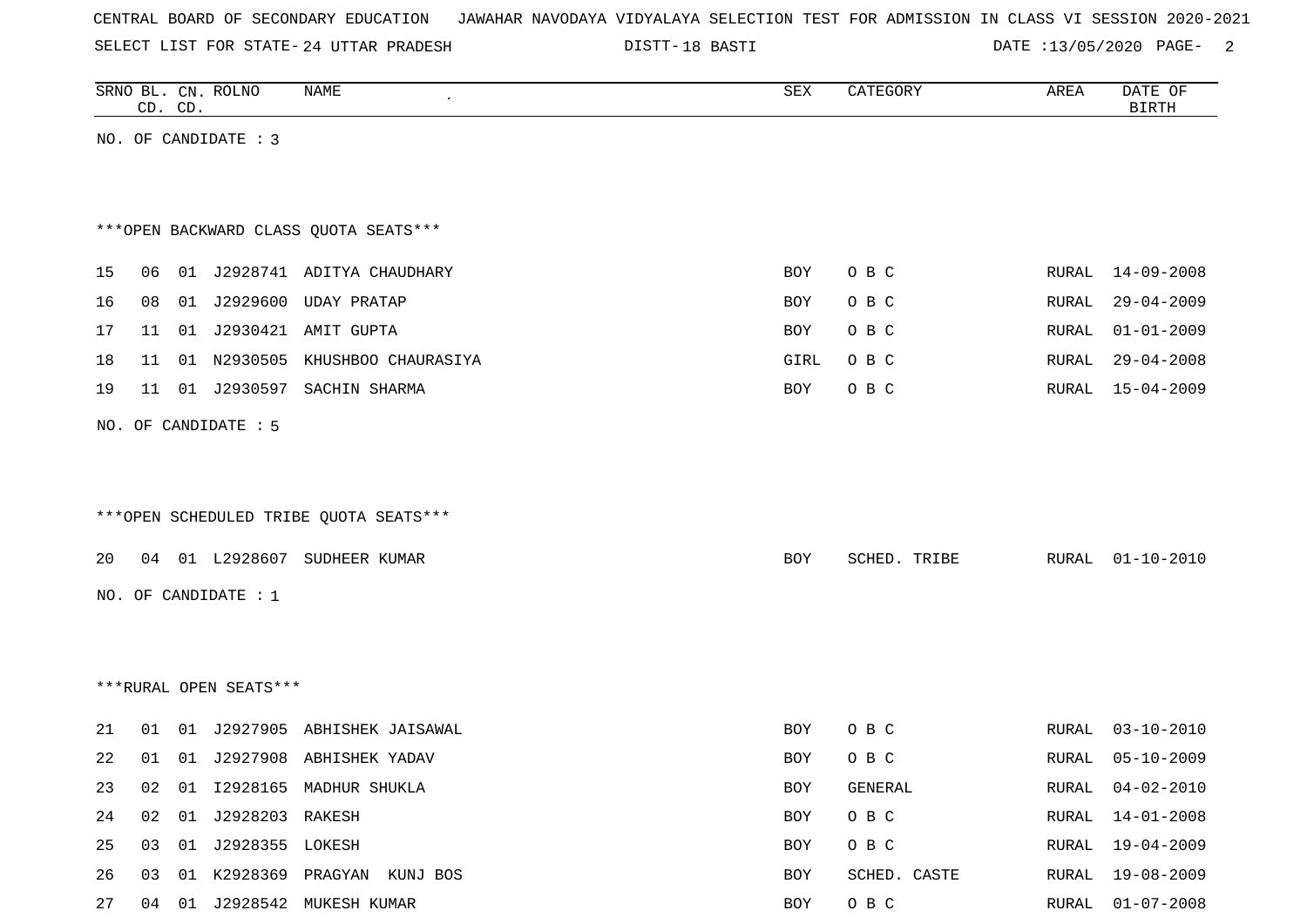18 BASTI DATE :13/05/2020 PAGE- 3

|    | CD. CD. |    | SRNO BL. CN. ROLNO     | NAME                       | <b>SEX</b> | CATEGORY       | AREA         | DATE OF<br><b>BIRTH</b> |
|----|---------|----|------------------------|----------------------------|------------|----------------|--------------|-------------------------|
|    |         |    | ***RURAL OPEN SEATS*** |                            |            |                |              |                         |
|    |         |    |                        |                            |            |                |              |                         |
| 28 | 04      |    |                        | 01 J2928616 VANSH MODANWAL | BOY        | O B C          | RURAL        | 19-10-2009              |
| 29 | 05      |    | 01 J2928702            | SAMAR PRATAP CHAUDHARY     | <b>BOY</b> | O B C          | RURAL        | $04 - 06 - 2009$        |
| 30 | 06      | 01 | I2928848               | KRISHANDRA PANDEY          | BOY        | <b>GENERAL</b> | RURAL        | $01 - 02 - 2009$        |
| 31 | 06      | 01 | I2928904               | PRIYANSU DUBEY             | BOY        | <b>GENERAL</b> | RURAL        | $10 - 12 - 2008$        |
| 32 | 07      | 01 | N2929227               | RENU                       | GIRL       | O B C          | RURAL        | $01 - 01 - 2009$        |
| 33 | 07      | 01 | J2929286               | SHIV RAM                   | BOY        | O B C          | RURAL        | $01 - 01 - 2009$        |
| 34 | 08      | 01 | J2929334               | ADITYA KUMAR CHAUDHARY     | BOY        | O B C          | <b>RURAL</b> | $01 - 01 - 2008$        |
| 35 | 08      | 01 | J2929517               | RAVI                       | <b>BOY</b> | O B C          | RURAL        | $01 - 01 - 2009$        |
| 36 | 09      | 01 | N2929729               | MANISHA CHAUDHARY          | GIRL       | O B C          | RURAL        | $01 - 01 - 2010$        |
| 37 | 09      | 01 | J2929875               | VISHNU KUMAR               | BOY        | O B C          | RURAL        | $01 - 01 - 2008$        |
| 38 | 10      | 01 | J2929920               | AKASH GUPTA                | BOY        | O B C          | RURAL        | $24 - 09 - 2007$        |
| 39 | 10      |    | 01 N2930243            | SALONI YADAV               | GIRL       | O B C          | RURAL        | $04 - 10 - 2008$        |
| 40 | 10      | 01 | I2930248               | SAMRATH SHUKLA             | BOY        | <b>GENERAL</b> | RURAL        | $01 - 01 - 2009$        |
| 41 | 11      | 01 | M2930496               | KAJAL AGRAHARI             | GIRL       | <b>GENERAL</b> | RURAL        | $24 - 09 - 2007$        |
| 42 | 11      | 01 | J2930601               | SAKSHAM YADAV              | <b>BOY</b> | O B C          | RURAL        | $07 - 06 - 2010$        |
| 43 | 12      | 01 | J2930769               | KANHAIYA CHAUDHARY         | BOY        | O B C          | RURAL        | $01 - 05 - 2008$        |
| 44 | 12      | 01 | M2930842               | SACHI SINGH                | GIRL       | <b>GENERAL</b> | RURAL        | $22 - 11 - 2008$        |
| 45 | 13      | 01 | I2931007               | PRIYANSHU                  | BOY        | <b>GENERAL</b> | RURAL        | $01 - 01 - 2008$        |
| 46 | 14      |    | 01 K2931201            | MANNU                      | <b>BOY</b> | SCHED. CASTE   | RURAL        | $01 - 08 - 2008$        |

NO. OF CANDIDATE : 26

\*\*\*RURAL SCHEDULED CASTE QUOTA SEATS\*\*\*

|  | 47 02 01 02928091 ANJALI |                                    | GIRL SCHED. CASTE |  | RURAL 02-09-2007 |
|--|--------------------------|------------------------------------|-------------------|--|------------------|
|  |                          | 48 05 01 02928658 DIVYANSHI GAUTAM | GIRL SCHED. CASTE |  | RURAL 11-07-2010 |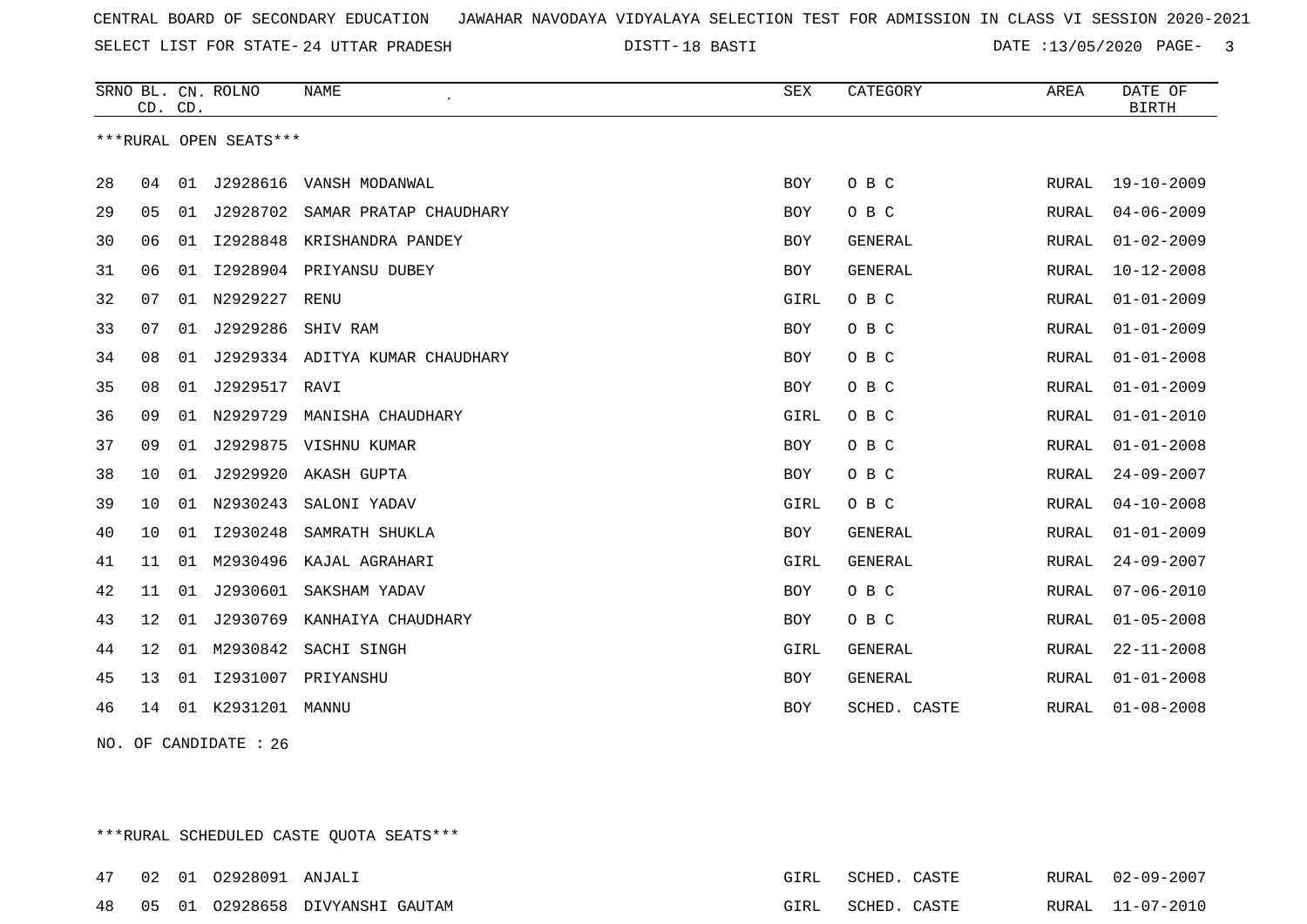SELECT LIST FOR STATE- DISTT- 24 UTTAR PRADESH

18 BASTI DATE :13/05/2020 PAGE- 4

|    | CD. CD. |    | SRNO BL. CN. ROLNO    | NAME                                    | SEX        | CATEGORY     | AREA  | DATE OF<br><b>BIRTH</b> |
|----|---------|----|-----------------------|-----------------------------------------|------------|--------------|-------|-------------------------|
|    |         |    |                       | ***RURAL SCHEDULED CASTE QUOTA SEATS*** |            |              |       |                         |
| 49 | 05      | 01 |                       | K2928688 RAHUL KUMAR                    | <b>BOY</b> | SCHED. CASTE | RURAL | $01 - 01 - 2008$        |
| 50 | 06      |    |                       | 01 K2928793 ARUN KUMAR                  | <b>BOY</b> | SCHED. CASTE | RURAL | $01 - 01 - 2008$        |
| 51 | 06      | 01 | K2928797              | ARYAN KUMAR                             | <b>BOY</b> | SCHED. CASTE | RURAL | $06 - 04 - 2008$        |
| 52 | 08      |    |                       | 01 K2929372 ANSH KUMAR                  | <b>BOY</b> | SCHED. CASTE | RURAL | $03 - 06 - 2009$        |
| 53 | 08      | 01 | 02929417              | GARIMA BHARTI                           | GIRL       | SCHED. CASTE | RURAL | $20 - 12 - 2009$        |
| 54 | 09      |    | 01 02929647 ANJALI    |                                         | GIRL       | SCHED. CASTE | RURAL | $28 - 07 - 2009$        |
| 55 | 10      | 01 |                       | 02930038 EKTA SAXENA                    | GIRL       | SCHED. CASTE | RURAL | $01 - 01 - 2008$        |
| 56 | 11      |    |                       | 01 K2930422 AMIT SEN DIWAKAR            | BOY        | SCHED. CASTE | RURAL | $15 - 07 - 2009$        |
| 57 | 11      | 01 | K2930676 VISHAL       |                                         | <b>BOY</b> | SCHED. CASTE | RURAL | $01 - 01 - 2010$        |
| 58 | 13      | 01 |                       | 02931028 ROSHNI KUMARI                  | GIRL       | SCHED. CASTE | RURAL | $14 - 07 - 2009$        |
| 59 | 13      |    | 01 K2931053           | SAURABH KUMAR                           | <b>BOY</b> | SCHED. CASTE | RURAL | $05 - 04 - 2009$        |
|    |         |    | NO. OF CANDIDATE : 13 |                                         |            |              |       |                         |

# \*\*\*RURAL BACKWARD CLASS QUOTA SEATS\*\*\*

| 60 | 01 | 01    | N2927921       | ANSHIKA                   | GIRL       | O B C | RURAL | 18-09-2010       |
|----|----|-------|----------------|---------------------------|------------|-------|-------|------------------|
| 61 | 01 | . O 1 | N2927966       | KAJAL VERMA               | GIRL       | O B C | RURAL | $01 - 01 - 2009$ |
| 62 | 06 | 01    | J2928773 ANKUR |                           | BOY        | O B C | RURAL | 02-07-2009       |
| 63 | 06 | 01    |                | J2928908 PUSHKAR PATEL    | BOY        | O B C | RURAL | $05 - 01 - 2008$ |
| 64 | 06 | 01    | J2928997       | SURENDRA YADAV            | BOY        | O B C | RURAL | 06-07-2009       |
| 65 | 06 | 01    |                | J2929001 TULSI RAM        | BOY        | O B C | RURAL | $01 - 01 - 2008$ |
| 66 | 08 | 01    |                | J2929332 ADARSH CHAUDHARY | BOY        | O B C | RURAL | 19-04-2009       |
| 67 | 08 | 01    | N2929457       | LAXMI CHAUDHARY           | GIRL       | O B C | RURAL | $01 - 03 - 2009$ |
| 68 | 08 | 01    | J2929487       | NIMESH PATEL              | <b>BOY</b> | O B C | RURAL | $03 - 07 - 2008$ |
| 69 | 09 | -01   | N2929743       | NAVYA VERMA               | GIRL       | O B C | RURAL | 28-07-2010       |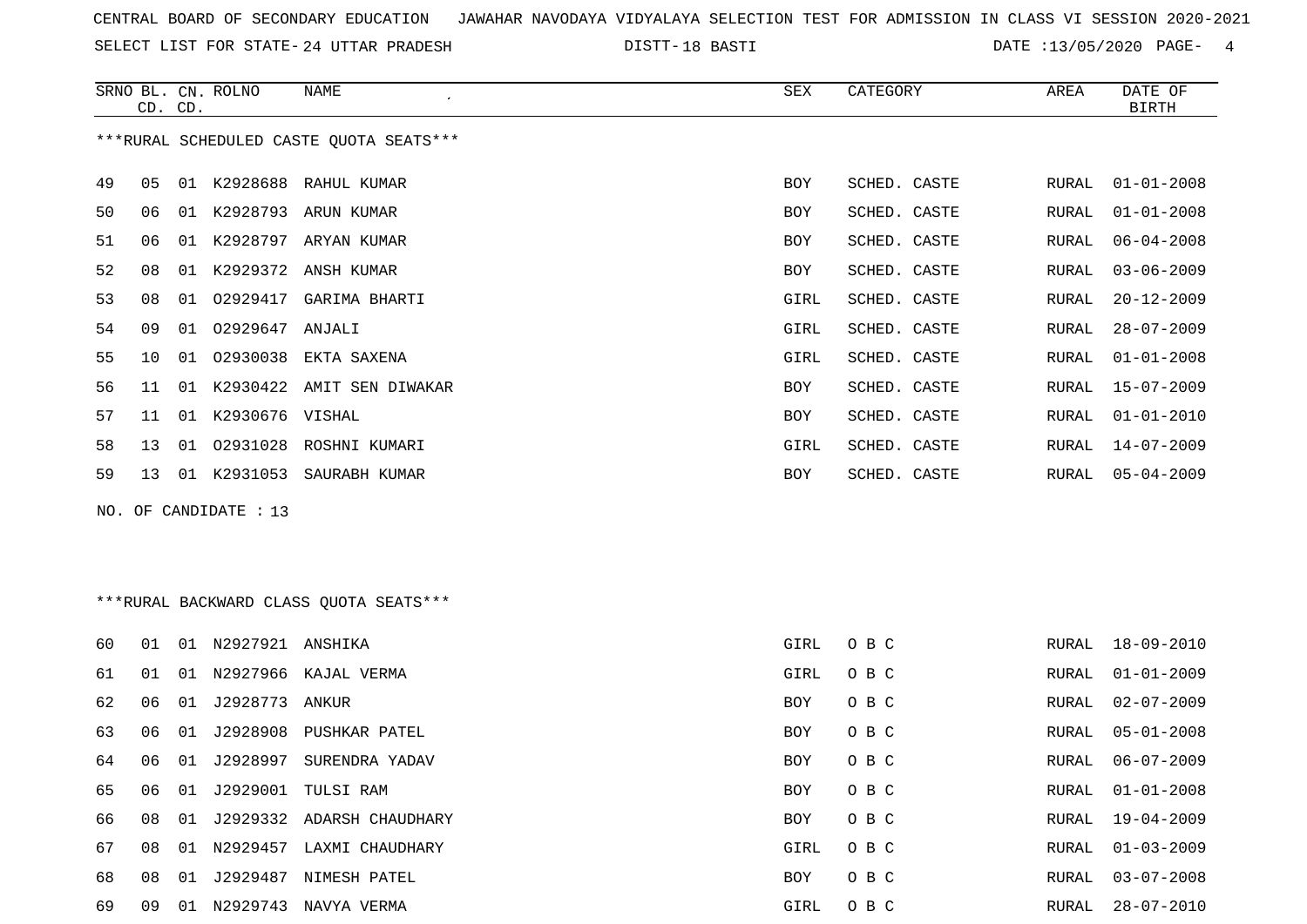SELECT LIST FOR STATE- DISTT- 24 UTTAR PRADESH

18 BASTI DATE :13/05/2020 PAGE- 5

|    | CD. CD.      |    | SRNO BL. CN. ROLNO | NAME<br>$\cdot$                        | SEX        | CATEGORY | AREA  | DATE OF<br>BIRTH |
|----|--------------|----|--------------------|----------------------------------------|------------|----------|-------|------------------|
|    |              |    |                    | ***RURAL BACKWARD CLASS OUOTA SEATS*** |            |          |       |                  |
| 70 | 09           | 01 | J2929835           | SHIVENDRA MAURYA                       | BOY        | O B C    | RURAL | 16-08-2010       |
| 71 | 11           | 01 | J2930399           | ADITYA KUMAR                           | <b>BOY</b> | O B C    | RURAL | $15 - 07 - 2008$ |
| 72 | 11           | 01 | N2930546           | PRAGATI PATEL                          | GIRL       | O B C    | RURAL | $18 - 08 - 2008$ |
| 73 | 11           | 01 | N2930631           | SHIVANGI CHAURASIYA                    | GIRL       | O B C    | RURAL | 05-09-2007       |
| 74 | $12^{\circ}$ | 01 | N2930726           | ANSHI PATEL                            | GIRL       | O B C    | RURAL | $02 - 07 - 2008$ |
| 75 | 13           | 01 | J2931010           | RAHUL                                  | BOY        | O B C    | RURAL | $01 - 08 - 2009$ |

NO. OF CANDIDATE : 16

### \*\*\*RURAL SCHEDULED TRIBE QUOTA SEATS\*\*\*

|    |  | 76 02 01 02928221 SAKSHI |                                  | GIRL       | SCHED. CASTE | RURAL 01-09-2010 |
|----|--|--------------------------|----------------------------------|------------|--------------|------------------|
| 77 |  |                          | 08 01 K2929327 ABHISHEK GAUTAM   | <b>BOY</b> | SCHED. CASTE | RURAL 01-09-2008 |
| 78 |  |                          | 08 01 K2929601 UMANG SAURABH     | <b>BOY</b> | SCHED. CASTE | RURAL 28-11-2008 |
|    |  |                          | 79 13 01 02930952 CHANDNI KUMARI | GIRL       | SCHED. CASTE | RURAL 13-08-2009 |
|    |  |                          | 80 13 01 K2930999 PRASHANT KUMAR | BOY        | SCHED. CASTE | RURAL 05-01-2008 |
|    |  |                          |                                  |            |              |                  |

NO. OF CANDIDATE : 5

TOTAL SELECTED CANDIDATE : 80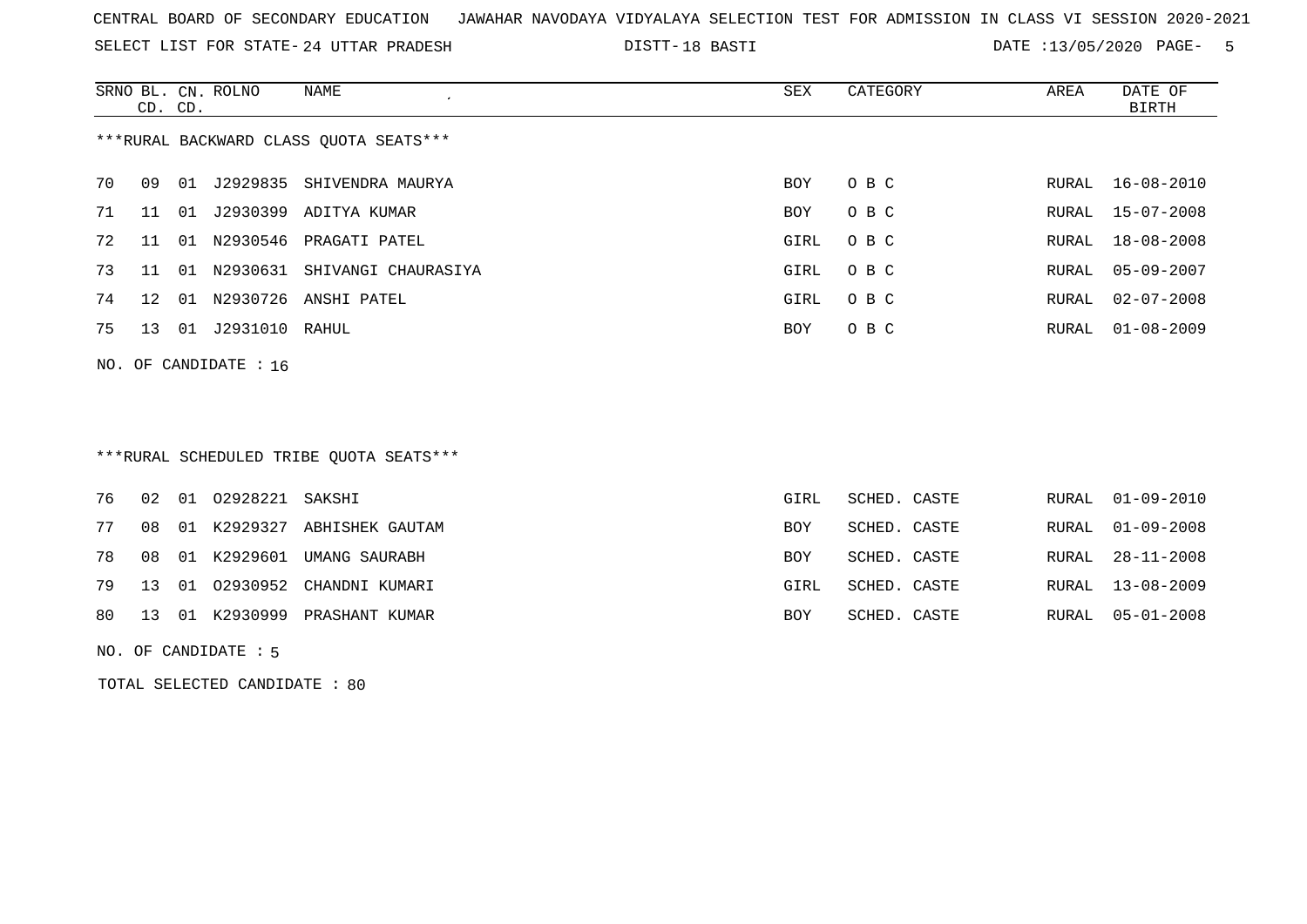|  |  |  |  | CENTRAL BOARD OF SECONDARY EDUCATION GJAWAHAR NAVODAYA VIDYALAYA SELECTION TEST FOR ADMISSION IN CLASS VI SESSION 2020-2021 |  |  |  |  |  |  |  |  |  |  |  |
|--|--|--|--|-----------------------------------------------------------------------------------------------------------------------------|--|--|--|--|--|--|--|--|--|--|--|
|--|--|--|--|-----------------------------------------------------------------------------------------------------------------------------|--|--|--|--|--|--|--|--|--|--|--|

SELECT LIST FOR STATE- DISTT- 24 UTTAR PRADESH 19 MATHURA DATE :13/05/2020 PAGE- 1

|    |    | CD. CD. | SRNO BL. CN. ROLNO   | NAME                                   | ${\tt SEX}$ | CATEGORY       | AREA  | DATE OF<br><b>BIRTH</b> |
|----|----|---------|----------------------|----------------------------------------|-------------|----------------|-------|-------------------------|
|    |    |         | ***OPEN UR SEATS***  |                                        |             |                |       |                         |
| 1  | 02 |         |                      | 01 M2931702 KRISHNA SINGH              | GIRL        | GENERAL        | RURAL | $10 - 04 - 2008$        |
| 2  | 02 |         | 01 I2931787 NITIN    |                                        | BOY         | GENERAL        | RURAL | $18 - 08 - 2008$        |
| 3  | 02 |         |                      | 01 M2931940 UNNATI SHARMA              | GIRL        | <b>GENERAL</b> | RURAL | $01 - 01 - 2009$        |
| 4  | 04 |         | 01 J2932329 VISHNU   |                                        | BOY         | O B C          | RURAL | $01 - 07 - 2009$        |
| 5  | 07 |         |                      | 01 I2933331 NEETESH DIXIT              | BOY         | GENERAL        | RURAL | $28 - 02 - 2009$        |
| 6  | 09 |         |                      | 01 J2933868 IQBAL MALIK                | BOY         | O B C          | RURAL | $10 - 10 - 2009$        |
| 7  | 10 |         |                      | 01 J2934178 DHARVENDR SINGH            | BOY         | O B C          | RURAL | $10 - 12 - 2008$        |
| 8  | 10 |         |                      | 01 N2934418 SHREYANVI                  | GIRL        | O B C          | RURAL | $27 - 06 - 2010$        |
|    |    |         | NO. OF CANDIDATE : 8 |                                        |             |                |       |                         |
|    |    |         |                      |                                        |             |                |       |                         |
|    |    |         |                      |                                        |             |                |       |                         |
|    |    |         |                      | ***OPEN SCHEDULED CASTE QUOTA SEATS*** |             |                |       |                         |
|    |    |         |                      |                                        |             |                |       |                         |
| 9  | 02 |         |                      | 01 K2931772 NEERAJ KUMAR               | BOY         | SCHED. CASTE   | RURAL | $10 - 05 - 2007$        |
| 10 | 07 |         |                      | 01 K2933116 ADITYA KUMAR               | BOY         | SCHED. CASTE   | RURAL | $08 - 08 - 2010$        |
| 11 | 09 |         | 01 K2934069 VIVEK    |                                        | BOY         | SCHED. CASTE   | RURAL | $27 - 11 - 2009$        |
| 12 | 10 |         | 01 K2934294 MONU     |                                        | BOY         | SCHED. CASTE   | RURAL | $14 - 04 - 2010$        |
|    |    |         | NO. OF CANDIDATE : 4 |                                        |             |                |       |                         |
|    |    |         |                      |                                        |             |                |       |                         |
|    |    |         |                      |                                        |             |                |       |                         |
|    |    |         |                      | ***OPEN DISABLED OUOTA SEATS***        |             |                |       |                         |

|  |  | 13 10 01 K2934327 NITIN KUMAR           | BOY     | SCHED. CASTE | RURAL 02-01-2009 |
|--|--|-----------------------------------------|---------|--------------|------------------|
|  |  | 14   10   01   J2934389   SANDEEP SINGH | BOY OBC |              | RURAL 29-12-2009 |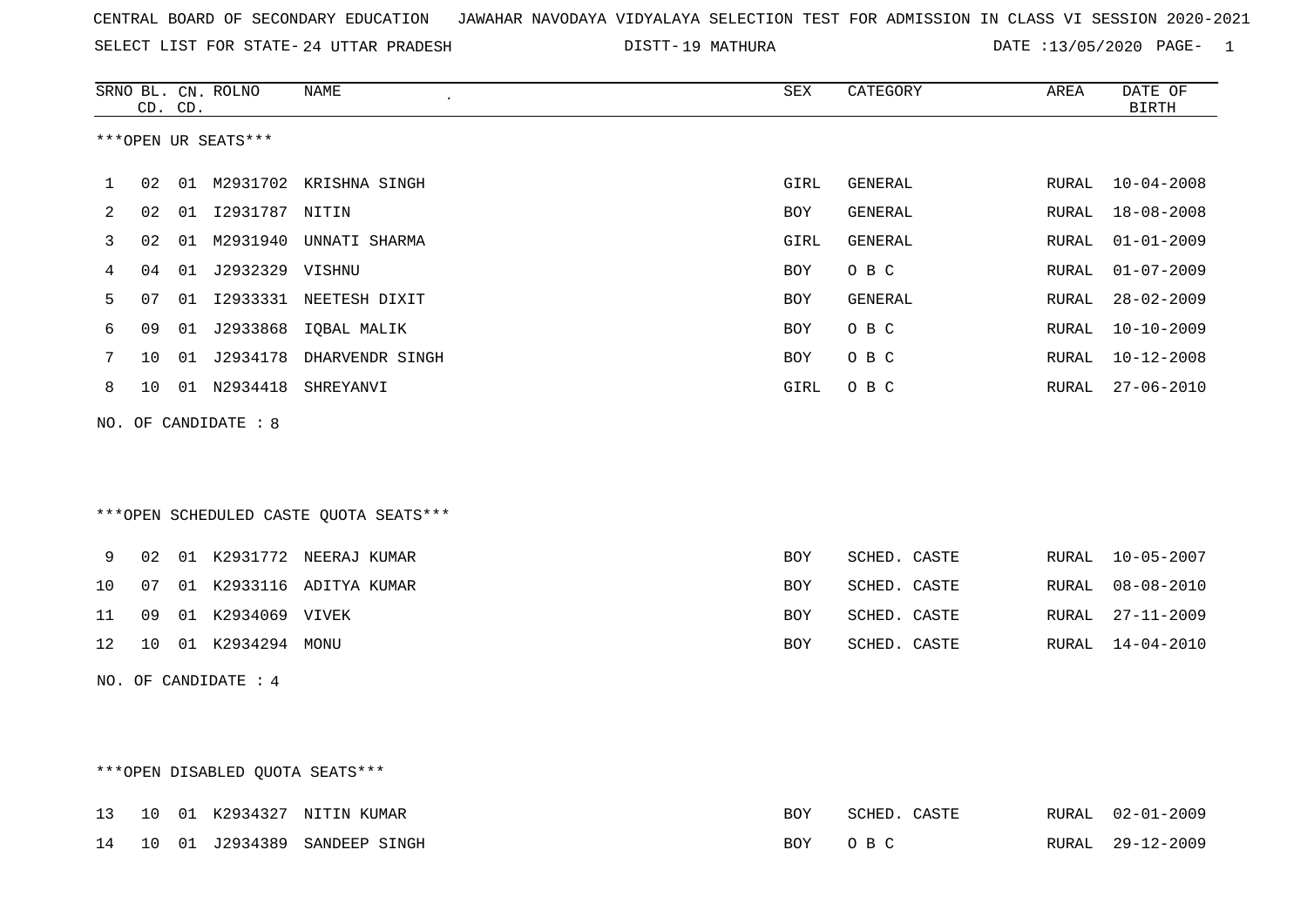| CENTRAL BOARD OF SECONDARY EDUCATION – JAWAHAR NAVODAYA VIDYALAYA SELECTION TEST FOR ADMISSION IN CLASS VI SESSION 2020-2021 |  |  |  |  |
|------------------------------------------------------------------------------------------------------------------------------|--|--|--|--|
|------------------------------------------------------------------------------------------------------------------------------|--|--|--|--|

19 MATHURA DATE :13/05/2020 PAGE- 2

|    | CD. CD. | SRNO BL. CN. ROLNO     | NAME                                   | ${\tt SEX}$ | CATEGORY     | AREA          | DATE OF<br><b>BIRTH</b> |
|----|---------|------------------------|----------------------------------------|-------------|--------------|---------------|-------------------------|
|    |         | NO. OF CANDIDATE : 2   |                                        |             |              |               |                         |
|    |         |                        |                                        |             |              |               |                         |
|    |         |                        |                                        |             |              |               |                         |
|    |         |                        | *** OPEN BACKWARD CLASS QUOTA SEATS*** |             |              |               |                         |
| 15 | 02      | 01 J2931902 SHIVAM     |                                        | BOY         | O B C        | RURAL         | $04 - 06 - 2008$        |
| 16 | 05      | 01 N2932510            | JAGRATI                                | GIRL        | O B C        | RURAL         | $14 - 12 - 2009$        |
| 17 | 05      | 01 F2932565 KM ANSHU   |                                        | GIRL        | O B C        | URBAN         | $12 - 10 - 2010$        |
| 18 | 06      | 01 N2932980 MADHU      |                                        | GIRL        | O B C        | RURAL         | $27 - 09 - 2008$        |
| 19 | 06      | 01 N2933001 NEETOO     |                                        | GIRL        | O B C        | ${\tt RURAL}$ | $10 - 02 - 2010$        |
|    |         | NO. OF CANDIDATE : 5   |                                        |             |              |               |                         |
|    |         |                        |                                        |             |              |               |                         |
|    |         |                        |                                        |             |              |               |                         |
|    |         |                        | ***OPEN SCHEDULED TRIBE QUOTA SEATS*** |             |              |               |                         |
| 20 | 08      |                        | 01 L2933726 SHUBHAM KUMAR              | BOY         | SCHED. TRIBE | RURAL         | $31 - 07 - 2010$        |
|    |         | NO. OF CANDIDATE $: 1$ |                                        |             |              |               |                         |
|    |         |                        |                                        |             |              |               |                         |
|    |         |                        |                                        |             |              |               |                         |
|    |         | ***RURAL OPEN SEATS*** |                                        |             |              |               |                         |
|    |         |                        |                                        |             |              |               |                         |
| 21 | 01      | 01 M2931378 KHUSHBOO   |                                        | GIRL        | GENERAL      | RURAL         | $09 - 05 - 2010$        |
| 22 | 01      | 01 J2931409 MOHIT      |                                        | BOY         | O B C        | RURAL         | 15-09-2010              |
| 23 | 02      | 01 J2931565 ANUJ       |                                        | BOY         | O B C        | RURAL         | $01 - 01 - 2009$        |
| 24 | 02      |                        | 01 J2931566 ANUJ SINGH                 | BOY         | O B C        | RURAL         | $03 - 11 - 2009$        |
| 25 | 02      | 01 J2931738 MANVEER    |                                        | BOY         | O B C        | RURAL         | $20 - 05 - 2008$        |
| 26 | 03      |                        | 01 M2931997 DEEPA PANDEY               | GIRL        | GENERAL      | RURAL         | $08 - 11 - 2010$        |
| 27 | 03      | 01 M2932075 MUSKAN     |                                        | $\tt GIRL$  | GENERAL      | RURAL         | $16 - 08 - 2008$        |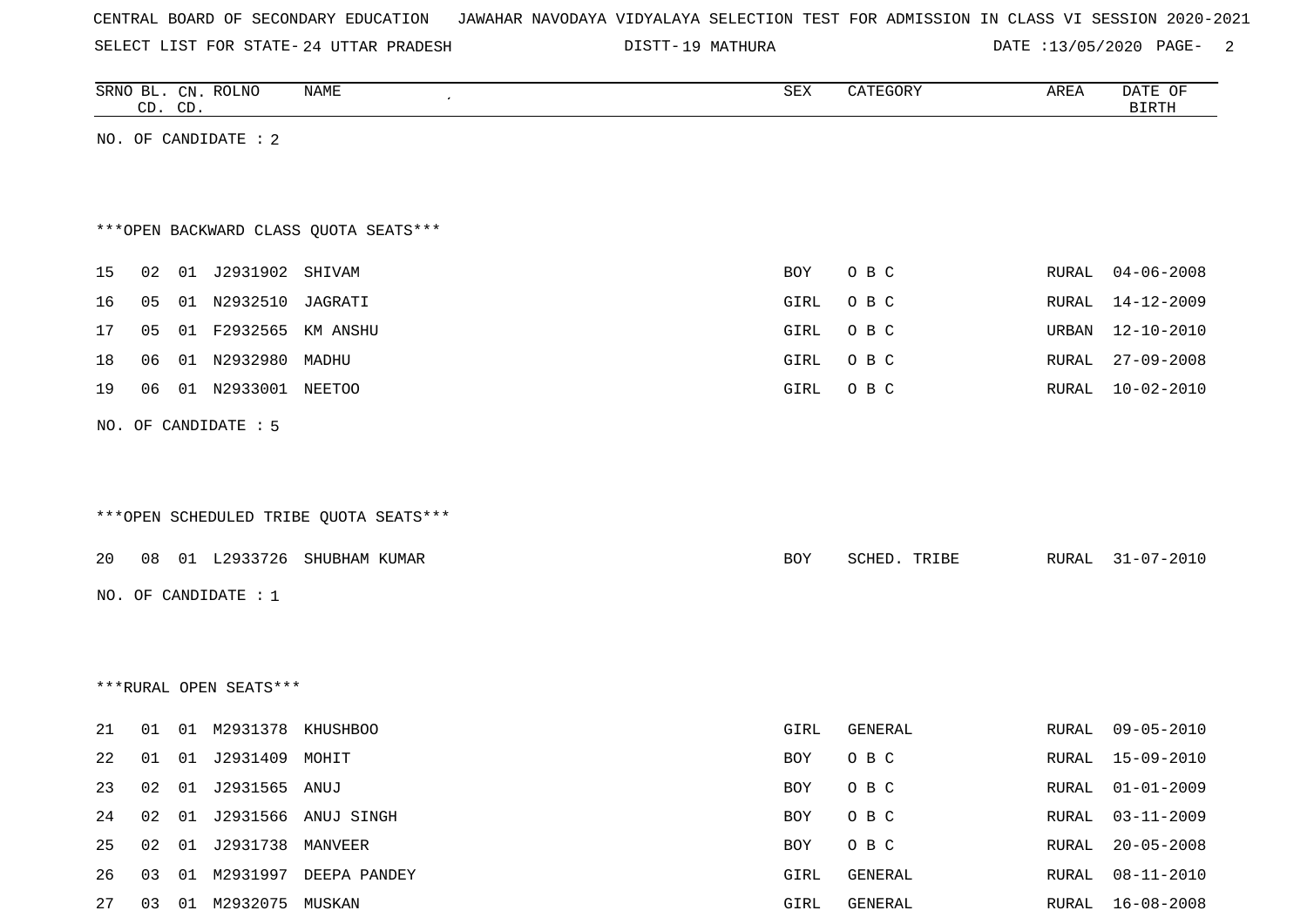19 MATHURA DATE :13/05/2020 PAGE- 3

|    | CD. CD. |    | SRNO BL. CN. ROLNO     | <b>NAME</b><br>$\bullet$ | <b>SEX</b> | CATEGORY       | AREA         | DATE OF<br><b>BIRTH</b> |
|----|---------|----|------------------------|--------------------------|------------|----------------|--------------|-------------------------|
|    |         |    | ***RURAL OPEN SEATS*** |                          |            |                |              |                         |
| 28 | 04      | 01 | J2932235               | KRISHNA                  | <b>BOY</b> | O B C          | RURAL        | $10 - 04 - 2010$        |
| 29 | 04      | 01 | J2932304 SACHIN        |                          | <b>BOY</b> | O B C          | <b>RURAL</b> | $22 - 08 - 2009$        |
| 30 | 04      | 01 | J2932320               | SUMANT                   | <b>BOY</b> | O B C          | RURAL        | $12 - 06 - 2010$        |
| 31 | 05      | 01 | I2932428               | CHANDRA PRAKASH SINGH    | <b>BOY</b> | GENERAL        | RURAL        | $25 - 01 - 2010$        |
| 32 | 05      | 01 | I2932437               | CHITRANSH KATARA         | BOY        | GENERAL        | RURAL        | $15 - 10 - 2008$        |
| 33 | 05      | 01 | J2932484               | GHANSHYAM CHAUDHARY      | BOY        | O B C          | RURAL        | $17 - 02 - 2009$        |
| 34 | 05      | 01 | I2932561               | KHUSHIRAM                | <b>BOY</b> | <b>GENERAL</b> | RURAL        | $11 - 10 - 2007$        |
| 35 | 06      | 01 | J2932901               | AMAN                     | <b>BOY</b> | O B C          | RURAL        | $01 - 12 - 2008$        |
| 36 | 06      | 01 | J2933010               | NITIN KUMAR              | BOY        | O B C          | RURAL        | $22 - 04 - 2010$        |
| 37 | 07      | 01 | J2933113               | ABHISHEK                 | <b>BOY</b> | O B C          | RURAL        | $01 - 11 - 2009$        |
| 38 | 07      | 01 | J2933140               | ANURAG SINGH             | <b>BOY</b> | O B C          | RURAL        | $07 - 07 - 2009$        |
| 39 | 07      | 01 | J2933180               | DEEPAK KUMAR             | <b>BOY</b> | O B C          | <b>RURAL</b> | $01 - 01 - 2010$        |
| 40 | 08      | 01 | J2933490               | AMAN                     | <b>BOY</b> | O B C          | RURAL        | $17 - 03 - 2009$        |
| 41 | 08      | 01 | I2933525               | BHUVNESH KUMAR           | <b>BOY</b> | GENERAL        | RURAL        | $31 - 03 - 2009$        |
| 42 | 09      | 01 | J2933821               | CHAUDHARY JASHVEER SINGH | BOY        | O B C          | RURAL        | $10 - 11 - 2009$        |
| 43 | 09      | 01 | J2933960               | PANKAJ                   | BOY        | O B C          | RURAL        | $16 - 10 - 2009$        |
| 44 | 09      | 01 | J2934082               | YOGESH CHAUDHARY         | <b>BOY</b> | O B C          | RURAL        | $02 - 12 - 2009$        |
| 45 | 10      | 01 | J2934121               | ARAMAN KHAN              | BOY        | O B C          | RURAL        | $12 - 05 - 2010$        |
| 46 | 10      | 01 | J2934158               | CH MONU KUMAR            | <b>BOY</b> | O B C          | RURAL        | $22 - 08 - 2010$        |
| 47 | 10      | 01 | M2934230               | KAMANA                   | GIRL       | GENERAL        | RURAL        | $26 - 11 - 2008$        |

NO. OF CANDIDATE : 27

\*\*\*RURAL SCHEDULED CASTE QUOTA SEATS\*\*\*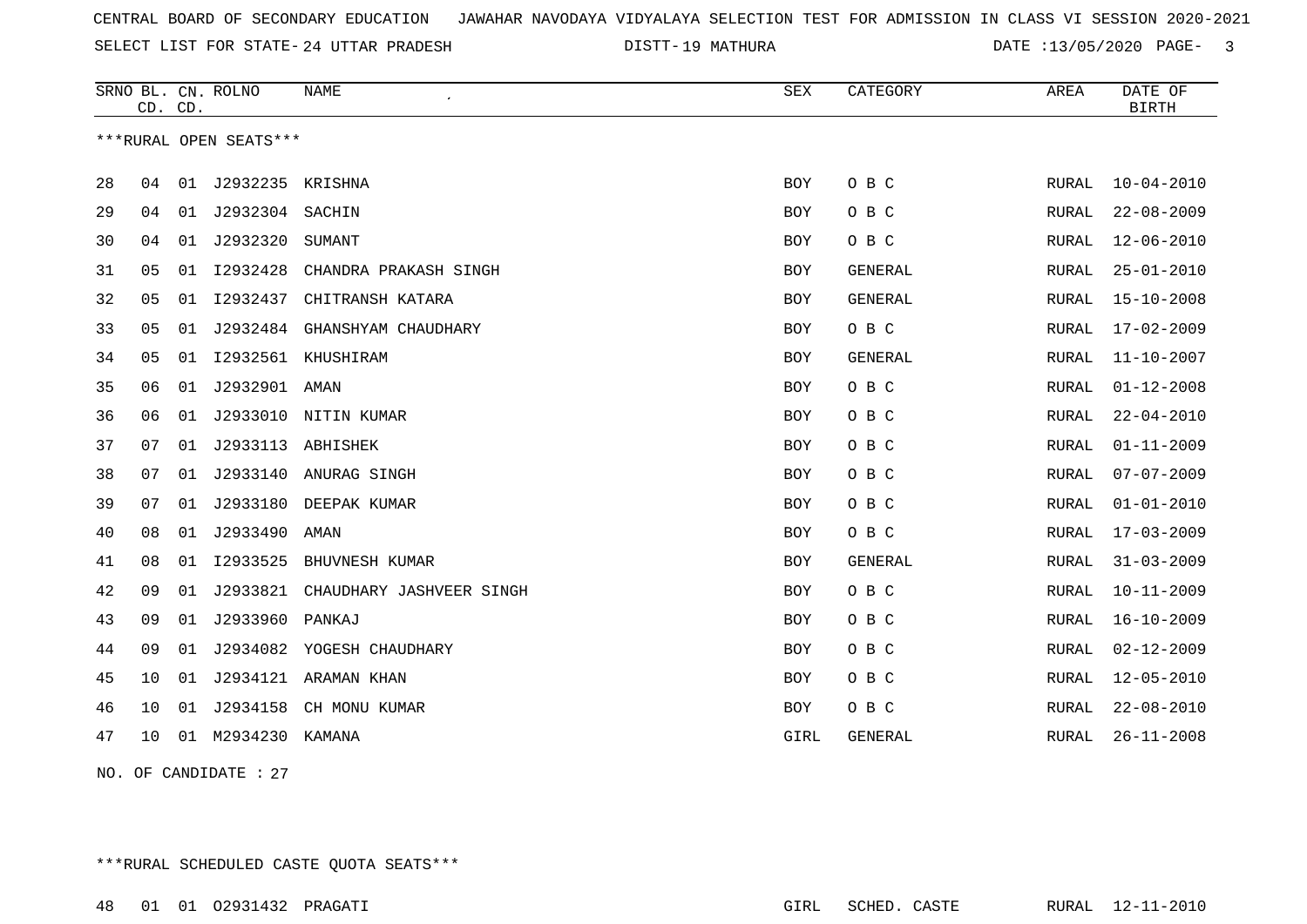SELECT LIST FOR STATE- DISTT- 24 UTTAR PRADESH

19 MATHURA DATE :13/05/2020 PAGE- 4

|    | CD. CD.         |    | SRNO BL. CN. ROLNO | NAME                                    | SEX        | CATEGORY     | AREA  | DATE OF<br><b>BIRTH</b> |
|----|-----------------|----|--------------------|-----------------------------------------|------------|--------------|-------|-------------------------|
|    |                 |    |                    | ***RURAL SCHEDULED CASTE QUOTA SEATS*** |            |              |       |                         |
| 49 | 02              | 01 | 02931825 PRIYA     |                                         | GIRL       | SCHED. CASTE | RURAL | $10 - 10 - 2008$        |
| 50 | 04              | 01 |                    | K2932184 BABLU KUMAR                    | BOY        | SCHED. CASTE | RURAL | $03 - 10 - 2009$        |
| 51 | 07              | 01 | 02933168           | CHANCHAL                                | GIRL       | SCHED. CASTE | RURAL | $05 - 07 - 2008$        |
| 52 | 07              | 01 | K2933351 PRASHANT  |                                         | <b>BOY</b> | SCHED. CASTE | RURAL | 16-02-2009              |
| 53 | 08              | 01 |                    | K2933495 AMIT KUMAR                     | <b>BOY</b> | SCHED. CASTE | RURAL | $02 - 06 - 2010$        |
| 54 | 10              | 01 | K2934129           | ASHISH VARUN                            | <b>BOY</b> | SCHED. CASTE | RURAL | $05 - 04 - 2010$        |
| 55 | 10              | 01 | K2934135           | BEERENDR VARUN                          | BOY        | SCHED. CASTE | RURAL | $05 - 04 - 2010$        |
| 56 | 10              | 01 |                    | K2934214 JATIN KUMAR                    | <b>BOY</b> | SCHED. CASTE | RURAL | $05 - 05 - 2009$        |
| 57 | 10              | 01 | K2934315           | NEETESH KUMAR                           | <b>BOY</b> | SCHED. CASTE | RURAL | $01 - 01 - 2009$        |
| 58 | 10 <sup>°</sup> | 01 |                    | K2934356 RAGHVENDRA KUMAR               | BOY        | SCHED. CASTE | RURAL | 15-08-2009              |
| 59 | 10 <sup>°</sup> | 01 |                    | K2934360 RAHUL SINGH                    | <b>BOY</b> | SCHED. CASTE | RURAL | 15-07-2010              |
|    |                 |    |                    |                                         |            |              |       |                         |

NO. OF CANDIDATE : 12

# \*\*\*RURAL BACKWARD CLASS QUOTA SEATS\*\*\*

| 60 | 01 |    | 01 N2931420         | NEHA          | GIRL | O B C | RURAL | 05-03-2009       |
|----|----|----|---------------------|---------------|------|-------|-------|------------------|
| 61 | 01 |    | 01 N2931433         | PRAGYA        | GIRL | O B C | RURAL | $27 - 04 - 2009$ |
| 62 | 02 | 01 | N2931584            | BHARTI BHATI  | GIRL | O B C | RURAL | 31-08-2008       |
| 63 | 02 |    | 01 N2931851 RITU    |               | GIRL | O B C | RURAL | 01-01-2008       |
| 64 | 02 |    | 01 N2931955 YASMEEN |               | GIRL | O B C | RURAL | 07-09-2008       |
| 65 | 06 |    | 01 N2932949         | KAJAL KUMARI  | GIRL | O B C | RURAL | $01 - 12 - 2007$ |
| 66 | 06 |    | 01 N2933003         | NEHA          | GIRL | O B C | RURAL | 16-01-2011       |
| 67 | 07 |    | 01 N2933175         | DEEKSHA SINGH | GIRL | O B C | RURAL | $01 - 02 - 2011$ |
| 68 | 07 |    | 01 N2933228 JANHAVI |               | GIRL | O B C |       | RURAL 11-02-2010 |
| 69 | 07 | 01 | N2933299            | MADHURY       | GIRL | O B C | RURAL | 08-07-2008       |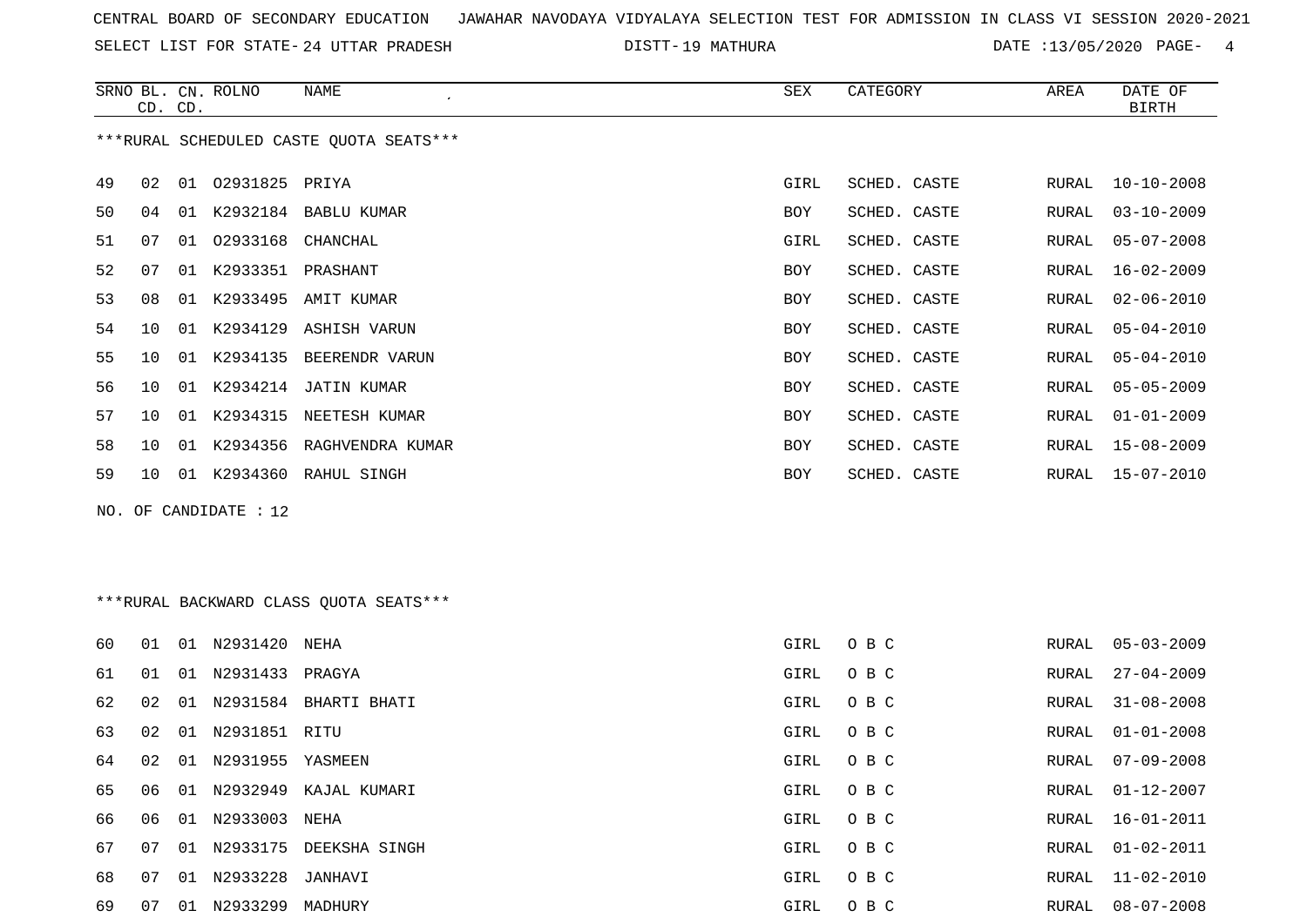SELECT LIST FOR STATE- DISTT- 24 UTTAR PRADESH

19 MATHURA DATE :13/05/2020 PAGE- 5

|    | CD. CD.                                |    | SRNO BL. CN. ROLNO      | NAME                         | SEX        | CATEGORY | AREA  | DATE OF<br>BIRTH |
|----|----------------------------------------|----|-------------------------|------------------------------|------------|----------|-------|------------------|
|    | ***RURAL BACKWARD CLASS OUOTA SEATS*** |    |                         |                              |            |          |       |                  |
| 70 | 08.                                    |    |                         | 01 N2933501 ANJALI CHAUDHARY | GIRL       | O B C    |       | RURAL 26-07-2009 |
| 71 | 09                                     | 01 | N2933903 KM ANUJA       |                              | GIRL       | O B C    | RURAL | 12-02-2009       |
| 72 | 09                                     | 01 |                         | N2933934 MAHAK CHAUDHARY     | GIRL       | O B C    | RURAL | $03 - 05 - 2009$ |
| 73 | 10                                     | 01 |                         | J2934098 ALEKH CHAUDHARY     | <b>BOY</b> | O B C    | RURAL | 05-05-2008       |
| 74 | 10                                     |    | 01 J2934115             | ANKIT KUMAR                  | <b>BOY</b> | O B C    | RURAL | $05 - 06 - 2009$ |
| 75 | 10                                     |    | 01 J2934343             | PRASHANT SINGH               | <b>BOY</b> | O B C    | RURAL | $06 - 10 - 2009$ |
|    |                                        |    | NO. OF CANDIDATE : $16$ |                              |            |          |       |                  |

### \*\*\*RURAL SCHEDULED TRIBE QUOTA SEATS\*\*\*

| 77 02 01 L2931608 DEEPAK<br>SCHED. TRIBE<br>BOY<br>78 02 01 K2931656 HIMESH<br>SCHED. CASTE<br>BOY<br>79 03 01 K2931972 AKHIL SINGH<br>SCHED. CASTE<br><b>BOY</b><br>80 09 01 K2933772 ADITYA RAV<br>SCHED. CASTE<br><b>BOY</b> | RURAL 01-04-2008 |
|---------------------------------------------------------------------------------------------------------------------------------------------------------------------------------------------------------------------------------|------------------|
|                                                                                                                                                                                                                                 | RURAL 01-08-2009 |
|                                                                                                                                                                                                                                 | RURAL 02-02-2008 |
|                                                                                                                                                                                                                                 | RURAL 23-08-2010 |
|                                                                                                                                                                                                                                 | RURAL 01-02-2010 |

#### NO. OF CANDIDATE : 5

TOTAL SELECTED CANDIDATE : 80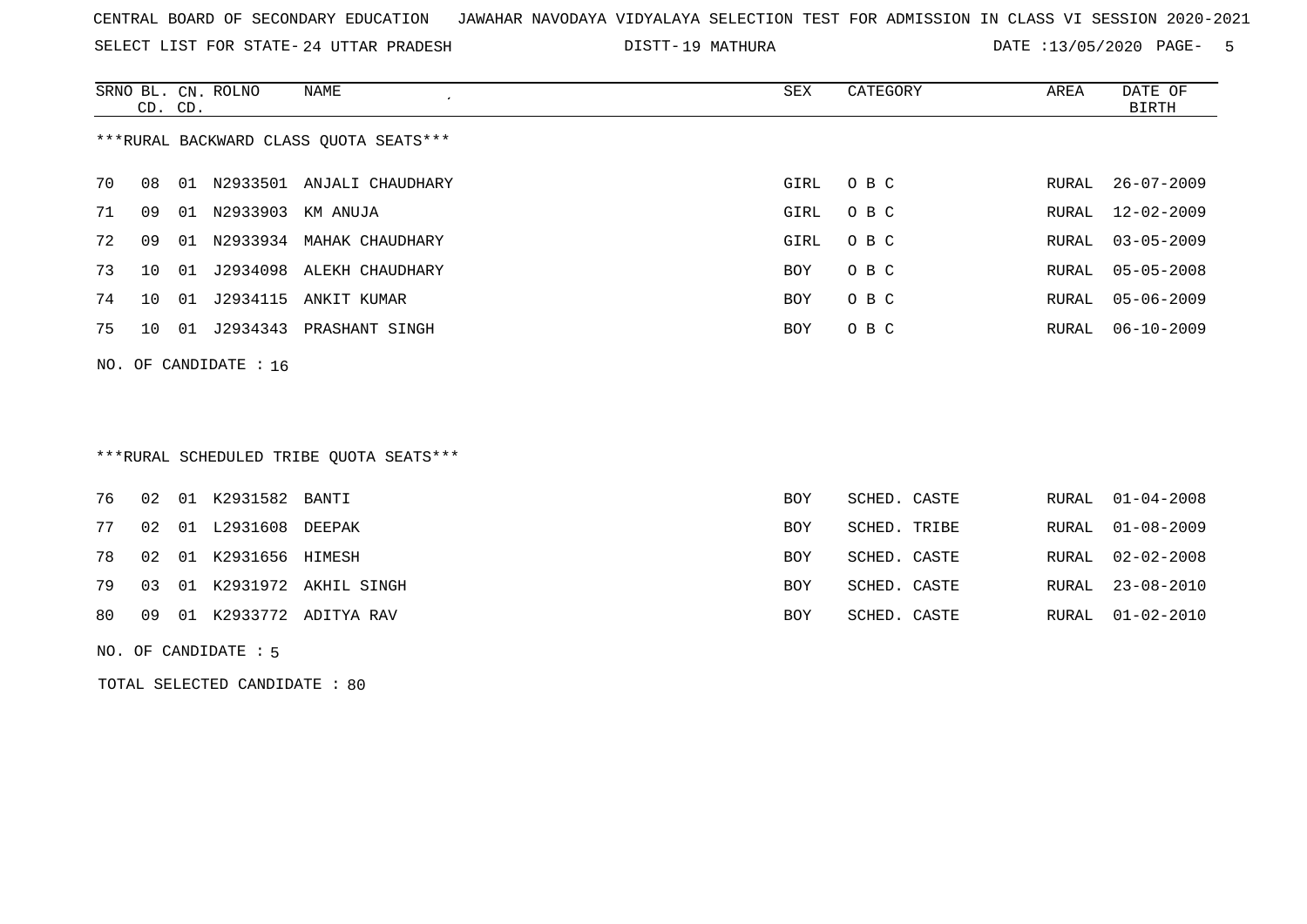| CENTRAL BOARD OF SECONDARY EDUCATION GUNAHAR NAVODAYA VIDYALAYA SELECTION TEST FOR ADMISSION IN CLASS VI SESSION 2020-2021 |  |  |  |
|----------------------------------------------------------------------------------------------------------------------------|--|--|--|
|----------------------------------------------------------------------------------------------------------------------------|--|--|--|

24 UTTAR PRADESH 20 G B NAGAR DATE :13/05/2020 PAGE- 1

|    |                | CD. CD. | SRNO BL. CN. ROLNO    | <b>NAME</b>                             | ${\tt SEX}$ | CATEGORY       | AREA         | DATE OF<br><b>BIRTH</b> |
|----|----------------|---------|-----------------------|-----------------------------------------|-------------|----------------|--------------|-------------------------|
|    |                |         | ***OPEN UR SEATS***   |                                         |             |                |              |                         |
| 1  | 01             |         |                       | 01 12934723 ARYAN SINGH                 | <b>BOY</b>  | GENERAL        | RURAL        | $04 - 02 - 2009$        |
| 2  | 01             | 02      | N2934983              | KHUSHI GUPTA                            | GIRL        | O B C          | <b>RURAL</b> | $10 - 10 - 2009$        |
| 3  | 01             | 02      |                       | M2935224 POOJA KUMARI                   | GIRL        | GENERAL        | RURAL        | $31 - 03 - 2010$        |
| 4  | 01             | 02      | J2935553              | SHIVAM KUMAR                            | BOY         | O B C          | RURAL        | $28 - 06 - 2009$        |
| 5  | 02             | 01      | M2935915              | ARADHYA YADAV                           | GIRL        | GENERAL        | RURAL        | $24 - 02 - 2011$        |
| 6  | 03             | 01      |                       | J2936856 ABHISHEK MAURYA                | <b>BOY</b>  | O B C          | RURAL        | $13 - 09 - 2009$        |
| 7  | 0 <sub>3</sub> | 01      | I2936885              | AMAN KUMAR SINGH                        | BOY         | <b>GENERAL</b> | RURAL        | $01 - 11 - 2009$        |
| 8  | 03             | 01      | M2937159              | NANDANI SINGH                           | GIRL        | <b>GENERAL</b> | RURAL        | $26 - 08 - 2009$        |
| 9  | 03             | 01      | M2937211              | PRAGATI PANDEY                          | GIRL        | <b>GENERAL</b> | RURAL        | $15 - 08 - 2008$        |
| 10 | 04             | 02      |                       | B2937999 RAUSHAN KUMAR                  | BOY         | O B C          | URBAN        | $15 - 12 - 2008$        |
|    |                |         | NO. OF CANDIDATE : 10 |                                         |             |                |              |                         |
|    |                |         |                       |                                         |             |                |              |                         |
|    |                |         |                       |                                         |             |                |              |                         |
|    |                |         |                       | *** OPEN SCHEDULED CASTE QUOTA SEATS*** |             |                |              |                         |
| 11 | 01             |         |                       | 01 K2934814 DHEERAJ KUMAR               | <b>BOY</b>  | SCHED. CASTE   | RURAL        | $12 - 12 - 2009$        |
| 12 | 01             |         |                       | 02 K2934990 KISHAN KUMAR                | BOY         | SCHED. CASTE   | RURAL        | $07 - 05 - 2010$        |
| 13 | 03             |         | 01 K2936910           | ANKIT KUMAR                             | <b>BOY</b>  | SCHED. CASTE   | RURAL        | $09 - 09 - 2008$        |
|    |                |         | NO. OF CANDIDATE : 3  |                                         |             |                |              |                         |

\*\*\*OPEN DISABLED QUOTA SEATS\*\*\*

14 01 02 J2935334 RAMESH KUMAR YADAV BOY O B C RURAL 13-12-2008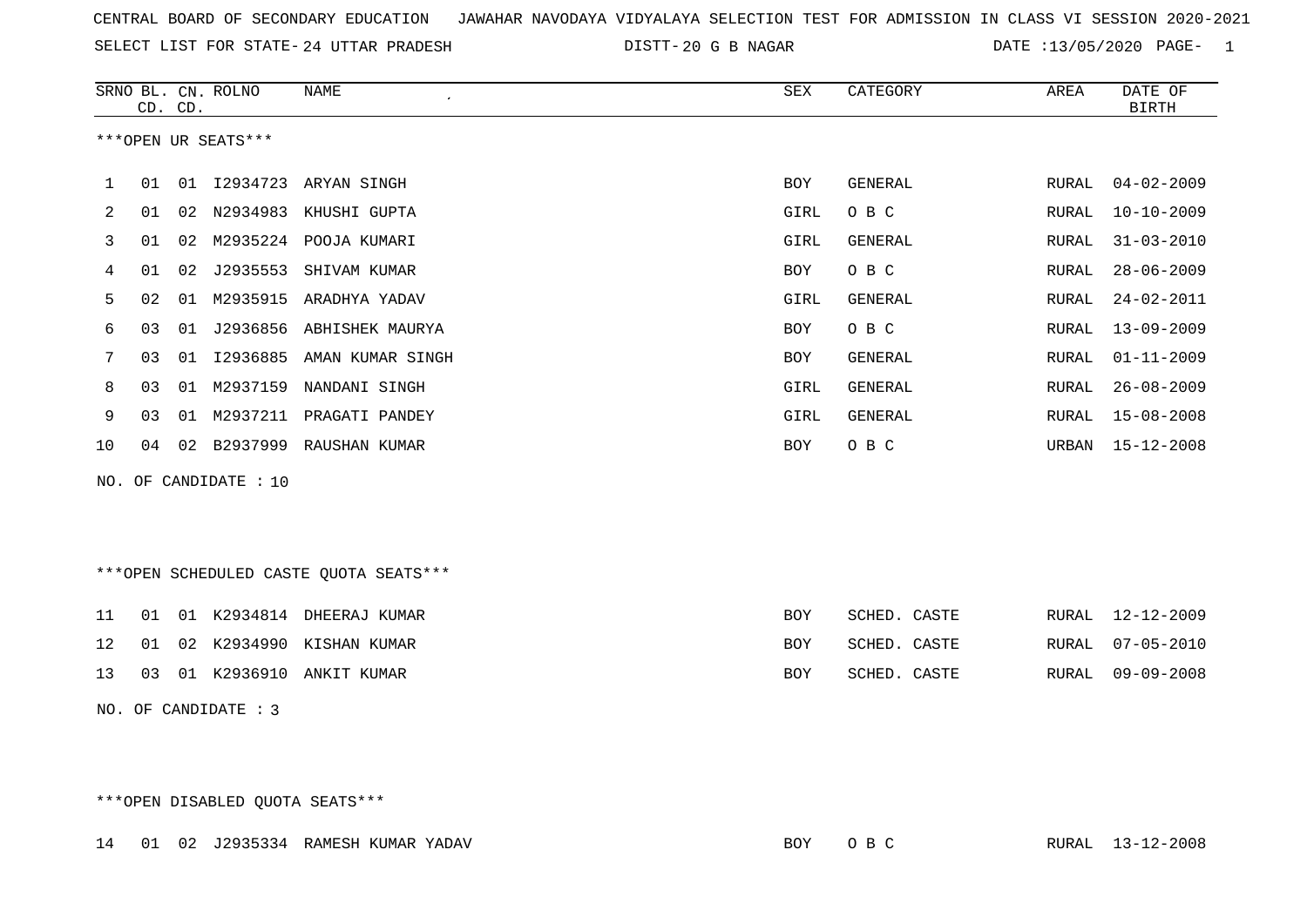| CENTRAL BOARD OF SECONDARY EDUCATION – JAWAHAR NAVODAYA VIDYALAYA SELECTION TEST FOR ADMISSION IN CLASS VI SESSION 2020-2021 |  |  |  |  |
|------------------------------------------------------------------------------------------------------------------------------|--|--|--|--|
|------------------------------------------------------------------------------------------------------------------------------|--|--|--|--|

DISTT-20 G B NAGAR DATE :13/05/2020 PAGE- 2

|    | CD. CD. | SRNO BL. CN. ROLNO      | NAME                                   | SEX        | CATEGORY     | AREA  | DATE OF<br><b>BIRTH</b> |
|----|---------|-------------------------|----------------------------------------|------------|--------------|-------|-------------------------|
|    |         | NO. OF CANDIDATE $: 1$  |                                        |            |              |       |                         |
|    |         |                         |                                        |            |              |       |                         |
|    |         |                         |                                        |            |              |       |                         |
|    |         |                         | *** OPEN BACKWARD CLASS QUOTA SEATS*** |            |              |       |                         |
| 15 | 01      |                         | 01 J2934515 ABHISHEK KUMAR             | BOY        | O B C        | RURAL | $05 - 11 - 2007$        |
| 16 | 02      |                         | 01 N2935792 AASHA KUMARI               | GIRL       | O B C        | RURAL | $06 - 01 - 2009$        |
| 17 | 02      |                         | 01 N2936022 DEEPIKA KUMARI             | GIRL       | O B C        | RURAL | $06 - 06 - 2010$        |
| 18 | 03      |                         | 01 J2936958 ATUL VERMA                 | BOY        | O B C        | RURAL | $21 - 07 - 2007$        |
| 19 | 03      |                         | 01 J2937221 PREETAM VERMA              | BOY        | O B C        | RURAL | $02 - 06 - 2009$        |
|    |         | NO. OF CANDIDATE : 5    |                                        |            |              |       |                         |
|    |         |                         |                                        |            |              |       |                         |
|    |         |                         |                                        |            |              |       |                         |
|    |         |                         | ***OPEN SCHEDULED TRIBE QUOTA SEATS*** |            |              |       |                         |
| 20 |         |                         | 02 02 L2936798 VIKASH KUMAR            | BOY        | SCHED. TRIBE | RURAL | $07 - 08 - 2010$        |
|    |         |                         |                                        |            |              |       |                         |
|    |         | NO. OF CANDIDATE : 1    |                                        |            |              |       |                         |
|    |         |                         |                                        |            |              |       |                         |
|    |         |                         |                                        |            |              |       |                         |
|    |         | ***RURAL OPEN SEATS***  |                                        |            |              |       |                         |
| 21 | 01      |                         | 01 J2934485 AAKASH HALCHAL             | BOY        | O B C        | RURAL | $04 - 02 - 2008$        |
| 22 | 01      |                         | 01 I2934509 ABHINEK KUMAR              | <b>BOY</b> | GENERAL      | RURAL | $27 - 09 - 2009$        |
| 23 | 01      | 01 I2934874 HARDIK      |                                        | BOY        | GENERAL      | RURAL | $04 - 05 - 2008$        |
| 24 | 01      |                         | 01 M2934884 HARSHITA                   | GIRL       | GENERAL      | RURAL | $27 - 10 - 2010$        |
| 25 | 01      |                         | 02 M2935052 MAHI CHAUHAN               | GIRL       | GENERAL      | RURAL | $27 - 06 - 2010$        |
| 26 |         | 01 02 J2935094 MD SHAMI |                                        | BOY        | O B C        | RURAL | $28 - 08 - 2008$        |
| 27 | 01      |                         | 02 J2935237 PRASHANT KUMAR             | BOY        | O B C        | RURAL | $04 - 04 - 2010$        |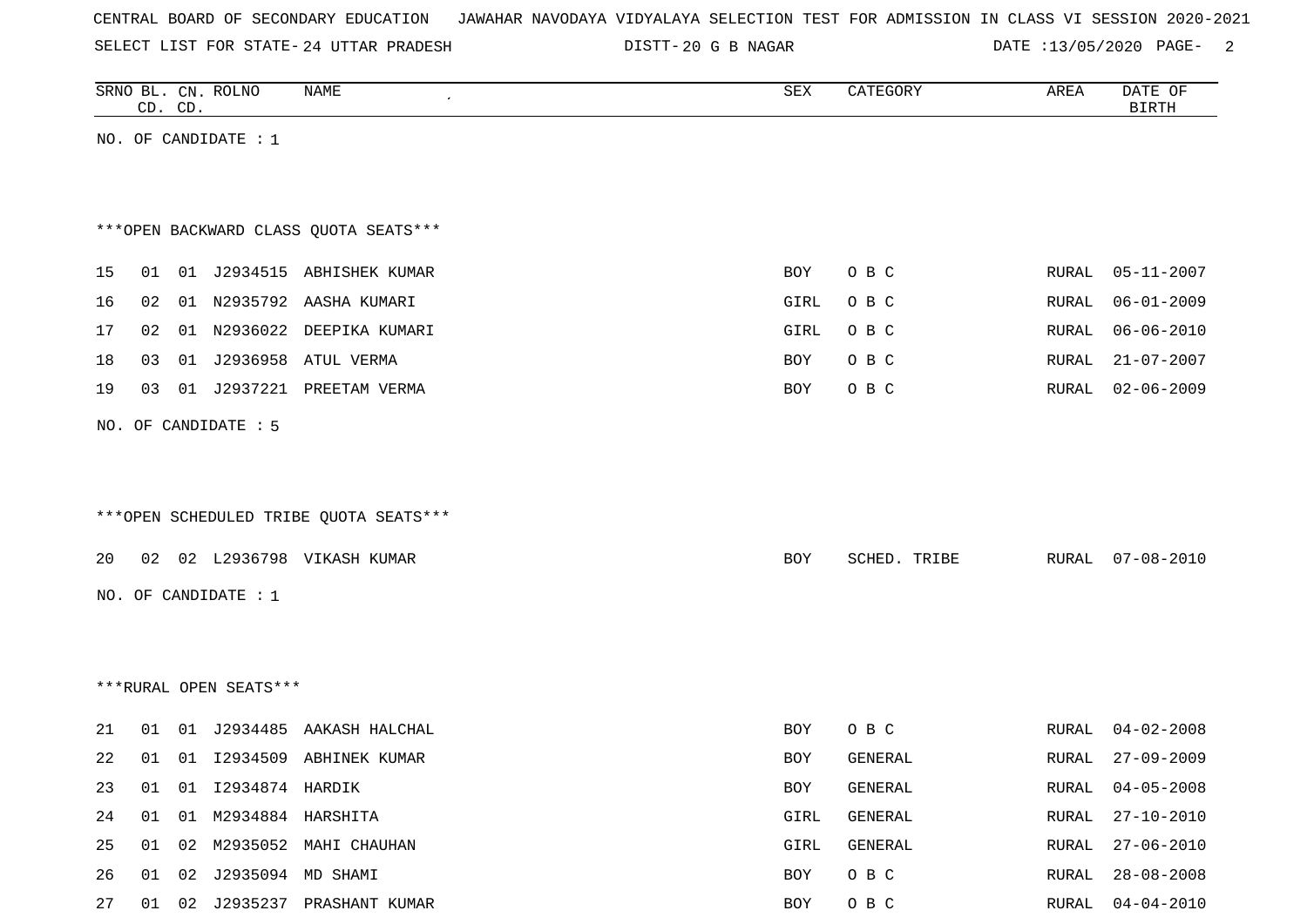DISTT-20 G B NAGAR **DATE** :13/05/2020 PAGE- 3

|    | CD. CD. |    | SRNO BL. CN. ROLNO     | NAME<br>$\epsilon$               | SEX        | CATEGORY       | AREA  | DATE OF<br><b>BIRTH</b> |
|----|---------|----|------------------------|----------------------------------|------------|----------------|-------|-------------------------|
|    |         |    | ***RURAL OPEN SEATS*** |                                  |            |                |       |                         |
|    |         |    |                        |                                  |            |                |       |                         |
| 28 | 01      | 02 |                        | J2935238 PRASHANT KUMAR VERMA    | BOY        | O B C          | RURAL | $10 - 07 - 2010$        |
| 29 | 01      | 02 |                        | J2935252 PREM KUMAR VERMA        | <b>BOY</b> | O B C          | RURAL | $27 - 12 - 2008$        |
| 30 | 01      |    |                        | 02 N2935562 SHIVANGI GUPTA       | GIRL       | O B C          | RURAL | $18 - 05 - 2008$        |
| 31 | 01      | 02 | I2935692               | UJJWAL MISHRA                    | BOY        | GENERAL        | RURAL | $18 - 01 - 2010$        |
| 32 | 01      | 02 |                        | J2935751 VISHAL GUPTA            | BOY        | O B C          | RURAL | $05 - 04 - 2008$        |
| 33 | 02      | 01 |                        | J2935867 AMIT KUMAR              | <b>BOY</b> | O B C          | RURAL | $16 - 08 - 2008$        |
| 34 | 02      |    |                        | 01 J2935938 ASHOK KUMAR          | <b>BOY</b> | O B C          | RURAL | $06 - 02 - 2008$        |
| 35 | 02      | 01 | J2936042               | <b>DURGESH KUMAR</b>             | <b>BOY</b> | O B C          | RURAL | $16 - 10 - 2007$        |
| 36 | 02      | 01 | J2936060               | GOLU KUMAR                       | BOY        | O B C          | RURAL | $15 - 10 - 2008$        |
| 37 | 02      | 01 | J2936230               | MANISH KUMAR RAY                 | BOY        | O B C          | RURAL | $02 - 09 - 2010$        |
| 38 | 02      | 01 |                        | J2936364 PRAKASH KUMAR           | <b>BOY</b> | O B C          | RURAL | $16 - 08 - 2008$        |
| 39 | 02      | 02 | J2936468               | RIPU SUDAN YADAV                 | BOY        | O B C          | RURAL | $16 - 08 - 2009$        |
| 40 | 02      | 02 | J2936678               | SONU KUMAR                       | <b>BOY</b> | O B C          | RURAL | $13 - 04 - 2008$        |
| 41 | 03      | 01 |                        | 12936850 AAYUSHMAAN KUMAR        | BOY        | GENERAL        | RURAL | $11 - 08 - 2008$        |
| 42 | 03      | 01 | M2936922               | ANTIKA SINGH                     | GIRL       | GENERAL        | RURAL | $21 - 08 - 2008$        |
| 43 | 03      | 01 |                        | I2936952 ASHUTOSH KUMAR CHOUBEY  | BOY        | GENERAL        | RURAL | $10 - 05 - 2009$        |
| 44 | 03      | 01 | J2937228               | PRINCE KUMAR                     | <b>BOY</b> | O B C          | RURAL | $11 - 12 - 2009$        |
| 45 | 03      |    |                        | 01 J2937250 RANAJEET KUMAR YADAV | <b>BOY</b> | O B C          | RURAL | $02 - 08 - 2009$        |
| 46 | 03      |    |                        | 01 M2937257 RITIKA KUMARI        | GIRL       | <b>GENERAL</b> | RURAL | $07 - 08 - 2009$        |
| 47 | 04      | 01 |                        | J2937661 HARSH KUMAR             | BOY        | O B C          | RURAL | $23 - 08 - 2008$        |
| 48 | 04      | 02 | J2938001               | RAUSHAN RAJ                      | BOY        | овс            | RURAL | $25 - 04 - 2008$        |
| 49 | 04      | 02 | M2938193               | TANYA SHARMA                     | GIRL       | GENERAL        | RURAL | $23 - 12 - 2010$        |
| 50 | 04      | 02 | J2938278               | YUVRAJ GUPTA                     | <b>BOY</b> | O B C          | RURAL | $09 - 04 - 2008$        |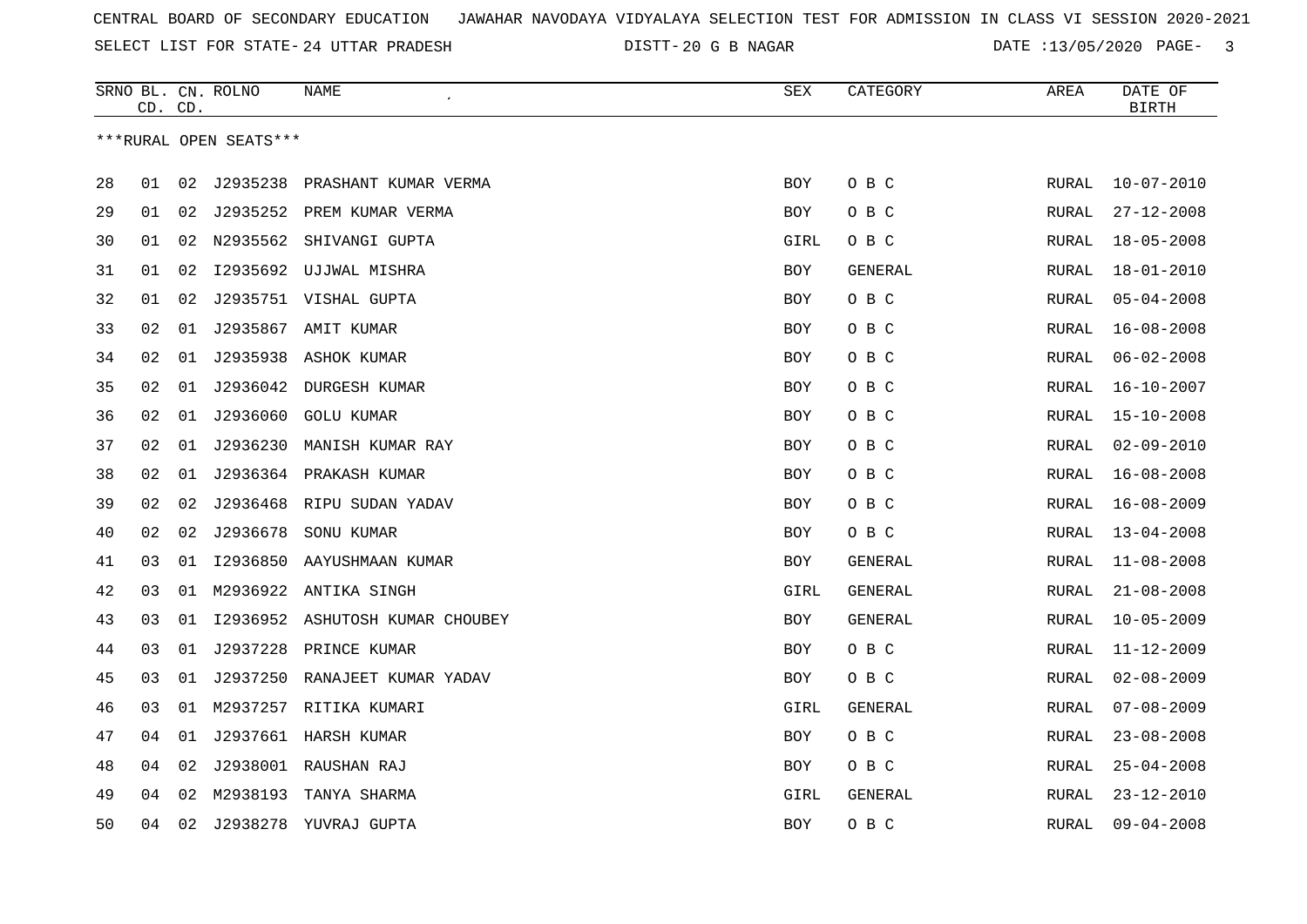|  |  |  | CENTRAL BOARD OF SECONDARY EDUCATION – JAWAHAR NAVODAYA VIDYALAYA SELECTION TEST FOR ADMISSION IN CLASS VI SESSION 2020-2021 |  |  |  |  |  |  |  |  |  |  |  |  |  |  |  |
|--|--|--|------------------------------------------------------------------------------------------------------------------------------|--|--|--|--|--|--|--|--|--|--|--|--|--|--|--|
|--|--|--|------------------------------------------------------------------------------------------------------------------------------|--|--|--|--|--|--|--|--|--|--|--|--|--|--|--|

SELECT LIST FOR STATE- DISTT- 24 UTTAR PRADESH 20 G B NAGAR DATE :13/05/2020 PAGE- 4

|     | CD. CD. |    | SRNO BL. CN. ROLNO    | NAME                                     | <b>SEX</b> | CATEGORY     | AREA  | DATE OF<br><b>BIRTH</b> |
|-----|---------|----|-----------------------|------------------------------------------|------------|--------------|-------|-------------------------|
|     |         |    | NO. OF CANDIDATE : 30 |                                          |            |              |       |                         |
|     |         |    |                       |                                          |            |              |       |                         |
|     |         |    |                       |                                          |            |              |       |                         |
|     |         |    |                       | *** RURAL SCHEDULED CASTE QUOTA SEATS*** |            |              |       |                         |
| 51  | 01      |    |                       | 01 K2934574 AMAN KUMAR                   | BOY        | SCHED. CASTE | RURAL | $06 - 06 - 2007$        |
| 52  | 01      |    |                       | 01 K2934648 ANKUR KUMAR                  | BOY        | SCHED. CASTE | RURAL | $05 - 04 - 2008$        |
| 53  | 01      | 01 |                       | 02934709 ARPITA SINGH                    | GIRL       | SCHED. CASTE | RURAL | $12 - 02 - 2010$        |
| 54  | 01      | 02 | 02935601 SIMRAN       |                                          | GIRL       | SCHED. CASTE | RURAL | $21 - 07 - 2010$        |
| 55  | 01      | 02 | 02935724 VARSHA       |                                          | GIRL       | SCHED. CASTE | RURAL | $17 - 11 - 2009$        |
| 56  | 02      |    |                       | 01 K2935804 ABHIJIT KUMAR                | BOY        | SCHED. CASTE | RURAL | 16-12-2007              |
| 57  | 02      | 02 |                       | K2936690 SUDHEER KUMAR                   | BOY        | SCHED. CASTE | RURAL | $05 - 06 - 2008$        |
| 58  | 03      | 01 |                       | 02937102 KUMARI PALLAVI                  | GIRL       | SCHED. CASTE | RURAL | $27 - 09 - 2009$        |
| 59  | 04      |    | 02 02938202           | TEJASHWANI                               | GIRL       | SCHED. CASTE | RURAL | $03 - 07 - 2010$        |
| NO. |         |    | OF CANDIDATE : 9      |                                          |            |              |       |                         |
|     |         |    |                       |                                          |            |              |       |                         |
|     |         |    |                       |                                          |            |              |       |                         |
|     |         |    |                       | *** RURAL BACKWARD CLASS QUOTA SEATS***  |            |              |       |                         |
|     |         |    |                       |                                          |            |              |       |                         |
| 60  | 02      |    |                       | 01 N2936057 GARIMA KUMARI                | GIRL       | O B C        | RURAL | $16 - 01 - 2009$        |
| 61  | 02      |    | 01 N2936165           | KM TEENA                                 | GIRL       | O B C        | RURAL | $17 - 01 - 2010$        |
| 62  | 02      |    |                       | 01 N2936167 KOMAL KUMARI                 | GIRL       | O B C        | RURAL | $15 - 10 - 2008$        |
| 63  | 02      |    |                       | 01 N2936266 MUSKAN KUMARI                | GIRL       | O B C        | RURAL | $04 - 03 - 2008$        |
| 64  | 02      | 01 | J2936339              | PANKAJ KUMAR                             | BOY        | O B C        | RURAL | $15 - 01 - 2008$        |
| 65  | 02      |    |                       | 02 N2936413 PUJA KUMARI                  | GIRL       | O B C        | RURAL | $22 - 09 - 2009$        |
| 66  | 02      | 02 | J2936439              | RAJ KUMAR                                | <b>BOY</b> | O B C        | RURAL | $07 - 08 - 2009$        |

67 02 02 J2936456 RAVI KUMAR 67 SERIES AND BOY O B C RURAL 28-11-2008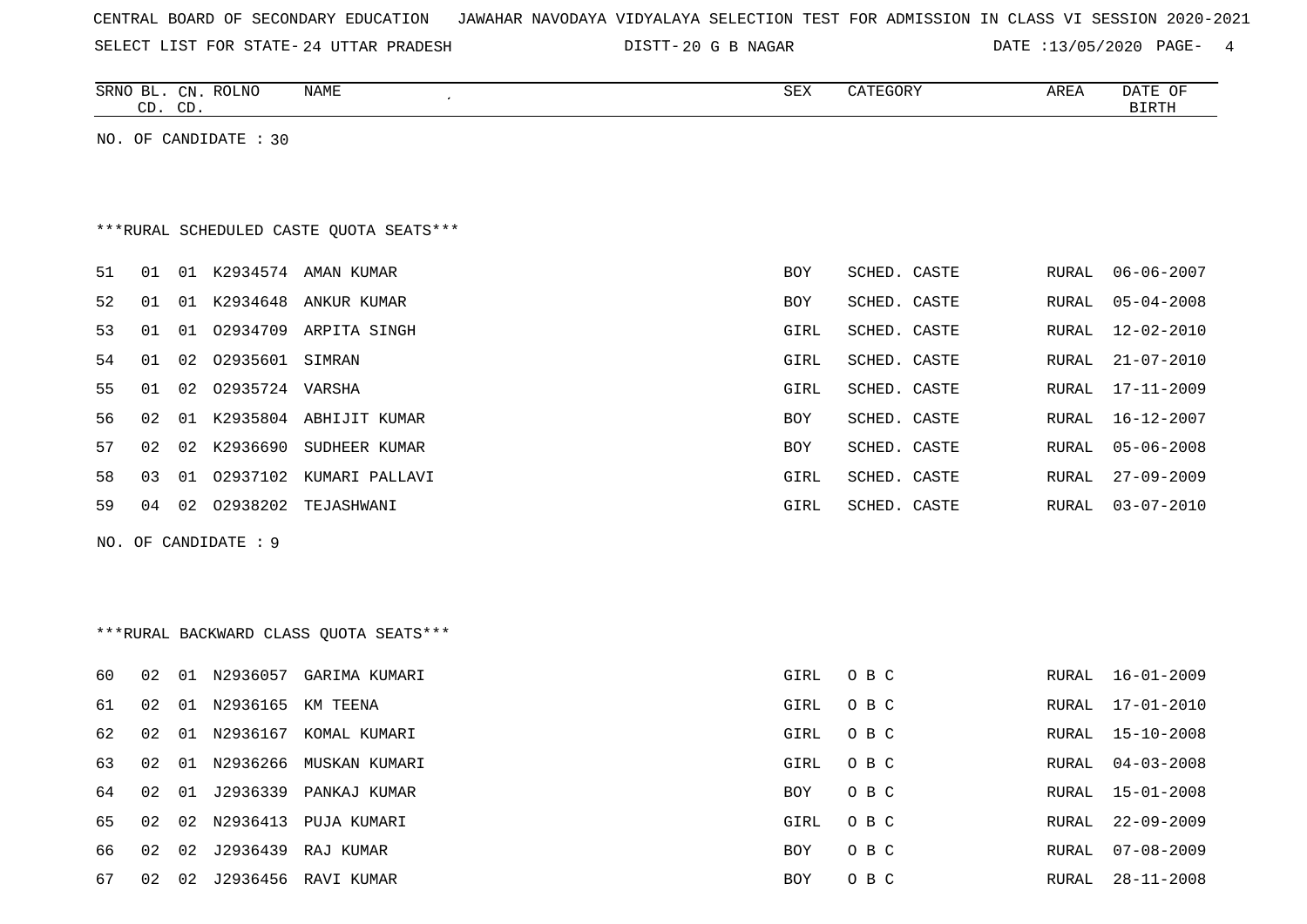SELECT LIST FOR STATE- DISTT- 24 UTTAR PRADESH

20 G B NAGAR DATE :13/05/2020 PAGE- 5

|    | CD. CD. |    | SRNO BL. CN. ROLNO    | <b>NAME</b>                             | <b>SEX</b> | CATEGORY     | AREA  | DATE OF<br><b>BIRTH</b> |
|----|---------|----|-----------------------|-----------------------------------------|------------|--------------|-------|-------------------------|
|    |         |    |                       | ***RURAL BACKWARD CLASS QUOTA SEATS***  |            |              |       |                         |
| 68 | 02      |    |                       | 02 J2936504 RUDRA PRATAP SINGH          | BOY        | O B C        | RURAL | $01 - 07 - 2007$        |
| 69 | 02      | 02 | N2936523              | SAHIN PARVEEN                           | GIRL       | O B C        | RURAL | $27 - 10 - 2009$        |
| 70 | 02      | 02 | N2936658              | SNEHA KUMARI                            | GIRL       | O B C        | RURAL | $12 - 08 - 2009$        |
| 71 | 02      | 02 | N2936669              | SONALI KUMARI                           | GIRL       | O B C        | RURAL | $30 - 12 - 2009$        |
| 72 | 02      | 02 |                       | N2936761 VAISHNAVI KUMARI               | GIRL       | O B C        | RURAL | $01 - 08 - 2007$        |
| 73 | 03      | 01 |                       | J2936886 AMAN KUMAR VERMA               | <b>BOY</b> | O B C        | RURAL | $02 - 10 - 2009$        |
| 74 | 03      |    |                       | 01 J2936927 ANUJ VERMA                  | <b>BOY</b> | O B C        | RURAL | $19 - 04 - 2009$        |
| 75 | 03      |    |                       | 01 J2937380 VICKY SINGH                 | <b>BOY</b> | O B C        | RURAL | $01 - 03 - 2009$        |
|    |         |    | NO. OF CANDIDATE : 16 |                                         |            |              |       |                         |
|    |         |    |                       |                                         |            |              |       |                         |
|    |         |    |                       |                                         |            |              |       |                         |
|    |         |    |                       | ***RURAL SCHEDULED TRIBE QUOTA SEATS*** |            |              |       |                         |
| 76 | 01      |    |                       | 01 L2934575 AMAN KUMAR                  | BOY        | SCHED. TRIBE | RURAL | $03 - 08 - 2009$        |
| 77 | 01      |    | 01 L2934667 ANSHUMAN  |                                         | <b>BOY</b> | SCHED. TRIBE | RURAL | $24 - 04 - 2008$        |
| 78 | 01      |    | 02 L2935486           | SANTOSH VISWAKARMA                      | <b>BOY</b> | SCHED. TRIBE | RURAL | $01 - 01 - 2009$        |
| 79 | 01      |    | 02 L2935772 YUGANSH   |                                         | <b>BOY</b> | SCHED. TRIBE | RURAL | $26 - 09 - 2009$        |
| 80 | 02      |    |                       | 01 L2935917 ARJUN KUMAR                 | <b>BOY</b> | SCHED. TRIBE | RURAL | $18 - 01 - 2009$        |
|    |         |    | NO. OF CANDIDATE : 5  |                                         |            |              |       |                         |

TOTAL SELECTED CANDIDATE : 80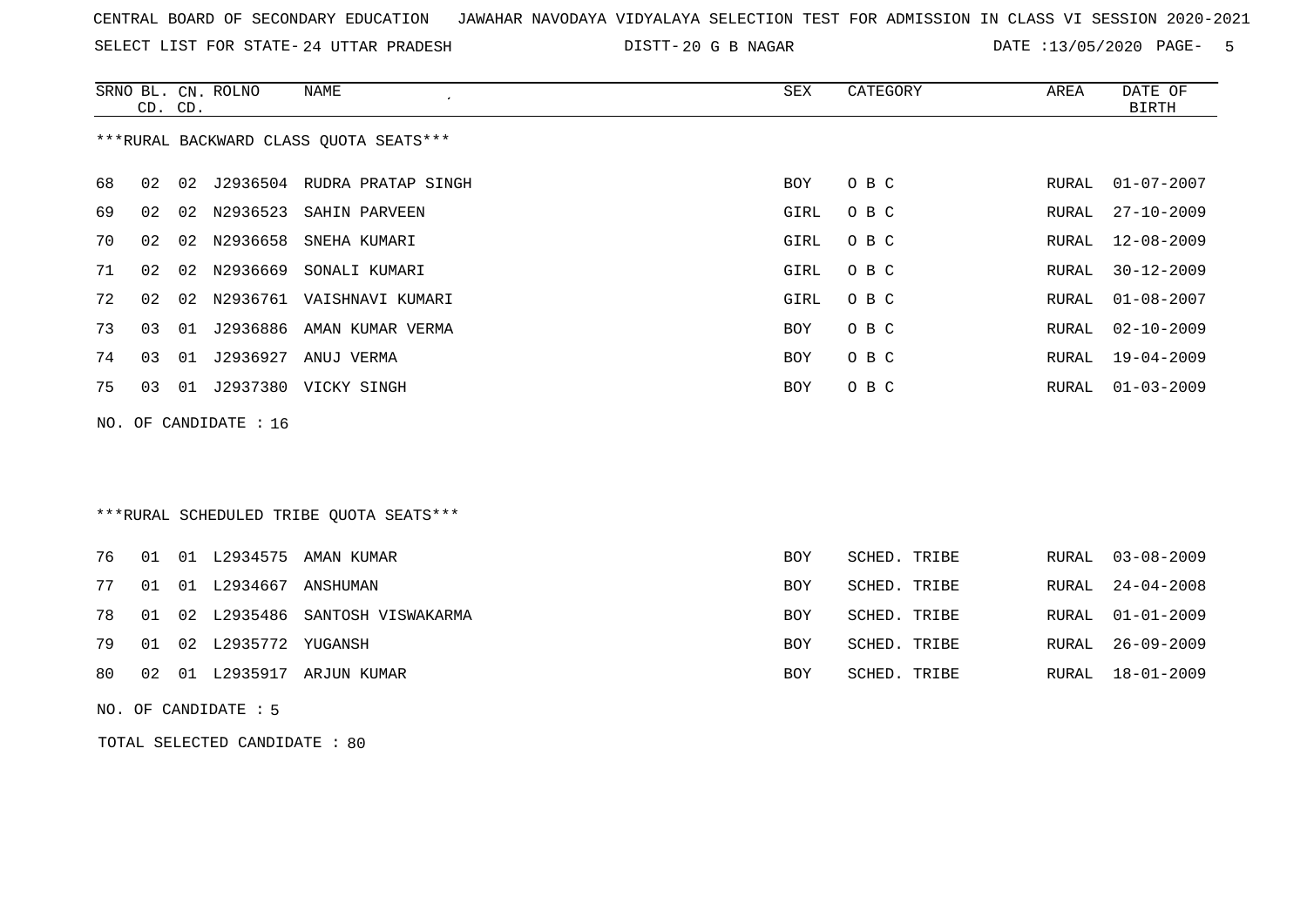SELECT LIST FOR STATE- DISTT- 24 UTTAR PRADESH

21 SITAPUR-I DATE :13/05/2020 PAGE- 1

|     | CD. CD. |    | SRNO BL. CN. ROLNO     | NAME                                    | SEX        | CATEGORY     | AREA         | DATE OF<br><b>BIRTH</b> |
|-----|---------|----|------------------------|-----------------------------------------|------------|--------------|--------------|-------------------------|
|     |         |    | ***OPEN UR SEATS***    |                                         |            |              |              |                         |
| 1   | 01      |    |                        | 02 J2938753 RITIK JAISWAL               | <b>BOY</b> | O B C        | RURAL        | $10 - 05 - 2009$        |
| 2   | 01      |    |                        | 02 J2938966 VIMAL KUMAR                 | BOY        | O B C        | RURAL        | $02 - 04 - 2009$        |
| 3   | 06      |    |                        | 01 I2940842 ASHUTOSH SINGH              | <b>BOY</b> | GENERAL      | RURAL        | $15 - 07 - 2010$        |
| 4   | 08      |    |                        | 01 M2941612 AKSHRA SRIVASTAVA           | GIRL       | GENERAL      | RURAL        | $28 - 08 - 2008$        |
| 5   | 08      | 01 | I2941615               | AMAN KUMAR                              | <b>BOY</b> | GENERAL      | RURAL        | $01 - 10 - 2008$        |
| 6   | 08      |    |                        | 01 J2941652 ARPIT MAURYA                | <b>BOY</b> | O B C        | RURAL        | $01 - 01 - 2008$        |
| 7   | 08      |    |                        | 01 M2941728 MUSKAN SHUKLA               | GIRL       | GENERAL      | RURAL        | $25 - 04 - 2008$        |
| 8   | 10      |    |                        | 01 J2942489 MAYANK YADAV                | BOY        | O B C        | RURAL        | $16 - 07 - 2010$        |
| NO. |         |    | OF CANDIDATE : 8       |                                         |            |              |              |                         |
|     |         |    |                        |                                         |            |              |              |                         |
|     |         |    |                        |                                         |            |              |              |                         |
|     |         |    |                        | *** OPEN SCHEDULED CASTE QUOTA SEATS*** |            |              |              |                         |
| 9   | 01      |    |                        | 01 K2938356 ANKAJ KUMAR                 | <b>BOY</b> | SCHED. CASTE | RURAL        | $15 - 07 - 2009$        |
| 10  | 01      |    |                        | 01 K2938442 AYUSH KUMAR CHAUDHARY       | <b>BOY</b> | SCHED. CASTE | RURAL        | $05 - 01 - 2009$        |
| 11  | 04      |    | 01 K2939769 ADARSH     |                                         | <b>BOY</b> | SCHED. CASTE | RURAL        | $05 - 04 - 2009$        |
| 12  | 04      |    | 01 K2939851 ANURAG     |                                         | <b>BOY</b> | SCHED. CASTE | <b>RURAL</b> | $01 - 01 - 2008$        |
| 13  | 04      |    | 01 K2940175            | RUDRANSH KAITHWAR                       | <b>BOY</b> | SCHED. CASTE | RURAL        | $12 - 07 - 2007$        |
| 14  | 08      |    |                        | 01 02941680 GARIMA SAKSHI               | GIRL       | SCHED. CASTE | RURAL        | $11 - 03 - 2009$        |
|     |         |    | NO. OF CANDIDATE $: 6$ |                                         |            |              |              |                         |

\*\*\*OPEN BACKWARD CLASS QUOTA SEATS\*\*\*

|  | 15 04 01 N2940150 RANJNA |                               | GIRL OBC | RURAL 01-01-2009 |
|--|--------------------------|-------------------------------|----------|------------------|
|  |                          | 16 04 01 N2940279 TANVI PATEL | GIRL OBC | RURAL 27-09-2009 |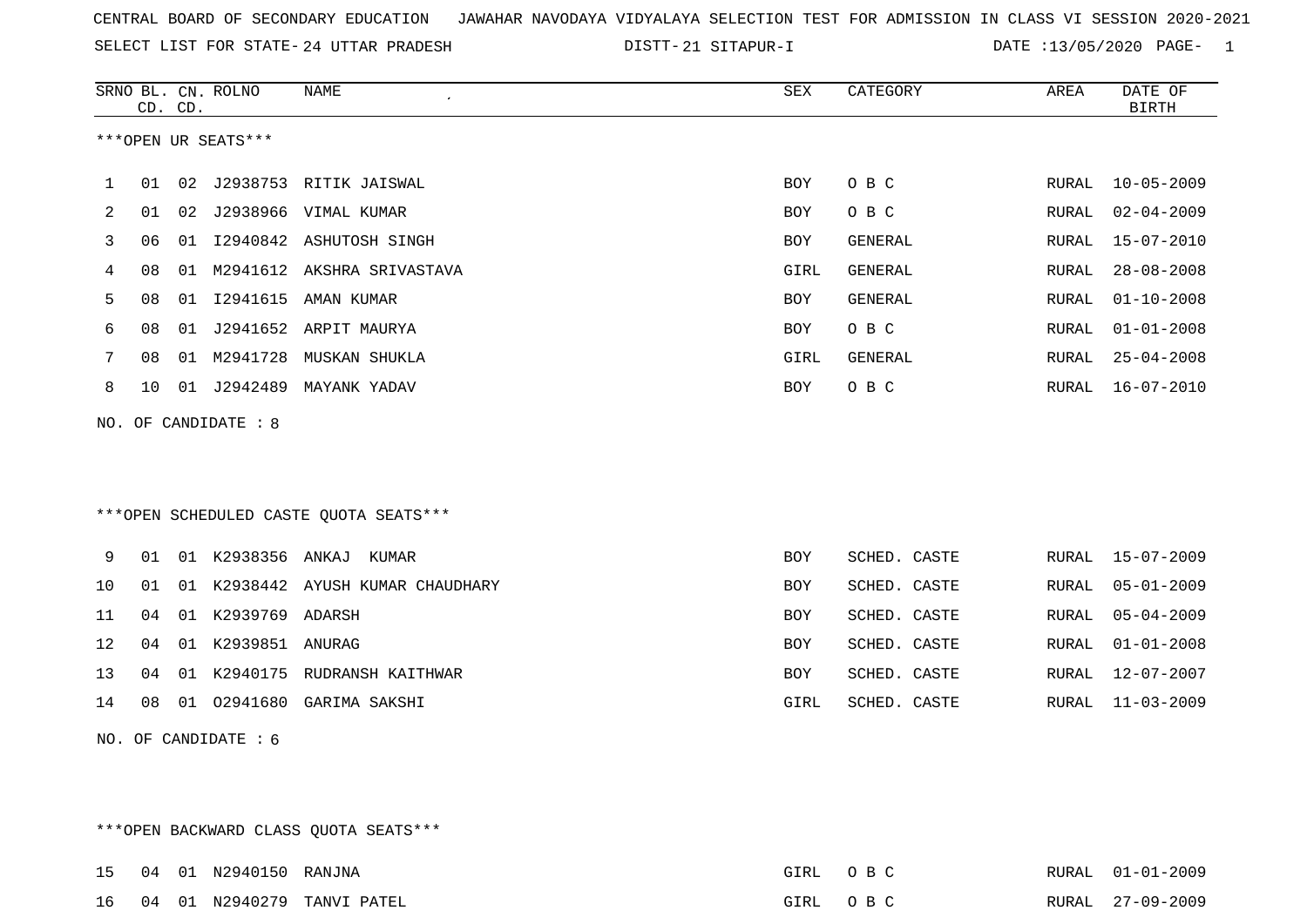SELECT LIST FOR STATE- DISTT- 24 UTTAR PRADESH

21 SITAPUR-I DATE :13/05/2020 PAGE- 2

|    |    | CD. CD. | SRNO BL. CN. ROLNO     | NAME                                   | SEX  | CATEGORY     | AREA  | DATE OF<br><b>BIRTH</b> |
|----|----|---------|------------------------|----------------------------------------|------|--------------|-------|-------------------------|
|    |    |         |                        | *** OPEN BACKWARD CLASS QUOTA SEATS*** |      |              |       |                         |
| 17 |    |         |                        | 05 01 F2940445 DIVYA VERMA             | GIRL | O B C        | URBAN | $16 - 11 - 2010$        |
| 18 | 06 |         |                        | 01 N2940968 NEELAM YADAV               | GIRL | O B C        | RURAL | $07 - 09 - 2007$        |
| 19 | 08 |         |                        | 01 J2941833 VAIBHAV SINGH              | BOY  | O B C        | RURAL | $01 - 01 - 2008$        |
|    |    |         | NO. OF CANDIDATE : 5   |                                        |      |              |       |                         |
|    |    |         |                        | ***OPEN SCHEDULED TRIBE QUOTA SEATS*** |      |              |       |                         |
| 20 |    |         |                        | 03 01 D2939578 ROSHAN KUMAR            | BOY  | SCHED. TRIBE |       | URBAN 27-06-2010        |
|    |    |         | NO. OF CANDIDATE : $1$ |                                        |      |              |       |                         |
|    |    |         |                        |                                        |      |              |       |                         |
|    |    |         |                        |                                        |      |              |       |                         |
|    |    |         | ***RURAL OPEN SEATS*** |                                        |      |              |       |                         |
| 21 |    |         |                        | 01 01 J2938384 ANSHUMAN VERMA          | BOY  | O B C        |       | RURAL 12-12-2009        |
| 22 | 01 | 02      | J2938752 RITIK         |                                        | BOY  | O B C        | RURAL | $15 - 07 - 2008$        |
| 23 | 01 |         |                        | 02 M2938788 SAKSHI MISHRA              | GIRL | GENERAL      | RURAL | $20 - 04 - 2009$        |
| 24 | 02 | 01      | K2939005               | AMAN BHARGAV                           | BOY  | SCHED. CASTE | RURAL | $20 - 07 - 2007$        |
| 25 | 02 |         |                        | 01 M2939238 YUGRATNA BHATT             | GIRL | GENERAL      | RURAL | $28 - 05 - 2009$        |
| 26 | 03 |         |                        | 01 J2939278 AMAN YADAV                 | BOY  | O B C        | RURAL | $30 - 07 - 2009$        |
| 27 |    |         |                        | 03 01 M2939395 GAYATRI DEVI            | GIRL | GENERAL      |       | RURAL 15-07-2009        |
| 28 | 04 | 01      |                        | J2940071 NIRBHAY SINGH                 | BOY  | O B C        | RURAL | $01 - 06 - 2007$        |
| 29 | 04 | 01      |                        | J2940184 SACHIN KUMAR                  | BOY  | O B C        | RURAL | $28 - 10 - 2008$        |
| 30 | 05 | 01      |                        | J2940677 SHIVANSH YADAV                | BOY  | O B C        | RURAL | $28 - 04 - 2010$        |
| 31 | 06 | 01      |                        | J2940921 KUSHAGRA PATEL                | BOY  | O B C        | RURAL | $27 - 03 - 2011$        |
| 32 | 06 |         |                        | 01 I2940956 MRIDUL PANDEY              | BOY  | GENERAL      |       | RURAL 17-12-2008        |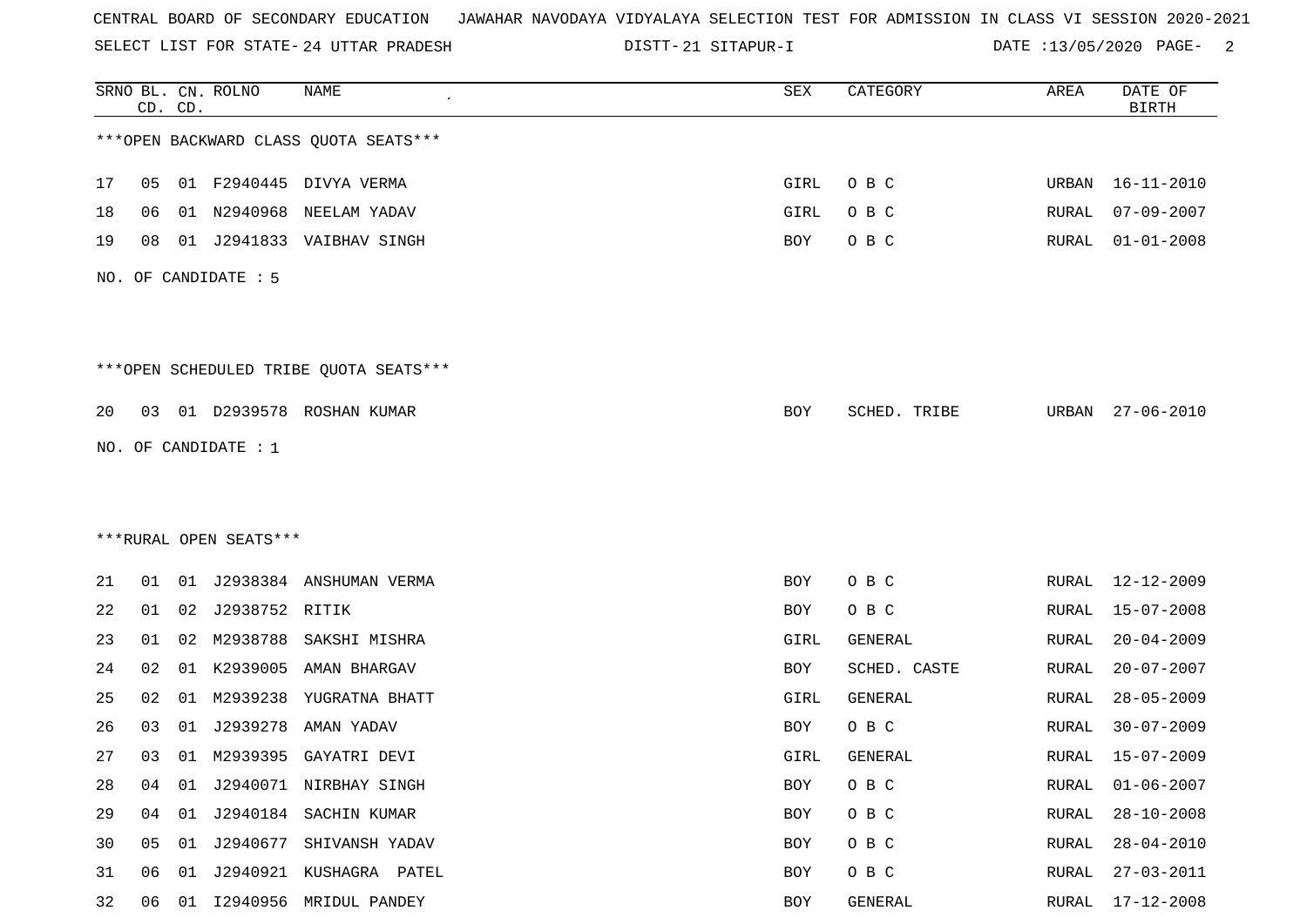SRNO BL. CN. ROLNO NAME SEX CATEGORY AREA DATE OF

SELECT LIST FOR STATE- DISTT- 24 UTTAR PRADESH

21 SITAPUR-I DATE :13/05/2020 PAGE- 3

<u>an</u>

|    | CD. CD. |    |                        |                                          |      |                |       | <b>BIRTH</b>     |
|----|---------|----|------------------------|------------------------------------------|------|----------------|-------|------------------|
|    |         |    | ***RURAL OPEN SEATS*** |                                          |      |                |       |                  |
| 33 | 07      |    | 01 M2941222            | ANMOL KAUR                               | GIRL | GENERAL        | RURAL | $01 - 01 - 2008$ |
| 34 | 07      |    | 01 M2941390            | PRAGYA SINGH                             | GIRL | <b>GENERAL</b> | RURAL | $22 - 11 - 2010$ |
| 35 | 08      | 01 |                        | J2941660 ASHSIH KUMAR YADAV              | BOY  | O B C          | RURAL | 19-04-2009       |
| 36 | 08      | 01 |                        | M2941673 DIPALI TIWARI                   | GIRL | GENERAL        | RURAL | $08 - 07 - 2009$ |
| 37 | 08      | 01 |                        | I2941675 DIVYANSH GUPTA                  | BOY  | GENERAL        | RURAL | $29 - 08 - 2009$ |
| 38 | 09      | 01 | J2942077               | MAHESH KUMAR                             | BOY  | O B C          | RURAL | $01 - 01 - 2009$ |
| 39 | 09      | 01 | J2942224 SALMAN        |                                          | BOY  | O B C          | RURAL | $01 - 01 - 2009$ |
| 40 | 10      | 01 | N2942402               | CHAHAT                                   | GIRL | O B C          | RURAL | $29 - 02 - 2008$ |
| 41 | 10      |    |                        | 01 M2942623 SIMAR BAJPAI                 | GIRL | GENERAL        | RURAL | $23 - 04 - 2009$ |
|    |         |    | NO. OF CANDIDATE : 21  | *** RURAL SCHEDULED CASTE QUOTA SEATS*** |      |                |       |                  |
| 42 | 01      |    |                        | 01 K2938422 ARYAN VIMAL                  | BOY  | SCHED. CASTE   | RURAL | $10 - 03 - 2009$ |
| 43 | 01      | 01 | 02938488               | GOLDI RAJ                                | GIRL | SCHED. CASTE   | RURAL | $01 - 04 - 2009$ |
| 44 | 01      |    | 02 K2938915            | SUDHANSHU VIMAL                          | BOY  | SCHED. CASTE   | RURAL | $07 - 07 - 2008$ |
| 45 | 02      |    |                        | 01 K2939070 HARSHIT KUMAR                | BOY  | SCHED. CASTE   | RURAL | $04 - 08 - 2007$ |
| 46 | 02      | 01 |                        | K2939123 NISHANT KUMAR VIMAL             | BOY  | SCHED. CASTE   | RURAL | $19 - 08 - 2007$ |
| 47 | 03      | 01 | 02939496               | NEETU                                    | GIRL | SCHED. CASTE   | RURAL | $27 - 07 - 2010$ |
| 48 | 04      |    |                        | 01 K2939779 ADITYA KAITHWAR              | BOY  | SCHED. CASTE   | RURAL | $02 - 01 - 2008$ |
| 49 | 04      |    |                        | 01 K2939802 AMAN KUMAR VERMA             | BOY  | SCHED. CASTE   | RURAL | $10 - 07 - 2008$ |
| 50 |         |    |                        | 04 01 02939855 ANVESHA VERMA             | GIRL | SCHED. CASTE   |       | RURAL 15-05-2010 |
| 51 | 04      |    |                        | 01 K2939998 KULDEEP KUMAR                | BOY  | SCHED. CASTE   | RURAL | $10 - 04 - 2009$ |
| 52 | 04      |    | 01 K2940087 PINKU      |                                          | BOY  | SCHED. CASTE   | RURAL | $20 - 05 - 2008$ |
| 53 | 04      |    | 01 K2940123 PUSHKAR    |                                          | BOY  | SCHED. CASTE   | RURAL | $05 - 07 - 2010$ |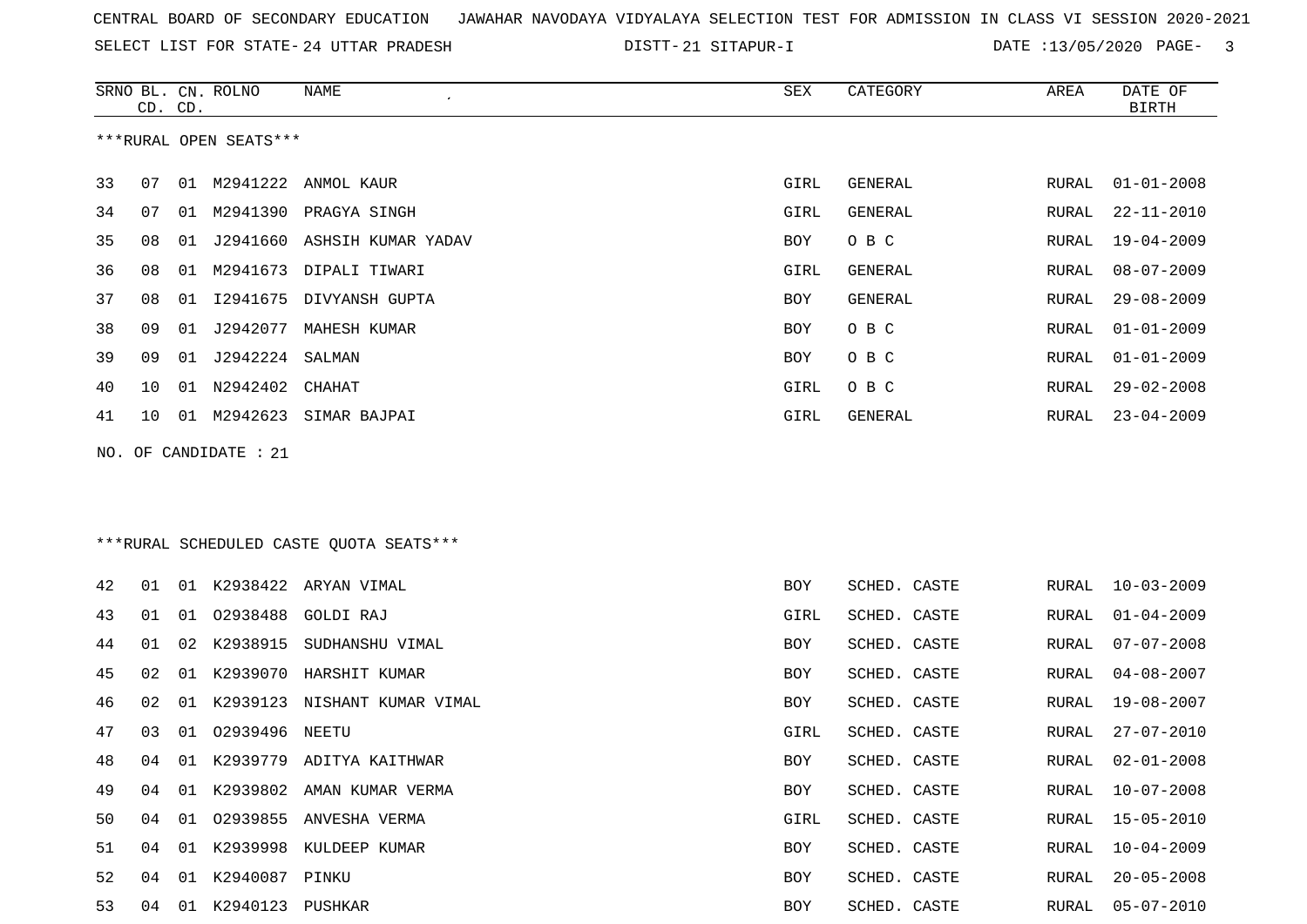SELECT LIST FOR STATE- DISTT- 24 UTTAR PRADESH

21 SITAPUR-I DATE :13/05/2020 PAGE- 4

|    | CD. CD. |    | SRNO BL. CN. ROLNO    | <b>NAME</b><br>$\epsilon$                | <b>SEX</b> | CATEGORY     | AREA  | DATE OF<br><b>BIRTH</b> |
|----|---------|----|-----------------------|------------------------------------------|------------|--------------|-------|-------------------------|
|    |         |    |                       | *** RURAL SCHEDULED CASTE QUOTA SEATS*** |            |              |       |                         |
| 54 | 04      | 01 | K2940262              | SRESTH SINGH                             | <b>BOY</b> | SCHED. CASTE | RURAL | $17 - 11 - 2008$        |
| 55 | 06      |    |                       | 01 K2941014 RAM SHANKAR                  | <b>BOY</b> | SCHED. CASTE | RURAL | $23 - 05 - 2009$        |
| 56 | 08      |    |                       | 01 K2941639 ANSHU GAUTAM                 | BOY        | SCHED. CASTE | RURAL | $07 - 01 - 2009$        |
| 57 | 08      | 01 |                       | 02941714 MANSHI RAJ                      | GIRL       | SCHED. CASTE | RURAL | $08 - 04 - 2009$        |
| 58 | 09      | 01 | K2941920              | ANKUR RAJ                                | <b>BOY</b> | SCHED. CASTE | RURAL | $13 - 07 - 2008$        |
| 59 | 10      | 01 | K2942522              | PANKAJ KUMAR                             | <b>BOY</b> | SCHED. CASTE | RURAL | $22 - 07 - 2009$        |
|    |         |    | NO. OF CANDIDATE : 18 |                                          |            |              |       |                         |
|    |         |    |                       |                                          |            |              |       |                         |
|    |         |    |                       | ***RURAL BACKWARD CLASS QUOTA SEATS***   |            |              |       |                         |
| 60 | 01      | 02 |                       | N2938692 POOJA VERMA                     | GIRL       | O B C        | RURAL | $02 - 12 - 2009$        |
| 61 | 04      |    |                       | 01 J2939960 HIMANSHU BAGHEL              | <b>BOY</b> | O B C        | RURAL | $01 - 12 - 2007$        |

| 60 | 01 | 02 | N2938692         | POOJA VERMA                | GIRL       | O B C | RURAL | 02-12-2009       |
|----|----|----|------------------|----------------------------|------------|-------|-------|------------------|
| 61 | 04 | 01 |                  | J2939960 HIMANSHU BAGHEL   | BOY        | O B C | RURAL | $01 - 12 - 2007$ |
| 62 | 04 | 01 |                  | N2940286 VAISHNAVI RAJPOOT | GIRL       | O B C | RURAL | $24 - 07 - 2009$ |
| 63 | 05 | 01 | N2940405         | ANVI SINGH                 | GIRL       | O B C | RURAL | $25 - 06 - 2010$ |
| 64 | 07 | 01 | J2941173 ABHINAV |                            | BOY        | O B C | RURAL | $15 - 07 - 2008$ |
| 65 | 07 | 01 |                  | J2941248 ATHARV MAURYA     | <b>BOY</b> | O B C | RURAL | $10 - 03 - 2009$ |
| 66 | 07 | 01 |                  | N2941312 KHUSHBOO MAURYA   | GIRL       | O B C | RURAL | $01 - 07 - 2010$ |
| 67 | 07 | 01 |                  | N2941435 RITIK YADAV       | GIRL       | O B C | RURAL | $10 - 10 - 2009$ |
| 68 | 07 | 01 | N2941503         | SHIVANSHI VERMA            | GIRL       | O B C | RURAL | $12 - 08 - 2009$ |
| 69 | 07 | 01 | J2941560         | VANSH                      | BOY        | O B C | RURAL | $10 - 03 - 2009$ |
| 70 | 08 | 01 | J2941616         | AMRENDRA JAYSAWAL          | BOY        | O B C | RURAL | $01 - 01 - 2009$ |
| 71 | 08 |    | 01 N2941659      | ASHMI VARMA                | GIRL       | O B C | RURAL | $10 - 12 - 2009$ |
| 72 | 08 | 01 | N2941748         | POOJA JAISWAL              | GIRL       | O B C | RURAL | $01 - 06 - 2007$ |
| 73 | 08 | 01 | J2941754         | PRIYANSHU RASTOGI          | BOY        | O B C | RURAL | $12 - 03 - 2010$ |
| 74 | 08 | 01 | J2941818         | SIRAJUDDIN                 | BOY        | O B C | RURAL | $21 - 07 - 2008$ |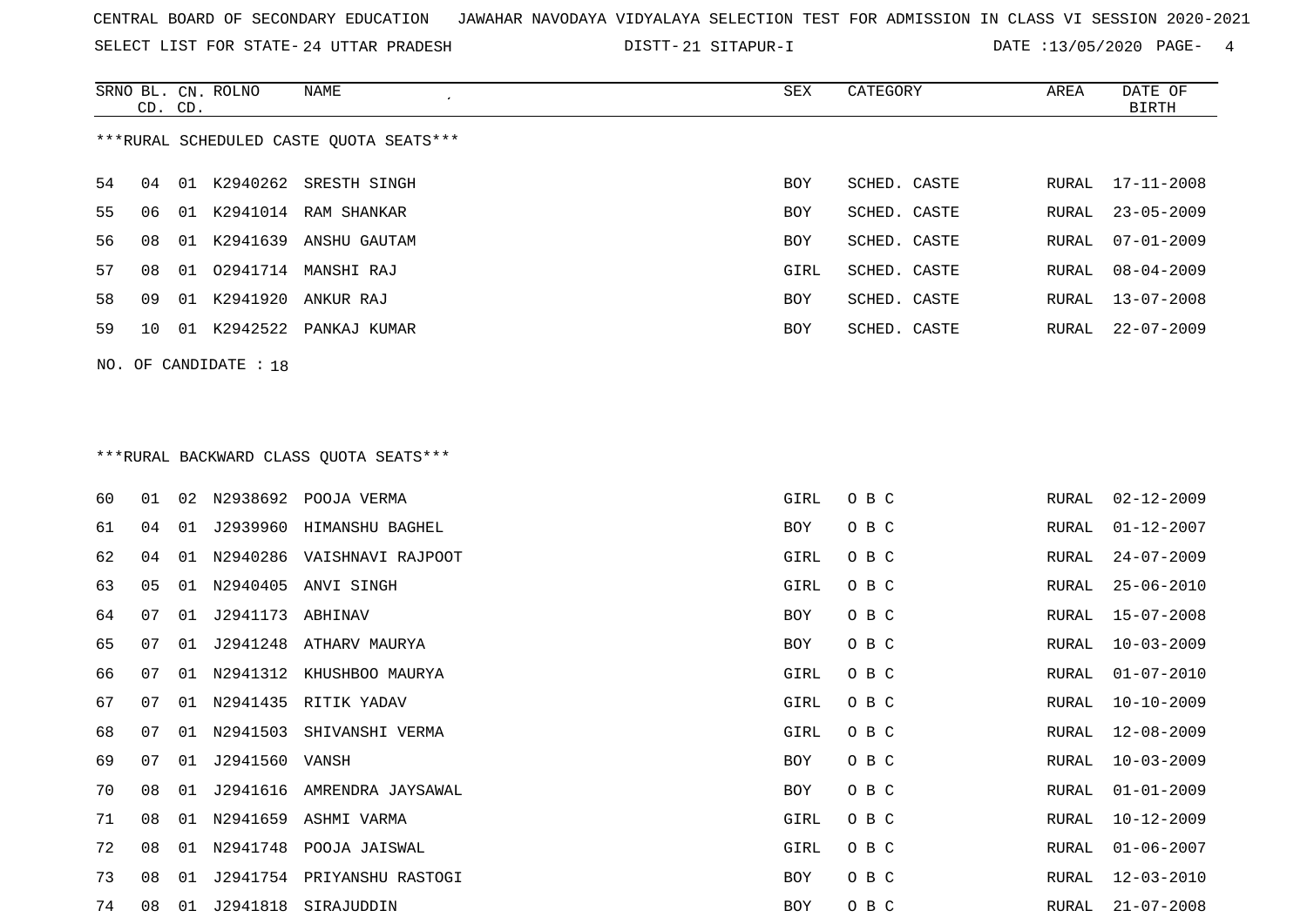SELECT LIST FOR STATE- DISTT- 24 UTTAR PRADESH

21 SITAPUR-I DATE :13/05/2020 PAGE- 5

|                                         | CD. CD.                                 |    | SRNO BL. CN. ROLNO   | NAME                  | SEX        | CATEGORY     | AREA  | DATE OF<br>BIRTH |  |  |  |
|-----------------------------------------|-----------------------------------------|----|----------------------|-----------------------|------------|--------------|-------|------------------|--|--|--|
| *** RURAL BACKWARD CLASS QUOTA SEATS*** |                                         |    |                      |                       |            |              |       |                  |  |  |  |
| 75                                      | 09                                      |    | 01 J2941986          | DEEPAK KUMAR          | BOY        | O B C        | RURAL | 10-01-2009       |  |  |  |
|                                         | NO. OF CANDIDATE : 16                   |    |                      |                       |            |              |       |                  |  |  |  |
|                                         |                                         |    |                      |                       |            |              |       |                  |  |  |  |
|                                         | ***RURAL SCHEDULED TRIBE QUOTA SEATS*** |    |                      |                       |            |              |       |                  |  |  |  |
| 76                                      | 01                                      |    | 01 L2938659 NEKRAM   |                       | <b>BOY</b> | SCHED. TRIBE | RURAL | $22 - 11 - 2009$ |  |  |  |
| 77                                      | 01                                      | 02 | K2938756             | ROHIT KUMAR           | <b>BOY</b> | SCHED. CASTE | RURAL | $17 - 07 - 2008$ |  |  |  |
| 78                                      | 02                                      | 01 | L2939078 KAMLESH     |                       | <b>BOY</b> | SCHED. TRIBE | RURAL | $05 - 06 - 2008$ |  |  |  |
| 79                                      | 02 <sub>o</sub>                         | 01 | L2939141             | RAHUL                 | <b>BOY</b> | SCHED. TRIBE | RURAL | $01 - 01 - 2011$ |  |  |  |
| 80                                      | 04                                      |    | 01 K2939765          | ABHISHEK KUMAR PASWAN | <b>BOY</b> | SCHED. CASTE | RURAL | $06 - 06 - 2008$ |  |  |  |
|                                         |                                         |    | NO. OF CANDIDATE : 5 |                       |            |              |       |                  |  |  |  |

TOTAL SELECTED CANDIDATE : 80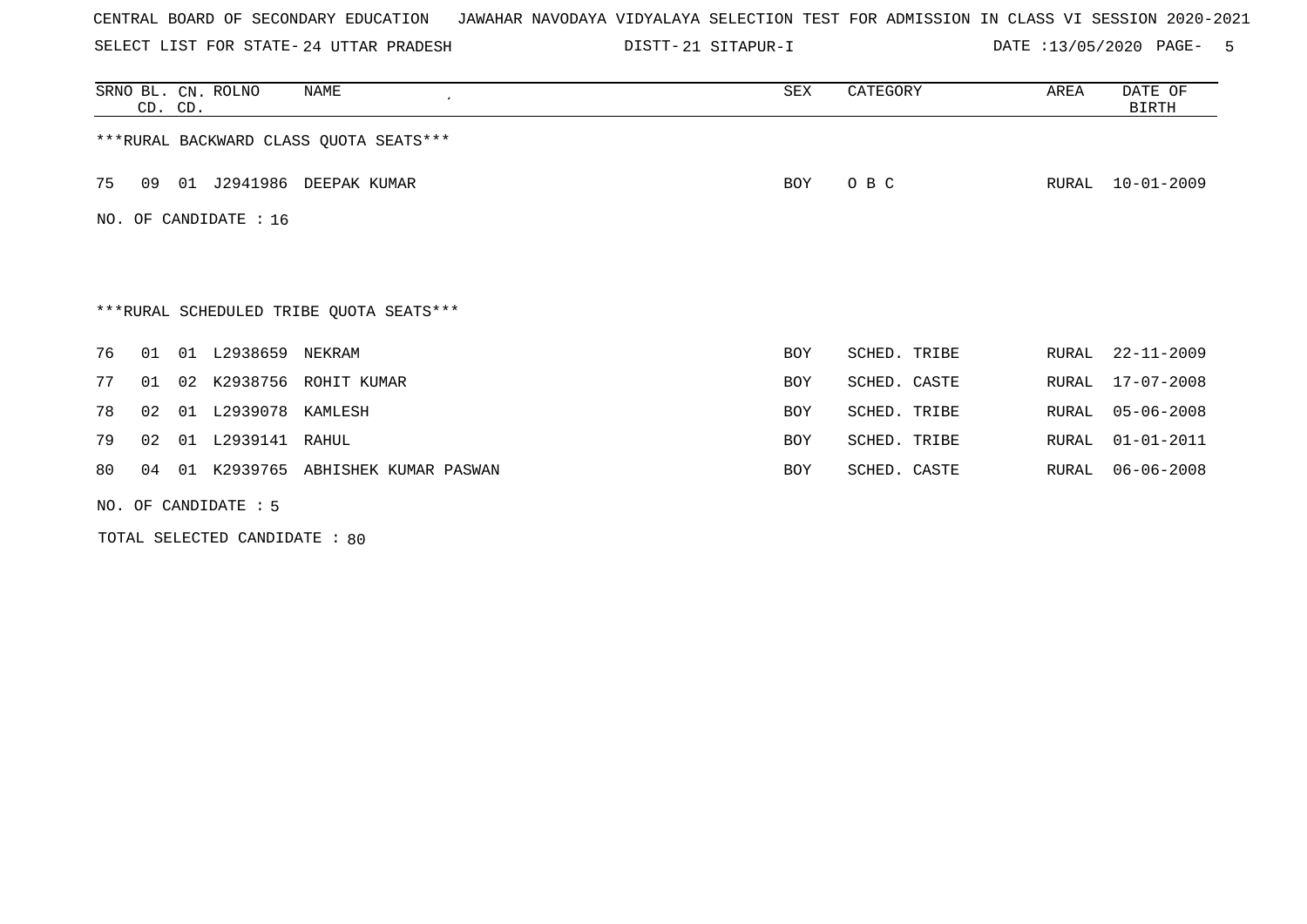| CENTRAL BOARD OF SECONDARY EDUCATION – JAWAHAR NAVODAYA VIDYALAYA SELECTION TEST FOR ADMISSION IN CLASS VI SESSION 2020-2021 |  |
|------------------------------------------------------------------------------------------------------------------------------|--|
|------------------------------------------------------------------------------------------------------------------------------|--|

22 AGRA DATE :13/05/2020 PAGE- 1

| SRNO BL. | CD. CD.             |    | CN. ROLNO | NAME                  | SEX        | CATEGORY     | AREA  | DATE OF<br><b>BIRTH</b> |  |
|----------|---------------------|----|-----------|-----------------------|------------|--------------|-------|-------------------------|--|
|          | ***OPEN UR SEATS*** |    |           |                       |            |              |       |                         |  |
| 1        | 01                  | 01 | J2942859  | PANKAJ KUMAR          | <b>BOY</b> | O B C        | RURAL | $20 - 06 - 2008$        |  |
| 2        | 02                  | 01 | I2943053  | BHANU                 | <b>BOY</b> | GENERAL      | RURAL | $04 - 07 - 2008$        |  |
| 3        | 02                  | 01 | J2943377  | SUMIT SOLANKI         | <b>BOY</b> | O B C        | RURAL | $07 - 09 - 2008$        |  |
| 4        | 06                  | 01 | I2944252  | MADHUR AVASTHI        | BOY        | GENERAL      | RURAL | $25 - 09 - 2010$        |  |
| 5        | 07                  | 01 | J2944382  | ADITYA PRATAP SINGH   | BOY        | O B C        | RURAL | $16 - 05 - 2008$        |  |
| 6        | 11                  | 01 |           | J2945274 VINAY BAGHEL | <b>BOY</b> | O B C        | RURAL | $28 - 05 - 2009$        |  |
| 7        | 13                  | 01 | J2945713  | ROHIT KUMAR           | BOY        | O B C        | RURAL | $10 - 07 - 2009$        |  |
| 8        | 13 <sup>°</sup>     | 01 | J2945727  | SAURABH SINGH         | <b>BOY</b> | O B C        | RURAL | $12 - 03 - 2010$        |  |
| 9        | 15                  | 01 | J2946005  | AKHIL YADAV           | <b>BOY</b> | O B C        | RURAL | $01 - 07 - 2008$        |  |
| 10       | 15                  | 01 | K2946006  | AMAN                  | BOY        | SCHED. CASTE | RURAL | $05 - 09 - 2008$        |  |
|          |                     |    |           |                       |            |              |       |                         |  |

NO. OF CANDIDATE : 10

\*\*\*OPEN SCHEDULED CASTE QUOTA SEATS\*\*\*

|  | 11 03 01 02943515 KHUSHI      | GIRL | SCHED. CASTE |  | RURAL 20-02-2009 |
|--|-------------------------------|------|--------------|--|------------------|
|  | 12  13  01  02945740  SHIVANI | GIRL | SCHED. CASTE |  | RURAL 01-01-2010 |
|  | 13  16  01  C2946164  ABHAY   | BOY  | SCHED. CASTE |  | URBAN 15-07-2007 |

NO. OF CANDIDATE : 3

\*\*\*OPEN DISABLED QUOTA SEATS\*\*\*

14 09 01 I2944817 VISHESH SHARMA BOY GENERAL RURAL 27-03-2009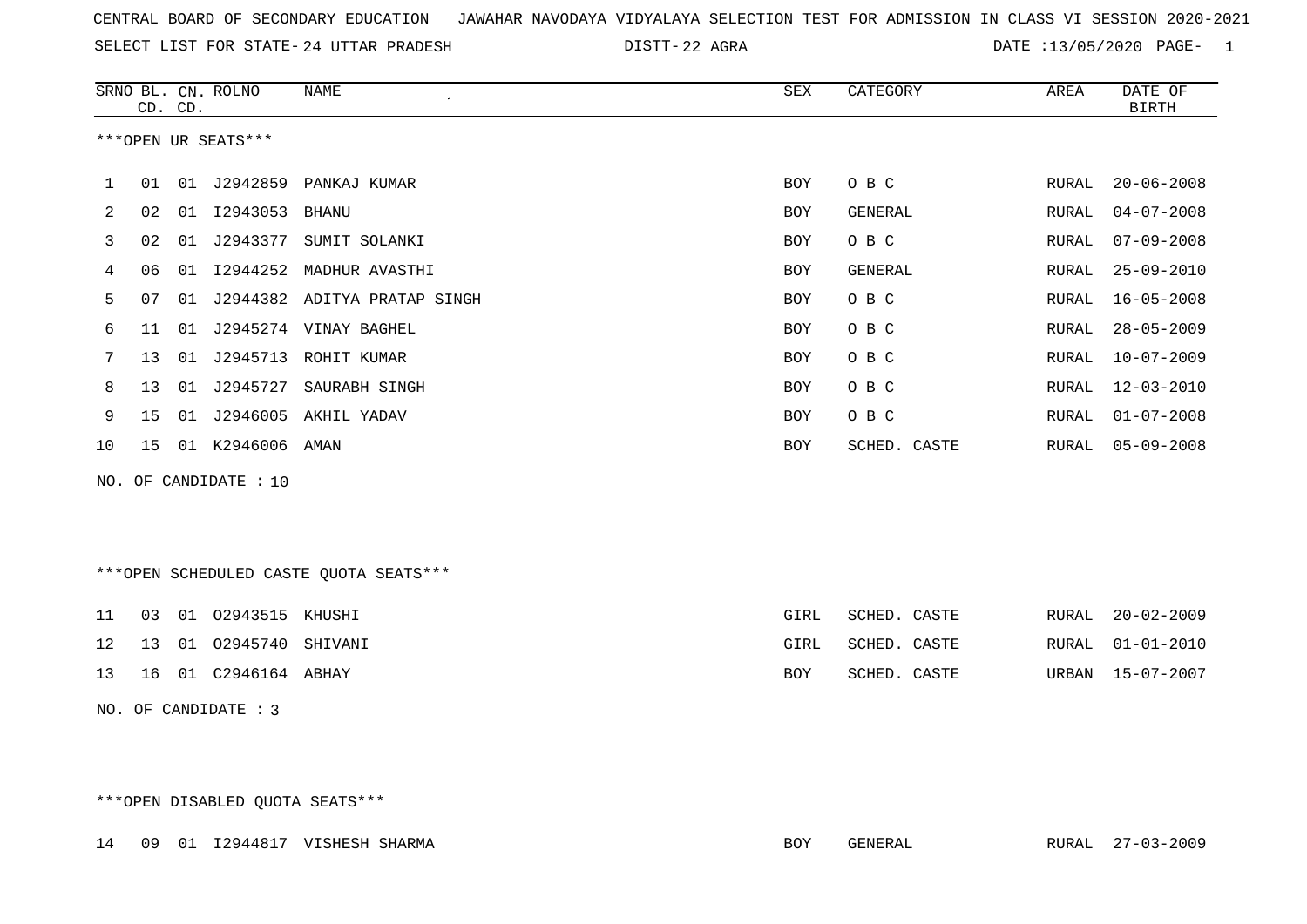| CENTRAL BOARD OF SECONDARY EDUCATION – JAWAHAR NAVODAYA VIDYALAYA SELECTION TEST FOR ADMISSION IN CLASS VI SESSION 2020-2021 |  |
|------------------------------------------------------------------------------------------------------------------------------|--|
|------------------------------------------------------------------------------------------------------------------------------|--|

DISTT-22 AGRA 20020 DATE :13/05/2020 PAGE-

|    |    | CD. CD. | SRNO BL. CN. ROLNO     | <b>NAME</b>                            | SEX  | CATEGORY     | AREA  | DATE OF<br><b>BIRTH</b> |
|----|----|---------|------------------------|----------------------------------------|------|--------------|-------|-------------------------|
|    |    |         | NO. OF CANDIDATE : 1   |                                        |      |              |       |                         |
|    |    |         |                        |                                        |      |              |       |                         |
|    |    |         |                        |                                        |      |              |       |                         |
|    |    |         |                        | *** OPEN BACKWARD CLASS QUOTA SEATS*** |      |              |       |                         |
| 15 | 02 |         | 01 N2943012 ANJU       |                                        | GIRL | O B C        | RURAL | 17-08-2009              |
| 16 | 02 |         | 01 N2943093 DIYA       |                                        | GIRL | O B C        | RURAL | $24 - 11 - 2009$        |
| 17 | 03 |         |                        | 01 N2943585 PRASHANT NARWAR            | GIRL | O B C        | RURAL | $22 - 05 - 2008$        |
| 18 | 09 |         | 01 N2944762 NEHA       |                                        | GIRL | O B C        | RURAL | $24 - 10 - 2009$        |
| 19 |    |         |                        | 11 01 N2945195 RASHMITA BAGHEL         | GIRL | O B C        | RURAL | $07 - 11 - 2009$        |
|    |    |         | NO. OF CANDIDATE : 5   |                                        |      |              |       |                         |
|    |    |         |                        |                                        |      |              |       |                         |
|    |    |         |                        |                                        |      |              |       |                         |
|    |    |         |                        | ***OPEN SCHEDULED TRIBE QUOTA SEATS*** |      |              |       |                         |
| 20 |    |         |                        | 01 01 L2942772 KANHAIYA LAL            | BOY  | SCHED. TRIBE | RURAL | $02 - 07 - 2007$        |
|    |    |         | NO. OF CANDIDATE : 1   |                                        |      |              |       |                         |
|    |    |         |                        |                                        |      |              |       |                         |
|    |    |         |                        |                                        |      |              |       |                         |
|    |    |         | ***RURAL OPEN SEATS*** |                                        |      |              |       |                         |
| 21 | 01 |         | 01 J2942756 HARIOM     |                                        | BOY  | O B C        | RURAL | $24 - 07 - 2008$        |
| 22 | 01 |         | 01 J2942773 KAPIL      |                                        | BOY  | O B C        | RURAL | $29 - 12 - 2008$        |
| 23 | 01 |         |                        | 01 J2942907 ROHIT SINGH                | BOY  | O B C        | RURAL | $06 - 07 - 2009$        |
| 24 | 02 |         | 01 J2943013 ANKIT      |                                        | BOY  | O B C        | RURAL | $15 - 08 - 2009$        |
| 25 | 02 |         | 01 M2943295 RONAK      |                                        | GIRL | GENERAL      | RURAL | $22 - 07 - 2008$        |
| 26 | 02 |         |                        | 01 M2943388 TANU SIKRWAR               | GIRL | GENERAL      | RURAL | $16 - 05 - 2007$        |
| 27 |    |         |                        | 05 01 I2944007 MUNESH KUMAR TOMAR      | BOY  | GENERAL      | RURAL | $15 - 08 - 2009$        |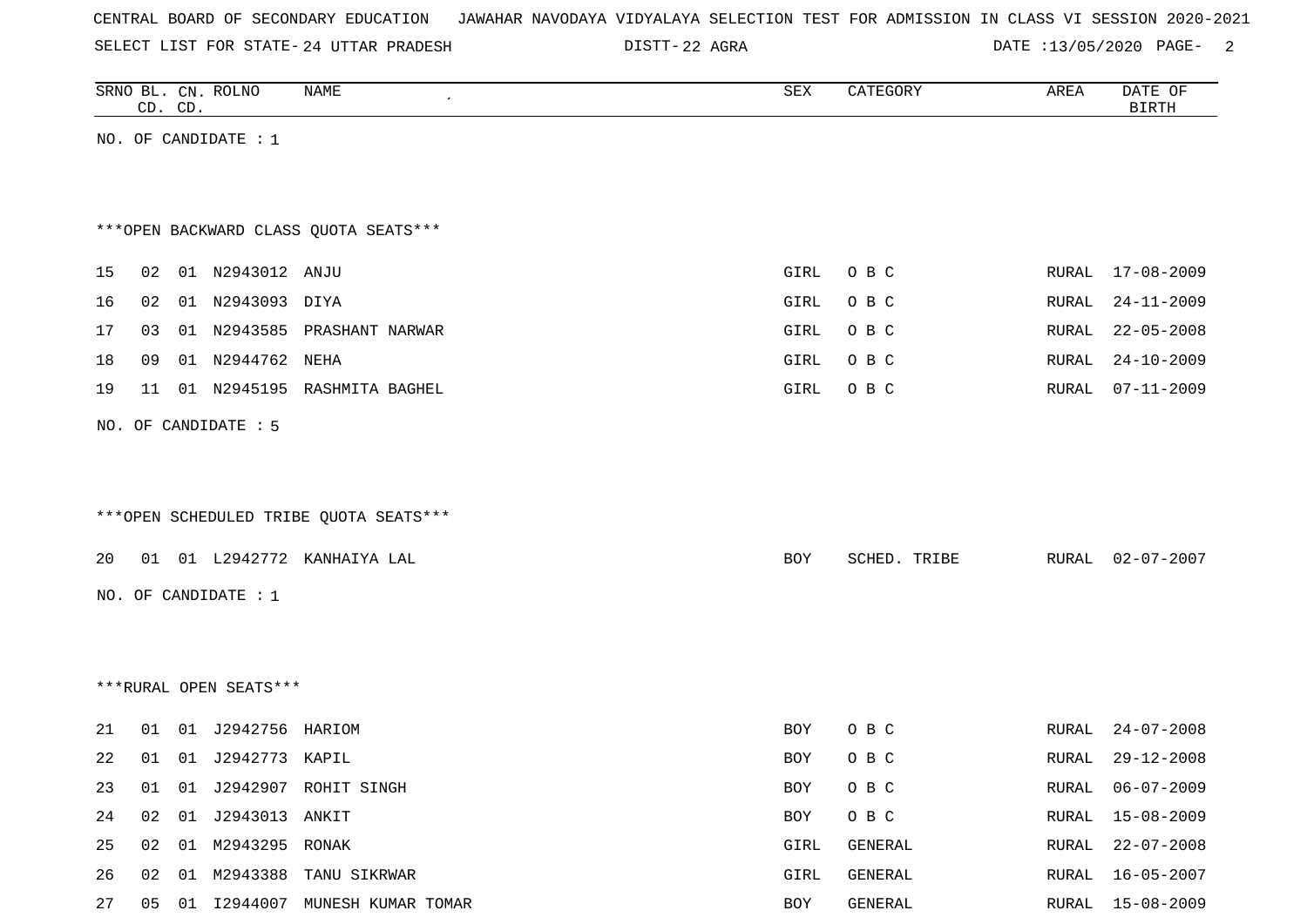22 AGRA DATE :13/05/2020 PAGE- 3

|                        | CD. CD.           |    | SRNO BL. CN. ROLNO | NAME<br>$\epsilon$            | SEX        | CATEGORY | AREA         | DATE OF<br><b>BIRTH</b> |  |
|------------------------|-------------------|----|--------------------|-------------------------------|------------|----------|--------------|-------------------------|--|
| ***RURAL OPEN SEATS*** |                   |    |                    |                               |            |          |              |                         |  |
|                        |                   |    |                    |                               |            |          |              |                         |  |
| 28                     | 07                | 01 | J2944422 DIVYANSH  |                               | <b>BOY</b> | O B C    | RURAL        | $02 - 11 - 2009$        |  |
| 29                     | 07                | 01 | J2944426           | GAJENDRA PRATAP SINGH DHANGAR | <b>BOY</b> | O B C    | RURAL        | $11 - 01 - 2011$        |  |
| 30                     | 07                | 01 | J2944441           | IMRAN ALI                     | <b>BOY</b> | O B C    | RURAL        | $15 - 07 - 2008$        |  |
| 31                     | 09                | 01 | 12944721 DHRUV     |                               | BOY        | GENERAL  | RURAL        | $10 - 05 - 2010$        |  |
| 32                     | 09                | 01 | N2944735 KAMLESH   |                               | GIRL       | O B C    | RURAL        | $01 - 01 - 2009$        |  |
| 33                     | 09                | 01 |                    | J2944741 KAVY CHAHAR          | <b>BOY</b> | O B C    | RURAL        | $14 - 07 - 2010$        |  |
| 34                     | 09                | 01 |                    | J2944770 PRAVESH KUMAR        | <b>BOY</b> | O B C    | <b>RURAL</b> | $01 - 08 - 2009$        |  |
| 35                     | 09                |    | 01 12944791        | SANDEEP                       | <b>BOY</b> | GENERAL  | <b>RURAL</b> | $07 - 08 - 2009$        |  |
| 36                     | 09                |    | 01 M2944813        | TANISHKA JINDAL               | GIRL       | GENERAL  | RURAL        | $26 - 08 - 2009$        |  |
| 37                     | 10                | 01 | M2944869           | KASHISH TYAGI                 | GIRL       | GENERAL  | RURAL        | $30 - 01 - 2010$        |  |
| 38                     | 11                | 01 |                    | 12945117 KRISHNA CHAUHAN      | <b>BOY</b> | GENERAL  | <b>RURAL</b> | $01 - 01 - 2008$        |  |
| 39                     | 11                | 01 | J2945118           | KRISHNA MOHAN                 | BOY        | O B C    | RURAL        | $17 - 03 - 2008$        |  |
| 40                     | 11                | 01 |                    | J2945209 ROHIT GURJAR         | <b>BOY</b> | O B C    | RURAL        | $08 - 10 - 2008$        |  |
| 41                     | 11                | 01 |                    | 12945277 VIRAT PARASHAR       | <b>BOY</b> | GENERAL  | <b>RURAL</b> | $16 - 12 - 2010$        |  |
| 42                     | 11                | 01 | J2945279 VISHAL    |                               | BOY        | O B C    | RURAL        | $07 - 11 - 2007$        |  |
| 43                     | $12 \overline{ }$ | 01 |                    | M2945328 BHARTI PACHAURI      | GIRL       | GENERAL  | RURAL        | $20 - 03 - 2011$        |  |
| 44                     | 12                | 01 |                    | M2945391 KM KASHISH           | GIRL       | GENERAL  | RURAL        | $06 - 04 - 2009$        |  |
| 45                     | 13                |    |                    | 01 I2945576 ANSHUL PARIHAR    | BOY        | GENERAL  | RURAL        | $09 - 10 - 2010$        |  |
| 46                     | 13                | 01 | J2945587 ASHWANI   |                               | <b>BOY</b> | O B C    | RURAL        | $17 - 01 - 2009$        |  |
| 47                     | 13                | 01 | J2945721           | SAMARTH                       | BOY        | O B C    | RURAL        | $01 - 07 - 2009$        |  |
| 48                     | 15                | 01 | J2946045           | ISHAN                         | <b>BOY</b> | O B C    | RURAL        | $21 - 05 - 2008$        |  |
| 49                     | 16                | 01 | J2946359 MOHIT     |                               | <b>BOY</b> | O B C    | RURAL        | $01 - 01 - 2010$        |  |
| 50                     | 16                | 01 | J2946474           | SAMIR KHAN                    | <b>BOY</b> | O B C    | RURAL        | $20 - 11 - 2008$        |  |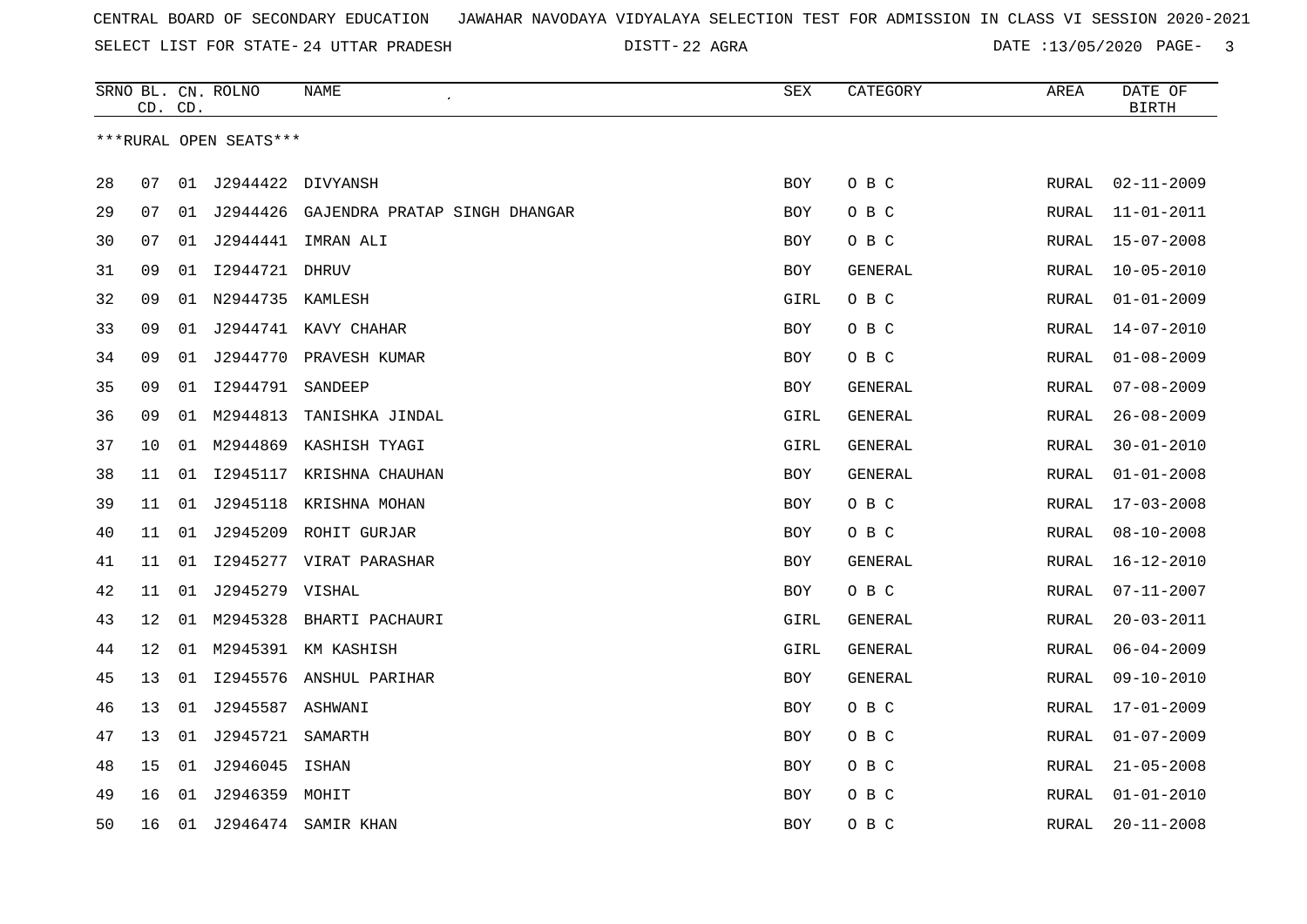| CENTRAL BOARD OF SECONDARY EDUCATION – JAWAHAR NAVODAYA VIDYALAYA SELECTION TEST FOR ADMISSION IN CLASS VI SESSION 2020-2021 |  |  |  |
|------------------------------------------------------------------------------------------------------------------------------|--|--|--|
|------------------------------------------------------------------------------------------------------------------------------|--|--|--|

SELECT LIST FOR STATE- DISTT- 24 UTTAR PRADESH 22 AGRA DATE :13/05/2020 PAGE- 4

|    | SRNO BL. CN. ROLNO<br>CD.<br>CD.         |                       | NAME                                    | <b>SEX</b>  | CATEGORY     | AREA         | DATE OF<br>BIRTH |  |  |  |  |  |
|----|------------------------------------------|-----------------------|-----------------------------------------|-------------|--------------|--------------|------------------|--|--|--|--|--|
|    |                                          | NO. OF CANDIDATE : 30 |                                         |             |              |              |                  |  |  |  |  |  |
|    |                                          |                       |                                         |             |              |              |                  |  |  |  |  |  |
|    |                                          |                       |                                         |             |              |              |                  |  |  |  |  |  |
|    | *** RURAL SCHEDULED CASTE QUOTA SEATS*** |                       |                                         |             |              |              |                  |  |  |  |  |  |
| 51 | 02                                       |                       | 01 K2943424 VISHNU KUMAR                | BOY         | SCHED. CASTE | RURAL        | $20 - 07 - 2007$ |  |  |  |  |  |
| 52 | 03<br>01                                 |                       | K2943543 MAYANK LOHIYA                  | <b>BOY</b>  | SCHED. CASTE | RURAL        | $30 - 08 - 2008$ |  |  |  |  |  |
| 53 | 04<br>01                                 |                       | 02943761 KARISHMA                       | GIRL        | SCHED. CASTE | RURAL        | $07 - 07 - 2007$ |  |  |  |  |  |
| 54 | 06<br>01                                 | K2944173              | CH NARENDRA SINGH                       | BOY         | SCHED. CASTE | RURAL        | $01 - 03 - 2010$ |  |  |  |  |  |
| 55 | 08                                       | 01 K2944665           | SACHIN KUMAR                            | <b>BOY</b>  | SCHED. CASTE | <b>RURAL</b> | $03 - 10 - 2009$ |  |  |  |  |  |
| 56 | 13<br>01                                 | K2945610              | FARENDRA KUMAR                          | BOY         | SCHED. CASTE | RURAL        | $01 - 01 - 2009$ |  |  |  |  |  |
| 57 | 13                                       | 01 02945667           | MAITHLI VARDHAN                         | GIRL        | SCHED. CASTE | <b>RURAL</b> | $02 - 05 - 2008$ |  |  |  |  |  |
| 58 | 13<br>01                                 | K2945695              | PREM SHANKAR                            | BOY         | SCHED. CASTE | RURAL        | $08 - 08 - 2010$ |  |  |  |  |  |
| 59 | 15                                       |                       | 01 K2946037 DEEPAK KUMAR                | BOY         | SCHED. CASTE | <b>RURAL</b> | $12 - 11 - 2007$ |  |  |  |  |  |
|    |                                          | NO. OF CANDIDATE : 9  |                                         |             |              |              |                  |  |  |  |  |  |
|    |                                          |                       |                                         |             |              |              |                  |  |  |  |  |  |
|    |                                          |                       |                                         |             |              |              |                  |  |  |  |  |  |
|    |                                          |                       | *** RURAL BACKWARD CLASS QUOTA SEATS*** |             |              |              |                  |  |  |  |  |  |
|    |                                          |                       |                                         |             |              |              |                  |  |  |  |  |  |
| 60 | 01                                       | 01 N2942783 KM MAMTA  |                                         | GIRL        | O B C        | RURAL        | $01 - 01 - 2010$ |  |  |  |  |  |
| 61 | 01<br>01                                 | N2942786              | KM PUJA                                 | <b>GIRL</b> | O B C        | RURAL        | $01 - 07 - 2009$ |  |  |  |  |  |
| 62 | 01                                       |                       | 01 N2942842 NEHALIKA DHANGAR            | GIRL        | O B C        | <b>RURAL</b> | $21 - 05 - 2008$ |  |  |  |  |  |
| 63 | 01<br>01                                 | J2942855              | NITESH KUSHWAH                          | BOY         | O B C        | <b>RURAL</b> | $25 - 07 - 2008$ |  |  |  |  |  |
| 64 | 02<br>01                                 | J2943057              | BHOODEV SINGH                           | BOY         | O B C        | RURAL        | $10 - 12 - 2008$ |  |  |  |  |  |
| 65 | 02                                       | 01 N2943087 DISHA     |                                         | GIRL        | O B C        | <b>RURAL</b> | $04 - 06 - 2009$ |  |  |  |  |  |

66 02 01 J2943269 RAHUL BOY O B C RURAL 01-01-2009 67 03 01 N2943519 KRATIKA BHAGOUR GIRL O B C RURAL 11-08-2009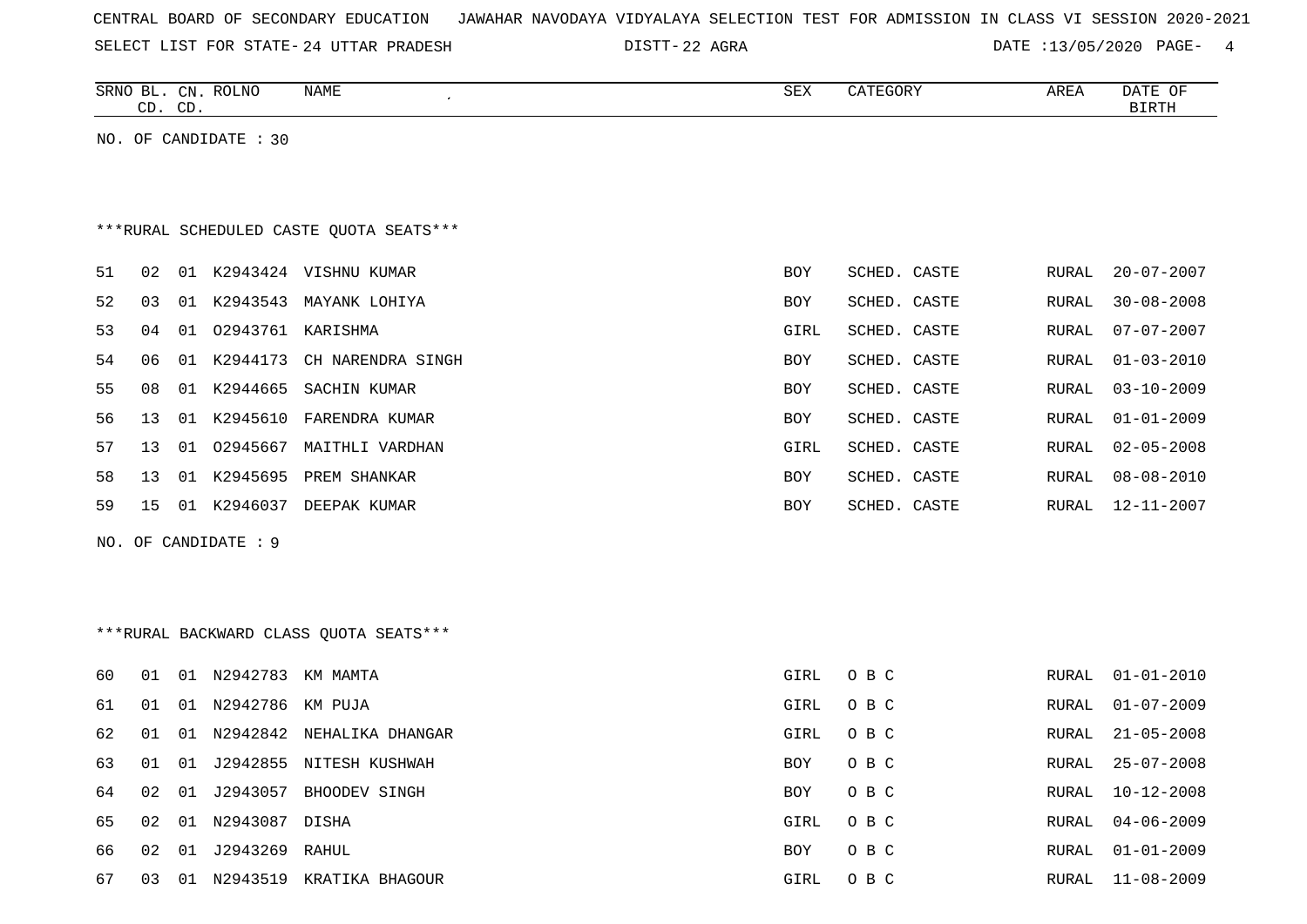| CENTRAL BOARD OF SECONDARY EDUCATION – JAWAHAR NAVODAYA VIDYALAYA SELECTION TEST FOR ADMISSION IN CLASS VI SESSION 2020-2021 |  |
|------------------------------------------------------------------------------------------------------------------------------|--|
|------------------------------------------------------------------------------------------------------------------------------|--|

SELECT LIST FOR STATE- DISTT- 24 UTTAR PRADESH 22 AGRA DATE :13/05/2020 PAGE- 5

|    | CD. CD.                                 |    | SRNO BL. CN. ROLNO    | <b>NAME</b>                             | <b>SEX</b>  | CATEGORY     | AREA         | DATE OF<br><b>BIRTH</b> |  |  |  |
|----|-----------------------------------------|----|-----------------------|-----------------------------------------|-------------|--------------|--------------|-------------------------|--|--|--|
|    | *** RURAL BACKWARD CLASS QUOTA SEATS*** |    |                       |                                         |             |              |              |                         |  |  |  |
| 68 | 03                                      | 01 | J2943669              | SUMIT RAJ                               | <b>BOY</b>  | O B C        | RURAL        | $12 - 06 - 2009$        |  |  |  |
| 69 | 04                                      | 01 | N2943755              | JAYA SOLANKI                            | <b>GIRL</b> | O B C        | <b>RURAL</b> | $12 - 08 - 2007$        |  |  |  |
| 70 | 04                                      | 01 | N2943883              | YOGYATA SINGH                           | GIRL        | O B C        | RURAL        | $14 - 07 - 2008$        |  |  |  |
| 71 | 06                                      |    | 01 N2944180           | DEEKSHA KUMARI                          | GIRL        | O B C        | <b>RURAL</b> | $09 - 09 - 2008$        |  |  |  |
| 72 | 06                                      |    |                       | 01 N2944246 KUMARI MONIKA               | GIRL        | O B C        | RURAL        | $02 - 10 - 2008$        |  |  |  |
| 73 | 12                                      | 01 | J2945316              | ARUN                                    | BOY         | O B C        | RURAL        | $31 - 10 - 2008$        |  |  |  |
| 74 | $12 \,$                                 | 01 | N2945392              | KM PRINSI GURJAR                        | <b>GIRL</b> | O B C        | RURAL        | $11 - 09 - 2009$        |  |  |  |
| 75 | 15                                      |    | 01 J2946002 AJAY      |                                         | BOY         | O B C        | RURAL        | $28 - 08 - 2008$        |  |  |  |
|    |                                         |    | NO. OF CANDIDATE : 16 |                                         |             |              |              |                         |  |  |  |
|    |                                         |    |                       |                                         |             |              |              |                         |  |  |  |
|    |                                         |    |                       |                                         |             |              |              |                         |  |  |  |
|    |                                         |    |                       | ***RURAL SCHEDULED TRIBE OUOTA SEATS*** |             |              |              |                         |  |  |  |
|    |                                         |    |                       |                                         |             |              |              |                         |  |  |  |
| 76 | 01                                      |    | 01 L2942847 NISHA     |                                         | <b>BOY</b>  | SCHED. TRIBE | RURAL        | $01 - 01 - 2008$        |  |  |  |
| 77 | 01                                      |    | 01 L2942858           | PANKAJ                                  | <b>BOY</b>  | SCHED. TRIBE | RURAL        | $11 - 12 - 2007$        |  |  |  |
| 78 | 01                                      | 01 |                       | L2942967 VISHAL KUMAR                   | <b>BOY</b>  | SCHED. TRIBE | RURAL        | $05 - 11 - 2008$        |  |  |  |
| 79 | 06                                      | 01 | P2944143              | ARCHNA                                  | GIRL        | SCHED. TRIBE | RURAL        | $17 - 01 - 2010$        |  |  |  |
| 80 | 13                                      |    |                       | 01 L2945702 RAJIT KUMAR                 | <b>BOY</b>  | SCHED. TRIBE | RURAL        | $08 - 01 - 2008$        |  |  |  |

NO. OF CANDIDATE : 5

TOTAL SELECTED CANDIDATE : 80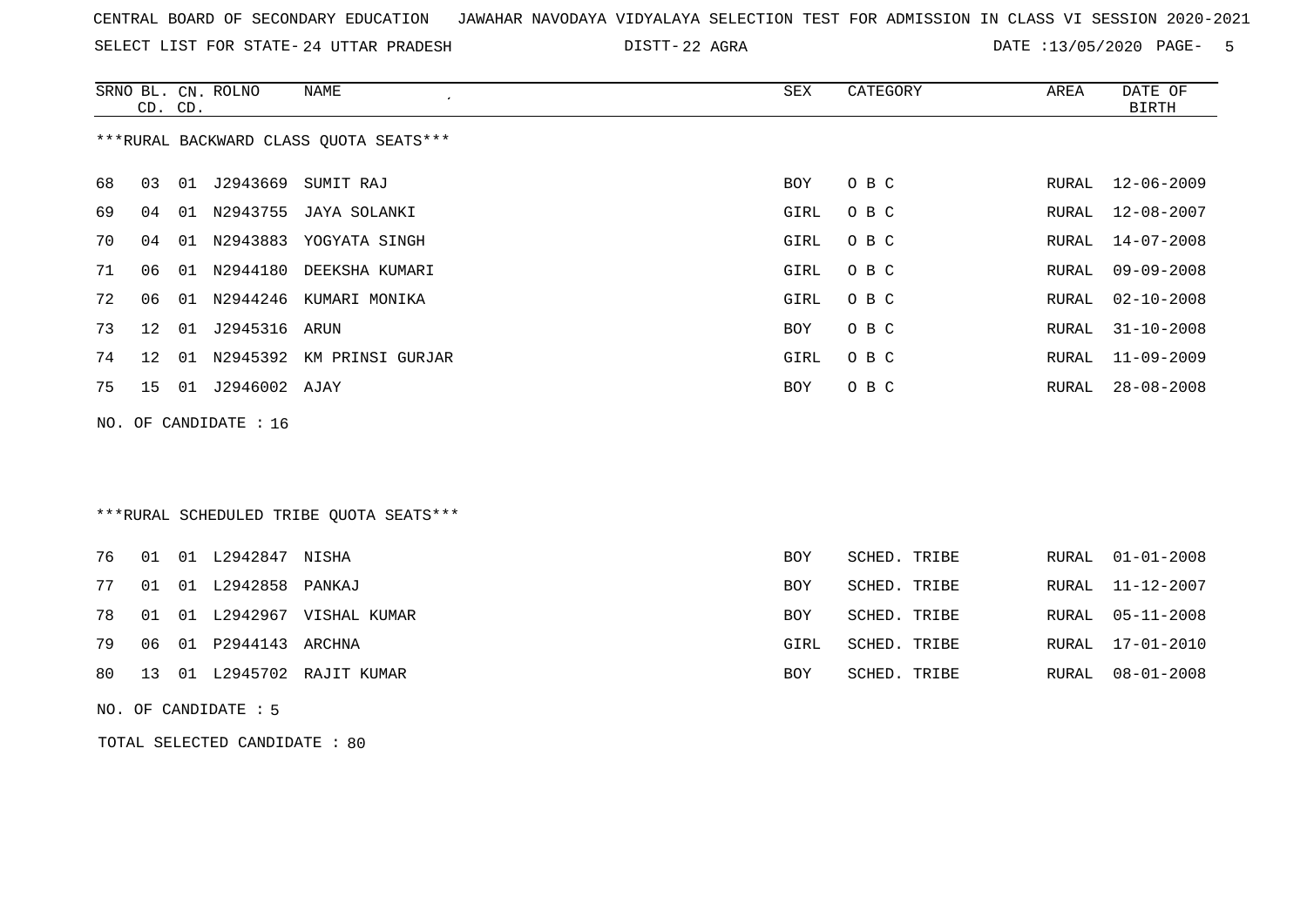SELECT LIST FOR STATE- DISTT- 24 UTTAR PRADESH

23 UNNAO DATE :13/05/2020 PAGE- 1

|    |    | CD. CD. | SRNO BL. CN. ROLNO   | <b>NAME</b>                            | <b>SEX</b> | CATEGORY       | AREA         | DATE OF<br><b>BIRTH</b> |
|----|----|---------|----------------------|----------------------------------------|------------|----------------|--------------|-------------------------|
|    |    |         | ***OPEN UR SEATS***  |                                        |            |                |              |                         |
| 1  | 01 |         |                      | 01 J2946599 ANUJ KUMAR                 | <b>BOY</b> | O B C          | RURAL        | $17 - 05 - 2008$        |
| 2  | 08 |         | 01 K2948875          | ARYAN RAWAT                            | <b>BOY</b> | SCHED. CASTE   | RURAL        | $02 - 06 - 2007$        |
| 3  | 10 | 01      | I2949377             | AKSHAY PRATAP SINGH                    | <b>BOY</b> | <b>GENERAL</b> | RURAL        | $28 - 01 - 2010$        |
| 4  | 12 |         | 01 N2950472 YASHI    |                                        | GIRL       | O B C          | <b>RURAL</b> | $04 - 04 - 2008$        |
| 5  | 13 |         |                      | 01 K2950759 SAHIL RAY                  | BOY        | SCHED. CASTE   | RURAL        | $03 - 05 - 2008$        |
|    |    |         | NO. OF CANDIDATE : 5 | ***OPEN SCHEDULED CASTE QUOTA SEATS*** |            |                |              |                         |
|    |    |         |                      |                                        |            |                |              |                         |
| 6  | 01 |         |                      | 01 02946621 KHUSHI GAUTAM              | GIRL       | SCHED. CASTE   | RURAL        | $24 - 06 - 2009$        |
| 7  | 05 |         | 01 K2948322          | SARVESH                                | <b>BOY</b> | SCHED. CASTE   | RURAL        | $02 - 07 - 2009$        |
| 8  | 05 |         |                      | 01 K2948342 SHIVSHANT VERMA            | <b>BOY</b> | SCHED. CASTE   | RURAL        | $15 - 04 - 2009$        |
| 9  | 06 | 01      |                      | 02948404 ANCHAL VERMA                  | GIRL       | SCHED. CASTE   | <b>RURAL</b> | $07 - 05 - 2009$        |
| 10 | 08 |         | 01 K2948815          | ABHAY VERMA                            | <b>BOY</b> | SCHED. CASTE   | <b>RURAL</b> | $19 - 02 - 2009$        |
| 11 | 10 | 01      | K2949412             | ANSH PRATAP SINGH                      | BOY        | SCHED. CASTE   | RURAL        | $03 - 04 - 2009$        |
| 12 | 13 |         |                      | 01 K2950758 SAHIL RAWAT                | <b>BOY</b> | SCHED. CASTE   | RURAL        | $30 - 03 - 2010$        |
|    |    |         | NO. OF CANDIDATE: 7  |                                        |            |                |              |                         |

\*\*\*OPEN DISABLED QUOTA SEATS\*\*\*

|  |  | 13 09 01 K2949165 ASHWINI KUMAR GAUTAM | BOY  | SCHED. CASTE | RURAL 30-11-2008 |
|--|--|----------------------------------------|------|--------------|------------------|
|  |  | 14 14 01 M2950964 RATI DWIVEDI         | GIRL | GENERAL      | RURAL 01-01-2010 |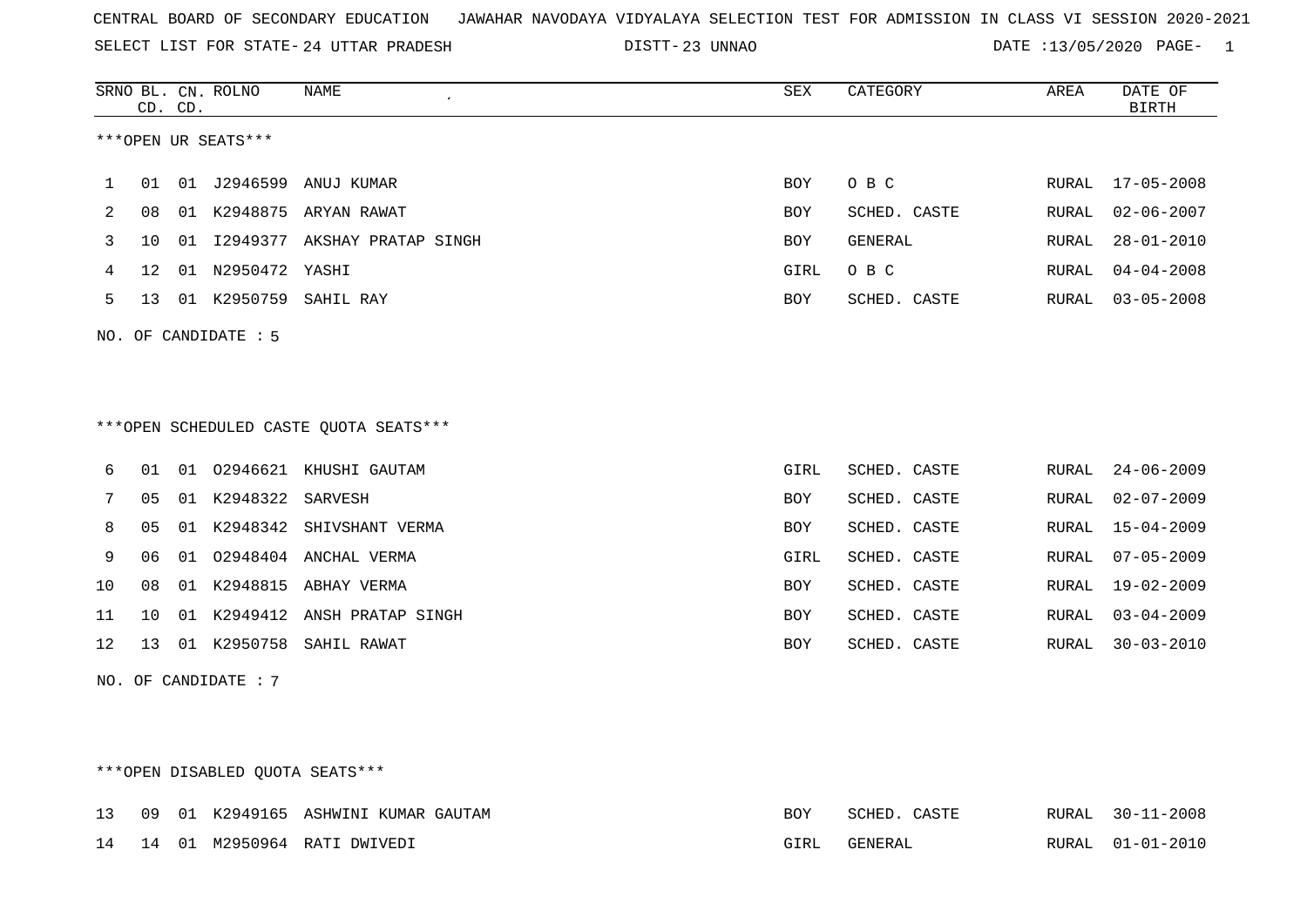| CENTRAL BOARD OF SECONDARY EDUCATION – JAWAHAR NAVODAYA VIDYALAYA SELECTION TEST FOR ADMISSION IN CLASS VI SESSION 2020-2021 |  |  |  |  |
|------------------------------------------------------------------------------------------------------------------------------|--|--|--|--|
|------------------------------------------------------------------------------------------------------------------------------|--|--|--|--|

DISTT-23 UNNAO 2007 DATE :13/05/2020 PAGE- 2

|    |                      | CD. CD. | SRNO BL. CN. ROLNO     | NAME                                   | SEX  | CATEGORY     | AREA  | DATE OF<br><b>BIRTH</b> |  |  |
|----|----------------------|---------|------------------------|----------------------------------------|------|--------------|-------|-------------------------|--|--|
|    | NO. OF CANDIDATE : 2 |         |                        |                                        |      |              |       |                         |  |  |
|    |                      |         |                        |                                        |      |              |       |                         |  |  |
|    |                      |         |                        |                                        |      |              |       |                         |  |  |
|    |                      |         |                        | *** OPEN BACKWARD CLASS QUOTA SEATS*** |      |              |       |                         |  |  |
| 15 | 02                   |         | 01 N2947130 SAMBHAVI   |                                        | GIRL | O B C        | RURAL | $19 - 03 - 2009$        |  |  |
| 16 | 05                   |         | 01 J2948298 PRINCE     |                                        | BOY  | O B C        | RURAL | $01 - 01 - 2010$        |  |  |
| 17 | 06                   |         |                        | 01 N2948457 DIVYANSHI CHAKRAWARTI      | GIRL | O B C        | RURAL | $19 - 02 - 2011$        |  |  |
| 18 | 08                   |         |                        | 01 J2948818 ABHISHEK KUSHWAHA          | BOY  | O B C        | RURAL | $25 - 01 - 2011$        |  |  |
| 19 | 08                   |         | 01 J2948974 NITIN      |                                        | BOY  | O B C        | RURAL | $31 - 12 - 2007$        |  |  |
|    |                      |         | NO. OF CANDIDATE : 5   |                                        |      |              |       |                         |  |  |
|    |                      |         |                        |                                        |      |              |       |                         |  |  |
|    |                      |         |                        |                                        |      |              |       |                         |  |  |
|    |                      |         |                        | ***OPEN SCHEDULED TRIBE QUOTA SEATS*** |      |              |       |                         |  |  |
| 20 |                      |         |                        | 02 01 P2947094 RIYA TOPPO              | GIRL | SCHED. TRIBE | RURAL | $03 - 07 - 2009$        |  |  |
|    |                      |         |                        |                                        |      |              |       |                         |  |  |
|    |                      |         | NO. OF CANDIDATE : $1$ |                                        |      |              |       |                         |  |  |
|    |                      |         |                        |                                        |      |              |       |                         |  |  |
|    |                      |         |                        |                                        |      |              |       |                         |  |  |
|    |                      |         | ***RURAL OPEN SEATS*** |                                        |      |              |       |                         |  |  |
| 21 | 01                   |         |                        | 01 K2946633 PRIYANSHU GAUTAM           | BOY  | SCHED. CASTE | RURAL | $05 - 01 - 2008$        |  |  |
| 22 | 02                   |         |                        | 01 M2946897 KASHISH SINGH              | GIRL | GENERAL      | RURAL | $22 - 07 - 2008$        |  |  |
| 23 | 03                   |         |                        | 01 J2947730 RAJ RATHAUR                | BOY  | O B C        | RURAL | $06 - 07 - 2009$        |  |  |
| 24 | 04                   |         |                        | 01 M2948162 SHREYA DWIVEDI             | GIRL | GENERAL      | RURAL | $25 - 06 - 2009$        |  |  |
| 25 | 05                   |         |                        | 01 M2948294 POORNIMA SHUKLA            | GIRL | GENERAL      | RURAL | $20 - 01 - 2009$        |  |  |
| 26 | 06                   |         |                        | 01 M2948459 GAURI SINGH CHAUHAN        | GIRL | GENERAL      | RURAL | $17 - 05 - 2010$        |  |  |

27 07 01 J2948644 AMAN KUMAR BOY O B C RURAL 18-03-2008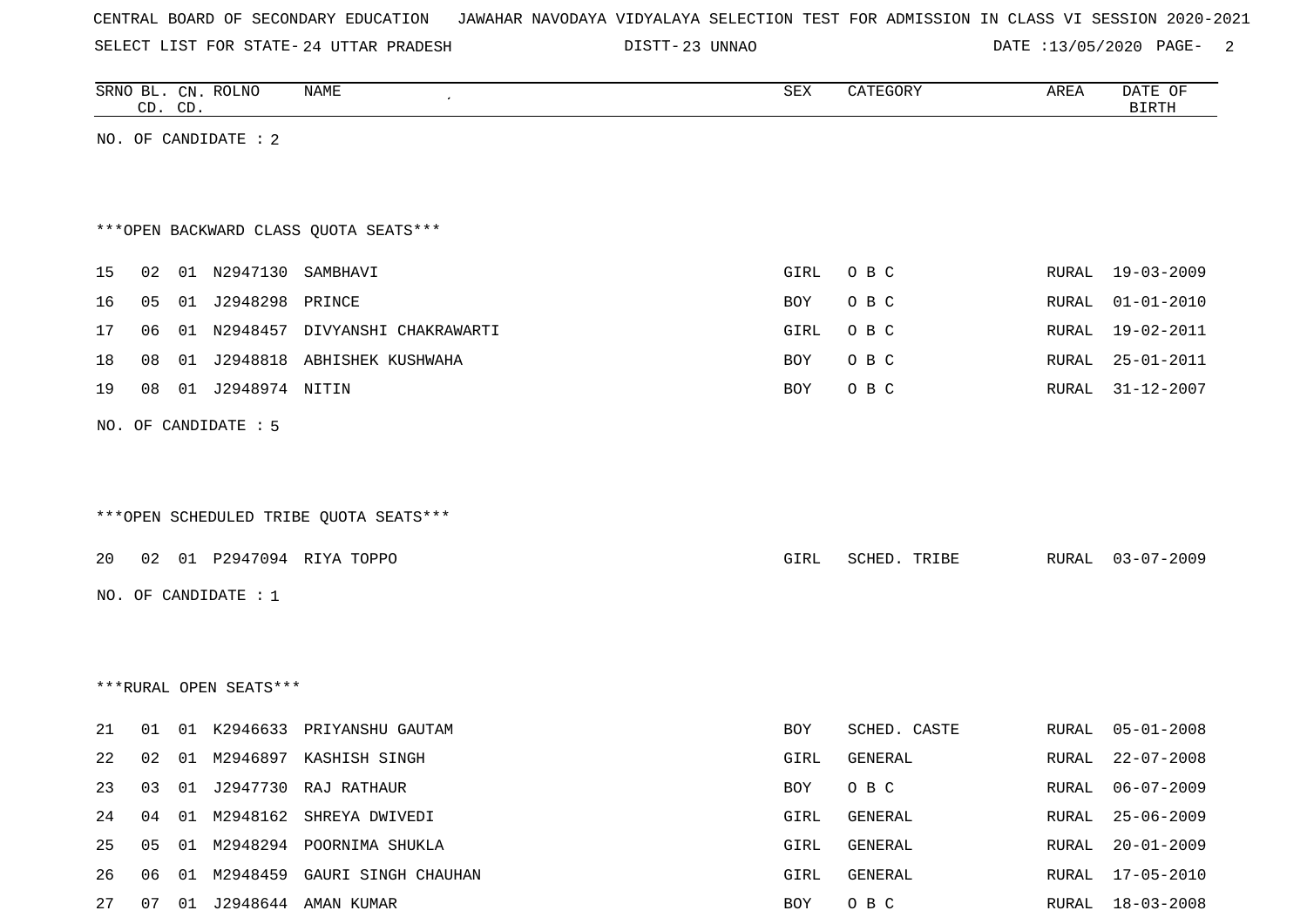| CENTRAL BOARD OF SECONDARY EDUCATION – JAWAHAR NAVODAYA VIDYALAYA SELECTION TEST FOR ADMISSION IN CLASS VI SESSION 2020-2021 |  |
|------------------------------------------------------------------------------------------------------------------------------|--|
|------------------------------------------------------------------------------------------------------------------------------|--|

DISTT-23 UNNAO DATE :13/05/2020 PAGE- 3

|     | CD. CD.                |    | SRNO BL. CN. ROLNO  | NAME                                     | SEX  | CATEGORY     | AREA  | DATE OF<br><b>BIRTH</b> |  |  |
|-----|------------------------|----|---------------------|------------------------------------------|------|--------------|-------|-------------------------|--|--|
|     | ***RURAL OPEN SEATS*** |    |                     |                                          |      |              |       |                         |  |  |
| 28  | 08                     |    |                     | 01 J2948894 AYUSH YADAV                  | BOY  | O B C        | RURAL | $12 - 07 - 2009$        |  |  |
| 29  | 09                     |    |                     | 01 I2949125 AKARSH AWASTHI               | BOY  | GENERAL      | RURAL | $05 - 04 - 2009$        |  |  |
| 30  | 09                     | 01 |                     | J2949302 SATYAM KUMAR                    | BOY  | O B C        | RURAL | $02 - 09 - 2010$        |  |  |
| 31  | 10                     | 01 |                     | J2949365 ADARSH YADAV                    | BOY  | O B C        | RURAL | $09 - 05 - 2010$        |  |  |
| 32  | 10                     | 01 | I2949760            | UTKARSH BAJPAI                           | BOY  | GENERAL      | RURAL | $21 - 06 - 2009$        |  |  |
| 33  | 11                     | 01 |                     | J2949802 AKHILESH RAJPUT                 | BOY  | O B C        | RURAL | $03 - 10 - 2010$        |  |  |
| 34  | 11                     | 01 |                     | 12949822 ANAND SHRIVASTAV                | BOY  | GENERAL      | RURAL | $04 - 03 - 2009$        |  |  |
| 35  | 12                     | 01 |                     | K2950471 VIVEK KUMAR                     | BOY  | SCHED. CASTE | RURAL | $15 - 11 - 2008$        |  |  |
| 36  | 13                     |    | 01 K2950757         | SAHIL                                    | BOY  | SCHED. CASTE | RURAL | 15-08-2009              |  |  |
| 37  | 14                     |    |                     | 01 K2950945 PIYUSH KUMAR                 | BOY  | SCHED. CASTE | RURAL | $07 - 07 - 2010$        |  |  |
| 38  | 15                     | 01 |                     | J2951106 AYUSH YADAV                     | BOY  | O B C        | RURAL | $01 - 08 - 2008$        |  |  |
| 39  | 16                     |    | 01 N2951420 ANJALI  |                                          | GIRL | O B C        | RURAL | $05 - 06 - 2009$        |  |  |
| NO. |                        |    | OF CANDIDATE : 19   |                                          |      |              |       |                         |  |  |
|     |                        |    |                     |                                          |      |              |       |                         |  |  |
|     |                        |    |                     |                                          |      |              |       |                         |  |  |
|     |                        |    |                     | *** RURAL SCHEDULED CASTE QUOTA SEATS*** |      |              |       |                         |  |  |
| 40  | 01                     |    |                     | 01 02946589 AKSHITA GAUTAM               | GIRL | SCHED. CASTE | RURAL | $25 - 11 - 2009$        |  |  |
| 41  | 02                     | 01 | K2946737            | ANSH BHARTI                              | BOY  | SCHED. CASTE | RURAL | $22 - 08 - 2009$        |  |  |
| 42  | 02                     | 01 |                     | 02946952 MANYA SINGH                     | GIRL | SCHED. CASTE | RURAL | $15 - 06 - 2010$        |  |  |
| 43  | 02                     | 01 |                     | 02946981 NAINSI GAUTAM                   | GIRL | SCHED. CASTE | RURAL | $30 - 06 - 2010$        |  |  |
| 44  | 02                     |    |                     | 01 02947093 RIYA CHAUDHARY               | GIRL | SCHED. CASTE | RURAL | $06 - 03 - 2008$        |  |  |
| 45  | 02                     |    |                     | 01 K2947277 VIKAS KUMAR                  | BOY  | SCHED. CASTE | RURAL | $05 - 04 - 2008$        |  |  |
| 46  | 05                     |    | 01 K2948201 ABHINAV |                                          | BOY  | SCHED. CASTE | RURAL | $08 - 05 - 2010$        |  |  |
| 47  | 05                     |    |                     | 01 K2948210 AMAN KUMAR                   | BOY  | SCHED. CASTE | RURAL | $01 - 01 - 2009$        |  |  |
| 48  | 05                     |    |                     | 01 02948219 ANKITA ARYA                  | GIRL | SCHED. CASTE | RURAL | $06 - 01 - 2010$        |  |  |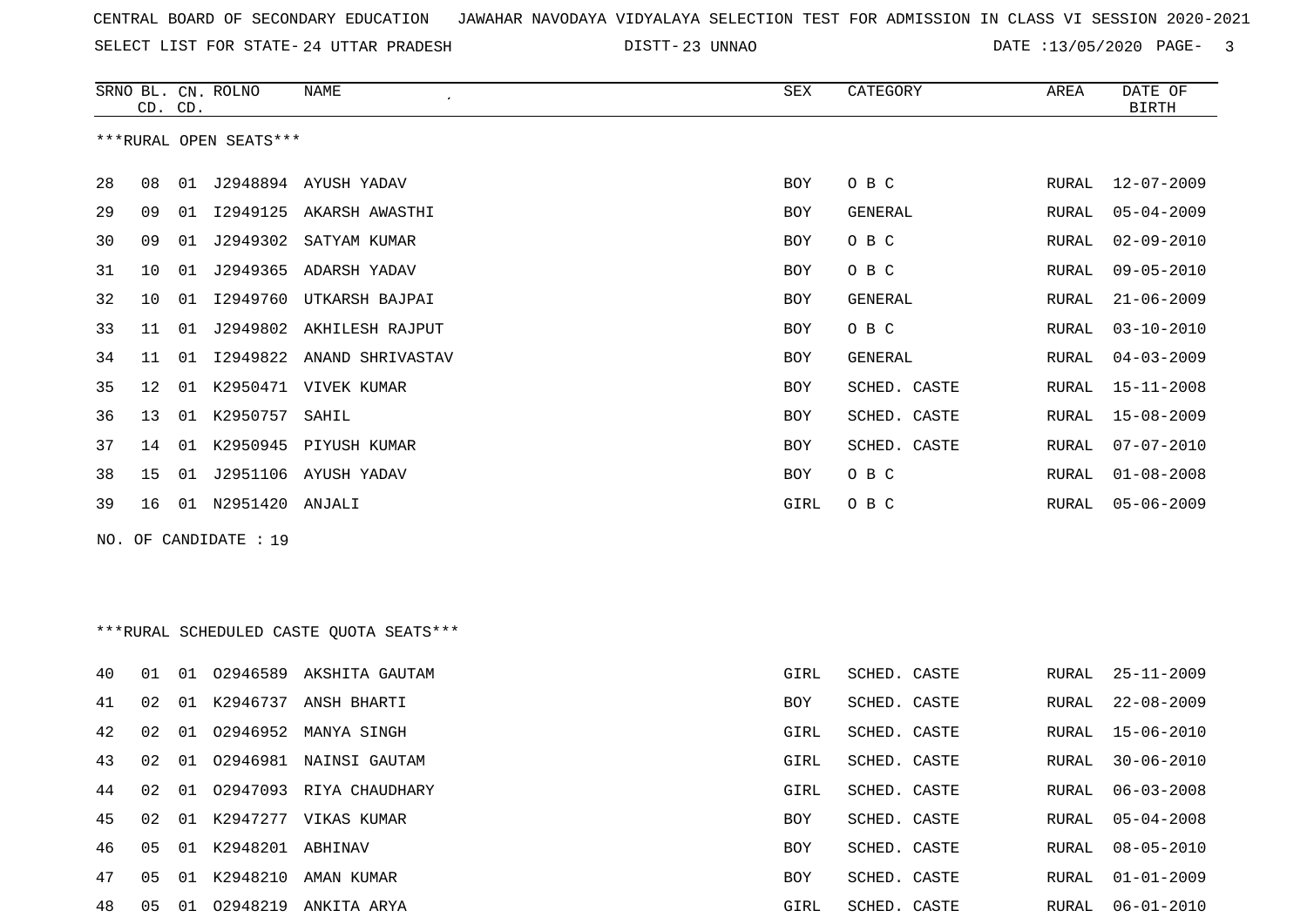SELECT LIST FOR STATE- DISTT- 24 UTTAR PRADESH

23 UNNAO DATE :13/05/2020 PAGE- 4

|    | CD. CD.                                 |    | SRNO BL. CN. ROLNO  | NAME                      | SEX        | CATEGORY     | AREA  | DATE OF<br><b>BIRTH</b> |  |  |
|----|-----------------------------------------|----|---------------------|---------------------------|------------|--------------|-------|-------------------------|--|--|
|    | ***RURAL SCHEDULED CASTE QUOTA SEATS*** |    |                     |                           |            |              |       |                         |  |  |
| 49 | 05                                      | 01 |                     | 02948254 GARIMA VERMA     | GIRL       | SCHED. CASTE | RURAL | $31 - 10 - 2009$        |  |  |
| 50 | 05                                      | 01 |                     | 02948284 NEELAKSHI GAUTAM | GIRL       | SCHED. CASTE | RURAL | $01 - 10 - 2009$        |  |  |
| 51 | 05                                      | 01 | 02948297            | PRAMILA VERMA             | GIRL       | SCHED. CASTE | RURAL | $25 - 07 - 2009$        |  |  |
| 52 | 06                                      | 01 |                     | K2948382 ADITYA KUMAR     | <b>BOY</b> | SCHED. CASTE | RURAL | $27 - 09 - 2009$        |  |  |
| 53 | 06                                      | 01 | 02948399 ANCHAL     |                           | GIRL       | SCHED. CASTE | RURAL | $01 - 03 - 2009$        |  |  |
| 54 | 06                                      |    | 01 K2948553 RAJ     |                           | <b>BOY</b> | SCHED. CASTE | RURAL | $01 - 01 - 2010$        |  |  |
| 55 | 08                                      | 01 |                     | 02948813 AABHA RAWAT      | GIRL       | SCHED. CASTE | RURAL | $16 - 10 - 2009$        |  |  |
| 56 | 08                                      |    | 01 K2948872 ARYAN   |                           | <b>BOY</b> | SCHED. CASTE | RURAL | $23 - 12 - 2009$        |  |  |
| 57 | 10                                      | 01 |                     | K2949433 ARYAN RAWAT      | BOY        | SCHED. CASTE | RURAL | $06 - 03 - 2009$        |  |  |
| 58 | 13                                      | 01 | K2950595            | HARSHIT                   | BOY        | SCHED. CASTE | RURAL | $09 - 09 - 2009$        |  |  |
| 59 | 14                                      |    | 01 K2950900 HARSHIT |                           | <b>BOY</b> | SCHED. CASTE | RURAL | $07 - 09 - 2008$        |  |  |
|    | NO. OF CANDIDATE : $20$                 |    |                     |                           |            |              |       |                         |  |  |

## \*\*\*RURAL BACKWARD CLASS QUOTA SEATS\*\*\*

| 60 | 01 | 01 | N2946600 | ANUSHKA DEVI          | GIRL | O B C | RURAL | 15-10-2007       |
|----|----|----|----------|-----------------------|------|-------|-------|------------------|
| 61 | 01 | 01 | J2946609 | AVIRAL                | BOY  | O B C | RURAL | $20 - 11 - 2007$ |
| 62 | 02 | 01 | J2946746 | ANSHUMAN SINGH        | BOY  | O B C | RURAL | 25-08-2010       |
| 63 | 02 | 01 | N2947191 | SHIVANI               | GIRL | O B C | RURAL | 15-04-2009       |
| 64 | 03 | 01 | N2947951 | VANDANA               | GIRL | O B C | RURAL | 15-04-2010       |
| 65 | 05 | 01 | J2948198 | ABHAY KUMAR           | BOY  | O B C | RURAL | $10 - 12 - 2008$ |
| 66 | 05 | 01 | J2948249 | DHARMENDRA            | BOY  | O B C | RURAL | $04 - 04 - 2010$ |
| 67 | 05 | 01 | J2948289 | NITIN VISHWAKARMA     | BOY  | O B C | RURAL | $01 - 01 - 2010$ |
| 68 | 05 | 01 | J2948290 | NITIN VISHWAKARMA     | BOY  | O B C | RURAL | $03 - 06 - 2009$ |
| 69 | 05 | 01 | J2948303 | PRIYANSHU VISHWAKARMA | BOY  | O B C | RURAL | $01 - 06 - 2009$ |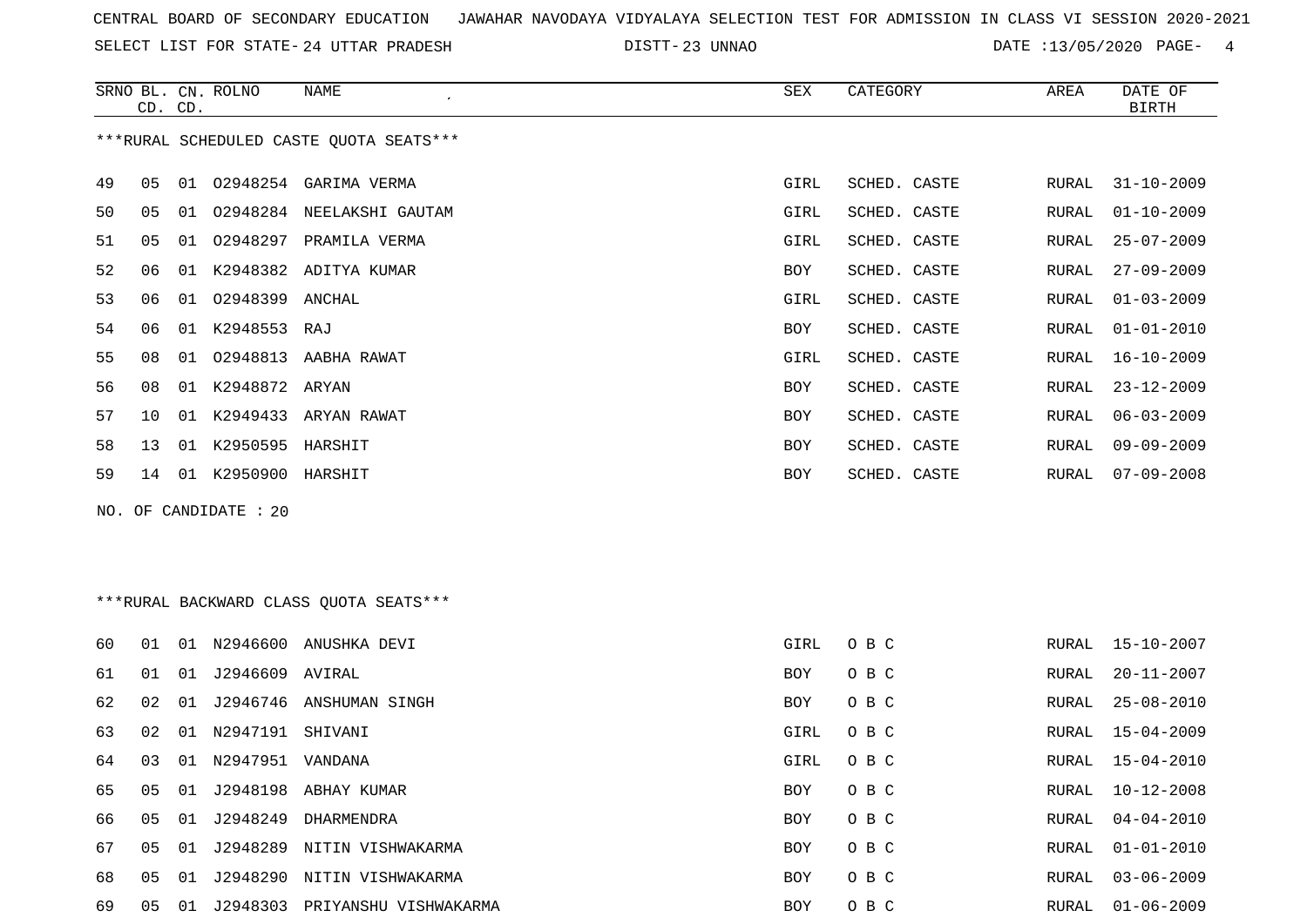SELECT LIST FOR STATE- DISTT- 24 UTTAR PRADESH

23 UNNAO DATE :13/05/2020 PAGE- 5

|    | CD. CD. | SRNO BL. CN. ROLNO    | NAME<br>$\epsilon$                      | SEX        | CATEGORY | AREA  | DATE OF<br>BIRTH |
|----|---------|-----------------------|-----------------------------------------|------------|----------|-------|------------------|
|    |         |                       | *** RURAL BACKWARD CLASS QUOTA SEATS*** |            |          |       |                  |
| 70 | 05      |                       | 01 J2948364 UTTAM KUMAR                 | <b>BOY</b> | O B C    | RURAL | 01-10-2009       |
| 71 | 06      | 01 J2948467 JAYDEEP   |                                         | BOY        | O B C    | RURAL | $03 - 03 - 2010$ |
| 72 | 06      |                       | 01 N2948533 PRAGYA PATEL                | GIRL       | O B C    | RURAL | $01 - 06 - 2010$ |
| 73 | 06      | 01 J2948628 VISHAL    |                                         | <b>BOY</b> | O B C    | RURAL | $01 - 01 - 2010$ |
| 74 | 09      |                       | 01 J2949173 AYUSH NISHAD                | BOY        | O B C    | RURAL | $20 - 11 - 2010$ |
| 75 | 12      |                       | 01 N2950374 MUDRIKA SAINI               | GIRL       | O B C    | RURAL | 13-11-2008       |
|    |         | NO. OF CANDIDATE : 16 |                                         |            |          |       |                  |
|    |         |                       | ***RURAL SCHEDULED TRIBE QUOTA SEATS*** |            |          |       |                  |

|  |                            | 76 03 01 K2947965 VISHAL RAWAT      | BOY        | SCHED. CASTE |  | RURAL 17-12-2008 |
|--|----------------------------|-------------------------------------|------------|--------------|--|------------------|
|  |                            | 77 05 01 K2948199 ABHAY KUMAR VERMA | BOY        | SCHED. CASTE |  | RURAL 01-07-2009 |
|  |                            | 78 08 01 K2948826 AKASH BHARTI      | <b>BOY</b> | SCHED. CASTE |  | RURAL 15-10-2008 |
|  | 79 08 01 K2948834 AMRENDRA |                                     | <b>BOY</b> | SCHED. CASTE |  | RURAL 01-01-2010 |
|  |                            | 80 13 01 K2950711 PRIYANSHU         | BOY        | SCHED. CASTE |  | RURAL 01-02-2008 |

NO. OF CANDIDATE : 5

TOTAL SELECTED CANDIDATE : 80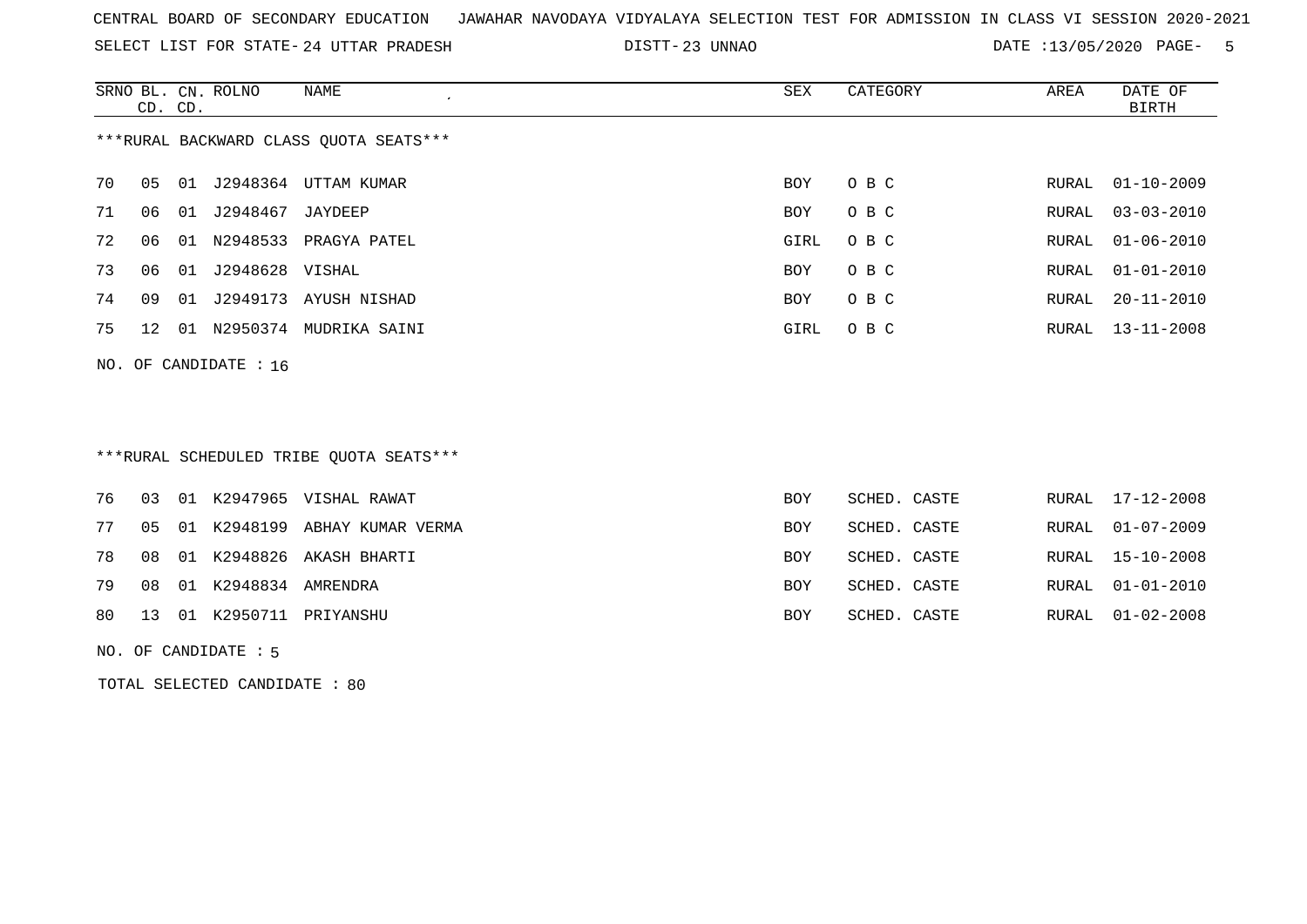SELECT LIST FOR STATE- DISTT- 24 UTTAR PRADESH

24 MUZAFFARNAGAR DATE :13/05/2020 PAGE- 1

|     |    | CD. CD. | SRNO BL. CN. ROLNO   | <b>NAME</b>                            | SEX        | CATEGORY     | AREA  | DATE OF<br><b>BIRTH</b> |
|-----|----|---------|----------------------|----------------------------------------|------------|--------------|-------|-------------------------|
|     |    |         | ***OPEN UR SEATS***  |                                        |            |              |       |                         |
| 1   | 04 |         |                      | 01 J2953128 ABHISHEK KUMAR             | <b>BOY</b> | O B C        | RURAL | $28 - 09 - 2009$        |
| 2   | 04 |         | 01 N2953331 JIYA     |                                        | GIRL       | O B C        | RURAL | $19 - 12 - 2009$        |
| 3   | 04 |         |                      | 01 J2953445 NATIK KUMAR                | BOY        | O B C        | RURAL | $29 - 04 - 2010$        |
| 4   | 04 | 01      |                      | J2953478 PARIKSHIT BALIYAN             | <b>BOY</b> | $O$ B $C$    | RURAL | $21 - 06 - 2007$        |
| 5   | 05 |         |                      | 01 N2953764 AAKANKSHA SAINI            | GIRL       | O B C        | RURAL | $31 - 03 - 2009$        |
| 6   | 05 | 01      | J2953778 AARYAN      |                                        | BOY        | O B C        | RURAL | $05 - 02 - 2009$        |
| 7   | 05 |         |                      | 01 J2953855 ARYAN MALIK                | <b>BOY</b> | O B C        | RURAL | $05 - 11 - 2008$        |
| 8   | 05 | 01      |                      | J2954053 PRINCE KUMAR                  | BOY        | O B C        | RURAL | 12-12-2010              |
| 9   | 05 |         | 01 J2954216 UTTAM    |                                        | BOY        | O B C        | RURAL | $12 - 04 - 2008$        |
| 10  | 06 | 01      |                      | B2954610 VANSH BALIYAN                 | BOY        | O B C        | URBAN | $28 - 02 - 2010$        |
| 11  | 09 |         |                      | 01 M2955386 DIVYA SINGH                | GIRL       | GENERAL      | RURAL | $03 - 02 - 2010$        |
| NO. |    |         | OF CANDIDATE : 11    |                                        |            |              |       |                         |
|     |    |         |                      |                                        |            |              |       |                         |
|     |    |         |                      |                                        |            |              |       |                         |
|     |    |         |                      | ***OPEN SCHEDULED CASTE QUOTA SEATS*** |            |              |       |                         |
| 12  | 05 |         |                      | 01 K2953821 ANKUSH KUMAR               | <b>BOY</b> | SCHED. CASTE | RURAL | $17 - 03 - 2010$        |
| 13  | 06 |         | 01 02954406 ISHIKA   |                                        | GIRL       | SCHED. CASTE | RURAL | $14 - 12 - 2009$        |
| 14  | 07 |         | 01 K2954826 SIDDHANT |                                        | BOY        | SCHED. CASTE | RURAL | $15 - 08 - 2009$        |
|     |    |         | NO. OF CANDIDATE : 3 |                                        |            |              |       |                         |
|     |    |         |                      |                                        |            |              |       |                         |
|     |    |         |                      |                                        |            |              |       |                         |

\*\*\*OPEN BACKWARD CLASS QUOTA SEATS\*\*\*

|  |  | 15 04 01 N2953321 ISHIKA CHAUDHARY    | GIRL OBC | RURAL 12-03-2009 |
|--|--|---------------------------------------|----------|------------------|
|  |  | 16 04 01 J2953546 RIYANSH RAGHUVANSHI | BOY OBC  | RURAL 15-07-2009 |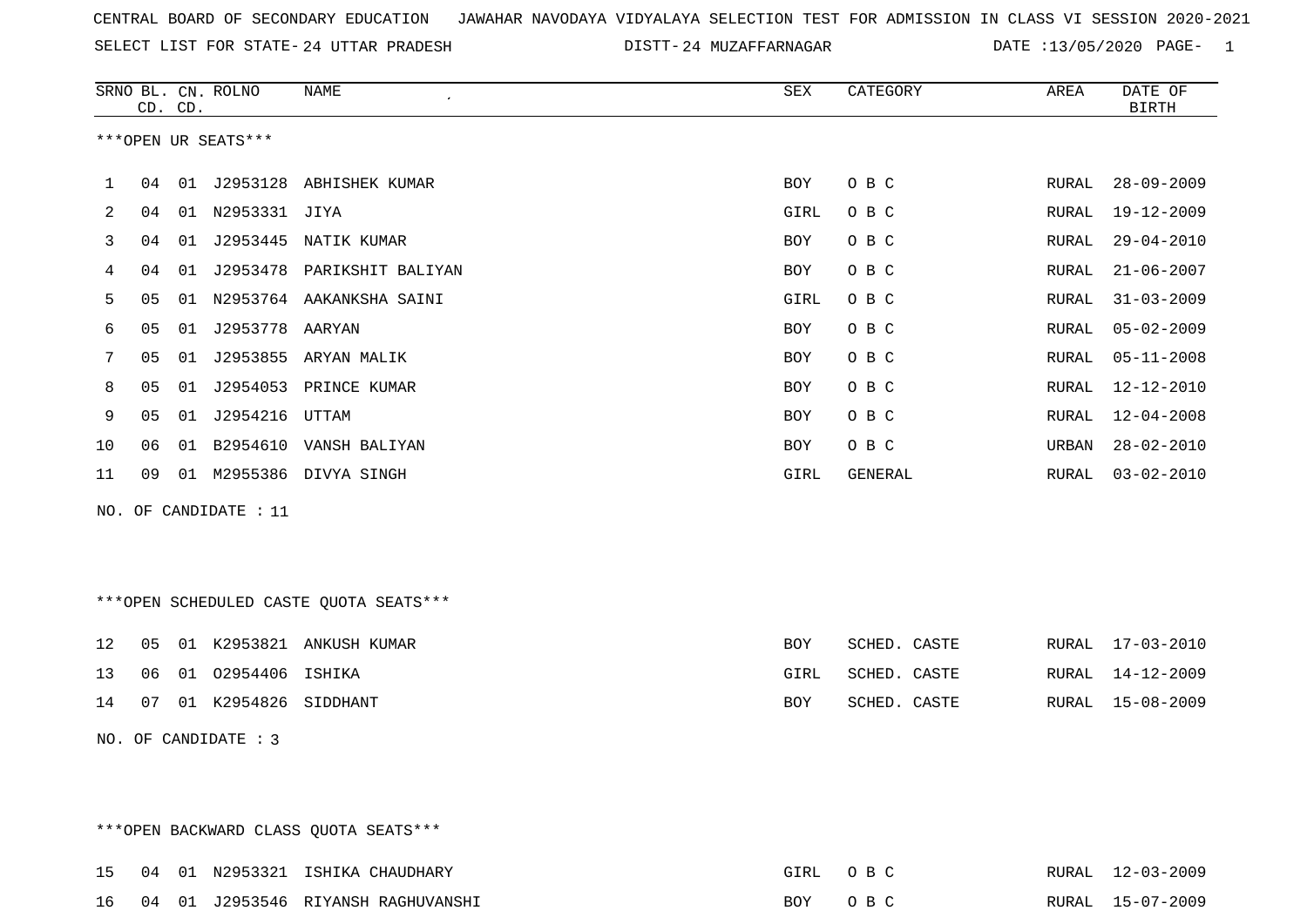SELECT LIST FOR STATE- DISTT- 24 UTTAR PRADESH

24 MUZAFFARNAGAR DATE :13/05/2020 PAGE- 2

|    |    | CD. CD. | SRNO BL. CN. ROLNO     | <b>NAME</b>                            | SEX  | CATEGORY     | AREA  | DATE OF<br><b>BIRTH</b> |
|----|----|---------|------------------------|----------------------------------------|------|--------------|-------|-------------------------|
|    |    |         |                        | *** OPEN BACKWARD CLASS QUOTA SEATS*** |      |              |       |                         |
| 17 | 05 |         |                        | 01 N2953872 BULBUL MALIK               | GIRL | O B C        | RURAL | $01 - 01 - 2009$        |
| 18 | 05 | 01      | N2954214               | UNNATI SAINI                           | GIRL | O B C        | RURAL | $07 - 01 - 2010$        |
| 19 | 06 |         | 01 J2954300            | ABHIJEET SINGH                         | BOY  | O B C        | RURAL | $26 - 11 - 2008$        |
|    |    |         | NO. OF CANDIDATE : 5   |                                        |      |              |       |                         |
|    |    |         |                        | ***OPEN SCHEDULED TRIBE QUOTA SEATS*** |      |              |       |                         |
| 20 | 06 |         |                        | 01 L2954463 NAITIK TOMAR               | BOY  | SCHED. TRIBE | RURAL | $06 - 07 - 2010$        |
|    |    |         | NO. OF CANDIDATE : $1$ |                                        |      |              |       |                         |
|    |    |         |                        |                                        |      |              |       |                         |
|    |    |         | ***RURAL OPEN SEATS*** |                                        |      |              |       |                         |
| 21 | 01 |         | 01 J2951828 AYUSH      |                                        | BOY  | O B C        | RURAL | $29 - 11 - 2008$        |
| 22 | 01 |         | 01 N2951928 JIGYASA    |                                        | GIRL | O B C        | RURAL | $14 - 02 - 2009$        |
| 23 | 01 | 01      | J2951980 KRISHNA       |                                        | BOY  | O B C        | RURAL | $06 - 08 - 2010$        |
| 24 | 02 | 01      |                        | J2952387 ADITYA PANWAR                 | BOY  | O B C        | RURAL | $31 - 10 - 2008$        |
| 25 | 02 | 01      |                        | J2952554 MOHD ZAID                     | BOY  | O B C        | RURAL | $01 - 01 - 2008$        |
| 26 | 03 | 01      | J2952784               | ANANT CHODHRI                          | BOY  | O B C        | RURAL | $06 - 01 - 2011$        |
| 27 | 03 |         |                        | 01 J2952848 HARDIK PAL                 | BOY  | O B C        | RURAL | $11 - 02 - 2009$        |
| 28 | 03 |         |                        | 01 J2952976 RAVISH ALAM                | BOY  | O B C        | RURAL | $01 - 01 - 2009$        |
| 29 | 03 |         | 01 J2953042 SUMIT      |                                        | BOY  | O B C        | RURAL | $09 - 05 - 2009$        |
| 30 | 04 |         | 01 J2953137 AHAAN      |                                        | BOY  | O B C        | RURAL | 12-11-2009              |
| 31 | 04 |         |                        | 01 J2953239 AYUSH CHAUDHARY            | BOY  | O B C        | RURAL | $17 - 06 - 2010$        |
| 32 | 04 |         | 01 M2953411 MANVI      |                                        | GIRL | GENERAL      | RURAL | $27 - 11 - 2010$        |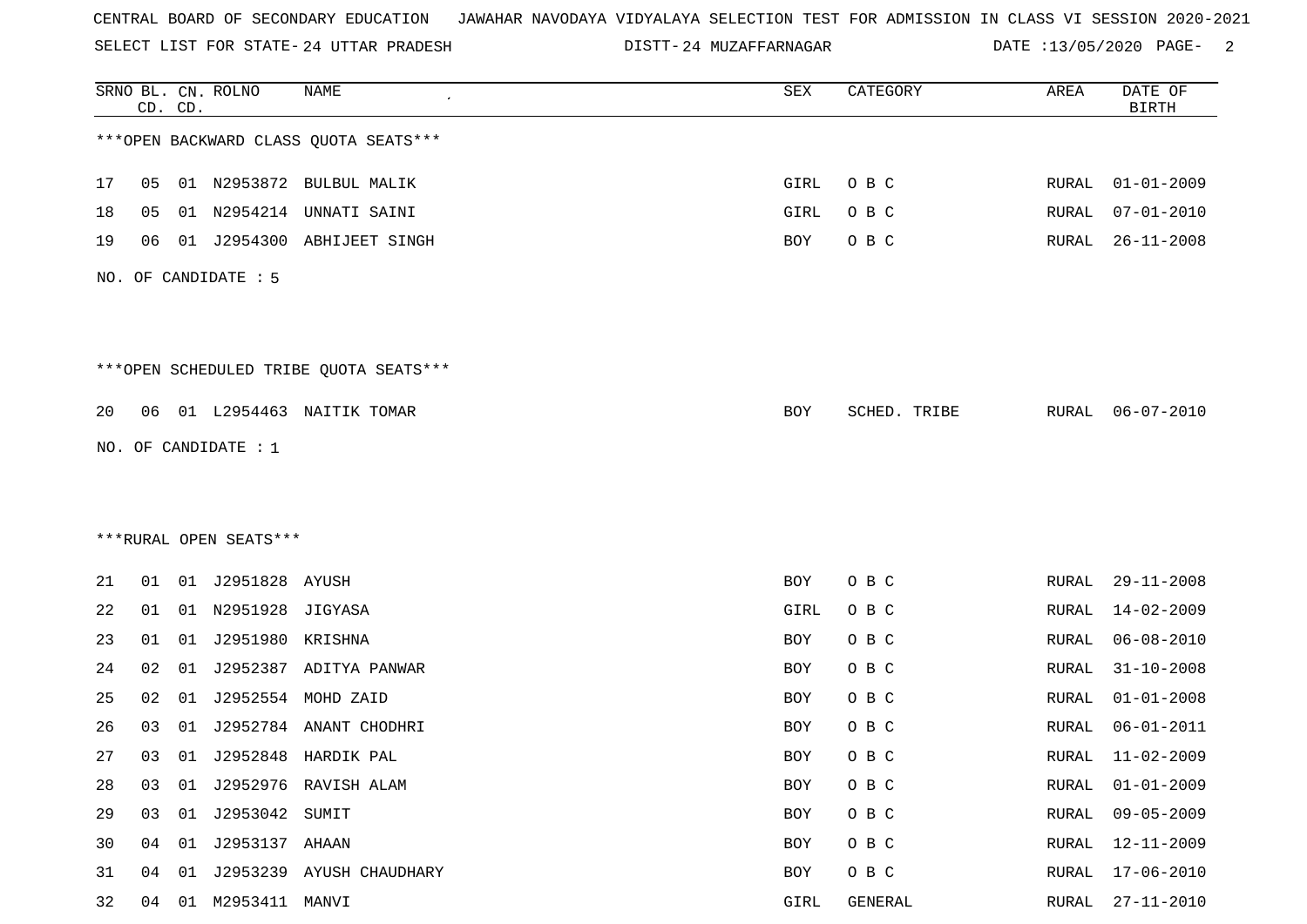SELECT LIST FOR STATE- DISTT- 24 UTTAR PRADESH

24 MUZAFFARNAGAR DATE :13/05/2020 PAGE- 3

|    | CD. CD. |    | SRNO BL. CN. ROLNO     | <b>NAME</b>           | <b>SEX</b> | CATEGORY     | AREA  | DATE OF<br><b>BIRTH</b> |
|----|---------|----|------------------------|-----------------------|------------|--------------|-------|-------------------------|
|    |         |    | ***RURAL OPEN SEATS*** |                       |            |              |       |                         |
| 33 | 05      | 01 | M2953766               | AARADHYA              | GIRL       | GENERAL      | RURAL | $21 - 02 - 2011$        |
| 34 | 05      | 01 | M2954035               | NIKITA                | GIRL       | GENERAL      | RURAL | $14 - 12 - 2008$        |
| 35 | 05      | 01 |                        | I2954071 RAGHAV SINGH | <b>BOY</b> | GENERAL      | RURAL | $29 - 08 - 2010$        |
| 36 | 05      | 01 | J2954153               | SHAN ALI              | <b>BOY</b> | O B C        | RURAL | $05 - 05 - 2009$        |
| 37 | 06      | 01 | J2954377               | DEV BALIYAN           | BOY        | O B C        | RURAL | $01 - 05 - 2009$        |
| 38 | 06      | 01 |                        | J2954494 PRIYANSHU    | BOY        | O B C        | RURAL | $01 - 08 - 2009$        |
| 39 | 06      | 01 | 02954641 ZIYA          |                       | GIRL       | SCHED. CASTE | RURAL | $13 - 08 - 2009$        |
| 40 | 07      | 01 | J2954643               | AAFTAAB ALI           | BOY        | O B C        | RURAL | $15 - 05 - 2008$        |
| 41 | 07      | 01 | J2954655               | ABHINAV ROSHA         | BOY        | O B C        | RURAL | $14 - 03 - 2009$        |
| 42 | 07      | 01 | J2954847               | UJJAWAL PAL           | <b>BOY</b> | O B C        | RURAL | $03 - 01 - 2010$        |
| 43 | 08      | 01 | J2954906               | AKSHANSH              | BOY        | O B C        | RURAL | $07 - 11 - 2009$        |
| 44 | 08      | 01 | J2954933               | ANMOL                 | BOY        | O B C        | RURAL | $08 - 07 - 2010$        |
| 45 | 08      | 01 | J2954943               | ARNAV KUMAR           | <b>BOY</b> | O B C        | RURAL | $05 - 06 - 2009$        |
| 46 | 08      | 01 | J2955129               | PREET SHIWACH         | BOY        | O B C        | RURAL | $30 - 05 - 2009$        |
| 47 | 09      | 01 | N2955427               | KM KAVYANSHI          | GIRL       | O B C        | RURAL | $31 - 10 - 2010$        |
| 48 | 09      | 01 | M2955442               | MAANYA SINGH          | GIRL       | GENERAL      | RURAL | $22 - 12 - 2008$        |
| 49 | 09      | 01 | J2955452               | MOHD SAYAN            | <b>BOY</b> | O B C        | RURAL | $01 - 04 - 2010$        |
| 50 | 09      | 01 | M2955471               | NISHIKA KUSHWAHA      | GIRL       | GENERAL      | RURAL | $10 - 10 - 2010$        |

NO. OF CANDIDATE : 30

\*\*\*RURAL SCHEDULED CASTE QUOTA SEATS\*\*\*

|  | 51 02 01 K2952377 AAVISH |                                | BOY        | SCHED. CASTE |  | RURAL 06-03-2008 |
|--|--------------------------|--------------------------------|------------|--------------|--|------------------|
|  | 52 04 01 K2953166 ANIKET |                                | <b>BOY</b> | SCHED. CASTE |  | RURAL 15-09-2010 |
|  |                          | 53 04 01 K2953218 ASHISH KUMAR | <b>BOY</b> | SCHED. CASTE |  | RURAL 10-07-2008 |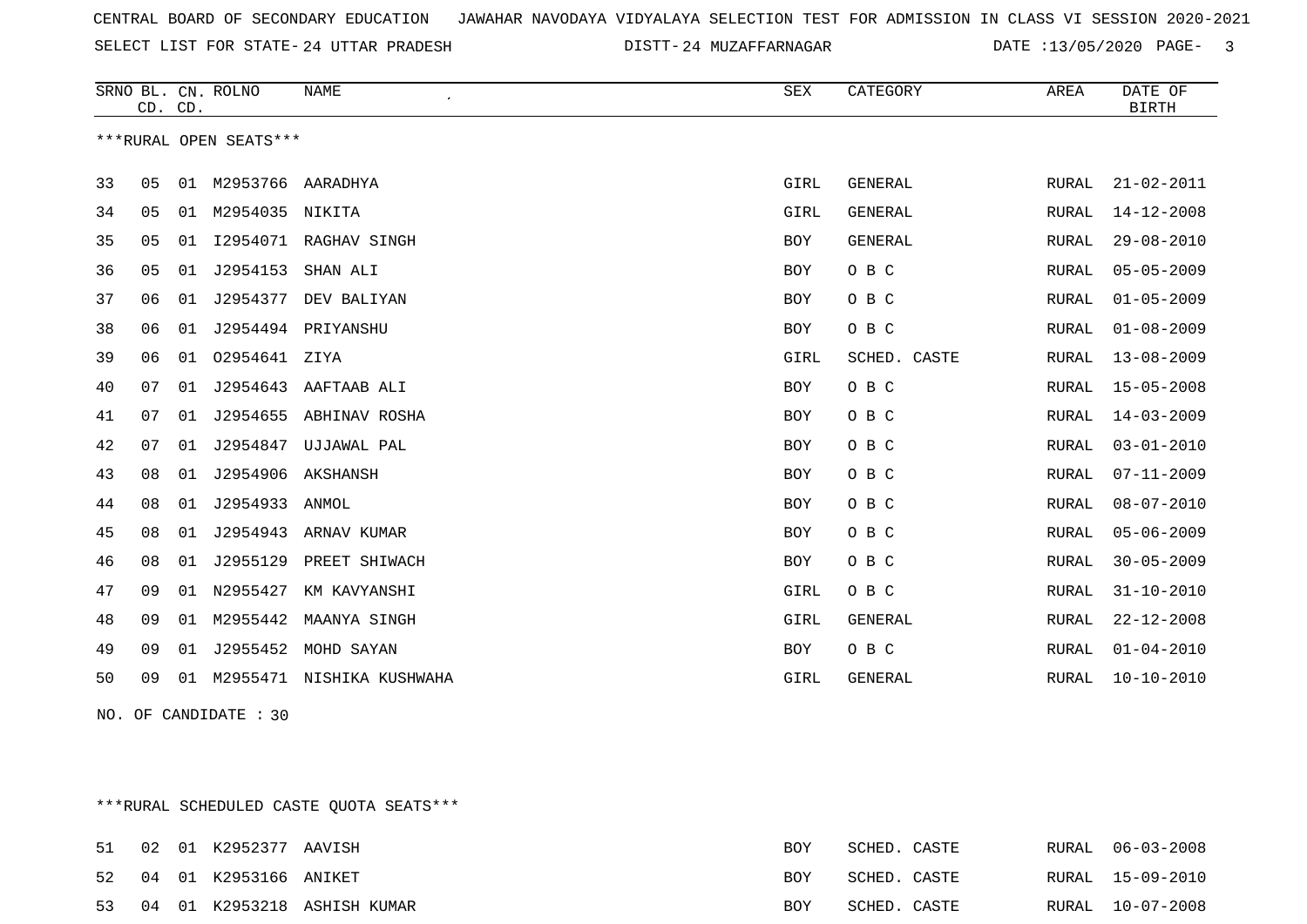SELECT LIST FOR STATE- DISTT- 24 UTTAR PRADESH

24 MUZAFFARNAGAR DATE :13/05/2020 PAGE- 4

|     | CD. CD. |    | SRNO BL. CN. ROLNO | NAME                                    | SEX        | CATEGORY     | AREA  | DATE OF<br>BIRTH |
|-----|---------|----|--------------------|-----------------------------------------|------------|--------------|-------|------------------|
|     |         |    |                    | ***RURAL SCHEDULED CASTE OUOTA SEATS*** |            |              |       |                  |
| 54  | 04      | 01 | K2953279 DIVYANSH  |                                         | <b>BOY</b> | SCHED. CASTE | RURAL | $10 - 07 - 2009$ |
| 55  | 04      | 01 | K2953751           | VIVEK KUMAR                             | <b>BOY</b> | SCHED. CASTE | RURAL | $01 - 01 - 2009$ |
| 56. | 05      | 01 | K2954014 MUKUL     |                                         | BOY        | SCHED. CASTE | RURAL | $09 - 11 - 2008$ |
| 57  | 05      | 01 | 02954028 NIDHI     |                                         | GIRL       | SCHED. CASTE | RURAL | 19-10-2009       |
| 58  | 07      | 01 | K2954679           | AYUSHMAAN                               | <b>BOY</b> | SCHED. CASTE | RURAL | $03 - 09 - 2009$ |
| 59  | 09      | 01 | K2955371           | AYUSH CHAUHAN                           | <b>BOY</b> | SCHED. CASTE | RURAL | 29-12-2010       |
|     |         |    |                    |                                         |            |              |       |                  |

# \*\*\*RURAL BACKWARD CLASS QUOTA SEATS\*\*\*

NO. OF CANDIDATE : 9

| 60 | 03             | 01 | N2952840 EIRUM  |                         | GIRL | O B C | RURAL | $02 - 10 - 2008$ |
|----|----------------|----|-----------------|-------------------------|------|-------|-------|------------------|
| 61 | 04             | 01 | J2953123 ABHAY  |                         | BOY  | O B C | RURAL | $27 - 05 - 2010$ |
| 62 | 04             | 01 |                 | N2953204 ARUSHI BALIYAN | GIRL | O B C | RURAL | $30 - 06 - 2008$ |
| 63 | 04             | 01 | N2953330        | JIGYASA CHAUDHARY       | GIRL | O B C | RURAL | $06 - 02 - 2008$ |
| 64 | 04             | 01 | J2953438        | NAITIK BALIYAN          | BOY  | O B C | RURAL | $06 - 12 - 2007$ |
| 65 | 04             | 01 | N2953487        | PAYAL KUMARI            | GIRL | O B C | RURAL | $10 - 12 - 2008$ |
| 66 | 04             | 01 | J2953560        | SAGAR                   | BOY  | O B C | RURAL | $01 - 03 - 2009$ |
| 67 | 04             | 01 | J2953614 SHARIK |                         | BOY  | O B C | RURAL | 12-11-2009       |
| 68 | 04             | 01 | N2953660        | SRISHTY BALIYAN         | GIRL | O B C | RURAL | $21 - 12 - 2010$ |
| 69 | 04             | 01 |                 | J2953745 VISHAL KUMAR   | BOY  | O B C | RURAL | $04 - 09 - 2009$ |
| 70 | 0 <sub>5</sub> | 01 | J2953776 AARYAN |                         | BOY  | O B C | RURAL | $06 - 06 - 2010$ |
| 71 | 0 <sub>5</sub> | 01 |                 | N2953909 HIMANI SAINI   | GIRL | O B C | RURAL | $14 - 01 - 2010$ |
| 72 | 0 <sub>5</sub> | 01 |                 | N2953923 ITI SINGH      | GIRL | O B C | RURAL | $01 - 01 - 2010$ |
| 73 | 05             | 01 | N2954020        | NAINA SAINI             | GIRL | O B C | RURAL | $28 - 02 - 2008$ |
| 74 | 05             | 01 | N2954123        | SAKSHI                  | GIRL | O B C | RURAL | $28 - 11 - 2008$ |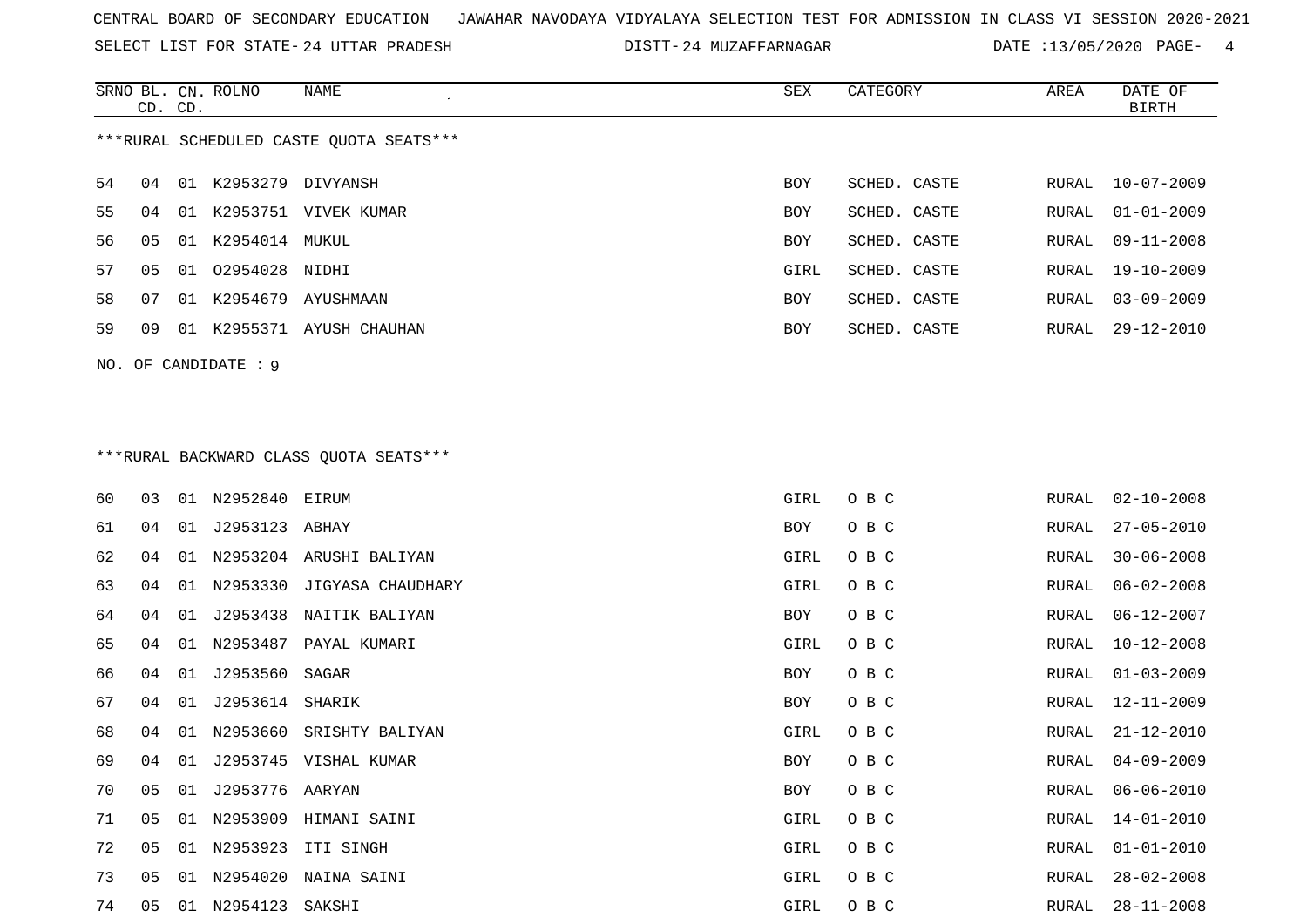SELECT LIST FOR STATE- DISTT- 24 UTTAR PRADESH

24 MUZAFFARNAGAR DATE :13/05/2020 PAGE- 5

|    | CD. CD. |    | SRNO BL. CN. ROLNO    | NAME                                    | SEX  | CATEGORY     | AREA  | DATE OF<br>BIRTH |
|----|---------|----|-----------------------|-----------------------------------------|------|--------------|-------|------------------|
|    |         |    |                       | *** RURAL BACKWARD CLASS QUOTA SEATS*** |      |              |       |                  |
| 75 | 09      |    | 01 N2955496 RIYA      |                                         | GIRL | O B C        | RURAL | $01 - 01 - 2010$ |
|    |         |    | NO. OF CANDIDATE : 16 |                                         |      |              |       |                  |
|    |         |    |                       |                                         |      |              |       |                  |
|    |         |    |                       | ***RURAL SCHEDULED TRIBE QUOTA SEATS*** |      |              |       |                  |
| 76 | 03      | 01 | K2952990              | SACHIN KUMAR                            | BOY  | SCHED. CASTE | RURAL | $07 - 08 - 2007$ |
| 77 | 04      | 01 | K2953345 KARTIK       |                                         | BOY  | SCHED. CASTE | RURAL | $31 - 08 - 2010$ |
| 78 | 06      | 01 | 02954620              | VANSHIKA SINGH                          | GIRL | SCHED. CASTE | RURAL | $15 - 05 - 2010$ |
| 79 | 07      | 01 |                       | K2954844 TUSHAR KUMAR NAGORIA           | BOY  | SCHED. CASTE | RURAL | $07 - 01 - 2010$ |
| 80 | 09      | 01 | K2955474 PARAG        |                                         | BOY  | SCHED. CASTE | RURAL | $20 - 06 - 2009$ |
|    |         |    | NO. OF CANDIDATE : 5  |                                         |      |              |       |                  |

TOTAL SELECTED CANDIDATE : 80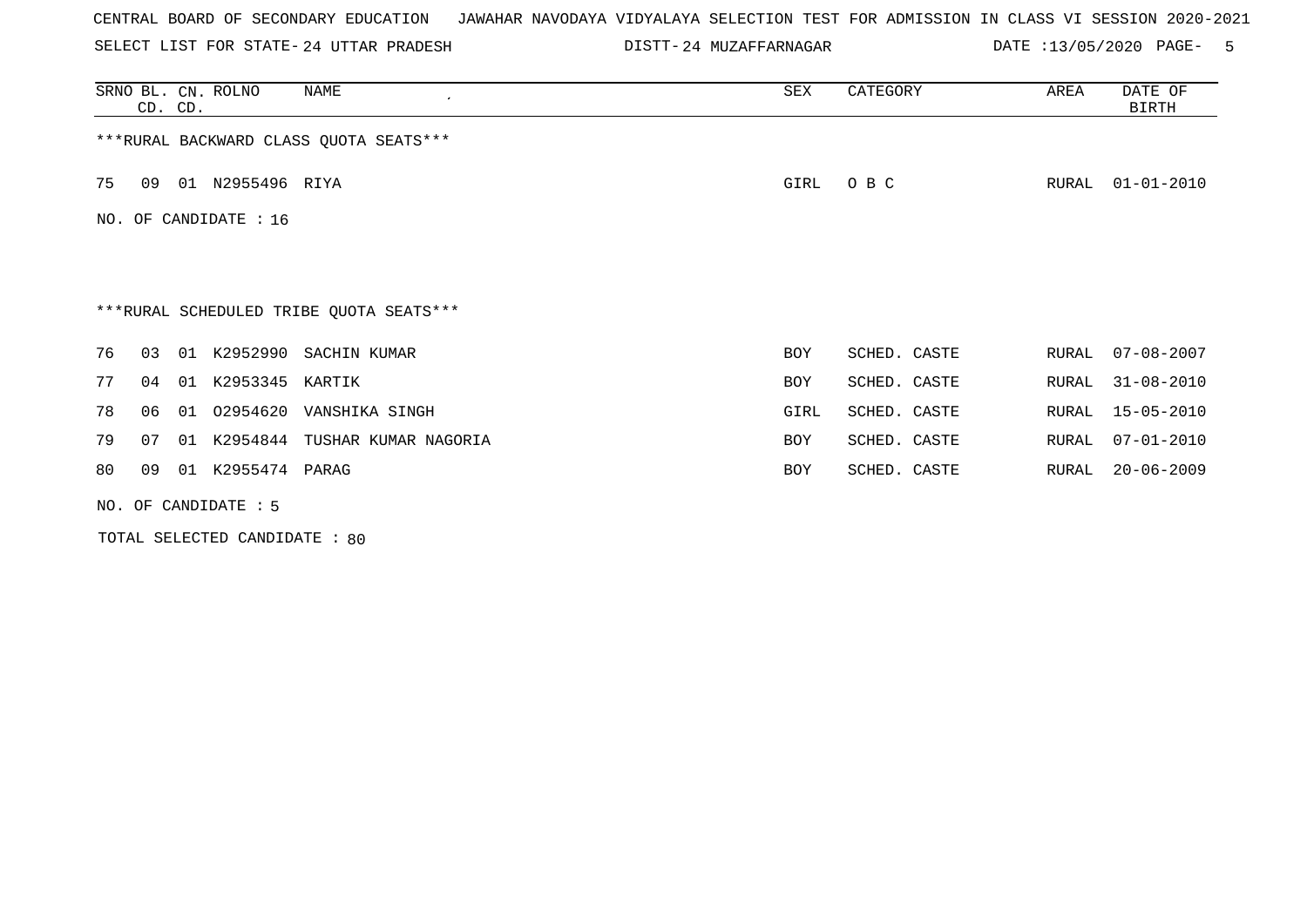|  |  |  |  | CENTRAL BOARD OF SECONDARY EDUCATION GJAWAHAR NAVODAYA VIDYALAYA SELECTION TEST FOR ADMISSION IN CLASS VI SESSION 2020-2021 |  |  |  |  |  |  |  |  |  |  |  |
|--|--|--|--|-----------------------------------------------------------------------------------------------------------------------------|--|--|--|--|--|--|--|--|--|--|--|
|--|--|--|--|-----------------------------------------------------------------------------------------------------------------------------|--|--|--|--|--|--|--|--|--|--|--|

24 UTTAR PRADESH 25 BALLIA DATE :13/05/2020 PAGE- 1

|    |    | CD. CD. | SRNO BL. CN. ROLNO   | NAME                                   | <b>SEX</b> | CATEGORY     | AREA         | DATE OF<br><b>BIRTH</b> |
|----|----|---------|----------------------|----------------------------------------|------------|--------------|--------------|-------------------------|
|    |    |         | ***OPEN UR SEATS***  |                                        |            |              |              |                         |
| 1  | 01 |         |                      | 01 B2955606 ADITYA KUMAR VERMA         | <b>BOY</b> | O B C        | <b>URBAN</b> | $28 - 01 - 2010$        |
| 2  | 01 |         |                      | 01 A2955723 PIYUSH SINGH               | BOY        | GENERAL      | URBAN        | $14 - 07 - 2009$        |
| 3  | 01 |         |                      | 01 E2955735 RINKI PANDEY               | GIRL       | GENERAL      | URBAN        | $01 - 01 - 2008$        |
| 4  | 01 |         |                      | 01 F2955752 SHALU VERMA                | GIRL       | O B C        | URBAN        | $18 - 07 - 2009$        |
| 5  | 02 |         |                      | 01 J2955859 PRINCE CHAURASIYA          | <b>BOY</b> | O B C        | RURAL        | $12 - 04 - 2009$        |
| 6  | 03 |         |                      | 01 D2955976 PRIYANSHU KUMAR GOND       | BOY        | SCHED. TRIBE | URBAN        | $14 - 08 - 2009$        |
| 7  | 12 |         |                      | 01 J2957334 VIVEK CHAUHAN              | BOY        | O B C        | RURAL        | $21 - 10 - 2010$        |
| 8  | 18 |         |                      | 01 I2958484 ARYAN MISHRA               | BOY        | GENERAL      | RURAL        | 12-10-2010              |
|    |    |         |                      | ***OPEN SCHEDULED CASTE QUOTA SEATS*** |            |              |              |                         |
| 9  | 03 |         |                      | 01 K2955978 RANJEET KUMAR              | <b>BOY</b> | SCHED. CASTE | RURAL        | $12 - 08 - 2010$        |
| 10 | 12 |         |                      | 01 02957157 KM ANCHAL                  | GIRL       | SCHED. CASTE | RURAL        | $02 - 11 - 2008$        |
| 11 | 16 |         |                      | 01 02958024 AISHA PASWAN               | GIRL       | SCHED. CASTE | RURAL        | $10 - 02 - 2010$        |
|    |    |         | NO. OF CANDIDATE : 3 |                                        |            |              |              |                         |
|    |    |         |                      | ***OPEN DISABLED QUOTA SEATS***        |            |              |              |                         |
| 12 | 10 |         |                      | 01 N2956855 SANIYA SAHANI              | GIRL       | O B C        | RURAL        | 19-11-2009              |
| 13 | 15 |         |                      | 01 I2957844 DURGESH KUMAR SINGH        | <b>BOY</b> | GENERAL      | RURAL        | $13 - 08 - 2008$        |
| 14 | 16 |         |                      | 01 J2958195 RAMDULAR YADAV             | <b>BOY</b> | O B C        | RURAL        | $09 - 12 - 2009$        |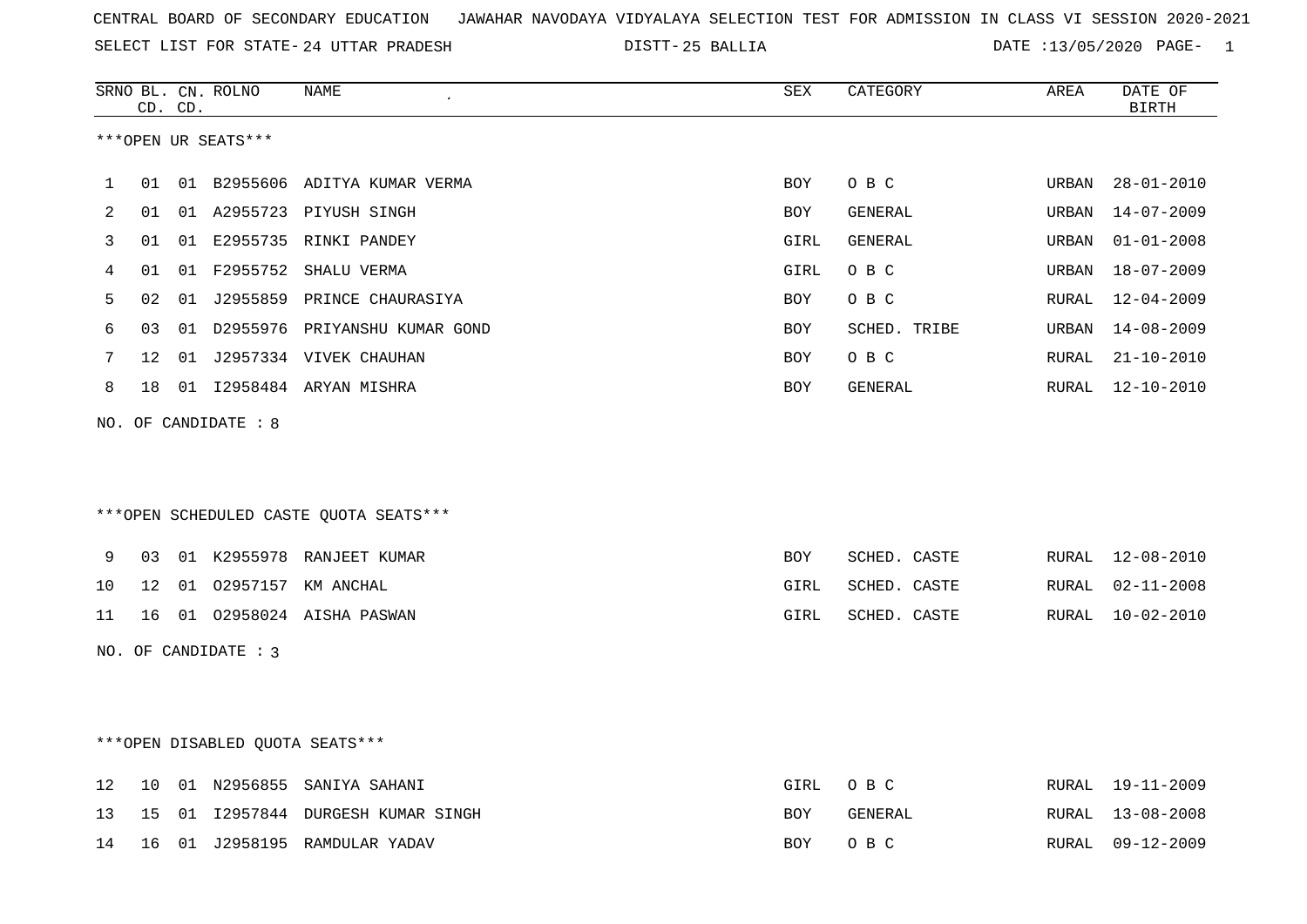| CENTRAL BOARD OF SECONDARY EDUCATION – JAWAHAR NAVODAYA VIDYALAYA SELECTION TEST FOR ADMISSION IN CLASS VI SESSION 2020-2021 |  |  |  |  |
|------------------------------------------------------------------------------------------------------------------------------|--|--|--|--|
|------------------------------------------------------------------------------------------------------------------------------|--|--|--|--|

DISTT-25 BALLIA 2000 DATE :13/05/2020 PAGE-

|    | CD. CD. | SRNO BL. CN. ROLNO     | NAME                                   | ${\tt SEX}$ | CATEGORY     | AREA  | DATE OF<br><b>BIRTH</b> |
|----|---------|------------------------|----------------------------------------|-------------|--------------|-------|-------------------------|
|    |         | NO. OF CANDIDATE : 3   |                                        |             |              |       |                         |
|    |         |                        |                                        |             |              |       |                         |
|    |         |                        |                                        |             |              |       |                         |
|    |         |                        | *** OPEN BACKWARD CLASS QUOTA SEATS*** |             |              |       |                         |
| 15 | 10      | 01 N2956805 KAVITA     |                                        | GIRL        | O B C        | RURAL | $30 - 09 - 2009$        |
| 16 | 11      | 01 J2956981            | SANDESH MAURYA                         | BOY         | O B C        | RURAL | 17-07-2007              |
| 17 | 11      |                        | 01 J2956989 SHIVAM KUMAR VEMA          | BOY         | O B C        | RURAL | $03 - 10 - 2008$        |
| 18 | 16      | 01 N2958250            | VANDANA YADAV                          | GIRL        | O B C        | RURAL | $09 - 12 - 2009$        |
| 19 | 18      | 01 J2958575            | SURAJ GUPTA                            | BOY         | O B C        | RURAL | $05 - 03 - 2010$        |
|    |         | NO. OF CANDIDATE : 5   |                                        |             |              |       |                         |
|    |         |                        |                                        |             |              |       |                         |
|    |         |                        |                                        |             |              |       |                         |
|    |         |                        | ***OPEN SCHEDULED TRIBE QUOTA SEATS*** |             |              |       |                         |
| 20 |         |                        | 02 01 L2955861 PRINCE KUMAR            | BOY         | SCHED. TRIBE | RURAL | $01 - 01 - 2008$        |
|    |         |                        |                                        |             |              |       |                         |
|    |         | NO. OF CANDIDATE : 1   |                                        |             |              |       |                         |
|    |         |                        |                                        |             |              |       |                         |
|    |         |                        |                                        |             |              |       |                         |
|    |         | ***RURAL OPEN SEATS*** |                                        |             |              |       |                         |
| 21 | 02      |                        | 01 J2955902 SUBHAM KUMAR GUPTA         | BOY         | O B C        | RURAL | $29 - 12 - 2009$        |
| 22 | 03      |                        | 01 M2955952 KHUSHI KUMARI              | GIRL        | GENERAL      | RURAL | $21 - 08 - 2009$        |
| 23 | 04      |                        | 01 J2956055 RAJ SAHANI                 | BOY         | O B C        | RURAL | $01 - 01 - 2009$        |
| 24 | 05      |                        | 01 J2956071 ADARSH KUMAR               | BOY         | O B C        | RURAL | $02 - 09 - 2009$        |
| 25 | 06      |                        | 01 J2956128 AKHAND YADAV               | BOY         | O B C        | RURAL | $25 - 04 - 2009$        |
| 26 | 06      |                        | 01 N2956177 DEEPSHIKHA VERMA           | GIRL        | O B C        | RURAL | $12 - 12 - 2009$        |
| 27 | 07      |                        | 01 J2956377 VIVEK KUMAR                | BOY         | $O$ B $C$    | RURAL | $01 - 02 - 2008$        |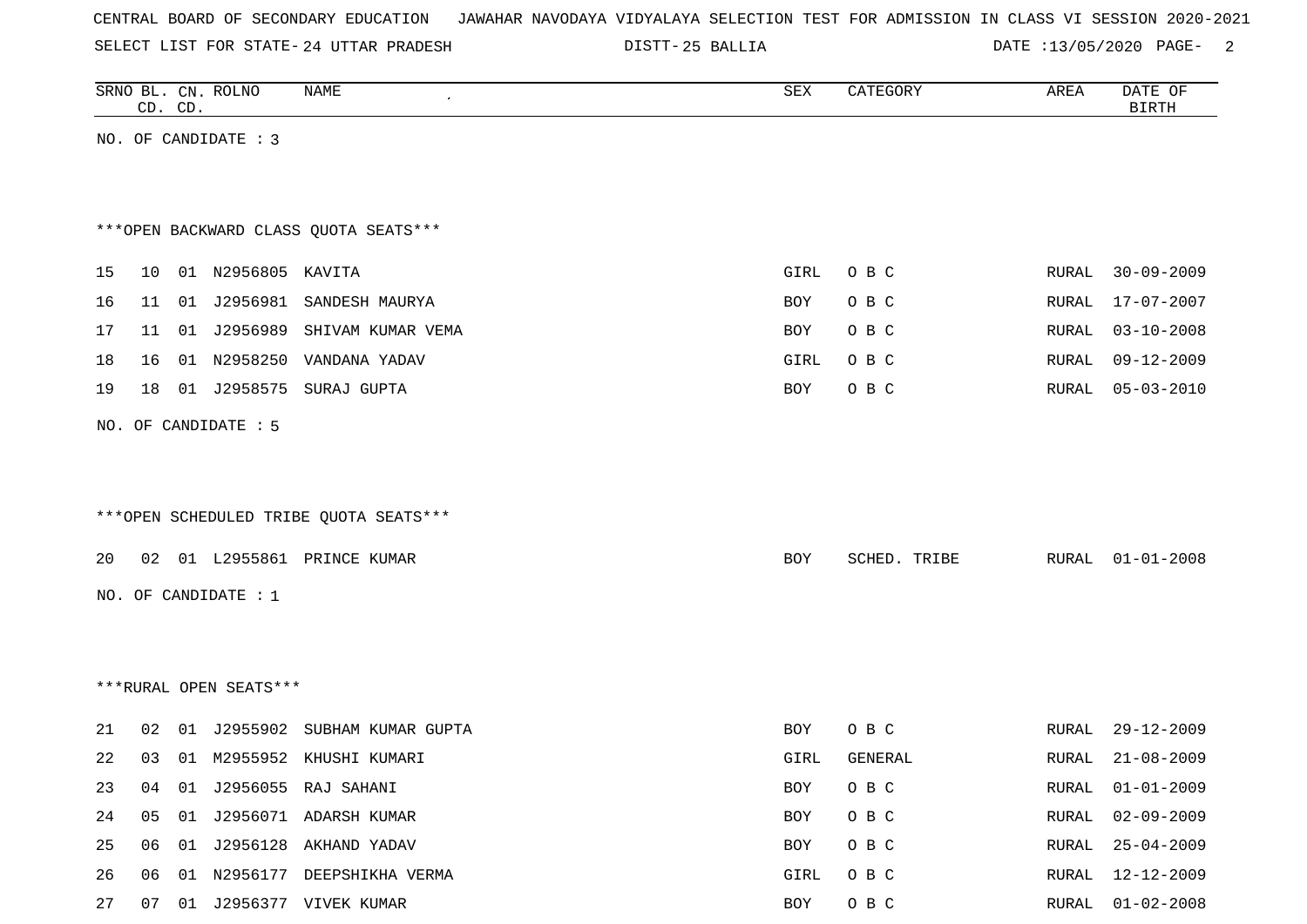25 BALLIA DATE :13/05/2020 PAGE- 3

|    | CD. CD. |    | SRNO BL. CN. ROLNO     | NAME                              | SEX        | CATEGORY     | AREA          | DATE OF<br><b>BIRTH</b> |
|----|---------|----|------------------------|-----------------------------------|------------|--------------|---------------|-------------------------|
|    |         |    | ***RURAL OPEN SEATS*** |                                   |            |              |               |                         |
|    |         |    |                        |                                   |            |              |               |                         |
| 28 | 08      |    |                        | 01 J2956475 MANISH YADAV          | <b>BOY</b> | O B C        | RURAL         | $04 - 07 - 2008$        |
| 29 | 08      |    |                        | 01 K2956500 PRASANT KUMAR         | <b>BOY</b> | SCHED. CASTE | RURAL         | $20 - 07 - 2009$        |
| 30 | 09      | 01 |                        | J2956601 ARYAN GUPTA              | BOY        | O B C        | <b>RURAL</b>  | $29 - 08 - 2008$        |
| 31 | 09      | 01 |                        | J2956727 VIJAY VERMA              | BOY        | O B C        | RURAL         | $15 - 08 - 2009$        |
| 32 | 10      | 01 | M2956866               | SHREYA PANDEY                     | GIRL       | GENERAL      | <b>RURAL</b>  | $21 - 08 - 2010$        |
| 33 | 11      | 01 | J2956915               | ASHUTOSH KUMAR YADAV              | BOY        | O B C        | RURAL         | $25 - 04 - 2011$        |
| 34 | 12      | 01 |                        | J2957155 KISHAN JAISWAL           | BOY        | O B C        | RURAL         | $10 - 02 - 2010$        |
| 35 | 12      |    |                        | 01 J2957230 RAVI KUMAR CHAURASIYA | BOY        | O B C        | RURAL         | $06 - 05 - 2009$        |
| 36 | 13      |    |                        | 01 I2957532 SHIVANSHU PANDEY      | BOY        | GENERAL      | RURAL         | $09 - 01 - 2009$        |
| 37 | 14      | 01 |                        | I2957587 ANMOL PANDEY             | BOY        | GENERAL      | RURAL         | $10 - 10 - 2009$        |
| 38 | 15      | 01 |                        | J2957907 PRIYANSHU VERMA          | <b>BOY</b> | O B C        | ${\tt RURAL}$ | $15 - 08 - 2009$        |
| 39 | 15      | 01 |                        | 12957993 VIKRAM PRATAP SINGH      | BOY        | GENERAL      | RURAL         | $07 - 07 - 2009$        |
| 40 | 16      | 01 |                        | M2958069 ARPITA SHUKLA            | GIRL       | GENERAL      | RURAL         | $02 - 01 - 2010$        |
| 41 | 16      | 01 |                        | J2958097 DIVYANSHU SAHANI         | <b>BOY</b> | O B C        | <b>RURAL</b>  | $17 - 08 - 2009$        |
| 42 | 16      | 01 |                        | M2958107 HARSHITA SHUKLA          | GIRL       | GENERAL      | RURAL         | $02 - 01 - 2010$        |
| 43 | 16      |    |                        | 01 J2958109 HARSH VERMA           | <b>BOY</b> | O B C        | RURAL         | $15 - 12 - 2008$        |
| 44 | 16      |    |                        | 01 J2958161 NITESH SAHANI         | BOY        | O B C        | RURAL         | $20 - 01 - 2009$        |
| 45 | 16      |    |                        | 01 J2958194 RAJ VERMA             | <b>BOY</b> | O B C        | RURAL         | $21 - 02 - 2010$        |
| 46 | 16      | 01 | I2958199               | RAUNAK PANDEY                     | <b>BOY</b> | GENERAL      | RURAL         | $24 - 04 - 2009$        |
| 47 | 16      | 01 | N2958215               | SAKSHI VERMA                      | GIRL       | O B C        | RURAL         | $15 - 12 - 2008$        |
| 48 | 17      | 01 | J2958273               | ADITYA VERMA                      | <b>BOY</b> | O B C        | RURAL         | $19 - 10 - 2008$        |
| 49 | 17      | 01 | N2958420               | SWEETI PATEL                      | GIRL       | O B C        | RURAL         | 17-01-2008              |
| 50 | 18      |    | 01 N2958479            | ARADHYA BHARDWAJ                  | GIRL       | O B C        | <b>RURAL</b>  | $18 - 06 - 2008$        |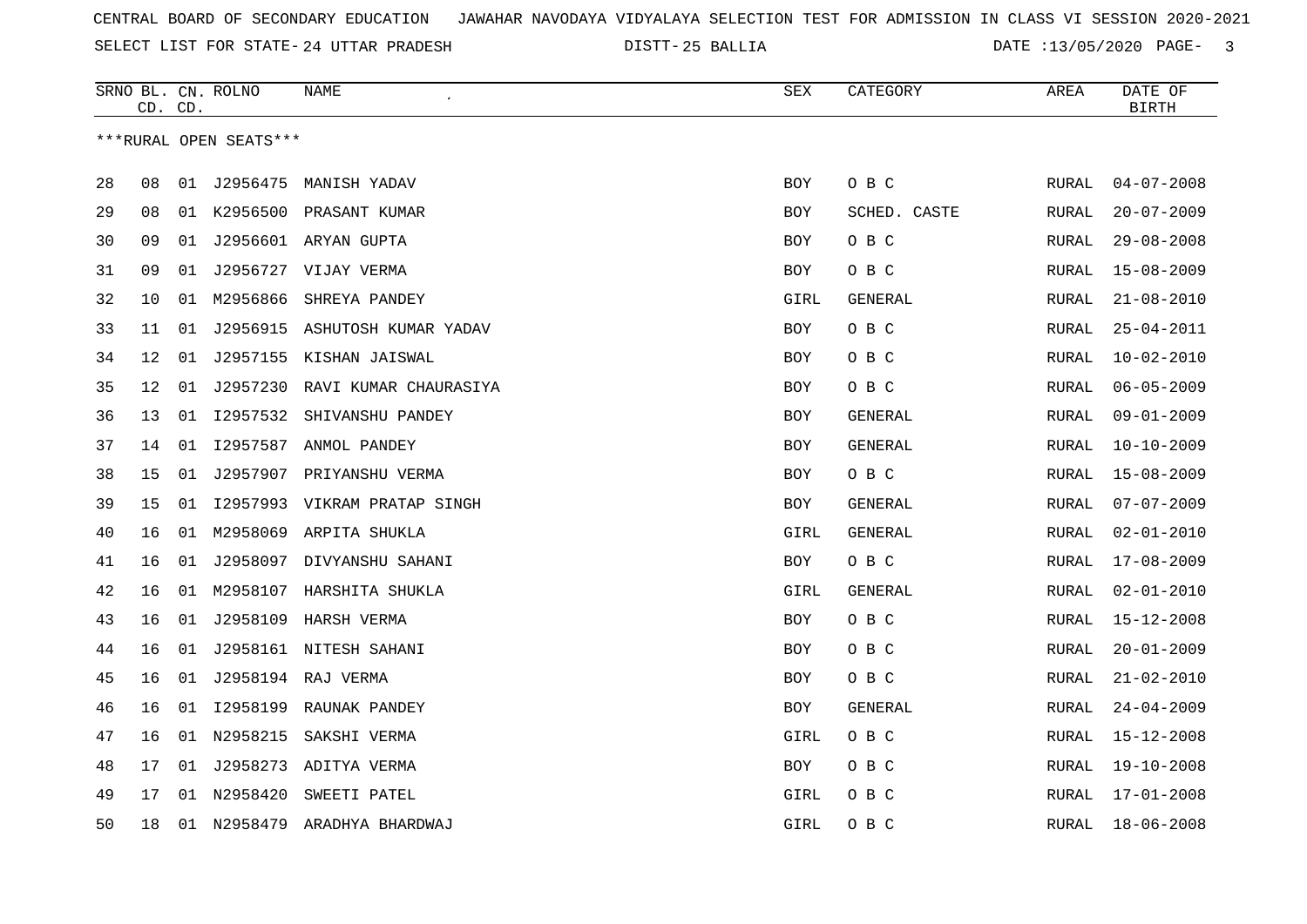| CENTRAL BOARD OF SECONDARY EDUCATION – JAWAHAR NAVODAYA VIDYALAYA SELECTION TEST FOR ADMISSION IN CLASS VI SESSION 2020-2021 |  |  |  |  |
|------------------------------------------------------------------------------------------------------------------------------|--|--|--|--|
|------------------------------------------------------------------------------------------------------------------------------|--|--|--|--|

SELECT LIST FOR STATE- DISTT- 24 UTTAR PRADESH 25 BALLIA DATE :13/05/2020 PAGE- 4

|    |    | CD. CD. | SRNO BL. CN. ROLNO    | NAME                                    | SEX        | CATEGORY     | AREA  | DATE OF<br><b>BIRTH</b> |
|----|----|---------|-----------------------|-----------------------------------------|------------|--------------|-------|-------------------------|
|    |    |         | NO. OF CANDIDATE : 30 |                                         |            |              |       |                         |
|    |    |         |                       |                                         |            |              |       |                         |
|    |    |         |                       |                                         |            |              |       |                         |
|    |    |         |                       | ***RURAL SCHEDULED CASTE QUOTA SEATS*** |            |              |       |                         |
| 51 | 02 |         |                       | 01 K2955791 AMRITESH KUMAR              | <b>BOY</b> | SCHED. CASTE | RURAL | $06 - 03 - 2009$        |
| 52 | 04 |         | 01 K2956048           | MURLI PASWAN                            | <b>BOY</b> | SCHED. CASTE | RURAL | $09 - 09 - 2009$        |
| 53 | 04 | 01      | K2956069              | UTTAM RAJ                               | <b>BOY</b> | SCHED. CASTE | RURAL | $17 - 02 - 2010$        |
| 54 | 08 |         | 01 K2956380           | ABHISHEK BHARTI                         | BOY        | SCHED. CASTE | RURAL | $12 - 11 - 2009$        |
| 55 | 11 |         |                       | 01 K2956996 SUDHIR BHARTI               | BOY        | SCHED. CASTE | RURAL | $03 - 07 - 2008$        |
| 56 | 16 | 01      | K2958008              | AAYUSH KUMAR BHARTI                     | BOY        | SCHED. CASTE | RURAL | $02 - 03 - 2008$        |
| 57 | 16 |         |                       | 01 K2958012 ABHISHEK KUMAR              | BOY        | SCHED. CASTE | RURAL | $01 - 01 - 2008$        |
| 58 | 16 |         | 01 K2958073 ARUN      |                                         | BOY        | SCHED. CASTE | RURAL | $01 - 01 - 2010$        |
| 59 | 16 |         |                       | 01 K2958129 KRISHNA KUMAR               | <b>BOY</b> | SCHED. CASTE | RURAL | $15 - 08 - 2009$        |
|    |    |         | NO. OF CANDIDATE : 9  |                                         |            |              |       |                         |
|    |    |         |                       |                                         |            |              |       |                         |
|    |    |         |                       |                                         |            |              |       |                         |
|    |    |         |                       | ***RURAL BACKWARD CLASS OUOTA SEATS***  |            |              |       |                         |
| 60 | 01 |         |                       | 01 J2955609 ADITYA RAJ MAURYA           | BOY        | O B C        | RURAL | $08 - 08 - 2008$        |
| 61 | 02 | 01      |                       | N2955877 RIYA MAURYA                    | GIRL       | O B C        | RURAL | $19 - 05 - 2008$        |
| 62 | 02 |         |                       | 01 N2955881 SAKSHI GUPTA                | GIRL       | O B C        | RURAL | $20 - 03 - 2010$        |
| 63 | 04 |         |                       | 01 N2956017 AKSHITA VERMA               | GIRL       | O B C        | RURAL | $12 - 06 - 2009$        |
| 64 | 04 | 01      | N2956065              | SHWETA YADAV                            | GIRL       | O B C        | RURAL | $17 - 09 - 2009$        |
| 65 | 06 |         |                       | 01 J2956163 AYUSH KUMAR CHAUDHARI       | BOY        | O B C        | RURAL | $05 - 07 - 2009$        |
| 66 | 08 |         |                       | 01 N2956455 JYOTI GUPTA                 | GIRL       | O B C        | RURAL | $22 - 07 - 2010$        |
| 67 | 09 |         | 01 J2956686 RISHABH   |                                         | <b>BOY</b> | O B C        | RURAL | $21 - 04 - 2009$        |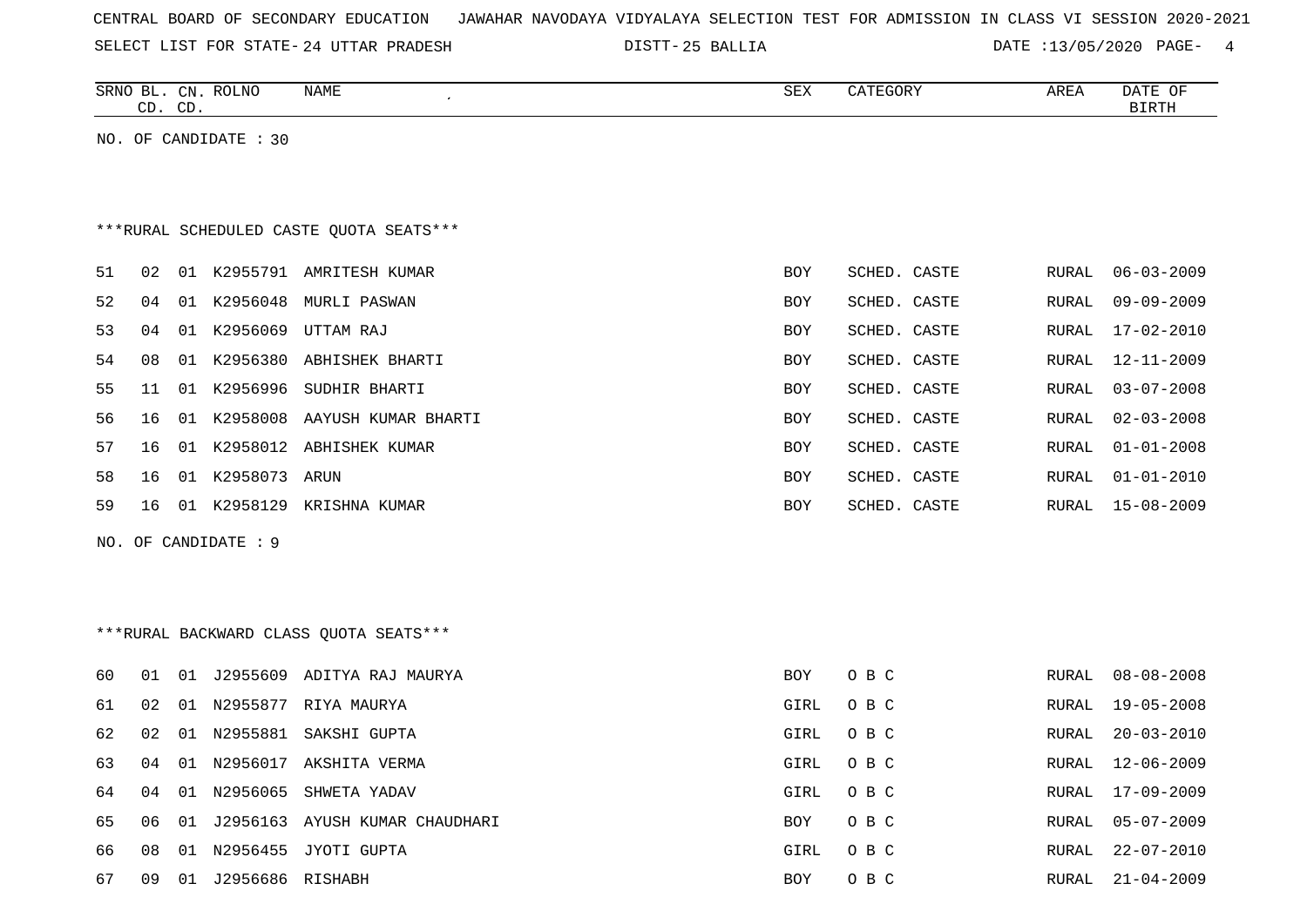SELECT LIST FOR STATE- DISTT- 24 UTTAR PRADESH

25 BALLIA DATE :13/05/2020 PAGE- 5

|    | CD. CD. |    | SRNO BL. CN. ROLNO    | <b>NAME</b>                             | <b>SEX</b> | CATEGORY     | AREA  | DATE OF<br><b>BIRTH</b> |
|----|---------|----|-----------------------|-----------------------------------------|------------|--------------|-------|-------------------------|
|    |         |    |                       | ***RURAL BACKWARD CLASS OUOTA SEATS***  |            |              |       |                         |
| 68 | 10      | 01 | J2956863              | SHIVAM KUMAR GUPTA                      | BOY        | O B C        | RURAL | $12 - 12 - 2009$        |
| 69 | 10      | 01 |                       | N2956867 SHREYA VERMA                   | GIRL       | O B C        | RURAL | $01 - 01 - 2008$        |
| 70 | 14      | 01 |                       | N2957576 AMISHA CHAUHAN                 | GIRL       | O B C        | RURAL | $15 - 08 - 2010$        |
| 71 | 16      | 01 |                       | N2958007 AASTHA CHAURASIA               | GIRL       | O B C        | RURAL | $05 - 01 - 2009$        |
| 72 | 16      | 01 |                       | N2958131 KUMARI ANUSHKA                 | GIRL       | O B C        | RURAL | $05 - 06 - 2010$        |
| 73 | 16      | 01 | N2958177              | PRIYANSHI VERMA                         | GIRL       | O B C        | RURAL | $08 - 07 - 2008$        |
| 74 | 18      |    |                       | 01 N2958474 ANSHI GUIPTA                | GIRL       | O B C        | RURAL | $14 - 10 - 2010$        |
| 75 | 18      |    | 01 N2958498           | CHANDANI VERMA                          | GIRL       | O B C        | RURAL | $01 - 07 - 2009$        |
|    |         |    | NO. OF CANDIDATE : 16 |                                         |            |              |       |                         |
|    |         |    |                       |                                         |            |              |       |                         |
|    |         |    |                       |                                         |            |              |       |                         |
|    |         |    |                       | ***RURAL SCHEDULED TRIBE QUOTA SEATS*** |            |              |       |                         |
| 76 | 10      |    |                       | 01 L2956747 AMAN SHAH                   | <b>BOY</b> | SCHED. TRIBE | RURAL | $14 - 10 - 2008$        |
| 77 | 10      | 01 |                       | L2956824 PANKAJ KUMAR                   | BOY        | SCHED. TRIBE | RURAL | $01 - 07 - 2007$        |
| 78 | 13      | 01 | L2957343              | ABHISHEK GOND                           | <b>BOY</b> | SCHED. TRIBE | RURAL | $25 - 06 - 2008$        |
| 79 | 16      |    |                       | 01 L2958188 RAJ KUMAR                   | BOY        | SCHED. TRIBE | RURAL | $15 - 09 - 2009$        |
| 80 | 16      |    | 01 L2958243           | SURAJ KUMAR GOND                        | BOY        | SCHED. TRIBE | RURAL | $03 - 02 - 2008$        |
|    |         |    | NO. OF CANDIDATE : 5  |                                         |            |              |       |                         |

TOTAL SELECTED CANDIDATE : 80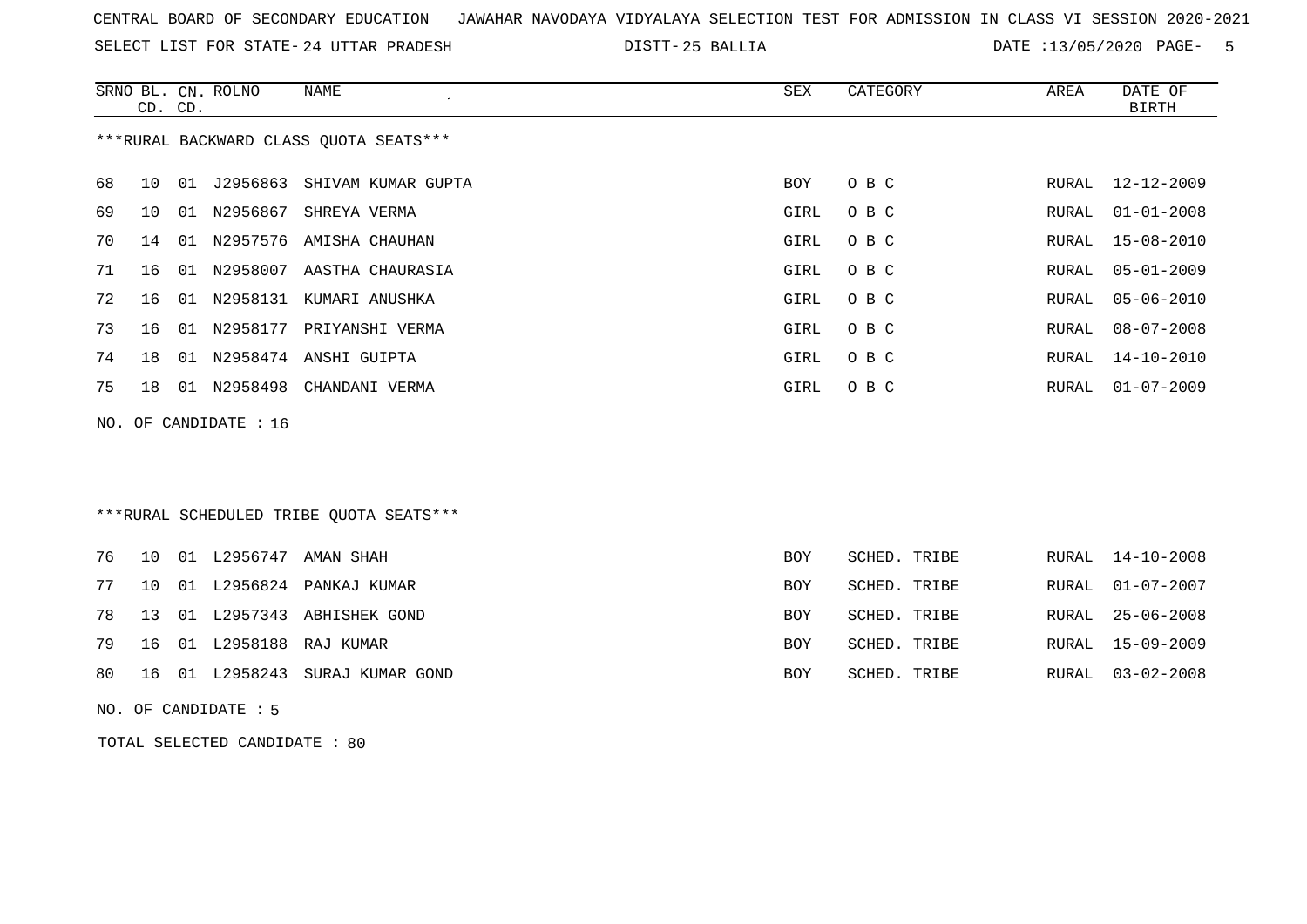|  |  |  |  | CENTRAL BOARD OF SECONDARY EDUCATION GJAWAHAR NAVODAYA VIDYALAYA SELECTION TEST FOR ADMISSION IN CLASS VI SESSION 2020-2021 |  |  |  |  |  |  |  |  |  |  |  |
|--|--|--|--|-----------------------------------------------------------------------------------------------------------------------------|--|--|--|--|--|--|--|--|--|--|--|
|--|--|--|--|-----------------------------------------------------------------------------------------------------------------------------|--|--|--|--|--|--|--|--|--|--|--|

SELECT LIST FOR STATE- DISTT- 24 UTTAR PRADESH 26 BHADOI DATE :13/05/2020 PAGE- 1

|    |    | CD. CD. | SRNO BL. CN. ROLNO   | <b>NAME</b>                            | <b>SEX</b> | CATEGORY     | AREA  | DATE OF<br><b>BIRTH</b> |
|----|----|---------|----------------------|----------------------------------------|------------|--------------|-------|-------------------------|
|    |    |         | ***OPEN UR SEATS***  |                                        |            |              |       |                         |
| 1  | 01 |         |                      | 01 J2958675 GAURAV MAURYA              | <b>BOY</b> | O B C        | RURAL | $30 - 07 - 2008$        |
| 2  | 02 |         |                      | 01 K2959034 ASHISH GAUTAM              | <b>BOY</b> | SCHED. CASTE | RURAL | $01 - 01 - 2008$        |
| 3  | 02 |         | 02 02959557 SHIVANI  |                                        | GIRL       | SCHED. CASTE | RURAL | $25 - 08 - 2009$        |
| 4  | 02 | 02      | K2959642             | SURAJ GAUTAM                           | BOY        | SCHED. CASTE | RURAL | $16 - 07 - 2008$        |
| 5  | 02 |         |                      | 02 I2959708 YSHARTH SINGH              | <b>BOY</b> | GENERAL      | RURAL | $11 - 09 - 2008$        |
| 6  | 04 |         |                      | 01 J2960318 ABHISHEK NISHAD            | <b>BOY</b> | O B C        | RURAL | $05 - 05 - 2009$        |
| 7  | 05 |         |                      | 01 J2960549 AKASH MAURYA               | BOY        | O B C        | RURAL | $31 - 03 - 2008$        |
|    |    |         | NO. OF CANDIDATE: 7  |                                        |            |              |       |                         |
|    |    |         |                      |                                        |            |              |       |                         |
|    |    |         |                      |                                        |            |              |       |                         |
|    |    |         |                      | ***OPEN SCHEDULED CASTE QUOTA SEATS*** |            |              |       |                         |
|    |    |         |                      |                                        |            |              |       |                         |
| 8  | 01 |         | 01 02958678          | GUNJA VERMA                            | GIRL       | SCHED. CASTE | RURAL | $02 - 02 - 2009$        |
| 9  | 03 |         |                      | 01 02959914 DEVYANI PRAKASH            | GIRL       | SCHED. CASTE | RURAL | $21 - 06 - 2009$        |
| 10 | 04 |         |                      | 01 K2960473 SHASHANK VERMA             | BOY        | SCHED. CASTE | RURAL | $23 - 04 - 2010$        |
| 11 | 05 |         |                      | 01 K2960818 PARTH CHAUDHARY            | <b>BOY</b> | SCHED. CASTE | RURAL | $09 - 03 - 2009$        |
|    |    |         | NO. OF CANDIDATE : 4 |                                        |            |              |       |                         |
|    |    |         |                      |                                        |            |              |       |                         |
|    |    |         |                      |                                        |            |              |       |                         |
|    |    |         |                      | ***OPEN DISABLED QUOTA SEATS***        |            |              |       |                         |
|    |    |         |                      |                                        |            |              |       |                         |
| 12 | 01 |         | 01 J2958633 ANUJ PAL |                                        | BOY        | O B C        | RURAL | $10 - 07 - 2008$        |
| 13 | 05 |         |                      | 01 J2960704 GULAM RABBANI              | BOY        | O B C        | RURAL | $30 - 01 - 2009$        |
| 14 | 05 |         |                      | 01 B2960810 NITISH MAURYA              | BOY        | O B C        | URBAN | $16 - 12 - 2009$        |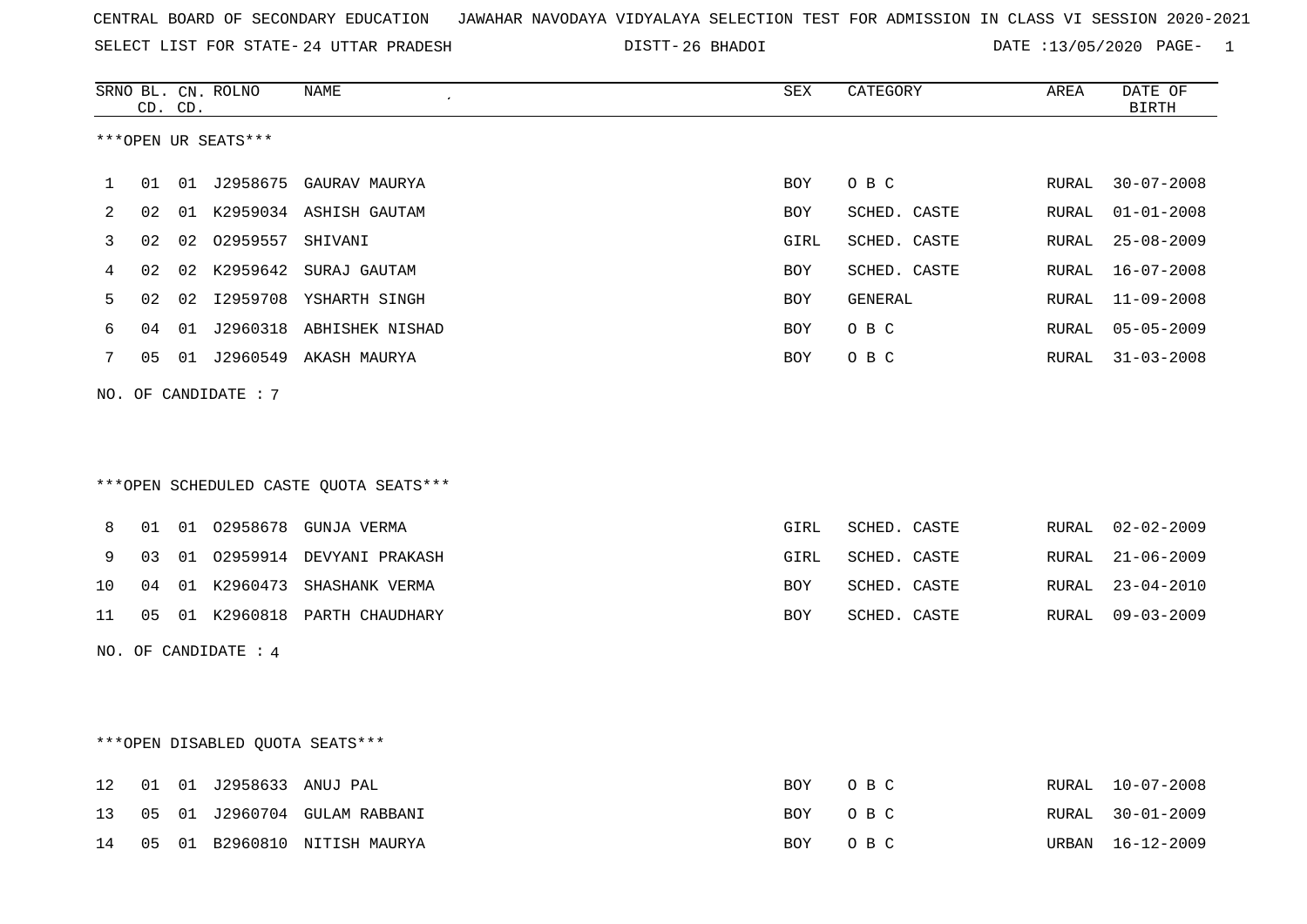| CENTRAL BOARD OF SECONDARY EDUCATION – JAWAHAR NAVODAYA VIDYALAYA SELECTION TEST FOR ADMISSION IN CLASS VI SESSION 2020-2021 |  |  |  |  |
|------------------------------------------------------------------------------------------------------------------------------|--|--|--|--|
|------------------------------------------------------------------------------------------------------------------------------|--|--|--|--|

DISTT-26 BHADOI 2000 DATE :13/05/2020 PAGE-

|    |    | CD. CD. | SRNO BL. CN. ROLNO     | NAME                                   | SEX        | CATEGORY     | AREA  | DATE OF<br><b>BIRTH</b> |
|----|----|---------|------------------------|----------------------------------------|------------|--------------|-------|-------------------------|
|    |    |         | NO. OF CANDIDATE : 3   |                                        |            |              |       |                         |
|    |    |         |                        |                                        |            |              |       |                         |
|    |    |         |                        |                                        |            |              |       |                         |
|    |    |         |                        | *** OPEN BACKWARD CLASS QUOTA SEATS*** |            |              |       |                         |
| 15 | 02 |         |                        | 02 J2959510 SATYAM PAL                 | <b>BOY</b> | O B C        | RURAL | $08 - 04 - 2011$        |
| 16 | 03 |         |                        | 01 N2959986 KRITIKA YADAV              | GIRL       | O B C        | RURAL | $06 - 07 - 2009$        |
| 17 | 03 |         | 02 N2960275            | UJALA YADAV                            | GIRL       | O B C        | RURAL | 12-09-2009              |
| 18 | 05 |         | 01 N2960676            | BUSHRA ANWAR                           | GIRL       | O B C        | RURAL | $22 - 01 - 2010$        |
| 19 | 05 |         | 01 N2960879            | RANI                                   | GIRL       | O B C        | RURAL | 14-06-2009              |
|    |    |         | NO. OF CANDIDATE : 5   |                                        |            |              |       |                         |
|    |    |         |                        |                                        |            |              |       |                         |
|    |    |         |                        |                                        |            |              |       |                         |
|    |    |         |                        | ***OPEN SCHEDULED TRIBE QUOTA SEATS*** |            |              |       |                         |
| 20 | 03 |         |                        | 02 L2960307 YASHRAJ BIND               |            |              |       | $21 - 07 - 2009$        |
|    |    |         |                        |                                        | <b>BOY</b> | SCHED. TRIBE | RURAL |                         |
|    |    |         | NO. OF CANDIDATE : $1$ |                                        |            |              |       |                         |
|    |    |         |                        |                                        |            |              |       |                         |
|    |    |         |                        |                                        |            |              |       |                         |
|    |    |         | ***RURAL OPEN SEATS*** |                                        |            |              |       |                         |
| 21 | 01 |         | 01 J2958649            | ARYAN YADAV                            | BOY        | O B C        | RURAL | $22 - 04 - 2010$        |
| 22 | 01 |         | 01 M2958740 PRAGYA     |                                        | GIRL       | GENERAL      | RURAL | $03 - 05 - 2008$        |
| 23 | 02 |         |                        | 01 J2958932 AMAN YADAV                 | BOY        | O B C        | RURAL | $23 - 05 - 2008$        |
| 24 | 02 |         |                        | 01 N2958936 AMBIKA SONI                | GIRL       | O B C        | RURAL | $14 - 01 - 2009$        |
| 25 | 02 |         |                        | 01 J2958987 ANSHU PATI                 | BOY        | O B C        | RURAL | $12 - 10 - 2008$        |
| 26 | 02 |         |                        | 01 M2959007 ARCHANA PATHAK             | GIRL       | GENERAL      | RURAL | $24 - 02 - 2009$        |
| 27 |    |         |                        | 02 02 I2959383 RADHE KRISHNA SHUKLA    | BOY        | GENERAL      | RURAL | $20 - 02 - 2009$        |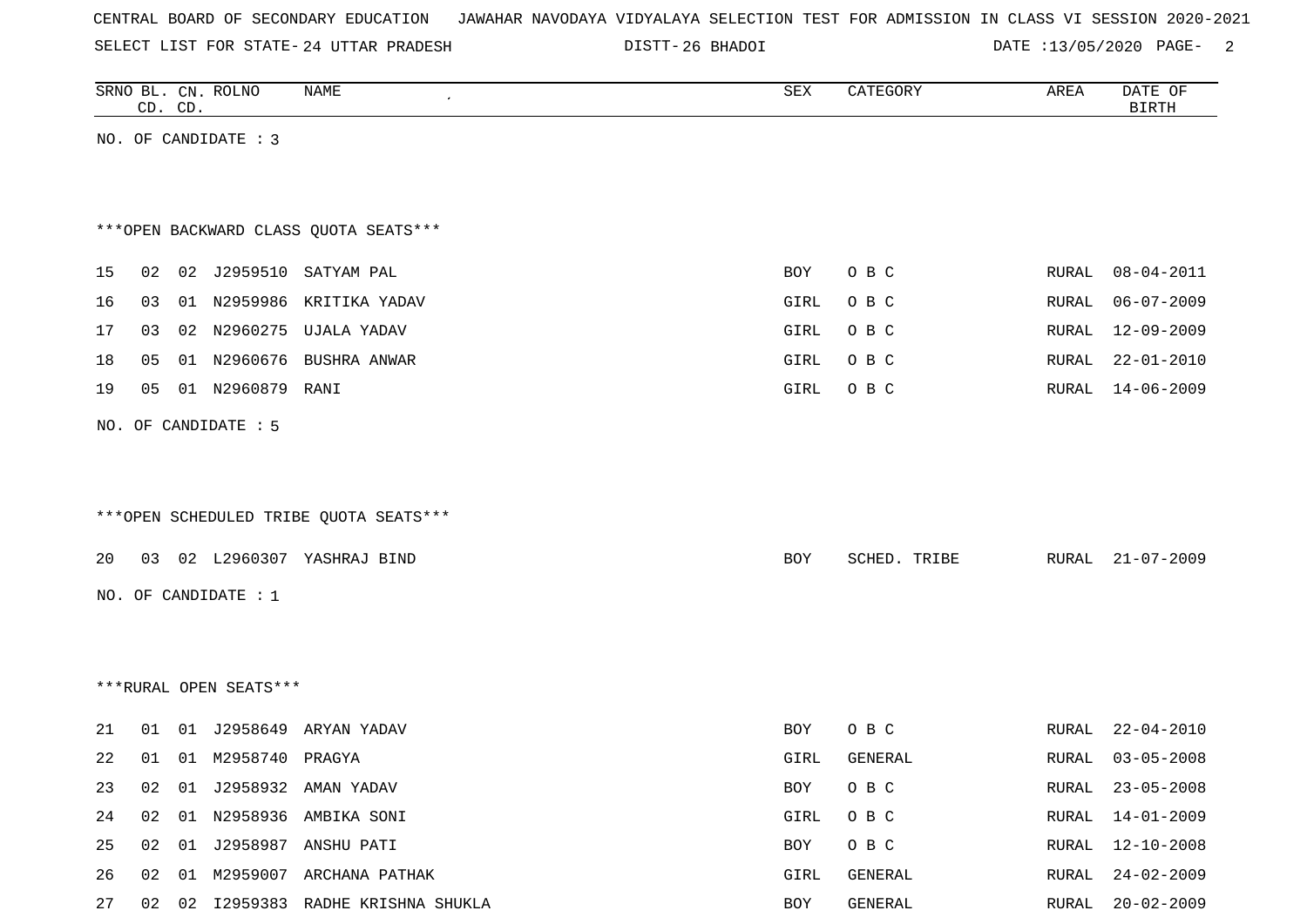26 BHADOI DATE :13/05/2020 PAGE- 3

|    | CD. CD. |    | SRNO BL. CN. ROLNO     | <b>NAME</b>           | SEX        | CATEGORY       | AREA  | DATE OF<br><b>BIRTH</b> |
|----|---------|----|------------------------|-----------------------|------------|----------------|-------|-------------------------|
|    |         |    | ***RURAL OPEN SEATS*** |                       |            |                |       |                         |
| 28 | 02      |    | 02 J2959683 VINAYRAJ   |                       | <b>BOY</b> | O B C          | RURAL | $27 - 07 - 2008$        |
| 29 | 03      | 01 |                        | N2959716 AARUHI PAL   | GIRL       | O B C          | RURAL | $21 - 09 - 2009$        |
| 30 | 03      | 01 |                        | M2959940 HONEY SINGH  | GIRL       | GENERAL        | RURAL | $08 - 05 - 2008$        |
| 31 | 03      | 02 | J2960136               | ROHIT GUPTA           | <b>BOY</b> | O B C          | RURAL | $01 - 01 - 2010$        |
| 32 | 03      | 02 | J2960150               | SAHIL MAURYA          | <b>BOY</b> | O B C          | RURAL | $22 - 02 - 2008$        |
| 33 | 03      | 02 | J2960244               | SONU                  | <b>BOY</b> | O B C          | RURAL | $07 - 11 - 2009$        |
| 34 | 03      | 02 | J2960290 VIKAS         |                       | <b>BOY</b> | O B C          | RURAL | $16 - 06 - 2009$        |
| 35 | 04      | 01 | J2960368               | ARYANSH YADAV         | <b>BOY</b> | O B C          | RURAL | $07 - 08 - 2008$        |
| 36 | 04      | 01 | J2960391 HARI OM       |                       | <b>BOY</b> | O B C          | RURAL | $05 - 03 - 2008$        |
| 37 | 04      | 01 |                        | J2960421 NITESH KUMAR | <b>BOY</b> | O B C          | RURAL | $01 - 01 - 2009$        |
| 38 | 04      | 01 | J2960432               | PRASHANT KUMAR        | <b>BOY</b> | O B C          | RURAL | $10 - 08 - 2009$        |
| 39 | 04      | 01 |                        | J2960458 RITESH YADAV | <b>BOY</b> | O B C          | RURAL | $07 - 03 - 2008$        |
| 40 | 05      | 01 |                        | J2960784 MOHIT PAL    | <b>BOY</b> | O B C          | RURAL | $14 - 08 - 2009$        |
| 41 | 05      | 01 | J2960825               | PRABHAT KUMAR YADAV   | <b>BOY</b> | O B C          | RURAL | $28 - 12 - 2008$        |
| 42 | 05      | 01 |                        | M2960891 RESHMI DUBEY | GIRL       | <b>GENERAL</b> | RURAL | $12 - 03 - 2008$        |
| 43 | 05      | 01 | J2961015               | SURYA PRATAP GUPTA    | BOY        | O B C          | RURAL | $28 - 09 - 2009$        |
| 44 | 06      | 01 | J2961177               | ANSHU KUMAR           | BOY        | O B C          | RURAL | $01 - 01 - 2008$        |
| 45 | 06      | 01 |                        | 12961183 ANUJ PATHAK  | <b>BOY</b> | <b>GENERAL</b> | RURAL | $20 - 12 - 2008$        |
| 46 | 06      |    | 01 J2961209 ATHARV     |                       | <b>BOY</b> | O B C          | RURAL | $22 - 09 - 2009$        |

NO. OF CANDIDATE : 26

\*\*\*RURAL SCHEDULED CASTE QUOTA SEATS\*\*\*

|  |  | 47 01 01 K2958654 ASHUTOSH SAROJ | BOY | SCHED. CASTE | RURAL 13-04-2009 |
|--|--|----------------------------------|-----|--------------|------------------|
|  |  | 48 01 01 K2958747 PRASHANT SAROJ | BOY | SCHED. CASTE | RURAL 08-03-2009 |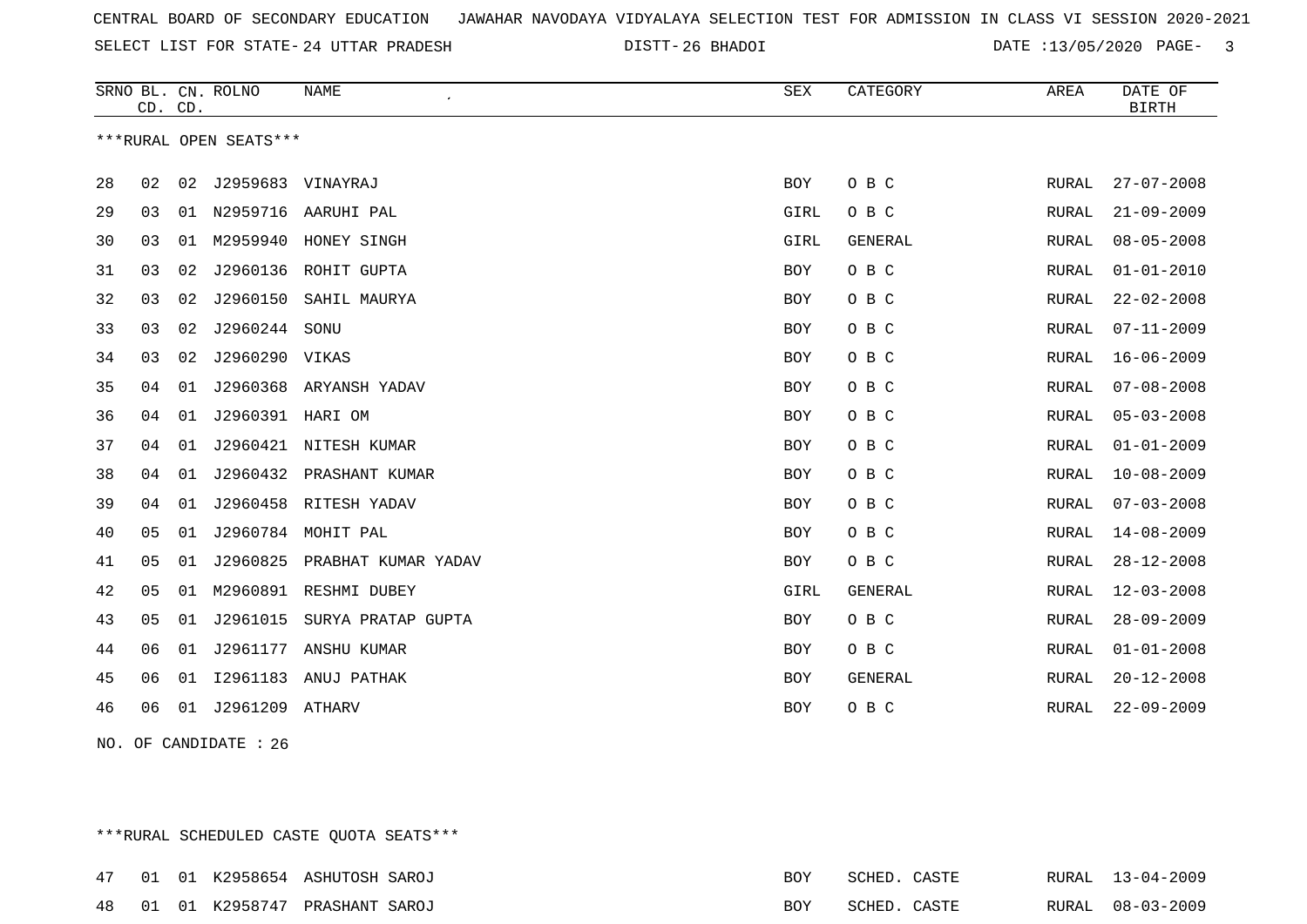SELECT LIST FOR STATE- DISTT- 24 UTTAR PRADESH

26 BHADOI DATE :13/05/2020 PAGE- 4

|    |    | CD. CD. | SRNO BL. CN. ROLNO | NAME<br>$\epsilon$                      | SEX        | CATEGORY     | AREA  | DATE OF<br><b>BIRTH</b> |
|----|----|---------|--------------------|-----------------------------------------|------------|--------------|-------|-------------------------|
|    |    |         |                    | ***RURAL SCHEDULED CASTE QUOTA SEATS*** |            |              |       |                         |
| 49 | 01 | 01      | K2958809           | SHUBHAM                                 | BOY        | SCHED. CASTE | RURAL | $08 - 09 - 2008$        |
| 50 | 01 | 01      |                    | K2958828 SURAJ SAROJ                    | <b>BOY</b> | SCHED. CASTE | RURAL | $11 - 08 - 2007$        |
| 51 | 02 | 01      | K2959091           | DURGESH KUMAR                           | <b>BOY</b> | SCHED. CASTE | RURAL | $10 - 07 - 2009$        |
| 52 | 02 |         |                    | 01 K2959105 GOVINDA GAUTAM              | BOY        | SCHED. CASTE | RURAL | $28 - 03 - 2009$        |
| 53 | 02 | 02      |                    | K2959512 SATYAM SAROJ                   | <b>BOY</b> | SCHED. CASTE | RURAL | $10 - 08 - 2008$        |
| 54 | 02 | 02      | 02959562           | SHIVANI VARMA                           | GIRL       | SCHED. CASTE | RURAL | $08 - 10 - 2008$        |
| 55 | 03 | 02      |                    | 02960285 VARTIKA RANI                   | GIRL       | SCHED. CASTE | RURAL | $01 - 01 - 2009$        |
| 56 | 04 | 01      | K2960377           | <b>BHUPESH</b>                          | <b>BOY</b> | SCHED. CASTE | RURAL | $05 - 09 - 2008$        |
| 57 | 04 | 01      | K2960485           | SHUBHAM SAROJ                           | BOY        | SCHED. CASTE | RURAL | $23 - 05 - 2009$        |
| 58 | 04 | 01      | 02960488           | SHUBHANGI RATNA                         | GIRL       | SCHED. CASTE | RURAL | $01 - 02 - 2010$        |
| 59 | 06 | 01      | K2961477           | RAJ KUMAR                               | BOY        | SCHED. CASTE | RURAL | $10 - 07 - 2009$        |

NO. OF CANDIDATE : 13

## \*\*\*RURAL BACKWARD CLASS QUOTA SEATS\*\*\*

| 60 | 01 | 01 | J2958599       | ADARSH PAL              | BOY        | O B C | RURAL | $07 - 09 - 2008$ |
|----|----|----|----------------|-------------------------|------------|-------|-------|------------------|
| 61 | 01 | 01 | J2958627       | ANSH MAURYA             | <b>BOY</b> | O B C | RURAL | $07 - 02 - 2009$ |
| 62 | 01 | 01 | J2958660 AYUSH |                         | <b>BOY</b> | O B C | RURAL | 01-11-2008       |
| 63 | 01 | 01 |                | N2958714 KOMAL PAL      | GIRL       | O B C | RURAL | $15 - 07 - 2008$ |
| 64 | 01 | 01 | N2958827       | SURABHI MAURYA          | GIRL       | O B C | RURAL | 04-08-2008       |
| 65 | 02 | 01 |                | N2959171 KHUSHBU GUPTA  | GIRL       | O B C | RURAL | 17-03-2008       |
| 66 | 02 | 01 |                | N2959172 KHUSHBU MOURYA | GIRL       | O B C | RURAL | 06-08-2009       |
| 67 | 02 | 01 | N2959339       | PRATIKSHA               | GIRL       | O B C | RURAL | $25 - 07 - 2010$ |
| 68 | 03 | 02 | N2960238       | SNEHA YADAV             | GIRL       | O B C | RURAL | $23 - 06 - 2010$ |
| 69 | 04 | 01 | N2960408       | KUSUM                   | GIRL       | O B C | RURAL | 15-07-2007       |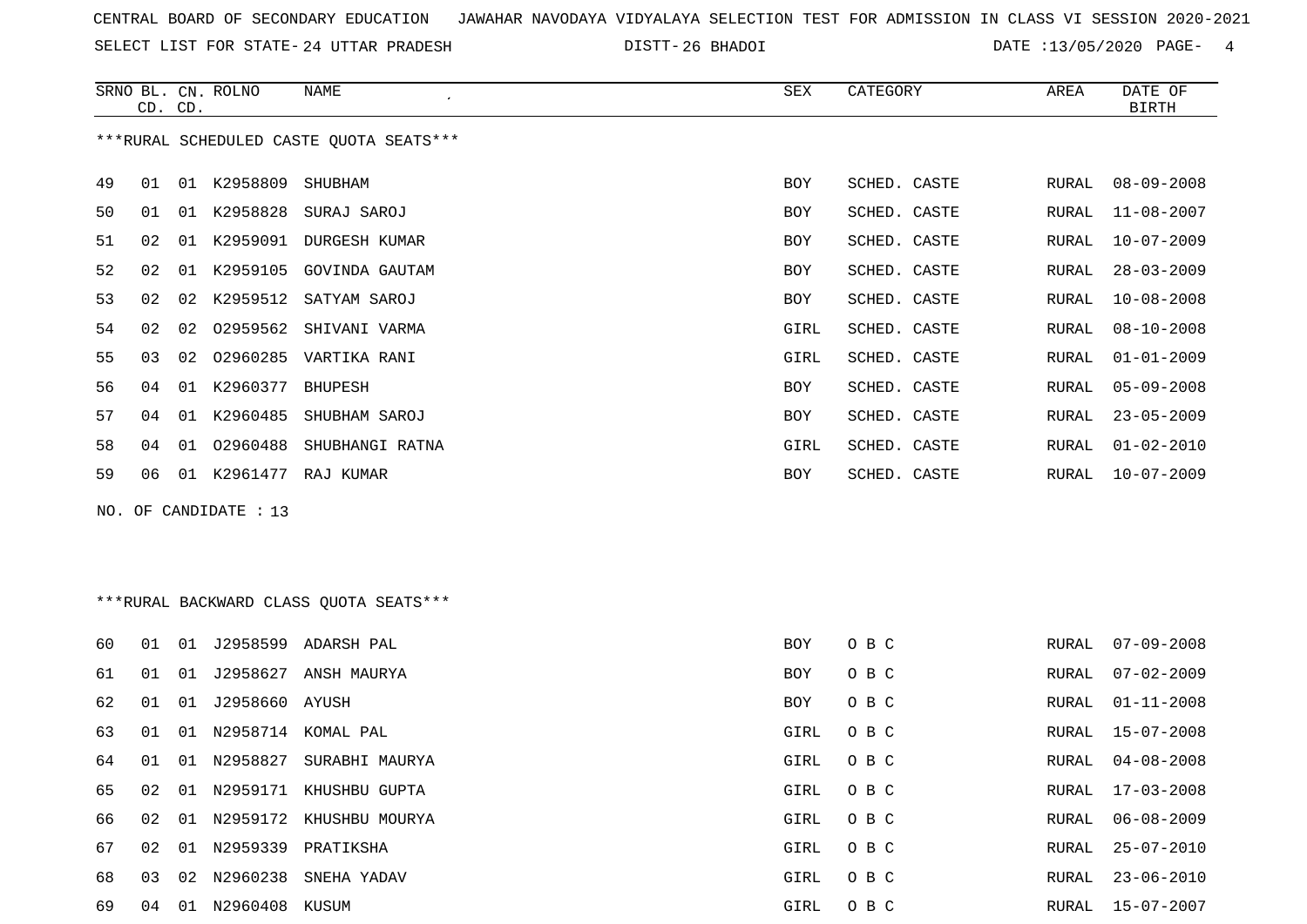SELECT LIST FOR STATE- DISTT- 24 UTTAR PRADESH

26 BHADOI DATE :13/05/2020 PAGE- 5

|    |    | CD. CD. | SRNO BL. CN. ROLNO      | NAME<br>$\cdot$                        | SEX  | CATEGORY | AREA  | DATE OF<br>BIRTH |
|----|----|---------|-------------------------|----------------------------------------|------|----------|-------|------------------|
|    |    |         |                         | ***RURAL BACKWARD CLASS QUOTA SEATS*** |      |          |       |                  |
| 70 | 04 |         |                         | 01 J2960437 PRINCE YADAV               | BOY  | O B C    | RURAL | 17-09-2008       |
| 71 | 05 | 01      |                         | N2960611 ANNU YADAV                    | GIRL | O B C    | RURAL | $17 - 03 - 2008$ |
| 72 | 05 | 01      | N2960740 KHUSHI         |                                        | GIRL | O B C    | RURAL | $16 - 06 - 2008$ |
| 73 | 05 | 01      | J2960780 MD ALI         |                                        | BOY  | O B C    | RURAL | $12 - 04 - 2009$ |
| 74 | 05 | 01      |                         | N2960978 SHREYA MAURYA                 | GIRL | O B C    | RURAL | 14-10-2007       |
| 75 | 06 |         |                         | 01 N2961186 ANURADHA BIND              | GIRL | O B C    | RURAL | $02 - 08 - 2008$ |
|    |    |         | NO. OF CANDIDATE : $16$ |                                        |      |          |       |                  |
|    |    |         |                         |                                        |      |          |       |                  |

# \*\*\*RURAL SCHEDULED TRIBE QUOTA SEATS\*\*\*

|  |                            | 76 02 02 L2959632 SUMIT KUMAR GOND | <b>BOY</b> | SCHED. TRIBE | RURAL 01-01-2009 |
|--|----------------------------|------------------------------------|------------|--------------|------------------|
|  | 77 02 02 L2959634 SUNDARAM |                                    | <b>BOY</b> | SCHED. TRIBE | RURAL 20-08-2009 |
|  |                            | 78 02 02 K2959707 YATHARTH SINGH   | BOY        | SCHED. CASTE | RURAL 05-03-2010 |
|  |                            | 79 04 01 K2960382 DHANJI RAM       | <b>BOY</b> | SCHED. CASTE | RURAL 01-03-2008 |
|  | 80 04 01 K2960489          | SHUDHANSHU                         | BOY        | SCHED. CASTE | RURAL 15-12-2008 |
|  |                            |                                    |            |              |                  |

NO. OF CANDIDATE : 5

TOTAL SELECTED CANDIDATE : 80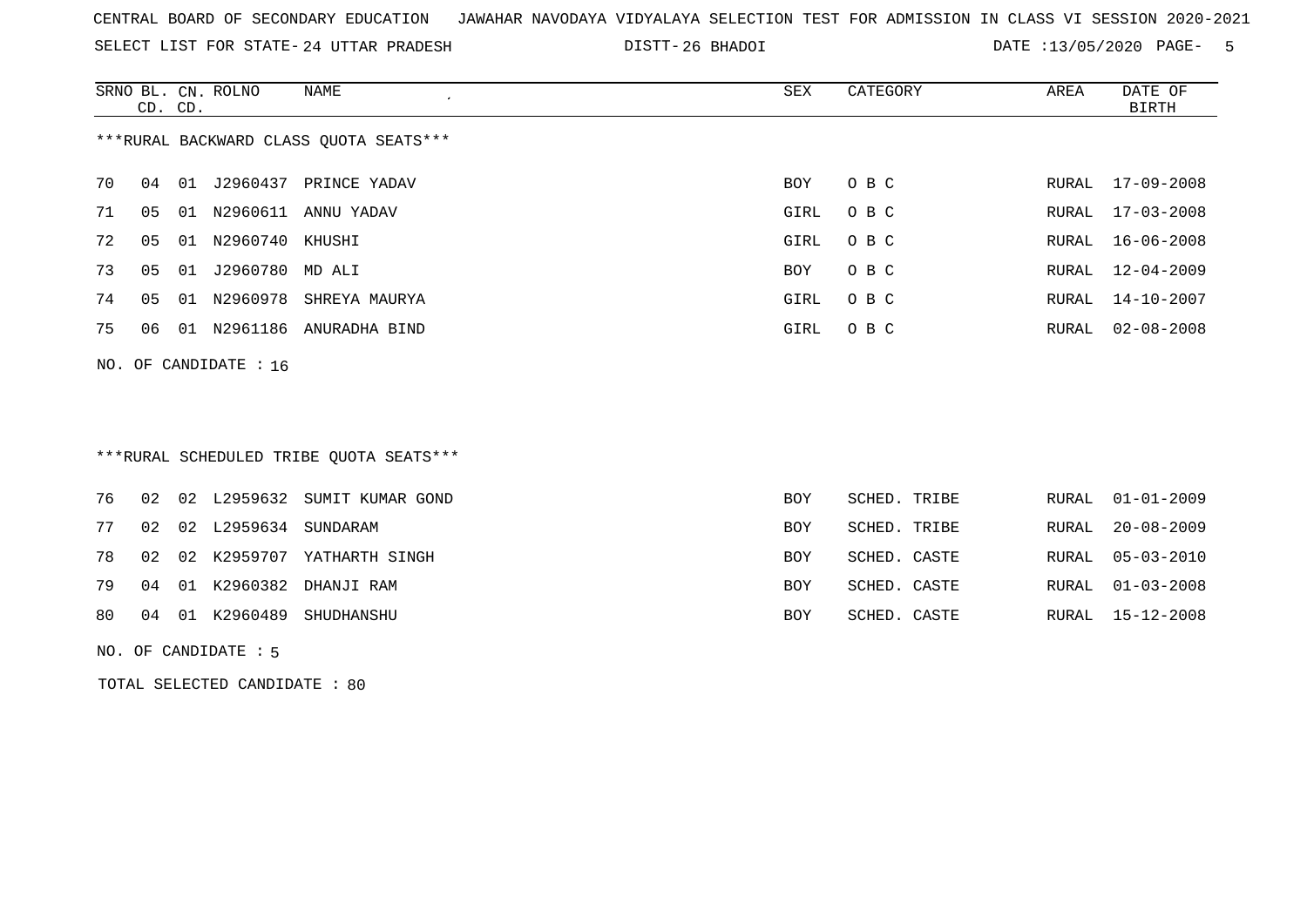SELECT LIST FOR STATE- DISTT- 24 UTTAR PRADESH

27 KUSHINAGAR DATE :13/05/2020 PAGE- 1

|   |                 | CD. CD. | SRNO BL. CN. ROLNO     | <b>NAME</b>                            | ${\tt SEX}$ | CATEGORY     | AREA  | DATE OF<br><b>BIRTH</b> |
|---|-----------------|---------|------------------------|----------------------------------------|-------------|--------------|-------|-------------------------|
|   |                 |         | ***OPEN UR SEATS***    |                                        |             |              |       |                         |
| 1 |                 |         |                        | 09 01 J2963451 PRAKASH RANJAN MAURYA   | BOY         | O B C        | RURAL | $07 - 09 - 2008$        |
| 2 |                 |         |                        | 14 01 J2964674 SHIVAM GUPTA            | BOY         | O B C        |       | RURAL 20-04-2009        |
|   |                 |         | NO. OF CANDIDATE : $2$ |                                        |             |              |       |                         |
|   |                 |         |                        | ***OPEN SCHEDULED CASTE QUOTA SEATS*** |             |              |       |                         |
| 3 |                 |         |                        | 14 01 K2964530 ANKIT KUMAR BHARATI     | BOY         | SCHED. CASTE |       | RURAL 15-04-2009        |
| 4 |                 |         |                        | 14 01 02964661 SAPNA BHARTI            | GIRL        | SCHED. CASTE |       | RURAL 01-01-2008        |
|   |                 |         | NO. OF CANDIDATE : 2   |                                        |             |              |       |                         |
|   |                 |         |                        | ***OPEN DISABLED QUOTA SEATS***        |             |              |       |                         |
| 5 | 11              |         |                        | 01 J2963854 AKASH JAISWAL              | BOY         | O B C        |       | RURAL 16-08-2009        |
| 6 | 13 <sup>7</sup> |         |                        | 01 J2964492 VICKY KUMAR                | BOY         | O B C        | RURAL | 17-01-2010              |
|   |                 |         | NO. OF CANDIDATE : 2   |                                        |             |              |       |                         |
|   |                 |         |                        | *** OPEN BACKWARD CLASS QUOTA SEATS*** |             |              |       |                         |
| 7 | 03              |         |                        | 01 J2962248 DEENDAYAL YADAV            | <b>BOY</b>  | O B C        | RURAL | $22 - 10 - 2009$        |
| 8 | 10              |         |                        | 01 N2963717 KRITY CHAUHAN              | GIRL        | O B C        | RURAL | $04 - 03 - 2008$        |
| 9 |                 |         |                        | 14 01 J2964656 SANDEEP KUMAR CHAUHAN   | <b>BOY</b>  | O B C        | RURAL | $25 - 09 - 2009$        |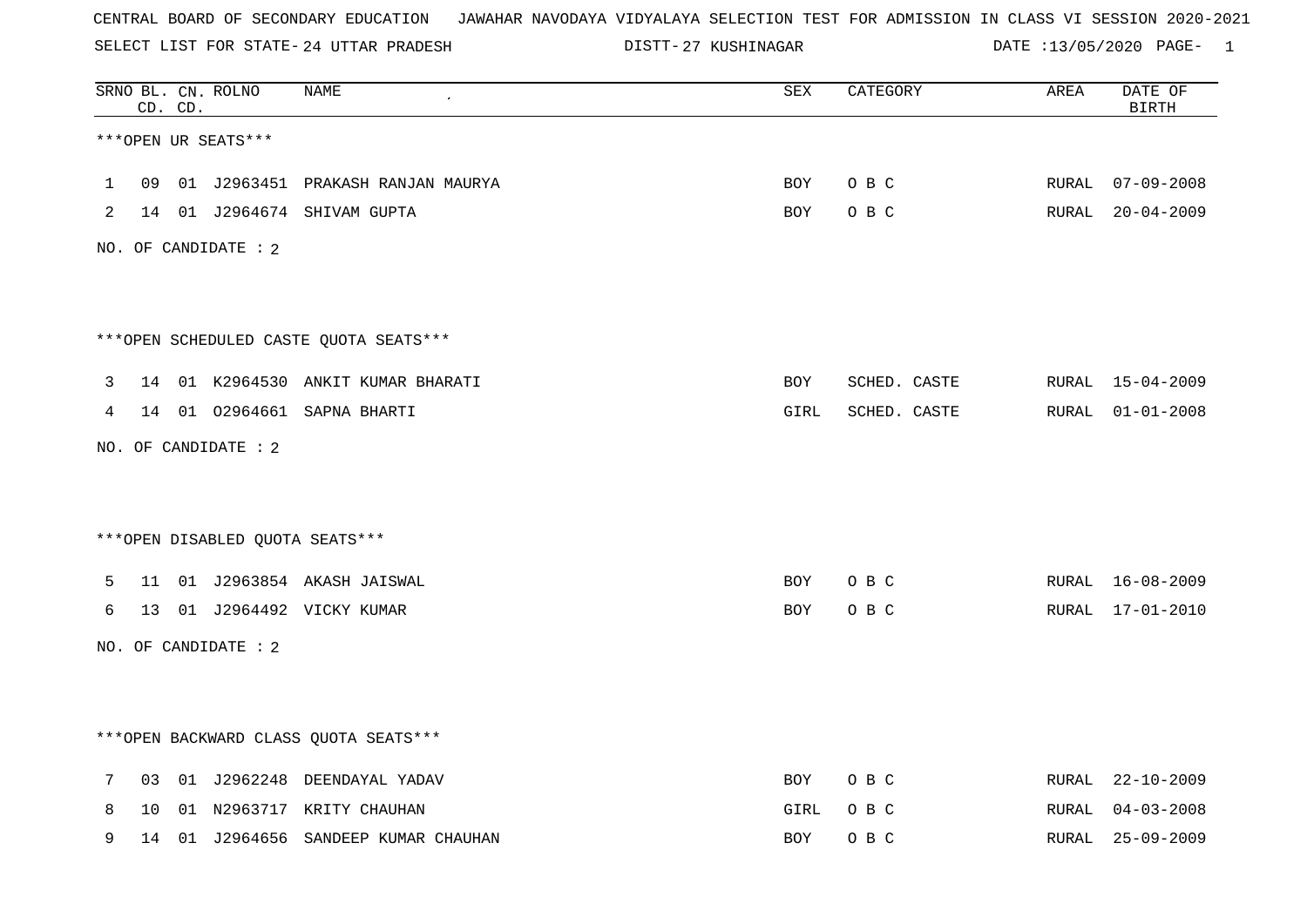|  |  | CENTRAL BOARD OF SECONDARY EDUCATION – JAWAHAR NAVODAYA VIDYALAYA SELECTION TEST FOR ADMISSION IN CLASS VI SESSION 2020-2021 |  |  |  |  |  |  |  |
|--|--|------------------------------------------------------------------------------------------------------------------------------|--|--|--|--|--|--|--|
|  |  |                                                                                                                              |  |  |  |  |  |  |  |

24 UTTAR PRADESH 27 KUSHINAGAR DATE :13/05/2020 PAGE- 2

|    | CD. CD. |    | SRNO BL. CN. ROLNO     | NAME<br>$\epsilon$                     | SEX         | CATEGORY       | AREA  | DATE OF<br><b>BIRTH</b> |
|----|---------|----|------------------------|----------------------------------------|-------------|----------------|-------|-------------------------|
|    |         |    | NO. OF CANDIDATE : 3   |                                        |             |                |       |                         |
|    |         |    |                        |                                        |             |                |       |                         |
|    |         |    |                        |                                        |             |                |       |                         |
|    |         |    |                        | ***OPEN SCHEDULED TRIBE OUOTA SEATS*** |             |                |       |                         |
| 10 |         |    |                        | 10 01 H2963639 ANKITA SHAH             | GIRL        | SCHED. TRIBE   | URBAN | $05 - 05 - 2008$        |
|    |         |    |                        |                                        |             |                |       |                         |
|    |         |    | NO. OF CANDIDATE : $1$ |                                        |             |                |       |                         |
|    |         |    |                        |                                        |             |                |       |                         |
|    |         |    |                        |                                        |             |                |       |                         |
|    |         |    | ***RURAL OPEN SEATS*** |                                        |             |                |       |                         |
| 11 | 01      |    |                        | 01 J2961825 RAJNISH KUMAR              | <b>BOY</b>  | O B C          | RURAL | $01 - 01 - 2008$        |
| 12 | 02      |    |                        | 01 J2962150 VIVEK KUSHWAHA             | BOY         | O B C          | RURAL | $08 - 12 - 2008$        |
| 13 | 03      |    |                        | 01 N2962348 SHASHI PRABHA              | <b>GIRL</b> | O B C          | RURAL | $18 - 11 - 2008$        |
| 14 | 04      |    |                        | 01 J2962465 RAJ SINGH                  | <b>BOY</b>  | O B C          | RURAL | $25 - 07 - 2010$        |
| 15 | 05      |    |                        | 01 M2962507 AASHWI SINGH               | GIRL        | <b>GENERAL</b> | RURAL | $25 - 11 - 2009$        |
| 16 | 06      |    |                        | 01 J2962774 KISHAN KUMAR YADAV         | BOY         | O B C          | RURAL | $09 - 08 - 2007$        |
| 17 | 07      |    |                        | 01 J2962963 NIRAJ KUSHWAHA             | <b>BOY</b>  | O B C          | RURAL | $01 - 01 - 2008$        |
| 18 | 08      |    |                        | 01 J2963081 HIMANSHU KUMAR             | <b>BOY</b>  | O B C          | RURAL | $01 - 11 - 2009$        |
| 19 | 09      |    |                        | 01 02963309 ANUSHKA RAZAK              | GIRL        | SCHED. CASTE   | RURAL | $28 - 05 - 2009$        |
| 20 | 09      |    |                        | 01 J2963392 KISHAN GUPTA               | <b>BOY</b>  | O B C          | RURAL | $20 - 10 - 2008$        |
| 21 | 10      |    |                        | 01 J2963615 AKASH YADAV                | BOY         | O B C          | RURAL | $15 - 07 - 2009$        |
| 22 | 11      |    |                        | 01 J2963909 DINESH KUMAR KUSHWAHA      | <b>BOY</b>  | O B C          | RURAL | $27 - 07 - 2009$        |
| 23 | 12      |    |                        | 01 J2964123 ANURAG SHARMA              | <b>BOY</b>  | O B C          | RURAL | $21 - 04 - 2008$        |
| 24 | 13      | 01 |                        | M2964490 VARSHA KUMARI                 | GIRL        | GENERAL        | RURAL | $25 - 08 - 2008$        |
| 25 | 14      |    |                        | 01 J2964512 ADITYA KUSHWAHA            | <b>BOY</b>  | O B C          | RURAL | $12 - 02 - 2009$        |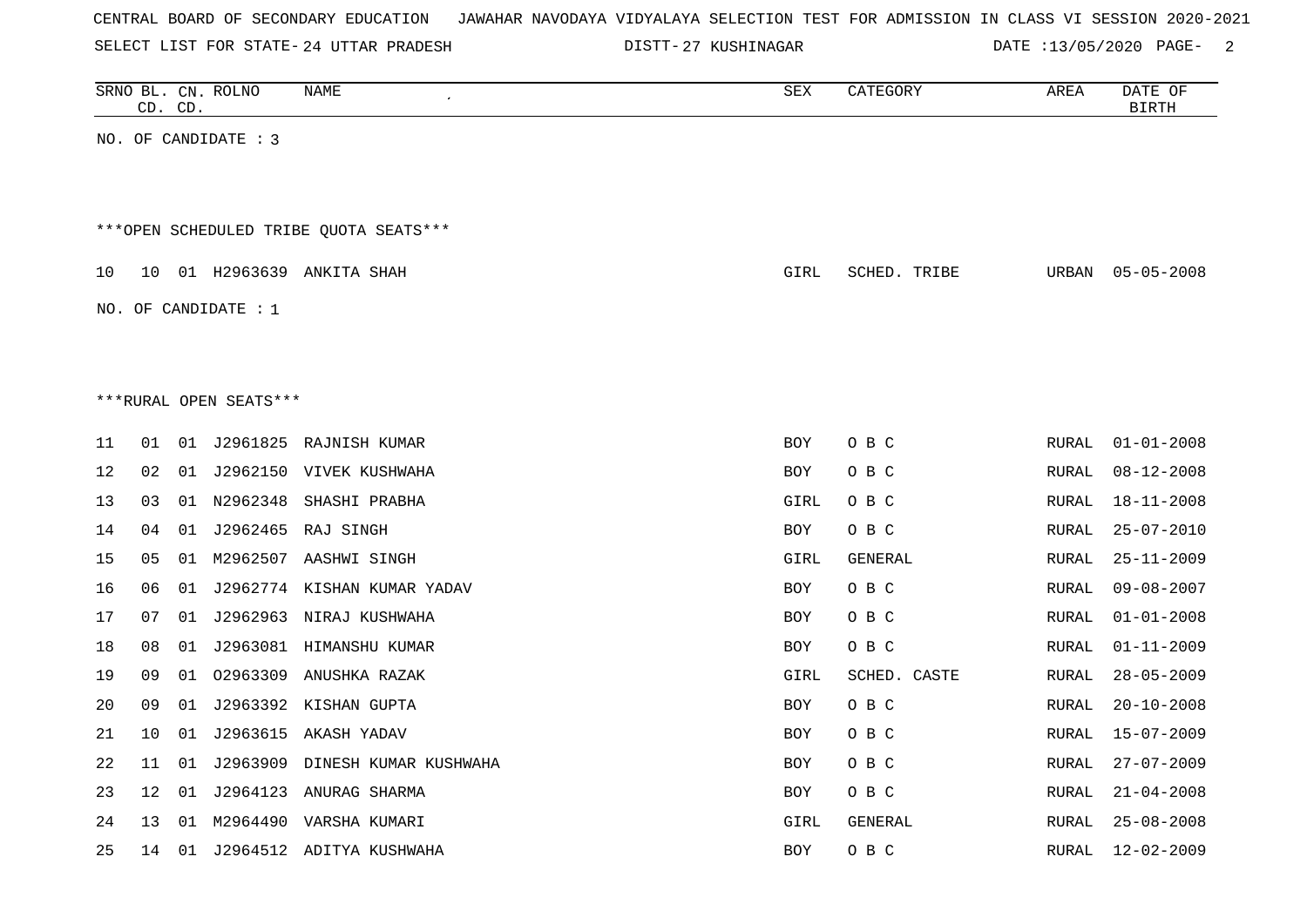| CENTRAL BOARD OF SECONDARY EDUCATION – JAWAHAR NAVODAYA VIDYALAYA SELECTION TEST FOR ADMISSION IN CLASS VI SESSION 2020-2021 |  |  |  |  |
|------------------------------------------------------------------------------------------------------------------------------|--|--|--|--|
|------------------------------------------------------------------------------------------------------------------------------|--|--|--|--|

24 UTTAR PRADESH 27 KUSHINAGAR DATE :13/05/2020 PAGE- 3

|    | CD. CD. |    | SRNO BL. CN. ROLNO    | NAME                                    | SEX        | CATEGORY     | AREA          | DATE OF<br><b>BIRTH</b> |
|----|---------|----|-----------------------|-----------------------------------------|------------|--------------|---------------|-------------------------|
|    |         |    | NO. OF CANDIDATE : 15 |                                         |            |              |               |                         |
|    |         |    |                       |                                         |            |              |               |                         |
|    |         |    |                       | ***RURAL SCHEDULED CASTE QUOTA SEATS*** |            |              |               |                         |
| 26 | 03      |    | 01 K2962175 ADITYA    |                                         | BOY        | SCHED. CASTE | RURAL         | $28 - 02 - 2008$        |
| 27 | 07      |    |                       | 01 K2962888 ADITYA KUMAR                | BOY        | SCHED. CASTE | RURAL         | $17 - 07 - 2009$        |
| 28 | 07      |    | 01 K2963003           | SURAJ KUMAR GAUTAM                      | BOY        | SCHED. CASTE | RURAL         | $21 - 11 - 2009$        |
| 29 | 08      | 01 | K2963087              | JIVANLAL KUMAR                          | <b>BOY</b> | SCHED. CASTE | RURAL         | $05 - 05 - 2009$        |
| 30 | 12      |    |                       | 01 K2964235 RAVI GOND                   | <b>BOY</b> | SCHED. CASTE | RURAL         | $15 - 04 - 2009$        |
|    |         |    | NO. OF CANDIDATE : 5  |                                         |            |              |               |                         |
|    |         |    |                       |                                         |            |              |               |                         |
|    |         |    |                       |                                         |            |              |               |                         |
|    |         |    |                       | *** RURAL BACKWARD CLASS QUOTA SEATS*** |            |              |               |                         |
| 31 | 05      |    |                       | 01 J2962573 AYUSH MAURYA                | BOY        | O B C        | RURAL         | $02 - 06 - 2010$        |
| 32 | 05      | 01 |                       | J2962591 GYANESHWAR PRATAP SINGH        | BOY        | O B C        | RURAL         | $22 - 02 - 2008$        |
| 33 | 06      | 01 | N2962794              | MOHINI CHAUHAN                          | GIRL       | O B C        | RURAL         | $08 - 08 - 2009$        |
| 34 | 08      |    | 01 N2963088           | JYOTI KUMARI                            | GIRL       | O B C        | RURAL         | $03 - 06 - 2008$        |
| 35 | 08      | 01 | N2963093              | KHUSHI PATEL                            | GIRL       | O B C        | ${\tt RURAL}$ | $29 - 05 - 2008$        |
| 36 | 08      | 01 |                       | N2963195 VARSHA SAHANI                  | GIRL       | O B C        | RURAL         | $10 - 06 - 2008$        |
| 37 | 12      | 01 | N2964269              | SHIWANI KUMARI                          | GIRL       | O B C        | RURAL         | $23 - 09 - 2008$        |
| 38 | 13      |    |                       | 01 N2964352 ARPITA GIRI                 | GIRL       | O B C        | RURAL         | $06 - 04 - 2009$        |

NO. OF CANDIDATE : 8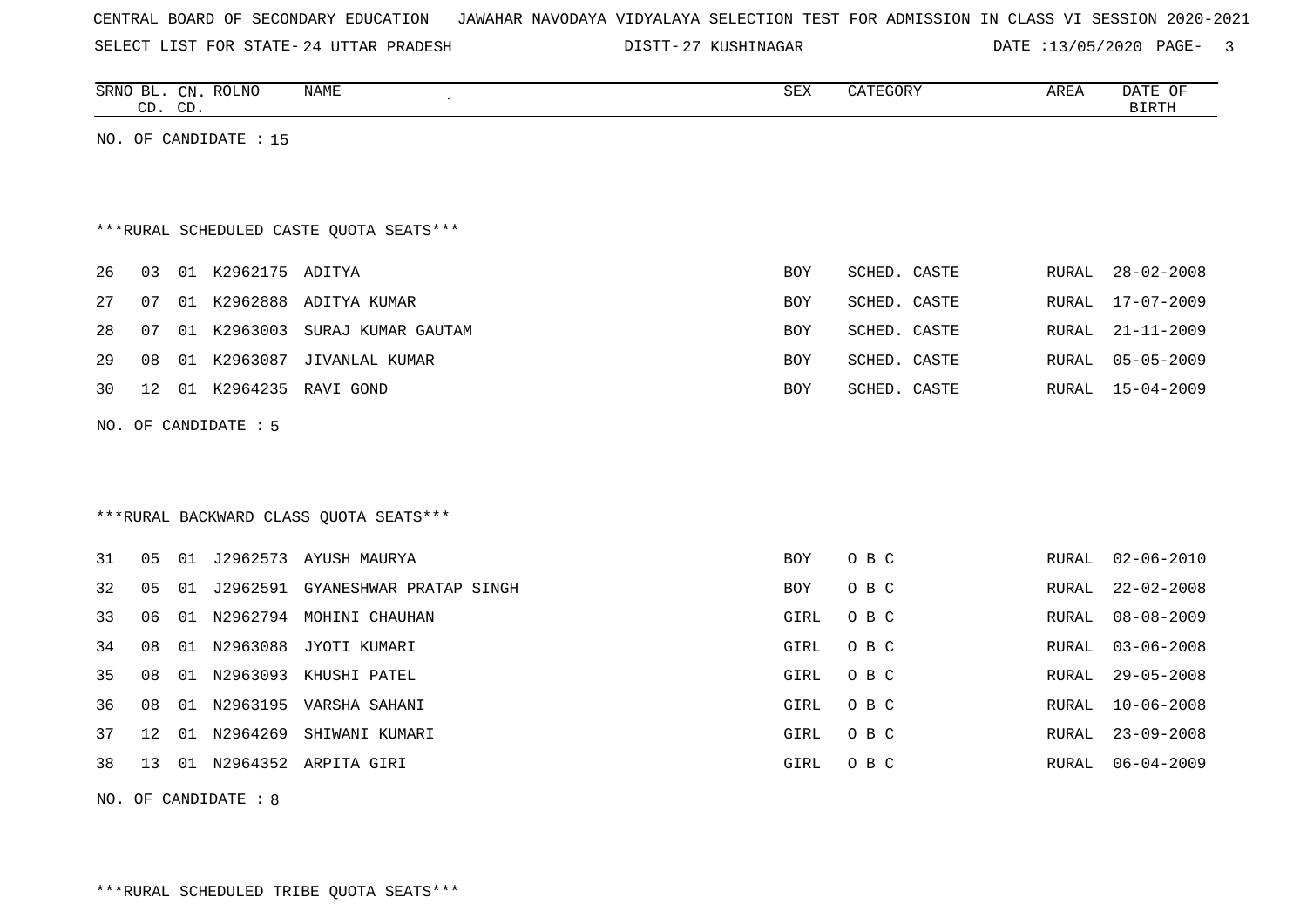SELECT LIST FOR STATE- DISTT- 24 UTTAR PRADESH

TOTAL SELECTED CANDIDATE : 40

DISTT-27 KUSHINAGAR DATE :13/05/2020 PAGE- 4

| NAME<br>SRNO BL. CN. ROLNO<br>CD. CD.       | SEX | CATEGORY     | AREA  | DATE OF<br>BIRTH |
|---------------------------------------------|-----|--------------|-------|------------------|
| ***RURAL SCHEDULED TRIBE OUOTA SEATS***     |     |              |       |                  |
| 39<br>L2961796 MUSKAN KUMARI<br>01<br>01    | BOY | SCHED. TRIBE | RURAL | $14 - 01 - 2008$ |
| L2963078<br>40<br>08<br>01<br>HEMCHADRA RAY | BOY | SCHED. TRIBE | RURAL | $10 - 10 - 2008$ |
| NO. OF CANDIDATE : $2$                      |     |              |       |                  |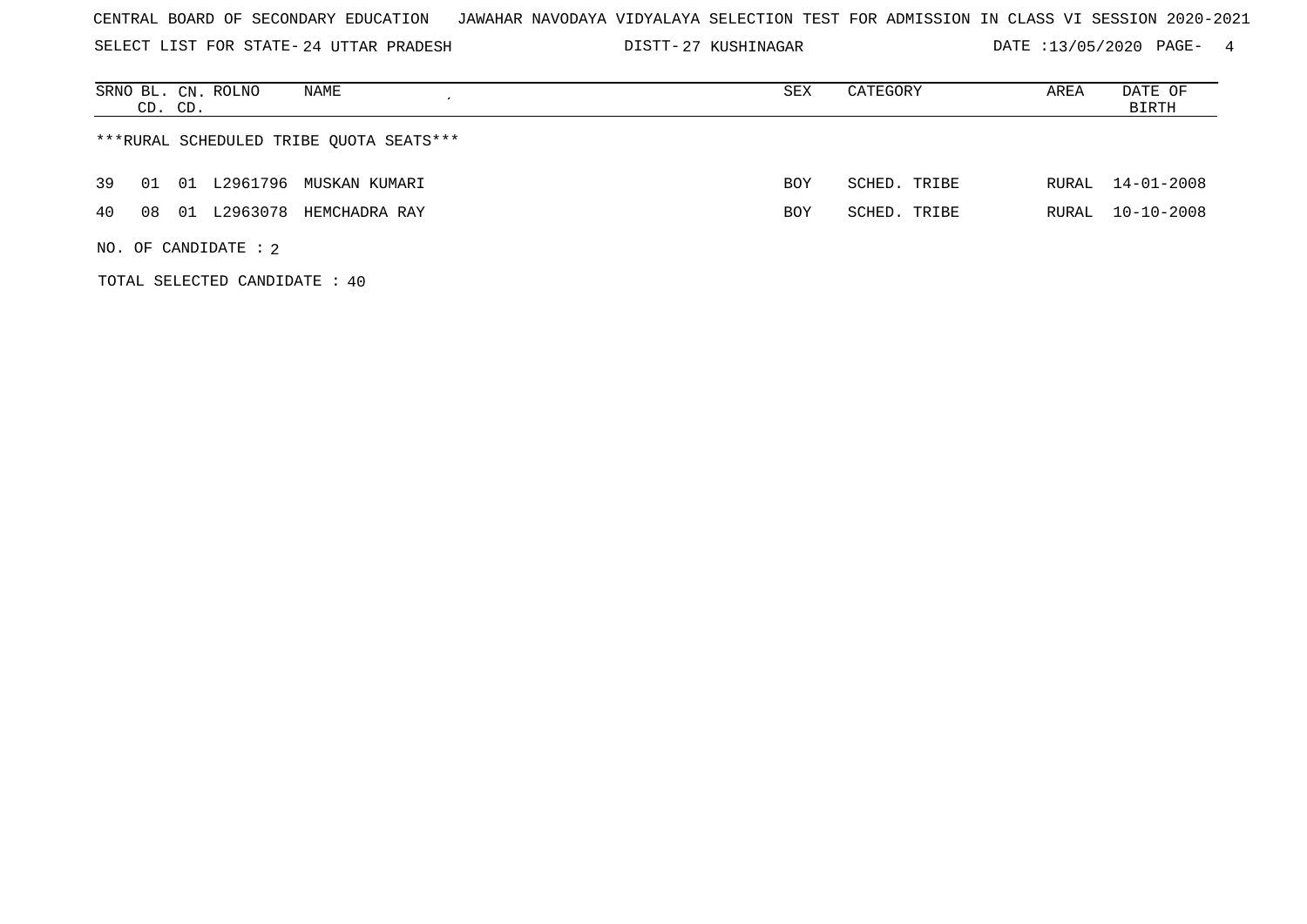28 ETAH DATE :13/05/2020 PAGE- 1

|    |    | CD. CD. | SRNO BL. CN. ROLNO      | <b>NAME</b>                            | <b>SEX</b> | CATEGORY     | AREA  | DATE OF<br><b>BIRTH</b> |
|----|----|---------|-------------------------|----------------------------------------|------------|--------------|-------|-------------------------|
|    |    |         | ***OPEN UR SEATS***     |                                        |            |              |       |                         |
| 1  | 03 |         |                         | 01 K2966751 DEEPAK KUMAR               | BOY        | SCHED. CASTE | RURAL | 15-01-2009              |
| 2  | 03 |         |                         | 01 J2966821 ICCHANSH VERMA             | BOY        | O B C        | RURAL | $15 - 03 - 2008$        |
| 3  | 03 |         |                         | 01 N2967070 NAMRTA RAKESH SINGH        | GIRL       | O B C        | RURAL | $05 - 05 - 2009$        |
| 4  | 03 |         | 01 N2967170 RADHIKA     |                                        | GIRL       | O B C        | RURAL | $24 - 08 - 2008$        |
| 5  | 03 |         |                         | 01 J2967171 RAGHVENDRA SINGH           | BOY        | O B C        | RURAL | $19 - 07 - 2007$        |
| 6  | 04 |         | 01 J2968067 RISHI       |                                        | BOY        | O B C        | RURAL | $01 - 12 - 2008$        |
| 7  | 07 |         |                         | 01 M2970849 KM NANDANI CHAUHAN         | GIRL       | GENERAL      | RURAL | $26 - 04 - 2008$        |
| 8  | 07 |         | 01 B2971145 RISHABH     |                                        | BOY        | O B C        | URBAN | $13 - 07 - 2008$        |
|    |    |         | NO. OF CANDIDATE : 8    |                                        |            |              |       |                         |
|    |    |         |                         |                                        |            |              |       |                         |
|    |    |         |                         | ***OPEN SCHEDULED CASTE QUOTA SEATS*** |            |              |       |                         |
| 9  |    |         |                         | 01 01 K2965146 KUNAL SINGH             | <b>BOY</b> | SCHED. CASTE | RURAL | $16 - 05 - 2007$        |
| 10 | 01 |         |                         | 01 02965263 POOJA SINGH                | GIRL       | SCHED. CASTE | RURAL | $02 - 07 - 2008$        |
| 11 |    |         | 04 01 K2967851 MANIKANT |                                        | BOY        | SCHED. CASTE | RURAL | $25 - 01 - 2009$        |
|    |    |         | NO. OF CANDIDATE : 3    |                                        |            |              |       |                         |
|    |    |         |                         |                                        |            |              |       |                         |
|    |    |         |                         | ***OPEN DISABLED OUOTA SEATS***        |            |              |       |                         |
| 12 | 01 |         | 01 J2964711 ABHISHEK    |                                        | <b>BOY</b> | O B C        | RURAL | $14 - 08 - 2007$        |
| 13 | 01 |         |                         | 01 J2964851 CHANDBABU                  | BOY        | O B C        | RURAL | $25 - 12 - 2007$        |
| 14 |    |         |                         | 01 01 J2964902 GRANTH KUMAR KUSHWAHA   | BOY        | O B C        | RURAL | $03 - 03 - 2011$        |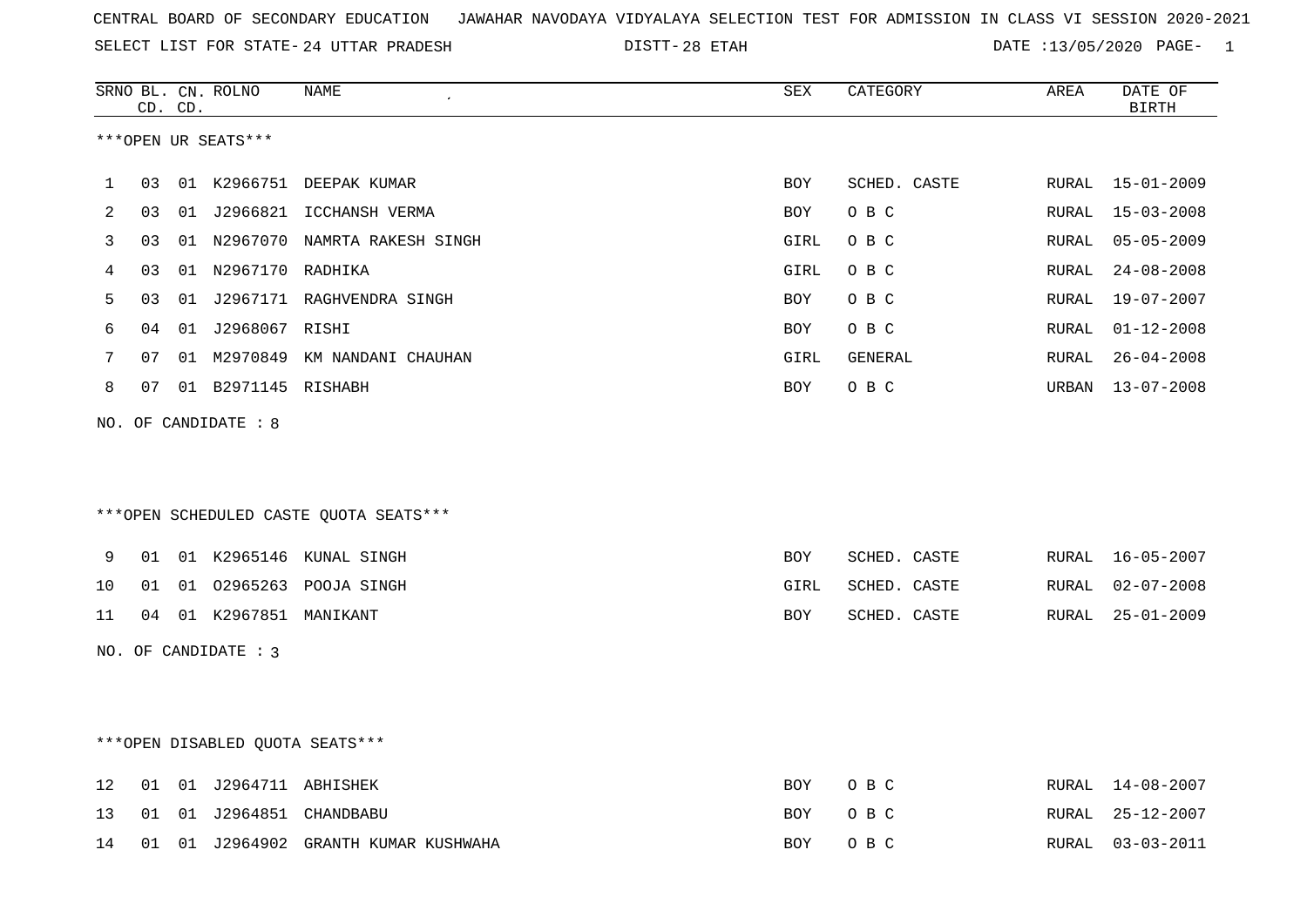| CENTRAL BOARD OF SECONDARY EDUCATION – JAWAHAR NAVODAYA VIDYALAYA SELECTION TEST FOR ADMISSION IN CLASS VI SESSION 2020-2021 |  |
|------------------------------------------------------------------------------------------------------------------------------|--|
|------------------------------------------------------------------------------------------------------------------------------|--|

DISTT-28 ETAH 2000 2000 2000 DATE :13/05/2020 PAGE-

|    | CD. CD. | SRNO BL. CN. ROLNO     | NAME                                   | SEX        | CATEGORY     | AREA  | DATE OF<br><b>BIRTH</b> |
|----|---------|------------------------|----------------------------------------|------------|--------------|-------|-------------------------|
|    |         | NO. OF CANDIDATE : 3   |                                        |            |              |       |                         |
|    |         |                        |                                        |            |              |       |                         |
|    |         |                        |                                        |            |              |       |                         |
|    |         |                        | *** OPEN BACKWARD CLASS QUOTA SEATS*** |            |              |       |                         |
| 15 | 05      |                        | 01 J2968431 ANUBHAV SHARMA             | <b>BOY</b> | O B C        | RURAL | $20 - 08 - 2008$        |
| 16 | 05      |                        | 01 J2968649 HARIDAS KUMAR              | BOY        | O B C        | RURAL | $12 - 01 - 2008$        |
| 17 | 08      | 01 N2971643 ARCHITA    |                                        | GIRL       | O B C        | RURAL | $01 - 03 - 2010$        |
| 18 | 08      | 01 N2972516 SHILU      |                                        | GIRL       | O B C        | RURAL | $08 - 04 - 2009$        |
| 19 | 08      | 01 N2972711 VIJETA     |                                        | GIRL       | O B C        | RURAL | $08 - 03 - 2010$        |
|    |         | NO. OF CANDIDATE : 5   |                                        |            |              |       |                         |
|    |         |                        |                                        |            |              |       |                         |
|    |         |                        |                                        |            |              |       |                         |
|    |         |                        | ***OPEN SCHEDULED TRIBE QUOTA SEATS*** |            |              |       |                         |
| 20 | 08      |                        | 01 L2972667 TANISHK RAJPUT             | BOY        | SCHED. TRIBE | RURAL | $10 - 07 - 2010$        |
|    |         | NO. OF CANDIDATE : $1$ |                                        |            |              |       |                         |
|    |         |                        |                                        |            |              |       |                         |
|    |         |                        |                                        |            |              |       |                         |
|    |         | ***RURAL OPEN SEATS*** |                                        |            |              |       |                         |
|    |         |                        |                                        |            |              |       |                         |
| 21 | 01      | 01 J2964788 ANSHU      |                                        | BOY        | O B C        | RURAL | $10 - 10 - 2009$        |
| 22 | 01      |                        | 01 J2964864 DEEPAK KUMAR               | BOY        | O B C        | RURAL | 14-07-2009              |
| 23 | 01      |                        | 01 J2965499 VIKAS YADAV                | BOY        | O B C        | RURAL | $10 - 10 - 2009$        |
| 24 | 02      | 01 J2966404 SACHIN     |                                        | BOY        | O B C        | RURAL | $16 - 12 - 2009$        |
| 25 | 02      | 01 J2966477 SHIVAM     |                                        | BOY        | O B C        | RURAL | $16 - 02 - 2010$        |
| 26 | 02      |                        | 01 J2966579 VIPIN KUMAR                | BOY        | O B C        | RURAL | $20 - 12 - 2010$        |

27 03 01 J2966712 ASHISH KUMAR **BOY O B C** RURAL 15-08-2008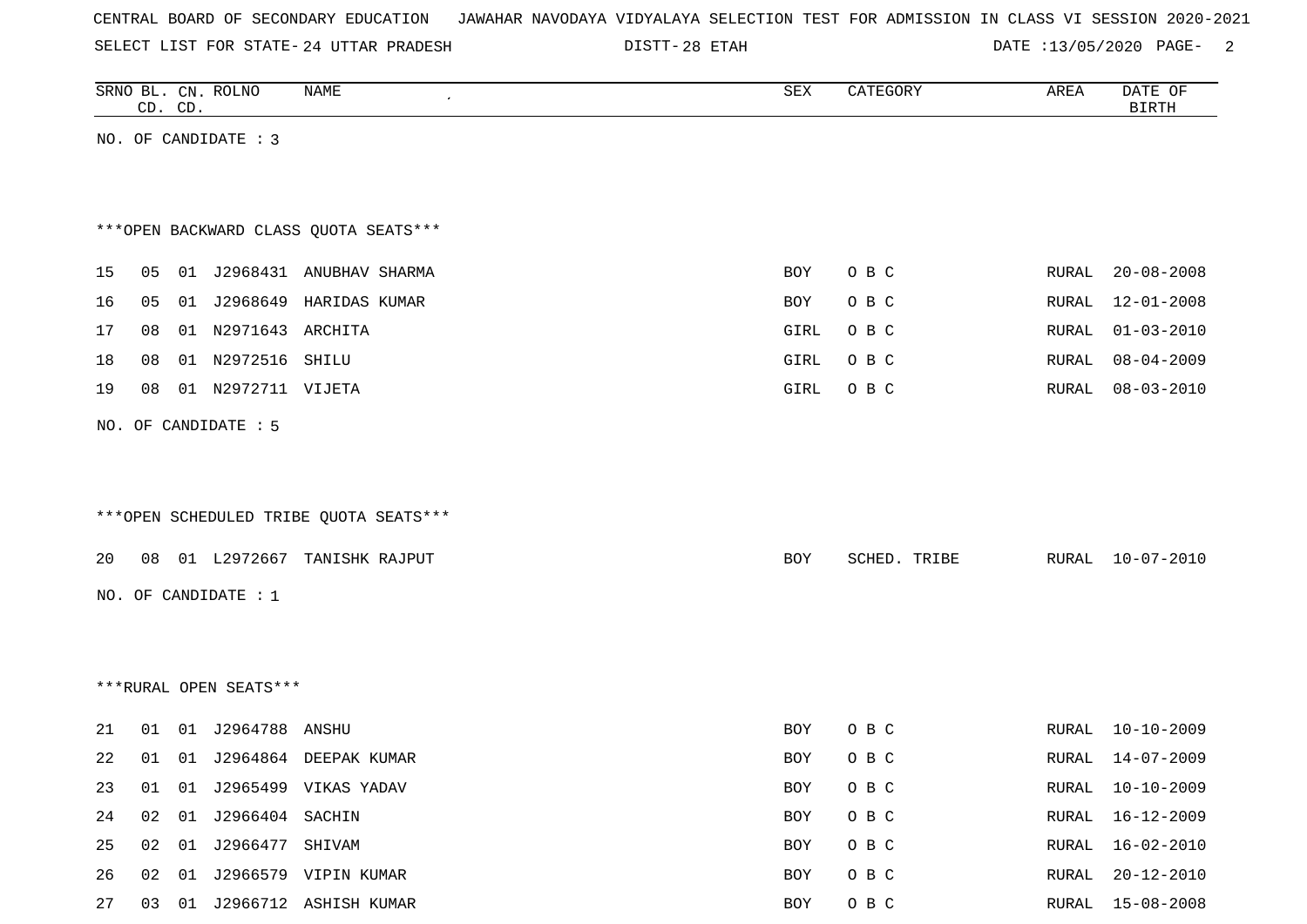28 ETAH DATE :13/05/2020 PAGE- 3

|    |    | CD. CD. | SRNO BL. CN. ROLNO     | NAME<br>$\epsilon$         | SEX        | CATEGORY     | AREA  | DATE OF<br><b>BIRTH</b> |
|----|----|---------|------------------------|----------------------------|------------|--------------|-------|-------------------------|
|    |    |         | ***RURAL OPEN SEATS*** |                            |            |              |       |                         |
|    |    |         |                        |                            |            |              |       |                         |
| 28 | 03 |         |                        | 01 K2966797 HARDIK MATHUR  | BOY        | SCHED. CASTE | RURAL | $04 - 08 - 2010$        |
| 29 | 03 | 01      | J2966978               | KRISHANT KUMAR             | BOY        | O B C        | RURAL | $01 - 03 - 2010$        |
| 30 | 04 | 01      |                        | J2967442 ANKIT KUMAR       | <b>BOY</b> | O B C        | RURAL | $05 - 02 - 2009$        |
| 31 | 04 | 01      | J2968000               | PRIYANSHU                  | <b>BOY</b> | O B C        | RURAL | $20 - 01 - 2010$        |
| 32 | 04 | 01      | J2968151               | SHIVAM KUMAR               | BOY        | O B C        | RURAL | $15 - 12 - 2009$        |
| 33 | 04 | 01      |                        | J2968270 VISHV PRATAP      | <b>BOY</b> | O B C        | RURAL | $06 - 07 - 2010$        |
| 34 | 05 | 01      |                        | J2968311 ADITYA SINGH      | BOY        | O B C        | RURAL | $25 - 12 - 2009$        |
| 35 | 05 | 01      | J2968415 ANSHUL        |                            | <b>BOY</b> | O B C        | RURAL | $05 - 12 - 2008$        |
| 36 | 05 | 01      |                        | J2968572 DHEERENDRA SINGH  | BOY        | O B C        | RURAL | $01 - 01 - 2009$        |
| 37 | 05 | 01      | K2969096               | PAVAN KUMAR                | BOY        | SCHED. CASTE | RURAL | $05 - 05 - 2008$        |
| 38 | 05 | 01      |                        | 12969224 RITESH MUDGAL     | <b>BOY</b> | GENERAL      | RURAL | $10 - 06 - 2008$        |
| 39 | 06 | 01      | J2969559               | ALOK KUMAR                 | BOY        | O B C        | RURAL | $24 - 11 - 2009$        |
| 40 | 06 | 01      |                        | J2970032 MUNNESH KUMAR     | BOY        | O B C        | RURAL | $10 - 01 - 2010$        |
| 41 | 06 | 01      |                        | J2970097 PRABHAT SINGH     | <b>BOY</b> | O B C        | RURAL | $04 - 05 - 2009$        |
| 42 | 06 | 01      | J2970166               | RAM VERMA                  | BOY        | O B C        | RURAL | $20 - 02 - 2008$        |
| 43 | 07 |         |                        | 01 M2970502 ANANYA RATHOUR | GIRL       | GENERAL      | RURAL | $10 - 07 - 2009$        |
| 44 | 07 |         | 01 M2970698            | DIVYANSHI                  | GIRL       | GENERAL      | RURAL | $27 - 12 - 2007$        |
| 45 | 07 | 01      |                        | J2970702 DIVYANSHU         | <b>BOY</b> | O B C        | RURAL | $11 - 09 - 2008$        |
| 46 | 07 | 01      | I2970719               | GAUTAM CHAUHAN             | BOY        | GENERAL      | RURAL | $02 - 06 - 2008$        |
| 47 | 08 | 01      | J2971594 ANSHUL        |                            | <b>BOY</b> | O B C        | RURAL | $04 - 02 - 2009$        |
| 48 | 08 | 01      | J2972219               | OMRAM                      | <b>BOY</b> | O B C        | RURAL | $01 - 01 - 2010$        |
| 49 | 08 | 01      | J2972438               | SACHIN YADAV               | <b>BOY</b> | O B C        | RURAL | $11 - 01 - 2009$        |
| 50 | 08 | 01      | J2972573               | SOHIL RAJPUT               | <b>BOY</b> | O B C        | RURAL | $01 - 02 - 2009$        |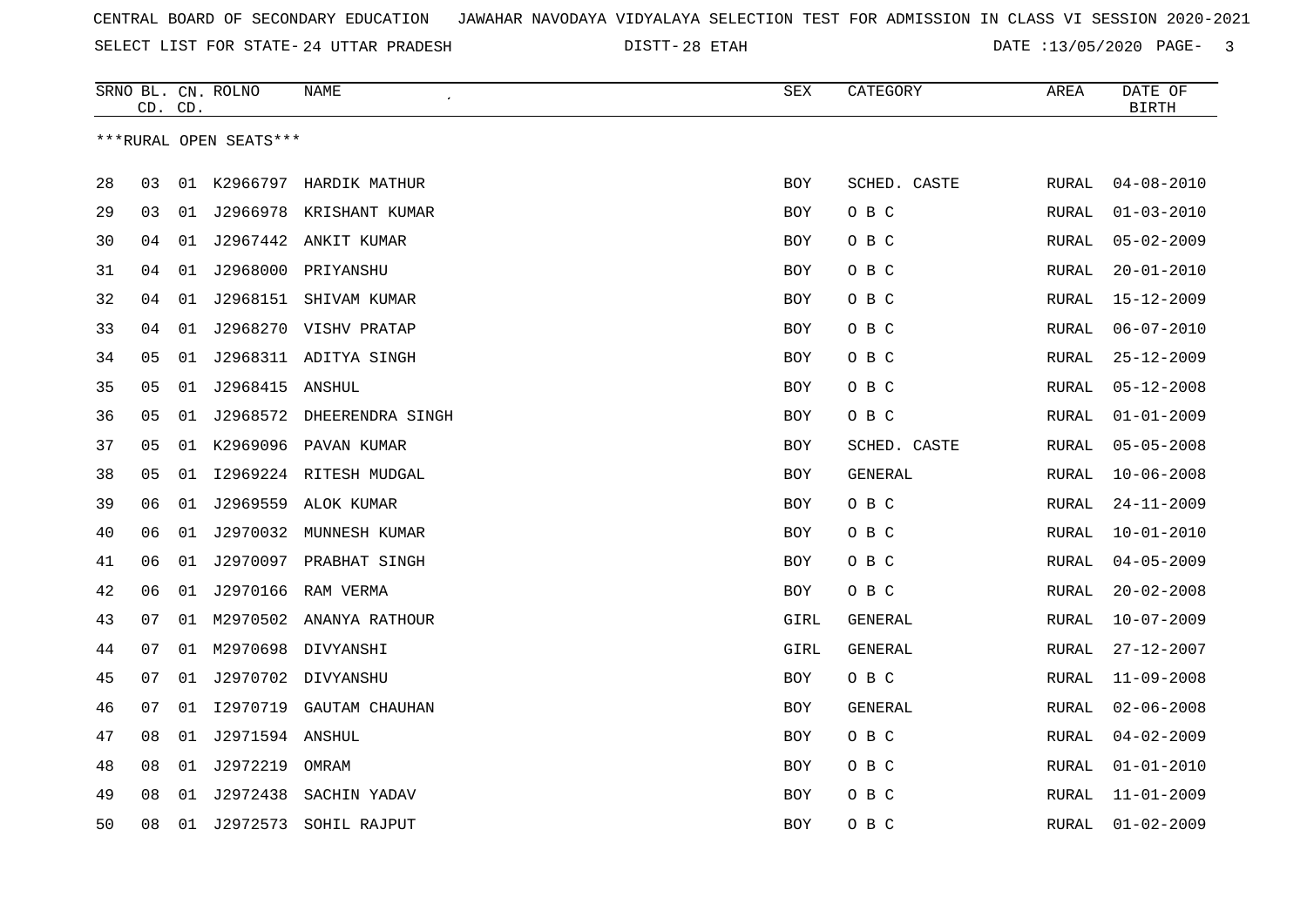| CENTRAL BOARD OF SECONDARY EDUCATION – JAWAHAR NAVODAYA VIDYALAYA SELECTION TEST FOR ADMISSION IN CLASS VI SESSION 2020-2021 |  |  |  |
|------------------------------------------------------------------------------------------------------------------------------|--|--|--|
|------------------------------------------------------------------------------------------------------------------------------|--|--|--|

SELECT LIST FOR STATE- DISTT- 24 UTTAR PRADESH 28 ETAH DATE :13/05/2020 PAGE- 4

|    |    | CD. CD. | SRNO BL. CN. ROLNO    | NAME<br>$\pmb{\cdot}$                   | <b>SEX</b>  | CATEGORY     | AREA  | DATE OF<br><b>BIRTH</b> |
|----|----|---------|-----------------------|-----------------------------------------|-------------|--------------|-------|-------------------------|
|    |    |         | NO. OF CANDIDATE : 30 |                                         |             |              |       |                         |
|    |    |         |                       |                                         |             |              |       |                         |
|    |    |         |                       |                                         |             |              |       |                         |
|    |    |         |                       | ***RURAL SCHEDULED CASTE QUOTA SEATS*** |             |              |       |                         |
| 51 | 01 |         |                       | 01 K2964699 AADITYA BABU                | <b>BOY</b>  | SCHED. CASTE | RURAL | 14-01-2010              |
| 52 | 01 |         | 01 02964945           | KANCHAN SINGH                           | GIRL        | SCHED. CASTE | RURAL | $16 - 04 - 2008$        |
| 53 | 01 | 01      | K2965341              | ROHIT SINGH                             | BOY         | SCHED. CASTE | RURAL | $15 - 10 - 2008$        |
| 54 | 02 | 01      | 02966507              | SONA KUMARI                             | GIRL        | SCHED. CASTE | RURAL | $06 - 05 - 2008$        |
| 55 | 06 |         | 01 K2970000           | MANVIR KUMAR                            | <b>BOY</b>  | SCHED. CASTE | RURAL | $14 - 08 - 2009$        |
| 56 | 06 | 01      | K2970011              | MOHAMMAD KAIF                           | <b>BOY</b>  | SCHED. CASTE | RURAL | $01 - 01 - 2008$        |
| 57 | 07 | 01      | K2971278              | SHIVDESH KUMAR                          | <b>BOY</b>  | SCHED. CASTE | RURAL | $16 - 07 - 2008$        |
| 58 | 08 |         | 01 02971539           | ANANYA                                  | GIRL        | SCHED. CASTE | RURAL | $06 - 07 - 2009$        |
| 59 | 08 |         | 01 02972343 RAKHI     |                                         | <b>GIRL</b> | SCHED. CASTE | RURAL | $05 - 03 - 2009$        |
|    |    |         | NO. OF CANDIDATE : 9  |                                         |             |              |       |                         |
|    |    |         |                       |                                         |             |              |       |                         |
|    |    |         |                       |                                         |             |              |       |                         |
|    |    |         |                       | *** RURAL BACKWARD CLASS QUOTA SEATS*** |             |              |       |                         |
| 60 | 01 |         |                       | 01 N2964979 KM ARCHANA                  | <b>GIRL</b> | O B C        |       | RURAL 03-04-2009        |
| 61 | 01 |         | 01 N2965150           | KU. SARTHI KUMARI                       | GIRL        | O B C        | RURAL | $17 - 05 - 2007$        |
| 62 | 02 |         | 01 N2966075           | KUMARI KAVIYA YADAV                     | GIRL        | O B C        | RURAL | $30 - 12 - 2009$        |
| 63 | 03 | 01      | N2966795              | <b>GUNJAN KUMARI</b>                    | GIRL        | O B C        | RURAL | $01 - 01 - 2008$        |
| 64 | 03 | 01      |                       | N2967084 NEERU KUMARI                   | <b>GIRL</b> | O B C        | RURAL | $01 - 01 - 2008$        |
| 65 | 04 |         | 01 N2968070 RITU      |                                         | GIRL        | O B C        | RURAL | $10 - 01 - 2009$        |

66 06 01 J2970022 MOHIT KUMAR BOY O B C RURAL 01-05-2008 67 06 01 N2970275 SHIKHA GIRL O B C RURAL 05-07-2009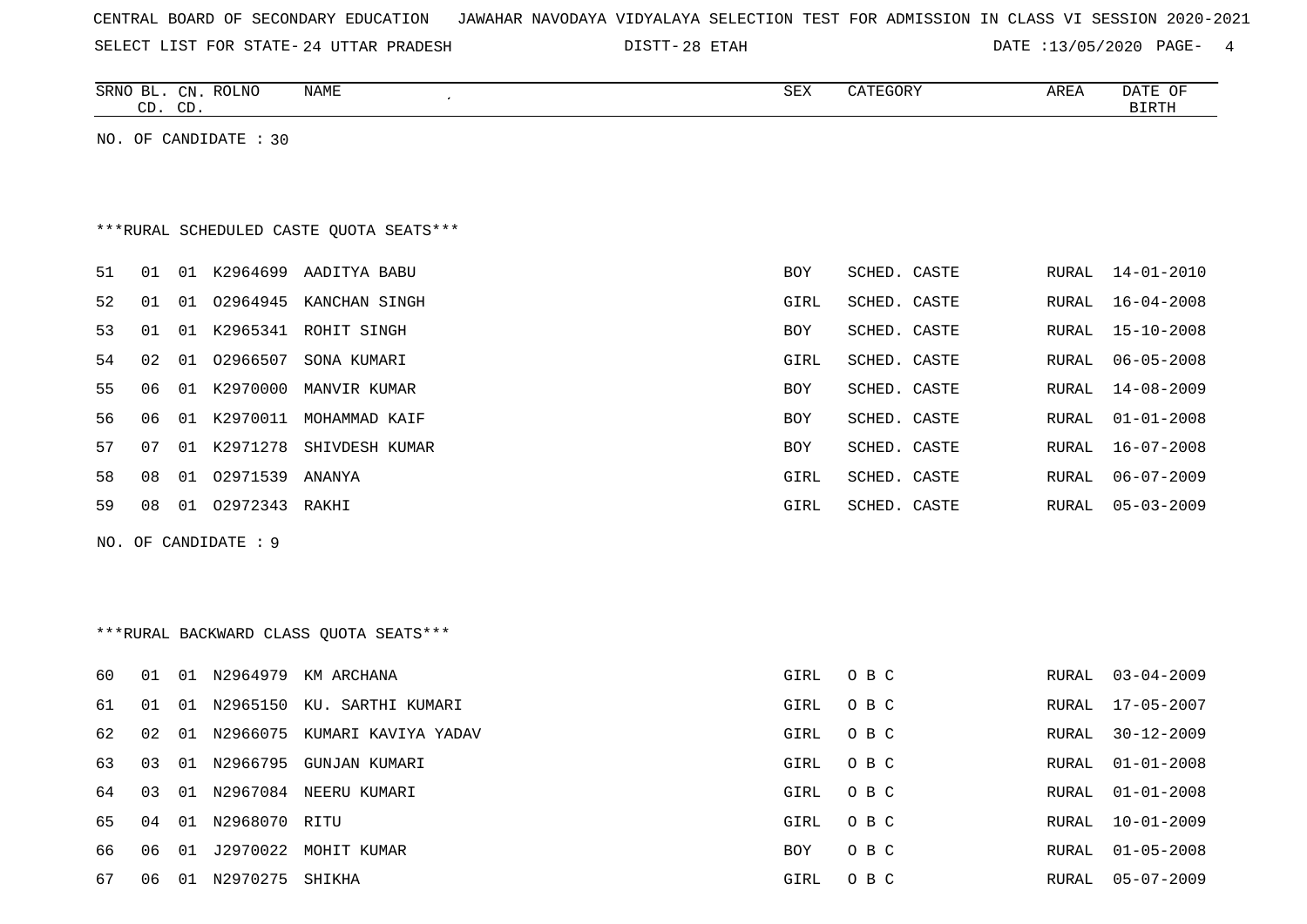|  |  |  |  |  | CENTRAL BOARD OF SECONDARY EDUCATION – JAWAHAR NAVODAYA VIDYALAYA SELECTION TEST FOR ADMISSION IN CLASS VI SESSION 2020-2021 |  |  |  |  |  |  |  |  |  |  |  |  |  |
|--|--|--|--|--|------------------------------------------------------------------------------------------------------------------------------|--|--|--|--|--|--|--|--|--|--|--|--|--|
|--|--|--|--|--|------------------------------------------------------------------------------------------------------------------------------|--|--|--|--|--|--|--|--|--|--|--|--|--|

24 UTTAR PRADESH 28 ETAH DATE :13/05/2020 PAGE- 5

|    |    | CD. CD. | SRNO BL. CN. ROLNO    | <b>NAME</b>                             | <b>SEX</b> | CATEGORY     | AREA         | DATE OF<br><b>BIRTH</b> |
|----|----|---------|-----------------------|-----------------------------------------|------------|--------------|--------------|-------------------------|
|    |    |         |                       | *** RURAL BACKWARD CLASS QUOTA SEATS*** |            |              |              |                         |
| 68 | 06 | 01      | J2970388              | VIKRANT                                 | <b>BOY</b> | O B C        | RURAL        | $01 - 01 - 2008$        |
| 69 | 07 | 01      | N2970862              | KM PRIYANKA YADAV                       | GIRL       | O B C        | <b>RURAL</b> | $01 - 07 - 2007$        |
| 70 | 08 | 01      | N2972077              | KUMARI ANUSHKA                          | GIRL       | O B C        | <b>RURAL</b> | $25 - 11 - 2008$        |
| 71 | 08 | 01      | N2972081              | KUMARI HEMLATA                          | GIRL       | O B C        | RURAL        | $22 - 06 - 2009$        |
| 72 | 08 | 01      | N2972086              | KUMARI NEHA                             | GIRL       | O B C        | RURAL        | $28 - 05 - 2009$        |
| 73 | 08 | 01      | N2972277              | PRATIMA                                 | GIRL       | O B C        | RURAL        | $01 - 06 - 2010$        |
| 74 | 08 | 01      | N2972441              | SADHYA SHAKYA                           | GIRL       | O B C        | RURAL        | $08 - 07 - 2009$        |
| 75 | 08 | 01      | N2972561              | SHOBHA                                  | GIRL       | O B C        | RURAL        | $07 - 07 - 2009$        |
|    |    |         | NO. OF CANDIDATE : 16 |                                         |            |              |              |                         |
|    |    |         |                       |                                         |            |              |              |                         |
|    |    |         |                       |                                         |            |              |              |                         |
|    |    |         |                       | ***RURAL SCHEDULED TRIBE QUOTA SEATS*** |            |              |              |                         |
| 76 | 01 |         | 01 L2964814           | ARUN                                    | <b>BOY</b> | SCHED. TRIBE | <b>RURAL</b> | $01 - 01 - 2009$        |
| 77 | 01 |         |                       | 01 L2965305 RAJ VERMA                   | <b>BOY</b> | SCHED. TRIBE | RURAL        | $01 - 01 - 2008$        |
| 78 | 01 | 01      | L2965465              | TARUN                                   | <b>BOY</b> | SCHED. TRIBE | RURAL        | $02 - 05 - 2009$        |
| 79 | 06 | 01      | L2970139              | PRIYANSHU                               | <b>BOY</b> | SCHED. TRIBE | RURAL        | $05 - 11 - 2009$        |
| 80 | 08 |         | 01 L2971465           | AJAY                                    | <b>BOY</b> | SCHED. TRIBE | RURAL        | $10 - 05 - 2010$        |

NO. OF CANDIDATE : 5

TOTAL SELECTED CANDIDATE : 80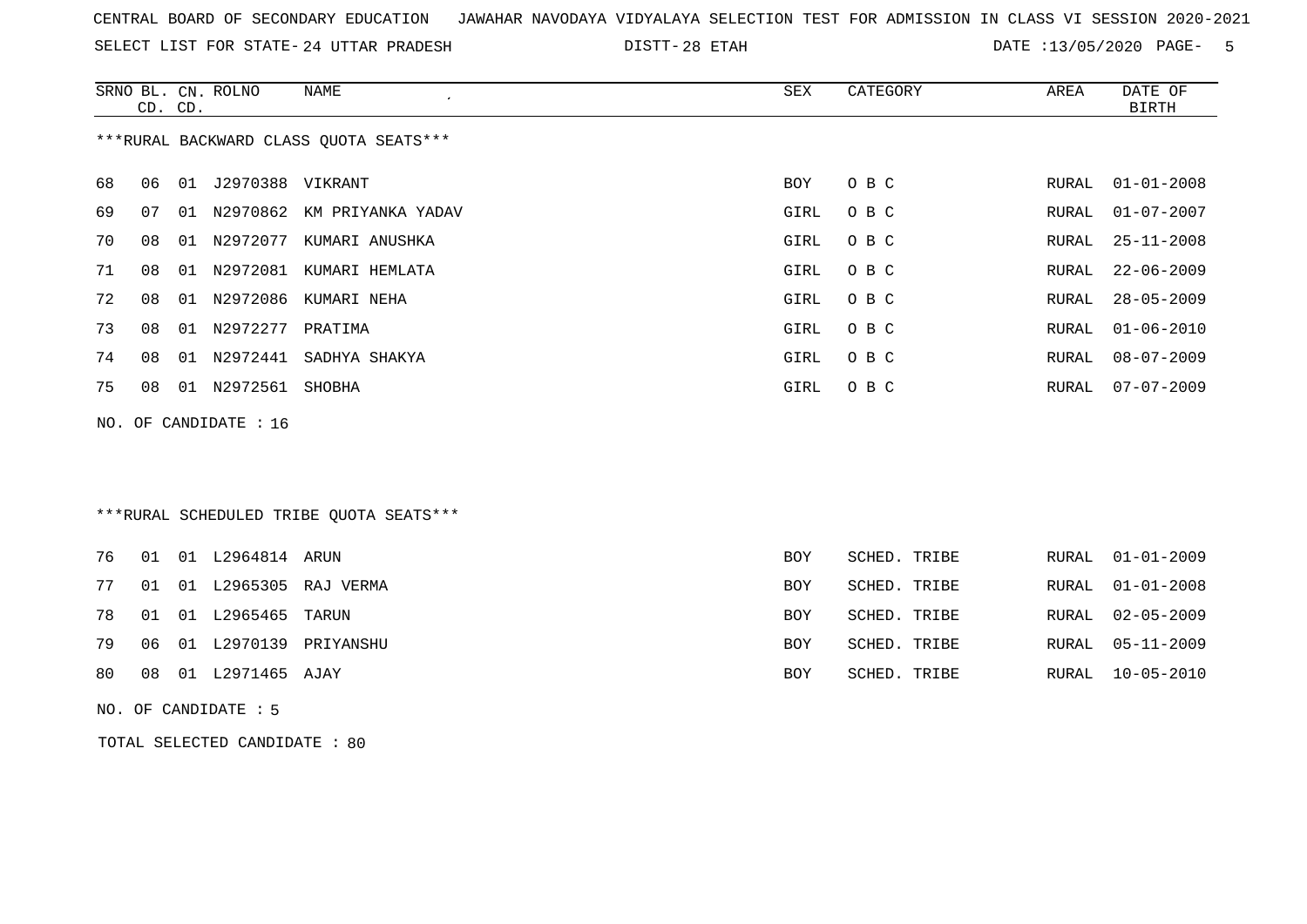SELECT LIST FOR STATE- DISTT- 24 UTTAR PRADESH

29 GAZIPUR DATE :13/05/2020 PAGE- 1

|             |    | CD. CD. | SRNO BL. CN. ROLNO   | <b>NAME</b>                            | $\operatorname{SEX}$ | CATEGORY     | AREA  | DATE OF<br><b>BIRTH</b> |
|-------------|----|---------|----------------------|----------------------------------------|----------------------|--------------|-------|-------------------------|
|             |    |         | ***OPEN UR SEATS***  |                                        |                      |              |       |                         |
| $\mathbf 1$ |    |         |                      | 01 01 J2972780 ADITYA NARAYAN YATI     | <b>BOY</b>           | O B C        | RURAL | $25 - 03 - 2010$        |
| 2           |    |         |                      | 01 01 J2973278 SATNAM SAHEB            | BOY                  | O B C        |       | RURAL 29-04-2009        |
|             |    |         | NO. OF CANDIDATE : 2 |                                        |                      |              |       |                         |
|             |    |         |                      | ***OPEN SCHEDULED CASTE QUOTA SEATS*** |                      |              |       |                         |
| 3           |    |         |                      | 01 01 K2972881 ANKUSH SAHANI           | <b>BOY</b>           | SCHED. CASTE |       | RURAL 07-11-2009        |
| 4           |    |         | 10 01 K2975178 AMAN  |                                        | BOY                  | SCHED. CASTE |       | RURAL 15-08-2009        |
|             |    |         | NO. OF CANDIDATE : 2 |                                        |                      |              |       |                         |
|             |    |         |                      |                                        |                      |              |       |                         |
|             |    |         |                      | ***OPEN DISABLED QUOTA SEATS***        |                      |              |       |                         |
| 5           |    |         |                      | 01 01 J2973153 PRAVEEN PATEL           | <b>BOY</b>           | O B C        |       | RURAL 05-03-2009        |
| 6           | 01 |         |                      | 01 J2973266 SANJAY CHAUHAN             | BOY                  | O B C        | RURAL | $01 - 02 - 2009$        |
|             |    |         | NO. OF CANDIDATE : 2 |                                        |                      |              |       |                         |
|             |    |         |                      |                                        |                      |              |       |                         |
|             |    |         |                      | *** OPEN BACKWARD CLASS QUOTA SEATS*** |                      |              |       |                         |
| 7           | 03 |         |                      | 01 J2973622 AMIT YADAV                 | BOY                  | O B C        | RURAL | $05 - 08 - 2007$        |
| 8           | 11 |         |                      | 01 N2975592 RANJU YADAV                | GIRL                 | O B C        | RURAL | $08 - 08 - 2009$        |
| 9           | 13 |         |                      | 01 N2975982 PRIYA GUPTA                | GIRL                 | O B C        | RURAL | $04 - 10 - 2010$        |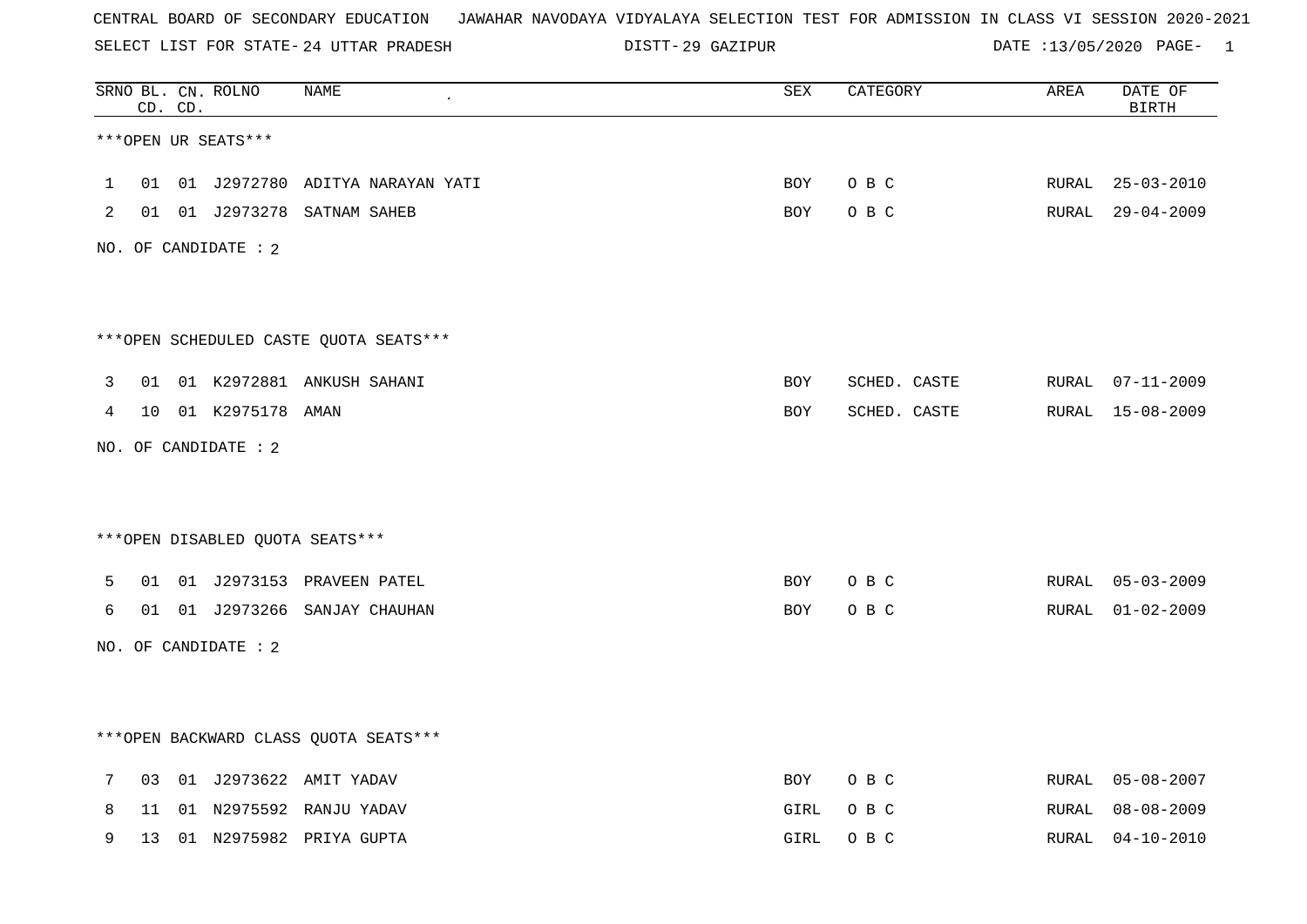|  |  | CENTRAL BOARD OF SECONDARY EDUCATION – JAWAHAR NAVODAYA VIDYALAYA SELECTION TEST FOR ADMISSION IN CLASS VI SESSION 2020-2021 |  |  |  |  |  |  |  |
|--|--|------------------------------------------------------------------------------------------------------------------------------|--|--|--|--|--|--|--|
|  |  |                                                                                                                              |  |  |  |  |  |  |  |

29 GAZIPUR DATE :13/05/2020 PAGE- 2

|    |    | CD. CD. | SRNO BL. CN. ROLNO     | NAME                                    | SEX        | CATEGORY       | AREA         | DATE OF<br><b>BIRTH</b> |
|----|----|---------|------------------------|-----------------------------------------|------------|----------------|--------------|-------------------------|
|    |    |         | NO. OF CANDIDATE : 3   |                                         |            |                |              |                         |
|    |    |         |                        |                                         |            |                |              |                         |
|    |    |         |                        | *** OPEN SCHEDULED TRIBE QUOTA SEATS*** |            |                |              |                         |
| 10 | 11 |         |                        | 01 P2975606 SAKSHI KHARWAR              | GIRL       | SCHED. TRIBE   | RURAL        | $29 - 11 - 2009$        |
|    |    |         | NO. OF CANDIDATE : 1   |                                         |            |                |              |                         |
|    |    |         |                        |                                         |            |                |              |                         |
|    |    |         |                        |                                         |            |                |              |                         |
|    |    |         | ***RURAL OPEN SEATS*** |                                         |            |                |              |                         |
| 11 | 01 |         |                        | 01 I2972989 HARSHIT TIWARI              | <b>BOY</b> | <b>GENERAL</b> | RURAL        | $01 - 01 - 2009$        |
| 12 | 02 |         |                        | 01 J2973495 ASHUTOSH YADAV              | <b>BOY</b> | O B C          | RURAL        | $11 - 07 - 2010$        |
| 13 | 03 | 01      |                        | M2973628 ANKITA SINGH                   | GIRL       | GENERAL        | RURAL        | $20 - 08 - 2007$        |
| 14 | 04 | 01      |                        | J2973870 VIJAY KUMAR BIND               | <b>BOY</b> | O B C          | <b>RURAL</b> | $01 - 07 - 2008$        |
| 15 | 05 |         |                        | 01 J2973947 BRIJESH KUMAR               | <b>BOY</b> | O B C          | RURAL        | $20 - 11 - 2008$        |
| 16 | 07 |         |                        | 01 J2974379 ASHUTOSH SHARMA             | <b>BOY</b> | O B C          | RURAL        | $03 - 06 - 2010$        |
| 17 | 08 |         |                        | 01 J2974960 VIJAY BIND                  | <b>BOY</b> | O B C          | RURAL        | $10 - 12 - 2008$        |
| 18 | 10 |         |                        | 01 J2975206 ANKIT SHARMA                | <b>BOY</b> | O B C          | RURAL        | $08 - 10 - 2008$        |
| 19 | 11 |         |                        | 01 J2975522 ARUN KUMAR                  | <b>BOY</b> | O B C          | RURAL        | $21 - 12 - 2008$        |
| 20 | 12 | 01      | J2975891               | SHUBHAM YADAV                           | <b>BOY</b> | O B C          | RURAL        | $10 - 07 - 2009$        |
| 21 | 13 | 01      |                        | J2975990 RANJIT YADAV                   | <b>BOY</b> | O B C          | RURAL        | $14 - 05 - 2008$        |
| 22 | 14 | 01      |                        | J2976193 RISHIKESH YADAV                | <b>BOY</b> | O B C          | RURAL        | $04 - 12 - 2008$        |
| 23 | 15 | 01      |                        | J2976346 REHAN RAZA                     | BOY        | O B C          | RURAL        | $12 - 08 - 2007$        |
| 24 | 16 |         |                        | 01 J2976417 NEERAJ YADAV                | <b>BOY</b> | O B C          | RURAL        | $18 - 12 - 2010$        |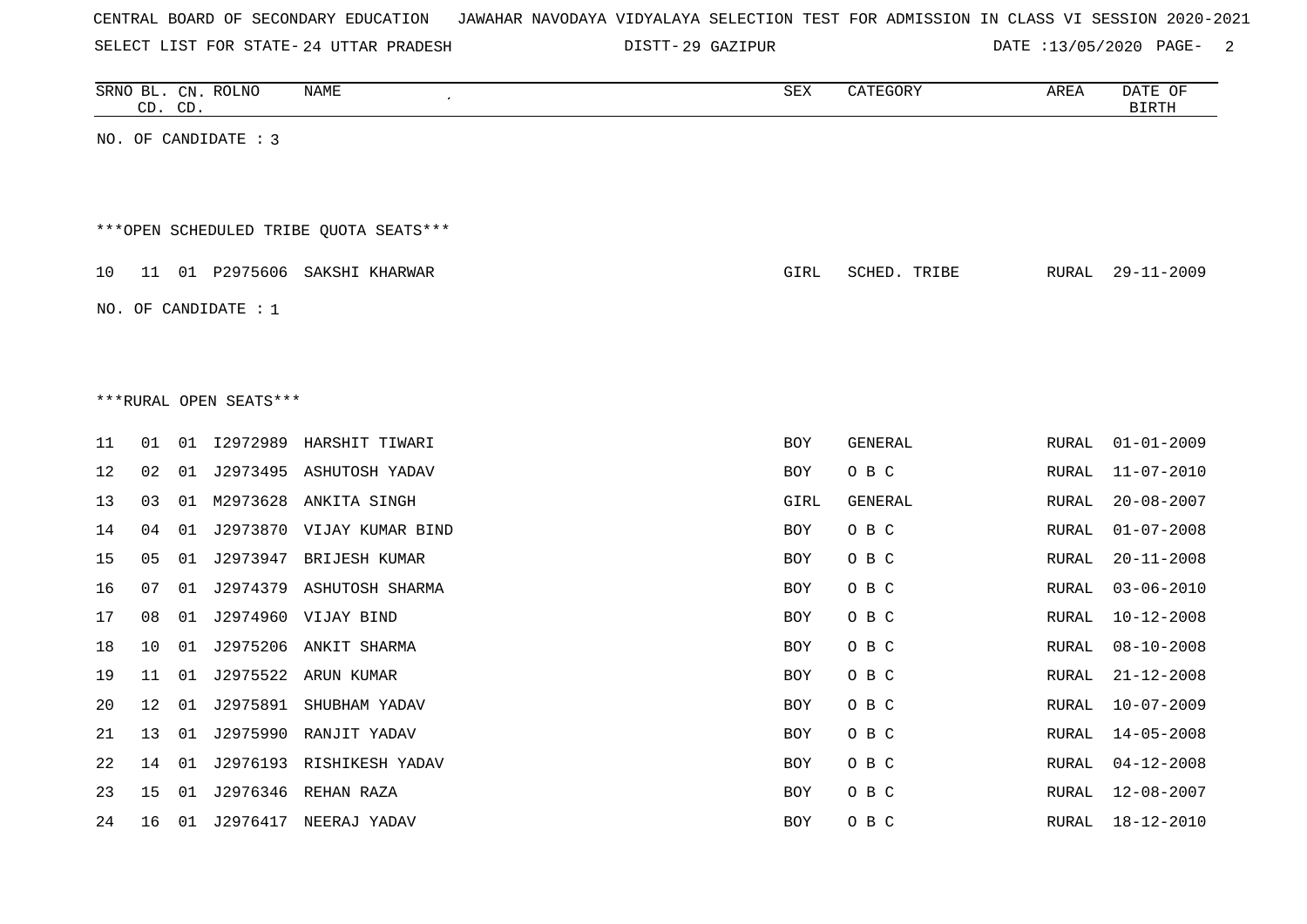| CENTRAL BOARD OF SECONDARY EDUCATION – JAWAHAR NAVODAYA VIDYALAYA SELECTION TEST FOR ADMISSION IN CLASS VI SESSION 2020-2021 |  |  |  |  |  |
|------------------------------------------------------------------------------------------------------------------------------|--|--|--|--|--|
|------------------------------------------------------------------------------------------------------------------------------|--|--|--|--|--|

SELECT LIST FOR STATE- DISTT- 24 UTTAR PRADESH 29 GAZIPUR DATE :13/05/2020 PAGE- 3

|     | CD. CD. |    | SRNO BL. CN. ROLNO    | NAME<br>$\pmb{\cdot}$                   | SEX        | CATEGORY     | AREA         | DATE OF<br><b>BIRTH</b> |
|-----|---------|----|-----------------------|-----------------------------------------|------------|--------------|--------------|-------------------------|
|     |         |    | NO. OF CANDIDATE : 14 |                                         |            |              |              |                         |
|     |         |    |                       |                                         |            |              |              |                         |
|     |         |    |                       | ***RURAL SCHEDULED CASTE QUOTA SEATS*** |            |              |              |                         |
| 25  | 01      |    |                       | 01 K2972798 AKASH KUMAR                 | <b>BOY</b> | SCHED. CASTE | RURAL        | $05 - 09 - 2009$        |
| 26  | 01      |    | 01 K2972844 ANAND     |                                         | BOY        | SCHED. CASTE | RURAL        | $18 - 08 - 2008$        |
| 27  | 01      |    |                       | 01 02972851 ANCHAL KUMARI               | GIRL       | SCHED. CASTE | RURAL        | $21 - 11 - 2007$        |
| 28  | 01      |    |                       | 01 K2973074 KUNDAN KUMAR                | BOY        | SCHED. CASTE | <b>RURAL</b> | $01 - 01 - 2009$        |
| 29  | 07      |    | 01 K2974404           | <b>GURUPREET KUMAR</b>                  | <b>BOY</b> | SCHED. CASTE | <b>RURAL</b> | $15 - 07 - 2010$        |
| 30  | 07      |    | 01 K2974473           | RAJA BABOO                              | BOY        | SCHED. CASTE | RURAL        | $07 - 02 - 2010$        |
| NO. |         |    | OF CANDIDATE : 6      |                                         |            |              |              |                         |
|     |         |    |                       |                                         |            |              |              |                         |
|     |         |    |                       |                                         |            |              |              |                         |
|     |         |    |                       | *** RURAL BACKWARD CLASS QUOTA SEATS*** |            |              |              |                         |
| 31  | 01      |    | 01 N2973038 KHUSHI    | CHAUHAN                                 | GIRL       | O B C        | RURAL        | $15 - 10 - 2008$        |
| 32  | 01      | 01 | N2973106              | NANDANI CHAUHAN                         | GIRL       | O B C        | RURAL        | $17 - 08 - 2008$        |
| 33  | 01      |    | 01 N2973178           | PRIYA YADAV                             | GIRL       | O B C        | RURAL        | $11 - 07 - 2007$        |
| 34  | 03      |    | 01 N2973661           | EKTA YADAV                              | GIRL       | O B C        | RURAL        | $04 - 07 - 2009$        |
| 35  | 05      | 01 |                       | N2973991 PAYAL VERMA                    | GIRL       | O B C        | RURAL        | $01 - 07 - 2009$        |
| 36  | 07      | 01 | N2974518              | SONALI RAI                              | GIRL       | O B C        | <b>RURAL</b> | $30 - 09 - 2009$        |
| 37  | 11      | 01 | N2975559              | KUMARI RUNI KASHYAP                     | GIRL       | O B C        | <b>RURAL</b> | $01 - 01 - 2009$        |

38 11 01 N2975630 SIMPI YADAV GIRL O B C RURAL 01-01-2008

NO. OF CANDIDATE : 8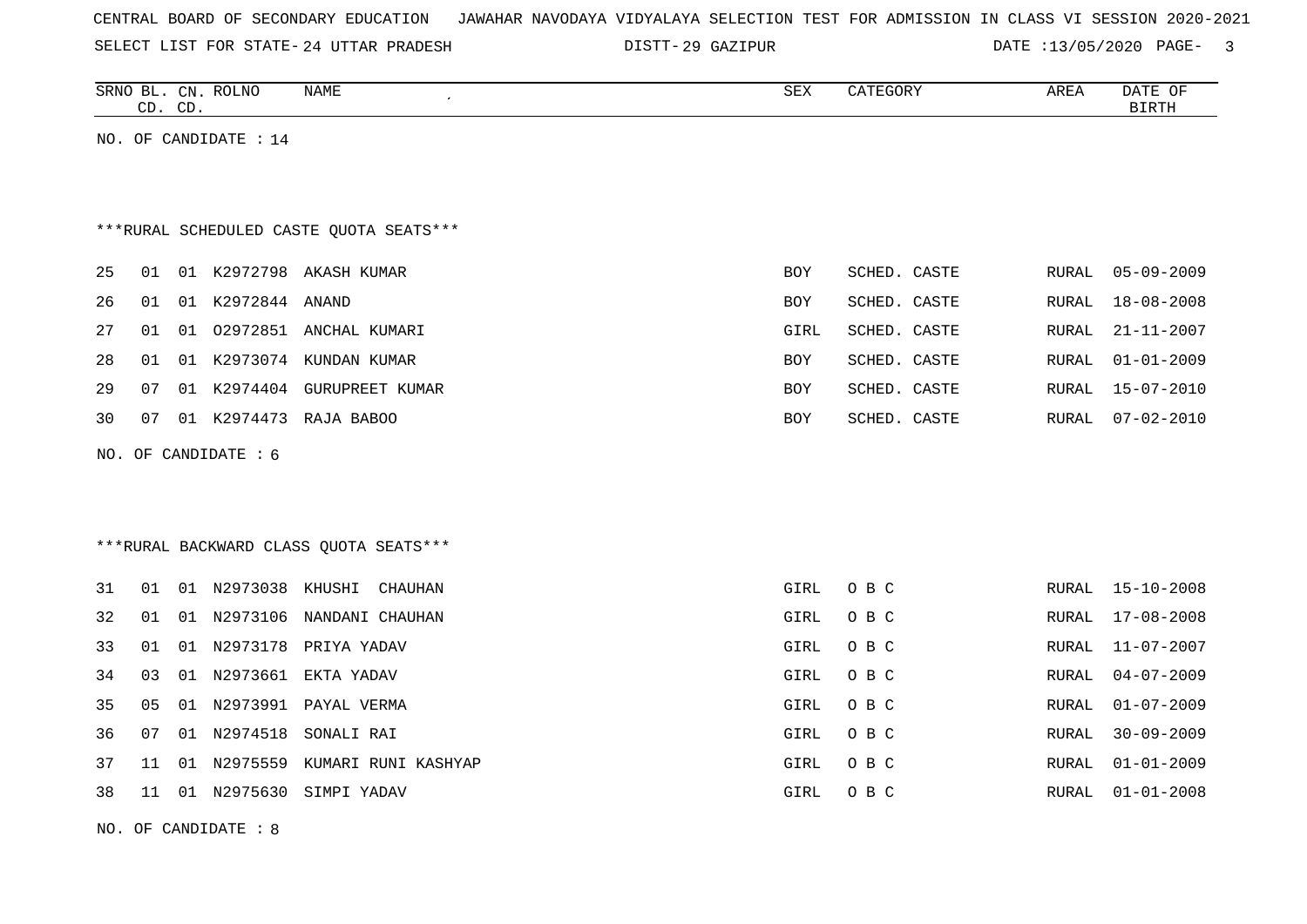SELECT LIST FOR STATE- DISTT- 24 UTTAR PRADESH

29 GAZIPUR DATE :13/05/2020 PAGE- 4

| SRNO BL. CN. ROLNO<br>NAME<br>CD. CD.   | SEX | CATEGORY     | AREA  | DATE OF<br>BIRTH |
|-----------------------------------------|-----|--------------|-------|------------------|
| ***RURAL SCHEDULED TRIBE QUOTA SEATS*** |     |              |       |                  |
| 01 L2973281 SATYAM<br>39<br>01          | BOY | SCHED. TRIBE | RURAL | 01-01-2009       |
| 01 L2974124 ANUJ GOND<br>40<br>06       | BOY | SCHED. TRIBE | RURAL | 07-08-2010       |
| NO. OF CANDIDATE : $2$                  |     |              |       |                  |

TOTAL SELECTED CANDIDATE : 40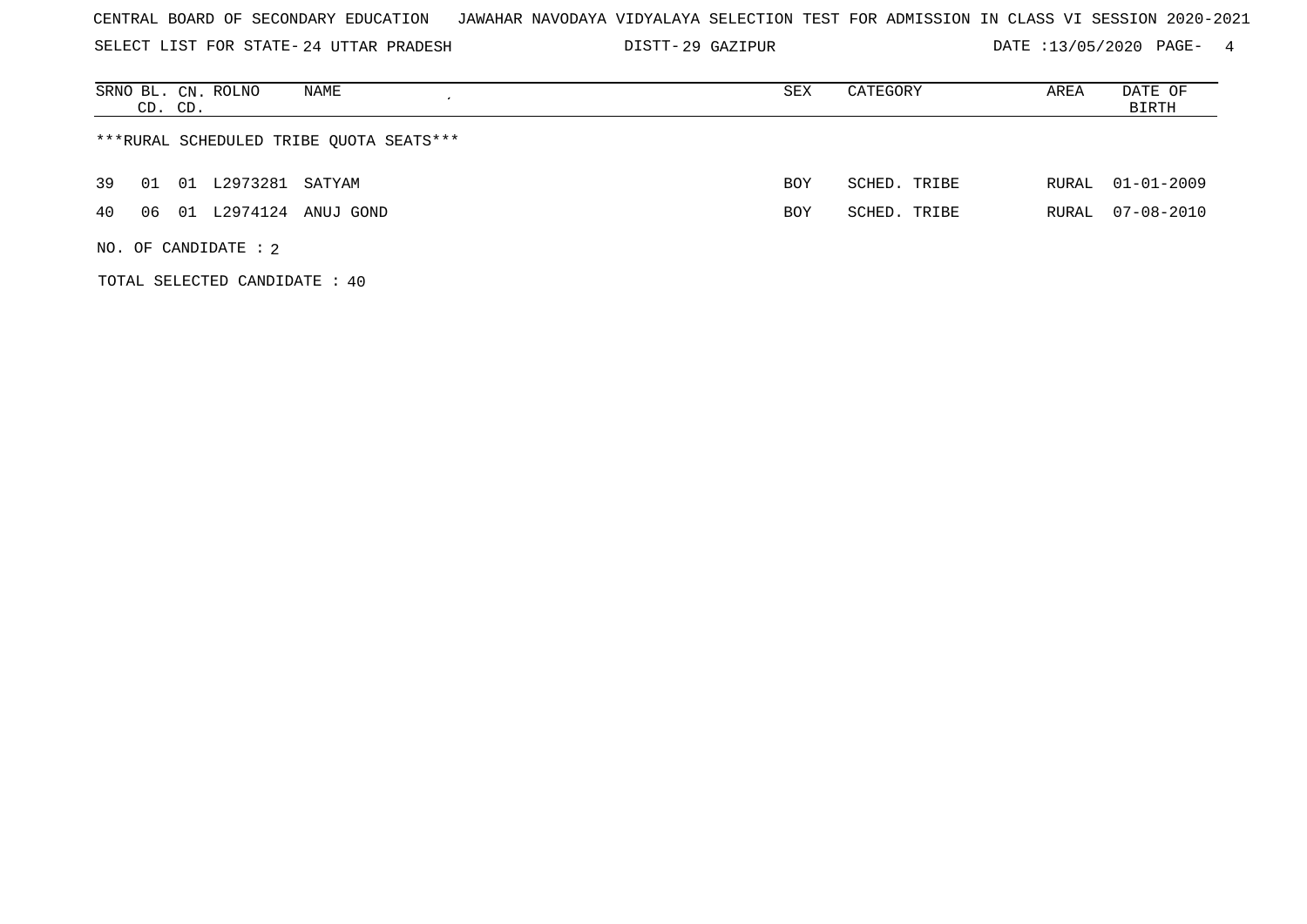SELECT LIST FOR STATE- DISTT- 24 UTTAR PRADESH

30 HARDOI DATE :13/05/2020 PAGE- 1

|                                        |                   | CD. CD. | SRNO BL. CN. ROLNO  | <b>NAME</b>                   | <b>SEX</b> | CATEGORY       | AREA  | DATE OF<br><b>BIRTH</b> |  |
|----------------------------------------|-------------------|---------|---------------------|-------------------------------|------------|----------------|-------|-------------------------|--|
|                                        |                   |         | ***OPEN UR SEATS*** |                               |            |                |       |                         |  |
| 1                                      | 02                | 01      | J2976713            | KRISHANA                      | BOY        | O B C          | RURAL | $20 - 08 - 2009$        |  |
| 2                                      | 02                |         | 01 J2976822 SAROJ   |                               | BOY        | O B C          | RURAL | $20 - 07 - 2009$        |  |
| 3                                      | $12 \overline{ }$ | 01      |                     | I2981095 ASID KHAN            | <b>BOY</b> | <b>GENERAL</b> | RURAL | $01 - 01 - 2010$        |  |
| 4                                      | $12 \overline{ }$ | 01      |                     | 12981096 ATIF KHAN            | <b>BOY</b> | GENERAL        | RURAL | $22 - 07 - 2008$        |  |
| 5                                      | $12 \overline{ }$ | 01      | 02981178            | MINAKSHI DEVI                 | GIRL       | SCHED. CASTE   | RURAL | $01 - 07 - 2009$        |  |
| 6                                      | 12                | 01      | M2981301            | SHAGUN                        | GIRL       | GENERAL        | RURAL | $03 - 05 - 2007$        |  |
| OF CANDIDATE: 6<br>NO.                 |                   |         |                     |                               |            |                |       |                         |  |
|                                        |                   |         |                     |                               |            |                |       |                         |  |
|                                        |                   |         |                     |                               |            |                |       |                         |  |
| ***OPEN SCHEDULED CASTE QUOTA SEATS*** |                   |         |                     |                               |            |                |       |                         |  |
| 7                                      | 03                | 01      |                     | K2977094 RANJEET KUMAR GAUTAM | BOY        | SCHED. CASTE   | RURAL | $05 - 01 - 2009$        |  |
| 8                                      | 12                | 01      | K2981045            | ALOK KUMAR                    | BOY        | SCHED. CASTE   | RURAL | $09 - 09 - 2008$        |  |
| 9                                      | 15                | 01      |                     | K2981964 ANKESH SINGH         | BOY        | SCHED. CASTE   | RURAL | $01 - 01 - 2008$        |  |
| 10                                     | 15                | 01      | 02982151            | PRATIBHA BHARTI               | GIRL       | SCHED. CASTE   | RURAL | $12 - 10 - 2009$        |  |

|  |  | 11 16 01 K2982426 DHEERAJ KUMAR    | BOY  | SCHED. CASTE |  | RURAL 01-01-2009 |
|--|--|------------------------------------|------|--------------|--|------------------|
|  |  | 12  17  01  02982856  INDU  PRABHA | GIRL | SCHED. CASTE |  | RURAL 29-10-2008 |

NO. OF CANDIDATE : 6

# \*\*\*OPEN DISABLED QUOTA SEATS\*\*\*

|  | 13 02 01 J2976844 SHOAIB |                                       | BOY OBC |  | RURAL 15-07-2009 |
|--|--------------------------|---------------------------------------|---------|--|------------------|
|  |                          | 14   11   01   J2980524   ARPIT PATEL | BOY OBC |  | RURAL 28-01-2011 |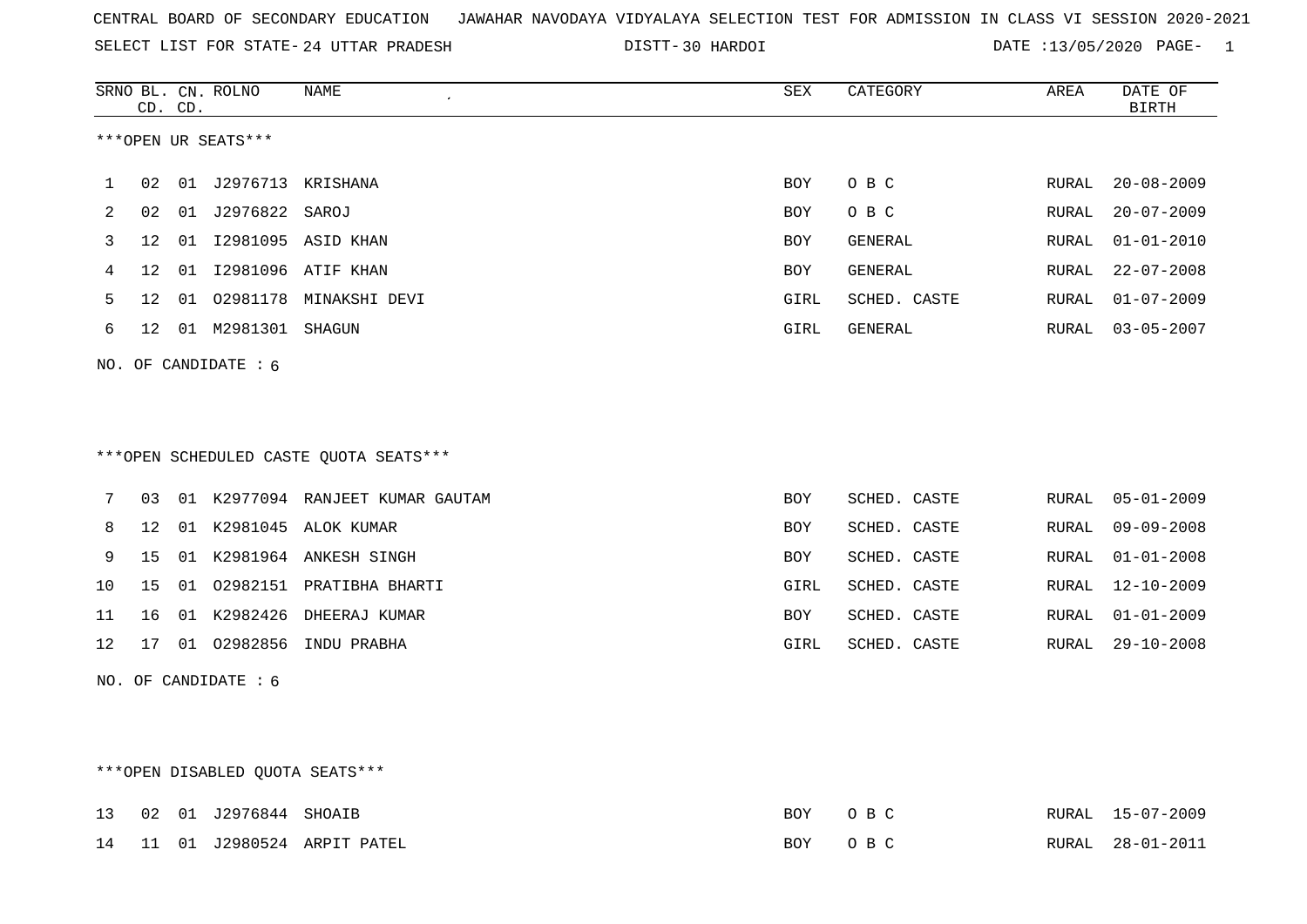SELECT LIST FOR STATE- DISTT- 24 UTTAR PRADESH

30 HARDOI DATE :13/05/2020 PAGE- 2

|    |    | CD. CD. | SRNO BL. CN. ROLNO     | <b>NAME</b>                            | SEX  | CATEGORY     | AREA  | DATE OF<br><b>BIRTH</b> |
|----|----|---------|------------------------|----------------------------------------|------|--------------|-------|-------------------------|
|    |    |         | NO. OF CANDIDATE : 2   |                                        |      |              |       |                         |
|    |    |         |                        |                                        |      |              |       |                         |
|    |    |         |                        |                                        |      |              |       |                         |
|    |    |         |                        | *** OPEN BACKWARD CLASS QUOTA SEATS*** |      |              |       |                         |
| 15 | 02 | 01      |                        | J2976751 NOMAN AHMAD                   | BOY  | O B C        | RURAL | $03 - 06 - 2009$        |
| 16 | 02 |         |                        | 01 N2976762 PRATYAKSHI KUSHWAHA BOODH  | GIRL | O B C        | RURAL | $22 - 11 - 2009$        |
| 17 | 02 |         | 01 N2976848            | SHREYA PAL                             | GIRL | O B C        | RURAL | $15 - 03 - 2009$        |
| 18 | 09 | 01      | N2979601               | DIVYA JYOTI SINGH                      | GIRL | O B C        | RURAL | $01 - 07 - 2009$        |
| 19 | 12 | 01      |                        | J2981358 VIVEK KUMAR YADAV             | BOY  | O B C        | RURAL | $01 - 12 - 2007$        |
|    |    |         | NO. OF CANDIDATE : 5   |                                        |      |              |       |                         |
|    |    |         |                        |                                        |      |              |       |                         |
|    |    |         |                        |                                        |      |              |       |                         |
|    |    |         |                        | ***OPEN SCHEDULED TRIBE QUOTA SEATS*** |      |              |       |                         |
| 20 | 05 |         |                        | 01 L2977841 ANKUSH RANA                |      |              |       | $15 - 08 - 2010$        |
|    |    |         |                        |                                        | BOY  | SCHED. TRIBE | RURAL |                         |
|    |    |         | NO. OF CANDIDATE : 1   |                                        |      |              |       |                         |
|    |    |         |                        |                                        |      |              |       |                         |
|    |    |         |                        |                                        |      |              |       |                         |
|    |    |         | ***RURAL OPEN SEATS*** |                                        |      |              |       |                         |
| 21 | 01 |         | 01 12976536            | PRAKHAR MISHRA                         | BOY  | GENERAL      | RURAL | $31 - 03 - 2009$        |
| 22 | 02 |         | 01 M2976813            | SAMEENA BANO                           | GIRL | GENERAL      | RURAL | $22 - 11 - 2008$        |
| 23 | 03 |         |                        | 01 M2977043 MONIKA SINGH               | GIRL | GENERAL      |       | RURAL 14-08-2008        |
| 24 | 04 | 01      | M2977649               | SANIYA ZAIDI                           | GIRL | GENERAL      | RURAL | $09 - 11 - 2010$        |
| 25 | 05 | 01      |                        | J2977818 AKASH PRAJAPATI               | BOY  | O B C        | RURAL | $11 - 09 - 2009$        |
| 26 | 06 |         |                        | 01 M2978320 TANYA SINGH                | GIRL | GENERAL      | RURAL | 18-10-2009              |
| 27 | 07 |         |                        | 01  12978670  PARATHRAJ                | BOY  | GENERAL      |       | RURAL 30-01-2009        |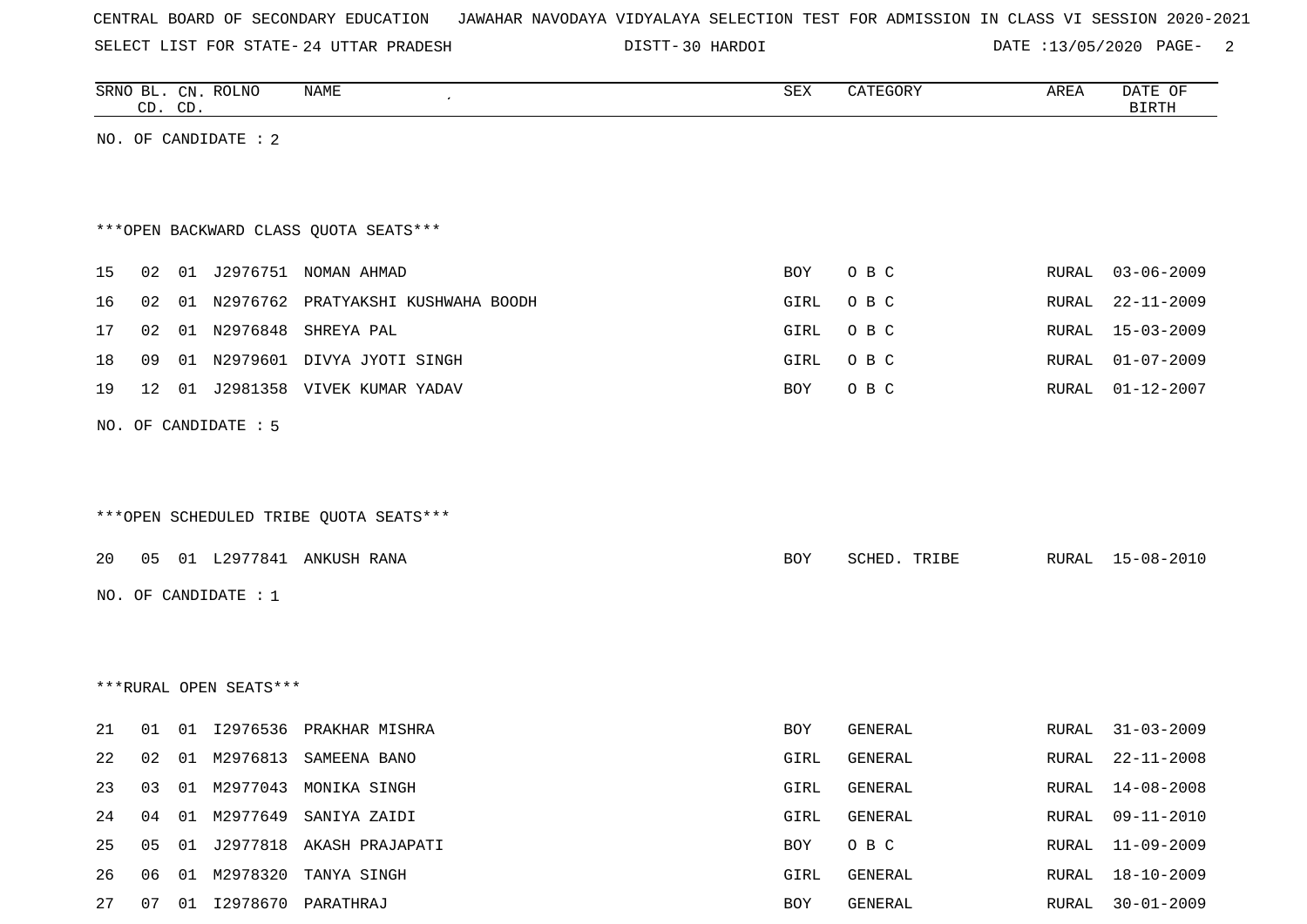SELECT LIST FOR STATE- DISTT- 24 UTTAR PRADESH

30 HARDOI DATE :13/05/2020 PAGE- 3

|    | CD. CD. |    | SRNO BL. CN. ROLNO     | NAME<br>$\epsilon$                      | SEX  | CATEGORY       | AREA         | DATE OF<br><b>BIRTH</b> |
|----|---------|----|------------------------|-----------------------------------------|------|----------------|--------------|-------------------------|
|    |         |    | ***RURAL OPEN SEATS*** |                                         |      |                |              |                         |
| 28 | 08      | 01 | J2979430               | UDAI SINGH                              | BOY  | O B C          | RURAL        | $15 - 07 - 2007$        |
| 29 | 09      | 01 | J2979662               | KUSHAL                                  | BOY  | O B C          | RURAL        | $06 - 10 - 2009$        |
| 30 | 10      | 01 |                        | J2980031 ANUJ RAJPUT                    | BOY  | O B C          | RURAL        | $01 - 06 - 2009$        |
| 31 | 11      | 01 |                        | M2980824 RUPALI SINGH                   | GIRL | <b>GENERAL</b> | RURAL        | $27 - 05 - 2009$        |
| 32 | 12      | 01 |                        | J2981232 PRIYANSH PRAJAPATI             | BOY  | O B C          | RURAL        | $04 - 05 - 2010$        |
| 33 | 13      | 01 | J2981369               | ABHISHEK KUMAR PAL                      | BOY  | O B C          | RURAL        | $13 - 09 - 2007$        |
| 34 | 14      | 01 | J2981869               | MAYANK YADAV                            | BOY  | O B C          | RURAL        | $14 - 08 - 2010$        |
| 35 | 15      | 01 | J2982002               | AYUSH PAL                               | BOY  | O B C          | RURAL        | $19 - 07 - 2010$        |
| 36 | 16      | 01 | K2982324               | ADARSH KUMAR                            | BOY  | SCHED. CASTE   | RURAL        | $23 - 08 - 2007$        |
| 37 | 17      | 01 |                        | J2982834 ANKIT RATHAUR                  | BOY  | O B C          | RURAL        | $22 - 07 - 2008$        |
| 38 | 18      | 01 | J2983069               | GOVIND LAL                              | BOY  | O B C          | RURAL        | $25 - 01 - 2009$        |
| 39 | 18      | 01 | J2983315               | SANTAN KUMAR                            | BOY  | O B C          | RURAL        | $14 - 04 - 2008$        |
| 40 | 19      |    |                        | 01 J2983455 AKASH MAURYA                | BOY  | O B C          | RURAL        | $30 - 08 - 2009$        |
|    |         |    | NO. OF CANDIDATE : 20  |                                         |      |                |              |                         |
|    |         |    |                        |                                         |      |                |              |                         |
|    |         |    |                        |                                         |      |                |              |                         |
|    |         |    |                        | ***RURAL SCHEDULED CASTE QUOTA SEATS*** |      |                |              |                         |
| 41 | 02      |    |                        | 01 K2976898 VISHAL KANAUJIA             | BOY  | SCHED. CASTE   | <b>RURAL</b> | $13 - 04 - 2009$        |
| 42 | 03      | 01 | K2977171               | VIKASH VERMA                            | BOY  | SCHED. CASTE   | RURAL        | $08 - 08 - 2008$        |
| 43 | 04      | 01 |                        | K2977747 SUMIT KUMAR                    | BOY  | SCHED. CASTE   | RURAL        | $10 - 05 - 2007$        |
| 44 | 07      |    | 01 K2978340 ABHASH     |                                         | BOY  | SCHED. CASTE   | RURAL        | $20 - 07 - 2008$        |
| 45 | 07      |    | 01 K2978419 ANKUL      |                                         | BOY  | SCHED. CASTE   | RURAL        | $01 - 01 - 2009$        |
| 46 | 07      |    |                        | 01 K2978461 ARVIND KUMAR                | BOY  | SCHED. CASTE   | RURAL        | $02 - 07 - 2008$        |
| 47 | 07      |    | 01 K2978619 MANISH     |                                         | BOY  | SCHED. CASTE   | RURAL        | $22 - 07 - 2008$        |
| 48 | 07      |    |                        | 01 K2978955 VIKAS KUMAR                 | BOY  | SCHED. CASTE   | RURAL        | $01 - 01 - 2009$        |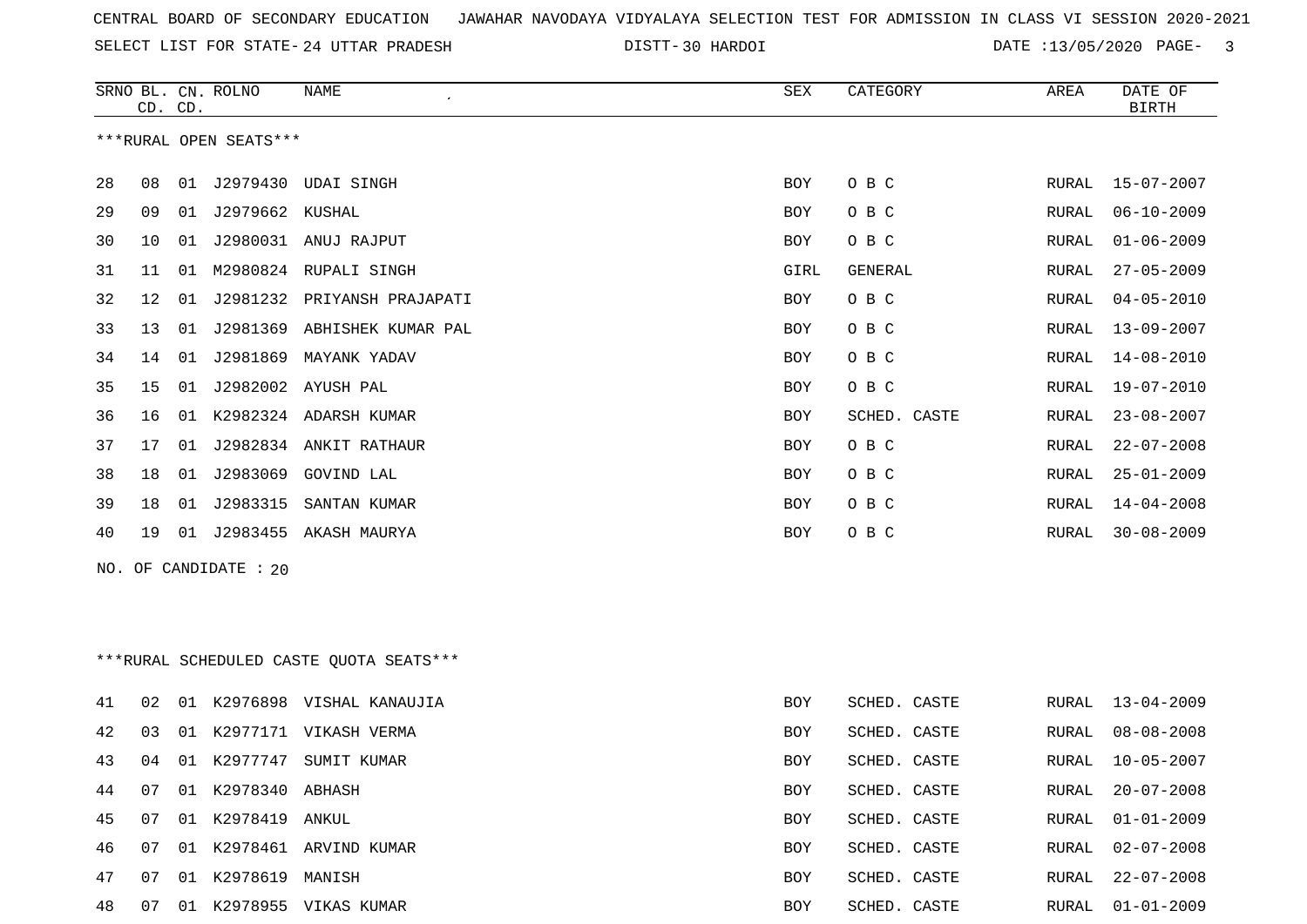SELECT LIST FOR STATE- DISTT- 24 UTTAR PRADESH

30 HARDOI DATE :13/05/2020 PAGE- 4

|                                         |     | CD. CD. | SRNO BL. CN. ROLNO   | NAME                          | SEX        | CATEGORY     | AREA  | DATE OF<br><b>BIRTH</b> |  |  |
|-----------------------------------------|-----|---------|----------------------|-------------------------------|------------|--------------|-------|-------------------------|--|--|
| ***RURAL SCHEDULED CASTE QUOTA SEATS*** |     |         |                      |                               |            |              |       |                         |  |  |
| 49                                      | 09  |         |                      | 01 K2979479 ADESH KUMAR       | <b>BOY</b> | SCHED. CASTE | RURAL | $06 - 07 - 2008$        |  |  |
| 50                                      | 09  |         | 01 K2979647          | KESHAV KUMAR                  | <b>BOY</b> | SCHED. CASTE | RURAL | $09 - 05 - 2008$        |  |  |
| 51                                      | 09  |         |                      | 01 K2979848 SHASHIKANT GAUTAM | <b>BOY</b> | SCHED. CASTE | RURAL | $23 - 02 - 2008$        |  |  |
| 52                                      | 11  |         |                      | 01 K2980532 ATUL KUMAR        | <b>BOY</b> | SCHED. CASTE | RURAL | $05 - 10 - 2008$        |  |  |
| 53                                      | 12. |         |                      | 01 K2981037 AJAY KUMAR        | <b>BOY</b> | SCHED. CASTE | RURAL | $15 - 02 - 2008$        |  |  |
| 54                                      | 12  |         |                      | 01 K2981255 RITESH KUMAR      | <b>BOY</b> | SCHED. CASTE | RURAL | $17 - 06 - 2009$        |  |  |
| 55                                      | 12  |         | 01 K2981351 VIKASH   |                               | <b>BOY</b> | SCHED. CASTE | RURAL | $01 - 01 - 2008$        |  |  |
| 56                                      | 13  | 01      |                      | K2981800 VIVEK VERMA          | <b>BOY</b> | SCHED. CASTE | RURAL | $10 - 02 - 2009$        |  |  |
| 57                                      | 17  | 01      | K2982899             | SHAILENDRA KUMAR              | <b>BOY</b> | SCHED. CASTE | RURAL | $01 - 01 - 2008$        |  |  |
| 58                                      | 17  | 01      | K2982910             | SUDHANSHU SONWANI             | <b>BOY</b> | SCHED. CASTE | RURAL | $24 - 07 - 2008$        |  |  |
| 59                                      | 18  |         |                      | 01 K2982925 ABHISHEK KUMAR    | <b>BOY</b> | SCHED. CASTE | RURAL | $01 - 01 - 2009$        |  |  |
|                                         |     |         | NO. OF CANDIDATE: 19 |                               |            |              |       |                         |  |  |

\*\*\*RURAL BACKWARD CLASS QUOTA SEATS\*\*\*

| 60 | 02    | 01 | N2976673 DIVYA    |                          | GIRL | O B C | RURAL | $24 - 07 - 2009$ |
|----|-------|----|-------------------|--------------------------|------|-------|-------|------------------|
| 61 | 02    | 01 | J2976696 HIMANSHU |                          | BOY  | O B C | RURAL | 11-12-2008       |
| 62 | 02    | 01 |                   | J2976788 RAMLAKHAN       | BOY  | O B C | RURAL | 26-09-2008       |
| 63 | 03    |    |                   | 01 N2977013 KAUSHIKI PAL | GIRL | O B C | RURAL | 01-12-2009       |
| 64 | 06.   | 01 |                   | N2978106 ANSHIKA PAL     | GIRL | O B C | RURAL | 31-12-2007       |
| 65 | . በ 7 |    |                   | 01 N2978592 KASHISH PAL  | GIRL | O B C | RURAL | $28 - 07 - 2008$ |
| 66 | 07    |    | 01 N2978809       | SANA                     | GIRL | O B C | RURAL | 01-02-2010       |
| 67 | 0.8   | 01 | N2979077          | BABY RAMKUMARI           | GIRL | O B C | RURAL | 18-01-2009       |
| 68 | 08    |    | 01 N2979236       | PRATIKSHA YADAV          | GIRL | O B C | RURAL | $02 - 07 - 2008$ |
| 69 | 09    | 01 | N2979573 ASKI PAL |                          | GIRL | O B C | RURAL | 19-07-2008       |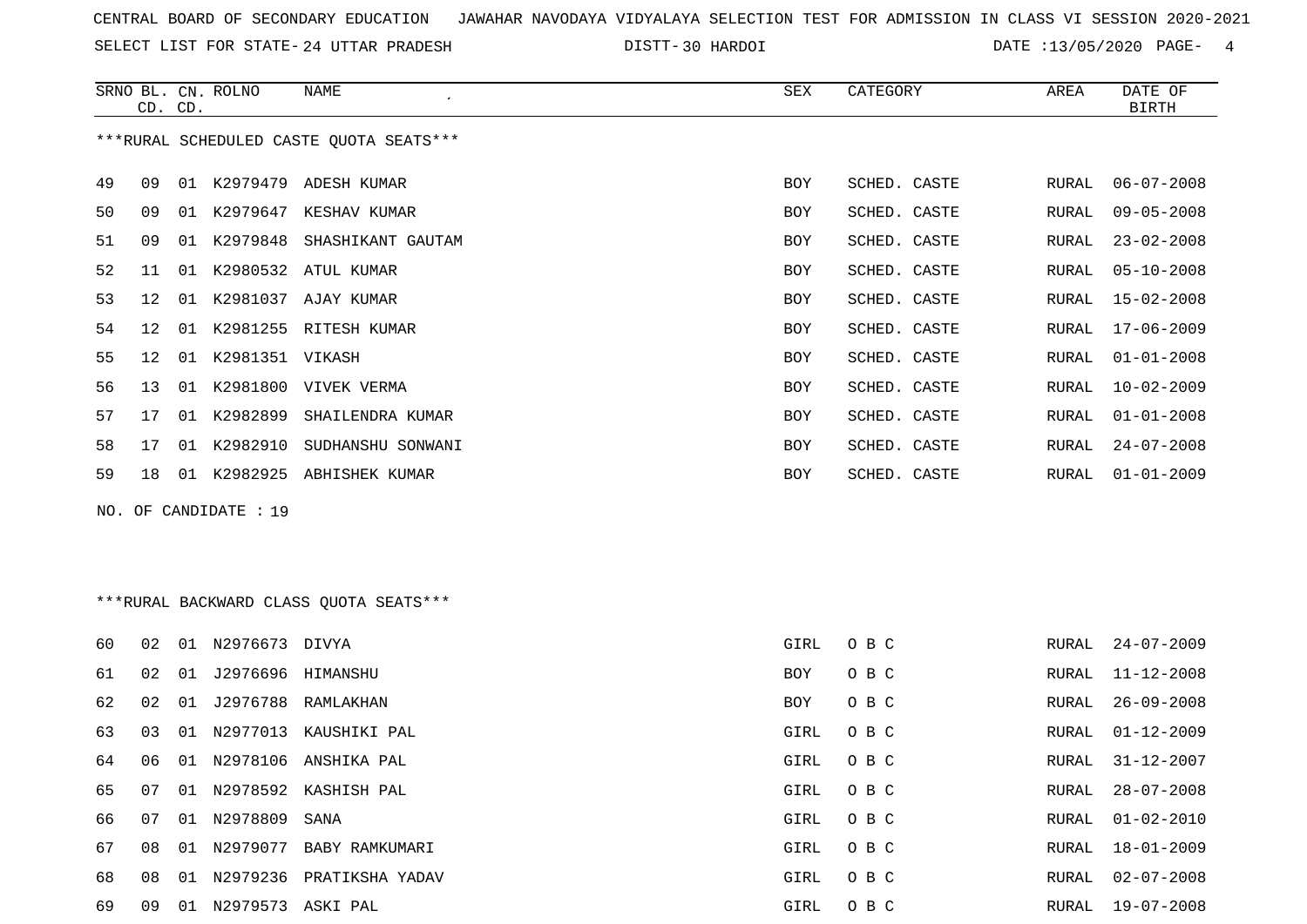SELECT LIST FOR STATE- DISTT- 24 UTTAR PRADESH

30 HARDOI DATE :13/05/2020 PAGE- 5

|                                        | CD. CD. |    | SRNO BL. CN. ROLNO      | NAME<br>$\cdot$        | SEX  | CATEGORY | AREA  | DATE OF<br>BIRTH |  |
|----------------------------------------|---------|----|-------------------------|------------------------|------|----------|-------|------------------|--|
| ***RURAL BACKWARD CLASS OUOTA SEATS*** |         |    |                         |                        |      |          |       |                  |  |
| 70                                     | 09      | 01 | J2979933                | VAIBHAV PAL            | BOY  | O B C    |       | RURAL 25-11-2009 |  |
| 71                                     | 1 O     | 01 | N2980090                | DIVYA                  | GIRL | O B C    |       | RURAL 10-03-2011 |  |
| 72                                     | 1 O     | 01 |                         | N2980292 RANJNA RAJPUT | GIRL | O B C    |       | RURAL 16-07-2008 |  |
| 73                                     | 11      | 01 | J2980909                | SHIVAM                 | BOY  | O B C    |       | RURAL 01-01-2010 |  |
| 74                                     | 13      | 01 | N2981709                | SHIVANGI               | GIRL | O B C    | RURAL | $20 - 04 - 2008$ |  |
| 75                                     | 18      | 01 | N2983298                | SAKSHI MAURYA          | GIRL | O B C    |       | RURAL 07-04-2009 |  |
|                                        |         |    | NO. OF CANDIDATE : $16$ |                        |      |          |       |                  |  |

# \*\*\*RURAL SCHEDULED TRIBE QUOTA SEATS\*\*\*

|  | 76  07  01  K2978343  ABHAY |                                | <b>BOY</b> | SCHED. CASTE |  | RURAL 25-07-2008 |
|--|-----------------------------|--------------------------------|------------|--------------|--|------------------|
|  | 77 11 01 02980619 KANSHI    |                                | GIRL       | SCHED. CASTE |  | RURAL 25-02-2009 |
|  | 78 12 01 K2981021 ABHISHEK  |                                | <b>BOY</b> | SCHED. CASTE |  | RURAL 15-04-2008 |
|  |                             | 79 15 01 02982156 PREETI VERMA | GIRL       | SCHED. CASTE |  | RURAL 10-07-2008 |
|  |                             | 80 17 01 02982881 RAKHI VERMA  | GIRL       | SCHED. CASTE |  | RURAL 12-07-2007 |
|  |                             |                                |            |              |  |                  |

#### NO. OF CANDIDATE : 5

TOTAL SELECTED CANDIDATE : 80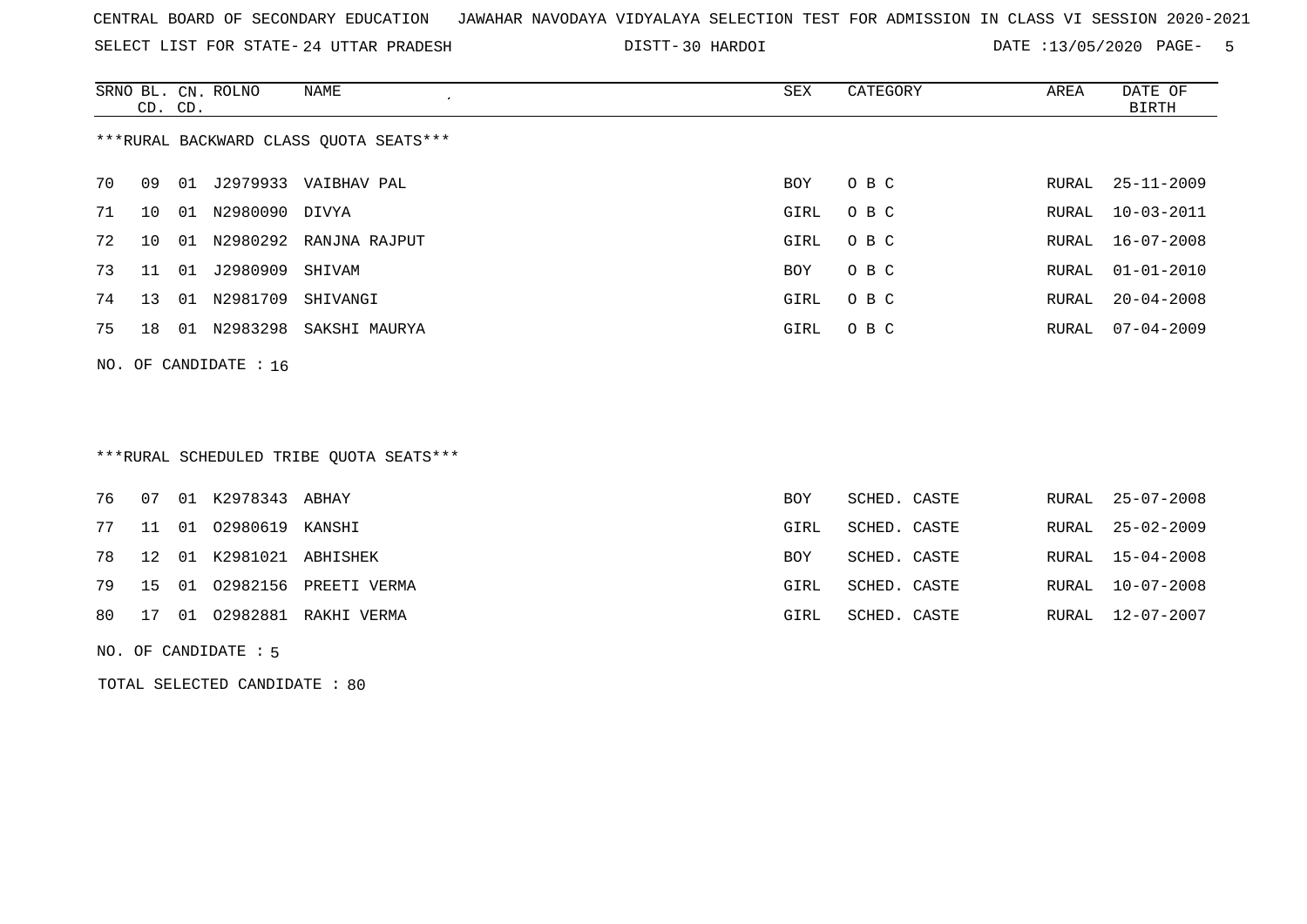|  |  |  |  | CENTRAL BOARD OF SECONDARY EDUCATION GJAWAHAR NAVODAYA VIDYALAYA SELECTION TEST FOR ADMISSION IN CLASS VI SESSION 2020-2021 |  |  |  |  |  |  |  |  |  |  |  |
|--|--|--|--|-----------------------------------------------------------------------------------------------------------------------------|--|--|--|--|--|--|--|--|--|--|--|
|--|--|--|--|-----------------------------------------------------------------------------------------------------------------------------|--|--|--|--|--|--|--|--|--|--|--|

SELECT LIST FOR STATE- DISTT- 24 UTTAR PRADESH 31 MAU DATE :13/05/2020 PAGE- 1

|    |    | CD. CD. | SRNO BL. CN. ROLNO   | <b>NAME</b><br>$\epsilon$              | SEX        | CATEGORY     | AREA  | DATE OF<br><b>BIRTH</b> |
|----|----|---------|----------------------|----------------------------------------|------------|--------------|-------|-------------------------|
|    |    |         | ***OPEN UR SEATS***  |                                        |            |              |       |                         |
| 1  | 03 |         |                      | 01 K2984782 NAVEEN ARORA               | BOY        | SCHED. CASTE | RURAL | $30 - 03 - 2010$        |
| 2  | 05 |         |                      | 01 J2985797 SANJAY SAHANI              | <b>BOY</b> | O B C        | RURAL | $01 - 07 - 2008$        |
| 3  | 06 |         |                      | 01 J2985946 ADITYA YADAV               | BOY        | O B C        | RURAL | $12 - 07 - 2008$        |
| 4  | 06 |         |                      | 01 F2986217 POONAM CHAUHAN             | GIRL       | O B C        | URBAN | $09 - 09 - 2009$        |
| 5  | 06 |         |                      | 01 J2986265 RAJAT CHAUHAN              | BOY        | O B C        | RURAL | $13 - 07 - 2008$        |
| 6  | 06 | 01      | E2986426             | TANISHKA SINGH                         | GIRL       | GENERAL      | URBAN | $13 - 11 - 2009$        |
| 7  | 07 |         |                      | 01 J2986564 ANKIT YADAV                | BOY        | O B C        | RURAL | $15 - 10 - 2010$        |
| 8  | 09 |         |                      | 01 I2987587 ADITYA PANDEY              | BOY        | GENERAL      | RURAL | $03 - 01 - 2010$        |
|    |    |         | NO. OF CANDIDATE : 8 |                                        |            |              |       |                         |
|    |    |         |                      |                                        |            |              |       |                         |
|    |    |         |                      | ***OPEN SCHEDULED CASTE QUOTA SEATS*** |            |              |       |                         |
| 9  | 06 |         |                      | 01 K2986124 JAIK KUMAR                 | BOY        | SCHED. CASTE | RURAL | $25 - 08 - 2009$        |
| 10 | 06 |         |                      | 01 02986162 KUMARI HARSHALATA          | GIRL       | SCHED. CASTE | RURAL | $05 - 07 - 2008$        |
| 11 | 07 |         |                      | 01 K2986601 ARYAN RANJAN               | BOY        | SCHED. CASTE | RURAL | $11 - 05 - 2009$        |
| 12 | 09 |         |                      | 01 K2987781 ROSHAN NIGAM               | BOY        | SCHED. CASTE | RURAL | $03 - 03 - 2010$        |
|    |    |         | NO. OF CANDIDATE : 4 |                                        |            |              |       |                         |
|    |    |         |                      |                                        |            |              |       |                         |
|    |    |         |                      |                                        |            |              |       |                         |

# \*\*\*OPEN DISABLED QUOTA SEATS\*\*\*

|  |  | 13 06 01 J2986333 SATYAM YADAV | BOY OBC |         | RURAL 05-07-2010 |
|--|--|--------------------------------|---------|---------|------------------|
|  |  | 14 07 01 M2986819 SANYA DUBEY  | GIRL    | GENERAL | RURAL 28-03-2009 |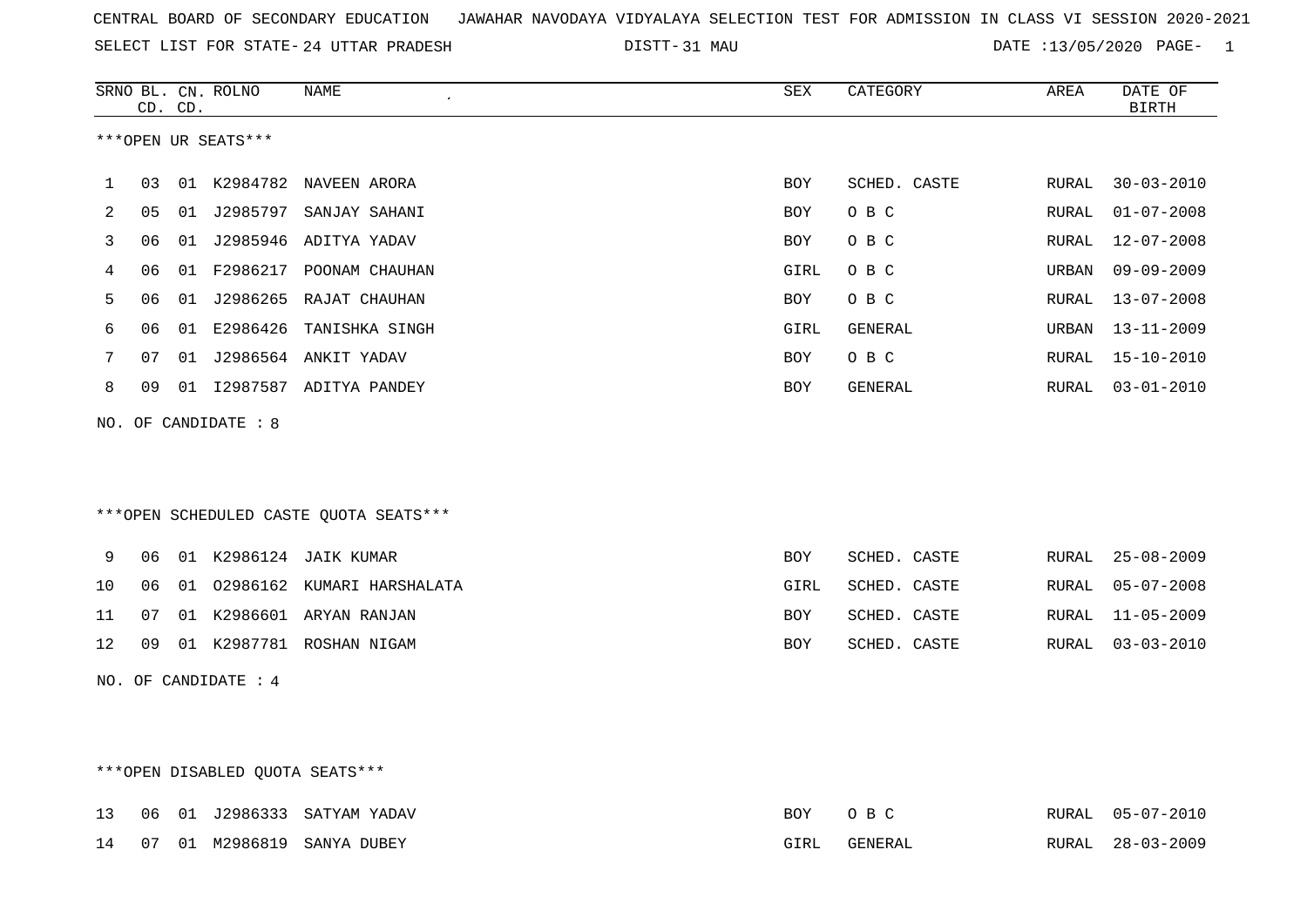| CENTRAL BOARD OF SECONDARY EDUCATION – JAWAHAR NAVODAYA VIDYALAYA SELECTION TEST FOR ADMISSION IN CLASS VI SESSION 2020-2021 |  |  |  |  |
|------------------------------------------------------------------------------------------------------------------------------|--|--|--|--|
|------------------------------------------------------------------------------------------------------------------------------|--|--|--|--|

SELECT LIST FOR STATE- DISTT- 24 UTTAR PRADESH

DISTT-31 MAU 2012 13/05/2020 PAGE- 2

|    | CD. CD. | SRNO BL. CN. ROLNO     | NAME                                   | ${\tt SEX}$ | CATEGORY     | AREA         | DATE OF<br><b>BIRTH</b> |
|----|---------|------------------------|----------------------------------------|-------------|--------------|--------------|-------------------------|
|    |         | NO. OF CANDIDATE : 2   |                                        |             |              |              |                         |
|    |         |                        |                                        |             |              |              |                         |
|    |         |                        |                                        |             |              |              |                         |
|    |         |                        | *** OPEN BACKWARD CLASS QUOTA SEATS*** |             |              |              |                         |
| 15 | 04      |                        | 01 J2985146 ATULYA PRATAP              | BOY         | O B C        | RURAL        | $13 - 07 - 2009$        |
| 16 | 04      |                        | 01 J2985224 MANISH YADAV               | BOY         | O B C        | <b>RURAL</b> | $01 - 01 - 2010$        |
| 17 | 05      |                        | 01 N2985635 KHUSHI GUPTA               | GIRL        | O B C        | RURAL        | $10 - 08 - 2009$        |
| 18 | 05      |                        | 01 N2985730 RADHIKA GUPTA              | GIRL        | O B C        | RURAL        | $07 - 05 - 2008$        |
| 19 | 08      |                        | 01 N2987214 KRITI YADAV                | GIRL        | O B C        | RURAL        | $10 - 07 - 2009$        |
|    |         | NO. OF CANDIDATE : 5   |                                        |             |              |              |                         |
|    |         |                        |                                        |             |              |              |                         |
|    |         |                        |                                        |             |              |              |                         |
|    |         |                        | ***OPEN SCHEDULED TRIBE QUOTA SEATS*** |             |              |              |                         |
| 20 | 06      |                        | 01 D2985925 ADARSH GOUND               | BOY         | SCHED. TRIBE | URBAN        | $04 - 01 - 2008$        |
|    |         | NO. OF CANDIDATE : $1$ |                                        |             |              |              |                         |
|    |         |                        |                                        |             |              |              |                         |
|    |         |                        |                                        |             |              |              |                         |
|    |         | ***RURAL OPEN SEATS*** |                                        |             |              |              |                         |
|    |         |                        |                                        |             |              |              |                         |
| 21 | 01      |                        | 01 J2983820 AMAN JAISWAL               | BOY         | O B C        | RURAL        | $01 - 08 - 2009$        |
| 22 | 01      |                        | 01 J2983927 LAKSHYA KUMAR              | <b>BOY</b>  | O B C        | RURAL        | $03 - 10 - 2009$        |
| 23 | 01      |                        | 01 02984055 SHREYA SHEKHAR             | GIRL        | SCHED. CASTE | RURAL        | $06 - 06 - 2010$        |
| 24 | 02      |                        | 01 K2984112 ABHISHEK PASWAN            | BOY         | SCHED. CASTE | <b>RURAL</b> | $01 - 07 - 2008$        |
| 25 | 02      |                        | 01 J2984193 ANUPAM GUPTA               | BOY         | O B C        | RURAL        | $27 - 06 - 2009$        |
| 26 | 02      |                        | 01 K2984218 ASHWIN KUMAR               | BOY         | SCHED. CASTE | RURAL        | $20 - 06 - 2007$        |

27 03 01 J2984547 ABHINASH RAJBHAR **BOY O B C** RURAL 01-04-2009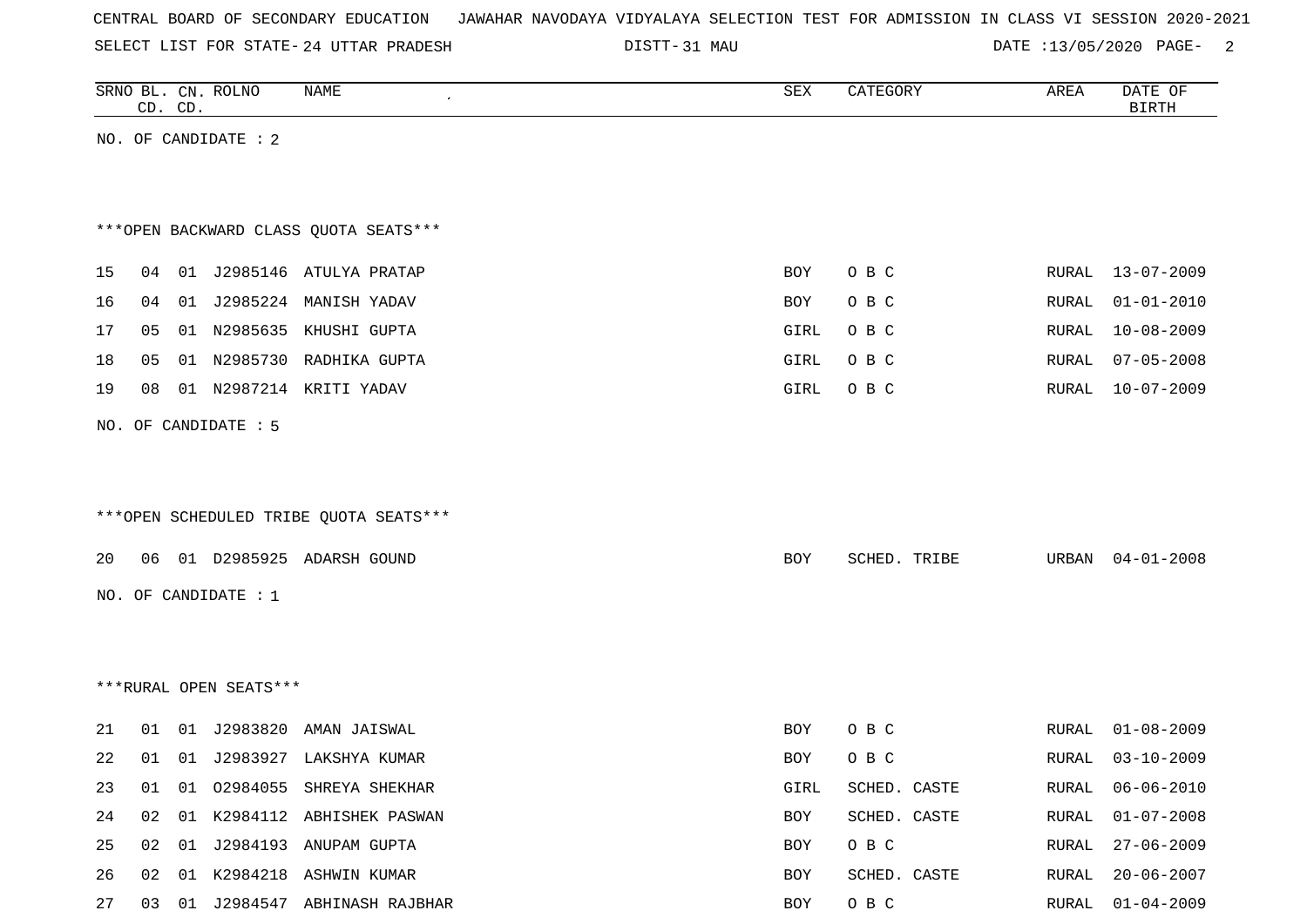SELECT LIST FOR STATE- DISTT- 24 UTTAR PRADESH

31 MAU DATE :13/05/2020 PAGE- 3

|    | CD. | CD. | SRNO BL. CN. ROLNO     | <b>NAME</b>            | <b>SEX</b> | CATEGORY       | AREA         | DATE OF<br><b>BIRTH</b> |
|----|-----|-----|------------------------|------------------------|------------|----------------|--------------|-------------------------|
|    |     |     | ***RURAL OPEN SEATS*** |                        |            |                |              |                         |
| 28 | 03  | 01  | J2984840               | PRIYANSHU VERMA        | BOY        | O B C          | RURAL        | $08 - 06 - 2009$        |
| 29 | 04  | 01  |                        | J2985152 AYUSH YADAV   | <b>BOY</b> | O B C          | RURAL        | $10 - 08 - 2009$        |
| 30 | 04  | 01  | J2985247               | OM KUSHWAHA            | BOY        | O B C          | RURAL        | $17 - 01 - 2008$        |
| 31 | 04  | 01  | J2985267               | PRINCE YADAV           | BOY        | O B C          | RURAL        | $05 - 02 - 2011$        |
| 32 | 05  | 01  |                        | J2985424 ABDU RAHMAN   | <b>BOY</b> | O B C          | RURAL        | $04 - 08 - 2008$        |
| 33 | 05  | 01  | J2985437               | ADARSH KUSHWAHA        | <b>BOY</b> | O B C          | RURAL        | $20 - 07 - 2010$        |
| 34 | 05  | 01  | N2985683               | NISHU GUPTA            | GIRL       | O B C          | RURAL        | $21 - 02 - 2009$        |
| 35 | 06  | 01  | N2986008               | ANJALI YADAV           | GIRL       | O B C          | RURAL        | $01 - 01 - 2010$        |
| 36 | 06  | 01  | J2986209               | NITISH RAJBHAR         | BOY        | O B C          | RURAL        | $02 - 08 - 2007$        |
| 37 | 07  | 01  | J2986508               | ADITYA YADAV           | <b>BOY</b> | O B C          | RURAL        | $29 - 10 - 2009$        |
| 38 | 07  | 01  | J2986528               | AMAN KUSHWAHA          | BOY        | O B C          | RURAL        | $11 - 08 - 2010$        |
| 39 | 07  | 01  | M2986871 SONI          |                        | GIRL       | GENERAL        | RURAL        | $20 - 10 - 2009$        |
| 40 | 07  | 01  | M2986877               | SRITI PANDEY           | GIRL       | <b>GENERAL</b> | RURAL        | $01 - 09 - 2008$        |
| 41 | 08  | 01  | J2987096               | AWANISH KUMAR YADAV    | BOY        | O B C          | RURAL        | $29 - 12 - 2009$        |
| 42 | 08  | 01  | J2987369               | ROHIT GUPTA            | BOY        | O B C          | RURAL        | $05 - 05 - 2009$        |
| 43 | 08  | 01  | M2987530               | VAISHNAVI BARANWAL     | GIRL       | GENERAL        | <b>RURAL</b> | $13 - 10 - 2008$        |
| 44 | 09  | 01  | J2987561               | AASHISH RAJBHAR        | BOY        | O B C          | RURAL        | $15 - 07 - 2009$        |
| 45 | 09  | 01  |                        | J2987574 ABHINAY YADAV | <b>BOY</b> | O B C          | RURAL        | $19 - 04 - 2008$        |
| 46 | 09  | 01  | J2987720               | MD.YASHIN              | BOY        | O B C          | RURAL        | $02 - 08 - 2009$        |

NO. OF CANDIDATE : 26

\*\*\*RURAL SCHEDULED CASTE QUOTA SEATS\*\*\*

|  |  | 47 05 01 K2985541 AVANISH KUMAR | BOY | SCHED. CASTE | RURAL 12-01-2009 |
|--|--|---------------------------------|-----|--------------|------------------|
|  |  | 48 05 01 K2985554 BALWANT KUMAR | BOY | SCHED. CASTE | RURAL 27-11-2010 |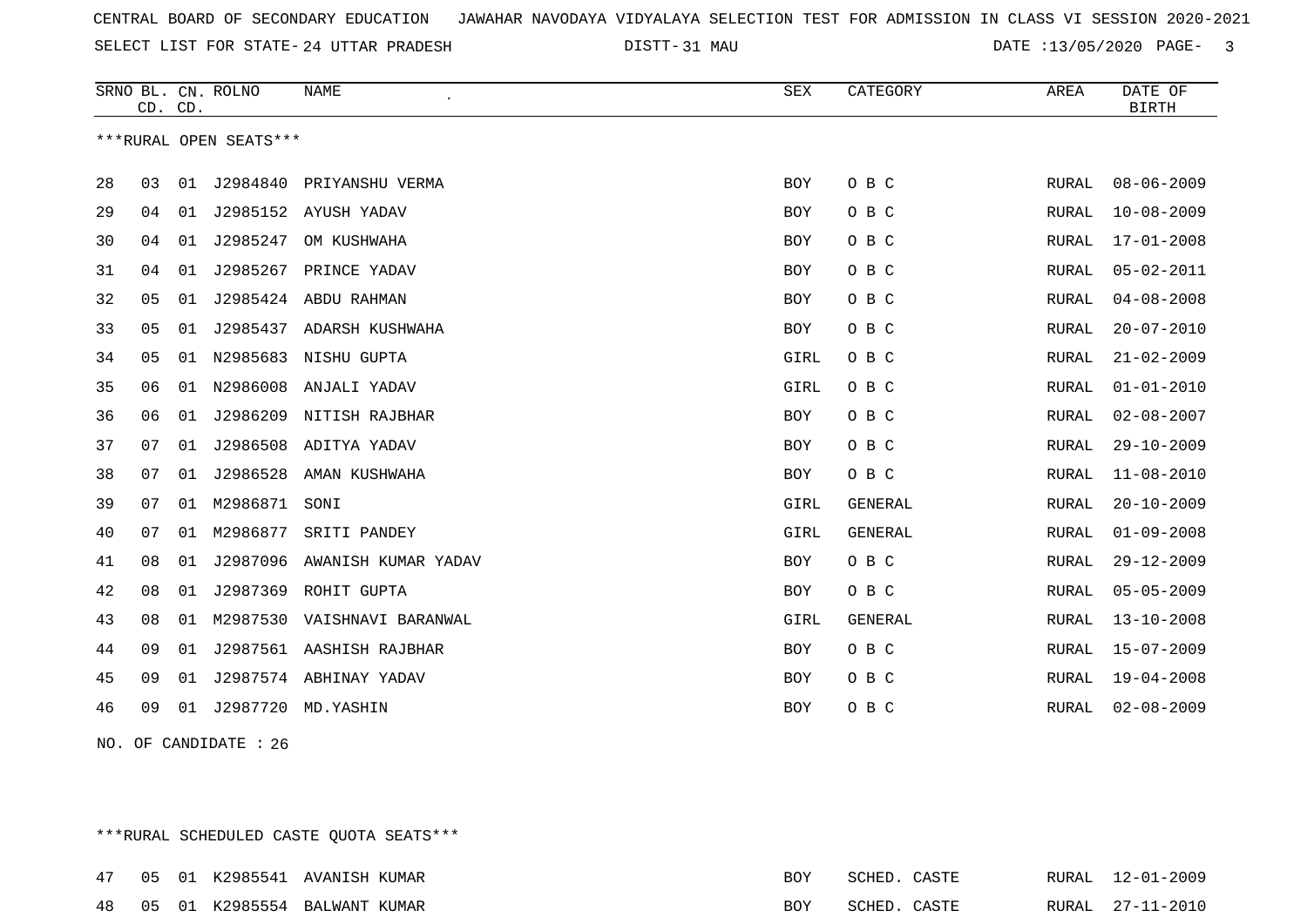SELECT LIST FOR STATE- DISTT- 24 UTTAR PRADESH

DISTT-31 MAU 2020 DATE :13/05/2020 PAGE- 4

|     |    | CD. CD. | SRNO BL. CN. ROLNO  | <b>NAME</b>                             | <b>SEX</b> | CATEGORY     | AREA  | DATE OF<br><b>BIRTH</b> |
|-----|----|---------|---------------------|-----------------------------------------|------------|--------------|-------|-------------------------|
|     |    |         |                     | ***RURAL SCHEDULED CASTE OUOTA SEATS*** |            |              |       |                         |
| 49  | 06 |         | 01 K2986149 KHUSHEE |                                         | BOY        | SCHED. CASTE | RURAL | $01 - 01 - 2010$        |
| 50  | 06 | 01      | 02986185 NANDANI    |                                         | GIRL       | SCHED. CASTE | RURAL | $01 - 01 - 2010$        |
| 51  | 07 |         |                     | 01 K2986520 AKASH KUMAR                 | BOY        | SCHED. CASTE | RURAL | $20 - 04 - 2009$        |
| 52  | 07 | 01      |                     | 02986694 KUMARI REETIKA                 | GIRL       | SCHED. CASTE | RURAL | $20 - 11 - 2009$        |
| 53  | 07 | 01      |                     | K2986698 MANISH KUMAR                   | BOY        | SCHED. CASTE | RURAL | $15 - 04 - 2008$        |
| 54  | 07 |         |                     | 01 K2986734 NITIN KUMAR                 | <b>BOY</b> | SCHED. CASTE | RURAL | $01 - 01 - 2009$        |
| 55  | 07 | 01      | K2986854            | SHUBHAM KUMAR                           | <b>BOY</b> | SCHED. CASTE | RURAL | $28 - 02 - 2008$        |
| 56  | 07 | 01      | 02986868            | SNEHLATA BHARTI                         | GIRL       | SCHED. CASTE | RURAL | $02 - 08 - 2008$        |
| 57  | 08 |         |                     | 01 K2986979 ADITYA KUMAR                | BOY        | SCHED. CASTE | RURAL | $10 - 08 - 2008$        |
| 58  | 09 | 01      |                     | K2987597 AMAN CHOUDHARI                 | BOY        | SCHED. CASTE | RURAL | $01 - 11 - 2009$        |
| 59  | 09 |         |                     | 01 K2987765 RAKESH KUMAR                | <b>BOY</b> | SCHED. CASTE | RURAL | $01 - 05 - 2008$        |
| NO. |    |         | OF CANDIDATE : 13   |                                         |            |              |       |                         |
|     |    |         |                     |                                         |            |              |       |                         |
|     |    |         |                     |                                         |            |              |       |                         |
|     |    |         |                     | *** RURAL BACKWARD CLASS QUOTA SEATS*** |            |              |       |                         |
| 60  | 03 |         |                     | 01 J2984553 ABHISHEK KUMAR YADAV        | BOY        | O B C        | RURAL | $10 - 01 - 2009$        |
| 61  | 03 |         |                     | 01 J2984821 PRASHANT YADAV              | BOY        | O B C        | RURAL | $10 - 11 - 2008$        |
| 62  | 04 |         |                     | 01 N2985091 ANJALI YADAV                | GIRL       | O B C        | RURAL | $02 - 03 - 2009$        |

| 60 | 03 |     |          | 01 J2984553 ABHISHEK KUMAR YADAV | <b>BOY</b> | O B C | RURAL | 10-01-2009       |
|----|----|-----|----------|----------------------------------|------------|-------|-------|------------------|
| 61 | 03 | 01  |          | J2984821 PRASHANT YADAV          | BOY        | O B C | RURAL | $10 - 11 - 2008$ |
| 62 | 04 | 01  |          | N2985091 ANJALI YADAV            | GIRL       | O B C | RURAL | 02-03-2009       |
| 63 | 04 | 01  |          | N2985206 KIRAN CHAUHAN           | GIRL       | O B C | RURAL | 06-03-2008       |
| 64 | 05 | 01  |          | N2985422 AASTHA YADAV            | GIRL       | O B C | RURAL | $01 - 07 - 2008$ |
| 65 | 05 | O 1 | N2985491 | ANJALI CHAUHAN                   | GIRL       | O B C | RURAL | $07 - 09 - 2008$ |
| 66 | 05 |     |          | 01 J2985681 NISHANT YADAV        | BOY        | O B C | RURAL | 14-11-2008       |
| 67 | 05 |     |          | 01 J2985726 PRIYANSHU PRAJAPATI  | BOY        | O B C | RURAL | $20 - 05 - 2008$ |
| 68 | 05 | 01  | N2985871 | SWATI CHAUHAN                    | GIRL       | O B C | RURAL | 16-06-2009       |
| 69 | 06 | 01  | N2986012 | ANJALI<br>YADAV                  | GIRL       | O B C | RURAL | 03-11-2008       |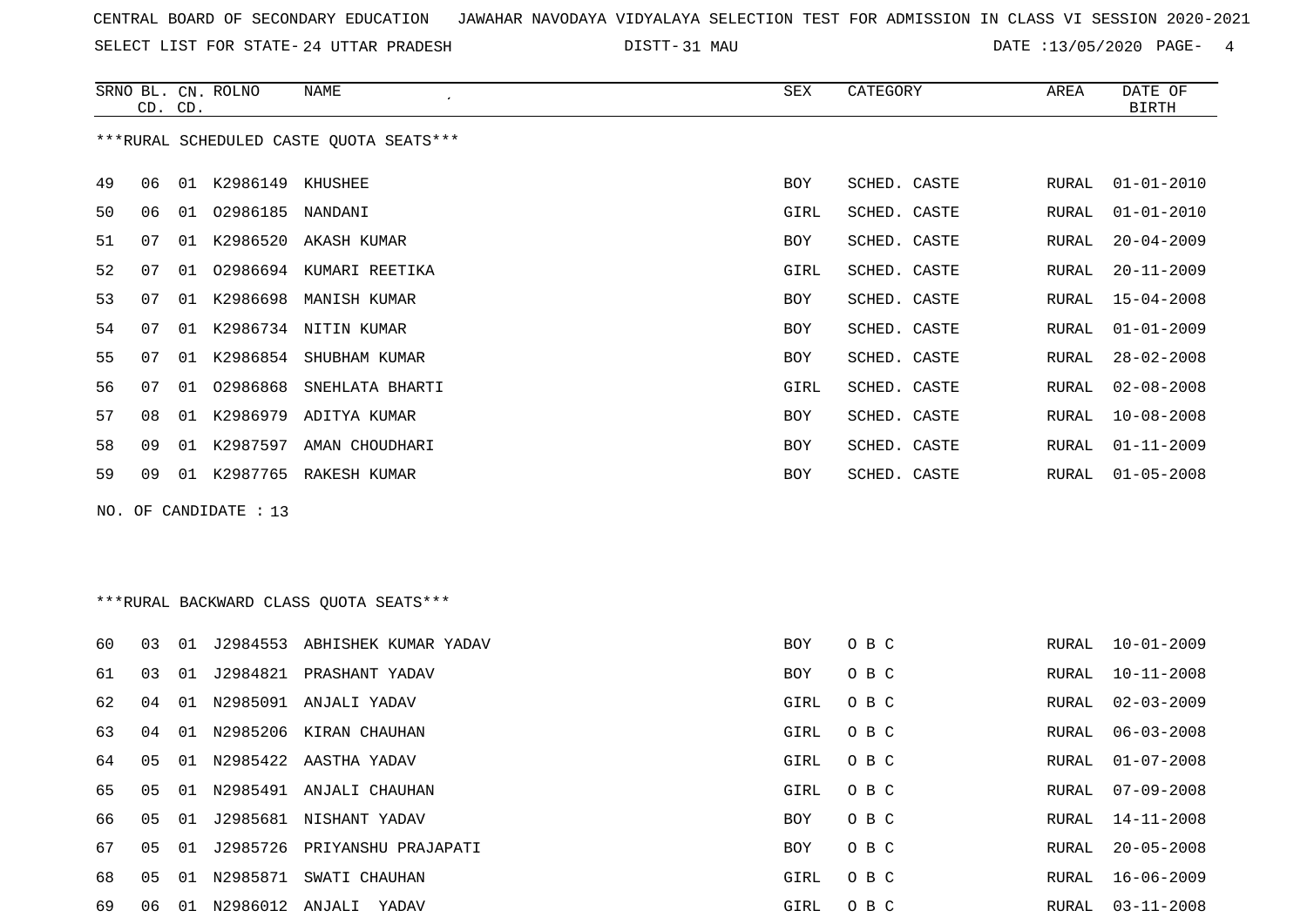SELECT LIST FOR STATE- DISTT- 24 UTTAR PRADESH

31 MAU DATE :13/05/2020 PAGE- 5

|    | CD. CD.                                |    | SRNO BL. CN. ROLNO      | NAME                            | SEX        | CATEGORY | AREA  | DATE OF<br>BIRTH |  |  |
|----|----------------------------------------|----|-------------------------|---------------------------------|------------|----------|-------|------------------|--|--|
|    | ***RURAL BACKWARD CLASS OUOTA SEATS*** |    |                         |                                 |            |          |       |                  |  |  |
| 70 | 06                                     |    |                         | 01 N2986151 KHUSHEE YADAV       | GIRL       | O B C    | RURAL | $01 - 01 - 2009$ |  |  |
| 71 | 07                                     | 01 |                         | J2986886 SUMIT YADAV            | <b>BOY</b> | O B C    |       | RURAL 04-05-2009 |  |  |
| 72 | 08                                     |    |                         | 01 J2987101 AYUSH KUMAR CHAUHAN | BOY        | O B C    |       | RURAL 12-07-2009 |  |  |
| 73 | 08                                     |    | 01 N2987137 DRISHTI     |                                 | GIRL       | O B C    |       | RURAL 18-02-2010 |  |  |
| 74 | 08                                     |    |                         | 01 N2987172 KALPANA CHAUHAN     | GIRL       | O B C    | RURAL | $20 - 07 - 2008$ |  |  |
| 75 | 08                                     |    |                         | 01 N2987325 RAGHVI YADAV        | GIRL       | O B C    | RURAL | 10-09-2008       |  |  |
|    |                                        |    | NO. OF CANDIDATE : $16$ |                                 |            |          |       |                  |  |  |

# \*\*\*RURAL SCHEDULED TRIBE QUOTA SEATS\*\*\*

|  |  | 76 01 01 L2983987 RAHUL KUMAR           | <b>BOY</b> | SCHED. TRIBE | RURAL 01-04-2008 |
|--|--|-----------------------------------------|------------|--------------|------------------|
|  |  | 77 04 01 L2985402 VINIT GOND            | BOY        | SCHED. TRIBE | RURAL 05-07-2008 |
|  |  | 78 06 01 P2986243 PRIYA GOND            | GIRL       | SCHED. TRIBE | RURAL 02-08-2008 |
|  |  | 79 07 01 L2986558 ANKIT GOND            | BOY        | SCHED. TRIBE | RURAL 20-10-2007 |
|  |  | 80 08 01 L2986968 ADARSH KUMAR KHARAVAR | BOY        | SCHED. TRIBE | RURAL 02-06-2010 |

#### NO. OF CANDIDATE : 5

TOTAL SELECTED CANDIDATE : 80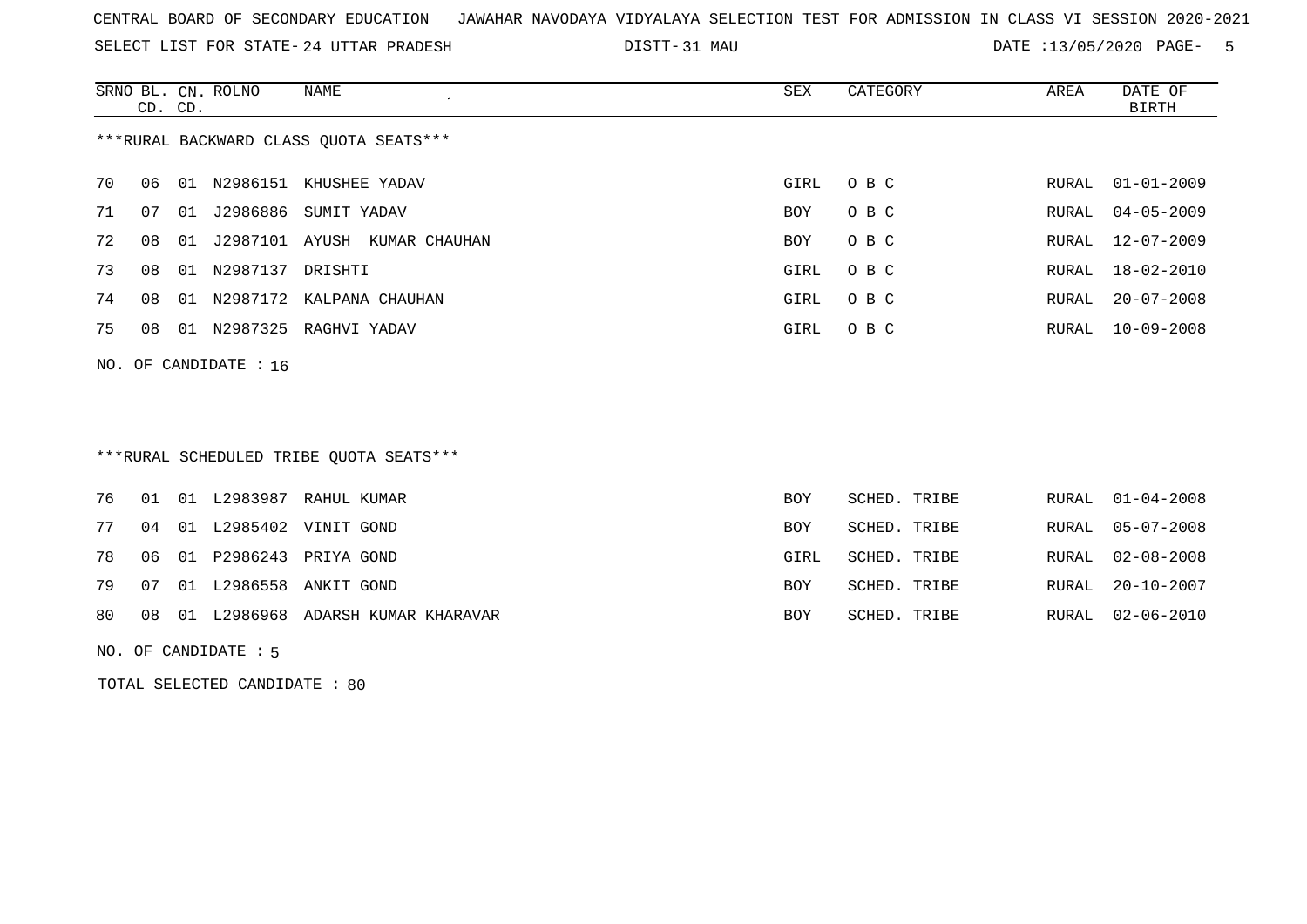SELECT LIST FOR STATE- DISTT- 24 UTTAR PRADESH

32 BARABANKI DATE :13/05/2020 PAGE- 1

|    |    | CD. CD. | SRNO BL. CN. ROLNO   | <b>NAME</b>                            | ${\tt SEX}$ | CATEGORY       | AREA  | DATE OF<br><b>BIRTH</b> |
|----|----|---------|----------------------|----------------------------------------|-------------|----------------|-------|-------------------------|
|    |    |         | ***OPEN UR SEATS***  |                                        |             |                |       |                         |
| 1  | 01 |         |                      | 01 J2988071 MANAS MAURYA               | BOY         | O B C          | RURAL | $08 - 08 - 2009$        |
| 2  | 10 | 01      | I2994733             | ANKUR SINGH                            | <b>BOY</b>  | GENERAL        | RURAL | $07 - 08 - 2007$        |
| 3  | 10 | 01      | M2994783             | AVNI BAJPAI                            | GIRL        | <b>GENERAL</b> | RURAL | $01 - 05 - 2008$        |
| 4  | 10 |         | 01 M2994843          | JAYANTI SINGH                          | GIRL        | <b>GENERAL</b> | RURAL | $20 - 04 - 2009$        |
| 5  | 10 | 01      | J2994983             | PUNYA PRATAP SINGH                     | BOY         | O B C          | RURAL | $18 - 11 - 2010$        |
| 6  | 11 | 01      | M2995358             | DISHA SINGH                            | GIRL        | <b>GENERAL</b> | RURAL | $22 - 04 - 2009$        |
| 7  | 11 | 01      | M2995743             | SHREYASHI SRIVASTAVA                   | GIRL        | GENERAL        | RURAL | $14 - 08 - 2009$        |
| 8  | 14 |         |                      | 01 I2996683 ABINENDRA PRATAP SINGH     | BOY         | GENERAL        | RURAL | $01 - 02 - 2009$        |
| 9  | 14 |         |                      | 01 I2996684 ADITYA PRATAP SINGH        | BOY         | GENERAL        | RURAL | $10 - 05 - 2009$        |
|    |    |         | NO. OF CANDIDATE : 9 |                                        |             |                |       |                         |
|    |    |         |                      |                                        |             |                |       |                         |
|    |    |         |                      |                                        |             |                |       |                         |
|    |    |         |                      | ***OPEN SCHEDULED CASTE QUOTA SEATS*** |             |                |       |                         |
| 10 | 10 |         |                      | 01 K2994667 ABHISHEK CHAUDHARY         | BOY         | SCHED. CASTE   | RURAL | $10 - 11 - 2008$        |
| 11 | 10 |         |                      | 01 K2994811 DHIRENDRA KUMAR            | BOY         | SCHED. CASTE   | RURAL | $25 - 08 - 2008$        |
| 12 | 10 |         | 01 02995034 ROSHNI   |                                        | GIRL        | SCHED. CASTE   | RURAL | $15 - 01 - 2008$        |
| 13 | 10 | 01      | K2995092             | SHIVA                                  | BOY         | SCHED. CASTE   | RURAL | $09 - 10 - 2009$        |
| 14 | 15 |         |                      | 01 K2997067 GAJENDRA RAJ               | BOY         | SCHED. CASTE   | RURAL | $06 - 02 - 2009$        |
|    |    |         | NO. OF CANDIDATE : 5 |                                        |             |                |       |                         |

\*\*\*OPEN BACKWARD CLASS QUOTA SEATS\*\*\* 15 03 01 J2989051 ADITYA KUMAR BOY O B C RURAL 10-03-2009 16 10 01 N2994714 ANCHAL PATEL GIRL O B C RURAL 16-10-2008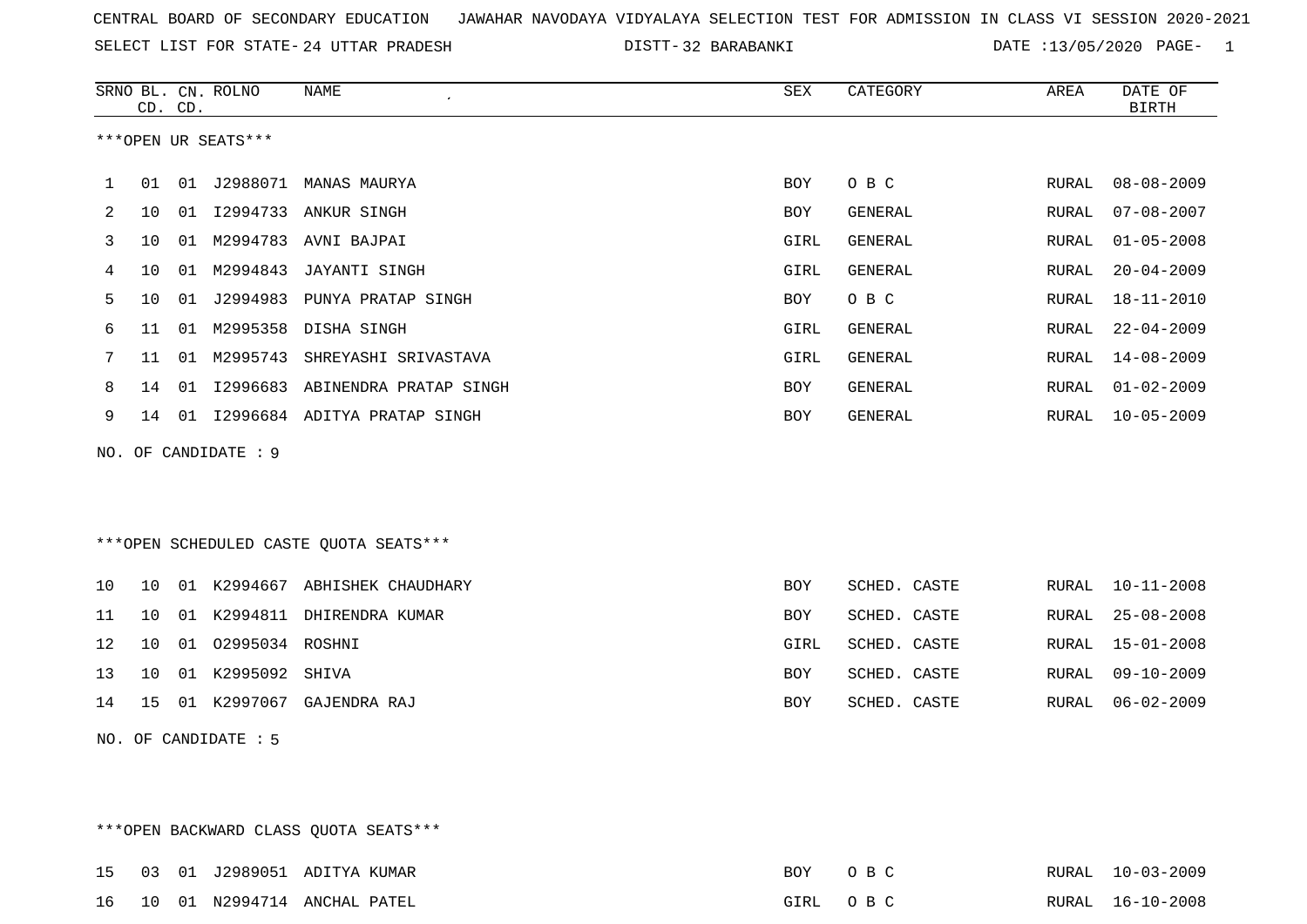SELECT LIST FOR STATE- DISTT- 24 UTTAR PRADESH

32 BARABANKI DATE :13/05/2020 PAGE- 2

|    |    | CD. CD. | SRNO BL. CN. ROLNO     | <b>NAME</b>                            | SEX  | CATEGORY     | AREA  | DATE OF<br><b>BIRTH</b> |
|----|----|---------|------------------------|----------------------------------------|------|--------------|-------|-------------------------|
|    |    |         |                        | *** OPEN BACKWARD CLASS QUOTA SEATS*** |      |              |       |                         |
| 17 | 10 |         | 01 N2994926 NANDANI    |                                        | GIRL | O B C        | RURAL | $16 - 01 - 2010$        |
| 18 | 10 | 01      | J2994950               | PARMANAND                              | BOY  | O B C        | RURAL | $25 - 07 - 2009$        |
| 19 | 10 | 01      | J2995149               | SURYANSH PATEL                         | BOY  | O B C        | RURAL | $15 - 07 - 2009$        |
|    |    |         | NO. OF CANDIDATE : 5   |                                        |      |              |       |                         |
|    |    |         |                        | ***OPEN SCHEDULED TRIBE QUOTA SEATS*** |      |              |       |                         |
| 20 | 10 |         |                        | 01 L2995196 VIVEK KUMAR                | BOY  | SCHED. TRIBE | RURAL | $04 - 09 - 2007$        |
|    |    |         | NO. OF CANDIDATE : $1$ |                                        |      |              |       |                         |
|    |    |         |                        |                                        |      |              |       |                         |
|    |    |         |                        |                                        |      |              |       |                         |
|    |    |         | ***RURAL OPEN SEATS*** |                                        |      |              |       |                         |
| 21 | 01 |         | 01 K2988214            | SAHJAL                                 | BOY  | SCHED. CASTE | RURAL | $06 - 07 - 2009$        |
| 22 | 01 |         | 01 J2988299            | SUBHASH MAURYA                         | BOY  | O B C        | RURAL | $10 - 08 - 2009$        |
| 23 | 02 | 01      | K2988782               | PRAKHAR KANOUJIYA                      | BOY  | SCHED. CASTE | RURAL | $15 - 08 - 2009$        |
| 24 | 02 | 01      | K2988851               | SACHIN KUMAR                           | BOY  | SCHED. CASTE | RURAL | $01 - 05 - 2007$        |
| 25 | 03 | 01      | I2989079               | ANANT GUPTA                            | BOY  | GENERAL      | RURAL | $12 - 11 - 2008$        |
| 26 | 03 | 01      | M2989370               | SAUMYA MISHRA                          | GIRL | GENERAL      | RURAL | $26 - 01 - 2008$        |
| 27 | 04 | 01      |                        | M2989892 VAISHNAVI MISHRA              | GIRL | GENERAL      | RURAL | $13 - 09 - 2008$        |
| 28 | 05 |         |                        | 01 N2990095 KHUSHI MAURYA              | GIRL | O B C        | RURAL | $26 - 01 - 2010$        |
| 29 | 05 |         |                        | 01 K2990391 VINAY KUMAR                | BOY  | SCHED. CASTE | RURAL | $01 - 01 - 2008$        |
| 30 | 06 |         |                        | 02 J2991156 SATYAM VIKRAM              | BOY  | O B C        | RURAL | $01 - 12 - 2009$        |
| 31 | 06 | 02      |                        | J2991319 UTKARSH YADAV                 | BOY  | O B C        | RURAL | $07 - 05 - 2009$        |
| 32 | 07 |         |                        | 02 N2991835 KAVYA VERMA                | GIRL | O B C        | RURAL | 29-10-2009              |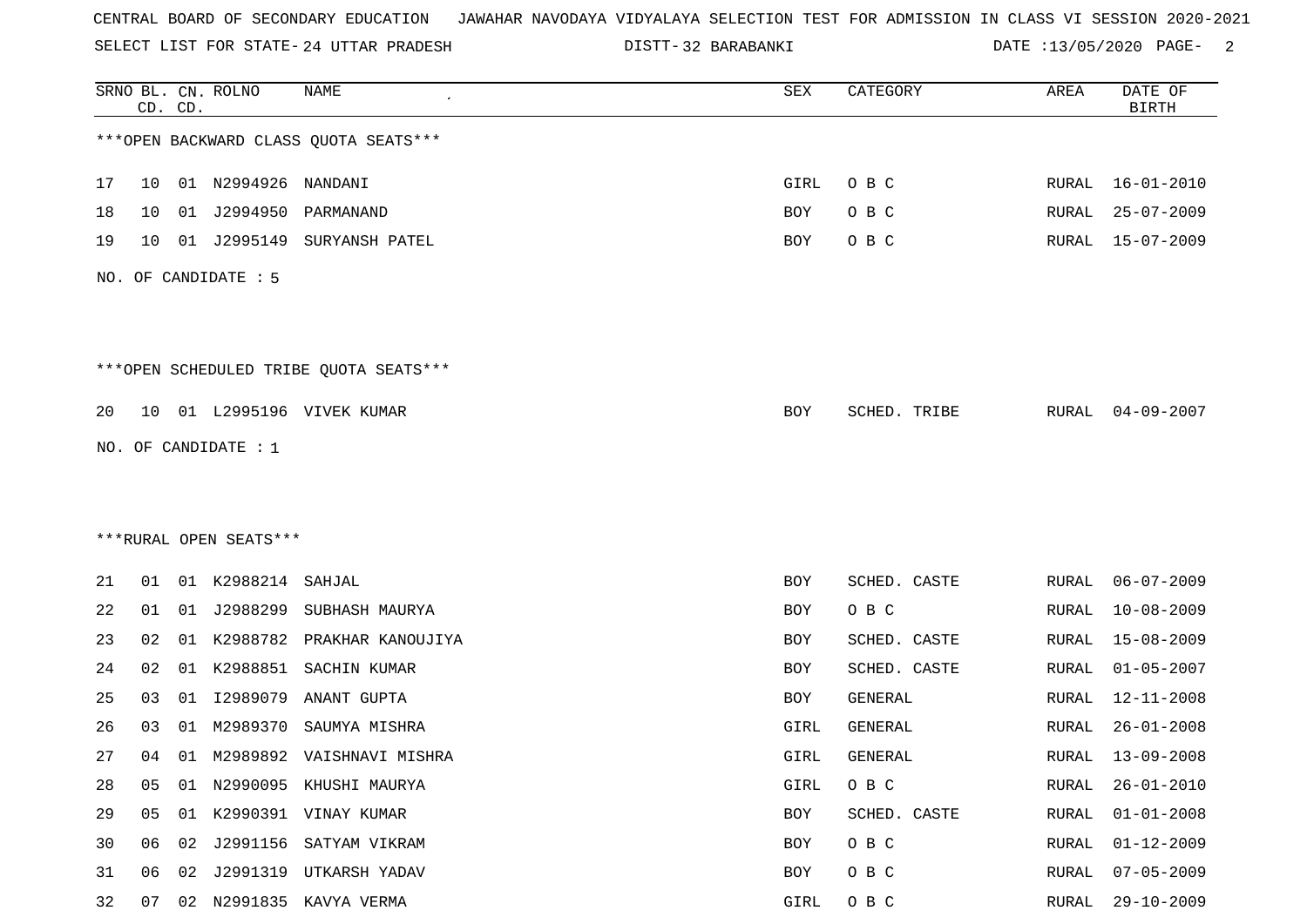SELECT LIST FOR STATE- DISTT- 24 UTTAR PRADESH

32 BARABANKI DATE :13/05/2020 PAGE- 3

|    | CD. CD. |    | SRNO BL. CN. ROLNO     | NAME                                    | SEX  | CATEGORY       | AREA         | DATE OF<br><b>BIRTH</b> |
|----|---------|----|------------------------|-----------------------------------------|------|----------------|--------------|-------------------------|
|    |         |    | ***RURAL OPEN SEATS*** |                                         |      |                |              |                         |
| 33 | 08      | 02 |                        | M2993561 NITYA VERMA                    | GIRL | <b>GENERAL</b> | RURAL        | $04 - 07 - 2009$        |
| 34 | 08      |    |                        | 02 N2993624 PRIYAL VERMA                | GIRL | O B C          | RURAL        | $27 - 08 - 2008$        |
| 35 | 09      | 01 | J2994258               | DEVENDRA VIKRAM                         | BOY  | O B C          | RURAL        | $05 - 04 - 2009$        |
| 36 | 09      | 01 | J2994549               | SHIVAJI                                 | BOY  | O B C          | RURAL        | $25 - 01 - 2010$        |
| 37 | 10      | 01 | I2994956               | PRABHAT SINGH                           | BOY  | <b>GENERAL</b> | <b>RURAL</b> | $17 - 09 - 2009$        |
| 38 | 11      | 01 | I2995348               | DEV SINGH                               | BOY  | <b>GENERAL</b> | RURAL        | $27 - 10 - 2010$        |
| 39 | 11      | 01 | I2995693               | SHAILENDRA PRATAP SINGH                 | BOY  | <b>GENERAL</b> | RURAL        | $13 - 04 - 2010$        |
| 40 | 12      | 01 | I2996195               | SHIVAM TIWARI                           | BOY  | GENERAL        | RURAL        | $05 - 07 - 2009$        |
| 41 | 13      |    |                        | 01 K2996369 AVINASH KUMAR               | BOY  | SCHED. CASTE   | RURAL        | $20 - 06 - 2008$        |
| 42 | 13      |    |                        | 01 N2996656 VAISHALI PAL                | GIRL | O B C          | RURAL        | $23 - 06 - 2009$        |
| 43 | 14      | 01 |                        | J2996972 VINEET KUMAR                   | BOY  | O B C          | RURAL        | $09 - 04 - 2009$        |
| 44 | 15      | 01 | N2997397               | TANU VERMA                              | GIRL | O B C          | RURAL        | $01 - 08 - 2009$        |
|    |         |    | NO. OF CANDIDATE : 24  |                                         |      |                |              |                         |
|    |         |    |                        |                                         |      |                |              |                         |
|    |         |    |                        |                                         |      |                |              |                         |
|    |         |    |                        | ***RURAL SCHEDULED CASTE QUOTA SEATS*** |      |                |              |                         |
| 45 | 01      |    |                        | 01 K2987873 ABHAY RAJ                   | BOY  | SCHED. CASTE   | RURAL        | $22 - 08 - 2009$        |
| 46 | 01      | 01 |                        | K2988148 PRINCE CHAUDHARI               | BOY  | SCHED. CASTE   | RURAL        | $01 - 07 - 2008$        |
| 47 | 02      | 01 |                        | 02988391 AGRIMA SINGH                   | GIRL | SCHED. CASTE   | RURAL        | $26 - 07 - 2010$        |
| 48 | 10      |    |                        | 01 K2994702 AMIT KUMAR                  | BOY  | SCHED. CASTE   | RURAL        | $02 - 04 - 2009$        |
| 49 | 10      | 01 |                        | 02994739 ANSHIKA KUMARI                 | GIRL | SCHED. CASTE   | RURAL        | $13 - 11 - 2007$        |
| 50 | 10      | 01 | K2994835 HIMANSHU      |                                         | BOY  | SCHED. CASTE   | RURAL        | $26 - 11 - 2008$        |
| 51 | 10      | 01 | K2994959               | PRAFULL                                 | BOY  | SCHED. CASTE   | RURAL        | $01 - 01 - 2009$        |
| 52 | 10      |    |                        | 01 K2995027 RITESH KUMAR                | BOY  | SCHED. CASTE   | RURAL        | $01 - 01 - 2008$        |
| 53 | 10      |    |                        | 01 K2995040 SACHIN KUMAR                | BOY  | SCHED. CASTE   | RURAL        | $16 - 09 - 2008$        |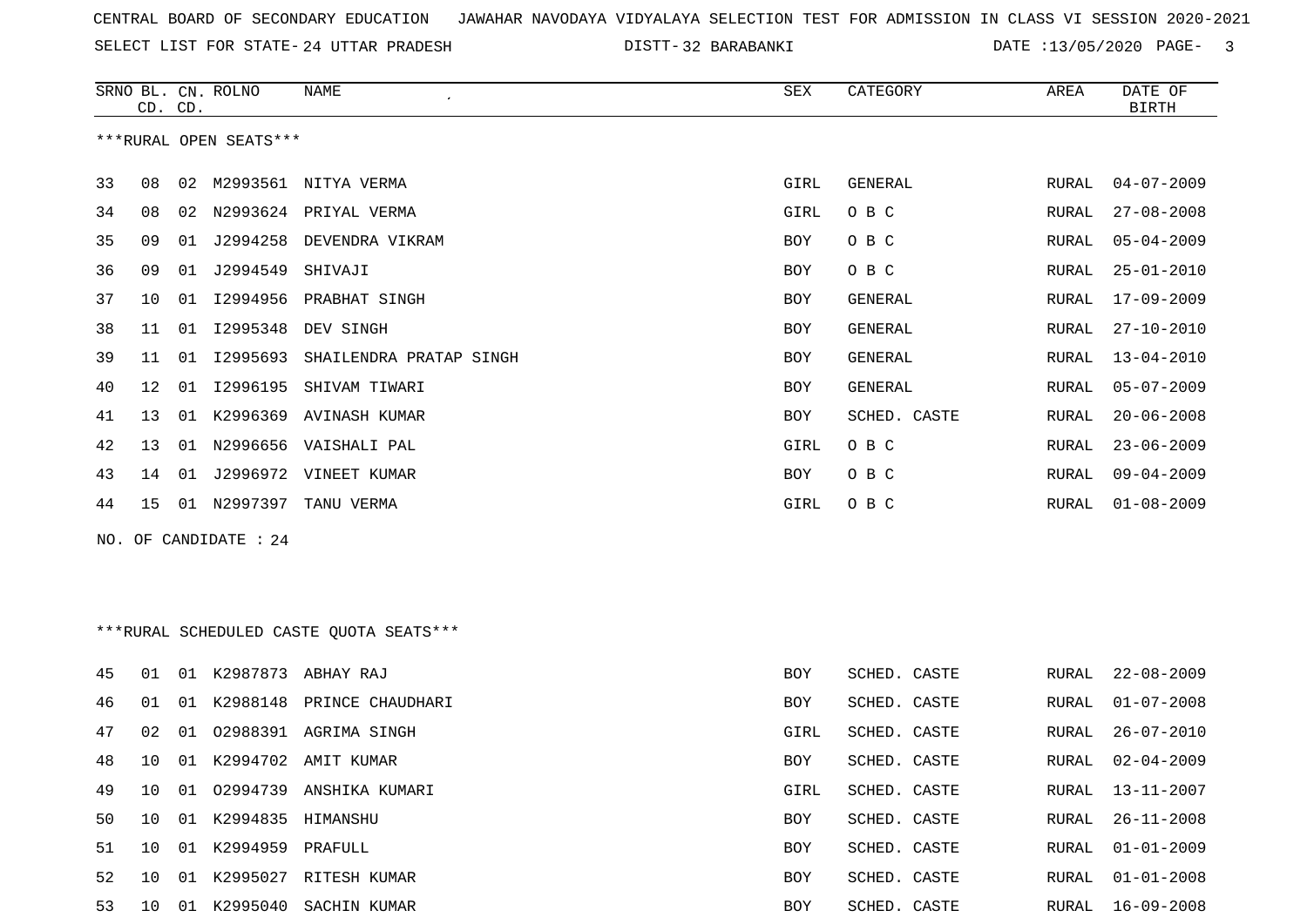SELECT LIST FOR STATE- DISTT- 24 UTTAR PRADESH

32 BARABANKI DATE :13/05/2020 PAGE- 4

|    |                 |       | SRNO BL. CN. ROLNO | NAME                                    | SEX  | CATEGORY     | AREA  | DATE OF          |
|----|-----------------|-------|--------------------|-----------------------------------------|------|--------------|-------|------------------|
|    | CD. CD.         |       |                    |                                         |      |              |       | BIRTH            |
|    |                 |       |                    | ***RURAL SCHEDULED CASTE OUOTA SEATS*** |      |              |       |                  |
|    |                 |       |                    |                                         |      |              |       |                  |
| 54 | 10              | 01    | K2995043           | SAHIL                                   | BOY  | SCHED. CASTE | RURAL | 05-02-2009       |
| 55 | 10              | 01    | 02995051           | SANDHYA                                 | GIRL | SCHED. CASTE | RURAL | 13-10-2008       |
| 56 | 10 <sup>°</sup> | 01    | K2995166           | VAIBHAV KUMAR                           | BOY  | SCHED. CASTE | RURAL | $01 - 01 - 2010$ |
| 57 | 11              | 01    | 02995643           | RUPALI SINGH                            | GIRL | SCHED. CASTE | RURAL | 11-11-2007       |
| 58 | 12 <sup>°</sup> | 01    | 02996243           | SWATI SINGH                             | GIRL | SCHED. CASTE | RURAL | $16 - 05 - 2009$ |
| 59 | 15              | . N 1 | K2997393           | SURAJ BHAN SINGH PREETAM                | BOY  | SCHED. CASTE | RURAL | 04-07-2009       |
|    |                 |       |                    |                                         |      |              |       |                  |

\*\*\*RURAL BACKWARD CLASS QUOTA SEATS\*\*\*

NO. OF CANDIDATE : 15

| 60 | 01 | 01 |                     | N2988012 EKTA YADAV      | GIRL | O B C | RURAL | $04 - 07 - 2008$ |
|----|----|----|---------------------|--------------------------|------|-------|-------|------------------|
| 61 | 01 | 01 | J2988132 PANKAJ     |                          | BOY  | O B C | RURAL | $11 - 02 - 2009$ |
| 62 | 02 | 01 |                     | N2988362 AANSU VERMA     | GIRL | O B C | RURAL | $02 - 03 - 2010$ |
| 63 | 02 | 01 |                     | J2988369 ABHINAV KUMAR   | BOY  | O B C | RURAL | 12-04-2009       |
| 64 | 03 | 01 | N2989232            | MEHAK VERMA              | GIRL | O B C | RURAL | $10 - 07 - 2009$ |
| 65 | 04 | 01 |                     | J2989852 SIDDHANAT SHUBH | BOY  | O B C | RURAL | 09-09-2009       |
| 66 | 05 | 01 |                     | J2990068 HIMANSHU PAL    | BOY  | O B C | RURAL | $05 - 06 - 2009$ |
| 67 | 10 | 01 |                     | J2994674 ADARSH KUMAR    | BOY  | O B C | RURAL | $01 - 01 - 2009$ |
| 68 | 10 | 01 |                     | J2994766 ARPIT VERMA     | BOY  | O B C | RURAL | $01 - 04 - 2008$ |
| 69 | 10 | 01 | J2994767            | ARUN KUMAR               | BOY  | O B C | RURAL | $08 - 08 - 2007$ |
| 70 | 10 | 01 |                     | J2994778 ASHUTOSH KUMAR  | BOY  | O B C | RURAL | $03 - 09 - 2009$ |
| 71 | 10 |    |                     | 01 N2994779 ASTHA SINGH  | GIRL | O B C | RURAL | $18 - 01 - 2009$ |
| 72 | 10 | 01 |                     | J2994832 HARSHIT SAINI   | BOY  | O B C | RURAL | 16-08-2008       |
| 73 | 10 | 01 | N2994846            | JUHEE YADAV              | GIRL | O B C | RURAL | 14-07-2009       |
| 74 | 11 |    | 01 N2995292 ANUSHKA |                          | GIRL | O B C | RURAL | 19-01-2009       |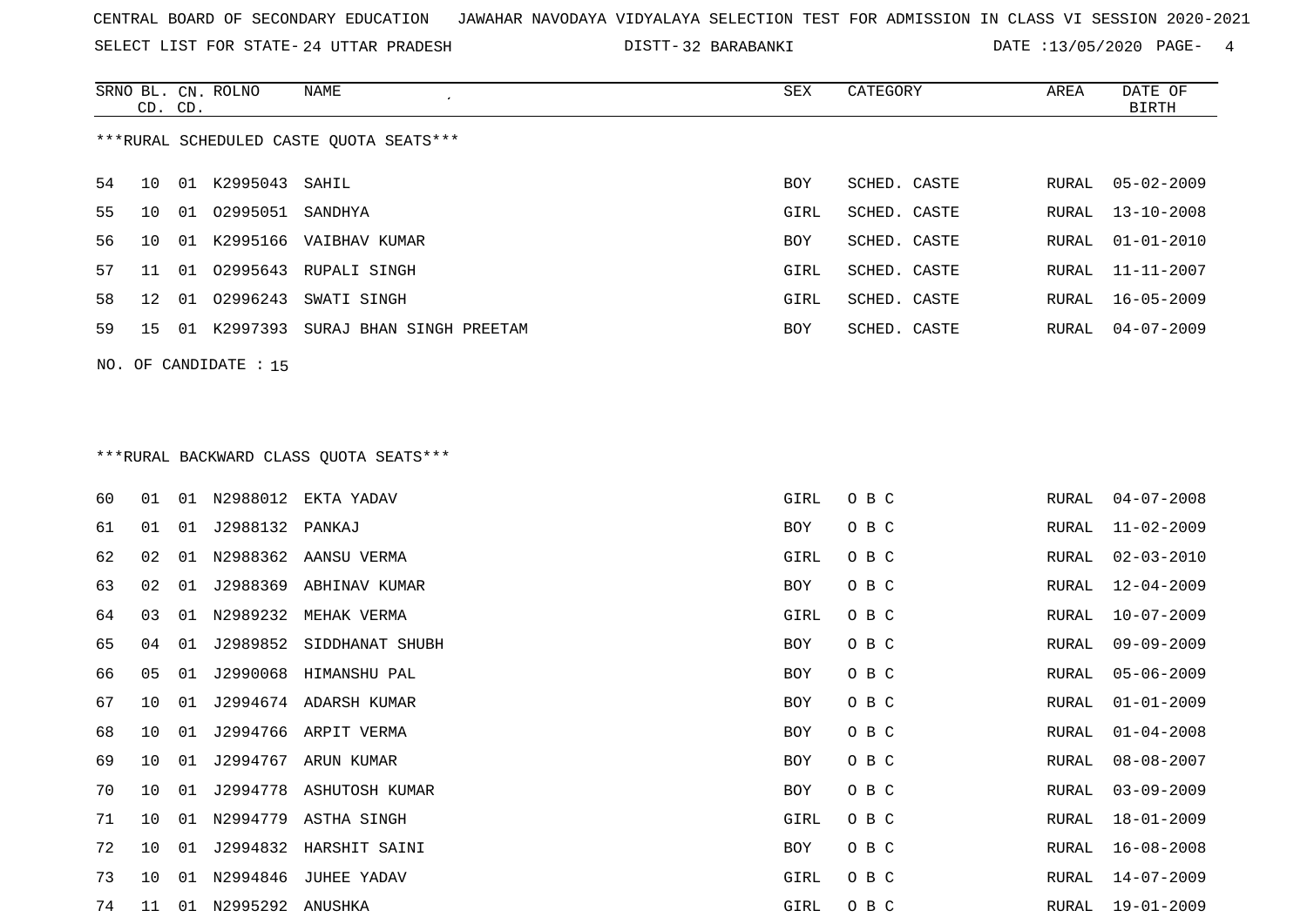SELECT LIST FOR STATE- DISTT- 24 UTTAR PRADESH

32 BARABANKI DATE :13/05/2020 PAGE- 5

|    |                                         | CD. CD. | SRNO BL. CN. ROLNO    | NAME                                   | <b>SEX</b> | CATEGORY     | AREA  | DATE OF<br>BIRTH |  |  |
|----|-----------------------------------------|---------|-----------------------|----------------------------------------|------------|--------------|-------|------------------|--|--|
|    |                                         |         |                       | ***RURAL BACKWARD CLASS QUOTA SEATS*** |            |              |       |                  |  |  |
| 75 | 12                                      |         |                       | 01 J2996186 SHASWAT VERMA              | BOY        | O B C        | RURAL | $05 - 07 - 2010$ |  |  |
|    |                                         |         | NO. OF CANDIDATE : 16 |                                        |            |              |       |                  |  |  |
|    |                                         |         |                       |                                        |            |              |       |                  |  |  |
|    | ***RURAL SCHEDULED TRIBE QUOTA SEATS*** |         |                       |                                        |            |              |       |                  |  |  |
| 76 | 07                                      |         |                       | 01 L2991382 AALOK KUMAR                | <b>BOY</b> | SCHED. TRIBE | RURAL | $15 - 10 - 2008$ |  |  |
| 77 | 08                                      |         | 03 K2993863           | SATYAM SINGH                           | <b>BOY</b> | SCHED. CASTE | RURAL | $01 - 01 - 2008$ |  |  |
| 78 | 09                                      |         | 01 K2994578           | SHREE CHANDRA                          | <b>BOY</b> | SCHED. CASTE | RURAL | 17-12-2009       |  |  |
| 79 | 09                                      |         |                       | 01 02994588 SRISHTI DHIMAN             | GIRL       | SCHED. CASTE | RURAL | $23 - 12 - 2008$ |  |  |
| 80 | 11                                      |         | 01 K2995813           | VIKASH KUMAR                           | <b>BOY</b> | SCHED. CASTE | RURAL | $06 - 12 - 2007$ |  |  |
|    |                                         |         | NO. OF CANDIDATE : 5  |                                        |            |              |       |                  |  |  |

TOTAL SELECTED CANDIDATE : 80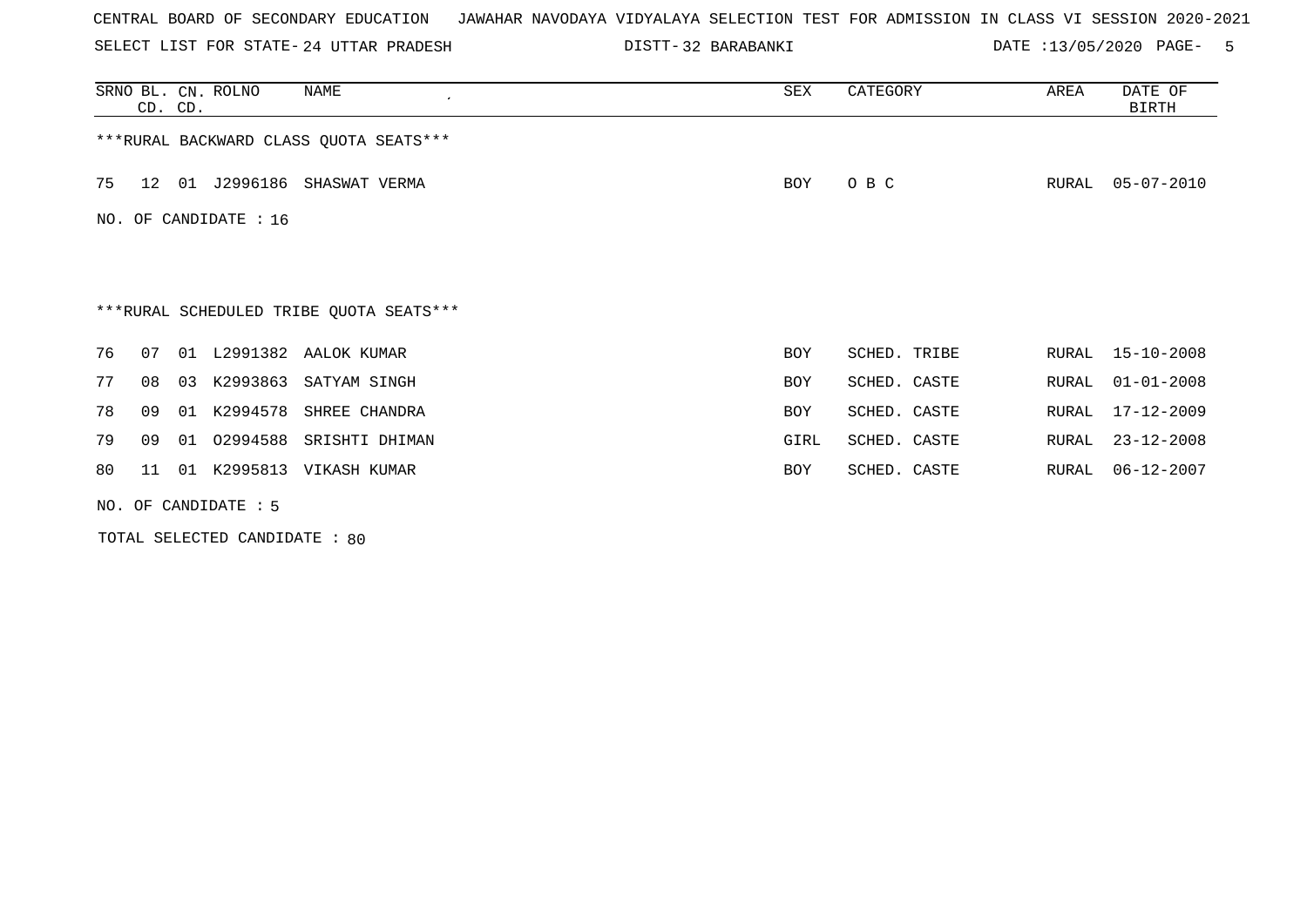| CENTRAL BOARD OF SECONDARY EDUCATION GUNAHAR NAVODAYA VIDYALAYA SELECTION TEST FOR ADMISSION IN CLASS VI SESSION 2020-2021 |  |  |  |
|----------------------------------------------------------------------------------------------------------------------------|--|--|--|
|----------------------------------------------------------------------------------------------------------------------------|--|--|--|

SELECT LIST FOR STATE- DISTT- 24 UTTAR PRADESH 33 BIJNORE DATE :13/05/2020 PAGE- 1

|              |    | CD. CD. | SRNO BL. CN. ROLNO   | NAME                                   | SEX        | CATEGORY     | AREA  | DATE OF<br><b>BIRTH</b> |
|--------------|----|---------|----------------------|----------------------------------------|------------|--------------|-------|-------------------------|
|              |    |         | ***OPEN UR SEATS***  |                                        |            |              |       |                         |
| $\mathbf{1}$ | 03 |         | 01 M2999492 RUPALI   |                                        | GIRL       | GENERAL      |       | RURAL 12-09-2009        |
| 2            | 04 | 01      | J2999896 DIVYANSH    |                                        | <b>BOY</b> | O B C        | RURAL | $19 - 08 - 2009$        |
| 3            | 07 |         |                      | 01 N3002591 DEEPIKA KATARIYA           | GIRL       | O B C        | RURAL | $03 - 10 - 2008$        |
| 4            | 08 | 01      | M3003175 ANUSHREE    |                                        | GIRL       | GENERAL      | RURAL | $03 - 02 - 2009$        |
| 5            | 10 |         | 01 J3004971 NITIN    |                                        | <b>BOY</b> | O B C        | RURAL | $21 - 08 - 2008$        |
| 6            | 10 | 01      |                      | J3005011 PRATYAKSH KUMAR               | <b>BOY</b> | O B C        | RURAL | $23 - 11 - 2010$        |
| 7            | 11 | 01      | I3005350             | ABHAY HIMANSHU                         | <b>BOY</b> | GENERAL      | RURAL | $16 - 03 - 2010$        |
| 8            | 11 |         |                      | 01 J3005753 MOHAMMAD SHAN ANSARI       | <b>BOY</b> | O B C        | RURAL | $01 - 09 - 2009$        |
| NO.          |    |         | OF CANDIDATE : 8     |                                        |            |              |       |                         |
|              |    |         |                      |                                        |            |              |       |                         |
|              |    |         |                      | ***OPEN SCHEDULED CASTE QUOTA SEATS*** |            |              |       |                         |
| 9            | 03 |         | 01 G2998963          | ANJAL                                  | GIRL       | SCHED. CASTE | URBAN | $07 - 10 - 2009$        |
| 10           | 05 | 02      | K3001575             | TUSHAR SINGH                           | <b>BOY</b> | SCHED. CASTE | RURAL | $01 - 03 - 2010$        |
| 11           | 11 | 01      |                      | K3005697 LOVI KUMAR                    | <b>BOY</b> | SCHED. CASTE | RURAL | $01 - 06 - 2008$        |
| 12           | 11 | 02      | K3005919             | ROHIT KUMAR                            | <b>BOY</b> | SCHED. CASTE | RURAL | $12 - 10 - 2009$        |
|              |    |         | NO. OF CANDIDATE : 4 |                                        |            |              |       |                         |

## \*\*\*OPEN DISABLED QUOTA SEATS\*\*\*

|  |                        | 13 03 01 M2999482 RIYA SARDAR |     | FENERAL | <b>RURAL</b> | 08-07-2008       |
|--|------------------------|-------------------------------|-----|---------|--------------|------------------|
|  | 14 06 01 J3002137 MONU |                               | BOY |         |              | RURAL 01-01-2008 |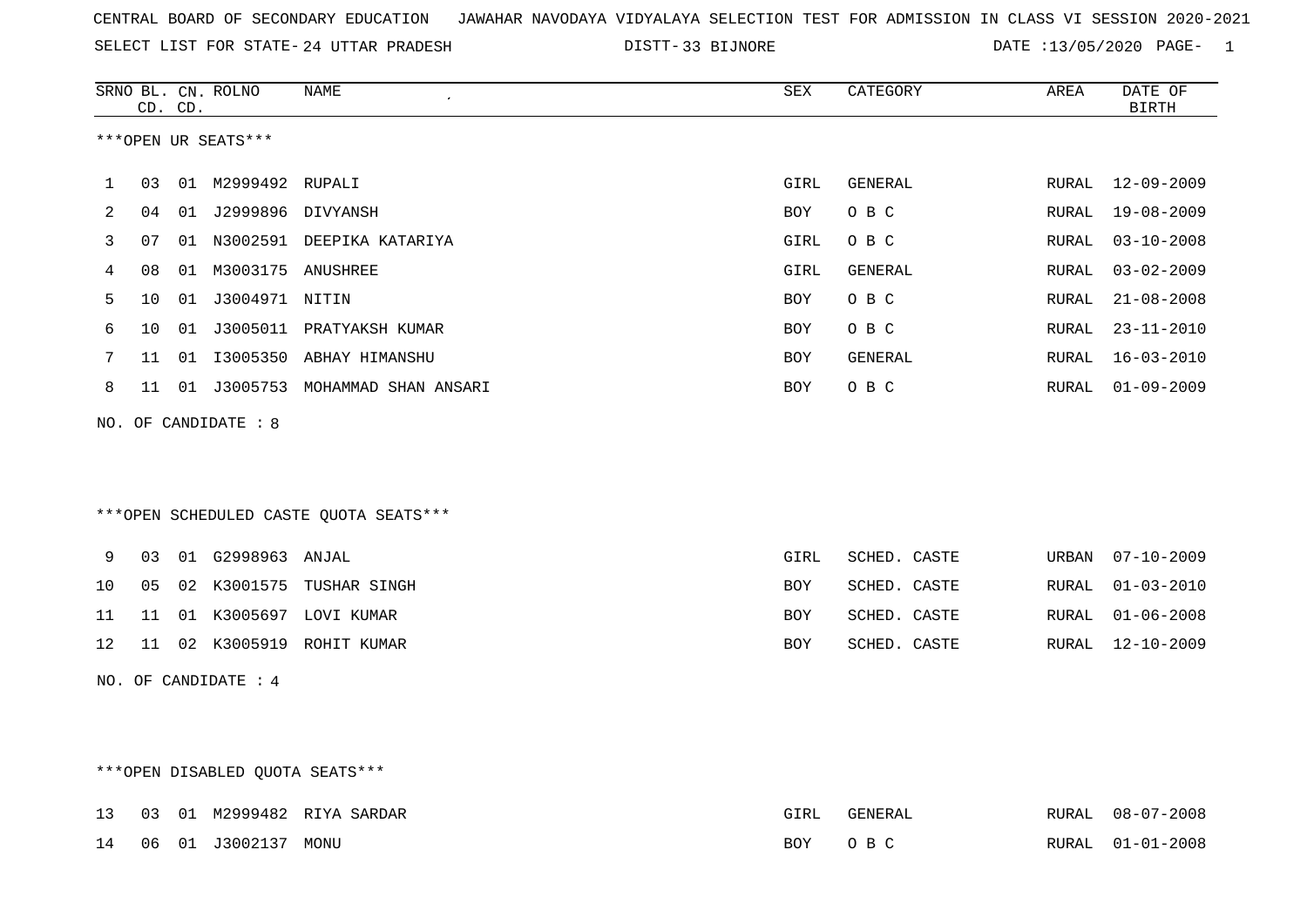|  |  |  |  | CENTRAL BOARD OF SECONDARY EDUCATION – JAWAHAR NAVODAYA VIDYALAYA SELECTION TEST FOR ADMISSION IN CLASS VI SESSION 2020-2021 |  |  |  |  |  |  |  |  |  |  |  |  |  |  |
|--|--|--|--|------------------------------------------------------------------------------------------------------------------------------|--|--|--|--|--|--|--|--|--|--|--|--|--|--|
|--|--|--|--|------------------------------------------------------------------------------------------------------------------------------|--|--|--|--|--|--|--|--|--|--|--|--|--|--|

SELECT LIST FOR STATE- DISTT- 24 UTTAR PRADESH

DISTT-33 BIJNORE DATE :13/05/2020 PAGE- 2

|    |    | CD. CD. | SRNO BL. CN. ROLNO     | NAME                                   | ${\tt SEX}$ | CATEGORY     | AREA  | DATE OF<br><b>BIRTH</b> |
|----|----|---------|------------------------|----------------------------------------|-------------|--------------|-------|-------------------------|
|    |    |         | NO. OF CANDIDATE : 2   |                                        |             |              |       |                         |
|    |    |         |                        |                                        |             |              |       |                         |
|    |    |         |                        |                                        |             |              |       |                         |
|    |    |         |                        | *** OPEN BACKWARD CLASS QUOTA SEATS*** |             |              |       |                         |
| 15 | 03 |         | 01 N2999640 VANSHIKA   |                                        | GIRL        | O B C        | RURAL | $28 - 11 - 2008$        |
| 16 | 05 |         |                        | 01 J3000994 LAKSHYA KUMAR              | BOY         | O B C        | RURAL | $01 - 01 - 2009$        |
| 17 | 06 |         |                        | 02 J3002193 PANKAJ KUMAR               | BOY         | O B C        | RURAL | $12 - 06 - 2009$        |
| 18 | 11 |         | 01 J3005725            | MANTU KUMAR                            | BOY         | O B C        | RURAL | $12 - 01 - 2010$        |
| 19 | 11 |         |                        | 02 J3005856 PREM RAJ SINGH             | BOY         | O B C        | RURAL | $08 - 07 - 2008$        |
|    |    |         |                        |                                        |             |              |       |                         |
|    |    |         | NO. OF CANDIDATE : 5   |                                        |             |              |       |                         |
|    |    |         |                        |                                        |             |              |       |                         |
|    |    |         |                        |                                        |             |              |       |                         |
|    |    |         |                        | ***OPEN SCHEDULED TRIBE QUOTA SEATS*** |             |              |       |                         |
| 20 |    |         |                        | 11 01 03005721 MANSHI RANI             | GIRL        | SCHED. CASTE | RURAL | $01 - 01 - 2010$        |
|    |    |         | NO. OF CANDIDATE : 1   |                                        |             |              |       |                         |
|    |    |         |                        |                                        |             |              |       |                         |
|    |    |         |                        |                                        |             |              |       |                         |
|    |    |         | ***RURAL OPEN SEATS*** |                                        |             |              |       |                         |
|    |    |         |                        |                                        |             |              |       |                         |
| 21 | 01 |         |                        | 01 J2997430 AADITYA PAL                | BOY         | O B C        | RURAL | $29 - 05 - 2009$        |
| 22 |    |         |                        | 01 01 K2997644 DIVYANSH KUMAR RAVI     | BOY         | SCHED. CASTE | RURAL | 14-09-2009              |
| 23 | 01 |         |                        | 01 K2998211 SUSHANT KUMAR              | BOY         | SCHED. CASTE | RURAL | $28 - 01 - 2009$        |
| 24 | 02 | 01      |                        | 02998392 ANSHIKA RANI                  | GIRL        | SCHED. CASTE | RURAL | $15 - 08 - 2010$        |
| 25 | 02 |         |                        | 01 02998439 DEEPA RANI                 | GIRL        | SCHED. CASTE | RURAL | $28 - 10 - 2009$        |
| 26 | 03 |         |                        | 01 J2999049 CHANDRAMANI DEV            | BOY         | O B C        | RURAL | $01 - 12 - 2007$        |
| 27 |    |         |                        | 03 01 N2999389 NIYANTA PAL             | GIRL        | O B C        | RURAL | 14-12-2010              |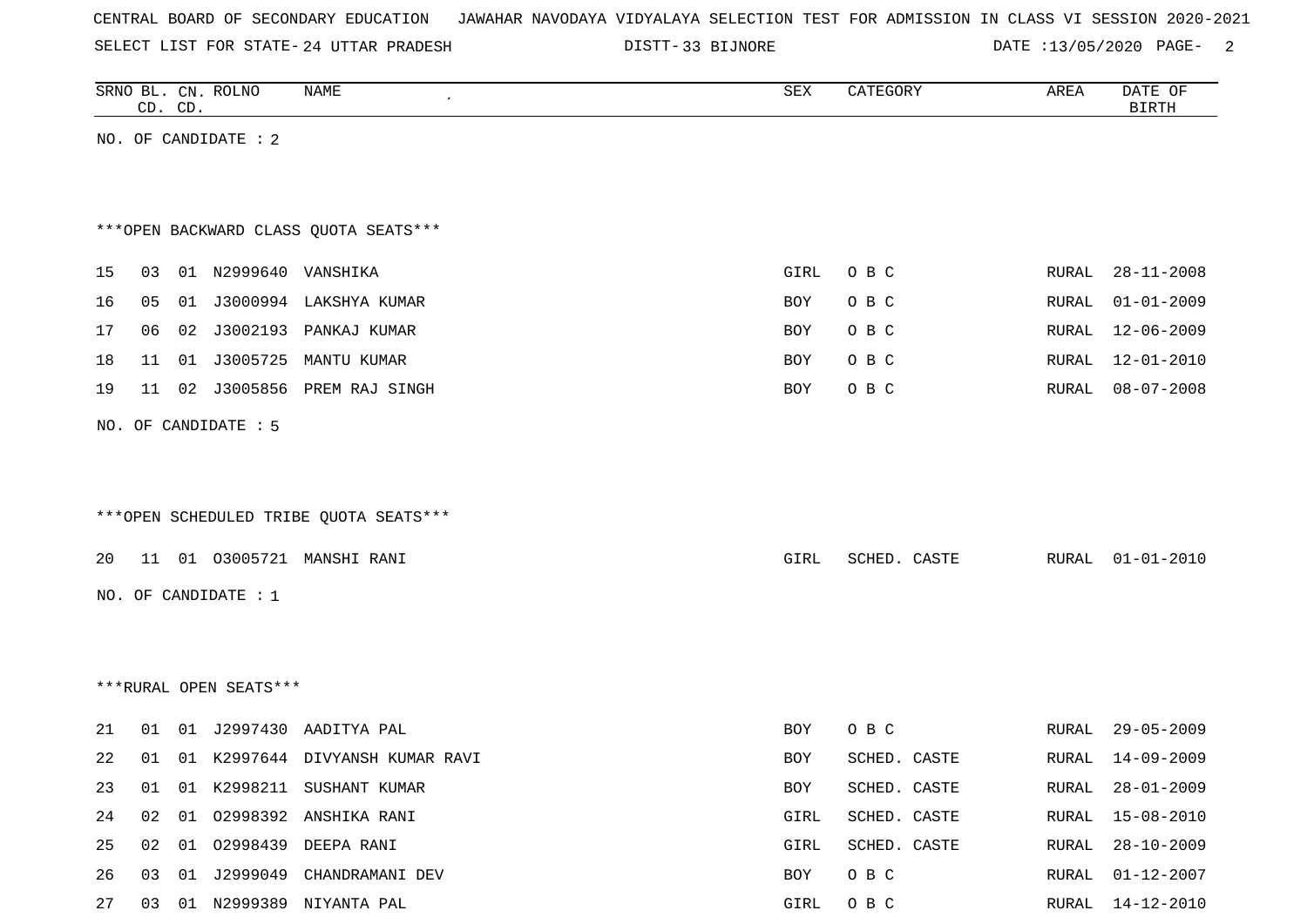SELECT LIST FOR STATE- DISTT- 24 UTTAR PRADESH

33 BIJNORE DATE :13/05/2020 PAGE- 3

|    | CD. CD. |    | SRNO BL. CN. ROLNO     | <b>NAME</b>                | SEX        | CATEGORY       | AREA         | DATE OF<br><b>BIRTH</b> |
|----|---------|----|------------------------|----------------------------|------------|----------------|--------------|-------------------------|
|    |         |    | ***RURAL OPEN SEATS*** |                            |            |                |              |                         |
| 28 | 03      |    |                        | 01 K2999651 VANSH KUMAR    | <b>BOY</b> | SCHED. CASTE   | RURAL        | $21 - 12 - 2008$        |
| 29 | 04      |    |                        | 01 I2999731 AHAM GUPTA     | <b>BOY</b> | <b>GENERAL</b> | RURAL        | $20 - 08 - 2009$        |
| 30 | 04      | 01 | J2999806               | ARSH MALIK                 | <b>BOY</b> | O B C          | RURAL        | $01 - 07 - 2008$        |
| 31 | 05      | 01 | J3000732               | DEEPANSHU                  | BOY        | O B C          | RURAL        | $04 - 03 - 2011$        |
| 32 | 05      | 02 | J3001412               | SARTHAK KUMAR              | <b>BOY</b> | O B C          | RURAL        | $15 - 09 - 2007$        |
| 33 | 05      | 02 | K3001479               | SHIVANK KUMAR BHARTI       | <b>BOY</b> | SCHED. CASTE   | RURAL        | $29 - 05 - 2010$        |
| 34 | 06      | 01 | I3001707               | ADARSH KUMAR               | <b>BOY</b> | GENERAL        | <b>RURAL</b> | $12 - 05 - 2010$        |
| 35 | 06      | 01 |                        | I3001967 KESHAV KUMAR      | <b>BOY</b> | GENERAL        | RURAL        | $04 - 03 - 2011$        |
| 36 | 07      | 01 | J3002869               | PIYUSH KUMAR               | <b>BOY</b> | O B C          | RURAL        | 19-12-2010              |
| 37 | 07      | 01 | J3002898               | PRIYANSHU CHAUDHARY        | <b>BOY</b> | O B C          | RURAL        | $17 - 05 - 2008$        |
| 38 | 08      | 01 | I3003270               | HARDIK CHAUHAN             | <b>BOY</b> | <b>GENERAL</b> | RURAL        | $05 - 07 - 2009$        |
| 39 | 08      | 01 | J3003619               | SHAURYA KUMAR              | BOY        | O B C          | RURAL        | $28 - 01 - 2009$        |
| 40 | 09      | 01 |                        | I3003811 ARYAN RAJPUT      | <b>BOY</b> | <b>GENERAL</b> | RURAL        | $31 - 08 - 2008$        |
| 41 | 09      | 02 |                        | J3004394 VIKRANT CHAUDHARY | <b>BOY</b> | O B C          | RURAL        | $14 - 03 - 2009$        |
| 42 | 10      | 01 |                        | J3004444 AASHEESH KUMAR    | <b>BOY</b> | O B C          | RURAL        | $15 - 10 - 2010$        |
| 43 | 10      | 02 | J3005168               | SHANIB AHMAD               | <b>BOY</b> | O B C          | RURAL        | $05 - 07 - 2009$        |
| 44 | 11      | 01 | I3005393               | AMAN KUMAR                 | <b>BOY</b> | <b>GENERAL</b> | RURAL        | $15 - 10 - 2008$        |
| 45 | 11      | 01 | I3005713               | MANIK CHAUHAN              | <b>BOY</b> | <b>GENERAL</b> | RURAL        | $29 - 06 - 2009$        |
| 46 | 11      | 02 | M3006042               | TANVI RAJPUT               | GIRL       | GENERAL        | RURAL        | $29 - 03 - 2010$        |

NO. OF CANDIDATE : 26

\*\*\*RURAL SCHEDULED CASTE QUOTA SEATS\*\*\*

|  |  | 47 01 01 K2997469 ADITYA KUMAR | BOY | SCHED. CASTE      |  | RURAL 01-01-2011 |
|--|--|--------------------------------|-----|-------------------|--|------------------|
|  |  | 48 01 01 02997806 KM NISTHA    |     | GIRL SCHED. CASTE |  | RURAL 28-02-2010 |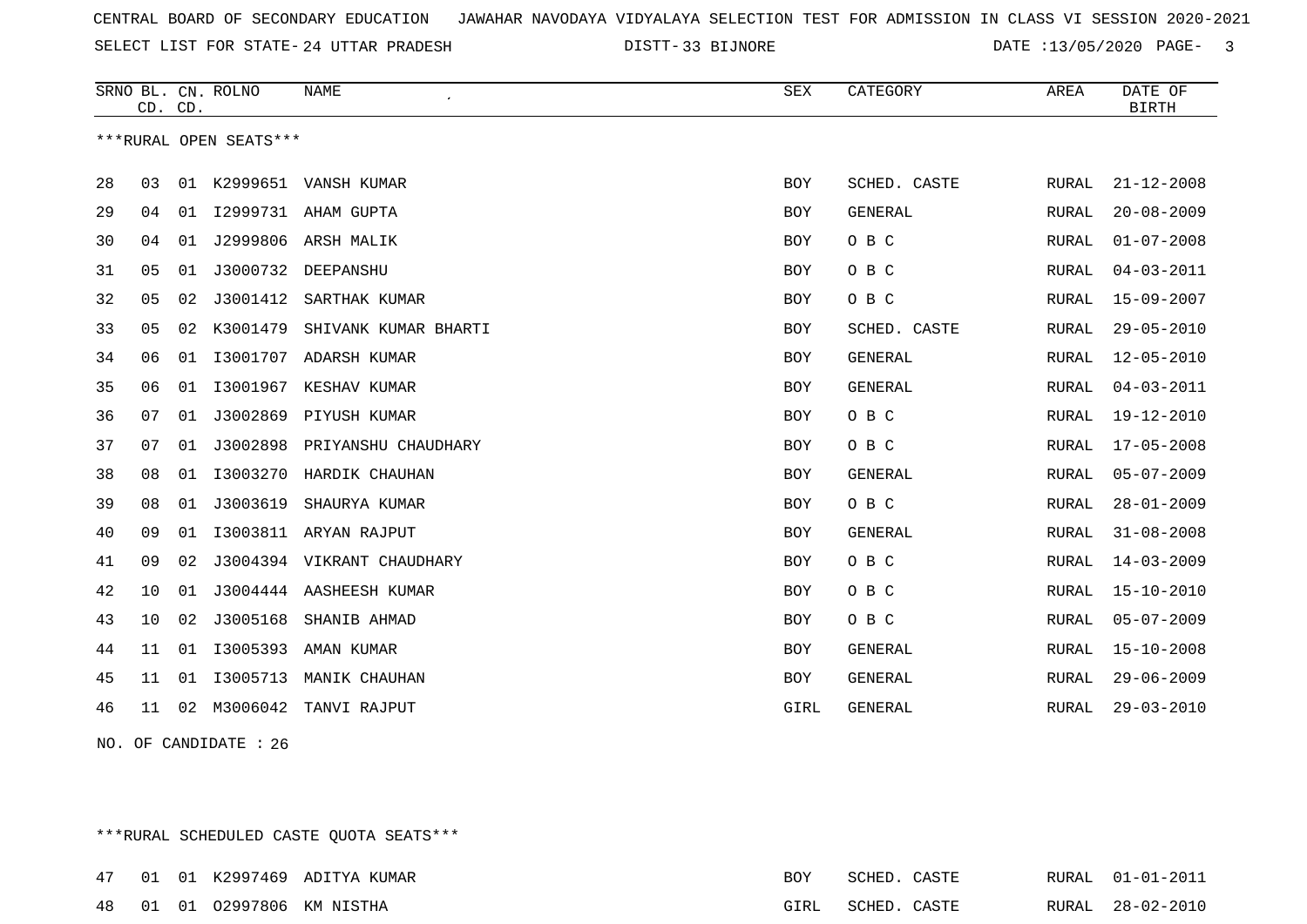SELECT LIST FOR STATE- DISTT- 24 UTTAR PRADESH

33 BIJNORE DATE :13/05/2020 PAGE- 4

|    | CD. CD. |    | SRNO BL. CN. ROLNO    | NAME                                    | SEX        | CATEGORY     | AREA  | DATE OF<br><b>BIRTH</b> |
|----|---------|----|-----------------------|-----------------------------------------|------------|--------------|-------|-------------------------|
|    |         |    |                       | ***RURAL SCHEDULED CASTE OUOTA SEATS*** |            |              |       |                         |
| 49 | 01      |    | 01 02997925 NANDNI    |                                         | GIRL       | SCHED. CASTE | RURAL | $10 - 04 - 2008$        |
| 50 | 05      | 01 |                       | 03000582 AKSHITA GAUTAM                 | GIRL       | SCHED. CASTE | RURAL | $07 - 08 - 2010$        |
| 51 | 05      |    |                       | 01 K3000754 DHANANJAY SINGH GAUTAM      | BOY        | SCHED. CASTE | RURAL | $03 - 11 - 2007$        |
| 52 | 07      |    | 01 K3002914 RAJKUMAR  |                                         | BOY        | SCHED. CASTE | RURAL | $07 - 11 - 2009$        |
| 53 | 07      |    | 01 03002944 ROJI      |                                         | GIRL       | SCHED. CASTE | RURAL | $05 - 06 - 2009$        |
| 54 | 10      |    |                       | 01 K3004583 ARPIT KUMAR                 | <b>BOY</b> | SCHED. CASTE | RURAL | $25 - 07 - 2008$        |
| 55 | 10      |    |                       | 01 K3004936 NAMAN KUMAR                 | BOY        | SCHED. CASTE | RURAL | $05 - 07 - 2009$        |
| 56 | 10      |    |                       | 01 K3004937 NAMAN KUMAR                 | BOY        | SCHED. CASTE | RURAL | $03 - 10 - 2010$        |
| 57 | 10      |    |                       | 02 K3005045 PURURAJ SINGH               | BOY        | SCHED. CASTE | RURAL | $11 - 01 - 2008$        |
| 58 | 10      | 02 | 03005101 RIYA         |                                         | GIRL       | SCHED. CASTE | RURAL | $08 - 04 - 2009$        |
| 59 | 10      |    | 02 K3005177 SHASHANK  | SHEKHER                                 | BOY        | SCHED. CASTE | RURAL | $09 - 12 - 2008$        |
|    |         |    | NO. OF CANDIDATE : 13 |                                         |            |              |       |                         |
|    |         |    |                       |                                         |            |              |       |                         |
|    |         |    |                       |                                         |            |              |       |                         |
|    |         |    |                       | *** RURAL BACKWARD CLASS QUOTA SEATS*** |            |              |       |                         |
| 60 | 01      |    |                       | 01 N2997815 KOSHAL RANI                 | GIRL       | O B C        | RURAL | $10 - 05 - 2009$        |
| 61 | 01      |    | 01 N2997952 NISHU     |                                         | GIRL       | O B C        | RURAL | $10 - 07 - 2008$        |
| 62 | 01      |    |                       | 01 N2998234 TANU SHARMA                 | GIRL       | O B C        | RURAL | $09 - 09 - 2008$        |
| 63 | 06      |    | 02 N3002233 PRIYA     |                                         | GIRL       | O B C        | RURAL | $13 - 03 - 2009$        |
| 64 | 07      |    |                       | 01 N3002542 ANU SHARMA                  | GIRL       | O B C        | RURAL | $10 - 11 - 2009$        |
| 65 | 07      |    |                       | 01 J3002883 PRINCE CHAUDHARY            | BOY        | O B C        | RURAL | 12-04-2010              |
|    |         |    |                       |                                         |            |              |       |                         |

66 10 01 N3004663 DIKSHA GIRL O B C RURAL 08-12-2009

67 10 01 N3004835 MALYA SAINI GIRL O B C 68 11 01 J3005364 ADITYA RAJ BOY O B C

69 11 01 N3005644 KHUSHI GIRL O B C RURAL 03-05-2010

RURAL 03-05-2009

RURAL 06-01-2009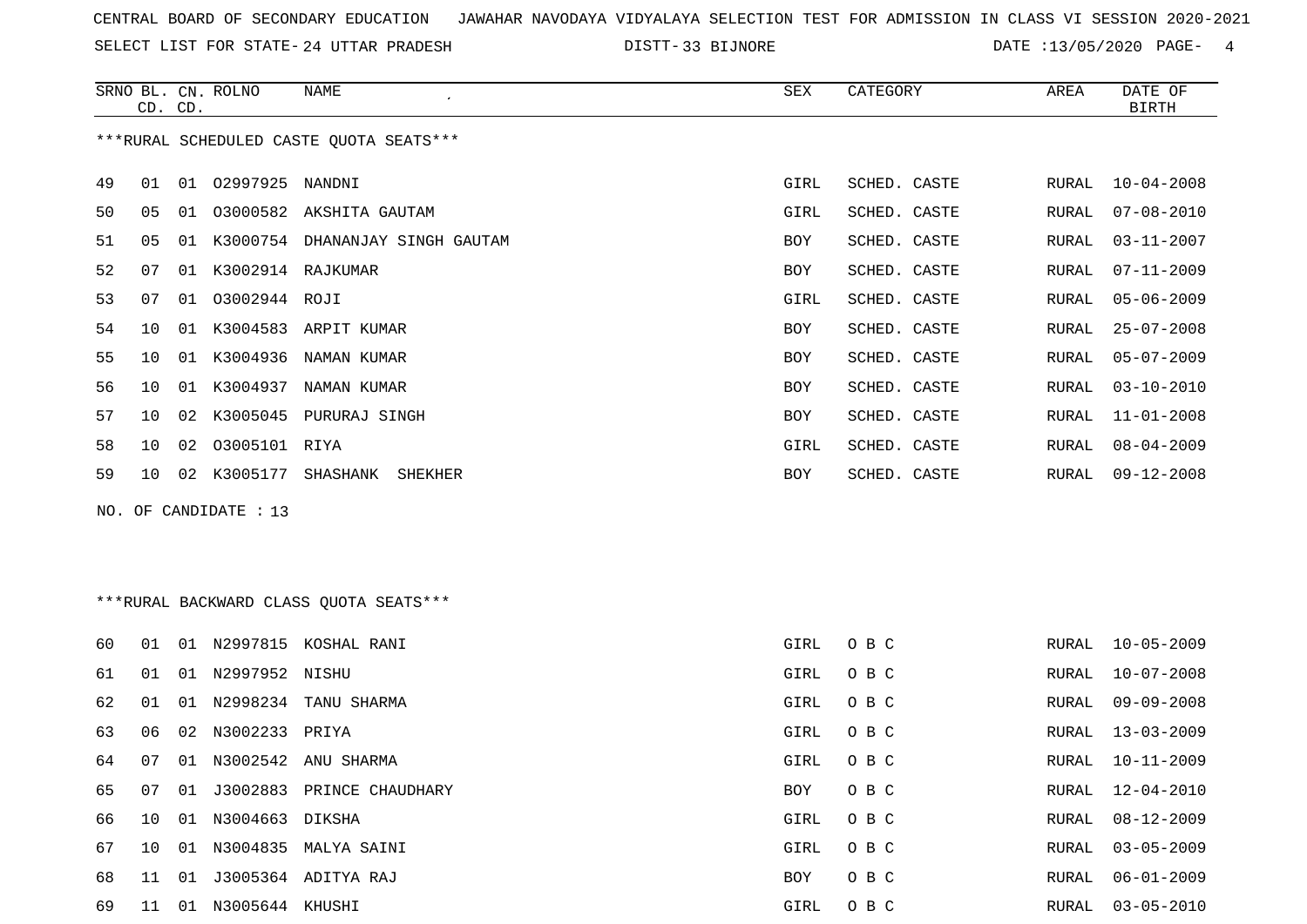SELECT LIST FOR STATE- DISTT- 24 UTTAR PRADESH

33 BIJNORE DATE :13/05/2020 PAGE- 5

|    | CD. CD. |    | SRNO BL. CN. ROLNO      | NAME                                   | SEX        | CATEGORY | AREA  | DATE OF<br>BIRTH |
|----|---------|----|-------------------------|----------------------------------------|------------|----------|-------|------------------|
|    |         |    |                         | ***RURAL BACKWARD CLASS QUOTA SEATS*** |            |          |       |                  |
| 70 | 11      |    |                         | 01 N3005652 KM DIMPAL VIKAL            | GIRL       | O B C    | RURAL | $30 - 09 - 2009$ |
| 71 | 11      | 01 | J3005717                | MANISH KUMAR                           | BOY        | O B C    | RURAL | $05 - 01 - 2009$ |
| 72 | -11     | 01 |                         | J3005794 NAMDEV SINGH                  | <b>BOY</b> | O B C    | RURAL | $29 - 03 - 2009$ |
| 73 | 11      |    |                         | 02 N3005833 PARI YADAV                 | GIRL       | O B C    | RURAL | 13-08-2009       |
| 74 | 11      | 02 |                         | J3005935 SAKSHAM BATOR                 | <b>BOY</b> | O B C    | RURAL | $08 - 02 - 2010$ |
| 75 | 11      |    |                         | 02 N3006058 URMILA UPENDRA SINGH       | GIRL       | O B C    | RURAL | 18-01-2008       |
|    |         |    | NO. OF CANDIDATE : $16$ |                                        |            |          |       |                  |

## \*\*\*RURAL SCHEDULED TRIBE QUOTA SEATS\*\*\*

|  |  | 76 01 01 K2997530 ANKUSH KUMAR RAVI | BOY        | SCHED. CASTE | RURAL 26-09-2008 |
|--|--|-------------------------------------|------------|--------------|------------------|
|  |  | 77 04 01 K2999709 AAVISHKAR THAULIA | BOY        | SCHED. CASTE | RURAL 05-12-2009 |
|  |  | 78  07  01  K3003044  VAIBHAV KUMAR | BOY        | SCHED. CASTE | RURAL 27-05-2009 |
|  |  | 79 10 01 K3004871 MAYANK KUMAR      | <b>BOY</b> | SCHED. CASTE | RURAL 01-01-2010 |
|  |  | 80 11 01 K3005687 LAVISH KUMAR      | BOY        | SCHED. CASTE | RURAL 15-07-2008 |
|  |  |                                     |            |              |                  |

NO. OF CANDIDATE : 5

TOTAL SELECTED CANDIDATE : 80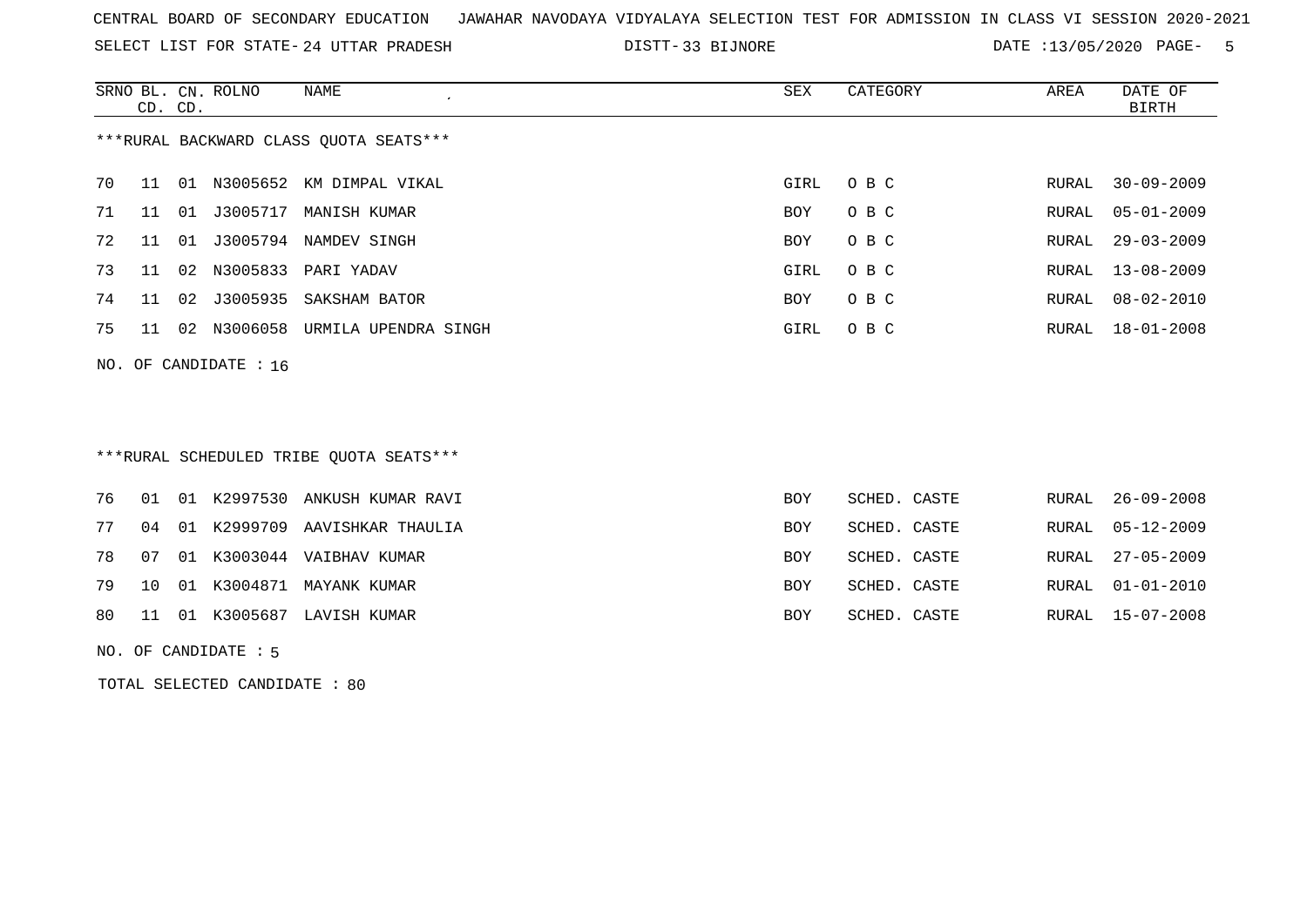|  |  |  |  | CENTRAL BOARD OF SECONDARY EDUCATION GJAWAHAR NAVODAYA VIDYALAYA SELECTION TEST FOR ADMISSION IN CLASS VI SESSION 2020-2021 |  |  |  |  |  |  |  |  |  |  |  |
|--|--|--|--|-----------------------------------------------------------------------------------------------------------------------------|--|--|--|--|--|--|--|--|--|--|--|
|--|--|--|--|-----------------------------------------------------------------------------------------------------------------------------|--|--|--|--|--|--|--|--|--|--|--|

SELECT LIST FOR STATE- DISTT- 24 UTTAR PRADESH 34 ALIGARH DATE :13/05/2020 PAGE- 1

|    |    | CD. CD. | SRNO BL. CN. ROLNO   | NAME<br>$\cdot$                        | SEX        | CATEGORY       | AREA          | DATE OF<br><b>BIRTH</b> |
|----|----|---------|----------------------|----------------------------------------|------------|----------------|---------------|-------------------------|
|    |    |         | ***OPEN UR SEATS***  |                                        |            |                |               |                         |
| 1  | 01 |         |                      | 01 J3006151 ANIKET SINGH               | <b>BOY</b> | O B C          | RURAL         | $01 - 02 - 2010$        |
| 2  | 01 |         |                      | 01 I3006531 UTKARSH TIWARI             | <b>BOY</b> | GENERAL        | ${\tt RURAL}$ | $01 - 01 - 2010$        |
| 3  | 03 |         |                      | 01 J3007151 ROHIT KUMAR                | BOY        | O B C          | RURAL         | $21 - 01 - 2009$        |
| 4  | 05 |         |                      | 01 I3007666 UPENDRA KUMAR              | <b>BOY</b> | GENERAL        | RURAL         | $15 - 08 - 2009$        |
| 5  | 06 |         |                      | 01 I3007728 GAGAN UPADHYAY             | <b>BOY</b> | <b>GENERAL</b> | RURAL         | $20 - 05 - 2008$        |
| 6  | 11 | 01      |                      | J3009179 AMIT KUMAR                    | BOY        | O B C          | ${\tt RURAL}$ | $06 - 04 - 2010$        |
| 7  | 11 |         |                      | 01 J3009621 SHIV NARAYRA               | BOY        | O B C          | RURAL         | $25 - 08 - 2009$        |
|    |    |         | NO. OF CANDIDATE : 7 |                                        |            |                |               |                         |
|    |    |         |                      |                                        |            |                |               |                         |
|    |    |         |                      |                                        |            |                |               |                         |
|    |    |         |                      | ***OPEN SCHEDULED CASTE QUOTA SEATS*** |            |                |               |                         |
| 8  | 01 |         |                      | 01 K3006170 ARUN KUMAR                 | <b>BOY</b> | SCHED. CASTE   | RURAL         | 19-10-2008              |
| 9  | 04 |         |                      | 01 C3007396 ROHIT KUMAR                | BOY        | SCHED. CASTE   | URBAN         | $22 - 04 - 2010$        |
| 10 | 12 |         |                      | 01 03009796 KU. POOJA                  | GIRL       | SCHED. CASTE   | RURAL         | $04 - 07 - 2008$        |
| 11 | 12 |         |                      | 01 03009797 KU. RASHMI                 | GIRL       | SCHED. CASTE   | RURAL         | $23 - 09 - 2009$        |
|    |    |         | NO. OF CANDIDATE : 4 |                                        |            |                |               |                         |
|    |    |         |                      |                                        |            |                |               |                         |
|    |    |         |                      |                                        |            |                |               |                         |
|    |    |         |                      | *** OPEN DISABLED QUOTA SEATS***       |            |                |               |                         |
| 12 | 01 |         | 01 03006510          | TANU                                   | GIRL       | SCHED. CASTE   | RURAL         | $13 - 05 - 2009$        |
| 13 | 03 |         | 01 K3007174 SAURAV   |                                        | BOY        | SCHED. CASTE   | RURAL         | $15 - 05 - 2009$        |
| 14 | 10 |         |                      | 01 J3008641 DILEEP KUMAR               | BOY        | O B C          | RURAL         | $01 - 07 - 2009$        |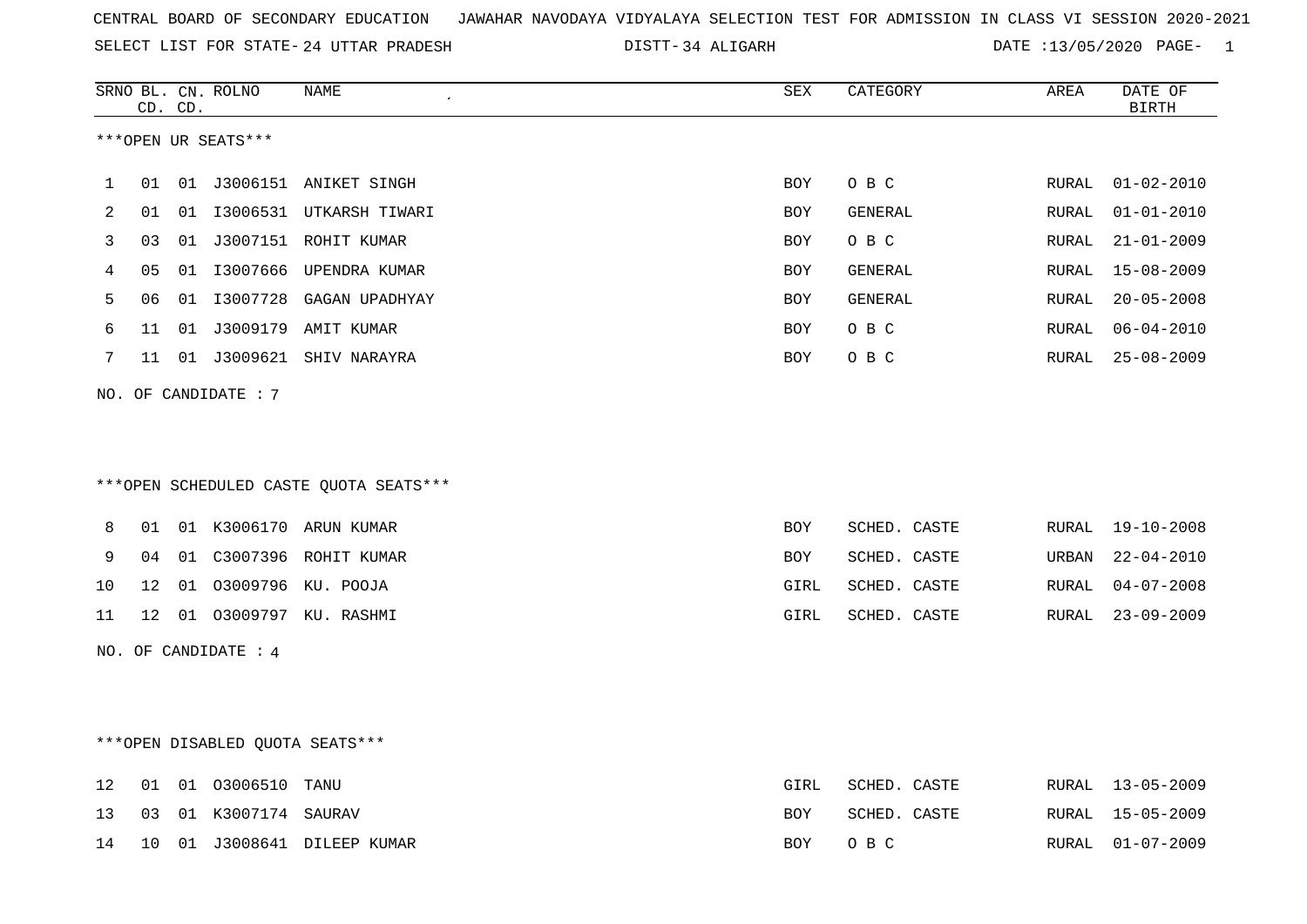|  |  |  |  | CENTRAL BOARD OF SECONDARY EDUCATION – JAWAHAR NAVODAYA VIDYALAYA SELECTION TEST FOR ADMISSION IN CLASS VI SESSION 2020-2021 |  |  |  |  |  |  |  |  |  |  |  |  |  |
|--|--|--|--|------------------------------------------------------------------------------------------------------------------------------|--|--|--|--|--|--|--|--|--|--|--|--|--|
|--|--|--|--|------------------------------------------------------------------------------------------------------------------------------|--|--|--|--|--|--|--|--|--|--|--|--|--|

SELECT LIST FOR STATE- DISTT- 24 UTTAR PRADESH 34 ALIGARH DATE :13/05/2020 PAGE- 2

|    |    | CD. CD. | SRNO BL. CN. ROLNO     | <b>NAME</b>                            | SEX  | CATEGORY     | AREA         | DATE OF<br><b>BIRTH</b> |
|----|----|---------|------------------------|----------------------------------------|------|--------------|--------------|-------------------------|
|    |    |         | NO. OF CANDIDATE : 3   |                                        |      |              |              |                         |
|    |    |         |                        |                                        |      |              |              |                         |
|    |    |         |                        |                                        |      |              |              |                         |
|    |    |         |                        | *** OPEN BACKWARD CLASS QUOTA SEATS*** |      |              |              |                         |
| 15 | 01 |         | 01 N3006342 MONIYA     |                                        | GIRL | O B C        | RURAL        | $10 - 09 - 2009$        |
| 16 | 03 |         | 01 N3007125            | PRIYANSHU                              | GIRL | O B C        | <b>RURAL</b> | $22 - 03 - 2010$        |
| 17 | 11 |         | 01 J3009246            | BHUVNESWAR KUMAR                       | BOY  | O B C        | RURAL        | $07 - 08 - 2009$        |
| 18 | 11 |         | 01 N3009345            | KM PRIYANJALI KUMARI                   | GIRL | O B C        | RURAL        | $01 - 01 - 2009$        |
| 19 | 11 |         | 01 N3009349            | KM TANUSHKA SINGH                      | GIRL | O B C        | RURAL        | $06 - 07 - 2010$        |
|    |    |         | NO. OF CANDIDATE : 5   |                                        |      |              |              |                         |
|    |    |         |                        |                                        |      |              |              |                         |
|    |    |         |                        |                                        |      |              |              |                         |
|    |    |         |                        | ***OPEN SCHEDULED TRIBE QUOTA SEATS*** |      |              |              |                         |
| 20 |    |         | 06 01 L3007693 ADITYA  |                                        | BOY  | SCHED. TRIBE | RURAL        | 14-04-2009              |
|    |    |         |                        |                                        |      |              |              |                         |
|    |    |         | NO. OF CANDIDATE : $1$ |                                        |      |              |              |                         |
|    |    |         |                        |                                        |      |              |              |                         |
|    |    |         |                        |                                        |      |              |              |                         |
|    |    |         | ***RURAL OPEN SEATS*** |                                        |      |              |              |                         |
| 21 | 01 |         | 01 M3006372            | PAVITRA SHARMA                         | GIRL | GENERAL      | RURAL        | $23 - 07 - 2010$        |
| 22 | 01 |         |                        | 01 M3006507 TANISHKA SHARMA            | GIRL | GENERAL      | RURAL        | $06 - 06 - 2009$        |
| 23 | 02 |         |                        | 01 I3006638 HARSH JADOUN               | BOY  | GENERAL      | RURAL        | $11 - 06 - 2007$        |
| 24 | 02 | 01      |                        | M3006643 ISHIKA BHARDWAJ               | GIRL | GENERAL      | RURAL        | $15 - 12 - 2007$        |
| 25 | 03 | 01      | M3006912               | CHHAYA SINGH                           | GIRL | GENERAL      | <b>RURAL</b> | $23 - 06 - 2009$        |
| 26 | 03 | 01      | M3007170 SARVESH       |                                        | GIRL | GENERAL      | RURAL        | $01 - 01 - 2008$        |
| 27 | 04 |         |                        | 01 I3007408 SHIVAM JADAUN              | BOY  | GENERAL      | RURAL        | $04 - 09 - 2008$        |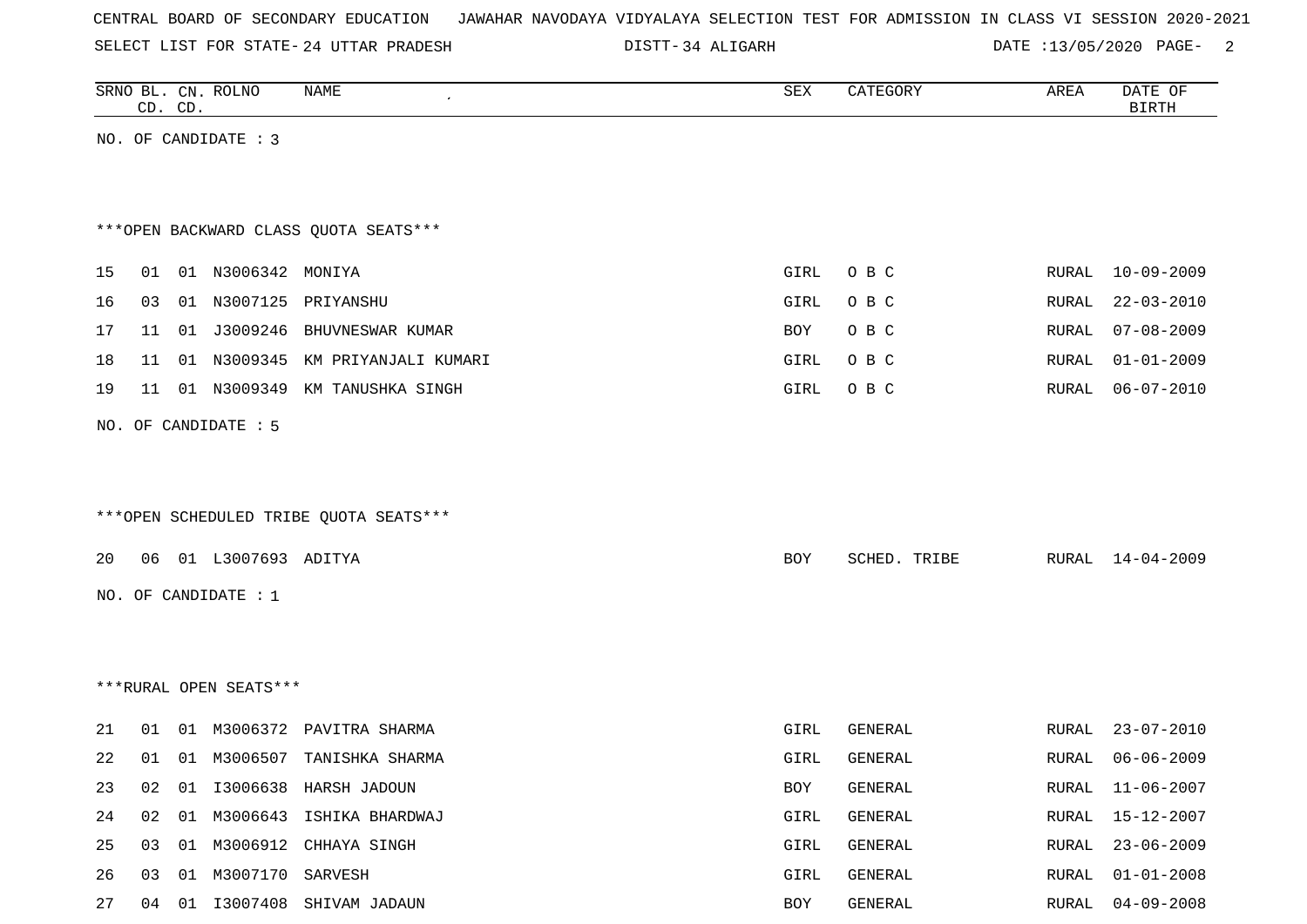SELECT LIST FOR STATE- DISTT- 24 UTTAR PRADESH

34 ALIGARH DATE :13/05/2020 PAGE- 3

|    | CD. CD. |    | SRNO BL. CN. ROLNO     | <b>NAME</b>              | <b>SEX</b> | CATEGORY       | AREA         | DATE OF<br><b>BIRTH</b> |
|----|---------|----|------------------------|--------------------------|------------|----------------|--------------|-------------------------|
|    |         |    | ***RURAL OPEN SEATS*** |                          |            |                |              |                         |
|    |         |    |                        |                          |            |                |              |                         |
| 28 | 04      |    |                        | 01 J3007418 SUMIT KUMAR  | BOY        | O B C          | RURAL        | $10 - 12 - 2009$        |
| 29 | 05      | 01 | I3007449               | AMAN                     | <b>BOY</b> | <b>GENERAL</b> | RURAL        | $22 - 10 - 2009$        |
| 30 | 05      | 01 |                        | J3007463 ARPIT KUMAR     | <b>BOY</b> | O B C          | <b>RURAL</b> | $28 - 10 - 2009$        |
| 31 | 05      | 01 |                        | J3007678 VISHAL KUMAR    | BOY        | O B C          | RURAL        | $23 - 09 - 2009$        |
| 32 | 06      | 01 |                        | J3007724 DIPTI SINGH     | <b>BOY</b> | O B C          | RURAL        | $12 - 11 - 2008$        |
| 33 | 06      | 01 |                        | J3007811 SACHIN KUMAR    | <b>BOY</b> | O B C          | RURAL        | $05 - 08 - 2008$        |
| 34 | 07      | 01 | J3007967               | LAKSHYA VERMA            | <b>BOY</b> | O B C          | RURAL        | $08 - 03 - 2009$        |
| 35 | 07      | 01 |                        | M3008081 VANSHIKA KUMARI | GIRL       | <b>GENERAL</b> | RURAL        | $22 - 02 - 2010$        |
| 36 | 08      | 01 |                        | K3008126 ATUL KUMAR      | <b>BOY</b> | SCHED. CASTE   | RURAL        | $10 - 04 - 2010$        |
| 37 | 08      | 01 |                        | J3008131 DEEPAK KUMAR    | <b>BOY</b> | O B C          | RURAL        | $08 - 12 - 2009$        |
| 38 | 09      | 01 |                        | J3008251 ANKIT KUMAR     | <b>BOY</b> | O B C          | RURAL        | 15-11-2007              |
| 39 | 09      | 01 | 03008366               | KUMARI SONAM             | GIRL       | SCHED. CASTE   | RURAL        | $12 - 10 - 2009$        |
| 40 | 09      | 01 | J3008447               | TINKU KUMAR              | BOY        | O B C          | RURAL        | $01 - 08 - 2008$        |
| 41 | 10      | 01 |                        | J3008562 ARJUN KUMAR     | BOY        | O B C          | RURAL        | $01 - 01 - 2009$        |
| 42 | 10      | 01 |                        | J3008904 PRINCE KUMAR    | <b>BOY</b> | O B C          | RURAL        | $25 - 01 - 2008$        |
| 43 | 11      | 01 |                        | J3009154 AJAY KUMAR      | <b>BOY</b> | O B C          | RURAL        | $01 - 01 - 2009$        |
| 44 | 11      | 01 | J3009549               | SACHIN KUMAR             | <b>BOY</b> | O B C          | <b>RURAL</b> | $01 - 01 - 2009$        |
| 45 | 11      | 01 |                        | J3009651 SUMIT YADAV     | BOY        | O B C          | RURAL        | $02 - 06 - 2009$        |
| 46 | 12      | 01 | J3009735               | ANSHU KUMAR              | BOY        | O B C          | RURAL        | $15 - 09 - 2009$        |
| 47 | 12      | 01 |                        | J3009884 VISHAL YADAV    | <b>BOY</b> | O B C          | RURAL        | $07 - 03 - 2008$        |
|    |         |    |                        |                          |            |                |              |                         |

NO. OF CANDIDATE : 27

\*\*\*RURAL SCHEDULED CASTE QUOTA SEATS\*\*\*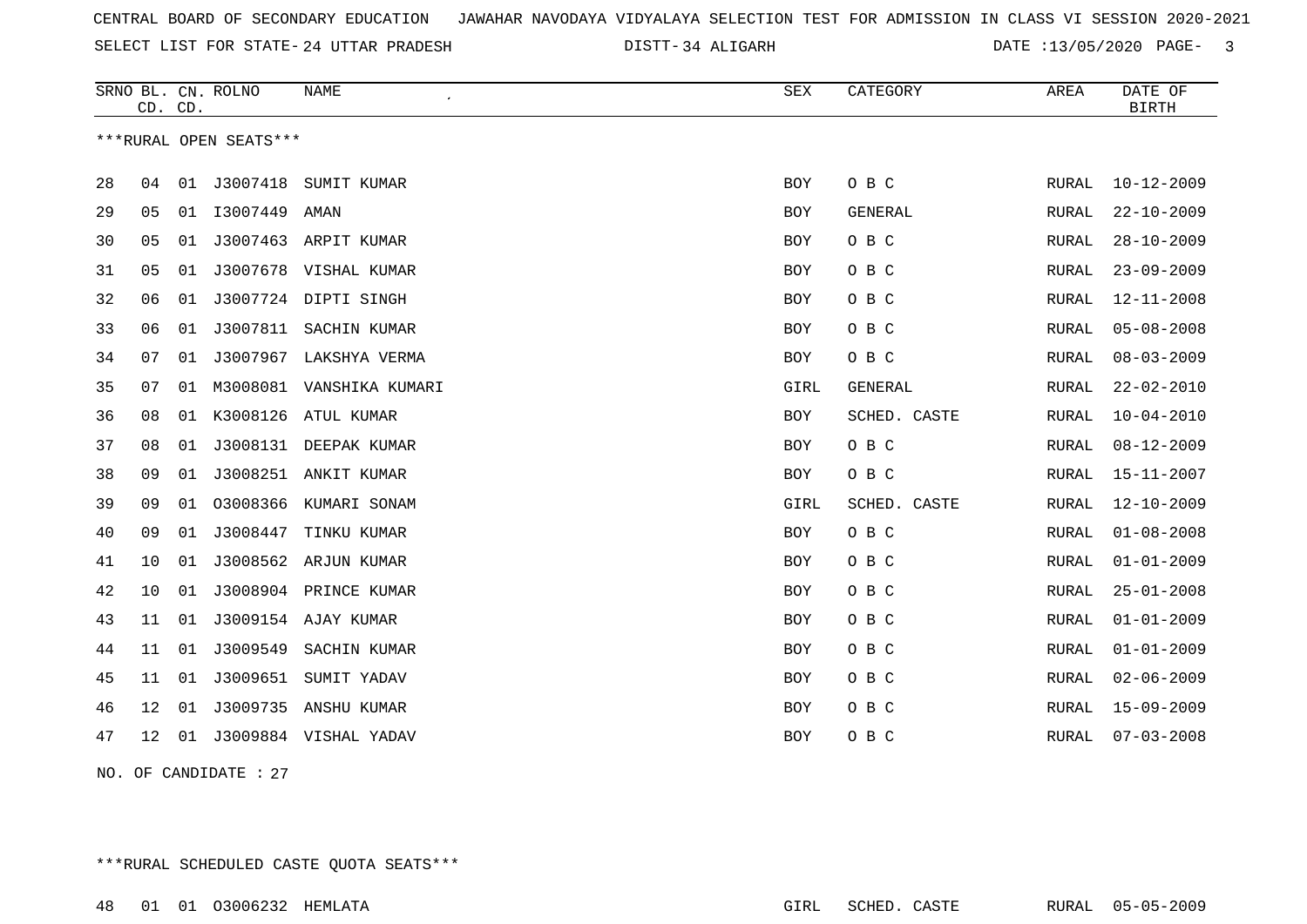SELECT LIST FOR STATE- DISTT- 24 UTTAR PRADESH

34 ALIGARH DATE :13/05/2020 PAGE- 4

|    | CD. CD.        |    | SRNO BL. CN. ROLNO  | NAME                                    | SEX        | CATEGORY     | AREA  | DATE OF<br><b>BIRTH</b> |
|----|----------------|----|---------------------|-----------------------------------------|------------|--------------|-------|-------------------------|
|    |                |    |                     | ***RURAL SCHEDULED CASTE QUOTA SEATS*** |            |              |       |                         |
| 49 | 01             |    | 01 K3006319 MANDEEP |                                         | BOY        | SCHED. CASTE | RURAL | 09-02-2009              |
| 50 | 01             | 01 |                     | K3006419 RAVIT KUMAR                    | <b>BOY</b> | SCHED. CASTE | RURAL | $20 - 07 - 2010$        |
| 51 | 03             | 01 | K3007056            | MANISH                                  | <b>BOY</b> | SCHED. CASTE | RURAL | $24 - 02 - 2009$        |
| 52 | 03             |    | 01 K3007157         | SACHIN KUMAR                            | BOY        | SCHED. CASTE | RURAL | 12-08-2008              |
| 53 | 0 <sub>5</sub> |    |                     | 01 K3007642 SHIVAM MAHAUR               | <b>BOY</b> | SCHED. CASTE | RURAL | $01 - 01 - 2008$        |
| 54 | 06             | 01 | 03007797            | PRIYANSHI GAUTAM                        | GIRL       | SCHED. CASTE | RURAL | $08 - 10 - 2008$        |
| 55 | 07             | 01 | K3008017            | PRASHANT KUMAR                          | BOY        | SCHED. CASTE | RURAL | $01 - 07 - 2007$        |
| 56 | 08             | 01 |                     | 03008161 KUMARI TANU KUMARI             | GIRL       | SCHED. CASTE | RURAL | $17 - 01 - 2009$        |
| 57 | 08             |    | 01 K3008206         | SHIVANSH KUMAR                          | BOY        | SCHED. CASTE | RURAL | $08 - 03 - 2010$        |
| 58 | 10             | 01 |                     | K3008512 ALOK KUMAR                     | BOY        | SCHED. CASTE | RURAL | $20 - 10 - 2009$        |
| 59 | 12             | 01 | K3009869            | SUNIL KUMAR                             | BOY        | SCHED. CASTE | RURAL | $10 - 03 - 2009$        |
|    |                |    |                     |                                         |            |              |       |                         |

NO. OF CANDIDATE : 12

# \*\*\*RURAL BACKWARD CLASS QUOTA SEATS\*\*\*

| 60 | 01  | 01 | J3006537 VIKAS     |                              | BOY  | O B C | RURAL | $01 - 05 - 2009$ |
|----|-----|----|--------------------|------------------------------|------|-------|-------|------------------|
| 61 | 02  | 01 | N3006771           | RITU KUMARI                  | GIRL | O B C | RURAL | $22 - 07 - 2007$ |
| 62 | 02  | 01 |                    | J3006826 SURAJ KUMAR         | BOY  | O B C | RURAL | $03 - 06 - 2007$ |
| 63 | 03  |    | 01 N3006966 HIMANI |                              | GIRL | O B C | RURAL | 12-07-2008       |
| 64 | 03  | 01 | N3007029           | KSHMA CHAUDHARY              | GIRL | O B C | RURAL | $25 - 12 - 2008$ |
| 65 | 03  | 01 |                    | J3007061 MAYANK CHAUDHARY    | BOY  | O B C | RURAL | 08-07-2009       |
| 66 | 05  |    |                    | 01 N3007485 CH SUHANI        | GIRL | O B C | RURAL | $02 - 02 - 2009$ |
| 67 | 05  | 01 |                    | N3007502 DOLLY KUMARI        | GIRL | O B C | RURAL | $10 - 07 - 2008$ |
| 68 | 07  |    |                    | 01 J3007905 CH SANTOSH SINGH | BOY  | O B C | RURAL | 05-10-2010       |
| 69 | -07 | 01 | N3008012           | PRACHI CHAUDHARY             | GIRL | O B C | RURAL | 18-07-2010       |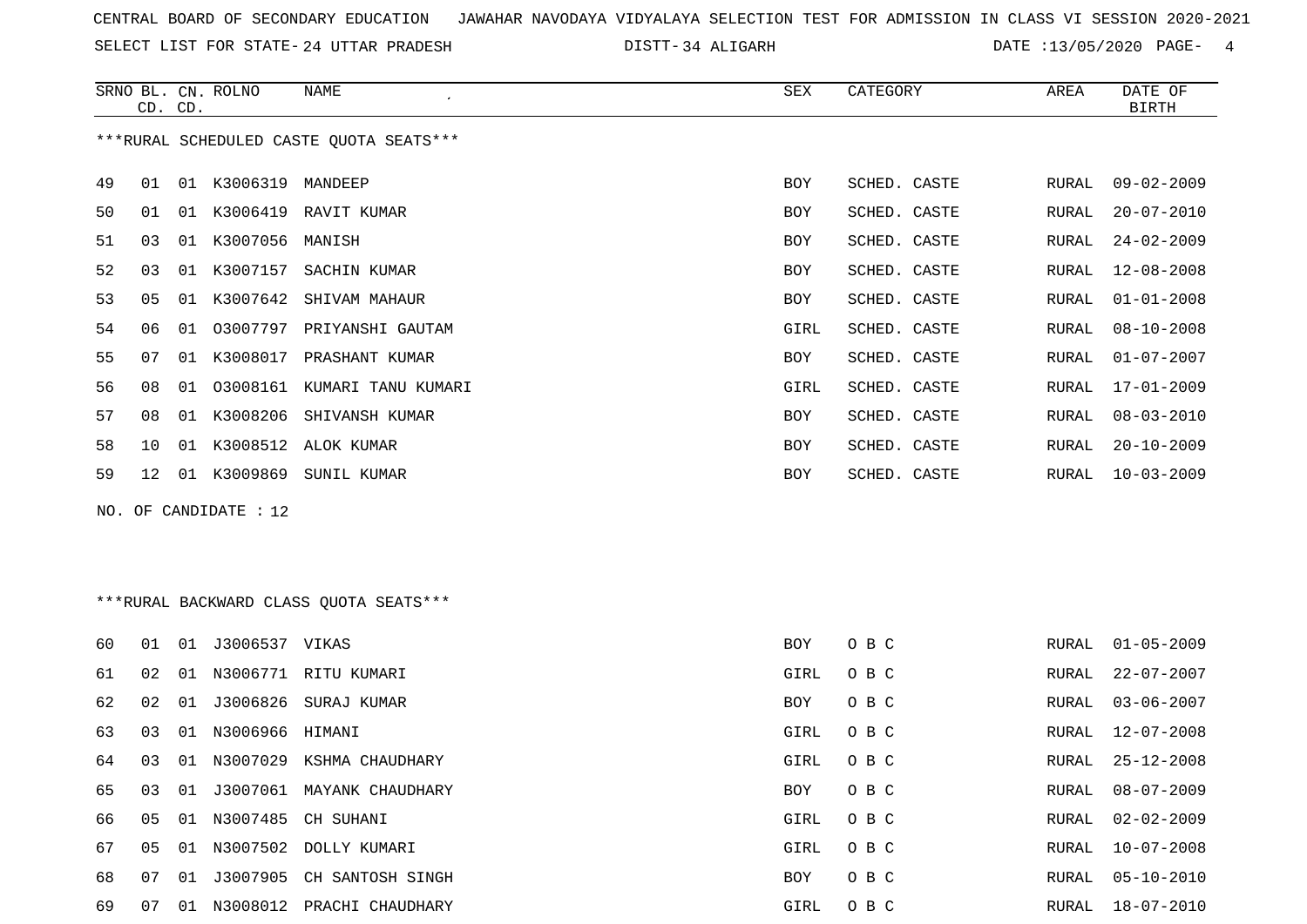SELECT LIST FOR STATE- DISTT- 24 UTTAR PRADESH

34 ALIGARH DATE :13/05/2020 PAGE- 5

|    | CD. CD. |    | SRNO BL. CN. ROLNO      | NAME                                   | SEX        | CATEGORY | AREA  | DATE OF<br>BIRTH |
|----|---------|----|-------------------------|----------------------------------------|------------|----------|-------|------------------|
|    |         |    |                         | ***RURAL BACKWARD CLASS OUOTA SEATS*** |            |          |       |                  |
| 70 | 10      | 01 |                         | J3008561 ARJUN KUMAR                   | <b>BOY</b> | O B C    | RURAL | $01 - 01 - 2008$ |
| 71 | 10      | 01 | J3008632 DEVRAJ         |                                        | <b>BOY</b> | O B C    | RURAL | $01 - 01 - 2009$ |
| 72 | 10      | 01 |                         | J3008856 NITIN KUMAR                   | <b>BOY</b> | O B C    | RURAL | 05-06-2008       |
| 73 | 11      | 01 | J3009231                | ATUL KUMAR                             | BOY        | O B C    | RURAL | $01 - 01 - 2009$ |
| 74 | 11      | 01 | N3009344                | KM PRIYA                               | GIRL       | O B C    | RURAL | $02 - 03 - 2010$ |
| 75 | 11      | 01 | J3009635                | SONU KUMAR                             | <b>BOY</b> | O B C    | RURAL | $08 - 08 - 2008$ |
|    |         |    | NO. OF CANDIDATE : $16$ |                                        |            |          |       |                  |

# \*\*\*RURAL SCHEDULED TRIBE QUOTA SEATS\*\*\*

|  |                                | 76 01 01 K3006229 HARSH KUMAR  | <b>BOY</b> | SCHED. CASTE |  | RURAL 22-05-2009 |
|--|--------------------------------|--------------------------------|------------|--------------|--|------------------|
|  | 77   01   01   03006242   ISHU |                                | GIRL       | SCHED. CASTE |  | RURAL 16-05-2010 |
|  | 78 03 01 03007090 NITIKA       |                                | GIRL       | SCHED. CASTE |  | RURAL 26-01-2009 |
|  |                                | 79 06 01 K3007787 PRAMOD KUMAR | BOY        | SCHED. CASTE |  | RURAL 05-03-2010 |
|  |                                | 80 10 01 03008523 ANANYA SINGH | GIRL       | SCHED. CASTE |  | RURAL 14-09-2010 |
|  |                                |                                |            |              |  |                  |

NO. OF CANDIDATE : 5

TOTAL SELECTED CANDIDATE : 80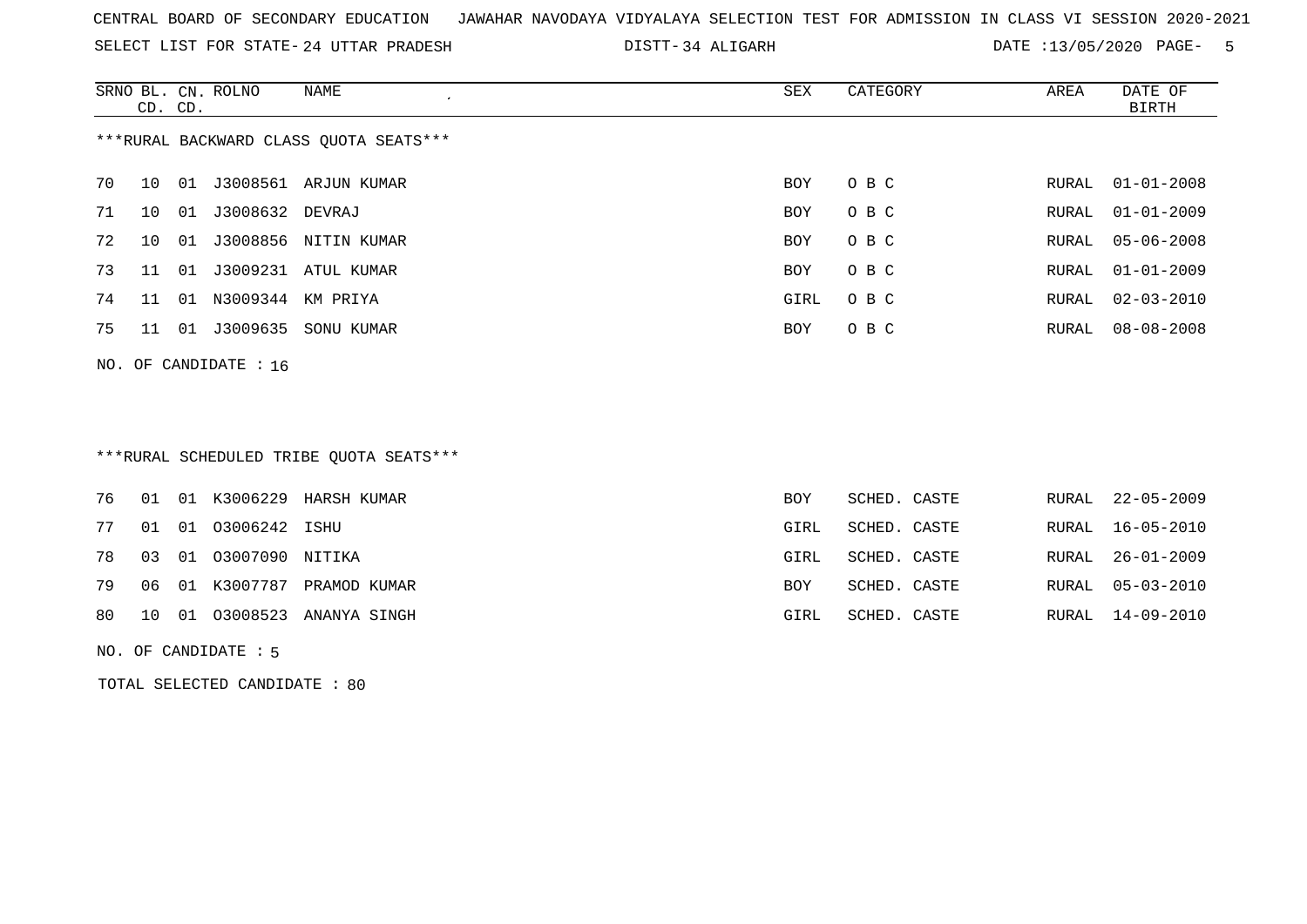|  |  |  |  | CENTRAL BOARD OF SECONDARY EDUCATION GJAWAHAR NAVODAYA VIDYALAYA SELECTION TEST FOR ADMISSION IN CLASS VI SESSION 2020-2021 |  |  |  |  |  |  |  |  |  |  |  |
|--|--|--|--|-----------------------------------------------------------------------------------------------------------------------------|--|--|--|--|--|--|--|--|--|--|--|
|--|--|--|--|-----------------------------------------------------------------------------------------------------------------------------|--|--|--|--|--|--|--|--|--|--|--|

SELECT LIST FOR STATE- 24 UTTAR PRADESH

24 UTTAR PRADESH 35 HAMIRPUR DATE :13/05/2020 PAGE- 1

|     |    | CD. CD. | SRNO BL. CN. ROLNO     | <b>NAME</b><br>$\pmb{\cdot}$           | SEX        | CATEGORY     | AREA         | DATE OF<br><b>BIRTH</b> |
|-----|----|---------|------------------------|----------------------------------------|------------|--------------|--------------|-------------------------|
|     |    |         | ***OPEN UR SEATS***    |                                        |            |              |              |                         |
| 1   | 02 |         | 01 M3010228            | ANSHIKA                                | GIRL       | GENERAL      | RURAL        | $06 - 12 - 2010$        |
| 2   | 02 |         |                        | 01 M3010443 PALAK DIVEDI               | GIRL       | GENERAL      | RURAL        | $15 - 07 - 2009$        |
| 3   | 02 | 01      | M3010490               | PRIYA SINGH                            | GIRL       | GENERAL      | RURAL        | $01 - 01 - 2010$        |
| 4   | 03 | 01      | B3010839               | GIRENDRA KUMAR                         | <b>BOY</b> | O B C        | URBAN        | $30 - 10 - 2010$        |
| 5   | 04 |         |                        | 01 J3011363 MAYANK RAJPOOT             | BOY        | O B C        | RURAL        | $01 - 01 - 2009$        |
| 6   | 05 | 01      |                        | M3011798 KU SAKSHI                     | GIRL       | GENERAL      | RURAL        | $02 - 04 - 2010$        |
| 7   | 07 | 01      | N3012723               | PRATIMA                                | GIRL       | O B C        | RURAL        | $10 - 03 - 2008$        |
| NO. |    |         | OF CANDIDATE : 7       |                                        |            |              |              |                         |
|     |    |         |                        |                                        |            |              |              |                         |
|     |    |         |                        |                                        |            |              |              |                         |
|     |    |         |                        | ***OPEN SCHEDULED CASTE QUOTA SEATS*** |            |              |              |                         |
|     |    |         |                        |                                        |            |              |              |                         |
| 8   | 02 |         |                        | 01 K3010667 VIKASH KUMAR               | <b>BOY</b> | SCHED. CASTE | RURAL        | $05 - 12 - 2009$        |
| 9   | 05 |         | 01 K3011618 AMIT       |                                        | <b>BOY</b> | SCHED. CASTE | <b>RURAL</b> | $03 - 06 - 2009$        |
| 10  | 05 |         |                        | 01 K3011622 AMIT KUMAR                 | <b>BOY</b> | SCHED. CASTE | <b>RURAL</b> | $05 - 06 - 2009$        |
| 11  | 07 | 01      | K3012593               | DIVYANSHU                              | <b>BOY</b> | SCHED. CASTE | RURAL        | $01 - 01 - 2009$        |
| 12  | 07 | 01      | 03012629 KAUSHAKI      |                                        | GIRL       | SCHED. CASTE | RURAL        | $27 - 08 - 2010$        |
| 13  | 07 |         | 01 K3012685            | NEELESH                                | <b>BOY</b> | SCHED. CASTE | RURAL        | $23 - 10 - 2007$        |
|     |    |         | NO. OF CANDIDATE : $6$ |                                        |            |              |              |                         |

\*\*\*OPEN DISABLED QUOTA SEATS\*\*\*

14 05 01 E3011663 APURVA PURWAR GIRL GENERAL URBAN 09-01-2010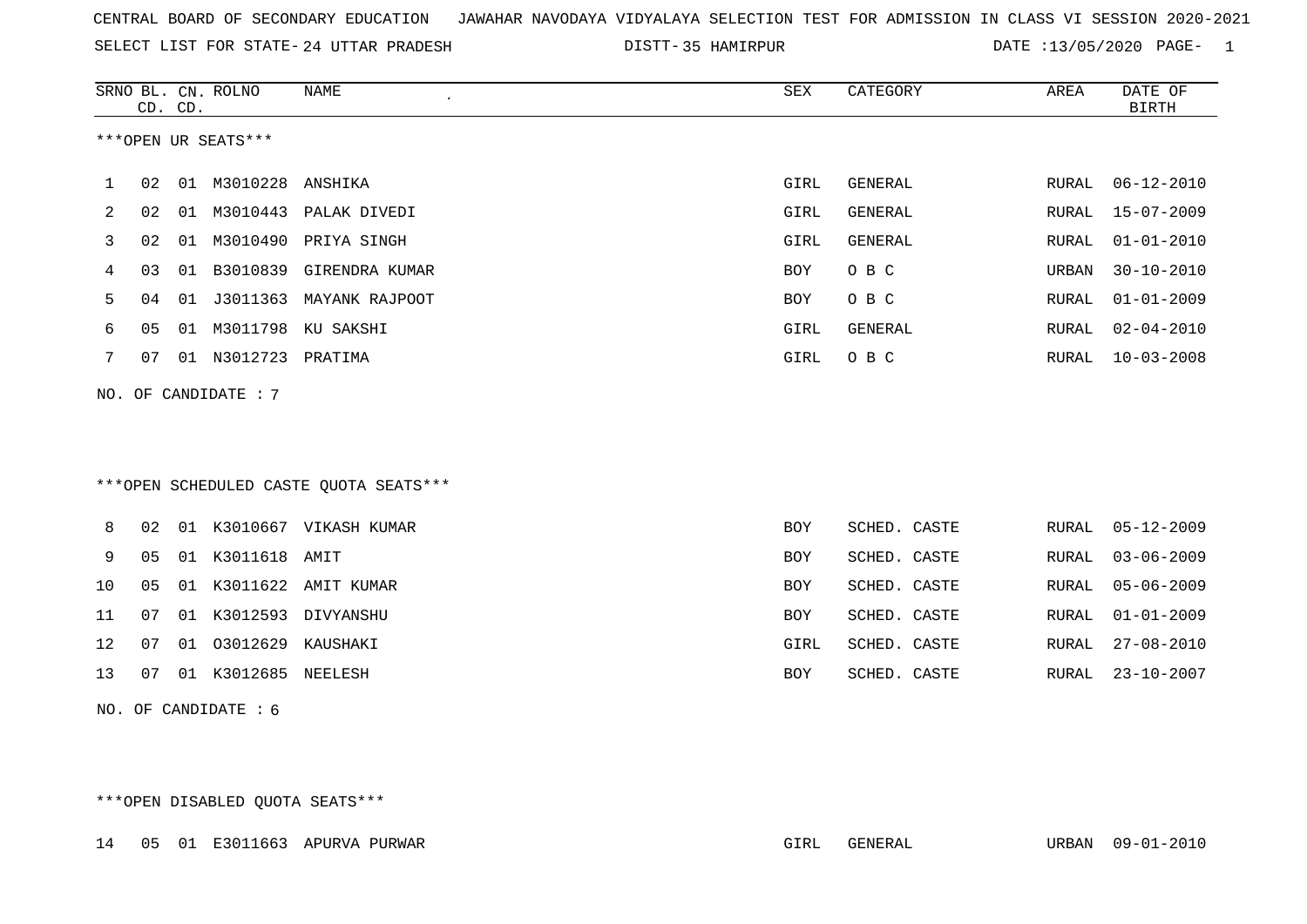SELECT LIST FOR STATE- DISTT- 24 UTTAR PRADESH

DISTT-35 HAMIRPUR **DATE** :13/05/2020 PAGE- 2

|    |    | CD. CD. | SRNO BL. CN. ROLNO     | NAME                                   | SEX        | CATEGORY     | AREA          | DATE OF<br><b>BIRTH</b> |
|----|----|---------|------------------------|----------------------------------------|------------|--------------|---------------|-------------------------|
|    |    |         | NO. OF CANDIDATE : 1   |                                        |            |              |               |                         |
|    |    |         |                        |                                        |            |              |               |                         |
|    |    |         |                        |                                        |            |              |               |                         |
|    |    |         |                        | *** OPEN BACKWARD CLASS QUOTA SEATS*** |            |              |               |                         |
| 15 | 05 |         | 01 J3011891 NITIN      |                                        | BOY        | O B C        | RURAL         | $05 - 05 - 2010$        |
| 16 | 06 |         | 01 J3012252 KAPIL      |                                        | BOY        | O B C        | ${\tt RURAL}$ | $08 - 07 - 2009$        |
| 17 | 06 |         |                        | 01 J3012418 SEEPENDRA                  | BOY        | O B C        | RURAL         | $17 - 07 - 2008$        |
| 18 | 07 |         | 01 J3012700            | OMKAR                                  | BOY        | O B C        | RURAL         | $01 - 01 - 2008$        |
| 19 | 07 |         |                        |                                        | <b>BOY</b> | O B C        | RURAL         | $02 - 11 - 2007$        |
|    |    |         | NO. OF CANDIDATE : 5   |                                        |            |              |               |                         |
|    |    |         |                        |                                        |            |              |               |                         |
|    |    |         |                        |                                        |            |              |               |                         |
|    |    |         |                        | ***OPEN SCHEDULED TRIBE QUOTA SEATS*** |            |              |               |                         |
| 20 |    |         | 02 01 L3010465 PRANJUL |                                        | BOY        | SCHED. TRIBE | RURAL         | $01 - 01 - 2011$        |
|    |    |         | NO. OF CANDIDATE : 1   |                                        |            |              |               |                         |
|    |    |         |                        |                                        |            |              |               |                         |
|    |    |         |                        |                                        |            |              |               |                         |
|    |    |         | ***RURAL OPEN SEATS*** |                                        |            |              |               |                         |
|    |    |         |                        |                                        |            |              |               |                         |
| 21 | 01 |         |                        |                                        | BOY        | O B C        | RURAL         | $01 - 01 - 2008$        |
| 22 | 01 |         |                        | 01 I3010023 MOHIT TIWARI               | BOY        | GENERAL      | RURAL         | $15 - 01 - 2010$        |
| 23 | 02 |         |                        | 01 J3010239 ANSHU RAJPOOT              | BOY        | O B C        |               | RURAL 15-07-2009        |
| 24 | 02 |         |                        | 01  13010254  ARUN SINGH               | BOY        | GENERAL      | RURAL         | $01 - 04 - 2009$        |
| 25 | 02 |         | 01 M3010297 DEEPTI     |                                        | GIRL       | GENERAL      | RURAL         | $01 - 01 - 2008$        |
| 26 | 02 |         |                        | 01 M3010654 VARSHA SINGH               | GIRL       | GENERAL      | RURAL         | $27 - 04 - 2010$        |
| 27 | 03 |         |                        | 01 J3010718 AJAY BABU                  | BOY        | $O$ B $C$    |               | RURAL 15-01-2009        |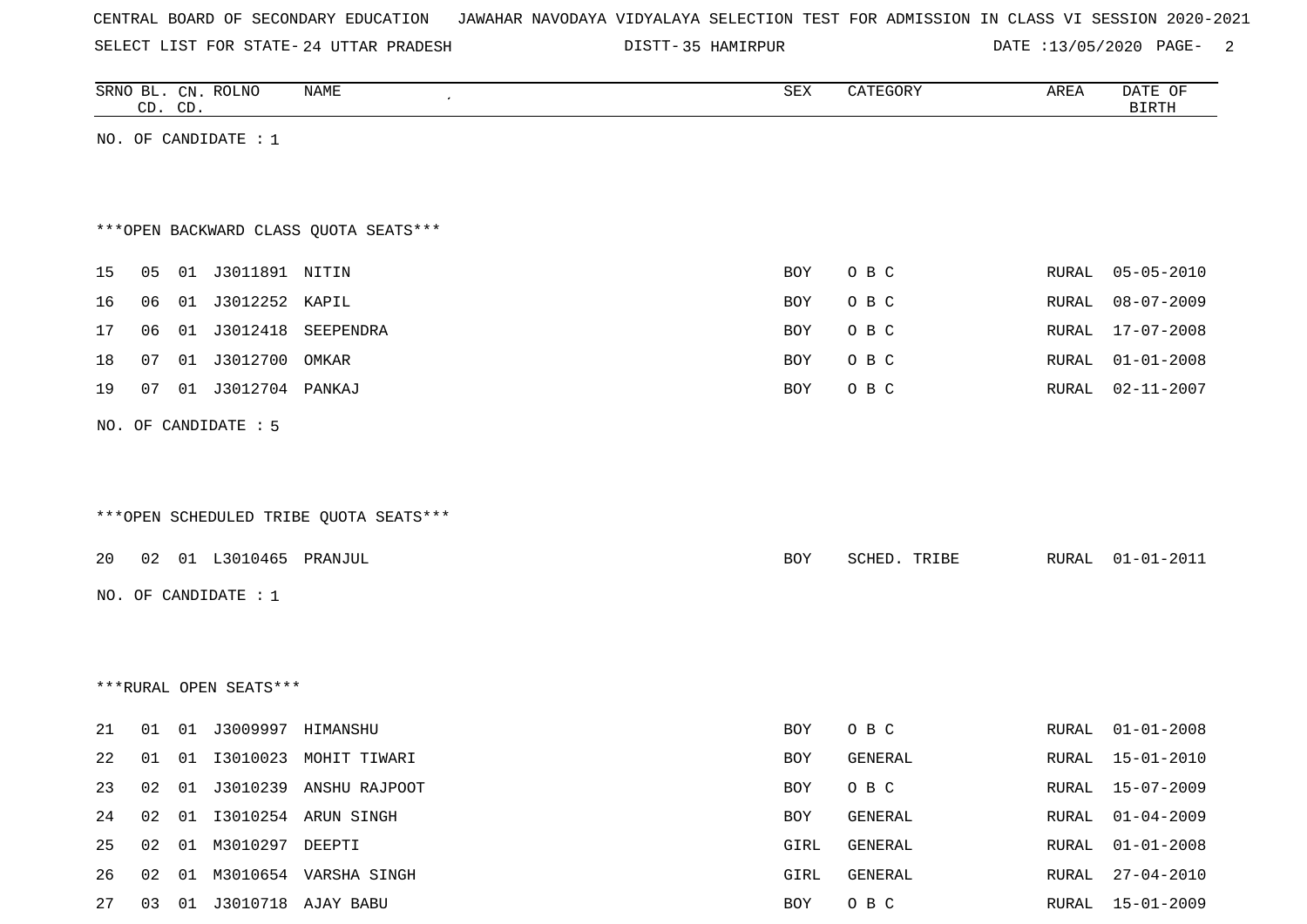SELECT LIST FOR STATE- DISTT- 24 UTTAR PRADESH

35 HAMIRPUR DATE :13/05/2020 PAGE- 3

|    | CD. CD. |    | SRNO BL. CN. ROLNO     | NAME                                    | SEX  | CATEGORY     | AREA  | DATE OF<br><b>BIRTH</b> |
|----|---------|----|------------------------|-----------------------------------------|------|--------------|-------|-------------------------|
|    |         |    | ***RURAL OPEN SEATS*** |                                         |      |              |       |                         |
| 28 | 03      |    |                        | 01 K3011104 SHIVAM VERMA                | BOY  | SCHED. CASTE | RURAL | $07 - 12 - 2008$        |
| 29 | 04      | 01 | J3011275               | CHANDAN SINGH                           | BOY  | O B C        | RURAL | $10 - 07 - 2008$        |
| 30 | 04      |    | 01 J3011420            | PRINCE PRATAP                           | BOY  | O B C        | RURAL | $21 - 01 - 2010$        |
| 31 | 04      |    |                        | 01 J3011421 PRINCE RAJPOOT              | BOY  | O B C        | RURAL | $20 - 07 - 2009$        |
| 32 | 04      | 01 | J3011453 REHAN         |                                         | BOY  | O B C        | RURAL | $20 - 04 - 2008$        |
| 33 | 05      |    | 01 03011903 POOJA      |                                         | GIRL | SCHED. CASTE | RURAL | $08 - 07 - 2009$        |
| 34 | 05      |    | 01 J3012133 YOGENDRA   |                                         | BOY  | O B C        | RURAL | $02 - 05 - 2010$        |
| 35 | 06      |    |                        | 01 K3012143 AJAY KUMAR                  | BOY  | SCHED. CASTE | RURAL | $04 - 08 - 2009$        |
| 36 | 06      |    |                        | 01 K3012162 ANKIT KUMAR                 | BOY  | SCHED. CASTE | RURAL | $09 - 09 - 2009$        |
| 37 | 06      | 01 | J3012194               | BHISHM DEV MANI                         | BOY  | O B C        | RURAL | $03 - 11 - 2009$        |
| 38 | 07      |    | 01 J3012613            | ISHU PRAJAPATI                          | BOY  | O B C        | RURAL | $08 - 02 - 2008$        |
| 39 | 07      | 01 | J3012651               | KRISHN KANT                             | BOY  | O B C        | RURAL | $04 - 04 - 2009$        |
| 40 | 07      |    | 01 J3012798 SATYAM     |                                         | BOY  | O B C        | RURAL | $17 - 07 - 2008$        |
|    |         |    | NO. OF CANDIDATE : 20  |                                         |      |              |       |                         |
|    |         |    |                        |                                         |      |              |       |                         |
|    |         |    |                        |                                         |      |              |       |                         |
|    |         |    |                        | ***RURAL SCHEDULED CASTE QUOTA SEATS*** |      |              |       |                         |
| 41 | 01      | 01 | 03010041 PRAKRITI      |                                         | GIRL | SCHED. CASTE | RURAL | $18 - 04 - 2009$        |
| 42 | 02      |    |                        | 01 K3010173 ADARSH KUMAR                | BOY  | SCHED. CASTE | RURAL | 18-08-2009              |
| 43 | 02      |    | 01 K3010406 MAYANK     |                                         | BOY  | SCHED. CASTE | RURAL | $01 - 01 - 2008$        |
| 44 | 02      |    | 01 03010522 RANU       |                                         | GIRL | SCHED. CASTE | RURAL | $20 - 08 - 2009$        |
| 45 | 02      |    |                        | 01 K3010563 SANKALP KUMAR               | BOY  | SCHED. CASTE | RURAL | $06 - 04 - 2010$        |
| 46 | 02      |    | 01 K3010569 SATYAM     |                                         | BOY  | SCHED. CASTE | RURAL | 19-09-2008              |
| 47 | 02      |    | 01 K3010661 VIJAY      |                                         | BOY  | SCHED. CASTE | RURAL | $06 - 07 - 2008$        |
| 48 | 03      |    |                        | 01 K3010726 AKASH KUMAR                 | BOY  | SCHED. CASTE | RURAL | $10 - 06 - 2010$        |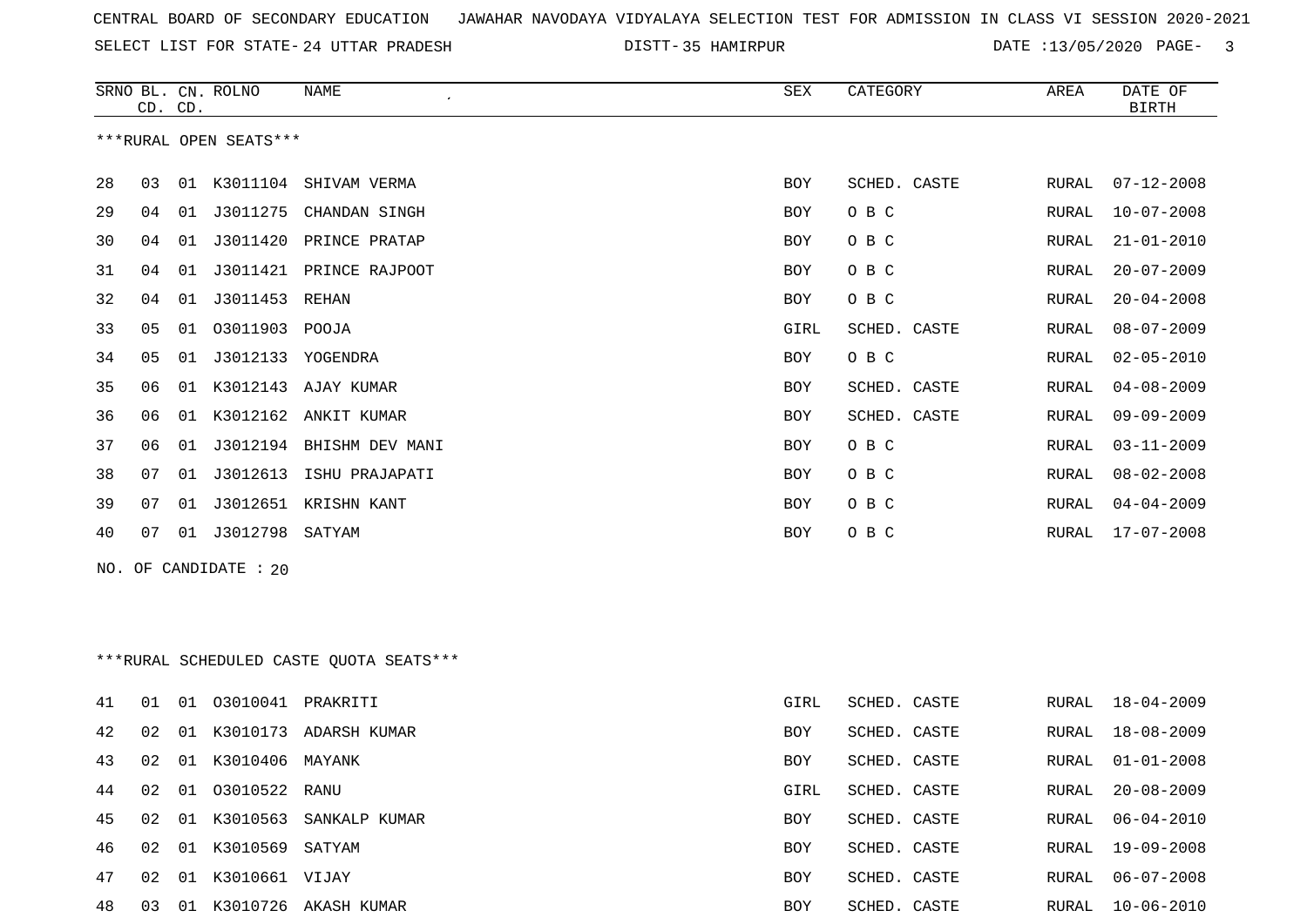SELECT LIST FOR STATE- DISTT- 24 UTTAR PRADESH

DISTT-35 HAMIRPUR **DATE** :13/05/2020 PAGE- 4

|    | CD. CD. |    | SRNO BL. CN. ROLNO    | NAME                                    | SEX        | CATEGORY     | AREA  | DATE OF<br>BIRTH |
|----|---------|----|-----------------------|-----------------------------------------|------------|--------------|-------|------------------|
|    |         |    |                       | ***RURAL SCHEDULED CASTE QUOTA SEATS*** |            |              |       |                  |
| 49 | 03      | 01 |                       | K3010957 PIYUSH KUMAR                   | <b>BOY</b> | SCHED. CASTE | RURAL | $18 - 10 - 2009$ |
| 50 | 03      |    |                       | 01 K3011056 SAMIR VERMA                 | BOY        | SCHED. CASTE | RURAL | 26-08-2010       |
| 51 | 04      | 01 | 03011309 JOOLI        |                                         | GIRL       | SCHED. CASTE | RURAL | $08 - 06 - 2010$ |
| 52 | 06      |    | 01 K3012207 DEEPAK    |                                         | BOY        | SCHED. CASTE | RURAL | $04 - 10 - 2007$ |
| 53 | 06      | 01 | K3012235              | HIMANSHU                                | <b>BOY</b> | SCHED. CASTE | RURAL | $05 - 01 - 2008$ |
| 54 | 06      |    |                       | 01 K3012351 PRINCE KUMAR                | BOY        | SCHED. CASTE | RURAL | $13 - 07 - 2010$ |
| 55 | 06      | 01 |                       | K3012478 YOGENDRA                       | BOY        | SCHED. CASTE | RURAL | $07 - 07 - 2007$ |
| 56 | 07      |    | 01  03012517  ANJALI  |                                         | GIRL       | SCHED. CASTE | RURAL | $10 - 06 - 2009$ |
| 57 | 07      | 01 | K3012582 DEVENDRA     |                                         | BOY        | SCHED. CASTE | RURAL | $20 - 12 - 2007$ |
| 58 | 07      |    |                       | 01 K3012746 RAHUL KUMAR                 | BOY        | SCHED. CASTE | RURAL | $01 - 01 - 2009$ |
| 59 | 07      | 01 | 03012835              | SONAM                                   | GIRL       | SCHED. CASTE | RURAL | $05 - 07 - 2008$ |
|    |         |    | NO. OF CANDIDATE : 19 |                                         |            |              |       |                  |

# \*\*\*RURAL BACKWARD CLASS QUOTA SEATS\*\*\*

| 60 | 02 | 01 |                      | J3010155 ABHAY PRATAP  | <b>BOY</b> | O B C |       | RURAL 18-04-2011 |
|----|----|----|----------------------|------------------------|------------|-------|-------|------------------|
| 61 | 02 |    | 01 J3010304          | DHEERENDRA KUMAR       | BOY        | O B C |       | RURAL 01-01-2008 |
| 62 | 02 |    |                      | 01 J3010325 GYAN SINGH | BOY        | O B C |       | RURAL 09-04-2010 |
| 63 | 02 |    | 01 N3010500 RADHA    |                        | GIRL       | O B C |       | RURAL 28-08-2008 |
| 64 | 05 |    | 01 N3011639 ANKITA   |                        | GIRL       | O B C | RURAL | 20-01-2009       |
| 65 | 06 |    | 01 N3012165 ANSHIKA  |                        | GIRL       | O B C |       | RURAL 01-01-2009 |
| 66 | 06 |    | 01 N3012248 KAJAL    |                        | GIRL       | O B C |       | RURAL 16-07-2009 |
| 67 | 06 |    | 01 N3012256 KARISHMA |                        | GIRL       | O B C | RURAL | 07-08-2010       |
| 68 | 06 |    | 01 J3012376 RAMJI    |                        | <b>BOY</b> | O B C | RURAL | 10-06-2009       |
| 69 | 07 | 01 | N3012591 DIVYA       |                        | GIRL       | O B C |       | RURAL 01-09-2008 |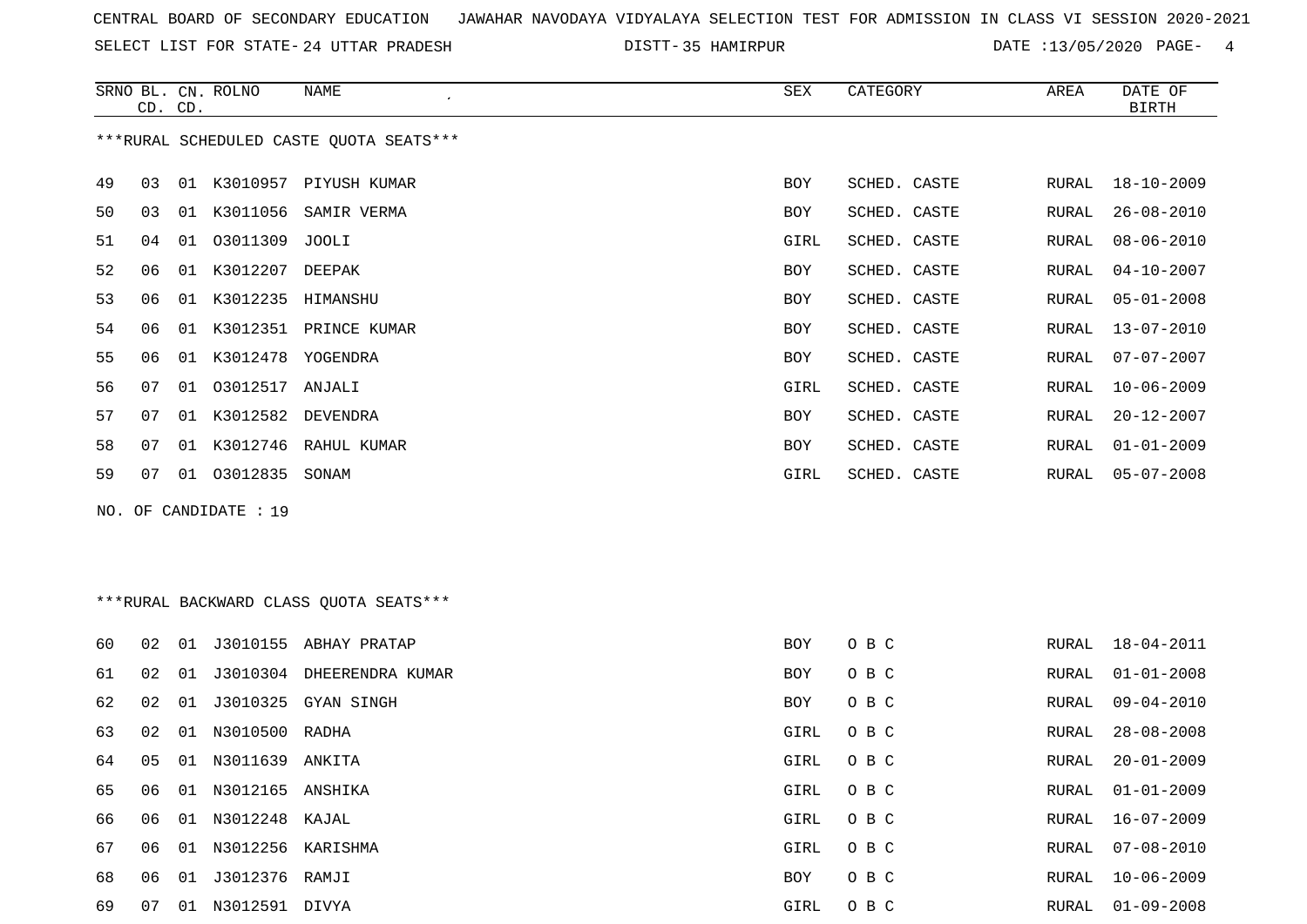SELECT LIST FOR STATE- DISTT- 24 UTTAR PRADESH

35 HAMIRPUR DATE :13/05/2020 PAGE- 5

|    | CD. CD.                 |    | SRNO BL. CN. ROLNO | NAME                                   | SEX  | CATEGORY | AREA  | DATE OF<br>BIRTH |  |  |  |
|----|-------------------------|----|--------------------|----------------------------------------|------|----------|-------|------------------|--|--|--|
|    |                         |    |                    | ***RURAL BACKWARD CLASS OUOTA SEATS*** |      |          |       |                  |  |  |  |
| 70 | 07                      |    |                    | 01 N3012594 GANESHILAL                 | GIRL | O B C    | RURAL | 08-05-2009       |  |  |  |
| 71 | 07                      | 01 | N3012618 JYOTEE    |                                        | GIRL | O B C    | RURAL | $01 - 01 - 2008$ |  |  |  |
| 72 | 07                      |    | 01 N3012733 PRINCY |                                        | GIRL | O B C    |       | RURAL 17-08-2008 |  |  |  |
| 73 | 07                      | 01 | N3012809           | SEJAL RAJPOOT                          | GIRL | O B C    | RURAL | $25 - 07 - 2008$ |  |  |  |
| 74 | 07                      |    | 01 N3012851 VARSHA |                                        | GIRL | O B C    |       | RURAL 05-04-2008 |  |  |  |
| 75 | 07                      | 01 | J3012854 VIKASH    |                                        | BOY  | O B C    | RURAL | $01 - 01 - 2008$ |  |  |  |
|    | NO. OF CANDIDATE : $16$ |    |                    |                                        |      |          |       |                  |  |  |  |

# \*\*\*RURAL SCHEDULED TRIBE QUOTA SEATS\*\*\*

|  | 76 03 01 03011130 SNEHA   |                                    | GIRL       | SCHED. CASTE | RURAL 01-01-2010 |
|--|---------------------------|------------------------------------|------------|--------------|------------------|
|  |                           | 77 04 01 K3011473 SACHIN KUMAR     | <b>BOY</b> | SCHED. CASTE | RURAL 05-06-2009 |
|  |                           | 78  05  01  K3011686  AYUSH  VERMA | <b>BOY</b> | SCHED. CASTE | RURAL 28-02-2009 |
|  |                           | 79 06 01 K3012452 SUBHASH CHANDRA  | <b>BOY</b> | SCHED. CASTE | RURAL 01-05-2009 |
|  | 80 07 01 K3012763 RISHABH |                                    | <b>BOY</b> | SCHED. CASTE | RURAL 02-07-2009 |
|  |                           |                                    |            |              |                  |

#### NO. OF CANDIDATE : 5

TOTAL SELECTED CANDIDATE : 80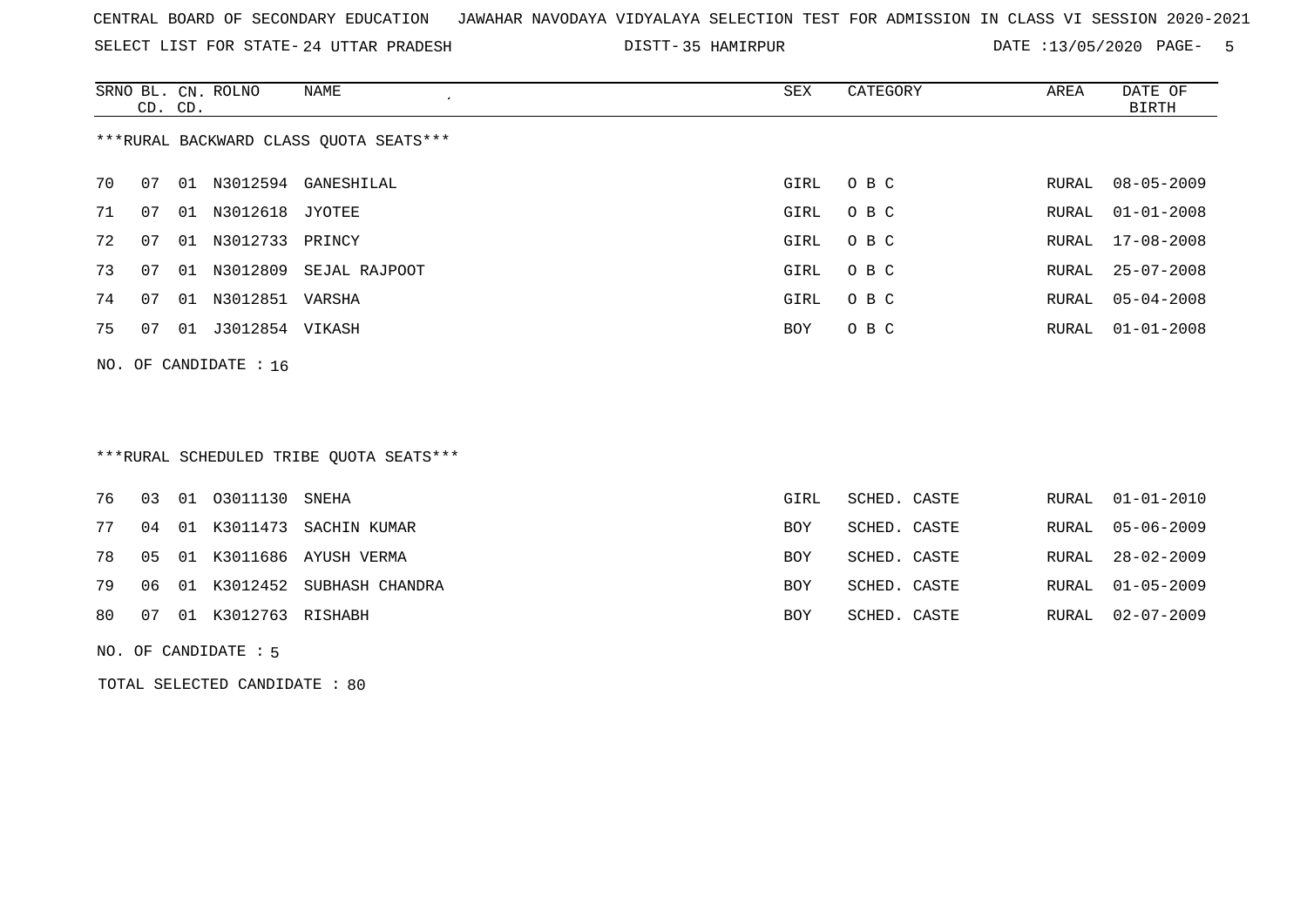| CENTRAL BOARD OF SECONDARY EDUCATION GUNAHAR NAVODAYA VIDYALAYA SELECTION TEST FOR ADMISSION IN CLASS VI SESSION 2020-2021 |  |  |  |
|----------------------------------------------------------------------------------------------------------------------------|--|--|--|
|----------------------------------------------------------------------------------------------------------------------------|--|--|--|

SELECT LIST FOR STATE- 24 UTTAR PRADESH

24 UTTAR PRADESH 36 MAINPURI DATE :13/05/2020 PAGE- 1

|    |    | CD. CD. | SRNO BL. CN. ROLNO   | NAME                                   | SEX        | CATEGORY       | AREA  | DATE OF<br><b>BIRTH</b> |
|----|----|---------|----------------------|----------------------------------------|------------|----------------|-------|-------------------------|
|    |    |         | ***OPEN UR SEATS***  |                                        |            |                |       |                         |
| ı. | 04 |         |                      | 01 J3016264 ADITYA KUMAR               | BOY        | O B C          | RURAL | $20 - 08 - 2008$        |
| 2  | 06 |         | 01 J3017431 ANSH RAJ |                                        | <b>BOY</b> | O B C          | RURAL | $29 - 04 - 2009$        |
| 3  | 06 | 01      | I3017525             | AYUSH DUBEY                            | BOY        | <b>GENERAL</b> | RURAL | $15 - 07 - 2009$        |
| 4  | 06 | 01      | M3017823             | MANU                                   | GIRL       | GENERAL        | RURAL | $15 - 07 - 2009$        |
| 5  | 06 | 01      | J3017873 NIHAL       |                                        | <b>BOY</b> | O B C          | RURAL | $01 - 01 - 2008$        |
| 6  | 06 | 01      | M3018164 SHUBHI      |                                        | GIRL       | GENERAL        | RURAL | $10 - 01 - 2009$        |
| 7  | 08 |         | 01 N3019425          | GAURI                                  | GIRL       | O B C          | RURAL | $22 - 11 - 2010$        |
| 8  | 09 | 01      | M3020264             | CHANDANI                               | GIRL       | GENERAL        | RURAL | $12 - 03 - 2008$        |
| 9  | 09 | 01      |                      | J3020305 DIL MOHAN                     | BOY        | O B C          | RURAL | $03 - 11 - 2008$        |
|    |    |         | NO. OF CANDIDATE : 9 |                                        |            |                |       |                         |
|    |    |         |                      |                                        |            |                |       |                         |
|    |    |         |                      | ***OPEN SCHEDULED CASTE QUOTA SEATS*** |            |                |       |                         |
| 10 | 02 | 01      | K3014359 PRASHANT    |                                        | BOY        | SCHED. CASTE   | RURAL | $10 - 12 - 2008$        |
| 11 | 03 |         | 01 C3016236 YASH     |                                        | BOY        | SCHED. CASTE   | URBAN | $26 - 09 - 2008$        |
| 12 | 07 | 01      |                      | K3018861 NISHANT PRIYA GAUTAM          | BOY        | SCHED. CASTE   | RURAL | $06 - 10 - 2008$        |
| 13 | 09 |         |                      | 02 K3020791 SAURABH SINGH              | BOY        | SCHED. CASTE   | RURAL | $07 - 04 - 2010$        |
|    |    |         | NO. OF CANDIDATE : 4 |                                        |            |                |       |                         |

\*\*\*OPEN DISABLED QUOTA SEATS\*\*\*

|  |  | 14 07 02 K3018980 RAJAT KUMAR | SCHED. CASTE<br>BOY | RURAL 20-01-2010 |
|--|--|-------------------------------|---------------------|------------------|
|  |  |                               |                     |                  |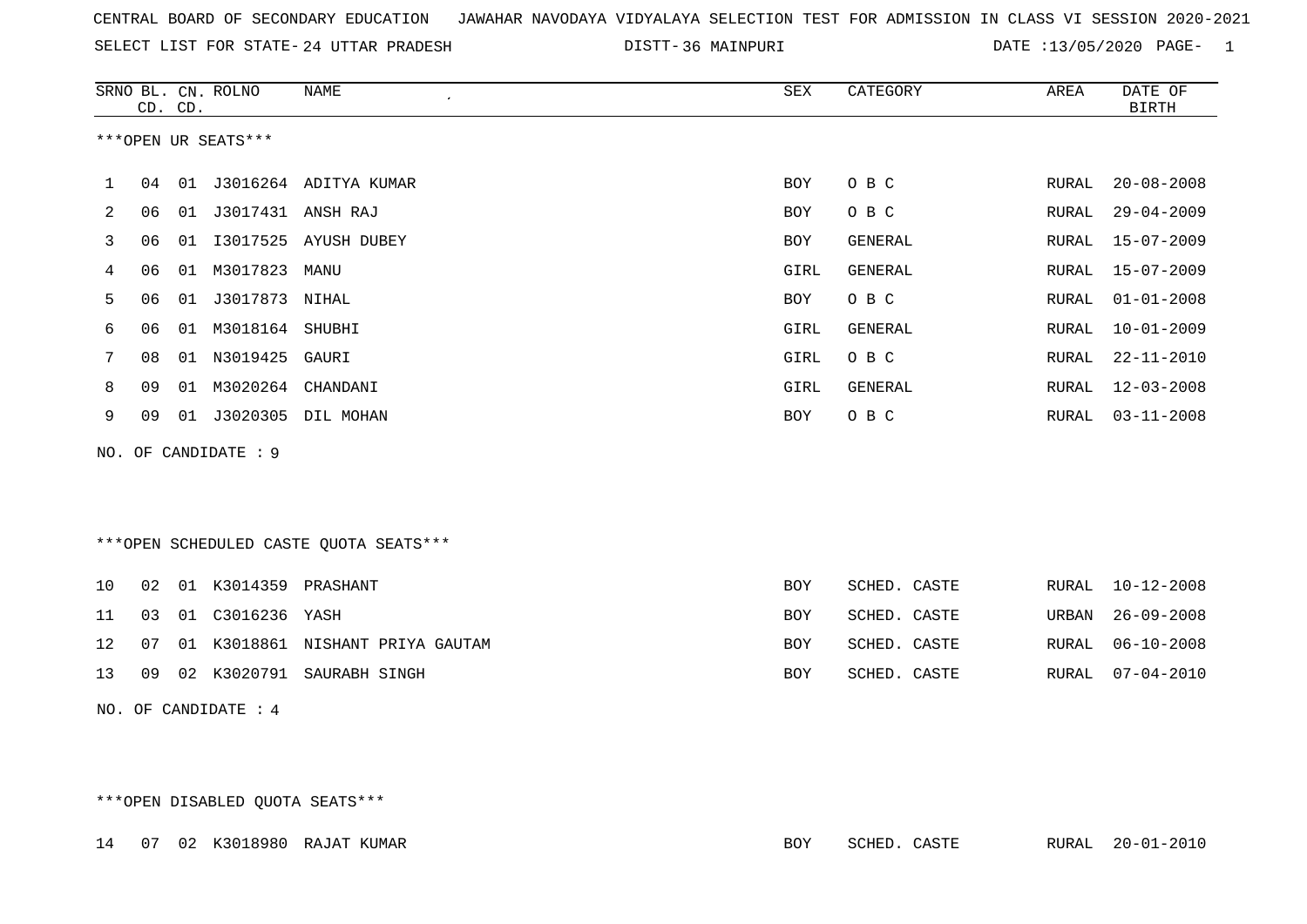| CENTRAL BOARD OF SECONDARY EDUCATION – JAWAHAR NAVODAYA VIDYALAYA SELECTION TEST FOR ADMISSION IN CLASS VI SESSION 2020-2021 |  |  |  |  |
|------------------------------------------------------------------------------------------------------------------------------|--|--|--|--|
|------------------------------------------------------------------------------------------------------------------------------|--|--|--|--|

SELECT LIST FOR STATE- 24 UTTAR PRADESH

24 UTTAR PRADESH 36 MAINPURI DATE :13/05/2020 PAGE- 2

|    |    | CD. CD. | SRNO BL. CN. ROLNO     | NAME                                   | ${\tt SEX}$ | CATEGORY     | AREA  | DATE OF<br><b>BIRTH</b> |
|----|----|---------|------------------------|----------------------------------------|-------------|--------------|-------|-------------------------|
|    |    |         | NO. OF CANDIDATE : 1   |                                        |             |              |       |                         |
|    |    |         |                        |                                        |             |              |       |                         |
|    |    |         |                        |                                        |             |              |       |                         |
|    |    |         |                        | *** OPEN BACKWARD CLASS QUOTA SEATS*** |             |              |       |                         |
| 15 | 02 |         |                        | 01 N3014108 KM ANANYA                  | GIRL        | O B C        | RURAL | $05 - 09 - 2010$        |
| 16 | 06 |         | 01 J3018250 VIMAL      |                                        | BOY         | O B C        | RURAL | $01 - 01 - 2009$        |
| 17 | 07 |         |                        | 01 N3018458 ASTHA SHARMA               | GIRL        | O B C        | RURAL | $02 - 02 - 2009$        |
| 18 | 09 |         | 01 J3020201 ARPIT      |                                        | BOY         | O B C        | RURAL | $28 - 06 - 2010$        |
| 19 | 09 |         | 02 N3020699            | RANI KUMARI                            | GIRL        | O B C        | RURAL | $04 - 06 - 2010$        |
|    |    |         | NO. OF CANDIDATE : 5   |                                        |             |              |       |                         |
|    |    |         |                        |                                        |             |              |       |                         |
|    |    |         |                        |                                        |             |              |       |                         |
|    |    |         |                        | ***OPEN SCHEDULED TRIBE QUOTA SEATS*** |             |              |       |                         |
| 20 | 06 |         |                        | 01 L3017480 ARPIT KUMAR                | BOY         | SCHED. TRIBE | RURAL | 11-11-2009              |
|    |    |         |                        |                                        |             |              |       |                         |
|    |    |         | NO. OF CANDIDATE : 1   |                                        |             |              |       |                         |
|    |    |         |                        |                                        |             |              |       |                         |
|    |    |         |                        |                                        |             |              |       |                         |
|    |    |         | ***RURAL OPEN SEATS*** |                                        |             |              |       |                         |
| 21 | 01 |         |                        | 01  13012910  AMAN SIKARWAR            | BOY         | GENERAL      | RURAL | $23 - 01 - 2009$        |
| 22 | 01 |         | 01 J3012992 AYUSH      |                                        | BOY         | O B C        | RURAL | $20 - 08 - 2008$        |
| 23 |    |         |                        | 01 01 J3013035 DHAVNESH KUMAR          | BOY         | O B C        | RURAL | $10 - 08 - 2008$        |
| 24 |    |         |                        | 02 01 M3013766 ANANYA PANDEY           | GIRL        | GENERAL      | RURAL | $24 - 07 - 2008$        |
| 25 |    |         |                        | 02 01 J3013884 ASHIK YADAV             | BOY         | O B C        | RURAL | $05 - 05 - 2007$        |
| 26 |    |         |                        | 02 01 J3014696 UDIT DUBEY              | BOY         | O B C        | RURAL | $28 - 03 - 2009$        |
| 27 |    |         |                        | 03 01 J3014784 ABHISHEK KUMAR          | BOY         | O B C        |       | RURAL 24-09-2010        |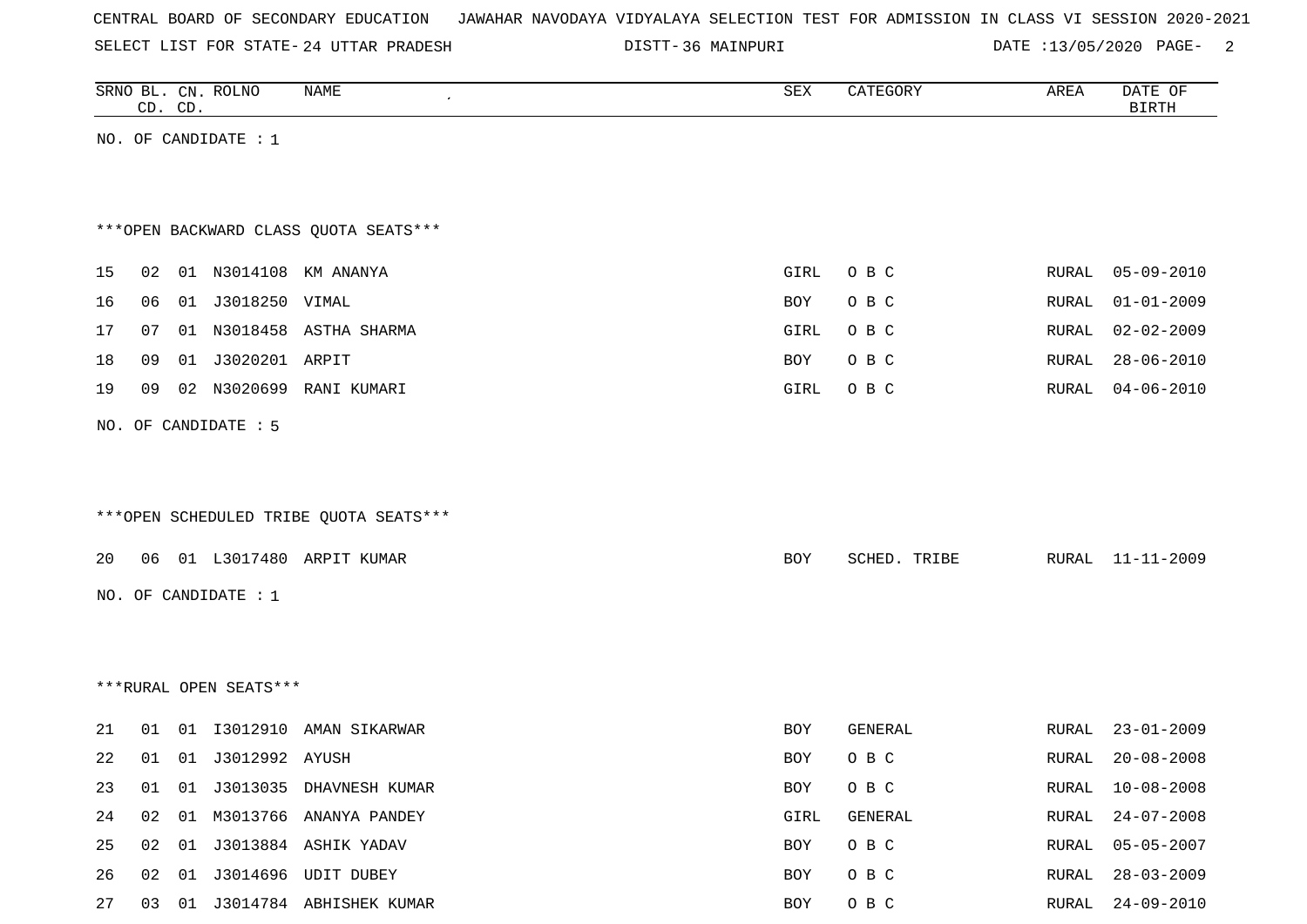SELECT LIST FOR STATE- DISTT- 24 UTTAR PRADESH

36 MAINPURI DATE :13/05/2020 PAGE- 3

|    | CD. CD. |    | SRNO BL. CN. ROLNO     | <b>NAME</b>              | SEX        | CATEGORY       | AREA         | DATE OF<br><b>BIRTH</b> |
|----|---------|----|------------------------|--------------------------|------------|----------------|--------------|-------------------------|
|    |         |    | ***RURAL OPEN SEATS*** |                          |            |                |              |                         |
| 28 | 04      |    |                        | 01 J3016599 PIYUSH YADAV | BOY        | O B C          | RURAL        | $11 - 09 - 2009$        |
| 29 | 04      |    | 01  13016682  SAINJUL  |                          | <b>BOY</b> | <b>GENERAL</b> | RURAL        | $01 - 01 - 2008$        |
| 30 | 04      | 01 | J3016753               | SUMIT KUMAR              | BOY        | O B C          | RURAL        | $01 - 12 - 2009$        |
| 31 | 05      | 01 | J3016904               | DEEPANSHU                | <b>BOY</b> | O B C          | <b>RURAL</b> | $15 - 11 - 2007$        |
| 32 | 05      |    |                        | 01 J3016942 INDRA MOHAN  | BOY        | O B C          | RURAL        | $18 - 04 - 2009$        |
| 33 | 05      | 01 | J3017179               | RAM                      | BOY        | O B C          | RURAL        | $01 - 01 - 2008$        |
| 34 | 06      | 01 | M3017544 CHAVI         |                          | GIRL       | GENERAL        | RURAL        | $16 - 08 - 2008$        |
| 35 | 06      |    |                        | 01 J3017546 DAKSH SHAKYA | <b>BOY</b> | O B C          | RURAL        | $17 - 12 - 2009$        |
| 36 | 06      | 01 | J3017936               | PRATEEK                  | <b>BOY</b> | O B C          | RURAL        | $01 - 07 - 2009$        |
| 37 | 06      | 01 | J3018037 ROHIT         |                          | BOY        | O B C          | RURAL        | $20 - 07 - 2009$        |
| 38 | 07      |    |                        | 01 J3018872 NITIN KUMAR  | <b>BOY</b> | O B C          | RURAL        | $15 - 01 - 2010$        |
| 39 | 07      | 02 | J3018900               | PRABAL PRATAP            | <b>BOY</b> | O B C          | RURAL        | $30 - 03 - 2010$        |
| 40 | 07      | 02 | J3019055               | SANI KUMAR               | BOY        | O B C          | <b>RURAL</b> | $11 - 03 - 2009$        |
| 41 | 07      | 02 |                        | J3019216 VINEET KUMAR    | <b>BOY</b> | O B C          | RURAL        | $19 - 02 - 2009$        |
| 42 | 08      | 01 |                        | J3019372 AYUSH KUMAR     | <b>BOY</b> | O B C          | RURAL        | $20 - 03 - 2010$        |
| 43 | 08      | 02 | J3019911               | SAURABH KUMAR            | <b>BOY</b> | O B C          | RURAL        | $03 - 06 - 2007$        |
| 44 | 09      | 01 |                        | I3020095 ADITYA DUBEY    | <b>BOY</b> | <b>GENERAL</b> | RURAL        | $13 - 01 - 2008$        |
| 45 | 09      | 02 |                        | J3020564 MOHIT VERMA     | BOY        | O B C          | RURAL        | $01 - 02 - 2009$        |
| 46 | 09      | 02 |                        | J3020591 NEETESH KUMAR   | BOY        | O B C          | RURAL        | $17 - 11 - 2008$        |

NO. OF CANDIDATE : 26

\*\*\*RURAL SCHEDULED CASTE QUOTA SEATS\*\*\*

|  |                             | 47 01 01 K3013051 GAGAN KUMAR | <b>BOY</b> | SCHED. CASTE      |  | RURAL 05-03-2008 |
|--|-----------------------------|-------------------------------|------------|-------------------|--|------------------|
|  | 48  01  01  03013053  GARGI |                               |            | GIRL SCHED. CASTE |  | RURAL 15-08-2010 |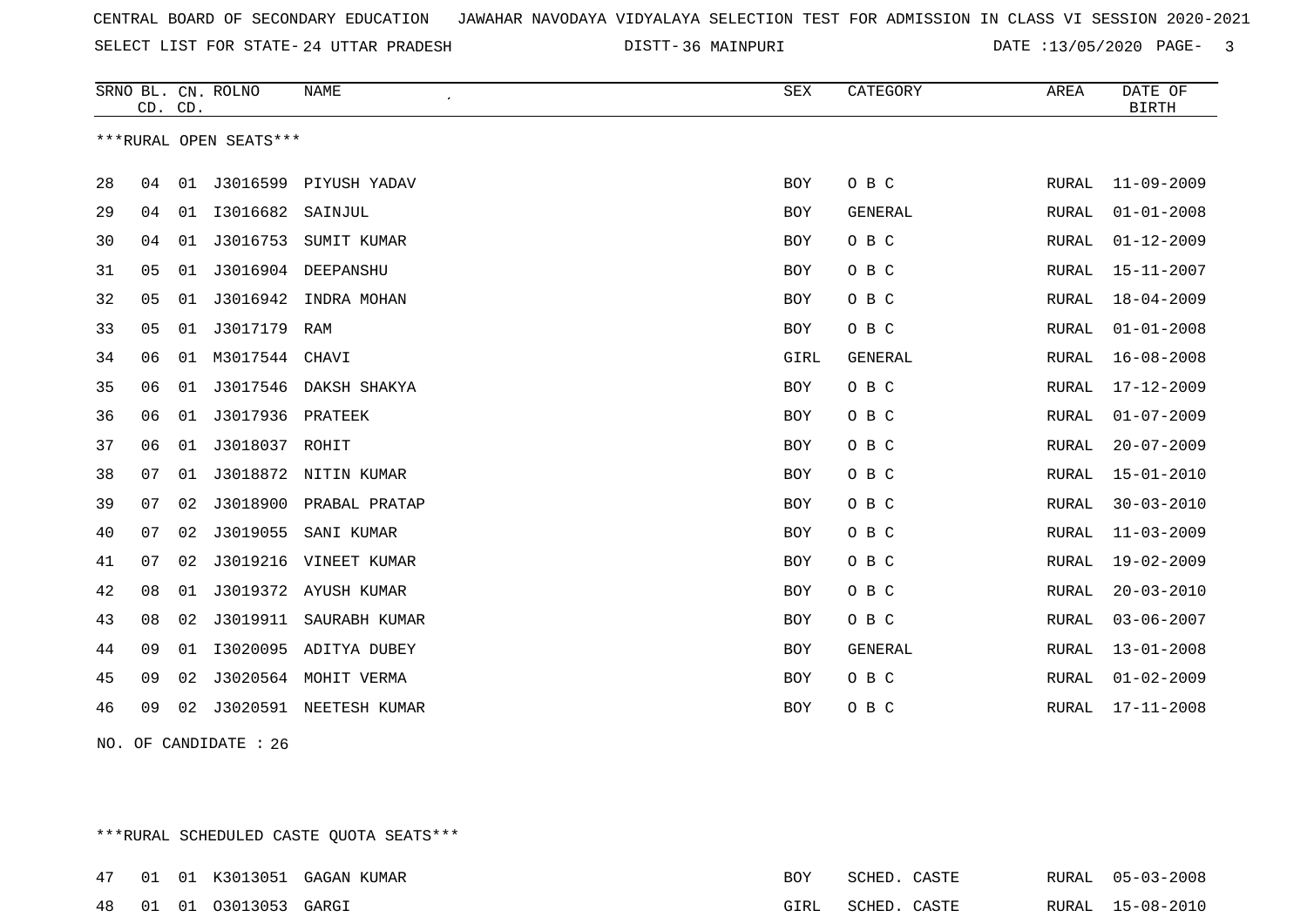SELECT LIST FOR STATE- DISTT- 24 UTTAR PRADESH

36 MAINPURI DATE :13/05/2020 PAGE- 4

|    |                                         | CD. CD. | SRNO BL. CN. ROLNO   | NAME                             | SEX        | CATEGORY     | AREA  | DATE OF<br>BIRTH |  |  |  |
|----|-----------------------------------------|---------|----------------------|----------------------------------|------------|--------------|-------|------------------|--|--|--|
|    | ***RURAL SCHEDULED CASTE QUOTA SEATS*** |         |                      |                                  |            |              |       |                  |  |  |  |
| 49 | 01                                      | 01      | 03013424 POOJA       |                                  | GIRL       | SCHED. CASTE | RURAL | 15-10-2008       |  |  |  |
| 50 | 02                                      |         |                      | 01 K3014556 SAURABH PRATAP SINGH | <b>BOY</b> | SCHED. CASTE | RURAL | 17-05-2008       |  |  |  |
| 51 | 0 <sub>3</sub>                          | 01      |                      | K3016162 UTKARSH PRATAP SINGH    | <b>BOY</b> | SCHED. CASTE | RURAL | $13 - 02 - 2010$ |  |  |  |
| 52 | 05                                      |         | 01 03016850 ANSHIKA  |                                  | GIRL       | SCHED. CASTE | RURAL | 04-04-2008       |  |  |  |
| 53 | 05                                      | 01      |                      | K3017134 NEERAJ KUMAR            | <b>BOY</b> | SCHED. CASTE | RURAL | $01 - 03 - 2008$ |  |  |  |
| 54 | 06                                      |         | 01 K3017595 GOVIND   |                                  | <b>BOY</b> | SCHED. CASTE | RURAL | $10 - 04 - 2010$ |  |  |  |
| 55 | 06                                      | 01      |                      | K3017995 RAJAT KUMAR             | <b>BOY</b> | SCHED. CASTE | RURAL | $26 - 06 - 2008$ |  |  |  |
| 56 | 06                                      |         | 01  03018161  SHRUTI |                                  | GIRL       | SCHED. CASTE | RURAL | $18 - 07 - 2009$ |  |  |  |
| 57 | 07                                      | 01      | 03018657             | KHUSHI GAUTAM                    | GIRL       | SCHED. CASTE | RURAL | $06 - 09 - 2009$ |  |  |  |
| 58 | 09                                      | 01      | 03020538 MANISHA     |                                  | GIRL       | SCHED. CASTE | RURAL | $18 - 04 - 2008$ |  |  |  |
| 59 | 09                                      |         | 02 K3020869          | SUMIT MATHUR                     | <b>BOY</b> | SCHED. CASTE | RURAL | $29 - 12 - 2009$ |  |  |  |
|    | NO. OF CANDIDATE : 13                   |         |                      |                                  |            |              |       |                  |  |  |  |

# \*\*\*RURAL BACKWARD CLASS QUOTA SEATS\*\*\*

| 60 | 02 | 01 | N3013898 ASTHA       |                            | GIRL       | O B C |       | RURAL 15-08-2009 |
|----|----|----|----------------------|----------------------------|------------|-------|-------|------------------|
| 61 | 02 |    |                      | 01 N3014300 NEETIKA SHAKYA | GIRL       | O B C | RURAL | 14-06-2010       |
| 62 | 02 |    | 01 N3014349 PRAGYA   |                            | GIRL       | O B C |       | RURAL 15-02-2010 |
| 63 | 03 |    |                      | 01 J3014991 ARPIT PAL      | BOY        | O B C |       | RURAL 15-07-2008 |
| 64 | 03 |    |                      | 01 N3015658 PARUL MOHAN    | GIRL       | O B C | RURAL | 14-06-2008       |
| 65 | 03 | 01 |                      | J3016204 VIKAS YADAV       | BOY        | O B C | RURAL | 08-03-2010       |
| 66 | 05 |    | 01 N3016825 AKANKSHA |                            | GIRL       | O B C | RURAL | 27-06-2010       |
| 67 | 06 | 01 | J3017363 ADITYA      |                            | BOY        | O B C | RURAL | $01 - 01 - 2009$ |
| 68 | 06 |    | 01 N3017381 AKSHARA  |                            | GIRL       | O B C | RURAL | $30 - 08 - 2009$ |
| 69 | 06 | 01 |                      | J3017475 ARNAV RAJPOOT     | <b>BOY</b> | O B C | RURAL | 26-05-2009       |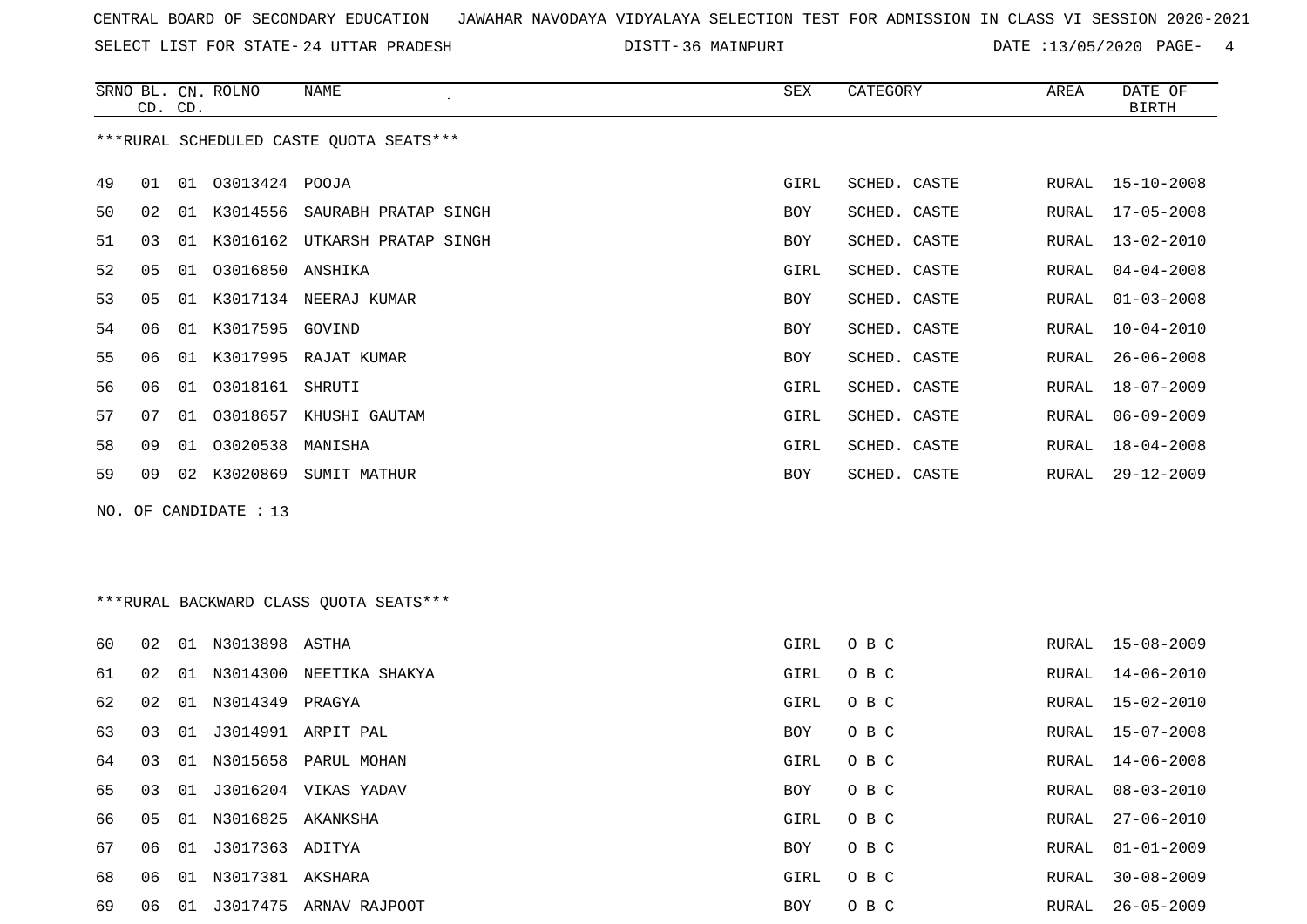SELECT LIST FOR STATE- DISTT- 24 UTTAR PRADESH

36 MAINPURI DATE :13/05/2020 PAGE- 5

|    | CD. CD.                 |    | SRNO BL. CN. ROLNO  | NAME                                   | SEX  | CATEGORY | AREA  | DATE OF<br>BIRTH |  |  |
|----|-------------------------|----|---------------------|----------------------------------------|------|----------|-------|------------------|--|--|
|    |                         |    |                     | ***RURAL BACKWARD CLASS QUOTA SEATS*** |      |          |       |                  |  |  |
| 70 | 06                      | 01 | N3017815            | MAHI                                   | GIRL | O B C    | RURAL | $25 - 08 - 2008$ |  |  |
| 71 | 06                      |    |                     | 01 N3017899 PAVITRA VERMA              | GIRL | O B C    |       | RURAL 15-07-2009 |  |  |
| 72 | 07                      |    | 01 J3018619 JAYDEEP |                                        | BOY  | O B C    | RURAL | 10-09-2009       |  |  |
| 73 | 07                      |    |                     | 02 N3018959 PRIYA RAJPUT               | GIRL | O B C    |       | RURAL 15-05-2008 |  |  |
| 74 | 09                      | 01 |                     | J3020163 ANKIT SINGH                   | BOY  | O B C    | RURAL | $03 - 02 - 2008$ |  |  |
| 75 | 09                      |    | 02 J3020744         | SACHIN KUMAR                           | BOY  | O B C    |       | RURAL 10-01-2010 |  |  |
|    | NO. OF CANDIDATE : $16$ |    |                     |                                        |      |          |       |                  |  |  |

# \*\*\*RURAL SCHEDULED TRIBE QUOTA SEATS\*\*\*

|  |                          | 76 02 01 03014139 KM PRACHI      | GIRL       | SCHED. CASTE | RURAL 17-04-2010 |
|--|--------------------------|----------------------------------|------------|--------------|------------------|
|  | 77 03 01 P3015059 BARISH |                                  | GIRL       | SCHED. TRIBE | RURAL 10-04-2010 |
|  | 78 03 01 L3015292 KESHAV |                                  | <b>BOY</b> | SCHED. TRIBE | RURAL 20-04-2009 |
|  |                          | 79 07 01 K3018452 ASHWANEE KUMAR | <b>BOY</b> | SCHED. CASTE | RURAL 11-03-2009 |
|  |                          | 80 07 01 P3018688 KM. KANCHAN    | GIRL       | SCHED. TRIBE | RURAL 15-08-2008 |
|  |                          |                                  |            |              |                  |

#### NO. OF CANDIDATE : 5

TOTAL SELECTED CANDIDATE : 80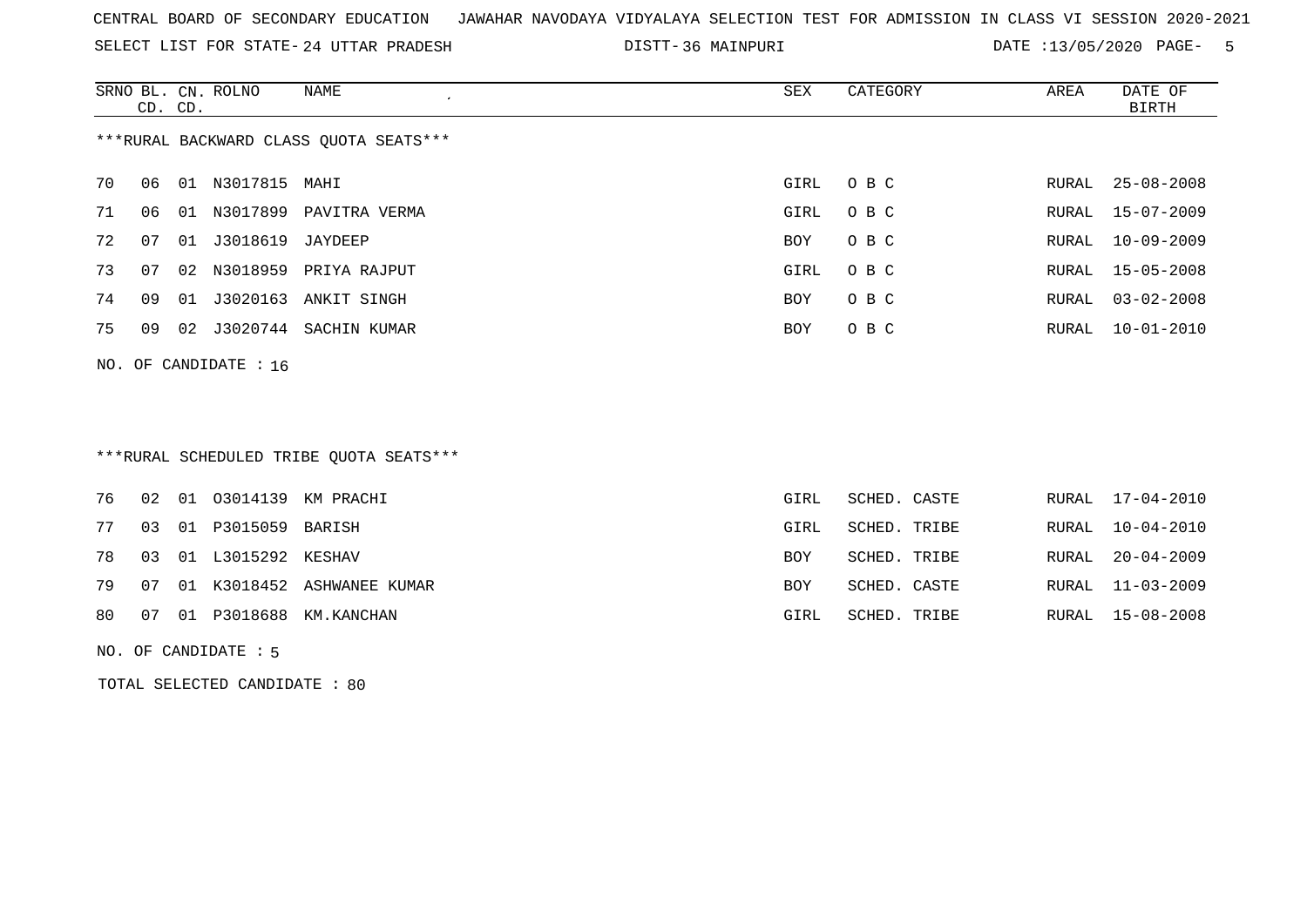|  |  |  |  | CENTRAL BOARD OF SECONDARY EDUCATION GJAWAHAR NAVODAYA VIDYALAYA SELECTION TEST FOR ADMISSION IN CLASS VI SESSION 2020-2021 |  |  |  |  |  |  |  |  |  |  |  |
|--|--|--|--|-----------------------------------------------------------------------------------------------------------------------------|--|--|--|--|--|--|--|--|--|--|--|
|--|--|--|--|-----------------------------------------------------------------------------------------------------------------------------|--|--|--|--|--|--|--|--|--|--|--|

SELECT LIST FOR STATE- DISTT- 24 UTTAR PRADESH 37 ETAWAH DATE :13/05/2020 PAGE- 1

|    |    | CD. CD. | SRNO BL. CN. ROLNO   | <b>NAME</b><br>$\cdot$                 | ${\tt SEX}$ | CATEGORY     | AREA  | DATE OF<br><b>BIRTH</b> |
|----|----|---------|----------------------|----------------------------------------|-------------|--------------|-------|-------------------------|
|    |    |         | ***OPEN UR SEATS***  |                                        |             |              |       |                         |
| 1  | 01 |         |                      | 01 K3021172 KUNAL SHAKYA               | <b>BOY</b>  | SCHED. CASTE | RURAL | $30 - 07 - 2009$        |
| 2  | 03 |         |                      | 01 J3021968 ABHISHEK SINGH             | <b>BOY</b>  | O B C        | RURAL | $15 - 08 - 2008$        |
| 3  | 06 |         | 01 N3022952 ANURADHA |                                        | GIRL        | O B C        | RURAL | $01 - 08 - 2008$        |
| 4  | 06 | 01      |                      | J3023019 GULAM AHAMAD RJA              | BOY         | O B C        | RURAL | $27 - 09 - 2007$        |
| 5  | 06 |         | 01 J3023021 GULSHAN  |                                        | BOY         | O B C        | RURAL | $18 - 05 - 2008$        |
| 6  | 06 | 01      |                      | M3023354 SUBHRA GAUR                   | GIRL        | GENERAL      | RURAL | $20 - 02 - 2009$        |
| 7  | 09 |         |                      | 01 J3024398 ABHISHEK PAL               | <b>BOY</b>  | O B C        | RURAL | $10 - 04 - 2008$        |
|    |    |         | NO. OF CANDIDATE : 7 |                                        |             |              |       |                         |
|    |    |         |                      | ***OPEN SCHEDULED CASTE OUOTA SEATS*** |             |              |       |                         |
| 8  | 03 |         |                      | 01 K3021958 ABHAY SINGH                | <b>BOY</b>  | SCHED. CASTE | RURAL | 17-01-2009              |
| 9  | 03 |         |                      | 01 K3022109 DIXIT DILANSH              | <b>BOY</b>  | SCHED. CASTE | RURAL | $14 - 04 - 2011$        |
| 10 | 03 | 01      | 03022247 NISHA       |                                        | GIRL        | SCHED. CASTE | RURAL | $13 - 04 - 2008$        |
| 11 | 07 |         |                      | 01 03023729 MANSI SINGH                | GIRL        | SCHED. CASTE | RURAL | $19 - 12 - 2008$        |
| 12 | 07 |         | 01 03023980          | SRASHTI                                | GIRL        | SCHED. CASTE | RURAL | $11 - 04 - 2008$        |
|    |    |         | NO. OF CANDIDATE : 5 |                                        |             |              |       |                         |

## \*\*\*OPEN DISABLED QUOTA SEATS\*\*\*

|  |                        | 13  03  01  J3022135  HIMANSHU | BOY. | OR C     | RURAL 13-01-2009 |
|--|------------------------|--------------------------------|------|----------|------------------|
|  | 14 06 01 N3023068 KIRN |                                |      | GIRL OBC | RURAL 30-12-2009 |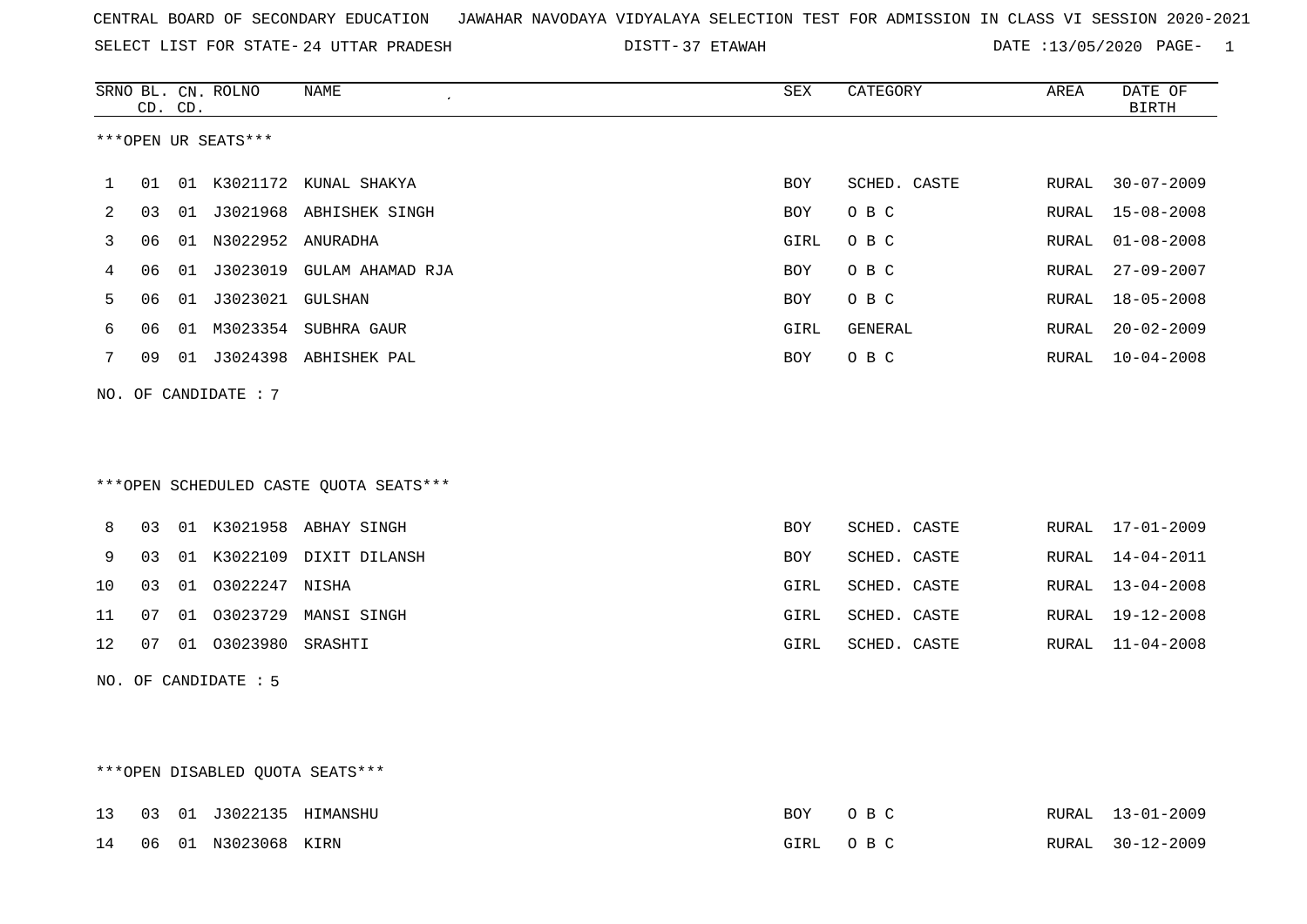| CENTRAL BOARD OF SECONDARY EDUCATION – JAWAHAR NAVODAYA VIDYALAYA SELECTION TEST FOR ADMISSION IN CLASS VI SESSION 2020-2021 |  |  |  |  |
|------------------------------------------------------------------------------------------------------------------------------|--|--|--|--|
|------------------------------------------------------------------------------------------------------------------------------|--|--|--|--|

SELECT LIST FOR STATE- DISTT- 24 UTTAR PRADESH

DISTT-37 ETAWAH 2000 CONTE :13/05/2020 PAGE- 2

|    |    | CD. CD. | SRNO BL. CN. ROLNO     | NAME                                   | SEX        | CATEGORY     | AREA  | DATE OF<br><b>BIRTH</b> |
|----|----|---------|------------------------|----------------------------------------|------------|--------------|-------|-------------------------|
|    |    |         | NO. OF CANDIDATE : 2   |                                        |            |              |       |                         |
|    |    |         |                        |                                        |            |              |       |                         |
|    |    |         |                        |                                        |            |              |       |                         |
|    |    |         |                        | *** OPEN BACKWARD CLASS QUOTA SEATS*** |            |              |       |                         |
| 15 | 04 |         |                        | 01 J3022561 KULDEEP RATHOR             | BOY        | O B C        | RURAL | $09 - 08 - 2007$        |
| 16 | 05 |         | 01 B3022819 PAWAN      |                                        | <b>BOY</b> | O B C        | URBAN | $03 - 06 - 2008$        |
| 17 | 06 |         |                        | 01 N3023372 UPASANA RAJPUT             | GIRL       | O B C        | RURAL | $02 - 05 - 2008$        |
| 18 | 07 |         |                        | 01 J3023509 ATIKSH PRATAP SINGH        | BOY        | O B C        | RURAL | $25 - 03 - 2009$        |
| 19 | 07 |         |                        |                                        | BOY        | O B C        | RURAL | $25 - 04 - 2008$        |
|    |    |         | NO. OF CANDIDATE : 5   |                                        |            |              |       |                         |
|    |    |         |                        |                                        |            |              |       |                         |
|    |    |         |                        |                                        |            |              |       |                         |
|    |    |         |                        | ***OPEN SCHEDULED TRIBE QUOTA SEATS*** |            |              |       |                         |
| 20 |    |         |                        | 03 01 L3022157 KISHAN VIR              | BOY        | SCHED. TRIBE | RURAL | $01 - 01 - 2008$        |
|    |    |         | NO. OF CANDIDATE : 1   |                                        |            |              |       |                         |
|    |    |         |                        |                                        |            |              |       |                         |
|    |    |         |                        |                                        |            |              |       |                         |
|    |    |         | ***RURAL OPEN SEATS*** |                                        |            |              |       |                         |
| 21 |    |         | 01 01 K3021283 RAHUL   |                                        | BOY        | SCHED. CASTE | RURAL | $05 - 10 - 2007$        |
| 22 |    |         |                        | 01 01 K3021320 SAGAR BABU              | BOY        | SCHED. CASTE | RURAL | 17-08-2009              |
| 23 | 02 |         |                        | 01 J3021510 ANUJ KUMAR                 | BOY        | O B C        | RURAL | $14 - 10 - 2010$        |
| 24 | 02 |         |                        |                                        | BOY        | O B C        | RURAL | $14 - 10 - 2010$        |
| 25 | 02 |         |                        | 01 K3021561 AYUSH KUMAR                | BOY        | SCHED. CASTE | RURAL | 17-06-2007              |
| 26 | 03 |         |                        | 01 J3021978 AKHIL KUMAR                | BOY        | $O$ B $C$    | RURAL | $07 - 04 - 2009$        |
| 27 |    |         |                        | 03 01 J3022048 ASHISH KUMAR            | BOY        | $O$ B $C$    | RURAL | $07 - 11 - 2009$        |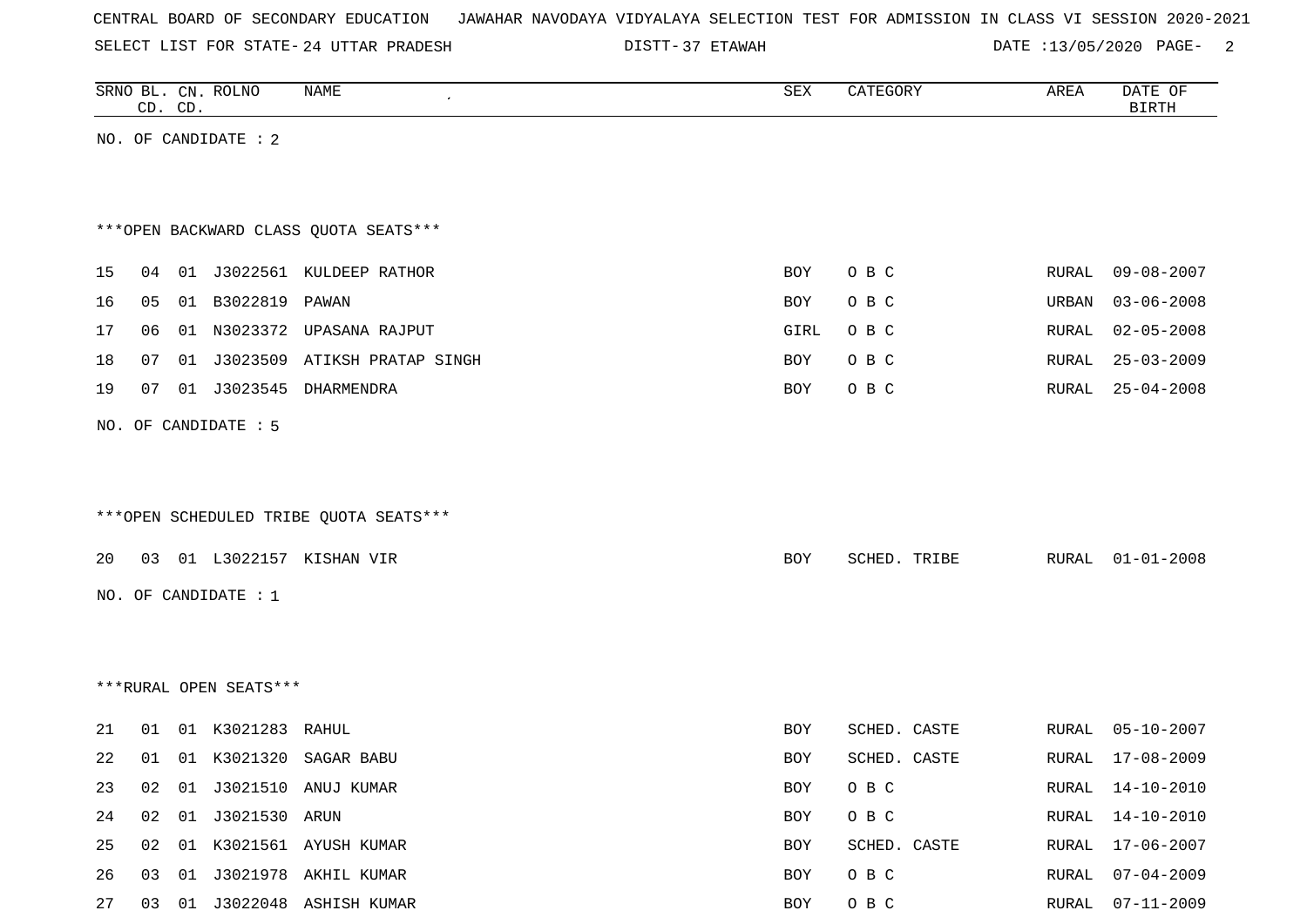SELECT LIST FOR STATE- DISTT- 24 UTTAR PRADESH

37 ETAWAH DATE :13/05/2020 PAGE- 3

|    |         |    | SRNO BL. CN. ROLNO     | <b>NAME</b>           | SEX        | CATEGORY       | AREA         | DATE OF          |
|----|---------|----|------------------------|-----------------------|------------|----------------|--------------|------------------|
|    | CD. CD. |    |                        |                       |            |                |              | <b>BIRTH</b>     |
|    |         |    | ***RURAL OPEN SEATS*** |                       |            |                |              |                  |
|    |         |    |                        |                       |            |                |              |                  |
| 28 | 03      | 01 | J3022058               | AVI KUMAR             | <b>BOY</b> | O B C          | RURAL        | $11 - 04 - 2009$ |
| 29 | 03      | 01 | J3022116               | GAURAV KUMAR          | <b>BOY</b> | O B C          | RURAL        | $01 - 01 - 2008$ |
| 30 | 03      | 01 | J3022231               | MOHIT KUMAR           | BOY        | O B C          | RURAL        | $15 - 08 - 2009$ |
| 31 | 03      | 01 | I3022375               | SHIVANG               | <b>BOY</b> | <b>GENERAL</b> | RURAL        | $15 - 07 - 2009$ |
| 32 | 03      | 01 | J3022390               | SONU                  | <b>BOY</b> | O B C          | RURAL        | $07 - 08 - 2008$ |
| 33 | 04      |    |                        | 01 K3022464 ANSH BABU | <b>BOY</b> | SCHED. CASTE   | RURAL        | $11 - 08 - 2008$ |
| 34 | 04      | 01 | J3022519 HARSHIT       |                       | <b>BOY</b> | O B C          | RURAL        | $21 - 07 - 2008$ |
| 35 | 06      | 01 | I3022894               | ADARSH CHAUHAN        | <b>BOY</b> | <b>GENERAL</b> | RURAL        | $23 - 02 - 2009$ |
| 36 | 06      | 01 | K3022954               | ANURAG PRATAP SINGH   | <b>BOY</b> | SCHED. CASTE   | RURAL        | $07 - 07 - 2009$ |
| 37 | 06      | 01 | I3023161 LAKSHYA       |                       | <b>BOY</b> | <b>GENERAL</b> | RURAL        | $20 - 07 - 2009$ |
| 38 | 07      | 01 | J3023406               | ABHAY SHAKY           | <b>BOY</b> | O B C          | RURAL        | $24 - 03 - 2011$ |
| 39 | 07      | 01 | J3023788 PIYUSH        |                       | <b>BOY</b> | O B C          | RURAL        | $04 - 03 - 2010$ |
| 40 | 07      | 01 |                        | J3023858 RISHI YADAV  | <b>BOY</b> | O B C          | RURAL        | $10 - 05 - 2010$ |
| 41 | 08      | 01 | I3024218               | LAKSHYA GUPTA         | <b>BOY</b> | <b>GENERAL</b> | RURAL        | $27 - 12 - 2009$ |
| 42 | 08      | 01 | K3024344               | SHIVAM KUMAR          | <b>BOY</b> | SCHED. CASTE   | RURAL        | $28 - 09 - 2008$ |
| 43 | 09      | 01 | J3024391 ABHINAV       |                       | <b>BOY</b> | O B C          | <b>RURAL</b> | $13 - 07 - 2008$ |
| 44 | 09      | 01 | J3024488               | ASHVIN                | <b>BOY</b> | O B C          | <b>RURAL</b> | $28 - 07 - 2007$ |
|    |         |    |                        |                       |            |                |              |                  |

NO. OF CANDIDATE : 24

\*\*\*RURAL SCHEDULED CASTE QUOTA SEATS\*\*\*

|  |                         | 45 02 01 03021521 ANUSHKA SINGH   | GIRL       | SCHED. CASTE | RURAL 16-07-2008 |
|--|-------------------------|-----------------------------------|------------|--------------|------------------|
|  | 46 02 01 K3021829 RITIK |                                   | BOY        | SCHED. CASTE | RURAL 05-08-2009 |
|  |                         | 47 03 01 K3021977 AJAY GAUTAM     | <b>BOY</b> | SCHED. CASTE | RURAL 01-01-2008 |
|  |                         | 48  04  01  K3022463  ANMOL KUMAR | BOY        | SCHED. CASTE | RURAL 20-08-2008 |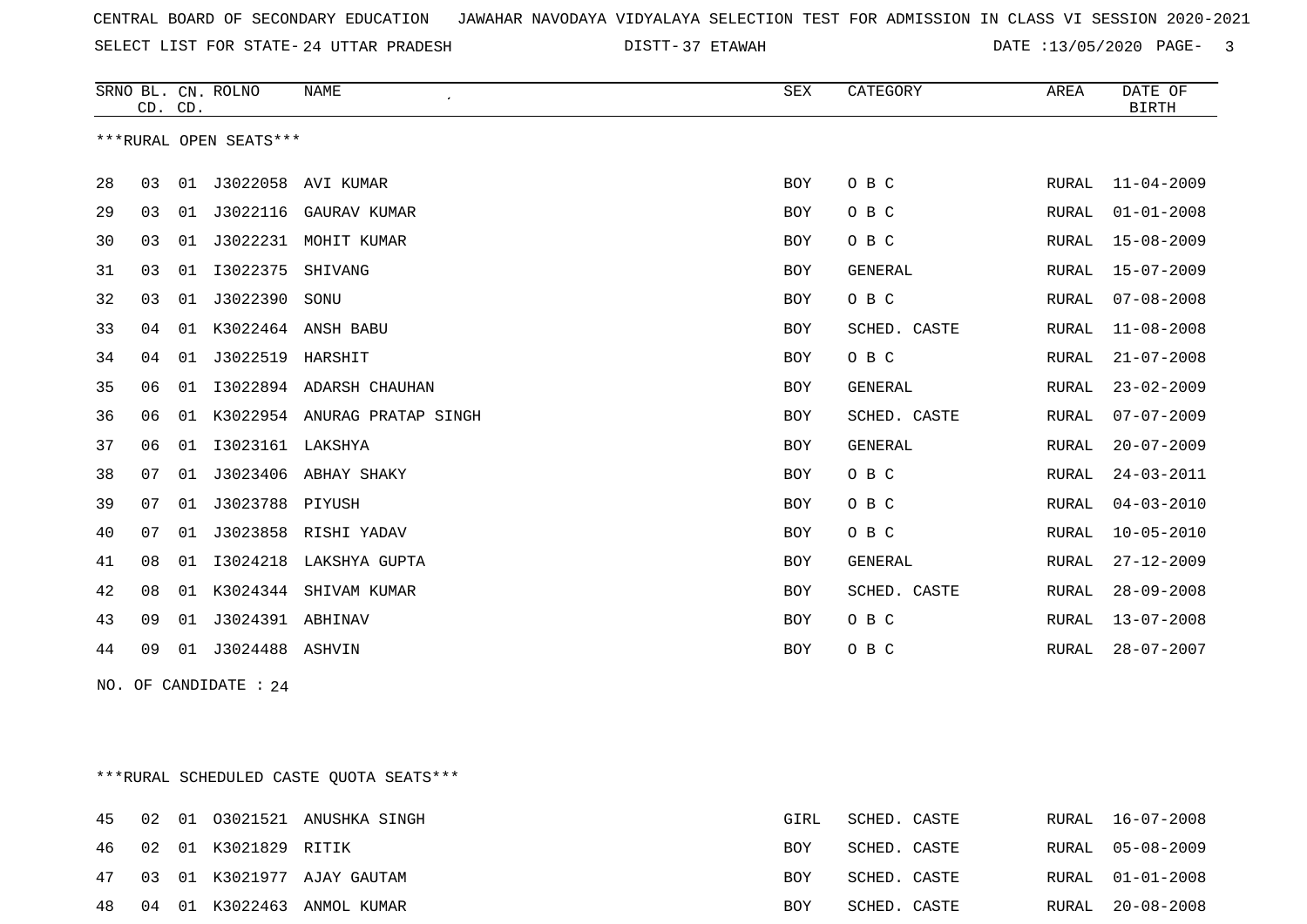SELECT LIST FOR STATE- DISTT- 24 UTTAR PRADESH

DISTT-37 ETAWAH 2000 DATE :13/05/2020 PAGE- 4

|    | CD. CD. |    | SRNO BL. CN. ROLNO    | NAME                                    | <b>SEX</b> | CATEGORY     | AREA  | DATE OF<br><b>BIRTH</b> |
|----|---------|----|-----------------------|-----------------------------------------|------------|--------------|-------|-------------------------|
|    |         |    |                       | ***RURAL SCHEDULED CASTE QUOTA SEATS*** |            |              |       |                         |
| 49 | 04      |    | 01 03022547 KM NEHA   |                                         | GIRL       | SCHED. CASTE | RURAL | $08 - 09 - 2007$        |
| 50 | 05      |    | 01 K3022738 ASHU      |                                         | BOY        | SCHED. CASTE | RURAL | $28 - 04 - 2008$        |
| 51 | 06      | 01 | 03023186 MUSKAN       |                                         | GIRL       | SCHED. CASTE | RURAL | $05 - 01 - 2010$        |
| 52 | 06      |    |                       | 01 K3023391 VISHVATMA                   | BOY        | SCHED. CASTE | RURAL | $10 - 07 - 2008$        |
| 53 | 07      |    | 01 K3023440 AMAN      |                                         | BOY        | SCHED. CASTE | RURAL | $20 - 08 - 2010$        |
| 54 | 07      | 01 |                       | 03023639 KM KASHISH SUDHEER             | GIRL       | SCHED. CASTE | RURAL | $27 - 03 - 2011$        |
| 55 | 07      |    | 01 K3023960           | SHIVRATAN                               | <b>BOY</b> | SCHED. CASTE | RURAL | $05 - 07 - 2010$        |
| 56 | 07      |    |                       | 01 K3024023 VIVEK KUMAR                 | BOY        | SCHED. CASTE | RURAL | $12 - 08 - 2009$        |
| 57 | 08      |    |                       | 01 K3024283 PRATIK KUMAR                | BOY        | SCHED. CASTE | RURAL | $16 - 05 - 2010$        |
| 58 | 09      |    | 01 K3024477 ARYAN     |                                         | BOY        | SCHED. CASTE | RURAL | $01 - 01 - 2009$        |
| 59 | 09      |    |                       | 01 K3024914 VIVEK RAY GAUTAM            | BOY        | SCHED. CASTE | RURAL | $20 - 10 - 2010$        |
|    |         |    | NO. OF CANDIDATE : 15 |                                         |            |              |       |                         |
|    |         |    |                       | *** RURAL BACKWARD CLASS QUOTA SEATS*** |            |              |       |                         |
|    |         |    |                       |                                         |            |              |       |                         |
| 60 | 02      |    | 01 N3021554 AVNEE     |                                         | GIRL       | O B C        | RURAL | $10 - 01 - 2009$        |
| 61 | 02      |    | 01 N3021770 POORVI    |                                         | GIRL       | O B C        | RURAL | $01 - 01 - 2010$        |
| 62 | 02      |    |                       | 01 N3021791 PRIYA DEVI                  | GIRL       | O B C        | RURAL | $08 - 08 - 2009$        |
| 63 | 03      |    | 01 N3021994 AMRITA    |                                         | GIRL       | O B C        | RURAL | $03 - 07 - 2009$        |

64 03 01 N3022022 ANSHI GIRL O B C RURAL 06-02-2008

65 03 01 N3022034 ANUSHKA YADAV GIRL O B C RURAL 27-05-2008

66 03 01 N3022035 ANYA KUMARI GIRL O B C

67 06 01 N3023024 GUNJAN GIRL O B C

68 07 01 J3023462 ANMOL YADAV BOY O BC

69 07 01 N3023500 ARYA YADAV GIRL O B C RURAL 10-09-2009

RURAL 03-07-2009 RURAL 06-02-2008 RURAL 05-08-2008 RURAL 21-09-2007

RURAL 08-07-2009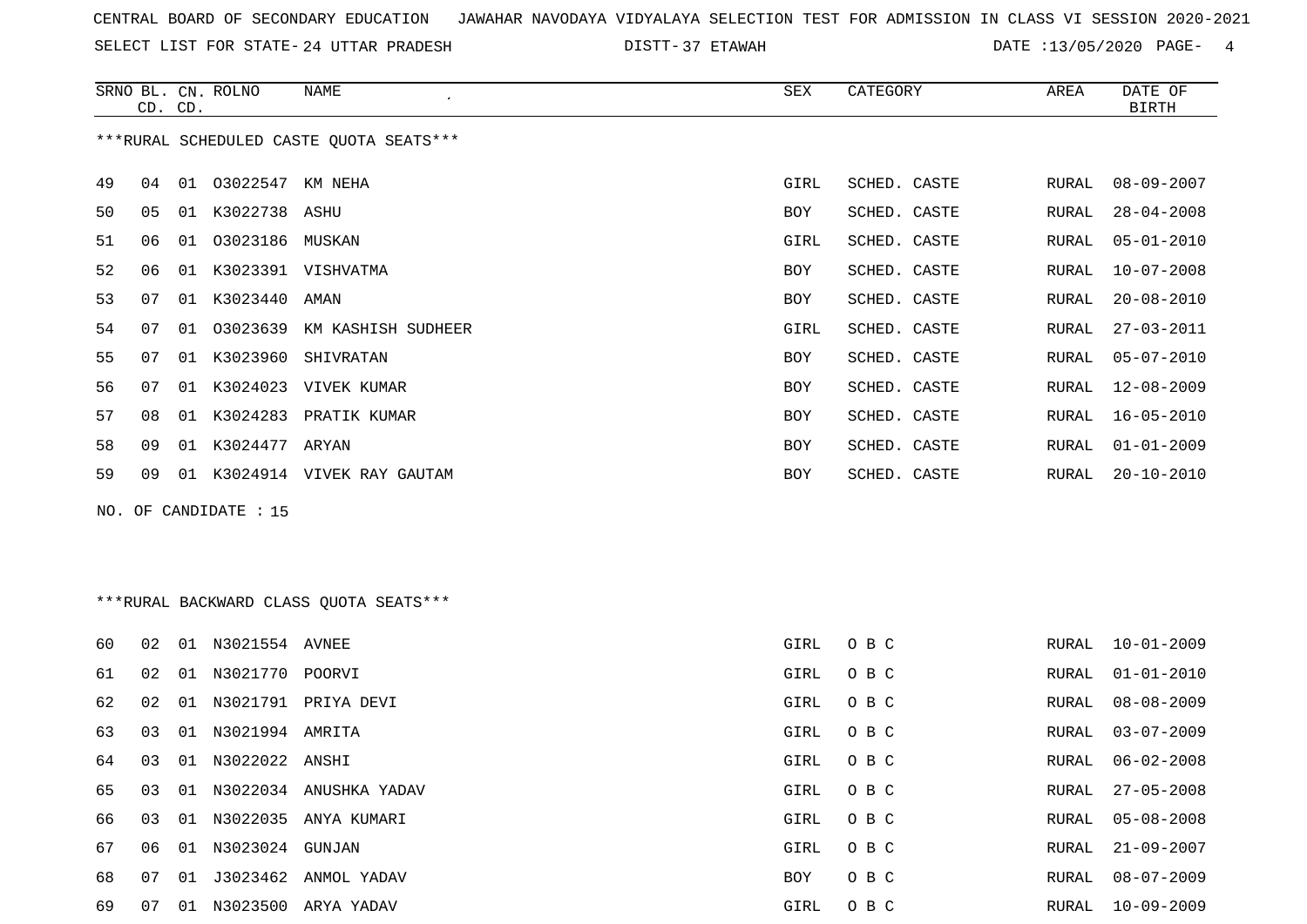SELECT LIST FOR STATE- DISTT- 24 UTTAR PRADESH

37 ETAWAH DATE :13/05/2020 PAGE- 5

|                                        | CD. CD. |    | SRNO BL. CN. ROLNO | NAME<br>$\cdot$ | SEX  | CATEGORY | AREA  | DATE OF<br>BIRTH |  |
|----------------------------------------|---------|----|--------------------|-----------------|------|----------|-------|------------------|--|
| ***RURAL BACKWARD CLASS QUOTA SEATS*** |         |    |                    |                 |      |          |       |                  |  |
| 70                                     | 07      | 01 | N3023570 GOLDI     |                 | GIRL | O B C    |       | RURAL 05-03-2009 |  |
| 71                                     | 07      | 01 | N3023678           | KSHAMA SHARMA   | GIRL | O B C    | RURAL | $16 - 11 - 2009$ |  |
| 72                                     | 07      | 01 | N3023681 KU ANU    |                 | GIRL | O B C    | RURAL | $10 - 08 - 2010$ |  |
| 73                                     | 07      | 01 | N3023683           | KU DIVYANSHEE   | GIRL | O B C    |       | RURAL 07-08-2009 |  |
| 74                                     | 09      | 01 | J3024491           | ASIT KUMAR      | BOY  | O B C    | RURAL | $04 - 05 - 2009$ |  |
| 75                                     | 09      | 01 | N3024889           | VARSHA YADAV    | GIRL | O B C    |       | RURAL 10-06-2010 |  |
| NO. OF CANDIDATE : $16$                |         |    |                    |                 |      |          |       |                  |  |

## \*\*\*RURAL SCHEDULED TRIBE QUOTA SEATS\*\*\*

|  | 76 02 01 03021462 AKSHITA |                                | GIRL | SCHED. CASTE | RURAL 18-02-2009 |
|--|---------------------------|--------------------------------|------|--------------|------------------|
|  | 77 04 01 L3022475 ARYAN   |                                | BOY  | SCHED. TRIBE | RURAL 14-07-2008 |
|  | 78 06 01 03023318 SHAGUN  |                                | GIRL | SCHED. CASTE | RURAL 21-03-2011 |
|  |                           | 79 08 01 L3024330 SANI KUMAR   | BOY  | SCHED. TRIBE | RURAL 20-03-2009 |
|  |                           | 80 09 01 L3024565 HEMANT KUMAR | BOY  | SCHED. TRIBE | RURAL 15-05-2007 |
|  |                           |                                |      |              |                  |

NO. OF CANDIDATE : 5

TOTAL SELECTED CANDIDATE : 80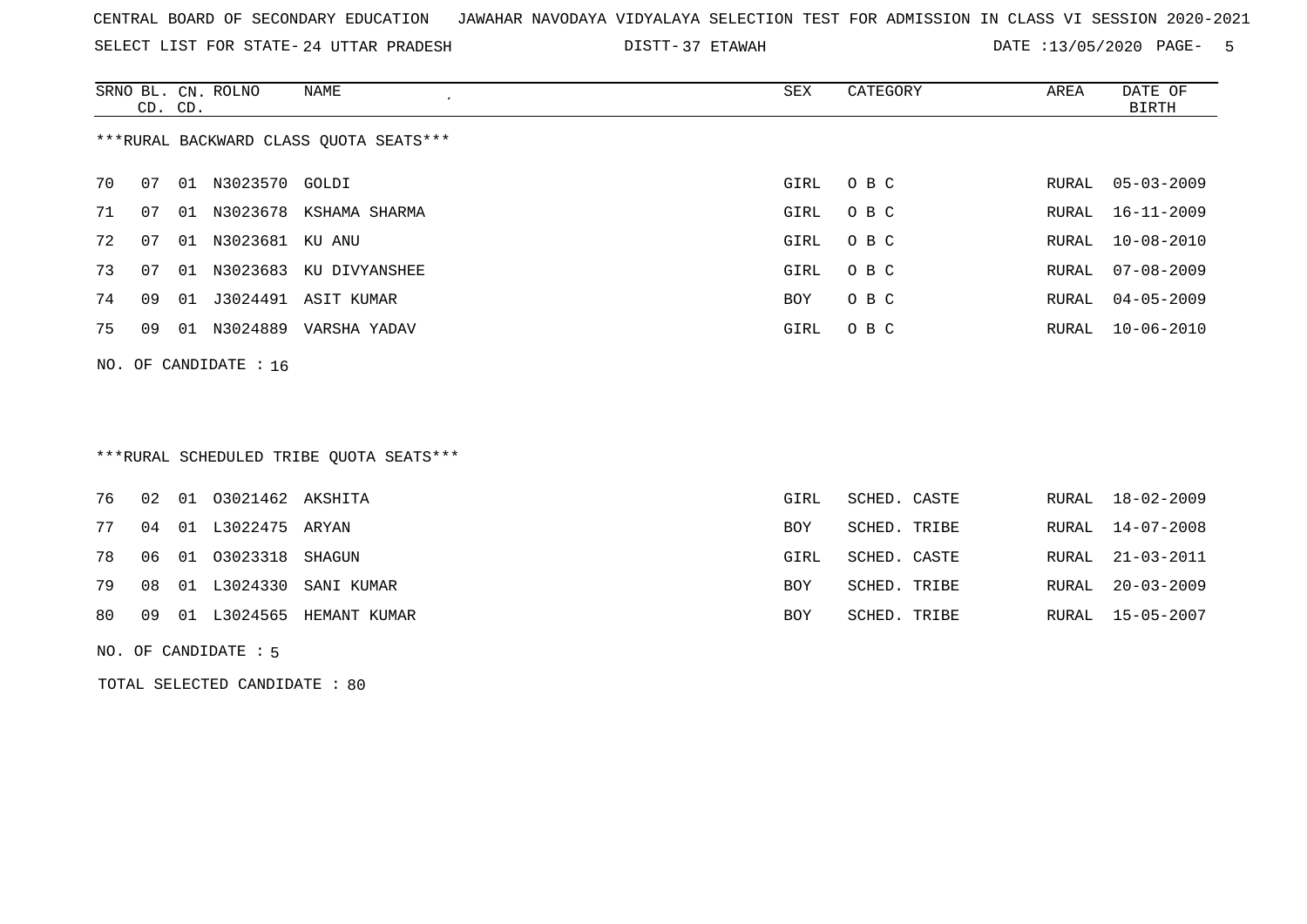SELECT LIST FOR STATE- DISTT- 24 UTTAR PRADESH

DISTT-38 SIDDARTHANAGAR DATE :13/05/2020 PAGE- 1

|    |                     | CD. CD. | SRNO BL. CN. ROLNO    | NAME<br>$\mathcal{L}_{\mathcal{A}}$ | SEX        | CATEGORY     | AREA  | DATE OF<br><b>BIRTH</b> |  |  |  |
|----|---------------------|---------|-----------------------|-------------------------------------|------------|--------------|-------|-------------------------|--|--|--|
|    | ***OPEN UR SEATS*** |         |                       |                                     |            |              |       |                         |  |  |  |
|    | 01                  | 01      |                       | M3025302 NILAKSHI UPADHYAY          | GIRL       | GENERAL      | RURAL | $09 - 08 - 2009$        |  |  |  |
| 2  | 03                  | 01      | I3026156              | SATYAM SINGH                        | <b>BOY</b> | GENERAL      | RURAL | $01 - 01 - 2011$        |  |  |  |
| 3  | 07                  | 01      | A3026813              | AMAN MISHRA                         | <b>BOY</b> | GENERAL      | URBAN | $06 - 12 - 2008$        |  |  |  |
| 4  | 10                  | 01      |                       | I3027594 ANKUR PANDEY               | BOY        | GENERAL      | RURAL | $10 - 05 - 2008$        |  |  |  |
| 5  | 10                  | 01      | K3027714              | PREM SINGH                          | <b>BOY</b> | SCHED. CASTE | RURAL | $06 - 08 - 2008$        |  |  |  |
| 6  | $12 \overline{ }$   | 01      |                       | J3028397 AJAY PRAJAPATI             | BOY        | O B C        | RURAL | 15-08-2008              |  |  |  |
| 7  | $12 \overline{ }$   | 01      | J3028541              | NEERAJ GAUD                         | BOY        | O B C        | RURAL | $25 - 12 - 2008$        |  |  |  |
| 8  | $12 \,$             | 01      | M3028575 PRIYA        |                                     | GIRL       | GENERAL      | RURAL | $13 - 06 - 2008$        |  |  |  |
| 9  | $12 \,$             | 01      | J3028661              | SHIVAM                              | <b>BOY</b> | O B C        | RURAL | $20 - 05 - 2008$        |  |  |  |
| 10 | 12                  | 01      | M3028679              | SUHANI SHUKLA                       | GIRL       | GENERAL      | RURAL | $28 - 04 - 2008$        |  |  |  |
|    |                     |         | NO. OF CANDIDATE : 10 |                                     |            |              |       |                         |  |  |  |

\*\*\*OPEN SCHEDULED CASTE QUOTA SEATS\*\*\*

|  |  | 11    06    01    03026718    MAHIMA    BHARTI | GIRL | SCHED. CASTE |  | RURAL 03-10-2008 |
|--|--|------------------------------------------------|------|--------------|--|------------------|
|  |  | 12 11 01 K3028027 KISHAN KUMAR                 | BOY  | SCHED. CASTE |  | RURAL 04-02-2008 |
|  |  | 13   13   01   K3028728   ABHAYNAND            | BOY  | SCHED. CASTE |  | RURAL 22-07-2009 |

NO. OF CANDIDATE : 3

\*\*\*OPEN DISABLED QUOTA SEATS\*\*\*

14 07 01 J3026800 ABHISHEK VARMA BOY O B C RURAL 01-01-2008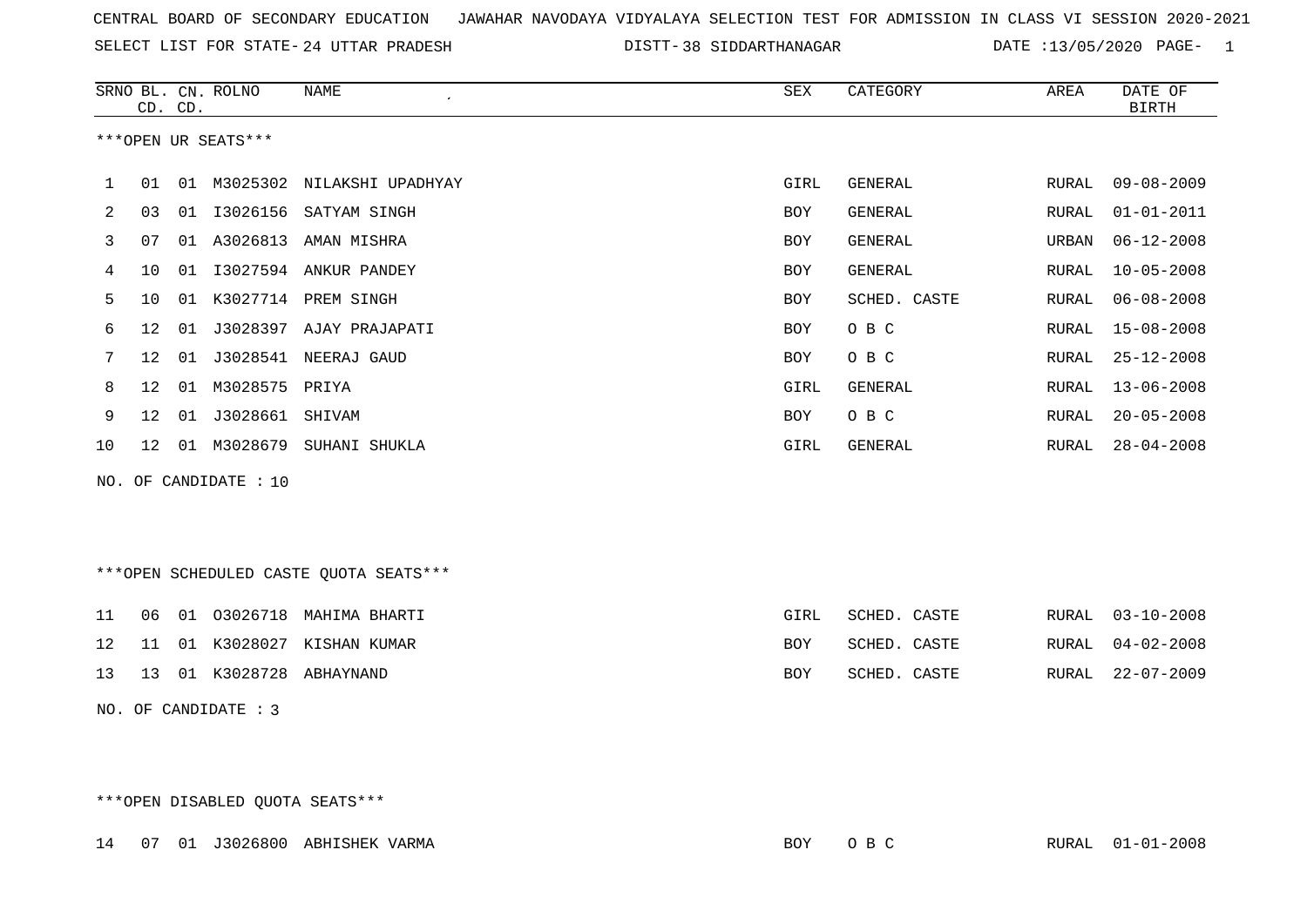SELECT LIST FOR STATE- DISTT- 24 UTTAR PRADESH

38 SIDDARTHANAGAR DATE :13/05/2020 PAGE- 2

|    |    | CD. CD. | SRNO BL. CN. ROLNO     | <b>NAME</b>                            | ${\tt SEX}$ | CATEGORY     | AREA         | DATE OF<br><b>BIRTH</b> |
|----|----|---------|------------------------|----------------------------------------|-------------|--------------|--------------|-------------------------|
|    |    |         | NO. OF CANDIDATE : 1   |                                        |             |              |              |                         |
|    |    |         |                        |                                        |             |              |              |                         |
|    |    |         |                        |                                        |             |              |              |                         |
|    |    |         |                        | *** OPEN BACKWARD CLASS QUOTA SEATS*** |             |              |              |                         |
| 15 | 07 |         |                        | 01 F3026987 ROSHANI YADAV              | GIRL        | O B C        | URBAN        | $03 - 11 - 2009$        |
| 16 | 10 |         |                        | 01 J3027756 SACHIN MAURYA              | BOY         | O B C        | RURAL        | $01 - 01 - 2008$        |
| 17 | 11 |         |                        | 01 J3028145 RAHUL YADAV                | BOY         | O B C        | RURAL        | $13 - 05 - 2008$        |
| 18 | 11 |         | 01 N3028335            | SWATI YADAV                            | GIRL        | O B C        | RURAL        | $01 - 03 - 2010$        |
| 19 | 13 |         |                        | 01 N3028845 KHUSHI GUPTA               | GIRL        | O B C        | RURAL        | $07 - 02 - 2008$        |
|    |    |         | NO. OF CANDIDATE : 5   |                                        |             |              |              |                         |
|    |    |         |                        |                                        |             |              |              |                         |
|    |    |         |                        |                                        |             |              |              |                         |
|    |    |         |                        | ***OPEN SCHEDULED TRIBE QUOTA SEATS*** |             |              |              |                         |
| 20 |    |         |                        | 04 01 L3026314 MANOHAR KUMAR           | BOY         | SCHED. TRIBE | RURAL        | $12 - 07 - 2009$        |
|    |    |         | NO. OF CANDIDATE $: 1$ |                                        |             |              |              |                         |
|    |    |         |                        |                                        |             |              |              |                         |
|    |    |         |                        |                                        |             |              |              |                         |
|    |    |         | ***RURAL OPEN SEATS*** |                                        |             |              |              |                         |
|    |    |         |                        |                                        |             |              |              |                         |
| 21 | 01 |         | 01 M3024939 ADITI      |                                        | GIRL        | GENERAL      | RURAL        | $04 - 06 - 2008$        |
| 22 | 01 |         |                        | 01 M3025026 ANUSHKA TRIPATHI           | GIRL        | GENERAL      | <b>RURAL</b> | $15 - 08 - 2009$        |
| 23 | 01 |         |                        | 01 J3025737 YUVRAJ MAURYA              | BOY         | O B C        | RURAL        | $30 - 04 - 2010$        |
| 24 | 02 |         |                        | 01 N3025766 ANJIL KATIYAR              | GIRL        | O B C        | RURAL        | $22 - 12 - 2010$        |
| 25 | 02 |         | 01 N3025940 RAJNI      |                                        | GIRL        | O B C        | RURAL        | $16 - 03 - 2008$        |
| 26 | 03 |         |                        | 01 J3026100 GENIUS CHAURASIYA          | BOY         | O B C        | RURAL        | $23 - 03 - 2009$        |
| 27 | 03 |         |                        | 01 M3026104 HRISHIKA CHAUDHARY         | GIRL        | GENERAL      | RURAL        | $11 - 09 - 2008$        |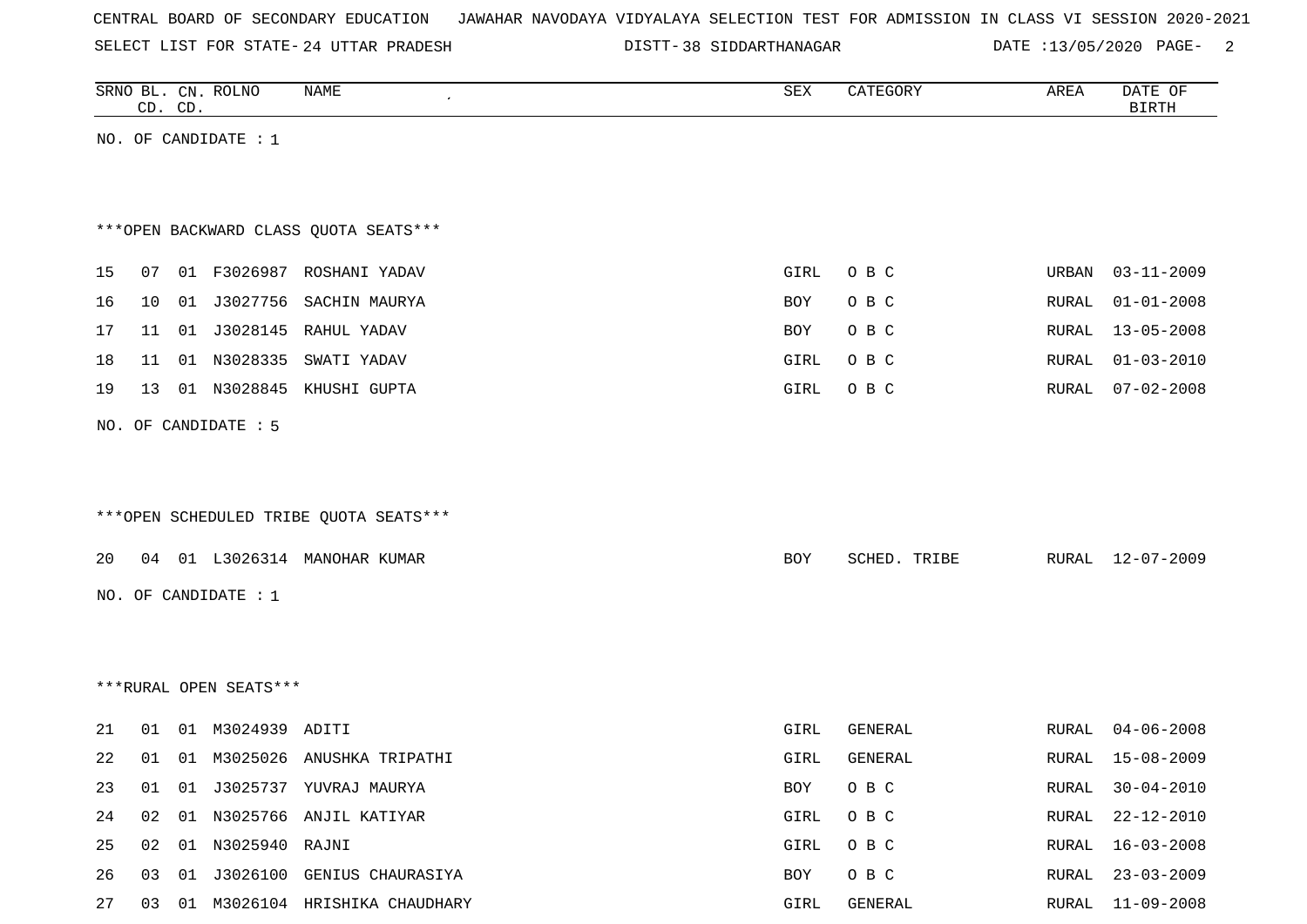SELECT LIST FOR STATE- DISTT- 24 UTTAR PRADESH

38 SIDDARTHANAGAR DATE :13/05/2020 PAGE- 3

|    | CD. CD.         |    | SRNO BL. CN. ROLNO     | <b>NAME</b>                  | SEX        | CATEGORY       | AREA         | DATE OF<br><b>BIRTH</b> |
|----|-----------------|----|------------------------|------------------------------|------------|----------------|--------------|-------------------------|
|    |                 |    | ***RURAL OPEN SEATS*** |                              |            |                |              |                         |
| 28 | 04              | 01 | J3026282               | KARAN                        | <b>BOY</b> | O B C          | RURAL        | $10 - 02 - 2009$        |
| 29 | 04              | 01 |                        | J3026364 RAM MOORAT YADAV    | <b>BOY</b> | O B C          | <b>RURAL</b> | $15 - 02 - 2009$        |
| 30 | 05              | 01 | K3026628               | SATYAM RAJAT                 | <b>BOY</b> | SCHED. CASTE   | <b>RURAL</b> | $24 - 07 - 2009$        |
| 31 | 05              | 01 | M3026638               | SHRADHA UPADHYAY             | GIRL       | <b>GENERAL</b> | RURAL        | $20 - 06 - 2008$        |
| 32 | 06              | 01 | J3026683               | ARUN KUMAR CHAURASIYA        | BOY        | O B C          | RURAL        | $01 - 01 - 2008$        |
| 33 | 06              | 01 | J3026743               | PRIYANSHU KASAUDHAN          | BOY        | O B C          | RURAL        | $05 - 05 - 2007$        |
| 34 | 07              | 01 | J3026859               | ASHOK KUMAR                  | BOY        | O B C          | <b>RURAL</b> | $01 - 07 - 2009$        |
| 35 | 07              | 01 | M3027016               | SHATAKSHI                    | GIRL       | <b>GENERAL</b> | RURAL        | $13 - 02 - 2010$        |
| 36 | 08              | 01 | K3027185               | PIYUSH SAURABH               | BOY        | SCHED. CASTE   | RURAL        | $08 - 01 - 2009$        |
| 37 | 08              | 01 | N3027250               | SHILPA JAISWAL               | GIRL       | O B C          | <b>RURAL</b> | $13 - 09 - 2008$        |
| 38 | 09              | 01 | I3027308               | ABHISHEK KUMAR               | BOY        | <b>GENERAL</b> | RURAL        | $06 - 07 - 2009$        |
| 39 | 10              | 01 | J3027579 AMAN          |                              | <b>BOY</b> | O B C          | RURAL        | $04 - 04 - 2009$        |
| 40 | 10              | 01 | M3027637               | JANHVI SRIVASTAVA            | GIRL       | <b>GENERAL</b> | <b>RURAL</b> | $24 - 03 - 2011$        |
| 41 | 10              | 01 |                        | 13027743 RITIK KUMAR GUPTA   | BOY        | GENERAL        | RURAL        | $15 - 07 - 2007$        |
| 42 | 11              | 01 | J3028285               | SHIVA NISHAD                 | BOY        | O B C          | <b>RURAL</b> | $01 - 01 - 2008$        |
| 43 | 11              |    |                        | 01 M3028344 VAISANAVI SINGH  | GIRL       | GENERAL        | <b>RURAL</b> | $10 - 07 - 2009$        |
| 44 | 12              | 01 |                        | M3028383 AASAMA KHATOON      | GIRL       | GENERAL        | RURAL        | $28 - 03 - 2008$        |
| 45 | 12 <sup>°</sup> | 01 |                        | M3028562 PRAGATI TRIPATHI    | GIRL       | <b>GENERAL</b> | <b>RURAL</b> | $20 - 07 - 2007$        |
| 46 | 12              | 01 | I3028660               | SHIVA GUPTA                  | BOY        | GENERAL        | RURAL        | $20 - 07 - 2009$        |
| 47 | 13              | 01 |                        | 13028784 AVIRAL KUMAR PANDEY | <b>BOY</b> | <b>GENERAL</b> | <b>RURAL</b> | $05 - 09 - 2010$        |
| 48 | 13              | 01 | I3028857               | KRISHAN MURARI               | BOY        | <b>GENERAL</b> | RURAL        | $11 - 09 - 2009$        |
| 49 | 14              |    |                        | 01 K3029193 SAURABH KUMAR    | <b>BOY</b> | SCHED. CASTE   | RURAL        | $09 - 01 - 2009$        |

NO. OF CANDIDATE : 29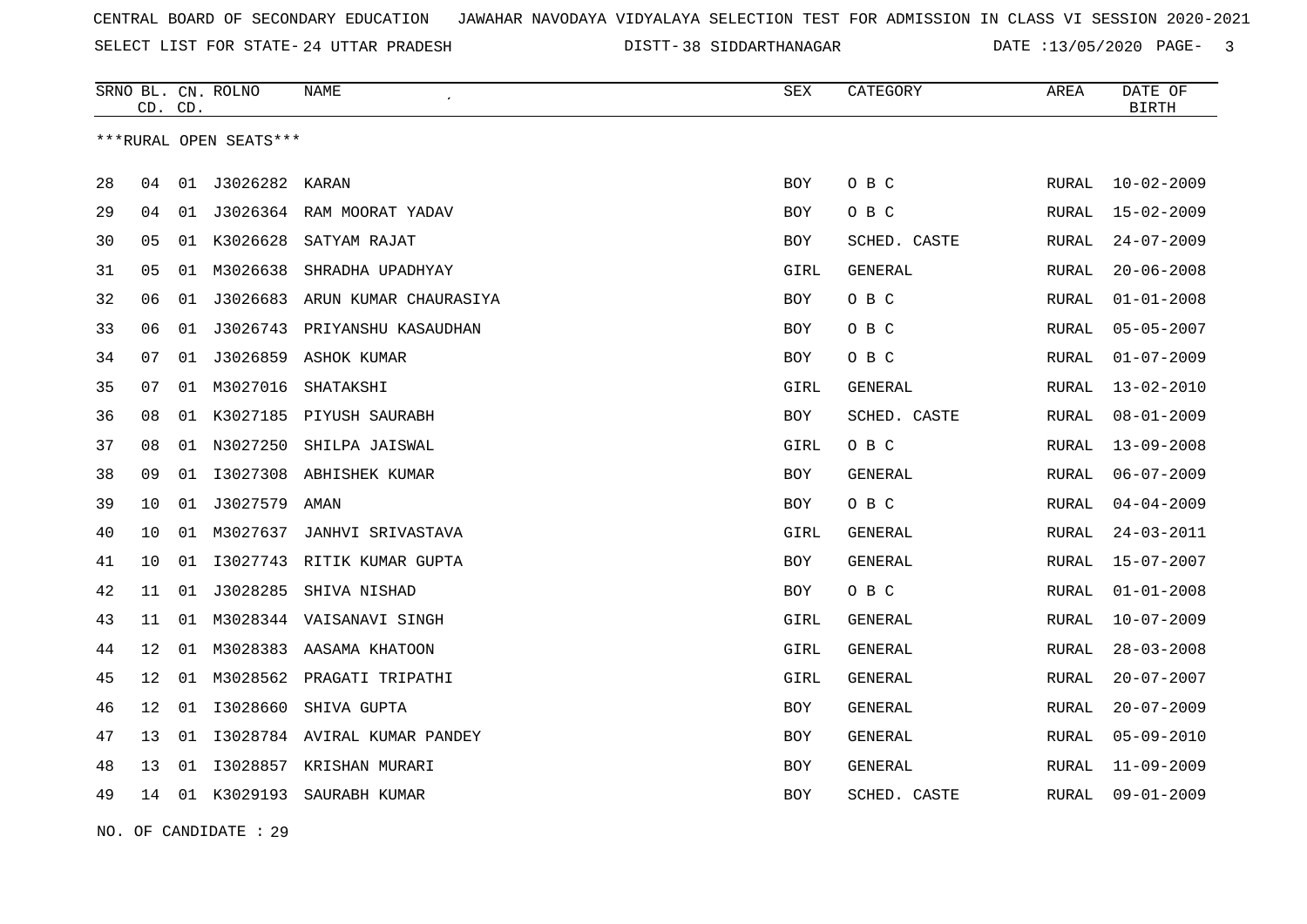SELECT LIST FOR STATE- DISTT- 24 UTTAR PRADESH

38 SIDDARTHANAGAR DATE :13/05/2020 PAGE- 4

|    | CD. CD.                                 |    | SRNO BL. CN. ROLNO | NAME<br>$\cdot$         | SEX        | CATEGORY     | AREA  | DATE OF<br>BIRTH |  |  |  |
|----|-----------------------------------------|----|--------------------|-------------------------|------------|--------------|-------|------------------|--|--|--|
|    | ***RURAL SCHEDULED CASTE QUOTA SEATS*** |    |                    |                         |            |              |       |                  |  |  |  |
| 50 | 03                                      | 01 | K3026048           | ADARSH KUMAR            | <b>BOY</b> | SCHED. CASTE | RURAL | $06 - 07 - 2008$ |  |  |  |
| 51 | 03                                      | 01 |                    | 03026154 SATYA KUMARI   | GIRL       | SCHED. CASTE | RURAL | $28 - 11 - 2007$ |  |  |  |
| 52 | 03                                      | 01 | K3026170           | SHUBHAM                 | BOY        | SCHED. CASTE | RURAL | $10 - 05 - 2010$ |  |  |  |
| 53 | 09                                      | 01 | K3027330           | AMITAB KUMAR            | BOY        | SCHED. CASTE | RURAL | $02 - 12 - 2009$ |  |  |  |
| 54 | 09                                      | 01 |                    | K3027436 PRASHANT SAGAR | BOY        | SCHED. CASTE | RURAL | $26 - 03 - 2011$ |  |  |  |
| 55 | 10                                      | 01 | K3027627           | GAMBHEER SHEKHAR        | BOY        | SCHED. CASTE | RURAL | $13 - 08 - 2010$ |  |  |  |
| 56 | 12                                      | 01 | K3028386           | ABHAY RAO               | BOY        | SCHED. CASTE | RURAL | $13 - 07 - 2009$ |  |  |  |
| 57 | 12                                      | 01 | K3028470           | <b>GULAB CHAND</b>      | BOY        | SCHED. CASTE | RURAL | $06 - 06 - 2009$ |  |  |  |
| 58 | 12 <sup>°</sup>                         | 01 | K3028656           | SHEKHAR                 | BOY        | SCHED. CASTE | RURAL | $13 - 07 - 2008$ |  |  |  |
| 59 | 12 <sup>°</sup>                         | 01 | 03028697           | URMILA KUMARI           | GIRL       | SCHED. CASTE | RURAL | $01 - 01 - 2008$ |  |  |  |
|    |                                         |    |                    |                         |            |              |       |                  |  |  |  |

\*\*\*RURAL BACKWARD CLASS QUOTA SEATS\*\*\*

NO. OF CANDIDATE : 10

| 60 | O 1             |    |                    | 01 J3024963 AKASH CHAUDHARY | <b>BOY</b> | O B C |       | RURAL 06-02-2008 |
|----|-----------------|----|--------------------|-----------------------------|------------|-------|-------|------------------|
| 61 | . N 1           |    |                    | 01 N3025454 RIYA YADAV      | GIRL       | O B C |       | RURAL 26-12-2008 |
| 62 | 03              |    |                    | 01 J3026052 AJEET YADAV     | BOY        | O B C |       | RURAL 05-08-2008 |
| 63 | 03              |    |                    | 01 J3026060 AMAN SONI       | BOY        | O B C | RURAL | 08-06-2007       |
| 64 | 03              |    |                    | 01 N3026150 SANDHYA MAURYA  | GIRL       | O B C | RURAL | 29-09-2009       |
| 65 | 03              | 01 | J3026184           | UMESH YADAV                 | BOY        | O B C | RURAL | $25 - 07 - 2008$ |
| 66 | 10              |    | 01 J3027699 PANKAJ |                             | BOY        | O B C | RURAL | 06-07-2009       |
| 67 | 11              |    | 01 J3027937        | BRIJESH KUMAR               | <b>BOY</b> | O B C | RURAL | 01-04-2009       |
| 68 | 12              | 01 |                    | J3028376 AAKASH RAJ BHAR    | <b>BOY</b> | O B C |       | RURAL 01-12-2008 |
| 69 | 12 <sup>°</sup> | 01 |                    | N3028395 ADITYA KUMAR       | GIRL       | O B C | RURAL | $01 - 11 - 2008$ |
| 70 | 12              | 01 |                    | J3028408 AMAR JAISWAL       | BOY        | O B C | RURAL | 13-04-2010       |
|    |                 |    |                    |                             |            |       |       |                  |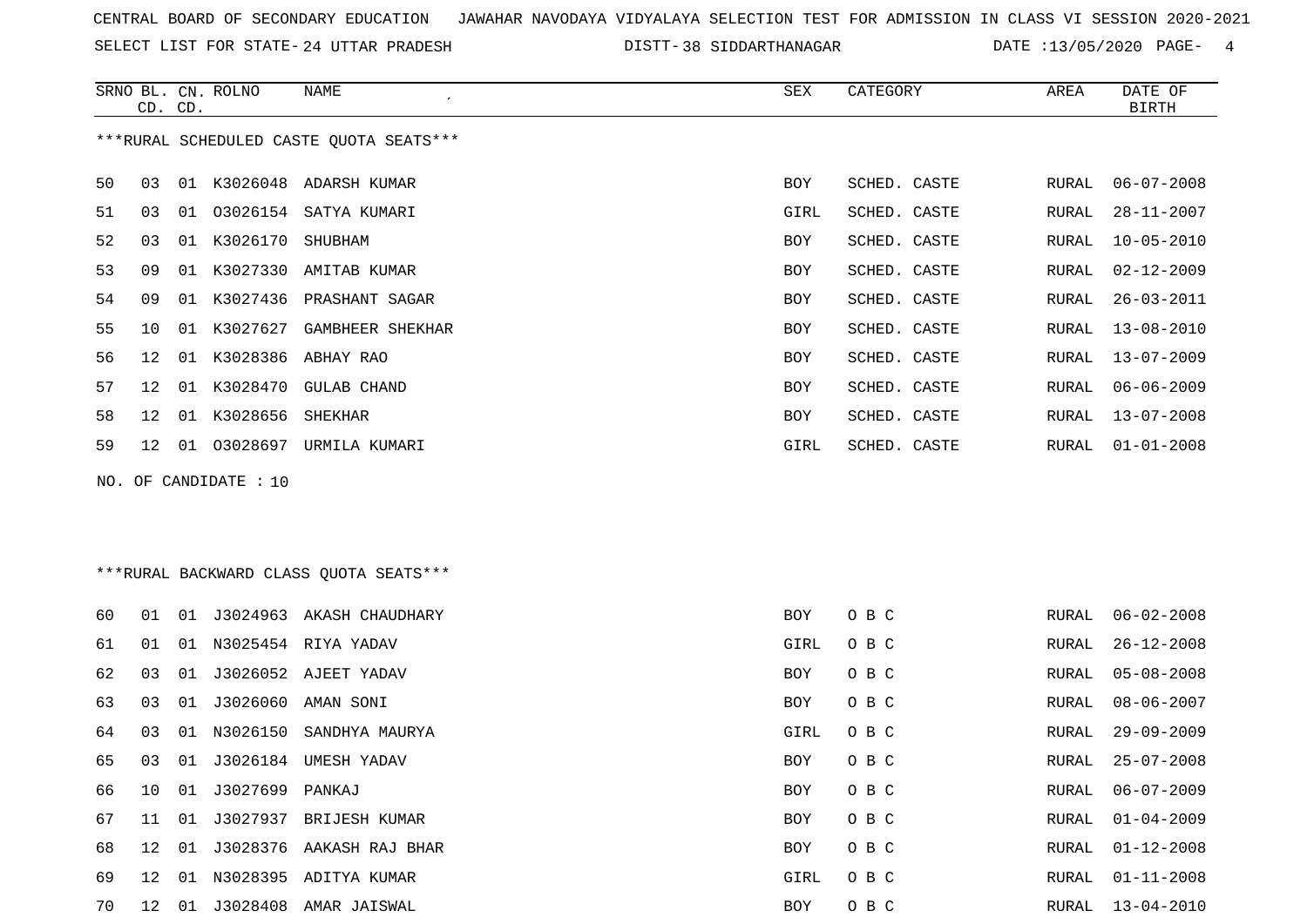SELECT LIST FOR STATE- DISTT- 24 UTTAR PRADESH

38 SIDDARTHANAGAR DATE :13/05/2020 PAGE- 5

|    | CD. CD.              |    | SRNO BL. CN. ROLNO | NAME<br>$\cdot$                        | SEX        | CATEGORY | AREA  | DATE OF<br>BIRTH |  |  |
|----|----------------------|----|--------------------|----------------------------------------|------------|----------|-------|------------------|--|--|
|    |                      |    |                    | ***RURAL BACKWARD CLASS OUOTA SEATS*** |            |          |       |                  |  |  |
| 71 | 12 <sup>°</sup>      | 01 | J3028466           | DURGA PRASAD                           | <b>BOY</b> | O B C    | RURAL | $02 - 01 - 2008$ |  |  |
| 72 | 12 <sup>°</sup>      | 01 | N3028502           | LADLI CHAUDHARY                        | GIRL       | O B C    | RURAL | $05 - 09 - 2009$ |  |  |
| 73 | 12.                  | 01 | J3028649           | SHARAD PRATAP CHAUDHARY                | <b>BOY</b> | O B C    | RURAL | $08 - 08 - 2009$ |  |  |
| 74 | 12 <sup>°</sup>      | 01 | N3028689           | SURABHI GAUD                           | GIRL       | O B C    | RURAL | $12 - 10 - 2007$ |  |  |
| 75 | 13                   | 01 | N3028998           | SANJANA                                | GIRL       | O B C    | RURAL | $19 - 06 - 2009$ |  |  |
|    | NO. OF CANDIDATE: 16 |    |                    |                                        |            |          |       |                  |  |  |

## \*\*\*RURAL SCHEDULED TRIBE QUOTA SEATS\*\*\*

|  |  | 76 10 01 L3027740 RISHABH DHURIYA  | BOY        | SCHED. TRIBE | RURAL 01-01-2009 |
|--|--|------------------------------------|------------|--------------|------------------|
|  |  | 77 12 01 K3028678 SUDHIR GAUTAM    | BOY        | SCHED. CASTE | RURAL 14-07-2008 |
|  |  | 78 12 01 K3028691 SURAJ KUMAR      | BOY        | SCHED. CASTE | RURAL 20-07-2008 |
|  |  | 79 12 01 K3028692 SURAJ PRATAP     | BOY        | SCHED. CASTE | RURAL 16-02-2008 |
|  |  | 80 13 01 K3029008 SATYAM KANNOJIYA | <b>BOY</b> | SCHED. CASTE | RURAL 22-05-2009 |

NO. OF CANDIDATE : 5

TOTAL SELECTED CANDIDATE : 80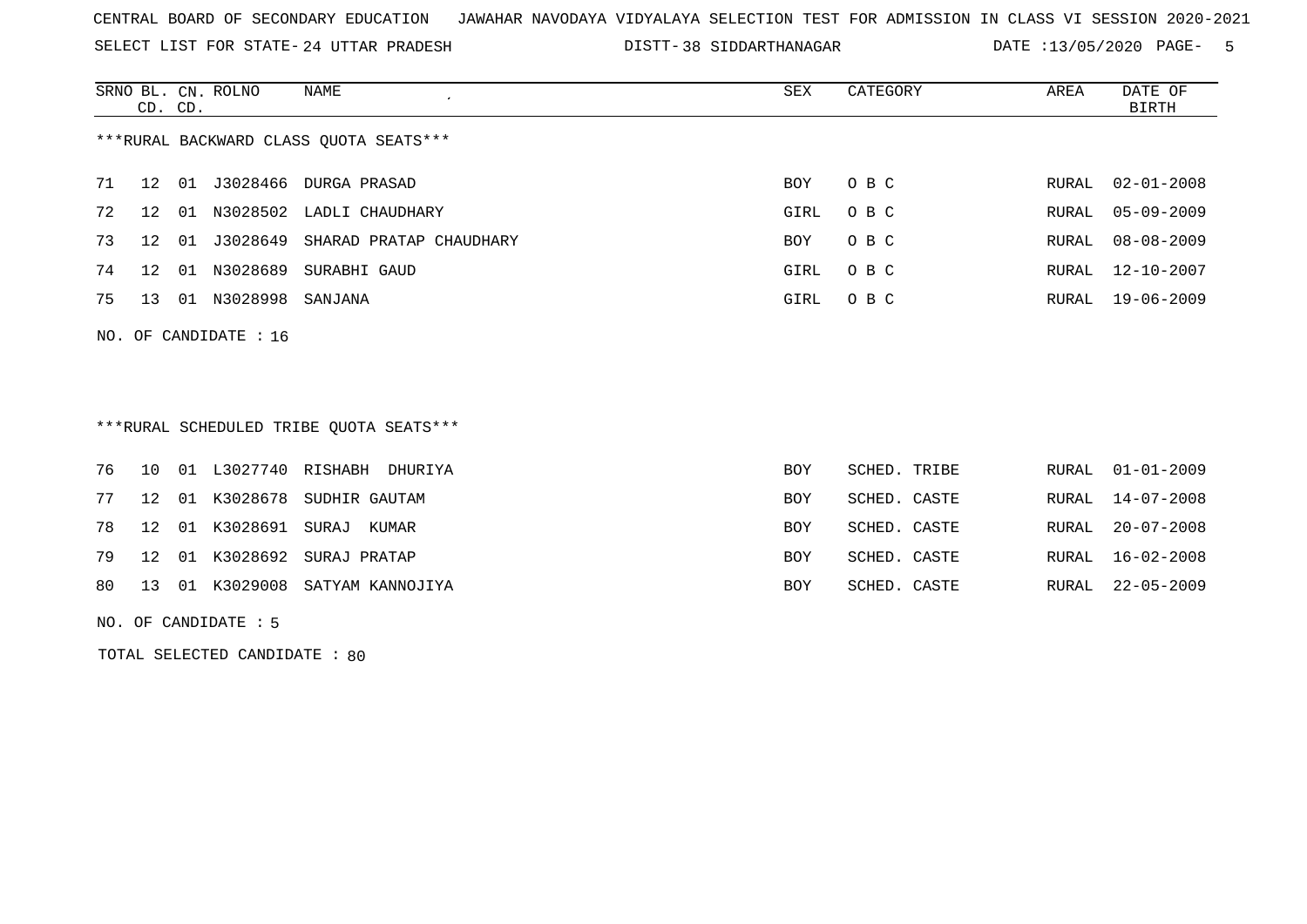SELECT LIST FOR STATE- DISTT- 24 UTTAR PRADESH

39 FIROZABAD DATE :13/05/2020 PAGE- 1

|    |    | CD. CD. | SRNO BL. CN. ROLNO     | NAME                                   | ${\tt SEX}$ | CATEGORY     | AREA  | DATE OF<br><b>BIRTH</b> |
|----|----|---------|------------------------|----------------------------------------|-------------|--------------|-------|-------------------------|
|    |    |         | ***OPEN UR SEATS***    |                                        |             |              |       |                         |
| 1  | 01 |         | 01 J3029274 DEEPAK     |                                        | <b>BOY</b>  | O B C        | RURAL | $05 - 03 - 2010$        |
| 2  | 01 | 01      | J3029427 VIJAY         |                                        | <b>BOY</b>  | O B C        | RURAL | $02 - 08 - 2009$        |
| 3  | 02 |         |                        | 01 J3029908 NAGENDRA YADAV             | BOY         | O B C        | RURAL | $07 - 10 - 2008$        |
| 4  | 02 |         |                        | 01 J3029942 NITIN KUMAR                | <b>BOY</b>  | O B C        | RURAL | $10 - 04 - 2009$        |
| 5  | 03 |         |                        | 01 A3030235 AAKASH SIKARWAR            | BOY         | GENERAL      | URBAN | $02 - 03 - 2009$        |
| 6  | 04 |         | 01 N3030902 INDU       |                                        | GIRL        | O B C        | RURAL | $09 - 04 - 2008$        |
| 7  | 05 |         |                        | 01 J3031212 RISHABH KUMAR              | <b>BOY</b>  | O B C        | RURAL | $06 - 01 - 2009$        |
| 8  | 07 |         |                        | 01 J3031540 ADARSH YADAV               | <b>BOY</b>  | O B C        | RURAL | $13 - 02 - 2010$        |
| 9  | 07 |         |                        | 01 J3031606 ARUN KUMAR                 | BOY         | O B C        | RURAL | $03 - 08 - 2009$        |
| 10 | 09 |         |                        | 01 E3032904 VAISHNAVI JADON            | GIRL        | GENERAL      | URBAN | $01 - 01 - 2008$        |
|    |    |         | NO. OF CANDIDATE : 10  |                                        |             |              |       |                         |
|    |    |         |                        | ***OPEN SCHEDULED CASTE QUOTA SEATS*** |             |              |       |                         |
| 11 | 01 |         |                        | 01 K3029265 AYUSH GAUTAM               | <b>BOY</b>  | SCHED. CASTE | RURAL | $10 - 07 - 2009$        |
| 12 | 01 |         |                        | 01 K3029430 VINSHNU DEV                | BOY         | SCHED. CASTE | RURAL | $03 - 02 - 2010$        |
| 13 | 02 | 01      | C3030139               | SIDDHARTHA                             | BOY         | SCHED. CASTE | URBAN | $05 - 09 - 2007$        |
| 14 | 03 |         |                        | 01 K3030336 DHANANJAY SINGH GAUTAM     | BOY         | SCHED. CASTE | RURAL | $06 - 02 - 2010$        |
|    |    |         | NO. OF CANDIDATE : $4$ |                                        |             |              |       |                         |

\*\*\*OPEN BACKWARD CLASS QUOTA SEATS\*\*\*

|  | 15  04  01  N3030901  INDU  | GIRL | O R C | RURAL 24-08-2010 |
|--|-----------------------------|------|-------|------------------|
|  | 16  04  01  N3030961  LAXMI | GIRL | O R C | RURAL 01-07-2008 |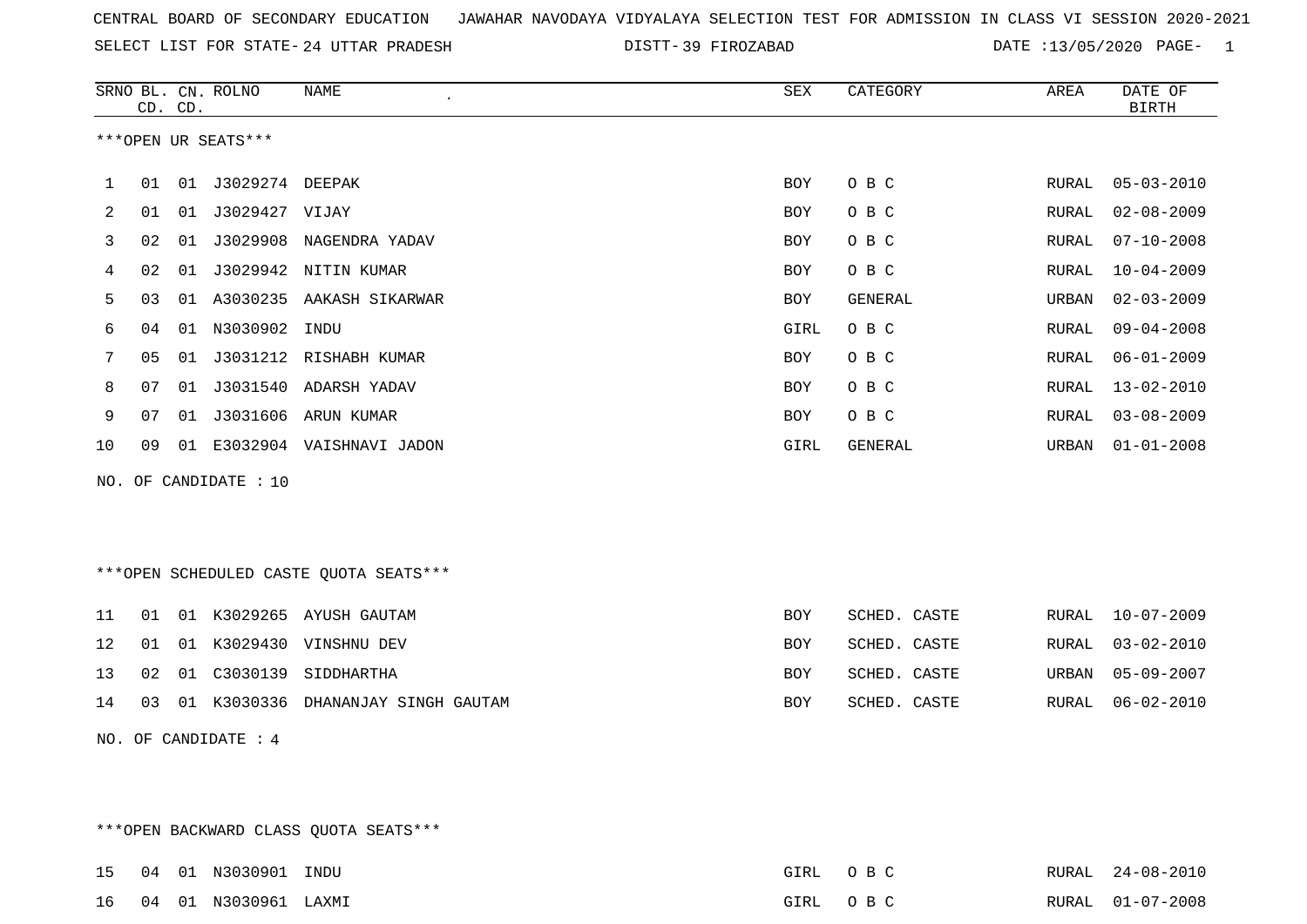SELECT LIST FOR STATE- DISTT- 24 UTTAR PRADESH

39 FIROZABAD DATE :13/05/2020 PAGE- 2

|    |    | CD. CD. | SRNO BL. CN. ROLNO     | NAME                                   | SEX        | CATEGORY     | AREA         | DATE OF<br><b>BIRTH</b> |
|----|----|---------|------------------------|----------------------------------------|------------|--------------|--------------|-------------------------|
|    |    |         |                        | *** OPEN BACKWARD CLASS QUOTA SEATS*** |            |              |              |                         |
| 17 | 04 |         | 01 N3030983 NEHA       |                                        | GIRL       | O B C        | RURAL        | $22 - 08 - 2008$        |
| 18 | 07 |         | 01 N3031938            | SANJANA                                | GIRL       | O B C        | RURAL        | $01 - 12 - 2008$        |
| 19 | 09 |         |                        | 01 F3032603 AYUSHKA YADAV              | GIRL       | O B C        | URBAN        | $16 - 01 - 2009$        |
|    |    |         | NO. OF CANDIDATE : 5   |                                        |            |              |              |                         |
|    |    |         |                        | ***OPEN SCHEDULED TRIBE QUOTA SEATS*** |            |              |              |                         |
| 20 |    |         |                        | 04 01 L3030843 ASHEESH KUMAR           | BOY        | SCHED. TRIBE |              | RURAL 11-02-2009        |
|    |    |         | NO. OF CANDIDATE : 1   |                                        |            |              |              |                         |
|    |    |         |                        |                                        |            |              |              |                         |
|    |    |         |                        |                                        |            |              |              |                         |
|    |    |         | ***RURAL OPEN SEATS*** |                                        |            |              |              |                         |
| 21 | 01 |         | 01 J3029282 DUSHYANT   |                                        | BOY        | O B C        | RURAL        | $01 - 08 - 2009$        |
| 22 | 01 |         |                        | 01 M3029422 TANYA MISHRA               | GIRL       | GENERAL      | RURAL        | $05 - 07 - 2009$        |
| 23 | 01 | 01      |                        | J3029429 VINAY KUMAR                   | BOY        | O B C        | <b>RURAL</b> | $15 - 08 - 2010$        |
| 24 | 02 | 01      | J3029638               | DHYANENDRA                             | BOY        | O B C        | <b>RURAL</b> | $10 - 03 - 2009$        |
| 25 | 02 | 01      | J3029895               | MOHIT KUMAR                            | BOY        | O B C        | RURAL        | $19 - 08 - 2009$        |
| 26 | 02 | 01      | J3029917               | NARENDRA KUMAR                         | BOY        | O B C        | RURAL        | $20 - 09 - 2008$        |
| 27 | 02 |         | 01 J3030156 SUMIT      |                                        | <b>BOY</b> | O B C        | RURAL        | $29 - 04 - 2010$        |
| 28 | 03 |         |                        | 01 J3030267 ANEESH KUMAR               | <b>BOY</b> | O B C        | <b>RURAL</b> | $13 - 08 - 2008$        |
| 29 | 03 |         |                        | 01 J3030320 CHANDAN KUMAR              | BOY        | O B C        | <b>RURAL</b> | $07 - 10 - 2008$        |
| 30 | 03 |         |                        |                                        | BOY        | O B C        | RURAL        | $01 - 08 - 2009$        |
| 31 | 03 | 01      | J3030598 PRADEEP       |                                        | BOY        | O B C        | <b>RURAL</b> | $24 - 02 - 2009$        |
| 32 | 04 |         |                        | 01 J3030802 ABHISHEK YADAV             | BOY        | O B C        | RURAL        | $15 - 03 - 2008$        |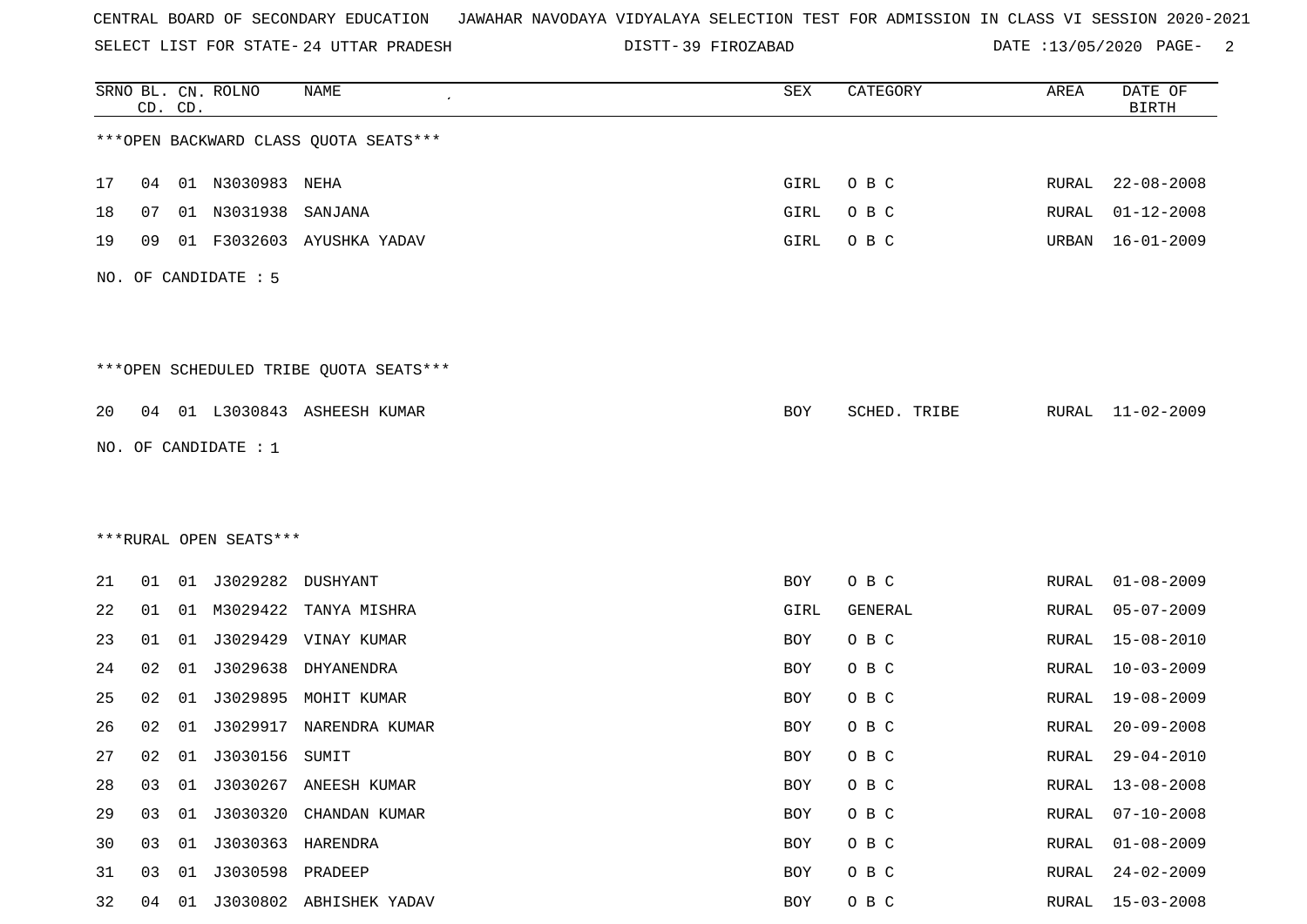SELECT LIST FOR STATE- DISTT- 24 UTTAR PRADESH

39 FIROZABAD DATE :13/05/2020 PAGE- 3

|                        |    |         | SRNO BL. CN. ROLNO    | <b>NAME</b>                 | <b>SEX</b> | CATEGORY       | AREA  | DATE OF          |  |  |
|------------------------|----|---------|-----------------------|-----------------------------|------------|----------------|-------|------------------|--|--|
|                        |    | CD. CD. |                       |                             |            |                |       | <b>BIRTH</b>     |  |  |
| ***RURAL OPEN SEATS*** |    |         |                       |                             |            |                |       |                  |  |  |
|                        |    |         |                       |                             |            |                |       |                  |  |  |
| 33                     | 04 | 01      |                       | J3030842 ARYAN PRATAP SINGH | BOY        | O B C          | RURAL | $11 - 06 - 2010$ |  |  |
| 34                     | 04 | 01      | M3030965              | MAHI                        | GIRL       | <b>GENERAL</b> | RURAL | $24 - 09 - 2009$ |  |  |
| 35                     | 05 | 01      |                       | J3031130 ASHWANI YADAV      | <b>BOY</b> | O B C          | RURAL | $27 - 06 - 2008$ |  |  |
| 36                     | 05 | 01      | J3031220              | SANIT                       | BOY        | O B C          | RURAL | $20 - 01 - 2010$ |  |  |
| 37                     | 05 | 01      | J3031228              | SUDHEER KUMAR               | BOY        | O B C          | RURAL | $06 - 11 - 2009$ |  |  |
| 38                     | 06 | 01      | J3031320 DIVYANSH     |                             | BOY        | O B C          | RURAL | $01 - 01 - 2010$ |  |  |
| 39                     | 06 | 01      |                       | J3031501 TARUN KUMAR        | BOY        | O B C          | RURAL | $09 - 04 - 2009$ |  |  |
| 40                     | 07 | 01      | J3031610 ARYAN        |                             | <b>BOY</b> | O B C          | RURAL | $10 - 08 - 2009$ |  |  |
| 41                     | 07 | 01      | J3031653              | DESHDEEPAK                  | BOY        | O B C          | RURAL | $15 - 12 - 2008$ |  |  |
| 42                     | 07 | 01      | J3032014 VAIBHAV      |                             | BOY        | O B C          | RURAL | $10 - 06 - 2009$ |  |  |
| 43                     | 08 | 01      | J3032041              | ABHAJEET PRATAP             | BOY        | O B C          | RURAL | $13 - 02 - 2009$ |  |  |
| 44                     | 08 | 01      | J3032191              | JAY KUMAR                   | BOY        | O B C          | RURAL | $23 - 01 - 2010$ |  |  |
| 45                     | 09 | 01      | J3032642              | HARIOM                      | BOY        | O B C          | RURAL | $27 - 02 - 2008$ |  |  |
| 46                     | 09 | 01      | J3032711              | LOVEKUSH                    | BOY        | O B C          | RURAL | $11 - 08 - 2008$ |  |  |
| 47                     | 09 | 01      | J3032836              | SAMBHAV YADAV               | <b>BOY</b> | O B C          | RURAL | $01 - 11 - 2009$ |  |  |
|                        |    |         | NO. OF CANDIDATE : 27 |                             |            |                |       |                  |  |  |

\*\*\*RURAL SCHEDULED CASTE QUOTA SEATS\*\*\*

| 48  | -01 | 01 |                  | 03029345 MONIKA SINGH       | GIRL       | SCHED. CASTE | RURAL | 20-09-2009       |
|-----|-----|----|------------------|-----------------------------|------------|--------------|-------|------------------|
| 49  | 03  |    |                  | 01 K3030740 TANISH MATHUR   | BOY        | SCHED. CASTE | RURAL | 28-11-2009       |
| 50. | 04  |    |                  | 01 K3031085 VINAY KUMAR     | BOY        | SCHED. CASTE |       | RURAL 01-01-2009 |
| 51  | 04  |    |                  | 01 K3031089 VINAY KUMAR     | <b>BOY</b> | SCHED, CASTE |       | RURAL 17-10-2009 |
| 52. | 04  |    |                  | 01 K3031100 YADVENDRA KUMAR | <b>BOY</b> | SCHED. CASTE | RURAL | 02-11-2008       |
| 53  | 05  | 01 | 03031164 KM ANJU |                             | GIRL       | SCHED. CASTE | RURAL | $10 - 05 - 2008$ |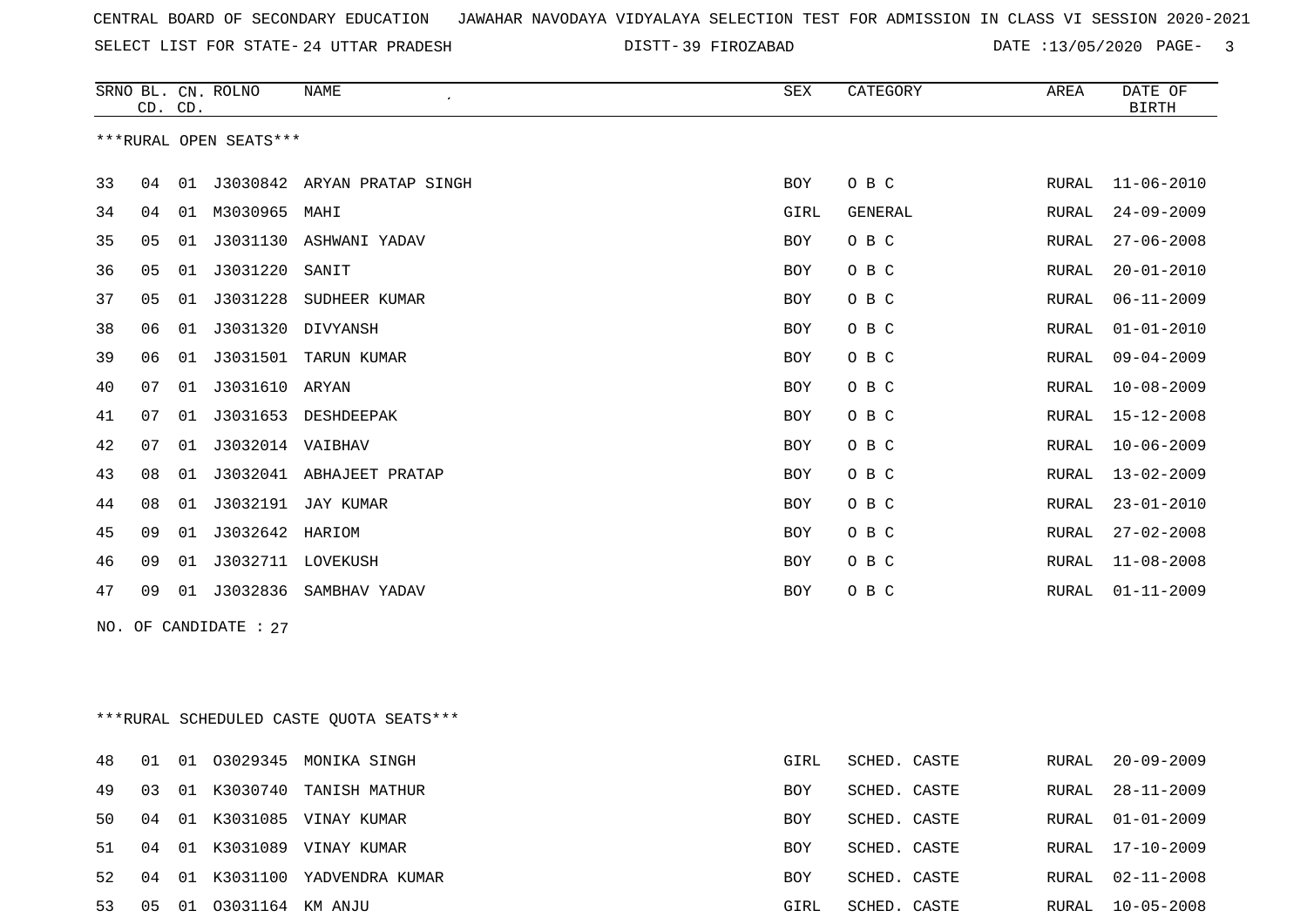SELECT LIST FOR STATE- DISTT- 24 UTTAR PRADESH

39 FIROZABAD DATE :13/05/2020 PAGE- 4

|                                         | CD. CD. |     | SRNO BL. CN. ROLNO | NAME         | SEX        | CATEGORY     | AREA  | DATE OF<br>BIRTH |  |  |
|-----------------------------------------|---------|-----|--------------------|--------------|------------|--------------|-------|------------------|--|--|
| ***RURAL SCHEDULED CASTE QUOTA SEATS*** |         |     |                    |              |            |              |       |                  |  |  |
| 54                                      | 05      | -01 | K3031187           | NITIN KUMAR  | <b>BOY</b> | SCHED. CASTE | RURAL | $20 - 06 - 2009$ |  |  |
| 55                                      | 06      | -01 | K3031257           | AJEET KUMAR  | <b>BOY</b> | SCHED. CASTE | RURAL | $20 - 02 - 2009$ |  |  |
| 56                                      | 07      | O 1 | K3031780 LOVEKESH  |              | <b>BOY</b> | SCHED. CASTE |       | RURAL 15-10-2009 |  |  |
| 57                                      | 07      | 01  | K3031863 PRINCE    |              | <b>BOY</b> | SCHED. CASTE |       | RURAL 06-12-2010 |  |  |
| 58                                      | 09      | 01  | K3032704           | LAKSHYA      | <b>BOY</b> | SCHED. CASTE |       | RURAL 11-04-2010 |  |  |
| 59                                      | 09      | 01  | K3032850           | SAURYA KUMAR | BOY        | SCHED. CASTE |       | RURAL 01-08-2008 |  |  |
|                                         |         |     |                    |              |            |              |       |                  |  |  |

# \*\*\*RURAL BACKWARD CLASS QUOTA SEATS\*\*\*

NO. OF CANDIDATE : 12

| 60 | 01 | 01 | N3029359 POONAM  |                         | GIRL | O B C | RURAL | $01 - 01 - 2010$ |
|----|----|----|------------------|-------------------------|------|-------|-------|------------------|
| 61 | 02 | 01 |                  | N3029545 ANUSHKA GURJAR | GIRL | O B C | RURAL | 18-08-2009       |
| 62 | 02 | 01 | N3030043 RAUNAK  |                         | GIRL | O B C | RURAL | $15 - 03 - 2008$ |
| 63 | 02 | 01 | N3030066 ROSHANI |                         | GIRL | O B C | RURAL | $02 - 06 - 2009$ |
| 64 | 04 | 01 | N3030887         | GAURAVI YADAV           | GIRL | O B C | RURAL | $10 - 11 - 2008$ |
| 65 | 04 | 01 | N3030929         | KM. KHUSHI              | GIRL | O B C | RURAL | $02 - 03 - 2009$ |
| 66 | 04 | 01 | N3030955         | KUMARI MANISHA          | GIRL | O B C | RURAL | $11 - 04 - 2009$ |
| 67 | 04 | 01 | N3030957         | KUMARI RITU             | GIRL | O B C | RURAL | $06 - 04 - 2010$ |
| 68 | 04 | 01 | N3030967         | MANEESHA YADAV          | GIRL | O B C | RURAL | $30 - 06 - 2009$ |
| 69 | 06 | 01 | N3031407         | KUMARI NISHA            | GIRL | O B C | RURAL | $02 - 07 - 2007$ |
| 70 | 08 | 01 | N3032469         | SHIVANI                 | GIRL | O B C | RURAL | $26 - 07 - 2008$ |
| 71 | 09 | 01 | N3032705 LALITA  |                         | GIRL | O B C | RURAL | $15 - 07 - 2010$ |
| 72 | 09 | 01 | N3032713         | MAHI                    | GIRL | O B C | RURAL | $15 - 08 - 2009$ |
| 73 | 09 | 01 | N3032718         | MANU YADAV              | GIRL | O B C | RURAL | $01 - 01 - 2009$ |
| 74 | 09 | 01 |                  | N3032787 PRIYA YADAV    | GIRL | O B C | RURAL | $28 - 02 - 2010$ |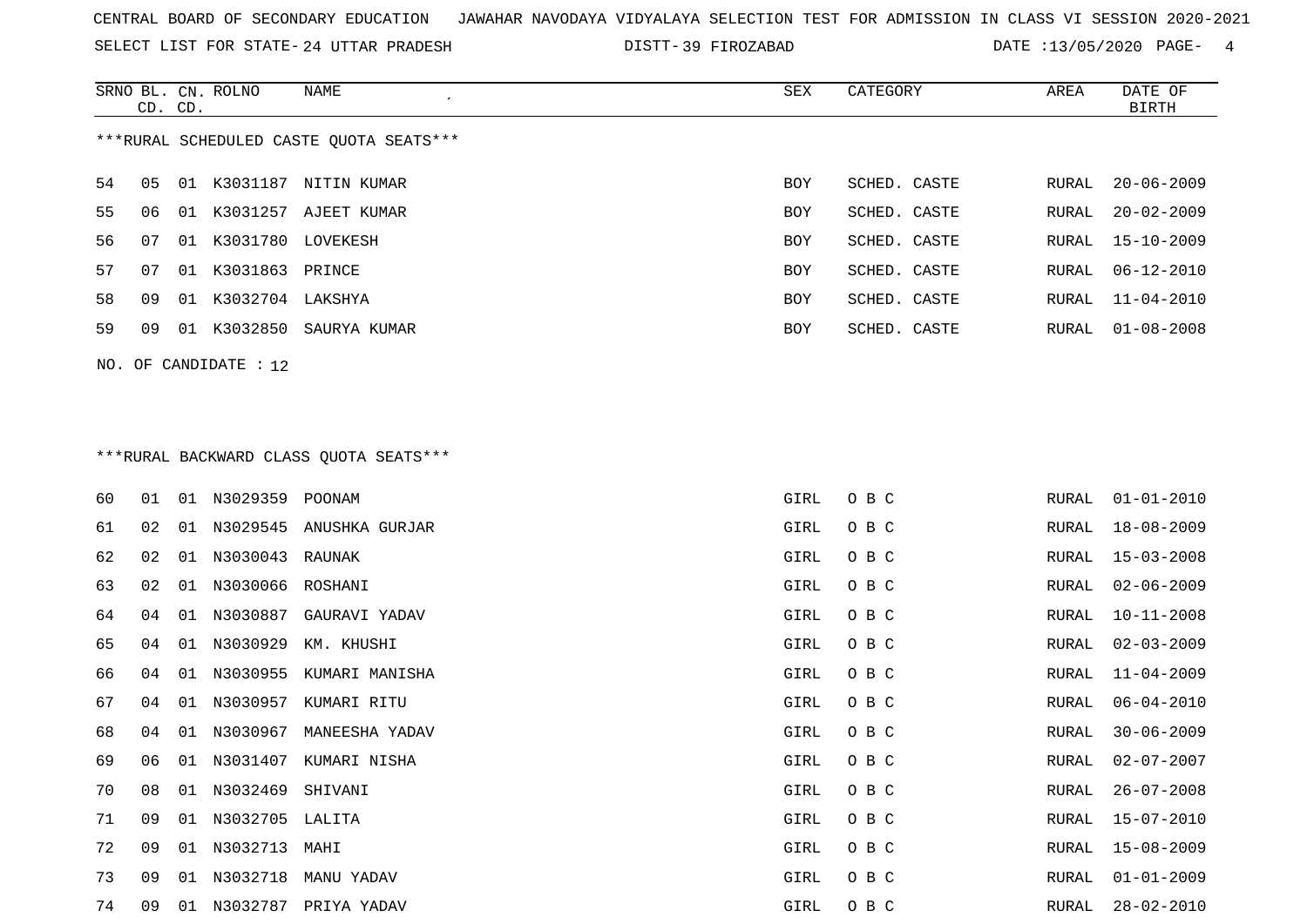SELECT LIST FOR STATE- DISTT- 24 UTTAR PRADESH

39 FIROZABAD DATE :13/05/2020 PAGE- 5

|    |                       | CD. CD. | SRNO BL. CN. ROLNO | NAME                                    | <b>SEX</b> | CATEGORY     | AREA  | DATE OF<br>BIRTH |  |  |
|----|-----------------------|---------|--------------------|-----------------------------------------|------------|--------------|-------|------------------|--|--|
|    |                       |         |                    | *** RURAL BACKWARD CLASS QUOTA SEATS*** |            |              |       |                  |  |  |
| 75 | 09                    |         |                    | 01 N3032893 TANISHKA RATHOUR            | GIRL       | O B C        | RURAL | $01 - 08 - 2010$ |  |  |
|    | NO. OF CANDIDATE : 16 |         |                    |                                         |            |              |       |                  |  |  |
|    |                       |         |                    |                                         |            |              |       |                  |  |  |
|    |                       |         |                    | ***RURAL SCHEDULED TRIBE QUOTA SEATS*** |            |              |       |                  |  |  |
| 76 | 01                    | 01      | K3029415           | SUMIT KUMAR                             | <b>BOY</b> | SCHED. CASTE | RURAL | $25 - 12 - 2009$ |  |  |
| 77 | 02                    | 01      | L3029507           | ANIL KUMAR                              | <b>BOY</b> | SCHED. TRIBE | RURAL | $04 - 01 - 2009$ |  |  |
| 78 | 02                    | 01      |                    | L3030211 VIPIN KUMAR                    | <b>BOY</b> | SCHED. TRIBE | RURAL | $02 - 09 - 2008$ |  |  |
| 79 | 04                    | 01      | K3031065           | SIDDHARTHA SINGH                        | <b>BOY</b> | SCHED. CASTE | RURAL | $19 - 01 - 2009$ |  |  |
| 80 | 09                    | 01      |                    | K3032757 PIYUSH PRATAP SINGH            | <b>BOY</b> | SCHED. CASTE | RURAL | $30 - 06 - 2008$ |  |  |
|    | NO. OF CANDIDATE : 5  |         |                    |                                         |            |              |       |                  |  |  |

TOTAL SELECTED CANDIDATE : 80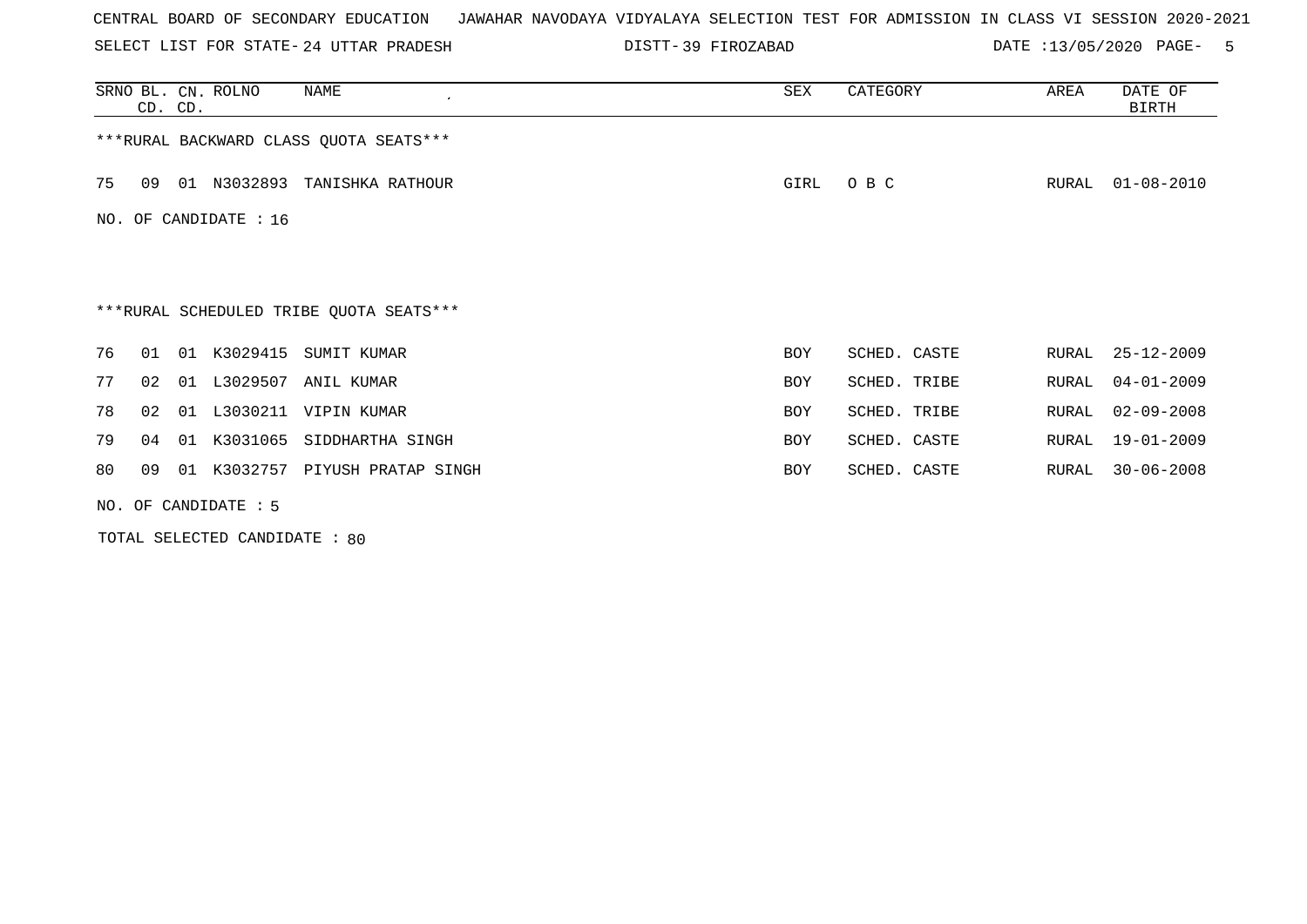SELECT LIST FOR STATE- DISTT- 24 UTTAR PRADESH

40 SAMBHAL OLD BADAUN DATE :13/05/2020 PAGE- 1

|             |    | CD. CD. | SRNO BL. CN. ROLNO     | <b>NAME</b>                             | SEX         | CATEGORY     | AREA  | DATE OF<br><b>BIRTH</b> |
|-------------|----|---------|------------------------|-----------------------------------------|-------------|--------------|-------|-------------------------|
|             |    |         | ***OPEN UR SEATS***    |                                         |             |              |       |                         |
| $\mathbf 1$ | 09 |         |                        | 01 M3179159 ADITI SHARMA                | GIRL        | GENERAL      | RURAL | 08-04-2009              |
| 2           |    |         |                        | 11 01  13179572  PRINCE VARSHNEY        | BOY         | GENERAL      |       | RURAL 29-10-2008        |
|             |    |         | NO. OF CANDIDATE : 2   |                                         |             |              |       |                         |
|             |    |         |                        |                                         |             |              |       |                         |
|             |    |         |                        | ***OPEN SCHEDULED CASTE QUOTA SEATS***  |             |              |       |                         |
| 3           |    |         | 06 01 03034836 KANAK   |                                         | GIRL        | SCHED. CASTE |       | RURAL 13-09-2009        |
| 4           |    |         |                        | 11 01 K3179681 VISHWA PRATAP            | BOY         | SCHED. CASTE |       | RURAL 01-05-2008        |
|             |    |         | NO. OF CANDIDATE : 2   |                                         |             |              |       |                         |
|             |    |         |                        |                                         |             |              |       |                         |
|             |    |         |                        | ***OPEN DISABLED QUOTA SEATS***         |             |              |       |                         |
| 5.          | 03 |         |                        | 01 J3033817 JITENDDRA                   | BOY         | O B C        |       | RURAL 17-07-2009        |
| 6           |    |         | 03 01 J3033877 MANVEER |                                         | BOY         | O B C        |       | RURAL 22-03-2009        |
|             |    |         | NO. OF CANDIDATE : 2   |                                         |             |              |       |                         |
|             |    |         |                        |                                         |             |              |       |                         |
|             |    |         |                        | *** OPEN BACKWARD CLASS QUOTA SEATS *** |             |              |       |                         |
| 7           | 06 |         |                        | 01 N3034796 APSHA ANSARI                | <b>GIRL</b> | O B C        |       | RURAL 18-12-2009        |
| 8           | 07 |         |                        | 01 J3035404 SUBHAN ALI                  | <b>BOY</b>  | O B C        | RURAL | $05 - 10 - 2008$        |
| 9           | 12 |         |                        | 01 J3179707 BHASHKAR OJHA               | <b>BOY</b>  | O B C        | RURAL | $30 - 08 - 2009$        |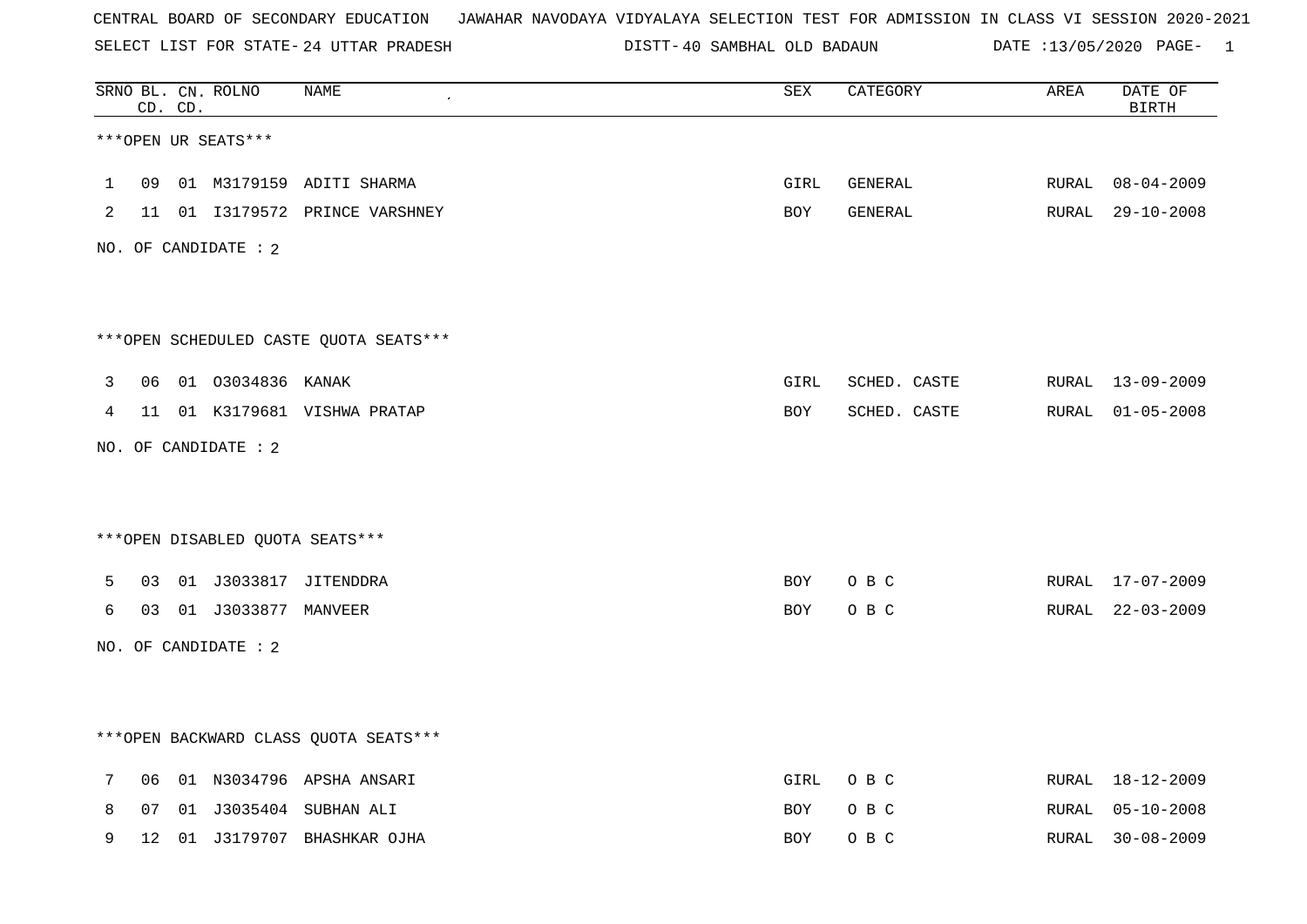| CENTRAL BOARD OF SECONDARY EDUCATION – JAWAHAR NAVODAYA VIDYALAYA SELECTION TEST FOR ADMISSION IN CLASS VI SESSION 2020-2021 |  |  |  |
|------------------------------------------------------------------------------------------------------------------------------|--|--|--|
|------------------------------------------------------------------------------------------------------------------------------|--|--|--|

SELECT LIST FOR STATE- DISTT- 24 UTTAR PRADESH

DISTT-40 SAMBHAL OLD BADAUN DATE :13/05/2020 PAGE- 2

|                                                                                               |    | CD. CD. | SRNO BL. CN. ROLNO     | NAME                       | SEX        | CATEGORY       | AREA  | DATE OF<br><b>BIRTH</b> |  |  |
|-----------------------------------------------------------------------------------------------|----|---------|------------------------|----------------------------|------------|----------------|-------|-------------------------|--|--|
|                                                                                               |    |         | NO. OF CANDIDATE : 3   |                            |            |                |       |                         |  |  |
|                                                                                               |    |         |                        |                            |            |                |       |                         |  |  |
|                                                                                               |    |         |                        |                            |            |                |       |                         |  |  |
| ***OPEN SCHEDULED TRIBE QUOTA SEATS***                                                        |    |         |                        |                            |            |                |       |                         |  |  |
| 10<br>06<br>01 L3034947 VIVEK KUMAR MEENA<br>BOY<br>SCHED. TRIBE<br>RURAL<br>$01 - 01 - 2008$ |    |         |                        |                            |            |                |       |                         |  |  |
|                                                                                               |    |         | NO. OF CANDIDATE : $1$ |                            |            |                |       |                         |  |  |
|                                                                                               |    |         |                        |                            |            |                |       |                         |  |  |
|                                                                                               |    |         |                        |                            |            |                |       |                         |  |  |
|                                                                                               |    |         | ***RURAL OPEN SEATS*** |                            |            |                |       |                         |  |  |
| 11                                                                                            | 01 |         | 01 M3032963 ANNAYA     |                            | GIRL       | GENERAL        | RURAL | $01 - 02 - 2011$        |  |  |
| 12                                                                                            | 05 |         |                        | 01 K3034521 MAYANK KUMAR   | BOY        | SCHED. CASTE   | RURAL | $08 - 01 - 2009$        |  |  |
| 13                                                                                            | 06 | 01      |                        | I3034937 VANSH TYAGI       | <b>BOY</b> | <b>GENERAL</b> | RURAL | $25 - 11 - 2009$        |  |  |
| 14                                                                                            | 07 | 01      | J3035316               | RAVIKANT                   | <b>BOY</b> | O B C          | RURAL | $01 - 08 - 2009$        |  |  |
| 15                                                                                            | 08 | 01      | J3035642 RAVI          |                            | <b>BOY</b> | O B C          | RURAL | $15 - 04 - 2008$        |  |  |
| 16                                                                                            | 09 | 01      | J3179193               | JITENDRA YADAV             | <b>BOY</b> | O B C          | RURAL | $05 - 04 - 2011$        |  |  |
| $17$                                                                                          | 11 | 01      |                        | M3179641 SHUBHA SHARMA     | GIRL       | GENERAL        | RURAL | $18 - 10 - 2009$        |  |  |
| 18                                                                                            | 13 | 01      |                        | I3179761 ANSH MITTAL       | BOY        | GENERAL        | RURAL | $20 - 02 - 2010$        |  |  |
| 19                                                                                            | 14 | 01      |                        | M3179862 ANSHIKA VARSHNEY  | GIRL       | GENERAL        | RURAL | $14 - 03 - 2008$        |  |  |
| 20                                                                                            | 15 |         |                        | 01 M3180202 SHRASTY SAXENA | GIRL       | GENERAL        | RURAL | $21 - 09 - 2008$        |  |  |
| 21                                                                                            | 16 | 01      |                        | I3180249 KESHAV SINGH      | <b>BOY</b> | <b>GENERAL</b> | RURAL | $23 - 07 - 2009$        |  |  |
| 22                                                                                            | 17 | 01      | J3180309               | HARISH SHAKYA              | <b>BOY</b> | O B C          | RURAL | $29 - 01 - 2010$        |  |  |
| 23                                                                                            | 18 | 01      |                        | J3180447 PRAKHAR LODHI     | BOY        | O B C          | RURAL | $06 - 07 - 2009$        |  |  |
| 24                                                                                            | 19 |         |                        | 01 J3180494 ANUPAM RATHORE | <b>BOY</b> | O B C          | RURAL | $26 - 10 - 2010$        |  |  |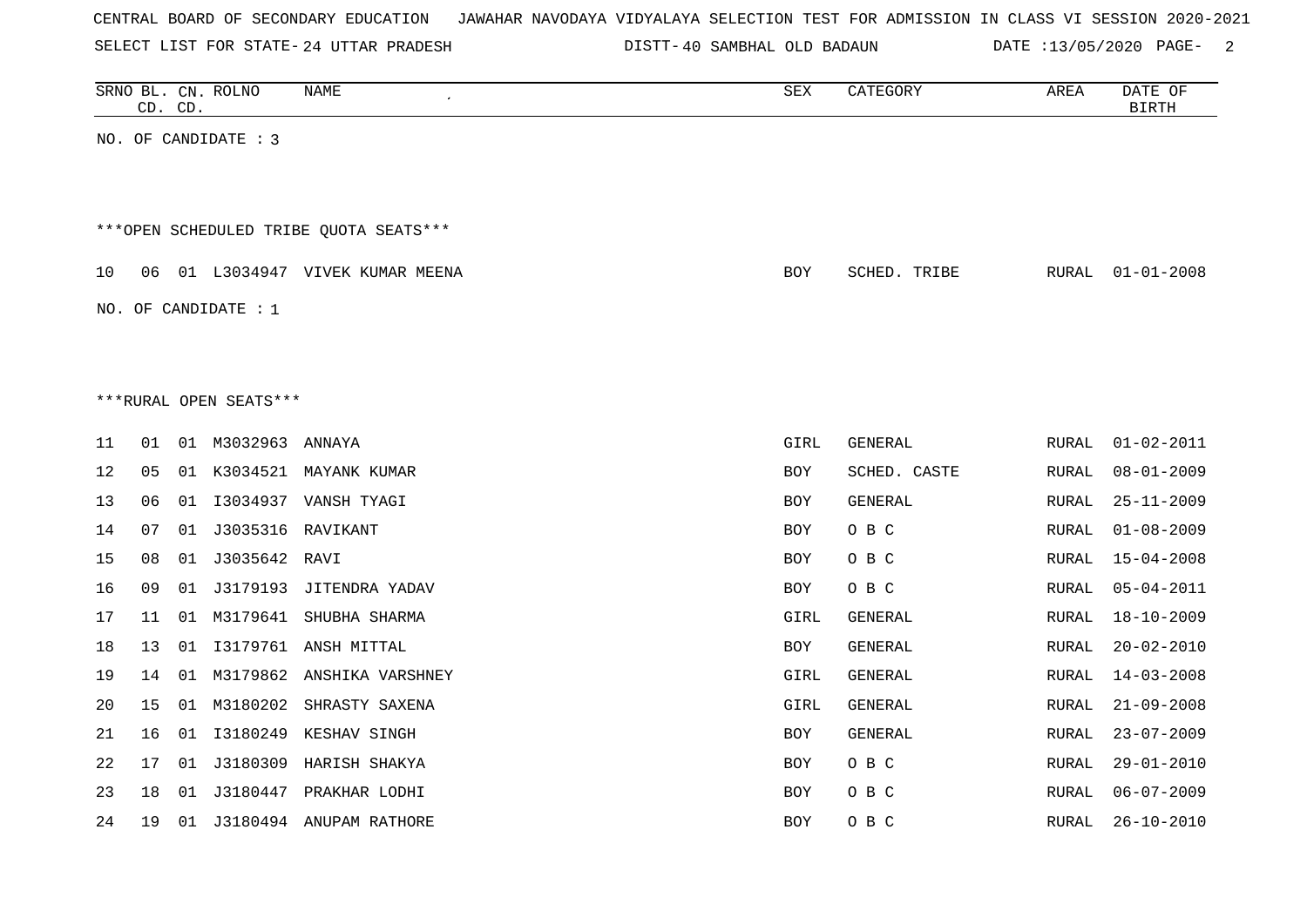| CENTRAL BOARD OF SECONDARY EDUCATION – JAWAHAR NAVODAYA VIDYALAYA SELECTION TEST FOR ADMISSION IN CLASS VI SESSION 2020-2021 |  |  |  |  |
|------------------------------------------------------------------------------------------------------------------------------|--|--|--|--|
|------------------------------------------------------------------------------------------------------------------------------|--|--|--|--|

SELECT LIST FOR STATE- 24 UTTAR PRADESH

24 UTTAR PRADESH 40 SAMBHAL OLD BADAUN DATE :13/05/2020 PAGE- 3

|    | CD. CD. |    | SRNO BL. CN. ROLNO      | NAME                                    | SEX        | CATEGORY     | AREA         | DATE OF<br><b>BIRTH</b> |
|----|---------|----|-------------------------|-----------------------------------------|------------|--------------|--------------|-------------------------|
|    |         |    | NO. OF CANDIDATE : $14$ |                                         |            |              |              |                         |
|    |         |    |                         |                                         |            |              |              |                         |
|    |         |    |                         |                                         |            |              |              |                         |
|    |         |    |                         | ***RURAL SCHEDULED CASTE QUOTA SEATS*** |            |              |              |                         |
| 25 | 04      |    |                         | 01 K3034078 DAKSHDEEP SINGH             | <b>BOY</b> | SCHED. CASTE | RURAL        | $09 - 11 - 2010$        |
| 26 | 04      |    |                         | 01 K3034138 LAKSHAY PRATAP SINGH        | <b>BOY</b> | SCHED. CASTE | <b>RURAL</b> | $02 - 06 - 2009$        |
| 27 | 05      |    |                         | 01 03034611 PRAGATI BHARTI              | GIRL       | SCHED. CASTE | <b>RURAL</b> | $23 - 11 - 2009$        |
| 28 | 11      |    |                         | 01 K3179508 KARTIK KHOKAR               | BOY        | SCHED. CASTE | <b>RURAL</b> | $14 - 11 - 2009$        |
| 29 | 13      |    |                         | 01 K3179767 AVDHESH KUMAR               | BOY        | SCHED. CASTE | RURAL        | $20 - 06 - 2009$        |
| 30 | 18      |    |                         | 01 K3180388 ANSH GAUTAM                 | BOY        | SCHED. CASTE | RURAL        | $20 - 10 - 2007$        |
|    |         |    | NO. OF CANDIDATE : 6    |                                         |            |              |              |                         |
|    |         |    |                         |                                         |            |              |              |                         |
|    |         |    |                         |                                         |            |              |              |                         |
|    |         |    |                         | *** RURAL BACKWARD CLASS QUOTA SEATS*** |            |              |              |                         |
| 31 | 01      |    | 01 J3033083 LALTESH     |                                         | BOY        | O B C        | RURAL        | $01 - 01 - 2009$        |
| 32 | 01      |    |                         | 01 J3033246 SHOVI ALI                   | <b>BOY</b> | O B C        | RURAL        | $25 - 07 - 2009$        |
| 33 | 02      |    | 01 N3033344 ANJALI      |                                         | GIRL       | O B C        | <b>RURAL</b> | $06 - 07 - 2009$        |
| 34 | 02      |    |                         | 01 N3033359 ANSHU YADAV                 | GIRL       | O B C        | <b>RURAL</b> | $15 - 08 - 2008$        |
| 35 | 03      | 01 | N3033753                | ANVEEKSHA YADAV                         | GIRL       | O B C        | <b>RURAL</b> | $04 - 08 - 2010$        |
| 36 | 04      |    | 01 N3034238 SIRASTI     |                                         | GIRL       | O B C        | RURAL        | $01 - 01 - 2008$        |
| 37 | 06      | 01 | N3034909                | RUCHI                                   | GIRL       | O B C        | RURAL        | $11 - 01 - 2010$        |
| 38 | 11      | 01 |                         | J3179514 KULDEEP CHAUDHARY              | <b>BOY</b> | O B C        | RURAL        | $08 - 05 - 2009$        |
|    |         |    |                         |                                         |            |              |              |                         |

NO. OF CANDIDATE : 8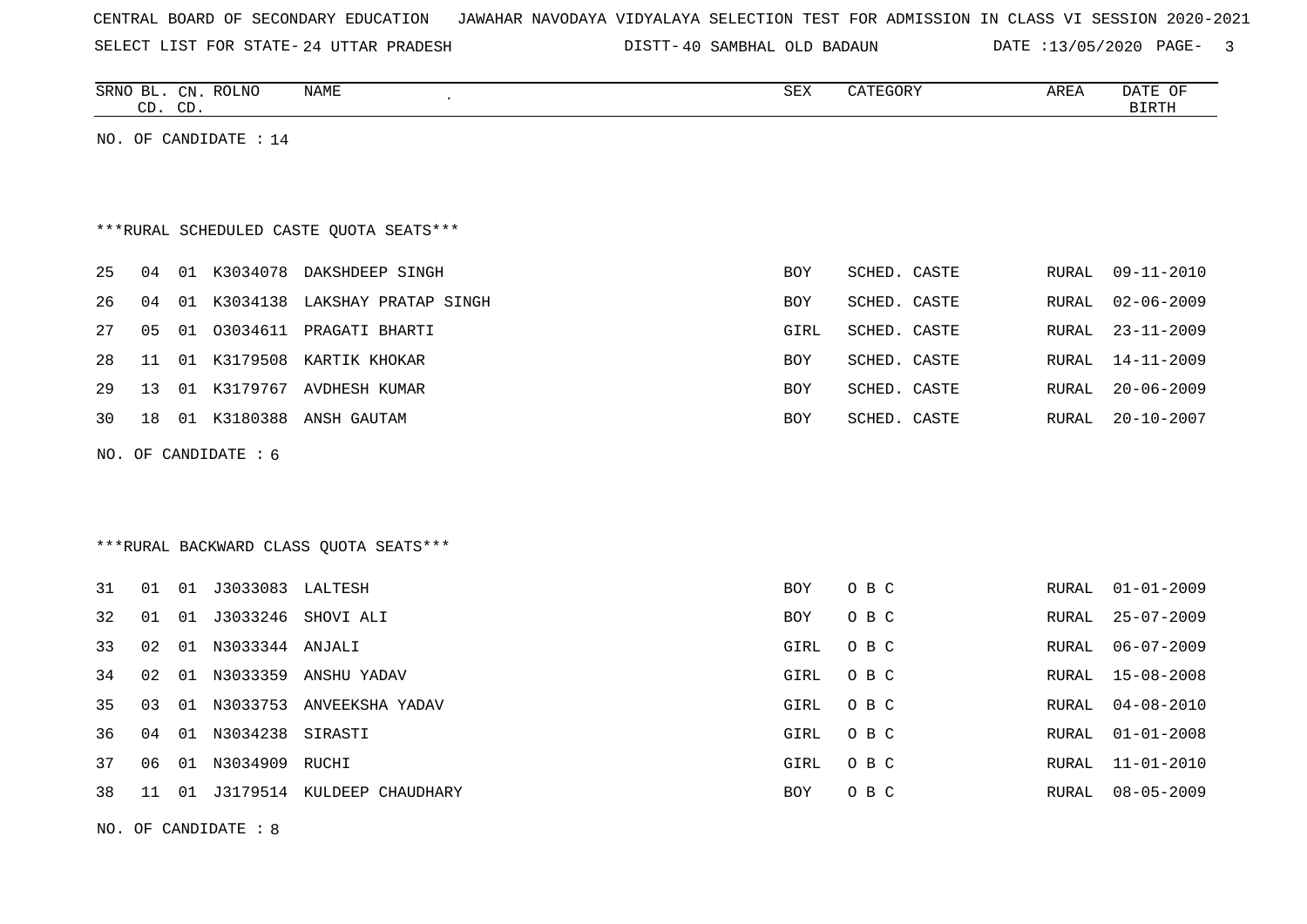SELECT LIST FOR STATE- DISTT- 24 UTTAR PRADESH

TOTAL SELECTED CANDIDATE : 40

40 SAMBHAL OLD BADAUN DATE :13/05/2020 PAGE- 4

|    | CD. CD. | NAME<br>SRNO BL. CN. ROLNO              | SEX        | CATEGORY     | AREA  | DATE OF<br>BIRTH |
|----|---------|-----------------------------------------|------------|--------------|-------|------------------|
|    |         | ***RURAL SCHEDULED TRIBE QUOTA SEATS*** |            |              |       |                  |
| 39 | 04      | 01 L3034100 HARKESH KUMAR MEENA         | <b>BOY</b> | SCHED. TRIBE |       | RURAL 14-10-2008 |
| 40 | 11      | 01 L3179585 RAHUL MEENA                 | <b>BOY</b> | SCHED, TRIBE | RURAL | $01 - 01 - 2008$ |
|    |         | NO. OF CANDIDATE : $2$                  |            |              |       |                  |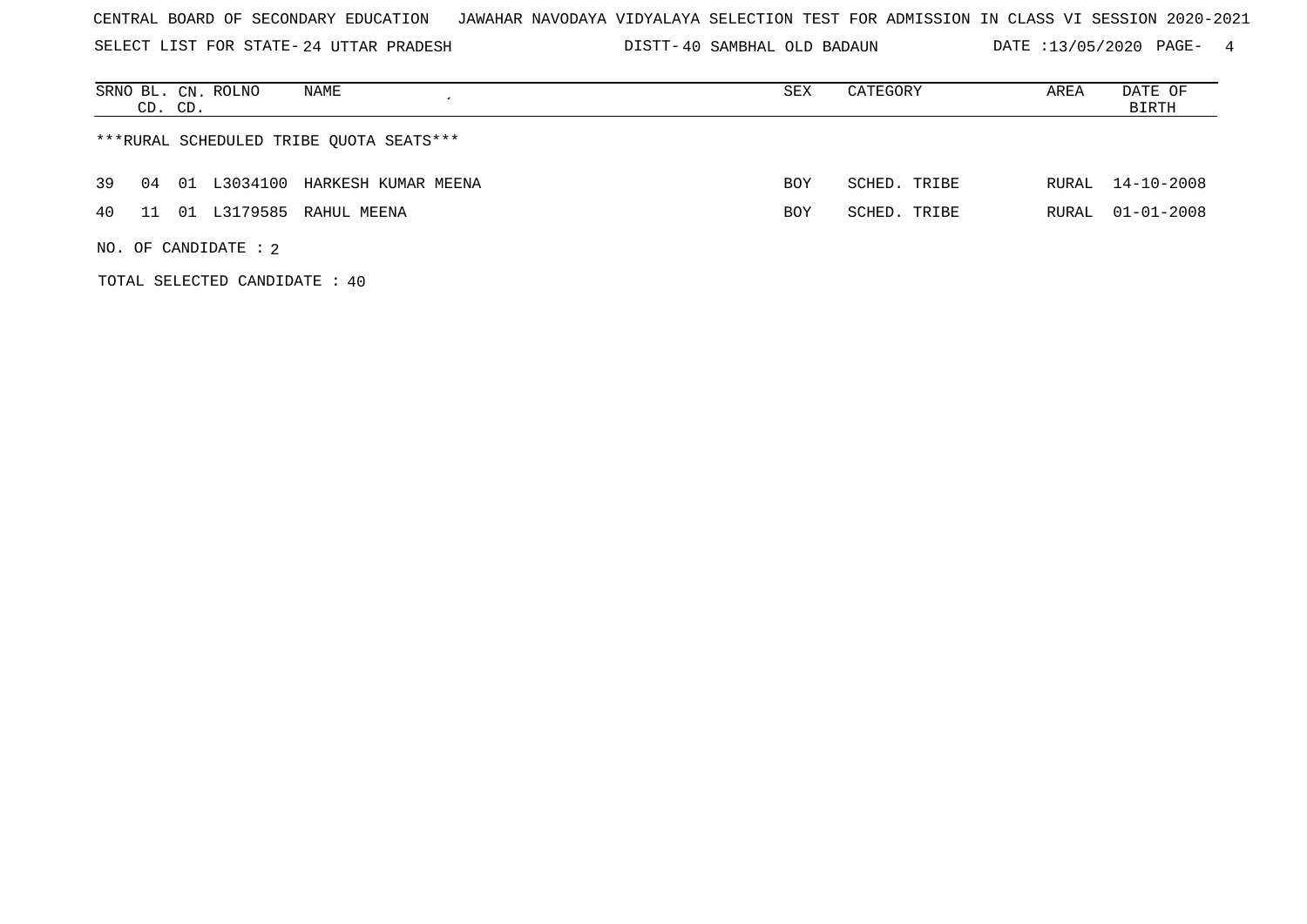SELECT LIST FOR STATE- DISTT- 24 UTTAR PRADESH

41 JALAUN DATE :13/05/2020 PAGE- 1

|     | CD. CD. |    | SRNO BL. CN. ROLNO  | <b>NAME</b>                            | <b>SEX</b> | CATEGORY     | AREA         | DATE OF<br><b>BIRTH</b> |
|-----|---------|----|---------------------|----------------------------------------|------------|--------------|--------------|-------------------------|
|     |         |    | ***OPEN UR SEATS*** |                                        |            |              |              |                         |
| 1   | 02      |    | 01 N3036940         | PRAGATI PATEL                          | GIRL       | O B C        | RURAL        | $22 - 10 - 2010$        |
| 2   | 02      | 01 | I3037018            | SANKALP SHRIVASTAVA                    | <b>BOY</b> | GENERAL      | RURAL        | $30 - 04 - 2009$        |
| 3   | 02      | 01 | E3037023            | SAUMYA SHRIVASTAVA                     | GIRL       | GENERAL      | URBAN        | $06 - 10 - 2010$        |
| 4   | 02      |    | 01 M3037048         | SHRUTI TIWARI                          | GIRL       | GENERAL      | RURAL        | $07 - 07 - 2009$        |
| 5   | 06      | 01 | J3038927            | NISHENA KUMAR                          | <b>BOY</b> | $O$ B $C$    | RURAL        | $01 - 05 - 2008$        |
| 6   | 06      | 01 |                     | 03039051 RIYA DEVI                     | GIRL       | SCHED. CASTE | <b>RURAL</b> | $20 - 11 - 2009$        |
| 7   | 06      | 01 | J3039094            | SAMIL                                  | BOY        | O B C        | RURAL        | $06 - 02 - 2009$        |
| 8   | 09      |    | 01 J3040179 LAVKUSH |                                        | <b>BOY</b> | O B C        | RURAL        | $10 - 10 - 2009$        |
| NO. |         |    | OF CANDIDATE : 8    |                                        |            |              |              |                         |
|     |         |    |                     |                                        |            |              |              |                         |
|     |         |    |                     |                                        |            |              |              |                         |
|     |         |    |                     | ***OPEN SCHEDULED CASTE QUOTA SEATS*** |            |              |              |                         |
| 9   | 01      |    |                     | 01 K3036134 KRISHABH VERMA             | <b>BOY</b> | SCHED. CASTE | RURAL        | $11 - 08 - 2008$        |
| 10  | 01      |    | 02 03036251 NIDHI   |                                        | GIRL       | SCHED. CASTE | RURAL        | $01 - 05 - 2009$        |
| 11  | 06      |    |                     | 01 K3038971 PRAVIN KUMAR               | <b>BOY</b> | SCHED. CASTE | <b>RURAL</b> | $07 - 10 - 2008$        |
| 12  | 06      |    | 01 K3039058         | ROHIT KUMAR                            | <b>BOY</b> | SCHED. CASTE | <b>RURAL</b> | $28 - 03 - 2010$        |
| 13  | 08      |    | 01 K3039737         | ASHEESH KUMAR                          | BOY        | SCHED. CASTE | RURAL        | $13 - 08 - 2009$        |
| 14  | 08      |    |                     | 01 03039789 MAHAK GAUTAM               | GIRL       | SCHED. CASTE | RURAL        | $05 - 04 - 2008$        |
| NO. |         |    | OF CANDIDATE : 6    |                                        |            |              |              |                         |
|     |         |    |                     |                                        |            |              |              |                         |
|     |         |    |                     |                                        |            |              |              |                         |

|  |  | ***OPEN BACKWARD CLASS OUOTA SEATS*** |          |                  |
|--|--|---------------------------------------|----------|------------------|
|  |  | 15 05 01 F3038079 ANSHIKA PRANAMI     | GIRL OBC | URBAN 11-02-2010 |
|  |  | 16 06 01 J3038670 AYUSH PAL           | BOY OBC  | RURAL 28-09-2009 |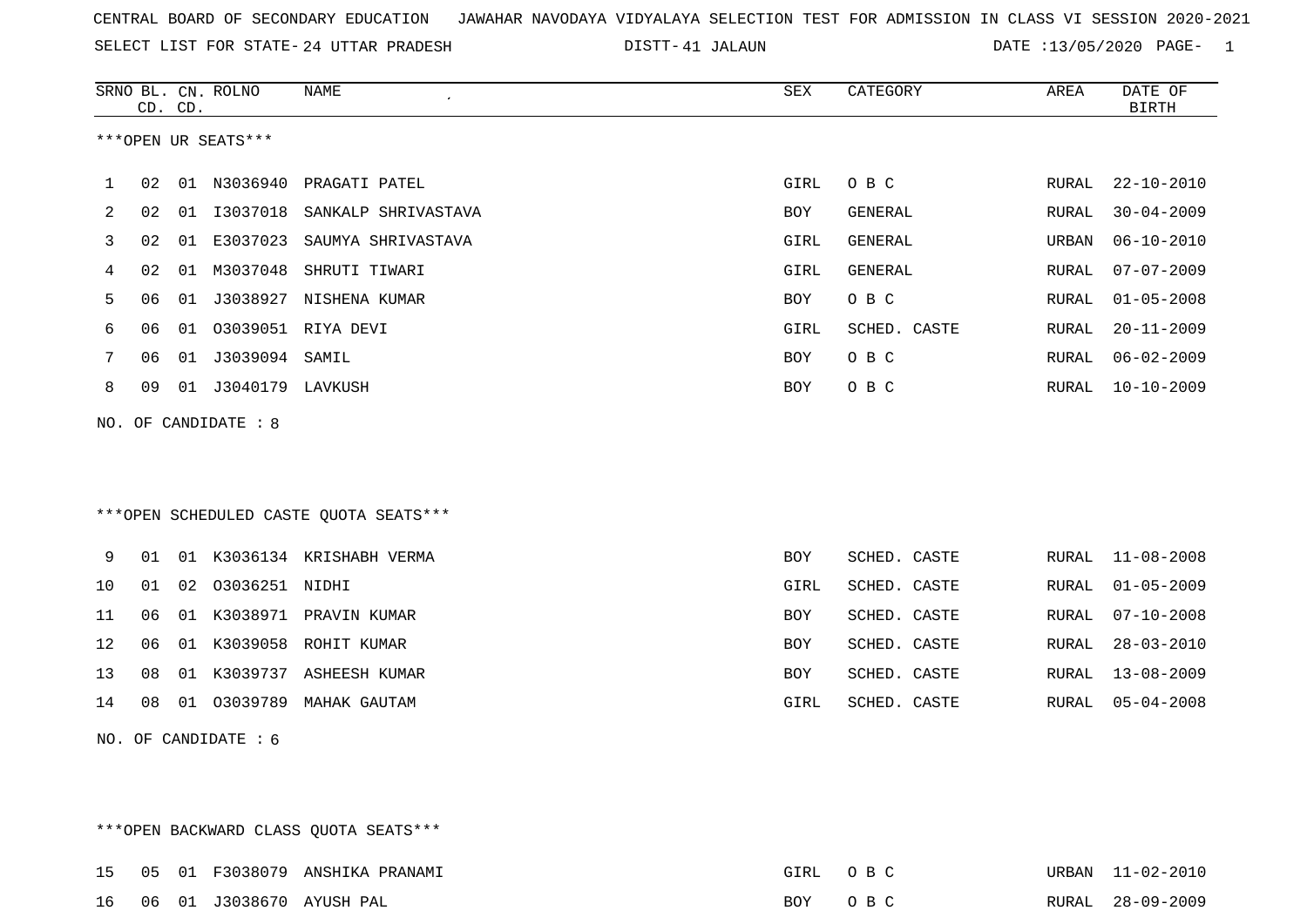SELECT LIST FOR STATE- DISTT- 24 UTTAR PRADESH

41 JALAUN DATE :13/05/2020 PAGE- 2

|    |    | CD. CD. | SRNO BL. CN. ROLNO     | <b>NAME</b>                            | SEX        | CATEGORY     | AREA         | DATE OF<br><b>BIRTH</b> |
|----|----|---------|------------------------|----------------------------------------|------------|--------------|--------------|-------------------------|
|    |    |         |                        | *** OPEN BACKWARD CLASS QUOTA SEATS*** |            |              |              |                         |
| 17 | 06 |         |                        | 01 J3039057 ROHIT KUMAR                | BOY        | O B C        | RURAL        | $08 - 07 - 2008$        |
| 18 | 06 |         | 01 J3039069 SACHIN     |                                        | BOY        | O B C        | RURAL        | $01 - 01 - 2009$        |
| 19 | 09 |         |                        | 01 J3040082 DEV KUMAR                  | BOY        | O B C        | RURAL        | $08 - 09 - 2009$        |
|    |    |         | NO. OF CANDIDATE : 5   |                                        |            |              |              |                         |
|    |    |         |                        | ***OPEN SCHEDULED TRIBE QUOTA SEATS*** |            |              |              |                         |
| 20 |    |         |                        | 07 01 L3039471 MANVRNDRA SINGH         | BOY        | SCHED. TRIBE | RURAL        | $10 - 05 - 2008$        |
|    |    |         | NO. OF CANDIDATE : 1   |                                        |            |              |              |                         |
|    |    |         |                        |                                        |            |              |              |                         |
|    |    |         |                        |                                        |            |              |              |                         |
|    |    |         | ***RURAL OPEN SEATS*** |                                        |            |              |              |                         |
| 21 | 01 |         |                        |                                        | <b>BOY</b> | O B C        | RURAL        | 12-07-2009              |
| 22 | 01 |         | 01 J3035819 AMAN       |                                        | BOY        | O B C        | RURAL        | $17 - 07 - 2009$        |
| 23 | 01 |         |                        | 01 J3035912 ASHEESH KUMAR              | BOY        | O B C        | RURAL        | $05 - 07 - 2009$        |
| 24 | 01 |         |                        | 02 J3036683 VIVEK YADAV                | BOY        | O B C        | RURAL        | $20 - 06 - 2010$        |
| 25 | 02 |         |                        | 01 M3036748 ANSHIKA GUPTA              | GIRL       | GENERAL      | <b>RURAL</b> | $22 - 07 - 2010$        |
| 26 | 02 |         |                        | 01 M3036939 PRACHI DEVI                | GIRL       | GENERAL      | RURAL        | $01 - 01 - 2008$        |
| 27 |    |         |                        | 03 01 03037266 KHUSHABOO DEVI          | GIRL       | SCHED. CASTE | RURAL        | $01 - 01 - 2008$        |
| 28 | 03 |         |                        | 01 I3037500 UJJWAL MISHRA              | BOY        | GENERAL      |              | RURAL 19-03-2009        |
| 29 | 04 |         |                        | 01 I3037747 KRISHNA SINGH              | BOY        | GENERAL      | RURAL        | $07 - 06 - 2008$        |
| 30 | 04 |         |                        | 01 M3037962 SNEHA DEVI                 | GIRL       | GENERAL      | RURAL        | $28 - 07 - 2008$        |
| 31 |    |         |                        | 04 01 K3038000 VIJAY PRATAP            | BOY        | SCHED. CASTE | RURAL        | $01 - 01 - 2008$        |
| 32 |    |         |                        | 05 01 M3038143 DEEPIKA CHAUHAN         | GIRL       | GENERAL      |              | RURAL 25-07-2010        |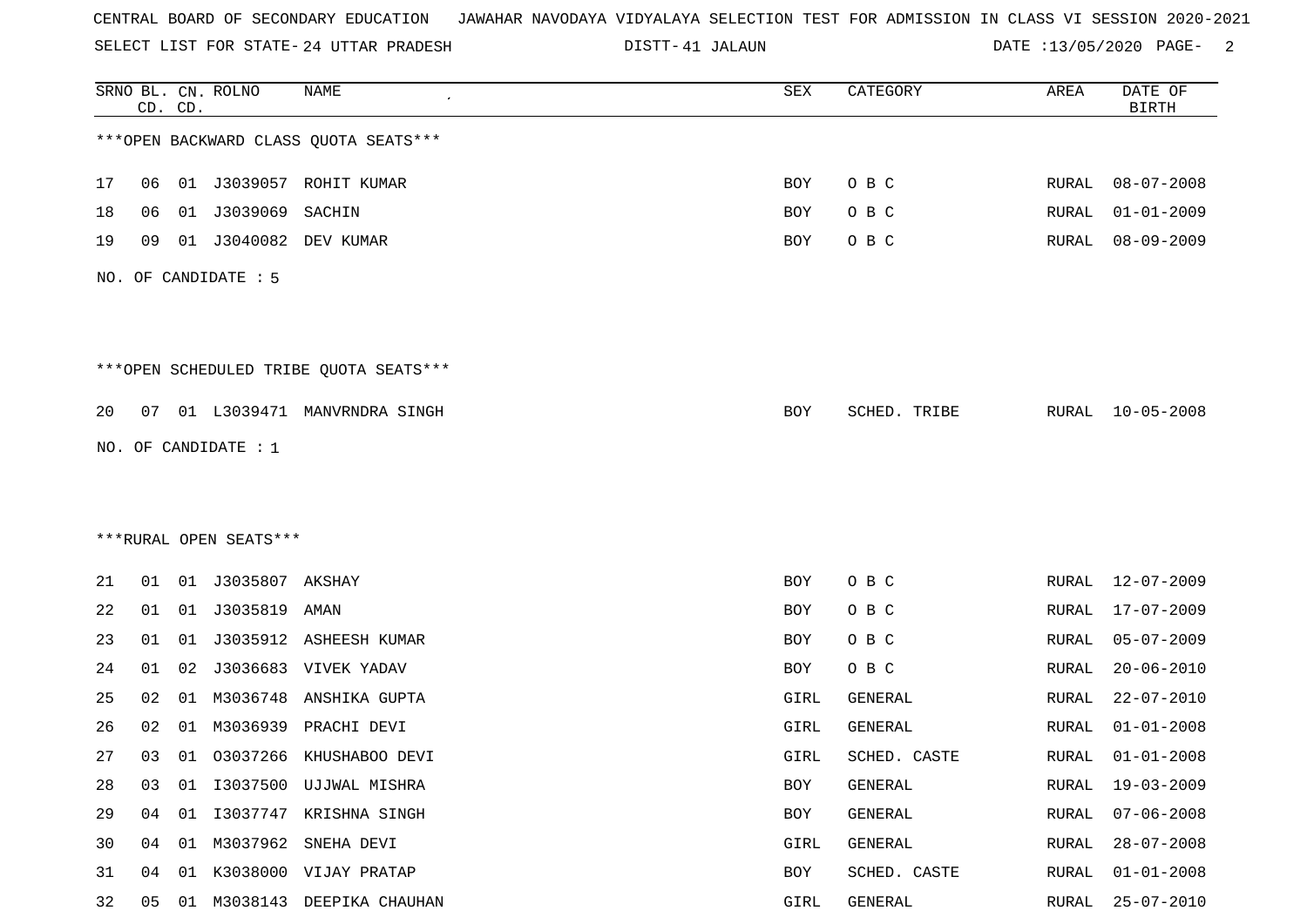SELECT LIST FOR STATE- DISTT- 24 UTTAR PRADESH

41 JALAUN DATE :13/05/2020 PAGE- 3

|    | CD. CD. |    | SRNO BL. CN. ROLNO     | NAME                                    | SEX  | CATEGORY     | AREA  | DATE OF<br><b>BIRTH</b> |
|----|---------|----|------------------------|-----------------------------------------|------|--------------|-------|-------------------------|
|    |         |    | ***RURAL OPEN SEATS*** |                                         |      |              |       |                         |
| 33 | 05      |    |                        | 01 I3038508 VISHAL SINGH                | BOY  | GENERAL      | RURAL | $07 - 10 - 2009$        |
| 34 | 06      |    |                        | 01 J3038651 ASHIF KHAN                  | BOY  | O B C        | RURAL | $07 - 05 - 2010$        |
| 35 | 06      | 01 | J3038711 DEVVRAT       |                                         | BOY  | O B C        | RURAL | $20 - 09 - 2008$        |
| 36 | 06      | 01 | J3039096               | SANDEEP RAJPOOT                         | BOY  | O B C        | RURAL | $01 - 01 - 2008$        |
| 37 | 07      | 01 | K3039528               | PRAYASHU                                | BOY  | SCHED. CASTE | RURAL | $02 - 01 - 2009$        |
| 38 | 07      | 01 | J3039628               | SHIVAM PAL                              | BOY  | O B C        | RURAL | $18 - 12 - 2008$        |
| 39 | 08      | 01 | M3039887               | SHILPI DEVI                             | GIRL | GENERAL      | RURAL | $05 - 03 - 2010$        |
| 40 | 08      | 01 | K3039897               | SHIVAM KUMAR                            | BOY  | SCHED. CASTE | RURAL | $20 - 10 - 2008$        |
| 41 | 09      |    |                        | 01 M3040168 KRATIKA PURWAR              | GIRL | GENERAL      | RURAL | $21 - 05 - 2010$        |
| 42 | 09      |    |                        | 01 M3040451 SIMMI SENGAR                | GIRL | GENERAL      | RURAL | $14 - 01 - 2010$        |
|    |         |    | NO. OF CANDIDATE : 22  |                                         |      |              |       |                         |
|    |         |    |                        |                                         |      |              |       |                         |
|    |         |    |                        |                                         |      |              |       |                         |
|    |         |    |                        | ***RURAL SCHEDULED CASTE QUOTA SEATS*** |      |              |       |                         |
| 43 | 01      |    | 02 K3036453 SACHIN     |                                         | BOY  | SCHED. CASTE | RURAL | $13 - 05 - 2008$        |
| 44 | 02      | 01 | K3036960               | PRIYANSHU                               | BOY  | SCHED. CASTE | RURAL | $08 - 07 - 2010$        |
| 45 | 04      | 01 |                        | K3037689 HIMANSHU KUMAR                 | BOY  | SCHED. CASTE | RURAL | $01 - 08 - 2008$        |
| 46 | 05      | 01 |                        | K3038036 ADARSH VERMA                   | BOY  | SCHED. CASTE | RURAL | $30 - 12 - 2009$        |
| 47 | 05      | 01 |                        | 03038165 D S HIROSHIMA                  | GIRL | SCHED. CASTE | RURAL | $18 - 04 - 2009$        |
| 48 | 06      | 01 | 03038704 DEEPIKA       |                                         | GIRL | SCHED. CASTE | RURAL | $04 - 12 - 2008$        |
| 49 | 06      |    | 01 K3038722 DILIP      |                                         | BOY  | SCHED. CASTE | RURAL | $01 - 01 - 2008$        |
| 50 | 06      |    |                        | 01 K3038925 NISHANT KUMAR               | BOY  | SCHED. CASTE | RURAL | $16 - 04 - 2009$        |
| 51 | 06      |    | 01 K3038936 PANKAJ     |                                         | BOY  | SCHED. CASTE | RURAL | $08 - 07 - 2008$        |
| 52 | 06      |    |                        | 01 K3039225 SUMIT VARMA                 | BOY  | SCHED. CASTE | RURAL | $20 - 08 - 2008$        |
| 53 | 06      |    |                        | 01 K3039274 VIRAT SINGH                 | BOY  | SCHED. CASTE | RURAL | $30 - 06 - 2010$        |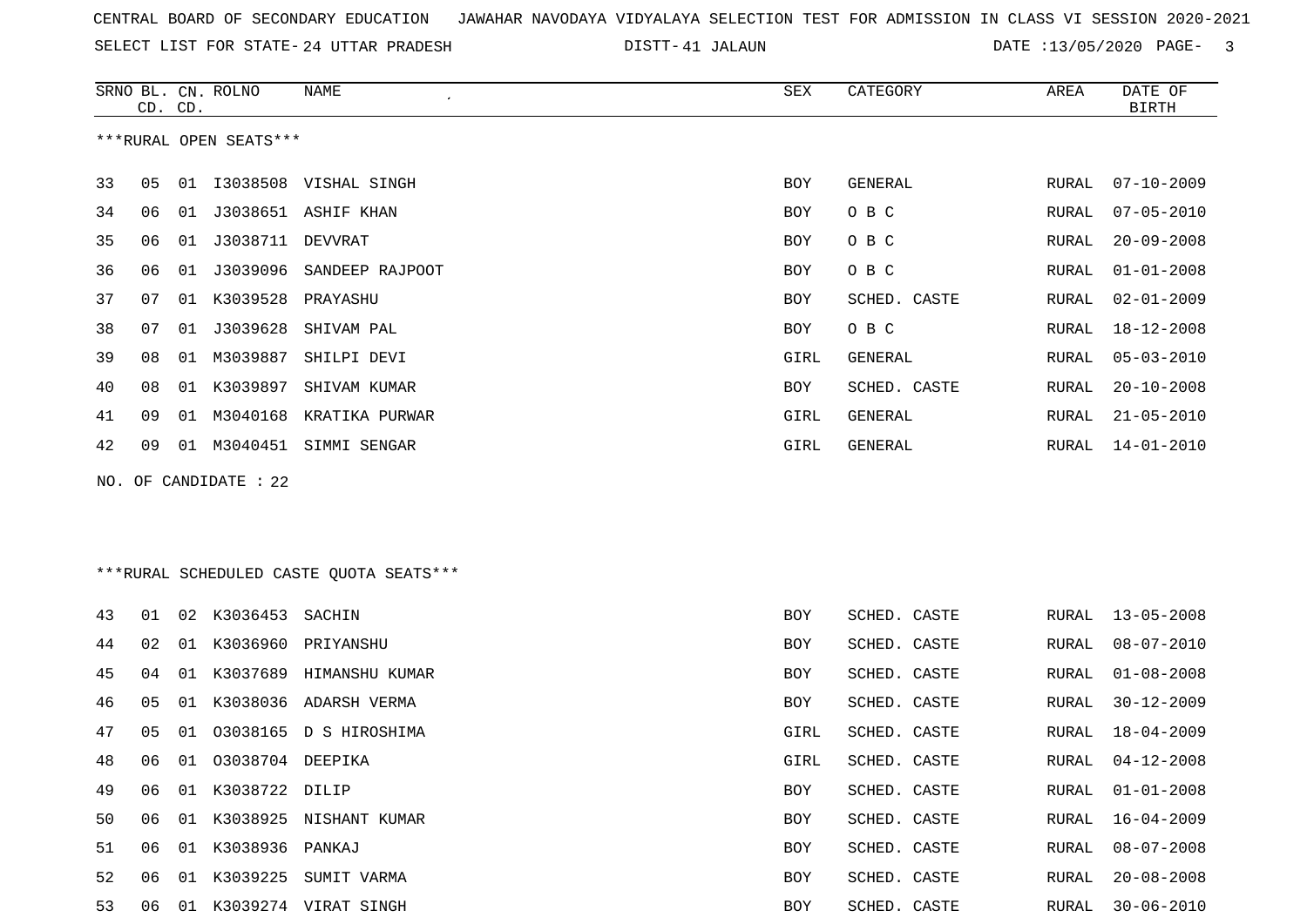SELECT LIST FOR STATE- DISTT- 24 UTTAR PRADESH

41 JALAUN DATE :13/05/2020 PAGE- 4

|    | CD. CD. |     | SRNO BL. CN. ROLNO | NAME                                    | SEX        | CATEGORY     | AREA  | DATE OF<br>BIRTH |
|----|---------|-----|--------------------|-----------------------------------------|------------|--------------|-------|------------------|
|    |         |     |                    | ***RURAL SCHEDULED CASTE OUOTA SEATS*** |            |              |       |                  |
| 54 | 07      |     |                    | 01 K3039295 ABHAY CHAUDHRY              | <b>BOY</b> | SCHED, CASTE | RURAL | $02 - 07 - 2008$ |
| 55 | 08      | O 1 | K3039715           | AMAR PAL VERMA                          | <b>BOY</b> | SCHED. CASTE |       | RURAL 12-08-2008 |
| 56 | 08      |     |                    | 01 K3039875 SATYAM KUMAR                | <b>BOY</b> | SCHED. CASTE |       | RURAL 15-08-2009 |
| 57 | O 9     |     |                    | 01 K3040158 KESHBENDRA SINGH            | <b>BOY</b> | SCHED. CASTE |       | RURAL 18-07-2009 |
| 58 | 09      |     | 01 K3040300        | PRVEEN KUMAR                            | <b>BOY</b> | SCHED. CASTE |       | RURAL 17-05-2007 |
| 59 | 09      | 01  | K3040319 RAJNESH   |                                         | <b>BOY</b> | SCHED. CASTE | RURAL | 10-07-2009       |
|    |         |     |                    |                                         |            |              |       |                  |

## \*\*\*RURAL BACKWARD CLASS QUOTA SEATS\*\*\*

NO. OF CANDIDATE : 17

| 60 | 01 | 02 |                 | N3036480 SAKSHI RAJPOOT | GIRL | O B C | RURAL | $23 - 07 - 2008$ |
|----|----|----|-----------------|-------------------------|------|-------|-------|------------------|
| 61 | 02 | 01 |                 | J3036763 ARUN KUMAR     | BOY  | O B C | RURAL | $05 - 05 - 2007$ |
| 62 | 05 | 01 |                 | N3038057 AMBIKA SINGH   | GIRL | O B C | RURAL | $02 - 08 - 2008$ |
| 63 | 05 | 01 | J3038470        | SUJAL YADAV             | BOY  | O B C | RURAL | $01 - 12 - 2008$ |
| 64 | 06 | 01 |                 | N3038644 ARTI DEVI      | GIRL | O B C | RURAL | $01 - 01 - 2008$ |
| 65 | 06 | 01 | J3039070 SACHIN |                         | BOY  | O B C | RURAL | $01 - 01 - 2008$ |
| 66 | 06 | 01 | N3039073        | SADHANA                 | GIRL | O B C | RURAL | $01 - 01 - 2008$ |
| 67 | 06 | 01 |                 | J3039080 SAHIL MANSURI  | BOY  | O B C | RURAL | $10 - 06 - 2008$ |
| 68 | 06 | 01 | N3039085 SAKSHI |                         | GIRL | O B C | RURAL | $16 - 07 - 2010$ |
| 69 | 07 | 01 |                 | N3039658 STUTI GUPTA    | GIRL | O B C | RURAL | $11 - 06 - 2009$ |
| 70 | 09 | 01 |                 | J3039956 ABHISHEK YADAV | BOY  | O B C | RURAL | $30 - 10 - 2009$ |
| 71 | 09 | 01 |                 | N3040070 DEEKSHA SINGH  | GIRL | O B C | RURAL | $25 - 09 - 2009$ |
| 72 | 09 | 01 | J3040128        | HIMANSHU YADAV          | BOY  | O B C | RURAL | $01 - 12 - 2009$ |
| 73 | 09 | 01 |                 | N3040190 MANDAKNEE DEVI | GIRL | O B C | RURAL | $06 - 08 - 2007$ |
| 74 | 09 | 01 | N3040437        | SHIVANI                 | GIRL | O B C | RURAL | $01 - 01 - 2008$ |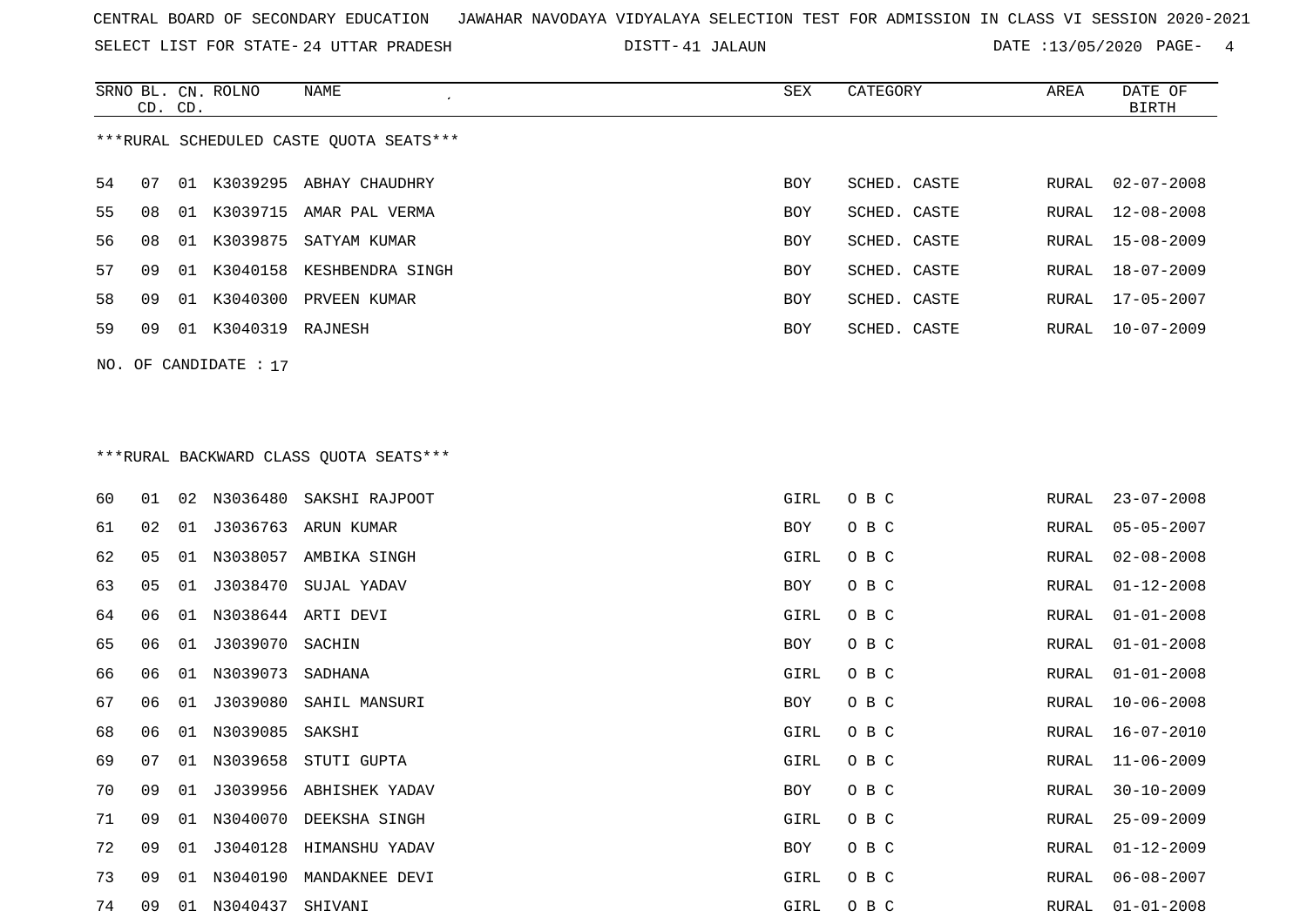SELECT LIST FOR STATE- DISTT- 24 UTTAR PRADESH

41 JALAUN DATE :13/05/2020 PAGE- 5

|     | CD. CD. |    | SRNO BL. CN. ROLNO     | NAME                                    | SEX        | CATEGORY     | AREA  | DATE OF<br>BIRTH |
|-----|---------|----|------------------------|-----------------------------------------|------------|--------------|-------|------------------|
|     |         |    |                        | *** RURAL BACKWARD CLASS QUOTA SEATS*** |            |              |       |                  |
| 75  | 09      |    | 01 N3040445            | SHREYA SHIVHARE                         | GIRL       | O B C        | RURAL | $28 - 11 - 2010$ |
| NO. |         |    | OF CANDIDATE : 16      |                                         |            |              |       |                  |
|     |         |    |                        |                                         |            |              |       |                  |
|     |         |    |                        | ***RURAL SCHEDULED TRIBE QUOTA SEATS*** |            |              |       |                  |
| 76  | 01      | 02 |                        | L3036315 PRAVEEN KUMAR                  | <b>BOY</b> | SCHED. TRIBE |       | RURAL 17-10-2009 |
| 77  | 04      | 01 |                        | K3037993 VAIVHAVRAJ                     | BOY        | SCHED. CASTE | RURAL | $05 - 08 - 2009$ |
| 78  | 06      | 01 |                        | K3039281 VISHAL KUMAR VERMA             | <b>BOY</b> | SCHED. CASTE | RURAL | $08 - 01 - 2011$ |
| 79  | 07      |    | 01 L3039611            | SHAILENDRA KUMAR                        | <b>BOY</b> | SCHED. TRIBE | RURAL | $05 - 07 - 2008$ |
| 80  | 09      |    | 01 K3040269 PRASHANT   |                                         | <b>BOY</b> | SCHED. CASTE | RURAL | $06 - 01 - 2010$ |
|     |         |    | NO. OF CANDIDATE $: 5$ |                                         |            |              |       |                  |

TOTAL SELECTED CANDIDATE : 80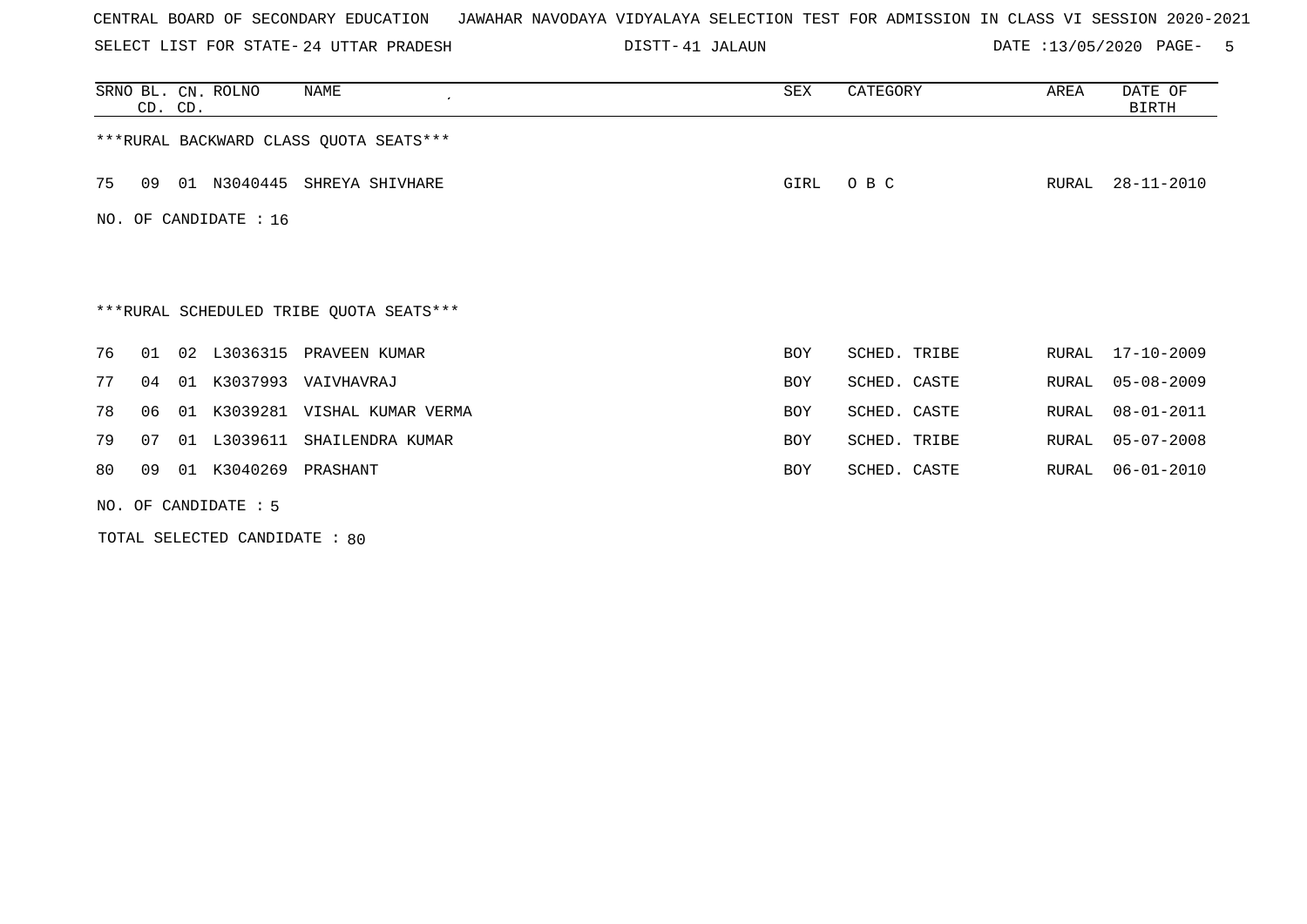|  |  |  |  |  | CENTRAL BOARD OF SECONDARY EDUCATION GJAWAHAR NAVODAYA VIDYALAYA SELECTION TEST FOR ADMISSION IN CLASS VI SESSION 2020-2021 |  |  |  |  |  |  |  |  |  |  |  |  |
|--|--|--|--|--|-----------------------------------------------------------------------------------------------------------------------------|--|--|--|--|--|--|--|--|--|--|--|--|
|--|--|--|--|--|-----------------------------------------------------------------------------------------------------------------------------|--|--|--|--|--|--|--|--|--|--|--|--|

SELECT LIST FOR STATE- DISTT- 24 UTTAR PRADESH 42 KANPUR DEHAT DATE :13/05/2020 PAGE- 1

|    |    | CD. CD. | SRNO BL. CN. ROLNO   | <b>NAME</b>                            | ${\tt SEX}$ | CATEGORY     | AREA  | DATE OF<br><b>BIRTH</b> |
|----|----|---------|----------------------|----------------------------------------|-------------|--------------|-------|-------------------------|
|    |    |         | ***OPEN UR SEATS***  |                                        |             |              |       |                         |
| ı  | 02 | 01      | J3041125 ABHYUDYA    |                                        | BOY         | O B C        | RURAL | $31 - 07 - 2009$        |
| 2  | 02 | 01      |                      | J3041296 AYUSH PAL                     | <b>BOY</b>  | O B C        | RURAL | $30 - 09 - 2007$        |
| 3  | 03 | 01      |                      | N3042055 KRITIKA KATIYAR               | GIRL        | O B C        | RURAL | $27 - 09 - 2009$        |
| 4  | 07 | 01      | J3043271             | SALMAN ANSARI                          | <b>BOY</b>  | O B C        | RURAL | $02 - 03 - 2010$        |
| 5  | 08 | 01      |                      | J3043574 SAHIL SIDDIQE                 | <b>BOY</b>  | O B C        | RURAL | $25 - 07 - 2010$        |
| 6  | 09 | 01      |                      | J3043654 ANUJ SINGH                    | <b>BOY</b>  | O B C        | RURAL | $25 - 01 - 2009$        |
| 7  | 10 | 01      | K3043768             | AMAN KUMAR                             | <b>BOY</b>  | SCHED. CASTE | RURAL | $01 - 01 - 2010$        |
| 8  | 10 |         | 01 J3043854          | GAURAV YADAV                           | <b>BOY</b>  | O B C        | RURAL | $10 - 04 - 2009$        |
|    |    |         | NO. OF CANDIDATE : 8 |                                        |             |              |       |                         |
|    |    |         |                      | ***OPEN SCHEDULED CASTE QUOTA SEATS*** |             |              |       |                         |
| 9  | 02 |         |                      | 01 K3041144 ADITY KUMAR                | <b>BOY</b>  | SCHED. CASTE | RURAL | $16 - 06 - 2008$        |
| 10 | 02 | 02      |                      | C3041628 PRATEEK KAMAL                 | <b>BOY</b>  | SCHED. CASTE | URBAN | $26 - 06 - 2010$        |
| 11 | 06 | 01      |                      | K3042799 ARNAV KUMAR                   | <b>BOY</b>  | SCHED. CASTE | RURAL | $27 - 10 - 2009$        |
| 12 | 07 | 01      | 03043184 NAINSIHI    |                                        | GIRL        | SCHED. CASTE | RURAL | $17 - 04 - 2011$        |
| 13 | 08 | 01      |                      | K3043391 ANIL KUMAR                    | BOY         | SCHED. CASTE | RURAL | $01 - 04 - 2010$        |
|    |    |         | NO. OF CANDIDATE : 5 |                                        |             |              |       |                         |

\*\*\*OPEN DISABLED QUOTA SEATS\*\*\*

14 02 02 O3041541 MUSKAN GIRL SCHED. CASTE RURAL 08-09-2008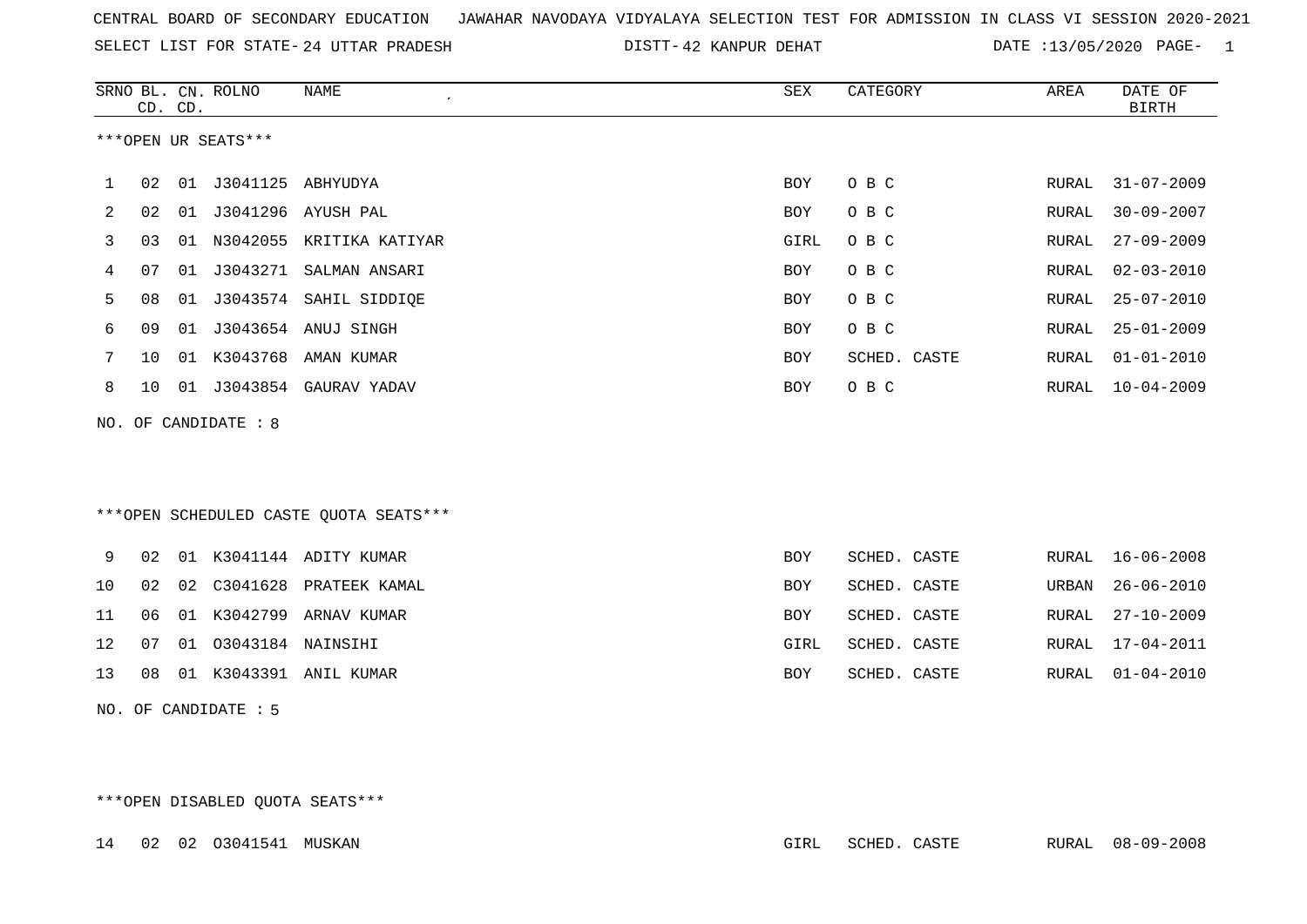| CENTRAL BOARD OF SECONDARY EDUCATION – JAWAHAR NAVODAYA VIDYALAYA SELECTION TEST FOR ADMISSION IN CLASS VI SESSION 2020-2021 |  |  |  |  |
|------------------------------------------------------------------------------------------------------------------------------|--|--|--|--|
|------------------------------------------------------------------------------------------------------------------------------|--|--|--|--|

SELECT LIST FOR STATE- 24 UTTAR PRADESH

24 UTTAR PRADESH 42 KANPUR DEHAT DATE :13/05/2020 PAGE- 2

| SRNO BL. CN. ROLNO<br>CD. CD. |                         | NAME<br>$\pmb{\cdot}$                  | ${\tt SEX}$ | CATEGORY     | AREA  | DATE OF<br><b>BIRTH</b> |
|-------------------------------|-------------------------|----------------------------------------|-------------|--------------|-------|-------------------------|
|                               | NO. OF CANDIDATE : 1    |                                        |             |              |       |                         |
|                               |                         |                                        |             |              |       |                         |
|                               |                         |                                        |             |              |       |                         |
|                               |                         | *** OPEN BACKWARD CLASS QUOTA SEATS*** |             |              |       |                         |
| 15<br>02                      | 02 N3041846 SHREYA      |                                        | GIRL        | O B C        | RURAL | $25 - 03 - 2010$        |
| 16<br>02                      |                         | 02 N3041891 TANVI KATIYAR              | GIRL        | O B C        | RURAL | $27 - 04 - 2008$        |
| 17<br>03                      |                         | 01 N3042143 SAKSHI DEVI                | GIRL        | O B C        | RURAL | $01 - 01 - 2011$        |
| 18<br>04                      |                         | 01 F3042365 PRIYA SHARMA               | GIRL        | O B C        | URBAN | $01 - 10 - 2007$        |
| 19<br>07                      |                         | 01 J3043066 ANUBHAV KATIYAR            | <b>BOY</b>  | O B C        | RURAL | $03 - 03 - 2010$        |
|                               | NO. OF CANDIDATE : 5    |                                        |             |              |       |                         |
|                               |                         |                                        |             |              |       |                         |
|                               |                         |                                        |             |              |       |                         |
|                               |                         | ***OPEN SCHEDULED TRIBE QUOTA SEATS*** |             |              |       |                         |
|                               |                         |                                        |             |              |       |                         |
| 20                            | 03 01 K3042122 RAJNEESH |                                        | <b>BOY</b>  | SCHED. CASTE | RURAL | $08 - 09 - 2009$        |
|                               | NO. OF CANDIDATE : $1$  |                                        |             |              |       |                         |
|                               |                         |                                        |             |              |       |                         |
|                               |                         |                                        |             |              |       |                         |
|                               | ***RURAL OPEN SEATS***  |                                        |             |              |       |                         |
| 21<br>01                      |                         | 01 M3040645 ARADHYA TRIPATHI           | GIRL        | GENERAL      | RURAL | $21 - 04 - 2010$        |
| 22<br>01                      | 01 N3040976 SAPANA      |                                        | GIRL        | O B C        | RURAL | $19 - 04 - 2008$        |
| 23<br>01                      | 01 N3041090 YASHI       |                                        | GIRL        | O B C        | RURAL | $02 - 02 - 2009$        |
| 24<br>02                      |                         | 01 J3041219 ANKUSH PAL                 | BOY         | O B C        | RURAL | $07 - 05 - 2009$        |
| 25<br>02                      |                         | 01 J3041323 DEEPAK KUMAR               | BOY         | O B C        | RURAL | $19 - 10 - 2008$        |
| 26<br>02                      |                         | 01 J3041419 JEETU KUMAR                | BOY         | O B C        | RURAL | $01 - 07 - 2008$        |
| 27<br>03                      |                         | 01 J3041970 ANAND BABU                 | BOY         | O B C        | RURAL | $15 - 09 - 2008$        |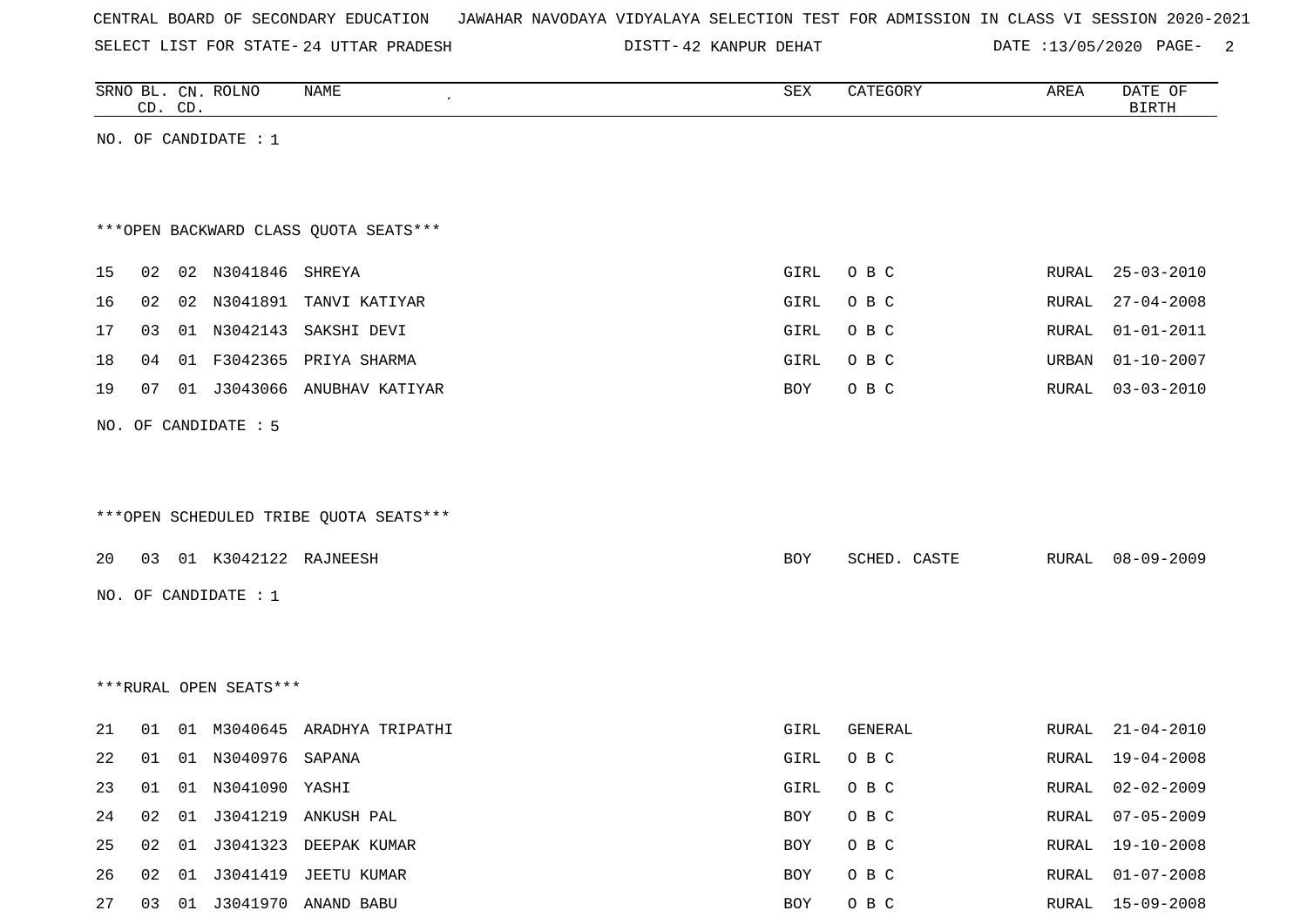SELECT LIST FOR STATE- DISTT- 24 UTTAR PRADESH

DISTT-42 KANPUR DEHAT DATE :13/05/2020 PAGE- 3

|    | CD. CD. |    | SRNO BL. CN. ROLNO     | <b>NAME</b><br>$\pmb{\cdot}$ | SEX        | CATEGORY       | AREA         | DATE OF<br><b>BIRTH</b> |
|----|---------|----|------------------------|------------------------------|------------|----------------|--------------|-------------------------|
|    |         |    | ***RURAL OPEN SEATS*** |                              |            |                |              |                         |
| 28 | 03      | 01 | J3041995               | AVNEESH KASHYAP              | BOY        | O B C          | RURAL        | $07 - 11 - 2008$        |
| 29 | 04      | 01 | J3042270               | AYUSH PAL                    | BOY        | O B C          | RURAL        | $10 - 04 - 2008$        |
| 30 | 04      | 01 | J3042348               | PAWAN                        | BOY        | O B C          | RURAL        | $10 - 02 - 2009$        |
| 31 | 05      | 01 | J3042462               | ADITYA PAL                   | BOY        | O B C          | RURAL        | $25 - 08 - 2009$        |
| 32 | 05      | 01 | J3042487               | ANKIT SINGH                  | BOY        | O B C          | <b>RURAL</b> | $16 - 07 - 2008$        |
| 33 | 05      | 01 | I3042565               | KASHYAP HARRY TRIPATHI       | <b>BOY</b> | <b>GENERAL</b> | RURAL        | $26 - 12 - 2009$        |
| 34 | 06      | 01 | J3042774 AMAN          |                              | BOY        | O B C          | RURAL        | $20 - 05 - 2008$        |
| 35 | 06      | 01 | N3042913               | PRIYANSHI DEVI               | GIRL       | O B C          | RURAL        | $03 - 07 - 2009$        |
| 36 | 07      | 01 | N3043058               | ANSHI                        | GIRL       | O B C          | <b>RURAL</b> | $15 - 07 - 2010$        |
| 37 | 07      | 01 | J3043315               | SRAYANSH                     | BOY        | O B C          | RURAL        | $01 - 01 - 2010$        |
| 38 | 08      | 01 | J3043357               | ABHISHEK RAJPUT              | BOY        | O B C          | <b>RURAL</b> | $03 - 05 - 2010$        |
| 39 | 08      | 01 | N3043362               | ADITI PAL                    | GIRL       | O B C          | RURAL        | $11 - 04 - 2008$        |
| 40 | 08      | 01 | J3043639               | VIKRAM                       | BOY        | O B C          | RURAL        | $01 - 01 - 2010$        |
| 41 | 09      | 01 | J3043648               | ADARSH KUMAR                 | BOY        | O B C          | <b>RURAL</b> | $01 - 01 - 2010$        |
| 42 | 09      | 01 | N3043693               | PRINCI KATIYAR               | GIRL       | O B C          | <b>RURAL</b> | $19 - 01 - 2009$        |
| 43 | 10      | 01 | N3043735               | AASTHA GUPTA                 | GIRL       | O B C          | <b>RURAL</b> | $10 - 05 - 2010$        |
| 44 | 10      | 01 | N3043850               | DIVYA SINGH                  | GIRL       | O B C          | RURAL        | $28 - 08 - 2010$        |

NO. OF CANDIDATE : 24

\*\*\*RURAL SCHEDULED CASTE QUOTA SEATS\*\*\*

|  |  | 45 01 01 K3040538 ABHINAV SINGH       | BOY        | SCHED. CASTE | RURAL 30-08-2008 |
|--|--|---------------------------------------|------------|--------------|------------------|
|  |  | 46   01   01   K3040575   AMAN   BABU | BOY        | SCHED. CASTE | RURAL 01-01-2008 |
|  |  | 47 01 01 K3040593 ANAND KUMAR         | <b>BOY</b> | SCHED. CASTE | RURAL 01-01-2009 |
|  |  | 48 01 01 03040792 LAXMI CHAUDHRI      | GIRL       | SCHED. CASTE | RURAL 07-10-2008 |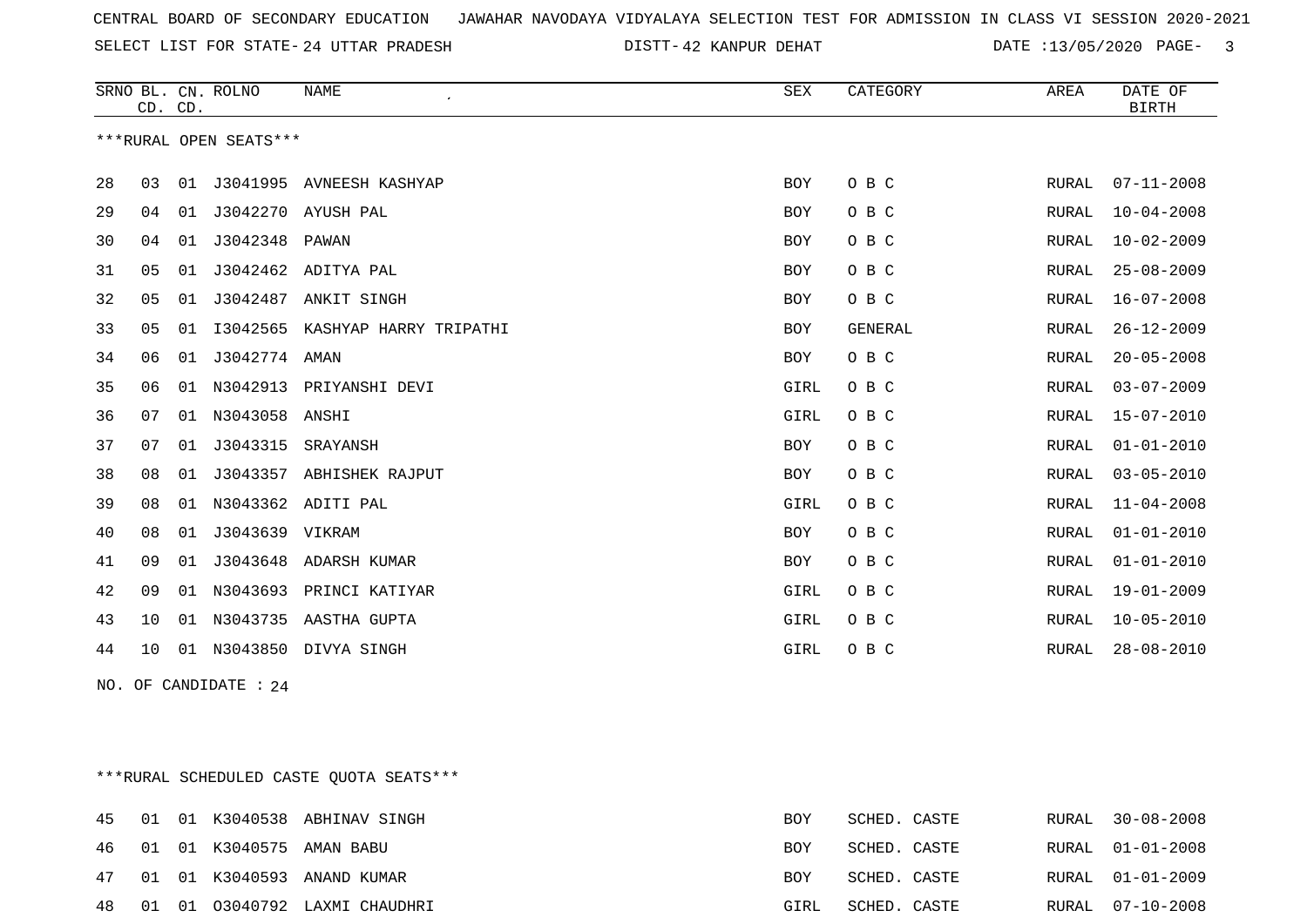SELECT LIST FOR STATE- DISTT- 24 UTTAR PRADESH

DISTT-42 KANPUR DEHAT DATE :13/05/2020 PAGE- 4

|                                         | CD. CD. |    | SRNO BL. CN. ROLNO | NAME<br>$\cdot$  | SEX  | CATEGORY     | AREA  | DATE OF<br><b>BIRTH</b> |
|-----------------------------------------|---------|----|--------------------|------------------|------|--------------|-------|-------------------------|
| ***RURAL SCHEDULED CASTE QUOTA SEATS*** |         |    |                    |                  |      |              |       |                         |
| 49                                      | 02      | 01 | K3041213           | ANKIT KUMAR      | BOY  | SCHED. CASTE | RURAL | $11 - 06 - 2009$        |
| 50                                      | 02      | 01 | K3041292 AYUSH     |                  | BOY  | SCHED. CASTE | RURAL | $12 - 01 - 2011$        |
| 51                                      | 02      | 02 | K3041791           | SAURABH KUMAR    | BOY  | SCHED. CASTE | RURAL | $17 - 03 - 2010$        |
| 52                                      | 04      | 01 | 03042238           | AMITA GAUTAM     | GIRL | SCHED. CASTE | RURAL | $02 - 12 - 2009$        |
| 53                                      | 04      | 01 | 03042305 JYOTI     |                  | GIRL | SCHED. CASTE | RURAL | $03 - 02 - 2009$        |
| 54                                      | 04      | 01 | K3042324 LOKESH    |                  | BOY  | SCHED. CASTE | RURAL | $23 - 06 - 2008$        |
| 55                                      | 04      | 01 | K3042435           | SWABHIMAN GAUTAM | BOY  | SCHED. CASTE | RURAL | $07 - 12 - 2009$        |
| 56                                      | 07      | 01 | K3043291           | SHANI SINGH      | BOY  | SCHED. CASTE | RURAL | $08 - 01 - 2009$        |
| 57                                      | 08      | 01 | 03043380           | AKRATI           | GIRL | SCHED. CASTE | RURAL | $05 - 04 - 2009$        |
| 58                                      | 08      | 01 | K3043566 ROHIT     |                  | BOY  | SCHED. CASTE | RURAL | $25 - 02 - 2009$        |
| 59                                      | 10      | 01 | K3044087           | SHIVAM           | BOY  | SCHED. CASTE | RURAL | $10 - 03 - 2011$        |

NO. OF CANDIDATE : 15

# \*\*\*RURAL BACKWARD CLASS QUOTA SEATS\*\*\*

| 60. | 01 | . N 1 | N3040640       | ANUSHKA KUSHWAHA   | GIRL       | O B C | RURAL | $05 - 04 - 2009$ |
|-----|----|-------|----------------|--------------------|------------|-------|-------|------------------|
| 61  | 01 | 01    | J3040835       | NAVEEN PAL         | <b>BOY</b> | O B C | RURAL | $07 - 06 - 2010$ |
| 62  | 02 | 01    | J3041285       | ATUL SINGH         | BOY        | O B C | RURAL | $06 - 08 - 2008$ |
| 63  | 02 | 01    |                | N3041342 DIVYANSHI | GIRL       | O B C | RURAL | 04-09-2010       |
| 64  | 02 | 01    | N3041411       | ISNEHA LAKHERE     | GIRL       | O B C | RURAL | $23 - 06 - 2009$ |
| 65  | 02 | 01    | J3041486       | LAKSHY GUPTA       | <b>BOY</b> | O B C | RURAL | 30-04-2011       |
| 66  | 03 | 01    | J3042007       | BHANU PRATAP SINGH | <b>BOY</b> | O B C | RURAL | $01 - 05 - 2010$ |
| 67  | 05 | 01    | J3042646       | PRASHANT PAL       | <b>BOY</b> | O B C | RURAL | $16 - 12 - 2009$ |
| 68  | 07 | 01    | J3043081 ARYAN |                    | <b>BOY</b> | O B C | RURAL | 28-10-2010       |
| 69  | 07 | 01    | J3043338       | VIBHU              | <b>BOY</b> | O B C | RURAL | $01 - 01 - 2009$ |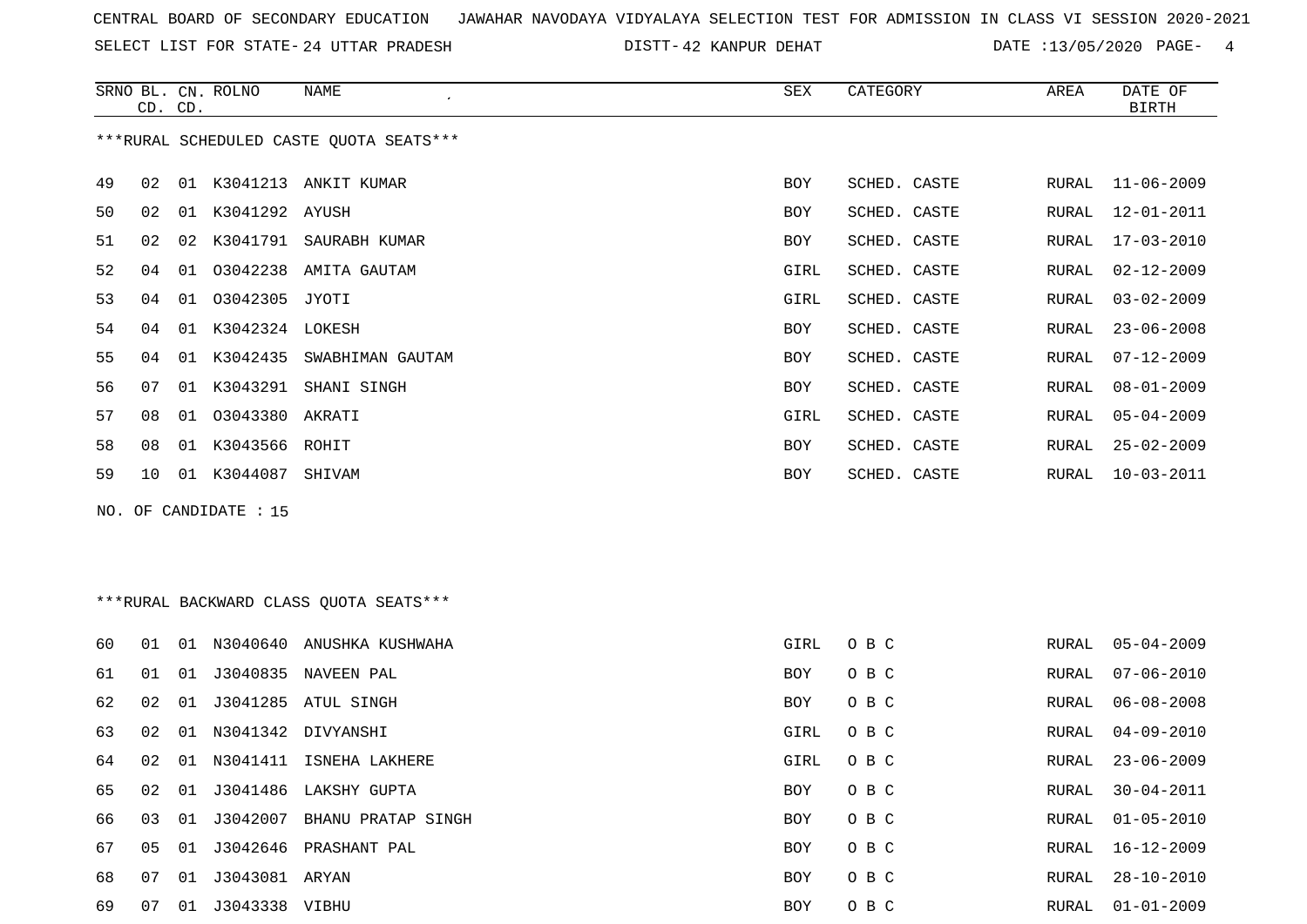SELECT LIST FOR STATE- DISTT- 24 UTTAR PRADESH

DISTT-42 KANPUR DEHAT DATE :13/05/2020 PAGE- 5

|                                        | CD. CD. |    | SRNO BL. CN. ROLNO      | NAME                   | SEX        | CATEGORY | AREA  | DATE OF<br>BIRTH |
|----------------------------------------|---------|----|-------------------------|------------------------|------------|----------|-------|------------------|
| ***RURAL BACKWARD CLASS OUOTA SEATS*** |         |    |                         |                        |            |          |       |                  |
| 70                                     | 08      | 01 | J3043350                | ABHAY RAJ SINGH        | BOY        | O B C    | RURAL | 10-04-2009       |
| 71                                     | 08      | 01 | J3043608                | SHIVAM                 | <b>BOY</b> | O B C    | RURAL | $02 - 08 - 2009$ |
| 72                                     | 09      | 01 | N3043653                | ANU DEVI               | GIRL       | O B C    |       | RURAL 02-10-2009 |
| 73                                     | 09      | 01 |                         | J3043657 ARYAN KATIYAR | <b>BOY</b> | O B C    |       | RURAL 06-08-2009 |
| 74                                     | 09      | 01 | N3043671                | KRISTIN PATEL          | GIRL       | O B C    | RURAL | 14-04-2010       |
| 75                                     | 09      | 01 | J3043711                | SANDEEP                | <b>BOY</b> | O B C    | RURAL | $01 - 01 - 2009$ |
|                                        |         |    | NO. OF CANDIDATE : $16$ |                        |            |          |       |                  |

## \*\*\*RURAL SCHEDULED TRIBE QUOTA SEATS\*\*\*

|  |  | 76 01 01 K3040916 RAJ KAMAL      | <b>BOY</b> | SCHED. CASTE |  | RURAL 19-04-2008 |
|--|--|----------------------------------|------------|--------------|--|------------------|
|  |  | 77 02 01 K3041202 ANIL KUMAR     | BOY        | SCHED. CASTE |  | RURAL 28-06-2008 |
|  |  | 78 03 01 03041959 AKANKSHA VERMA | GIRL       | SCHED. CASTE |  | RURAL 01-01-2008 |
|  |  | 79 04 01 K3042275 DEEPAK KUMAR   | BOY        | SCHED. CASTE |  | RURAL 13-07-2009 |
|  |  | 80 04 01 03042337 NAMRATA SINGH  | GIRL       | SCHED. CASTE |  | RURAL 01-01-2010 |
|  |  |                                  |            |              |  |                  |

NO. OF CANDIDATE : 5

TOTAL SELECTED CANDIDATE : 80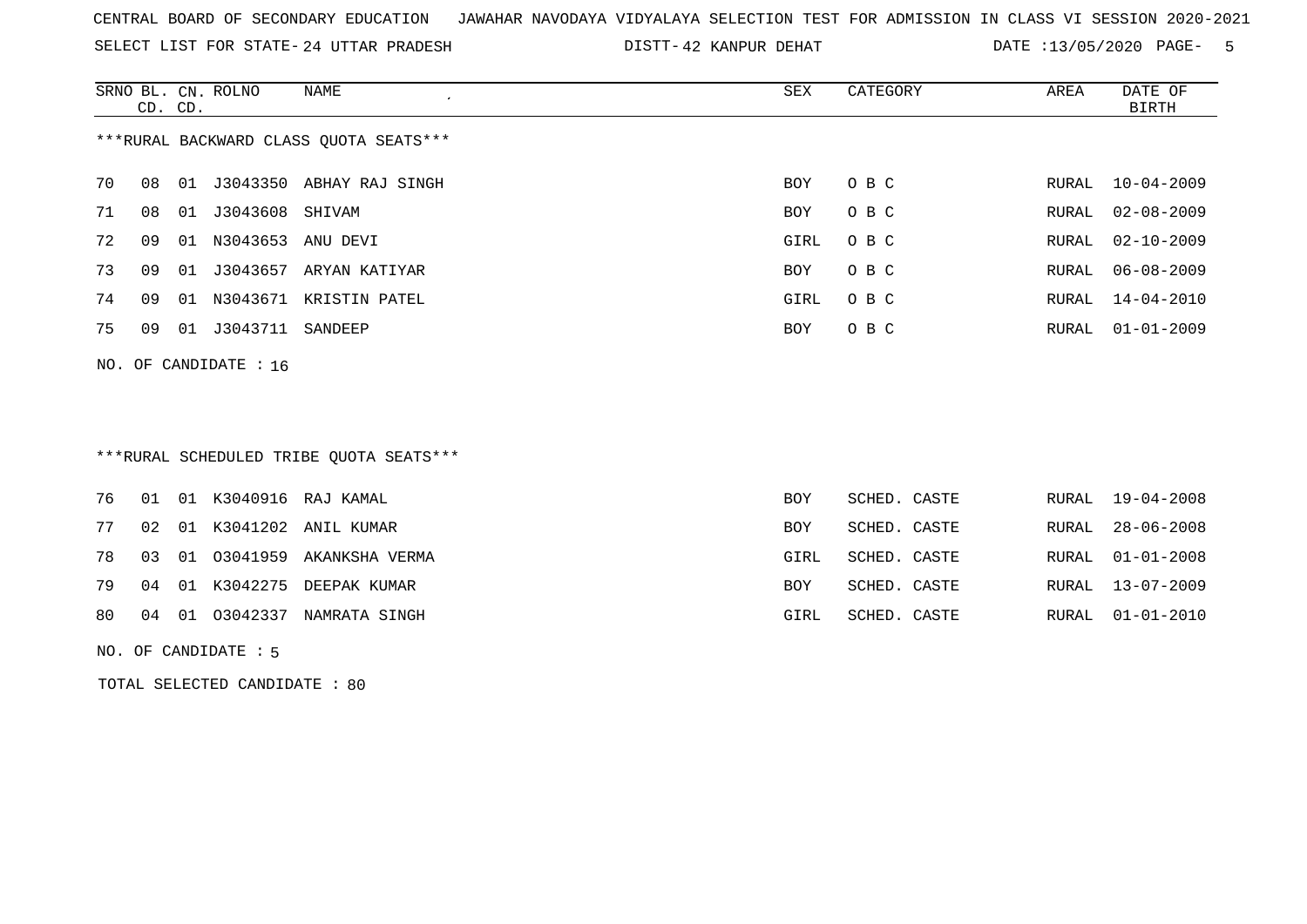SELECT LIST FOR STATE- DISTT- 24 UTTAR PRADESH

|    |    | CD. CD. | SRNO BL. CN. ROLNO   | <b>NAME</b>                              | SEX        | CATEGORY     | AREA         | DATE OF<br><b>BIRTH</b> |
|----|----|---------|----------------------|------------------------------------------|------------|--------------|--------------|-------------------------|
|    |    |         | ***OPEN UR SEATS***  |                                          |            |              |              |                         |
| 1  | 02 |         |                      | 01 K3044765 VIPIN KUMAR PASWAN           | <b>BOY</b> | SCHED. CASTE | RURAL        | $12 - 05 - 2010$        |
| 2  | 04 | 01      |                      | J3045055 ARUN PATEL                      | <b>BOY</b> | O B C        | <b>RURAL</b> | $07 - 12 - 2007$        |
| 3  | 06 |         |                      | 01 M3045694 DIVYA MISHRA                 | GIRL       | GENERAL      | RURAL        | $28 - 02 - 2009$        |
| 4  | 06 | 01      |                      | I3045696 DIVYANSH PANDEY                 | BOY        | GENERAL      | RURAL        | $11 - 07 - 2009$        |
| 5  | 07 |         |                      | 01 M3046175 PURNIMA PATHAK               | GIRL       | GENERAL      | RURAL        | $24 - 05 - 2008$        |
| 6  | 08 |         |                      | 01 N3046561 TAIYABA AHMAD                | GIRL       | O B C        | RURAL        | $01 - 01 - 2009$        |
| 7  | 10 |         |                      | 01 J3047526 SUDHAKAR SAHANI              | <b>BOY</b> | O B C        | RURAL        | $07 - 05 - 2010$        |
| 8  | 11 | 01      |                      | J3047590 ADITYA KUMAR VISHWAKARMA        | <b>BOY</b> | O B C        | RURAL        | $02 - 07 - 2009$        |
| 9  | 11 |         |                      | 01 J3047653 ANUBHAV MADDHESHIYA          | <b>BOY</b> | O B C        | RURAL        | $04 - 01 - 2009$        |
|    |    |         | NO. OF CANDIDATE : 9 |                                          |            |              |              |                         |
|    |    |         |                      |                                          |            |              |              |                         |
|    |    |         |                      |                                          |            |              |              |                         |
|    |    |         |                      | *** OPEN SCHEDULED CASTE QUOTA SEATS *** |            |              |              |                         |
| 10 | 04 |         |                      | 01 K3045179 VIPIN KUMAR VARUN            | <b>BOY</b> | SCHED. CASTE | RURAL        | $16 - 07 - 2008$        |
| 11 | 09 |         |                      | 01 K3046964 RAJAN KUMAR                  | <b>BOY</b> | SCHED. CASTE | RURAL        | $11 - 04 - 2009$        |
| 12 | 11 |         | 01 K3047700 CHANDAN  |                                          | BOY        | SCHED. CASTE | RURAL        | $03 - 01 - 2008$        |
|    |    |         | NO. OF CANDIDATE : 3 |                                          |            |              |              |                         |
|    |    |         |                      |                                          |            |              |              |                         |
|    |    |         |                      |                                          |            |              |              |                         |
|    |    |         |                      | ***OPEN DISABLED QUOTA SEATS***          |            |              |              |                         |

|  |  | 13 03 01 F3044945 SALONI VERMA | GIRL OBC |  | URBAN 15-03-2009 |
|--|--|--------------------------------|----------|--|------------------|
|  |  | 14 08 01 J3046317 AKASH YADAV  | BOY OBC  |  | RURAL 21-09-2008 |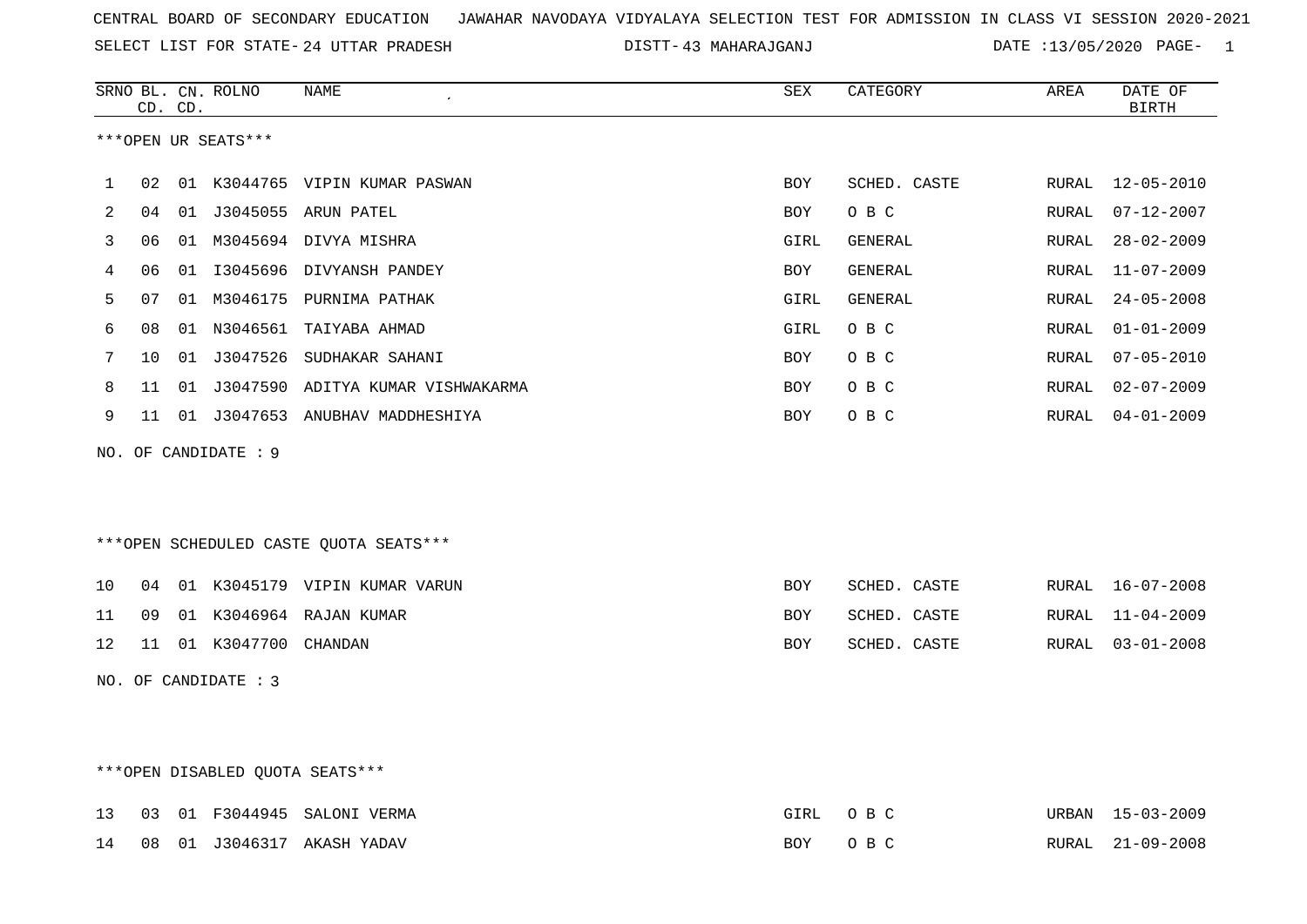SELECT LIST FOR STATE- DISTT- 24 UTTAR PRADESH

|    |    | CD. CD. | SRNO BL. CN. ROLNO     | <b>NAME</b>                            | ${\tt SEX}$ | CATEGORY     | AREA  | DATE OF<br><b>BIRTH</b> |
|----|----|---------|------------------------|----------------------------------------|-------------|--------------|-------|-------------------------|
|    |    |         | NO. OF CANDIDATE : 2   |                                        |             |              |       |                         |
|    |    |         |                        |                                        |             |              |       |                         |
|    |    |         |                        |                                        |             |              |       |                         |
|    |    |         |                        | *** OPEN BACKWARD CLASS QUOTA SEATS*** |             |              |       |                         |
|    |    |         |                        |                                        |             |              |       |                         |
| 15 |    |         |                        | 04 01 J3045044 ANUJ KUMAR              | BOY         | O B C        | RURAL | $09 - 10 - 2008$        |
| 16 | 09 |         |                        | 01 J3047145 VIVEK MADDHESHIYA          | BOY         | O B C        | RURAL | $01 - 01 - 2008$        |
| 17 | 10 |         | 01 N3047307 JYOTI      |                                        | GIRL        | O B C        | RURAL | $01 - 06 - 2007$        |
| 18 | 11 |         | 01 N3047741            | JANVI SINGH                            | GIRL        | O B C        | RURAL | $11 - 03 - 2010$        |
| 19 | 12 |         |                        | 01 N3048031 AAROHI GUPTA               | GIRL        | O B C        | RURAL | $08 - 09 - 2009$        |
|    |    |         | NO. OF CANDIDATE : 5   |                                        |             |              |       |                         |
|    |    |         |                        |                                        |             |              |       |                         |
|    |    |         |                        |                                        |             |              |       |                         |
|    |    |         |                        | ***OPEN SCHEDULED TRIBE QUOTA SEATS*** |             |              |       |                         |
| 20 |    |         |                        | 06 01 L3045574 ADITYA GOND             | BOY         | SCHED. TRIBE | RURAL | $07 - 07 - 2010$        |
|    |    |         | NO. OF CANDIDATE : $1$ |                                        |             |              |       |                         |
|    |    |         |                        |                                        |             |              |       |                         |
|    |    |         |                        |                                        |             |              |       |                         |
|    |    |         |                        |                                        |             |              |       |                         |
|    |    |         | ***RURAL OPEN SEATS*** |                                        |             |              |       |                         |
| 21 | 01 |         | 01 I3044185 ARYAN      |                                        | BOY         | GENERAL      | RURAL | 12-07-2009              |
| 22 | 02 |         |                        | 01 J3044331 ALOK KASAUDHAN             | BOY         | O B C        |       | RURAL 15-09-2009        |
| 23 | 02 | 01      | J3044417 AYUSH         |                                        | BOY         | O B C        |       | RURAL 17-01-2010        |
| 24 | 03 | 01      |                        | J3044776 ADITYA KUMAR PATEL            | BOY         | O B C        | RURAL | $13 - 07 - 2009$        |
| 25 | 03 | 01      |                        | J3044830 AVINASH KUMAR GUPTA           | BOY         | O B C        | RURAL | $27 - 05 - 2009$        |
| 26 | 03 | 01      |                        | J3044985 UDAYAN VERMA                  | BOY         | O B C        | RURAL | $04 - 11 - 2009$        |
| 27 |    | 04 01   |                        | J3045154 SHANIDAYAL YADAV              | BOY         | O B C        | RURAL | $15 - 04 - 2009$        |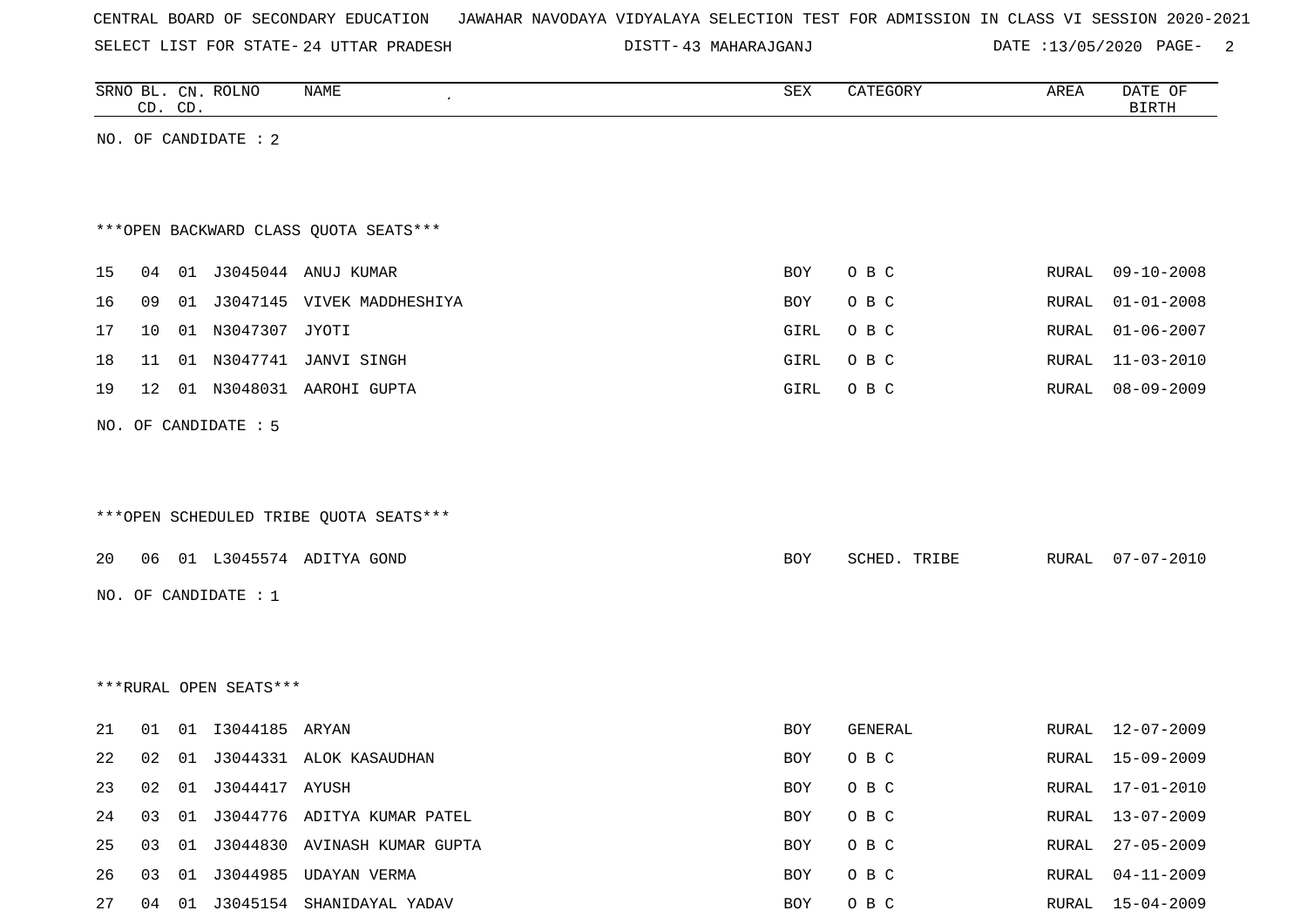SELECT LIST FOR STATE- DISTT- 24 UTTAR PRADESH

|    | CD. CD. |    | SRNO BL. CN. ROLNO     | <b>NAME</b>                     | <b>SEX</b> | CATEGORY     | AREA         | DATE OF<br>BIRTH |
|----|---------|----|------------------------|---------------------------------|------------|--------------|--------------|------------------|
|    |         |    | ***RURAL OPEN SEATS*** |                                 |            |              |              |                  |
|    |         |    |                        |                                 |            |              |              |                  |
| 28 | 04      |    | 01 J3045160 SHIVANSH   |                                 | BOY        | O B C        | RURAL        | $02 - 06 - 2009$ |
| 29 | 05      |    |                        | 01 J3045213 AKSHAY KUMAR        | <b>BOY</b> | O B C        | <b>RURAL</b> | $04 - 05 - 2009$ |
| 30 | 05      | 01 |                        | 13045534 VAIBHAV DHANGAR        | <b>BOY</b> | GENERAL      | <b>RURAL</b> | $08 - 07 - 2008$ |
| 31 | 05      | 01 |                        | J3045542 VINAYAK GUPTA          | BOY        | O B C        | RURAL        | $29 - 03 - 2009$ |
| 32 | 06      | 01 |                        | J3045642 ANUJ VERMA             | <b>BOY</b> | O B C        | RURAL        | $01 - 01 - 2008$ |
| 33 | 06      | 01 | 13045701 FARHAN        |                                 | BOY        | GENERAL      | RURAL        | $06 - 10 - 2010$ |
| 34 | 06      | 01 |                        | J3045735 KISHAN KUMAR           | <b>BOY</b> | O B C        | <b>RURAL</b> | $02 - 09 - 2008$ |
| 35 | 07      | 01 |                        | J3046185 RAMBABU YADAV          | <b>BOY</b> | O B C        | <b>RURAL</b> | $01 - 01 - 2009$ |
| 36 | 07      |    |                        | 01 J3046223 SATYAM KUMAR THAKUR | <b>BOY</b> | O B C        | <b>RURAL</b> | $17 - 10 - 2009$ |
| 37 | 07      | 01 |                        | J3046285 VIJAY KUMAR            | BOY        | O B C        | RURAL        | $18 - 05 - 2008$ |
| 38 | 08      | 01 |                        | 13046303 ABHIPSIT MISHRA        | BOY        | GENERAL      | RURAL        | $24 - 07 - 2008$ |
| 39 | 08      | 01 | N3046439               | NAGMA KHATOON                   | GIRL       | O B C        | RURAL        | $08 - 05 - 2008$ |
| 40 | 09      | 01 | M3046704               | ARADHYA SRIVASTAVA              | GIRL       | GENERAL      | RURAL        | $15 - 05 - 2010$ |
| 41 | 09      | 01 | J3047041               | SHAURYA PRATAP CHAUHAN          | BOY        | O B C        | RURAL        | $08 - 02 - 2009$ |
| 42 | 09      | 01 | M3047054               | SHIVANGI TIWARI                 | GIRL       | GENERAL      | RURAL        | $07 - 03 - 2009$ |
| 43 | 10      | 01 |                        | J3047254 ASHUTOSH SHARMA        | BOY        | O B C        | RURAL        | $05 - 07 - 2009$ |
| 44 | 10      |    |                        | 01 M3047325 KHUSHI CHAUBEY      | GIRL       | GENERAL      | RURAL        | $06 - 10 - 2009$ |
| 45 | 11      |    | 01 K3047690 AYUSH      |                                 | BOY        | SCHED. CASTE | <b>RURAL</b> | $10 - 08 - 2009$ |
| 46 | 11      | 01 |                        | J3047817 MOHD.ASHIF             | BOY        | O B C        | RURAL        | $13 - 12 - 2009$ |
| 47 | 11      | 01 |                        | J3048012 VINAY CHAURASIYA       | BOY        | O B C        | RURAL        | $14 - 06 - 2009$ |
| 48 | 12      | 01 |                        | I3048069 ALOK SINGH             | <b>BOY</b> | GENERAL      | <b>RURAL</b> | $10 - 05 - 2008$ |
| 49 | 12      | 01 |                        | N3048236 PRIYANSHI SINGH        | GIRL       | O B C        | RURAL        | $08 - 04 - 2009$ |
| 50 | 12      | 01 | J3048286               | SHIVAM SONI                     | BOY        | O B C        | RURAL        | $26 - 02 - 2008$ |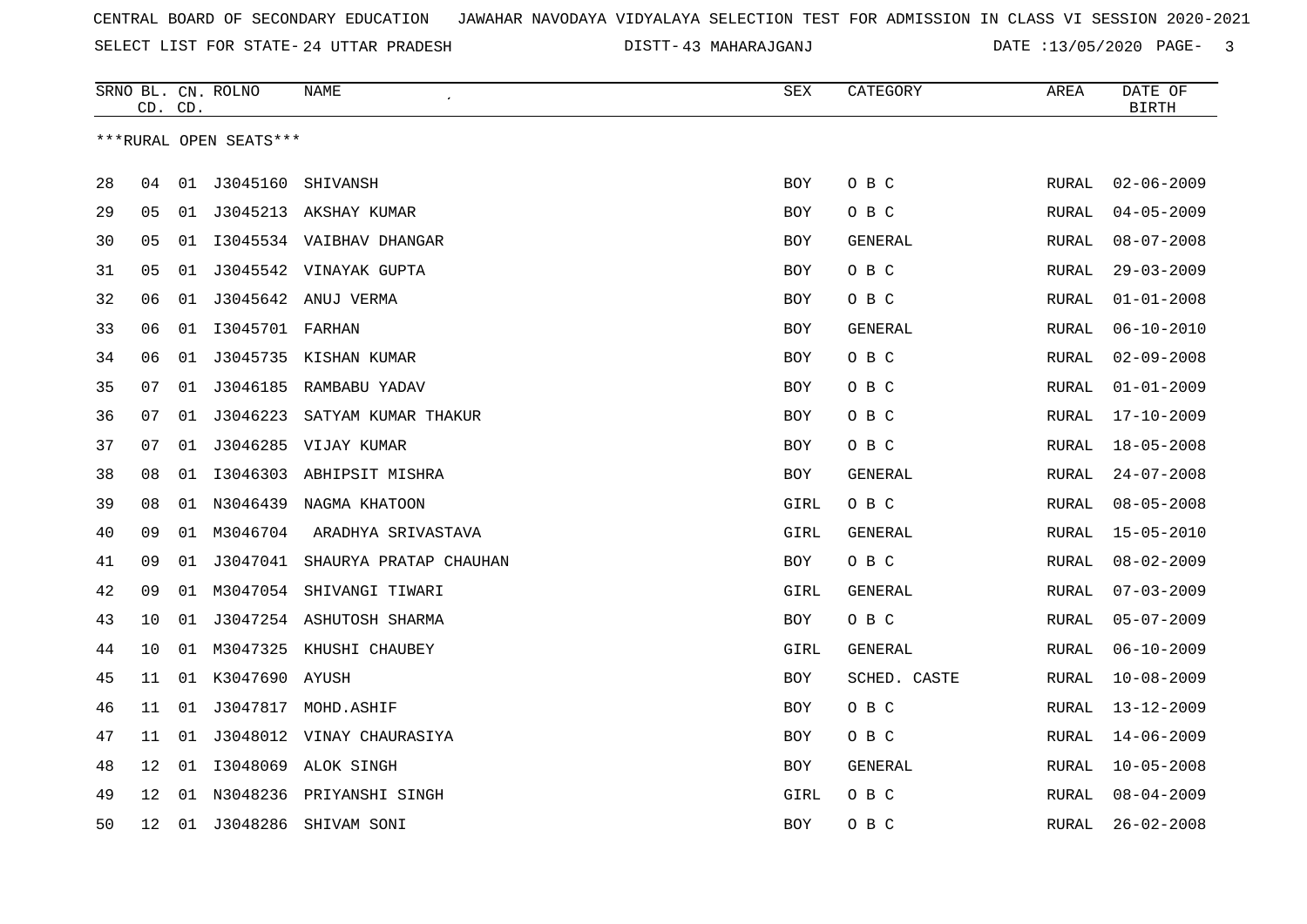| CENTRAL BOARD OF SECONDARY EDUCATION – JAWAHAR NAVODAYA VIDYALAYA SELECTION TEST FOR ADMISSION IN CLASS VI SESSION 2020-2021 |  |  |  |  |  |
|------------------------------------------------------------------------------------------------------------------------------|--|--|--|--|--|
|------------------------------------------------------------------------------------------------------------------------------|--|--|--|--|--|

SELECT LIST FOR STATE- DISTT- 24 UTTAR PRADESH 43 MAHARAJGANJ DATE :13/05/2020 PAGE- 4

|    |    | CD. CD. | SRNO BL. CN. ROLNO    | NAME                                    | SEX        | CATEGORY     | AREA         | DATE OF<br><b>BIRTH</b> |
|----|----|---------|-----------------------|-----------------------------------------|------------|--------------|--------------|-------------------------|
|    |    |         | NO. OF CANDIDATE : 30 |                                         |            |              |              |                         |
|    |    |         |                       |                                         |            |              |              |                         |
|    |    |         |                       |                                         |            |              |              |                         |
|    |    |         |                       | ***RURAL SCHEDULED CASTE QUOTA SEATS*** |            |              |              |                         |
| 51 | 02 |         | 01 03044660           | SADHNA BARUN                            | GIRL       | SCHED. CASTE | RURAL        | $01 - 07 - 2007$        |
| 52 | 06 |         |                       | 01 03045681 CHANDNI KUMARI              | GIRL       | SCHED. CASTE | <b>RURAL</b> | $01 - 01 - 2010$        |
| 53 | 06 |         | 01 03045739           | KM DHAMMAPRIYA                          | GIRL       | SCHED. CASTE | <b>RURAL</b> | $01 - 01 - 2008$        |
| 54 | 06 |         |                       | 01 K3045872 RAVINDRA ROSHAN             | <b>BOY</b> | SCHED. CASTE | <b>RURAL</b> | $21 - 09 - 2009$        |
| 55 | 06 |         | 01 K3045887           | SAMEER KUMAR                            | BOY        | SCHED. CASTE | RURAL        | $01 - 01 - 2011$        |
| 56 | 09 |         | 01 03046688           | ANSHU ARYA                              | GIRL       | SCHED. CASTE | RURAL        | $16 - 07 - 2010$        |
| 57 | 09 |         |                       | 01 K3046738 AYUSH KUMAR                 | <b>BOY</b> | SCHED. CASTE | <b>RURAL</b> | $01 - 10 - 2009$        |
| 58 | 11 |         |                       | 01 K3047607 AMAN GAUTAM                 | <b>BOY</b> | SCHED. CASTE | RURAL        | $10 - 07 - 2008$        |
| 59 | 11 |         | 01 K3047822 MUKESH    |                                         | <b>BOY</b> | SCHED. CASTE | RURAL        | $10 - 07 - 2008$        |
|    |    |         | NO. OF CANDIDATE : 9  |                                         |            |              |              |                         |
|    |    |         |                       |                                         |            |              |              |                         |
|    |    |         |                       |                                         |            |              |              |                         |
|    |    |         |                       | *** RURAL BACKWARD CLASS QUOTA SEATS*** |            |              |              |                         |
| 60 | 05 |         |                       | 01 J3045184 AADARSH RAUNIYAR            | <b>BOY</b> | O B C        | RURAL        | $01 - 01 - 2008$        |
| 61 | 05 |         |                       | 01 J3045390 NITISH CHAURASIYA           | <b>BOY</b> | O B C        | RURAL        | $15 - 08 - 2010$        |
| 62 | 05 |         |                       | 01 N3045463 SAPANA VERMA                | GIRL       | O B C        | RURAL        | $11 - 06 - 2007$        |
| 63 | 09 |         | 01 J3046800 HIMANSHU  |                                         | <b>BOY</b> | O B C        | RURAL        | $12 - 10 - 2009$        |
| 64 | 09 |         |                       | 01 J3046875 KRISHNA NAND VERMA          | <b>BOY</b> | O B C        | RURAL        | $09 - 09 - 2009$        |
| 65 | 09 |         |                       | 01 J3047031 SAURABH KUMAR               | <b>BOY</b> | O B C        | RURAL        | $05 - 07 - 2010$        |

66 09 01 N3047064 SHRISHTI PRAJAPATI GIRL O B C RURAL 04-01-2010 67 09 01 J3047147 YUVRAJ VERMA BOY O BOY O B C RURAL 10-12-2009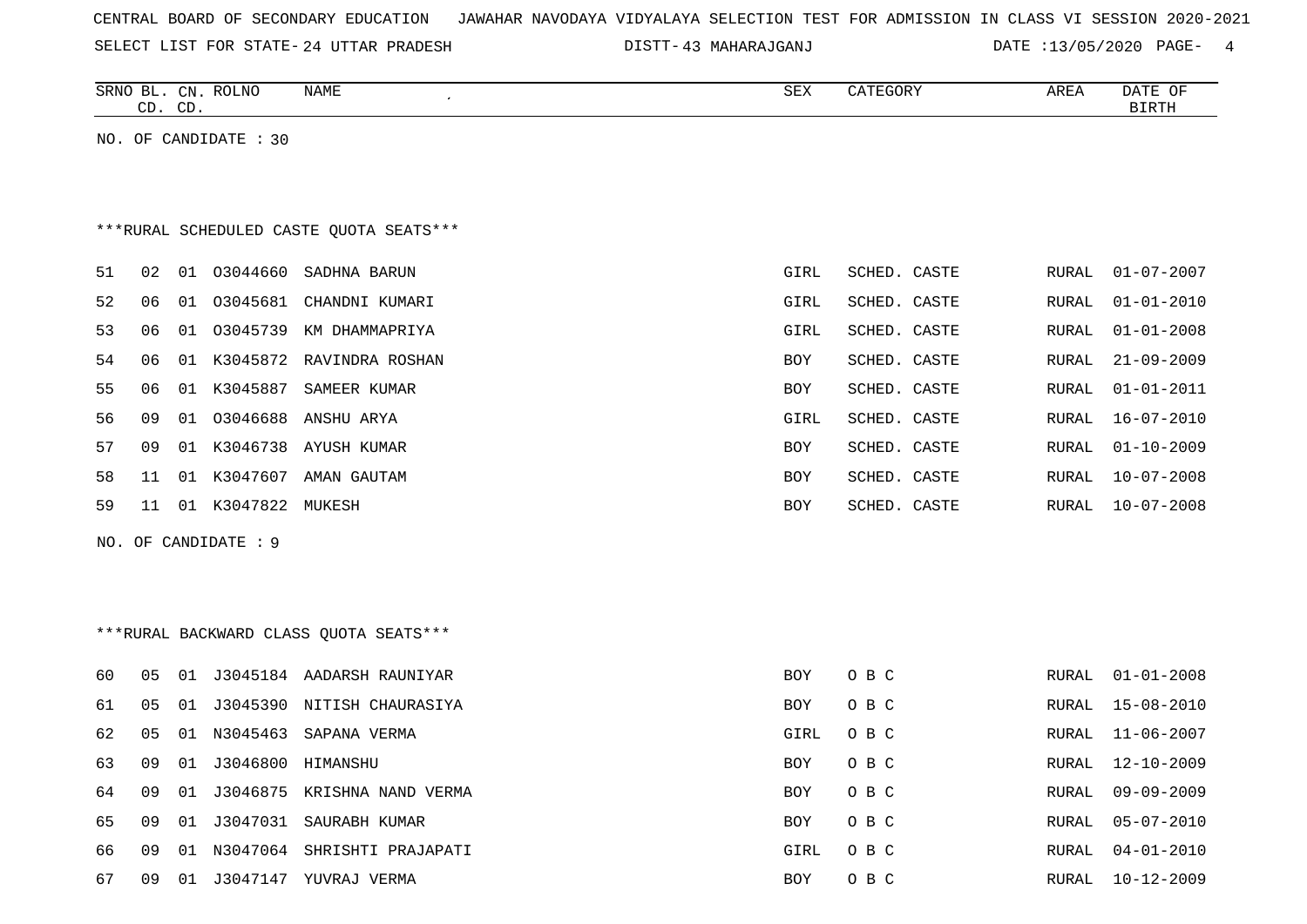SELECT LIST FOR STATE- DISTT- 24 UTTAR PRADESH

|    | CD. CD. | SRNO BL. CN. ROLNO            | <b>NAME</b><br>$\epsilon$               | <b>SEX</b>  | CATEGORY     | AREA          | DATE OF<br><b>BIRTH</b> |
|----|---------|-------------------------------|-----------------------------------------|-------------|--------------|---------------|-------------------------|
|    |         |                               | *** RURAL BACKWARD CLASS QUOTA SEATS*** |             |              |               |                         |
| 68 | 10      |                               | 01 N3047154 ABHA GUPTA                  | GIRL        | O B C        | RURAL         | $11 - 01 - 2008$        |
| 69 | 10      |                               | 01 N3047338 KM ANSHIKA PRAJAPATI        | <b>GIRL</b> | O B C        | RURAL         | $29 - 07 - 2010$        |
| 70 | 10      |                               | 01 J3047351 KULDEEP KUMAR               | <b>BOY</b>  | O B C        | RURAL         | $12 - 03 - 2010$        |
| 71 | 11      |                               | 01 N3047659 ANUSHKA SAHANI              | GIRL        | O B C        | RURAL         | $10 - 02 - 2009$        |
| 72 | 11      |                               | 01 N3047769 KM ANSHIKA PATEL            | GIRL        | O B C        | RURAL         | $02 - 10 - 2010$        |
| 73 | 11      | 01 N3047831 NEHA              |                                         | GIRL        | O B C        | RURAL         | $01 - 07 - 2007$        |
| 74 | 11      |                               | 01 N3047911 SAGUN SINGH                 | GIRL        | O B C        | RURAL         | $26 - 05 - 2009$        |
| 75 | 12      |                               | 01 N3048172 KITTU JAISWAL               | GIRL        | O B C        | RURAL         | $08 - 07 - 2007$        |
|    |         | NO. OF CANDIDATE : 16         |                                         |             |              |               |                         |
|    |         |                               |                                         |             |              |               |                         |
|    |         |                               |                                         |             |              |               |                         |
|    |         |                               | ***RURAL SCHEDULED TRIBE QUOTA SEATS*** |             |              |               |                         |
| 76 | 03      | 01 P3044948                   | SANGAM CHAUDHRY                         | GIRL        | SCHED. TRIBE |               | RURAL 01-01-2008        |
| 77 | 07      | 01 L3046167                   | PRAVEEN KUMAR GOUND                     | BOY         | SCHED. TRIBE | RURAL         | $15 - 12 - 2009$        |
| 78 | 09      | 01 P3046950                   | PRAGI NAYAK                             | GIRL        | SCHED. TRIBE | RURAL         | $23 - 04 - 2009$        |
| 79 | 11      | 01 L3047605                   | AMAN                                    | BOY         | SCHED. TRIBE | ${\tt RURAL}$ | $15 - 06 - 2009$        |
| 80 | 11      |                               | 01 L3047649 ANSH KUMAR                  | BOY         | SCHED. TRIBE | RURAL         | $01 - 01 - 2009$        |
|    |         | NO. OF CANDIDATE : 5          |                                         |             |              |               |                         |
|    |         | TOTAL SELECTED CANDIDATE : 80 |                                         |             |              |               |                         |
|    |         |                               |                                         |             |              |               |                         |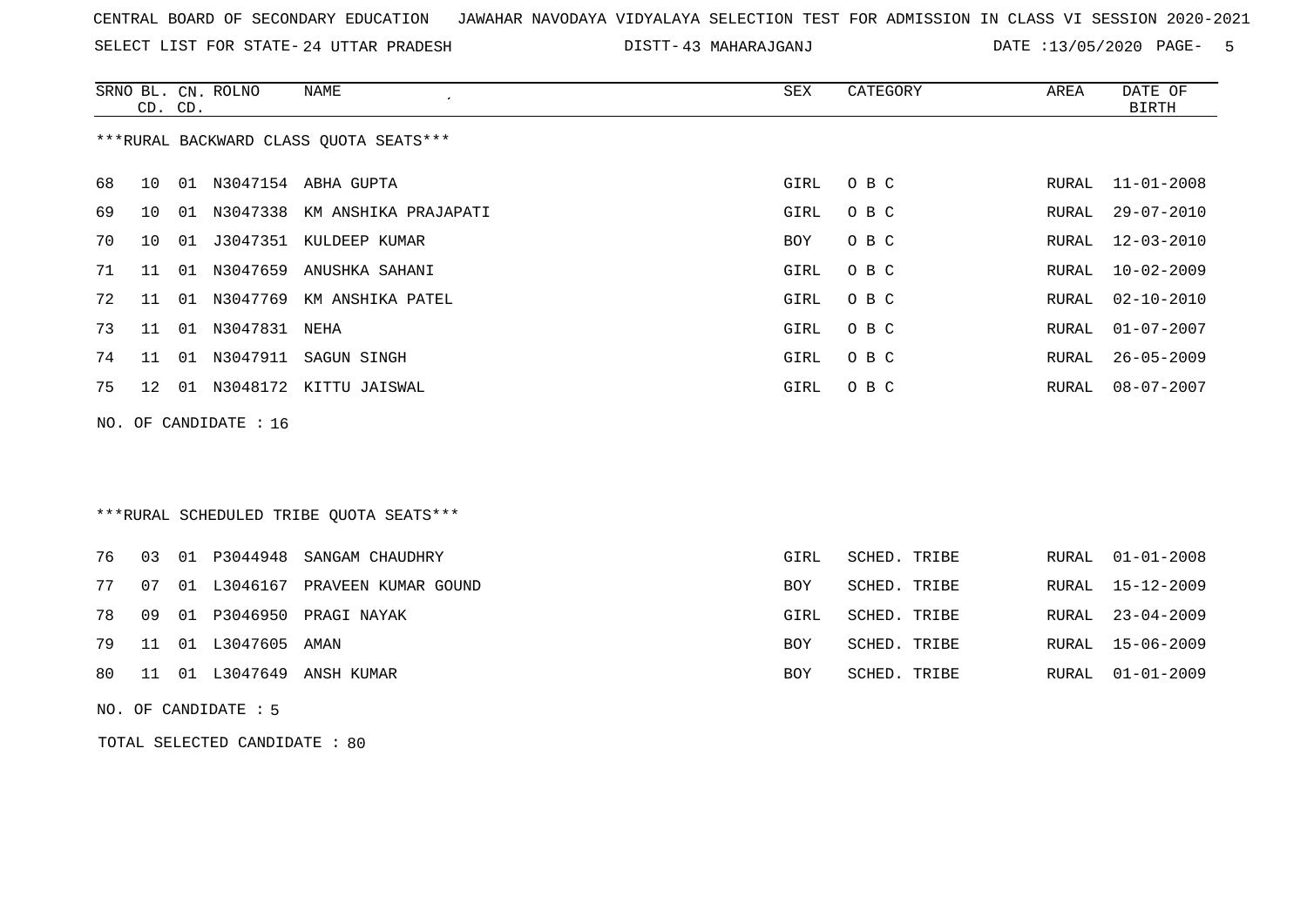|  |  |  |  | CENTRAL BOARD OF SECONDARY EDUCATION GJAWAHAR NAVODAYA VIDYALAYA SELECTION TEST FOR ADMISSION IN CLASS VI SESSION 2020-2021 |  |  |  |  |  |  |  |  |  |  |  |
|--|--|--|--|-----------------------------------------------------------------------------------------------------------------------------|--|--|--|--|--|--|--|--|--|--|--|
|--|--|--|--|-----------------------------------------------------------------------------------------------------------------------------|--|--|--|--|--|--|--|--|--|--|--|

SELECT LIST FOR STATE- DISTT- 24 UTTAR PRADESH 44 PILIBHIT DATE :13/05/2020 PAGE- 1

|     |    | CD. CD. | SRNO BL. CN. ROLNO               | NAME                                   | ${\tt SEX}$ | CATEGORY     | AREA          | DATE OF<br>$\operatorname{BIRTH}$ |
|-----|----|---------|----------------------------------|----------------------------------------|-------------|--------------|---------------|-----------------------------------|
|     |    |         | ***OPEN UR SEATS***              |                                        |             |              |               |                                   |
| 1   | 01 |         |                                  | 01 B3048887 MANAS SINGH                | BOY         | O B C        | URBAN         | $30 - 08 - 2009$                  |
| 2   | 02 |         |                                  | 01 J3050268 RISHABH RATHOUR            | BOY         | O B C        | RURAL         | $10 - 07 - 2009$                  |
| 3   | 04 |         | 02 M3052968                      | SANIYA NOORI                           | GIRL        | GENERAL      | RURAL         | $15 - 10 - 2009$                  |
| 4   | 05 |         |                                  | 01 J3053503 BRAJESH VERMA              | <b>BOY</b>  | O B C        | RURAL         | $25 - 10 - 2008$                  |
| 5   | 06 |         |                                  | 01 J3055257 SAMEER GANGWAR             | <b>BOY</b>  | O B C        | RURAL         | $30 - 08 - 2009$                  |
| 6   | 07 |         |                                  | 01 J3055530 ABHAY KUMAR                | <b>BOY</b>  | O B C        | ${\tt RURAL}$ | $05 - 04 - 2010$                  |
| 7   | 07 |         |                                  | 01 N3055703 ANUSHKA GANGWAR            | GIRL        | O B C        | RURAL         | 15-04-2011                        |
| NO. |    |         | OF CANDIDATE : 7                 |                                        |             |              |               |                                   |
|     |    |         |                                  |                                        |             |              |               |                                   |
|     |    |         |                                  | ***OPEN SCHEDULED CASTE QUOTA SEATS*** |             |              |               |                                   |
| 8   | 02 |         |                                  | 01 K3050204 PUSHPENDRA SINGH           | BOY         | SCHED. CASTE | RURAL         | $04 - 04 - 2008$                  |
| 9   | 03 |         |                                  | 01 K3051074 MAHENDRA PAL               | BOY         | SCHED. CASTE | RURAL         | $20 - 07 - 2008$                  |
| 10  | 04 |         |                                  | 01 K3051875 AJEET KUMAR                | BOY         | SCHED. CASTE | RURAL         | $02 - 01 - 2010$                  |
| 11  | 05 |         | 01 K3054339                      | SWATANTRA KUMAR                        | BOY         | SCHED. CASTE | RURAL         | $08 - 10 - 2009$                  |
|     |    |         | NO. OF CANDIDATE : 4             |                                        |             |              |               |                                   |
|     |    |         |                                  |                                        |             |              |               |                                   |
|     |    |         |                                  |                                        |             |              |               |                                   |
|     |    |         | *** OPEN DISABLED QUOTA SEATS*** |                                        |             |              |               |                                   |
| 12  | 01 |         |                                  | 01 C3048799 KESHAV SINGH               | BOY         | SCHED. CASTE | URBAN         | $10 - 03 - 2008$                  |
| 13  | 02 |         | 01 J3049964 KULDEEP              |                                        | <b>BOY</b>  | O B C        | <b>RURAL</b>  | $10 - 07 - 2010$                  |
| 14  | 03 | 02      | J3051333 RADHEY                  |                                        | <b>BOY</b>  | O B C        | RURAL         | $30 - 05 - 2009$                  |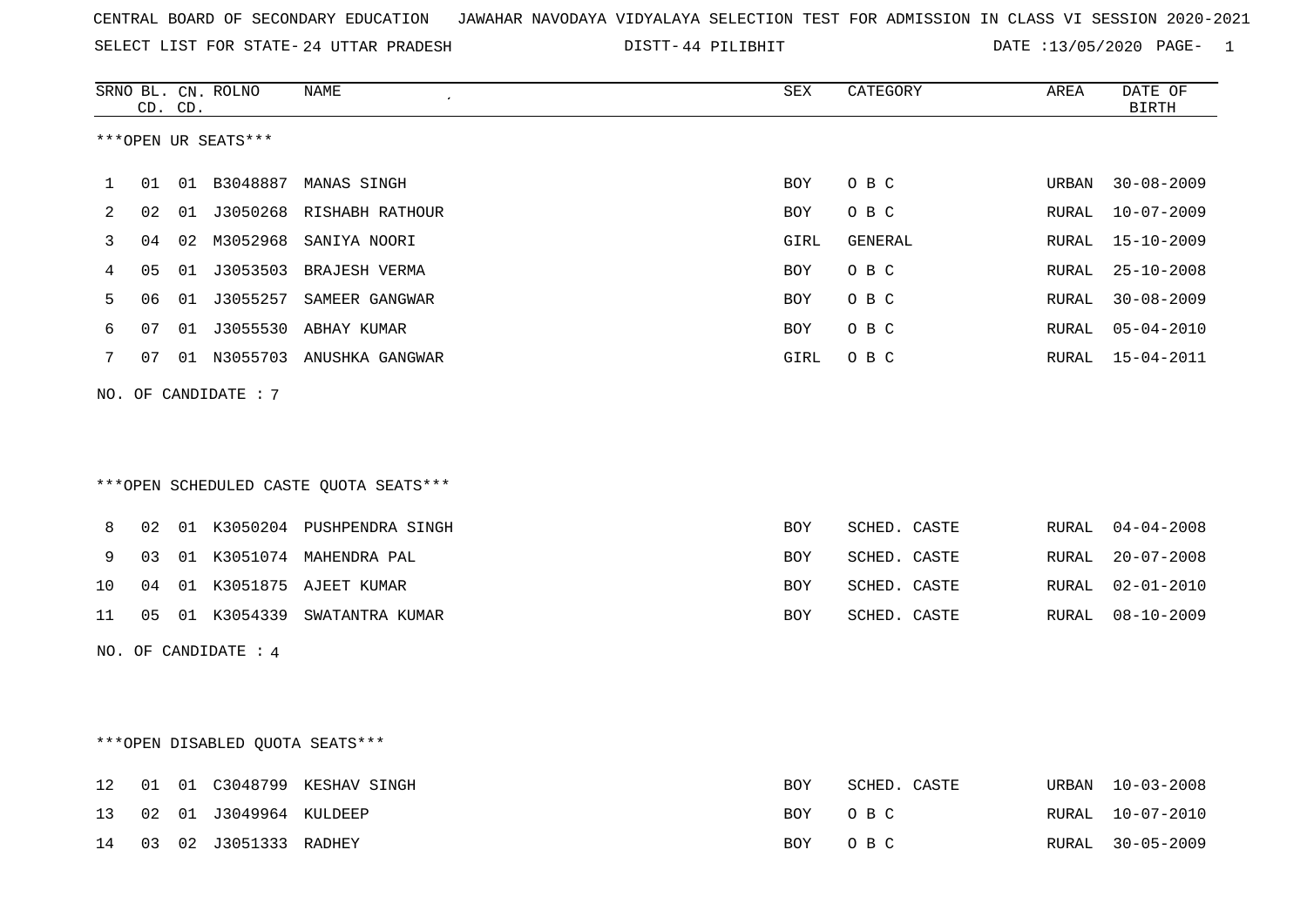SELECT LIST FOR STATE- DISTT- 24 UTTAR PRADESH

44 PILIBHIT DATE :13/05/2020 PAGE- 2

|    |    | CD. CD. | SRNO BL. CN. ROLNO      | NAME                                   | SEX        | CATEGORY     | AREA  | DATE OF<br>$\operatorname{BIRTH}$ |
|----|----|---------|-------------------------|----------------------------------------|------------|--------------|-------|-----------------------------------|
|    |    |         | NO. OF CANDIDATE : 3    |                                        |            |              |       |                                   |
|    |    |         |                         |                                        |            |              |       |                                   |
|    |    |         |                         |                                        |            |              |       |                                   |
|    |    |         |                         | *** OPEN BACKWARD CLASS QUOTA SEATS*** |            |              |       |                                   |
| 15 |    |         | 01 02 N3049078 POONAM   |                                        | GIRL       | O B C        | RURAL | $09 - 11 - 2009$                  |
| 16 | 02 |         |                         | 01 J3049596 ADESH KUMAR                | <b>BOY</b> | O B C        | RURAL | $08 - 10 - 2010$                  |
| 17 | 02 |         |                         | 01 N3049936 KHUSHI SHARMA              | GIRL       | O B C        | RURAL | $03 - 05 - 2010$                  |
| 18 | 06 |         |                         | 01 F3054613 ANSHIKA GANGWAR            | GIRL       | O B C        | URBAN | $10 - 06 - 2010$                  |
| 19 | 07 |         |                         | 01 N3055519 AARTI YADAV                | GIRL       | O B C        | RURAL | $10 - 07 - 2010$                  |
|    |    |         | NO. OF CANDIDATE : 5    |                                        |            |              |       |                                   |
|    |    |         |                         |                                        |            |              |       |                                   |
|    |    |         |                         |                                        |            |              |       |                                   |
|    |    |         |                         | ***OPEN SCHEDULED TRIBE QUOTA SEATS*** |            |              |       |                                   |
| 20 |    |         | 01 02 P3049056 PAYAL    |                                        | GIRL       | SCHED. TRIBE | RURAL | $03 - 09 - 2009$                  |
|    |    |         | NO. OF CANDIDATE : 1    |                                        |            |              |       |                                   |
|    |    |         |                         |                                        |            |              |       |                                   |
|    |    |         |                         |                                        |            |              |       |                                   |
|    |    |         | ***RURAL OPEN SEATS***  |                                        |            |              |       |                                   |
|    |    |         |                         |                                        |            |              |       |                                   |
| 21 |    |         |                         | 01 01 J3048354 AASHU GANGWAR           | BOY        | O B C        | RURAL | $01 - 10 - 2010$                  |
| 22 | 01 |         | 01 I3048404 AMAN DAS    |                                        | BOY        | GENERAL      | RURAL | $30 - 11 - 2009$                  |
| 23 | 01 |         | 01 K3048665 GAURAV      |                                        | BOY        | SCHED. CASTE | RURAL | 26-01-2010                        |
| 24 |    |         | 01 02 J3049010 NILAMBER |                                        | BOY        | $O$ B $C$    | RURAL | $15 - 04 - 2010$                  |
| 25 |    |         |                         | 02 01 J3049658 ANKIT GANGWAR           | BOY        | O B C        | RURAL | $04 - 04 - 2008$                  |
| 26 |    |         |                         | 02 01 M3050009 MANPREET KAUR           | GIRL       | GENERAL      | RURAL | $25 - 07 - 2007$                  |
| 27 |    |         |                         | 03 01 J3050561 AAYUSH GANGWAR          | BOY        | O B C        | RURAL | $05 - 02 - 2008$                  |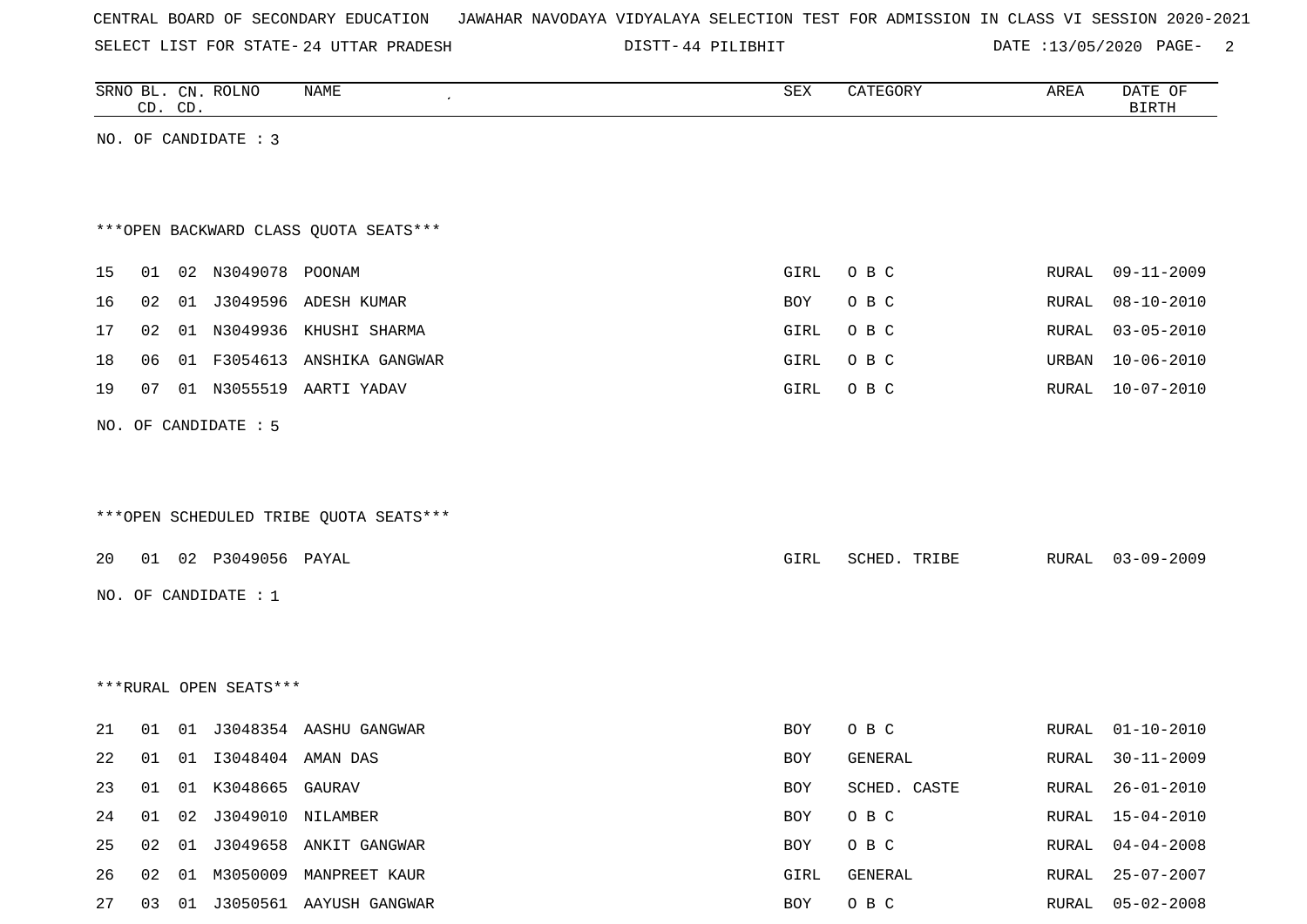SELECT LIST FOR STATE- DISTT- 24 UTTAR PRADESH

44 PILIBHIT DATE :13/05/2020 PAGE- 3

|    |    | CD. CD. | SRNO BL. CN. ROLNO     | NAME                        | SEX        | CATEGORY       | AREA         | DATE OF<br><b>BIRTH</b> |
|----|----|---------|------------------------|-----------------------------|------------|----------------|--------------|-------------------------|
|    |    |         | ***RURAL OPEN SEATS*** |                             |            |                |              |                         |
| 28 | 03 | 02      | J3051277               | PRABHAT GANGWAR             | <b>BOY</b> | O B C          | <b>RURAL</b> | $31 - 03 - 2010$        |
| 29 | 03 | 02      | J3051453               | SACHIN KUMAR                | BOY        | O B C          | RURAL        | $10 - 12 - 2009$        |
| 30 | 04 | 01      |                        | J3051850 ADITYA GANGWAR     | BOY        | O B C          | RURAL        | $01 - 01 - 2009$        |
| 31 | 04 | 01      |                        | I3051859 ADITYA SINGH       | <b>BOY</b> | <b>GENERAL</b> | <b>RURAL</b> | $05 - 09 - 2010$        |
| 32 | 04 | 01      |                        | I3052191 DEEPESH PANDEY     | BOY        | GENERAL        | RURAL        | $22 - 08 - 2010$        |
| 33 | 04 | 01      | J3052201               | DHAN PAL                    | BOY        | O B C          | <b>RURAL</b> | $04 - 10 - 2008$        |
| 34 | 04 | 01      |                        | J3052577 NAJEEM ALI         | BOY        | O B C          | RURAL        | $01 - 01 - 2008$        |
| 35 | 04 | 02      | J3052695 PRABHAT       |                             | BOY        | O B C          | RURAL        | $15 - 01 - 2010$        |
| 36 | 04 | 02      | M3053126               | SIDDHIMA AWASTHI            | GIRL       | GENERAL        | RURAL        | $09 - 07 - 2009$        |
| 37 | 04 | 02      | M3053168               | SUHANI SINGH                | GIRL       | GENERAL        | RURAL        | $15 - 04 - 2010$        |
| 38 | 04 | 02      | J3053249               | UTKARSH                     | <b>BOY</b> | O B C          | <b>RURAL</b> | $17 - 06 - 2009$        |
| 39 | 05 | 01      | J3053358               | AARIZ VARSI                 | BOY        | O B C          | RURAL        | $18 - 02 - 2009$        |
| 40 | 05 | 01      | J3054179               | SANJU VERMA                 | <b>BOY</b> | O B C          | RURAL        | $15 - 03 - 2009$        |
| 41 | 05 | 01      | J3054364               | UVAISH IDRISHI              | BOY        | O B C          | <b>RURAL</b> | $05 - 09 - 2007$        |
| 42 | 05 | 01      | J3054423               | YUVRAJ SINGH                | BOY        | O B C          | RURAL        | $16 - 11 - 2009$        |
| 43 | 06 | 01      | J3054639 ARAV          |                             | BOY        | O B C          | RURAL        | $10 - 05 - 2008$        |
| 44 | 06 | 01      |                        | J3054710 BRIJESH RATHOR     | BOY        | O B C          | RURAL        | $17 - 06 - 2009$        |
| 45 | 06 | 01      | M3054742 DIVYANSI      |                             | GIRL       | GENERAL        | RURAL        | $08 - 08 - 2009$        |
| 46 | 07 | 01      |                        | J3055550 ABHISHEK KUMAR PAL | <b>BOY</b> | O B C          | <b>RURAL</b> | $23 - 09 - 2009$        |
| 47 | 07 | 01      | M3055854               | GARIMA                      | GIRL       | <b>GENERAL</b> | RURAL        | $03 - 04 - 2010$        |
| 48 | 07 | 01      |                        | J3056395 RAVIVISHAL VERMA   | <b>BOY</b> | O B C          | RURAL        | $21 - 05 - 2010$        |
|    |    |         |                        |                             |            |                |              |                         |

NO. OF CANDIDATE : 28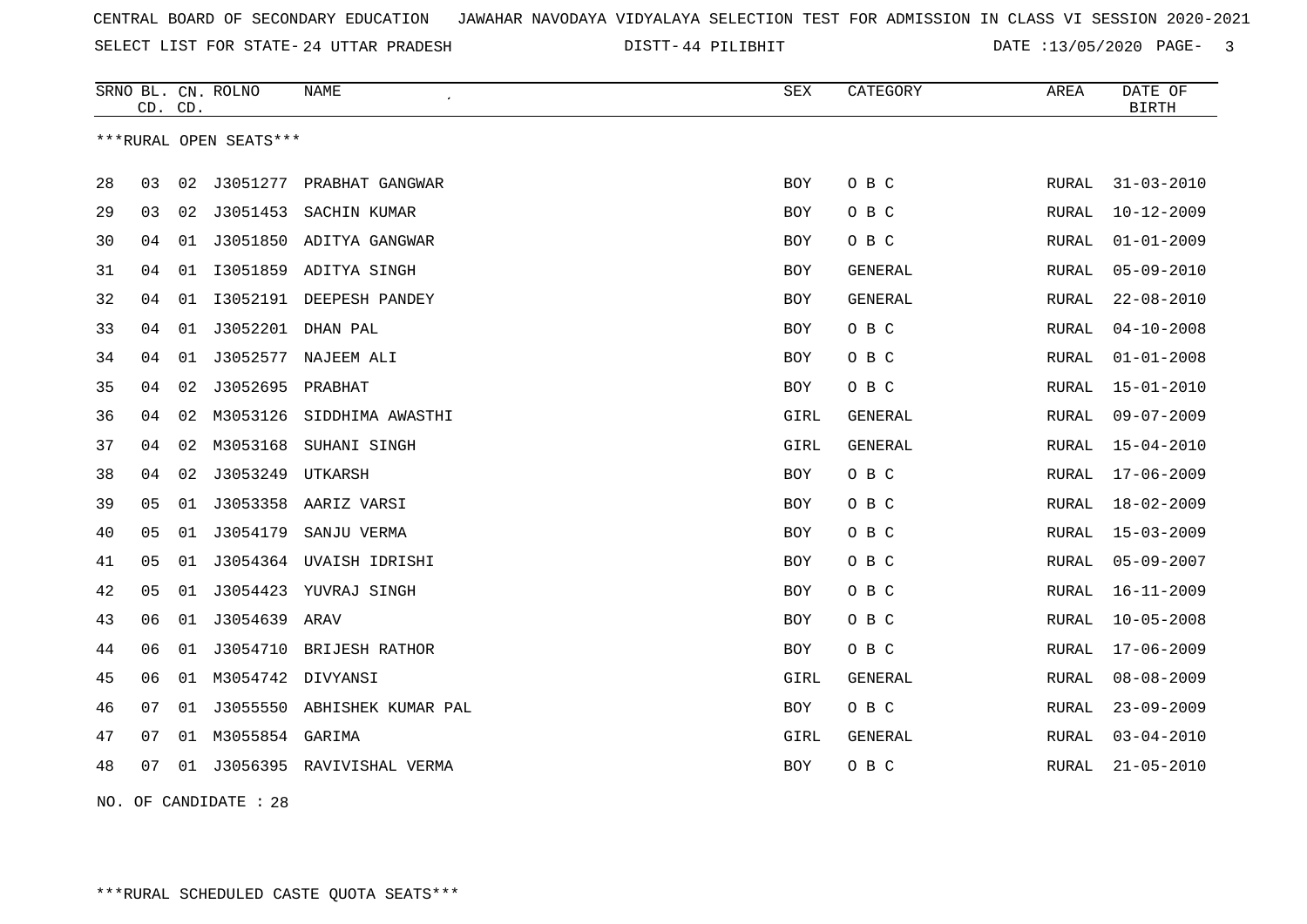SELECT LIST FOR STATE- DISTT- 24 UTTAR PRADESH

44 PILIBHIT DATE :13/05/2020 PAGE- 4

|    | CD. CD.  | SRNO BL. CN. ROLNO    | <b>NAME</b>                             | SEX        | CATEGORY     | AREA         | DATE OF<br><b>BIRTH</b> |
|----|----------|-----------------------|-----------------------------------------|------------|--------------|--------------|-------------------------|
|    |          |                       | ***RURAL SCHEDULED CASTE QUOTA SEATS*** |            |              |              |                         |
| 49 | 01       | 01 K3048569           | BHOLA VISHWAS                           | <b>BOY</b> | SCHED. CASTE | RURAL        | $02 - 03 - 2009$        |
| 50 | 03       |                       | 01 K3050777 ATENDRA KUMAR               | <b>BOY</b> | SCHED. CASTE | RURAL        | $12 - 07 - 2009$        |
| 51 | 03<br>02 |                       | 03051567 SHEETAL BHARTI                 | GIRL       | SCHED. CASTE | RURAL        | $01 - 01 - 2009$        |
| 52 | 04<br>01 |                       | K3051835 ABHISHEK KUMAR                 | <b>BOY</b> | SCHED. CASTE | <b>RURAL</b> | $04 - 06 - 2008$        |
| 53 | 04<br>01 |                       | K3051991 ANKIT SAROJ                    | BOY        | SCHED. CASTE | RURAL        | $04 - 05 - 2009$        |
| 54 | 04       |                       | 01 03052051 ANUSHKA GAUTAM              | GIRL       | SCHED. CASTE | RURAL        | $03 - 01 - 2010$        |
| 55 | 04<br>01 | K3052556              | MUNENDAR KUMAR                          | <b>BOY</b> | SCHED. CASTE | <b>RURAL</b> | $01 - 01 - 2008$        |
| 56 | 05       | 01 K3054026           | PRINCE                                  | BOY        | SCHED. CASTE | RURAL        | $06 - 01 - 2009$        |
| 57 | 05       |                       | 01 K3054354 UJJWAL BHARTI               | BOY        | SCHED. CASTE | RURAL        | $15 - 07 - 2008$        |
| 58 | 06       | 01 K3054588           | ANKIT KUMAR                             | BOY        | SCHED. CASTE | RURAL        | $10 - 03 - 2009$        |
| 59 | 07       | 01 K3056616           | SHIVAM KUMAR                            | <b>BOY</b> | SCHED. CASTE | RURAL        | $11 - 07 - 2010$        |
|    |          | NO. OF CANDIDATE : 11 |                                         |            |              |              |                         |
|    |          |                       |                                         |            |              |              |                         |
|    |          |                       |                                         |            |              |              |                         |
|    |          |                       | ***RURAL BACKWARD CLASS QUOTA SEATS***  |            |              |              |                         |
| 60 | 01       |                       | 01 N3048764 KAMNI VERMA                 | GIRL       | O B C        | RURAL        | $05 - 07 - 2009$        |
| 61 | 02       |                       | 01 N3050432 SHRDHA SINGH                | GIRL       | O B C        | RURAL        | $04 - 02 - 2011$        |
| 62 | 03       |                       | 01 N3050667 ANJALI SAXENA               | GIRL       | O B C        | RURAL        | $04 - 03 - 2009$        |

64 03 01 N3051182 NEELAM VERMA GIRL O B C GIRL O B C

65 04 02 N3053058 SHEETAL GIRL O B C RURAL 09-07-2008

66 05 01 N3053555 DIVYA VERMA GIRL O B C RURAL 10-03-2009

67 05 01 N3053611 HRADEYSH RATHORE GIRL O B C

68 05 01 N3053777 MANISHA KUMARI VERMA GARA GIRL O B C 69 06 01 J3054497 AJEET GANGWAR BOY O B C RURAL 01-05-2009

63 03 01 N3051077 MAHIRA BEE GIRL O B C RURAL 01-01-2009 RURAL 06-04-2009 RURAL 26-06-2009 RURAL 05-04-2010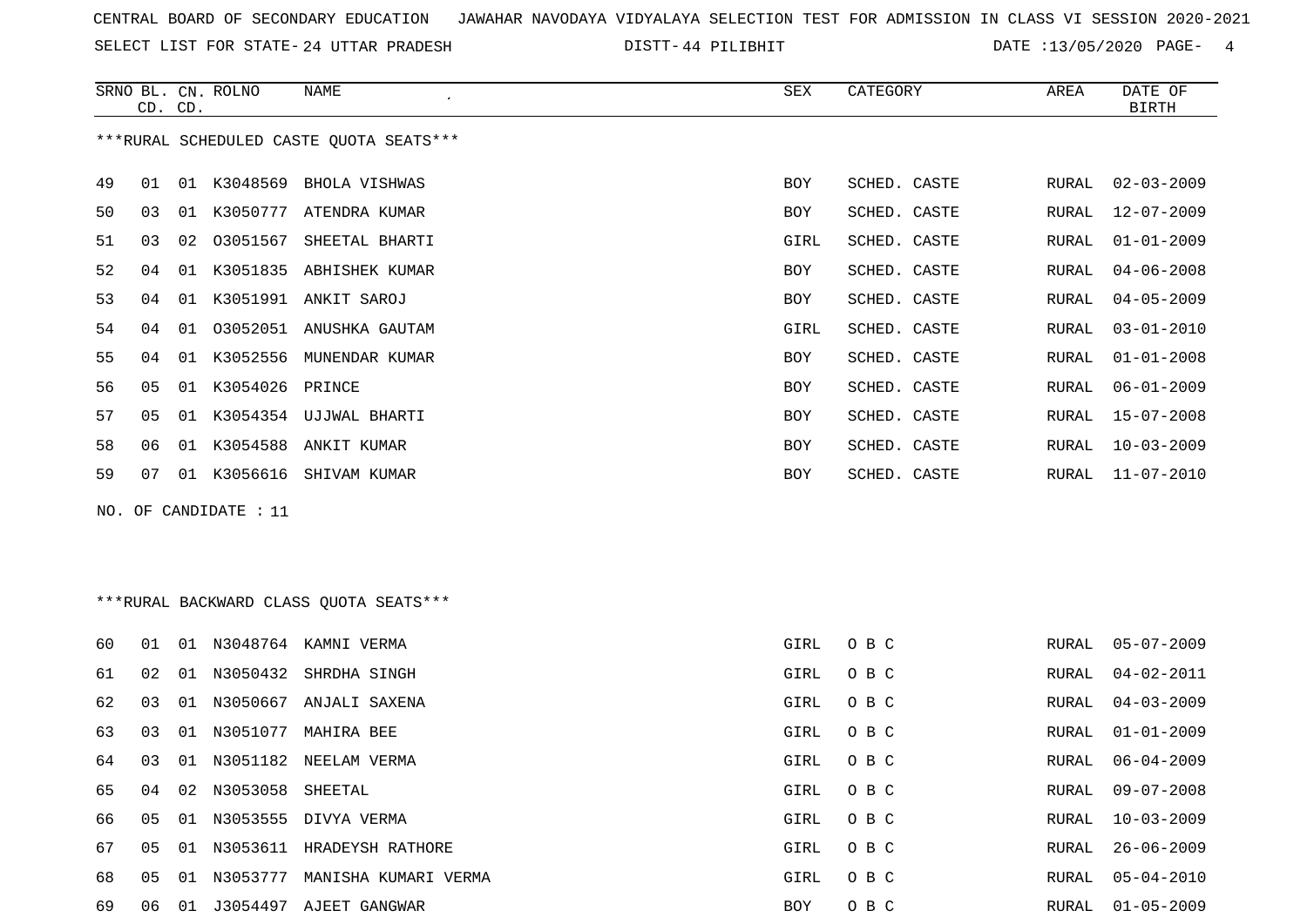SELECT LIST FOR STATE- DISTT- 24 UTTAR PRADESH

44 PILIBHIT DATE :13/05/2020 PAGE- 5

|    | CD. CD. |    | SRNO BL. CN. ROLNO      | NAME                                   | SEX  | CATEGORY | AREA  | DATE OF<br>BIRTH |
|----|---------|----|-------------------------|----------------------------------------|------|----------|-------|------------------|
|    |         |    |                         | ***RURAL BACKWARD CLASS OUOTA SEATS*** |      |          |       |                  |
| 70 | 06      |    | 01 J3054584 ANKIT       |                                        | BOY  | O B C    |       | RURAL 10-07-2009 |
| 71 | 06      | 01 |                         | N3054638 ARADHANA GANGWAR              | GIRL | O B C    | RURAL | $07 - 04 - 2010$ |
| 72 | 06      | 01 |                         | N3055246 SAKSHI DEVI GANGWAR           | GIRL | O B C    | RURAL | 06-06-2008       |
| 73 | 07      | 01 |                         | N3055615 AMOLI JAISWAL                 | GIRL | O B C    | RURAL | $30 - 08 - 2010$ |
| 74 | 07      | 01 |                         | J3056263 PRANJAL PATEL                 | BOY  | O B C    | RURAL | $10 - 05 - 2009$ |
| 75 | 07      |    |                         | 01 J3056654 SHOBHIT KUMAR              | BOY  | O B C    | RURAL | $01 - 01 - 2010$ |
|    |         |    | NO. OF CANDIDATE : $16$ |                                        |      |          |       |                  |
|    |         |    |                         |                                        |      |          |       |                  |
|    |         |    |                         |                                        |      |          |       |                  |

# \*\*\*RURAL SCHEDULED TRIBE QUOTA SEATS\*\*\*

|    |  |                           | 76 02 01 K3049636 ANAND PRAKASH  | <b>BOY</b> | SCHED. CASTE | RURAL 15-01-2011 |
|----|--|---------------------------|----------------------------------|------------|--------------|------------------|
|    |  | 77 02 01 K3050278 ROHIT   |                                  | BOY        | SCHED. CASTE | RURAL 02-02-2009 |
|    |  |                           | 78 04 01 K3051888 AKHILESH KUMAR | <b>BOY</b> | SCHED. CASTE | RURAL 06-05-2009 |
|    |  | 79 04 01 K3052094 ASHEESH |                                  | <b>BOY</b> | SCHED. CASTE | RURAL 06-05-2010 |
| 80 |  | 04 01 03052312 JIGYASA    |                                  | GIRL       | SCHED. CASTE | RURAL 17-01-2009 |
|    |  |                           |                                  |            |              |                  |

#### NO. OF CANDIDATE : 5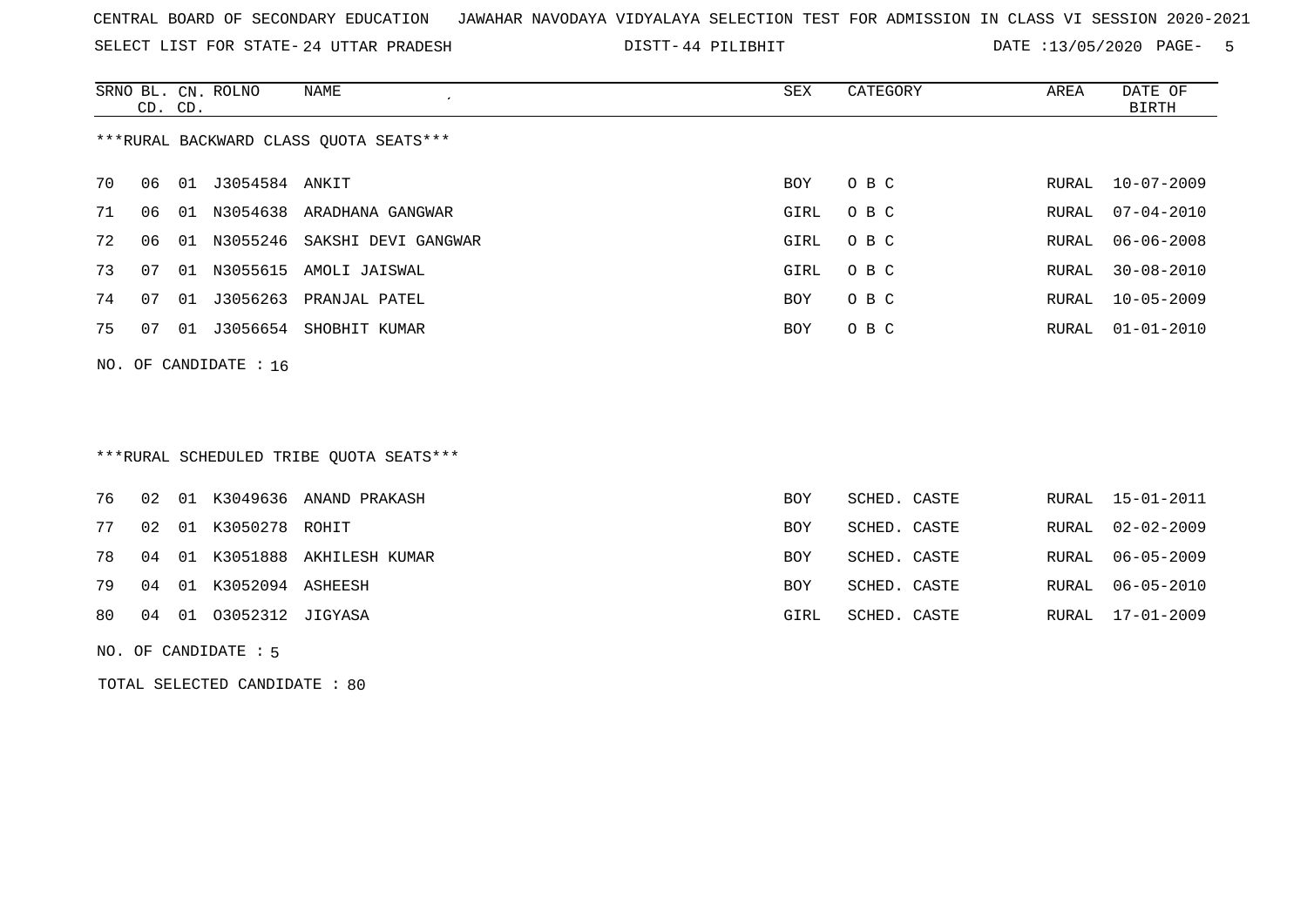|  |  |  |  | CENTRAL BOARD OF SECONDARY EDUCATION GJAWAHAR NAVODAYA VIDYALAYA SELECTION TEST FOR ADMISSION IN CLASS VI SESSION 2020-2021 |  |  |  |  |  |  |  |  |  |  |  |
|--|--|--|--|-----------------------------------------------------------------------------------------------------------------------------|--|--|--|--|--|--|--|--|--|--|--|
|--|--|--|--|-----------------------------------------------------------------------------------------------------------------------------|--|--|--|--|--|--|--|--|--|--|--|

SELECT LIST FOR STATE- DISTT- 24 UTTAR PRADESH

45 PRATAPGARH DATE :13/05/2020 PAGE- 1

|    |    | CD. CD. | SRNO BL. CN. ROLNO     | NAME                                   | <b>SEX</b>  | CATEGORY       | AREA  | DATE OF<br><b>BIRTH</b> |
|----|----|---------|------------------------|----------------------------------------|-------------|----------------|-------|-------------------------|
|    |    |         | ***OPEN UR SEATS***    |                                        |             |                |       |                         |
| 1  | 01 |         |                        | 01 E3056885 ANSHIKA MISHRA             | GIRL        | GENERAL        | URBAN | $02 - 01 - 2010$        |
| 2  | 02 |         |                        | 01 J3057171 HARISH PATEL               | BOY         | O B C          | RURAL | $21 - 05 - 2009$        |
| 3  | 07 |         |                        | 01 I3057819 ARCHIT TIWARI              | BOY         | GENERAL        | RURAL | $04 - 09 - 2009$        |
| 4  | 07 |         | 01 M3057919 RIDDHI     |                                        | GIRL        | <b>GENERAL</b> | RURAL | $20 - 10 - 2009$        |
| 5  | 13 |         |                        | 01 M3059004 VAISHALI TRIPATHI          | GIRL        | <b>GENERAL</b> | RURAL | $28 - 06 - 2008$        |
| 6  | 15 |         |                        | 01 B3059287 ANKIT DHURIYA              | BOY         | O B C          | URBAN | $02 - 02 - 2008$        |
|    |    |         | NO. OF CANDIDATE $: 6$ |                                        |             |                |       |                         |
|    |    |         |                        | ***OPEN SCHEDULED CASTE QUOTA SEATS*** |             |                |       |                         |
|    |    |         |                        |                                        |             |                |       |                         |
| 7  | 07 |         | 01 03057833 ASTHA      |                                        | <b>GIRL</b> | SCHED. CASTE   | RURAL | $10 - 08 - 2009$        |
| 8  | 07 |         |                        | 01 K3057862 HIMANSHU SAROJ             | BOY         | SCHED. CASTE   | RURAL | $30 - 09 - 2008$        |
| 9  | 07 |         | 01 K3057891 NEERAJ     |                                        | BOY         | SCHED. CASTE   | RURAL | $08 - 03 - 2008$        |
| 10 | 07 |         |                        | 01 K3057935 SANJEEV SAROJ              | BOY         | SCHED. CASTE   | RURAL | $01 - 07 - 2008$        |
| 11 | 16 |         |                        | 01 K3059648 PRINCE KUMAR               | BOY         | SCHED. CASTE   | RURAL | $28 - 08 - 2008$        |
|    |    |         | NO. OF CANDIDATE : 5   |                                        |             |                |       |                         |
|    |    |         |                        |                                        |             |                |       |                         |
|    |    |         |                        | *** OPEN DISABLED QUOTA SEATS***       |             |                |       |                         |
| 12 | 13 |         | 01 K3058901 KRISH      |                                        | BOY         | SCHED. CASTE   | RURAL | $03 - 03 - 2010$        |
| 13 | 14 |         |                        | 01 J3059051 ANISH PATEL                | BOY         | O B C          | RURAL | $01 - 07 - 2007$        |
| 14 | 17 |         |                        | 01 J3059759 NITIN GUPTA                | <b>BOY</b>  | O B C          | RURAL | $15 - 07 - 2009$        |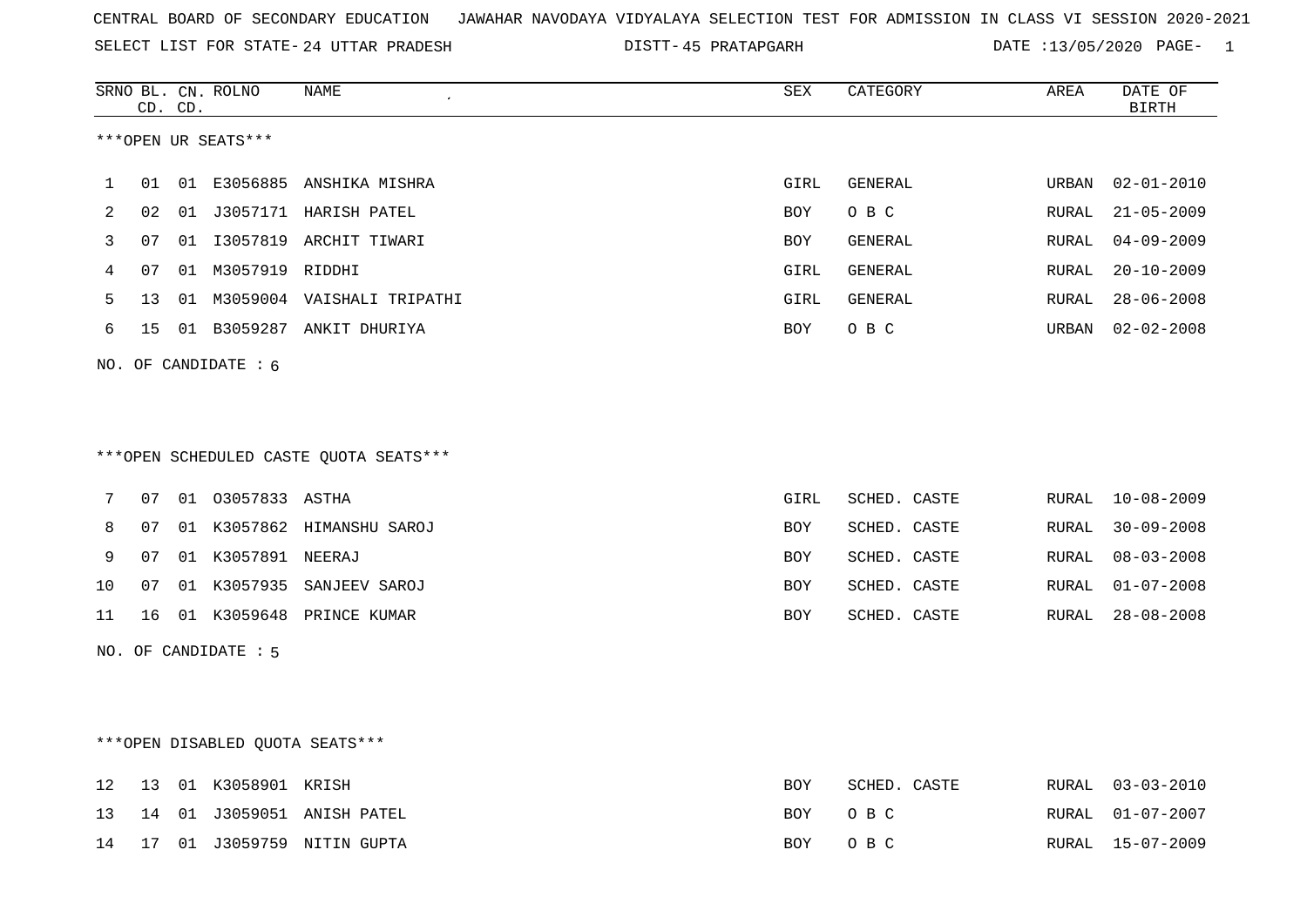SELECT LIST FOR STATE- DISTT- 24 UTTAR PRADESH

45 PRATAPGARH DATE :13/05/2020 PAGE- 2

|    |    | CD. CD. | SRNO BL. CN. ROLNO     | <b>NAME</b>                            | SEX        | CATEGORY     | AREA  | DATE OF<br><b>BIRTH</b> |
|----|----|---------|------------------------|----------------------------------------|------------|--------------|-------|-------------------------|
|    |    |         | NO. OF CANDIDATE : 3   |                                        |            |              |       |                         |
|    |    |         |                        |                                        |            |              |       |                         |
|    |    |         |                        |                                        |            |              |       |                         |
|    |    |         |                        | *** OPEN BACKWARD CLASS QUOTA SEATS*** |            |              |       |                         |
| 15 | 01 |         |                        | 01 N3056875 ANANYA PRAGYA GUPTA        | GIRL       | O B C        | RURAL | $27 - 02 - 2009$        |
| 16 | 02 |         |                        | 01 J3057172 HARSHIT PAL                | BOY        | O B C        | RURAL | 19-04-2010              |
| 17 | 06 |         |                        | 01 J3057584 AVIRAL GUPTA               | BOY        | O B C        | RURAL | $02 - 09 - 2009$        |
| 18 | 06 |         |                        | 01 N3057595 DEEPTI SINGH               | GIRL       | O B C        | RURAL | 15-09-2007              |
| 19 | 07 |         |                        | 01 N3057903 PRANSHI KUSHWAHA           | GIRL       | O B C        | RURAL | $01 - 01 - 2008$        |
|    |    |         | NO. OF CANDIDATE : 5   |                                        |            |              |       |                         |
|    |    |         |                        |                                        |            |              |       |                         |
|    |    |         |                        |                                        |            |              |       |                         |
|    |    |         |                        | ***OPEN SCHEDULED TRIBE QUOTA SEATS*** |            |              |       |                         |
|    |    |         |                        |                                        |            |              |       |                         |
| 20 | 08 |         |                        | 01 L3058171 SUMIT KUMAR                | BOY        | SCHED. TRIBE | RURAL | $05 - 03 - 2011$        |
|    |    |         | NO. OF CANDIDATE : $1$ |                                        |            |              |       |                         |
|    |    |         |                        |                                        |            |              |       |                         |
|    |    |         |                        |                                        |            |              |       |                         |
|    |    |         | ***RURAL OPEN SEATS*** |                                        |            |              |       |                         |
| 21 | 01 |         |                        | 01 I3056972 NARAYAN SOMVANSHI          | BOY        | GENERAL      | RURAL | $15 - 10 - 2010$        |
| 22 | 02 |         |                        | 01 J3057114 ADESH YADAV                | <b>BOY</b> | O B C        | RURAL | $16 - 10 - 2008$        |
| 23 | 02 |         |                        | 01 J3057249 VIMAL SINGH                | BOY        | O B C        | RURAL | $28 - 10 - 2008$        |
| 24 | 03 |         |                        | 01 J3057260 ADARSH YADAV               | BOY        | O B C        | RURAL | $10 - 10 - 2010$        |
| 25 | 04 |         |                        | 01 J3057359 ASMIT PATEL                | BOY        | O B C        | RURAL | $15 - 07 - 2009$        |
| 26 | 05 |         |                        | 01 J3057451 ADITYA PATEL               | BOY        | O B C        | RURAL | $04 - 02 - 2011$        |
| 27 |    |         |                        | 05 01 J3057506 YASH JAISWAL            | BOY        | O B C        |       | RURAL 25-04-2009        |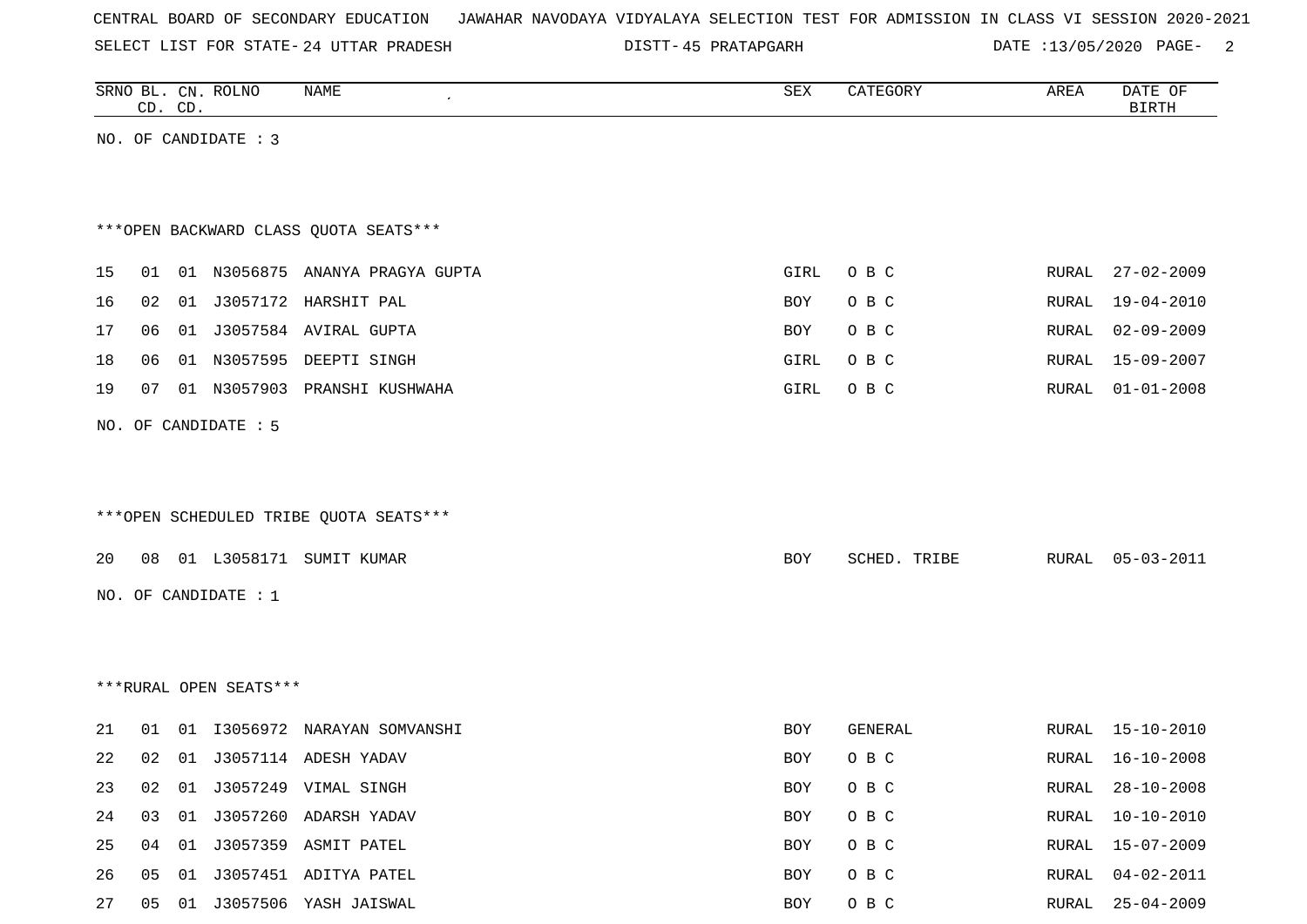SELECT LIST FOR STATE- DISTT- 24 UTTAR PRADESH

45 PRATAPGARH DATE :13/05/2020 PAGE- 3

|    | CD. CD. |    | SRNO BL. CN. ROLNO     | <b>NAME</b>            | SEX        | CATEGORY       | AREA         | DATE OF<br><b>BIRTH</b> |
|----|---------|----|------------------------|------------------------|------------|----------------|--------------|-------------------------|
|    |         |    | ***RURAL OPEN SEATS*** |                        |            |                |              |                         |
| 28 | 06      | 01 | J3057508               | ABHAY KUMAR            | <b>BOY</b> | O B C          | RURAL        | $04 - 09 - 2008$        |
| 29 | 06      | 01 | I3057511               | ABHINAV SRIVASTAV      | <b>BOY</b> | <b>GENERAL</b> | <b>RURAL</b> | $08 - 03 - 2011$        |
| 30 | 07      | 01 | M3057809               | ANSHEEKA MISHRA        | GIRL       | GENERAL        | RURAL        | $12 - 03 - 2009$        |
| 31 | 07      | 01 | M3058001               | YASHI MISHRA           | GIRL       | GENERAL        | RURAL        | $10 - 07 - 2010$        |
| 32 | 08      | 01 | I3058154               | SHIVDEEP SINGH         | BOY        | <b>GENERAL</b> | RURAL        | $01 - 01 - 2009$        |
| 33 | 08      | 01 | M3058176               | TUSHA                  | GIRL       | <b>GENERAL</b> | <b>RURAL</b> | $01 - 01 - 2008$        |
| 34 | 09      | 01 | M3058209               | ANJANA PANDEY          | GIRL       | GENERAL        | <b>RURAL</b> | $30 - 05 - 2009$        |
| 35 | 09      | 01 | J3058277               | PANKAJ KUMAR PATEL     | <b>BOY</b> | O B C          | RURAL        | $18 - 10 - 2007$        |
| 36 | 10      | 01 | I3058353               | ABHINANDAN TIWARI      | <b>BOY</b> | <b>GENERAL</b> | RURAL        | 18-04-2010              |
| 37 | 10      | 01 | N3058391               | KHUSHBOO PATEL         | GIRL       | O B C          | RURAL        | $21 - 08 - 2008$        |
| 38 | 11      | 01 | J3058601               | SLOK PATEL             | <b>BOY</b> | O B C          | <b>RURAL</b> | $23 - 10 - 2007$        |
| 39 | 12      | 01 | I3058630               | ADESH TIWARI           | <b>BOY</b> | <b>GENERAL</b> | RURAL        | $06 - 08 - 2007$        |
| 40 | 13      | 01 | M3058960               | SACHI                  | GIRL       | GENERAL        | <b>RURAL</b> | $02 - 09 - 2009$        |
| 41 | 14      | 01 | J3059041               | AMAN YADAV             | <b>BOY</b> | O B C          | <b>RURAL</b> | $17 - 12 - 2007$        |
| 42 | 14      | 01 | J3059145               | PRASHANT YADAV         | <b>BOY</b> | O B C          | RURAL        | $01 - 07 - 2007$        |
| 43 | 15      | 01 |                        | M3059374 KHUSHI PANDEY | GIRL       | GENERAL        | RURAL        | $06 - 07 - 2007$        |
| 44 | 16      | 01 | J3059644               | PRADEEP KUMAR          | <b>BOY</b> | O B C          | <b>RURAL</b> | $01 - 09 - 2008$        |
| 45 | 17      | 01 | M3059793               | TANISH SINGH           | GIRL       | <b>GENERAL</b> | RURAL        | $11 - 10 - 2008$        |

NO. OF CANDIDATE : 25

\*\*\*RURAL SCHEDULED CASTE QUOTA SEATS\*\*\*

|  |  | 46 04 01 K3057361 AYUSH KUMAR DHURIYA | BOY        | SCHED. CASTE |  | RURAL 14-06-2009 |
|--|--|---------------------------------------|------------|--------------|--|------------------|
|  |  | 47 07 01 K3057783 ABHISHEK KUMAR      | <b>BOY</b> | SCHED. CASTE |  | RURAL 08-04-2008 |
|  |  | 48 07 01 K3057848 DHEERENDRA SAROJ    | <b>BOY</b> | SCHED. CASTE |  | RURAL 15-08-2008 |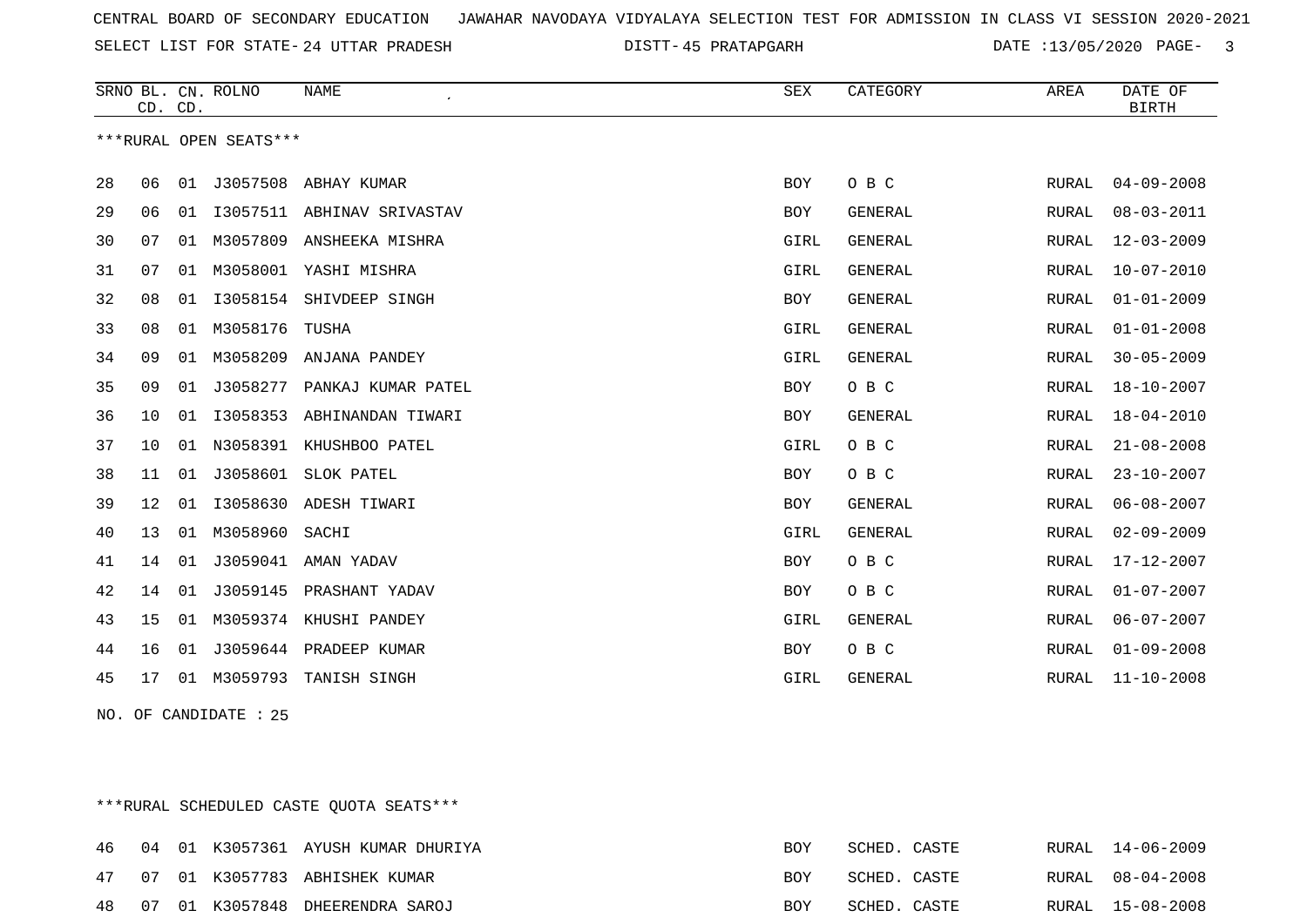SELECT LIST FOR STATE- DISTT- 24 UTTAR PRADESH

45 PRATAPGARH DATE :13/05/2020 PAGE- 4

|    | CD. CD. |    | SRNO BL. CN. ROLNO    | <b>NAME</b>                             | SEX        | CATEGORY     | AREA  | DATE OF<br><b>BIRTH</b> |
|----|---------|----|-----------------------|-----------------------------------------|------------|--------------|-------|-------------------------|
|    |         |    |                       | ***RURAL SCHEDULED CASTE QUOTA SEATS*** |            |              |       |                         |
| 49 | 07      |    |                       | 01 K3057960 SHANI GAUTAM                | <b>BOY</b> | SCHED. CASTE | RURAL | $01 - 01 - 2008$        |
| 50 | 08      |    | 01 03058017           | AKANKSHA RAY                            | GIRL       | SCHED. CASTE | RURAL | $01 - 01 - 2008$        |
| 51 | 08      |    |                       | 01 K3058069 HIMANSHU SAROJ              | <b>BOY</b> | SCHED. CASTE | RURAL | $09 - 07 - 2009$        |
| 52 | 09      | 01 |                       | 03058205 ANAMIKA GAUTAM                 | GIRL       | SCHED. CASTE | RURAL | $01 - 07 - 2008$        |
| 53 | 13      | 01 |                       | 03058837 ANAMIKA KAITHWAS               | GIRL       | SCHED. CASTE | RURAL | $20 - 10 - 2007$        |
| 54 | 13      |    |                       | 01 K3058854 ANSHU SAROJ                 | <b>BOY</b> | SCHED. CASTE | RURAL | $04 - 05 - 2009$        |
| 55 | 14      |    |                       | 01 K3059060 ANUJ VISHWAKARMA            | <b>BOY</b> | SCHED. CASTE | RURAL | $03 - 07 - 2009$        |
| 56 | 14      |    |                       | 01  03059099  ISHU SAROJ                | GIRL       | SCHED. CASTE | RURAL | $28 - 10 - 2007$        |
| 57 | 14      |    | 01 K3059195 SHIVAM    |                                         | <b>BOY</b> | SCHED. CASTE | RURAL | $05 - 05 - 2008$        |
| 58 | 15      |    |                       | 01 K3059297 ANUJ SAROJ                  | <b>BOY</b> | SCHED. CASTE | RURAL | $07 - 04 - 2008$        |
| 59 | 17      |    |                       | 01 K3059788 SHUBH KANNAUJIYA            | <b>BOY</b> | SCHED. CASTE | RURAL | $06 - 04 - 2009$        |
|    |         |    | NO. OF CANDIDATE : 14 |                                         |            |              |       |                         |
|    |         |    |                       | *** RURAL BACKWARD CLASS QUOTA SEATS*** |            |              |       |                         |

| 60 | 01 | 01 | N3056954          | MANYA RAJ                  | GIRL       | O B C |       | RURAL 17-07-2009 |
|----|----|----|-------------------|----------------------------|------------|-------|-------|------------------|
| 61 | 02 | 01 | J3057159          | AYUSHMAN PATEL             | <b>BOY</b> | O B C | RURAL | $03 - 07 - 2009$ |
| 62 | 06 |    |                   | 01 N3057552 ANTIMA PATEL   | GIRL       | O B C | RURAL | 15-09-2008       |
| 63 | 06 |    | 01 J3057553       | ANUBHAV YADAV              | <b>BOY</b> | O B C | RURAL | 02-07-2009       |
| 64 | 06 |    | 01 J3057629       | LUCKY YADAV                | <b>BOY</b> | O B C | RURAL | 02-08-2008       |
| 65 | 06 | 01 |                   | J3057666 PRANAV YADAV      | BOY        | O B C | RURAL | 10-08-2008       |
| 66 | 06 |    | 01 J3057699 RUDRA |                            | <b>BOY</b> | O B C | RURAL | 24-06-2009       |
| 67 | 07 |    |                   | 01 N3057836 AYUSHI JAISWAL | GIRL       | O B C | RURAL | $20 - 09 - 2008$ |
| 68 | 07 |    |                   | 01 J3057858 HARSH JAISWAL  | BOY        | O B C | RURAL | $05 - 04 - 2009$ |
| 69 | 07 | 01 | N3057906          | PRATIMA PATEL              | GIRL       | O B C | RURAL | $11 - 10 - 2009$ |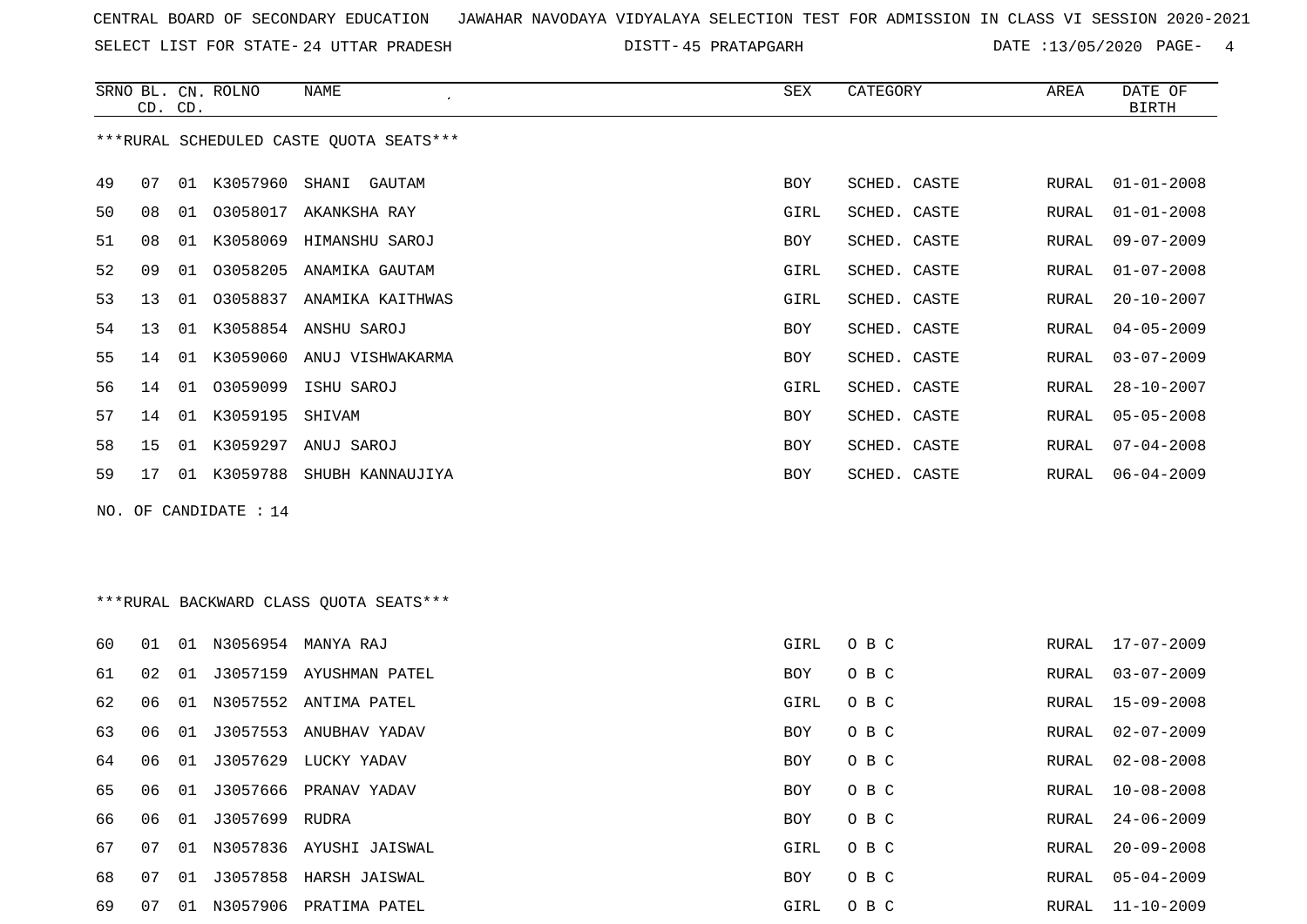SELECT LIST FOR STATE- DISTT- 24 UTTAR PRADESH

DISTT-45 PRATAPGARH DATE :13/05/2020 PAGE- 5

|    | CD. CD. |    | SRNO BL. CN. ROLNO      | NAME<br>$\cdot$                        | SEX  | CATEGORY | AREA  | DATE OF<br>BIRTH |
|----|---------|----|-------------------------|----------------------------------------|------|----------|-------|------------------|
|    |         |    |                         | ***RURAL BACKWARD CLASS OUOTA SEATS*** |      |          |       |                  |
| 70 | 07      | 01 | N3057939                | SARGAM SINGH                           | GIRL | O B C    | RURAL | $06 - 05 - 2009$ |
| 71 | 09      | 01 |                         | J3058282 PRINCE KUMAR PATEL            | BOY  | O B C    | RURAL | $07 - 03 - 2009$ |
| 72 | 12      | 01 | N3058645                | AMITA VERMA                            | GIRL | O B C    | RURAL | $28 - 10 - 2008$ |
| 73 | 13      | 01 |                         | N3058881 DIKSHA YADAV                  | GIRL | O B C    | RURAL | $01 - 01 - 2010$ |
| 74 | 15 01   |    |                         | J3059416 OM PRAKASH GUPTA              | BOY  | O B C    |       | RURAL 04-03-2008 |
| 75 | 17      | 01 | N3059776                | SANDHYA GUPTA                          | GIRL | O B C    |       | RURAL 13-08-2007 |
|    |         |    | NO. OF CANDIDATE : $16$ |                                        |      |          |       |                  |
|    |         |    |                         |                                        |      |          |       |                  |

# \*\*\*RURAL SCHEDULED TRIBE QUOTA SEATS\*\*\*

|  |  | 76  07  01  K3057853  GAURAV SAROJ | <b>BOY</b> | SCHED. CASTE |  | RURAL 24-07-2007 |
|--|--|------------------------------------|------------|--------------|--|------------------|
|  |  | 77 08 01 K3058125 ROHIT SAROJ      | BOY        | SCHED. CASTE |  | RURAL 02-04-2009 |
|  |  | 78 13 01 K3058823 ADARSH SAROJ     | BOY        | SCHED. CASTE |  | RURAL 10-10-2010 |
|  |  | 79 16 01 K3059594 ASHWANI KUMAR    | <b>BOY</b> | SCHED. CASTE |  | RURAL 01-01-2008 |
|  |  | 80 16 01 K3059693 YADWENDRA KUMAR  | <b>BOY</b> | SCHED. CASTE |  | RURAL 09-12-2009 |

NO. OF CANDIDATE : 5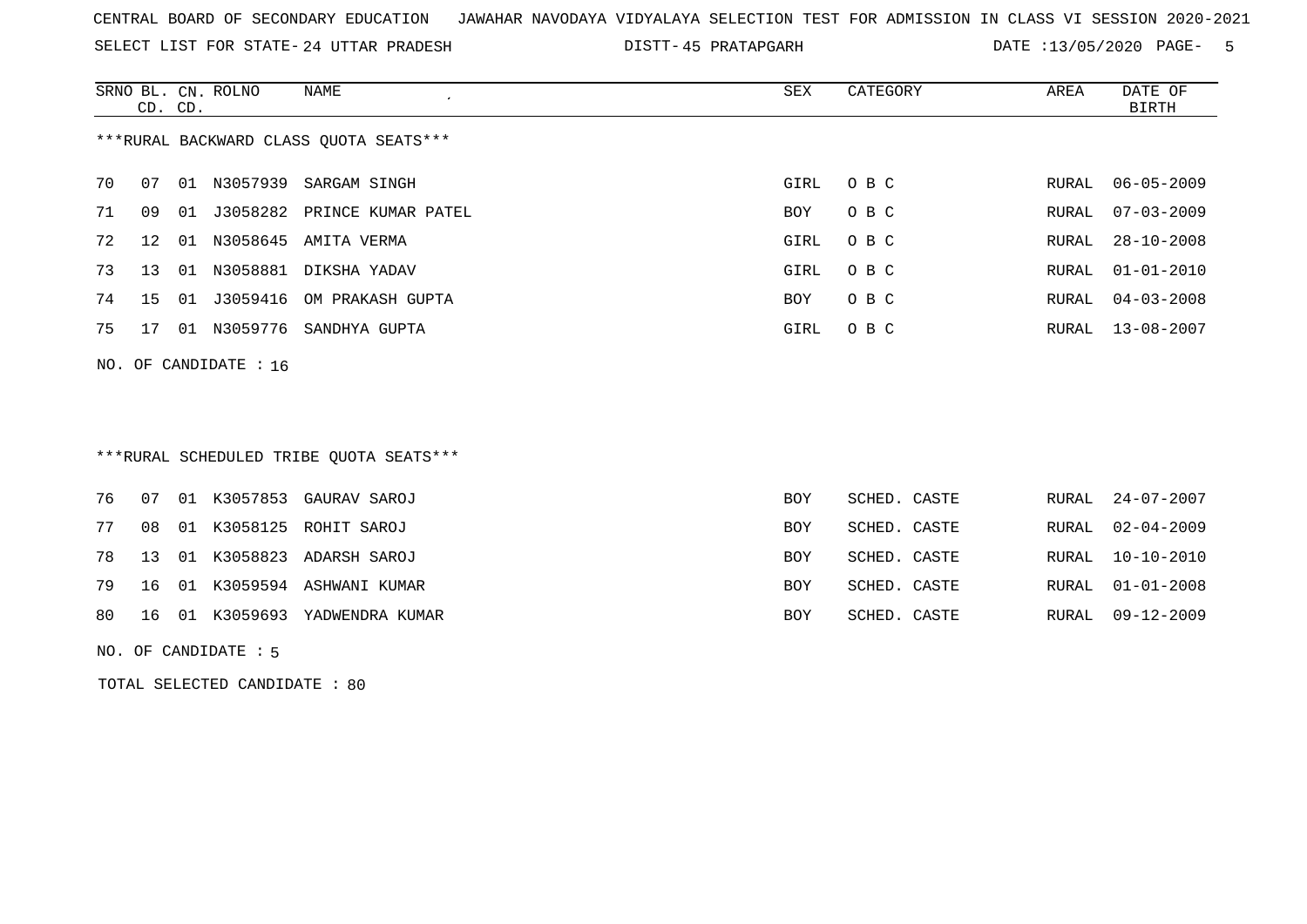| CENTRAL BOARD OF SECONDARY EDUCATION GUNAHAR NAVODAYA VIDYALAYA SELECTION TEST FOR ADMISSION IN CLASS VI SESSION 2020-2021 |  |  |  |
|----------------------------------------------------------------------------------------------------------------------------|--|--|--|
|----------------------------------------------------------------------------------------------------------------------------|--|--|--|

SELECT LIST FOR STATE- DISTT- 24 UTTAR PRADESH 46 SHAHJAHANPUR DATE :13/05/2020 PAGE- 1

|    |    | CD. CD. | SRNO BL. CN. ROLNO              | <b>NAME</b><br>$\epsilon$              | ${\tt SEX}$ | CATEGORY     | AREA  | DATE OF<br><b>BIRTH</b> |
|----|----|---------|---------------------------------|----------------------------------------|-------------|--------------|-------|-------------------------|
|    |    |         | ***OPEN UR SEATS***             |                                        |             |              |       |                         |
| 1  | 03 |         |                                 | 01 I3061025 AADARSH KUMAR              | BOY         | GENERAL      | RURAL | 10-08-2009              |
| 2  | 05 |         |                                 | 01 M3061879 AMOLI GUPTA                | GIRL        | GENERAL      | RURAL | $24 - 01 - 2009$        |
| 3  | 05 |         |                                 | 01 M3062238 PRAGYA DIXIT               | GIRL        | GENERAL      | RURAL | $16 - 10 - 2010$        |
| 4  | 05 |         |                                 | 01 J3062544 YASH RATHAUR               | BOY         | O B C        | RURAL | $17 - 04 - 2010$        |
| 5  | 12 | 02      |                                 | J3065935 PIYUSH RAJPUT                 | BOY         | O B C        | RURAL | $17 - 04 - 2009$        |
| 6  | 13 |         |                                 | 01 J3066357 ABHAY PRATAP SINGH         | BOY         | O B C        | RURAL | $20 - 08 - 2010$        |
| 7  | 13 |         |                                 | 01 M3066526 GUNJAN PANDEY              | GIRL        | GENERAL      | RURAL | $10 - 07 - 2009$        |
| 8  | 13 |         |                                 | 01 J3066766 SACHIN KUMAR               | BOY         | O B C        | RURAL | $20 - 08 - 2009$        |
|    |    |         | NO. OF CANDIDATE : 8            |                                        |             |              |       |                         |
|    |    |         |                                 |                                        |             |              |       |                         |
|    |    |         |                                 |                                        |             |              |       |                         |
|    |    |         |                                 | ***OPEN SCHEDULED CASTE QUOTA SEATS*** |             |              |       |                         |
|    |    |         |                                 |                                        |             |              |       |                         |
| 9  | 09 |         | 01 03064061 ANJALI              |                                        | GIRL        | SCHED. CASTE | RURAL | $05 - 07 - 2010$        |
| 10 | 10 |         | 01 03064558 ARUSHI              |                                        | GIRL        | SCHED. CASTE | RURAL | $01 - 01 - 2009$        |
| 11 | 13 |         |                                 | 01 K3066915 VIJAY BABU                 | BOY         | SCHED. CASTE | RURAL | $05 - 05 - 2010$        |
| 12 | 15 |         |                                 | 01 C3067190 ANIMESH SINGH              | BOY         | SCHED. CASTE | URBAN | 19-08-2009              |
|    |    |         | NO. OF CANDIDATE : 4            |                                        |             |              |       |                         |
|    |    |         |                                 |                                        |             |              |       |                         |
|    |    |         |                                 |                                        |             |              |       |                         |
|    |    |         | ***OPEN DISABLED QUOTA SEATS*** |                                        |             |              |       |                         |

|  |                           | 13 01 01 13060216 OMKAR GUPTA | BOY      | GENERAL | RURAL 29-03-2010 |
|--|---------------------------|-------------------------------|----------|---------|------------------|
|  | 14 09 01 N3064088 ANUSHKA |                               | GIRL OBC |         | RURAL 29-07-2009 |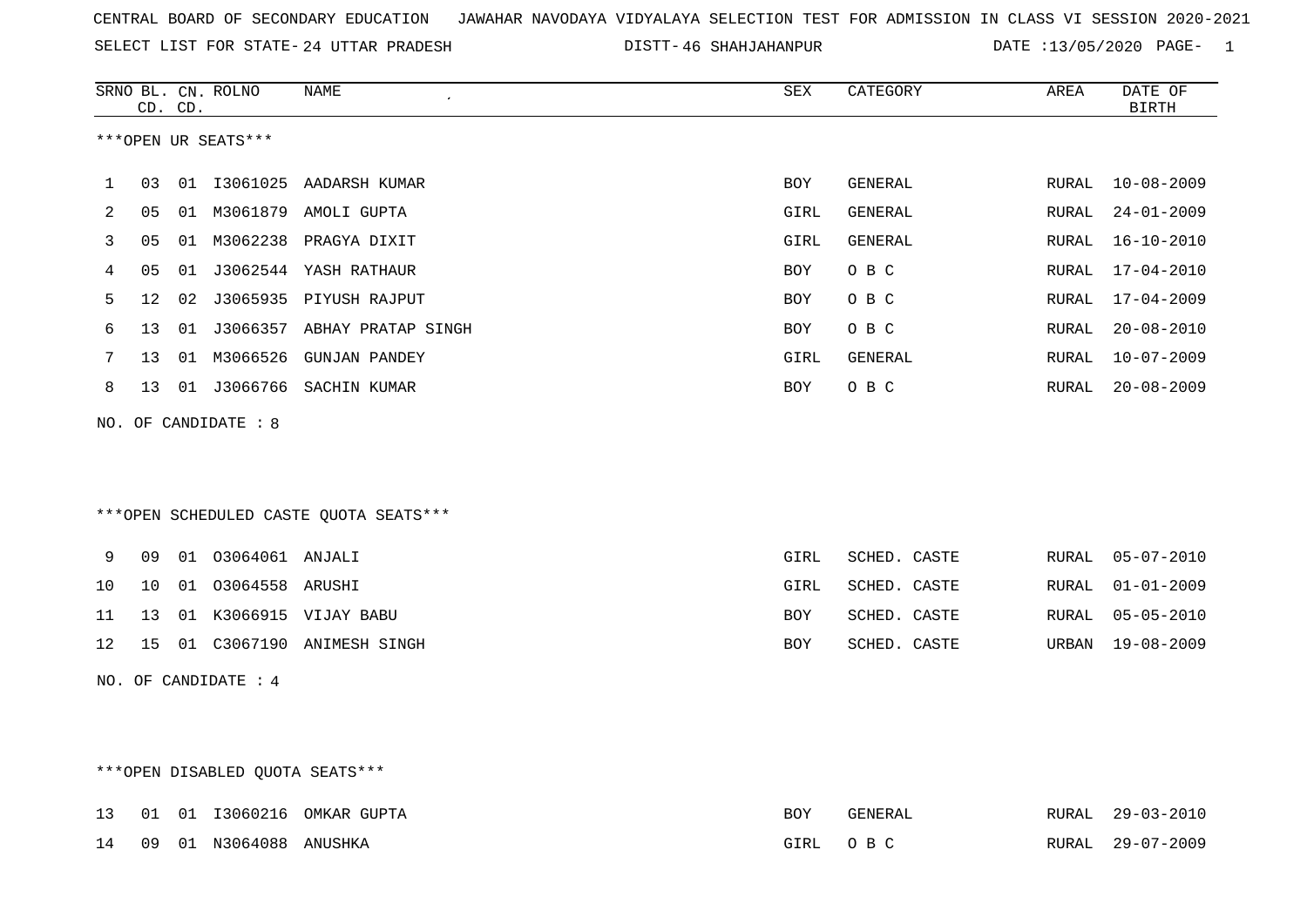SELECT LIST FOR STATE- DISTT- 24 UTTAR PRADESH

46 SHAHJAHANPUR DATE :13/05/2020 PAGE- 2

|    | CD. CD. | SRNO BL. CN. ROLNO     | NAME                                   | SEX        | CATEGORY     | AREA         | DATE OF<br><b>BIRTH</b> |
|----|---------|------------------------|----------------------------------------|------------|--------------|--------------|-------------------------|
|    |         | NO. OF CANDIDATE : 2   |                                        |            |              |              |                         |
|    |         |                        |                                        |            |              |              |                         |
|    |         |                        |                                        |            |              |              |                         |
|    |         |                        | *** OPEN BACKWARD CLASS QUOTA SEATS*** |            |              |              |                         |
| 15 |         |                        | 03 01 J3061048 AJAY YADAV              | BOY        | O B C        | RURAL        | $09 - 05 - 2008$        |
| 16 | 03      |                        | 01 J3061147 HIMANSHU SINGH             | BOY        | O B C        | RURAL        | $14 - 07 - 2010$        |
| 17 | 12      |                        | 01 N3065812 LAXMI KASHYAP              | GIRL       | O B C        | RURAL        | $07 - 06 - 2008$        |
| 18 | 13      | 01 J3066934 YOGESH     |                                        | BOY        | O B C        | RURAL        | 15-08-2009              |
| 19 | 16      |                        | 01 J3067458 SHARAD GANGWAR             | BOY        | O B C        | RURAL        | $11 - 02 - 2010$        |
|    |         | NO. OF CANDIDATE : 5   |                                        |            |              |              |                         |
|    |         |                        |                                        |            |              |              |                         |
|    |         |                        |                                        |            |              |              |                         |
|    |         |                        | ***OPEN SCHEDULED TRIBE QUOTA SEATS*** |            |              |              |                         |
| 20 |         |                        | 07 01 L3063611 SOHIL KUMAR             | BOY        | SCHED. TRIBE | RURAL        | $01 - 04 - 2009$        |
|    |         |                        |                                        |            |              |              |                         |
|    |         | NO. OF CANDIDATE : 1   |                                        |            |              |              |                         |
|    |         |                        |                                        |            |              |              |                         |
|    |         |                        |                                        |            |              |              |                         |
|    |         | ***RURAL OPEN SEATS*** |                                        |            |              |              |                         |
| 21 | 01      |                        | 01 I3059806 AAGRANEYA SRIVASTAVA       | BOY        | GENERAL      | RURAL        | $22 - 06 - 2009$        |
| 22 | 01      |                        | 01 K3059828 ADESH KUMAR                | <b>BOY</b> | SCHED. CASTE | RURAL        | $04 - 11 - 2008$        |
| 23 | 01      |                        | 01 K3060495 TANISH SINGH               | BOY        | SCHED. CASTE | RURAL        | $26 - 02 - 2010$        |
| 24 | 02      |                        | 01 J3060564 ACHAL VERMA                | BOY        | O B C        | RURAL        | $13 - 12 - 2009$        |
| 25 |         |                        | 02 01 J3060709 HIMANSHU GANGWAR        | BOY        | O B C        | RURAL        | $08 - 07 - 2009$        |
| 26 | 03      |                        | 01 J3061302 SHAURYA PRATAP SINGH       | BOY        | O B C        | <b>RURAL</b> | $10 - 07 - 2009$        |
| 27 |         |                        | 04 01 I3061533 JITIN SINGH             | BOY        | GENERAL      | <b>RURAL</b> | $20 - 04 - 2009$        |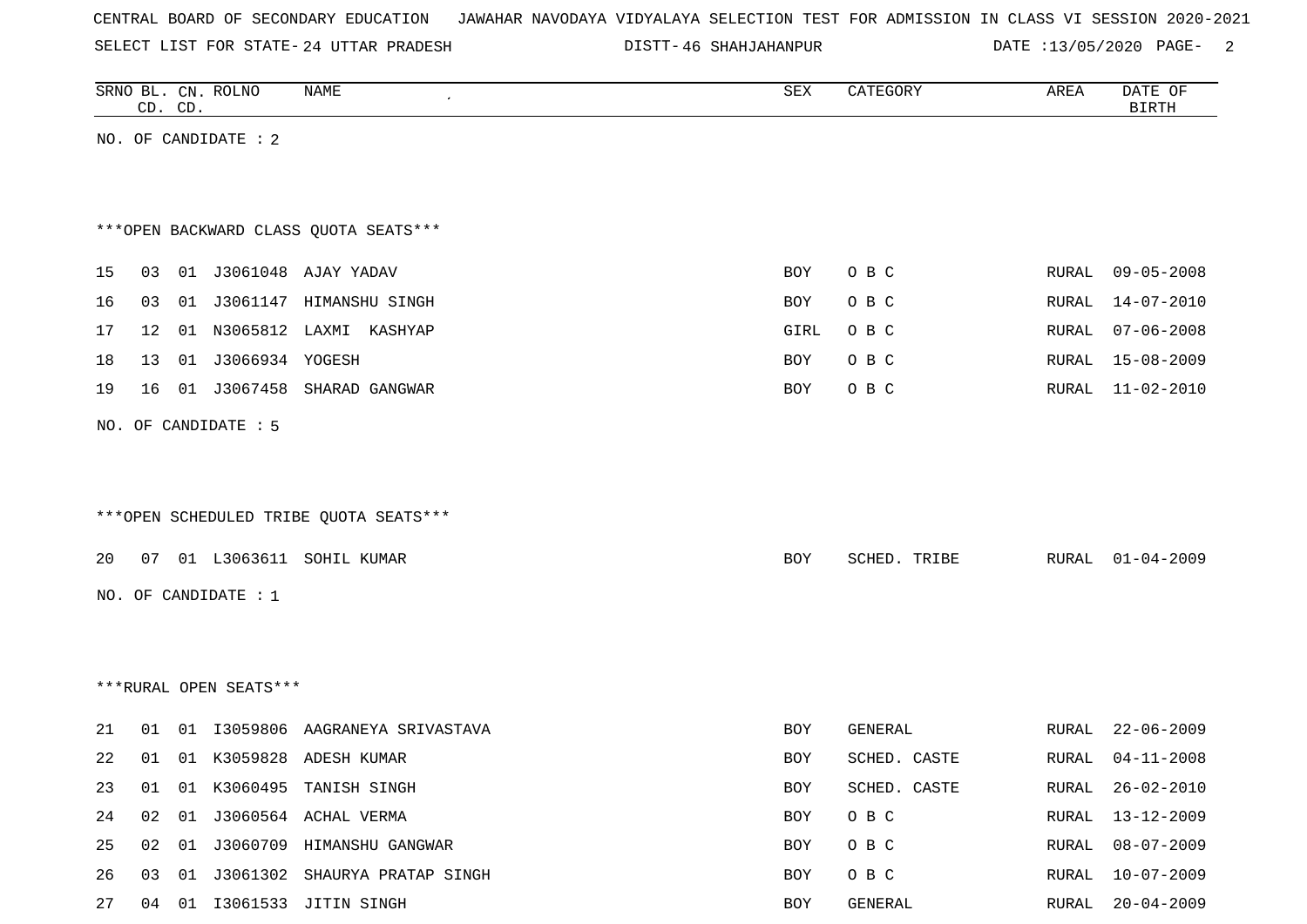SELECT LIST FOR STATE- DISTT- 24 UTTAR PRADESH

46 SHAHJAHANPUR DATE :13/05/2020 PAGE- 3

|    | CD. CD. |    | SRNO BL. CN. ROLNO     | <b>NAME</b>              | <b>SEX</b> | CATEGORY       | AREA          | DATE OF<br><b>BIRTH</b> |
|----|---------|----|------------------------|--------------------------|------------|----------------|---------------|-------------------------|
|    |         |    | ***RURAL OPEN SEATS*** |                          |            |                |               |                         |
| 28 | 04      | 01 |                        | I3061673 PRIYANSHU SINGH | <b>BOY</b> | <b>GENERAL</b> | <b>RURAL</b>  | $31 - 12 - 2010$        |
| 29 | 05      | 01 | M3061858               | AKSHARA BAJPAI           | GIRL       | GENERAL        | RURAL         | $20 - 08 - 2010$        |
| 30 | 05      | 01 |                        | J3062142 MAN MOHAN       | <b>BOY</b> | O B C          | RURAL         | $20 - 07 - 2010$        |
| 31 | 06      | 01 |                        | J3062568 ADARSH VERMA    | BOY        | O B C          | <b>RURAL</b>  | $01 - 07 - 2008$        |
| 32 | 06      |    |                        | 01 M3062780 ISTHA PANWAR | GIRL       | GENERAL        | RURAL         | $09 - 10 - 2010$        |
| 33 | 07      | 01 |                        | 03063434 KARISHMA DEVI   | GIRL       | SCHED. CASTE   | RURAL         | $12 - 09 - 2009$        |
| 34 | 08      | 01 | I3063963               | SHUBHANK GUPTA           | <b>BOY</b> | <b>GENERAL</b> | RURAL         | $01 - 02 - 2010$        |
| 35 | 08      | 01 | M3063985               | TRIPTI                   | GIRL       | GENERAL        | RURAL         | $02 - 10 - 2009$        |
| 36 | 09      | 01 |                        | J3064097 ARPIT PATEL     | BOY        | O B C          | RURAL         | $02 - 07 - 2009$        |
| 37 | 09      | 01 | J3064392               | SHIVANSHU PATEL          | BOY        | O B C          | RURAL         | $01 - 07 - 2009$        |
| 38 | 10      | 01 |                        | J3064470 ABHAY GANGWAR   | BOY        | O B C          | RURAL         | $01 - 01 - 2009$        |
| 39 | 10      | 01 |                        | K3064486 AJAY KATHERIYA  | BOY        | SCHED. CASTE   | RURAL         | $01 - 01 - 2008$        |
| 40 | 11      | 01 |                        | J3065205 PIYUSH KUSHWAH  | BOY        | O B C          | ${\tt RURAL}$ | $05 - 03 - 2009$        |
| 41 | 12      | 01 |                        | M3065608 AVISHA GOYAL    | GIRL       | GENERAL        | <b>RURAL</b>  | $01 - 05 - 2010$        |
| 42 | 12      | 02 | M3066059               | RIYA                     | GIRL       | GENERAL        | <b>RURAL</b>  | $19 - 03 - 2011$        |
| 43 | 13      | 01 |                        | I3066358 ABHI BAJPAI     | BOY        | <b>GENERAL</b> | RURAL         | $27 - 01 - 2009$        |
| 44 | 13      | 01 | I3066749               | RISHABH DEV MISHRA       | BOY        | <b>GENERAL</b> | RURAL         | $29 - 09 - 2009$        |
| 45 | 14      | 01 |                        | I3067007 HARSH SINGH     | BOY        | <b>GENERAL</b> | RURAL         | $02 - 07 - 2009$        |
| 46 | 14      | 01 |                        | K3067037 MANOJ KUMAR     | BOY        | SCHED. CASTE   | RURAL         | $23 - 06 - 2009$        |
| 47 | 17      | 01 |                        | J3067634 ATUL KUMAR      | BOY        | O B C          | RURAL         | $15 - 08 - 2009$        |
| 48 | 17      | 01 |                        | 13067689 FAIZAN KHAN     | BOY        | GENERAL        | RURAL         | $15 - 08 - 2009$        |
|    |         |    |                        |                          |            |                |               |                         |

NO. OF CANDIDATE : 28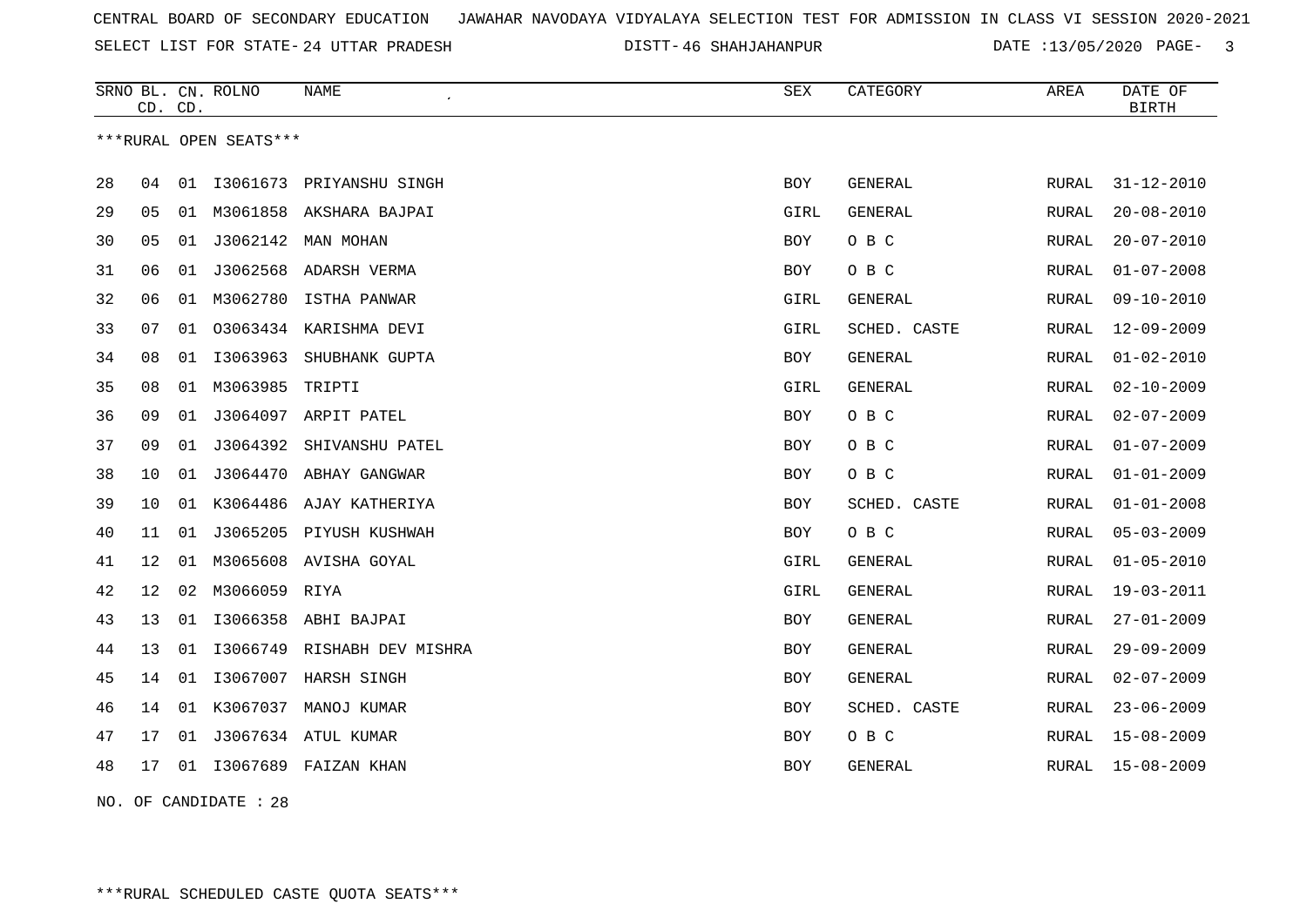SELECT LIST FOR STATE- DISTT- 24 UTTAR PRADESH

46 SHAHJAHANPUR DATE :13/05/2020 PAGE- 4

|    | CD. CD.         |    | SRNO BL. CN. ROLNO | NAME                                    | SEX        | CATEGORY     | AREA  | DATE OF<br>BIRTH |
|----|-----------------|----|--------------------|-----------------------------------------|------------|--------------|-------|------------------|
|    |                 |    |                    | ***RURAL SCHEDULED CASTE QUOTA SEATS*** |            |              |       |                  |
| 49 | 01              | 01 | K3059963           | AYUSH KUMAR VERMA                       | <b>BOY</b> | SCHED. CASTE | RURAL | 15-07-2009       |
| 50 | 01              | 01 | K3060246           | PRINCE KUMAR                            | <b>BOY</b> | SCHED. CASTE | RURAL | $20 - 06 - 2010$ |
| 51 | 05              | 01 | 03062348           | SAKSHI AARYA                            | GIRL       | SCHED. CASTE | RURAL | $02 - 10 - 2009$ |
| 52 | 06              | 01 | K3062586           | AMARMANI GAUTAM                         | <b>BOY</b> | SCHED. CASTE | RURAL | $02 - 04 - 2008$ |
| 53 | 06              | 01 | K3062686           | ASHAY KUMAR                             | <b>BOY</b> | SCHED. CASTE | RURAL | $03 - 11 - 2009$ |
| 54 | 08              | 01 | 03063846           | NISHA BHARTI                            | GIRL       | SCHED. CASTE | RURAL | $15 - 10 - 2009$ |
| 55 | 12 <sup>°</sup> | 01 |                    | K3065614 AYUSH DINKAR                   | BOY        | SCHED. CASTE | RURAL | $25 - 07 - 2008$ |
| 56 | 12 <sup>°</sup> | 02 | K3065998 RAHUL     |                                         | BOY        | SCHED. CASTE | RURAL | 17-12-2009       |
| 57 | 13              | 01 | 03066563           | KANCHAN                                 | GIRL       | SCHED. CASTE | RURAL | $18 - 07 - 2008$ |
| 58 | 13 <sup>°</sup> | 01 | K3066922 VIMAL     |                                         | <b>BOY</b> | SCHED. CASTE | RURAL | 13-12-2009       |
| 59 | 17              | 01 | K3067632 ATUL      |                                         | <b>BOY</b> | SCHED. CASTE | RURAL | 15-07-2008       |

NO. OF CANDIDATE : 11

# \*\*\*RURAL BACKWARD CLASS QUOTA SEATS\*\*\*

| 60 | 03              | 01  | N3061040         | ADITI SINGH KUSHWAHA       | GIRL       | O B C | RURAL | $09 - 03 - 2009$ |
|----|-----------------|-----|------------------|----------------------------|------------|-------|-------|------------------|
| 61 | 06              | 01  | N3063103         | SAUMYA VERMA               | GIRL       | O B C | RURAL | 08-06-2009       |
| 62 | 08              | 01  | N3063677 ALSHIFA |                            | GIRL       | O B C | RURAL | 01-09-2008       |
| 63 | 08              | 01  | N3063818         | MANYA RATHOUR              | GIRL       | O B C | RURAL | $31 - 03 - 2009$ |
| 64 | 11              | 01  | J3064937         | AAKASH JAISWAL             | BOY        | O B C | RURAL | $21 - 04 - 2009$ |
| 65 | 11              | 01  | J3065168 MOHIT   |                            | BOY        | O B C | RURAL | $03 - 02 - 2008$ |
| 66 | 12 <sup>°</sup> | 01  |                  | J3065502 AMIT RAJPUT       | BOY        | O B C | RURAL | $31 - 12 - 2008$ |
| 67 | 12 <sup>°</sup> | O 1 | N3065643         | DEEKSHA RAJPUT             | GIRL       | O B C | RURAL | $10 - 09 - 2009$ |
| 68 | $12^{\circ}$    | 01  |                  | J3065664 DIPANSHU KUSHWAHA | BOY        | O B C | RURAL | $30 - 09 - 2009$ |
| 69 | 12              | 02  | J3066106         | SAMEER                     | <b>BOY</b> | O B C | RURAL | 09-03-2009       |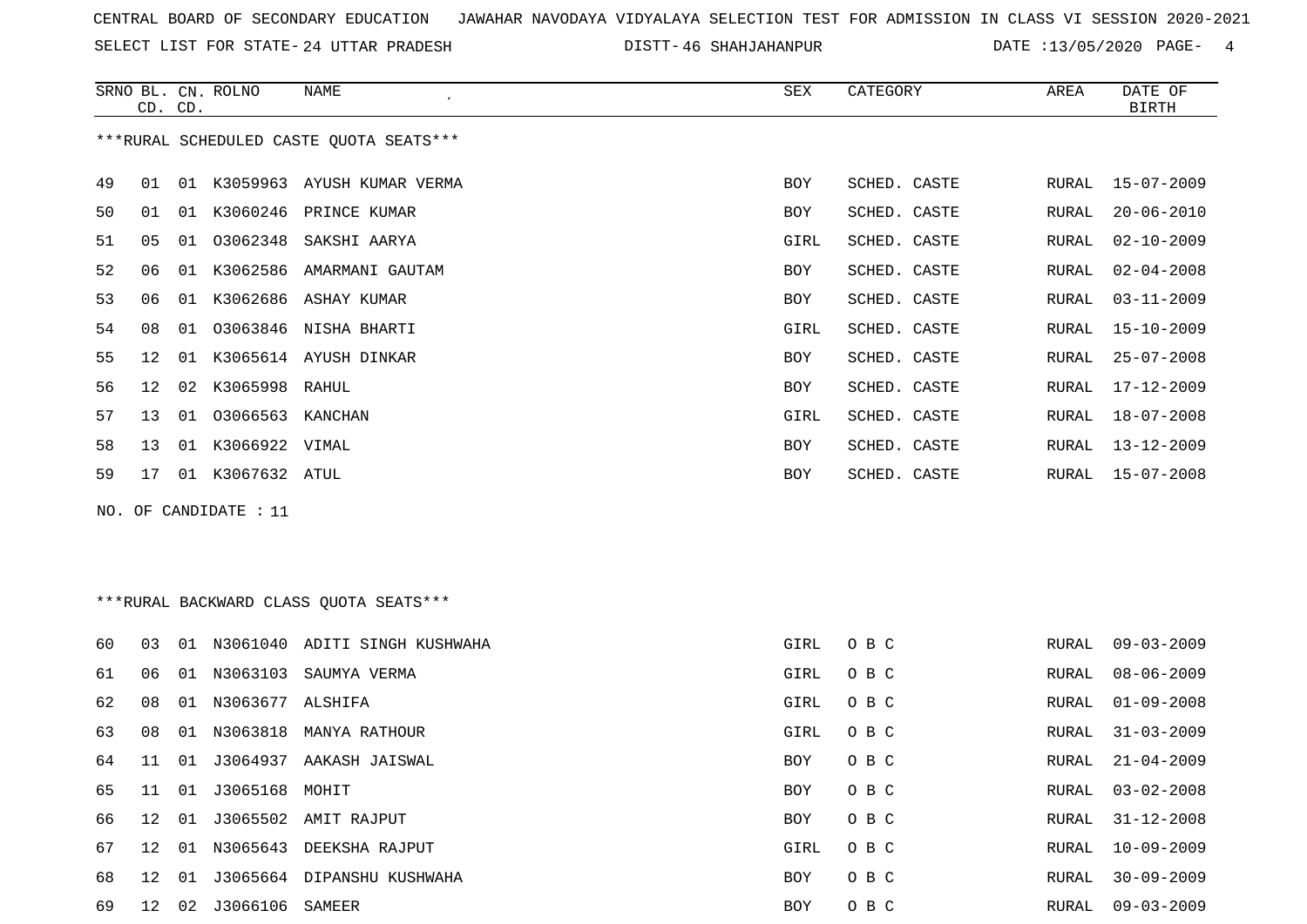SELECT LIST FOR STATE- DISTT- 24 UTTAR PRADESH

46 SHAHJAHANPUR DATE :13/05/2020 PAGE- 5

|    | CD. CD.                                |    | SRNO BL. CN. ROLNO | NAME              | SEX        | CATEGORY | AREA  | DATE OF<br>BIRTH |  |  |  |
|----|----------------------------------------|----|--------------------|-------------------|------------|----------|-------|------------------|--|--|--|
|    | ***RURAL BACKWARD CLASS OUOTA SEATS*** |    |                    |                   |            |          |       |                  |  |  |  |
| 70 | 12                                     |    | 02 J3066311        | VEER PRATAP SINGH | BOY        | O B C    | RURAL | $12 - 07 - 2009$ |  |  |  |
| 71 | 13                                     | 01 | J3066455           | ARUN YADAV        | <b>BOY</b> | O B C    | RURAL | 15-01-2009       |  |  |  |
| 72 | 14                                     | 01 | N3067090 RAGINI    |                   | GIRL       | O B C    | RURAL | 26-07-2009       |  |  |  |
| 73 | 16                                     | 01 | J3067376           | AMAN VERMA        | <b>BOY</b> | O B C    | RURAL | $01 - 07 - 2009$ |  |  |  |
| 74 | 16                                     | 01 | J3067478           | YASH YADAV        | <b>BOY</b> | O B C    | RURAL | 04-04-2010       |  |  |  |
| 75 | 17                                     | 01 | N3067542           | ANANYA KUSHWAHA   | GIRL       | O B C    | RURAL | 08-08-2009       |  |  |  |
|    |                                        |    |                    |                   |            |          |       |                  |  |  |  |

NO. OF CANDIDATE : 16

# \*\*\*RURAL SCHEDULED TRIBE QUOTA SEATS\*\*\*

|  |  | 76 04 01 03061454 APOORVA PRAKASH  | GIRL       | SCHED. CASTE | RURAL 25-08-2009 |
|--|--|------------------------------------|------------|--------------|------------------|
|  |  | 77 05 01 03061962 ASMITA SINGH     | GIRL       | SCHED. CASTE | RURAL 19-12-2010 |
|  |  | 78  05  01  03062182  NAINSHI RANA | GIRL       | SCHED. CASTE | RURAL 14-08-2009 |
|  |  | 79 10 01 K3064796 ROHIT KUMAR      | <b>BOY</b> | SCHED. CASTE | RURAL 04-03-2008 |
|  |  | 80 13 01 03066464 ASMITA SINGH     | GIRL       | SCHED. CASTE | RURAL 20-09-2007 |
|  |  |                                    |            |              |                  |

NO. OF CANDIDATE : 5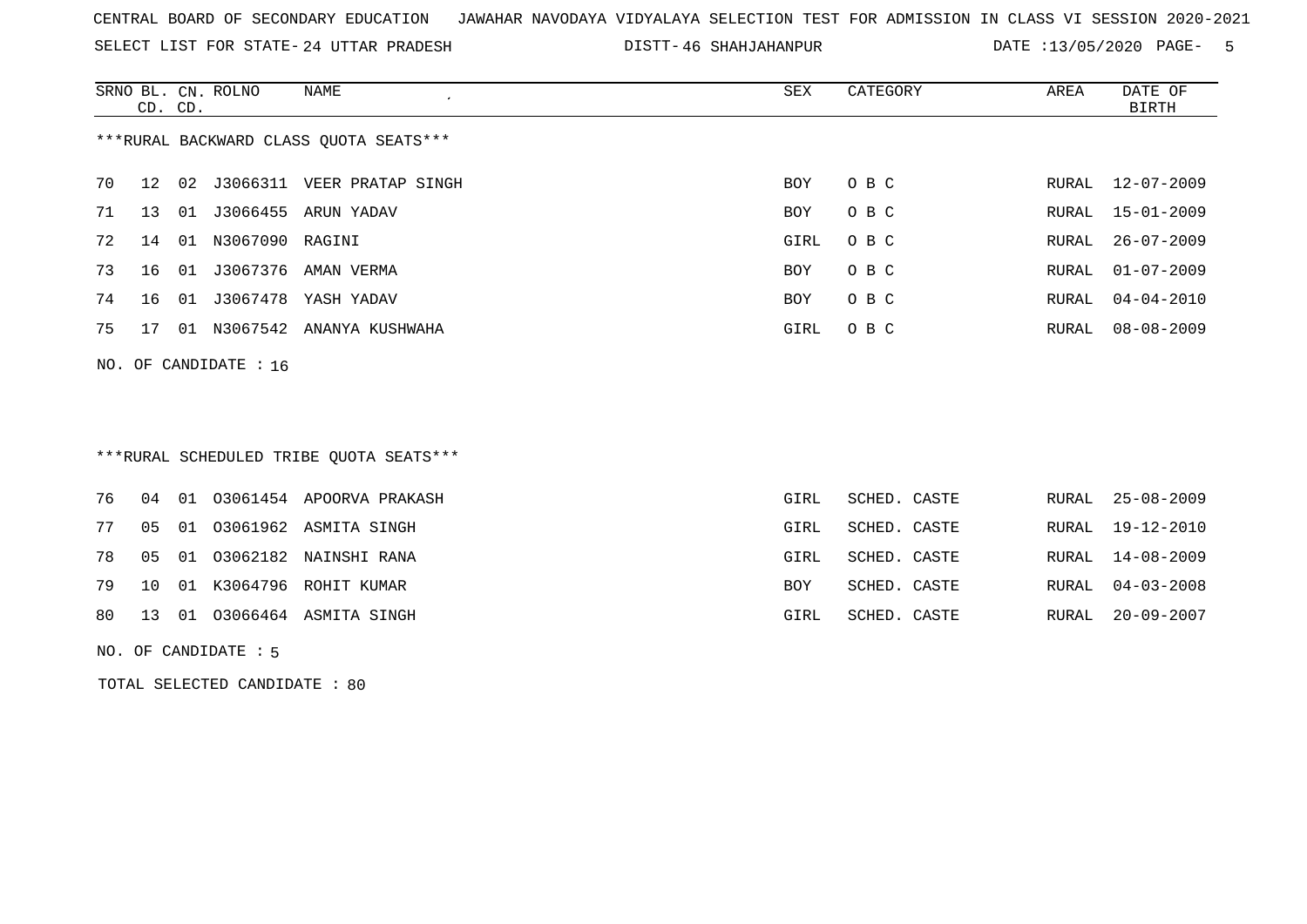|  |  |  |  |  | CENTRAL BOARD OF SECONDARY EDUCATION GJAWAHAR NAVODAYA VIDYALAYA SELECTION TEST FOR ADMISSION IN CLASS VI SESSION 2020-2021 |  |  |  |  |  |  |  |  |  |  |  |  |
|--|--|--|--|--|-----------------------------------------------------------------------------------------------------------------------------|--|--|--|--|--|--|--|--|--|--|--|--|
|--|--|--|--|--|-----------------------------------------------------------------------------------------------------------------------------|--|--|--|--|--|--|--|--|--|--|--|--|

SELECT LIST FOR STATE- 24 UTTAR PRADESH

24 UTTAR PRADESH 47 BAGHPAT DATE :13/05/2020 PAGE- 1

|              |    | CD. CD. | SRNO BL. CN. ROLNO  | NAME<br>$\epsilon$     | SEX        | CATEGORY     | AREA  | DATE OF<br><b>BIRTH</b> |
|--------------|----|---------|---------------------|------------------------|------------|--------------|-------|-------------------------|
|              |    |         | ***OPEN UR SEATS*** |                        |            |              |       |                         |
| $\mathbf{1}$ | 01 | 01      | N3068745 VEERA      |                        | GIRL       | O B C        | RURAL | $10 - 10 - 2010$        |
| 2            | 01 | 01      | J3068749 VINAY      |                        | BOY        | O B C        | RURAL | $02 - 01 - 2010$        |
| 3            | 01 | 01      | K3068750 VINISH     |                        | BOY        | SCHED. CASTE | RURAL | $05 - 04 - 2010$        |
| 4            | 02 | 01      |                     | M3068864 ANKITA PANWAR | GIRL       | GENERAL      | RURAL | $01 - 08 - 2010$        |
| 5            | 02 | 01      |                     | I3069178 MOHD HARISH   | <b>BOY</b> | GENERAL      | RURAL | $07 - 03 - 2009$        |
| 6            | 02 | 02      | I3069566 VAIBHAV    |                        | <b>BOY</b> | GENERAL      | RURAL | $10 - 05 - 2008$        |
| 7            | 03 | 01      | J3069787 BHAVUK     |                        | BOY        | O B C        | RURAL | $01 - 07 - 2010$        |
| 8            | 05 | 01      | I3071396            | PULKIT SHARMA          | <b>BOY</b> | GENERAL      | RURAL | $16 - 09 - 2010$        |
| 9            | 06 | 01      |                     | J3071788 ARYA KUMAR    | <b>BOY</b> | O B C        | RURAL | $01 - 01 - 2008$        |
| 10           | 06 | 01      | I3071908            | HARSH SHARMA           | <b>BOY</b> | GENERAL      | RURAL | $02 - 07 - 2010$        |
| NO.          |    |         | OF CANDIDATE : 10   |                        |            |              |       |                         |

\*\*\*OPEN SCHEDULED CASTE QUOTA SEATS\*\*\*

|  | 11   01   01   03068465   KHUSHI | GIRL | SCHED. CASTE |  | RURAL 02-01-2008 |
|--|----------------------------------|------|--------------|--|------------------|
|  | 12   05   01   G3071345   NEHA   | GIRL | SCHED. CASTE |  | URBAN 04-01-2011 |
|  | 13 06 01 K3072062 MAYANK         | BOY  | SCHED. CASTE |  | RURAL 10-09-2010 |

NO. OF CANDIDATE : 3

\*\*\*OPEN DISABLED QUOTA SEATS\*\*\*

14 03 01 M3069952 MANVI GIRL GENERAL RURAL 19-03-2009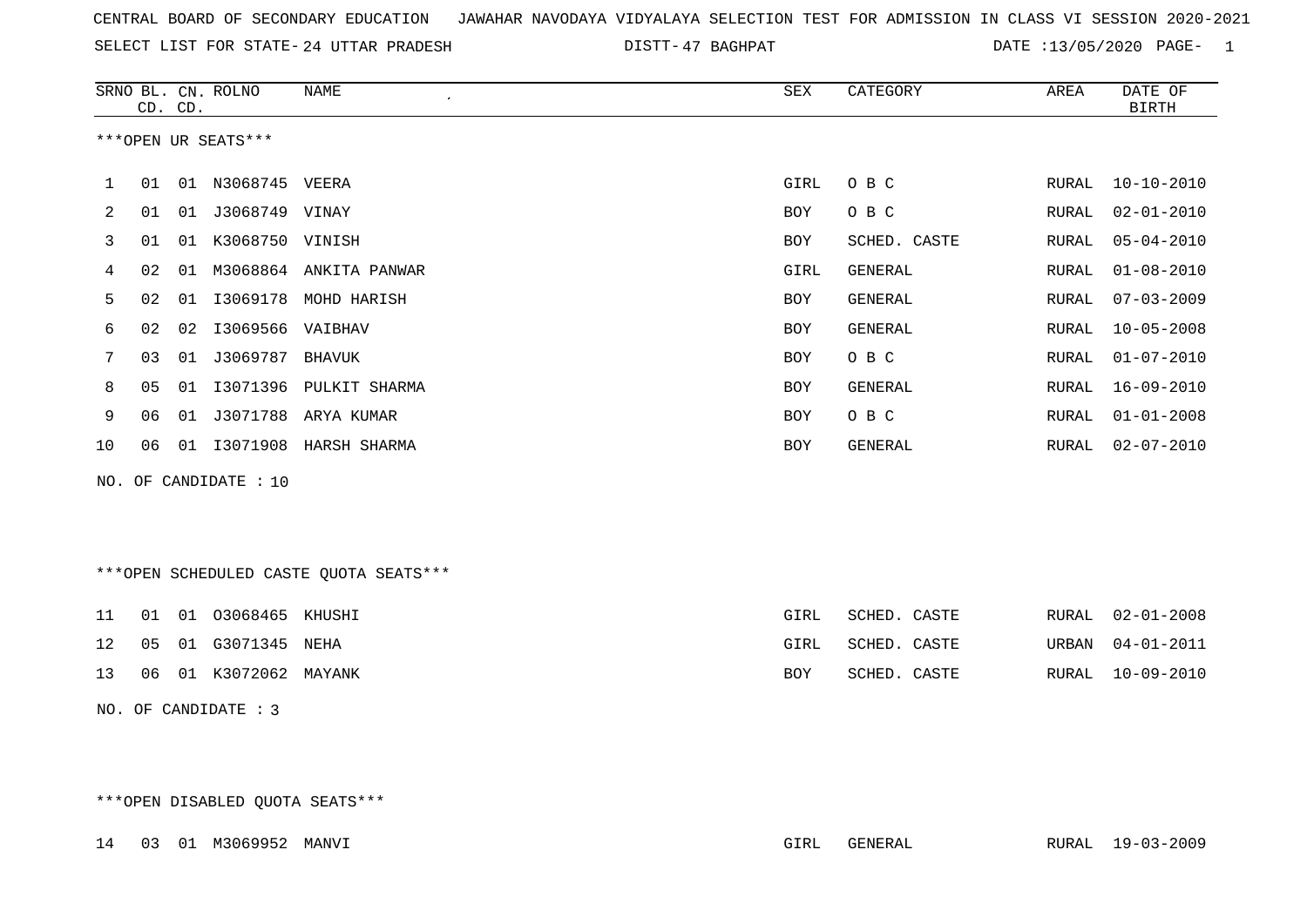| CENTRAL BOARD OF SECONDARY EDUCATION – JAWAHAR NAVODAYA VIDYALAYA SELECTION TEST FOR ADMISSION IN CLASS VI SESSION 2020-2021 |  |  |  |  |
|------------------------------------------------------------------------------------------------------------------------------|--|--|--|--|
|------------------------------------------------------------------------------------------------------------------------------|--|--|--|--|

SELECT LIST FOR STATE- 24 UTTAR PRADESH

24 UTTAR PRADESH 47 BAGHPAT DATE :13/05/2020 PAGE- 2

|    |    | CD. CD. | SRNO BL. CN. ROLNO     | NAME                                   | ${\tt SEX}$ | CATEGORY     | AREA         | DATE OF<br><b>BIRTH</b> |
|----|----|---------|------------------------|----------------------------------------|-------------|--------------|--------------|-------------------------|
|    |    |         | NO. OF CANDIDATE : $1$ |                                        |             |              |              |                         |
|    |    |         |                        |                                        |             |              |              |                         |
|    |    |         |                        |                                        |             |              |              |                         |
|    |    |         |                        | *** OPEN BACKWARD CLASS QUOTA SEATS*** |             |              |              |                         |
| 15 | 01 |         | 01 N3068726 VANI       |                                        | GIRL        | O B C        | RURAL        | $03 - 03 - 2009$        |
| 16 | 01 |         |                        | 01 J3068736 VANSH CHAUHAN              | BOY         | O B C        | RURAL        | 12-11-2009              |
| 17 | 06 |         |                        | 01 J3071927 HIMANSHU PANWAR            | BOY         | O B C        | RURAL        | $08 - 04 - 2009$        |
| 18 | 06 |         |                        | 01 J3071965 KARTIK KUMAR               | BOY         | O B C        | RURAL        | $31 - 08 - 2008$        |
| 19 | 06 |         | 02 J3072427 VANSH      |                                        | BOY         | O B C        | RURAL        | $17 - 02 - 2008$        |
|    |    |         | NO. OF CANDIDATE : 5   |                                        |             |              |              |                         |
|    |    |         |                        |                                        |             |              |              |                         |
|    |    |         |                        |                                        |             |              |              |                         |
|    |    |         |                        | ***OPEN SCHEDULED TRIBE QUOTA SEATS*** |             |              |              |                         |
| 20 |    |         | 04 02 P3071028 VERSHA  |                                        | GIRL        | SCHED. TRIBE | RURAL        | 10-07-2008              |
|    |    |         | NO. OF CANDIDATE : 1   |                                        |             |              |              |                         |
|    |    |         |                        |                                        |             |              |              |                         |
|    |    |         |                        |                                        |             |              |              |                         |
|    |    |         | ***RURAL OPEN SEATS*** |                                        |             |              |              |                         |
|    |    |         |                        |                                        |             |              |              |                         |
| 21 | 01 |         |                        | 01 N3068566 PRIYA PANWAR               | GIRL        | O B C        | RURAL        | $27 - 07 - 2009$        |
| 22 | 01 |         |                        | 01  13068720  UMANG SHARMA             | BOY         | GENERAL      | RURAL        | $14 - 08 - 2008$        |
| 23 | 01 |         | 01 N3068730 VANNI      |                                        | GIRL        | O B C        | RURAL        | $19 - 01 - 2010$        |
| 24 | 01 |         |                        | 01 J3068740 VANSH KHOKHAR              | BOY         | O B C        | <b>RURAL</b> | $26 - 03 - 2010$        |
| 25 | 02 |         |                        | 01 J3068775 AARAV UPADHYAY             | BOY         | O B C        | RURAL        | $12 - 01 - 2010$        |
| 26 | 02 |         | 01 J3068811 ADITYA     |                                        | BOY         | O B C        | RURAL        | $02 - 07 - 2010$        |
| 27 |    |         | 02 01 J3069141 KUNAL   |                                        | BOY         | O B C        | RURAL        | $14 - 03 - 2010$        |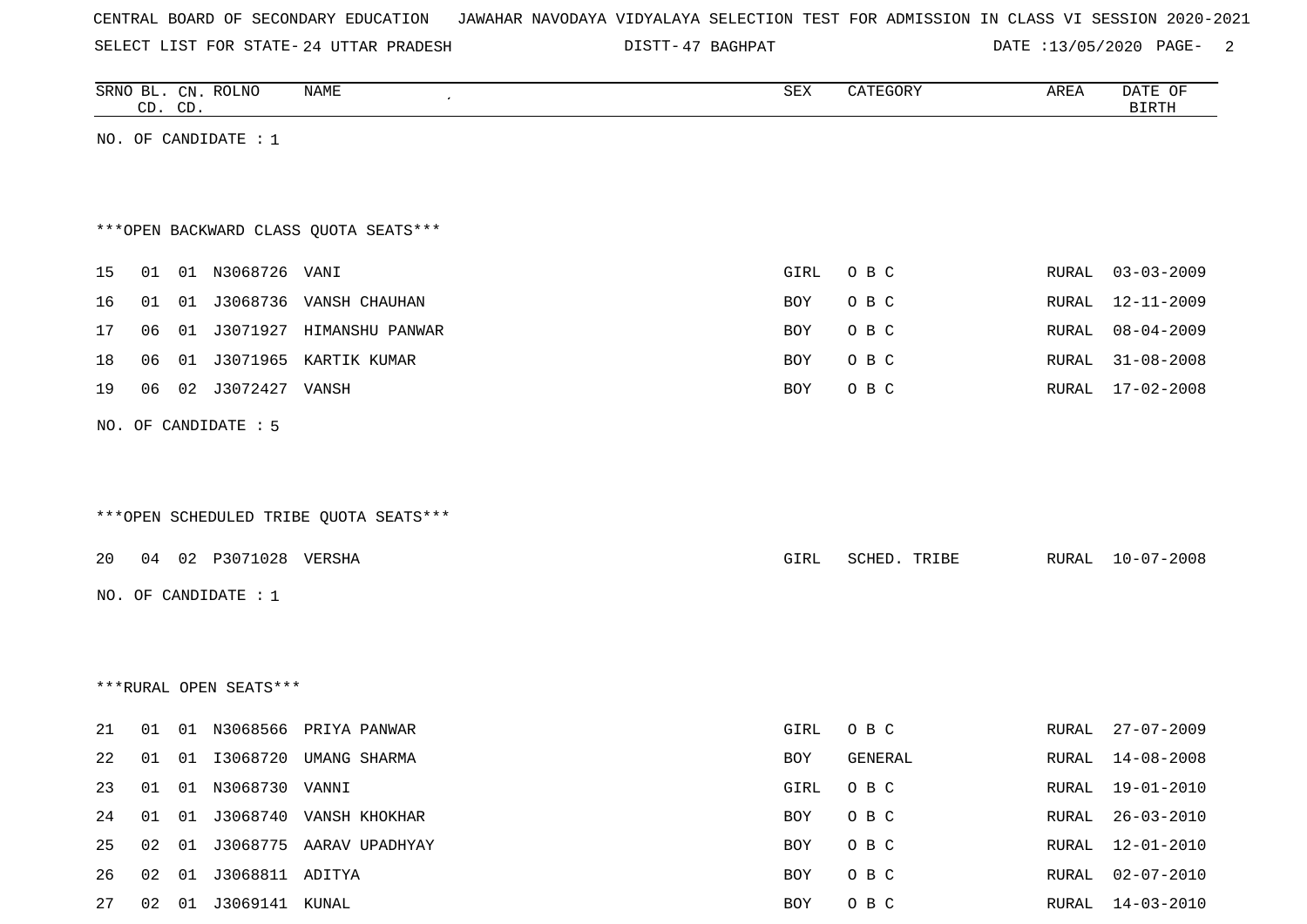| CENTRAL BOARD OF SECONDARY EDUCATION – JAWAHAR NAVODAYA VIDYALAYA SELECTION TEST FOR ADMISSION IN CLASS VI SESSION 2020-2021 |  |
|------------------------------------------------------------------------------------------------------------------------------|--|
|------------------------------------------------------------------------------------------------------------------------------|--|

SELECT LIST FOR STATE- DISTT- 24 UTTAR PRADESH 47 BAGHPAT DATE :13/05/2020 PAGE- 3

|    | CD. CD. |    | SRNO BL. CN. ROLNO     | NAME                    | SEX        | CATEGORY       | AREA         | DATE OF<br><b>BIRTH</b> |
|----|---------|----|------------------------|-------------------------|------------|----------------|--------------|-------------------------|
|    |         |    | ***RURAL OPEN SEATS*** |                         |            |                |              |                         |
| 28 | 02      |    |                        | 01 K3069185 MOHIT KUMAR | <b>BOY</b> | SCHED. CASTE   | RURAL        | $01 - 08 - 2010$        |
| 29 | 02      |    |                        | 02 J3069550 TARUN KUMAR | <b>BOY</b> | O B C          | RURAL        | $01 - 04 - 2010$        |
| 30 | 02      | 02 | I3069573 VANSH         |                         | BOY        | GENERAL        | RURAL        | $06 - 02 - 2010$        |
| 31 | 03      |    | 01 J3069656 AASHISH    |                         | <b>BOY</b> | O B C          | RURAL        | $06 - 09 - 2007$        |
| 32 | 03      | 01 |                        | I3069771 AVNIT SURYAN   | <b>BOY</b> | GENERAL        | RURAL        | $01 - 08 - 2010$        |
| 33 | 03      | 01 | J3069815               | DEV KUMAR               | <b>BOY</b> | O B C          | RURAL        | $28 - 06 - 2009$        |
| 34 | 03      | 01 |                        | J3069856 HARSHIT NAIN   | BOY        | O B C          | RURAL        | $01 - 08 - 2010$        |
| 35 | 03      | 01 |                        | M3069901 KHUSHBU SHARMA | GIRL       | GENERAL        | RURAL        | $01 - 04 - 2010$        |
| 36 | 04      |    | 01 I3070363 AADITYA    |                         | BOY        | GENERAL        | RURAL        | $11 - 08 - 2009$        |
| 37 | 04      |    | 01 M3070525            | EKTA                    | GIRL       | <b>GENERAL</b> | RURAL        | $21 - 06 - 2009$        |
| 38 | 04      |    | 01 J3070532 FARAN      |                         | <b>BOY</b> | O B C          | RURAL        | $06 - 11 - 2010$        |
| 39 | 04      | 01 |                        | 13070633 KRISHNA MATRAY | <b>BOY</b> | GENERAL        | RURAL        | $24 - 02 - 2011$        |
| 40 | 04      | 02 |                        | J3071044 VISHU YADAV    | <b>BOY</b> | O B C          | RURAL        | $09 - 01 - 2009$        |
| 41 | 05      | 01 | J3071429 RIZWAN        |                         | BOY        | O B C          | RURAL        | $01 - 09 - 2009$        |
| 42 | 05      | 01 |                        | J3071432 ROHAN NAIN     | BOY        | O B C          | RURAL        | $14 - 02 - 2010$        |
| 43 | 05      | 01 | M3071450               | SADHNA PANWAR           | GIRL       | GENERAL        | RURAL        | $28 - 10 - 2009$        |
| 44 | 05      | 01 | N3071593               | VANSHIKA YADAV          | GIRL       | O B C          | <b>RURAL</b> | $12 - 10 - 2008$        |
| 45 | 06      |    | 01 J3071749            | ANSH MALIK              | BOY        | O B C          | RURAL        | $21 - 04 - 2009$        |
| 46 | 06      |    | 01 M3071814 AVANTIKA   |                         | GIRL       | GENERAL        | RURAL        | $01 - 04 - 2009$        |
| 47 | 06      | 01 | I3071957 KANISHQ       |                         | BOY        | GENERAL        | RURAL        | $16 - 10 - 2007$        |
| 48 | 06      | 01 | M3072098               | NAINSHI SHARMA          | GIRL       | GENERAL        | RURAL        | $09 - 09 - 2009$        |
| 49 | 06      | 02 |                        | J3072187 RAHUL PANWAR   | BOY        | O B C          | RURAL        | $22 - 12 - 2009$        |
| 50 | 06      |    | 02 J3072461 VEDANSH    |                         | BOY        | овс            | RURAL        | $24 - 10 - 2009$        |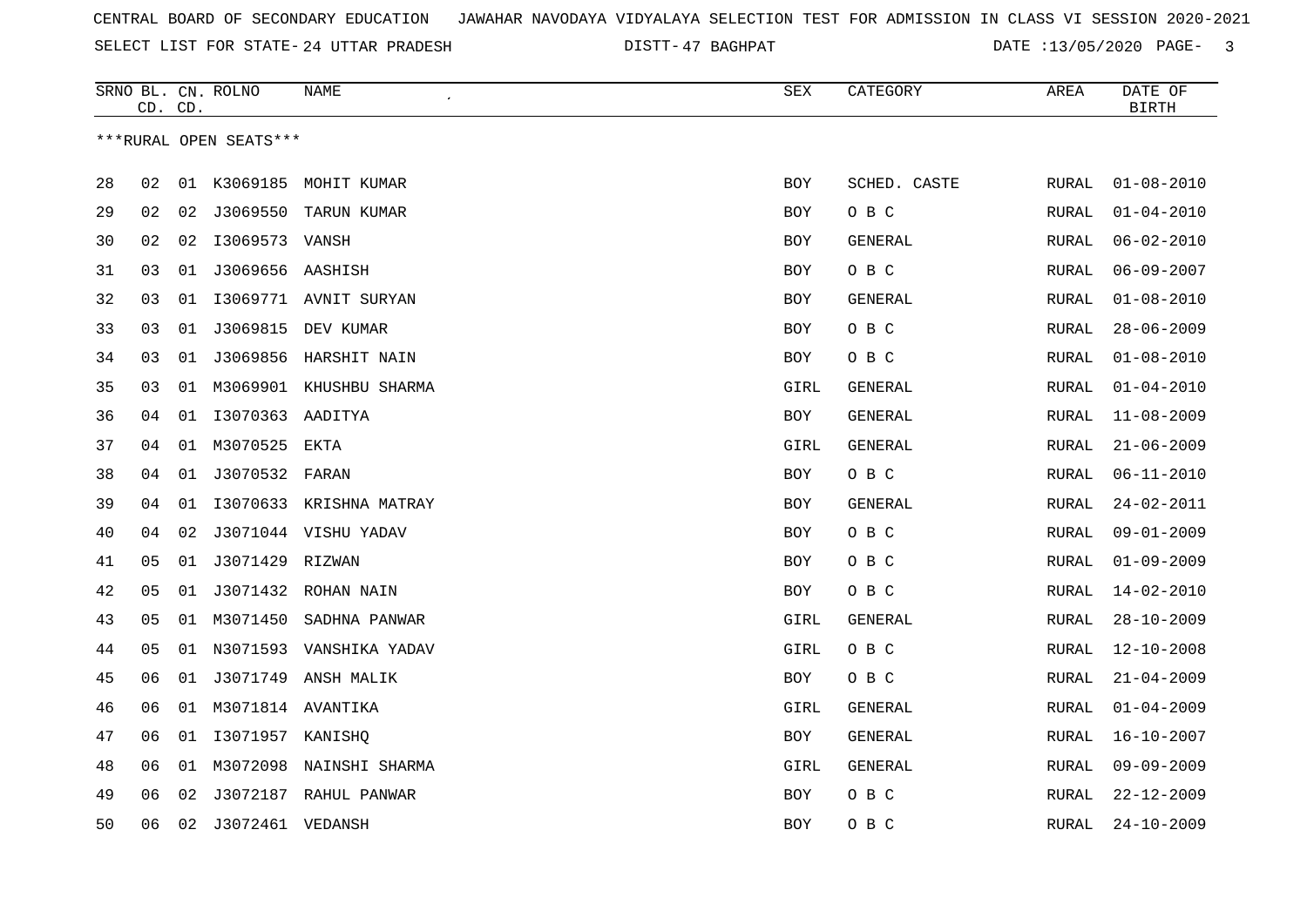| CENTRAL BOARD OF SECONDARY EDUCATION – JAWAHAR NAVODAYA VIDYALAYA SELECTION TEST FOR ADMISSION IN CLASS VI SESSION 2020-2021 |  |  |  |  |  |
|------------------------------------------------------------------------------------------------------------------------------|--|--|--|--|--|
|------------------------------------------------------------------------------------------------------------------------------|--|--|--|--|--|

SELECT LIST FOR STATE- DISTT- 24 UTTAR PRADESH

DISTT-47 BAGHPAT DATE :13/05/2020 PAGE- 4

|     | CD. CD. |    | SRNO BL. CN. ROLNO    | NAME                                    | SEX        | CATEGORY     | AREA         | DATE OF<br><b>BIRTH</b> |
|-----|---------|----|-----------------------|-----------------------------------------|------------|--------------|--------------|-------------------------|
|     |         |    | NO. OF CANDIDATE : 30 |                                         |            |              |              |                         |
|     |         |    |                       |                                         |            |              |              |                         |
|     |         |    |                       |                                         |            |              |              |                         |
|     |         |    |                       | ***RURAL SCHEDULED CASTE QUOTA SEATS*** |            |              |              |                         |
| 51  | 01      |    |                       | 01 03068469 KHUSHI RANI                 | GIRL       | SCHED. CASTE | RURAL        | $20 - 09 - 2010$        |
| 52  | 03      |    | 01 K3069812           | DEV                                     | <b>BOY</b> | SCHED. CASTE | RURAL        | $28 - 07 - 2009$        |
| 53  | 03      | 02 |                       | K3070327 VANSH SINGH                    | <b>BOY</b> | SCHED. CASTE | RURAL        | $28 - 10 - 2010$        |
| 54  | 05      | 01 | 03071346 NEHA         |                                         | GIRL       | SCHED. CASTE | RURAL        | $29 - 11 - 2008$        |
| 55  | 06      |    |                       | 01 K3071630 AADYTY JOSHI                | <b>BOY</b> | SCHED. CASTE | <b>RURAL</b> | $20 - 08 - 2008$        |
| 56  | 06      |    | 01 K3071727 ANKUSH    |                                         | <b>BOY</b> | SCHED. CASTE | RURAL        | $23 - 04 - 2010$        |
| 57  | 06      |    | 01 K3071812 ATUL      |                                         | BOY        | SCHED. CASTE | RURAL        | $18 - 08 - 2010$        |
| 58  | 06      |    |                       | 01 K3072021 KRISHNA PARWAL              | <b>BOY</b> | SCHED. CASTE | RURAL        | $06 - 09 - 2009$        |
| 59  | 06      |    | 02 03072137 PARI      |                                         | GIRL       | SCHED. CASTE | RURAL        | 19-11-2010              |
| NO. |         |    | OF CANDIDATE : 9      |                                         |            |              |              |                         |
|     |         |    |                       |                                         |            |              |              |                         |
|     |         |    |                       |                                         |            |              |              |                         |
|     |         |    |                       | ***RURAL BACKWARD CLASS OUOTA SEATS***  |            |              |              |                         |
| 60  | 01      |    |                       |                                         | <b>BOY</b> | O B C        | RURAL        | $27 - 04 - 2008$        |
| 61  | 02      | 01 | J3068967 CHIRAG       |                                         | <b>BOY</b> | O B C        | RURAL        | $17 - 09 - 2009$        |
| 62  | 03      | 01 | J3069722 ANKUR        |                                         | <b>BOY</b> | O B C        | RURAL        | $01 - 01 - 2010$        |
| 63  | 03      |    | 01 N3069731 ANSHIKA   |                                         | GIRL       | O B C        | RURAL        | $08 - 08 - 2010$        |
| 64  | 03      | 01 |                       | J3069929 KUNJ NAIN                      | BOY        | O B C        | RURAL        | $01 - 07 - 2009$        |
| 65  | 03      |    |                       | 01 N3069932 LAVI RANA                   | GIRL       | O B C        | RURAL        | $05 - 02 - 2008$        |
| 66  | 03      | 01 |                       | J3069936 LUCKY DHUL KOTIYA              | <b>BOY</b> | O B C        | RURAL        | $26 - 06 - 2008$        |
| 67  | 05      |    | 01 N3071240 ISHIKA    |                                         | GIRL       | O B C        | RURAL        | $05 - 07 - 2008$        |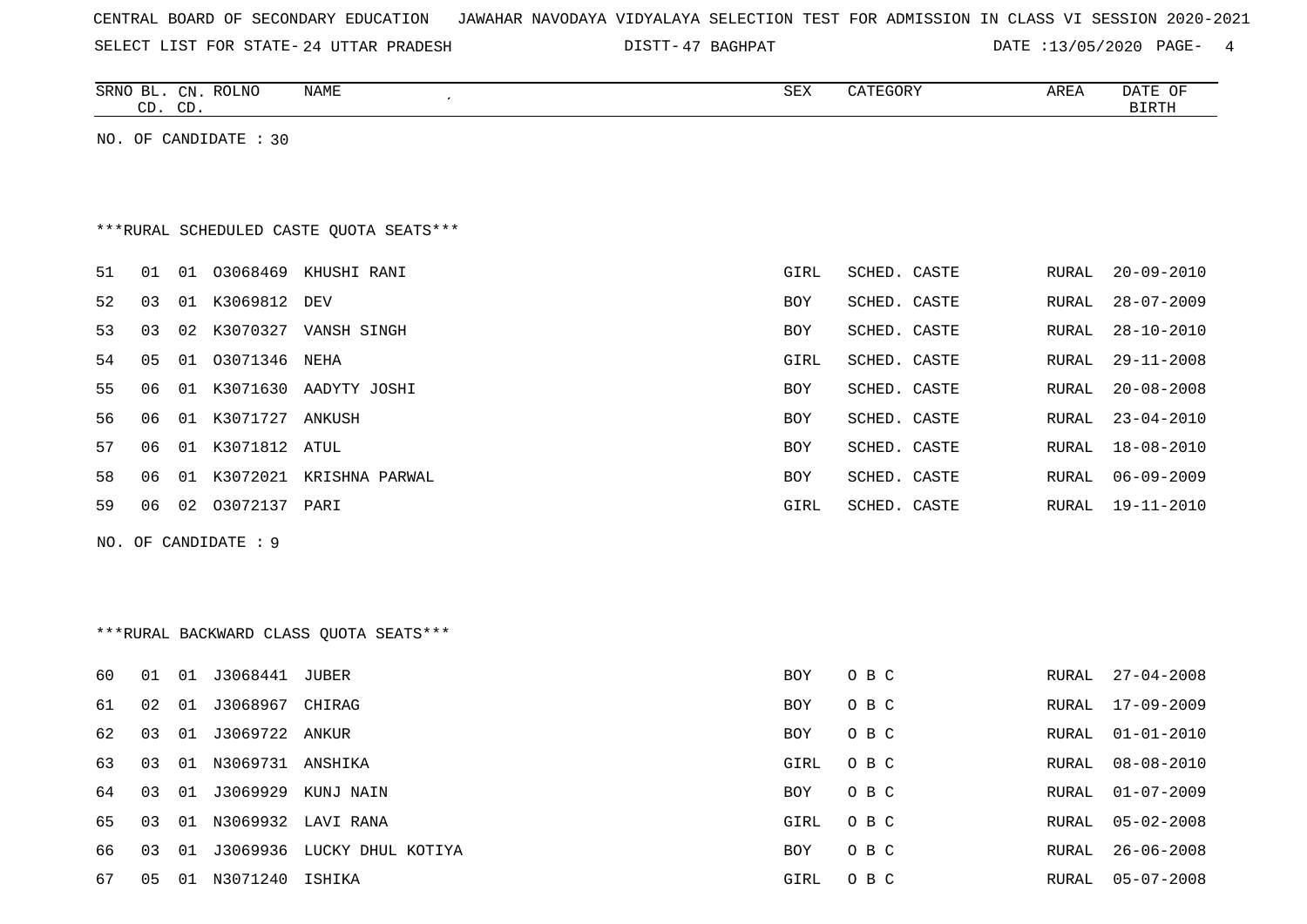| CENTRAL BOARD OF SECONDARY EDUCATION – JAWAHAR NAVODAYA VIDYALAYA SELECTION TEST FOR ADMISSION IN CLASS VI SESSION 2020-2021 |  |
|------------------------------------------------------------------------------------------------------------------------------|--|
|------------------------------------------------------------------------------------------------------------------------------|--|

SELECT LIST FOR STATE- 24 UTTAR PRADESH

24 UTTAR PRADESH 47 BAGHPAT DATE :13/05/2020 PAGE- 5

|     |    | CD. CD. | SRNO BL. CN. ROLNO   | <b>NAME</b>                             | SEX         | CATEGORY     | AREA  | DATE OF<br><b>BIRTH</b> |
|-----|----|---------|----------------------|-----------------------------------------|-------------|--------------|-------|-------------------------|
|     |    |         |                      | *** RURAL BACKWARD CLASS QUOTA SEATS*** |             |              |       |                         |
| 68  | 06 |         |                      | 01 J3071653 AARYA VEER                  | <b>BOY</b>  | O B C        | RURAL | $23 - 12 - 2007$        |
| 69  | 06 |         | 01 J3071767 ARJUN    |                                         | <b>BOY</b>  | O B C        | RURAL | $18 - 04 - 2010$        |
| 70  | 06 |         |                      | 01 J3071801 ARYAN RATHI                 | BOY         | O B C        | RURAL | $29 - 04 - 2010$        |
| 71  | 06 | 01      |                      | N3071872 DISHA MALIK                    | GIRL        | O B C        | RURAL | $28 - 05 - 2008$        |
| 72  | 06 | 01      | J3071913             | HEMANT CHIKARA                          | BOY         | O B C        | RURAL | $18 - 06 - 2009$        |
| 73  | 06 |         |                      | 01 N3071973 KASHVI SOLANKI              | <b>GIRL</b> | O B C        | RURAL | $16 - 09 - 2009$        |
| 74  | 06 | 02      | N3072142 PAYAL       |                                         | <b>GIRL</b> | O B C        | RURAL | $02 - 06 - 2010$        |
| 75  | 06 |         | 02 N3072476 VINI     |                                         | <b>GIRL</b> | O B C        | RURAL | $21 - 09 - 2008$        |
| NO. |    |         | OF CANDIDATE : 16    |                                         |             |              |       |                         |
|     |    |         |                      |                                         |             |              |       |                         |
|     |    |         |                      |                                         |             |              |       |                         |
|     |    |         |                      | ***RURAL SCHEDULED TRIBE QUOTA SEATS*** |             |              |       |                         |
| 76  | 01 |         | 01 P3068502          | MANU                                    | GIRL        | SCHED. TRIBE | RURAL | $15 - 08 - 2009$        |
| 77  | 04 | 01      | K3070647 LOKESH      |                                         | <b>BOY</b>  | SCHED. CASTE | RURAL | $17 - 07 - 2009$        |
| 78  | 06 |         | 01 03071753 ANSHU    |                                         | GIRL        | SCHED. CASTE | RURAL | $07 - 07 - 2007$        |
| 79  | 06 |         |                      | 01 K3071904 HARSHIT KUMAR               | BOY         | SCHED. CASTE | RURAL | $29 - 12 - 2009$        |
| 80  | 06 |         | 02 K3072233          | SAGAR                                   | BOY         | SCHED. CASTE | RURAL | $20 - 02 - 2010$        |
|     |    |         | NO. OF CANDIDATE : 5 |                                         |             |              |       |                         |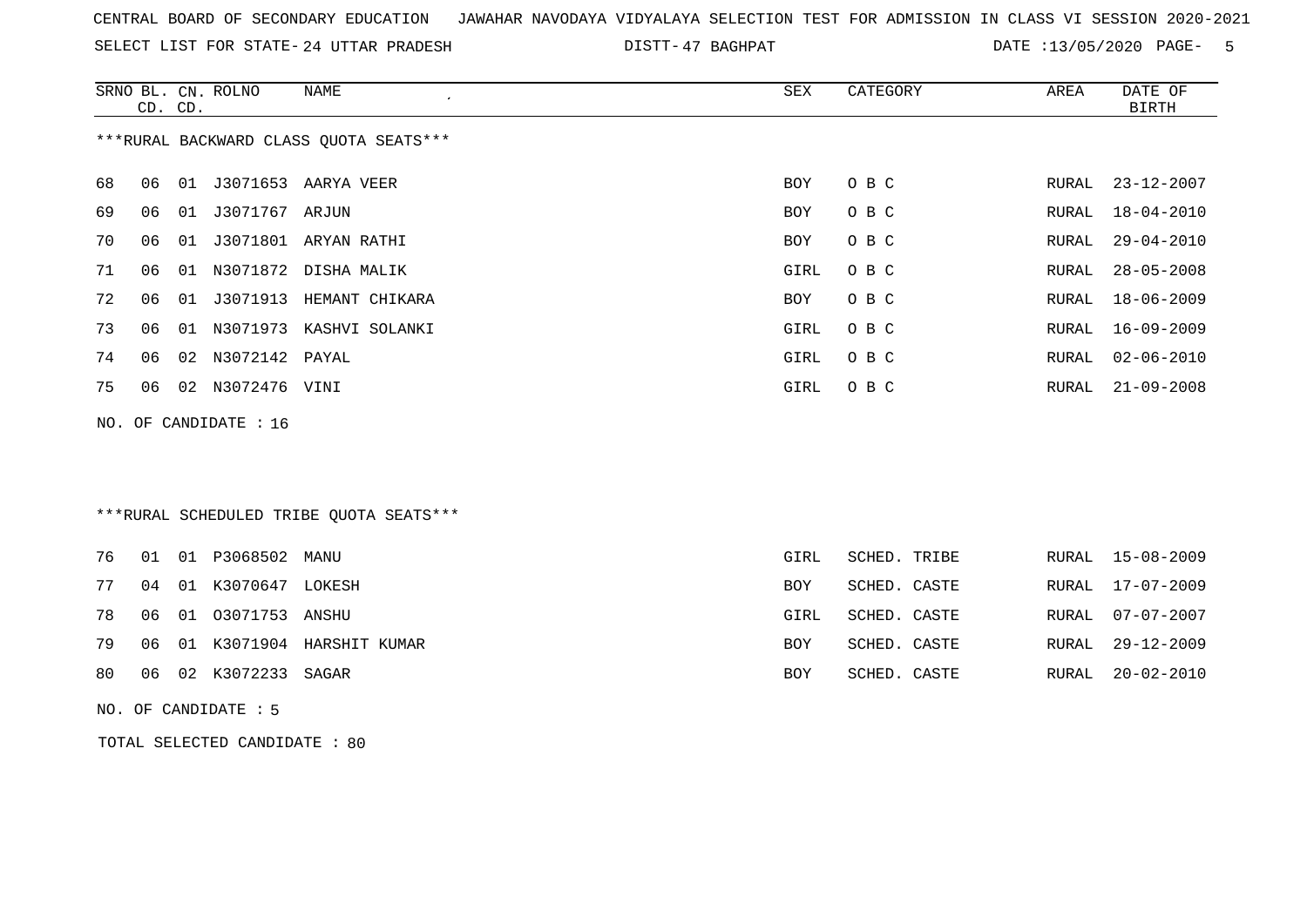|  |  |  |  | CENTRAL BOARD OF SECONDARY EDUCATION GJAWAHAR NAVODAYA VIDYALAYA SELECTION TEST FOR ADMISSION IN CLASS VI SESSION 2020-2021 |  |  |  |  |  |  |  |  |  |  |  |
|--|--|--|--|-----------------------------------------------------------------------------------------------------------------------------|--|--|--|--|--|--|--|--|--|--|--|
|--|--|--|--|-----------------------------------------------------------------------------------------------------------------------------|--|--|--|--|--|--|--|--|--|--|--|

SELECT LIST FOR STATE- DISTT- 24 UTTAR PRADESH 48 FATEHPUR DATE :13/05/2020 PAGE- 1

|    |    | CD. CD. | SRNO BL. CN. ROLNO   | <b>NAME</b>                            | ${\tt SEX}$ | CATEGORY     | AREA  | DATE OF<br><b>BIRTH</b> |
|----|----|---------|----------------------|----------------------------------------|-------------|--------------|-------|-------------------------|
|    |    |         | ***OPEN UR SEATS***  |                                        |             |              |       |                         |
| 1  | 01 |         |                      | 01 N3072619 ANVI YADAV                 | GIRL        | O B C        | RURAL | $09 - 07 - 2008$        |
| 2  | 02 |         |                      | 01 J3073229 ANKIT PATEL                | <b>BOY</b>  | O B C        | RURAL | $05 - 07 - 2009$        |
| 3  | 02 |         | 01  13073565  TANMAY |                                        | BOY         | GENERAL      | RURAL | $08 - 12 - 2009$        |
| 4  | 03 |         |                      | 01 K3073697 BIBUDHESH RAO              | <b>BOY</b>  | SCHED. CASTE | RURAL | $08 - 05 - 2008$        |
| 5  | 04 |         |                      | 01 J3074124 CHANDRA BHAN SINGH         | <b>BOY</b>  | O B C        | RURAL | $02 - 01 - 2009$        |
| 6  | 04 |         |                      | 01 J3074245 NIRBHAY PAL                | BOY         | O B C        | RURAL | $21 - 01 - 2009$        |
| 7  | 05 |         |                      | 01 E3074491 ANYA TRIPATHI              | GIRL        | GENERAL      | URBAN | $15 - 03 - 2009$        |
| 8  | 15 |         |                      | 01 E3078060 AKRITI GAUR                | GIRL        | GENERAL      | URBAN | $03 - 08 - 2008$        |
|    |    |         | NO. OF CANDIDATE : 8 |                                        |             |              |       |                         |
|    |    |         |                      | ***OPEN SCHEDULED CASTE QUOTA SEATS*** |             |              |       |                         |
| 9  | 01 |         |                      | 01 K3072571 ANANT KUMAR                | <b>BOY</b>  | SCHED. CASTE | RURAL | $26 - 05 - 2008$        |
| 10 | 13 |         |                      | 01 K3077712 MITALESH KUMAR             | BOY         | SCHED. CASTE | RURAL | $16 - 08 - 2009$        |
| 11 | 13 |         |                      | 01 K3077838 SHIVAM KUMAR               | <b>BOY</b>  | SCHED. CASTE | RURAL | $01 - 01 - 2008$        |
|    |    |         | NO. OF CANDIDATE : 3 |                                        |             |              |       |                         |
|    |    |         |                      |                                        |             |              |       |                         |
|    |    |         |                      | ***OPEN DISABLED QUOTA SEATS***        |             |              |       |                         |
| 12 | 03 |         |                      | 01 K3073654 ANUJ KUMAR                 | <b>BOY</b>  | SCHED. CASTE | RURAL | $01 - 07 - 2009$        |
| 13 | 11 |         |                      | 01 K3077235 SUBHASH KUMAR              | BOY         | SCHED. CASTE | RURAL | $10 - 07 - 2009$        |
| 14 | 15 |         | 01 F3078063 ANSHIKA  |                                        | GIRL        | O B C        | URBAN | $29 - 07 - 2009$        |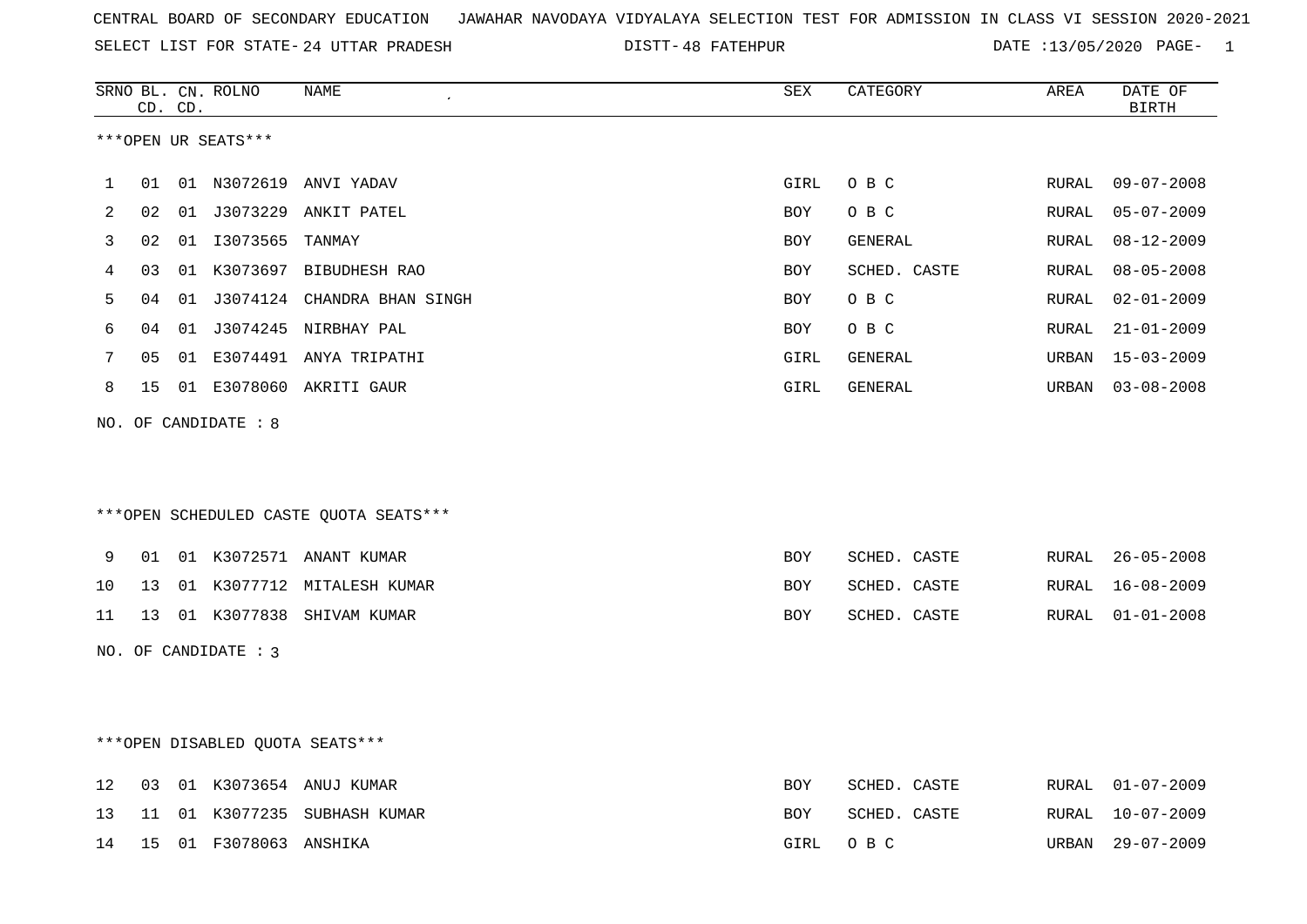|  |  | CENTRAL BOARD OF SECONDARY EDUCATION – JAWAHAR NAVODAYA VIDYALAYA SELECTION TEST FOR ADMISSION IN CLASS VI SESSION 2020-2021 |  |  |  |  |  |  |  |  |  |  |  |  |  |
|--|--|------------------------------------------------------------------------------------------------------------------------------|--|--|--|--|--|--|--|--|--|--|--|--|--|
|--|--|------------------------------------------------------------------------------------------------------------------------------|--|--|--|--|--|--|--|--|--|--|--|--|--|

SELECT LIST FOR STATE- 24 UTTAR PRADESH

24 UTTAR PRADESH 48 FATEHPUR DATE :13/05/2020 PAGE- 2

|    | CD. CD. | SRNO BL. CN. ROLNO      | NAME                                   | ${\tt SEX}$ | CATEGORY     | AREA         | DATE OF<br><b>BIRTH</b> |
|----|---------|-------------------------|----------------------------------------|-------------|--------------|--------------|-------------------------|
|    |         | NO. OF CANDIDATE : 3    |                                        |             |              |              |                         |
|    |         |                         |                                        |             |              |              |                         |
|    |         |                         |                                        |             |              |              |                         |
|    |         |                         | *** OPEN BACKWARD CLASS QUOTA SEATS*** |             |              |              |                         |
| 15 | 02      |                         | 01 J3073214 AMIT PATEL                 | BOY         | O B C        | RURAL        | $01 - 07 - 2009$        |
| 16 | 04      | 01 N3074052 ANANYA      |                                        | GIRL        | O B C        | RURAL        | $08 - 09 - 2009$        |
| 17 | 04      | 01 N3074355 SHIVANGI    |                                        | GIRL        | O B C        | RURAL        | $10 - 01 - 2010$        |
| 18 | 05      | 01 J3074735             | SAURABH                                | BOY         | O B C        | RURAL        | $04 - 04 - 2008$        |
| 19 | 13      |                         | 01 N3077595 ANJALI SHARMA              | GIRL        | O B C        | RURAL        | $12 - 04 - 2008$        |
|    |         | NO. OF CANDIDATE : 5    |                                        |             |              |              |                         |
|    |         |                         |                                        |             |              |              |                         |
|    |         |                         |                                        |             |              |              |                         |
|    |         |                         | ***OPEN SCHEDULED TRIBE QUOTA SEATS*** |             |              |              |                         |
| 20 |         |                         | 13 01 K3077800 SACHIN KUMAR            | BOY         | SCHED. CASTE | RURAL        | $23 - 06 - 2009$        |
|    |         |                         |                                        |             |              |              |                         |
|    |         | NO. OF CANDIDATE : 1    |                                        |             |              |              |                         |
|    |         |                         |                                        |             |              |              |                         |
|    |         |                         |                                        |             |              |              |                         |
|    |         | ***RURAL OPEN SEATS***  |                                        |             |              |              |                         |
| 21 | 01      |                         | 01 J3072500 AARUSH MAURYA              | BOY         | O B C        | RURAL        | $03 - 11 - 2009$        |
| 22 |         |                         | 01 01 J3072631 ARUSH PATEL             | BOY         | O B C        | RURAL        | $09 - 10 - 2010$        |
| 23 | 01      |                         | 01 J3072658 AYUSH KUMAR                | BOY         | O B C        | RURAL        | $12 - 08 - 2009$        |
| 24 |         |                         | 02 01 M3073200 AKANKSHA SINGH          | GIRL        | GENERAL      | RURAL        | $09 - 09 - 2009$        |
| 25 |         |                         | 02 01 J3073242 ANSH YADAV              | BOY         | O B C        | <b>RURAL</b> | $22 - 10 - 2008$        |
| 26 |         |                         | 03 01 J3073605 ADARSH SAHU             | BOY         | O B C        | RURAL        | 19-06-2009              |
| 27 |         | 03  01  03073721  GAJAL |                                        | GIRL        | SCHED. CASTE | RURAL        | $16 - 05 - 2009$        |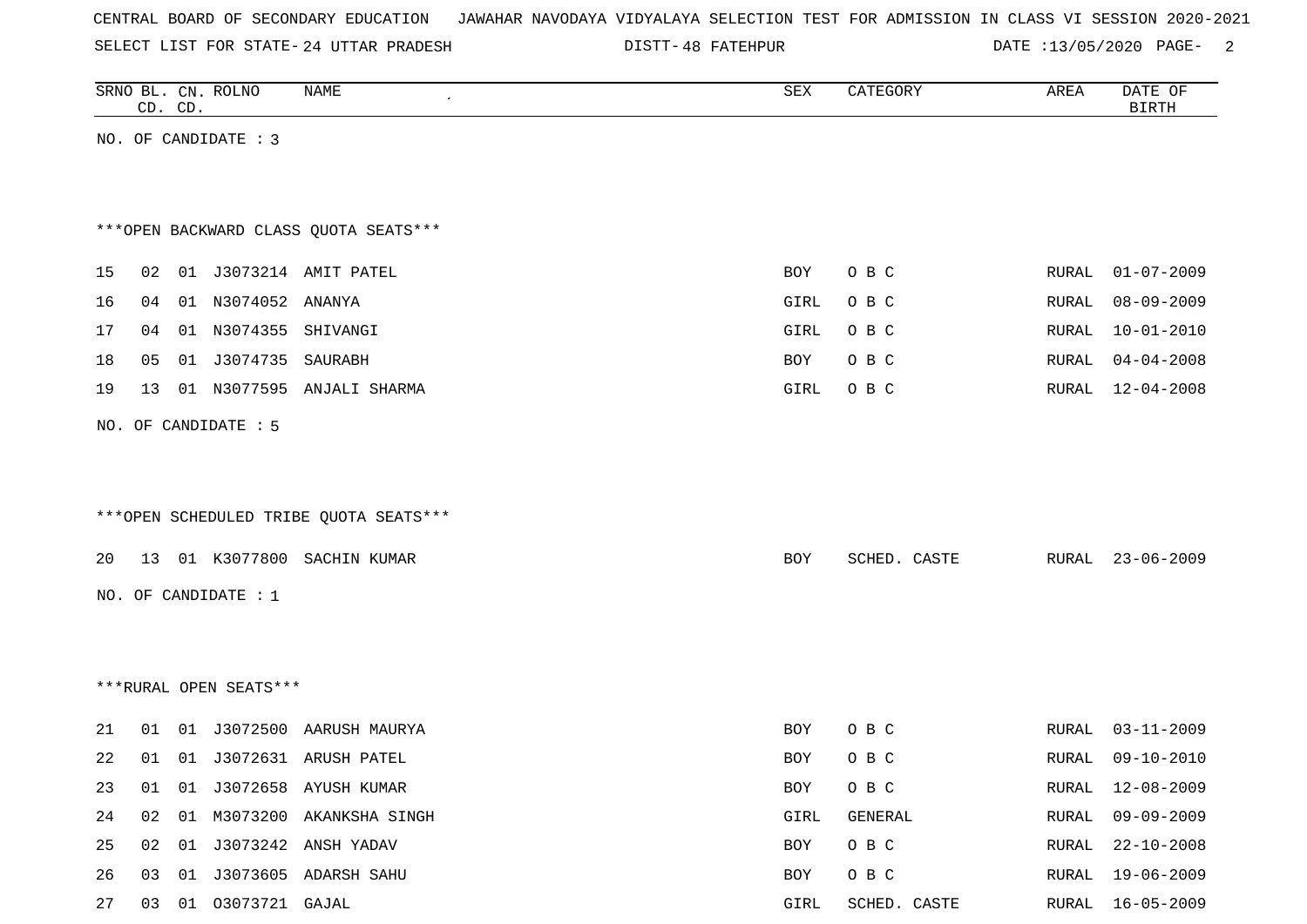SELECT LIST FOR STATE- DISTT- 24 UTTAR PRADESH

48 FATEHPUR DATE :13/05/2020 PAGE- 3

|    |                 | CD. CD. | SRNO BL. CN. ROLNO     | NAME                           | SEX        | CATEGORY       | AREA         | DATE OF<br><b>BIRTH</b> |
|----|-----------------|---------|------------------------|--------------------------------|------------|----------------|--------------|-------------------------|
|    |                 |         | ***RURAL OPEN SEATS*** |                                |            |                |              |                         |
| 28 | 04              |         |                        | 01 J3074242 NIRAJ KUMAR        | BOY        | O B C          | RURAL        | $15 - 06 - 2010$        |
| 29 | 04              |         |                        | 01 I3074396 TEJAS PRATAP SINGH | <b>BOY</b> | GENERAL        | RURAL        | $07 - 02 - 2008$        |
| 30 | 05              | 01      | J3074496               | ARPAN SINGH                    | BOY        | O B C          | RURAL        | $07 - 01 - 2009$        |
| 31 | 05              | 01      | J3074807               | SURYA LODHI                    | BOY        | O B C          | RURAL        | $05 - 05 - 2007$        |
| 32 | 06              |         |                        | 01 J3074837 ABHILASH KUMAR     | BOY        | O B C          | RURAL        | $15 - 04 - 2009$        |
| 33 | 06              |         |                        | 01 M3074901 ANJALEE SHUKLA     | GIRL       | <b>GENERAL</b> | RURAL        | $20 - 03 - 2010$        |
| 34 | 06              | 01      |                        | J3075010 DEEPU PAL             | BOY        | O B C          | <b>RURAL</b> | $01 - 12 - 2008$        |
| 35 | 07              | 01      |                        | 13075596 AMRITESH KRISHNA      | <b>BOY</b> | <b>GENERAL</b> | <b>RURAL</b> | $30 - 10 - 2007$        |
| 36 | 07              |         |                        | 01 N3075917 PRIYANSHI          | GIRL       | O B C          | RURAL        | $12 - 11 - 2009$        |
| 37 | 07              |         | 01 J3076076            | SHIVAM                         | BOY        | O B C          | RURAL        | 17-04-2009              |
| 38 | 08              |         |                        | 01 J3076338 RUDRANSH YADAV     | <b>BOY</b> | O B C          | RURAL        | $15 - 03 - 2011$        |
| 39 | 08              | 01      | I3076362               | SAURABH KUMAR                  | <b>BOY</b> | GENERAL        | RURAL        | $21 - 07 - 2010$        |
| 40 | 09              | 01      | I3076557 KANISHK       |                                | BOY        | GENERAL        | RURAL        | $15 - 12 - 2009$        |
| 41 | 09              | 01      | K3076716               | SHIVAM KUMAR                   | BOY        | SCHED. CASTE   | RURAL        | $24 - 11 - 2007$        |
| 42 | 10              |         |                        | 01 N3076920 PRANVI SINGH       | GIRL       | O B C          | RURAL        | $20 - 08 - 2010$        |
| 43 | 10              |         | 01 J3076961            | SAGAR YADAY                    | <b>BOY</b> | O B C          | RURAL        | $10 - 11 - 2008$        |
| 44 | 11              | 01      |                        | I3077042 ADARSH TRIPATHI       | <b>BOY</b> | GENERAL        | RURAL        | $28 - 03 - 2010$        |
| 45 | 11              |         | 01 J3077245 SURAJ      |                                | BOY        | O B C          | RURAL        | $08 - 04 - 2010$        |
| 46 | 12              |         |                        | 01 N3077362 ISHA SINGH         | GIRL       | O B C          | RURAL        | $16 - 04 - 2009$        |
| 47 | 12              |         | 01 J3077455 RAVI       |                                | <b>BOY</b> | O B C          | RURAL        | $23 - 10 - 2008$        |
| 48 | 12 <sub>1</sub> | 01      |                        | J3077563 YUGANK PRATAP SHANKAR | <b>BOY</b> | O B C          | RURAL        | $23 - 10 - 2010$        |
| 49 | 13              | 01      |                        | J3077592 ANIKET SINGH          | <b>BOY</b> | O B C          | RURAL        | $13 - 09 - 2010$        |
| 50 | 13              |         | 01 M3077889            | TANYA MISHRA                   | GIRL       | <b>GENERAL</b> | RURAL        | $08 - 07 - 2007$        |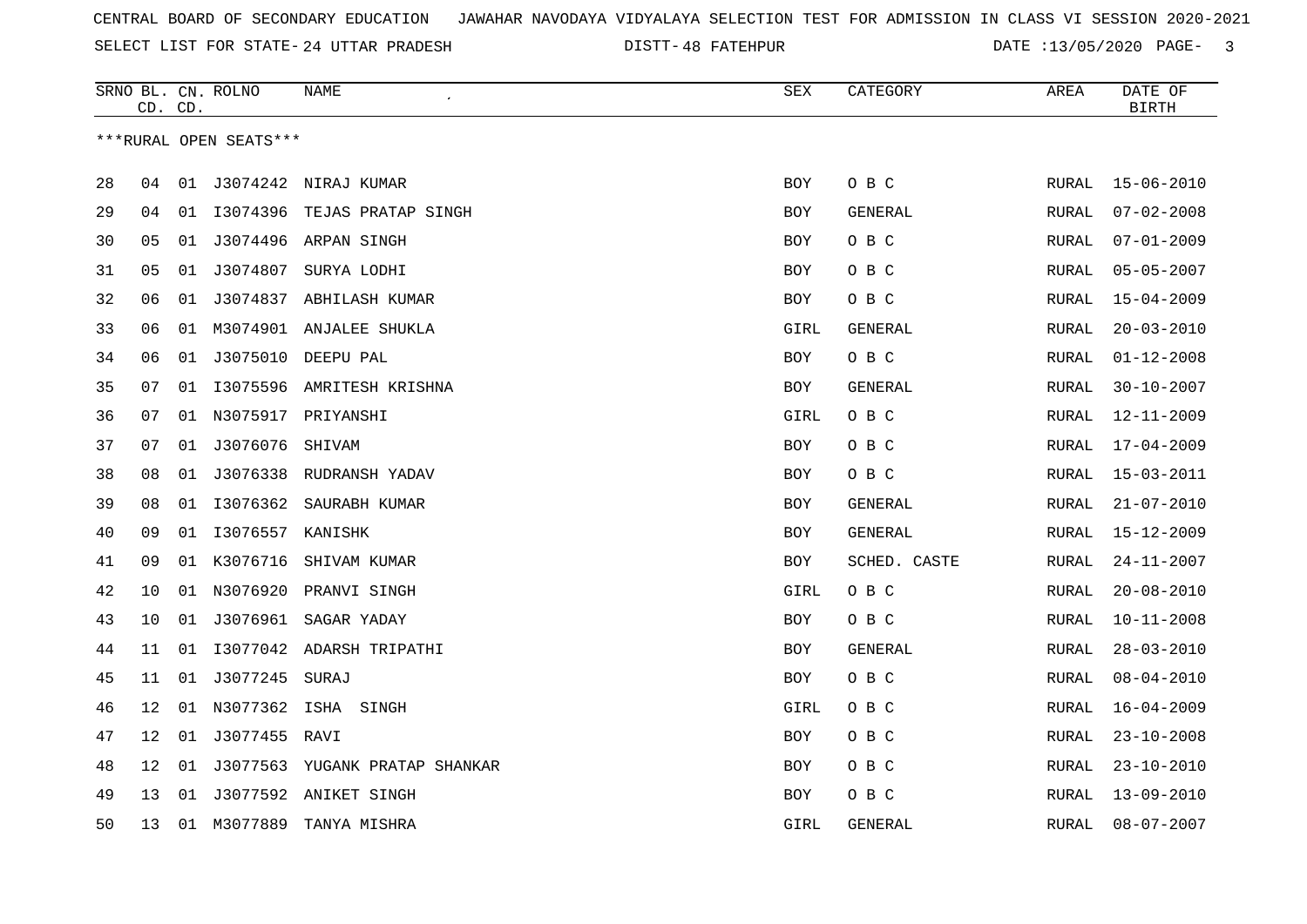| CENTRAL BOARD OF SECONDARY EDUCATION – JAWAHAR NAVODAYA VIDYALAYA SELECTION TEST FOR ADMISSION IN CLASS VI SESSION 2020-2021 |  |  |  |  |  |
|------------------------------------------------------------------------------------------------------------------------------|--|--|--|--|--|
|------------------------------------------------------------------------------------------------------------------------------|--|--|--|--|--|

SELECT LIST FOR STATE- 24 UTTAR PRADESH

24 UTTAR PRADESH 48 FATEHPUR DATE :13/05/2020 PAGE- 4

|     | CD. CD. | SRNO BL. CN. ROLNO    | NAME<br>$\epsilon$                       | SEX        | CATEGORY     | AREA  | DATE OF<br><b>BIRTH</b> |
|-----|---------|-----------------------|------------------------------------------|------------|--------------|-------|-------------------------|
|     |         | NO. OF CANDIDATE : 30 |                                          |            |              |       |                         |
|     |         |                       |                                          |            |              |       |                         |
|     |         |                       |                                          |            |              |       |                         |
|     |         |                       | *** RURAL SCHEDULED CASTE QUOTA SEATS*** |            |              |       |                         |
| 51  | 13      |                       | 01 K3077581 AMAN KUMAR                   | BOY        | SCHED. CASTE | RURAL | $01 - 01 - 2008$        |
| 52  | 13      | 01 K3077599           | ANKIT KUMAR                              | <b>BOY</b> | SCHED. CASTE | RURAL | $02 - 09 - 2009$        |
| 53  | 13      |                       | 01 K3077602 ANKUSH KUMAR CHAUDHARI       | <b>BOY</b> | SCHED. CASTE | RURAL | $05 - 09 - 2008$        |
| 54  | 13      | 01 K3077638           | CHANDRABHAN                              | <b>BOY</b> | SCHED. CASTE | RURAL | $15 - 09 - 2008$        |
| 55  | 13      |                       | 01 K3077700 LINENDRA KUMAR               | BOY        | SCHED. CASTE | RURAL | $15 - 08 - 2009$        |
| 56  | 13      |                       | 01 K3077740 PRAKHAR DIVAKAR              | BOY        | SCHED. CASTE | RURAL | $18 - 04 - 2010$        |
| 57  | 13      |                       | 01 03077748 PRATIBHA GAUTAM              | GIRL       | SCHED. CASTE | RURAL | $01 - 01 - 2010$        |
| 58  | 13      |                       | 01 K3077845 SHRESHTH DIVAKAR             | BOY        | SCHED. CASTE | RURAL | $18 - 04 - 2010$        |
| 59  | 13      |                       | 01 K3077885 SURY PRATAP GAUTAM           | BOY        | SCHED. CASTE | RURAL | $01 - 01 - 2010$        |
| NO. |         | OF CANDIDATE : 9      |                                          |            |              |       |                         |
|     |         |                       |                                          |            |              |       |                         |
|     |         |                       |                                          |            |              |       |                         |
|     |         |                       | *** RURAL BACKWARD CLASS QUOTA SEATS***  |            |              |       |                         |
|     |         |                       |                                          |            |              |       |                         |
| 60  | 01      | 01 N3072698           | EKTA UTTAM                               | GIRL       | O B C        | RURAL | $09 - 09 - 2009$        |
| 61  | 01      | 01 N3072815           | MANSI                                    | GIRL       | O B C        | RURAL | $21 - 04 - 2009$        |
| 62  | 02      |                       | 01 N3073283 AVANI PATEL                  | GIRL       | O B C        | RURAL | $24 - 08 - 2008$        |
| 63  | 02      | 01 N3073457 RAGINI    |                                          | GIRL       | O B C        | RURAL | $13 - 04 - 2010$        |
| 64  | 03      | 01 N3073878           | RIYA PATEL                               | GIRL       | O B C        | RURAL | $29 - 03 - 2011$        |
| 65  | 04      |                       | 01 N3074026 ADITI KUSHVAHA               | GIRL       | O B C        | RURAL | $30 - 11 - 2010$        |
| 66  | 04      |                       | 01 J3074038 AKHIL KUMAR                  | BOY        | O B C        | RURAL | $12 - 06 - 2009$        |
| 67  | 04      |                       | 01 J3074097 ARJIT KUMAR                  | <b>BOY</b> | O B C        | RURAL | $01 - 01 - 2009$        |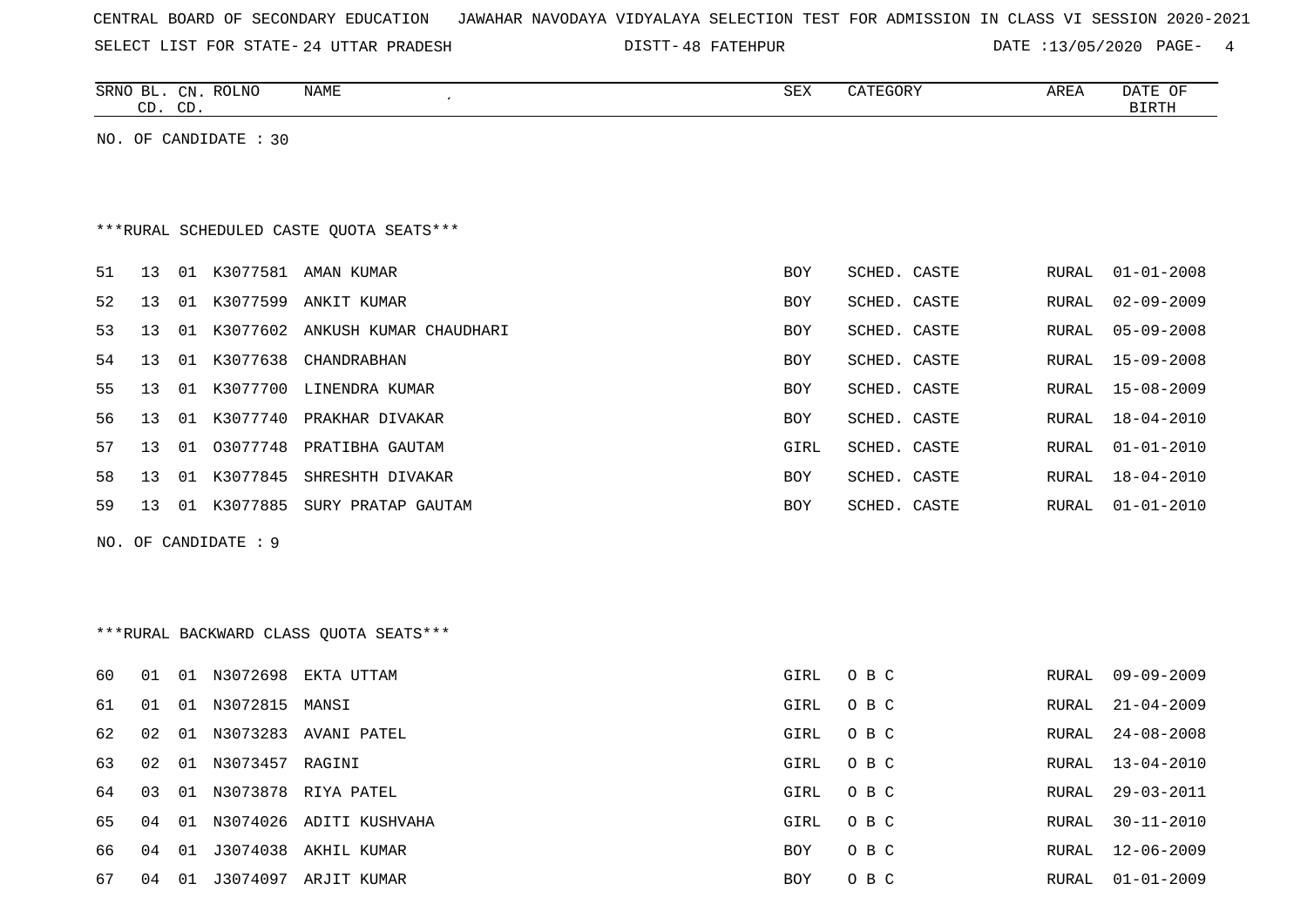|  | CENTRAL BOARD OF SECONDARY EDUCATION – JAWAHAR NAVODAYA VIDYALAYA SELECTION TEST FOR ADMISSION IN CLASS VI SESSION 2020-2021 |
|--|------------------------------------------------------------------------------------------------------------------------------|
|--|------------------------------------------------------------------------------------------------------------------------------|

SELECT LIST FOR STATE- 24 UTTAR PRADESH

24 UTTAR PRADESH 48 FATEHPUR DATE :13/05/2020 PAGE- 5

|     | CD. CD. |    | SRNO BL. CN. ROLNO   | <b>NAME</b>                              | ${\tt SEX}$ | CATEGORY     | AREA  | DATE OF<br><b>BIRTH</b> |
|-----|---------|----|----------------------|------------------------------------------|-------------|--------------|-------|-------------------------|
|     |         |    |                      | *** RURAL BACKWARD CLASS QUOTA SEATS***  |             |              |       |                         |
| 68  | 04      |    | 01 N3074109 AVANI    |                                          | GIRL        | O B C        |       | RURAL 15-10-2010        |
| 69  | 04      |    | 01 N3074279 RADHA    |                                          | GIRL        | O B C        | RURAL | $03 - 10 - 2010$        |
| 70  | 04      |    | 01 N3074397 TRAPTI   |                                          | GIRL        | O B C        | RURAL | $20 - 05 - 2010$        |
| 71  | 13      | 01 |                      | J3077603 ANOOP YADAV                     | BOY         | O B C        | RURAL | $01 - 01 - 2009$        |
| 72  | 13      | 01 |                      | J3077610 ANUBHAV SINGH                   | <b>BOY</b>  | O B C        | RURAL | $14 - 08 - 2009$        |
| 73  | 13      |    | 01 N3077673 KAJAL    |                                          | GIRL        | O B C        | RURAL | $10 - 04 - 2009$        |
| 74  | 13      |    | 01 N3077816          | SANJANA YADAV                            | GIRL        | O B C        | RURAL | $05 - 06 - 2010$        |
| 75  | 13      |    |                      | 01 J3077910 VIVEK SINGH                  | BOY         | O B C        | RURAL | $14 - 08 - 2009$        |
| NO. |         |    | OF CANDIDATE : 16    |                                          |             |              |       |                         |
|     |         |    |                      |                                          |             |              |       |                         |
|     |         |    |                      |                                          |             |              |       |                         |
|     |         |    |                      | *** RURAL SCHEDULED TRIBE QUOTA SEATS*** |             |              |       |                         |
| 76  | 03      |    |                      | 01 K3073831 PRADEEP KUMAR                | <b>BOY</b>  | SCHED. CASTE | RURAL | $01 - 01 - 2009$        |
| 77  | 04      |    | 01 03074256 PRAGYA   |                                          | GIRL        | SCHED. CASTE | RURAL | $05 - 08 - 2010$        |
| 78  | 11      |    | 01 K3077217          | SHANI KUMAR                              | <b>BOY</b>  | SCHED. CASTE | RURAL | $23 - 10 - 2009$        |
| 79  | 13      |    |                      | 01 K3077593 ANIKET SONKAR                | <b>BOY</b>  | SCHED. CASTE | RURAL | $06 - 05 - 2009$        |
| 80  | 13      |    | 01 K3077821          | SARVESH KUMAR                            | <b>BOY</b>  | SCHED. CASTE | RURAL | $01 - 04 - 2008$        |
|     |         |    | NO. OF CANDIDATE : 5 |                                          |             |              |       |                         |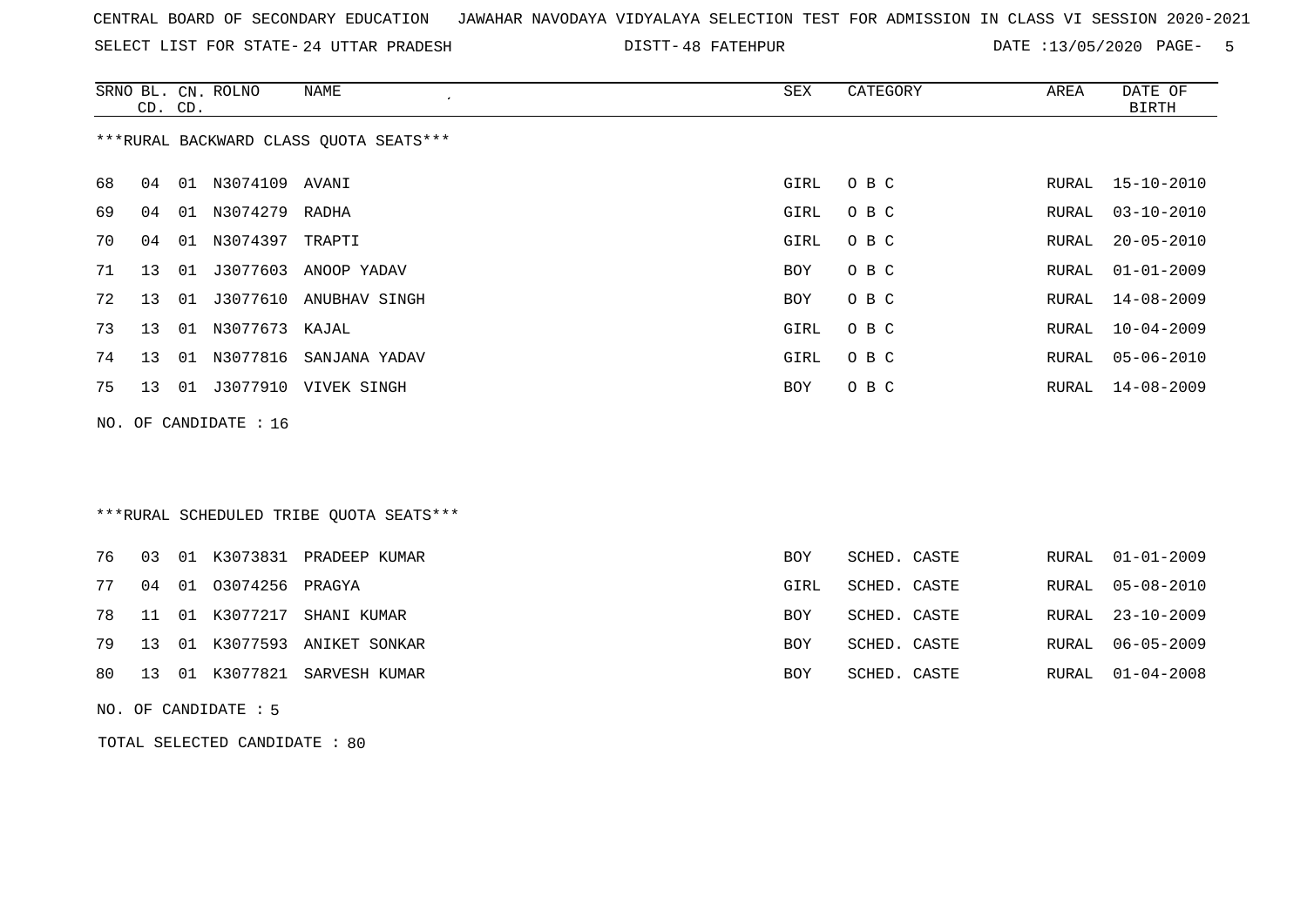| CENTRAL BOARD OF SECONDARY EDUCATION – JAWAHAR NAVODAYA VIDYALAYA SELECTION TEST FOR ADMISSION IN CLASS VI SESSION 2020-2021 |  |  |  |
|------------------------------------------------------------------------------------------------------------------------------|--|--|--|
|------------------------------------------------------------------------------------------------------------------------------|--|--|--|

SELECT LIST FOR STATE- DISTT- 24 UTTAR PRADESH

49 JP NAGAR DATE :13/05/2020 PAGE- 1

|     |    | CD. CD. | SRNO BL. CN. ROLNO  | <b>NAME</b>                            | SEX         | CATEGORY       | AREA  | DATE OF<br><b>BIRTH</b> |
|-----|----|---------|---------------------|----------------------------------------|-------------|----------------|-------|-------------------------|
|     |    |         | ***OPEN UR SEATS*** |                                        |             |                |       |                         |
|     |    |         |                     |                                        |             |                |       |                         |
| 1   | 01 | 01      | J3078222            | ANUJ KUMAR                             | <b>BOY</b>  | O B C          | RURAL | $17 - 12 - 2009$        |
| 2   | 02 | 02      | I3079308            | MUDIT SHARMA                           | <b>BOY</b>  | GENERAL        | RURAL | $02 - 02 - 2009$        |
| 3   | 02 | 02      | J3079476            | SHAVEZ ALAM                            | <b>BOY</b>  | O B C          | RURAL | $01 - 01 - 2008$        |
| 4   | 02 | 02      | K3079494            | SHOBIT KUMAR                           | <b>BOY</b>  | SCHED. CASTE   | RURAL | $01 - 01 - 2010$        |
| 5   | 02 | 02      |                     | J3079559 VISHAL NAGAR                  | <b>BOY</b>  | O B C          | RURAL | $12 - 12 - 2008$        |
| 6   | 03 | 02      |                     | J3080069 RITVIK CHOUDHARY              | <b>BOY</b>  | O B C          | RURAL | $08 - 11 - 2008$        |
| 7   | 03 | 02      | J3080244            | VED SAINI                              | <b>BOY</b>  | O B C          | RURAL | $15 - 04 - 2009$        |
| 8   | 04 | 01      | J3080400            | <b>GURPREET SINGH</b>                  | <b>BOY</b>  | O B C          | RURAL | $21 - 10 - 2008$        |
| 9   | 04 | 01      |                     | J3080411 HEMANT KHARE                  | <b>BOY</b>  | O B C          | RURAL | $28 - 07 - 2008$        |
| 10  | 04 | 01      | I3080617            | SATYAM                                 | <b>BOY</b>  | <b>GENERAL</b> | RURAL | $10 - 11 - 2009$        |
| 11  | 05 |         | 02 M3081063 NIKKI   |                                        | <b>GIRL</b> | GENERAL        | RURAL | $07 - 07 - 2009$        |
| NO. |    |         | OF CANDIDATE : 11   |                                        |             |                |       |                         |
|     |    |         |                     |                                        |             |                |       |                         |
|     |    |         |                     |                                        |             |                |       |                         |
|     |    |         |                     | ***OPEN SCHEDULED CASTE QUOTA SEATS*** |             |                |       |                         |
| 12  | 02 |         | 02 K3079475         | SHARVENDRA SINGH                       | <b>BOY</b>  | SCHED. CASTE   | RURAL | $26 - 02 - 2009$        |
|     |    |         |                     |                                        |             |                |       |                         |
| 13  | 04 | 01      |                     | G3080455 KRITIKA GAUTAM                | GIRL        | SCHED. CASTE   | URBAN | $08 - 12 - 2008$        |

14 05 02 K3080914 JEEVAN BOY SCHED. CASTE RURAL 03-01-2010

\*\*\*OPEN BACKWARD CLASS QUOTA SEATS\*\*\*

NO. OF CANDIDATE : 3

15 02 01 N3079073 AVI CHAUDHARY GIRL O B C RURAL 23-06-2010 16 02 02 N3079507 SIYA CHAHAR GIRL O B C RURAL 15-06-2010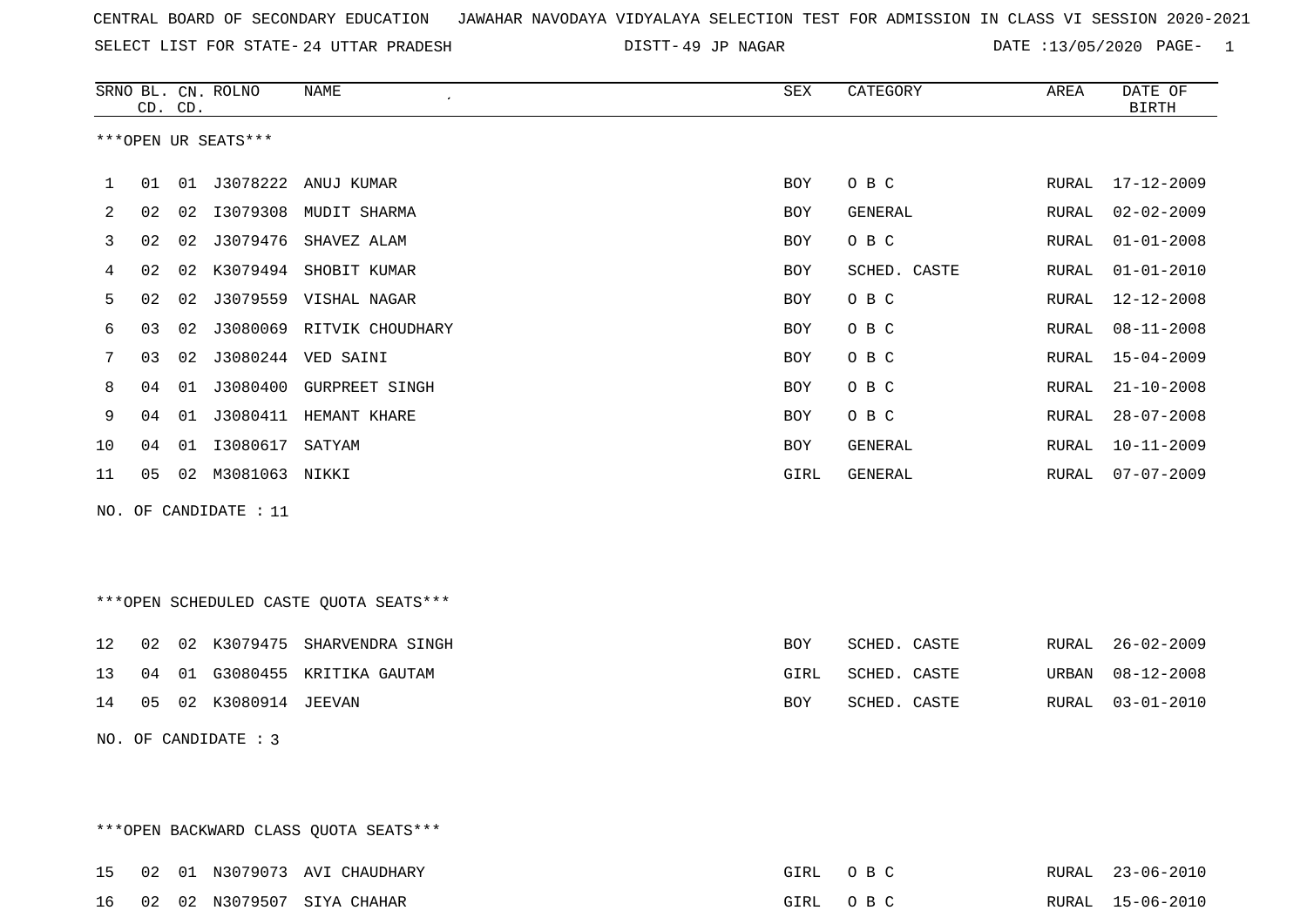SELECT LIST FOR STATE- DISTT- 24 UTTAR PRADESH

49 JP NAGAR DATE :13/05/2020 PAGE- 2

|    |    | CD. CD. | SRNO BL. CN. ROLNO     | NAME                                    | SEX  | CATEGORY     | AREA          | DATE OF<br><b>BIRTH</b> |
|----|----|---------|------------------------|-----------------------------------------|------|--------------|---------------|-------------------------|
|    |    |         |                        | *** OPEN BACKWARD CLASS QUOTA SEATS***  |      |              |               |                         |
| 17 | 03 |         |                        | 01 N3079648 ANEHA KHARE                 | GIRL | O B C        |               | RURAL 17-10-2009        |
| 18 | 04 |         | 01 N3080401            | <b>GURUDEEP KAUR</b>                    | GIRL | O B C        | RURAL         | $20 - 08 - 2009$        |
| 19 | 04 |         | 01 N3080435 KAJAL      |                                         | GIRL | O B C        | RURAL         | $07 - 01 - 2011$        |
|    |    |         | NO. OF CANDIDATE : 5   |                                         |      |              |               |                         |
|    |    |         |                        | *** OPEN SCHEDULED TRIBE QUOTA SEATS*** |      |              |               |                         |
| 20 |    |         |                        | 02 02 K3079446 SAMAKSH KUMAR            | BOY  | SCHED. CASTE | RURAL         | $07 - 07 - 2009$        |
|    |    |         | NO. OF CANDIDATE : 1   |                                         |      |              |               |                         |
|    |    |         |                        |                                         |      |              |               |                         |
|    |    |         |                        |                                         |      |              |               |                         |
|    |    |         | ***RURAL OPEN SEATS*** |                                         |      |              |               |                         |
| 21 | 01 |         |                        | 01 J3078452 KESHAV PANWAR               | BOY  | O B C        | RURAL         | $10 - 07 - 2009$        |
| 22 | 01 |         | 01 M3078523 LAVI       |                                         | GIRL | GENERAL      | RURAL         | $09 - 09 - 2010$        |
| 23 | 01 | 02      |                        | M3078673 PAYAL CHAUHAN                  | GIRL | GENERAL      | RURAL         | $27 - 11 - 2010$        |
| 24 | 01 | 02      |                        | J3078794 SARTHAK AULAKH                 | BOY  | O B C        | RURAL         | $27 - 09 - 2010$        |
| 25 | 01 | 02      | J3078954 YAMISH        |                                         | BOY  | O B C        | RURAL         | $06 - 06 - 2009$        |
| 26 | 02 | 01      |                        | J3079013 AKSHAY SAINI                   | BOY  | O B C        | RURAL         | $20 - 12 - 2009$        |
| 27 | 02 |         | 01 J3079020 ALICE      |                                         | BOY  | O B C        | RURAL         | $15 - 10 - 2008$        |
| 28 | 02 | 01      | J3079076 AYUSH         |                                         | BOY  | O B C        | RURAL         | $19 - 01 - 2008$        |
| 29 | 02 |         |                        | 01 M3079167 ISHIKA CHAUHAN              | GIRL | GENERAL      | RURAL         | $01 - 01 - 2008$        |
| 30 |    |         |                        | 02 01 J3079174 JAYANT CHAUDHARY         | BOY  | O B C        | RURAL         | 12-04-2009              |
| 31 | 02 | 01      | M3079260 MEHWISH       |                                         | GIRL | GENERAL      | <b>RURAL</b>  | $01 - 11 - 2009$        |
| 32 |    |         |                        | 02 02 J3079429 ROHIT KUMAR              | BOY  | $O$ B $C$    | ${\tt RURAL}$ | $22 - 08 - 2008$        |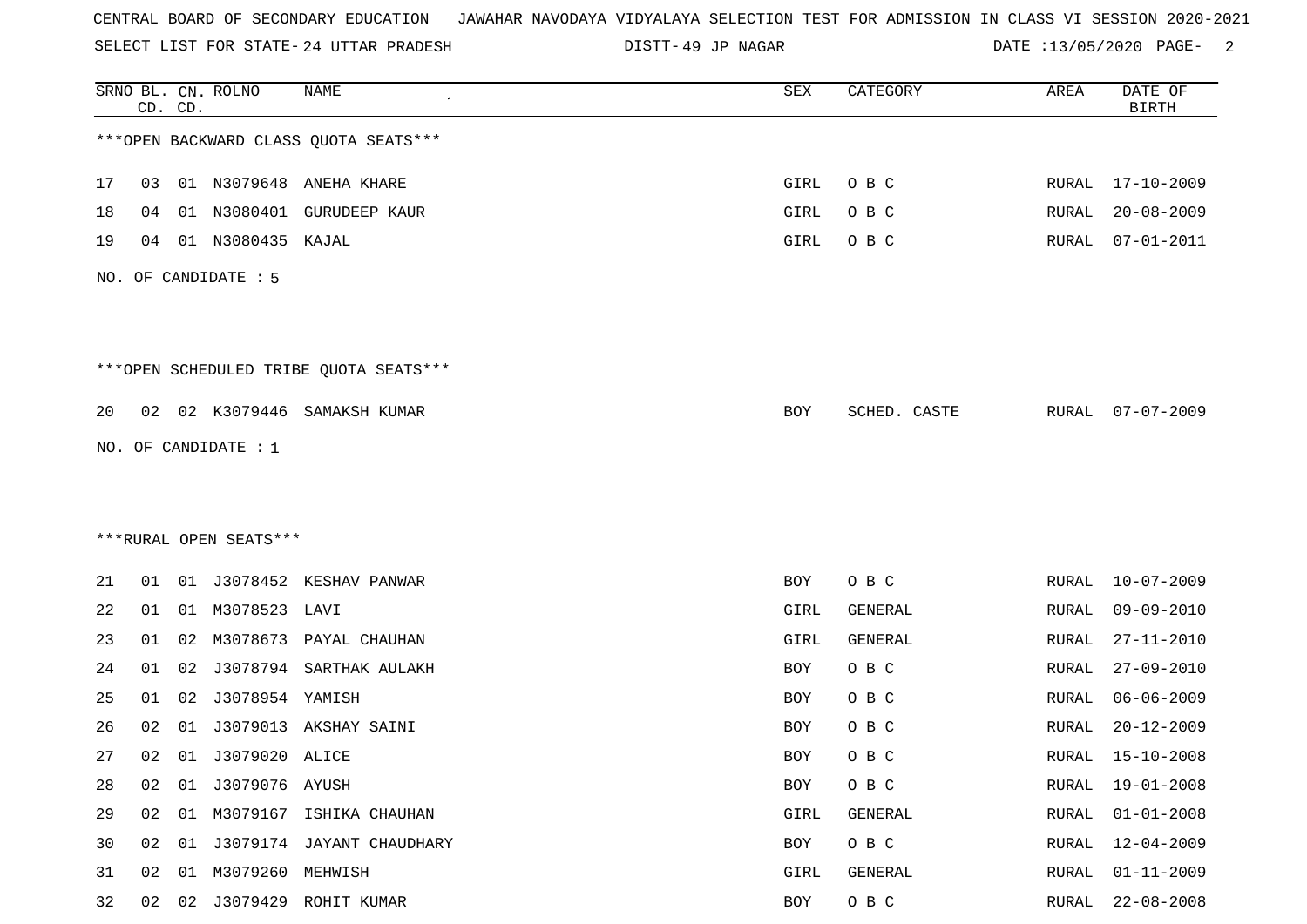SELECT LIST FOR STATE- DISTT- 24 UTTAR PRADESH

49 JP NAGAR DATE :13/05/2020 PAGE- 3

|    | CD. CD. |    | SRNO BL. CN. ROLNO     | <b>NAME</b><br>$\epsilon$ | <b>SEX</b> | CATEGORY       | AREA         | DATE OF<br><b>BIRTH</b> |
|----|---------|----|------------------------|---------------------------|------------|----------------|--------------|-------------------------|
|    |         |    | ***RURAL OPEN SEATS*** |                           |            |                |              |                         |
| 33 | 03      | 01 |                        | K3079710 AVNEET KUMAR     | BOY        | SCHED. CASTE   | RURAL        | 15-12-2009              |
| 34 | 03      | 01 | J3079869               | KOSHENDRA                 | <b>BOY</b> | O B C          | RURAL        | $08 - 06 - 2007$        |
| 35 | 03      | 02 | I3080281               | YATHARTH SINGH KATIYAR    | BOY        | <b>GENERAL</b> | RURAL        | $18 - 01 - 2009$        |
| 36 | 03      | 02 | J3080287               | YUVRAJ SINGH              | <b>BOY</b> | O B C          | RURAL        | $04 - 02 - 2009$        |
| 37 | 04      | 01 | I3080341               | ASAF KHAN                 | BOY        | GENERAL        | RURAL        | $12 - 05 - 2008$        |
| 38 | 04      | 01 | J3080551               | PIYUSH KUMAR              | <b>BOY</b> | O B C          | <b>RURAL</b> | $01 - 01 - 2008$        |
| 39 | 04      | 01 | I3080563               | PRINCE                    | <b>BOY</b> | <b>GENERAL</b> | RURAL        | $01 - 03 - 2009$        |
| 40 | 04      | 01 | I3080618               | SATYAM                    | <b>BOY</b> | GENERAL        | RURAL        | $01 - 01 - 2008$        |
| 41 | 05      | 01 | I3080860               | DIWAKAR                   | BOY        | <b>GENERAL</b> | RURAL        | $31 - 10 - 2009$        |
| 42 | 05      | 01 | I3080886               | HARSH CHEEMA              | BOY        | <b>GENERAL</b> | RURAL        | $18 - 03 - 2009$        |
| 43 | 05      | 02 | J3080896               | HIMANSHU                  | BOY        | O B C          | <b>RURAL</b> | $18 - 10 - 2009$        |
| 44 | 05      | 02 | J3081287               | YOGENDRA PAL              | BOY        | O B C          | RURAL        | $29 - 06 - 2009$        |
| 45 | 06      | 01 | J3081308               | AKSHAY KUMAR              | <b>BOY</b> | O B C          | <b>RURAL</b> | $01 - 01 - 2010$        |
| 46 | 06      | 01 | I3081411               | KAIF KHAN                 | <b>BOY</b> | <b>GENERAL</b> | RURAL        | $13 - 11 - 2008$        |
| 47 | 06      | 01 | J3081513               | RIHAN                     | BOY        | O B C          | RURAL        | $01 - 01 - 2009$        |
| 48 | 06      | 01 | I3081525               | RUDRANKAR                 | BOY        | GENERAL        | RURAL        | $17 - 01 - 2009$        |
| 49 | 06      | 01 | J3081538               | SATENDRA SINGH            | BOY        | O B C          | RURAL        | $01 - 08 - 2008$        |

NO. OF CANDIDATE : 29

\*\*\*RURAL SCHEDULED CASTE QUOTA SEATS\*\*\*

|  |                          | 50 02 01 K3079054 ANUBHAV KUMAR VARUN | BOY  | SCHED. CASTE |  | RURAL 18-01-2009 |
|--|--------------------------|---------------------------------------|------|--------------|--|------------------|
|  |                          | 51 02 01 K3079171 JAI PRATAP SINGH    | BOY  | SCHED. CASTE |  | RURAL 16-11-2009 |
|  | 52 02 02 K3079435 SACHIN |                                       | BOY  | SCHED. CASTE |  | RURAL 21-02-2008 |
|  |                          | 53 03 01 03079838 KASHISH GAUTAM      | GIRL | SCHED. CASTE |  | RURAL 18-06-2008 |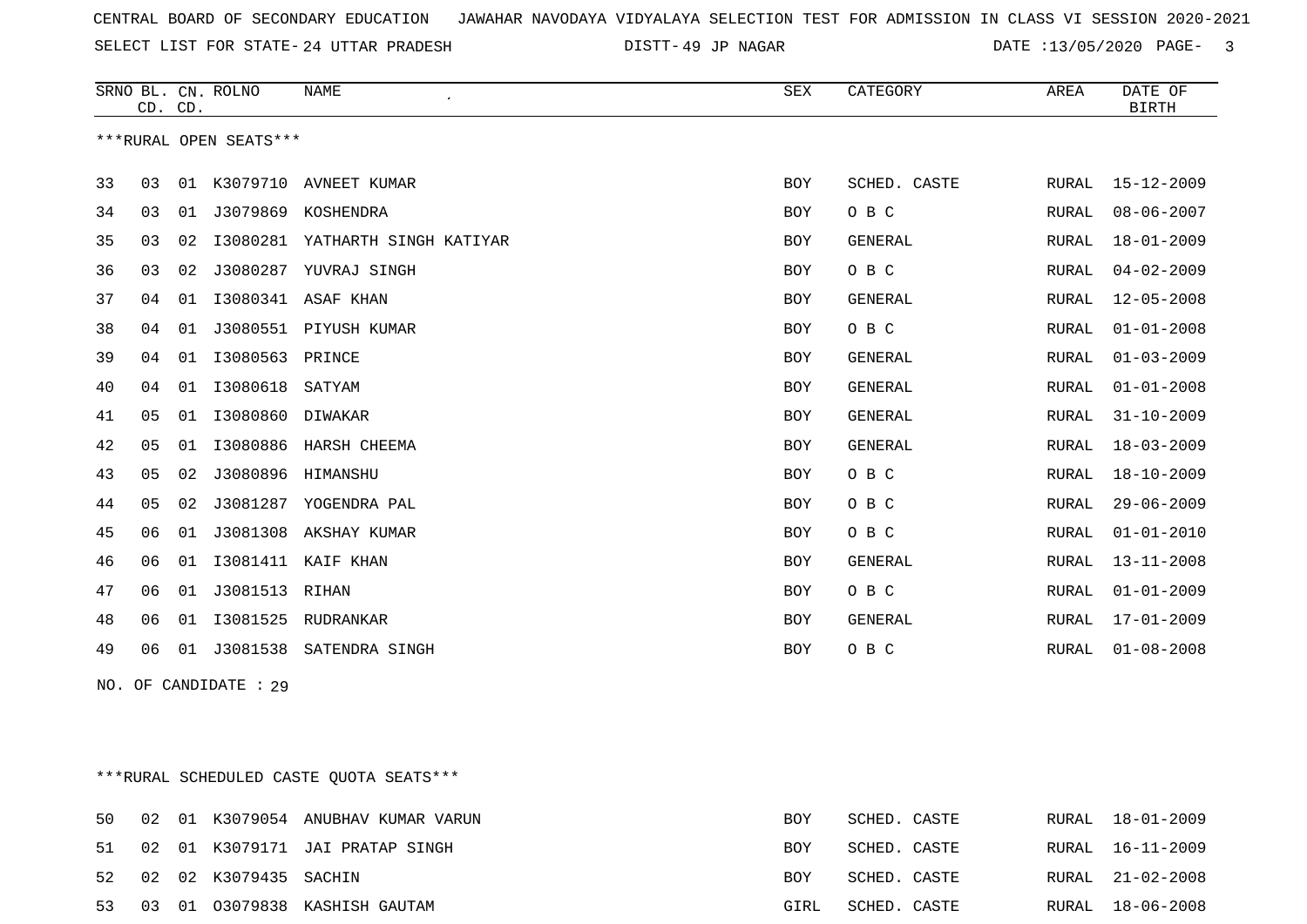SELECT LIST FOR STATE- DISTT- 24 UTTAR PRADESH

DISTT-49 JP NAGAR **DATE** :13/05/2020 PAGE- 4

|                                         | CD. CD. |                 | SRNO BL. CN. ROLNO | NAME                   | SEX        | CATEGORY     | AREA  | DATE OF<br>BIRTH       |  |  |  |
|-----------------------------------------|---------|-----------------|--------------------|------------------------|------------|--------------|-------|------------------------|--|--|--|
| ***RURAL SCHEDULED CASTE OUOTA SEATS*** |         |                 |                    |                        |            |              |       |                        |  |  |  |
| 54                                      | 03      |                 | 01 K3079904        | MANISH KUMAR           | BOY        | SCHED. CASTE | RURAL | $01 - 01 - 2008$       |  |  |  |
| 55                                      | 03      | 02 <sub>o</sub> |                    | K3080155 SHIVAM KUMAR  | <b>BOY</b> | SCHED. CASTE |       | RURAL $02 - 04 - 2010$ |  |  |  |
| 56.                                     | 04      | 01              | 03080412 HIMANSHI  |                        | GIRL       | SCHED. CASTE | RURAL | $30 - 04 - 2009$       |  |  |  |
| 57                                      | 04      | 01              | K3080703           | YATARTH KUMAR          | BOY        | SCHED. CASTE | RURAL | $27 - 07 - 2008$       |  |  |  |
| 58                                      | 06      |                 |                    | 01 K3081381 ELIS SAGAR | BOY        | SCHED. CASTE | RURAL | 02-08-2009             |  |  |  |
| 59                                      | 06      | 01              | K3081563           | SONU                   | <b>BOY</b> | SCHED. CASTE | RURAL | $25 - 08 - 2009$       |  |  |  |
|                                         |         |                 |                    |                        |            |              |       |                        |  |  |  |

NO. OF CANDIDATE : 10

# \*\*\*RURAL BACKWARD CLASS QUOTA SEATS\*\*\*

| 60 | 01 |    |                     | 01 N3078557 MANU KUMARI   | GIRL | O B C | RURAL | 12-08-2009       |
|----|----|----|---------------------|---------------------------|------|-------|-------|------------------|
| 61 | 01 |    | 02 N3078851         | SHRADHA YADAV             | GIRL | O B C | RURAL | 17-08-2009       |
| 62 | 01 |    | 02 N3078901         | TANISHA CHAUDHARY         | GIRL | O B C | RURAL | $16 - 09 - 2008$ |
| 63 | 02 | 01 | J3078977 AARISH     |                           | BOY  | O B C | RURAL | $01 - 08 - 2008$ |
| 64 | 02 | 01 | J3079106            | DHARMENDRA                | BOY  | O B C | RURAL | $02 - 09 - 2008$ |
| 65 | 02 |    |                     | 01 N3079134 GEETANSHI     | GIRL | O B C | RURAL | $27 - 02 - 2009$ |
| 66 | 02 |    | 01 N3079199 KASHISH |                           | GIRL | O B C | RURAL | $18 - 08 - 2008$ |
| 67 | 02 |    |                     | 01 N3079252 MANVI VERMA   | GIRL | O B C | RURAL | $24 - 05 - 2010$ |
| 68 | 02 |    |                     | 02 N3079351 PARNIKA SINGH | GIRL | O B C | RURAL | $05 - 09 - 2009$ |
| 69 | 02 |    | 02 N3079359 PINKI   |                           | GIRL | O B C | RURAL | $10 - 06 - 2008$ |
| 70 | 02 | 02 | J3079499            | SHUBANK MANGAT            | BOY  | O B C | RURAL | $08 - 11 - 2009$ |
| 71 | 03 |    |                     | 01 N3079831 KANIKA RATHI  | GIRL | O B C | RURAL | 17-01-2009       |
| 72 | 03 |    | 01 N3079845 KHUSHI  |                           | GIRL | O B C | RURAL | $01 - 01 - 2008$ |
| 73 | 03 | 02 | N3080014 PREETI     |                           | GIRL | O B C | RURAL | $02 - 09 - 2009$ |
| 74 | 04 |    | 01 N3080442 KANU    |                           | GIRL | O B C | RURAL | $29 - 08 - 2009$ |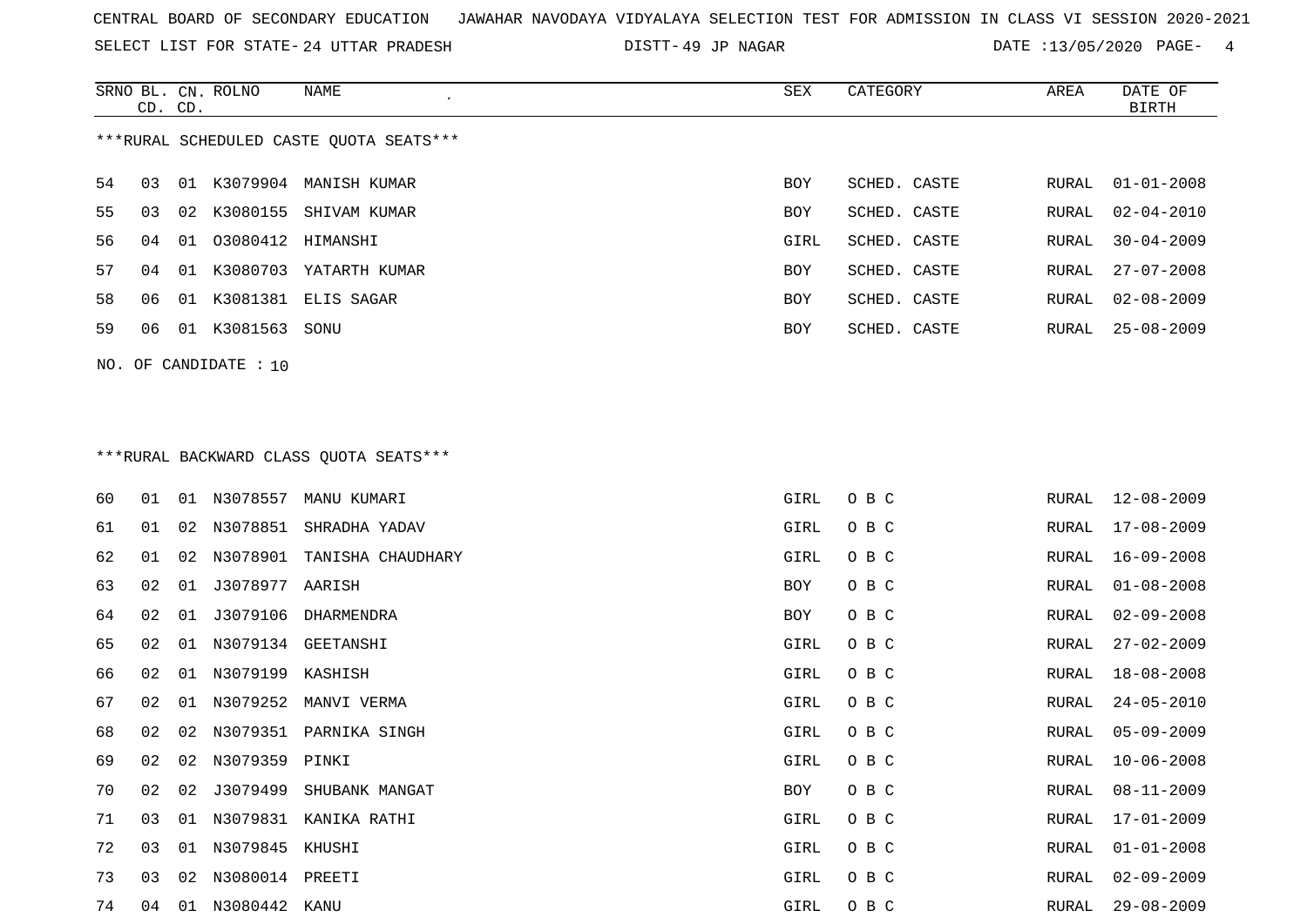SELECT LIST FOR STATE- DISTT- 24 UTTAR PRADESH

49 JP NAGAR DATE :13/05/2020 PAGE- 5

|     | CD. CD. |    | SRNO BL. CN. ROLNO     | NAME                                    | SEX        | CATEGORY     | AREA  | DATE OF<br><b>BIRTH</b> |
|-----|---------|----|------------------------|-----------------------------------------|------------|--------------|-------|-------------------------|
|     |         |    |                        | *** RURAL BACKWARD CLASS QUOTA SEATS*** |            |              |       |                         |
| 75  | 05      | 02 | N3081265               | TWINKAL DEOL                            | GIRL       | O B C        | RURAL | $15 - 08 - 2009$        |
| NO. |         |    | OF CANDIDATE : 16      |                                         |            |              |       |                         |
|     |         |    |                        |                                         |            |              |       |                         |
|     |         |    |                        | ***RURAL SCHEDULED TRIBE QUOTA SEATS*** |            |              |       |                         |
| 76  | 01      |    |                        | 02 K3078731 RISHANT KUMAR               | <b>BOY</b> | SCHED. CASTE | RURAL | $01 - 07 - 2009$        |
| 77  | 03      |    | 01 K3079733            | DEEPAK SINGH                            | <b>BOY</b> | SCHED. CASTE | RURAL | $12 - 05 - 2009$        |
| 78  | 03      |    | 02 03079999 PAYAL      |                                         | GIRL       | SCHED. CASTE | RURAL | $18 - 05 - 2007$        |
| 79  | 03      | 02 | K3080018               | PRINCE                                  | <b>BOY</b> | SCHED. CASTE | RURAL | $18 - 03 - 2008$        |
| 80  | 03      |    |                        | 02 K3080253 VIKHAYAT PRATAP SINGH       | BOY        | SCHED. CASTE | RURAL | $25 - 11 - 2008$        |
|     |         |    | NO. OF CANDIDATE $: 5$ |                                         |            |              |       |                         |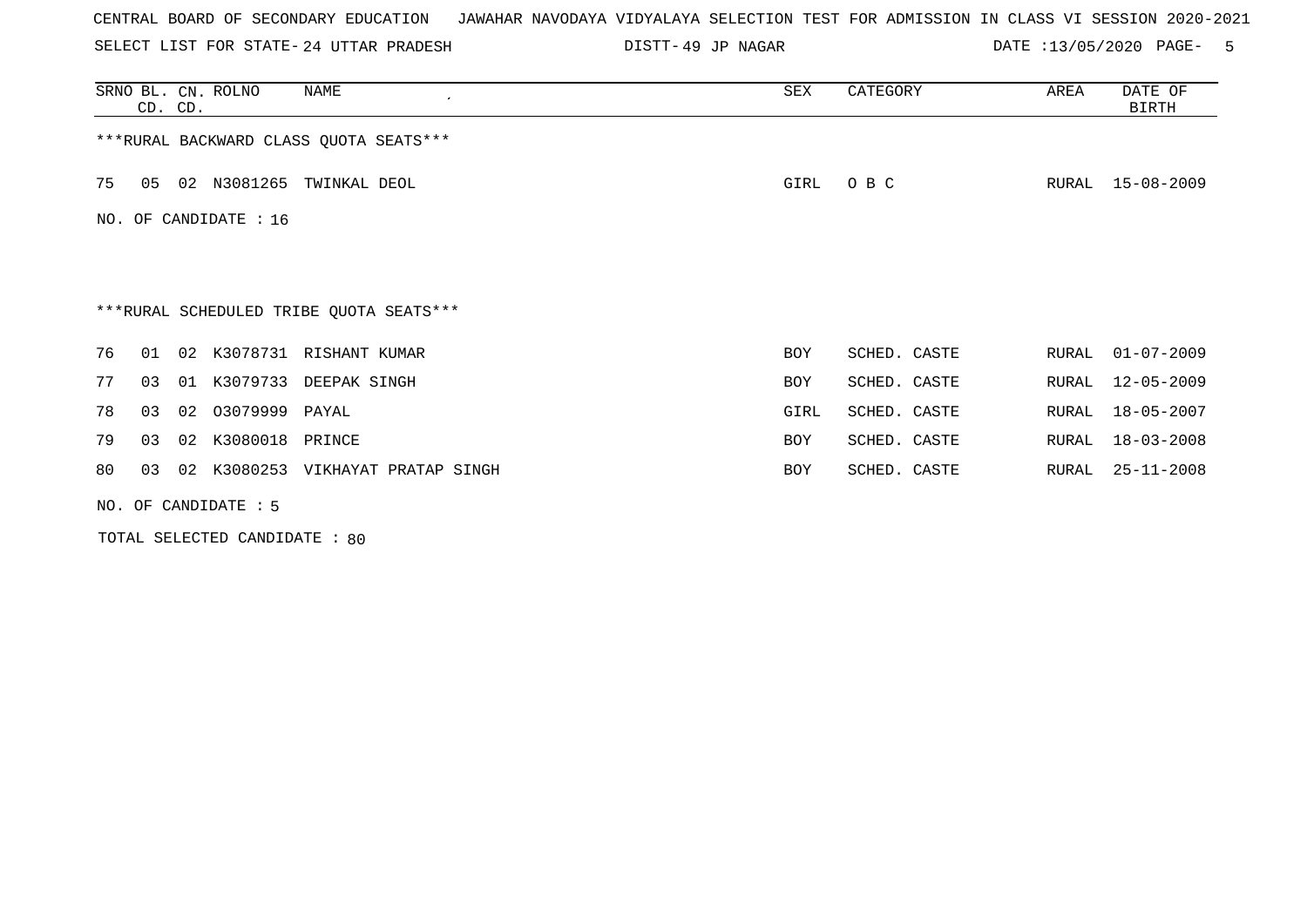| CENTRAL BOARD OF SECONDARY EDUCATION GUNAHAR NAVODAYA VIDYALAYA SELECTION TEST FOR ADMISSION IN CLASS VI SESSION 2020-2021 |  |  |  |
|----------------------------------------------------------------------------------------------------------------------------|--|--|--|
|----------------------------------------------------------------------------------------------------------------------------|--|--|--|

SELECT LIST FOR STATE- DISTT- 24 UTTAR PRADESH 50 HATHRAS DATE :13/05/2020 PAGE- 1

|    |    | CD. CD. | SRNO BL. CN. ROLNO   | <b>NAME</b><br>$\epsilon$              | <b>SEX</b> | CATEGORY       | AREA  | DATE OF<br><b>BIRTH</b> |
|----|----|---------|----------------------|----------------------------------------|------------|----------------|-------|-------------------------|
|    |    |         | ***OPEN UR SEATS***  |                                        |            |                |       |                         |
| 1  | 02 | 01      | J3082287             | RAGHAV SINGH                           | <b>BOY</b> | O B C          | RURAL | $15 - 06 - 2010$        |
| 2  | 03 | 01      | I3082647             | CH CHETAN DIXIT                        | <b>BOY</b> | <b>GENERAL</b> | RURAL | $20 - 10 - 2010$        |
| 3  | 05 | 02      | J3085224             | SAURABH                                | <b>BOY</b> | O B C          | RURAL | $10 - 10 - 2010$        |
| 4  | 06 | 01      |                      | J3085435 AKASH KUMAR                   | <b>BOY</b> | O B C          | RURAL | $20 - 02 - 2009$        |
| 5  | 07 | 01      |                      | J3086172 BHASKAR YADAV                 | <b>BOY</b> | O B C          | RURAL | $08 - 09 - 2009$        |
| 6  | 07 | 01      |                      | J3086300 LOKESH BAGHEL                 | <b>BOY</b> | O B C          | RURAL | $11 - 08 - 2008$        |
| 7  | 07 |         |                      | 01 J3086338 PRAVEEN KUMAR              | <b>BOY</b> | O B C          | RURAL | $12 - 10 - 2010$        |
|    |    |         | NO. OF CANDIDATE : 7 |                                        |            |                |       |                         |
|    |    |         |                      |                                        |            |                |       |                         |
|    |    |         |                      |                                        |            |                |       |                         |
|    |    |         |                      | ***OPEN SCHEDULED CASTE QUOTA SEATS*** |            |                |       |                         |
| 8  | 02 |         | 01 03082048 KAVITA   |                                        | GIRL       | SCHED. CASTE   | RURAL | $14 - 12 - 2010$        |
| 9  | 03 | 01      | K3083053             | SHIVAM KUMAR                           | <b>BOY</b> | SCHED. CASTE   | RURAL | $25 - 03 - 2009$        |
| 10 | 05 | 02      |                      | K3085020 NIRDOSH KUMAR                 | <b>BOY</b> | SCHED. CASTE   | RURAL | $03 - 06 - 2008$        |
| 11 | 05 | 02      | K3085072             | PRASHANT KUMAR                         | <b>BOY</b> | SCHED. CASTE   | RURAL | $06 - 04 - 2008$        |
| 12 | 07 |         |                      | 01 K3086194 DIVYANSH SINGH             | <b>BOY</b> | SCHED. CASTE   | RURAL | $31 - 07 - 2009$        |
|    |    |         | NO. OF CANDIDATE : 5 |                                        |            |                |       |                         |

## \*\*\*OPEN DISABLED QUOTA SEATS\*\*\*

|  |  | 13 01 01 N3081703 KUMARI SHEELU | GIRL OBC |         | RURAL 10-07-2009 |
|--|--|---------------------------------|----------|---------|------------------|
|  |  | 14 01 01 I3081792 UMAR MOHAMMAD | BOY.     | GENERAL | RURAL 01-01-2008 |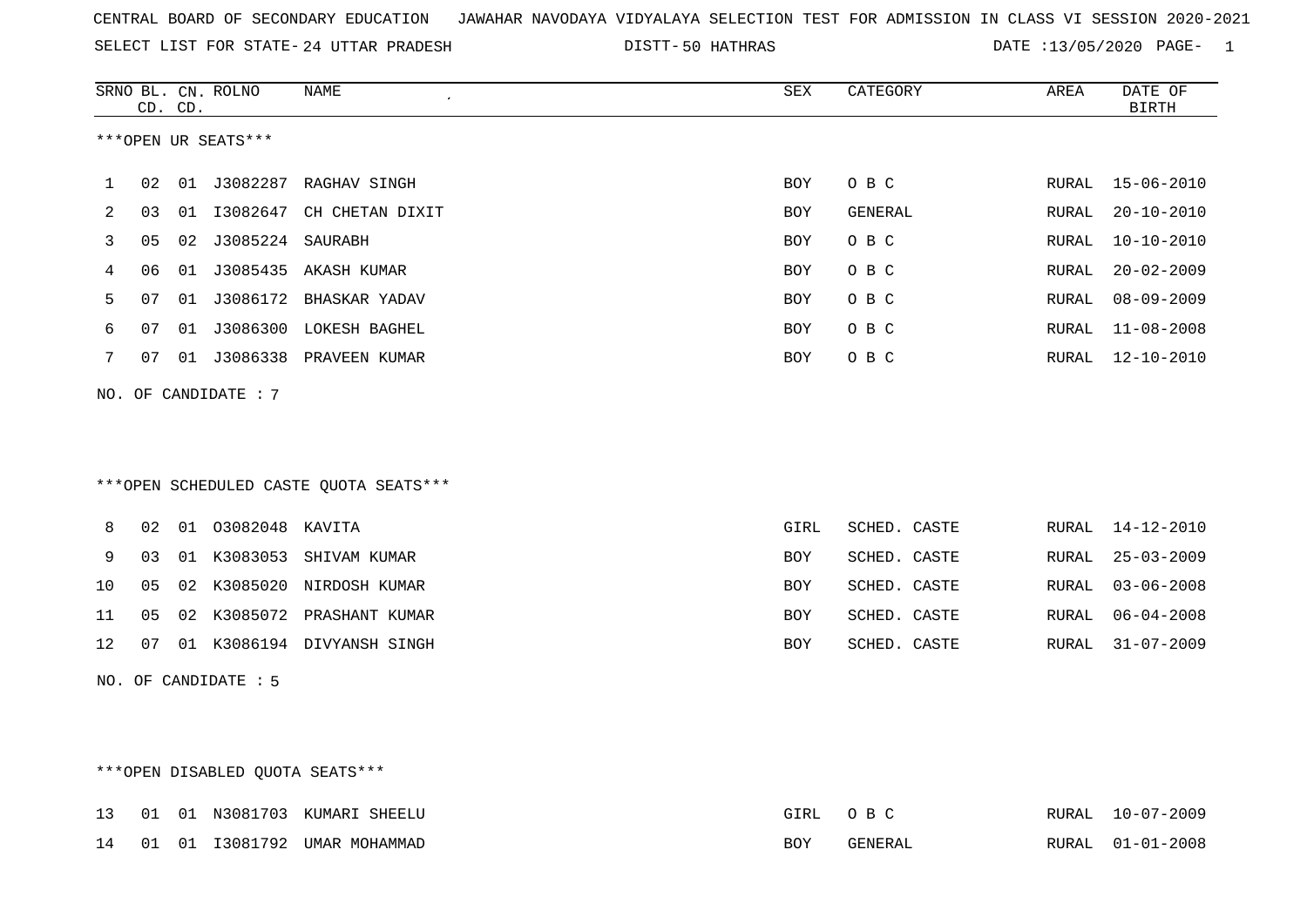|  |  | CENTRAL BOARD OF SECONDARY EDUCATION – JAWAHAR NAVODAYA VIDYALAYA SELECTION TEST FOR ADMISSION IN CLASS VI SESSION 2020-2021 |  |  |  |  |  |  |  |  |  |  |  |  |  |
|--|--|------------------------------------------------------------------------------------------------------------------------------|--|--|--|--|--|--|--|--|--|--|--|--|--|
|--|--|------------------------------------------------------------------------------------------------------------------------------|--|--|--|--|--|--|--|--|--|--|--|--|--|

SELECT LIST FOR STATE- DISTT- 24 UTTAR PRADESH

50 HATHRAS DATE :13/05/2020 PAGE- 2

|    | CD. CD. |       | SRNO BL. CN. ROLNO     | NAME<br>$\epsilon$                      | ${\tt SEX}$ | CATEGORY     | AREA  | DATE OF<br><b>BIRTH</b> |
|----|---------|-------|------------------------|-----------------------------------------|-------------|--------------|-------|-------------------------|
|    |         |       | NO. OF CANDIDATE : 2   |                                         |             |              |       |                         |
|    |         |       |                        |                                         |             |              |       |                         |
|    |         |       |                        | *** OPEN BACKWARD CLASS QUOTA SEATS***  |             |              |       |                         |
| 15 |         |       |                        | 03 01 N3082654 CH RITU CHAUDHARY        | GIRL        | O B C        | RURAL | $15 - 11 - 2010$        |
| 16 | 04      |       |                        | 01 N3083715 KM YANSHI                   | GIRL        | O B C        | RURAL | $04 - 04 - 2008$        |
| 17 | 05      |       | 02 N3085242 SHILPI     |                                         | GIRL        | O B C        | RURAL | $01 - 02 - 2009$        |
| 18 | 06      |       |                        | 01 N3085707 KM RAVINA                   | GIRL        | O B C        | RURAL | 16-03-2008              |
| 19 | 06      |       |                        | 01 N3085972 SANJANA CHAUDHARY           | GIRL        | O B C        | RURAL | $12 - 11 - 2009$        |
|    |         |       | NO. OF CANDIDATE : 5   |                                         |             |              |       |                         |
|    |         |       |                        |                                         |             |              |       |                         |
|    |         |       |                        |                                         |             |              |       |                         |
|    |         |       |                        | *** OPEN SCHEDULED TRIBE QUOTA SEATS*** |             |              |       |                         |
| 20 |         |       | 06 01 K3086034 SUMIT   |                                         | <b>BOY</b>  | SCHED. CASTE | RURAL | $14 - 04 - 2008$        |
|    |         |       | NO. OF CANDIDATE : 1   |                                         |             |              |       |                         |
|    |         |       |                        |                                         |             |              |       |                         |
|    |         |       |                        |                                         |             |              |       |                         |
|    |         |       | ***RURAL OPEN SEATS*** |                                         |             |              |       |                         |
|    |         |       |                        |                                         |             |              |       |                         |
| 21 | 01      |       |                        | 01 J3081643 CHAUDHARY NIKHIL KUMAR      | <b>BOY</b>  | O B C        | RURAL | 29-07-2010              |
| 22 | 01      |       | 01 J3081649            | CH SURAJ VERMA                          | <b>BOY</b>  | O B C        | RURAL | $10 - 10 - 2010$        |
| 23 |         |       |                        | 01 01 J3081653 DEEPAK KUMAR             | BOY         | O B C        | RURAL | $10 - 09 - 2007$        |
| 24 |         |       |                        | 02 01 J3081919 CHANDRAVIR SINGH         | BOY         | O B C        | RURAL | 12-09-2008              |
| 25 |         | 02 01 |                        | J3081921 CH DUSHYANT KUMAR              | BOY         | O B C        | RURAL | $25 - 04 - 2010$        |
| 26 |         |       |                        | 02 01 J3081924 CH HARENDRA RANA         | BOY         | O B C        | RURAL | $01 - 01 - 2009$        |
| 27 |         |       |                        | 02 01 K3082326 RISHI KUMAR              | BOY         | SCHED. CASTE | RURAL | $31 - 05 - 2008$        |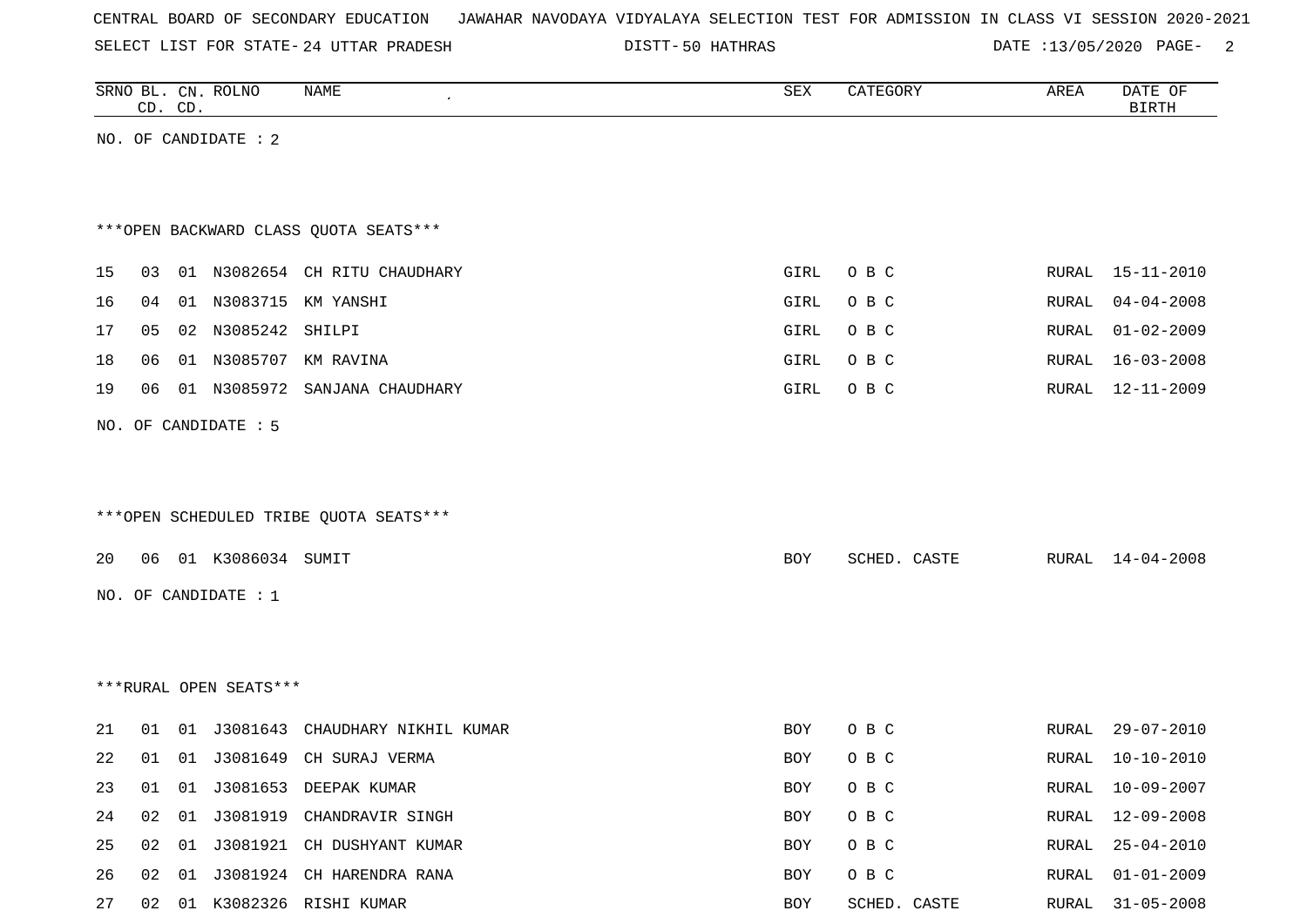SELECT LIST FOR STATE- DISTT- 24 UTTAR PRADESH

50 HATHRAS DATE :13/05/2020 PAGE- 3

|    | CD. CD. |    | SRNO BL. CN. ROLNO     | <b>NAME</b><br>$\epsilon$ | <b>SEX</b> | CATEGORY       | AREA         | DATE OF<br><b>BIRTH</b> |
|----|---------|----|------------------------|---------------------------|------------|----------------|--------------|-------------------------|
|    |         |    | ***RURAL OPEN SEATS*** |                           |            |                |              |                         |
| 28 | 03      | 01 | J3082642               | CHAUDHARY HARSH           | BOY        | O B C          | RURAL        | $02 - 05 - 2009$        |
| 29 | 03      | 01 | J3082643               | CHAUDHARY LALIT SINGH     | BOY        | O B C          | <b>RURAL</b> | $19 - 07 - 2010$        |
| 30 | 03      | 01 | J3082645               | CHAUDHARY YASH KUMAR      | BOY        | O B C          | RURAL        | $07 - 09 - 2010$        |
| 31 | 03      | 01 | J3082652               | CH RAHUL                  | BOY        | O B C          | <b>RURAL</b> | $08 - 10 - 2010$        |
| 32 | 04      | 01 | I3083506               | HAREKRISHNA PACHAURI      | BOY        | <b>GENERAL</b> | RURAL        | $01 - 01 - 2010$        |
| 33 | 04      | 01 | M3083532               | HIMANSHI KUMARI           | GIRL       | <b>GENERAL</b> | RURAL        | $09 - 07 - 2010$        |
| 34 | 04      | 02 | J3084427               | VIKAS KUMAR               | BOY        | O B C          | RURAL        | $01 - 07 - 2009$        |
| 35 | 05      | 01 | J3084723               | GAURAV KUMAR              | BOY        | O B C          | RURAL        | $15 - 11 - 2010$        |
| 36 | 05      | 01 | J3084947               | MANISH KUMAR              | BOY        | O B C          | <b>RURAL</b> | $12 - 06 - 2009$        |
| 37 | 05      | 02 | J3085182               | SACHIN KUMAR              | BOY        | O B C          | RURAL        | $27 - 05 - 2009$        |
| 38 | 06      | 01 | J3085483               | ANUJ KUMAR                | BOY        | O B C          | RURAL        | $15 - 05 - 2010$        |
| 39 | 06      | 01 | K3085489               | ANURAG                    | <b>BOY</b> | SCHED. CASTE   | <b>RURAL</b> | $24 - 08 - 2009$        |
| 40 | 06      | 01 | J3085773               | MANISH KUMAR              | BOY        | O B C          | RURAL        | $08 - 08 - 2009$        |
| 41 | 06      | 01 | J3086100               | VISHAL KUMAR              | BOY        | O B C          | RURAL        | $18 - 06 - 2009$        |
| 42 | 07      | 01 | J3086184               | CH GAURAV RANA            | BOY        | O B C          | RURAL        | $01 - 01 - 2008$        |
| 43 | 07      | 01 | J3086223               | KAPIL KUMAR               | BOY        | O B C          | <b>RURAL</b> | $20 - 02 - 2008$        |
| 44 | 07      | 01 | I3086362               | ROHIT CHAUHAN             | BOY        | <b>GENERAL</b> | <b>RURAL</b> | $20 - 01 - 2009$        |

NO. OF CANDIDATE : 24

\*\*\*RURAL SCHEDULED CASTE QUOTA SEATS\*\*\*

|  | 45 01 01 K3081727 PRADEEP      |                               | BOY        | SCHED. CASTE | RURAL 16-09-2009 |
|--|--------------------------------|-------------------------------|------------|--------------|------------------|
|  | 46  01  01  K3081733  PRASHANT |                               | <b>BOY</b> | SCHED. CASTE | RURAL 23-09-2010 |
|  |                                | 47 01 01 K3081749 RAJAT KUMAR | <b>BOY</b> | SCHED. CASTE | RURAL 08-11-2008 |
|  |                                | 48 01 01 K3081798 VIPIN KUMAR | BOY        | SCHED. CASTE | RURAL 16-07-2008 |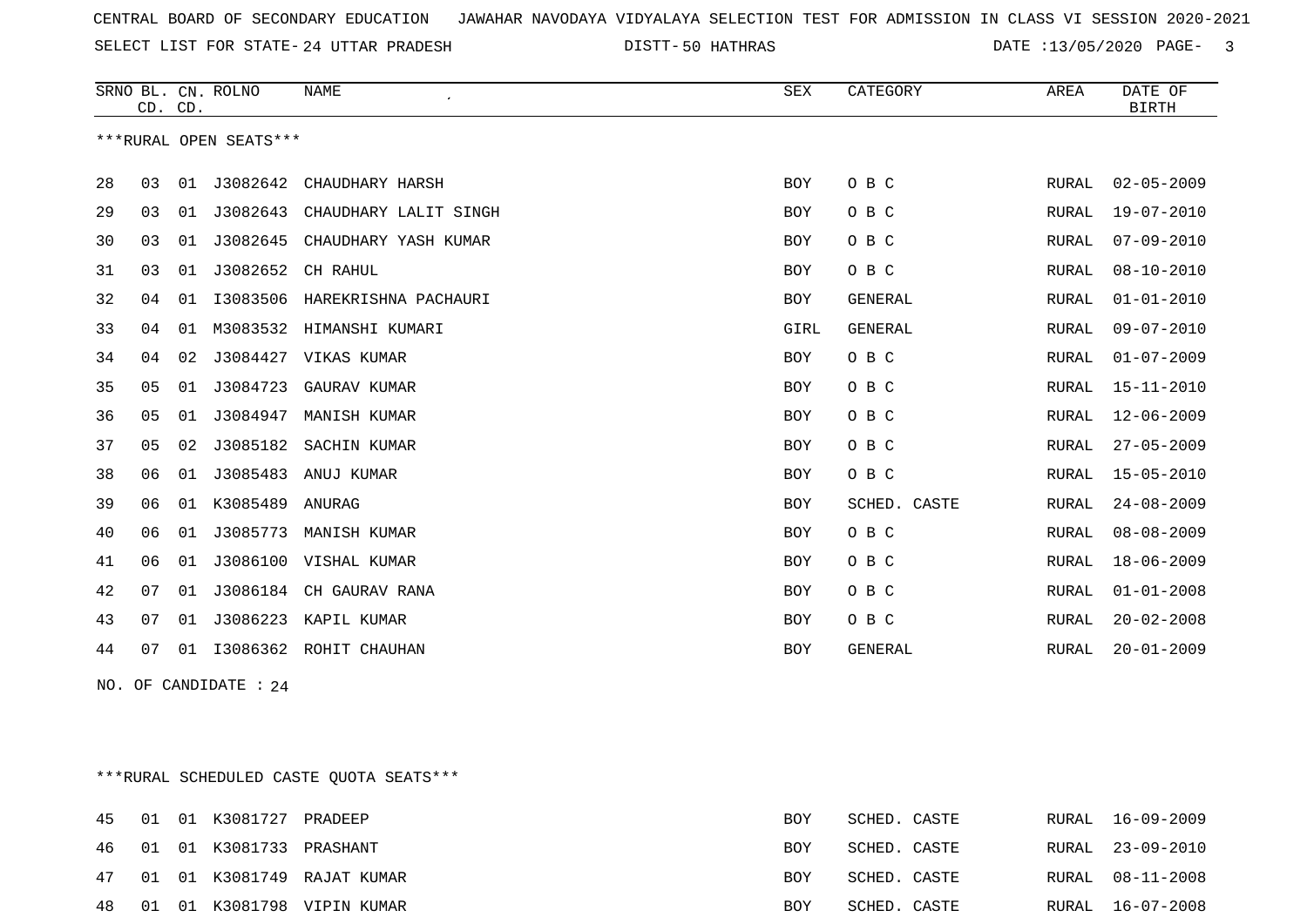SELECT LIST FOR STATE- DISTT- 24 UTTAR PRADESH

50 HATHRAS DATE :13/05/2020 PAGE- 4

|    |    | CD. CD. | SRNO BL. CN. ROLNO    | <b>NAME</b>                             | ${\tt SEX}$ | CATEGORY     | AREA  | DATE OF<br><b>BIRTH</b> |
|----|----|---------|-----------------------|-----------------------------------------|-------------|--------------|-------|-------------------------|
|    |    |         |                       | ***RURAL SCHEDULED CASTE QUOTA SEATS*** |             |              |       |                         |
| 49 | 01 |         |                       | 01 K3081800 VIVEKSHEEL GAUTAM           | <b>BOY</b>  | SCHED. CASTE | RURAL | $26 - 08 - 2008$        |
| 50 | 02 | 01      | 03081928              | CHINKI KUMARI                           | GIRL        | SCHED. CASTE | RURAL | $15 - 08 - 2010$        |
| 51 | 03 |         |                       | 01 K3082542 ADITYA RATAN                | <b>BOY</b>  | SCHED. CASTE | RURAL | $15 - 08 - 2008$        |
| 52 | 03 |         |                       | 01 K3083034 SATYAM KUMAR                | BOY         | SCHED. CASTE | RURAL | $21 - 05 - 2010$        |
| 53 | 04 |         |                       | 01 K3083290 ANSHUL KUMAR                | BOY         | SCHED. CASTE | RURAL | $01 - 11 - 2009$        |
| 54 | 06 |         | 01 03085581 DIVYA     |                                         | GIRL        | SCHED. CASTE | RURAL | $02 - 04 - 2010$        |
| 55 | 06 |         | 01 K3085655           | JUGNESH KUMAR                           | BOY         | SCHED. CASTE | RURAL | $01 - 11 - 2009$        |
| 56 | 06 |         |                       | 01 K3085710 KRASHNA KUMAR               | BOY         | SCHED. CASTE | RURAL | $01 - 01 - 2008$        |
| 57 | 06 |         |                       | 01 K3085927 RAVINDRA SINGH              | BOY         | SCHED. CASTE | RURAL | $02 - 02 - 2009$        |
| 58 | 07 |         | 01 K3086161 ANSHUMAN  |                                         | <b>BOY</b>  | SCHED. CASTE | RURAL | $10 - 07 - 2008$        |
| 59 | 07 |         |                       | 01 03086219 KALPANA KUMARI              | GIRL        | SCHED. CASTE | RURAL | $01 - 05 - 2008$        |
|    |    |         | NO. OF CANDIDATE : 15 |                                         |             |              |       |                         |
|    |    |         |                       |                                         |             |              |       |                         |
|    |    |         |                       |                                         |             |              |       |                         |
|    |    |         |                       | ***RURAL BACKWARD CLASS OUOTA SEATS***  |             |              |       |                         |
| 60 |    |         |                       | 01 01 N3081641 CHAUDHARY KAJAL          | GIRL        | O B C        | RURAL | $14 - 11 - 2010$        |
| 61 | 01 |         |                       | 01 N3081642 CHAUDHARY KALPANA           | GIRL        | O B C        | RURAL | $10 - 10 - 2010$        |
| 62 | 01 |         |                       | 01 N3081700 KUMARI MEENU                | GIRL        | O B C        | RURAL | $21 - 03 - 2009$        |
| 63 | 03 |         |                       | 01 N3082580 ANJALY SINGH                | GIRL        | O B C        | RURAL | $07 - 05 - 2009$        |
| 64 | 03 |         |                       | 01 N3082644 CHAUDHARY RITU              | GIRL        | O B C        | RURAL | $27 - 06 - 2009$        |
|    |    |         |                       |                                         |             |              |       |                         |

03 01 N3083072 SONIYA RAWAT GIRL O B C RURAL 02-07-2009

03 01 N3083094 TANISHKA SINGH GIRL O B C RURAL 09-10-2010

04 01 N3083582 JYOTI KUMARI GIRL O B C RURAL 04-12-2010

04 01 N3083687 KM MUSKAN GIRL O B C RURAL 15-01-2008

04 01 N3083424 DEEPTI SINGH GIRL O B C RURAL 11-02-2008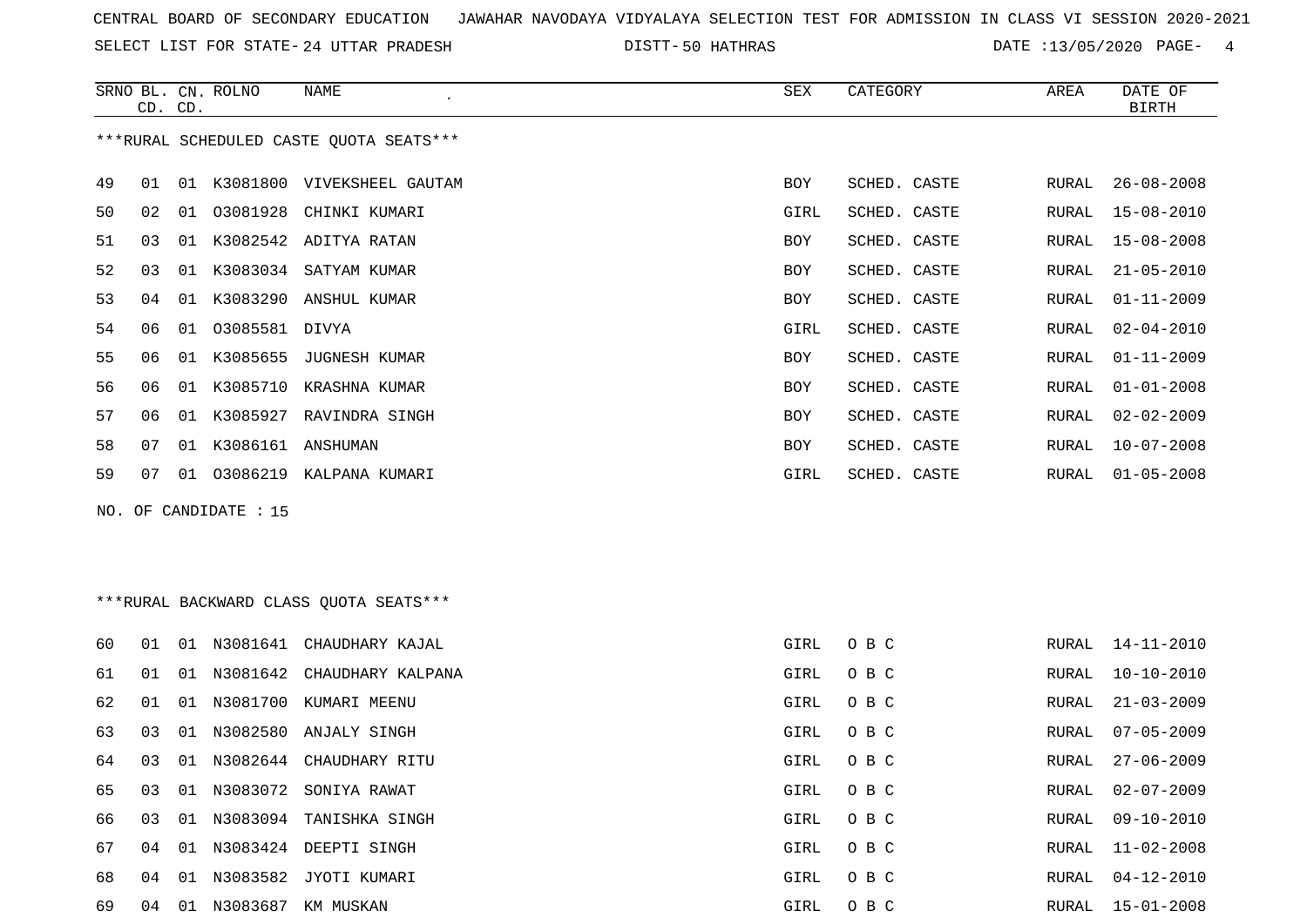SELECT LIST FOR STATE- DISTT- 24 UTTAR PRADESH

50 HATHRAS DATE :13/05/2020 PAGE- 5

|    | CD. CD. |    | SRNO BL. CN. ROLNO      | NAME                                   | SEX  | CATEGORY | AREA | DATE OF<br>BIRTH |
|----|---------|----|-------------------------|----------------------------------------|------|----------|------|------------------|
|    |         |    |                         | ***RURAL BACKWARD CLASS OUOTA SEATS*** |      |          |      |                  |
| 70 | 04      |    |                         | 01 N3083712 KM SHIVANI                 | GIRL | O B C    |      | RURAL 04-12-2009 |
| 71 | 04      |    | 02 N3084219             | SAMREEN                                | GIRL | O B C    |      | RURAL 05-02-2008 |
| 72 | 05      | 01 | N3084945 MANISHA        |                                        | GIRL | O B C    |      | RURAL 21-09-2007 |
| 73 | 05      |    | 02 N3085005             | NEERAJ                                 | GIRL | O B C    |      | RURAL 05-01-2010 |
| 74 | 06      |    |                         | 01 N3085746 KU. SUMAN                  | GIRL | O B C    |      | RURAL 15-01-2010 |
| 75 | 07      | 01 | N3086381 SARITA         |                                        | GIRL | O B C    |      | RURAL 05-01-2010 |
|    |         |    | NO. OF CANDIDATE : $16$ |                                        |      |          |      |                  |

# \*\*\*RURAL SCHEDULED TRIBE QUOTA SEATS\*\*\*

|  |                             | 76 01 01 K3081624 ARUN KUMAR       | <b>BOY</b> | SCHED. CASTE | RURAL 01-01-2011 |
|--|-----------------------------|------------------------------------|------------|--------------|------------------|
|  |                             | 77 04 01 K3083540 HIMESH GAUTAM    | <b>BOY</b> | SCHED. CASTE | RURAL 02-05-2007 |
|  |                             | 78 04 02 K3084228 SANGRATAN GAUTAM | BOY        | SCHED. CASTE | RURAL 05-08-2008 |
|  |                             | 79 05 01 K3084974 MOHIT KUMAR      | <b>BOY</b> | SCHED. CASTE | RURAL 01-01-2009 |
|  | 80  06  01  K3086036  SUMIT |                                    | BOY        | SCHED. CASTE | RURAL 10-04-2008 |
|  |                             |                                    |            |              |                  |

#### NO. OF CANDIDATE : 5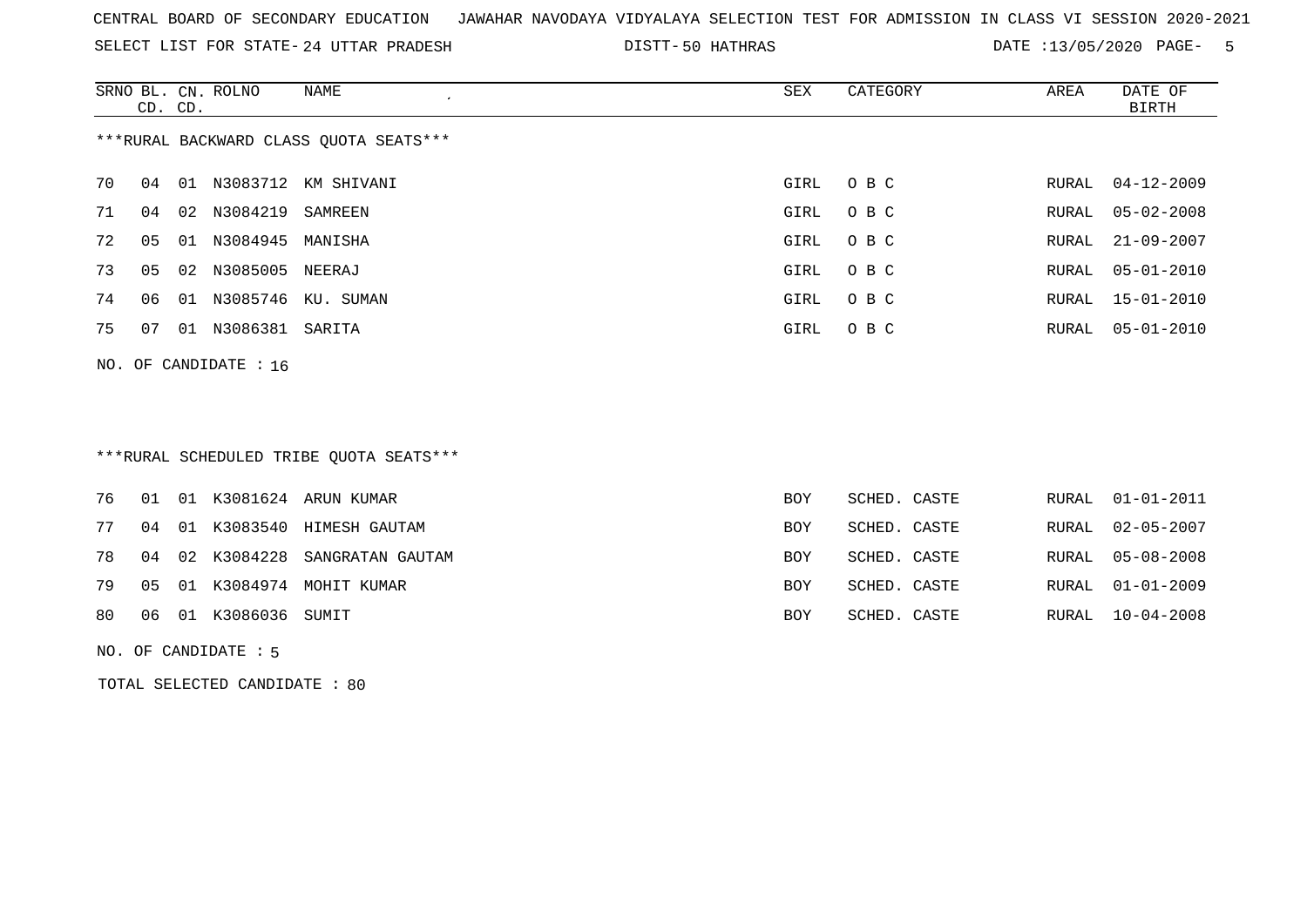|  |  |  |  | CENTRAL BOARD OF SECONDARY EDUCATION GJAWAHAR NAVODAYA VIDYALAYA SELECTION TEST FOR ADMISSION IN CLASS VI SESSION 2020-2021 |  |  |  |  |  |  |  |  |  |  |  |
|--|--|--|--|-----------------------------------------------------------------------------------------------------------------------------|--|--|--|--|--|--|--|--|--|--|--|
|--|--|--|--|-----------------------------------------------------------------------------------------------------------------------------|--|--|--|--|--|--|--|--|--|--|--|

SELECT LIST FOR STATE- DISTT- 24 UTTAR PRADESH 51 LUCKNOW DATE :13/05/2020 PAGE- 1

|     |    | CD. CD. | SRNO BL. CN. ROLNO   | <b>NAME</b>                             | <b>SEX</b> | CATEGORY       | AREA         | DATE OF<br><b>BIRTH</b> |
|-----|----|---------|----------------------|-----------------------------------------|------------|----------------|--------------|-------------------------|
|     |    |         | ***OPEN UR SEATS***  |                                         |            |                |              |                         |
| 1   | 04 |         |                      | 01 N3087101 ANAMIKA CHAURSIYA           | GIRL       | O B C          |              | RURAL 17-08-2008        |
| 2   | 04 |         |                      | 01 J3087189 SATYAM YADAV                | <b>BOY</b> | O B C          | RURAL        | $22 - 06 - 2008$        |
| 3   | 04 | 01      |                      | 03087217 VEDITA RAWAT                   | GIRL       | SCHED. CASTE   | RURAL        | $10 - 12 - 2009$        |
| 4   | 04 | 01      |                      | 03087218 VEDITA VERMA                   | GIRL       | SCHED. CASTE   | RURAL        | $20 - 01 - 2008$        |
| 5   | 07 | 01      | J3087794 ANUJ        |                                         | <b>BOY</b> | O B C          | RURAL        | $05 - 07 - 2008$        |
| 6   | 07 | 01      | J3087876 RAJ SAHU    |                                         | <b>BOY</b> | O B C          | RURAL        | $22 - 12 - 2008$        |
| 7   | 09 | 01      | J3088051 ABHISHEK    |                                         | <b>BOY</b> | O B C          | <b>RURAL</b> | $12 - 07 - 2009$        |
| 8   | 09 |         |                      | 01 A3088105 AMIL SWAROOP SAXENA         | <b>BOY</b> | <b>GENERAL</b> | URBAN        | $23 - 08 - 2009$        |
| 9   | 09 |         |                      | 01 K3088501 PUSHPENDRA KUMAR VERMA      | BOY        | SCHED. CASTE   | RURAL        | $03 - 04 - 2008$        |
| NO. |    |         | OF CANDIDATE : 9     |                                         |            |                |              |                         |
|     |    |         |                      |                                         |            |                |              |                         |
|     |    |         |                      |                                         |            |                |              |                         |
|     |    |         |                      | *** OPEN SCHEDULED CASTE QUOTA SEATS*** |            |                |              |                         |
| 10  | 04 |         | 01 K3087186 SATYAM   |                                         | <b>BOY</b> | SCHED. CASTE   | RURAL        | $10 - 10 - 2007$        |
| 11  | 04 |         | 01 K3087187          | SATYAM RAWAT                            | <b>BOY</b> | SCHED. CASTE   | RURAL        | $08 - 08 - 2008$        |
| 12  | 04 | 01      | 03087192             | SHAGUN GAUTAM                           | GIRL       | SCHED. CASTE   | RURAL        | $01 - 01 - 2010$        |
| 13  | 04 |         |                      | 01 03087202 SIDDHI KUMARI               | GIRL       | SCHED. CASTE   | RURAL        | $29 - 08 - 2010$        |
|     |    |         | NO. OF CANDIDATE : 4 |                                         |            |                |              |                         |

\*\*\*OPEN DISABLED QUOTA SEATS\*\*\*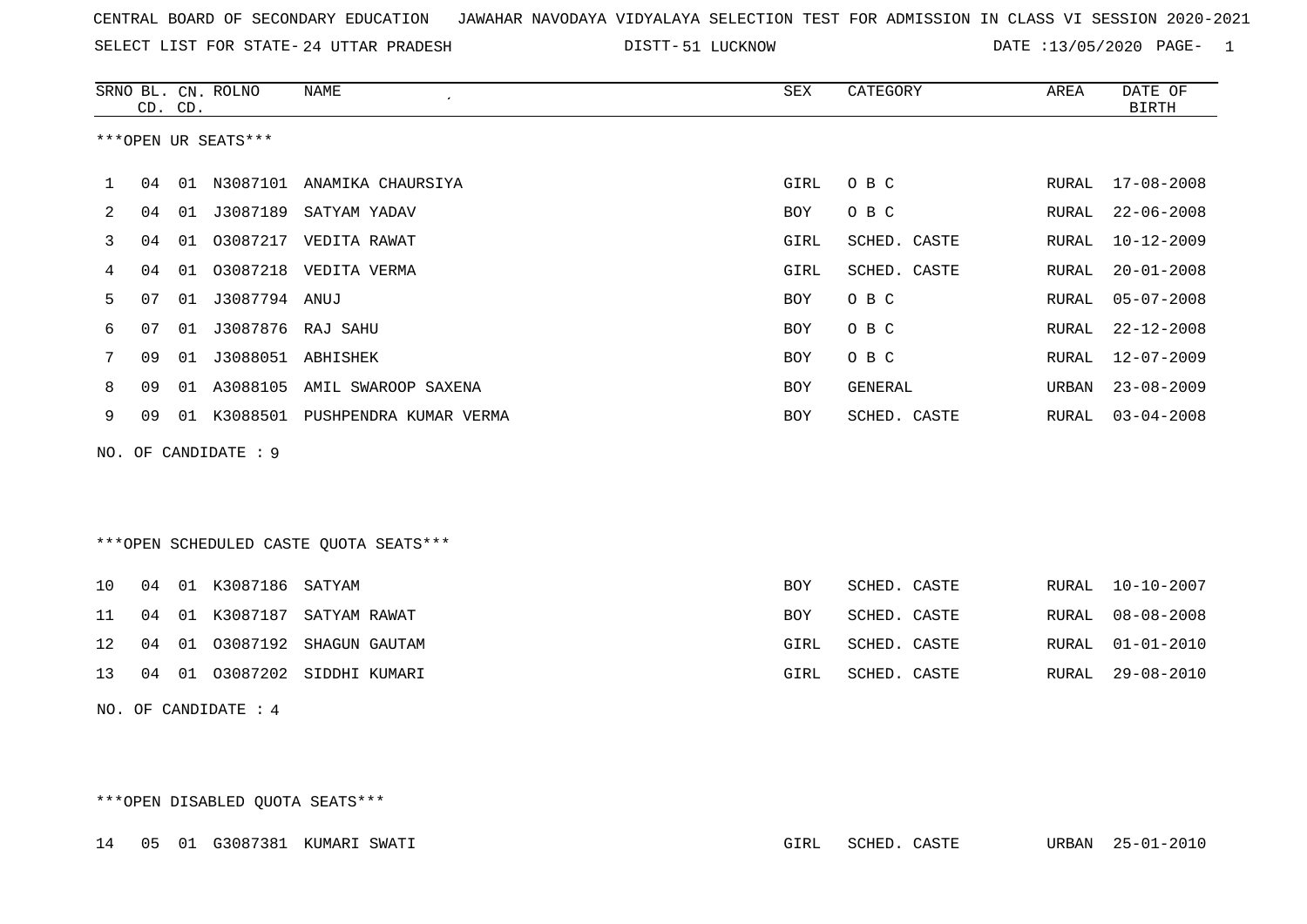| CENTRAL BOARD OF SECONDARY EDUCATION – JAWAHAR NAVODAYA VIDYALAYA SELECTION TEST FOR ADMISSION IN CLASS VI SESSION 2020-2021 |  |  |  |  |
|------------------------------------------------------------------------------------------------------------------------------|--|--|--|--|
|------------------------------------------------------------------------------------------------------------------------------|--|--|--|--|

SELECT LIST FOR STATE- DISTT- 24 UTTAR PRADESH

DISTT-51 LUCKNOW DATE :13/05/2020 PAGE- 2

|    |    | CD. CD. | SRNO BL. CN. ROLNO     | NAME<br>$\epsilon$                     | SEX        | CATEGORY     | AREA  | DATE OF<br><b>BIRTH</b> |
|----|----|---------|------------------------|----------------------------------------|------------|--------------|-------|-------------------------|
|    |    |         | NO. OF CANDIDATE : $1$ |                                        |            |              |       |                         |
|    |    |         |                        |                                        |            |              |       |                         |
|    |    |         |                        | *** OPEN BACKWARD CLASS QUOTA SEATS*** |            |              |       |                         |
| 15 | 01 |         |                        | 01 J3086459 ADITYA NARAYAN GUPTA       | BOY        | O B C        | RURAL | $30 - 11 - 2010$        |
| 16 | 02 |         |                        | 01 B3086883 NITISH KUMAR MURYA         | <b>BOY</b> | O B C        | URBAN | $30 - 07 - 2008$        |
| 17 | 05 |         |                        | 01 F3087398 MANASVITA SINGH            | GIRL       | O B C        | URBAN | $07 - 11 - 2008$        |
| 18 | 09 |         | 01 N3088066 ADITI      |                                        | GIRL       | O B C        | RURAL | $21 - 04 - 2010$        |
| 19 | 09 |         |                        |                                        | BOY        | O B C        | RURAL | $01 - 01 - 2010$        |
|    |    |         | NO. OF CANDIDATE : 5   |                                        |            |              |       |                         |
|    |    |         |                        |                                        |            |              |       |                         |
|    |    |         |                        |                                        |            |              |       |                         |
|    |    |         |                        | ***OPEN SCHEDULED TRIBE QUOTA SEATS*** |            |              |       |                         |
| 20 |    |         |                        | 09 01 L3088171 ANURAG RAJ              | BOY        | SCHED. TRIBE | RURAL | 19-05-2008              |
|    |    |         | NO. OF CANDIDATE : $1$ |                                        |            |              |       |                         |
|    |    |         |                        |                                        |            |              |       |                         |
|    |    |         |                        |                                        |            |              |       |                         |
|    |    |         | ***RURAL OPEN SEATS*** |                                        |            |              |       |                         |
| 21 | 01 |         |                        | 01 J3086461 ADITYA SAHANI              | <b>BOY</b> | O B C        | RURAL | $01 - 01 - 2010$        |
| 22 | 01 |         |                        | 01 J3086600 NITISH GIRI                | <b>BOY</b> | O B C        | RURAL | $30 - 12 - 2010$        |
| 23 | 01 |         |                        | 01 M3086652 SHAGUN SINGH               | GIRL       | GENERAL      | RURAL | 10-08-2009              |
| 24 | 01 |         |                        | 01 J3086702 YUVRAJ KASHYAP             | BOY        | O B C        | RURAL | $01 - 01 - 2008$        |
| 25 | 02 |         |                        | 01 I3086827 KARTIKEY SHUKLA            | BOY        | GENERAL      | RURAL | $11 - 01 - 2009$        |
| 26 | 02 |         |                        | 01 I3086854 MAYANK SINGH               | BOY        | GENERAL      | RURAL | $10 - 04 - 2008$        |
| 27 | 03 |         |                        | 01 I3087013 ABHISHEK TIWARI            | BOY        | GENERAL      |       | RURAL 21-03-2010        |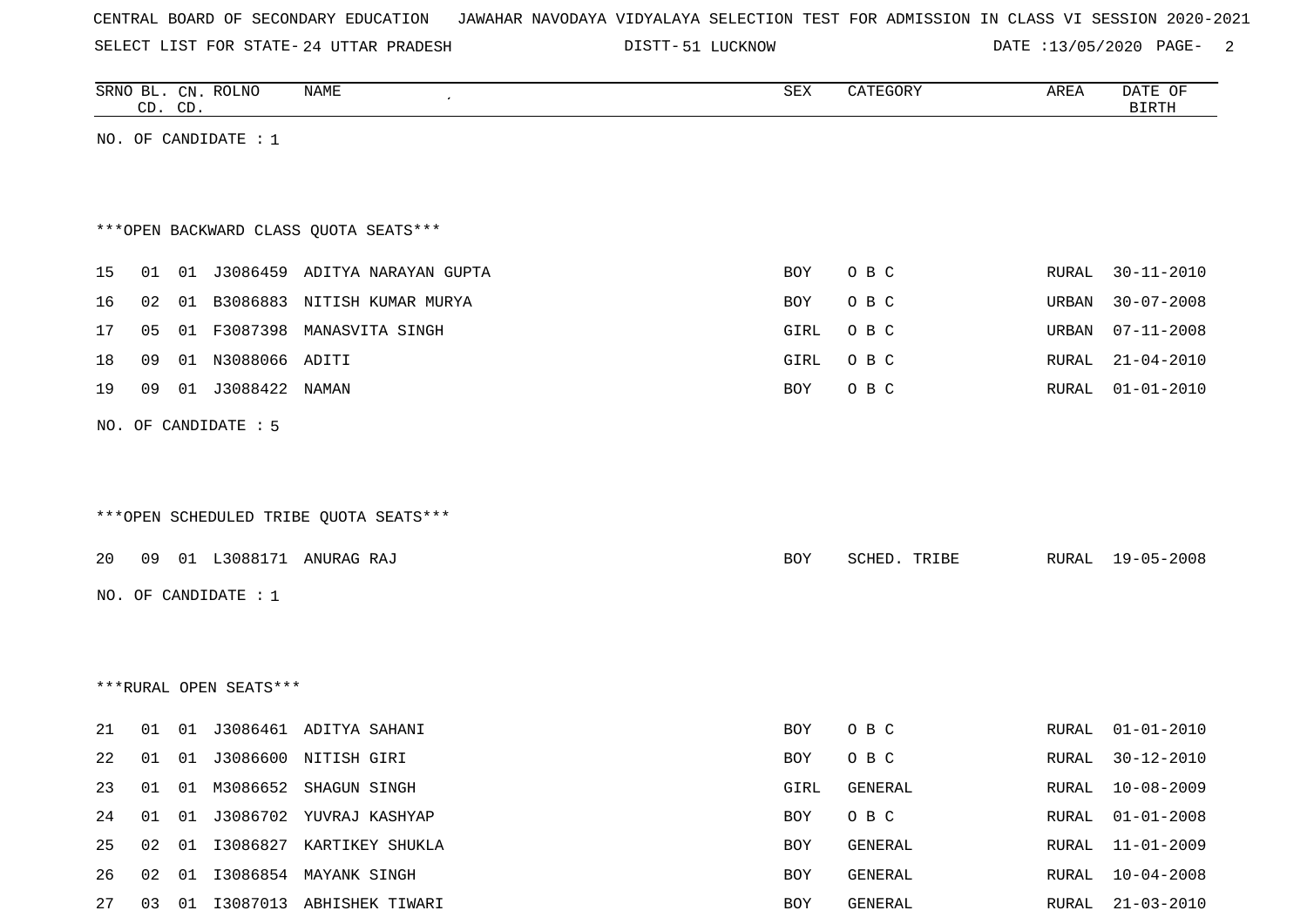SELECT LIST FOR STATE- DISTT- 24 UTTAR PRADESH

51 LUCKNOW DATE :13/05/2020 PAGE- 3

|    | CD. CD.                |    | SRNO BL. CN. ROLNO | <b>NAME</b>             | <b>SEX</b> | CATEGORY     | AREA         | DATE OF<br><b>BIRTH</b> |  |  |
|----|------------------------|----|--------------------|-------------------------|------------|--------------|--------------|-------------------------|--|--|
|    | ***RURAL OPEN SEATS*** |    |                    |                         |            |              |              |                         |  |  |
|    |                        |    |                    |                         |            |              |              |                         |  |  |
| 28 | 03                     |    | 01 K3087024 ARUN   |                         | <b>BOY</b> | SCHED. CASTE | RURAL        | $01 - 01 - 2009$        |  |  |
| 29 | 03                     | 01 |                    | J3087031 AYUSH PATEL    | BOY        | O B C        | RURAL        | $15 - 07 - 2010$        |  |  |
| 30 | 03                     | 01 |                    | K3087063 RAVINDRA SINGH | BOY        | SCHED. CASTE | RURAL        | $20 - 06 - 2010$        |  |  |
| 31 | 04                     | 01 |                    | I3087093 ABDUR RAZIQUE  | BOY        | GENERAL      | RURAL        | $03 - 10 - 2009$        |  |  |
| 32 | 04                     | 01 | J3087116           | ARYAN PAL               | BOY        | $O$ B $C$    | <b>RURAL</b> | $04 - 09 - 2009$        |  |  |
| 33 | 04                     | 01 |                    | J3087117 ARYAN RATHOUR  | <b>BOY</b> | O B C        | RURAL        | $05 - 07 - 2009$        |  |  |
| 34 | 06                     | 01 | J3087655           | ASHU RAJPUT             | BOY        | O B C        | RURAL        | $10 - 08 - 2010$        |  |  |
| 35 | 06                     | 01 | 03087667           | DIVYANSHI VERMA         | GIRL       | SCHED. CASTE | RURAL        | $01 - 01 - 2008$        |  |  |
| 36 | 06                     | 01 |                    | J3087735 SATYAM VERMA   | BOY        | O B C        | RURAL        | $01 - 01 - 2010$        |  |  |
| 37 | 07                     | 01 |                    | J3087802 ARJUN GUPTA    | <b>BOY</b> | O B C        | <b>RURAL</b> | $27 - 08 - 2008$        |  |  |
| 38 | 07                     | 01 | J3087826 HIMANSHU  |                         | <b>BOY</b> | O B C        | RURAL        | $15 - 09 - 2008$        |  |  |
| 39 | 07                     | 01 |                    | J3087861 PAWAN KUMAR    | BOY        | O B C        | RURAL        | $01 - 01 - 2008$        |  |  |
| 40 | 08                     | 01 | J3087953           | ADESH YADAV             | BOY        | O B C        | RURAL        | $26 - 12 - 2009$        |  |  |
| 41 | 08                     | 01 | J3087958           | AGMAN                   | <b>BOY</b> | O B C        | RURAL        | $01 - 01 - 2009$        |  |  |
| 42 | 08                     | 01 | J3087995           | MOHAMMAD DANISH         | <b>BOY</b> | O B C        | RURAL        | $11 - 05 - 2008$        |  |  |
| 43 | 08                     | 01 | M3088025           | SHREYA TRIPATHI         | GIRL       | GENERAL      | RURAL        | $14 - 08 - 2009$        |  |  |
| 44 | 09                     | 01 |                    | J3088045 ABHAY DEEP     | BOY        | O B C        | RURAL        | $11 - 09 - 2010$        |  |  |
| 45 | 09                     | 01 |                    | M3088147 ANSHIKA BAJPAI | GIRL       | GENERAL      | RURAL        | $10 - 10 - 2008$        |  |  |
| 46 | 09                     | 01 | J3088223           | AVNISH YADAV            | BOY        | O B C        | RURAL        | $12 - 06 - 2008$        |  |  |
| 47 | 09                     | 01 | J3088372 KUNAL     |                         | <b>BOY</b> | O B C        | RURAL        | $30 - 12 - 2009$        |  |  |
|    |                        |    |                    |                         |            |              |              |                         |  |  |

NO. OF CANDIDATE : 27

\*\*\*RURAL SCHEDULED CASTE QUOTA SEATS\*\*\*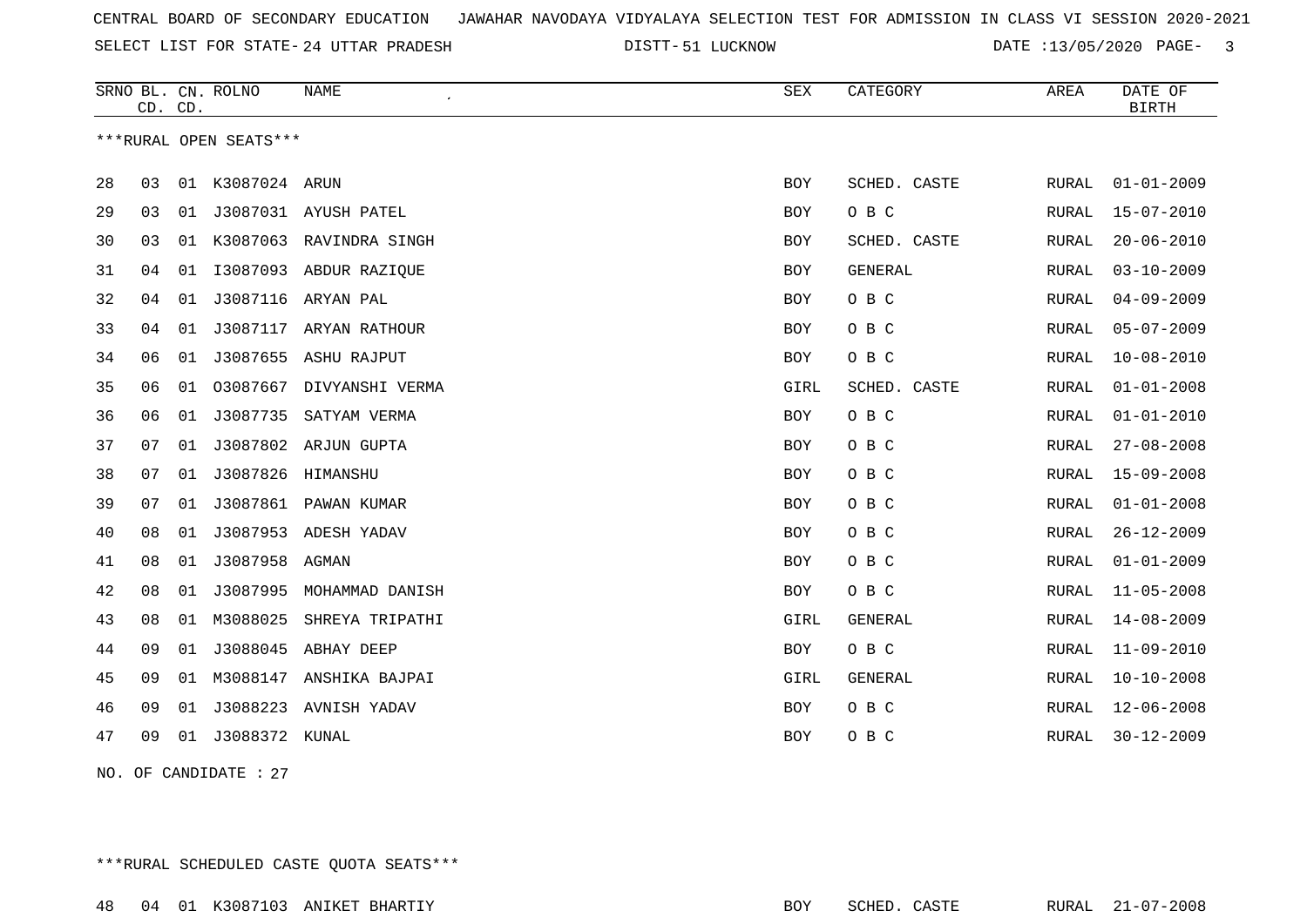SELECT LIST FOR STATE- DISTT- 24 UTTAR PRADESH

51 LUCKNOW DATE :13/05/2020 PAGE- 4

|    | CD. CD.                                 |    | SRNO BL. CN. ROLNO | NAME                      | SEX        | CATEGORY     | AREA  | DATE OF<br>BIRTH |  |  |  |
|----|-----------------------------------------|----|--------------------|---------------------------|------------|--------------|-------|------------------|--|--|--|
|    | ***RURAL SCHEDULED CASTE OUOTA SEATS*** |    |                    |                           |            |              |       |                  |  |  |  |
| 49 | 04                                      |    |                    | 01 03087109 ANUPMAVERMA   | GIRL       | SCHED. CASTE | RURAL | $31 - 08 - 2009$ |  |  |  |
| 50 | 04                                      | 01 | 03087211           | TAMNNA SONKAR             | GIRL       | SCHED. CASTE | RURAL | $09 - 06 - 2007$ |  |  |  |
| 51 | 09                                      | 01 |                    | K3088041 AARYAN KUMAR     | <b>BOY</b> | SCHED. CASTE | RURAL | $12 - 04 - 2008$ |  |  |  |
| 52 | 09                                      | 01 | K3088063 ADARSH    |                           | <b>BOY</b> | SCHED. CASTE | RURAL | $02 - 03 - 2009$ |  |  |  |
| 53 | 09                                      | 01 |                    | K3088064 ADARSH SONKAR    | <b>BOY</b> | SCHED. CASTE | RURAL | $07 - 12 - 2009$ |  |  |  |
| 54 | 09                                      | 01 |                    | 03088070 ADITI RAJ GAUTAM | GIRL       | SCHED. CASTE | RURAL | $30 - 05 - 2008$ |  |  |  |
| 55 | 09                                      | 01 |                    | K3088158 ANSHU GAUTAM     | <b>BOY</b> | SCHED. CASTE | RURAL | $01 - 01 - 2011$ |  |  |  |
| 56 | 09                                      | 01 |                    | K3088166 ANUJ KUMAR       | <b>BOY</b> | SCHED. CASTE | RURAL | $25 - 05 - 2008$ |  |  |  |
| 57 | 09                                      | 01 | K3088237           | BHANU VISHWAS             | <b>BOY</b> | SCHED. CASTE | RURAL | $27 - 09 - 2008$ |  |  |  |
| 58 | 09                                      | 01 | 03088415           | MUSKAN RAI                | GIRL       | SCHED. CASTE | RURAL | $13 - 01 - 2010$ |  |  |  |
| 59 | 09                                      | 01 |                    | K3088485 PRINCE GAUTAM    | <b>BOY</b> | SCHED. CASTE | RURAL | $12 - 01 - 2008$ |  |  |  |
|    |                                         |    |                    |                           |            |              |       |                  |  |  |  |

NO. OF CANDIDATE : 12

# \*\*\*RURAL BACKWARD CLASS QUOTA SEATS\*\*\*

| 60 | 04 | 01 |                    | N3087111 AROHI PAL      | GIRL | O B C | RURAL | 19-11-2009       |
|----|----|----|--------------------|-------------------------|------|-------|-------|------------------|
| 61 | 04 | 01 | J3087114           | ARYAN GUPTA             | BOY  | O B C | RURAL | $13 - 03 - 2009$ |
| 62 | 04 | 01 | N3087159           | NEHA YADAV              | GIRL | O B C | RURAL | 06-03-2009       |
| 63 | 04 | 01 | N3087206           | SUNAINA PAL             | GIRL | O B C | RURAL | 04-06-2008       |
| 64 | 06 |    | 01 J3087646 ANUPAM |                         | BOY  | O B C | RURAL | 05-08-2007       |
| 65 | 08 | 01 | N3087959           | AKANKSHA                | GIRL | O B C | RURAL | 24-12-2009       |
| 66 | 08 | 01 | N3087997           | NANDINI                 | GIRL | O B C | RURAL | $09 - 06 - 2010$ |
| 67 | 09 | 01 | J3088065           | ADARSH YADAV            | BOY  | O B C | RURAL | $02 - 07 - 2009$ |
| 68 | 09 | 01 | N3088128           | ANJALI YADAV            | GIRL | O B C | RURAL | $21 - 05 - 2008$ |
| 69 | 09 | 01 |                    | N3088152 ANSHIKA SHARMA | GIRL | O B C | RURAL | $12 - 03 - 2008$ |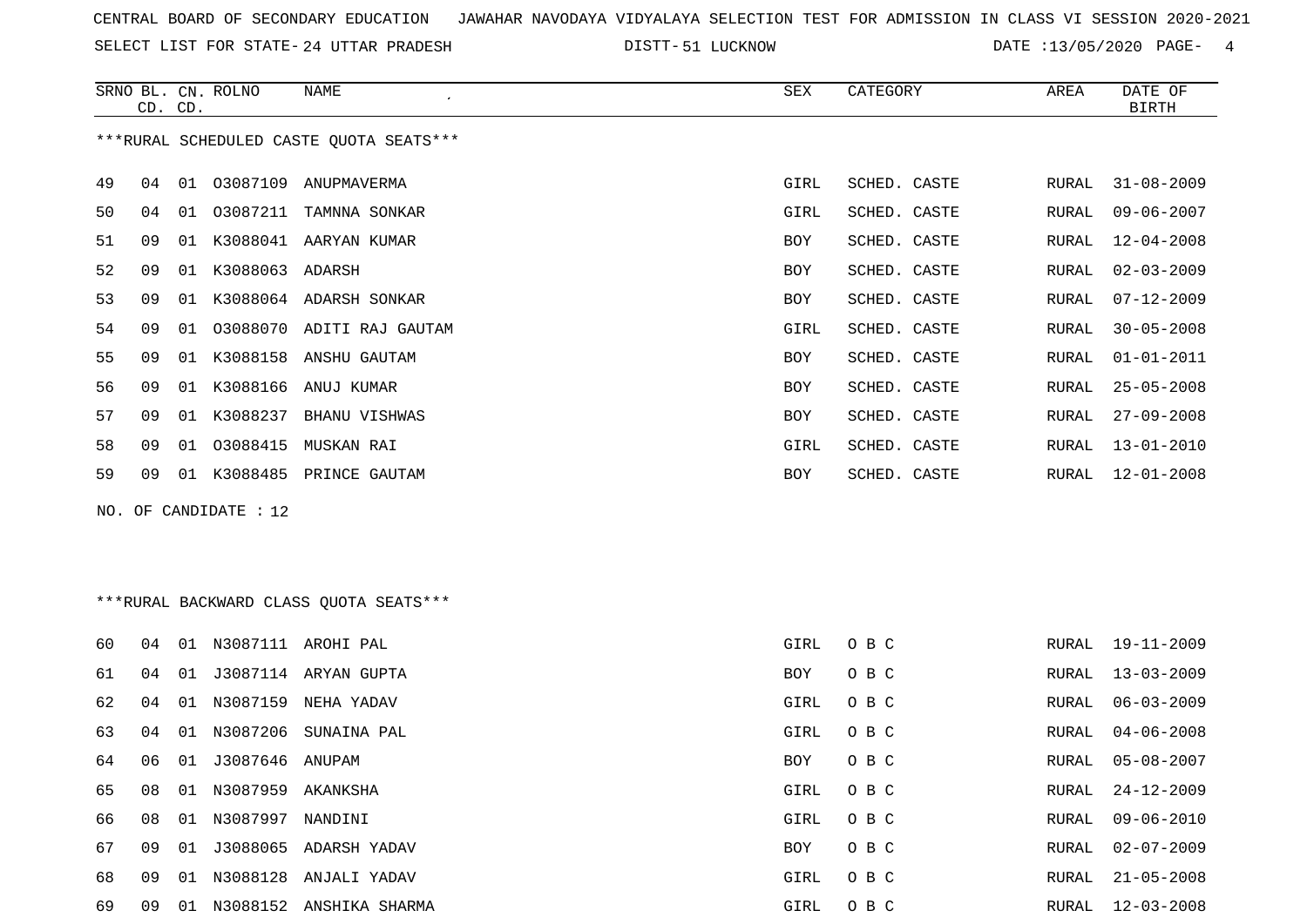SELECT LIST FOR STATE- DISTT- 24 UTTAR PRADESH

51 LUCKNOW DATE :13/05/2020 PAGE- 5

|                                        | CD. CD. |    | SRNO BL. CN. ROLNO      | NAME                 | SEX        | CATEGORY | AREA  | DATE OF<br>BIRTH |  |
|----------------------------------------|---------|----|-------------------------|----------------------|------------|----------|-------|------------------|--|
| ***RURAL BACKWARD CLASS QUOTA SEATS*** |         |    |                         |                      |            |          |       |                  |  |
| 70                                     | 09      | 01 | N3088192 ARPITA         |                      | GIRL       | O B C    | RURAL | $09 - 03 - 2008$ |  |
| 71                                     | 09      | 01 | J3088211                | ARYAN YADAV          | BOY        | O B C    | RURAL | $20 - 10 - 2007$ |  |
| 72                                     | 09      | 01 | N3088228                | AYUSHI               | GIRL       | O B C    | RURAL | $03 - 09 - 2008$ |  |
| 73                                     | 09      | 01 | N3088326                | KANAK SHARMA         | GIRL       | O B C    | RURAL | $05 - 06 - 2008$ |  |
| 74                                     | 09      | 01 | J3088500                | PUSHPENDRA KASAUDHAN | <b>BOY</b> | O B C    | RURAL | $30 - 06 - 2009$ |  |
| 75                                     | 09      | 01 | J3088518                | RAVI KUMAR           | BOY        | O B C    | RURAL | 17-08-2009       |  |
|                                        |         |    | NO. OF CANDIDATE : $16$ |                      |            |          |       |                  |  |

# \*\*\*RURAL SCHEDULED TRIBE QUOTA SEATS\*\*\*

|  |                            | 76 02 01 P3086898 PURNA BHARDWAJ | GIRL       | SCHED. TRIBE |  | RURAL 02-02-2009 |
|--|----------------------------|----------------------------------|------------|--------------|--|------------------|
|  |                            | 77 09 01 L3088074 ADITYA KUMAR   | BOY        | SCHED. TRIBE |  | RURAL 11-07-2010 |
|  |                            | 78 09 01 K3088267 DIVYANSHU      | <b>BOY</b> | SCHED. CASTE |  | RURAL 24-02-2009 |
|  | 79 09 01 K3088297 HIMANSHU |                                  | <b>BOY</b> | SCHED. CASTE |  | RURAL 14-03-2008 |
|  |                            | 80 09 01 03088561 SARGAM RAWAT   | GIRL       | SCHED. CASTE |  | RURAL 01-01-2009 |
|  |                            |                                  |            |              |  |                  |

#### NO. OF CANDIDATE : 5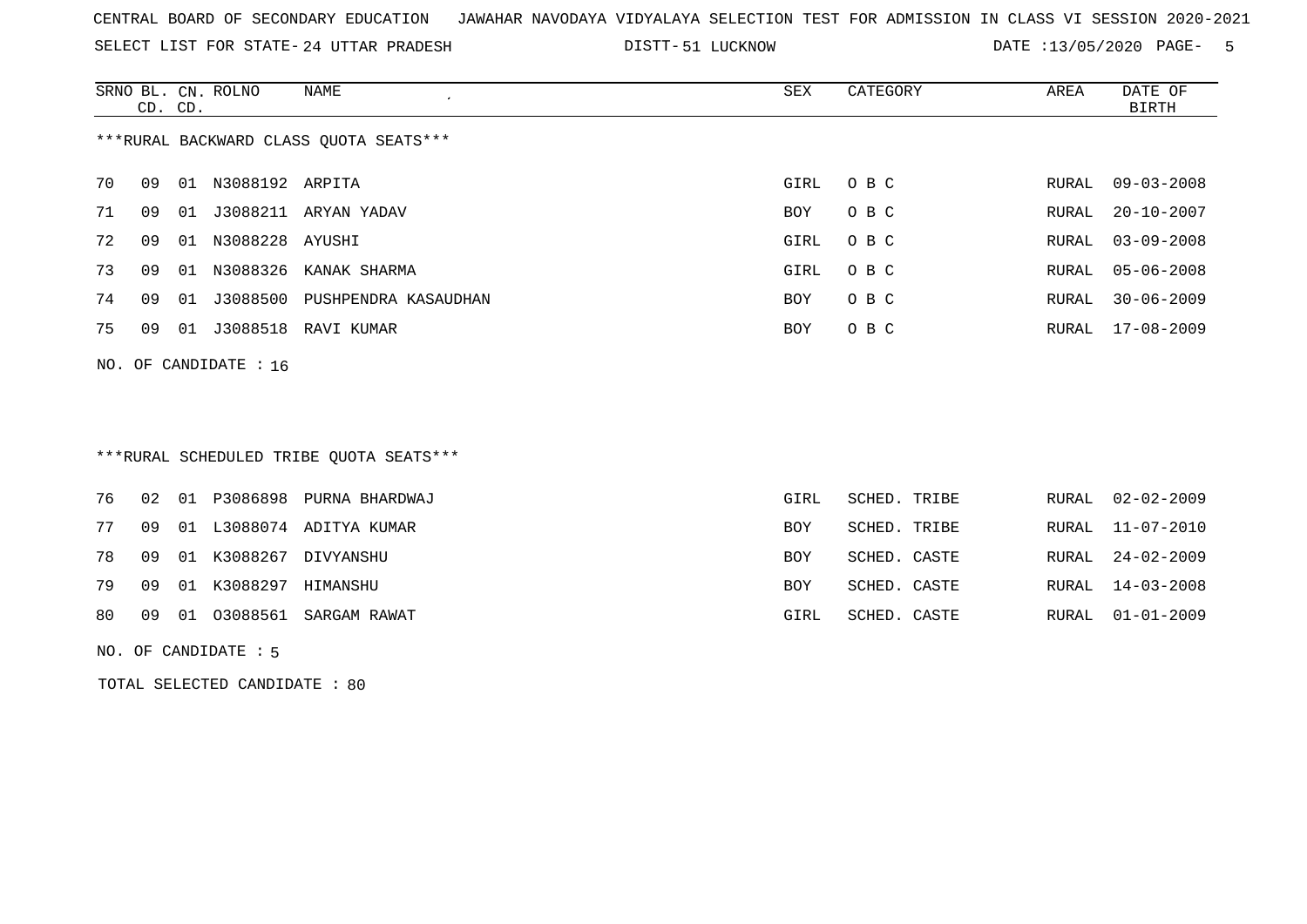| CENTRAL BOARD OF SECONDARY EDUCATION GUNAHAR NAVODAYA VIDYALAYA SELECTION TEST FOR ADMISSION IN CLASS VI SESSION 2020-2021 |  |  |  |
|----------------------------------------------------------------------------------------------------------------------------|--|--|--|
|----------------------------------------------------------------------------------------------------------------------------|--|--|--|

SELECT LIST FOR STATE- 24 UTTAR PRADESH

24 UTTAR PRADESH 52 SAHARANPUR DATE :13/05/2020 PAGE- 1

|     |    | CD. CD. | SRNO BL. CN. ROLNO   | <b>NAME</b>                             | <b>SEX</b> | CATEGORY     | AREA  | DATE OF<br><b>BIRTH</b> |
|-----|----|---------|----------------------|-----------------------------------------|------------|--------------|-------|-------------------------|
|     |    |         | ***OPEN UR SEATS***  |                                         |            |              |       |                         |
| 1   | 03 |         |                      | 01 J3089883 UPLAKSH PANWAR              | <b>BOY</b> | O B C        | RURAL | $13 - 06 - 2009$        |
| 2   | 06 |         | 01 J3090682 AARYAN   |                                         | BOY        | O B C        | RURAL | $19 - 01 - 2009$        |
| 3   | 06 |         |                      | 01 J3091129 SHIVAM DHIMAN               | BOY        | O B C        | RURAL | $27 - 10 - 2008$        |
| 4   | 07 |         | 01 M3091474          | KAKUL PUNDIR                            | GIRL       | GENERAL      | RURAL | $24 - 06 - 2009$        |
| 5   | 09 | 01      |                      | B3092370 AYUSHMAAN SAINI                | BOY        | O B C        | URBAN | $14 - 11 - 2008$        |
| 6   | 09 | 01      | I3092559             | SHIVAM SHARMA                           | BOY        | GENERAL      | RURAL | $02 - 06 - 2009$        |
| 7   | 10 | 01      | J3092758             | DHAIRYA CHOUDHARY                       | BOY        | O B C        | RURAL | $05 - 05 - 2009$        |
| 8   | 10 |         | 01 03092955          | SHIVANI                                 | GIRL       | SCHED. CASTE | RURAL | $15 - 11 - 2008$        |
| 9   | 11 |         |                      | 01 J3093263 MOHD ADNAN                  | <b>BOY</b> | O B C        | RURAL | $23 - 10 - 2010$        |
| NO. |    |         | OF CANDIDATE : 9     |                                         |            |              |       |                         |
|     |    |         |                      |                                         |            |              |       |                         |
|     |    |         |                      |                                         |            |              |       |                         |
|     |    |         |                      | *** OPEN SCHEDULED CASTE QUOTA SEATS*** |            |              |       |                         |
|     |    |         |                      |                                         |            |              |       |                         |
| 10  | 01 |         |                      | 01 K3088738 ADITYA KUMAR                | BOY        | SCHED. CASTE | RURAL | $13 - 07 - 2008$        |
| 11  | 01 | 01      | 03088759 ANAMIKA     |                                         | GIRL       | SCHED. CASTE | RURAL | $10 - 03 - 2010$        |
| 12  | 01 | 01      |                      | K3089145 VISHAL KUMAR                   | BOY        | SCHED. CASTE | RURAL | $04 - 04 - 2009$        |
| 13  | 02 |         |                      | 01 K3089227 ARYAN KAPDYAN               | BOY        | SCHED. CASTE | RURAL | $28 - 12 - 2008$        |
|     |    |         | NO. OF CANDIDATE : 4 |                                         |            |              |       |                         |

\*\*\*OPEN DISABLED QUOTA SEATS\*\*\*

14 07 01 I3091814 YASHDEV BOY GENERAL RURAL 27-10-2010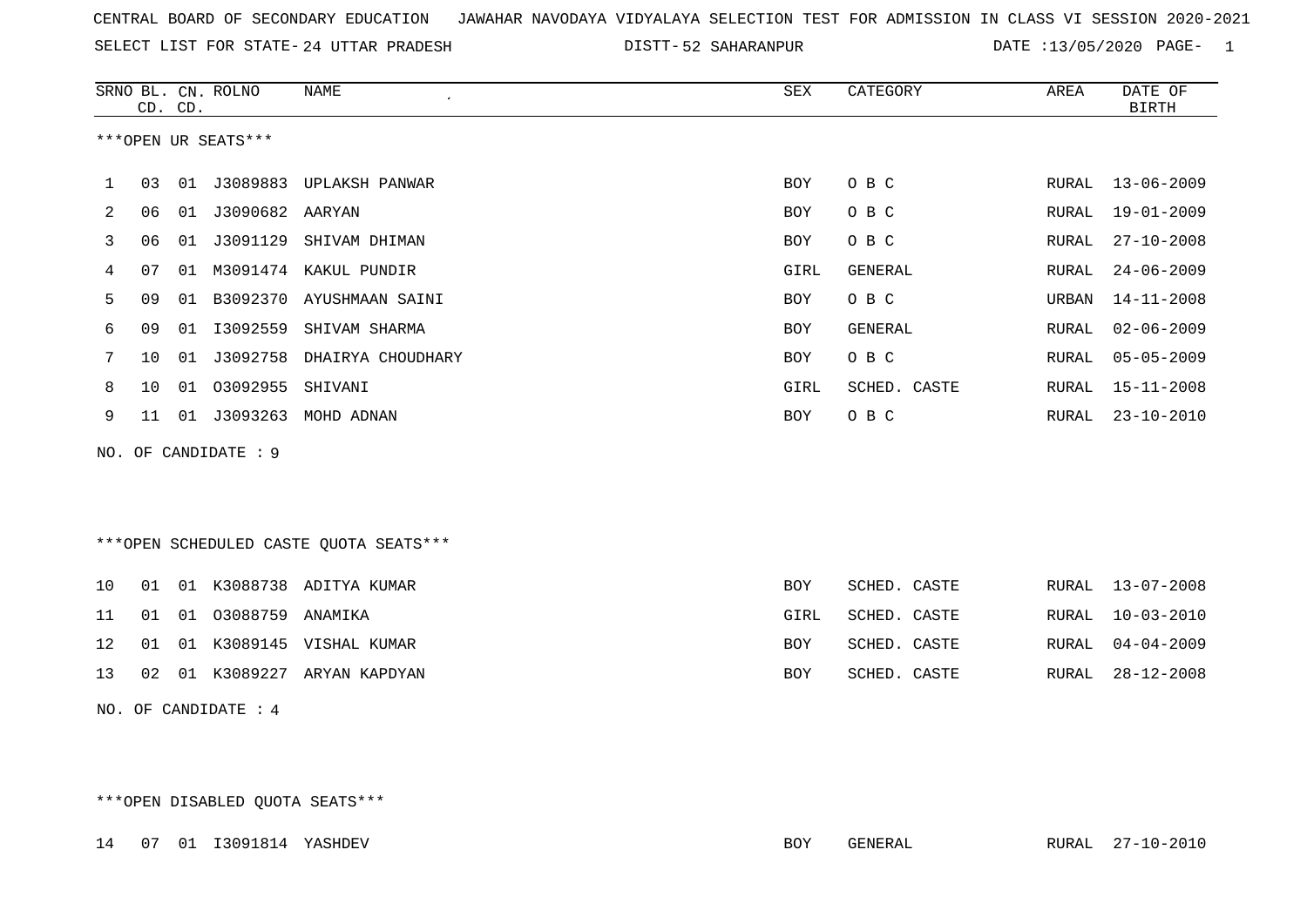|  |  |  |  | CENTRAL BOARD OF SECONDARY EDUCATION – JAWAHAR NAVODAYA VIDYALAYA SELECTION TEST FOR ADMISSION IN CLASS VI SESSION 2020-2021 |  |  |  |  |  |  |  |  |  |  |
|--|--|--|--|------------------------------------------------------------------------------------------------------------------------------|--|--|--|--|--|--|--|--|--|--|
|--|--|--|--|------------------------------------------------------------------------------------------------------------------------------|--|--|--|--|--|--|--|--|--|--|

SELECT LIST FOR STATE- DISTT- 24 UTTAR PRADESH 52 SAHARANPUR DATE :13/05/2020 PAGE- 2

|    | CD. CD. | SRNO BL. CN. ROLNO     | NAME                                   | SEX  | CATEGORY     | AREA         | DATE OF<br><b>BIRTH</b> |
|----|---------|------------------------|----------------------------------------|------|--------------|--------------|-------------------------|
|    |         | NO. OF CANDIDATE : $1$ |                                        |      |              |              |                         |
|    |         |                        |                                        |      |              |              |                         |
|    |         |                        | *** OPEN BACKWARD CLASS QUOTA SEATS*** |      |              |              |                         |
| 15 |         |                        | 01 01 N3088944 MANSHVI CHOUHAN         | GIRL | O B C        | RURAL        | $25 - 06 - 2010$        |
| 16 | 03      |                        | 01 J3089603 DIVYAM PANWAR              | BOY  | O B C        | RURAL        | $01 - 01 - 2011$        |
| 17 | 06      |                        | 01 N3091059 SAARA JAMAL                | GIRL | O B C        | RURAL        | $26 - 03 - 2009$        |
| 18 | 11      |                        | 01 N3093085 ANNU CHAUDHARY             | GIRL | O B C        | RURAL        | $14 - 03 - 2009$        |
| 19 |         | 11  01  N3093419  VANI |                                        | GIRL | O B C        | <b>RURAL</b> | $04 - 10 - 2009$        |
|    |         | NO. OF CANDIDATE : 5   |                                        |      |              |              |                         |
|    |         |                        |                                        |      |              |              |                         |
|    |         |                        |                                        |      |              |              |                         |
|    |         |                        | ***OPEN SCHEDULED TRIBE QUOTA SEATS*** |      |              |              |                         |
| 20 |         | 01 01 K3088819 ASHISH  |                                        | BOY  | SCHED. CASTE |              | RURAL 01-01-2009        |
|    |         | NO. OF CANDIDATE : 1   |                                        |      |              |              |                         |
|    |         |                        |                                        |      |              |              |                         |
|    |         |                        |                                        |      |              |              |                         |
|    |         | ***RURAL OPEN SEATS*** |                                        |      |              |              |                         |
| 21 | 01      |                        | 01 K3089074 SHIVRAJ KUMAR              | BOY  | SCHED. CASTE | RURAL        | $01 - 03 - 2009$        |
| 22 | 01      |                        | 01 K3089147 VISHAL KUMAR               | BOY  | SCHED. CASTE | RURAL        | $10 - 10 - 2008$        |
| 23 |         |                        | 02 01 03089181 AENY KAPIL              | GIRL | SCHED. CASTE |              | RURAL 17-12-2009        |
| 24 |         |                        | 02 01 K3089285 ISHANT KATARIYA         | BOY  | SCHED. CASTE | RURAL        | $20 - 04 - 2009$        |
| 25 |         |                        | 02 01 J3089478 VISHESH DHIMAN          | BOY  | O B C        | RURAL        | $01 - 07 - 2009$        |
| 26 |         |                        | 03 01 J3089543 ANIKET RATHI            | BOY  | $O$ B $C$    | RURAL        | $04 - 11 - 2008$        |
| 27 |         |                        | 03 01 I3089776 RANVIJAY SINGH          | BOY  | GENERAL      |              | RURAL 01-02-2010        |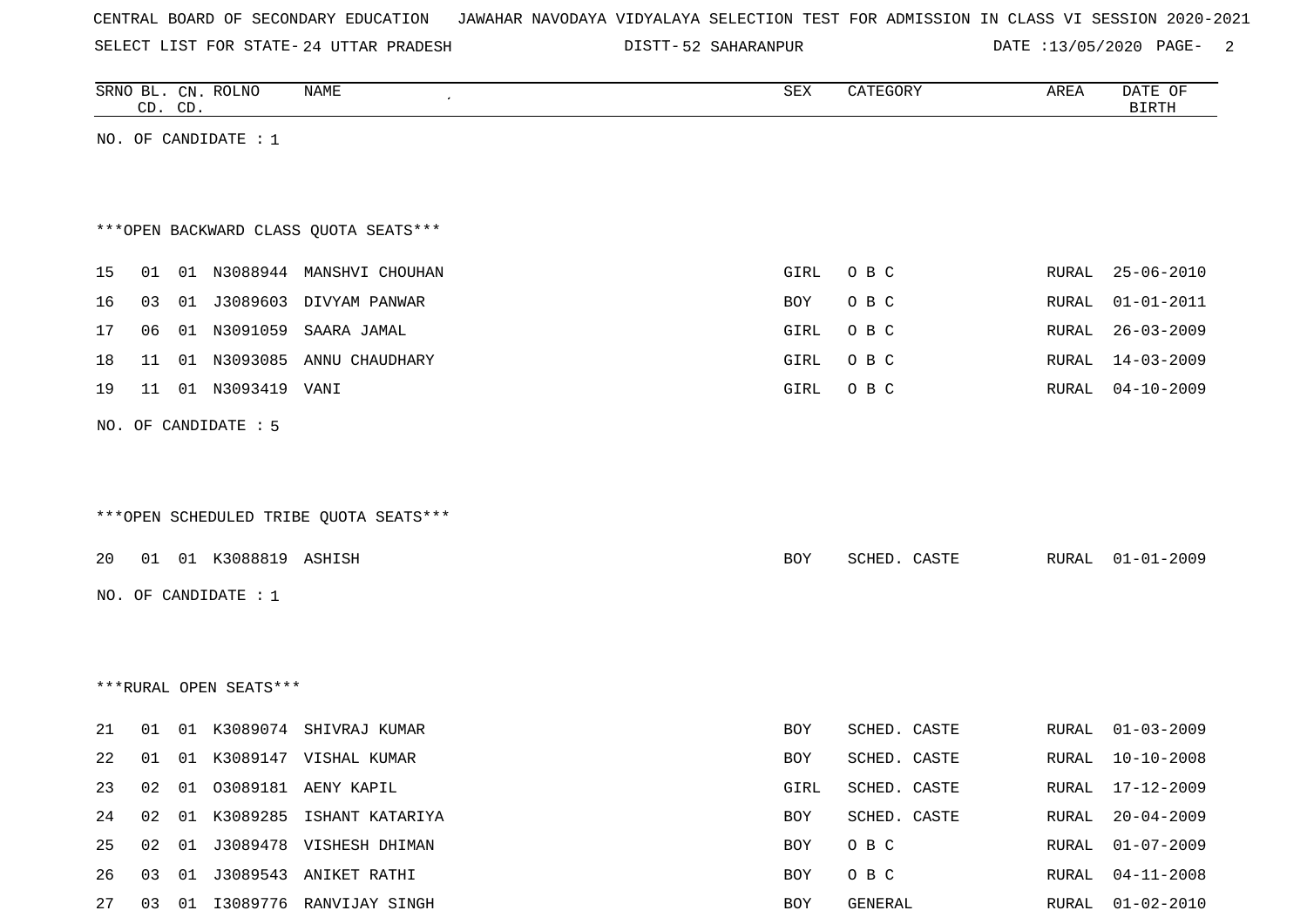SELECT LIST FOR STATE- DISTT- 24 UTTAR PRADESH

52 SAHARANPUR DATE :13/05/2020 PAGE- 3

|    | CD. CD. |    | SRNO BL. CN. ROLNO     | <b>NAME</b>                 | <b>SEX</b> | CATEGORY       | AREA  | DATE OF<br><b>BIRTH</b> |
|----|---------|----|------------------------|-----------------------------|------------|----------------|-------|-------------------------|
|    |         |    | ***RURAL OPEN SEATS*** |                             |            |                |       |                         |
| 28 | 03      |    | 01 N3089790 RUHI       |                             | GIRL       | O B C          | RURAL | $09 - 03 - 2008$        |
| 29 | 04      | 01 |                        | N3089939 AARADHANA          | GIRL       | O B C          | RURAL | $20 - 01 - 2008$        |
| 30 | 04      | 01 | 03090067               | DEEPANSHI                   | GIRL       | SCHED. CASTE   | RURAL | $05 - 08 - 2008$        |
| 31 | 04      | 01 | I3090084               | GAGAN RANA                  | <b>BOY</b> | <b>GENERAL</b> | RURAL | $01 - 01 - 2010$        |
| 32 | 05      | 01 |                        | I3090381 ADITYA RANA        | <b>BOY</b> | <b>GENERAL</b> | RURAL | $07 - 07 - 2007$        |
| 33 | 05      | 01 | I3090577               | SANGAM GUPTA                | <b>BOY</b> | <b>GENERAL</b> | RURAL | $28 - 04 - 2009$        |
| 34 | 06      | 01 |                        | M3091195 VAISHNAAVI DEVI    | GIRL       | GENERAL        | RURAL | $25 - 10 - 2009$        |
| 35 | 06      | 01 |                        | J3091228 VIMAL VAIDIK       | BOY        | O B C          | RURAL | $09 - 05 - 2009$        |
| 36 | 07      | 01 | M3091435               | DIVYANSHI RANA              | GIRL       | GENERAL        | RURAL | $29 - 12 - 2009$        |
| 37 | 07      | 01 |                        | J3091655 RITIK PAL          | <b>BOY</b> | O B C          | RURAL | $25 - 03 - 2010$        |
| 38 | 08      | 01 |                        | 13091840 ABHAY PRATAP SINGH | <b>BOY</b> | <b>GENERAL</b> | RURAL | $02 - 07 - 2010$        |
| 39 | 08      | 01 | K3092017               | MAYANK KALRA                | <b>BOY</b> | SCHED. CASTE   | RURAL | $10 - 11 - 2010$        |
| 40 | 09      | 01 | J3092285               | AADARSH PARMAR              | BOY        | O B C          | RURAL | $31 - 10 - 2009$        |
| 41 | 09      | 01 | I3092517               | RAGHAV SHARMA               | BOY        | GENERAL        | RURAL | $14 - 10 - 2009$        |
| 42 | 10      | 01 |                        | N3092643 AAYUSHI PANWAR     | GIRL       | O B C          | RURAL | $23 - 04 - 2008$        |
| 43 | 10      | 01 | K3092687               | ANSH KATARIYA               | <b>BOY</b> | SCHED. CASTE   | RURAL | $16 - 02 - 2010$        |
| 44 | 10      | 01 |                        | J3092754 DEVESAYA CHOUDHARY | BOY        | O B C          | RURAL | $05 - 10 - 2010$        |
| 45 | 11      |    |                        | 01 J3093131 AYUSH POSWAL    | <b>BOY</b> | O B C          | RURAL | $11 - 10 - 2009$        |
| 46 | 11      | 01 | 13093234 KRISHNA       | MAHESHWARI                  | <b>BOY</b> | GENERAL        | RURAL | $02 - 05 - 2008$        |
|    |         |    |                        |                             |            |                |       |                         |

NO. OF CANDIDATE : 26

\*\*\*RURAL SCHEDULED CASTE QUOTA SEATS\*\*\*

|  | 47 01 01 K3088716 AADITYA KUMAR   |  | BOY. | SCHED. CASTE      |  | RURAL 20-12-2009 |
|--|-----------------------------------|--|------|-------------------|--|------------------|
|  | 48   01   01   03088723   AARUSHI |  |      | GIRL SCHED. CASTE |  | RURAL 14-04-2009 |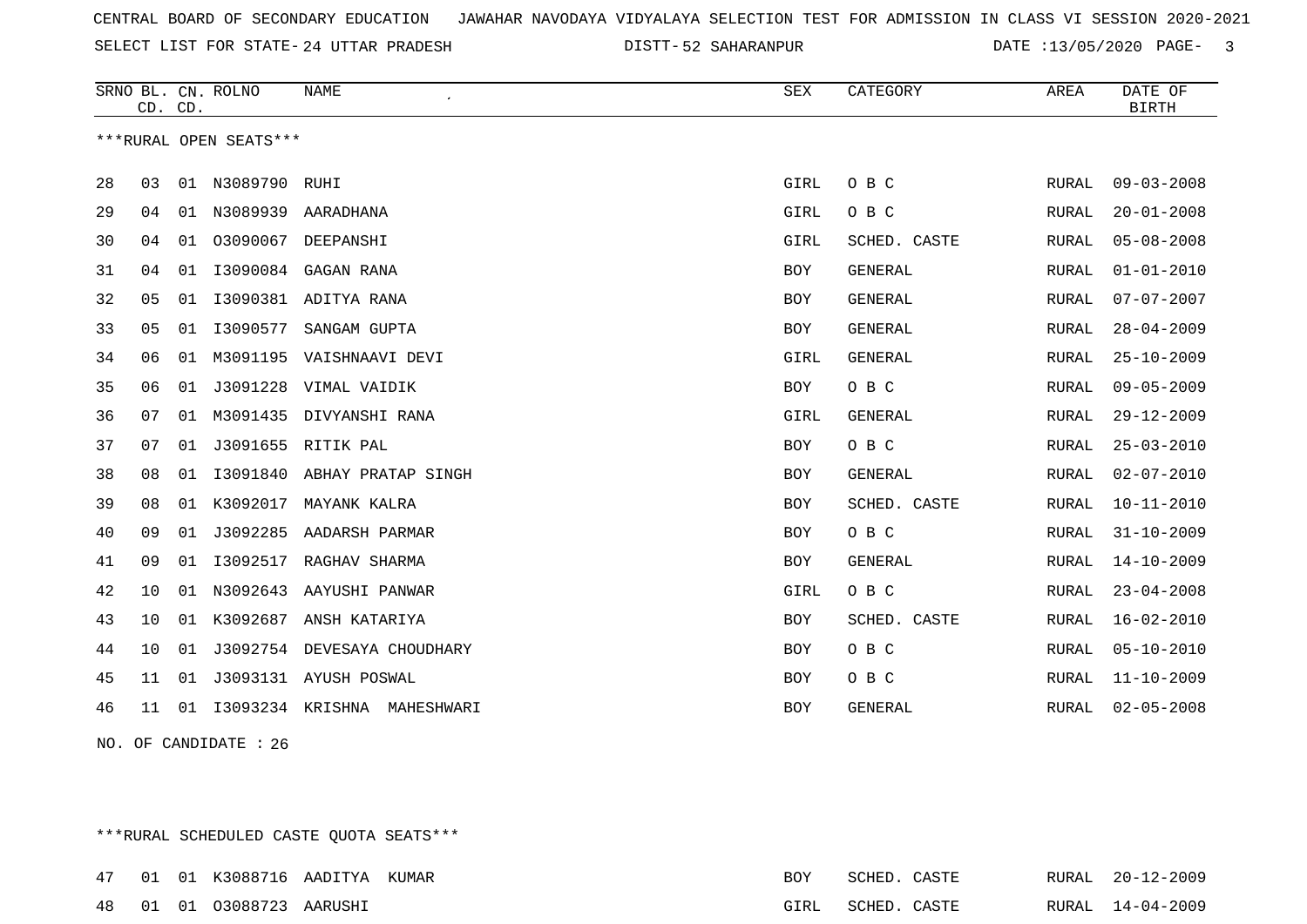SELECT LIST FOR STATE- DISTT- 24 UTTAR PRADESH

52 SAHARANPUR DATE :13/05/2020 PAGE- 4

|    | CD. CD. |    | SRNO BL. CN. ROLNO    | <b>NAME</b>                              | SEX        | CATEGORY     | AREA         | DATE OF<br><b>BIRTH</b> |
|----|---------|----|-----------------------|------------------------------------------|------------|--------------|--------------|-------------------------|
|    |         |    |                       | *** RURAL SCHEDULED CASTE QUOTA SEATS*** |            |              |              |                         |
| 49 | 01      |    |                       | 01 K3088863 GAURAV KUMAR                 | BOY        | SCHED. CASTE | RURAL        | $20 - 04 - 2010$        |
| 50 | 01      |    | 01 K3088877           | HIMANSHU                                 | BOY        | SCHED. CASTE | RURAL        | $26 - 07 - 2009$        |
| 51 | 01      |    |                       | 01 K3088963 MUKUL DEV                    | BOY        | SCHED. CASTE | RURAL        | $14 - 01 - 2009$        |
| 52 | 01      | 01 | 03088974 NANDNI       |                                          | GIRL       | SCHED. CASTE | RURAL        | $15 - 01 - 2009$        |
| 53 | 01      |    | 01 K3088980 NIKIL     |                                          | BOY        | SCHED. CASTE | RURAL        | $01 - 01 - 2008$        |
| 54 | 01      |    |                       | 01 K3089017 RAJAT KUMAR                  | <b>BOY</b> | SCHED. CASTE | RURAL        | $01 - 04 - 2008$        |
| 55 | 01      |    | 01 03089018 RAKSHA    |                                          | GIRL       | SCHED. CASTE | RURAL        | $01 - 01 - 2009$        |
| 56 | 06      | 01 | K3090921 LUKKY        |                                          | <b>BOY</b> | SCHED. CASTE | RURAL        | $05 - 07 - 2010$        |
| 57 | 07      |    | 01 K3091363 ANTRIKSH  |                                          | BOY        | SCHED. CASTE | RURAL        | $08 - 08 - 2010$        |
| 58 | 10      |    |                       | 01 K3092630 AADITYA KUMAR                | <b>BOY</b> | SCHED. CASTE | RURAL        | $01 - 03 - 2008$        |
| 59 | 11      |    |                       | 01 03093196 KAKUL DOLKAY                 | GIRL       | SCHED. CASTE | RURAL        | $14 - 02 - 2010$        |
|    |         |    | NO. OF CANDIDATE : 13 |                                          |            |              |              |                         |
|    |         |    |                       |                                          |            |              |              |                         |
|    |         |    |                       |                                          |            |              |              |                         |
|    |         |    |                       | *** RURAL BACKWARD CLASS QUOTA SEATS***  |            |              |              |                         |
|    |         |    |                       |                                          |            |              |              |                         |
| 60 | 01      |    |                       | 01 J3088849 DEVPRATAP SINGH              | <b>BOY</b> | O B C        | RURAL        | $06 - 09 - 2008$        |
| 61 | 03      |    |                       | 01 N3089911 VEDIKA KOHLI                 | GIRL       | O B C        | RURAL        | $13 - 11 - 2009$        |
| 62 | 06      | 01 |                       | J3090721 AMIT PANWAR                     | <b>BOY</b> | O B C        | RURAL        | $21 - 11 - 2010$        |
| 63 | 06      |    |                       | 01 J3091143 SHRESHT ROHILA               | <b>BOY</b> | O B C        | RURAL        | $14 - 10 - 2008$        |
| 64 | 07      |    |                       | 01 J3091486 KARTIK PAL                   | BOY        | O B C        | <b>RURAL</b> | $04 - 04 - 2008$        |
| 65 | 09      |    |                       | 01 J3092318 AJAY CHOUDHARY               | <b>BOY</b> | O B C        | RURAL        | $27 - 09 - 2008$        |
|    |         |    |                       |                                          |            |              |              |                         |

|  | 66 09 01 J3092388 DEV KANT |                                   | BOY OBC  | RURAL 01-01-2009 |
|--|----------------------------|-----------------------------------|----------|------------------|
|  |                            | 67 10 01 N3092731 AVNI RATHORE    | GIRL OBC | RURAL 16-06-2009 |
|  |                            | 68  10  01  N3092734  AVNI  TOMAR | GIRL OBC | RURAL 30-07-2008 |
|  |                            | 69 10 01 N3092735 AXITA DEVI      | GIRL OBC | RURAL 01-11-2010 |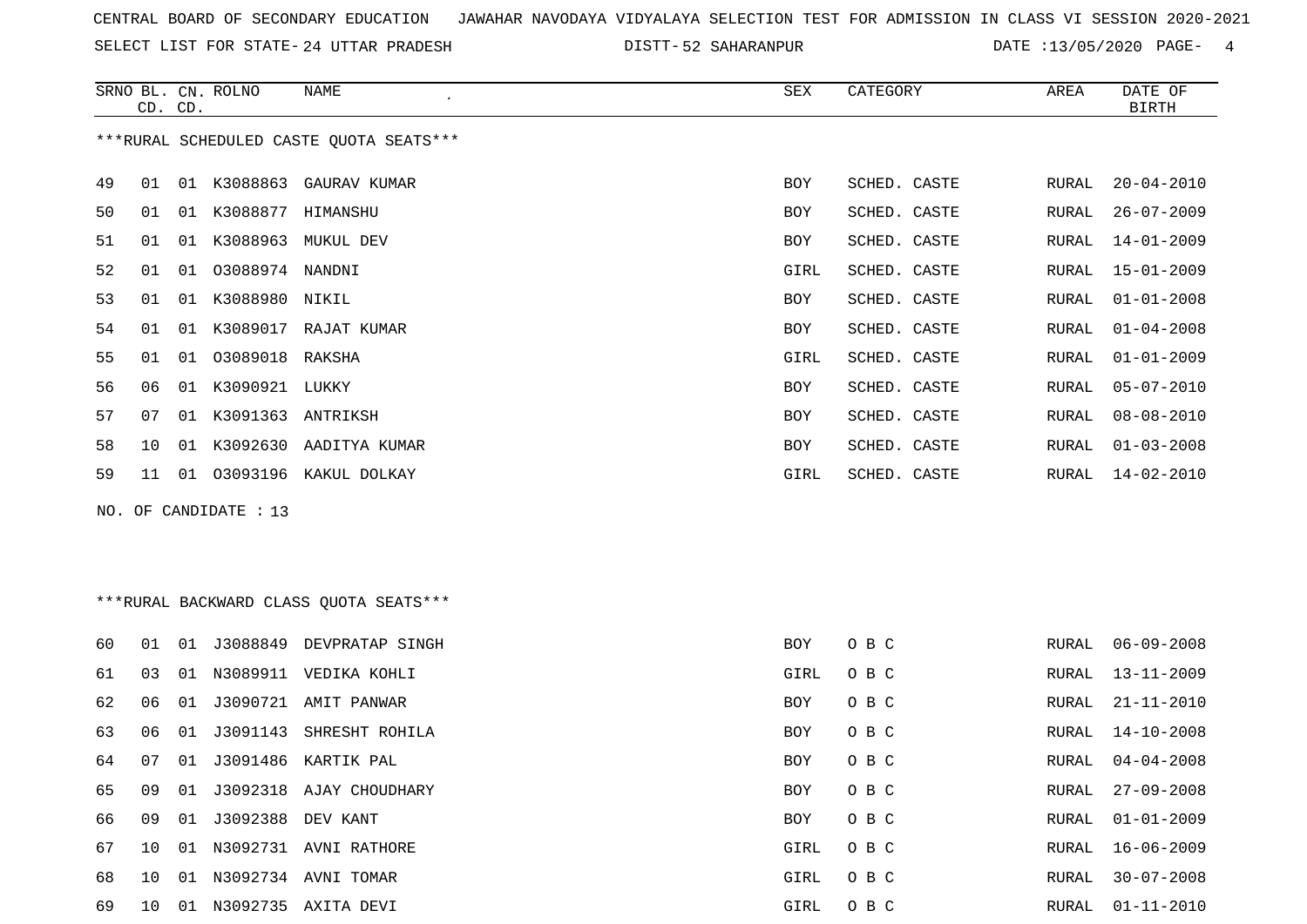SELECT LIST FOR STATE- DISTT- 24 UTTAR PRADESH

52 SAHARANPUR DATE :13/05/2020 PAGE- 5

|    | CD. CD. |    | SRNO BL. CN. ROLNO      | NAME                                   | SEX        | CATEGORY | AREA  | DATE OF<br>BIRTH |
|----|---------|----|-------------------------|----------------------------------------|------------|----------|-------|------------------|
|    |         |    |                         | ***RURAL BACKWARD CLASS OUOTA SEATS*** |            |          |       |                  |
| 70 | 10      | 01 | N3092787                | JIGYASHA                               | GIRL       | O B C    | RURAL | 01-07-2010       |
| 71 | 10      | 01 | J3092877                | PARKHAR CHOUDHARY                      | BOY        | O B C    |       | RURAL 18-07-2010 |
| 72 | 10      | 01 | J3092883                | PRAKHAR RATHI                          | <b>BOY</b> | O B C    | RURAL | 20-12-2009       |
| 73 | 1 O     | 01 | N3092989 TANVI          |                                        | GIRL       | O B C    |       | RURAL 23-10-2010 |
| 74 | 10      | 01 | N3092991                | TEJASVI SAINI                          | GIRL       | O B C    | RURAL | 10-12-2010       |
| 75 | 10      | 01 | N3093027                | VEERA                                  | GIRL       | O B C    | RURAL | 22-02-2008       |
|    |         |    | NO. OF CANDIDATE : $16$ |                                        |            |          |       |                  |

### \*\*\*RURAL SCHEDULED TRIBE QUOTA SEATS\*\*\*

|  |                           | 76 01 01 K3088867 GOURAV KUMAR  | BOY        | SCHED. CASTE | RURAL 26-01-2009 |
|--|---------------------------|---------------------------------|------------|--------------|------------------|
|  | 77 06 01 K3090684 AASHISH |                                 | BOY        | SCHED. CASTE | RURAL 01-05-2008 |
|  |                           | 78 06 01 K3091247 VISHESH KUMAR | <b>BOY</b> | SCHED. CASTE | RURAL 19-06-2007 |
|  | 79 11 01 03093171 HIMANI  |                                 | GIRL       | SCHED. CASTE | RURAL 23-04-2008 |
|  |                           | 80 11 01 K3093233 KRISHNA KUMAR | BOY        | SCHED. CASTE | RURAL 25-10-2008 |
|  |                           |                                 |            |              |                  |

#### NO. OF CANDIDATE : 5

TOTAL SELECTED CANDIDATE : 80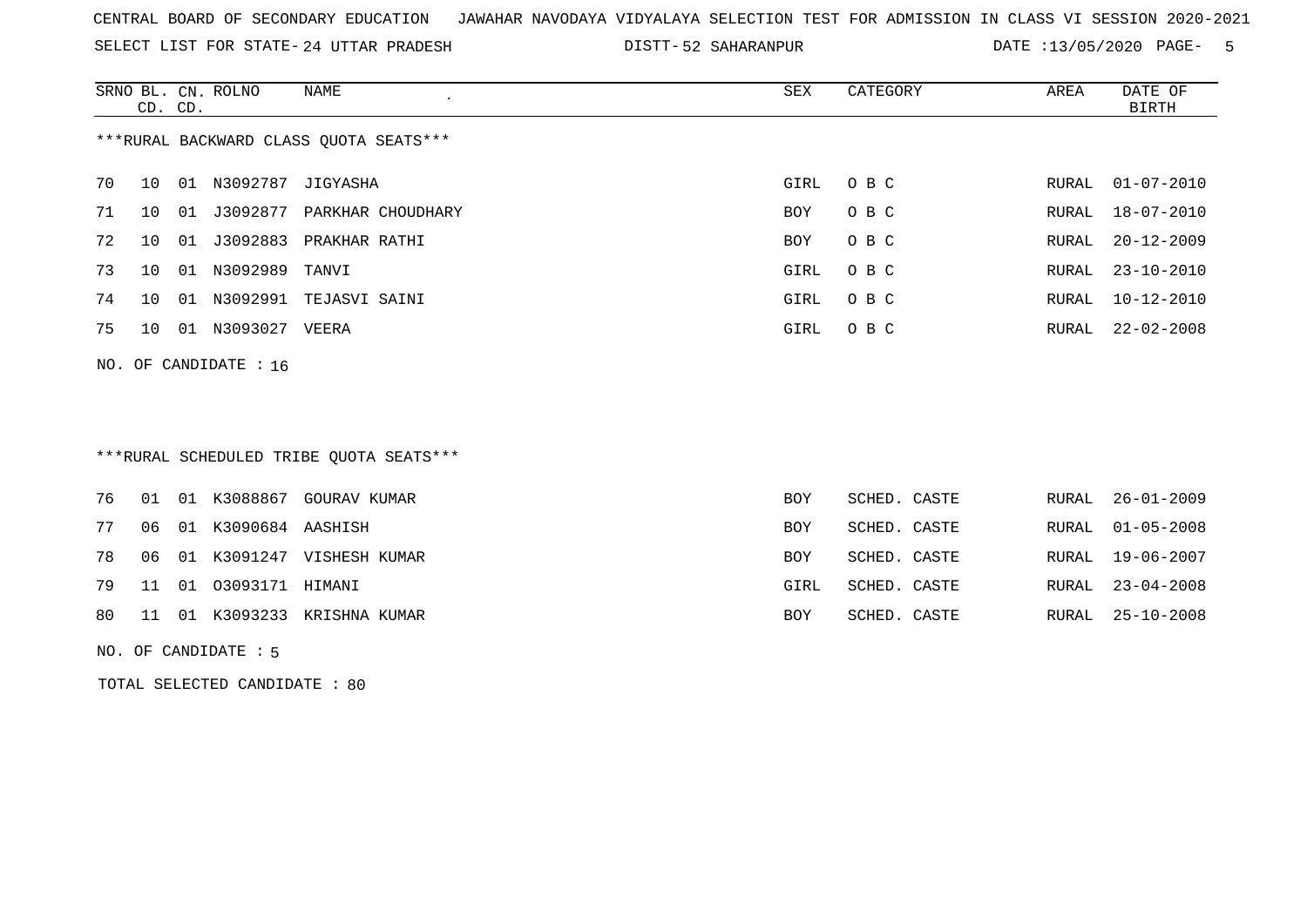SELECT LIST FOR STATE- DISTT- 24 UTTAR PRADESH

53 CHITRAKUT DATE :13/05/2020 PAGE- 1

|                | CD. CD. |    | SRNO BL. CN. ROLNO       | <b>NAME</b>                            | SEX        | CATEGORY     | AREA  | DATE OF<br><b>BIRTH</b> |
|----------------|---------|----|--------------------------|----------------------------------------|------------|--------------|-------|-------------------------|
|                |         |    | ***OPEN UR SEATS***      |                                        |            |              |       |                         |
| 1              |         |    | 01  01  J3093562  ANURAG |                                        | BOY        | O B C        | RURAL | $01 - 11 - 2009$        |
| $\overline{2}$ | 01      | 01 |                          | J3093636 DEEPAK KUSHWAHA               | BOY        | O B C        | RURAL | $05 - 03 - 2010$        |
| 3              | 01      |    | 01 K3093700              | KALPNATH                               | <b>BOY</b> | SCHED. CASTE | RURAL | $10 - 07 - 2010$        |
| 4              | 01      | 01 | J3093709                 | KEDAR PRASAD                           | <b>BOY</b> | O B C        | RURAL | $19 - 08 - 2007$        |
| 5              | 02      | 01 | J3094236                 | DEEPAK KUMAR                           | <b>BOY</b> | O B C        | RURAL | $31 - 05 - 2010$        |
| 6              | 03      |    |                          | 01 I3094800 HARSH SINGH                | BOY        | GENERAL      | RURAL | $24 - 05 - 2008$        |
| 7              | 04      | 01 | I3095541                 | SUMIT CHATURVEDI                       | <b>BOY</b> | GENERAL      | RURAL | $05 - 03 - 2010$        |
| 8              | 04      |    | 01 K3095552              | SURAJ SINGH                            | <b>BOY</b> | SCHED. CASTE | RURAL | $04 - 07 - 2009$        |
|                |         |    | NO. OF CANDIDATE : 8     |                                        |            |              |       |                         |
|                |         |    |                          | ***OPEN SCHEDULED CASTE QUOTA SEATS*** |            |              |       |                         |
| 9              | 02      |    |                          | 01 K3094235 DEEPAK KUMAR               | <b>BOY</b> | SCHED. CASTE |       | RURAL 01-03-2009        |
| 10             | 03      |    |                          | 01 K3094727 ANURAG CHAUDHARY           | <b>BOY</b> | SCHED. CASTE | RURAL | $18 - 07 - 2009$        |
| 11             | 04      | 01 | 03095159                 | ANOOJA DEVI                            | GIRL       | SCHED. CASTE | RURAL | $10 - 05 - 2009$        |
| 12             | 04      | 01 | K3095390                 | PUSHPENDRA VERMA                       | <b>BOY</b> | SCHED. CASTE | RURAL | $10 - 07 - 2009$        |
| 13             | 04      | 01 | 03095455                 | ROHNI DEVI                             | GIRL       | SCHED. CASTE | RURAL | $06 - 03 - 2009$        |
|                |         |    | NO. OF CANDIDATE: 5      |                                        |            |              |       |                         |

\*\*\*OPEN DISABLED QUOTA SEATS\*\*\*

14 03 01 M3094905 PAYAL SHUKLA GIRL GENERAL RURAL 16-07-2010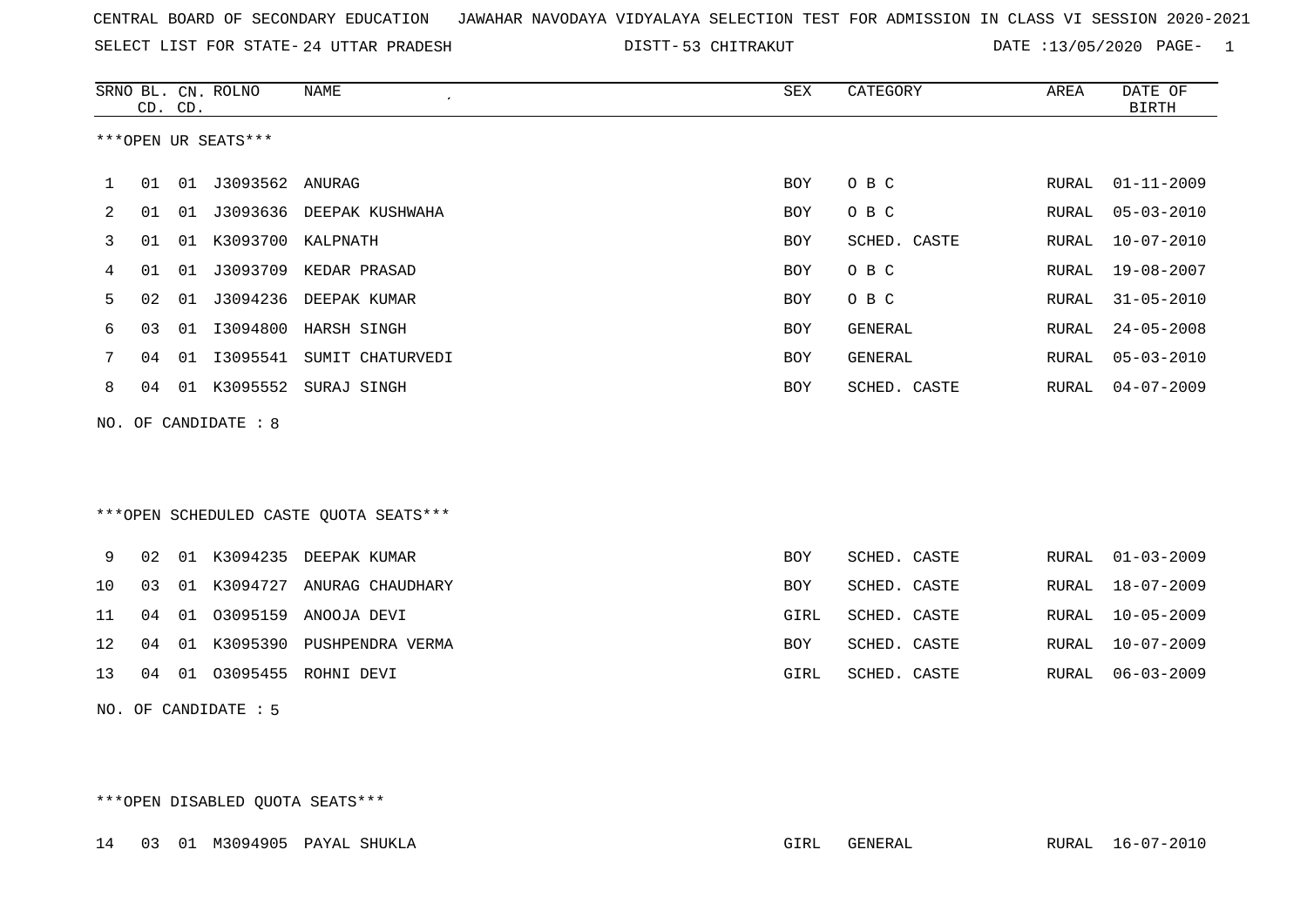SELECT LIST FOR STATE- DISTT- 24 UTTAR PRADESH

53 CHITRAKUT DATE :13/05/2020 PAGE- 2

|    |    | CD. CD. | SRNO BL. CN. ROLNO      | NAME                                   | ${\tt SEX}$ | CATEGORY     | AREA  | DATE OF<br><b>BIRTH</b> |
|----|----|---------|-------------------------|----------------------------------------|-------------|--------------|-------|-------------------------|
|    |    |         | NO. OF CANDIDATE : $1$  |                                        |             |              |       |                         |
|    |    |         |                         |                                        |             |              |       |                         |
|    |    |         |                         | *** OPEN BACKWARD CLASS QUOTA SEATS*** |             |              |       |                         |
|    |    |         |                         |                                        |             |              |       |                         |
| 15 |    |         | 01 01 N3094043 UMA DEVI |                                        | GIRL        | O B C        | RURAL | 15-02-2010              |
| 16 | 02 |         | 01 N3094400             | PARUL                                  | GIRL        | O B C        | RURAL | $08 - 04 - 2010$        |
| 17 | 03 |         |                         | 01 N3094805 ILMA SIDDIQUI              | GIRL        | O B C        | RURAL | $01 - 12 - 2008$        |
| 18 | 03 |         |                         | 01 N3094851 MAHEK SINGH                | GIRL        | O B C        | RURAL | $22 - 07 - 2009$        |
| 19 |    |         |                         | 04 01 J3095545 SUMIT YADAV             | BOY         | O B C        | RURAL | $15 - 07 - 2010$        |
|    |    |         | NO. OF CANDIDATE : 5    |                                        |             |              |       |                         |
|    |    |         |                         |                                        |             |              |       |                         |
|    |    |         |                         |                                        |             |              |       |                         |
|    |    |         |                         | ***OPEN SCHEDULED TRIBE QUOTA SEATS*** |             |              |       |                         |
| 20 |    |         |                         | 04 01 K3095156 ANKIT KUMAR             | BOY         | SCHED. CASTE | RURAL | $10 - 05 - 2009$        |
|    |    |         | NO. OF CANDIDATE : 1    |                                        |             |              |       |                         |
|    |    |         |                         |                                        |             |              |       |                         |
|    |    |         |                         |                                        |             |              |       |                         |
|    |    |         | ***RURAL OPEN SEATS***  |                                        |             |              |       |                         |
|    |    |         |                         |                                        |             |              |       |                         |
| 21 | 01 |         |                         | 01 J3093485 ABHISHEK KUMAR             | BOY         | O B C        | RURAL | $20 - 07 - 2009$        |
| 22 | 01 |         |                         | 01 J3093514 AMAN SINGH                 | BOY         | O B C        | RURAL | $20 - 08 - 2009$        |
| 23 |    |         |                         | 01 01 J3093720 KRANTI BHOOSHAN         | BOY         | O B C        | RURAL | $07 - 07 - 2009$        |
| 24 |    |         |                         | 01 01 J3093844 PRIYANSHU PATEL         | BOY         | O B C        | RURAL | $09 - 01 - 2009$        |
| 25 |    |         | 01 01 J3093870 RAMSAHAY |                                        | BOY         | O B C        | RURAL | $02 - 01 - 2010$        |
| 26 |    |         |                         | 01 01 J3093879 RAVI KISHAN SINGH       | BOY         | O B C        | RURAL | $08 - 08 - 2008$        |
| 27 |    |         |                         | 01 01 J3093908 SACHIN KUMAR            | BOY         | O B C        | RURAL | $05 - 07 - 2008$        |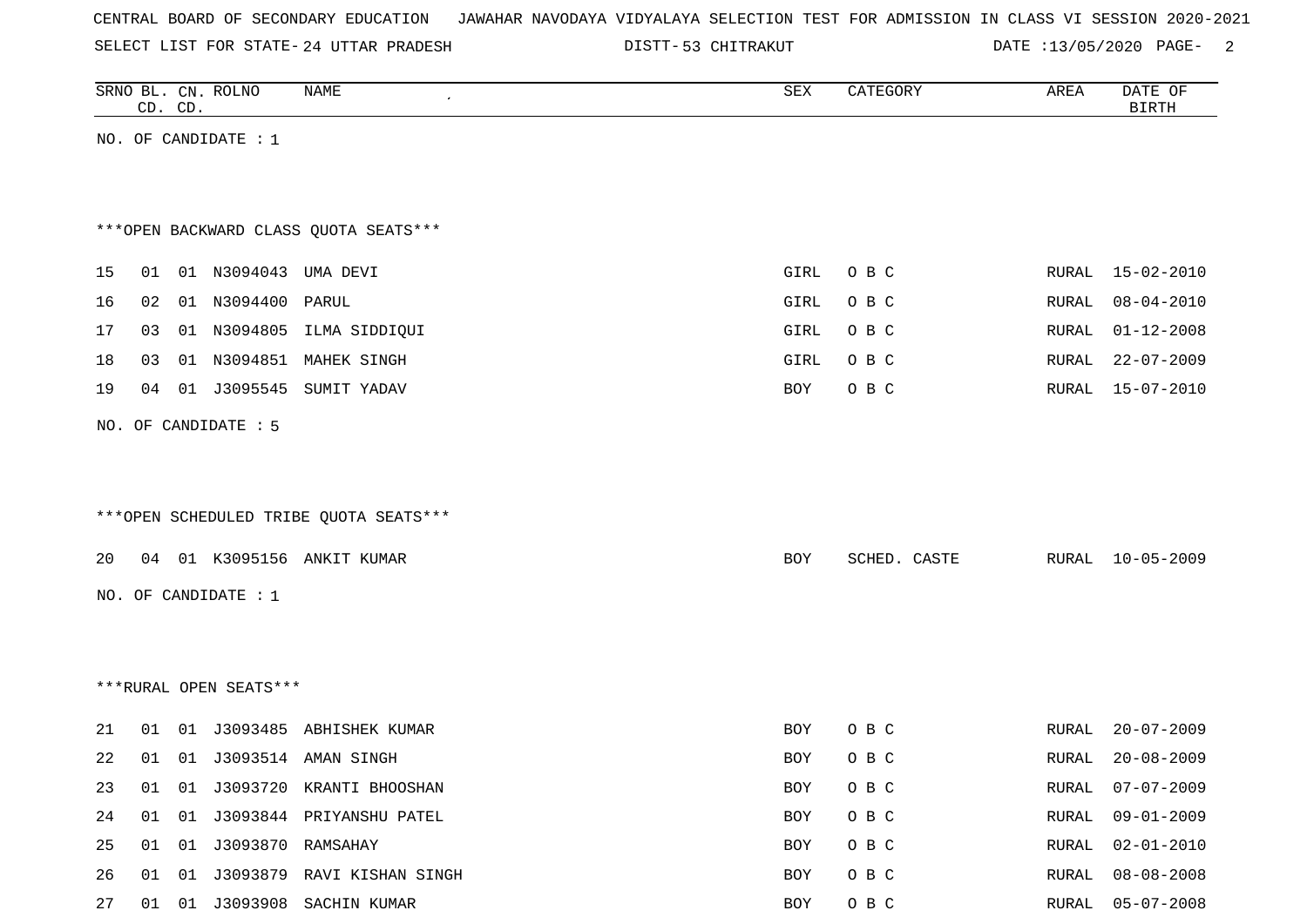SELECT LIST FOR STATE- DISTT- 24 UTTAR PRADESH

53 CHITRAKUT DATE :13/05/2020 PAGE- 3

|    | CD. CD. |    | SRNO BL. CN. ROLNO     | NAME<br>$\epsilon$  | SEX        | CATEGORY       | AREA         | DATE OF<br><b>BIRTH</b> |
|----|---------|----|------------------------|---------------------|------------|----------------|--------------|-------------------------|
|    |         |    | ***RURAL OPEN SEATS*** |                     |            |                |              |                         |
| 28 | 02 01   |    | J3094118               | AMAN SINGH          | BOY        | O B C          | RURAL        | $08 - 06 - 2010$        |
| 29 | 02      | 01 | M3094137               | ANANYA DEVI         | GIRL       | <b>GENERAL</b> | RURAL        | $02 - 09 - 2009$        |
| 30 | 02      | 01 | M3094149               | ANJAL PANDEY        | GIRL       | <b>GENERAL</b> | RURAL        | $07 - 07 - 2010$        |
| 31 | 02      | 01 | J3094521               | SADITYA KUMAR       | <b>BOY</b> | O B C          | <b>RURAL</b> | $14 - 07 - 2009$        |
| 32 | 03      | 01 | M3094732               | ARCHITA KESHARWANI  | GIRL       | <b>GENERAL</b> | <b>RURAL</b> | $08 - 08 - 2009$        |
| 33 | 03      | 01 | I3094817               | KANHA DUVEY         | BOY        | <b>GENERAL</b> | <b>RURAL</b> | $16 - 07 - 2009$        |
| 34 | 03      | 01 | J3094873               | MOHIT KUMAR         | <b>BOY</b> | O B C          | <b>RURAL</b> | $02 - 08 - 2010$        |
| 35 | 03      | 01 | M3094882               | NANDINI SINGH       | GIRL       | <b>GENERAL</b> | RURAL        | $08 - 03 - 2010$        |
| 36 | 04      | 01 | J3095122               | ALOK SINGH          | <b>BOY</b> | O B C          | RURAL        | $05 - 07 - 2010$        |
| 37 | 04      | 01 | I3095160               | ANSH SRIVASTAVA     | <b>BOY</b> | <b>GENERAL</b> | <b>RURAL</b> | $06 - 10 - 2010$        |
| 38 | 04      | 01 | I3095165               | ANUJ KUMAR          | <b>BOY</b> | <b>GENERAL</b> | <b>RURAL</b> | $14 - 07 - 2008$        |
| 39 | 04      | 01 | J3095267               | JAYDEEP VISHWAKARMA | <b>BOY</b> | O B C          | <b>RURAL</b> | $14 - 06 - 2009$        |
| 40 | 04      | 01 | I3095589               | VISHNU TRIPATHI     | BOY        | <b>GENERAL</b> | <b>RURAL</b> | $01 - 01 - 2010$        |
| 41 | 05      | 01 | M3095738               | KHUSHI TRIWARI      | GIRL       | <b>GENERAL</b> | <b>RURAL</b> | $02 - 07 - 2010$        |
| 42 | 05      | 01 | M3095739               | KM. PRACHI DUBEY    | GIRL       | <b>GENERAL</b> | <b>RURAL</b> | $14 - 01 - 2010$        |
| 43 | 05      | 01 | J3095966               | VIVEK KUMAR         | <b>BOY</b> | O B C          | RURAL        | $08 - 04 - 2009$        |

NO. OF CANDIDATE : 23

\*\*\*RURAL SCHEDULED CASTE QUOTA SEATS\*\*\*

|    |    | 44 01 01 K3093663 GOVIND   |                              | <b>BOY</b> | SCHED. CASTE | RURAL 01-07-2010 |
|----|----|----------------------------|------------------------------|------------|--------------|------------------|
|    |    | 45 01 01 K3093686 JAGDEESH |                              | <b>BOY</b> | SCHED. CASTE | RURAL 22-09-2009 |
|    |    |                            | 46 02 01 K3094127 AMIT KUMAR | BOY        | SCHED. CASTE | RURAL 07-07-2009 |
|    |    | 47 02 01 03094131 ANAMIKA  |                              | GIRL       | SCHED. CASTE | RURAL 12-12-2009 |
| 48 | 02 | 01 K3094472 RANJIT         |                              | BOY        | SCHED. CASTE | RURAL 05-06-2007 |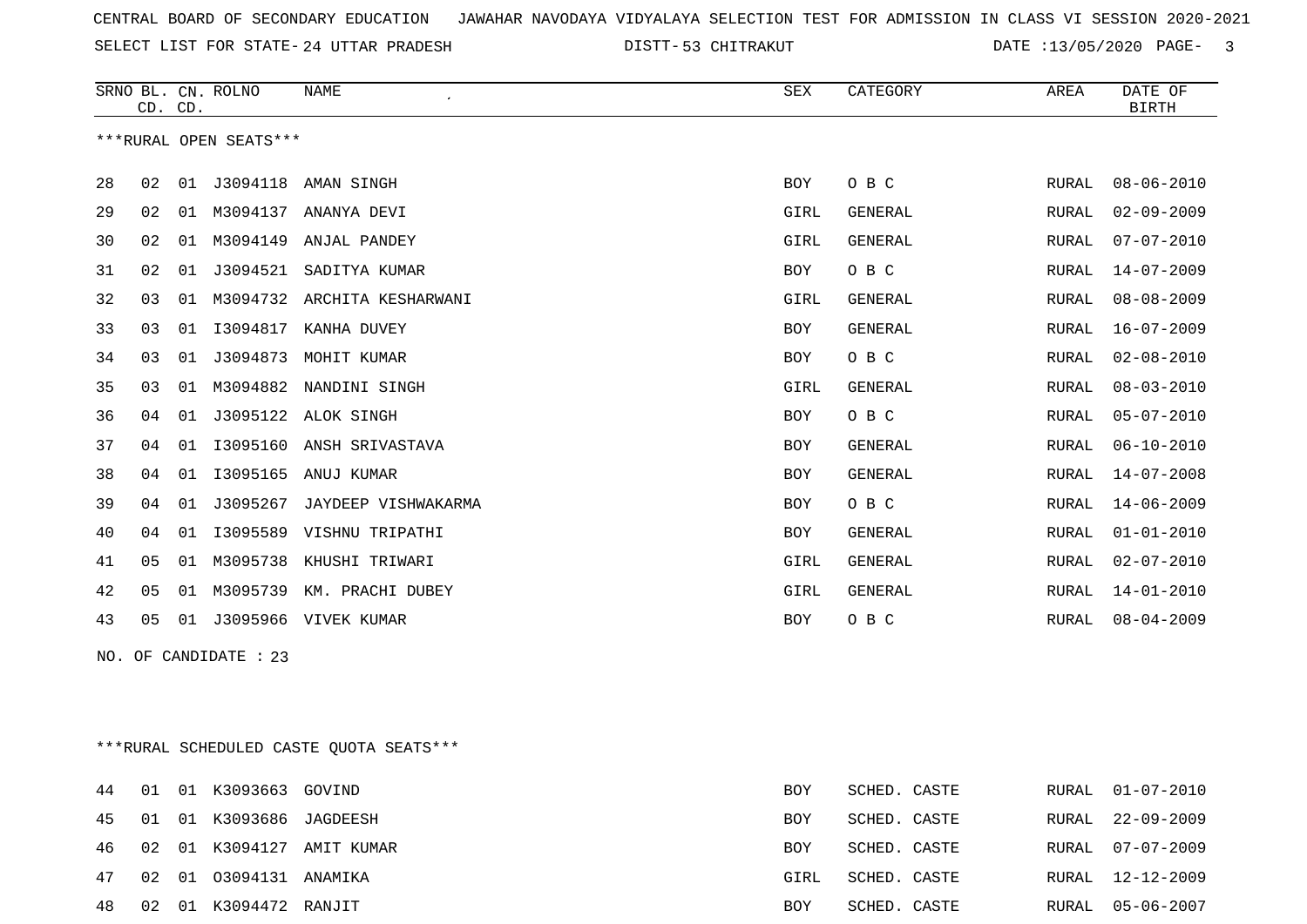SELECT LIST FOR STATE- DISTT- 24 UTTAR PRADESH

53 CHITRAKUT DATE :13/05/2020 PAGE- 4

|    | CD. CD. |    | SRNO BL. CN. ROLNO    | NAME                                    | <b>SEX</b> | CATEGORY     | AREA         | DATE OF<br><b>BIRTH</b> |
|----|---------|----|-----------------------|-----------------------------------------|------------|--------------|--------------|-------------------------|
|    |         |    |                       | ***RURAL SCHEDULED CASTE QUOTA SEATS*** |            |              |              |                         |
| 49 | 02      | 01 | 03094489              | REKHA DEVI                              | GIRL       | SCHED. CASTE | RURAL        | $09 - 08 - 2009$        |
| 50 | 02      |    |                       | 01 K3094636 UDAY VEER                   | BOY        | SCHED. CASTE | RURAL        | $05 - 07 - 2008$        |
| 51 | 02      |    |                       | 01 K3094659 VIMAL KUMAR                 | <b>BOY</b> | SCHED. CASTE | RURAL        | $28 - 06 - 2009$        |
| 52 | 04      |    | 01 K3095208           | DEENDAYAL                               | BOY        | SCHED. CASTE | RURAL        | $19 - 04 - 2009$        |
| 53 | 04      |    |                       | 01 K3095347 NEELESH KUMAR               | <b>BOY</b> | SCHED. CASTE | RURAL        | $05 - 06 - 2007$        |
| 54 | 04      |    |                       | 01 K3095362 PANKAJ KUMAR                | <b>BOY</b> | SCHED. CASTE | <b>RURAL</b> | $08 - 07 - 2009$        |
| 55 | 04      | 01 |                       | 03095384 PRIYANKA DEVI                  | GIRL       | SCHED. CASTE | RURAL        | $10 - 06 - 2009$        |
| 56 | 04      |    |                       | 01 K3095407 RAJDEEP SUMAN               | BOY        | SCHED. CASTE | RURAL        | $05 - 07 - 2009$        |
| 57 | 04      |    | 01 K3095410           | RAJINDER                                | <b>BOY</b> | SCHED. CASTE | RURAL        | $15 - 03 - 2008$        |
| 58 | 04      |    |                       | 01 K3095483 SATYAVEER                   | <b>BOY</b> | SCHED. CASTE | RURAL        | $10 - 05 - 2009$        |
| 59 | 04      |    |                       | 01 K3095571 VIDYASAGAR                  | <b>BOY</b> | SCHED. CASTE | RURAL        | $10 - 08 - 2009$        |
|    |         |    | NO. OF CANDIDATE : 16 |                                         |            |              |              |                         |
|    |         |    |                       | ***RURAL BACKWARD CLASS OUOTA SEATS***  |            |              |              |                         |
| 60 | 01      |    |                       | 01 N3093493 ADITI KASAUDHAN             | GIRL       | O B C        | RURAL        | $07 - 12 - 2009$        |
| 61 | 01      | 01 |                       | J3093668 HARSHIT SINGH PATEL            | <b>BOY</b> | O B C        | <b>RURAL</b> | $01 - 04 - 2009$        |
| 62 | 01      | 01 |                       | J3093850 RABIKARAN                      | <b>BOY</b> | O B C        | RURAL        | $10 - 08 - 2008$        |
| 63 | 01      | 01 |                       | J3093856 RAHUL SINGH                    | BOY        | O B C        | RURAL        | $05 - 12 - 2008$        |

67 02 01 N3094325 KIRTI GUPTA GIRL O B C

64 02 01 N3094138 ANANYA SINGH GIRL O B C

65 02 01 N3094155 ANJU YADAV GIRL O B C GIRL O B C

66 02 01 J3094250 DIPAK SINGH BOY O B C

68 02 01 N3094560 SHALINI DEVI GIRL O B C RURAL 03-05-2009

69 03 01 N3094708 ANAMIKA DEVI GIRL O B C RURAL 01-01-2009

|  | RURAL 08-09-2009       |
|--|------------------------|
|  | RURAL $21 - 07 - 2008$ |
|  | RURAL 02-07-2010       |
|  | RURAL 12-08-2009       |
|  |                        |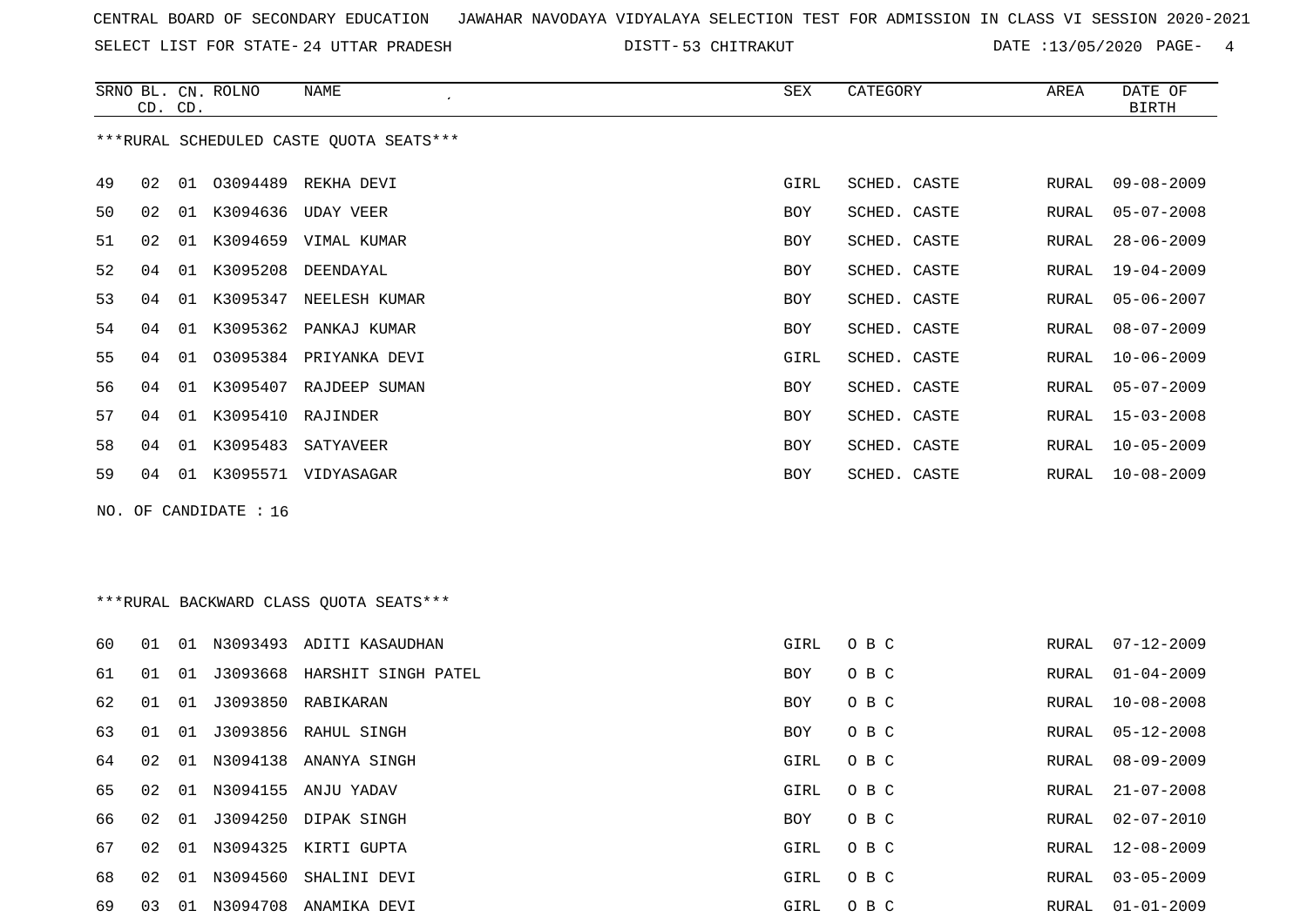SELECT LIST FOR STATE- DISTT- 24 UTTAR PRADESH

53 CHITRAKUT DATE :13/05/2020 PAGE- 5

|    | CD. CD. |    | SRNO BL. CN. ROLNO | NAME                                   | SEX        | CATEGORY | AREA  | DATE OF<br>BIRTH |
|----|---------|----|--------------------|----------------------------------------|------------|----------|-------|------------------|
|    |         |    |                    | ***RURAL BACKWARD CLASS OUOTA SEATS*** |            |          |       |                  |
| 70 | 03      | 01 |                    | J3094872 MOHIT KUMAR                   | BOY        | O B C    |       | RURAL 12-04-2009 |
| 71 | 03      | 01 |                    | N3095042 SHREYA SAHU                   | GIRL       | O B C    | RURAL | $02 - 10 - 2010$ |
| 72 | 03      | 01 | N3095050           | SNEHA SINGH                            | GIRL       | O B C    | RURAL | $08 - 03 - 2010$ |
| 73 | 04      | 01 | J3095326           | MANOJ KUMAR                            | <b>BOY</b> | O B C    | RURAL | 18-05-2009       |
| 74 | 04      | 01 | N3095350           | NEHA                                   | GIRL       | O B C    | RURAL | 14-02-2009       |
| 75 | 04      | 01 | N3095426 RANJANA   |                                        | GIRL       | O B C    | RURAL | 14-12-2008       |
|    |         |    |                    |                                        |            |          |       |                  |

NO. OF CANDIDATE : 16

# \*\*\*RURAL SCHEDULED TRIBE QUOTA SEATS\*\*\*

|  | 76 01 01 K3093665 GULAB    |                                | BOY  | SCHED. CASTE |  | RURAL 06-05-2008 |
|--|----------------------------|--------------------------------|------|--------------|--|------------------|
|  | 77 01 01 03093966 SHASHI   |                                | GIRL | SCHED. CASTE |  | RURAL 31-12-2009 |
|  |                            | 78 01 01 K3094074 YASH KUMAR   | BOY  | SCHED. CASTE |  | RURAL 24-01-2011 |
|  |                            | 79 02 01 K3094601 SOORAJ KUMAR | BOY  | SCHED. CASTE |  | RURAL 11-07-2009 |
|  | 80  04  01  K3095119  ALOK |                                | BOY  | SCHED. CASTE |  | RURAL 01-05-2009 |
|  |                            |                                |      |              |  |                  |

#### NO. OF CANDIDATE : 5

TOTAL SELECTED CANDIDATE : 80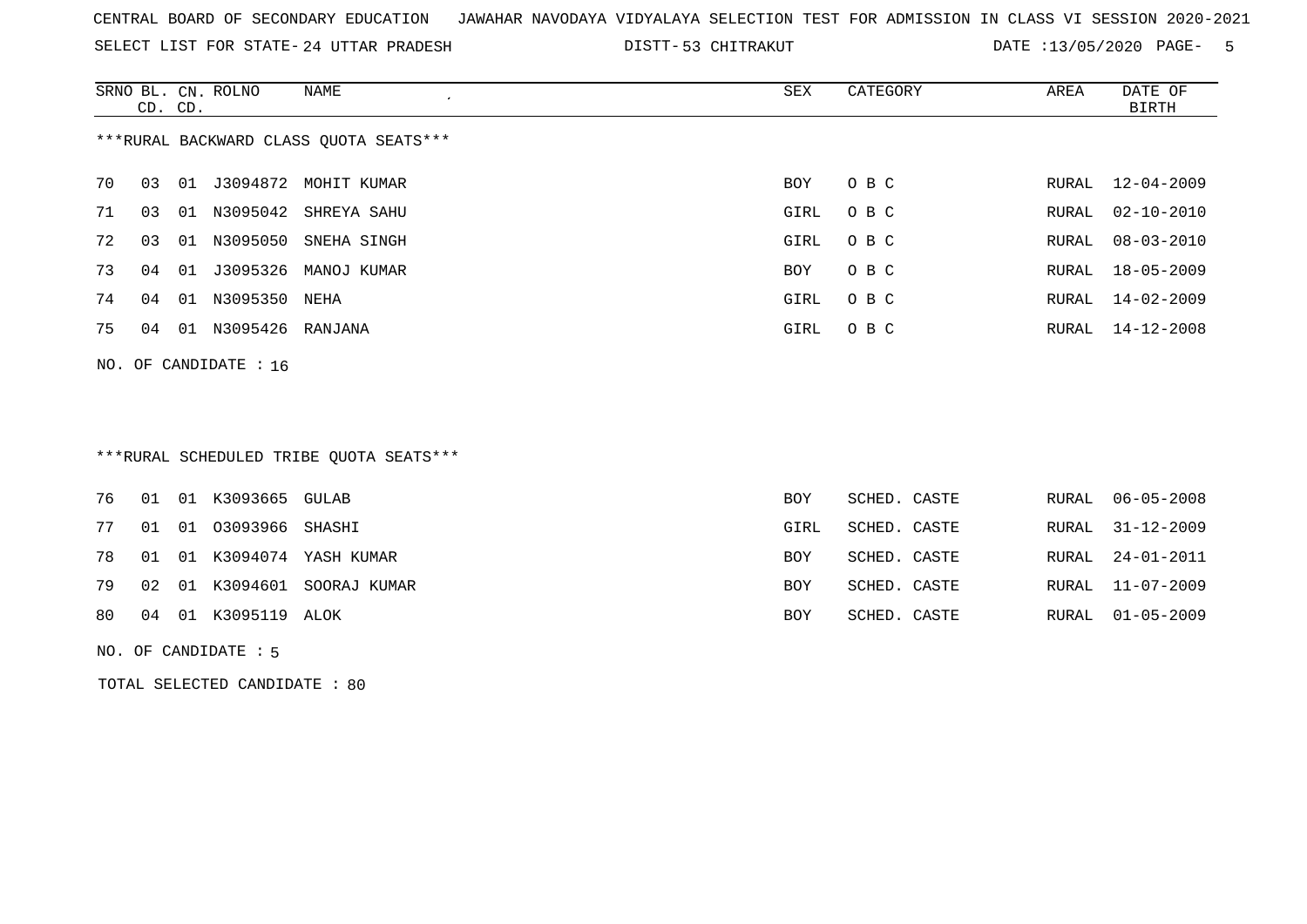SELECT LIST FOR STATE- DISTT- 24 UTTAR PRADESH

54 LAKHIMPUR KHERI DATE :13/05/2020 PAGE- 1

|    |    | CD. CD. | SRNO BL. CN. ROLNO              | NAME                                   | SEX        | CATEGORY     | AREA  | DATE OF<br><b>BIRTH</b> |
|----|----|---------|---------------------------------|----------------------------------------|------------|--------------|-------|-------------------------|
|    |    |         | ***OPEN UR SEATS***             |                                        |            |              |       |                         |
| 1  | 06 |         |                                 | 01 M3099352 ASTHA AWASTHI              | GIRL       | GENERAL      | RURAL | $20 - 05 - 2007$        |
| 2  | 08 |         |                                 | 01 I3100246 PRIYANSHU AWASTHI          | BOY        | GENERAL      | RURAL | $07 - 08 - 2010$        |
| 3  | 09 |         |                                 | 01 J3100393 ADARSH MAURYA              | BOY        | O B C        | RURAL | $26 - 08 - 2009$        |
| 4  | 09 |         |                                 | 01 M3100519 ANU SINGH                  | GIRL       | GENERAL      | RURAL | $05 - 03 - 2009$        |
| 5  | 12 |         | 01 J3102057 AKHIL               |                                        | <b>BOY</b> | O B C        | RURAL | $20 - 05 - 2008$        |
| 6  | 13 |         |                                 | 01 J3102587 RITIK KUMAR                | <b>BOY</b> | O B C        | RURAL | $05 - 07 - 2010$        |
|    |    |         | NO. OF CANDIDATE : 6            |                                        |            |              |       |                         |
|    |    |         |                                 |                                        |            |              |       |                         |
|    |    |         |                                 |                                        |            |              |       |                         |
|    |    |         |                                 | ***OPEN SCHEDULED CASTE QUOTA SEATS*** |            |              |       |                         |
| 7  | 06 |         |                                 | 01 K3099233 ABHAY PRATAP SINGH         | <b>BOY</b> | SCHED. CASTE | RURAL | 12-07-2009              |
| 8  | 06 |         | 01 03099321 ANUPRIYA            |                                        | GIRL       | SCHED. CASTE | RURAL | $11 - 06 - 2009$        |
| 9  | 06 |         | 02 K3099675 SHAURYA             |                                        | BOY        | SCHED. CASTE | RURAL | $14 - 09 - 2010$        |
| 10 | 09 |         | 01 03100520 ANYA                |                                        | GIRL       | SCHED. CASTE | RURAL | $23 - 07 - 2008$        |
| 11 |    |         |                                 | 14 02 03103768 UTPREKSHA SINGH         | GIRL       | SCHED. CASTE | RURAL | $03 - 08 - 2008$        |
|    |    |         | NO. OF CANDIDATE : 5            |                                        |            |              |       |                         |
|    |    |         |                                 |                                        |            |              |       |                         |
|    |    |         |                                 |                                        |            |              |       |                         |
|    |    |         | ***OPEN DISABLED QUOTA SEATS*** |                                        |            |              |       |                         |
| 12 | 04 |         |                                 | 01 J3098508 KAPILESH PAL               | <b>BOY</b> | O B C        | RURAL | $11 - 09 - 2009$        |
| 13 | 06 |         |                                 | 02 J3099783 VIVEK KUMAR                | <b>BOY</b> | O B C        | RURAL | $06 - 07 - 2009$        |
| 14 | 08 |         |                                 | 01 J3100294 SARTHAK VISHWAKARMA        | BOY        | O B C        | RURAL | $11 - 09 - 2009$        |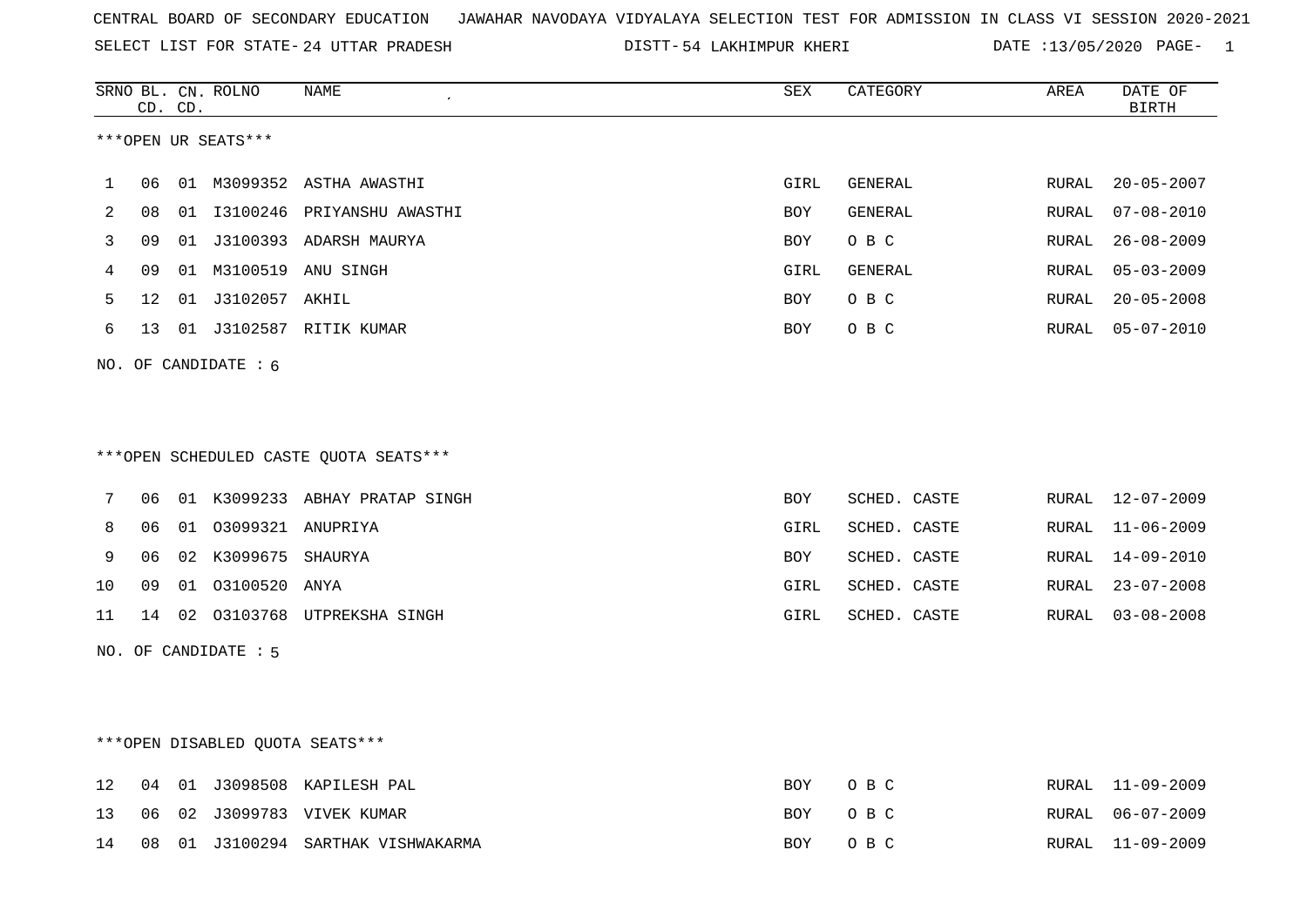SELECT LIST FOR STATE- DISTT- 24 UTTAR PRADESH

DISTT-54 LAKHIMPUR KHERI DATE :13/05/2020 PAGE- 2

|    | CD. CD. | SRNO BL. CN. ROLNO     | NAME                                   | ${\tt SEX}$ | CATEGORY     | AREA         | DATE OF<br><b>BIRTH</b> |
|----|---------|------------------------|----------------------------------------|-------------|--------------|--------------|-------------------------|
|    |         | NO. OF CANDIDATE : 3   |                                        |             |              |              |                         |
|    |         |                        |                                        |             |              |              |                         |
|    |         |                        |                                        |             |              |              |                         |
|    |         |                        | *** OPEN BACKWARD CLASS QUOTA SEATS*** |             |              |              |                         |
| 15 | 03      |                        | 02 J3097842 NAMAN KUMAR                | <b>BOY</b>  | O B C        | RURAL        | $05 - 03 - 2008$        |
| 16 | 06      | 01 N3099409 GUDIYA     |                                        | GIRL        | O B C        | RURAL        | $01 - 01 - 2011$        |
| 17 | 12      |                        | 01 N3102317 SHUBHI VISHWAKARMA         | GIRL        | O B C        | RURAL        | $10 - 07 - 2007$        |
| 18 | 14      |                        | 01 J3102767 AKHIL KUMAR VERMA          | BOY         | O B C        | <b>RURAL</b> | $08 - 07 - 2010$        |
| 19 | 14      |                        | 01 J3102790 AMIT KUMAR                 | BOY         | O B C        | RURAL        | $06 - 05 - 2008$        |
|    |         | NO. OF CANDIDATE : 5   |                                        |             |              |              |                         |
|    |         |                        |                                        |             |              |              |                         |
|    |         |                        |                                        |             |              |              |                         |
|    |         |                        | ***OPEN SCHEDULED TRIBE QUOTA SEATS*** |             |              |              |                         |
|    |         |                        |                                        |             |              |              |                         |
| 20 |         | 01 02 D3096674 SAURABH |                                        | <b>BOY</b>  | SCHED. TRIBE | URBAN        | $30 - 10 - 2010$        |
|    |         | NO. OF CANDIDATE : $1$ |                                        |             |              |              |                         |
|    |         |                        |                                        |             |              |              |                         |
|    |         |                        |                                        |             |              |              |                         |
|    |         | ***RURAL OPEN SEATS*** |                                        |             |              |              |                         |
| 21 | 01      |                        | 01 K3095990 ABHISHEK KUMAR             | BOY         | SCHED. CASTE | RURAL        | $08 - 08 - 2007$        |
| 22 | 01      |                        | 01 J3096387 MAYANK VERMA               | BOY         | O B C        | RURAL        | $10 - 07 - 2010$        |
| 23 | 02      |                        | 01 I3096959 ANSH GUPTA                 | BOY         | GENERAL      | RURAL        | 15-09-2010              |
| 24 | 02      |                        | 01 I3097050 GURTEJ SINGH               | <b>BOY</b>  | GENERAL      | RURAL        | $05 - 01 - 2010$        |
| 25 | 03      |                        | 02 J3097886 NITIN SHARMA               | BOY         | O B C        | RURAL        | $10 - 03 - 2009$        |
| 26 | 04      |                        | 01 M3098299 ANAMIKA SINGH              | GIRL        | GENERAL      | RURAL        | $12 - 11 - 2008$        |
| 27 | 05      |                        | 01 J3099112 LEKHVISHESH                | BOY         | $O$ B $C$    |              | RURAL 15-02-2010        |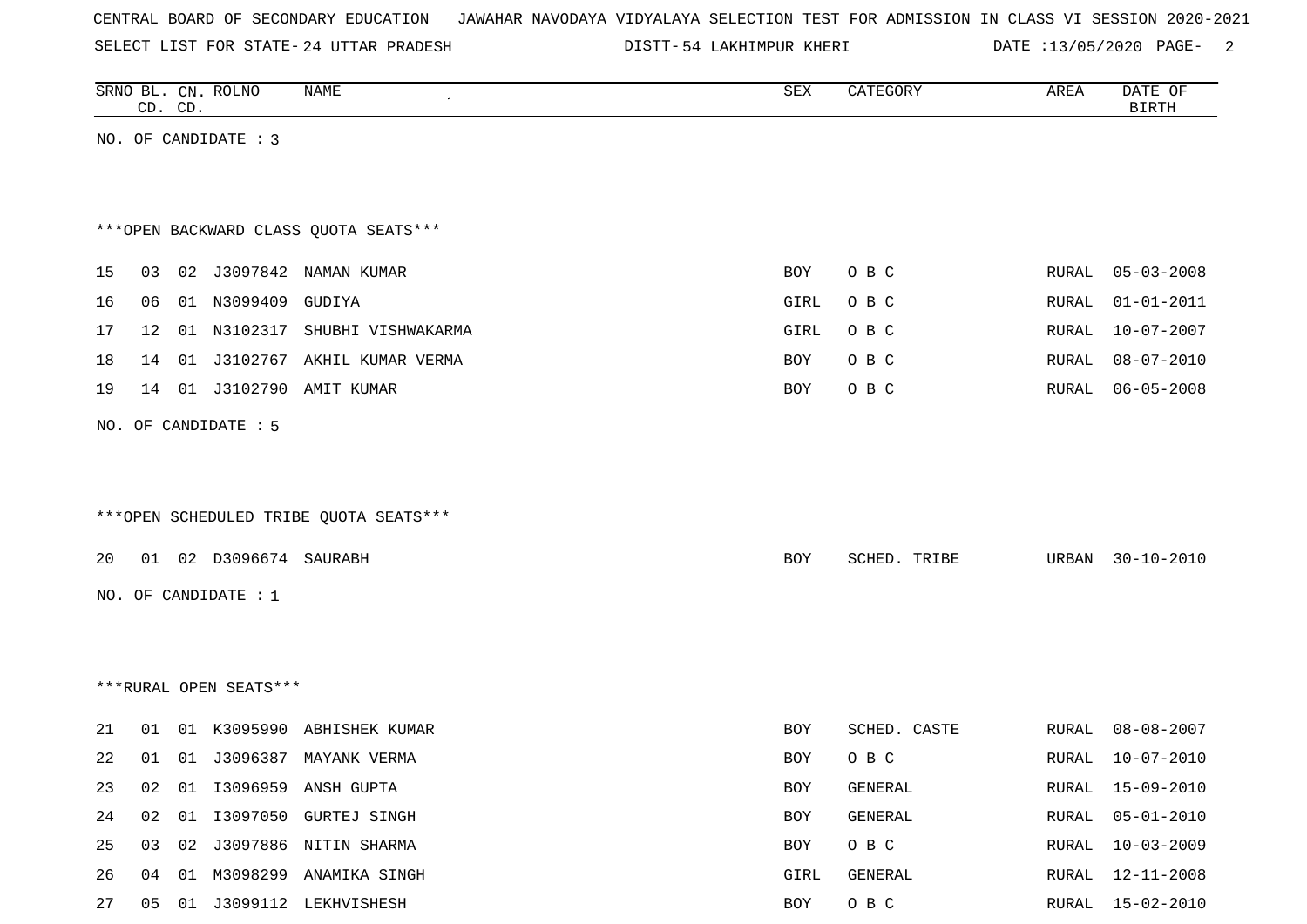SELECT LIST FOR STATE- DISTT- 24 UTTAR PRADESH

54 LAKHIMPUR KHERI DATE :13/05/2020 PAGE- 3

|    | CD. | CD. | SRNO BL. CN. ROLNO     | <b>NAME</b>                              | SEX        | CATEGORY     | AREA  | DATE OF<br><b>BIRTH</b> |
|----|-----|-----|------------------------|------------------------------------------|------------|--------------|-------|-------------------------|
|    |     |     | ***RURAL OPEN SEATS*** |                                          |            |              |       |                         |
|    |     |     |                        |                                          |            |              |       |                         |
| 28 | 06  | 02  |                        | M3099531 NEHA SINGH                      | GIRL       | GENERAL      | RURAL | $05 - 07 - 2009$        |
| 29 | 07  | 01  |                        | J3099838 ASHEESH RAJPUT                  | BOY        | O B C        | RURAL | $06 - 05 - 2010$        |
| 30 | 08  | 01  |                        | J3100183 KASIF ALI                       | BOY        | O B C        | RURAL | $10 - 08 - 2009$        |
| 31 | 09  | 01  | M3100830               | MAHAKSHA RUBEE                           | GIRL       | GENERAL      | RURAL | $28 - 10 - 2009$        |
| 32 | 09  | 02  | M3101199               | SAUMYA SINGH                             | GIRL       | GENERAL      | RURAL | $27 - 05 - 2010$        |
| 33 | 10  |     |                        | 01 J3101546 HAPPY KAMBOJ                 | BOY        | O B C        | RURAL | $14 - 05 - 2010$        |
| 34 | 11  |     |                        | 01 K3101805 ASHISH KUMAR                 | BOY        | SCHED. CASTE | RURAL | $03 - 07 - 2010$        |
| 35 | 11  |     |                        | 01 I3101951 RAVINDRA SINGH               | BOY        | GENERAL      | RURAL | $19 - 08 - 2008$        |
| 36 | 12  | 01  |                        | J3102064 AMIT KUMAR                      | BOY        | O B C        | RURAL | $21 - 09 - 2008$        |
| 37 | 12  | 01  |                        | J3102103 ARUSH VERMA                     | BOY        | O B C        | RURAL | $26 - 01 - 2010$        |
| 38 | 13  |     |                        | 01 J3102402 ANUBHAV VERMA                | BOY        | O B C        | RURAL | $09 - 07 - 2010$        |
| 39 | 13  |     | 01 K3102438            | CHAMAN RAJ                               | BOY        | SCHED. CASTE | RURAL | $15 - 06 - 2010$        |
| 40 | 14  |     |                        | 01 I3102795 ANAND SINGH                  | BOY        | GENERAL      | RURAL | $01 - 01 - 2009$        |
| 41 | 14  |     |                        | 01 M3102999 DIKSHA SINGH                 | GIRL       | GENERAL      | RURAL | $01 - 01 - 2009$        |
| 42 | 15  |     |                        | 01  13103826  ABDUL  AHAD                | BOY        | GENERAL      | RURAL | 14-12-2009              |
| 43 | 15  |     |                        | 01 I3103895 ANUBHAV SHRIVASTAVA          | BOY        | GENERAL      | RURAL | $09 - 09 - 2009$        |
|    |     |     | NO. OF CANDIDATE : 23  |                                          |            |              |       |                         |
|    |     |     |                        |                                          |            |              |       |                         |
|    |     |     |                        |                                          |            |              |       |                         |
|    |     |     |                        |                                          |            |              |       |                         |
|    |     |     |                        | *** RURAL SCHEDULED CASTE QUOTA SEATS*** |            |              |       |                         |
| 44 |     |     | 03 01 K3097738 KAPIL   |                                          | BOY        | SCHED. CASTE |       | RURAL 07-06-2008        |
| 45 |     |     |                        | 04 01 K3098419 DEEPANSHU KUMAR           | BOY        | SCHED. CASTE |       | RURAL 10-05-2008        |
| 46 |     |     | 06 01 K3099227 AALOK   |                                          | BOY        | SCHED. CASTE | RURAL | $01 - 01 - 2008$        |
| 47 |     |     |                        | 06 01 K3099231 ABHAY PRATAP SINGH        | <b>BOY</b> | SCHED. CASTE |       | RURAL 15-07-2010        |

06 01 K3099234 ABHAY RAJ BOY SCHED. CASTE RURAL 09-04-2008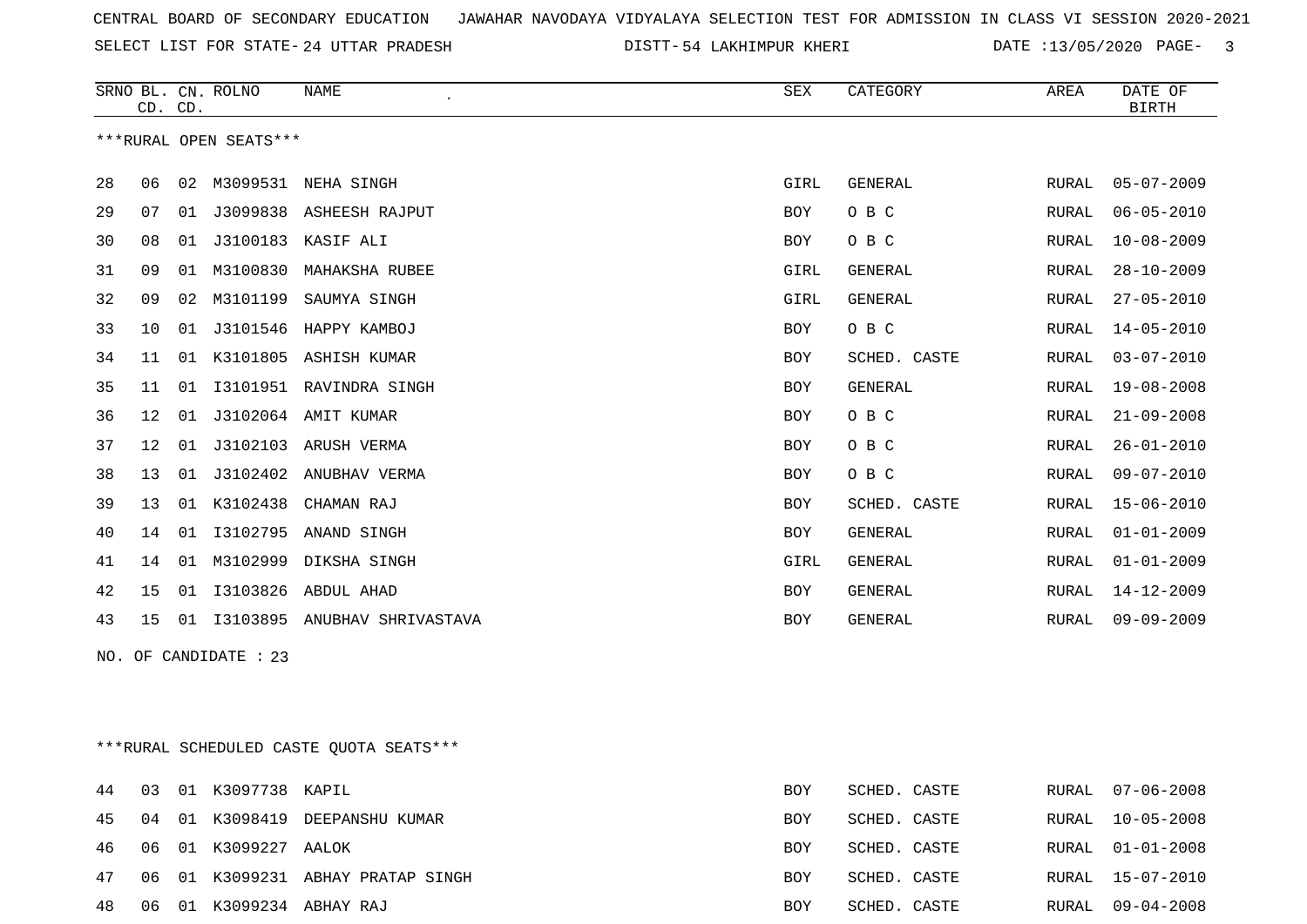SELECT LIST FOR STATE- DISTT- 24 UTTAR PRADESH

54 LAKHIMPUR KHERI DATE :13/05/2020 PAGE- 4

|                                         | CD. CD.         |    | SRNO BL. CN. ROLNO | NAME<br>$\epsilon$      | SEX        | CATEGORY     | AREA  | DATE OF<br><b>BIRTH</b> |
|-----------------------------------------|-----------------|----|--------------------|-------------------------|------------|--------------|-------|-------------------------|
| ***RURAL SCHEDULED CASTE QUOTA SEATS*** |                 |    |                    |                         |            |              |       |                         |
| 49                                      | 06              | 01 |                    | K3099236 ABHIJEET SINGH | BOY        | SCHED. CASTE | RURAL | $27 - 03 - 2009$        |
| 50                                      | 06              | 01 |                    | 03099346 ARUSHI RAJ     | GIRL       | SCHED. CASTE | RURAL | $05 - 07 - 2007$        |
| 51                                      | 06              | 01 | 03099388           | DEEPIKA RAJ             | GIRL       | SCHED. CASTE | RURAL | $05 - 06 - 2007$        |
| 52                                      | 06              | 01 | K3099397           | DIVYANK RAJ             | BOY        | SCHED. CASTE | RURAL | 08-09-2008              |
| 53                                      | 06              | 02 |                    | K3099592 PRIYANSHU      | <b>BOY</b> | SCHED. CASTE | RURAL | $04 - 06 - 2008$        |
| 54                                      | 06              | 02 | K3099781           | VISHNU LAL              | <b>BOY</b> | SCHED. CASTE | RURAL | $03 - 08 - 2009$        |
| 55                                      | 07              | 01 |                    | 03100006 ROSHANI DEVI   | GIRL       | SCHED. CASTE | RURAL | 10-07-2010              |
| 56                                      | 09              | 01 |                    | 03100512 ANUPRAGYA RAJ  | GIRL       | SCHED. CASTE | RURAL | $26 - 02 - 2009$        |
| 57                                      | 12              | 01 | K3102078           | ANKIT KUMAR GAUTAM      | <b>BOY</b> | SCHED. CASTE | RURAL | $20 - 11 - 2008$        |
| 58                                      | 12 <sup>°</sup> | 01 |                    | K3102098 ARCHIT RAJ     | BOY        | SCHED. CASTE | RURAL | 15-01-2009              |
| 59                                      | 14              | 01 | 03103264 MUSKAN    |                         | GIRL       | SCHED. CASTE | RURAL | $04 - 07 - 2008$        |
|                                         |                 |    |                    |                         |            |              |       |                         |

NO. OF CANDIDATE : 16

# \*\*\*RURAL BACKWARD CLASS QUOTA SEATS\*\*\*

| 60. | 03 | 02 <sub>o</sub> |          | N3098142 SONAM PRAJAPATI | GIRL | O B C | RURAL | 14-10-2009       |
|-----|----|-----------------|----------|--------------------------|------|-------|-------|------------------|
| 61  | 04 | 01              | N3098293 | ANAMIKA                  | GIRL | O B C | RURAL | $12 - 04 - 2008$ |
| 62  | 04 | 01              | J3098357 | ANURAG VERMA             | BOY  | O B C | RURAL | 05-07-2010       |
| 63  | 04 | 01              | J3098387 | AVIRAL VERMA             | BOY  | O B C | RURAL | $03 - 07 - 2010$ |
| 64  | 05 | 01              | N3099149 | PRACHI                   | GIRL | O B C | RURAL | 09-02-2011       |
| 65  | 06 | 01              |          | J3099408 GAURAV VERMA    | BOY  | O B C | RURAL | $01 - 03 - 2008$ |
| 66  | 06 | O 1             | N3099470 | KREETIKA VERMA           | GIRL | O B C | RURAL | $14 - 05 - 2010$ |
| 67  | 06 | 02              | N3099678 | SHIKHA VERMA             | GIRL | O B C | RURAL | $10 - 04 - 2010$ |
| 68  | 06 | 02              | J3099705 | SHOBHIT YADAV            | BOY  | O B C | RURAL | $21 - 09 - 2008$ |
| 69  | 09 | 01              | N3100533 | ARPITA                   | GIRL | O B C | RURAL | 17-12-2009       |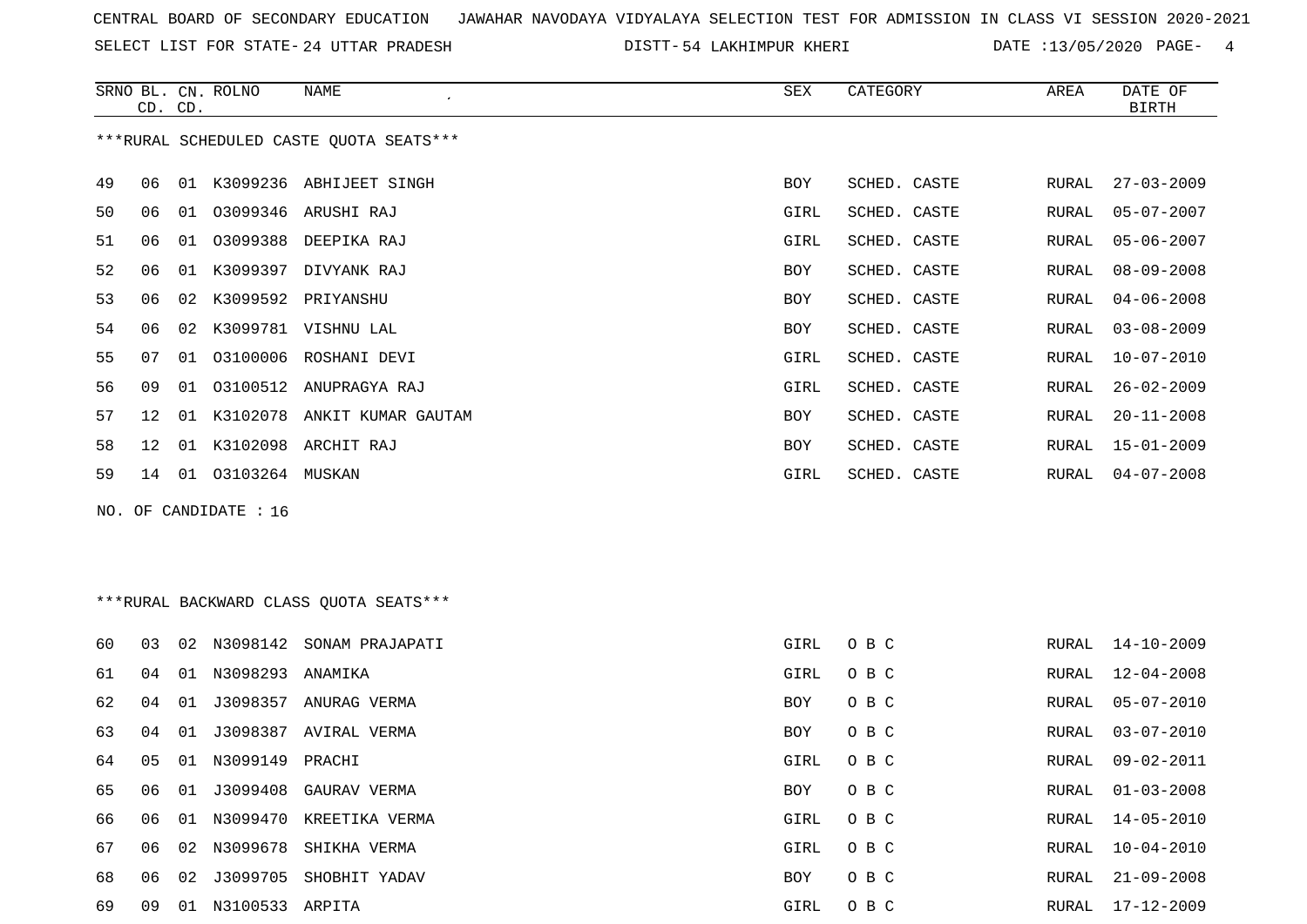SELECT LIST FOR STATE- DISTT- 24 UTTAR PRADESH

DISTT-54 LAKHIMPUR KHERI DATE :13/05/2020 PAGE- 5

|                                        | CD. CD.                 |    | SRNO BL. CN. ROLNO | NAME<br>$\cdot$        | SEX        | CATEGORY | AREA  | DATE OF<br>BIRTH |  |  |
|----------------------------------------|-------------------------|----|--------------------|------------------------|------------|----------|-------|------------------|--|--|
| ***RURAL BACKWARD CLASS OUOTA SEATS*** |                         |    |                    |                        |            |          |       |                  |  |  |
| 70                                     | 09                      | 02 | J3101070           | RAJSHEKHAR VISHWAKARMA | <b>BOY</b> | O B C    | RURAL | $30 - 07 - 2009$ |  |  |
| 71                                     | 09                      | 02 | J3101286           | SHUBHENDRA YADAV       | <b>BOY</b> | O B C    |       | RURAL 16-08-2008 |  |  |
| 72                                     | 09                      |    | 02 N3101361        | TANU SHARMA            | GIRL       | O B C    |       | RURAL 20-08-2008 |  |  |
| 73                                     | 09                      | 02 | N3101424           | YOGITA GUPTA           | GIRL       | O B C    | RURAL | $24 - 09 - 2009$ |  |  |
| 74                                     | 10 <sup>1</sup>         | 01 |                    | N3101674 SADAF ANSARI  | GIRL       | O B C    | RURAL | $22 - 02 - 2009$ |  |  |
| 75                                     | 14                      | 02 | N3103567           | SARITA VERMA           | GIRL       | O B C    |       | RURAL 15-01-2010 |  |  |
|                                        | NO. OF CANDIDATE : $16$ |    |                    |                        |            |          |       |                  |  |  |

# \*\*\*RURAL SCHEDULED TRIBE QUOTA SEATS\*\*\*

|  |                         | 76 01 01 L3096160 ASHISH RANA  | BOY        | SCHED. TRIBE | RURAL 28-08-2008 |
|--|-------------------------|--------------------------------|------------|--------------|------------------|
|  |                         | 77 09 02 L3101335 SUMIT KUMAR  | BOY        | SCHED. TRIBE | RURAL 17-05-2008 |
|  | 78 10 01 L3101443 AKASH |                                | BOY        | SCHED. TRIBE | RURAL 25-03-2009 |
|  |                         | 79 10 01 L3101637 PEEYUSH RANA | <b>BOY</b> | SCHED. TRIBE | RURAL 29-04-2009 |
|  |                         | 80 10 01 L3101685 SATYAM KUMAR | BOY        | SCHED. TRIBE | RURAL 01-06-2008 |

NO. OF CANDIDATE : 5

TOTAL SELECTED CANDIDATE : 80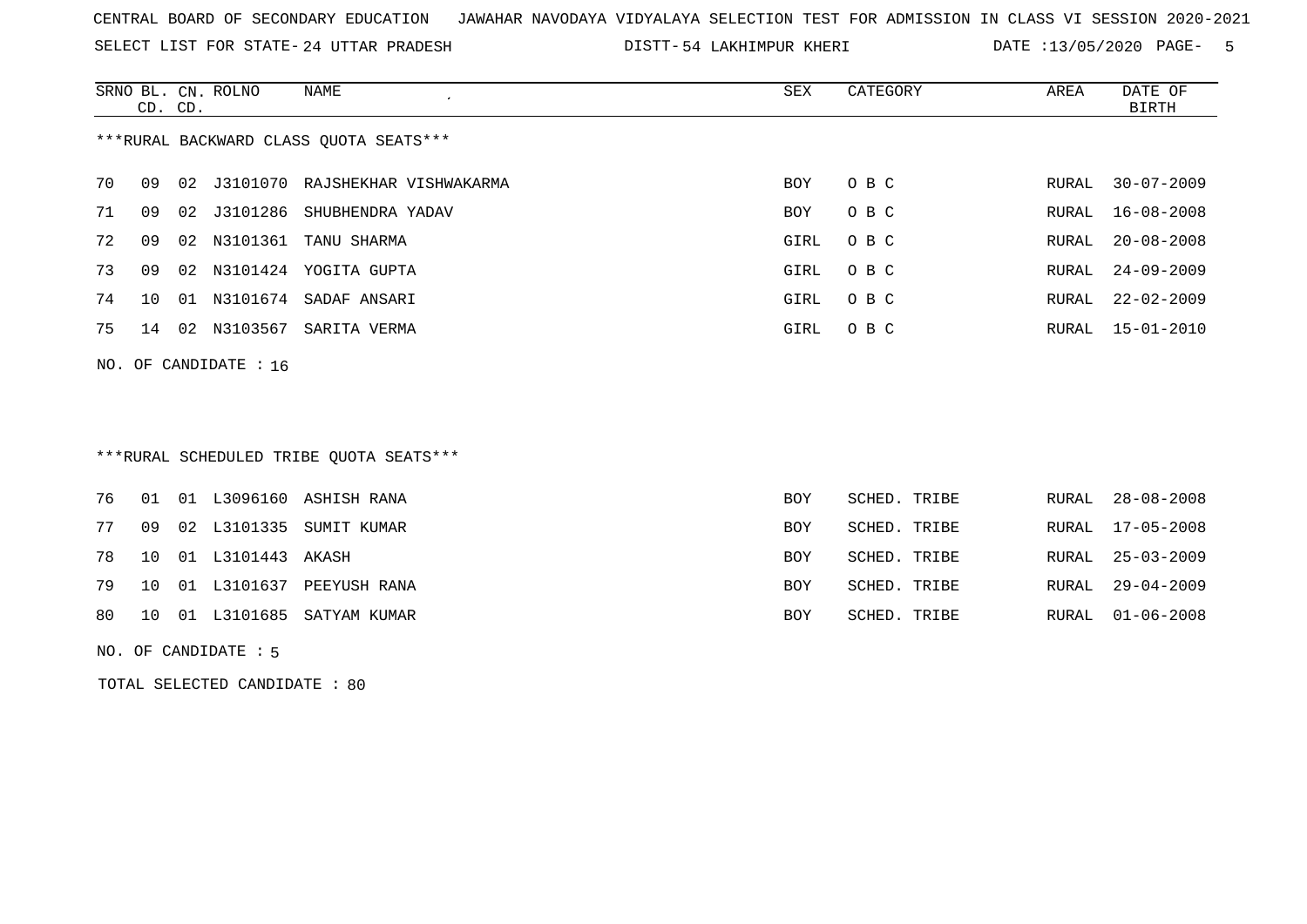|  |  |  |  | CENTRAL BOARD OF SECONDARY EDUCATION GJAWAHAR NAVODAYA VIDYALAYA SELECTION TEST FOR ADMISSION IN CLASS VI SESSION 2020-2021 |  |  |  |  |  |  |  |  |  |  |  |
|--|--|--|--|-----------------------------------------------------------------------------------------------------------------------------|--|--|--|--|--|--|--|--|--|--|--|
|--|--|--|--|-----------------------------------------------------------------------------------------------------------------------------|--|--|--|--|--|--|--|--|--|--|--|

SELECT LIST FOR STATE- DISTT- 24 UTTAR PRADESH 55 VARANASI DATE :13/05/2020 PAGE- 1

|    |                 | CD. CD. | SRNO BL. CN. ROLNO   | NAME                                   | SEX        | CATEGORY     | AREA  | DATE OF<br><b>BIRTH</b> |
|----|-----------------|---------|----------------------|----------------------------------------|------------|--------------|-------|-------------------------|
|    |                 |         | ***OPEN UR SEATS***  |                                        |            |              |       |                         |
| 1  | 03              |         |                      | 01 J3105558 TANISH KUMAR               | BOY        | O B C        | RURAL | $30 - 05 - 2008$        |
| 2  | 04              |         |                      | 01 J3105725 PANKAJ MAURYA              | <b>BOY</b> | O B C        | RURAL | $11 - 09 - 2008$        |
| 3  | 05              |         |                      | 01 J3105851 ABHISHEK YADAV             | BOY        | O B C        | RURAL | $03 - 03 - 2009$        |
| 4  | 05              |         |                      | 01 M3105884 AMRITA TIWARI              | GIRL       | GENERAL      | RURAL | $05 - 07 - 2007$        |
| 5  | 05              |         |                      | 01 J3105931 ARJUN YADAV                | BOY        | O B C        | RURAL | $09 - 01 - 2010$        |
| 6  | 05              |         | 01 J3106050          | OM SINGH                               | <b>BOY</b> | O B C        | RURAL | $29 - 09 - 2010$        |
| 7  | 08              |         |                      | 01 I3107315 SUJJWAL KUMAR SINGH        | <b>BOY</b> | GENERAL      | RURAL | $19 - 10 - 2008$        |
| 8  | 10              |         |                      | 01 J3107493 ARPIT KUMAR YADAV          | BOY        | O B C        | RURAL | $01 - 06 - 2009$        |
|    |                 |         | NO. OF CANDIDATE : 8 |                                        |            |              |       |                         |
|    |                 |         |                      |                                        |            |              |       |                         |
|    |                 |         |                      | ***OPEN SCHEDULED CASTE QUOTA SEATS*** |            |              |       |                         |
|    |                 |         |                      |                                        |            |              |       |                         |
| 9  | 04              |         |                      | 01 K3105653 BABU ALOK JAISWARA         | <b>BOY</b> | SCHED. CASTE | RURAL | $21 - 07 - 2009$        |
| 10 | 10 <sup>°</sup> |         |                      | 01 K3107471 ANKIT KUMAR                | <b>BOY</b> | SCHED. CASTE | RURAL | $08 - 06 - 2007$        |
| 11 | 10              |         | 01 K3107510 AYUSH AM |                                        | <b>BOY</b> | SCHED. CASTE | RURAL | $25 - 05 - 2010$        |
|    |                 |         | NO. OF CANDIDATE : 3 |                                        |            |              |       |                         |
|    |                 |         |                      |                                        |            |              |       |                         |
|    |                 |         |                      |                                        |            |              |       |                         |
|    |                 |         |                      | ***OPEN DISABLED QUOTA SEATS***        |            |              |       |                         |
| 12 |                 |         |                      | 03 01 M3105555 SURABHI SINGH           | GIRL       | GENERAL      |       | RURAL 02-07-2008        |

13 05 01 J3105903 ANKIT YADAV BOY O B C RURAL 01-01-2009

14 10 01 J3107441 AMAN YADAV BOY O B C RURAL 19-12-2008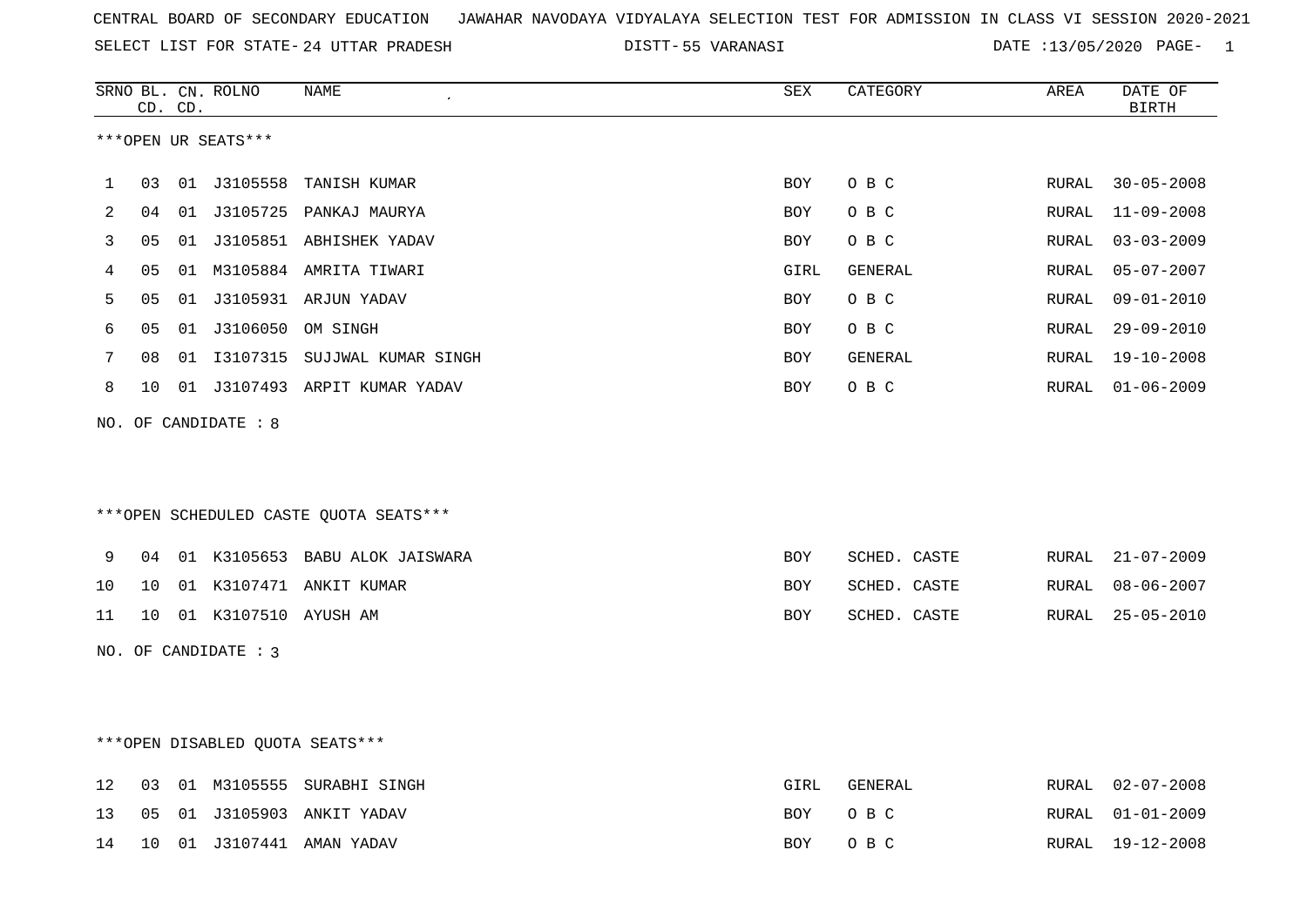|  |  | CENTRAL BOARD OF SECONDARY EDUCATION – JAWAHAR NAVODAYA VIDYALAYA SELECTION TEST FOR ADMISSION IN CLASS VI SESSION 2020-2021 |  |  |  |  |  |  |  |  |  |  |  |  |  |
|--|--|------------------------------------------------------------------------------------------------------------------------------|--|--|--|--|--|--|--|--|--|--|--|--|--|
|--|--|------------------------------------------------------------------------------------------------------------------------------|--|--|--|--|--|--|--|--|--|--|--|--|--|

SELECT LIST FOR STATE- DISTT- 24 UTTAR PRADESH

55 VARANASI DATE :13/05/2020 PAGE- 2

|    |    | CD. CD. | SRNO BL. CN. ROLNO     | NAME                                   | SEX  | CATEGORY     | AREA  | DATE OF<br><b>BIRTH</b> |
|----|----|---------|------------------------|----------------------------------------|------|--------------|-------|-------------------------|
|    |    |         | NO. OF CANDIDATE : 3   |                                        |      |              |       |                         |
|    |    |         |                        |                                        |      |              |       |                         |
|    |    |         |                        |                                        |      |              |       |                         |
|    |    |         |                        | *** OPEN BACKWARD CLASS QUOTA SEATS*** |      |              |       |                         |
| 15 | 04 |         |                        | 01 N3105675 JANHAVI YADAV              | GIRL | O B C        | RURAL | $09 - 06 - 2009$        |
| 16 | 08 |         |                        | 01 N3107014 AMRITA MAURYA              | GIRL | O B C        | RURAL | $30 - 08 - 2007$        |
| 17 | 08 |         |                        | 01 N3107034 ANOKHI KUMARI              | GIRL | O B C        | RURAL | $10 - 12 - 2008$        |
| 18 | 08 |         |                        | 01 N3107147 KHUSHI KUMARI              | GIRL | O B C        | RURAL | $12 - 07 - 2008$        |
| 19 | 08 |         | 01 N3107269            | SAUMYA PAL                             | GIRL | O B C        | RURAL | $23 - 04 - 2009$        |
|    |    |         | NO. OF CANDIDATE : 5   |                                        |      |              |       |                         |
|    |    |         |                        |                                        |      |              |       |                         |
|    |    |         |                        |                                        |      |              |       |                         |
|    |    |         |                        | ***OPEN SCHEDULED TRIBE QUOTA SEATS*** |      |              |       |                         |
| 20 |    |         |                        | 06  01  D3106349  MEHI  KUMAR  GOND    | BOY  | SCHED. TRIBE | URBAN | 12-05-2009              |
|    |    |         |                        |                                        |      |              |       |                         |
|    |    |         | NO. OF CANDIDATE : 1   |                                        |      |              |       |                         |
|    |    |         |                        |                                        |      |              |       |                         |
|    |    |         |                        |                                        |      |              |       |                         |
|    |    |         | ***RURAL OPEN SEATS*** |                                        |      |              |       |                         |
| 21 | 01 |         |                        | 01 J3104363 ADITYA MAURYA              | BOY  | O B C        | RURAL | $09 - 03 - 2010$        |
| 22 | 01 |         |                        | 01 J3104367 AKASH VERMA                | BOY  | O B C        | RURAL | $10 - 10 - 2010$        |
| 23 | 01 |         |                        | 01 J3104610 SHUBHAM MAURYA             | BOY  | O B C        | RURAL | $13 - 08 - 2008$        |
| 24 | 02 |         |                        | 01 I3104783 KUNAL SINGH                | BOY  | GENERAL      | RURAL | $04 - 02 - 2008$        |
| 25 | 02 |         |                        | 01 J3104842 RAJ PATEL                  | BOY  | O B C        | RURAL | $19 - 04 - 2009$        |
| 26 | 02 |         |                        | 01 M3104855 RIYA SINGH                 | GIRL | GENERAL      | RURAL | $01 - 01 - 2009$        |
| 27 |    |         |                        | 03 01 J3105032 ANKIT KUMAR             | BOY  | $O$ B $C$    | RURAL | $25 - 06 - 2008$        |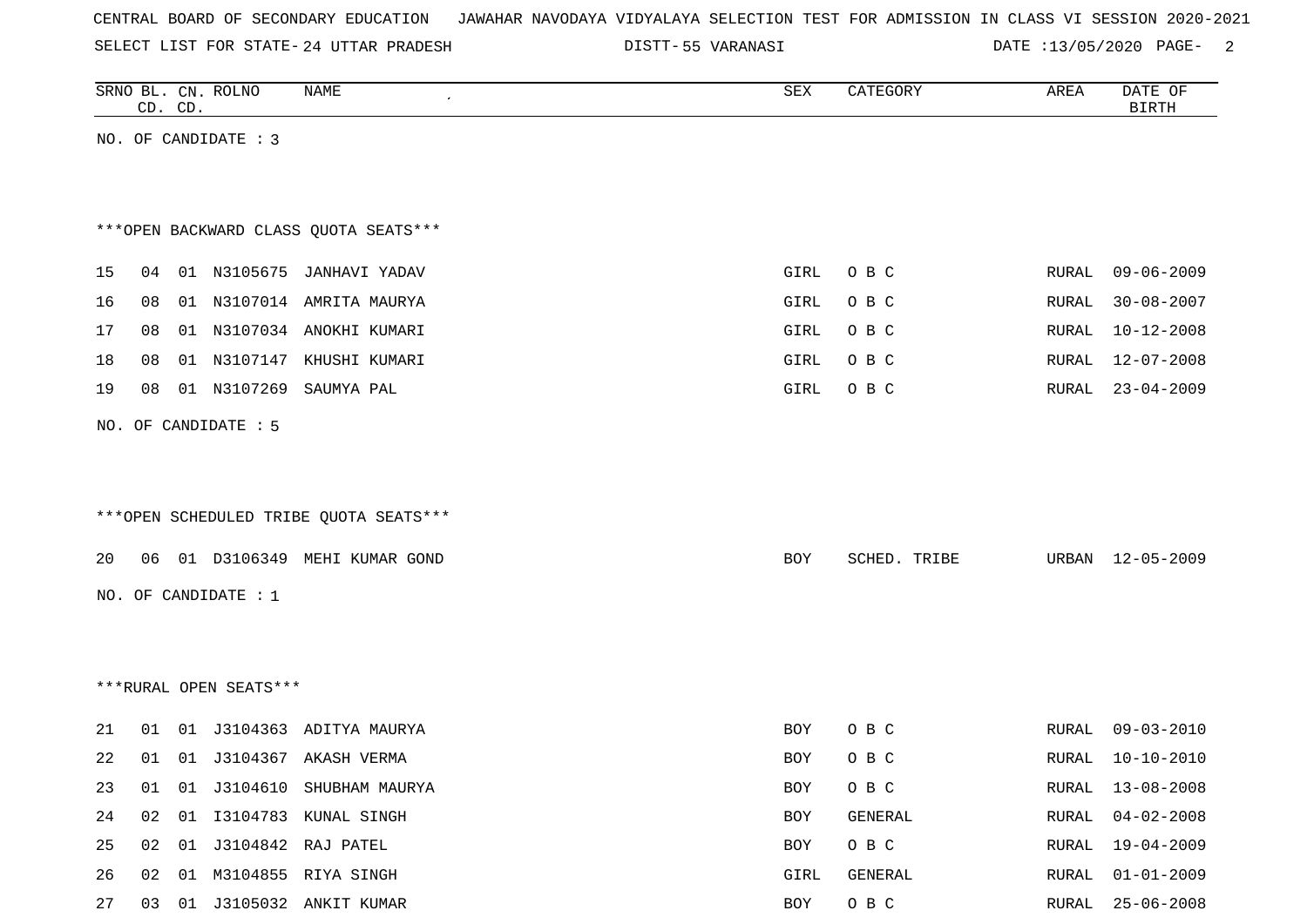SELECT LIST FOR STATE- DISTT- 24 UTTAR PRADESH

55 VARANASI DATE :13/05/2020 PAGE- 3

|    |    | CD. CD. | SRNO BL. CN. ROLNO     | NAME                           | <b>SEX</b> | CATEGORY     | AREA         | DATE OF<br><b>BIRTH</b> |
|----|----|---------|------------------------|--------------------------------|------------|--------------|--------------|-------------------------|
|    |    |         | ***RURAL OPEN SEATS*** |                                |            |              |              |                         |
|    |    |         |                        |                                |            |              |              |                         |
| 28 | 03 |         |                        | 01 M3105292 PARINEETI PRIYA    | GIRL       | GENERAL      | RURAL        | $03 - 01 - 2010$        |
| 29 | 03 | 01      |                        | J3105393 ROHIT KUMAR           | <b>BOY</b> | O B C        | <b>RURAL</b> | $31 - 10 - 2009$        |
| 30 | 03 | 01      | J3105416               | SAHIL KUMAR                    | BOY        | O B C        | RURAL        | $17 - 11 - 2008$        |
| 31 | 04 |         |                        | 01 N3105631 ANTIMA YADAV       | GIRL       | O B C        | RURAL        | $01 - 04 - 2009$        |
| 32 | 04 | 01      |                        | J3105751 RAJAN RAJBHAR         | <b>BOY</b> | O B C        | RURAL        | $08 - 11 - 2008$        |
| 33 | 04 | 01      | J3105803               | SHUBHAM YADAV                  | BOY        | O B C        | RURAL        | $24 - 12 - 2007$        |
| 34 | 05 | 01      |                        | J3105867 AJEET YADAV           | <b>BOY</b> | O B C        | RURAL        | $15 - 04 - 2009$        |
| 35 | 05 | 01      |                        | J3105891 ANIL YADAV            | BOY        | O B C        | RURAL        | $21 - 09 - 2009$        |
| 36 | 05 |         |                        | 01 K3105972 CHANDRAJEET GAUTAM | <b>BOY</b> | SCHED. CASTE | RURAL        | $04 - 06 - 2008$        |
| 37 | 05 | 01      |                        | L3106231 VINIT KUMAR           | BOY        | SCHED. TRIBE | RURAL        | $01 - 01 - 2008$        |
| 38 | 07 | 01      |                        | J3106472 AKHILESH KUMAR VERMA  | BOY        | O B C        | RURAL        | $14 - 04 - 2008$        |
| 39 | 07 | 01      |                        | K3106514 ANKUR KUMAR           | BOY        | SCHED. CASTE | RURAL        | $11 - 11 - 2008$        |
| 40 | 07 | 01      |                        | J3106833 SATYAM VERMA          | BOY        | O B C        | RURAL        | $15 - 02 - 2010$        |
| 41 | 07 | 01      | I3106907               | SUMIT KUMAR SINGH              | <b>BOY</b> | GENERAL      | <b>RURAL</b> | $17 - 09 - 2009$        |
| 42 | 07 | 01      | M3106911               | SUPARNA BISWAS                 | GIRL       | GENERAL      | RURAL        | $06 - 07 - 2008$        |
| 43 | 08 | 01      |                        | 13106966 ABHINAV KUMAR SINGH   | BOY        | GENERAL      | RURAL        | $01 - 03 - 2010$        |
| 44 | 08 |         |                        | 01 M3107057 ARPITA PANDEY      | GIRL       | GENERAL      | RURAL        | $28 - 02 - 2010$        |
| 45 | 08 |         |                        | 01 I3107085 BIBHU SINGH        | <b>BOY</b> | GENERAL      | <b>RURAL</b> | $05 - 10 - 2008$        |
| 46 | 08 |         | 01 M3107326            | SWADHA KUMARI                  | GIRL       | GENERAL      | RURAL        | $06 - 08 - 2009$        |
| 47 | 10 | 01      |                        | J3107548 HARSH JAISAWAL        | <b>BOY</b> | O B C        | RURAL        | $03 - 03 - 2009$        |
| 48 | 10 | 01      | J3107668               | RAVI PATEL                     | <b>BOY</b> | O B C        | RURAL        | $12 - 08 - 2010$        |
| 49 | 10 | 01      | J3107719               | SHAURYA PRATAP PAL             | <b>BOY</b> | O B C        | RURAL        | 19-12-2010              |
| 50 | 10 | 01      |                        | J3107804 VISHAL PAL            | <b>BOY</b> | O B C        | <b>RURAL</b> | $14 - 05 - 2009$        |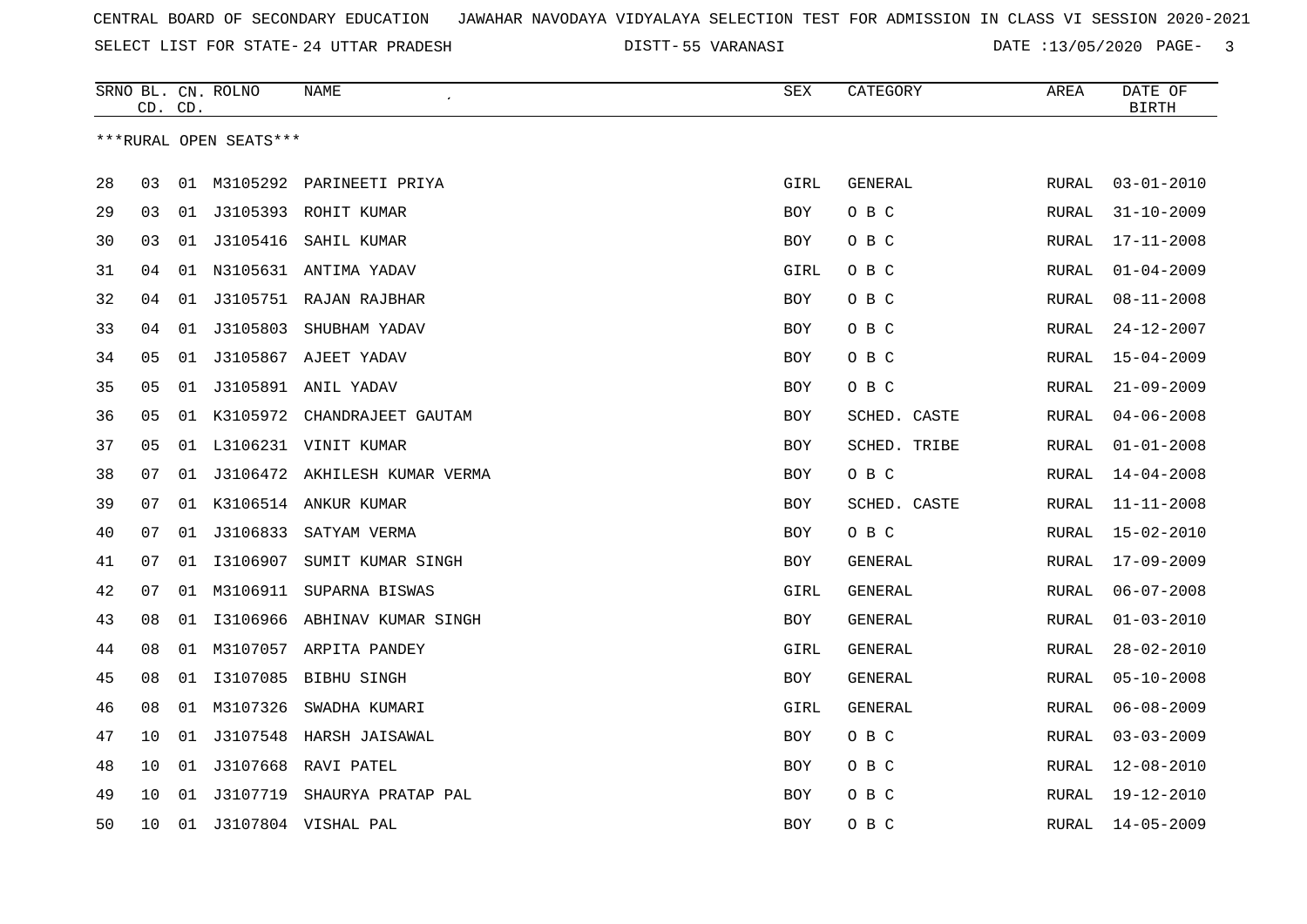| CENTRAL BOARD OF SECONDARY EDUCATION – JAWAHAR NAVODAYA VIDYALAYA SELECTION TEST FOR ADMISSION IN CLASS VI SESSION 2020-2021 |  |  |  |  |  |
|------------------------------------------------------------------------------------------------------------------------------|--|--|--|--|--|
|------------------------------------------------------------------------------------------------------------------------------|--|--|--|--|--|

SELECT LIST FOR STATE- DISTT- 24 UTTAR PRADESH 55 VARANASI DATE :13/05/2020 PAGE- 4

|    |    | CD. CD. | SRNO BL. CN. ROLNO    | NAME<br>$\epsilon$                      | SEX        | CATEGORY     | AREA         | DATE OF<br><b>BIRTH</b> |
|----|----|---------|-----------------------|-----------------------------------------|------------|--------------|--------------|-------------------------|
|    |    |         | NO. OF CANDIDATE : 30 |                                         |            |              |              |                         |
|    |    |         |                       |                                         |            |              |              |                         |
|    |    |         |                       |                                         |            |              |              |                         |
|    |    |         |                       | ***RURAL SCHEDULED CASTE QUOTA SEATS*** |            |              |              |                         |
| 51 | 03 |         |                       | 01 K3105017 ANIKET KUMAR                | BOY        | SCHED. CASTE | RURAL        | $01 - 01 - 2008$        |
| 52 | 03 |         |                       | 01 K3105065 ARMAN KUMAR                 | <b>BOY</b> | SCHED. CASTE | RURAL        | $22 - 09 - 2008$        |
| 53 | 03 |         |                       | 01 K3105584 VINIT KUMAR                 | <b>BOY</b> | SCHED. CASTE | RURAL        | $10 - 06 - 2009$        |
| 54 | 04 | 01      |                       | 03105618 AKSHITA GAUTAM                 | GIRL       | SCHED. CASTE | RURAL        | $04 - 07 - 2009$        |
| 55 | 04 | 01      |                       | 03105762 RIYA RAO                       | GIRL       | SCHED. CASTE | RURAL        | $22 - 10 - 2008$        |
| 56 | 05 |         |                       | 01 K3106028 MANISH KUMAR                | <b>BOY</b> | SCHED. CASTE | RURAL        | $20 - 05 - 2009$        |
| 57 | 08 |         |                       | 01 K3106964 ABHINAV KUMAR               | <b>BOY</b> | SCHED. CASTE | RURAL        | $13 - 09 - 2008$        |
| 58 | 08 |         |                       | 01 K3107137 KARAN PASI                  | BOY        | SCHED. CASTE | <b>RURAL</b> | $01 - 04 - 2009$        |
| 59 | 10 |         |                       | 01 03107766 SUNIDHI SAROJ               | GIRL       | SCHED. CASTE | RURAL        | $10 - 10 - 2010$        |
|    |    |         | NO. OF CANDIDATE : 9  |                                         |            |              |              |                         |
|    |    |         |                       |                                         |            |              |              |                         |
|    |    |         |                       |                                         |            |              |              |                         |
|    |    |         |                       | ***RURAL BACKWARD CLASS QUOTA SEATS***  |            |              |              |                         |
|    |    |         |                       |                                         |            |              |              |                         |
| 60 | 02 |         | 01 N3104742 CHANDANI  |                                         | GIRL       | O B C        | RURAL        | $15 - 08 - 2010$        |
| 61 | 03 |         |                       | 01 N3105171 ITI VERMA                   | GIRL       | O B C        | RURAL        | $08 - 08 - 2010$        |
| 62 | 04 |         |                       | 01 N3105767 ROLI YADAV                  | GIRL       | O B C        | <b>RURAL</b> | $25 - 09 - 2010$        |
| 63 | 04 |         | 01 N3105790           | SHIVANGI JAISWAL                        | GIRL       | O B C        | RURAL        | $19 - 08 - 2008$        |
| 64 | 04 |         | 01 N3105813           | SUCHITA PAL                             | GIRL       | O B C        | RURAL        | $01 - 07 - 2007$        |
| 65 | 05 |         |                       | 01 N3105954 AVIKA VERMA                 | GIRL       | O B C        | RURAL        | $31 - 07 - 2010$        |
| 66 | 05 | 01      |                       | N3106165 SHIVANI MAURYA                 | GIRL       | O B C        | RURAL        | $01 - 12 - 2008$        |
| 67 |    |         |                       | 07 01 N3106436 AANCHAL PATEL            | GTRL       | $O$ B $C$    |              | RURAL 17-12-2007        |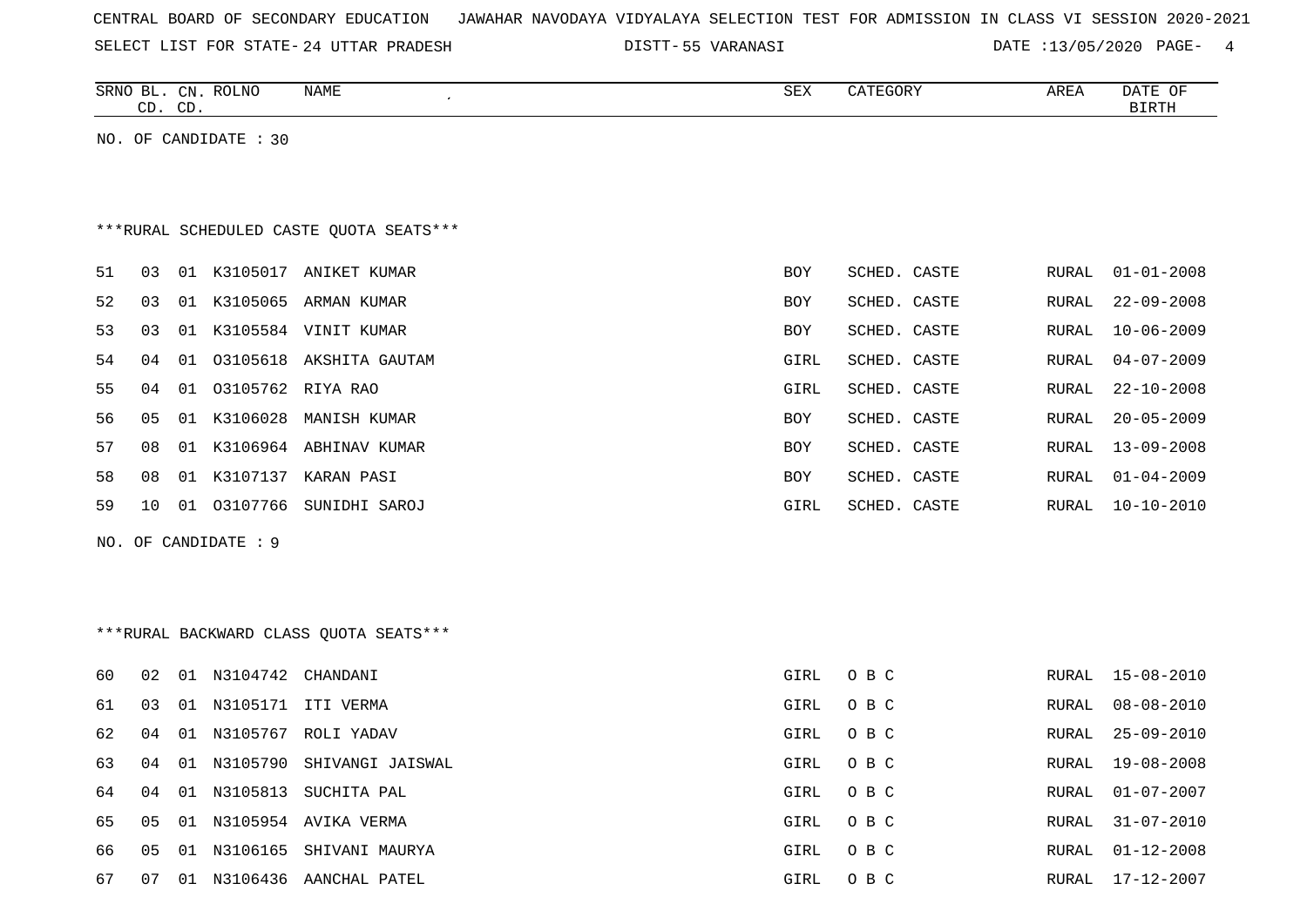SELECT LIST FOR STATE- DISTT- 24 UTTAR PRADESH

55 VARANASI DATE :13/05/2020 PAGE- 5

RURAL 10-03-2008

|     | CD. CD. |    | SRNO BL. CN. ROLNO   | <b>NAME</b>                             | SEX        | CATEGORY     | AREA         | DATE OF<br><b>BIRTH</b> |
|-----|---------|----|----------------------|-----------------------------------------|------------|--------------|--------------|-------------------------|
|     |         |    |                      | *** RURAL BACKWARD CLASS QUOTA SEATS*** |            |              |              |                         |
| 68  | 08      |    |                      | 01 J3107042 ANSH MAURYA                 | <b>BOY</b> | O B C        | RURAL        | $16 - 10 - 2010$        |
| 69  | 08      |    |                      | 01 J3107204 PRINCE RAJ                  | <b>BOY</b> | O B C        | RURAL        | $05 - 03 - 2008$        |
| 70  | 08      | 01 |                      | J3107230 RAJNISH KUMAR                  | <b>BOY</b> | O B C        | RURAL        | $05 - 10 - 2008$        |
| 71  | 08      | 01 |                      | J3107244 RISHU KUMAR                    | <b>BOY</b> | O B C        | RURAL        | $08 - 08 - 2008$        |
| 72  | 08      | 01 | J3107268             | SATYAM KUMAR                            | BOY        | O B C        | RURAL        | $20 - 09 - 2009$        |
| 73  | 08      | 01 | N3107307             | SONAM RAJBHAR                           | GIRL       | O B C        | <b>RURAL</b> | $09 - 09 - 2009$        |
| 74  | 10      | 01 | N3107707             | SANSKRITI SHARMA                        | GIRL       | O B C        | RURAL        | $02 - 03 - 2008$        |
| 75  | 10      |    |                      | 01 N3107754 SMRTI PRAJAPATI             | GIRL       | O B C        | RURAL        | $15 - 07 - 2009$        |
| NO. |         |    | OF CANDIDATE : 16    |                                         |            |              |              |                         |
|     |         |    |                      |                                         |            |              |              |                         |
|     |         |    |                      |                                         |            |              |              |                         |
|     |         |    |                      | ***RURAL SCHEDULED TRIBE OUOTA SEATS*** |            |              |              |                         |
| 76  | 01      |    | 01 L3104510          | NITIN GOND                              | <b>BOY</b> | SCHED. TRIBE | RURAL        | $05 - 12 - 2008$        |
| 77  | 01      | 01 | L3104586             | SATYAM                                  | <b>BOY</b> | SCHED. TRIBE | RURAL        | $22 - 07 - 2008$        |
| 78  | 04      | 01 | L3105823             | UMANG GAUR                              | <b>BOY</b> | SCHED. TRIBE | RURAL        | $20 - 01 - 2008$        |
| 79  | 05      |    | 01 L3106089 RAJ GOND |                                         | <b>BOY</b> | SCHED. TRIBE | RURAL        | $22 - 05 - 2009$        |

- 80 10 01 L3107623 NITISH KUMAR BOY SCHED. TRIBE
- NO. OF CANDIDATE : 5

TOTAL SELECTED CANDIDATE : 80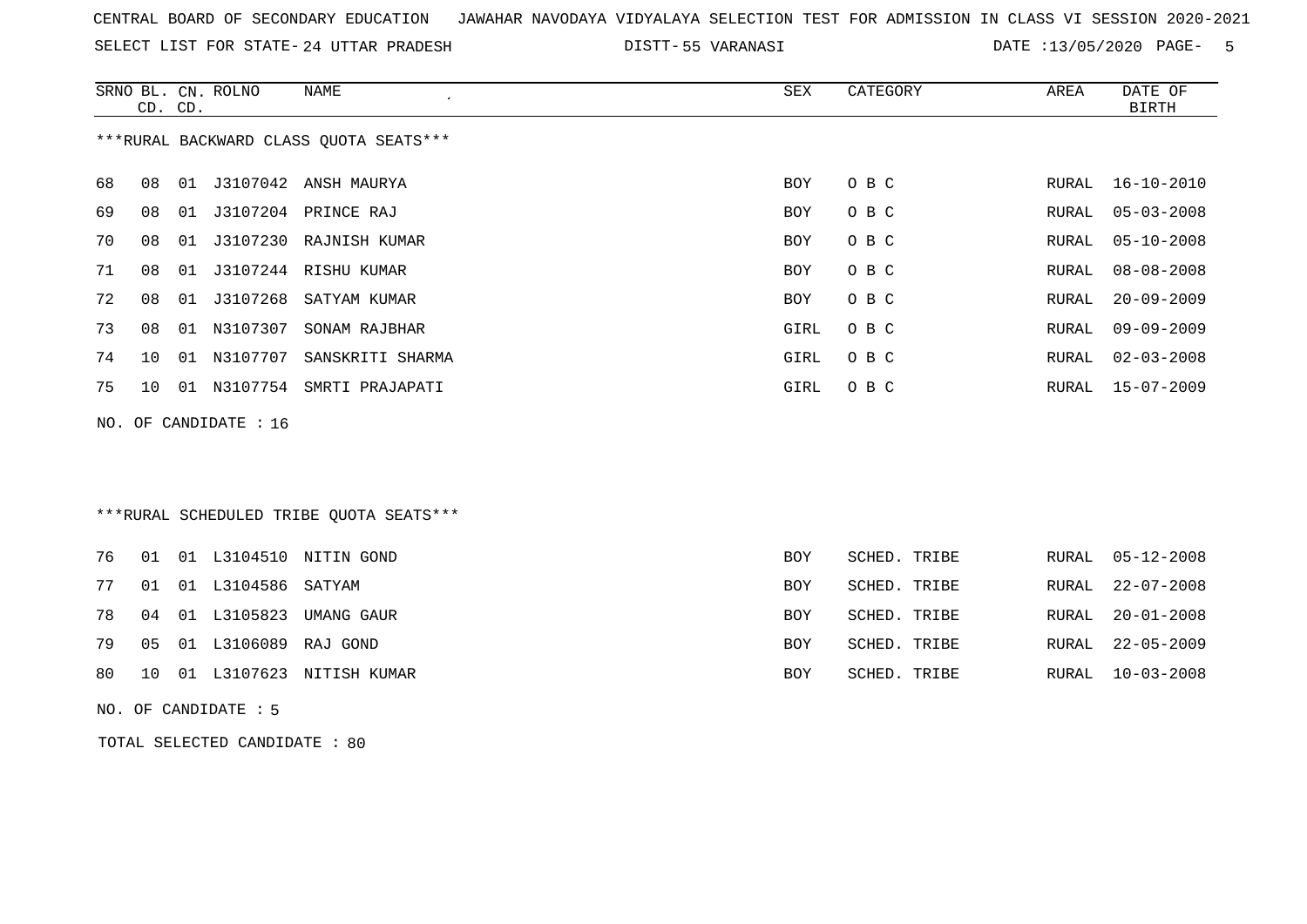SELECT LIST FOR STATE- DISTT- 24 UTTAR PRADESH

56 CHANDAULI DATE :13/05/2020 PAGE- 1

|    |         |    | SRNO BL. CN. ROLNO   | NAME                                   | <b>SEX</b> | CATEGORY     | AREA  | DATE OF          |
|----|---------|----|----------------------|----------------------------------------|------------|--------------|-------|------------------|
|    | CD. CD. |    |                      |                                        |            |              |       | <b>BIRTH</b>     |
|    |         |    | ***OPEN UR SEATS***  |                                        |            |              |       |                  |
|    |         |    |                      |                                        |            |              |       |                  |
| 1  | 01      |    | 01 M3108127          | SHIKHA KESHARI                         | GIRL       | GENERAL      | RURAL | $11 - 01 - 2008$ |
| 2  | 02      | 01 | M3108296             | ANJALI SINGH                           | GIRL       | GENERAL      | RURAL | $25 - 08 - 2009$ |
| 3  | 02      | 01 |                      | J3108639 RITESH MAURYA                 | BOY        | O B C        | RURAL | $03 - 12 - 2008$ |
| 4  | 02      | 01 |                      | I3108746 SHUBHANSHU SINGH              | BOY        | GENERAL      | RURAL | $17 - 09 - 2009$ |
| 5  | 04      | 01 | B3109475             | PIYUSH KUMAR RAI                       | <b>BOY</b> | O B C        | URBAN | $01 - 08 - 2009$ |
| 6  | 05      | 01 | J3109870             | DHIRAJ KUMAR YADAV                     | <b>BOY</b> | O B C        | RURAL | $01 - 01 - 2010$ |
| 7  | 07      | 01 |                      | B3110665 RISHABHA DEV                  | <b>BOY</b> | O B C        | URBAN | $19 - 02 - 2009$ |
| 8  | 07      | 01 | E3110678             | RUDRI PANDEY                           | GIRL       | GENERAL      | URBAN | $04 - 03 - 2009$ |
| 9  | 09      |    |                      | 01  13111166  ANSH  SINGH              | BOY        | GENERAL      | RURAL | $21 - 02 - 2009$ |
|    |         |    | NO. OF CANDIDATE : 9 |                                        |            |              |       |                  |
|    |         |    |                      |                                        |            |              |       |                  |
|    |         |    |                      |                                        |            |              |       |                  |
|    |         |    |                      | ***OPEN SCHEDULED CASTE QUOTA SEATS*** |            |              |       |                  |
|    |         |    |                      |                                        |            |              |       |                  |
| 10 | 02      |    |                      | 01 K3108545 PIYUSH PRAKASH CHANDRA     | <b>BOY</b> | SCHED. CASTE | RURAL | $07 - 05 - 2009$ |
| 11 | 02      | 01 | K3108622             | RAVIKANT SONKAR                        | BOY        | SCHED. CASTE | RURAL | $12 - 07 - 2008$ |
| 12 | 04      | 01 | C3109228             | AMIT KUMAR RAW                         | <b>BOY</b> | SCHED. CASTE | URBAN | $12 - 05 - 2010$ |
| 13 | 05      | 01 | K3110015             | NITISH KUMAR                           | <b>BOY</b> | SCHED. CASTE | RURAL | $01 - 01 - 2009$ |
| 14 | 07      |    |                      | 01 C3110451 AMRIT KUMAR                | <b>BOY</b> | SCHED. CASTE | URBAN | $15 - 07 - 2009$ |
|    |         |    | NO. OF CANDIDATE : 5 |                                        |            |              |       |                  |

\*\*\*OPEN BACKWARD CLASS QUOTA SEATS\*\*\* 15 03 01 N3108885 ANKITA YADAV GIRL O B C RURAL 28-12-2009RURAL 28-12-2009 16 03 01 N3108973 KHUSHI GIRL O B C RURAL 15-09-2009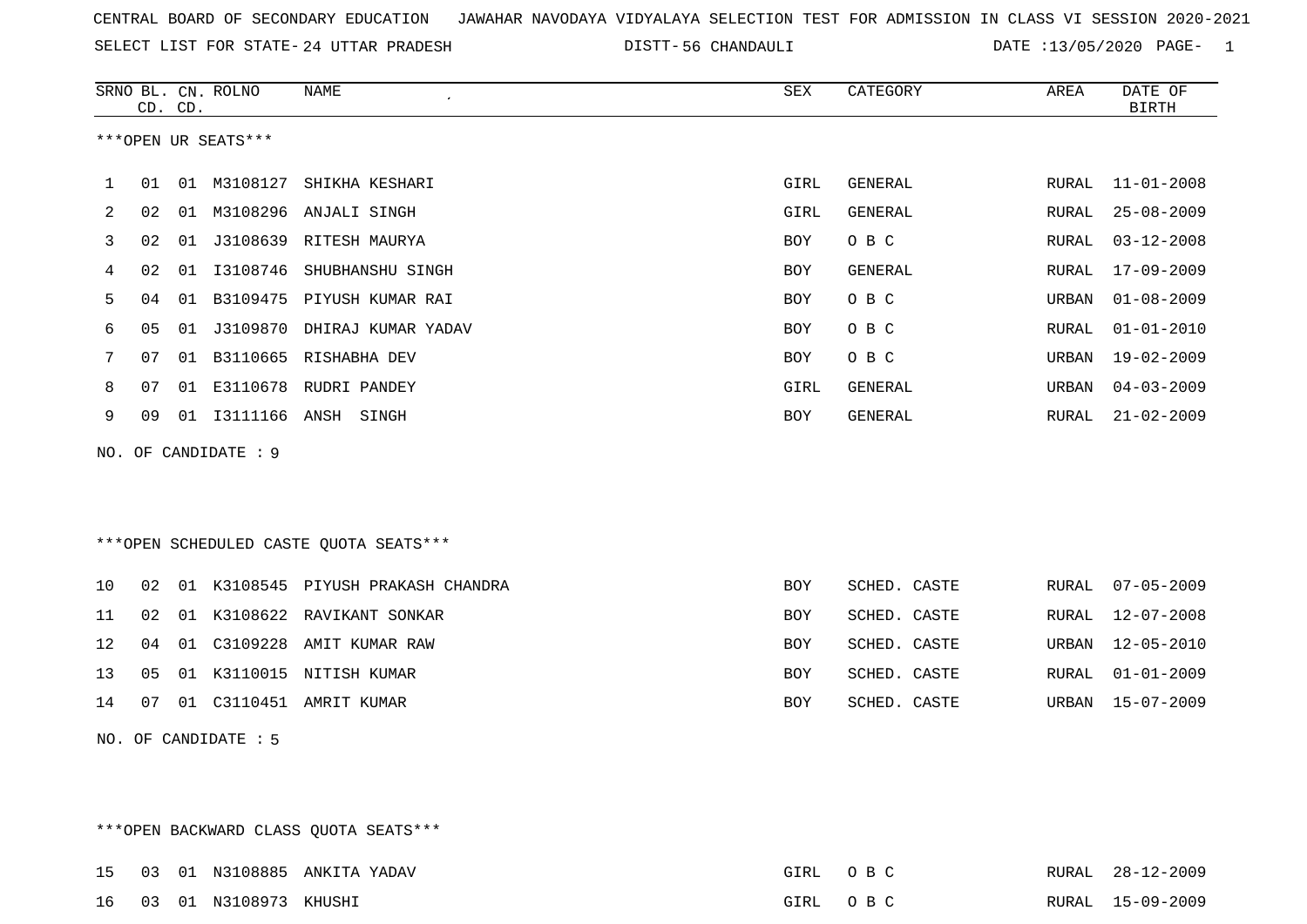SELECT LIST FOR STATE- DISTT- 24 UTTAR PRADESH

56 CHANDAULI DATE :13/05/2020 PAGE- 2

|    |    | CD. CD. | SRNO BL. CN. ROLNO     | <b>NAME</b>                            | SEX        | CATEGORY     | AREA          | DATE OF<br><b>BIRTH</b> |
|----|----|---------|------------------------|----------------------------------------|------------|--------------|---------------|-------------------------|
|    |    |         |                        | *** OPEN BACKWARD CLASS QUOTA SEATS*** |            |              |               |                         |
| 17 | 05 |         |                        | 01 N3109697 AARTI GUPTA                | GIRL       | O B C        |               | RURAL 18-09-2009        |
| 18 | 05 | 01      | N3110105               | RITIKA PAL                             | GIRL       | O B C        | RURAL         | $01 - 01 - 2010$        |
| 19 | 09 |         |                        | 01 J3111581 SHUBHAM GUPTA              | BOY        | O B C        | RURAL         | $16 - 06 - 2010$        |
|    |    |         | NO. OF CANDIDATE : 5   |                                        |            |              |               |                         |
|    |    |         |                        | ***OPEN SCHEDULED TRIBE QUOTA SEATS*** |            |              |               |                         |
| 20 | 05 |         |                        | 01 L3109924 KANHAIYA RAM               | BOY        | SCHED. TRIBE | RURAL         | $03 - 04 - 2009$        |
|    |    |         | NO. OF CANDIDATE : $1$ |                                        |            |              |               |                         |
|    |    |         |                        |                                        |            |              |               |                         |
|    |    |         |                        |                                        |            |              |               |                         |
|    |    |         | ***RURAL OPEN SEATS*** |                                        |            |              |               |                         |
| 21 | 01 |         | 01 K3108098            | SAKSHAM                                | BOY        | SCHED. CASTE | RURAL         | 19-04-2009              |
| 22 | 01 |         |                        | 01 N3108174 VANDANA KUMARI             | GIRL       | O B C        | RURAL         | $21 - 01 - 2009$        |
| 23 | 02 | 01      |                        | J3108343 ARUN MAURYA                   | BOY        | O B C        | RURAL         | $05 - 12 - 2008$        |
| 24 | 02 | 01      | J3108542               | PAWAN YADAV                            | BOY        | O B C        | RURAL         | $14 - 10 - 2009$        |
| 25 | 02 | 01      | J3108828               | VIVEK YADAV                            | <b>BOY</b> | O B C        | RURAL         | $23 - 11 - 2009$        |
| 26 | 03 | 01      | N3108908               | ASHLESHA SINGH                         | GIRL       | O B C        | RURAL         | $15 - 10 - 2010$        |
| 27 | 03 |         | 01  13108949  HIMANSHU |                                        | <b>BOY</b> | GENERAL      | RURAL         | 16-12-2009              |
| 28 | 04 | 01      |                        | J3109256 ANKIT YADAV                   | <b>BOY</b> | O B C        | <b>RURAL</b>  | $14 - 03 - 2010$        |
| 29 | 04 |         |                        | 01 J3109277 ARJUN PAL                  | BOY        | O B C        | RURAL         | $05 - 02 - 2009$        |
| 30 | 04 |         |                        | 01 J3109289 ARYAN YADAV                | BOY        | O B C        | RURAL         | $31 - 12 - 2009$        |
| 31 | 05 | 01      |                        | J3109772 ANKIT KUMAR YADAV             | BOY        | O B C        | <b>RURAL</b>  | $05 - 02 - 2008$        |
| 32 | 05 |         |                        | 01 J3110171 SHIVAM KUMAR PAL           | BOY        | O B C        | ${\tt RURAL}$ | $04 - 03 - 2009$        |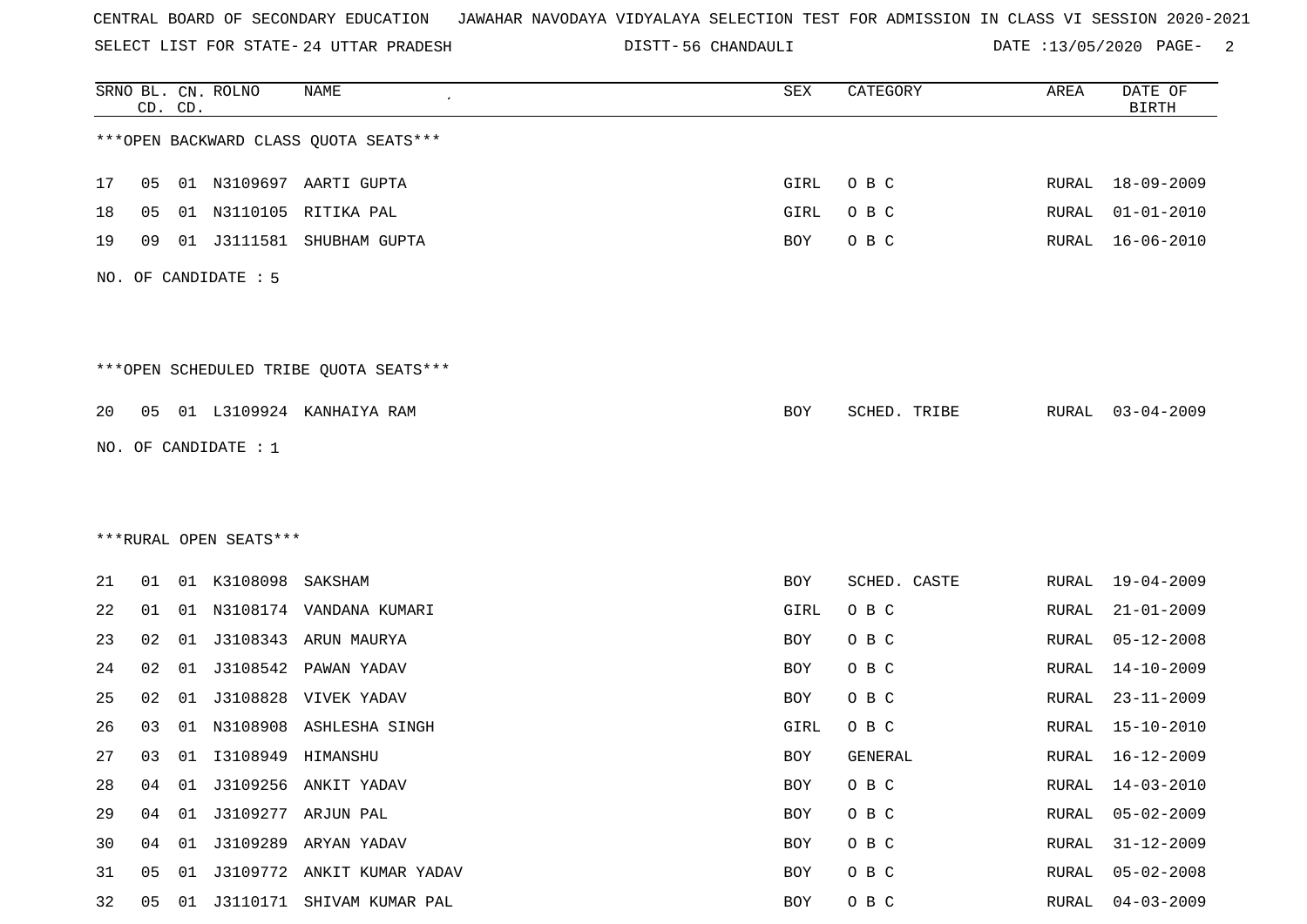SELECT LIST FOR STATE- DISTT- 24 UTTAR PRADESH

56 CHANDAULI DATE :13/05/2020 PAGE- 3

|     | CD. CD. |    | SRNO BL. CN. ROLNO     | NAME                                    | SEX        | CATEGORY       | AREA  | DATE OF<br><b>BIRTH</b> |
|-----|---------|----|------------------------|-----------------------------------------|------------|----------------|-------|-------------------------|
|     |         |    | ***RURAL OPEN SEATS*** |                                         |            |                |       |                         |
| 33  | 05      |    |                        | 01 I3110245 VINAYAK SINGH               | BOY        | GENERAL        | RURAL | 19-12-2008              |
| 34  | 06      |    |                        | 01 J3110301 AYUSH YADAV                 | BOY        | O B C          | RURAL | $01 - 01 - 2008$        |
| 35  | 07      | 01 |                        | J3110457 ANISH KUMAR VERMA              | BOY        | O B C          | RURAL | $18 - 11 - 2009$        |
| 36  | 07      | 01 |                        | I3110607 NIKHIL SINGH                   | BOY        | <b>GENERAL</b> | RURAL | $16 - 08 - 2009$        |
| 37  | 07      | 01 | M3110623               | PRATIKSHA KUMARI                        | GIRL       | <b>GENERAL</b> | RURAL | 19-09-2007              |
| 38  | 07      | 01 |                        | J3110701 SHIVAM BIND                    | BOY        | O B C          | RURAL | $04 - 03 - 2010$        |
| 39  | 08      | 01 |                        | J3110771 ADITYA JAISWAL                 | BOY        | O B C          | RURAL | $07 - 05 - 2009$        |
| 40  | 08      | 01 | J3110985               | SAMRAT SINGH                            | BOY        | O B C          | RURAL | $05 - 04 - 2009$        |
| 41  | 09      | 01 |                        | J3111118 AMAN KUMAR                     | BOY        | O B C          | RURAL | $22 - 05 - 2009$        |
| 42  | 09      | 01 | M3111159               | ANNU SINGH                              | GIRL       | <b>GENERAL</b> | RURAL | $01 - 05 - 2008$        |
| 43  | 09      | 01 |                        | J3111218 AYUSH YADAV                    | BOY        | O B C          | RURAL | $29 - 01 - 2011$        |
| 44  | 09      | 01 |                        | J3111669 VIKASH YADAV                   | BOY        | O B C          | RURAL | $20 - 02 - 2010$        |
| NO. |         |    | OF CANDIDATE : 24      |                                         |            |                |       |                         |
|     |         |    |                        |                                         |            |                |       |                         |
|     |         |    |                        |                                         |            |                |       |                         |
|     |         |    |                        | ***RURAL SCHEDULED CASTE QUOTA SEATS*** |            |                |       |                         |
| 45  | 01      |    |                        | 01 K3107833 ADITYA KUMAR                | BOY        | SCHED. CASTE   | RURAL | $07 - 08 - 2007$        |
| 46  | 02      | 01 | 03108333               | ARADHANA KUMARI                         | GIRL       | SCHED. CASTE   | RURAL | $01 - 08 - 2009$        |
| 47  | 02      | 01 |                        | K3108633 RISHABH KUMAR                  | BOY        | SCHED. CASTE   | RURAL | $01 - 06 - 2009$        |
| 48  | 03      |    |                        | 01 K3108873 ANANT KUMAR ANNU            | <b>BOY</b> | SCHED. CASTE   | RURAL | $01 - 01 - 2010$        |
| 49  | 04      |    |                        | 01 K3109439 MOHIT KUMAR SAROJ           | BOY        | SCHED. CASTE   | RURAL | $06 - 07 - 2008$        |
| 50  | 04      | 01 |                        | 03109455 NIKITA SAIGAL                  | GIRL       | SCHED. CASTE   | RURAL | $12 - 06 - 2009$        |
| 51  | 04      | 01 |                        | 03109554 SADHANA KUMARI                 | GIRL       | SCHED. CASTE   | RURAL | $10 - 08 - 2008$        |
| 52  | 05      | 01 |                        | K3110033 PRADEEP KUMAR                  | BOY        | SCHED. CASTE   | RURAL | $01 - 05 - 2009$        |
| 53  | 05      |    |                        | 01 K3110253 VISHAL KUMAR                | BOY        | SCHED. CASTE   | RURAL | $01 - 01 - 2009$        |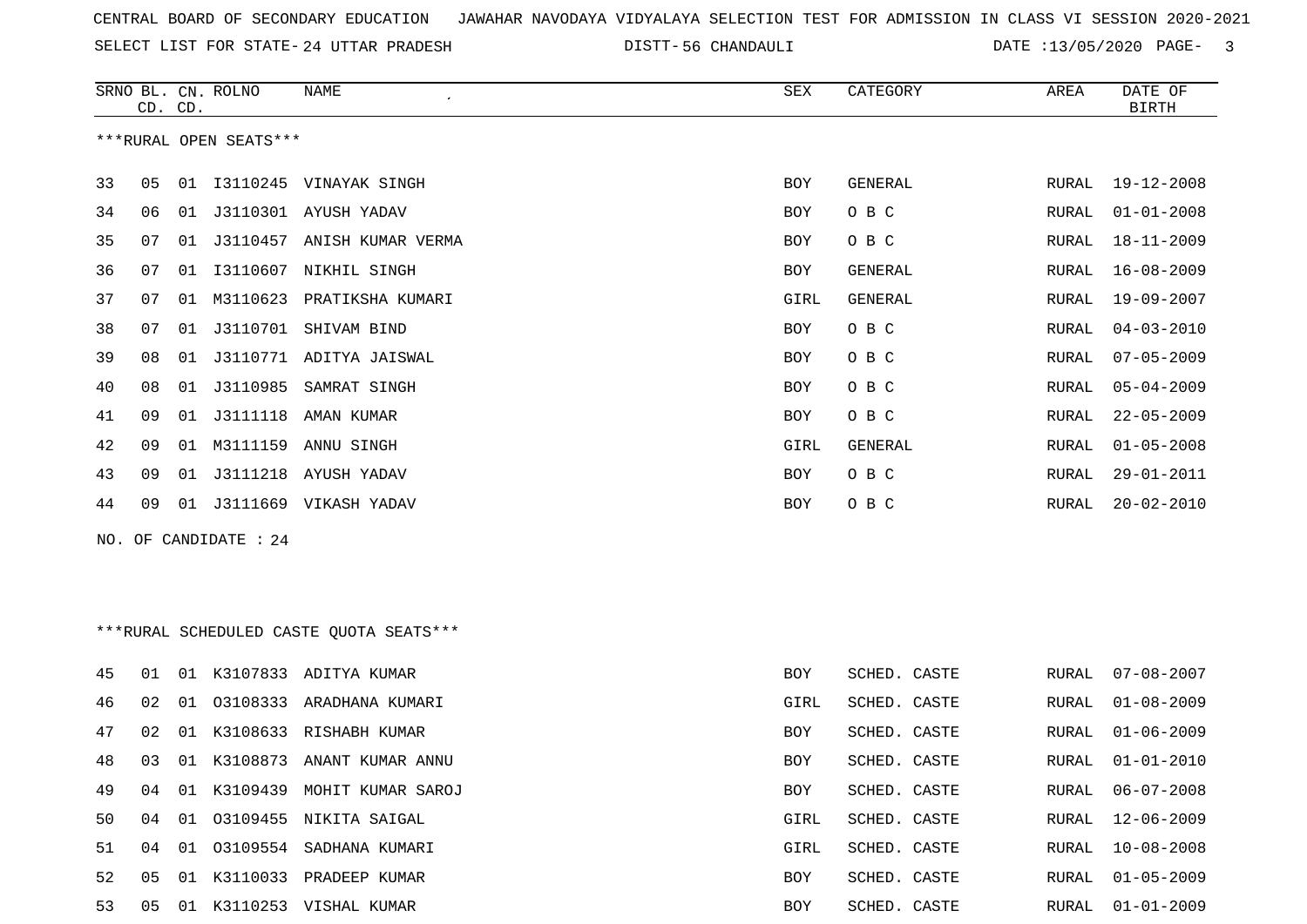SELECT LIST FOR STATE- DISTT- 24 UTTAR PRADESH

56 CHANDAULI DATE :13/05/2020 PAGE- 4

|                                         | CD. CD. |    | SRNO BL. CN. ROLNO | NAME                     | SEX        | CATEGORY     | AREA  | DATE OF<br>BIRTH |  |
|-----------------------------------------|---------|----|--------------------|--------------------------|------------|--------------|-------|------------------|--|
| ***RURAL SCHEDULED CASTE QUOTA SEATS*** |         |    |                    |                          |            |              |       |                  |  |
| 54                                      | 09      |    |                    | 01 K3111089 ADITYA KUMAR | BOY        | SCHED. CASTE | RURAL | $10 - 12 - 2009$ |  |
| 55                                      | 09      | 01 |                    | K3111110 ALOK KUMAR      | BOY        | SCHED. CASTE | RURAL | $20 - 04 - 2009$ |  |
| 56                                      | 09      | 01 | K3111264           | HIMANSHU                 | <b>BOY</b> | SCHED. CASTE |       | RURAL 03-05-2010 |  |
| 57                                      | 09      | 01 | K3111348 MAUSAM    |                          | <b>BOY</b> | SCHED. CASTE |       | RURAL 06-04-2009 |  |
| 58                                      | 09      | 01 | K3111503           | SAHITYA SAXENA           | BOY        | SCHED. CASTE |       | RURAL 15-09-2009 |  |
| 59                                      | 09      | 01 | K3111624           | SUNIL SONKAR             | <b>BOY</b> | SCHED. CASTE |       | RURAL 15-07-2009 |  |
|                                         |         |    |                    |                          |            |              |       |                  |  |

NO. OF CANDIDATE : 15

# \*\*\*RURAL BACKWARD CLASS QUOTA SEATS\*\*\*

| 60 | 01 | 01 |                   | N3108082 RITIYADAV          | GIRL | O B C | RURAL | $05 - 07 - 2009$ |
|----|----|----|-------------------|-----------------------------|------|-------|-------|------------------|
| 61 | 02 | 01 |                   | N3108386 BABALI YADAV       | GIRL | O B C | RURAL | $06 - 10 - 2009$ |
| 62 | 04 | 01 |                   | N3109508 PRIYA YADAV        | GIRL | O B C | RURAL | 18-08-2009       |
| 63 | 07 | 01 |                   | N3110613 PAMMI PATEL        | GIRL | O B C | RURAL | $05 - 04 - 2009$ |
| 64 | 08 | 01 |                   | N3110770 ADITI YADAV        | GIRL | O B C | RURAL | $09 - 09 - 2009$ |
| 65 | 08 | 01 |                   | N3110802 ANJALI YADAV       | GIRL | O B C | RURAL | $26 - 12 - 2009$ |
| 66 | 08 | 01 |                   | N3110894 KUMARI MAMTA       | GIRL | O B C | RURAL | $28 - 03 - 2009$ |
| 67 | 08 |    |                   | 01 N3110968 RIMAJHIM SHARMA | GIRL | O B C | RURAL | 12-02-2009       |
| 68 | 08 | 01 | N3110999          | SHAMA AFRIN                 | GIRL | O B C | RURAL | 15-07-2010       |
| 69 | 09 | 01 |                   | J3111079 ABHISHEK YADAV     | BOY  | O B C | RURAL | $08 - 08 - 2009$ |
| 70 | 09 | 01 |                   | N3111146 ANKITA YADAV       | GIRL | O B C | RURAL | $10 - 12 - 2010$ |
| 71 | 09 | 01 |                   | J3111352 MAYANK PAL         | BOY  | O B C | RURAL | $25 - 05 - 2009$ |
| 72 | 09 | 01 |                   | J3111365 NEEL RATAN YADAV   | BOY  | O B C | RURAL | $01 - 01 - 2009$ |
| 73 | 09 |    | 01 N3111423 PRIYA |                             | GIRL | O B C | RURAL | $13 - 01 - 2009$ |
| 74 | 09 | 01 |                   | N3111473 RITIKA MAURYA      | GIRL | O B C | RURAL | $27 - 06 - 2008$ |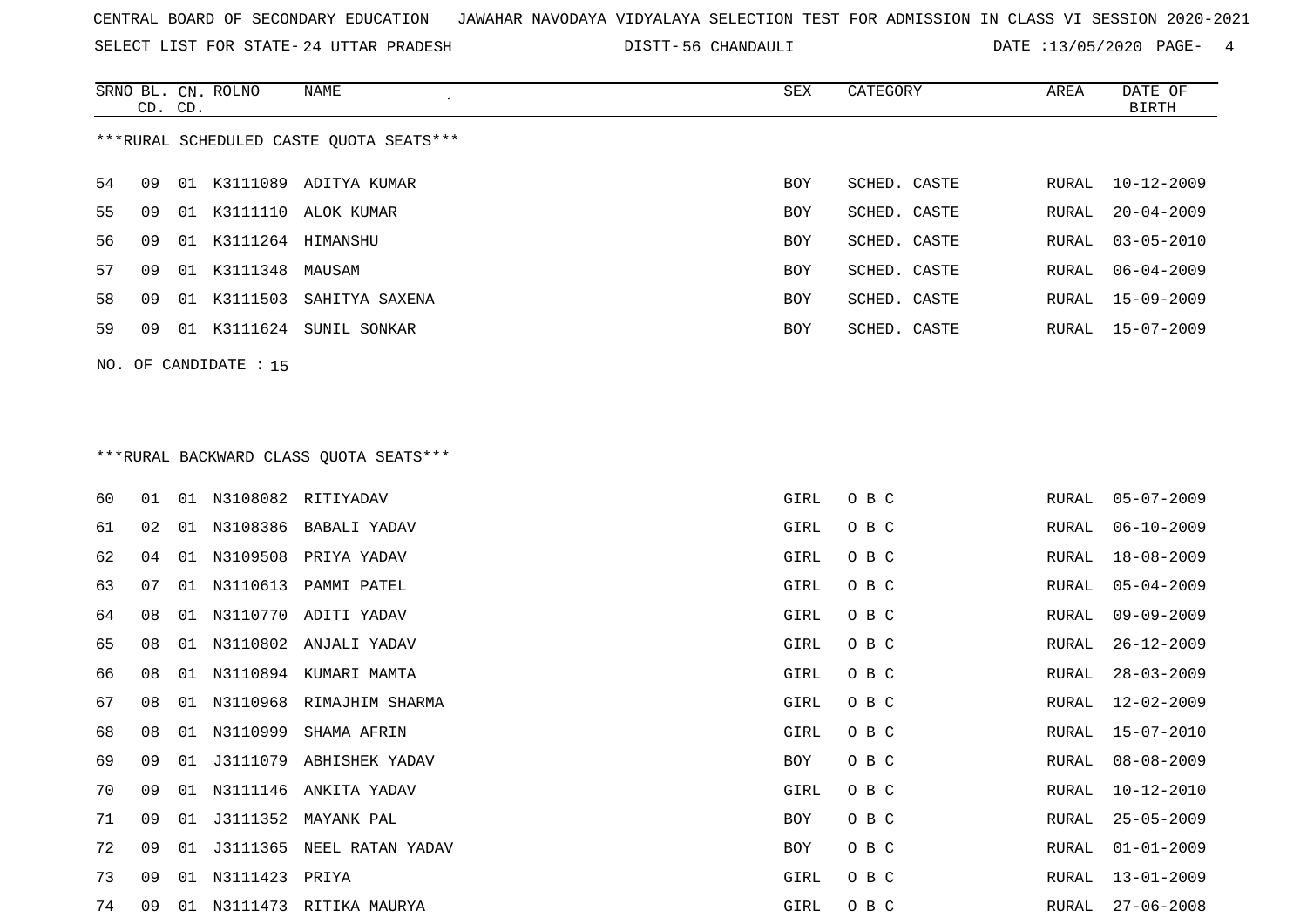SELECT LIST FOR STATE- DISTT- 24 UTTAR PRADESH

56 CHANDAULI DATE :13/05/2020 PAGE- 5

|    |    | CD. CD. | SRNO BL. CN. ROLNO     | NAME                                    | SEX  | CATEGORY     | AREA  | DATE OF<br>BIRTH |
|----|----|---------|------------------------|-----------------------------------------|------|--------------|-------|------------------|
|    |    |         |                        | *** RURAL BACKWARD CLASS QUOTA SEATS*** |      |              |       |                  |
| 75 | 09 |         |                        | 01 N3111477 RIYA GUPTA                  | GIRL | O B C        | RURAL | $25 - 01 - 2009$ |
|    |    |         | NO. OF CANDIDATE : 16  |                                         |      |              |       |                  |
|    |    |         |                        |                                         |      |              |       |                  |
|    |    |         |                        | ***RURAL SCHEDULED TRIBE QUOTA SEATS*** |      |              |       |                  |
| 76 | 04 | 01      | L3109641               | SOORAJ KUMAR                            | BOY  | SCHED. TRIBE | RURAL | $31 - 01 - 2010$ |
| 77 | 05 | 01      |                        | L3109770 ANKIT GOND                     | BOY  | SCHED. TRIBE | RURAL | $05 - 08 - 2009$ |
| 78 | 07 | 01      | L3110586               | MANISH ORAON                            | BOY  | SCHED. TRIBE | RURAL | $27 - 01 - 2008$ |
| 79 | 09 | 01      |                        | L3111398 PRABAL PRATAP                  | BOY  | SCHED. TRIBE | RURAL | $05 - 10 - 2008$ |
| 80 | 09 |         |                        | 01 L3111614 SUJIT PASWAN                | BOY  | SCHED. TRIBE | RURAL | $11 - 03 - 2010$ |
|    |    |         | NO. OF CANDIDATE $: 5$ |                                         |      |              |       |                  |

TOTAL SELECTED CANDIDATE : 80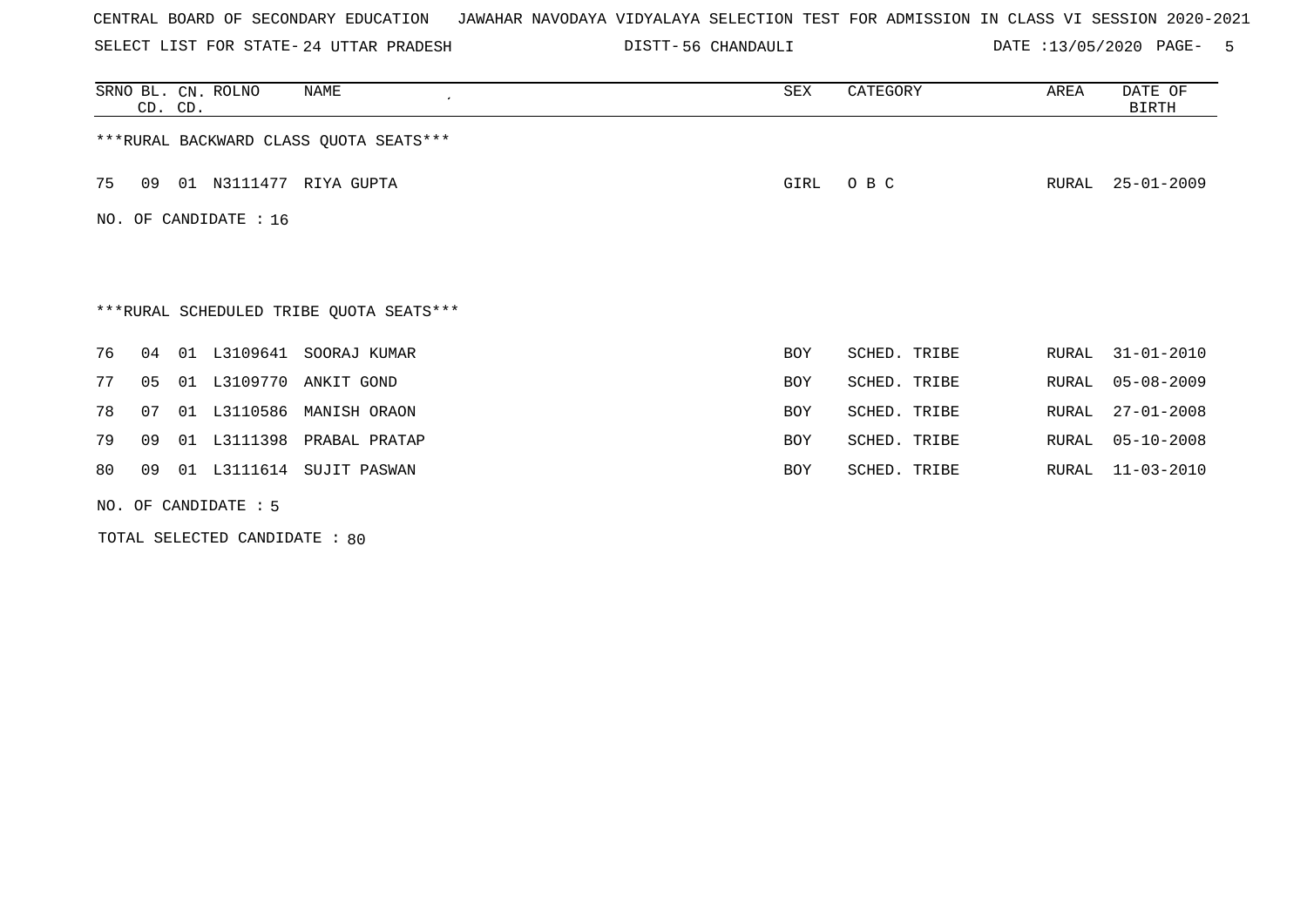SELECT LIST FOR STATE- DISTT- 24 UTTAR PRADESH

57 KAUSHAMBI DATE :13/05/2020 PAGE- 1

|    |    | CD. CD. | SRNO BL. CN. ROLNO     | NAME                                   | SEX        | CATEGORY     | AREA  | DATE OF<br><b>BIRTH</b> |
|----|----|---------|------------------------|----------------------------------------|------------|--------------|-------|-------------------------|
|    |    |         | ***OPEN UR SEATS***    |                                        |            |              |       |                         |
| 1  | 04 |         |                        | 01 K3112676 ANURAG KUMAR               | BOY        | SCHED. CASTE | RURAL | 19-01-2009              |
| 2  | 04 | 01      |                        | I3112678 APOORV PANDEY                 | BOY        | GENERAL      | RURAL | $02 - 06 - 2009$        |
| 3  | 04 |         | 01 03113046 SHIKHA     |                                        | GIRL       | SCHED. CASTE | RURAL | $15 - 06 - 2007$        |
| 4  | 04 |         | 01 M3113121 VAISHALI   |                                        | GIRL       | GENERAL      | RURAL | $20 - 06 - 2008$        |
| 5  | 07 |         |                        | 01 N3113546 ADITI KUSHWAHA             | GIRL       | O B C        | RURAL | $01 - 01 - 2008$        |
| 6  | 07 |         |                        | 01 J3113558 AMAN SINGH                 | BOY        | O B C        | RURAL | $15 - 07 - 2009$        |
|    |    |         | NO. OF CANDIDATE : 6   |                                        |            |              |       |                         |
|    |    |         |                        | ***OPEN SCHEDULED CASTE QUOTA SEATS*** |            |              |       |                         |
| 7  | 02 |         |                        | 01 K3112328 VIJAY KUMAR                | <b>BOY</b> | SCHED. CASTE | RURAL | 18-03-2008              |
| 8  | 04 |         |                        | 01 K3112618 ALOK SINGH                 | BOY        | SCHED. CASTE | RURAL | $07 - 12 - 2008$        |
| 9  | 04 |         |                        | 01 03112865 MONA KUMARI                | GIRL       | SCHED. CASTE | RURAL | $05 - 02 - 2008$        |
| 10 | 05 |         |                        | 01 K3113190 ANOOP KUMAR SAROJ          | BOY        | SCHED. CASTE | RURAL | $25 - 08 - 2009$        |
| 11 | 07 |         |                        | 01 K3113645 KARAN KUMAR                | BOY        | SCHED. CASTE | RURAL | $01 - 01 - 2009$        |
| 12 | 07 |         |                        | 01 K3113718 RAJAT SINGH                | BOY        | SCHED. CASTE | RURAL | $03 - 04 - 2008$        |
| 13 | 08 |         |                        | 01 K3113918 GULSHAN KUMAR              | <b>BOY</b> | SCHED. CASTE | RURAL | $20 - 09 - 2009$        |
|    |    |         | NO. OF CANDIDATE : $7$ |                                        |            |              |       |                         |
|    |    |         |                        | ***OPEN DISABLED QUOTA SEATS***        |            |              |       |                         |

|  |  |  |  | 14 02 01 K3112169 MUNESH KUMAR |  | BOY SCHED. CASTE | RURAL 14-01-2008 |
|--|--|--|--|--------------------------------|--|------------------|------------------|
|--|--|--|--|--------------------------------|--|------------------|------------------|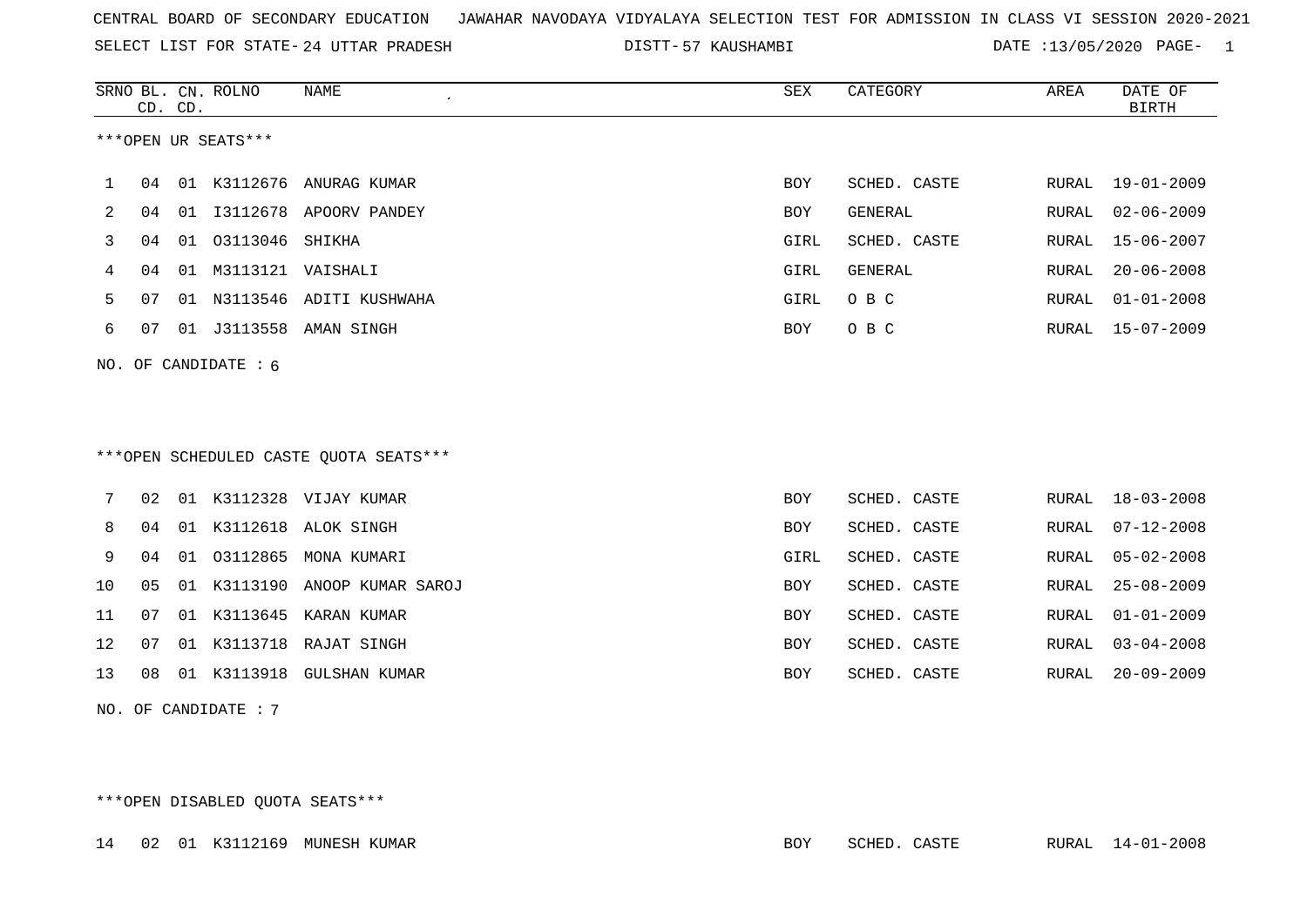| CENTRAL BOARD OF SECONDARY EDUCATION – JAWAHAR NAVODAYA VIDYALAYA SELECTION TEST FOR ADMISSION IN CLASS VI SESSION 2020-2021 |  |  |  |  |
|------------------------------------------------------------------------------------------------------------------------------|--|--|--|--|
|------------------------------------------------------------------------------------------------------------------------------|--|--|--|--|

SELECT LIST FOR STATE-24 UTTAR PRADESH DISTT-57 KAUSHAMBI DATE :13/05/2020 PAGE- 2

|    |    | CD. CD. | SRNO BL. CN. ROLNO          | NAME<br>$\cdot$                        | SEX  | CATEGORY     | AREA  | DATE OF<br><b>BIRTH</b> |
|----|----|---------|-----------------------------|----------------------------------------|------|--------------|-------|-------------------------|
|    |    |         | NO. OF CANDIDATE : $1$      |                                        |      |              |       |                         |
|    |    |         |                             |                                        |      |              |       |                         |
|    |    |         |                             |                                        |      |              |       |                         |
|    |    |         |                             | *** OPEN BACKWARD CLASS QUOTA SEATS*** |      |              |       |                         |
| 15 | 01 |         |                             | 01 N3111900 RIMJHIM RAI                | GIRL | O B C        | RURAL | $26 - 08 - 2009$        |
| 16 | 02 |         |                             | 01 J3112081 AYUSHMAN YADAV             | BOY  | O B C        | RURAL | $10 - 11 - 2009$        |
| 17 | 04 |         |                             | 01 J3112743 DIPANSHU YADAV             | BOY  | O B C        | RURAL | $11 - 09 - 2008$        |
| 18 | 04 |         |                             | 01 N3113085 SONI YADAV                 | GIRL | O B C        | RURAL | $05 - 08 - 2009$        |
| 19 | 07 |         |                             | 01 J3113575 ANSHU YADAV                | BOY  | O B C        | RURAL | $05 - 07 - 2009$        |
|    |    |         | NO. OF CANDIDATE : 5        |                                        |      |              |       |                         |
|    |    |         |                             |                                        |      |              |       |                         |
|    |    |         |                             |                                        |      |              |       |                         |
|    |    |         |                             | ***OPEN SCHEDULED TRIBE QUOTA SEATS*** |      |              |       |                         |
| 20 |    |         |                             | 02 01 P3112283 SHIVANI DEVI            | GIRL | SCHED. TRIBE | RURAL | $02 - 05 - 2008$        |
|    |    |         | NO. OF CANDIDATE : 1        |                                        |      |              |       |                         |
|    |    |         |                             |                                        |      |              |       |                         |
|    |    |         |                             |                                        |      |              |       |                         |
|    |    |         | ***RURAL OPEN SEATS***      |                                        |      |              |       |                         |
|    |    |         |                             |                                        |      |              |       |                         |
| 21 | 01 |         |                             | 01 J3111775 ASHISH PAL                 | BOY  | O B C        | RURAL | $20 - 08 - 2008$        |
| 22 | 01 |         |                             | 01 M3111793 DIVISHA KESHARWANI         | GIRL | GENERAL      | RURAL | $01 - 02 - 2010$        |
| 23 |    |         |                             | 01 01 J3111979 SUSHIL KUMAR            | BOY  | O B C        |       | RURAL 14-07-2008        |
| 24 |    |         |                             | 02 01 I3112115 HARSH VINAYAK           | BOY  | GENERAL      | RURAL | 12-03-2009              |
| 25 |    |         | 02  01  J3112232  RONU  PAL |                                        | BOY  | O B C        | RURAL | $15 - 06 - 2008$        |
| 26 |    |         | 02  01  J3112338  YASHASWI  |                                        | BOY  | O B C        | RURAL | $08 - 08 - 2009$        |
| 27 |    |         |                             | 03 01 I3112520 SANJEEV KESHARWANI      | BOY  | GENERAL      |       | RURAL 14-10-2008        |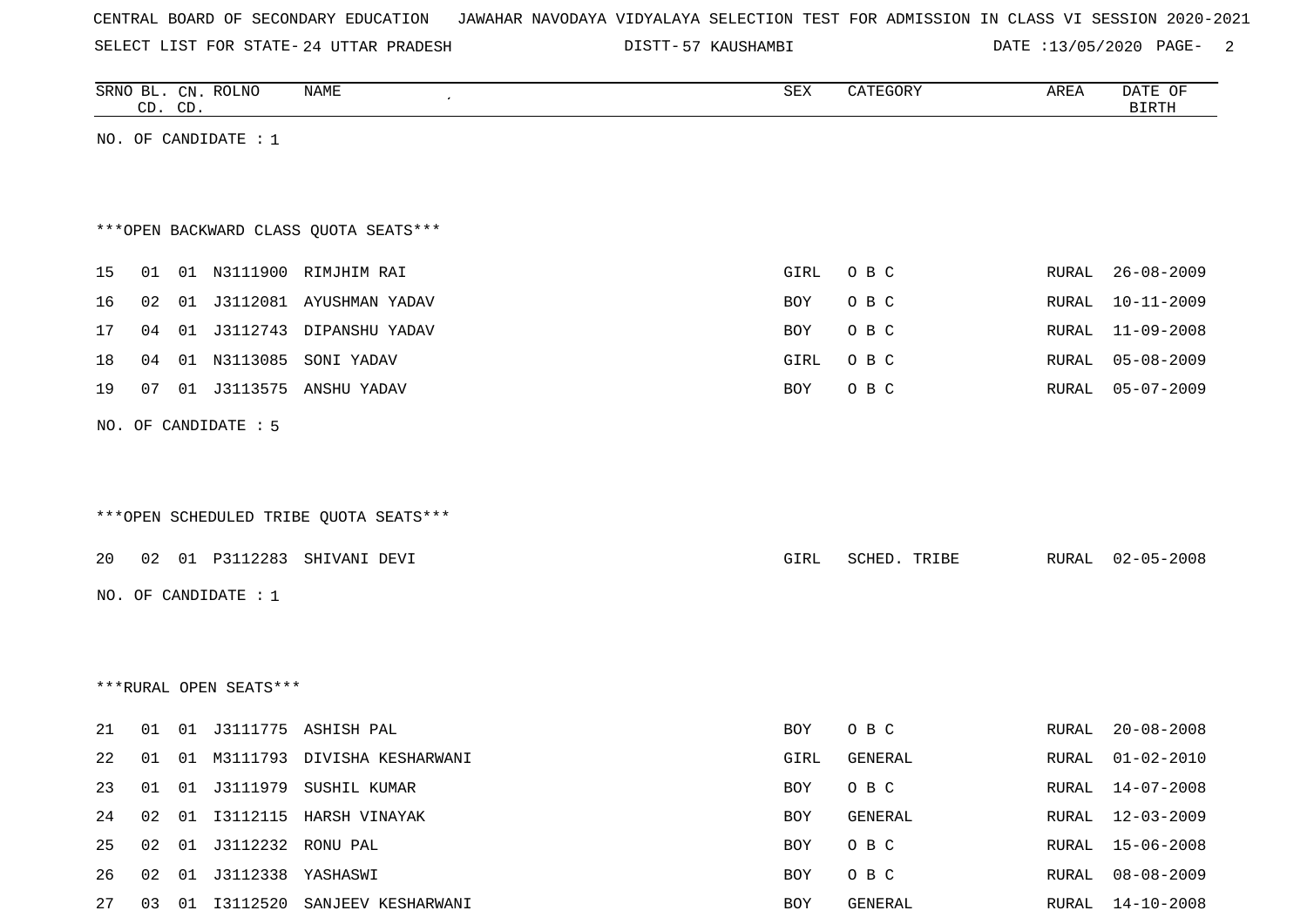SELECT LIST FOR STATE- DISTT- 24 UTTAR PRADESH

57 KAUSHAMBI DATE :13/05/2020 PAGE- 3

|    | CD. CD. |    | SRNO BL. CN. ROLNO     | NAME                                    | <b>SEX</b> | CATEGORY     | AREA          | DATE OF<br><b>BIRTH</b> |
|----|---------|----|------------------------|-----------------------------------------|------------|--------------|---------------|-------------------------|
|    |         |    | ***RURAL OPEN SEATS*** |                                         |            |              |               |                         |
| 28 | 03      |    |                        | 01 J3112583 YOGENDRA SINGH              | <b>BOY</b> | O B C        | RURAL         | $29 - 07 - 2008$        |
| 29 | 04      |    |                        | 01 I3112699 ASTITWA KRISHNAMURTI        | BOY        | GENERAL      | RURAL         | $21 - 05 - 2009$        |
| 30 | 04      |    | 01 J3112936 RAJ        |                                         | BOY        | O B C        | RURAL         | $06 - 12 - 2009$        |
| 31 | 05      | 01 |                        | J3113168 AMAN SINGH                     | BOY        | O B C        | ${\tt RURAL}$ | $16 - 04 - 2009$        |
| 32 | 05      | 01 | J3113348               | SARJEET PAL                             | <b>BOY</b> | O B C        | <b>RURAL</b>  | $01 - 01 - 2008$        |
| 33 | 06      |    |                        | 01 J3113468 NEERAJ KUMAR                | <b>BOY</b> | O B C        | RURAL         | $02 - 08 - 2009$        |
| 34 | 06      | 01 | 03113508               | SHILPA                                  | GIRL       | SCHED. CASTE | RURAL         | $18 - 08 - 2010$        |
| 35 | 06      |    | 01 K3113510            | SHIVAM                                  | BOY        | SCHED. CASTE | RURAL         | $01 - 01 - 2008$        |
| 36 | 07      |    |                        | 01 J3113628 GULAB PATEL                 | <b>BOY</b> | O B C        | RURAL         | $08 - 06 - 2008$        |
| 37 | 08      | 01 |                        | I3113892 AVINASH OJHA                   | <b>BOY</b> | GENERAL      | <b>RURAL</b>  | $20 - 10 - 2009$        |
| 38 | 08      |    |                        | 01 K3114041 RAVI BHARTIYA               | BOY        | SCHED. CASTE | RURAL         | $01 - 01 - 2009$        |
|    |         |    | NO. OF CANDIDATE : 18  |                                         |            |              |               |                         |
|    |         |    |                        |                                         |            |              |               |                         |
|    |         |    |                        |                                         |            |              |               |                         |
|    |         |    |                        | ***RURAL SCHEDULED CASTE OUOTA SEATS*** |            |              |               |                         |
| 39 | 01      |    |                        | 01 03111862 PALLAVI DEVI                | GIRL       | SCHED. CASTE | RURAL         | $01 - 06 - 2007$        |
| 40 | 01      |    |                        | 01 K3111927 SATYAM KUMAR                | <b>BOY</b> | SCHED. CASTE | RURAL         | $01 - 01 - 2008$        |
| 41 | 02      |    | 01 K3112009            | ABHISHEK KUMAR                          | <b>BOY</b> | SCHED. CASTE | RURAL         | $02 - 01 - 2008$        |
| 42 | 02      |    |                        | 01 K3112026 AMIT KUMAR                  | BOY        | SCHED. CASTE | RURAL         | $12 - 02 - 2008$        |
| 43 | 02      |    |                        | 01 03112128 KAJAL DEVI                  | GIRL       | SCHED. CASTE | RURAL         | $06 - 08 - 2009$        |
| 44 | 02      | 01 | 03112139               | KOMAL CHAUDHARY                         | GIRL       | SCHED. CASTE | RURAL         | $09 - 11 - 2008$        |
| 45 | 04      |    |                        | 01 K3112673 ANUPESH CHAUDHARY           | <b>BOY</b> | SCHED. CASTE | RURAL         | $02 - 10 - 2008$        |
| 46 | 04      | 01 |                        | 03112677 ANUSKA DEVI                    | GIRL       | SCHED. CASTE | <b>RURAL</b>  | $28 - 11 - 2009$        |
| 47 | 04      |    |                        | 01 K3112688 ARYAN CHAUDHARY             | <b>BOY</b> | SCHED. CASTE | RURAL         | $02 - 01 - 2009$        |

04 01 K3112707 AYUSHMAN BOY SCHED. CASTE RURAL 14-07-2009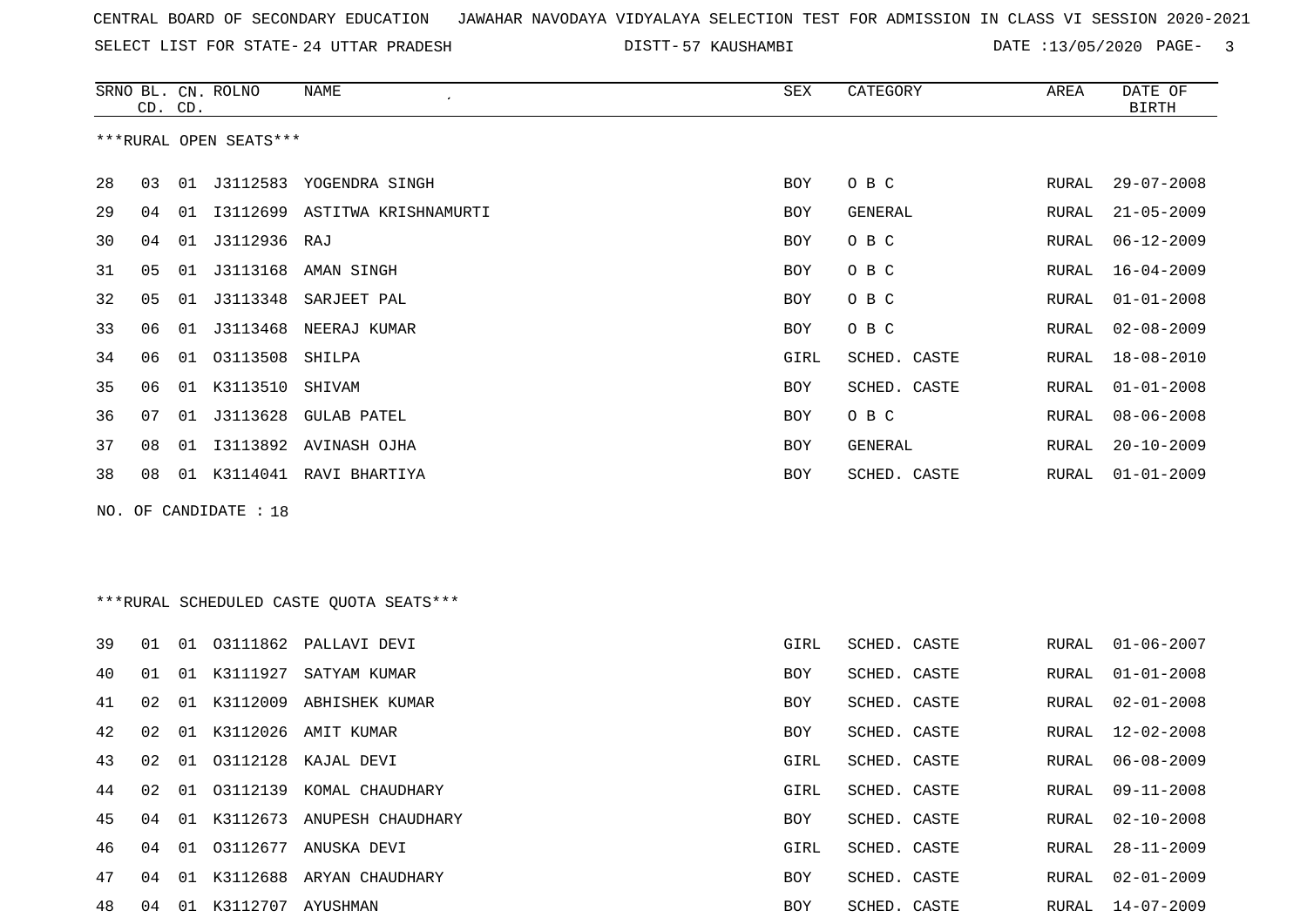SRNO BL. CN. ROLNO NAME SEX CATEGORY AREA DATE OF

SELECT LIST FOR STATE- DISTT- 24 UTTAR PRADESH

DISTT-57 KAUSHAMBI DATE :13/05/2020 PAGE- 4

|    | CD. CD. |    |                       |                                         |            |              |       | <b>BIRTH</b>     |
|----|---------|----|-----------------------|-----------------------------------------|------------|--------------|-------|------------------|
|    |         |    |                       | ***RURAL SCHEDULED CASTE QUOTA SEATS*** |            |              |       |                  |
| 49 | 04      |    | 01 K3112946 RAJPAL    |                                         | BOY        | SCHED. CASTE | RURAL | $07 - 03 - 2009$ |
| 50 | 04      | 01 |                       | K3112956 RANJEET KUMAR                  | BOY        | SCHED. CASTE | RURAL | $01 - 01 - 2009$ |
| 51 | 04      | 01 |                       | K3112980 RINKU KUMAR                    | BOY        | SCHED. CASTE | RURAL | $02 - 08 - 2009$ |
| 52 | 05      | 01 |                       | K3113145 ABHISHEK KUMAR                 | BOY        | SCHED. CASTE | RURAL | $04 - 01 - 2008$ |
| 53 | 05      | 01 |                       | K3113163 ALOK KUMAR                     | BOY        | SCHED. CASTE | RURAL | $05 - 05 - 2009$ |
| 54 | 05      | 01 | K3113185              | ANKUSH KUMAR                            | BOY        | SCHED. CASTE | RURAL | $15 - 06 - 2009$ |
| 55 | 05      | 01 | 03113268              | MEENA DEVI                              | GIRL       | SCHED. CASTE | RURAL | $04 - 09 - 2010$ |
| 56 | 05      | 01 | 03113280              | NAINA KUMARI                            | GIRL       | SCHED. CASTE | RURAL | $10 - 06 - 2007$ |
| 57 | 05      | 01 |                       | K3113285 NEERAJ KUMAR                   | BOY        | SCHED. CASTE | RURAL | $20 - 08 - 2008$ |
| 58 | 05      | 01 |                       | K3113330 ROHIT KUMAR                    | BOY        | SCHED. CASTE | RURAL | $01 - 01 - 2009$ |
| 59 | 07      |    |                       | 01 K3113736 RITIK KUMAR                 | BOY        | SCHED. CASTE | RURAL | $15 - 08 - 2010$ |
|    |         |    | NO. OF CANDIDATE : 21 |                                         |            |              |       |                  |
|    |         |    |                       |                                         |            |              |       |                  |
|    |         |    |                       |                                         |            |              |       |                  |
|    |         |    |                       | ***RURAL BACKWARD CLASS QUOTA SEATS***  |            |              |       |                  |
| 60 | 01      |    |                       | 01 N3111867 PRATIBHA KUSHWAHA           | GIRL       | O B C        | RURAL | $01 - 12 - 2009$ |
| 61 | 01      | 01 | N3111943              | SHIKHA PAL                              | GIRL       | O B C        | RURAL | $23 - 02 - 2009$ |
| 62 | 02      | 01 | N3112275              | SHALANI SINGH                           | GIRL       | O B C        | RURAL | $15 - 06 - 2009$ |
| 63 | 04      | 01 | J3112596              | ADARSH CHAURASIYA                       | BOY        | O B C        | RURAL | $09 - 11 - 2008$ |
| 64 | 05      | 01 |                       | N3113179 ANJALI SINGH                   | GIRL       | O B C        | RURAL | $13 - 09 - 2009$ |
| 65 | 05      | 01 |                       | J3113183 ANKIT SINGH                    | <b>BOY</b> | O B C        | RURAL | $05 - 11 - 2010$ |
| 66 | 05      |    |                       | 01 N3113193 ANSHU SINGH                 | GIRL       | O B C        | RURAL | 17-12-2010       |
| 67 | 05      |    |                       | 01 J3113287 NIKHIL SINGH                | BOY        | O B C        | RURAL | $01 - 01 - 2008$ |
| 68 | 05      | 01 |                       | J3113299 PRATYUSH KUMAR KUSHWAHA        | BOY        | O B C        | RURAL | $15 - 09 - 2009$ |
| 69 | 05      |    |                       | 01 N3113341 SAKSHI SINGH                | GIRL       | O B C        | RURAL | $03 - 08 - 2008$ |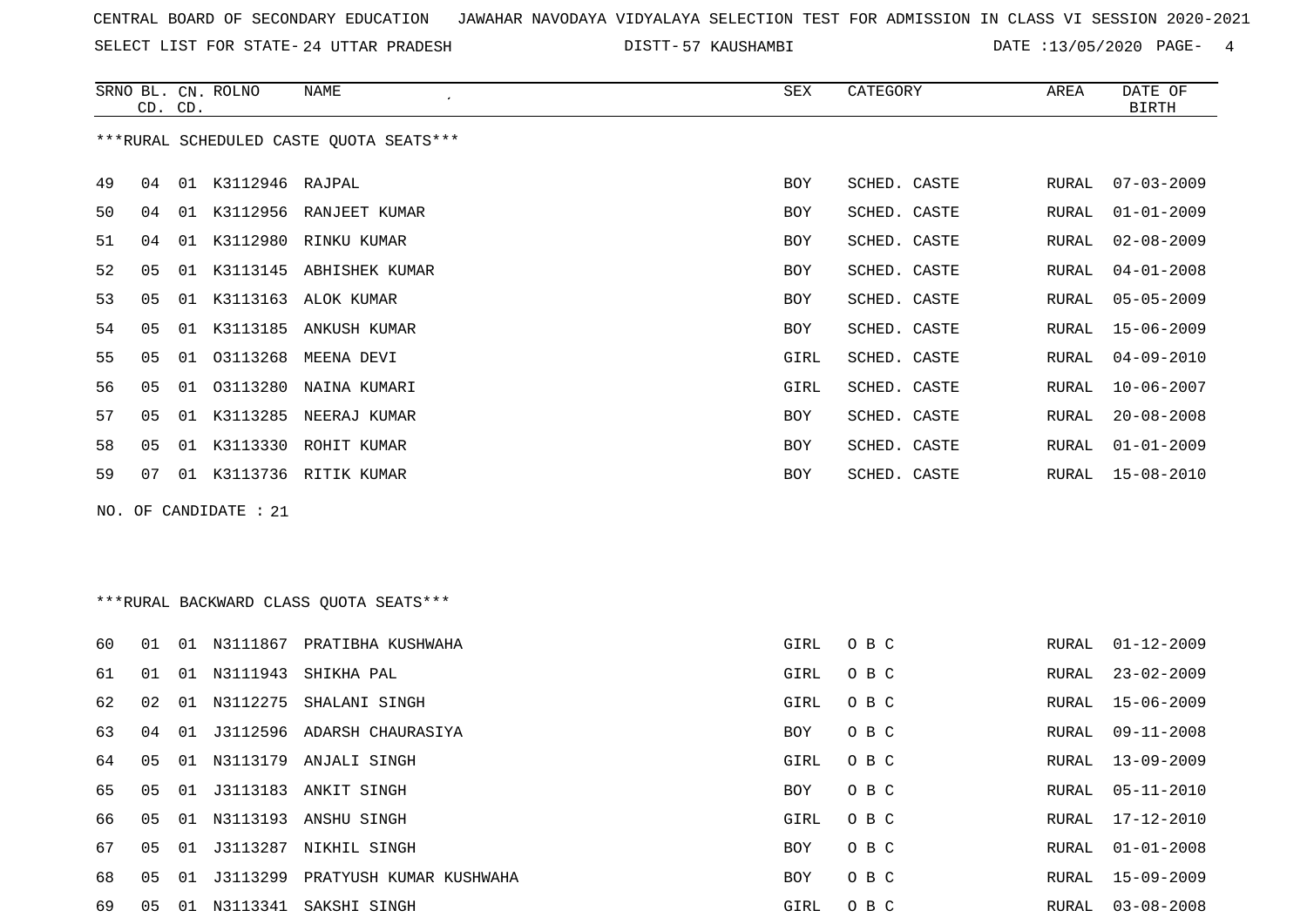SELECT LIST FOR STATE- DISTT- 24 UTTAR PRADESH

DISTT-57 KAUSHAMBI DATE :13/05/2020 PAGE- 5

|    | CD. CD. |    | SRNO BL. CN. ROLNO      | NAME                                   | SEX        | CATEGORY | AREA  | DATE OF<br>BIRTH |
|----|---------|----|-------------------------|----------------------------------------|------------|----------|-------|------------------|
|    |         |    |                         | ***RURAL BACKWARD CLASS OUOTA SEATS*** |            |          |       |                  |
| 70 | 05      | 01 | N3113347                | SANIYA DHURIYA                         | GIRL       | O B C    | RURAL | 10-05-2007       |
| 71 | 07      |    |                         | 01 J3113592 ASHISH SINGH               | <b>BOY</b> | O B C    | RURAL | $20 - 04 - 2009$ |
| 72 | 07      | 01 |                         | N3113642 JYOTI PATEL                   | GIRL       | O B C    | RURAL | $21 - 02 - 2008$ |
| 73 | 07      |    |                         | 01 J3113735 RITESH SINGH               | BOY        | O B C    |       | RURAL 15-08-2009 |
| 74 | 07      |    |                         | 01 N3113810 SWATI PATEL                | GIRL       | O B C    | RURAL | 19-05-2008       |
| 75 | 08      | 01 | N3114004                | PRACHI KUSHWAHA                        | GIRL       | O B C    | RURAL | $25 - 09 - 2009$ |
|    |         |    | NO. OF CANDIDATE : $16$ |                                        |            |          |       |                  |

# \*\*\*RURAL SCHEDULED TRIBE QUOTA SEATS\*\*\*

|  | 79   07   01   K3113769   SATYAM | 80 08 01 K3114091 SHASHI PRAKASH | BOY<br>BOY | SCHED. CASTE<br>SCHED. CASTE |  | RURAL 20-08-2008<br>RURAL 30-08-2008 |
|--|----------------------------------|----------------------------------|------------|------------------------------|--|--------------------------------------|
|  |                                  |                                  |            |                              |  |                                      |
|  | 78  03  01  03112378  ANNU       |                                  | GIRL       | SCHED. CASTE                 |  | RURAL 18-09-2010                     |
|  |                                  | 77 01 01 K3111777 ATUL KUMAR     | BOY        | SCHED. CASTE                 |  | RURAL 19-02-2008                     |
|  | 76  01  01  03111740  ANANYA     |                                  | GIRL       | SCHED. CASTE                 |  | RURAL 13-02-2009                     |

#### NO. OF CANDIDATE : 5

TOTAL SELECTED CANDIDATE : 80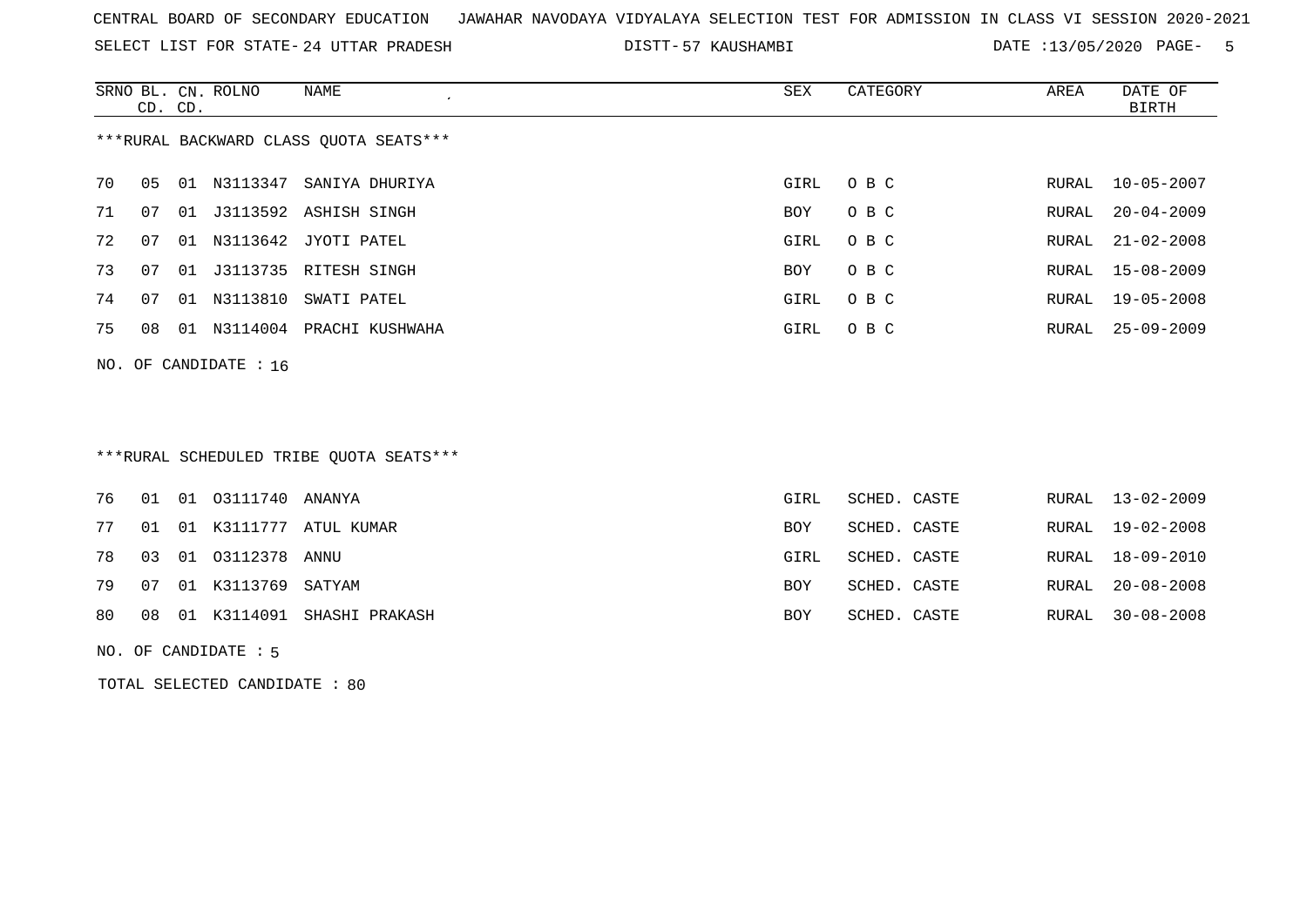SELECT LIST FOR STATE- DISTT- 24 UTTAR PRADESH

\*\*\*OPEN BACKWARD CLASS QUOTA SEATS\*\*\*

58 AURIYA DATE :13/05/2020 PAGE- 1

|              |    | CD. CD. | SRNO BL. CN. ROLNO     | NAME<br>$\epsilon$                      | SEX         | CATEGORY     | AREA  | DATE OF<br><b>BIRTH</b> |
|--------------|----|---------|------------------------|-----------------------------------------|-------------|--------------|-------|-------------------------|
|              |    |         | ***OPEN UR SEATS***    |                                         |             |              |       |                         |
| $\mathbf{1}$ |    |         |                        | 01 01 K3114178 AVIRAL PRATAP KAMAL      | BOY         | SCHED. CASTE | RURAL | $31 - 12 - 2008$        |
| 2            | 02 |         | 01  13114640  RAGHAV   |                                         | BOY         | GENERAL      | RURAL | $17 - 11 - 2010$        |
| 3            | 02 |         |                        | 01 M3114767 VAISHNAVI SINGH             | GIRL        | GENERAL      | RURAL | $18 - 09 - 2009$        |
| 4            | 03 |         |                        | 01 J3115317 VAIBHAV PAL                 | BOY         | O B C        | RURAL | $09 - 01 - 2010$        |
| 5            | 04 |         |                        | 01 K3115546 ASHISH KUMAR                | <b>BOY</b>  | SCHED. CASTE | RURAL | $01 - 05 - 2008$        |
| 6            | 04 | 01      |                        | J3116155 SHIVA PAL                      | <b>BOY</b>  | O B C        | RURAL | $01 - 05 - 2009$        |
| 7            | 04 |         | 01 K3116235 UTKARSH    |                                         | BOY         | SCHED. CASTE | RURAL | $03 - 01 - 2009$        |
| 8            | 07 |         |                        | 01 J3116965 AYUSH KUMAR                 | BOY         | O B C        | RURAL | $28 - 05 - 2009$        |
|              |    |         | NO. OF CANDIDATE : $8$ |                                         |             |              |       |                         |
|              |    |         |                        |                                         |             |              |       |                         |
|              |    |         |                        |                                         |             |              |       |                         |
|              |    |         |                        | *** OPEN SCHEDULED CASTE QUOTA SEATS*** |             |              |       |                         |
| 9            | 01 |         |                        | 01 03114287 RICHA KAMAL                 | <b>GIRL</b> | SCHED. CASTE | RURAL | $29 - 06 - 2007$        |
| 10           | 03 |         |                        | 01 03114918 DIVYANSHI                   | GIRL        | SCHED. CASTE | RURAL | $01 - 01 - 2008$        |
| 11           | 04 |         |                        | 01 K3115363 ABHAY SINGH                 | BOY         | SCHED. CASTE | RURAL | $01 - 07 - 2008$        |
| 12           | 04 |         |                        | 01 K3116225 TEJENDRA SINGH              | BOY         | SCHED. CASTE | RURAL | $07 - 12 - 2008$        |
| 13           | 06 |         |                        | 01 K3116627 JATIN KUMAR                 | BOY         | SCHED. CASTE | RURAL | 29-11-2007              |
| 14           | 07 |         |                        | 01 03117176 SHREYA SINGHANIYA           | GIRL        | SCHED. CASTE | RURAL | $06 - 01 - 2009$        |
|              |    |         | NO. OF CANDIDATE $: 6$ |                                         |             |              |       |                         |
|              |    |         |                        |                                         |             |              |       |                         |
|              |    |         |                        |                                         |             |              |       |                         |

15 01 01 J3114210 HARIKRISHAN PAL BOY O B C RURAL 10-07-2009 16 02 01 F3114618 PRAGYA KUMARI GIRL O B C URBAN 25-05-2008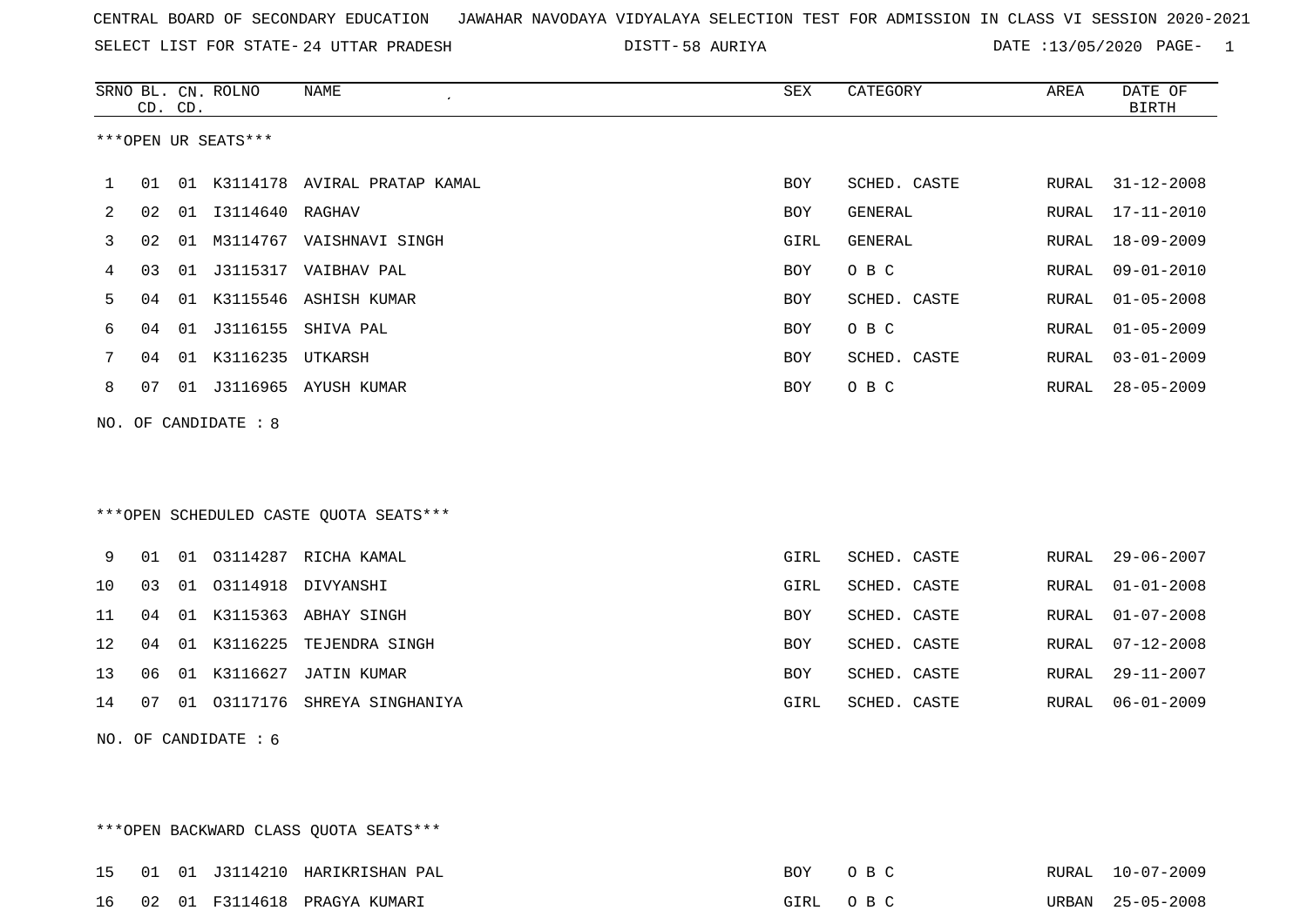SELECT LIST FOR STATE- DISTT- 24 UTTAR PRADESH

58 AURIYA DATE :13/05/2020 PAGE- 2

|    |                      | CD. CD. | SRNO BL. CN. ROLNO     | <b>NAME</b>                            | SEX        | CATEGORY     | AREA          | DATE OF<br><b>BIRTH</b> |  |  |  |
|----|----------------------|---------|------------------------|----------------------------------------|------------|--------------|---------------|-------------------------|--|--|--|
|    |                      |         |                        | *** OPEN BACKWARD CLASS QUOTA SEATS*** |            |              |               |                         |  |  |  |
| 17 | 04                   |         | 01 N3116165 SHRADDHA   |                                        | GIRL       | O B C        |               | RURAL 17-02-2010        |  |  |  |
| 18 | 04                   |         | 01 J3116213            | SURYANSH                               | <b>BOY</b> | O B C        | RURAL         | $15 - 07 - 2008$        |  |  |  |
| 19 | 07                   |         |                        | 01 N3117159 SEJAL SHARMA               | GIRL       | O B C        | RURAL         | $29 - 12 - 2008$        |  |  |  |
|    | NO. OF CANDIDATE : 5 |         |                        |                                        |            |              |               |                         |  |  |  |
|    |                      |         |                        | ***OPEN SCHEDULED TRIBE QUOTA SEATS*** |            |              |               |                         |  |  |  |
| 20 |                      |         |                        | 04 01 L3115421 ALOK KUMAR              | BOY        | SCHED. TRIBE | RURAL         | $28 - 07 - 2009$        |  |  |  |
|    |                      |         | NO. OF CANDIDATE : 1   |                                        |            |              |               |                         |  |  |  |
|    |                      |         |                        |                                        |            |              |               |                         |  |  |  |
|    |                      |         |                        |                                        |            |              |               |                         |  |  |  |
|    |                      |         | ***RURAL OPEN SEATS*** |                                        |            |              |               |                         |  |  |  |
| 21 | 01                   |         | 01 M3114196 DISHA      |                                        | GIRL       | GENERAL      | RURAL         | 16-05-2009              |  |  |  |
| 22 | 01                   |         |                        | 01 K3114214 HARSH PRATAP SINGH         | BOY        | SCHED. CASTE | RURAL         | $17 - 04 - 2008$        |  |  |  |
| 23 | 01                   |         | 01 J3114306            | SAURABH PAL                            | BOY        | O B C        | RURAL         | $13 - 06 - 2009$        |  |  |  |
| 24 | 02                   | 01      | J3114441               | GAUTAM RAJPUT                          | BOY        | O B C        | RURAL         | $15 - 07 - 2009$        |  |  |  |
| 25 | 02                   |         | 01 M3114670 RIYA       |                                        | GIRL       | GENERAL      | RURAL         | $12 - 09 - 2009$        |  |  |  |
| 26 | 02                   | 01      | J3114780               | YASH KUMAR                             | BOY        | O B C        | RURAL         | $07 - 12 - 2008$        |  |  |  |
| 27 | 03                   |         |                        | 01 J3114790 ABHAY KUMAR                | <b>BOY</b> | O B C        | RURAL         | $30 - 06 - 2009$        |  |  |  |
| 28 | 03                   | 01      | M3115163 PRAGATI       |                                        | GIRL       | GENERAL      | <b>RURAL</b>  | $06 - 12 - 2008$        |  |  |  |
| 29 | 03                   |         |                        |                                        | BOY        | $O$ B $C$    | <b>RURAL</b>  | $21 - 04 - 2011$        |  |  |  |
| 30 | 04                   |         |                        | 01 M3115441 AMRITA GUPTA               | GIRL       | GENERAL      | RURAL         | $16 - 03 - 2009$        |  |  |  |
| 31 | 04                   | 01      |                        | I3115471 ANSH DUBEY                    | BOY        | GENERAL      | ${\tt RURAL}$ | $12 - 12 - 2009$        |  |  |  |
| 32 | 04                   |         |                        | 01 J3116211 SURJIT PAL                 | BOY        | $O$ B $C$    | RURAL         | $02 - 10 - 2009$        |  |  |  |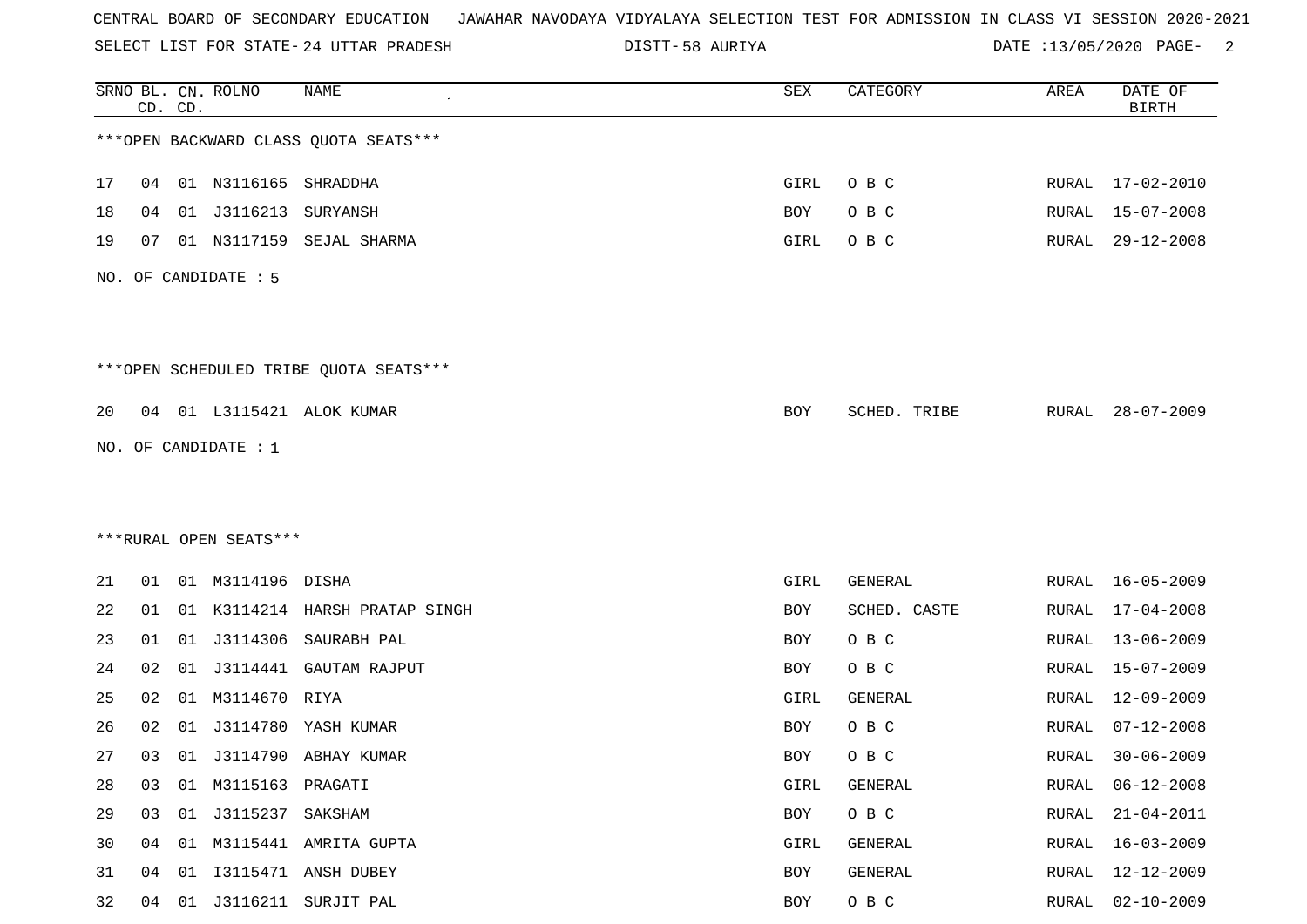SELECT LIST FOR STATE- DISTT- 24 UTTAR PRADESH

58 AURIYA DATE :13/05/2020 PAGE- 3

|                        |    | CD. CD. | SRNO BL. CN. ROLNO | NAME                   | SEX        | CATEGORY       | AREA  | DATE OF<br><b>BIRTH</b> |  |  |
|------------------------|----|---------|--------------------|------------------------|------------|----------------|-------|-------------------------|--|--|
| ***RURAL OPEN SEATS*** |    |         |                    |                        |            |                |       |                         |  |  |
| 33                     | 05 | 01      | J3116329           | BHANU PRAKASH RATHAUR  | BOY        | O B C          | RURAL | 10-12-2009              |  |  |
| 34                     | 05 | 01      | I3116330           | BOBI SINGH             | BOY        | GENERAL        | RURAL | 14-11-2009              |  |  |
| 35                     | 05 | 01      | M3116469           | SHIVANI TOMAR          | GIRL       | <b>GENERAL</b> | RURAL | $16 - 07 - 2009$        |  |  |
| 36                     | 06 | 01      |                    | J3116515 ADITYA RAJPUT | BOY        | O B C          | RURAL | $07 - 03 - 2009$        |  |  |
| 37                     | 06 | 01      | J3116516           | ADITYA RAJPUT          | <b>BOY</b> | O B C          | RURAL | $21 - 03 - 2009$        |  |  |
| 38                     | 06 | 01      | J3116729           | PRANSHU KUMAR          | BOY        | O B C          | RURAL | $01 - 09 - 2009$        |  |  |
| 39                     | 06 | 01      | J3116738           | PRAVESH KUMAR          | <b>BOY</b> | O B C          | RURAL | $07 - 07 - 2009$        |  |  |
| 40                     | 07 | 01      |                    | J3116950 ARPIT KUMAR   | <b>BOY</b> | O B C          | RURAL | $11 - 10 - 2008$        |  |  |
| 41                     | 07 | 01      | I3116985           | DIVYAM                 | <b>BOY</b> | GENERAL        | RURAL | $20 - 07 - 2009$        |  |  |
| 42                     | 07 | 01      | M3117184           | SRISTI                 | GIRL       | GENERAL        | RURAL | $03 - 03 - 2009$        |  |  |
|                        |    |         |                    |                        |            |                |       |                         |  |  |

NO. OF CANDIDATE : 22

\*\*\*RURAL SCHEDULED CASTE QUOTA SEATS\*\*\*

| 43 | 03 |    |                     | 01 03115110 MOHINI KUMARI  | GIRL | SCHED. CASTE | RURAL | $07 - 07 - 2007$ |
|----|----|----|---------------------|----------------------------|------|--------------|-------|------------------|
| 44 | 03 |    | 01 03115277 SHIVANI |                            | GIRL | SCHED. CASTE | RURAL | $10 - 02 - 2009$ |
| 45 | 03 |    |                     | 01 K3115351 YASHVEER SINGH | BOY  | SCHED. CASTE | RURAL | 13-02-2008       |
| 46 | 04 |    |                     | 01 K3115375 ABHISHEK SINGH | BOY  | SCHED. CASTE | RURAL | 25-01-2010       |
| 47 | 04 |    |                     | 01 K3115490 ANUBHAV SINGH  | BOY  | SCHED. CASTE |       | RURAL 17-10-2009 |
| 48 | 04 |    | 01 03115512 ANUSHKA |                            | GIRL | SCHED. CASTE | RURAL | $01 - 09 - 2009$ |
| 49 | 04 |    | 01 K3115537 ARYAN   |                            | BOY  | SCHED. CASTE | RURAL | 20-12-2007       |
| 50 | 04 |    | 01 K3115631 GOPAL   |                            | BOY  | SCHED. CASTE | RURAL | $01 - 01 - 2008$ |
| 51 | 04 |    |                     | 01 K3115695 KAUSHAL KUMAR  | BOY  | SCHED. CASTE | RURAL | 03-10-2008       |
| 52 | 04 |    | 01 K3115919 NITIN   |                            | BOY  | SCHED. CASTE | RURAL | 01-10-2007       |
| 53 | 04 | 01 |                     | K3116192 SUMIT KUMAR       | BOY  | SCHED. CASTE | RURAL | $19 - 01 - 2011$ |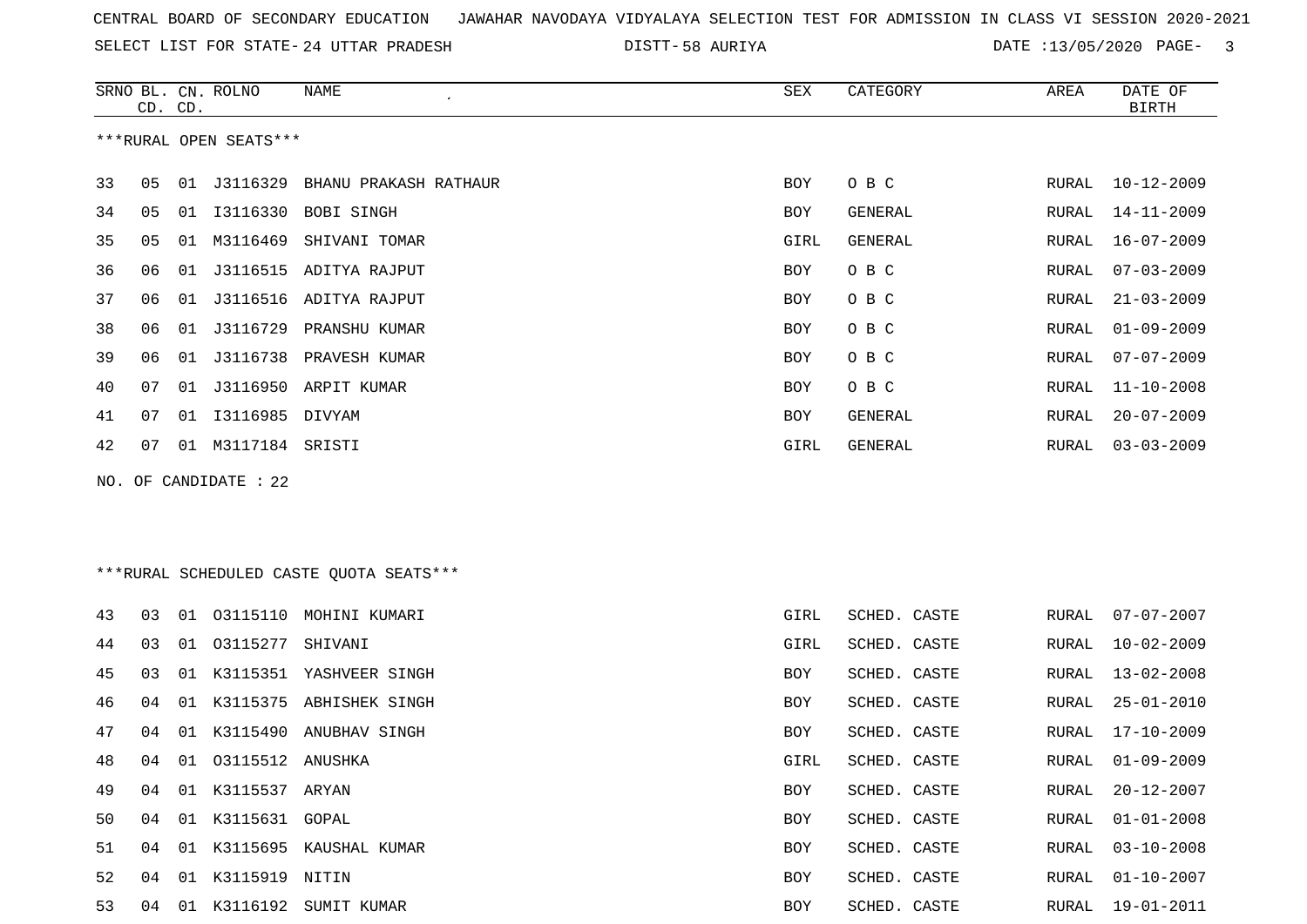SELECT LIST FOR STATE- DISTT- 24 UTTAR PRADESH

58 AURIYA DATE :13/05/2020 PAGE- 4

|                                         | CD. CD. |  | SRNO BL. CN. ROLNO | NAME                             | SEX        | CATEGORY     | AREA  | DATE OF<br>BIRTH |  |  |
|-----------------------------------------|---------|--|--------------------|----------------------------------|------------|--------------|-------|------------------|--|--|
| ***RURAL SCHEDULED CASTE OUOTA SEATS*** |         |  |                    |                                  |            |              |       |                  |  |  |
| 54                                      | 05      |  |                    | 01 K3116459 SHAURYA PRATAP SINGH | BOY        | SCHED. CASTE | RURAL | 05-12-2008       |  |  |
| 55                                      | 05      |  |                    | 01 K3116464 SHIVA JI RAV         | BOY        | SCHED. CASTE | RURAL | $30 - 12 - 2009$ |  |  |
| 56                                      | 06      |  |                    | 01 K3116632 JITENDRA SINGH       | <b>BOY</b> | SCHED. CASTE | RURAL | 06-07-2009       |  |  |
| 57                                      | 06      |  | 01 03116750 PRIYA  |                                  | GIRL       | SCHED. CASTE | RURAL | $04 - 05 - 2007$ |  |  |
| 58                                      | 06      |  |                    | 01 K3116773 RISHABH KUMAR        | BOY        | SCHED. CASTE | RURAL | $01 - 01 - 2009$ |  |  |
| 59                                      | 07      |  |                    | 01 03117025 KM AKSHARA           | GIRL       | SCHED. CASTE | RURAL | 13-08-2009       |  |  |
| NO. OF CANDIDATE : $17$                 |         |  |                    |                                  |            |              |       |                  |  |  |

### \*\*\*RURAL BACKWARD CLASS QUOTA SEATS\*\*\*

| 60 | 02 | 01 |                     | N3114471 KANCHAN RAJPUT   | GIRL       | O B C | RURAL | $28 - 07 - 2009$ |
|----|----|----|---------------------|---------------------------|------------|-------|-------|------------------|
| 61 | 02 | 01 | J3114573            | MUHAMMAD SOEL             | <b>BOY</b> | O B C | RURAL | $24 - 10 - 2010$ |
| 62 | 03 | 01 | N3115187 RAGINI     |                           | GIRL       | O B C | RURAL | $25 - 12 - 2008$ |
| 63 | 04 | 01 |                     | J3115364 ABHI KUMAR       | BOY        | O B C | RURAL | $06 - 08 - 2009$ |
| 64 | 04 | 01 | J3115372 ABHISHEK   |                           | <b>BOY</b> | O B C | RURAL | $01 - 08 - 2007$ |
| 65 | 04 | 01 |                     | J3115425 AMAN KUMAR       | BOY        | O B C | RURAL | $25 - 07 - 2010$ |
| 66 | 04 | 01 | J3115483 ANSHU      |                           | <b>BOY</b> | O B C | RURAL | $01 - 01 - 2009$ |
| 67 | 04 | 01 |                     | J3115489 ANUBHAV KUSHWAHA | BOY        | O B C | RURAL | $21 - 08 - 2009$ |
| 68 | 04 | 01 | N3115514 ANUSHKA    |                           | GIRL       | O B C | RURAL | $01 - 01 - 2008$ |
| 69 | 04 |    |                     | 01 N3116059 SAKSHI DEVI   | GIRL       | O B C | RURAL | $05 - 07 - 2010$ |
| 70 | 04 | 01 | N3116157            | SHIWANGI                  | GIRL       | O B C | RURAL | $10 - 08 - 2010$ |
| 71 | 04 | 01 |                     | N3116239 VAISHANVI PAL    | GIRL       | O B C | RURAL | $28 - 03 - 2008$ |
| 72 | 04 | 01 | J3116281 YOGESH     |                           | BOY        | O B C | RURAL | $12 - 07 - 2010$ |
| 73 | 05 | 01 | N3116448            | SANDHYA                   | GIRL       | O B C | RURAL | $10 - 01 - 2010$ |
| 74 | 06 |    | 01 N3116619 HARSITA |                           | GIRL       | O B C | RURAL | $20 - 09 - 2009$ |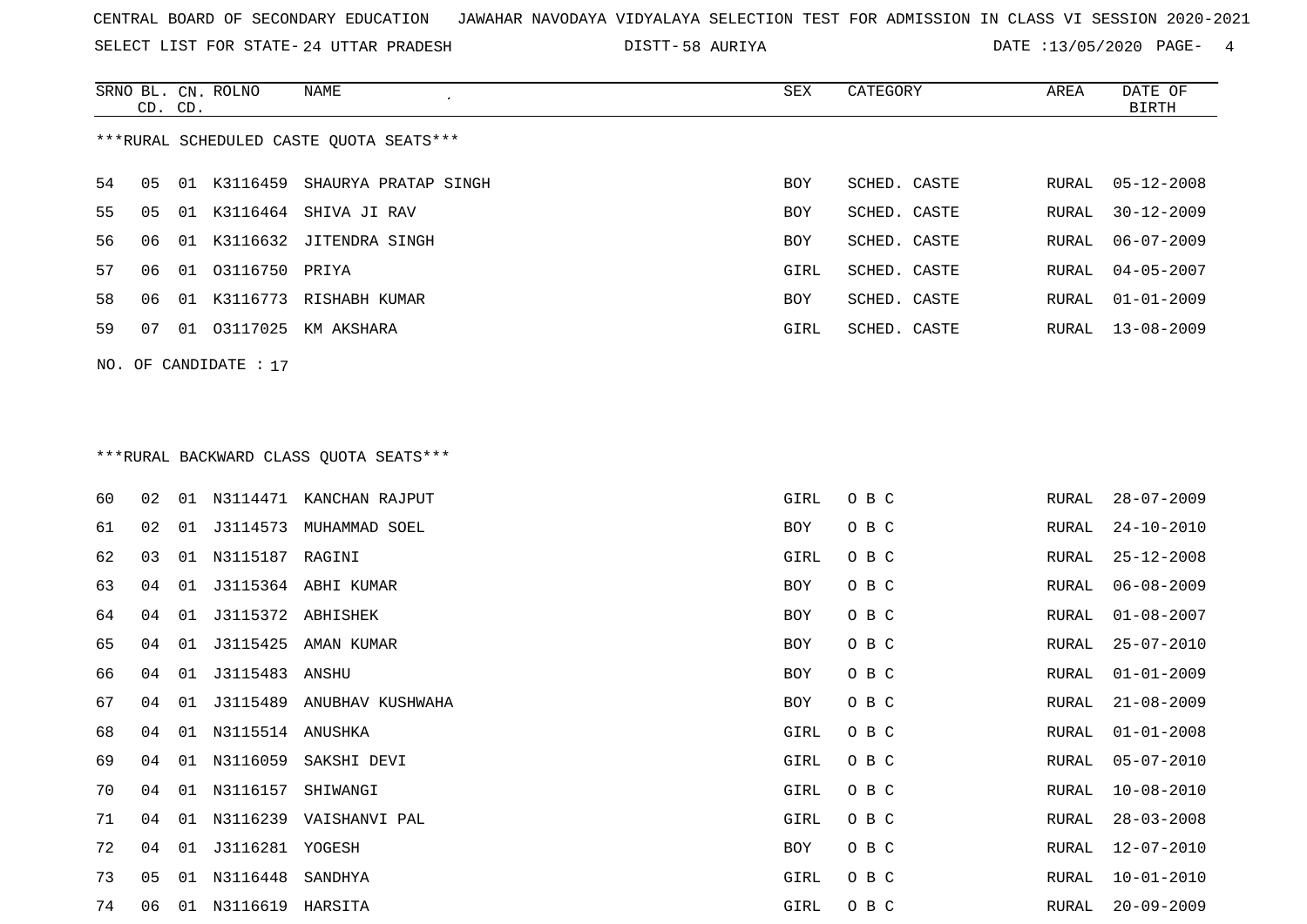SELECT LIST FOR STATE- DISTT- 24 UTTAR PRADESH

58 AURIYA DATE :13/05/2020 PAGE- 5

|                                         | CD. CD.                                 |    | SRNO BL. CN. ROLNO    | NAME<br>$\cdot$             | ${\tt SEX}$ | CATEGORY     | AREA  | DATE OF<br>BIRTH |  |  |  |  |
|-----------------------------------------|-----------------------------------------|----|-----------------------|-----------------------------|-------------|--------------|-------|------------------|--|--|--|--|
|                                         | *** RURAL BACKWARD CLASS QUOTA SEATS*** |    |                       |                             |             |              |       |                  |  |  |  |  |
| 75                                      | 07                                      |    | 01 N3117183 SRISTHI   |                             | GIRL        | O B C        | RURAL | $04 - 04 - 2009$ |  |  |  |  |
|                                         |                                         |    | NO. OF CANDIDATE : 16 |                             |             |              |       |                  |  |  |  |  |
|                                         |                                         |    |                       |                             |             |              |       |                  |  |  |  |  |
| ***RURAL SCHEDULED TRIBE QUOTA SEATS*** |                                         |    |                       |                             |             |              |       |                  |  |  |  |  |
| 76                                      | 04                                      |    |                       | 01 L3115416 AKSHAY KUMAR    | <b>BOY</b>  | SCHED. TRIBE | RURAL | $25 - 05 - 2009$ |  |  |  |  |
| 77                                      | 04                                      |    |                       | 01 K3115686 KARAN JAIN      | BOY         | SCHED. CASTE | RURAL | $06 - 02 - 2009$ |  |  |  |  |
| 78                                      | 04                                      | 01 | K3116037              | ROHIT KUMAR                 | <b>BOY</b>  | SCHED. CASTE | RURAL | $12 - 08 - 2008$ |  |  |  |  |
| 79                                      | 05                                      |    |                       | 01 K3116478 SURYANSH GAUTAM | BOY         | SCHED. CASTE | RURAL | $04 - 07 - 2008$ |  |  |  |  |
| 80                                      | 06                                      |    | 01 K3116706 NIKHIL    |                             | <b>BOY</b>  | SCHED. CASTE | RURAL | $22 - 07 - 2009$ |  |  |  |  |
| NO. OF CANDIDATE : 5                    |                                         |    |                       |                             |             |              |       |                  |  |  |  |  |

TOTAL SELECTED CANDIDATE : 80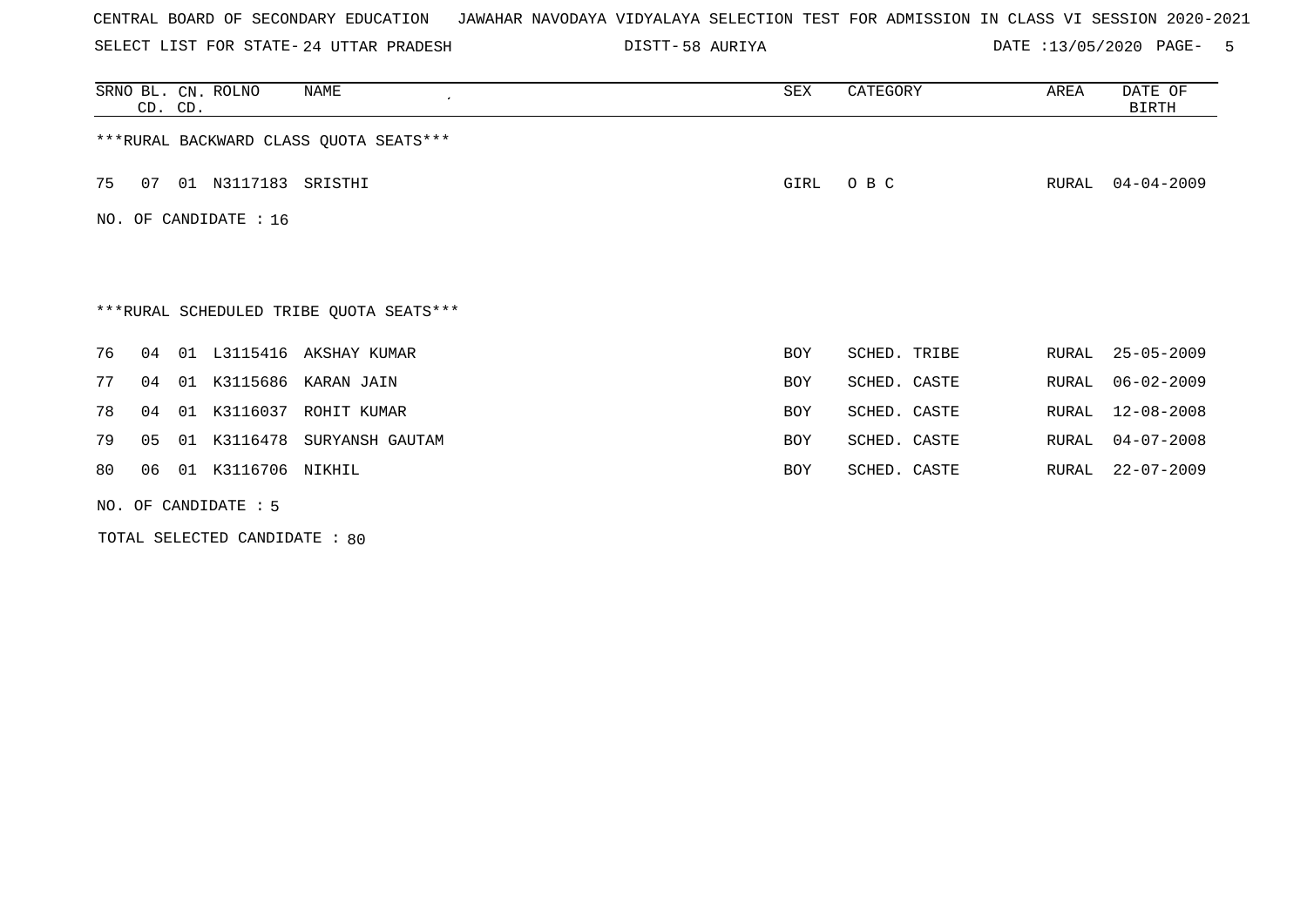SELECT LIST FOR STATE- DISTT- 24 UTTAR PRADESH

59 BALRAMPUR DATE :13/05/2020 PAGE- 1

|                                        |                      | CD. CD. | SRNO BL. CN. ROLNO   | <b>NAME</b>                            | ${\tt SEX}$ | CATEGORY     | AREA  | DATE OF<br><b>BIRTH</b> |  |  |
|----------------------------------------|----------------------|---------|----------------------|----------------------------------------|-------------|--------------|-------|-------------------------|--|--|
|                                        |                      |         | ***OPEN UR SEATS***  |                                        |             |              |       |                         |  |  |
| 1                                      | 02                   |         |                      | 01 J3117852 MOHD SHAMSHAD              | <b>BOY</b>  | O B C        | RURAL | $20 - 05 - 2009$        |  |  |
| 2                                      | 06                   |         | 01 J3120112          | SAURABH KUMAR                          | BOY         | O B C        | RURAL | $05 - 06 - 2008$        |  |  |
| 3                                      | 09                   |         |                      | 01 M3121152 VARTIKA PANDEY             | GIRL        | GENERAL      | RURAL | $05 - 05 - 2008$        |  |  |
| 4                                      | 09                   |         |                      | 01 J3121171 VIVEK VERMA                | <b>BOY</b>  | O B C        | RURAL | $01 - 01 - 2008$        |  |  |
|                                        |                      |         | NO. OF CANDIDATE : 4 |                                        |             |              |       |                         |  |  |
|                                        |                      |         |                      |                                        |             |              |       |                         |  |  |
|                                        |                      |         |                      |                                        |             |              |       |                         |  |  |
|                                        |                      |         |                      | ***OPEN SCHEDULED CASTE QUOTA SEATS*** |             |              |       |                         |  |  |
| 5                                      |                      |         | 04 01 03118754 MADHU |                                        | GIRL        | SCHED. CASTE |       | RURAL 15-10-2007        |  |  |
| 6                                      | 07                   |         |                      | 01 K3120459 SATYAM KUMAR               | <b>BOY</b>  | SCHED. CASTE | RURAL | $29 - 11 - 2009$        |  |  |
|                                        |                      |         | NO. OF CANDIDATE : 2 |                                        |             |              |       |                         |  |  |
|                                        |                      |         |                      |                                        |             |              |       |                         |  |  |
|                                        |                      |         |                      |                                        |             |              |       |                         |  |  |
| *** OPEN BACKWARD CLASS QUOTA SEATS*** |                      |         |                      |                                        |             |              |       |                         |  |  |
| 7                                      | 03                   |         |                      | 01 J3118404 PRAMOD KUMAR VERMA         | <b>BOY</b>  | O B C        |       | RURAL 13-05-2009        |  |  |
| 8                                      | 04                   |         |                      | 01 N3118762 MAMTA TADAV                | GIRL        | O B C        | RURAL | $01 - 01 - 2010$        |  |  |
| 9                                      |                      |         |                      | 05 02 J3119526 PIYOOSH YADAV           | <b>BOY</b>  | O B C        | RURAL | $07 - 07 - 2009$        |  |  |
|                                        | NO. OF CANDIDATE : 3 |         |                      |                                        |             |              |       |                         |  |  |

\*\*\*OPEN SCHEDULED TRIBE QUOTA SEATS\*\*\*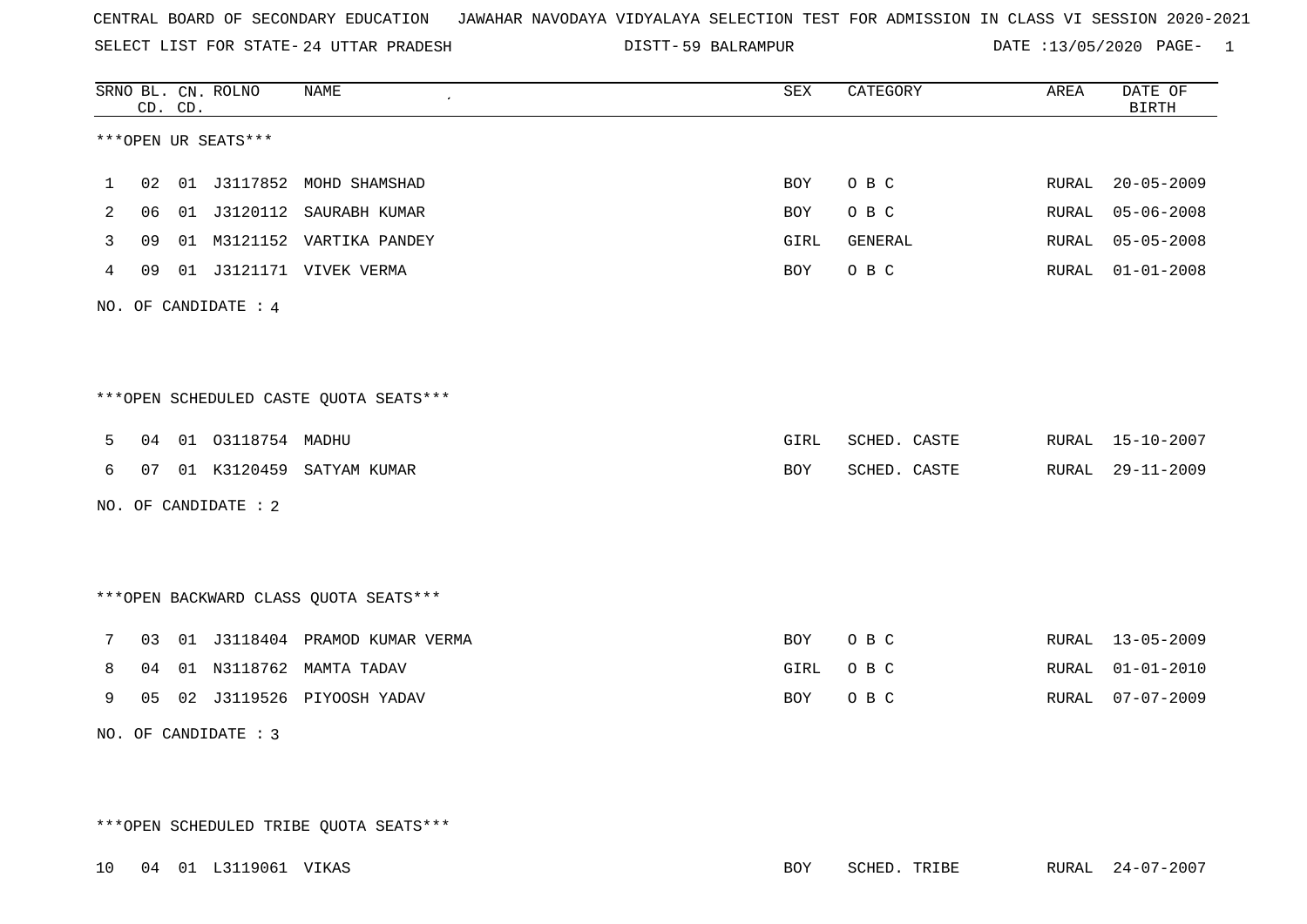| CENTRAL BOARD OF SECONDARY EDUCATION – JAWAHAR NAVODAYA VIDYALAYA SELECTION TEST FOR ADMISSION IN CLASS VI SESSION 2020-2021 |  |
|------------------------------------------------------------------------------------------------------------------------------|--|
|------------------------------------------------------------------------------------------------------------------------------|--|

SELECT LIST FOR STATE- 24 UTTAR PRADESH

24 UTTAR PRADESH 59 BALRAMPUR DATE :13/05/2020 PAGE- 2

|    | CD. CD.                |    | SRNO BL. CN. ROLNO     | NAME                         | SEX        | CATEGORY       | AREA         | DATE OF<br><b>BIRTH</b> |  |  |
|----|------------------------|----|------------------------|------------------------------|------------|----------------|--------------|-------------------------|--|--|
|    |                        |    | NO. OF CANDIDATE : $1$ |                              |            |                |              |                         |  |  |
|    |                        |    |                        |                              |            |                |              |                         |  |  |
|    |                        |    |                        |                              |            |                |              |                         |  |  |
|    | ***RURAL OPEN SEATS*** |    |                        |                              |            |                |              |                         |  |  |
| 11 | 01                     | 01 | J3117333               | MANEESH KUMAR VERMA          | <b>BOY</b> | O B C          | RURAL        | $04 - 07 - 2008$        |  |  |
| 12 | 01                     | 01 | J3117378               | PATEL AJAY CHAUDHARY         | <b>BOY</b> | O B C          | RURAL        | $10 - 02 - 2009$        |  |  |
| 13 | 02                     | 01 | J3117711               | GYANESH YADAV                | <b>BOY</b> | O B C          | RURAL        | $07 - 08 - 2009$        |  |  |
| 14 | 02                     | 01 | J3117846               | MOHAMMAD SALMAN SEKH MANSURI | <b>BOY</b> | O B C          | RURAL        | $15 - 06 - 2007$        |  |  |
| 15 | 03                     | 01 | J3118270               | AVNISH MAURYA                | <b>BOY</b> | O B C          | <b>RURAL</b> | $08 - 03 - 2010$        |  |  |
| 16 | 03                     | 01 | M3118475               | SHAGUN TIWARI                | GIRL       | GENERAL        | RURAL        | $26 - 06 - 2008$        |  |  |
| 17 | 04                     | 01 | J3118668               | DINESH VERMA                 | BOY        | O B C          | RURAL        | $04 - 03 - 2008$        |  |  |
| 18 | 04                     | 01 | J3118982               | SHIVAM VERMA                 | BOY        | O B C          | RURAL        | $01 - 10 - 2008$        |  |  |
| 19 | 05                     | 01 | M3119139               | ANCHAL SHUKLA                | GIRL       | GENERAL        | RURAL        | $28 - 08 - 2009$        |  |  |
| 20 | 05                     | 02 | J3119509               | PANKAJ JAISWAL               | BOY        | O B C          | RURAL        | $12 - 05 - 2009$        |  |  |
| 21 | 06                     | 01 | I3120162               | VAIBHAV SHRIVASTVA           | <b>BOY</b> | <b>GENERAL</b> | RURAL        | $01 - 08 - 2009$        |  |  |
| 22 | 07                     | 01 | M3120296               | KM SAMEEKSHA DUBEY           | GIRL       | <b>GENERAL</b> | RURAL        | $18 - 02 - 2009$        |  |  |
| 23 | 08                     | 01 | M3120694               | NITU SHUKLA                  | GIRL       | GENERAL        | RURAL        | $01 - 06 - 2007$        |  |  |
| 24 | 09                     | 01 | J3120884               | ANUBHAV                      | BOY        | O B C          | RURAL        | $10 - 06 - 2008$        |  |  |
| 25 | 09                     | 01 | I3120888               | ARIHANT TIWARI               | <b>BOY</b> | GENERAL        | RURAL        | $09 - 04 - 2010$        |  |  |

NO. OF CANDIDATE : 15

\*\*\*RURAL SCHEDULED CASTE QUOTA SEATS\*\*\*

|  |  | 26 02 01 K3118125 SUNIL PASWAN |     | SCHED. CASTE |  | RURAL 05-03-2008 |
|--|--|--------------------------------|-----|--------------|--|------------------|
|  |  | 27 06 01 K3120085 ROHIT KUMAR  | BOY | SCHED. CASTE |  | RURAL 12-07-2008 |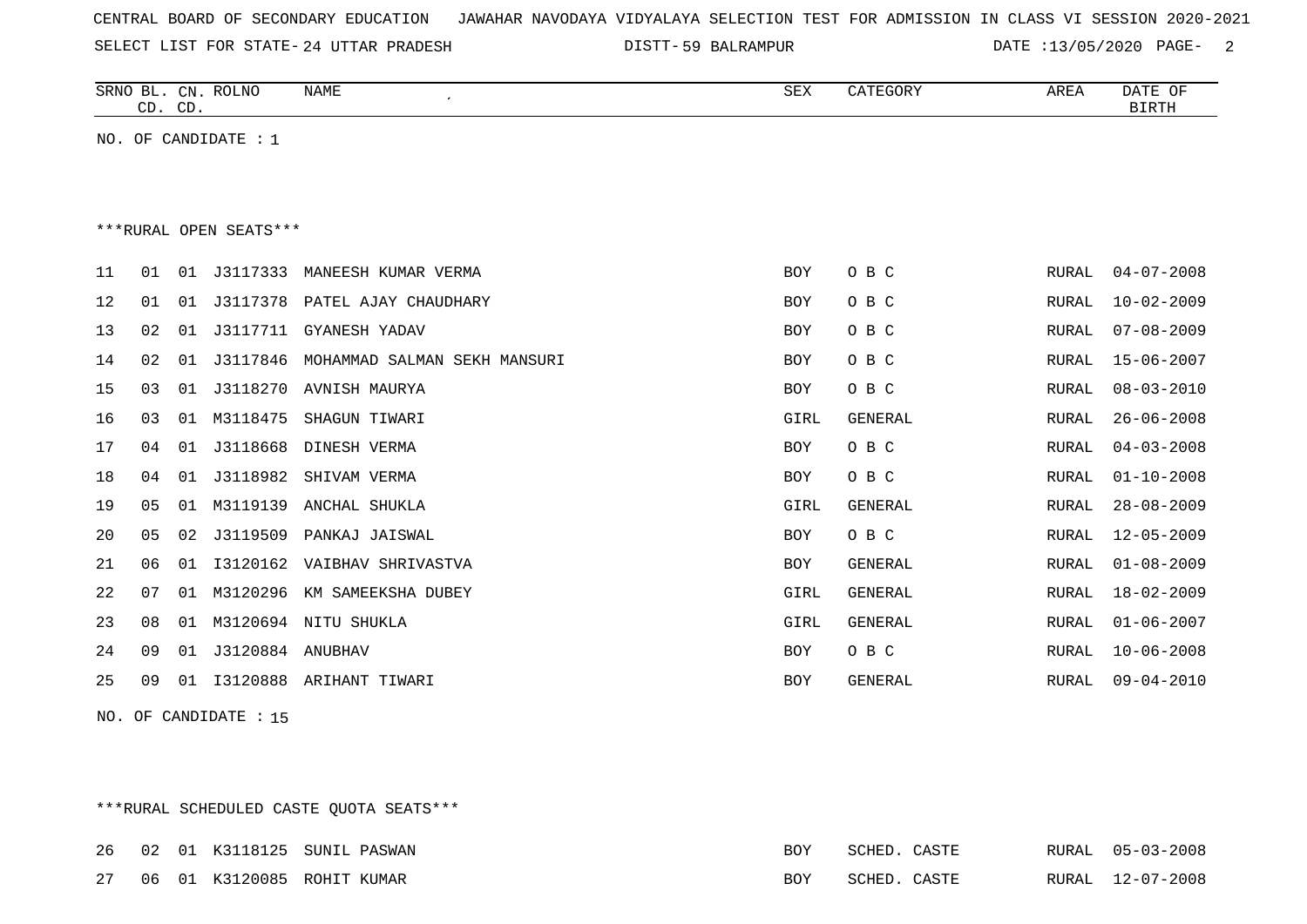SELECT LIST FOR STATE- DISTT- 24 UTTAR PRADESH

59 BALRAMPUR DATE :13/05/2020 PAGE- 3

|    | CD. | CD. | SRNO BL. CN. ROLNO   | NAME                                     | SEX        | CATEGORY     | AREA  | DATE OF<br><b>BIRTH</b> |
|----|-----|-----|----------------------|------------------------------------------|------------|--------------|-------|-------------------------|
|    |     |     |                      | *** RURAL SCHEDULED CASTE QUOTA SEATS*** |            |              |       |                         |
| 28 | 08  |     |                      | 01 03120709 PRATIBHA DEVI                | GIRL       | SCHED. CASTE | RURAL | $06 - 07 - 2008$        |
| 29 | 09  |     |                      | 01 K3121036 PRASHANT KUMAR KANAUJIYA     | BOY        | SCHED. CASTE | RURAL | $01 - 07 - 2008$        |
| 30 | 09  |     |                      | 01 K3121048 PUNEET KUMAR                 | BOY        | SCHED. CASTE | RURAL | $12 - 05 - 2009$        |
|    |     |     | NO. OF CANDIDATE : 5 |                                          |            |              |       |                         |
|    |     |     |                      |                                          |            |              |       |                         |
|    |     |     |                      |                                          |            |              |       |                         |
|    |     |     |                      | *** RURAL BACKWARD CLASS QUOTA SEATS***  |            |              |       |                         |
| 31 | 03  |     |                      | 01 J3118434 RAJNISH MAURYA               | BOY        | O B C        | RURAL | $05 - 10 - 2009$        |
| 32 | 03  |     |                      | 01 N3118452 ROLI YADAV                   | GIRL       | O B C        | RURAL | $26 - 01 - 2010$        |
| 33 | 04  |     |                      | 01 N3118755 MADHU MAURYA                 | GIRL       | O B C        | RURAL | $07 - 08 - 2009$        |
| 34 | 05  | 01  |                      | N3119221 AYUSHI YADAV                    | GIRL       | O B C        | RURAL | 12-02-2011              |
| 35 | 07  | 01  |                      | J3120404 RAJVEER PATEL                   | <b>BOY</b> | O B C        | RURAL | $05 - 09 - 2010$        |
| 36 | 09  |     |                      | 01 J3120853 ALOK KAUSHAL                 | <b>BOY</b> | O B C        | RURAL | $15 - 04 - 2011$        |
| 37 | 09  |     |                      | 01 N3120974 MAHI VERMA                   | GIRL       | O B C        | RURAL | $07 - 12 - 2010$        |
| 38 | 09  |     |                      | 01 N3121044 PRIYA KAUSHAL                | GIRL       | O B C        | RURAL | $05 - 04 - 2011$        |
|    |     |     | NO. OF CANDIDATE : 8 |                                          |            |              |       |                         |
|    |     |     |                      |                                          |            |              |       |                         |
|    |     |     |                      |                                          |            |              |       |                         |
|    |     |     |                      | ***RURAL SCHEDULED TRIBE QUOTA SEATS***  |            |              |       |                         |
| 39 | 05  |     |                      | 01 L3119323 KANHAI PRASAD                | <b>BOY</b> | SCHED. TRIBE | RURAL | $24 - 05 - 2010$        |
| 40 | 05  |     |                      | 02 L3119511 PARMESHWER                   | BOY        | SCHED. TRIBE | RURAL | $01 - 05 - 2009$        |
|    |     |     | NO. OF CANDIDATE : 2 |                                          |            |              |       |                         |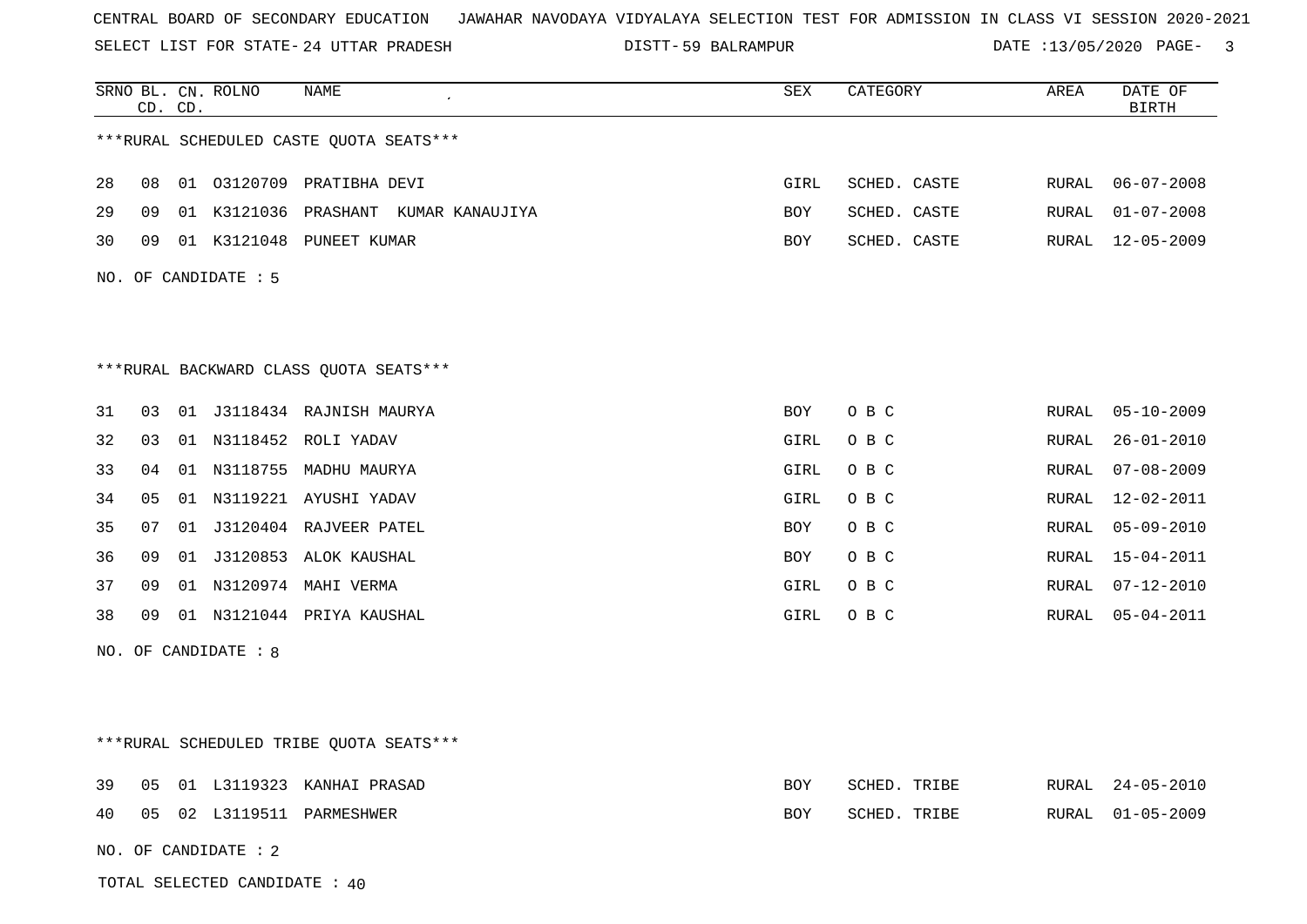SELECT LIST FOR STATE- DISTT- 24 UTTAR PRADESH

60 MORADABAD DATE :13/05/2020 PAGE- 1

|              |    | CD. CD. | SRNO BL. CN. ROLNO    | NAME<br>$\epsilon$          | SEX        | CATEGORY     | AREA  | DATE OF<br><b>BIRTH</b> |
|--------------|----|---------|-----------------------|-----------------------------|------------|--------------|-------|-------------------------|
|              |    |         | ***OPEN UR SEATS***   |                             |            |              |       |                         |
| $\mathbf{1}$ | 01 |         |                       | 01 J3121175 AADRESH YADAV   | <b>BOY</b> | O B C        | RURAL | $16 - 08 - 2008$        |
| 2            | 01 |         |                       | 01 I3121487 PUSHKAL CHAUBE  | <b>BOY</b> | GENERAL      | RURAL | $08 - 07 - 2010$        |
| 3            | 01 |         |                       | 01 N3121582 TEENA PRAJAPATI | GIRL       | O B C        | RURAL | $03 - 05 - 2008$        |
| 4            | 02 | 01      |                       | J3121822 KAPIL KUMAR        | BOY        | O B C        | RURAL | $07 - 09 - 2007$        |
| 5            | 03 | 01      | I3122353              | GOLU KUMAR                  | <b>BOY</b> | GENERAL      | RURAL | $13 - 01 - 2010$        |
| 6            | 03 | 01      | K3122590              | OMKAR SINGH                 | <b>BOY</b> | SCHED. CASTE | RURAL | 15-08-2010              |
| 7            | 04 | 01      | J3123371              | ZEESHAN MALIK               | <b>BOY</b> | O B C        | RURAL | $19 - 09 - 2008$        |
| 8            | 05 | 01      | C3123485              | AYUSH KUMAR                 | <b>BOY</b> | SCHED. CASTE | URBAN | $12 - 03 - 2010$        |
| 9            | 05 | 01      |                       | B3123874 UTKARSH CHAHAL     | BOY        | O B C        | URBAN | $01 - 10 - 2008$        |
| 10           | 07 |         | 01 M3124312 ALISHA    |                             | GIRL       | GENERAL      | RURAL | $01 - 08 - 2007$        |
|              |    |         | NO. OF CANDIDATE : 10 |                             |            |              |       |                         |

\*\*\*OPEN SCHEDULED CASTE QUOTA SEATS\*\*\*

|  |                           | 11 02 01 K3121869 MANISH KUMAR  | BOY        | SCHED. CASTE |  | RURAL 26-07-2008 |
|--|---------------------------|---------------------------------|------------|--------------|--|------------------|
|  |                           | 12 03 01 K3122202 ABHINAV SINGH | BOY        | SCHED. CASTE |  | RURAL 30-08-2010 |
|  | 13 05 01 G3123491 BHUMIKA |                                 | GIRL       | SCHED. CASTE |  | URBAN 26-12-2008 |
|  | 14 06 01 C3124019 HRITIK  |                                 | <b>BOY</b> | SCHED. CASTE |  | URBAN 20-08-2008 |

NO. OF CANDIDATE : 4

\*\*\*OPEN BACKWARD CLASS QUOTA SEATS\*\*\* 15 02 01 J3121647 ADITYA KUMAR BOY O B C RURAL 24-10-2008 16 02 01 N3121731 BHUMIKA YADAV GIRL O B C RURAL 24-02-2008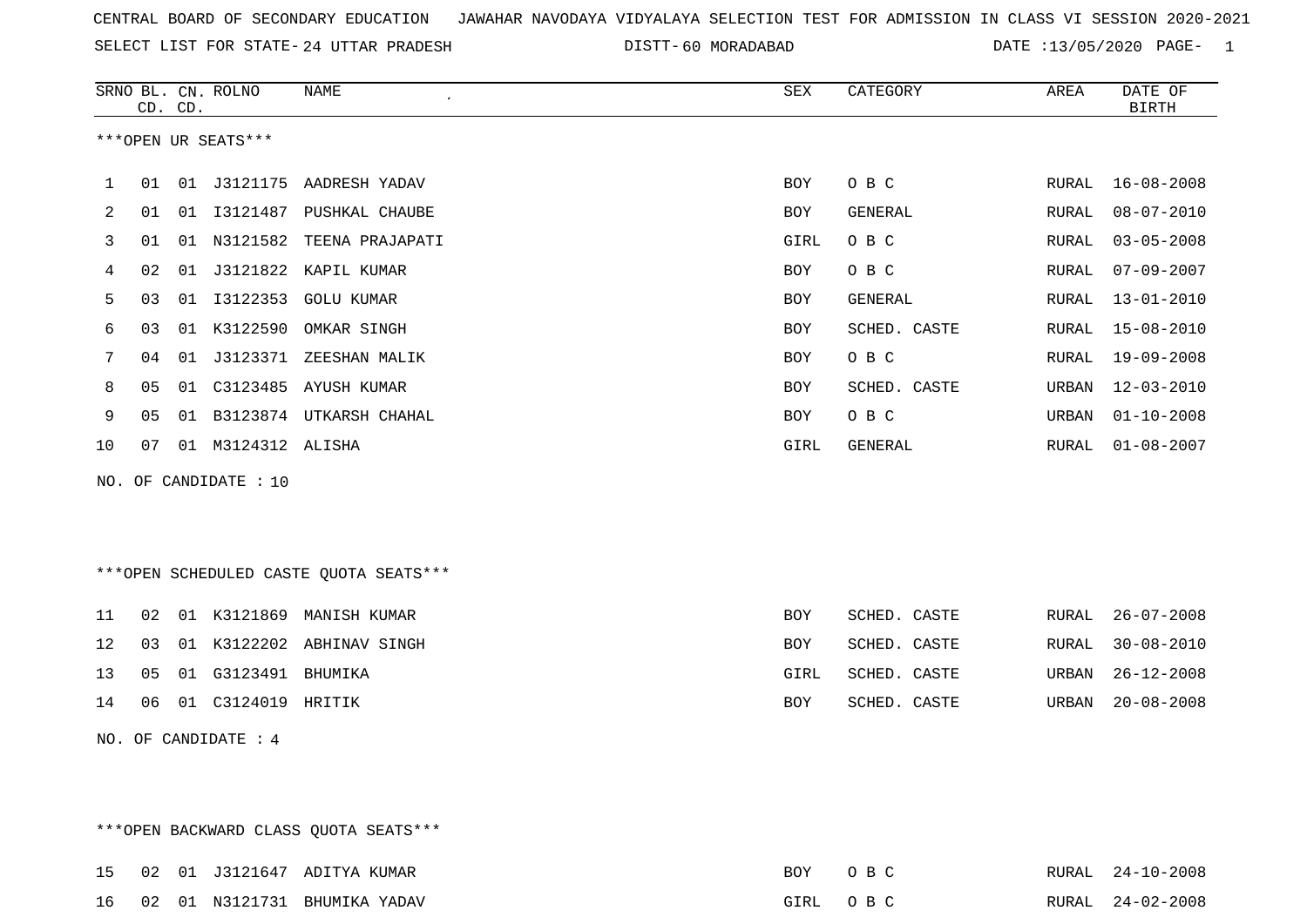SELECT LIST FOR STATE- DISTT- 24 UTTAR PRADESH

60 MORADABAD DATE :13/05/2020 PAGE- 2

|    |    | CD. CD. | SRNO BL. CN. ROLNO     | NAME                                   | SEX  | CATEGORY     | AREA         | DATE OF<br><b>BIRTH</b> |
|----|----|---------|------------------------|----------------------------------------|------|--------------|--------------|-------------------------|
|    |    |         |                        | *** OPEN BACKWARD CLASS QUOTA SEATS*** |      |              |              |                         |
| 17 | 02 |         | 02 N3122123 SRASTI     |                                        | GIRL | O B C        | RURAL        | $27 - 08 - 2008$        |
| 18 | 03 |         | 01 J3122752            | SONU KUMAR                             | BOY  | O B C        | RURAL        | $10 - 08 - 2009$        |
| 19 | 06 |         | 01 N3124170            | PREET KAUR                             | GIRL | O B C        | RURAL        | $02 - 08 - 2009$        |
|    |    |         | NO. OF CANDIDATE : 5   |                                        |      |              |              |                         |
|    |    |         |                        | ***OPEN SCHEDULED TRIBE QUOTA SEATS*** |      |              |              |                         |
| 20 |    |         |                        | 05 01 H3123889 VIDHI MARTOLIA          | GIRL | SCHED. TRIBE | URBAN        | 05-04-2009              |
|    |    |         | NO. OF CANDIDATE : $1$ |                                        |      |              |              |                         |
|    |    |         |                        |                                        |      |              |              |                         |
|    |    |         |                        |                                        |      |              |              |                         |
|    |    |         | ***RURAL OPEN SEATS*** |                                        |      |              |              |                         |
| 21 | 01 |         |                        | 01 J3121414 MOHD. FARMAN               | BOY  | O B C        | RURAL        | $18 - 05 - 2008$        |
| 22 | 01 |         |                        | 01 K3121453 NITIN KUMAR                | BOY  | SCHED. CASTE | RURAL        | $01 - 07 - 2009$        |
| 23 | 01 |         | 01 J3121586            | UMANG VERMA                            | BOY  | O B C        | RURAL        | $26 - 04 - 2008$        |
| 24 | 02 | 01      |                        | M3121630 AARADHYA SINGH                | GIRL | GENERAL      | RURAL        | $10 - 02 - 2008$        |
| 25 | 02 |         | 01 M3121657 ALINA      |                                        | GIRL | GENERAL      | RURAL        | $05 - 08 - 2008$        |
| 26 | 02 | 01      | M3121877               | MANVI RAJPUT                           | GIRL | GENERAL      | RURAL        | $10 - 11 - 2009$        |
| 27 |    |         |                        | 02 02 M3122183 ZIYA KHAN               | GIRL | GENERAL      | RURAL        | 15-01-2009              |
| 28 | 03 |         |                        | 01 J3122351 GAUTAM KUMAR               | BOY  | O B C        | <b>RURAL</b> | $10 - 07 - 2008$        |
| 29 | 03 |         |                        | 01 J3122573 NIKHIL SANGWAN             | BOY  | O B C        | RURAL        | $04 - 05 - 2008$        |
| 30 | 03 |         |                        | 01 J3122660 ROHIT RAY                  | BOY  | O B C        | RURAL        | $28 - 09 - 2008$        |
| 31 | 04 | 01      | J3123082               | MANU SAINI                             | BOY  | O B C        | RURAL        | $08 - 06 - 2010$        |
| 32 | 04 |         |                        | 01 03123223 REEMA BISWAS               | GIRL | SCHED. CASTE | RURAL        | 15-06-2009              |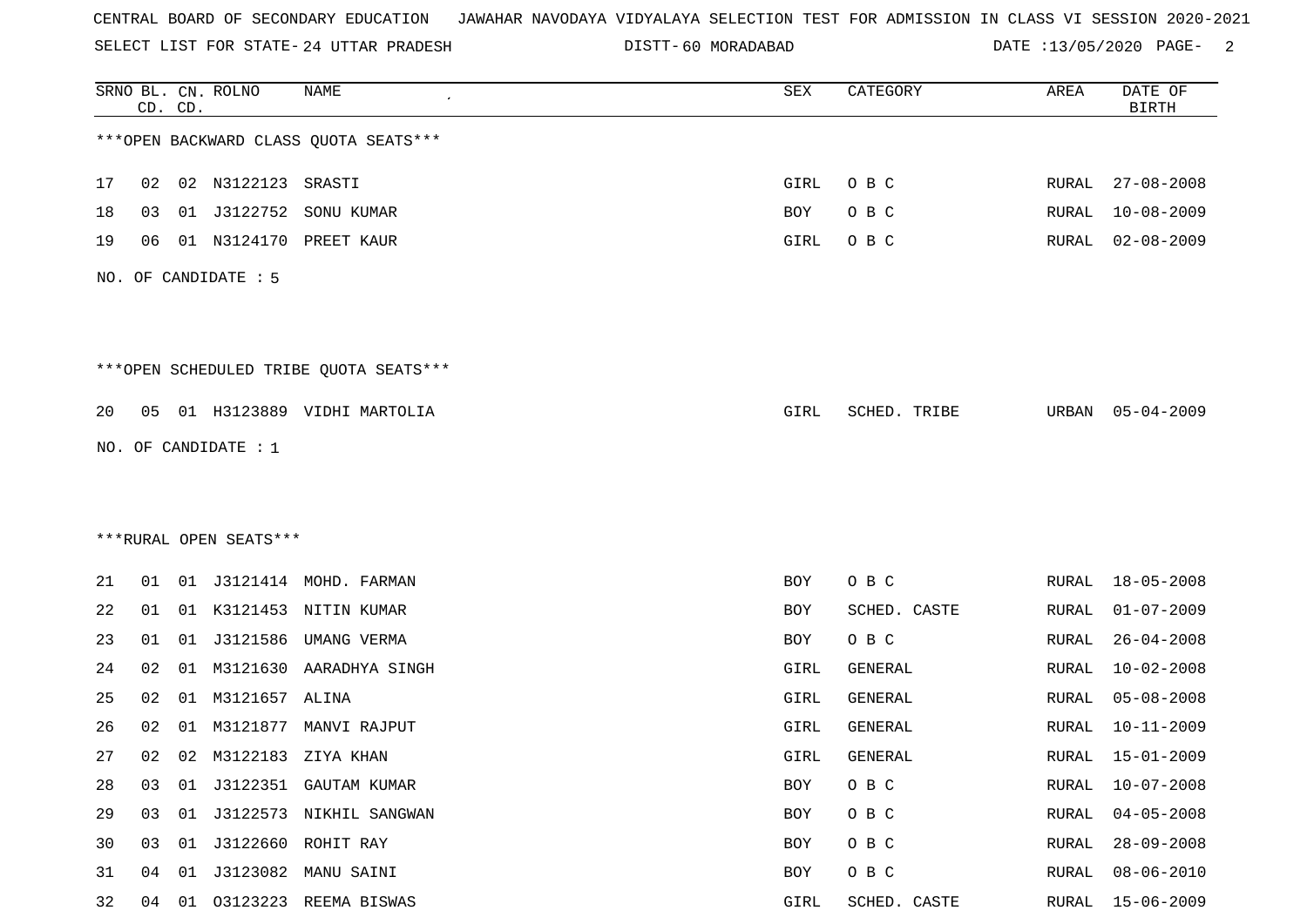SELECT LIST FOR STATE- DISTT- 24 UTTAR PRADESH

60 MORADABAD DATE :13/05/2020 PAGE- 3

|    | CD. CD. | SRNO BL. CN. ROLNO     | NAME                                    | SEX        | CATEGORY     | AREA          | DATE OF<br><b>BIRTH</b> |
|----|---------|------------------------|-----------------------------------------|------------|--------------|---------------|-------------------------|
|    |         | ***RURAL OPEN SEATS*** |                                         |            |              |               |                         |
| 33 | 04      | 01 J3123257            | SAMEER KHAN                             | <b>BOY</b> | O B C        | RURAL         | $20 - 12 - 2008$        |
| 34 | 05      |                        | 01 J3123484 AYUSH KAHAL                 | <b>BOY</b> | O B C        | RURAL         | $20 - 07 - 2009$        |
| 35 | 05      |                        | 01 I3123652 MOHAMMAD ROUHAN HUSAIN      | BOY        | GENERAL      | RURAL         | $03 - 11 - 2009$        |
| 36 | 05      |                        | 01 I3123661 MOHD MOHSIN                 | <b>BOY</b> | GENERAL      | RURAL         | $27 - 08 - 2010$        |
| 37 | 06      |                        |                                         | <b>BOY</b> | O B C        | ${\tt RURAL}$ | $20 - 03 - 2008$        |
| 38 | 06      |                        | 01 I3124256 SHUAIB ALI                  | <b>BOY</b> | GENERAL      | RURAL         | $01 - 03 - 2008$        |
| 39 | 06      |                        | 01 J3124267 SUKHVEER YADAV              | <b>BOY</b> | O B C        | RURAL         | $20 - 06 - 2007$        |
| 40 | 07      |                        | 01 I3124371 HAPPY GUPTA                 | BOY        | GENERAL      | ${\tt RURAL}$ | $13 - 10 - 2008$        |
| 41 | 07      | 01 03124396 KUMKUM     |                                         | GIRL       | SCHED. CASTE | RURAL         | $03 - 12 - 2009$        |
| 42 | 07      |                        | 01 M3124493 SAFURA KHATOON              | GIRL       | GENERAL      | RURAL         | $30 - 12 - 2008$        |
| 43 | 07      |                        | 01 M3124525 SOFIYA KHAN                 | GIRL       | GENERAL      | RURAL         | $10 - 10 - 2009$        |
| 44 | 07      |                        | 01 I3124537 VAIBHAV BANSAL              | BOY        | GENERAL      | RURAL         | 12-12-2009              |
| 45 | 08      |                        | 02 J3124976 SACHIN CHAHAL               | BOY        | O B C        | RURAL         | $07 - 05 - 2010$        |
| 46 | 08      |                        | 02 J3125040 SHIVANSH GOLE               | <b>BOY</b> | O B C        | RURAL         | $01 - 08 - 2010$        |
|    |         | NO. OF CANDIDATE : 26  |                                         |            |              |               |                         |
|    |         |                        | ***RURAL SCHEDULED CASTE QUOTA SEATS*** |            |              |               |                         |
|    |         |                        |                                         |            |              |               |                         |
| 47 | 01      | 01 K3121287 DIPANSHU   |                                         | <b>BOY</b> | SCHED. CASTE | RURAL         | $24 - 06 - 2010$        |
| 48 | 01      |                        | 01 K3121314 HIMANSHU KUMAR              | BOY        | SCHED. CASTE | RURAL         | $01 - 01 - 2008$        |
| 49 | 01      |                        | 01 03121346 KM BHARTI                   | GIRL       | SCHED. CASTE | RURAL         | $01 - 07 - 2009$        |
| 50 | 01      |                        | 01 K3121375 MANISH KUMAR                | BOY        | SCHED. CASTE | RURAL         | $03 - 06 - 2009$        |

|  |                           | 51 01 01 03121548 SHIVMANI KUMARI | GIRL | SCHED. CASTE | RURAL 13-07-2008 |
|--|---------------------------|-----------------------------------|------|--------------|------------------|
|  | 52 02 01 03121668 ANAMIKA |                                   | GIRL | SCHED. CASTE | RURAL 14-10-2009 |
|  |                           | 53 02 01 K3121880 MAYANK KUMAR    | BOY  | SCHED. CASTE | RURAL 31-08-2008 |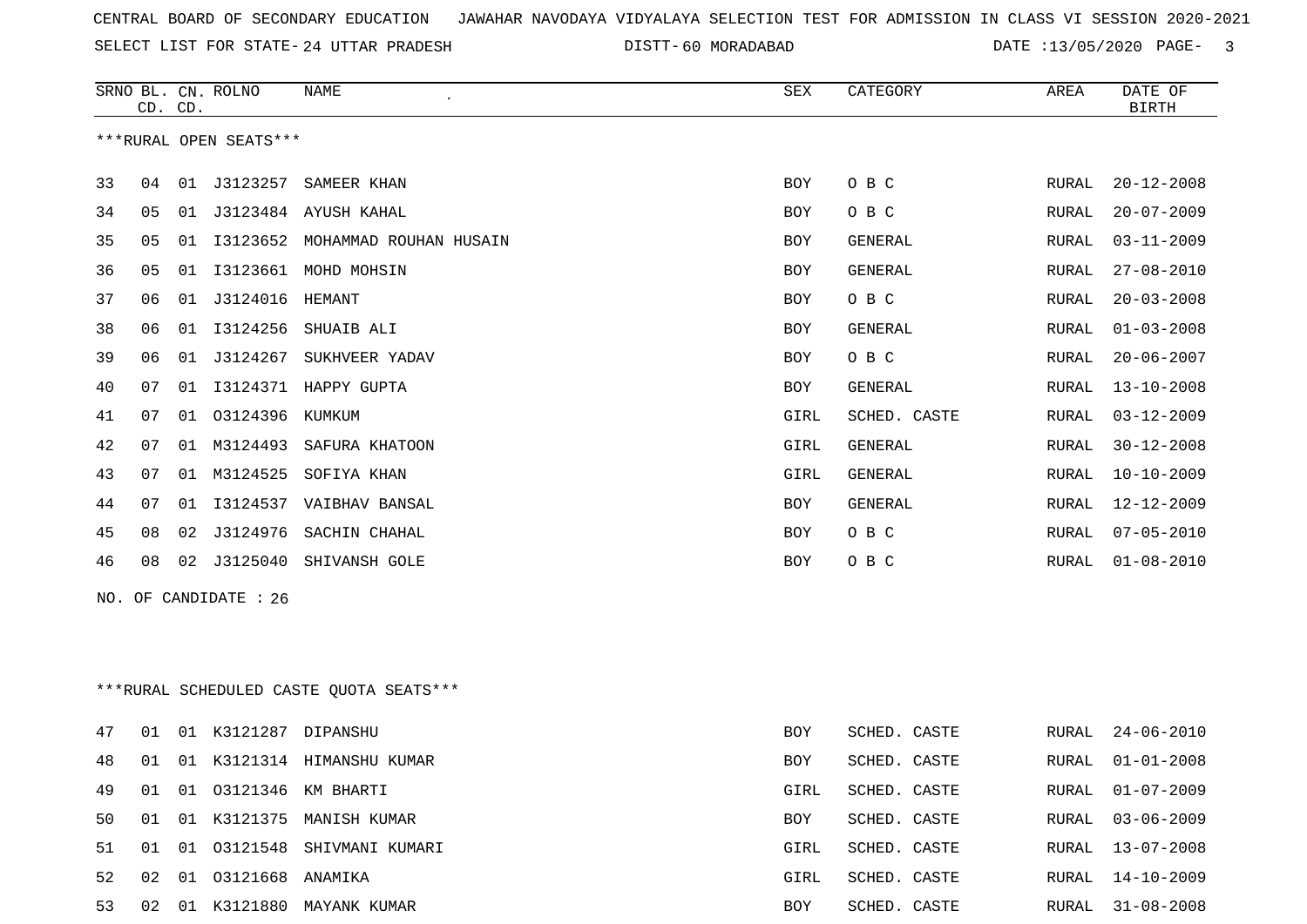SELECT LIST FOR STATE- DISTT- 24 UTTAR PRADESH

60 MORADABAD DATE :13/05/2020 PAGE- 4

|                                         | CD. CD. |       | SRNO BL. CN. ROLNO | NAME                  | SEX        | CATEGORY     | AREA  | DATE OF<br>BIRTH |  |  |
|-----------------------------------------|---------|-------|--------------------|-----------------------|------------|--------------|-------|------------------|--|--|
| ***RURAL SCHEDULED CASTE OUOTA SEATS*** |         |       |                    |                       |            |              |       |                  |  |  |
| 54                                      | 02      | 01    | K3121975           | NAKHAS                | <b>BOY</b> | SCHED. CASTE | RURAL | $01 - 01 - 2008$ |  |  |
| 55                                      | 06      | . O 1 | K3124142           | NEELESH KUMAR         | <b>BOY</b> | SCHED, CASTE | RURAL | $12 - 05 - 2009$ |  |  |
| 56.                                     | 07      | O 1   |                    | K3124366 GAURAV KUMAR | <b>BOY</b> | SCHED. CASTE |       | RURAL 01-05-2010 |  |  |
| 57                                      | 0.8     | -01   |                    | K3124592 AKSHYA KUMAR | <b>BOY</b> | SCHED. CASTE |       | RURAL 02-11-2009 |  |  |
| 58                                      | 08      | 01    | K3124599           | ALOK KUMAR            | <b>BOY</b> | SCHED. CASTE |       | RURAL 04-11-2010 |  |  |
| 59                                      | 08      | -01   | K3124810           | LOVISH PRATAP SINGH   | <b>BOY</b> | SCHED. CASTE | RURAL | $19 - 09 - 2009$ |  |  |
|                                         |         |       |                    |                       |            |              |       |                  |  |  |

NO. OF CANDIDATE : 13

# \*\*\*RURAL BACKWARD CLASS QUOTA SEATS\*\*\*

| 60 | 01 |    |                | 01 N3121236 ANSHIKA YADAV  | GIRL | O B C | RURAL | 16-03-2009       |
|----|----|----|----------------|----------------------------|------|-------|-------|------------------|
| 61 | 01 |    |                | 01 N3121247 AREEBA NOOR    | GIRL | O B C | RURAL | $30 - 05 - 2010$ |
| 62 | 01 |    |                | 01 N3121262 AYUSHI YADAV   | GIRL | O B C | RURAL | $20 - 02 - 2010$ |
| 63 | 01 | 01 |                | J3121398 MOHD. AFTAB       | BOY  | O B C | RURAL | $01 - 01 - 2008$ |
| 64 | 01 | 01 |                | J3121445 NIKHIL KUMAR      | BOY  | O B C | RURAL | $04 - 03 - 2008$ |
| 65 | 01 | 01 | N3121535       | SHAMAN NOOR                | GIRL | O B C | RURAL | $01 - 06 - 2010$ |
| 66 | 02 |    |                | 01 N3121692 ANSHIKA YADAV  | GIRL | O B C | RURAL | $16 - 03 - 2009$ |
| 67 | 02 | 01 | J3121698 ARBAZ |                            | BOY  | O B C | RURAL | $15 - 04 - 2009$ |
| 68 | 02 | 01 | J3121907       | MOHD AYAN                  | BOY  | O B C | RURAL | $09 - 11 - 2008$ |
| 69 | 02 | 01 |                | J3121915 MOHD FAJZ         | BOY  | O B C | RURAL | $06 - 06 - 2009$ |
| 70 | 02 | 02 |                | J3122158 VANSH CHAUDHARY   | BOY  | O B C | RURAL | $27 - 08 - 2008$ |
| 71 | 03 | 01 |                | J3122529 MOHD UVESH        | BOY  | O B C | RURAL | $01 - 01 - 2008$ |
| 72 | 03 |    | 01 N3122700    | SHAMA                      | GIRL | O B C | RURAL | $01 - 01 - 2008$ |
| 73 | 03 | 01 |                | J3122734 SHUBHAM CHOUDHARY | BOY  | O B C | RURAL | $08 - 03 - 2008$ |
| 74 | 04 |    | 01 N3123017    | KANISHKA                   | GIRL | O B C | RURAL | $24 - 06 - 2008$ |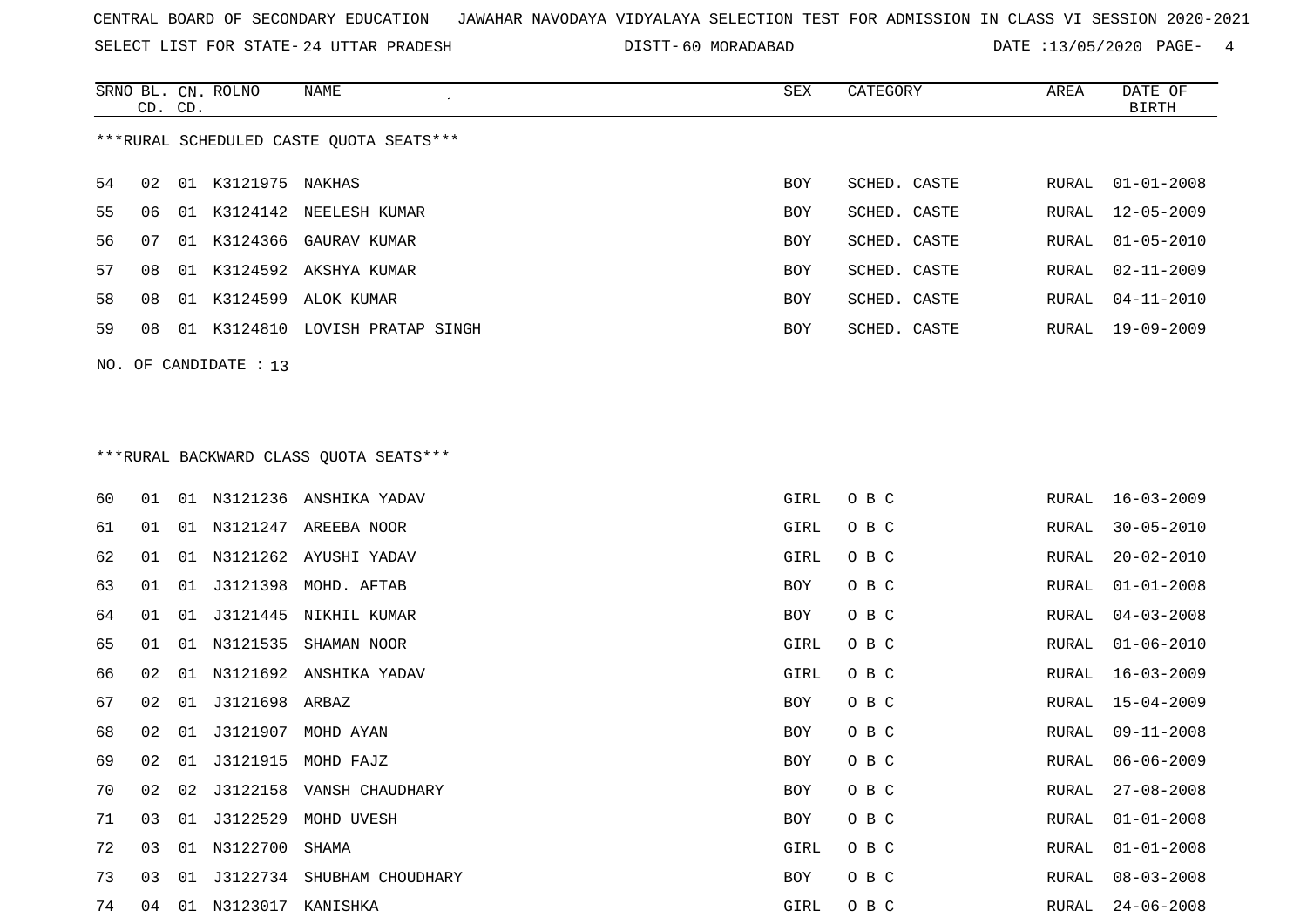SELECT LIST FOR STATE- DISTT- 24 UTTAR PRADESH

60 MORADABAD DATE :13/05/2020 PAGE- 5

|    | CD. CD. |    | SRNO BL. CN. ROLNO    | NAME                                    | SEX        | CATEGORY     | AREA  | DATE OF<br>BIRTH |
|----|---------|----|-----------------------|-----------------------------------------|------------|--------------|-------|------------------|
|    |         |    |                       | *** RURAL BACKWARD CLASS QUOTA SEATS*** |            |              |       |                  |
| 75 | 04      |    |                       | 01 N3123332 SWATI KUMARI                | GIRL       | O B C        | RURAL | $10 - 08 - 2008$ |
|    |         |    | NO. OF CANDIDATE : 16 |                                         |            |              |       |                  |
|    |         |    |                       |                                         |            |              |       |                  |
|    |         |    |                       | ***RURAL SCHEDULED TRIBE QUOTA SEATS*** |            |              |       |                  |
| 76 | 01      | 01 |                       | K3121508 ROHIT KUMAR                    | BOY        | SCHED. CASTE | RURAL | $02 - 07 - 2009$ |
| 77 | 04      | 01 | K3122850 ADARSH       |                                         | BOY        | SCHED. CASTE | RURAL | $02 - 07 - 2009$ |
| 78 | 05      | 01 |                       | P3123454 ANUSHKA KUMARI                 | GIRL       | SCHED. TRIBE | RURAL | $25 - 06 - 2010$ |
| 79 | 07      | 01 |                       | K3124473 PRIYANK KUMAR                  | BOY        | SCHED. CASTE | RURAL | $04 - 06 - 2010$ |
| 80 | 08      | 02 | K3125004 SHAILESH     |                                         | <b>BOY</b> | SCHED. CASTE | RURAL | $02 - 10 - 2007$ |
|    |         |    | NO. OF CANDIDATE : 5  |                                         |            |              |       |                  |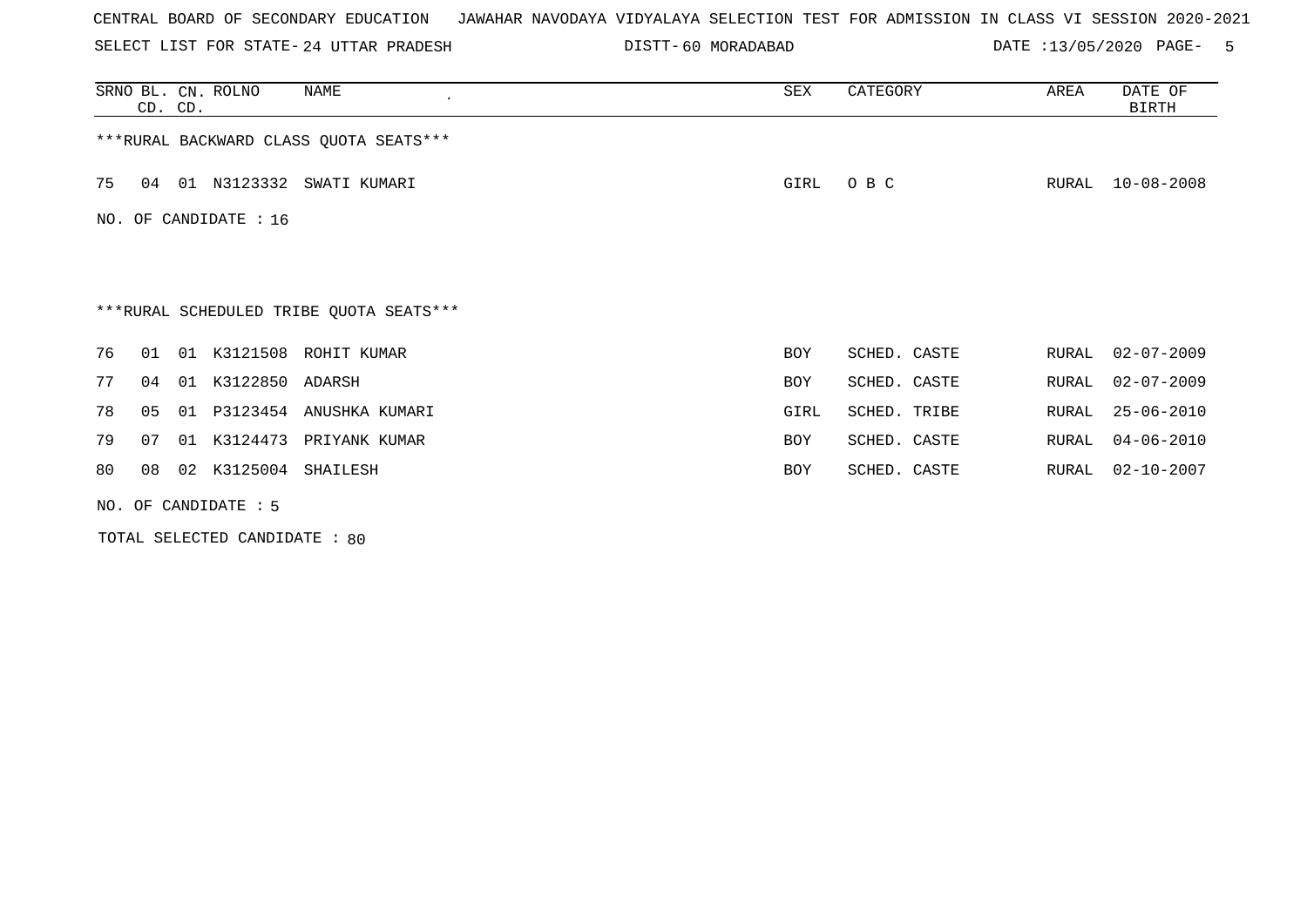SELECT LIST FOR STATE- DISTT- 24 UTTAR PRADESH

61 SONEBHADRA DATE :13/05/2020 PAGE- 1

|   |    | CD. CD. | SRNO BL. CN. ROLNO   | <b>NAME</b>                            | ${\tt SEX}$ | CATEGORY     | AREA  | DATE OF<br><b>BIRTH</b> |
|---|----|---------|----------------------|----------------------------------------|-------------|--------------|-------|-------------------------|
|   |    |         | ***OPEN UR SEATS***  |                                        |             |              |       |                         |
| 1 | 07 |         | 01 N3128362 AANCHAL  |                                        | GIRL        | O B C        |       | RURAL 05-07-2007        |
|   |    |         | NO. OF CANDIDATE : 1 |                                        |             |              |       |                         |
|   |    |         |                      |                                        |             |              |       |                         |
|   |    |         |                      | ***OPEN SCHEDULED CASTE QUOTA SEATS*** |             |              |       |                         |
| 2 | 03 |         |                      | 01 K3126429 PIYUSH KUMAR               | BOY         | SCHED. CASTE |       | RURAL 10-07-2008        |
| 3 |    |         |                      | 03 01 03126525 SANDHYA BHARATI         | GIRL        | SCHED. CASTE |       | RURAL 15-08-2009        |
|   |    |         | NO. OF CANDIDATE : 2 |                                        |             |              |       |                         |
|   |    |         |                      |                                        |             |              |       |                         |
|   |    |         |                      | ***OPEN DISABLED QUOTA SEATS***        |             |              |       |                         |
| 4 | 04 |         |                      | 01 J3126735 ANIKET SINGH               | <b>BOY</b>  | O B C        |       | RURAL 14-07-2008        |
| 5 | 04 |         |                      | 01 J3127211 SARVJEET KUMAR PRAJAPATI   | BOY         | O B C        |       | RURAL 10-08-2009        |
|   |    |         | NO. OF CANDIDATE : 2 |                                        |             |              |       |                         |
|   |    |         |                      |                                        |             |              |       |                         |
|   |    |         |                      | *** OPEN BACKWARD CLASS QUOTA SEATS*** |             |              |       |                         |
| 6 | 01 |         |                      | 02 J3125573 PRINS KUMAR                | BOY         | O B C        |       | RURAL 03-04-2010        |
| 7 | 01 | 02      |                      | J3125591 PRIYANSHU VISHWAKARMA         | BOY         | O B C        | RURAL | $26 - 12 - 2007$        |
| 8 |    |         |                      | 04 01 J3126896 GAURAV KUMAR            | BOY         | O B C        |       | RURAL 15-09-2008        |

NO. OF CANDIDATE : 3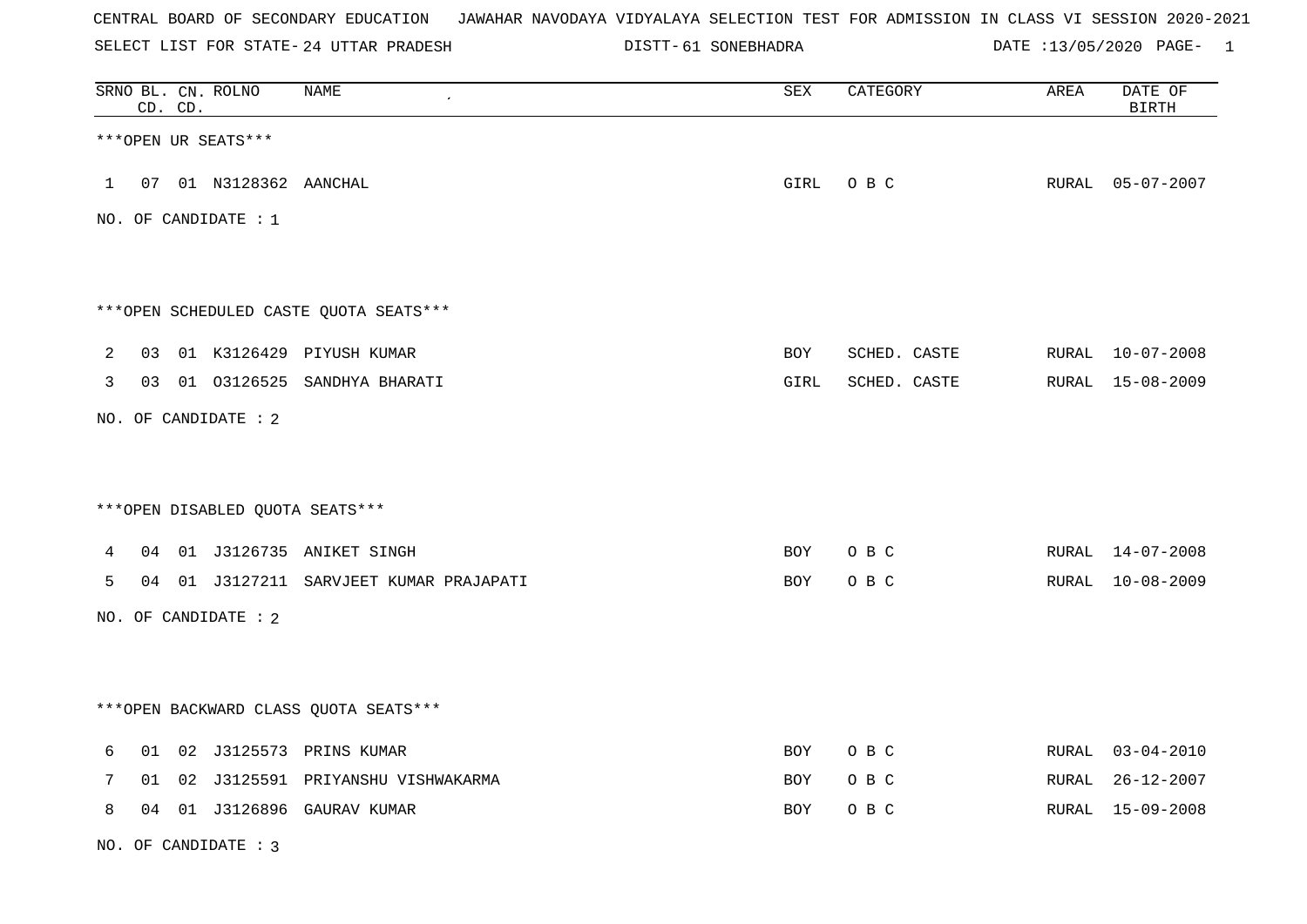SELECT LIST FOR STATE- DISTT- 24 UTTAR PRADESH

61 SONEBHADRA DATE :13/05/2020 PAGE- 2

|    |    | CD. CD. | SRNO BL. CN. ROLNO     | <b>NAME</b>                            | SEX        | CATEGORY     | AREA         | DATE OF<br><b>BIRTH</b> |
|----|----|---------|------------------------|----------------------------------------|------------|--------------|--------------|-------------------------|
|    |    |         |                        | ***OPEN SCHEDULED TRIBE QUOTA SEATS*** |            |              |              |                         |
| 9  | 03 |         |                        | 01 P3126249 ARPITA SINGH               | GIRL       | SCHED. TRIBE | RURAL        | $11 - 06 - 2009$        |
| 10 | 07 |         |                        | 01 L3128960 VED PRAKASH                | BOY        | SCHED. TRIBE | RURAL        | $07 - 10 - 2009$        |
|    |    |         | NO. OF CANDIDATE : 2   |                                        |            |              |              |                         |
|    |    |         |                        |                                        |            |              |              |                         |
|    |    |         |                        |                                        |            |              |              |                         |
|    |    |         | ***RURAL OPEN SEATS*** |                                        |            |              |              |                         |
| 11 | 01 | 01      |                        | J3125207 AKSHAY KUMAR YADAV            | BOY        | O B C        | RURAL        | $22 - 07 - 2010$        |
| 12 | 01 |         | 02 J3125776            | SHUBHAM SINGH PATEL                    | BOY        | O B C        | RURAL        | $04 - 05 - 2007$        |
| 13 | 02 | 01      | I3126101               | SHANI PANDEY                           | BOY        | GENERAL      | RURAL        | $14 - 03 - 2009$        |
| 14 | 03 |         | 01 J3126526            | SANGAM YADAV                           | <b>BOY</b> | O B C        | RURAL        | $28 - 06 - 2008$        |
| 15 | 04 |         |                        | 01 M3126672 ADITI SINGH                | GIRL       | GENERAL      | RURAL        | $08 - 06 - 2008$        |
| 16 | 04 |         |                        | 01 N3126722 ANAMIKA MAURYA             | GIRL       | O B C        | <b>RURAL</b> | $21 - 07 - 2008$        |
| 17 | 05 |         |                        | 01 J3127464 ANURAG YADAV               | BOY        | O B C        | RURAL        | $19 - 08 - 2009$        |
| 18 | 05 | 02      | J3127687               | PRINCE GUPTA                           | <b>BOY</b> | O B C        | RURAL        | $01 - 08 - 2008$        |
| 19 | 06 | 01      | J3128271               | SATYA PRAKASH GUPTA                    | BOY        | O B C        | RURAL        | $14 - 04 - 2008$        |
| 20 | 06 |         | 01 N3128277            | SHANVI YADAV                           | GIRL       | O B C        | RURAL        | $26 - 01 - 2009$        |
| 21 | 07 | 01      |                        | J3128378 ADITYA NARAYAN                | <b>BOY</b> | O B C        | RURAL        | $01 - 01 - 2009$        |
| 22 | 08 |         |                        | 01 N3128996 AAKANKSHA YADAV            | GIRL       | O B C        | RURAL        | $01 - 07 - 2009$        |
|    |    |         |                        |                                        |            |              |              |                         |

NO. OF CANDIDATE : 12

\*\*\*RURAL SCHEDULED CASTE QUOTA SEATS\*\*\*

|  |  | 23 01 01 K3125169 ABHISHEK KUMAR | BOY. | SCHED. CASTE | RURAL 04-10-2010 |
|--|--|----------------------------------|------|--------------|------------------|
|  |  | 24 01 01 K3125219 AMAN KUMAR     | BOY  | SCHED. CASTE | RURAL 05-04-2009 |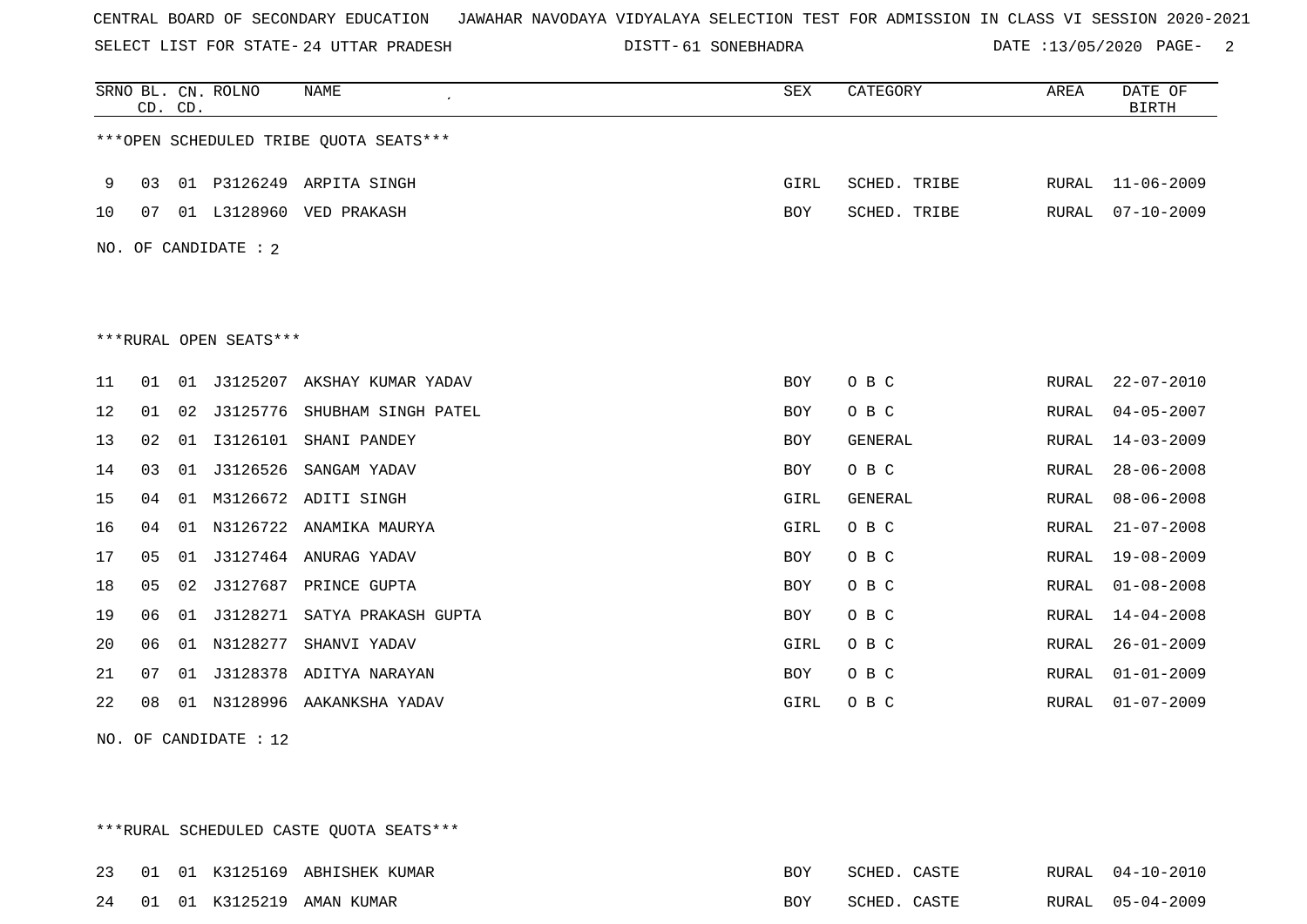SELECT LIST FOR STATE- DISTT- 24 UTTAR PRADESH

61 SONEBHADRA DATE :13/05/2020 PAGE- 3

|    |    | CD. CD. | SRNO BL. CN. ROLNO   | NAME                                    | SEX  | CATEGORY     | AREA  | DATE OF<br><b>BIRTH</b> |
|----|----|---------|----------------------|-----------------------------------------|------|--------------|-------|-------------------------|
|    |    |         |                      | ***RURAL SCHEDULED CASTE QUOTA SEATS*** |      |              |       |                         |
| 25 | 01 |         |                      | 01 K3125522 NIRAJ KHARAWAR              | BOY  | SCHED. CASTE | RURAL | $01 - 02 - 2009$        |
| 26 | 01 |         | 02 03125796 SUDHA    |                                         | GIRL | SCHED. CASTE | RURAL | $05 - 06 - 2009$        |
| 27 | 07 |         |                      | 01 03128386 AKANKSHA SINGH              | GIRL | SCHED. CASTE | RURAL | $10 - 11 - 2009$        |
|    |    |         | NO. OF CANDIDATE : 5 |                                         |      |              |       |                         |
|    |    |         |                      |                                         |      |              |       |                         |
|    |    |         |                      | *** RURAL BACKWARD CLASS QUOTA SEATS*** |      |              |       |                         |
| 28 |    |         |                      | 01 02 J3125566 PRINCE BARANWAL          | BOY  | O B C        | RURAL | $17 - 08 - 2008$        |
| 29 | 01 |         |                      | 02 N3125785 SMRITI KUMARI               | GIRL | O B C        | RURAL | $25 - 11 - 2009$        |
| 30 | 01 |         |                      | 02 J3125850 VINAY CHAUHAN               | BOY  | O B C        | RURAL | $22 - 11 - 2009$        |
| 31 | 03 |         |                      | 01 J3126212 ANAND GUPTA                 | BOY  | O B C        | RURAL | $05 - 07 - 2008$        |
| 32 | 03 |         |                      | 01 N3126238 ANURADHA YADAV              | GIRL | O B C        | RURAL | $25 - 04 - 2009$        |
| 33 | 03 |         |                      | 01 J3126584 SIDDHARTH GUPTA             | BOY  | O B C        | RURAL | $04 - 04 - 2008$        |
| 34 | 07 |         |                      | 01 J3128688 NAVEEN YADAV                | BOY  | O B C        | RURAL | $30 - 12 - 2010$        |
| 35 | 07 |         |                      | 01 J3128765 RAJPIUSH YADAV              | BOY  | O B C        | RURAL | $04 - 07 - 2010$        |
|    |    |         | NO. OF CANDIDATE : 8 |                                         |      |              |       |                         |
|    |    |         |                      | ***RURAL SCHEDULED TRIBE QUOTA SEATS*** |      |              |       |                         |
| 36 | 01 |         | 02 L3125728 SHIVAM   |                                         | BOY  | SCHED. TRIBE | RURAL | $01 - 01 - 2008$        |
| 37 | 03 |         |                      |                                         | GIRL | SCHED. TRIBE | RURAL | $07 - 02 - 2008$        |
| 38 | 07 |         |                      | 01 L3128360 AADARSH GAUARAV             | BOY  | SCHED. TRIBE | RURAL | $22 - 02 - 2009$        |
| 39 | 07 |         |                      | 01 P3128613 KUMARI ANSHIKA              | GIRL | SCHED. TRIBE | RURAL | $01 - 01 - 2009$        |
| 40 | 07 |         |                      | 01 L3128975 VINAY RAJ                   | BOY  | SCHED. TRIBE | RURAL | $06 - 08 - 2008$        |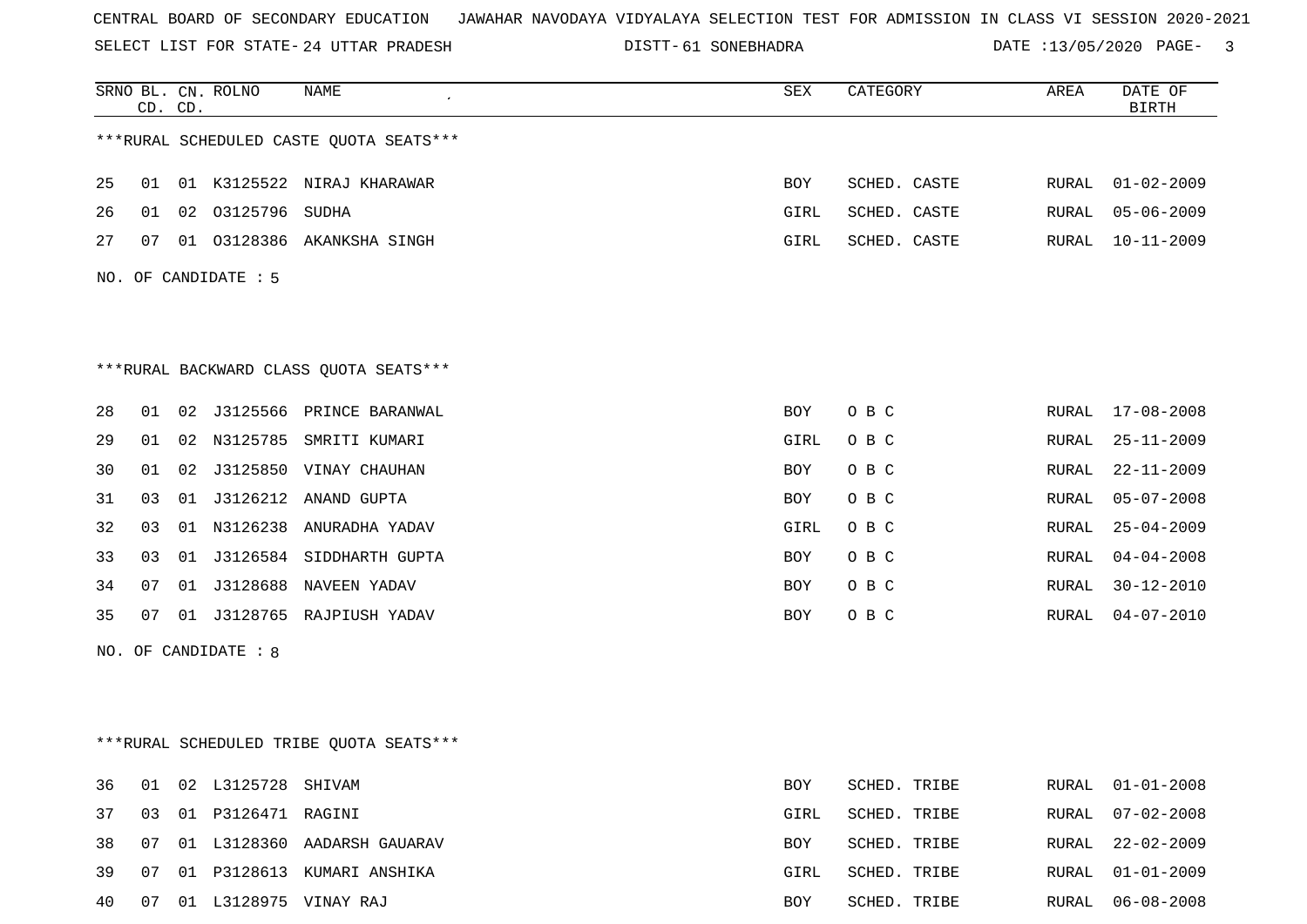SELECT LIST FOR STATE- DISTT- 24 UTTAR PRADESH

61 SONEBHADRA DATE :13/05/2020 PAGE- 4

| ВL<br><b>SRNO</b> | $\bigcap_{\mathbb{R}^n}$<br>◡⊥୳<br>$\sim$ | NAME<br><b>ROLNC</b> | $\alpha$ msz<br>つロマ | CATEGORY | AREA | DATE<br>ΟF   |
|-------------------|-------------------------------------------|----------------------|---------------------|----------|------|--------------|
| $\sim$<br>، ب     | $\sim$ $\sim$<br>◡                        |                      |                     |          |      | <b>BIRTH</b> |

NO. OF CANDIDATE : 5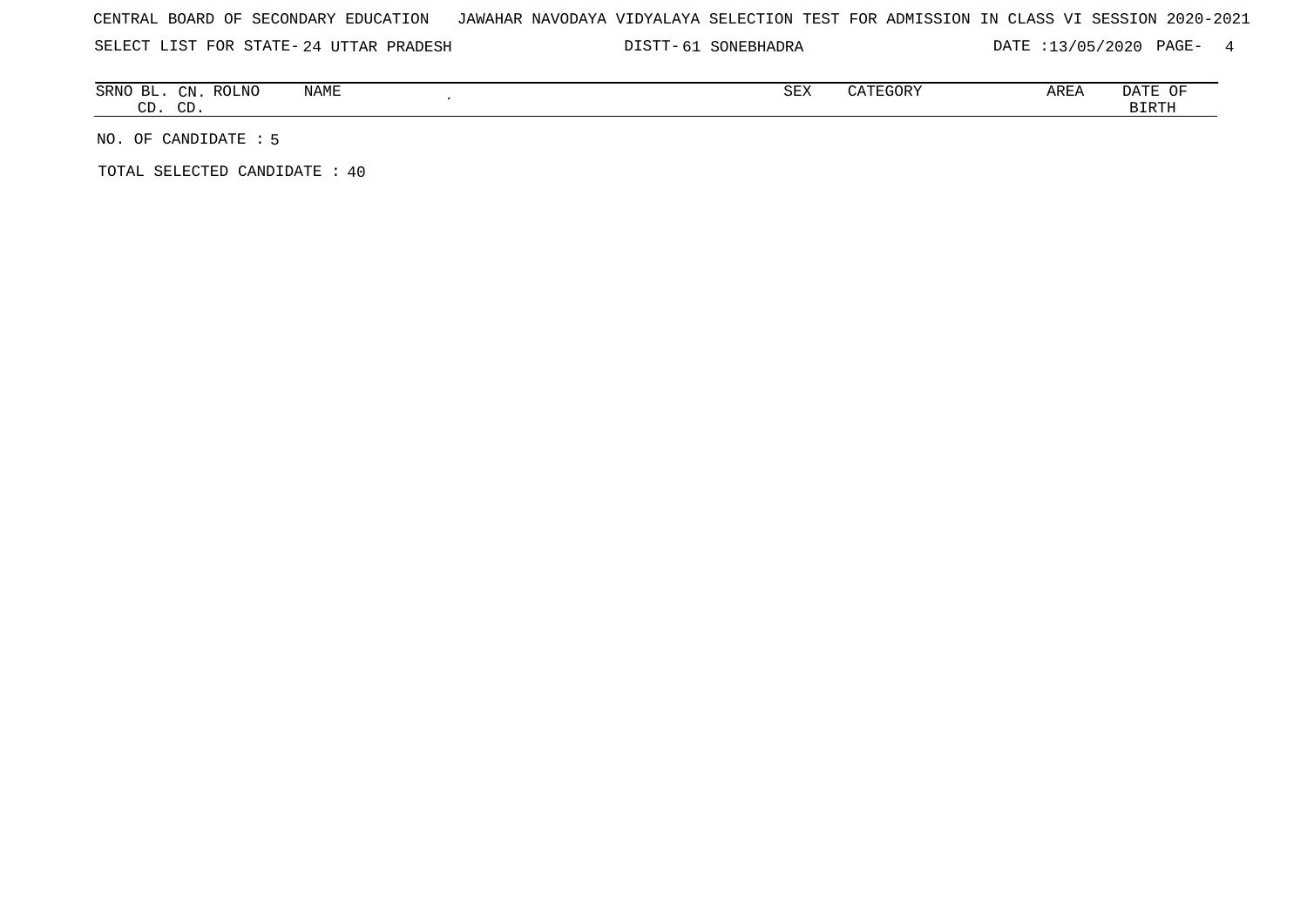SELECT LIST FOR STATE- DISTT- 24 UTTAR PRADESH

62 SANTKABIRNAGAR DATE :13/05/2020 PAGE- 1

|                |    | CD. CD. | SRNO BL. CN. ROLNO              | <b>NAME</b>                            | <b>SEX</b>  | CATEGORY       | AREA  | DATE OF<br><b>BIRTH</b> |
|----------------|----|---------|---------------------------------|----------------------------------------|-------------|----------------|-------|-------------------------|
|                |    |         | ***OPEN UR SEATS***             |                                        |             |                |       |                         |
| 1              | 04 |         |                                 | 01 J3131633 PRIYANSHU GUPTA            | <b>BOY</b>  | O B C          | RURAL | $21 - 10 - 2007$        |
| $\overline{2}$ | 05 |         |                                 | 01 J3132411 HARSHIT CHAUDHARY          | <b>BOY</b>  | O B C          | RURAL | $03 - 07 - 2007$        |
| 3              | 05 |         | 01 03132734 SHALU               |                                        | GIRL        | SCHED. CASTE   | RURAL | $19 - 08 - 2008$        |
| 4              | 06 |         |                                 | 01 K3133001 ANSHU KUMAR                | BOY         | SCHED. CASTE   | RURAL | $11 - 07 - 2009$        |
| 5              | 07 |         |                                 | 01 M3133538 AYUSHI RAI                 | GIRL        | GENERAL        | RURAL | $08 - 09 - 2009$        |
| 6              | 09 |         |                                 | 01 I3134281 ARYAN OJHA                 | BOY         | GENERAL        | RURAL | $11 - 12 - 2008$        |
| 7              | 09 |         |                                 | 01 J3134376 NITESH YADAV               | BOY         | O B C          | RURAL | $05 - 07 - 2009$        |
|                |    |         | NO. OF CANDIDATE : 7            |                                        |             |                |       |                         |
|                |    |         |                                 |                                        |             |                |       |                         |
|                |    |         |                                 |                                        |             |                |       |                         |
|                |    |         |                                 | ***OPEN SCHEDULED CASTE QUOTA SEATS*** |             |                |       |                         |
| 8              | 02 |         | 01 K3130315 ASHISH              |                                        | <b>BOY</b>  | SCHED. CASTE   | RURAL | $05 - 08 - 2009$        |
| 9              | 03 |         |                                 | 01 K3130856 VIVEK KUMAR                | BOY         | SCHED. CASTE   | RURAL | $01 - 01 - 2008$        |
| 10             | 09 |         |                                 | 01 03134326 KM PRATIBHA                | GIRL        | SCHED. CASTE   | RURAL | $30 - 10 - 2009$        |
| 11             | 09 |         |                                 | 01 03134356 MEGHANA NAND               | GIRL        | SCHED. CASTE   | RURAL | $04 - 06 - 2007$        |
|                |    |         |                                 |                                        |             |                |       |                         |
|                |    |         | NO. OF CANDIDATE : $4$          |                                        |             |                |       |                         |
|                |    |         |                                 |                                        |             |                |       |                         |
|                |    |         | ***OPEN DISABLED QUOTA SEATS*** |                                        |             |                |       |                         |
|                |    |         |                                 |                                        |             |                |       |                         |
| 12             | 01 |         |                                 | 01 03130024 GEETANJALI PRATAP          | <b>GIRL</b> | SCHED. CASTE   | RURAL | $08 - 09 - 2010$        |
| 13             | 08 |         | 01  13133888  ABHINAV           |                                        | BOY         | <b>GENERAL</b> | RURAL | $19 - 09 - 2010$        |
| 14             | 08 |         |                                 | 01 N3133926 ANCHAL YADAV               | GIRL        | O B C          | RURAL | $01 - 07 - 2009$        |
|                |    |         |                                 |                                        |             |                |       |                         |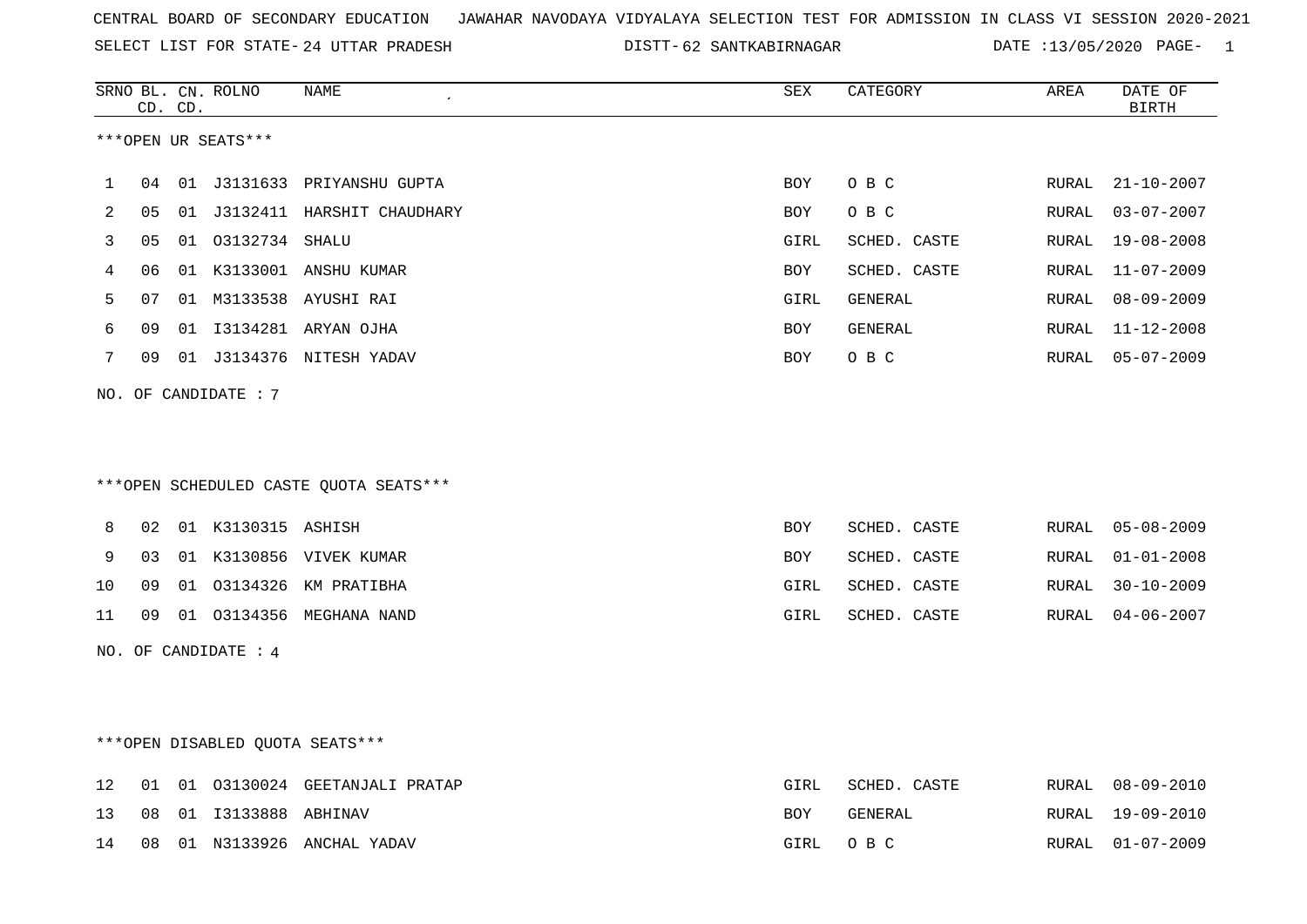SELECT LIST FOR STATE- DISTT- 24 UTTAR PRADESH

62 SANTKABIRNAGAR DATE :13/05/2020 PAGE- 2

|    |    | CD. CD. | SRNO BL. CN. ROLNO     | NAME                                   | ${\tt SEX}$ | CATEGORY     | AREA  | DATE OF<br><b>BIRTH</b> |
|----|----|---------|------------------------|----------------------------------------|-------------|--------------|-------|-------------------------|
|    |    |         | NO. OF CANDIDATE : 3   |                                        |             |              |       |                         |
|    |    |         |                        |                                        |             |              |       |                         |
|    |    |         |                        |                                        |             |              |       |                         |
|    |    |         |                        | *** OPEN BACKWARD CLASS QUOTA SEATS*** |             |              |       |                         |
| 15 |    |         |                        | 02 01 J3130384 NEERAJ KUMAR            | BOY         | O B C        | RURAL | $25 - 10 - 2008$        |
| 16 | 05 |         |                        | 01 N3132474 KRITI YADAV                | GIRL        | O B C        | RURAL | $01 - 01 - 2010$        |
| 17 | 05 |         | 01 J3132504 MD KASIF   |                                        | <b>BOY</b>  | O B C        | RURAL | $02 - 05 - 2008$        |
| 18 | 05 |         |                        | 01 J3132847 UTKARSH PATEL              | BOY         | O B C        | RURAL | $11 - 12 - 2010$        |
| 19 | 09 |         | 01 J3134347 LOVKUSH    |                                        | BOY         | O B C        | RURAL | $07 - 07 - 2008$        |
|    |    |         | NO. OF CANDIDATE : 5   |                                        |             |              |       |                         |
|    |    |         |                        |                                        |             |              |       |                         |
|    |    |         |                        |                                        |             |              |       |                         |
|    |    |         |                        | ***OPEN SCHEDULED TRIBE QUOTA SEATS*** |             |              |       |                         |
| 20 |    |         |                        | 04 01 D3132000 SUBRAT CHAURASIYA       | <b>BOY</b>  | SCHED. TRIBE |       | URBAN 16-04-2008        |
|    |    |         | NO. OF CANDIDATE : $1$ |                                        |             |              |       |                         |
|    |    |         |                        |                                        |             |              |       |                         |
|    |    |         |                        |                                        |             |              |       |                         |
|    |    |         | ***RURAL OPEN SEATS*** |                                        |             |              |       |                         |
|    |    |         |                        |                                        |             |              |       |                         |
| 21 | 01 |         |                        | 01 M3130002 DEEKSHA TRIPATHI           | GIRL        | GENERAL      | RURAL | $28 - 12 - 2009$        |
| 22 | 01 |         |                        | 01 I3130051 KHAN MABAOOS AHMAD         | <b>BOY</b>  | GENERAL      | RURAL | $05 - 02 - 2010$        |
| 23 |    |         |                        | 01 01 J3130171 ROHAN GUPTA             | BOY         | O B C        | RURAL | 07-01-2009              |
| 24 |    |         |                        | 01 01 I3130246 UMAIR AHMAD             | BOY         | GENERAL      | RURAL | $16 - 02 - 2008$        |
| 25 |    |         |                        | 02 01 J3130285 AKASH CHAURASIYA        | BOY         | O B C        | RURAL | $10 - 06 - 2008$        |
| 26 |    |         |                        | 02  01  M3130314  ARYA  PANDEY         | GIRL        | GENERAL      | RURAL | $21 - 03 - 2010$        |
| 27 |    |         |                        | 02 01 J3130387 NIKHILESH               | BOY         | O B C        | RURAL | $04 - 09 - 2009$        |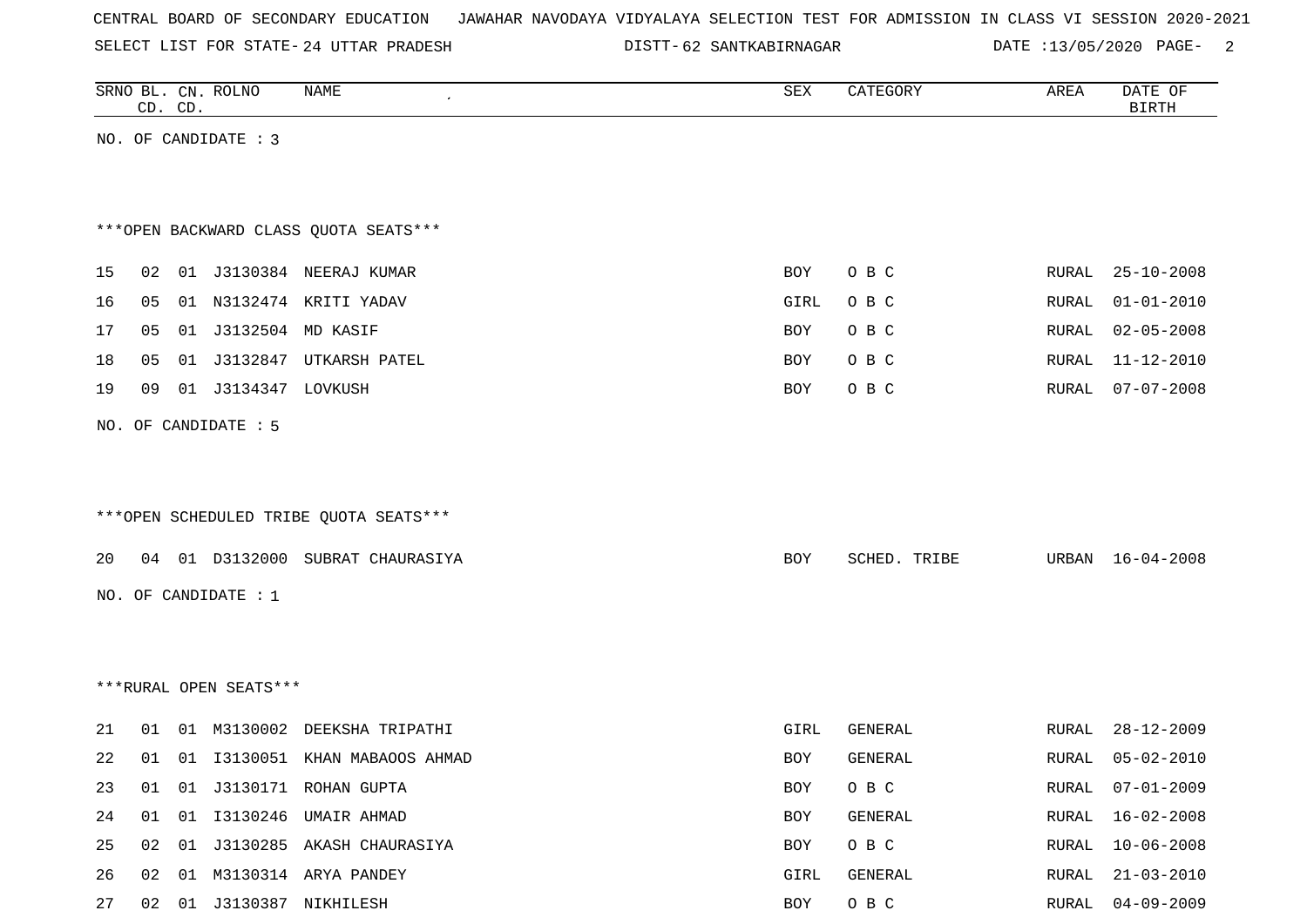SELECT LIST FOR STATE- DISTT- 24 UTTAR PRADESH

62 SANTKABIRNAGAR DATE :13/05/2020 PAGE- 3

|    | CD. CD. |    | SRNO BL. CN. ROLNO     | <b>NAME</b>           | <b>SEX</b> | CATEGORY       | AREA         | DATE OF<br><b>BIRTH</b> |
|----|---------|----|------------------------|-----------------------|------------|----------------|--------------|-------------------------|
|    |         |    | ***RURAL OPEN SEATS*** |                       |            |                |              |                         |
| 28 | 03      | 01 |                        | J3130508 AJEET KUMAR  | BOY        | O B C          | RURAL        | 17-05-2008              |
| 29 | 03      |    |                        | 01 K3130727 RAJ KUMAR | <b>BOY</b> | SCHED. CASTE   | RURAL        | $10 - 06 - 2007$        |
| 30 | 03      | 01 | J3130817               | SUDHANSHU MAURYA      | <b>BOY</b> | O B C          | RURAL        | $09 - 07 - 2007$        |
| 31 | 04      | 01 | I3130987               | AMAN KUMAR            | <b>BOY</b> | <b>GENERAL</b> | RURAL        | $01 - 01 - 2008$        |
| 32 | 04      | 01 | M3131130               | ARPNA RAI             | GIRL       | <b>GENERAL</b> | RURAL        | $11 - 07 - 2009$        |
| 33 | 04      | 01 | M3131646               | RADHA SING            | GIRL       | GENERAL        | RURAL        | $14 - 08 - 2007$        |
| 34 | 05      | 01 | M3132343               | ASMITA PANDEY         | GIRL       | GENERAL        | <b>RURAL</b> | $29 - 09 - 2010$        |
| 35 | 05      | 01 | M3132373               | DEVESHISINGH          | GIRL       | GENERAL        | RURAL        | $01 - 01 - 2008$        |
| 36 | 05      | 01 | M3132786               | SHRUTI AGRAHARI       | GIRL       | GENERAL        | RURAL        | $01 - 03 - 2008$        |
| 37 | 06      | 01 | N3133040               | BEAUTY MAURYA         | GIRL       | O B C          | RURAL        | $04 - 06 - 2008$        |
| 38 | 06      | 01 | N3133066               | DIKSHA                | GIRL       | O B C          | RURAL        | $01 - 01 - 2010$        |
| 39 | 06      | 01 | J3133337               | SHAH NAWAZ HUSAIN     | BOY        | O B C          | RURAL        | $18 - 12 - 2007$        |
| 40 | 07      | 01 | J3133460               | ADITYA KUMAR          | BOY        | O B C          | RURAL        | $17 - 09 - 2007$        |
| 41 | 07      | 01 | M3133811               | SHIVANGI TRIPATHI     | GIRL       | <b>GENERAL</b> | RURAL        | $07 - 12 - 2007$        |
| 42 | 08      | 01 |                        | J3133901 AKASH KUMAR  | BOY        | O B C          | RURAL        | $06 - 07 - 2009$        |
| 43 | 08      | 01 |                        | M3134181 SHREYA SINGH | GIRL       | <b>GENERAL</b> | RURAL        | $07 - 07 - 2010$        |
| 44 | 09      | 01 | I3134358               | MOHAMMAD KAIF         | BOY        | GENERAL        | RURAL        | $02 - 04 - 2009$        |
| 45 | 09      | 01 | I3134359               | MOHAMMAD REHAN KHAN   | BOY        | GENERAL        | RURAL        | $20 - 07 - 2009$        |
| 46 | 09      | 01 | I3134407 RISHABH       |                       | BOY        | GENERAL        | RURAL        | $05 - 09 - 2008$        |

NO. OF CANDIDATE : 26

\*\*\*RURAL SCHEDULED CASTE QUOTA SEATS\*\*\*

|  |  | 47 01 01 K3130162 RAJ KUMAR    | <b>BOY</b> | SCHED. | CASTE | RURAL 04-04-2008 |
|--|--|--------------------------------|------------|--------|-------|------------------|
|  |  | 48 02 01 K3130316 ASHISH KUMAR | <b>BOY</b> | SCHED. | CASTE | RURAL 01-01-2011 |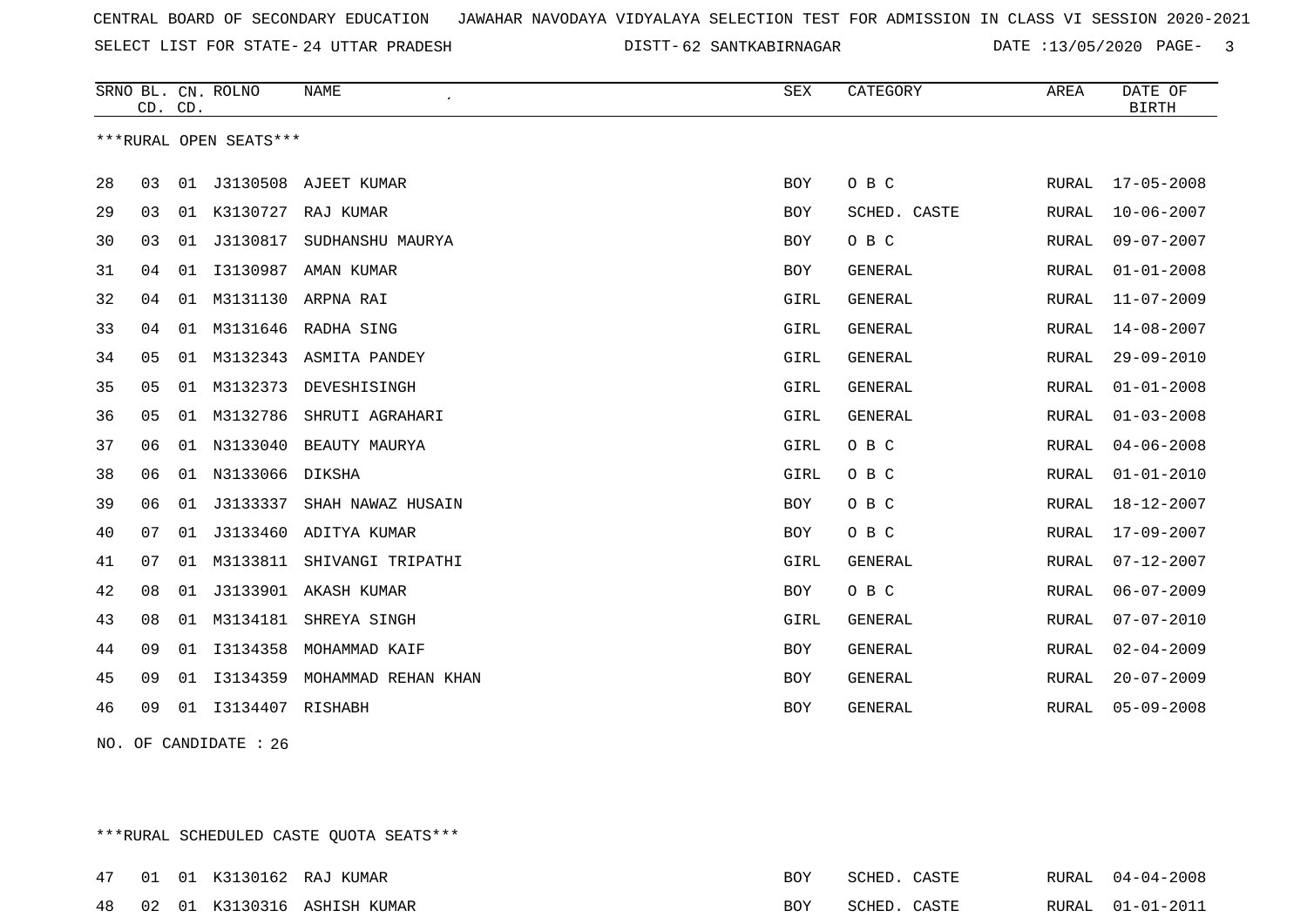SELECT LIST FOR STATE- DISTT- 24 UTTAR PRADESH

62 SANTKABIRNAGAR DATE :13/05/2020 PAGE- 4

|    | CD. CD. | SRNO BL. CN. ROLNO    | <b>NAME</b>                             | SEX        | CATEGORY     | AREA  | DATE OF<br><b>BIRTH</b> |
|----|---------|-----------------------|-----------------------------------------|------------|--------------|-------|-------------------------|
|    |         |                       | ***RURAL SCHEDULED CASTE QUOTA SEATS*** |            |              |       |                         |
| 49 | 03      | 01 K3130750 SACHIN    |                                         | BOY        | SCHED. CASTE |       | RURAL 15-12-2008        |
| 50 | 04      | 01 K3130892 ABHISHEK  |                                         | <b>BOY</b> | SCHED. CASTE | RURAL | $07 - 07 - 2008$        |
| 51 | 04      | 01 K3131928 SHIVAM    |                                         | <b>BOY</b> | SCHED. CASTE | RURAL | $11 - 05 - 2007$        |
| 52 | 05      | 01 K3132819 SURAJ     |                                         | <b>BOY</b> | SCHED. CASTE | RURAL | $01 - 01 - 2008$        |
| 53 | 05      |                       | 01 K3132883 VISHESH KUMAR               | <b>BOY</b> | SCHED. CASTE | RURAL | $28 - 08 - 2007$        |
| 54 | 06      | 01 K3133347           | SHIVAM                                  | BOY        | SCHED. CASTE | RURAL | $02 - 07 - 2009$        |
| 55 | 07      |                       | 01 03133786 SAVITA RAJ                  | GIRL       | SCHED. CASTE | RURAL | $05 - 12 - 2007$        |
| 56 | 08      | 01 03133967 ASMITA    |                                         | GIRL       | SCHED. CASTE | RURAL | $01 - 03 - 2009$        |
| 57 | 08      | 01 K3134179 SHIVANS   |                                         | BOY        | SCHED. CASTE | RURAL | $02 - 12 - 2008$        |
| 58 | 09      |                       | 01 K3134405 RAVI PRATAP                 | BOY        | SCHED. CASTE | RURAL | $30 - 03 - 2011$        |
| 59 | 09      | 01 K3134483 VISHAL    |                                         | BOY        | SCHED. CASTE | RURAL | $27 - 06 - 2008$        |
|    |         | NO. OF CANDIDATE : 13 |                                         |            |              |       |                         |
|    |         |                       | ***RURAL BACKWARD CLASS OUOTA SEATS***  |            |              |       |                         |
| 60 |         | 02 01 J3130377 MISHAN |                                         | BOY        | O B C        | RURAL | $11 - 08 - 2008$        |
| 61 | 04      |                       | 01 J3131610 PRINCE KUMAR MAURYA         | BOY.       | O B C        | RURAL | $02 - 07 - 2008$        |

| 60 | 02       |    | 01 J3130377 MISHAN   |                                 | BOY  | O B C | RURAL | 11-08-2008       |
|----|----------|----|----------------------|---------------------------------|------|-------|-------|------------------|
| 61 | 04       |    |                      | 01 J3131610 PRINCE KUMAR MAURYA | BOY  | O B C | RURAL | 02-07-2008       |
|    | 62<br>05 |    |                      | 01 J3132170 ADARSH KUMAR        | BOY  | O B C | RURAL | 16-09-2009       |
| 63 | 05       |    |                      | 01 N3132299 ANSHU YADAV         | GIRL | O B C | RURAL | 09-06-2008       |
| 64 | 05       |    |                      | 01 J3132424 JAINT YADAV         | BOY  | O B C | RURAL | 05-01-2008       |
| 65 | 05       |    |                      | 01 J3132533 NIKHLESH YADAV      | BOY  | O B C | RURAL | $01 - 08 - 2007$ |
| 66 | 05       |    | 01 J3132622 RAJNEESH |                                 | BOY  | O B C | RURAL | 02-08-2007       |
| 67 | 05       |    | 01 J3132704          | SATRAJEET YADAV                 | BOY  | O B C | RURAL | $08 - 12 - 2009$ |
| 68 | 05       |    | 01 J3132711          | SATYAM MAURYA                   | BOY  | O B C | RURAL | $02 - 05 - 2008$ |
| 69 | 05       | 01 | N3132733             | SHALU                           | GIRL | O B C | RURAL | $01 - 06 - 2010$ |
|    |          |    |                      |                                 |      |       |       |                  |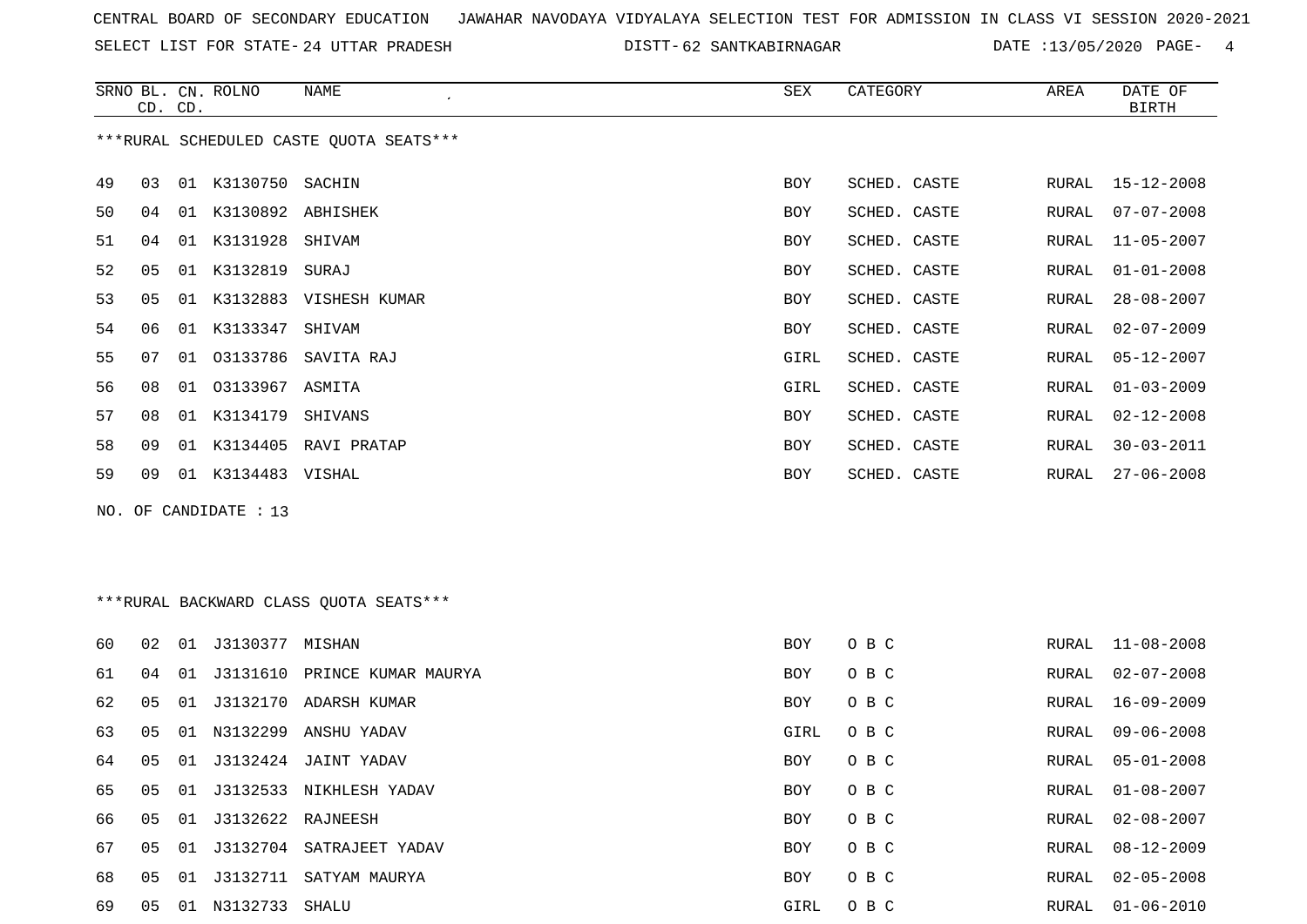SELECT LIST FOR STATE- DISTT- 24 UTTAR PRADESH

62 SANTKABIRNAGAR DATE :13/05/2020 PAGE- 5

|                                        | CD. CD.                 |    | SRNO BL. CN. ROLNO  | NAME                     | SEX  | CATEGORY | AREA  | DATE OF<br>BIRTH |  |  |
|----------------------------------------|-------------------------|----|---------------------|--------------------------|------|----------|-------|------------------|--|--|
| ***RURAL BACKWARD CLASS QUOTA SEATS*** |                         |    |                     |                          |      |          |       |                  |  |  |
| 70                                     | 06                      | 01 |                     | N3133336 SHABNAM KHATOON | GIRL | O B C    | RURAL | $01 - 07 - 2009$ |  |  |
| 71                                     | 07                      |    | 01 J3133615 KULDEEP |                          | BOY  | O B C    | RURAL | $01 - 05 - 2007$ |  |  |
| 72                                     | 07                      | 01 | N3133725 RAJNI      |                          | GIRL | O B C    | RURAL | $01 - 01 - 2009$ |  |  |
| 73                                     | 08                      |    | 01 N3134188 STUTI   |                          | GIRL | O B C    |       | RURAL 15-08-2009 |  |  |
| 74                                     | 09                      | 01 | J3134451            | SHIVANAND                | BOY  | O B C    | RURAL | $31 - 07 - 2009$ |  |  |
| 75                                     | 09                      | 01 | N3134474            | SUSHMA PRAJAPATI         | GIRL | O B C    | RURAL | $28 - 09 - 2008$ |  |  |
|                                        | NO. OF CANDIDATE : $16$ |    |                     |                          |      |          |       |                  |  |  |

# \*\*\*RURAL SCHEDULED TRIBE QUOTA SEATS\*\*\*

|  |                           | 76 01 01 K3129927 ADITYA VARUN   | BOY        | SCHED. CASTE |  | RURAL 02-03-2008 |
|--|---------------------------|----------------------------------|------------|--------------|--|------------------|
|  |                           | 77 04 01 L3131591 PRASHANT KUMAR | <b>BOY</b> | SCHED. TRIBE |  | RURAL 17-04-2008 |
|  | 78 06 01 03133314 SANEHA  |                                  | GIRL       | SCHED. CASTE |  | RURAL 23-02-2010 |
|  |                           | 79 07 01 K3133456 ABISHEK RAV    | BOY        | SCHED. CASTE |  | RURAL 08-08-2007 |
|  | 80 09 01 K3134428 SAURABH |                                  | BOY        | SCHED. CASTE |  | RURAL 01-01-2008 |
|  |                           |                                  |            |              |  |                  |

#### NO. OF CANDIDATE : 5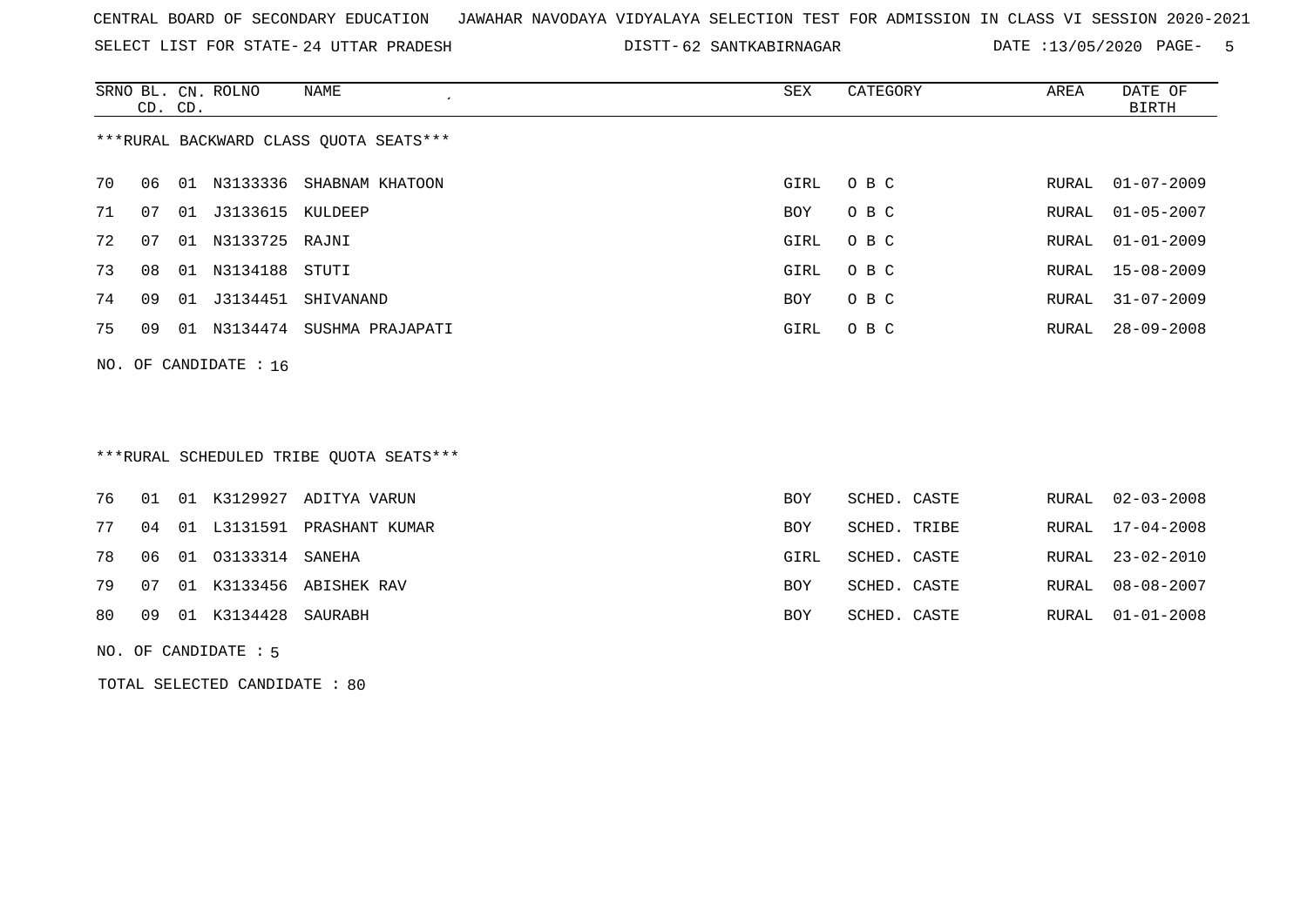|  |  |  |  |  | CENTRAL BOARD OF SECONDARY EDUCATION GJAWAHAR NAVODAYA VIDYALAYA SELECTION TEST FOR ADMISSION IN CLASS VI SESSION 2020-2021 |  |  |  |  |  |  |  |  |  |  |  |  |
|--|--|--|--|--|-----------------------------------------------------------------------------------------------------------------------------|--|--|--|--|--|--|--|--|--|--|--|--|
|--|--|--|--|--|-----------------------------------------------------------------------------------------------------------------------------|--|--|--|--|--|--|--|--|--|--|--|--|

SELECT LIST FOR STATE- DISTT- 24 UTTAR PRADESH 63 KANNAUJ DATE :13/05/2020 PAGE- 1

|    |    | CD. CD. | SRNO BL. CN. ROLNO   | <b>NAME</b>                            | SEX        | CATEGORY     | AREA         | DATE OF<br><b>BIRTH</b> |
|----|----|---------|----------------------|----------------------------------------|------------|--------------|--------------|-------------------------|
|    |    |         | ***OPEN UR SEATS***  |                                        |            |              |              |                         |
| 1  | 01 |         |                      |                                        | <b>BOY</b> | GENERAL      | RURAL        | $15 - 08 - 2010$        |
| 2  | 01 | 01      |                      | J3134597 DEVANG RAJPUT                 | <b>BOY</b> | O B C        | <b>RURAL</b> | $01 - 01 - 2008$        |
| 3  | 03 | 01      | J3135375 ABHINAV     |                                        | BOY        | O B C        | RURAL        | $27 - 06 - 2009$        |
| 4  | 05 |         |                      | 01 B3136460 ANSH YADAV                 | BOY        | O B C        | URBAN        | $22 - 01 - 2010$        |
| 5  | 05 |         |                      | 01 M3136483 ARADHYA DUBEY              | GIRL       | GENERAL      | RURAL        | $01 - 01 - 2010$        |
| 6  | 05 |         |                      |                                        | <b>BOY</b> | O B C        | <b>RURAL</b> | $05 - 07 - 2010$        |
| 7  | 06 |         |                      |                                        | <b>BOY</b> | O B C        | RURAL        | $01 - 01 - 2008$        |
| 8  | 06 |         |                      | 01 J3137365 RISHU KUMAR                | <b>BOY</b> | O B C        | RURAL        | $25 - 07 - 2010$        |
|    |    |         | NO. OF CANDIDATE : 8 |                                        |            |              |              |                         |
|    |    |         |                      | ***OPEN SCHEDULED CASTE QUOTA SEATS*** |            |              |              |                         |
| 9  | 02 |         |                      | 01 K3135233 ROKI GAUTAM                | BOY        | SCHED. CASTE | RURAL        | $01 - 01 - 2010$        |
| 10 | 03 |         |                      | 01 K3135452 ANSH KUMAR                 | <b>BOY</b> | SCHED. CASTE | RURAL        | $14 - 07 - 2008$        |
| 11 | 05 | 01      | 03136707 PRIYA       |                                        | GIRL       | SCHED. CASTE | RURAL        | $20 - 05 - 2009$        |
| 12 | 07 |         |                      | 01 K3137588 ANURAG SINGH               | <b>BOY</b> | SCHED. CASTE | RURAL        | $26 - 01 - 2008$        |
|    |    |         | NO. OF CANDIDATE : 4 |                                        |            |              |              |                         |

## \*\*\*OPEN DISABLED QUOTA SEATS\*\*\*

|  |  | 13 03 01 N3135766 PALAK RATHAUR  |      | GIRL OBC | RURAL 06-04-2008 |
|--|--|----------------------------------|------|----------|------------------|
|  |  | 14 06 01 M3137148 KASHISH TIWARI | GIRL | GENERAL  | RURAL 05-07-2007 |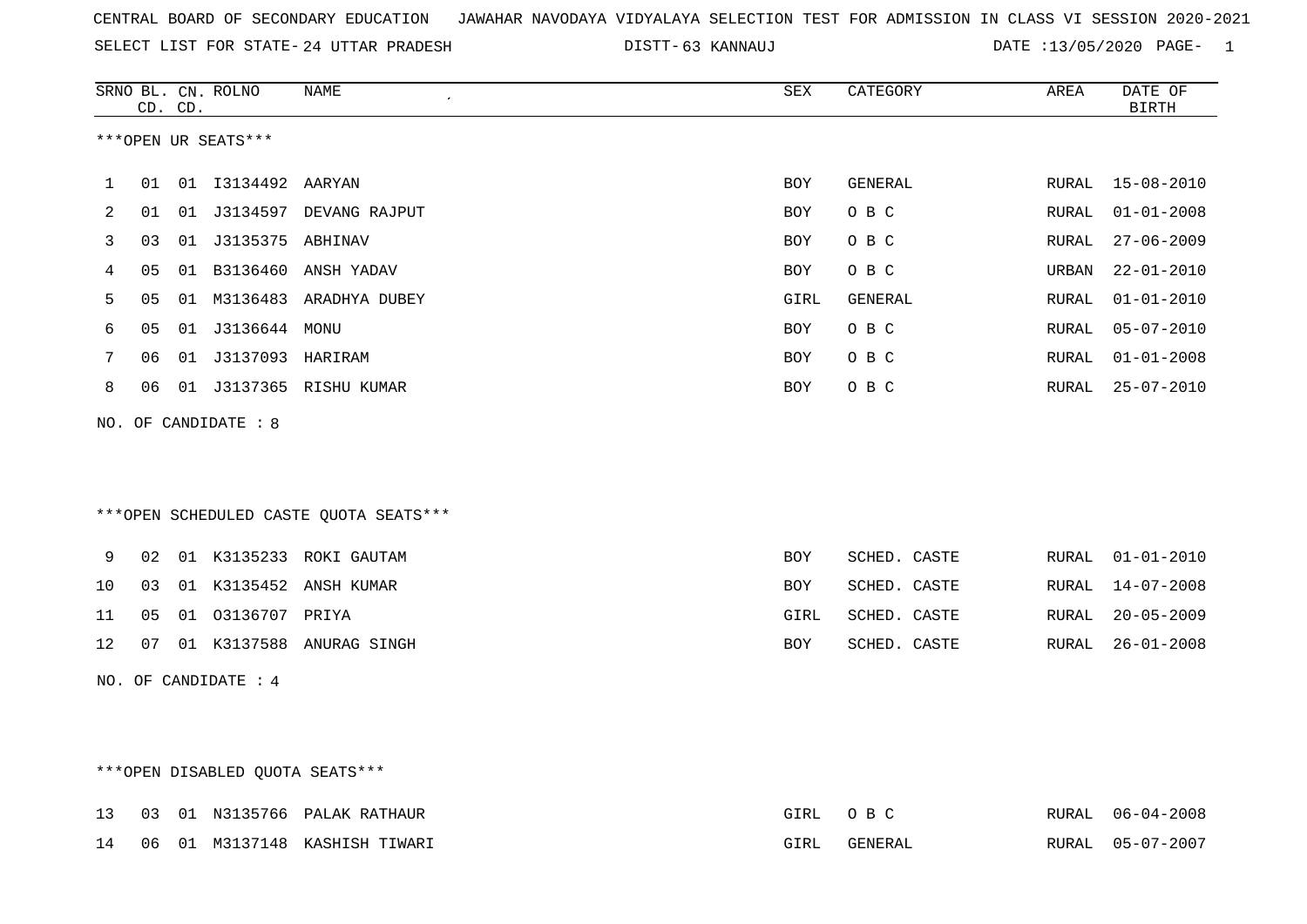| CENTRAL BOARD OF SECONDARY EDUCATION – JAWAHAR NAVODAYA VIDYALAYA SELECTION TEST FOR ADMISSION IN CLASS VI SESSION 2020-2021 |  |  |  |  |
|------------------------------------------------------------------------------------------------------------------------------|--|--|--|--|
|------------------------------------------------------------------------------------------------------------------------------|--|--|--|--|

SELECT LIST FOR STATE- DISTT- 24 UTTAR PRADESH

DISTT-63 KANNAUJ 2008 2012 13/05/2020 PAGE- 2

|    |    | CD. CD. | SRNO BL. CN. ROLNO       | NAME                                   | SEX        | CATEGORY     | AREA         | DATE OF<br><b>BIRTH</b> |
|----|----|---------|--------------------------|----------------------------------------|------------|--------------|--------------|-------------------------|
|    |    |         | NO. OF CANDIDATE : 2     |                                        |            |              |              |                         |
|    |    |         |                          |                                        |            |              |              |                         |
|    |    |         |                          |                                        |            |              |              |                         |
|    |    |         |                          | *** OPEN BACKWARD CLASS QUOTA SEATS*** |            |              |              |                         |
| 15 | 01 |         |                          | 01 N3134652 KASHISH KANAUJIA           | GIRL       | O B C        | RURAL        | $20 - 04 - 2008$        |
| 16 | 03 |         |                          | 01 J3135705 LAV RATHORE                | BOY        | O B C        | RURAL        | $20 - 10 - 2010$        |
| 17 | 05 |         | 01 N3136629 MAHI         |                                        | GIRL       | O B C        | RURAL        | $29 - 09 - 2009$        |
| 18 | 07 |         |                          | 01 J3138015 SHIVAM KUMAR               | BOY        | O B C        | RURAL        | $01 - 07 - 2010$        |
| 19 | 08 |         | 01 N3138106 AAKRITI      |                                        | GIRL       | O B C        | RURAL        | $04 - 06 - 2010$        |
|    |    |         | NO. OF CANDIDATE : 5     |                                        |            |              |              |                         |
|    |    |         |                          |                                        |            |              |              |                         |
|    |    |         |                          |                                        |            |              |              |                         |
|    |    |         |                          | ***OPEN SCHEDULED TRIBE QUOTA SEATS*** |            |              |              |                         |
| 20 |    |         |                          | 02 01 K3135023 EKLAVYA KUMAR           | BOY        | SCHED. CASTE | RURAL        | $01 - 04 - 2009$        |
|    |    |         |                          |                                        |            |              |              |                         |
|    |    |         | NO. OF CANDIDATE : 1     |                                        |            |              |              |                         |
|    |    |         |                          |                                        |            |              |              |                         |
|    |    |         |                          |                                        |            |              |              |                         |
|    |    |         | ***RURAL OPEN SEATS***   |                                        |            |              |              |                         |
| 21 | 01 |         |                          | 01 J3134496 ABHINAV KUSHWAHA           | <b>BOY</b> | O B C        | RURAL        | $12 - 10 - 2009$        |
| 22 | 01 |         |                          | 01 J3134522 AMBIKESH KUSHWAHA          | BOY        | O B C        | RURAL        | $10 - 09 - 2009$        |
| 23 |    |         |                          | 01  01  J3134722  PRASOON KUMAR        | BOY        | O B C        |              | RURAL 10-12-2009        |
| 24 |    |         | 01  01  N3134801  SHUBHI |                                        | GIRL       | O B C        | RURAL        | $29 - 08 - 2008$        |
| 25 |    |         | 02 01 J3134861 ABHISHEK  |                                        | BOY        | O B C        | <b>RURAL</b> | $05 - 02 - 2008$        |
| 26 |    |         | 02  01  J3134875  AJAY   |                                        | BOY        | O B C        | RURAL        | $02 - 08 - 2010$        |
| 27 |    |         |                          | 02 01 J3135027 GAURAV KUMAR            | BOY        | $O$ B $C$    | RURAL        | $07 - 02 - 2010$        |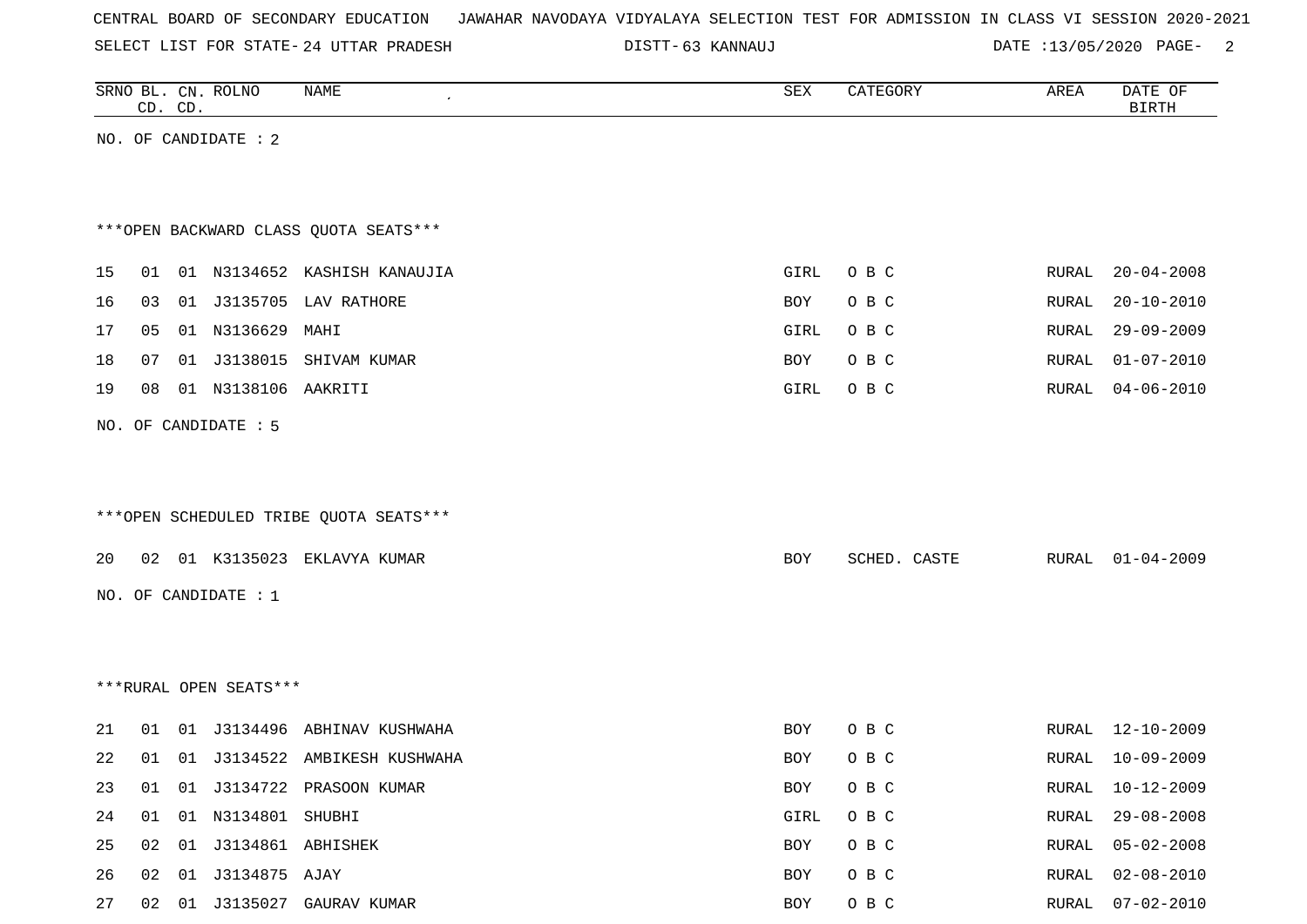SELECT LIST FOR STATE- DISTT- 24 UTTAR PRADESH

63 KANNAUJ DATE :13/05/2020 PAGE- 3

|    | CD. CD. |    | SRNO BL. CN. ROLNO     | NAME<br>$\pmb{\cdot}$   | SEX        | CATEGORY       | AREA         | DATE OF<br><b>BIRTH</b> |
|----|---------|----|------------------------|-------------------------|------------|----------------|--------------|-------------------------|
|    |         |    | ***RURAL OPEN SEATS*** |                         |            |                |              |                         |
| 28 | 02      | 01 | J3135283               | SHIKHAR                 | <b>BOY</b> | O B C          | RURAL        | $04 - 08 - 2009$        |
| 29 | 02      | 01 | J3135293               | SHIVANG                 | BOY        | O B C          | RURAL        | $05 - 09 - 2010$        |
| 30 | 02      | 01 |                        | J3135301 SHIVANSHU      | <b>BOY</b> | O B C          | RURAL        | $21 - 12 - 2009$        |
| 31 | 03      | 01 |                        | J3135393 ADITYA RAJPUT  | BOY        | O B C          | RURAL        | $13 - 04 - 2010$        |
| 32 | 03      | 01 | J3135413 AMAN          |                         | <b>BOY</b> | O B C          | RURAL        | $10 - 07 - 2008$        |
| 33 | 03      |    | 01 N3135749            | NEHA PAL                | GIRL       | O B C          | RURAL        | $07 - 07 - 2009$        |
| 34 | 04      | 01 |                        | J3136100 AYUSH PAL      | BOY        | O B C          | RURAL        | $01 - 06 - 2008$        |
| 35 | 04      | 01 |                        | J3136236 PRAVEEN KUMAR  | <b>BOY</b> | O B C          | RURAL        | $10 - 05 - 2008$        |
| 36 | 05      | 01 |                        | J3136404 ADITYA YADAV   | BOY        | O B C          | RURAL        | $13 - 06 - 2009$        |
| 37 | 05      | 01 |                        | M3136411 AKANKSHA DIXIT | GIRL       | <b>GENERAL</b> | RURAL        | $11 - 07 - 2009$        |
| 38 | 05      | 01 |                        | I3136426 ALOK MISHRA    | <b>BOY</b> | <b>GENERAL</b> | RURAL        | $07 - 07 - 2010$        |
| 39 | 05      | 01 |                        | J3136513 AYUSH SINGH    | <b>BOY</b> | O B C          | RURAL        | $10 - 03 - 2010$        |
| 40 | 05      | 01 | J3136778               | SHAHIL                  | <b>BOY</b> | O B C          | RURAL        | $11 - 07 - 2008$        |
| 41 | 06      | 01 | J3137047               | DEEPENDRA SINGH         | <b>BOY</b> | O B C          | RURAL        | $28 - 02 - 2010$        |
| 42 | 06      | 01 | J3137067               | EKLAVYA                 | <b>BOY</b> | O B C          | RURAL        | $01 - 04 - 2008$        |
| 43 | 06      | 01 |                        | I3137486 VAIBHAV DUBEY  | <b>BOY</b> | <b>GENERAL</b> | <b>RURAL</b> | $31 - 03 - 2009$        |
| 44 | 06      | 01 |                        | I3137494 VEDANT DUBEY   | <b>BOY</b> | <b>GENERAL</b> | RURAL        | $05 - 08 - 2009$        |
| 45 | 07      | 01 | M3137555 ANGEL         |                         | GIRL       | GENERAL        | RURAL        | $01 - 12 - 2009$        |
| 46 | 07      | 01 |                        | J3137806 LALIT SAXENA   | BOY        | O B C          | RURAL        | $01 - 07 - 2008$        |
| 47 | 07      | 01 | J3137933               | RANJEET RAJPUT          | BOY        | O B C          | RURAL        | $01 - 07 - 2008$        |
| 48 | 08      |    | 01 J3138157            | DEV SINGH               | <b>BOY</b> | O B C          | RURAL        | $12 - 07 - 2007$        |

NO. OF CANDIDATE : 28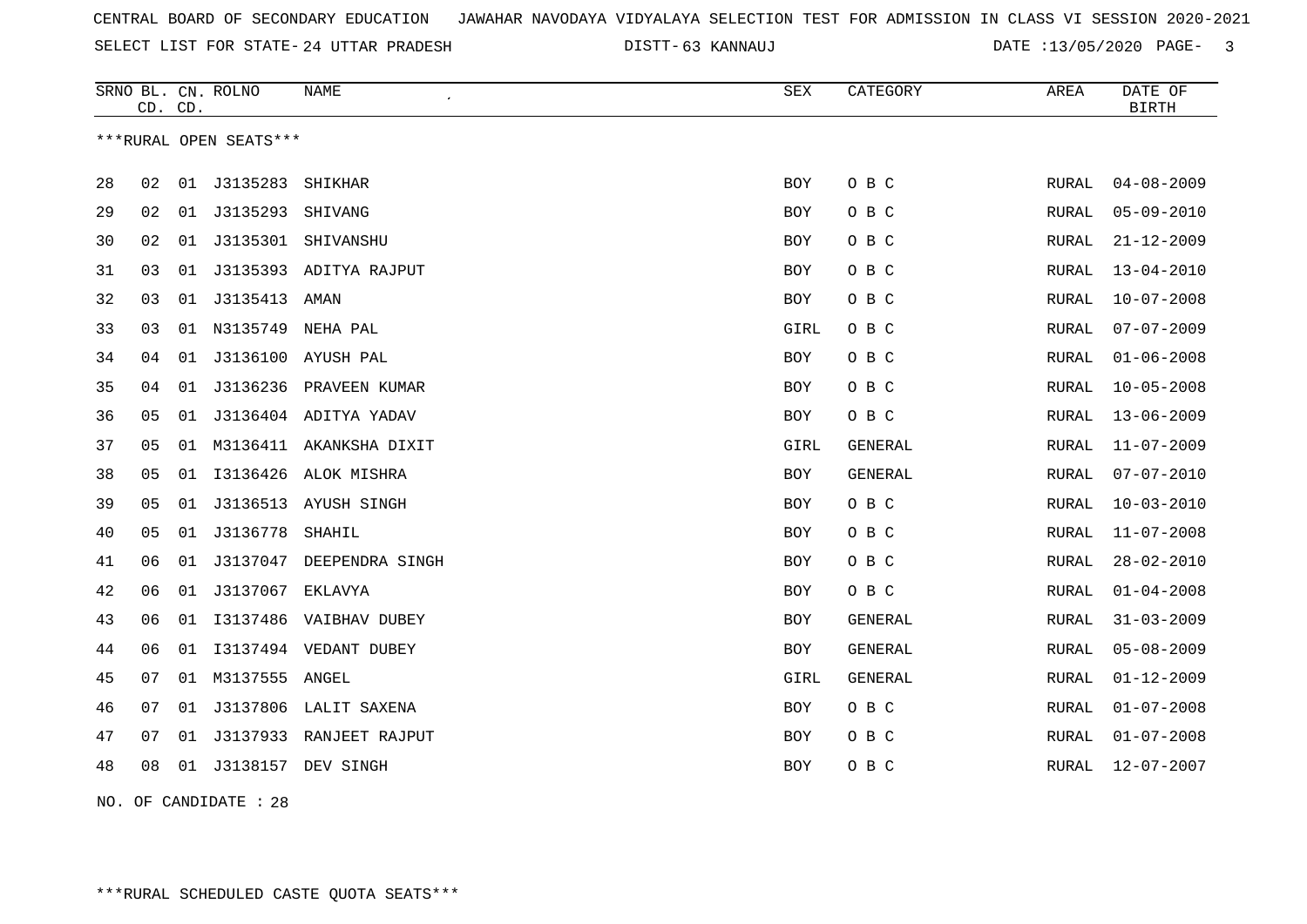SELECT LIST FOR STATE- DISTT- 24 UTTAR PRADESH

63 KANNAUJ DATE :13/05/2020 PAGE- 4

|    |    | CD. CD. | SRNO BL. CN. ROLNO    | <b>NAME</b>                             | SEX        | CATEGORY     | AREA  | DATE OF<br><b>BIRTH</b> |
|----|----|---------|-----------------------|-----------------------------------------|------------|--------------|-------|-------------------------|
|    |    |         |                       | ***RURAL SCHEDULED CASTE OUOTA SEATS*** |            |              |       |                         |
| 49 | 02 |         | 01 K3134872 ADITYA    |                                         | <b>BOY</b> | SCHED. CASTE | RURAL | $14 - 08 - 2009$        |
| 50 | 02 | 01      | K3134968 ASHISH       |                                         | BOY        | SCHED. CASTE | RURAL | $15 - 03 - 2008$        |
| 51 | 02 | 01      |                       | K3135208 RAM JEE GAUTAM                 | <b>BOY</b> | SCHED. CASTE | RURAL | $05 - 02 - 2008$        |
| 52 | 04 | 01      | K3136299 R P KANT     |                                         | <b>BOY</b> | SCHED. CASTE | RURAL | $20 - 10 - 2007$        |
| 53 | 05 | 01      |                       | K3136405 AJAB SINGH                     | <b>BOY</b> | SCHED. CASTE | RURAL | $03 - 08 - 2010$        |
| 54 | 05 | 01      | 03136482 ARADHYA      |                                         | GIRL       | SCHED. CASTE | RURAL | $07 - 07 - 2009$        |
| 55 | 05 |         |                       | 01 K3136485 ARAV GAUTAM                 | BOY        | SCHED. CASTE | RURAL | $01 - 07 - 2010$        |
| 56 | 05 |         |                       | 01 03136504 ATULYA SINGH                | GIRL       | SCHED. CASTE | RURAL | $28 - 06 - 2009$        |
| 57 | 05 |         |                       | 01 K3136725 RANVEER SINGH               | <b>BOY</b> | SCHED. CASTE | RURAL | $24 - 01 - 2009$        |
| 58 | 05 |         | 01 K3136786 SHIVA     |                                         | <b>BOY</b> | SCHED. CASTE | RURAL | $01 - 02 - 2009$        |
| 59 | 06 |         |                       | 01 K3137179 KRISHNA BABU                | <b>BOY</b> | SCHED. CASTE | RURAL | $25 - 06 - 2009$        |
|    |    |         | NO. OF CANDIDATE : 11 |                                         |            |              |       |                         |
|    |    |         |                       |                                         |            |              |       |                         |
|    |    |         |                       |                                         |            |              |       |                         |
|    |    |         |                       | ***RURAL RACKWARD CLASS OUOTA SEATS***  |            |              |       |                         |

|  | ***RURAL BACKWARD CLASS QUOTA SEATS*** |  |  |  |
|--|----------------------------------------|--|--|--|
|--|----------------------------------------|--|--|--|

| 60 | 0 <sub>3</sub> | 01 | N3135798             | PRATIBHA                    | GIRL       | O B C | RURAL | 25-05-2009       |
|----|----------------|----|----------------------|-----------------------------|------------|-------|-------|------------------|
| 61 | 05             | 01 | N3136478 ANUSHKA     |                             | GIRL       | O B C | RURAL | 14-02-2009       |
| 62 | 05             |    |                      | 01 J3136507 AYAN MANSOORI   | <b>BOY</b> | O B C | RURAL | 20-04-2009       |
| 63 | 05             |    | 01 J3136535 DIPANSHU |                             | BOY        | O B C | RURAL | 20-07-2008       |
| 64 | 05             | 01 |                      | J3136600 KAUSHLENDRA RAJPUT | <b>BOY</b> | O B C | RURAL | 07-08-2008       |
| 65 | 05             | 01 | N3136611 KOMAL       |                             | GIRL       | O B C | RURAL | 03-12-2008       |
| 66 | 05             |    | 01 N3136705 PRIYA    |                             | GIRL       | O B C | RURAL | 01-07-2010       |
| 67 | 05             | 01 | N3136770             | SAUMYA PAL                  | GIRL       | O B C | RURAL | $23 - 04 - 2010$ |
| 68 | 05             | 01 | J3136772             | SAURABH                     | <b>BOY</b> | O B C | RURAL | 19-06-2009       |
| 69 | 05             | 01 | N3136821             | SUNAINA                     | GIRL       | O B C | RURAL | 19-08-2008       |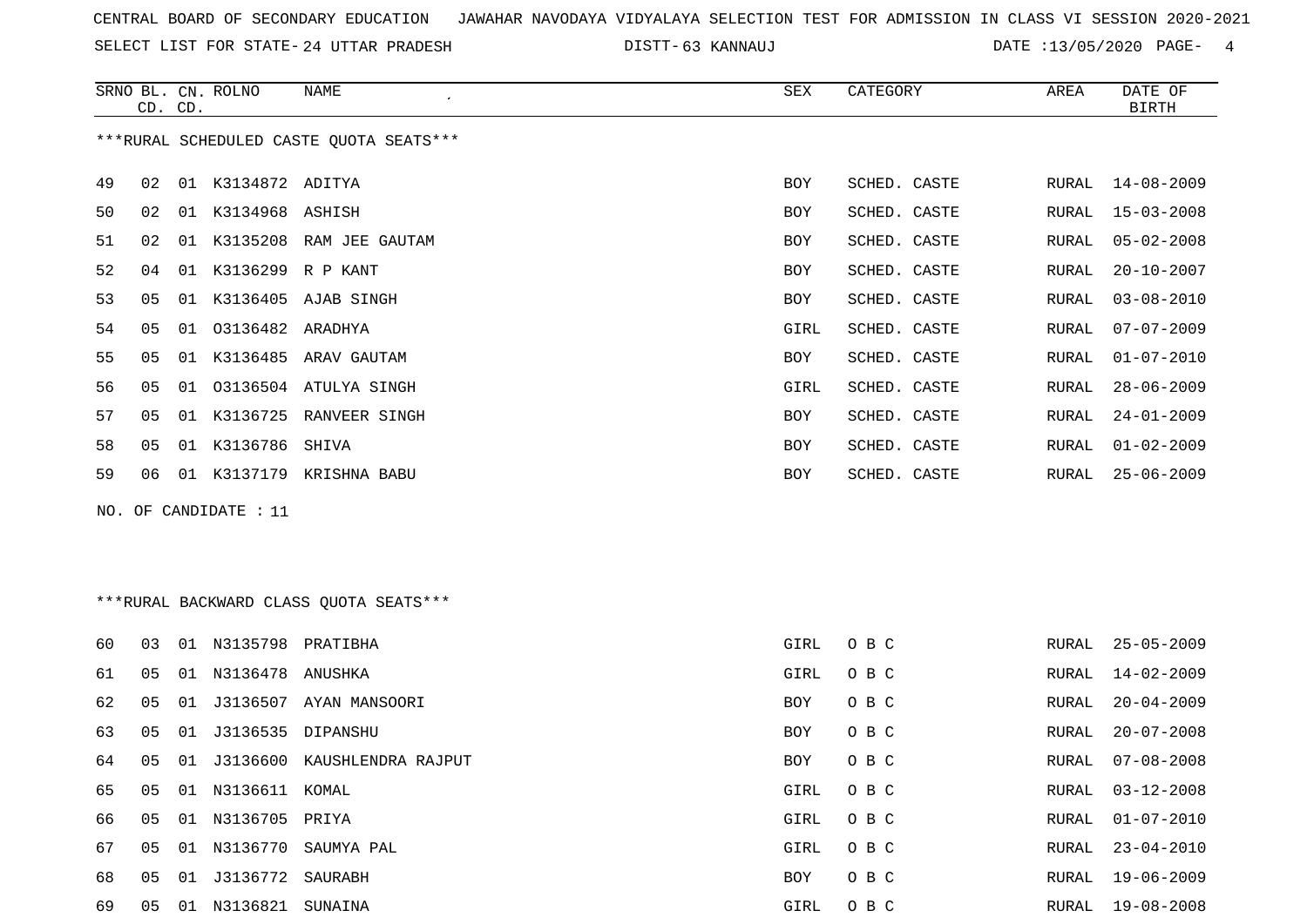SELECT LIST FOR STATE- DISTT- 24 UTTAR PRADESH

63 KANNAUJ DATE :13/05/2020 PAGE- 5

|    | CD. CD. |    | SRNO BL. CN. ROLNO      | NAME                                   | SEX  | CATEGORY | AREA  | DATE OF<br>BIRTH |
|----|---------|----|-------------------------|----------------------------------------|------|----------|-------|------------------|
|    |         |    |                         | ***RURAL BACKWARD CLASS QUOTA SEATS*** |      |          |       |                  |
| 70 | 07      | 01 |                         | N3137526 AKANKSHA PAL                  | GIRL | O B C    | RURAL | $01 - 03 - 2008$ |
| 71 | 07      | 01 | N3137591 ARADHYA        |                                        | GIRL | O B C    | RURAL | $11 - 03 - 2010$ |
| 72 | 07      |    |                         | 01 N3137865 PAYAL KUMARI               | GIRL | O B C    | RURAL | $01 - 05 - 2008$ |
| 73 | 07      | 01 |                         | N3137866 PAYAL KUMARI                  | GIRL | O B C    | RURAL | $02 - 04 - 2008$ |
| 74 | 07      | 01 | N3137881                | PRANSHI PAL                            | GIRL | O B C    | RURAL | $01 - 01 - 2010$ |
| 75 | 08      | 01 |                         | J3138256 RAUNAK KUSHWAHA               | BOY  | O B C    |       | RURAL 24-04-2010 |
|    |         |    | NO. OF CANDIDATE : $16$ |                                        |      |          |       |                  |

## \*\*\*RURAL SCHEDULED TRIBE QUOTA SEATS\*\*\*

| RURAL 01-10-2008 |
|------------------|
|                  |
| RURAL 06-07-2009 |
| RURAL 10-11-2009 |
| RURAL 25-11-2008 |
|                  |

#### NO. OF CANDIDATE : 5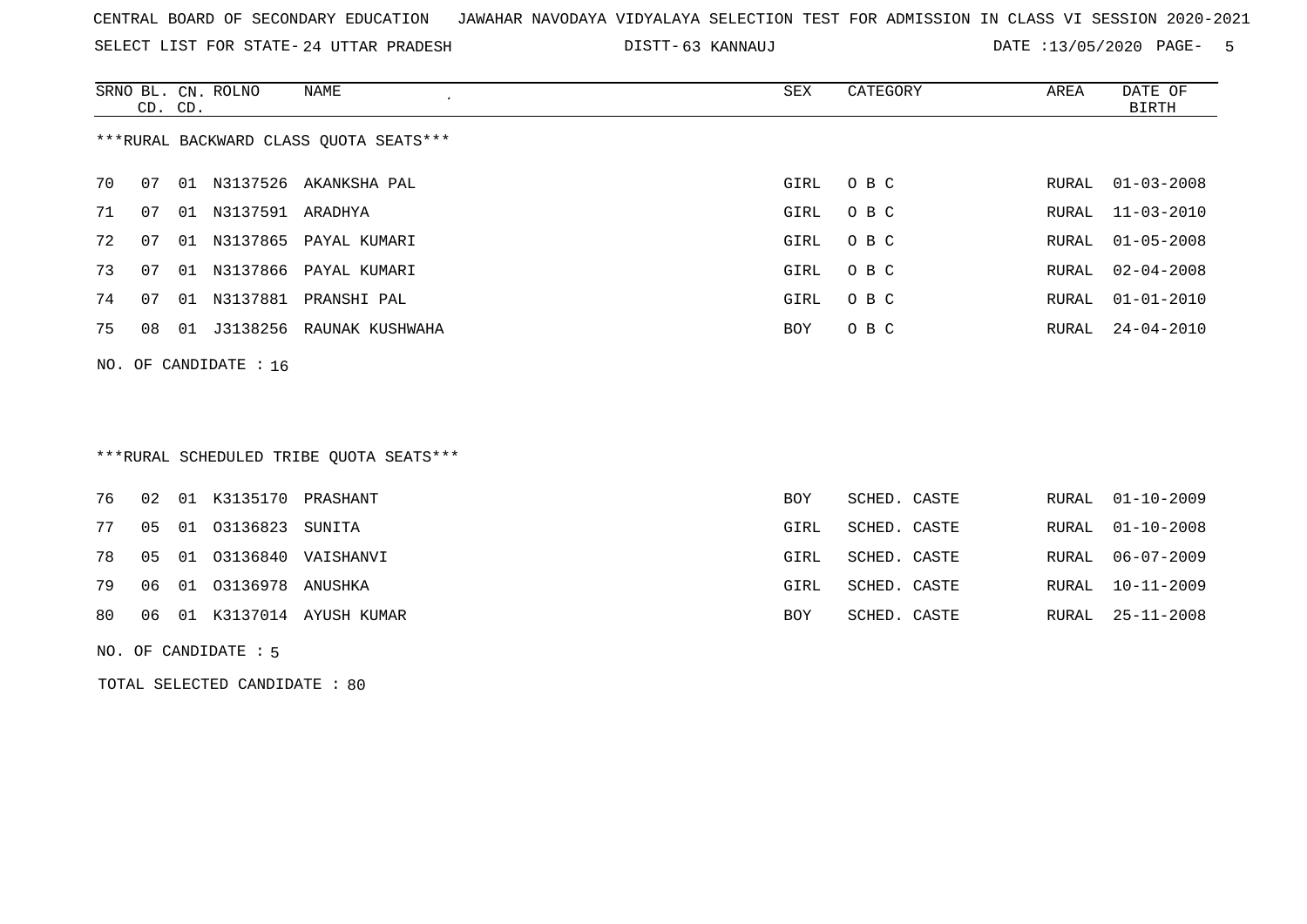|  |  |  |  | CENTRAL BOARD OF SECONDARY EDUCATION – JAWAHAR NAVODAYA VIDYALAYA SELECTION TEST FOR ADMISSION IN CLASS VI SESSION 2020-2021 |  |  |  |  |  |  |  |  |  |  |  |  |  |  |
|--|--|--|--|------------------------------------------------------------------------------------------------------------------------------|--|--|--|--|--|--|--|--|--|--|--|--|--|--|
|--|--|--|--|------------------------------------------------------------------------------------------------------------------------------|--|--|--|--|--|--|--|--|--|--|--|--|--|--|

SELECT LIST FOR STATE- DISTT- 24 UTTAR PRADESH 64 BANDA DATE :13/05/2020 PAGE- 1

|    | CD. CD. | SRNO BL. CN. ROLNO    | <b>NAME</b>                            | SEX        | CATEGORY       | AREA  | DATE OF<br><b>BIRTH</b> |
|----|---------|-----------------------|----------------------------------------|------------|----------------|-------|-------------------------|
|    |         | ***OPEN UR SEATS***   |                                        |            |                |       |                         |
| 1  |         | 01  01  N3138406  ANU |                                        | GIRL       | O B C          |       | RURAL 19-07-2008        |
| 2  | 02      |                       |                                        | BOY        | O B C          | RURAL | $15 - 07 - 2009$        |
| 3  | 02      |                       | 01 M3139693 VEDIKA GUPTA               | GIRL       | GENERAL        | RURAL | $21 - 10 - 2009$        |
| 4  | 03      |                       | 01 M3139904 KARUNA GUPTA               | GIRL       | <b>GENERAL</b> | RURAL | $05 - 03 - 2009$        |
| 5  | 05      |                       | 01 J3140804 AARUSH GUPTA               | BOY        | O B C          | RURAL | $19 - 05 - 2009$        |
| 6  | 07      |                       | 01 M3141711 AASHI GUPTA                | GIRL       | <b>GENERAL</b> | RURAL | $20 - 06 - 2008$        |
| 7  | 08      |                       | 01 I3142550 ADITYA KUMAR MISHRA        | BOY        | <b>GENERAL</b> | RURAL | $01 - 11 - 2007$        |
| 8  | 09      |                       | 02 J3144562 SHIVA SINGH YADAV          | BOY        | O B C          | RURAL | $25 - 06 - 2009$        |
|    |         | NO. OF CANDIDATE : 8  |                                        |            |                |       |                         |
|    |         |                       | ***OPEN SCHEDULED CASTE QUOTA SEATS*** |            |                |       |                         |
| 9  |         |                       | 01 01 K3138334 ABHISHEK KUMAR          | <b>BOY</b> | SCHED. CASTE   | RURAL | $10 - 05 - 2009$        |
| 10 | 01      | 01 K3138785 RISHABH   |                                        | <b>BOY</b> | SCHED. CASTE   | RURAL | $13 - 03 - 2010$        |
| 11 | 04      | 01 C3140778 VIMAL     |                                        | BOY        | SCHED. CASTE   | URBAN | $10 - 07 - 2009$        |
| 12 |         |                       | 08 02 C3143559 SANDEEP KUMAR           | BOY        | SCHED. CASTE   | URBAN | $03 - 07 - 2008$        |
|    |         | NO. OF CANDIDATE : 4  |                                        |            |                |       |                         |

## \*\*\*OPEN DISABLED QUOTA SEATS\*\*\*

|  | 13  02  01  N3139240  GOMTI |                               | GIRL OBC |  | RURAL 21-07-2009 |
|--|-----------------------------|-------------------------------|----------|--|------------------|
|  |                             | 14 03 01 N3140116 SONAM GUPTA | GIRL OBC |  | RURAL 10-06-2008 |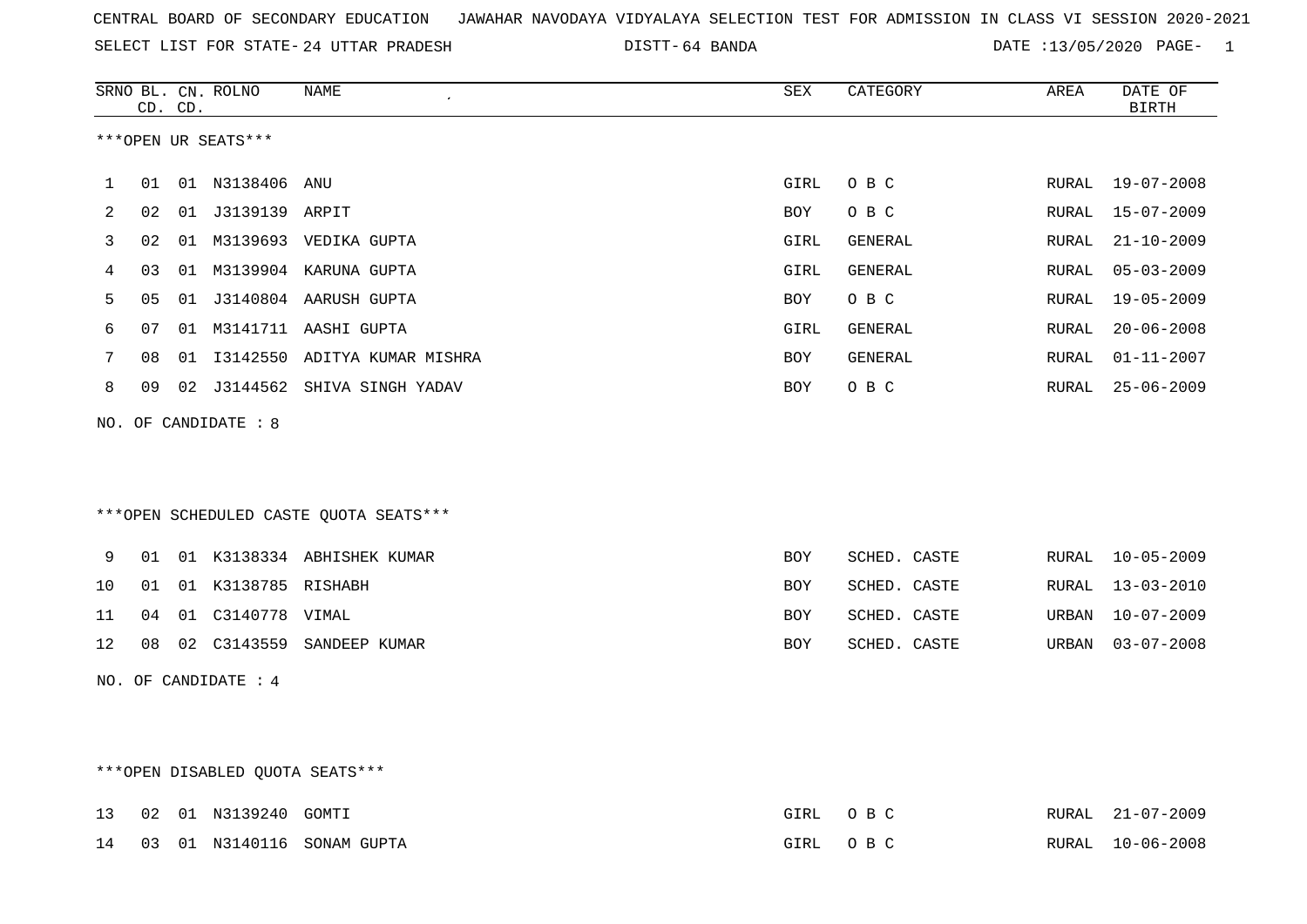| CENTRAL BOARD OF SECONDARY EDUCATION – JAWAHAR NAVODAYA VIDYALAYA SELECTION TEST FOR ADMISSION IN CLASS VI SESSION 2020-2021 |  |  |  |  |
|------------------------------------------------------------------------------------------------------------------------------|--|--|--|--|
|------------------------------------------------------------------------------------------------------------------------------|--|--|--|--|

SELECT LIST FOR STATE- DISTT- 24 UTTAR PRADESH

DISTT-64 BANDA **DATE** :13/05/2020 PAGE- 2

|    |    | CD. CD. | SRNO BL. CN. ROLNO     | NAME                                   | SEX  | CATEGORY     | AREA  | DATE OF<br><b>BIRTH</b> |
|----|----|---------|------------------------|----------------------------------------|------|--------------|-------|-------------------------|
|    |    |         | NO. OF CANDIDATE : 2   |                                        |      |              |       |                         |
|    |    |         |                        |                                        |      |              |       |                         |
|    |    |         |                        |                                        |      |              |       |                         |
|    |    |         |                        | *** OPEN BACKWARD CLASS QUOTA SEATS*** |      |              |       |                         |
| 15 | 01 |         |                        | 01 J3138407 ANUBHAV KUMAR              | BOY  | O B C        | RURAL | $05 - 02 - 2009$        |
| 16 | 02 |         |                        | 01 J3138996 ABHAY SINGH                | BOY  | O B C        | RURAL | $01 - 01 - 2008$        |
| 17 | 02 |         |                        | 01 J3139112 ANSH KUMAR                 | BOY  | O B C        | RURAL | 16-07-2007              |
| 18 | 07 |         |                        | 01 N3141741 AKANKSHA DEVI              | GIRL | O B C        | RURAL | $14 - 06 - 2008$        |
| 19 | 08 |         |                        | 01 J3142755 AYUSH KUMAR                | BOY  | O B C        | RURAL | $30 - 06 - 2008$        |
|    |    |         | NO. OF CANDIDATE : 5   |                                        |      |              |       |                         |
|    |    |         |                        |                                        |      |              |       |                         |
|    |    |         |                        |                                        |      |              |       |                         |
|    |    |         |                        | ***OPEN SCHEDULED TRIBE QUOTA SEATS*** |      |              |       |                         |
|    |    |         |                        |                                        |      |              |       |                         |
| 20 | 08 |         |                        | 02 D3143612 SATYAM NISHAD              | BOY  | SCHED. TRIBE | URBAN | 17-05-2010              |
|    |    |         | NO. OF CANDIDATE : $1$ |                                        |      |              |       |                         |
|    |    |         |                        |                                        |      |              |       |                         |
|    |    |         |                        |                                        |      |              |       |                         |
|    |    |         | ***RURAL OPEN SEATS*** |                                        |      |              |       |                         |
| 21 | 01 |         |                        | 01 M3138451 AWANI GUPTA                | GIRL | GENERAL      | RURAL | $10 - 12 - 2010$        |
| 22 |    |         |                        | 01 01 N3138887 SHRASHTI SINGH          | GIRL | O B C        | RURAL | 16-07-2010              |
| 23 |    |         |                        | 01  01  13138978  VISHVAS  DWIVEDI     | BOY  | GENERAL      | RURAL | 19-10-2009              |
| 24 | 01 |         |                        | 01 J3138979 VIVEK CHAURASIYA           | BOY  | O B C        | RURAL | $06 - 07 - 2009$        |
| 25 |    |         | 02 01 M3139322 KRATI   |                                        | GIRL | GENERAL      | RURAL | $08 - 12 - 2007$        |
| 26 | 02 |         |                        | 01 J3139510 RAMCHANDRA PAL             | BOY  | O B C        | RURAL | $01 - 01 - 2009$        |
| 27 |    |         |                        | 02 01 I3139530 RISHI RAJ SINGH         | BOY  | GENERAL      |       | RURAL 15-12-2010        |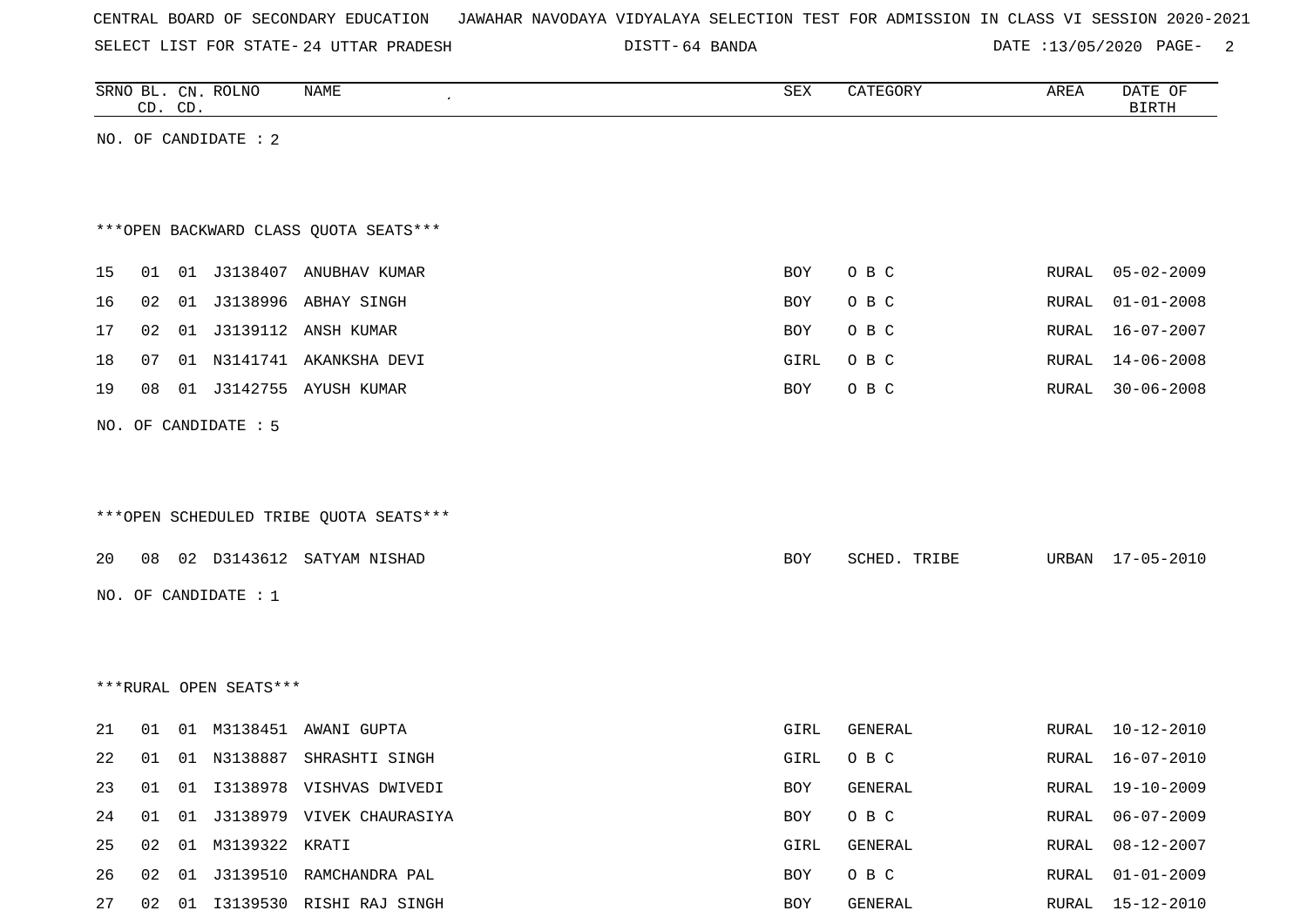SELECT LIST FOR STATE- DISTT- 24 UTTAR PRADESH

64 BANDA DATE :13/05/2020 PAGE- 3

|    | CD. CD. |    | SRNO BL. CN. ROLNO     | <b>NAME</b>                   | <b>SEX</b> | CATEGORY       | AREA  | DATE OF<br><b>BIRTH</b> |
|----|---------|----|------------------------|-------------------------------|------------|----------------|-------|-------------------------|
|    |         |    | ***RURAL OPEN SEATS*** |                               |            |                |       |                         |
| 28 | 04      |    |                        | 01 M3140185 AASTHA PANDEY     | GIRL       | GENERAL        | RURAL | $24 - 06 - 2010$        |
| 29 | 04      | 01 |                        | 13140590 RISHI KUMAR TRIPATHI | BOY        | <b>GENERAL</b> | RURAL | $14 - 05 - 2008$        |
| 30 | 04      |    |                        | 01 J3140788 VIRAT RAIKWAR     | BOY        | O B C          | RURAL | $10 - 07 - 2009$        |
| 31 | 05      | 01 |                        | I3140866 ANSH SINGH           | BOY        | GENERAL        | RURAL | $16 - 03 - 2009$        |
| 32 | 05      | 01 | M3141224               | SHRESHTHI SHINGH              | GIRL       | GENERAL        | RURAL | $15 - 07 - 2010$        |
| 33 | 06      |    |                        | 01 N3141302 AKANKSHA PAL      | GIRL       | O B C          | RURAL | $27 - 08 - 2008$        |
| 34 | 06      | 01 | N3141627               | SHAILJA SINGH                 | GIRL       | O B C          | RURAL | $13 - 10 - 2010$        |
| 35 | 06      |    | 01 M3141648            | SHREYA                        | GIRL       | <b>GENERAL</b> | RURAL | $15 - 08 - 2007$        |
| 36 | 07      | 01 |                        | M3141870 AWANI DWIVEDI        | GIRL       | <b>GENERAL</b> | RURAL | $06 - 10 - 2010$        |
| 37 | 07      | 01 | M3142023               | KHUSHI SINGH                  | GIRL       | GENERAL        | RURAL | $09 - 12 - 2009$        |
| 38 | 07      | 02 |                        | M3142179 PRAGYA GUPTA         | GIRL       | <b>GENERAL</b> | RURAL | $14 - 07 - 2008$        |
| 39 | 07      | 02 | M3142457               | SUKEERTI GUPTA                | GIRL       | GENERAL        | RURAL | $14 - 12 - 2008$        |
| 40 | 08      | 01 | J3142542               | ABHISHEK PATEL                | BOY        | O B C          | RURAL | $16 - 08 - 2007$        |
| 41 | 08      | 01 |                        | J3142750 AVANEESH KUMAR       | BOY        | O B C          | RURAL | $21 - 04 - 2009$        |
| 42 | 08      | 01 | M3142959               | KAVYA SHUKLA                  | GIRL       | GENERAL        | RURAL | $28 - 12 - 2008$        |
| 43 | 08      | 01 | J3143039               | LAKSHYA RAJ                   | BOY        | O B C          | RURAL | $08 - 08 - 2008$        |
| 44 | 08      | 02 | M3143751               | SUMEDHA TRIPATHI              | GIRL       | GENERAL        | RURAL | $25 - 06 - 2010$        |
| 45 | 09      | 01 | J3143880               | ABHISHEK NISHAD               | BOY        | O B C          | RURAL | $15 - 07 - 2010$        |
| 46 | 09      | 02 | I3144387               | RAMENDRA SHUKLA               | BOY        | GENERAL        | RURAL | $13 - 10 - 2009$        |
| 47 | 09      |    | 02 13144579            | SHUBHAM MISHRA                | <b>BOY</b> | <b>GENERAL</b> | RURAL | $03 - 06 - 2008$        |
|    |         |    |                        |                               |            |                |       |                         |

NO. OF CANDIDATE : 27

\*\*\*RURAL SCHEDULED CASTE QUOTA SEATS\*\*\*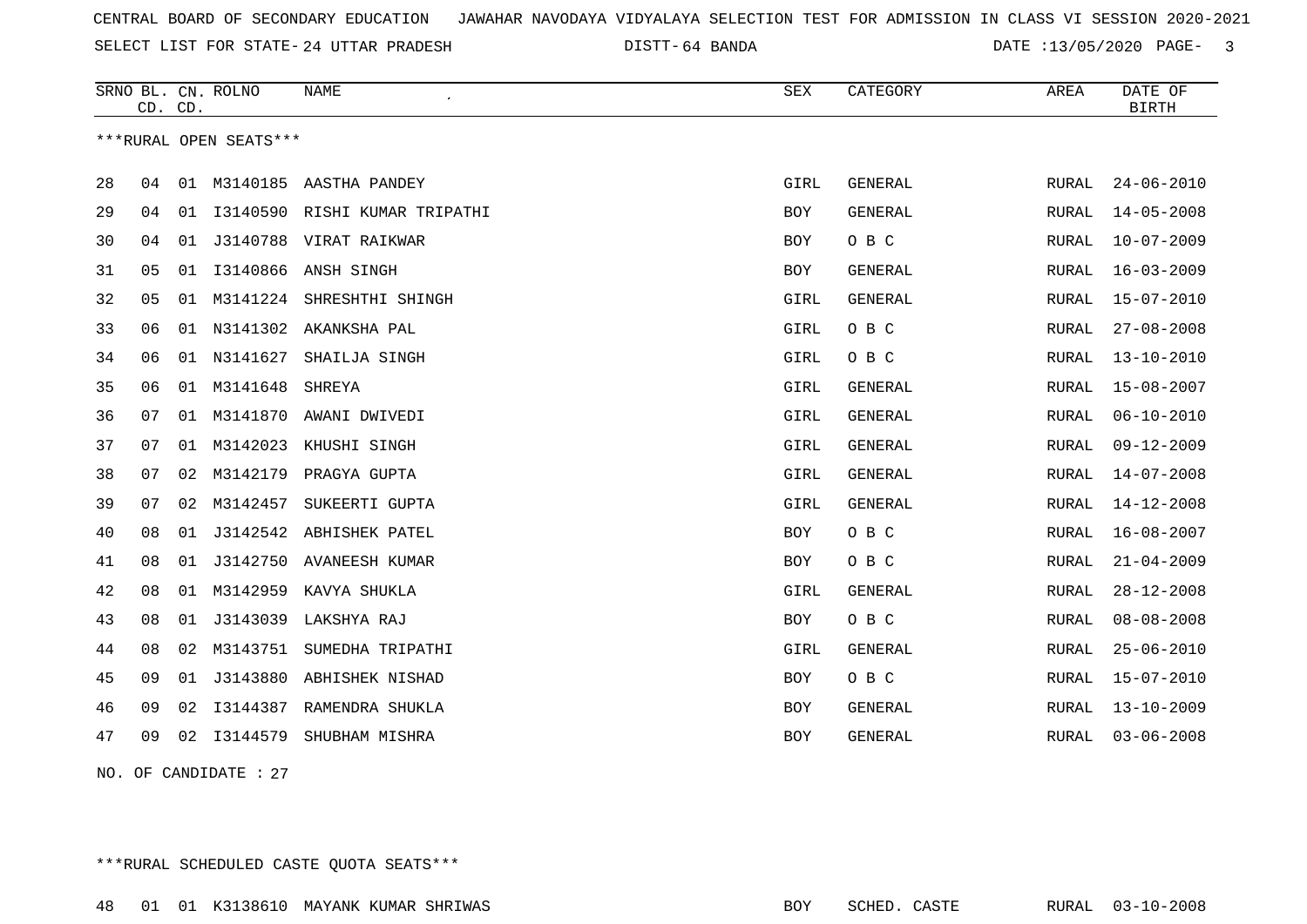SELECT LIST FOR STATE- DISTT- 24 UTTAR PRADESH

64 BANDA DATE :13/05/2020 PAGE- 4

|    | CD. CD. |    | SRNO BL. CN. ROLNO    | <b>NAME</b><br>$\mathcal{L}_{\mathcal{L}}$                                                                                                                                                                                                                                                                                                                                                                                                                  | SEX        | CATEGORY     | AREA  | DATE OF<br><b>BIRTH</b> |
|----|---------|----|-----------------------|-------------------------------------------------------------------------------------------------------------------------------------------------------------------------------------------------------------------------------------------------------------------------------------------------------------------------------------------------------------------------------------------------------------------------------------------------------------|------------|--------------|-------|-------------------------|
|    |         |    |                       | ***RURAL SCHEDULED CASTE OUOTA SEATS***                                                                                                                                                                                                                                                                                                                                                                                                                     |            |              |       |                         |
| 49 | 02      |    | 01 K3139051 AMAN      |                                                                                                                                                                                                                                                                                                                                                                                                                                                             | <b>BOY</b> | SCHED. CASTE | RURAL | 17-12-2010              |
| 50 | 04      | 01 |                       | 03140375 JYOTI KOTARY                                                                                                                                                                                                                                                                                                                                                                                                                                       | GIRL       | SCHED. CASTE | RURAL | $01 - 01 - 2009$        |
| 51 | 04      | 01 | K3140508              | PRAKASH VARMA                                                                                                                                                                                                                                                                                                                                                                                                                                               | BOY        | SCHED. CASTE | RURAL | $26 - 07 - 2009$        |
| 52 | 04      |    |                       | 01 K3140555 RAJEEV RAJ                                                                                                                                                                                                                                                                                                                                                                                                                                      | BOY        | SCHED. CASTE | RURAL | $07 - 05 - 2008$        |
| 53 | 04      |    |                       | 01 K3140576 RAVI KUMAR                                                                                                                                                                                                                                                                                                                                                                                                                                      | BOY        | SCHED. CASTE | RURAL | $01 - 01 - 2009$        |
| 54 | 04      |    |                       | 01 K3140634 SANDIP KOTARY                                                                                                                                                                                                                                                                                                                                                                                                                                   | <b>BOY</b> | SCHED. CASTE | RURAL | $11 - 07 - 2009$        |
| 55 | 07      |    |                       | 01 K3141734 ADITYA VERMA                                                                                                                                                                                                                                                                                                                                                                                                                                    | BOY        | SCHED. CASTE | RURAL | $11 - 03 - 2009$        |
| 56 | 08      | 01 | 03143196 NISHA        |                                                                                                                                                                                                                                                                                                                                                                                                                                                             | GIRL       | SCHED. CASTE | RURAL | $15 - 05 - 2008$        |
| 57 | 08      |    | 02 K3143600           | SARVESH KUMAR                                                                                                                                                                                                                                                                                                                                                                                                                                               | BOY        | SCHED. CASTE | RURAL | $10 - 09 - 2007$        |
| 58 | 08      |    | 02 K3143788           | TARUN                                                                                                                                                                                                                                                                                                                                                                                                                                                       | <b>BOY</b> | SCHED. CASTE | RURAL | $05 - 04 - 2008$        |
| 59 | 08      |    |                       | 02 K3143792 UDIT NARAYAN                                                                                                                                                                                                                                                                                                                                                                                                                                    | BOY        | SCHED. CASTE | RURAL | $12 - 06 - 2008$        |
|    |         |    | NO. OF CANDIDATE : 12 |                                                                                                                                                                                                                                                                                                                                                                                                                                                             |            |              |       |                         |
|    |         |    |                       |                                                                                                                                                                                                                                                                                                                                                                                                                                                             |            |              |       |                         |
|    |         |    |                       |                                                                                                                                                                                                                                                                                                                                                                                                                                                             |            |              |       |                         |
|    |         |    |                       | $\lambda$ , $\lambda$ , $\lambda$ , $\lambda$ , $\lambda$ , $\lambda$ , $\lambda$ , $\lambda$ , $\lambda$ , $\lambda$ , $\lambda$ , $\lambda$ , $\lambda$ , $\lambda$ , $\lambda$ , $\lambda$ , $\lambda$ , $\lambda$ , $\lambda$ , $\lambda$ , $\lambda$ , $\lambda$ , $\lambda$ , $\lambda$ , $\lambda$ , $\lambda$ , $\lambda$ , $\lambda$ , $\lambda$ , $\lambda$ , $\lambda$ , $\lambda$ , $\lambda$ , $\lambda$ , $\lambda$ , $\lambda$ , $\lambda$ , |            |              |       |                         |

| ***RURAL BACKWARD CLASS QUOTA SEATS*** |  |  |
|----------------------------------------|--|--|
|                                        |  |  |

| 60 | O 1 | 01 |                      | J3138335 ABHISHEK PATEL   | <b>BOY</b> | O B C | RURAL | 24-03-2010       |
|----|-----|----|----------------------|---------------------------|------------|-------|-------|------------------|
| 61 | 01  |    |                      | 01 J3138350 AKSHAT GUPT   | BOY        | O B C | RURAL | 18-04-2009       |
| 62 | 01  |    |                      | 01 N3138828 SANSKAR GURTA | GIRL       | O B C | RURAL | 15-10-2009       |
| 63 | 04  |    |                      | 01 J3140191 ABHISHEK SAHU | <b>BOY</b> | O B C | RURAL | 05-12-2007       |
| 64 | 04  |    |                      |                           | <b>BOY</b> | O B C | RURAL | 15-09-2009       |
| 65 | 04  |    | 01 N3140267          | ANURADHA                  | GIRL       | O B C | RURAL | $10 - 05 - 2008$ |
| 66 | 04  |    | 01 N3140398 KHUSHBU  |                           | GIRL       | O B C | RURAL | 04-03-2010       |
| 67 | 04  |    |                      | 01 J3140791 VISHNU PATEL  | <b>BOY</b> | O B C | RURAL | $22 - 09 - 2008$ |
| 68 | 05  | 01 | J3140808             | ADARSH NISHAD             | BOY        | O B C | RURAL | $02 - 01 - 2008$ |
| 69 | 07  |    | 01 J3141821 ANUJ PAL |                           | <b>BOY</b> | O B C | RURAL | $01 - 02 - 2009$ |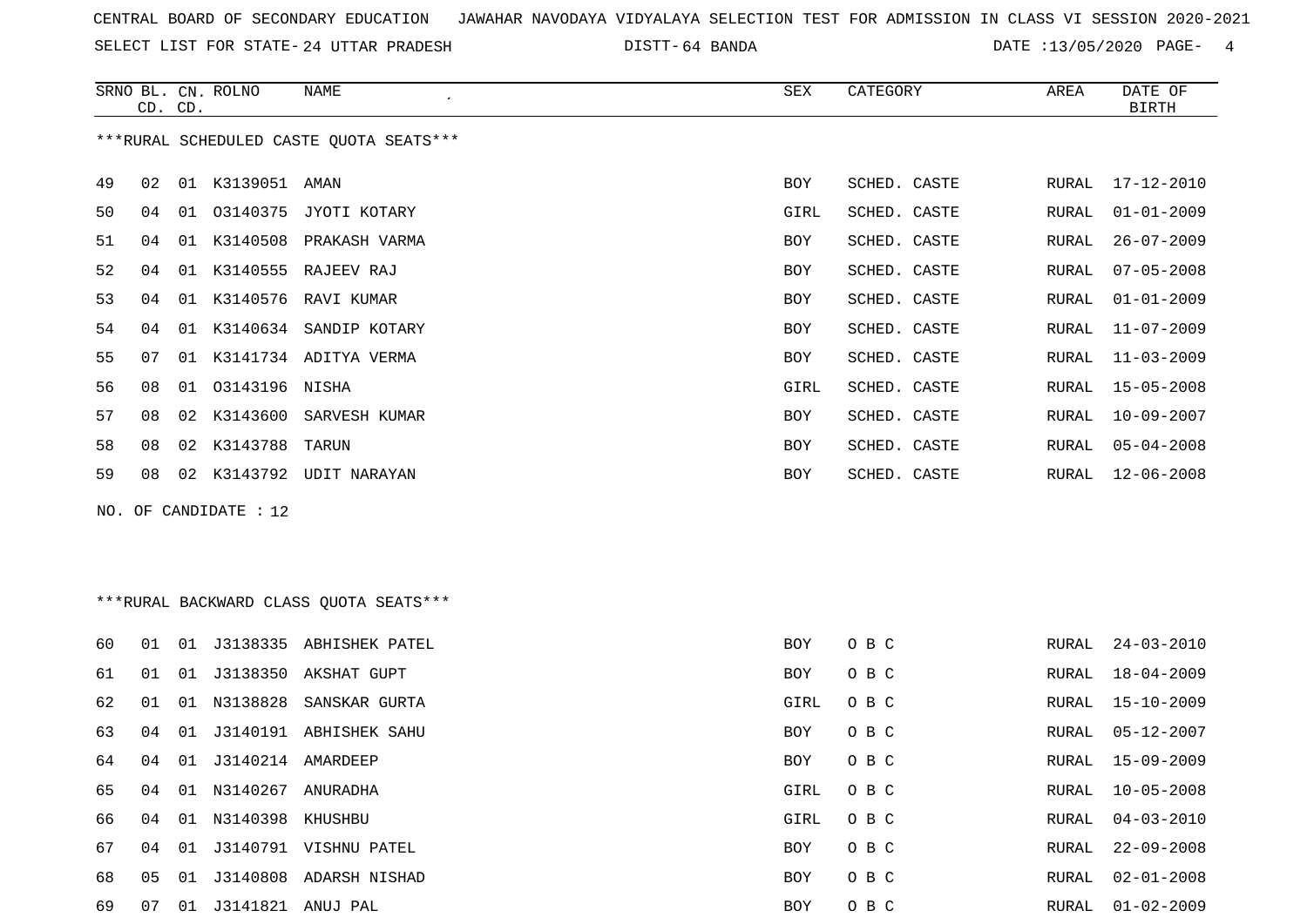SELECT LIST FOR STATE- DISTT- 24 UTTAR PRADESH

64 BANDA DATE :13/05/2020 PAGE- 5

|    | CD. CD. |    | SRNO BL. CN. ROLNO      | NAME                                   | SEX  | CATEGORY | AREA | DATE OF<br>BIRTH       |
|----|---------|----|-------------------------|----------------------------------------|------|----------|------|------------------------|
|    |         |    |                         | ***RURAL BACKWARD CLASS OUOTA SEATS*** |      |          |      |                        |
| 70 | 07      | 01 |                         | N3141848 ARTI SINGH                    | GIRL | O B C    |      | RURAL 25-12-2009       |
| 71 | 07      | 01 | J3142029                | KISHAN KUSHWAHA                        | BOY  | O B C    |      | RURAL 15-07-2010       |
| 72 | 08      | 01 | J3142509                | AADITYA PRAJAPATI                      | BOY  | O B C    |      | RURAL 22-05-2010       |
| 73 | 08      | 01 |                         | J3142562 AJAY KUMAR                    | BOY  | O B C    |      | RURAL 01-01-2010       |
| 74 | 09      | 01 | J3144016                | CHANDRAKANT SINGH                      | BOY  | O B C    |      | RURAL 13-08-2008       |
| 75 | 09      | 02 | J3144426 RITIK          |                                        | BOY  | O B C    |      | RURAL $01 - 01 - 2008$ |
|    |         |    | NO. OF CANDIDATE : $16$ |                                        |      |          |      |                        |

## \*\*\*RURAL SCHEDULED TRIBE QUOTA SEATS\*\*\*

|  |                          | 76 01 01 K3138339 ADITYA SINGH  | BOY        | SCHED. CASTE | RURAL 10-04-2009 |
|--|--------------------------|---------------------------------|------------|--------------|------------------|
|  |                          | 77 02 01 K3139056 AMAN KUMAR    | BOY        | SCHED. CASTE | RURAL 06-06-2008 |
|  | 78 04 01 K3140335 DINESH |                                 | <b>BOY</b> | SCHED. CASTE | RURAL 12-02-2009 |
|  |                          | 79 07 01 K3141899 DEEP GOVIND   | BOY        | SCHED. CASTE | RURAL 28-08-2010 |
|  |                          | 80 08 02 K3143560 SANDEEP KUMAR | BOY        | SCHED. CASTE | RURAL 01-08-2007 |

NO. OF CANDIDATE : 5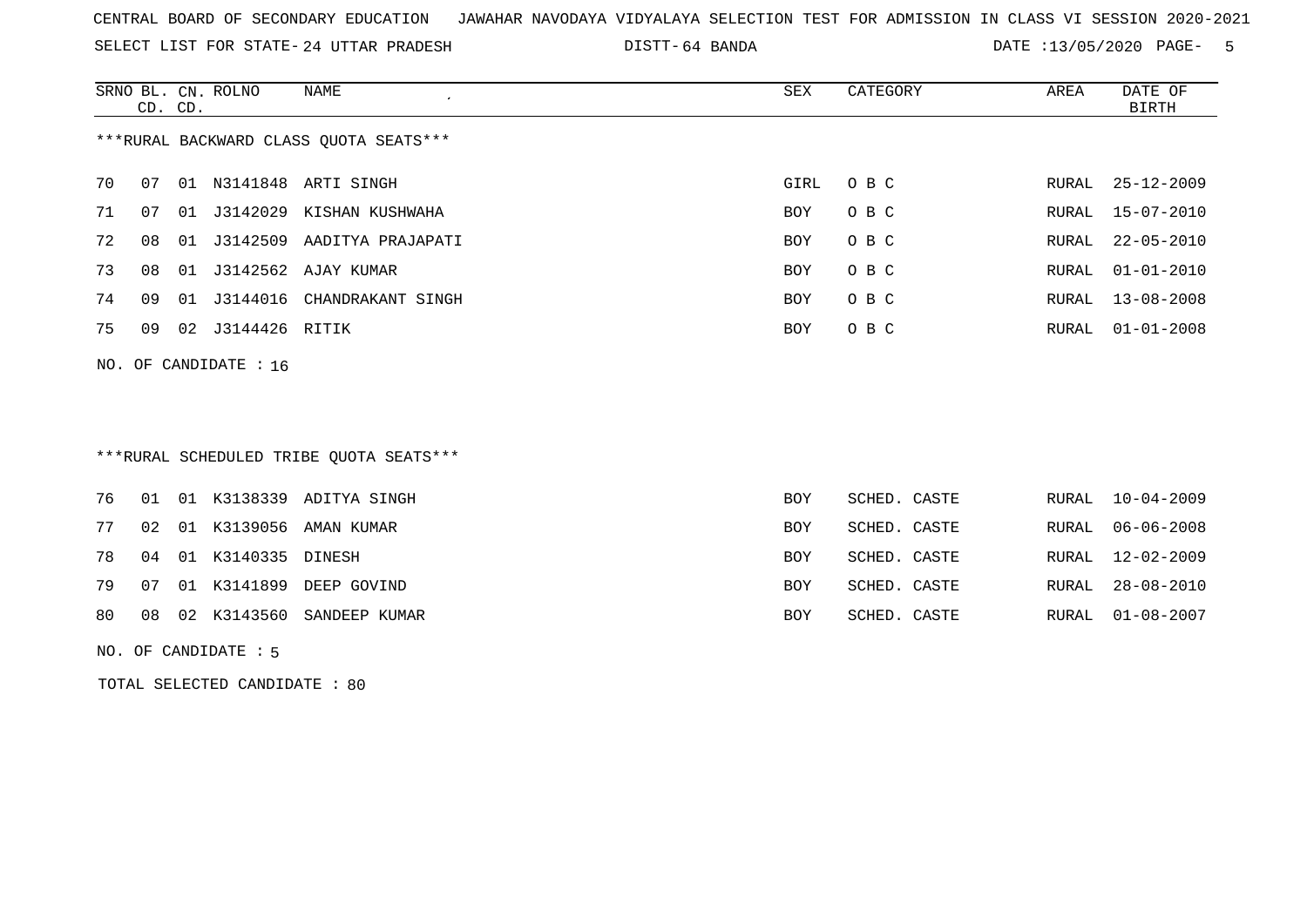| CENTRAL BOARD OF SECONDARY EDUCATION GUNAHAR NAVODAYA VIDYALAYA SELECTION TEST FOR ADMISSION IN CLASS VI SESSION 2020-2021 |  |  |  |
|----------------------------------------------------------------------------------------------------------------------------|--|--|--|
|----------------------------------------------------------------------------------------------------------------------------|--|--|--|

SELECT LIST FOR STATE- 24 UTTAR PRADESH

24 UTTAR PRADESH 65 GHAZIABAD DATE :13/05/2020 PAGE- 1

|                |    | CD. CD. | SRNO BL. CN. ROLNO    | NAME                                   | SEX        | CATEGORY       | AREA  | DATE OF<br><b>BIRTH</b> |
|----------------|----|---------|-----------------------|----------------------------------------|------------|----------------|-------|-------------------------|
|                |    |         | ***OPEN UR SEATS***   |                                        |            |                |       |                         |
| 1              | 01 |         |                       | 01 M3144741 AKRITI SINGH               | GIRL       | GENERAL        | RURAL | $16 - 10 - 2009$        |
| $\overline{2}$ | 01 |         |                       | 01 B3144754 AMAN VERMA                 | BOY        | O B C          | URBAN | $26 - 12 - 2009$        |
| 3              | 01 |         |                       | 01 B3144854 BITTU SONI                 | BOY        | O B C          | URBAN | $02 - 05 - 2010$        |
| 4              | 01 |         | 01 J3144917           | HARDIK KUMAR                           | BOY        | O B C          | RURAL | $01 - 01 - 2009$        |
| 5              | 01 |         |                       | 01 M3145122 NEHA SINGH                 | GIRL       | <b>GENERAL</b> | RURAL | $01 - 02 - 2008$        |
| 6              | 01 |         |                       | 01 A3145466 VIVEK SINGH                | <b>BOY</b> | <b>GENERAL</b> | URBAN | $01 - 01 - 2009$        |
| 7              | 02 |         | 01 A3145943           | SHUBHAM KUMAR                          | <b>BOY</b> | <b>GENERAL</b> | URBAN | $08 - 07 - 2008$        |
| 8              | 03 | 01      | M3146095              | DIVYA PATHAK                           | GIRL       | GENERAL        | RURAL | $01 - 02 - 2011$        |
| 9              | 05 |         | 01 13146957           | MOHD SAMIR KHAN                        | BOY        | GENERAL        | RURAL | $29 - 10 - 2009$        |
| 10             | 08 |         |                       | 01 A3148456 HARSHIT GARG               | BOY        | <b>GENERAL</b> | URBAN | $19 - 08 - 2009$        |
|                |    |         | NO. OF CANDIDATE : 10 |                                        |            |                |       |                         |
|                |    |         |                       | ***OPEN SCHEDULED CASTE QUOTA SEATS*** |            |                |       |                         |
| 11             |    |         |                       | 02 01 C3145501 ADARSH KUMAR            | BOY        | SCHED. CASTE   | URBAN | $02 - 02 - 2008$        |

|  | 12  05  01  03147081  SHEETAL | GIRL | SCHED. CASTE |  | RURAL 01-01-2008 |
|--|-------------------------------|------|--------------|--|------------------|
|  | 13 08 01 G3148497 KAJAL       | GIRL | SCHED. CASTE |  | URBAN 31-05-2008 |

NO. OF CANDIDATE : 3

\*\*\*OPEN DISABLED QUOTA SEATS\*\*\*

14 07 02 J3148049 MOHD AYAN BOY O B C RURAL 20-11-2008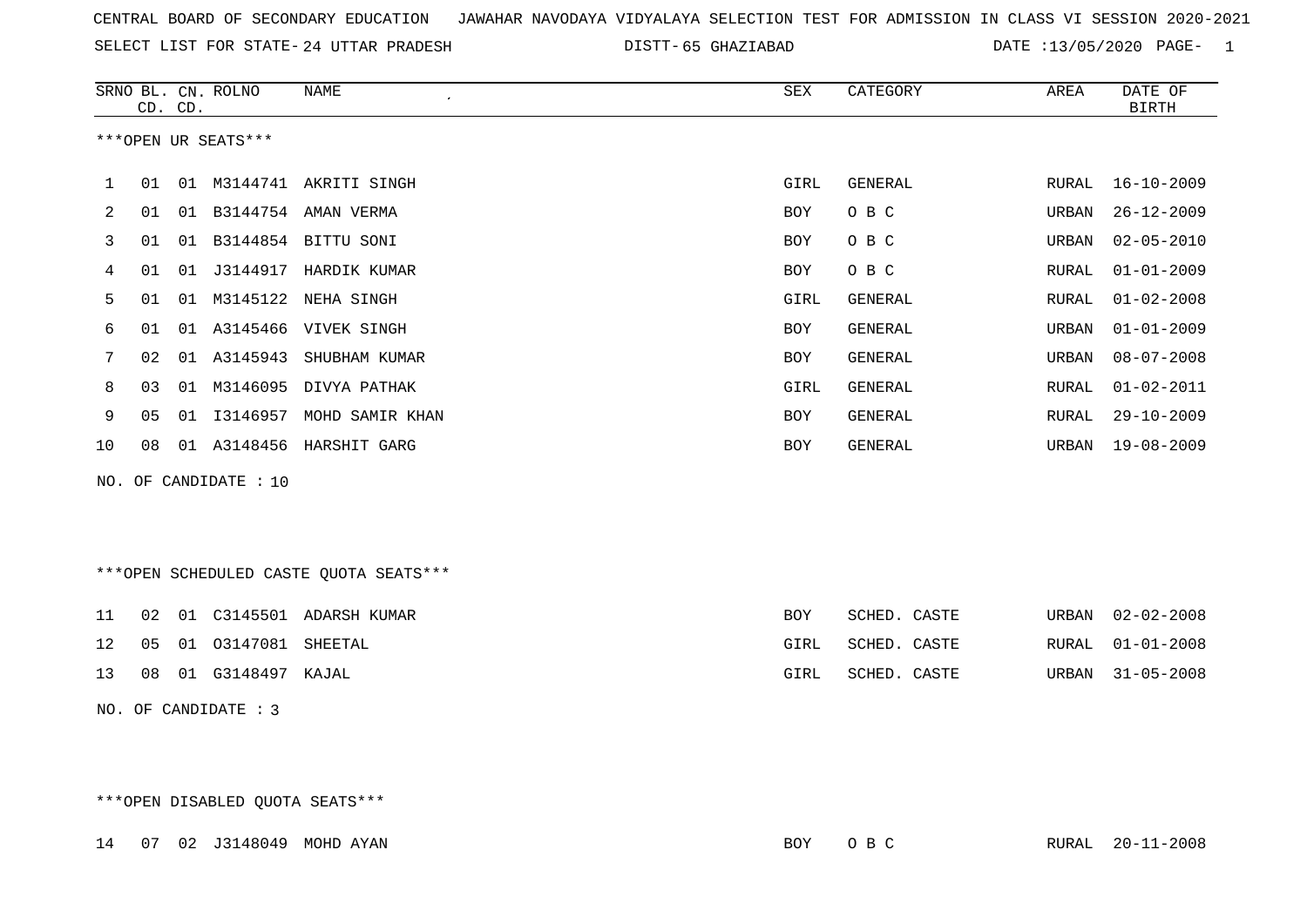|  |  |  |  | CENTRAL BOARD OF SECONDARY EDUCATION – JAWAHAR NAVODAYA VIDYALAYA SELECTION TEST FOR ADMISSION IN CLASS VI SESSION 2020-2021 |  |  |  |  |  |  |  |  |  |  |  |  |
|--|--|--|--|------------------------------------------------------------------------------------------------------------------------------|--|--|--|--|--|--|--|--|--|--|--|--|
|--|--|--|--|------------------------------------------------------------------------------------------------------------------------------|--|--|--|--|--|--|--|--|--|--|--|--|

SELECT LIST FOR STATE- DISTT- 24 UTTAR PRADESH

65 GHAZIABAD DATE :13/05/2020 PAGE- 2

| SRNO BL. CN. ROLNO | CD. CD. |                        | NAME<br>$\pmb{\cdot}$                   | SEX        | CATEGORY     | AREA  | DATE OF<br><b>BIRTH</b> |
|--------------------|---------|------------------------|-----------------------------------------|------------|--------------|-------|-------------------------|
|                    |         | NO. OF CANDIDATE $: 1$ |                                         |            |              |       |                         |
|                    |         |                        |                                         |            |              |       |                         |
|                    |         |                        |                                         |            |              |       |                         |
|                    |         |                        | *** OPEN BACKWARD CLASS QUOTA SEATS***  |            |              |       |                         |
| 15<br>01           |         |                        | 01 F3144733 AKANKSHA VERMA              | GIRL       | O B C        | URBAN | $05 - 01 - 2008$        |
| 16<br>01           |         |                        | 01 J3145081 MOHIT KUMAR                 | BOY        | O B C        | RURAL | $03 - 01 - 2009$        |
| 17<br>06           |         | 02 F3147775 VANSHIKA   |                                         | GIRL       | O B C        | URBAN | $24 - 08 - 2010$        |
| 18<br>06           |         |                        | 02 B3147784 VIPUL PATEL                 | BOY        | O B C        | URBAN | $03 - 06 - 2008$        |
| 19<br>08           |         |                        | 01 J3148566 LUCKY SAINI                 | BOY        | O B C        | RURAL | $31 - 03 - 2010$        |
|                    |         | NO. OF CANDIDATE : 5   |                                         |            |              |       |                         |
|                    |         |                        |                                         |            |              |       |                         |
|                    |         |                        |                                         |            |              |       |                         |
|                    |         |                        | *** OPEN SCHEDULED TRIBE QUOTA SEATS*** |            |              |       |                         |
|                    |         |                        |                                         |            |              |       |                         |
| 20                 |         |                        | 01 01 L3144903 GANESH KUMAR             | <b>BOY</b> | SCHED. TRIBE | RURAL | $27 - 01 - 2010$        |
|                    |         | NO. OF CANDIDATE : $1$ |                                         |            |              |       |                         |
|                    |         |                        |                                         |            |              |       |                         |
|                    |         |                        |                                         |            |              |       |                         |
|                    |         | ***RURAL OPEN SEATS*** |                                         |            |              |       |                         |
| 21<br>01           |         | 01 J3144740            | AKHIL KUMAR                             | <b>BOY</b> | O B C        | RURAL | $03 - 06 - 2008$        |
| 22<br>01           |         | 01 J3144753            | AMAN VERMA                              | BOY        | O B C        | RURAL | $22 - 05 - 2008$        |
| 23                 |         |                        | 01 01 I3144828 ASHISH KUMAR SINGH       | BOY        | GENERAL      |       | RURAL 01-10-2009        |
| 24                 |         |                        | 01 01 J3144844 BHARGAV KUMAR KUSHWAHA   | BOY        | O B C        | RURAL | 16-05-2009              |
| 25                 |         |                        | 01 01 M3144961 JIYA KUMARI              | GIRL       | GENERAL      | RURAL | 12-10-2009              |
| 26                 |         |                        | 01  01  J3145231  RAVI KISHAN           | BOY        | O B C        | RURAL | $16 - 01 - 2009$        |
| 27                 |         |                        | 02 01 I3145754 MISBA UL HAQ             | BOY        | GENERAL      | RURAL | $20 - 03 - 2010$        |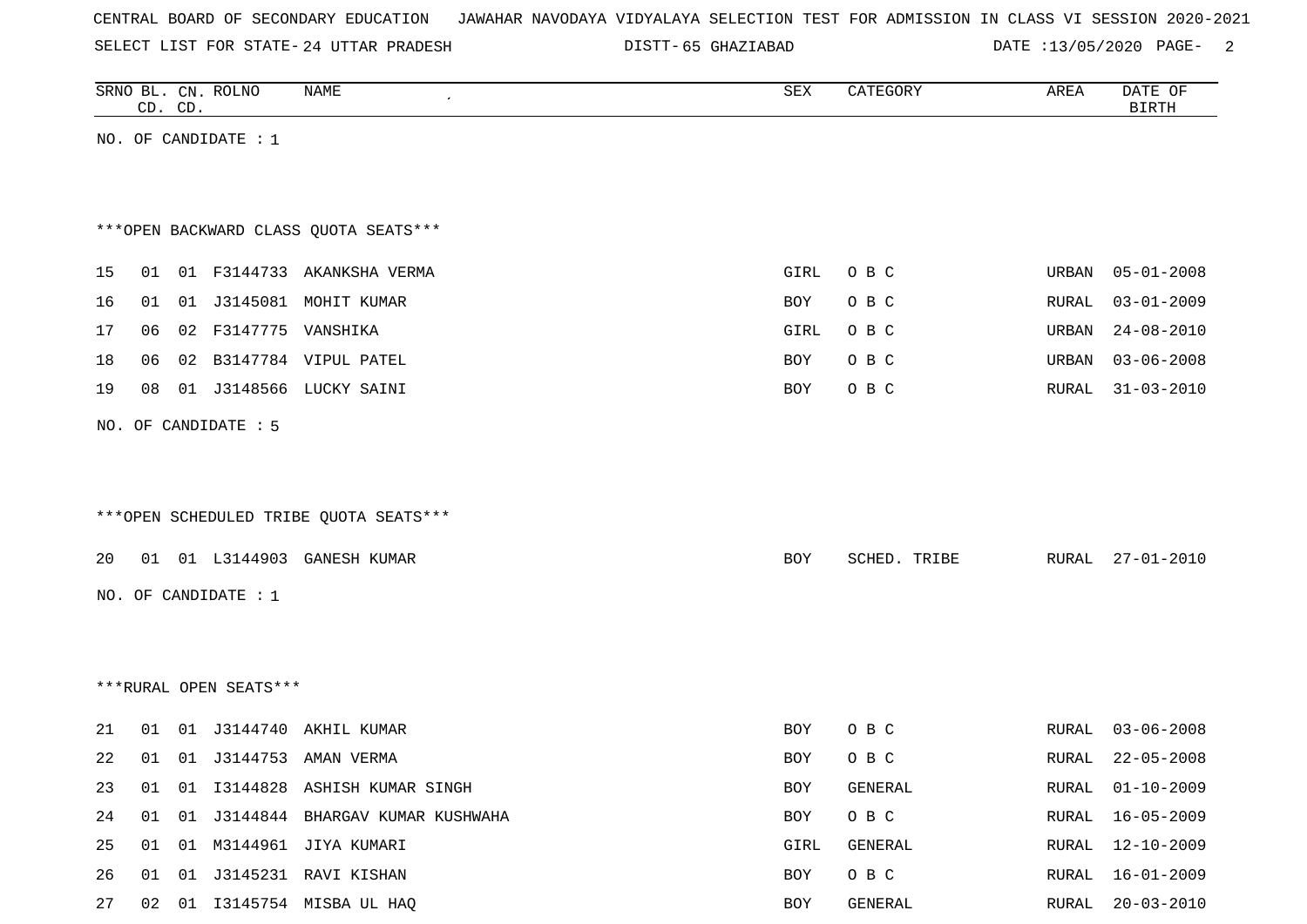SELECT LIST FOR STATE- DISTT- 24 UTTAR PRADESH

65 GHAZIABAD DATE :13/05/2020 PAGE- 3

|    | CD. | CD. | SRNO BL. CN. ROLNO     | <b>NAME</b>              | ${\tt SEX}$ | CATEGORY       | AREA         | DATE OF<br><b>BIRTH</b> |
|----|-----|-----|------------------------|--------------------------|-------------|----------------|--------------|-------------------------|
|    |     |     | ***RURAL OPEN SEATS*** |                          |             |                |              |                         |
| 28 | 02  | 01  |                        | I3145781 NAWAZISH        | <b>BOY</b>  | <b>GENERAL</b> | <b>RURAL</b> | $05 - 03 - 2010$        |
| 29 | 02  | 01  |                        | J3145814 PRABHAT RANJAN  | <b>BOY</b>  | O B C          | RURAL        | $20 - 05 - 2009$        |
| 30 | 03  | 01  | J3146073 ASUTOSH       |                          | BOY         | O B C          | RURAL        | $01 - 01 - 2009$        |
| 31 | 03  | 01  | J3146122               | ISHANT CHOUDHARY         | <b>BOY</b>  | O B C          | RURAL        | $10 - 05 - 2007$        |
| 32 | 03  |     | 01 K3146190 RITIK      |                          | BOY         | SCHED. CASTE   | RURAL        | $22 - 07 - 2009$        |
| 33 | 04  | 01  |                        | J3146591 RAVINDRA        | BOY         | O B C          | RURAL        | $20 - 10 - 2009$        |
| 34 | 04  | 01  | J3146666               | SHIVAM KUMAR             | <b>BOY</b>  | O B C          | RURAL        | $05 - 03 - 2009$        |
| 35 | 04  | 01  | J3146691               | SUMIT KUMAR              | <b>BOY</b>  | O B C          | <b>RURAL</b> | $25 - 07 - 2009$        |
| 36 | 05  | 01  | K3146795               | ANURAG SINGH             | BOY         | SCHED. CASTE   | RURAL        | $25 - 03 - 2009$        |
| 37 | 05  | 01  | I3147057               | SAMEER                   | BOY         | GENERAL        | RURAL        | $01 - 01 - 2009$        |
| 38 | 05  | 01  | 03147123               | TANVI                    | GIRL        | SCHED. CASTE   | RURAL        | $20 - 01 - 2009$        |
| 39 | 06  | 01  | J3147248               | ANSHU GUPTA              | BOY         | O B C          | <b>RURAL</b> | $01 - 12 - 2007$        |
| 40 | 06  | 01  | M3147370               | IRAM                     | GIRL        | GENERAL        | RURAL        | $20 - 03 - 2010$        |
| 41 | 07  | 01  | I3147836               | AMAN TOMAR               | BOY         | GENERAL        | RURAL        | $03 - 03 - 2009$        |
| 42 | 07  | 01  | I3147948               | HIMANSHU CHAUHAN         | <b>BOY</b>  | GENERAL        | RURAL        | $18 - 11 - 2009$        |
| 43 | 07  | 02  | I3148051               | MOHD RIHAN               | <b>BOY</b>  | <b>GENERAL</b> | <b>RURAL</b> | $20 - 03 - 2010$        |
| 44 | 07  | 02  | I3148052               | MOHD SAMEER              | <b>BOY</b>  | GENERAL        | RURAL        | $10 - 03 - 2009$        |
| 45 | 08  | 01  | J3148711               | RISHABH TEOTIA           | BOY         | O B C          | <b>RURAL</b> | $06 - 01 - 2010$        |
| 46 | 08  | 01  | M3148758               | SHAMA PARVEEN            | GIRL        | GENERAL        | <b>RURAL</b> | $10 - 07 - 2009$        |
| 47 | 08  | 01  | J3148824               | TEJASHV                  | <b>BOY</b>  | O B C          | RURAL        | $27 - 07 - 2008$        |
| 48 | 08  | 01  | M3148838               | VAIDEHI TYAGI            | GIRL        | GENERAL        | RURAL        | $10 - 12 - 2009$        |
| 49 | 08  | 01  |                        | M3148839 VAISHNAVI TOMAR | GIRL        | GENERAL        | <b>RURAL</b> | $12 - 06 - 2010$        |

NO. OF CANDIDATE : 29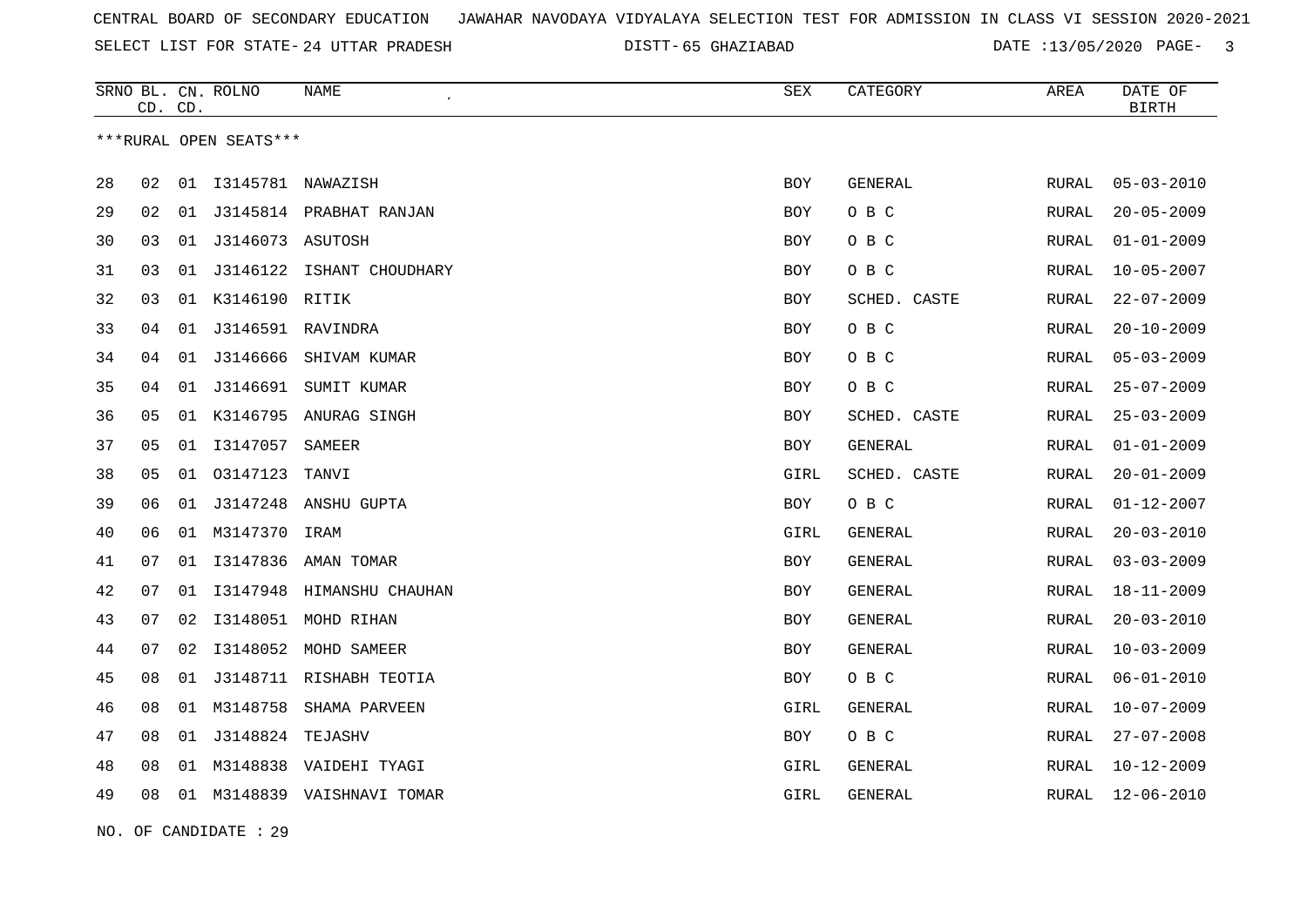SELECT LIST FOR STATE- DISTT- 24 UTTAR PRADESH

65 GHAZIABAD DATE :13/05/2020 PAGE- 4

|    | CD. CD. |    | SRNO BL. CN. ROLNO    | NAME                                    | SEX        | CATEGORY     | AREA  | DATE OF<br>BIRTH |
|----|---------|----|-----------------------|-----------------------------------------|------------|--------------|-------|------------------|
|    |         |    |                       | ***RURAL SCHEDULED CASTE OUOTA SEATS*** |            |              |       |                  |
| 50 | 01      |    | 01 03145248 RISHIKA   |                                         | GIRL       | SCHED. CASTE | RURAL | $07 - 01 - 2009$ |
| 51 | 02      |    | 01 03145861 RITIKA    |                                         | GIRL       | SCHED. CASTE | RURAL | 31-12-2010       |
| 52 | 04      | 01 | K3146725 VINAY        |                                         | <b>BOY</b> | SCHED. CASTE | RURAL | 16-09-2010       |
| 53 | 04      | 01 | K3146736 YASH         |                                         | <b>BOY</b> | SCHED. CASTE | RURAL | $08 - 09 - 2010$ |
| 54 | 05      |    | 01  03146791  ANSHU   |                                         | GIRL       | SCHED. CASTE | RURAL | $28 - 02 - 2008$ |
| 55 | 05      |    | 01 K3147062 SANDEEP   |                                         | BOY        | SCHED. CASTE | RURAL | $11 - 07 - 2008$ |
| 56 | 05      | 01 |                       | K3147091 SHIVAM SAGAR                   | <b>BOY</b> | SCHED. CASTE | RURAL | $28 - 09 - 2009$ |
| 57 | 05      | 01 | 03147143 VANSHIKA     |                                         | GIRL       | SCHED. CASTE | RURAL | $01 - 01 - 2011$ |
| 58 | 06      | 01 |                       | K3147284 AYUSH KUMAR NIMESH             | BOY        | SCHED. CASTE | RURAL | $16 - 03 - 2011$ |
| 59 | 07      | 01 |                       | K3147827 AKHIL KUMAR SINGH              | <b>BOY</b> | SCHED. CASTE | RURAL | $24 - 10 - 2008$ |
|    |         |    | NO. OF CANDIDATE : 10 |                                         |            |              |       |                  |

## \*\*\*RURAL BACKWARD CLASS QUOTA SEATS\*\*\*

| 60 | 01 | 01 | J3144750           | AMAN                      | BOY        | O B C | RURAL | $25 - 09 - 2009$ |
|----|----|----|--------------------|---------------------------|------------|-------|-------|------------------|
| 61 | 01 |    |                    | 01 J3144767 ANIKET KUMAR  | BOY        | O B C | RURAL | 16-04-2009       |
| 62 | 01 |    |                    | 01 J3144795 ANURAG SINGH  | <b>BOY</b> | O B C | RURAL | 17-10-2010       |
| 63 | 01 |    | 01 N3144896 FAREEN |                           | GIRL       | O B C | RURAL | $02 - 01 - 2008$ |
| 64 | 01 |    | 01 N3144959        | JHANAVI                   | GIRL       | O B C | RURAL | 05-08-2009       |
| 65 | 01 |    | 01 J3145082        | MOHIT KUMAR PATEL         | <b>BOY</b> | O B C | RURAL | 17-05-2009       |
| 66 | 01 |    |                    | 01 J3145132 NIRBHAY VERMA | BOY        | O B C | RURAL | $10 - 07 - 2008$ |
| 67 | 01 |    |                    | 01 J3145274 SACHIN KUMAR  | BOY        | O B C | RURAL | 15-04-2009       |
| 68 | 01 |    | 01 J3145356        | SHRAVAN KUMAR SAH         | BOY        | O B C | RURAL | $26 - 08 - 2009$ |
| 69 | 02 | 01 | N3145642 GARIMA    |                           | GIRL       | O B C | RURAL | $03 - 11 - 2008$ |
| 70 | 03 | 01 |                    | N3146075 AVNEET KAUR      | GIRL       | O B C | RURAL | 03-11-2010       |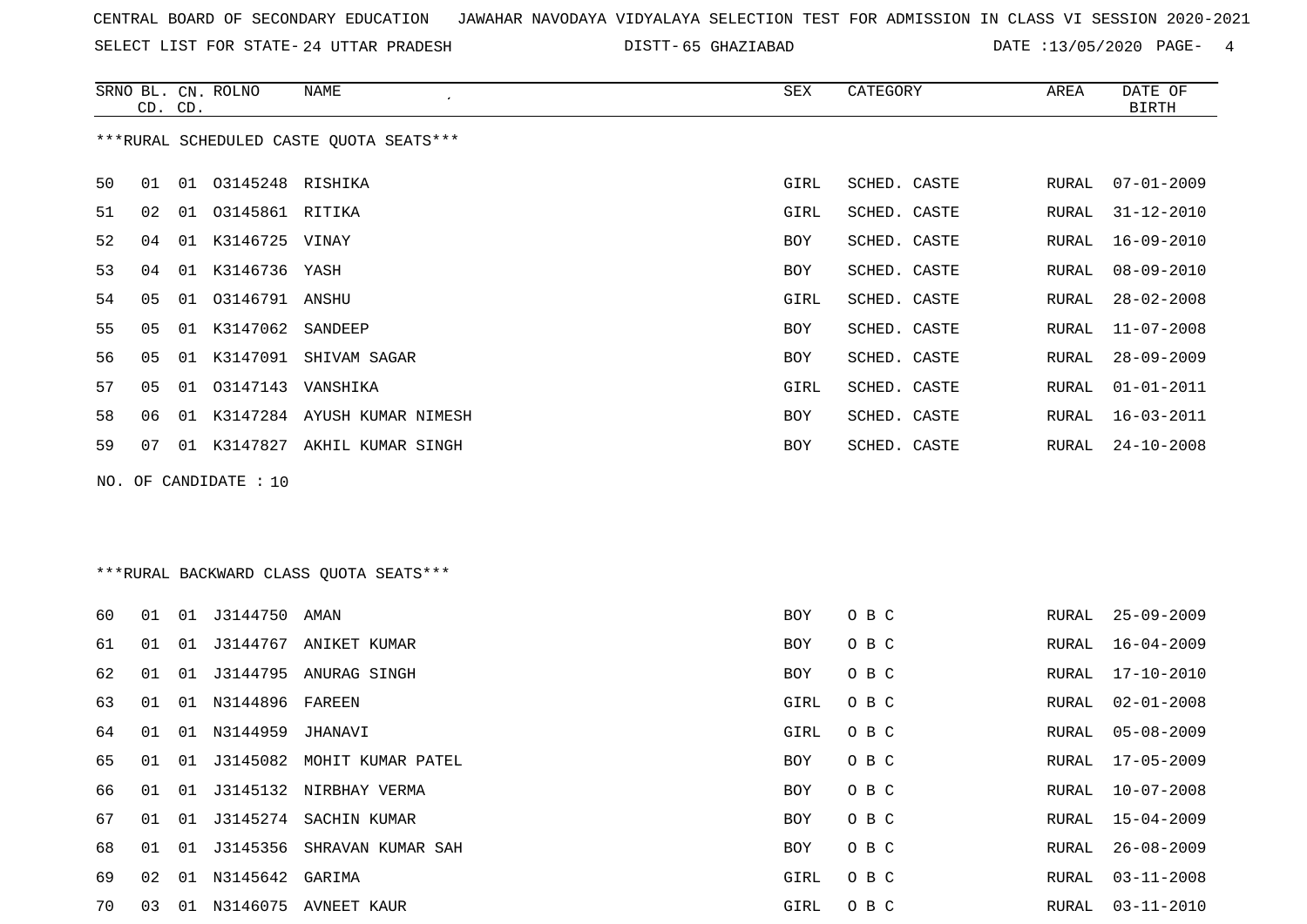SELECT LIST FOR STATE- DISTT- 24 UTTAR PRADESH

65 GHAZIABAD DATE :13/05/2020 PAGE- 5

|    | CD. CD. |    | SRNO BL. CN. ROLNO      | NAME                                   | SEX  | CATEGORY | AREA | DATE OF<br>BIRTH |
|----|---------|----|-------------------------|----------------------------------------|------|----------|------|------------------|
|    |         |    |                         | ***RURAL BACKWARD CLASS QUOTA SEATS*** |      |          |      |                  |
| 71 | 03      | 01 | N3146170 PALAK          |                                        | GIRL | O B C    |      | RURAL 13-03-2008 |
| 72 | 06      | 01 | N3147349                | GORI YADAV                             | GIRL | O B C    |      | RURAL 05-04-2010 |
| 73 | 06      | 01 | N3147429                | KRISHTY YADAV                          | GIRL | O B C    |      | RURAL 31-12-2009 |
| 74 | 07      | 01 |                         | J3147872 ARYAN YADAV                   | BOY  | O B C    |      | RURAL 26-07-2008 |
| 75 | 08      | 01 | N3148750                | SANSKARITI                             | GIRL | O B C    |      | RURAL 26-05-2010 |
|    |         |    | NO. OF CANDIDATE : $16$ |                                        |      |          |      |                  |

## \*\*\*RURAL SCHEDULED TRIBE QUOTA SEATS\*\*\*

|  | 76 04 01 03146521 NIDHI |                                   | GIRL       | SCHED. CASTE |  | RURAL 01-10-2008 |
|--|-------------------------|-----------------------------------|------------|--------------|--|------------------|
|  |                         | 77 05 01 03146892 JAHNAVI SINGH   | GIRL       | SCHED. CASTE |  | RURAL 23-02-2010 |
|  |                         | 78 07 02 K3148107 PRINCE BHARTI   | <b>BOY</b> | SCHED. CASTE |  | RURAL 30-07-2009 |
|  |                         | 79 08 01 K3148554 LAKSHY VIJIT    | <b>BOY</b> | SCHED. CASTE |  | RURAL 03-02-2008 |
|  |                         | 80 08 01 K3148777 SHRIKANT GAUTAM | <b>BOY</b> | SCHED. CASTE |  | RURAL 01-01-2008 |

NO. OF CANDIDATE : 5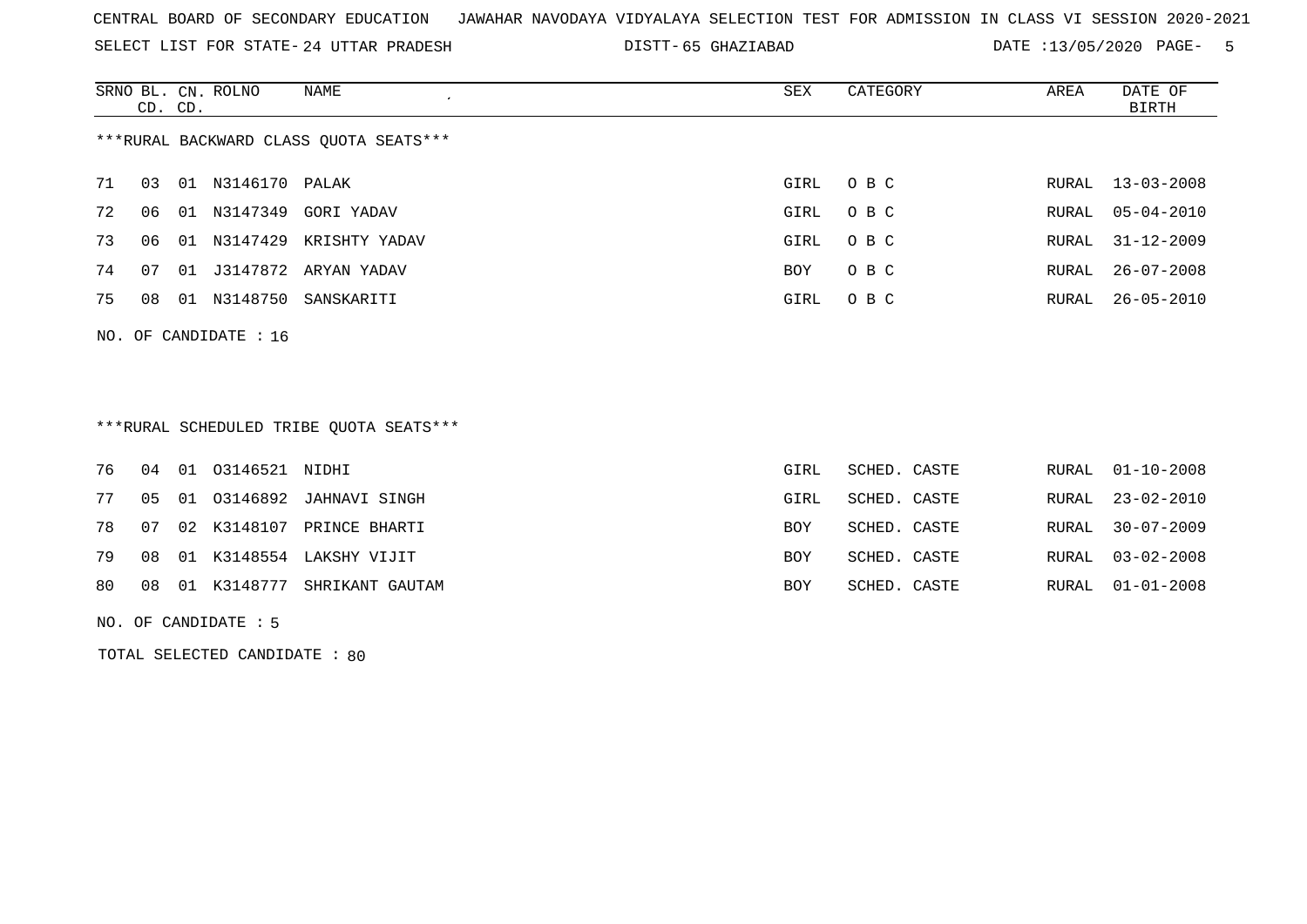SELECT LIST FOR STATE- DISTT- 24 UTTAR PRADESH

66 MAHOBA DATE :13/05/2020 PAGE- 1

|     |    | CD. CD. | SRNO BL. CN. ROLNO  | <b>NAME</b>                            | ${\tt SEX}$ | CATEGORY     | AREA         | DATE OF<br><b>BIRTH</b> |
|-----|----|---------|---------------------|----------------------------------------|-------------|--------------|--------------|-------------------------|
|     |    |         | ***OPEN UR SEATS*** |                                        |             |              |              |                         |
| 1   | 01 |         | 01  13148918  AKASH |                                        | <b>BOY</b>  | GENERAL      | RURAL        | $08 - 04 - 2008$        |
| 2   | 01 | 01      | J3149095            | INSHAN UL HASHAN INSA                  | <b>BOY</b>  | O B C        | RURAL        | $09 - 09 - 2008$        |
| 3   | 01 |         | 01 J3149450         | SUMIT                                  | <b>BOY</b>  | O B C        | RURAL        | $20 - 07 - 2009$        |
| 4   | 01 |         | 01 N3149470         | TRIVENI RAJPOOT                        | GIRL        | O B C        | RURAL        | $08 - 03 - 2009$        |
| 5   | 02 | 01      | K3149649            | ARUN                                   | <b>BOY</b>  | SCHED. CASTE | RURAL        | $18 - 04 - 2010$        |
| 6   | 02 |         | 01 J3149820 KOMAL   |                                        | <b>BOY</b>  | O B C        | RURAL        | $07 - 07 - 2007$        |
| 7   | 02 | 02      | J3150056            | PRINCE                                 | <b>BOY</b>  | O B C        | RURAL        | $10 - 07 - 2009$        |
| 8   | 04 | 02      | I3151773            | RAJ TIWARI                             | BOY         | GENERAL      | <b>RURAL</b> | $10 - 06 - 2009$        |
| 9   | 04 |         | 02 C3152018         | SHIVSHANT                              | BOY         | SCHED. CASTE | URBAN        | $13 - 01 - 2008$        |
| NO. |    |         | OF CANDIDATE : 9    |                                        |             |              |              |                         |
|     |    |         |                     |                                        |             |              |              |                         |
|     |    |         |                     |                                        |             |              |              |                         |
|     |    |         |                     | ***OPEN SCHEDULED CASTE QUOTA SEATS*** |             |              |              |                         |
| 10  | 01 |         |                     | 01 K3149162 MANVENDRA ANURAGI          | <b>BOY</b>  | SCHED. CASTE | RURAL        | $07 - 12 - 2010$        |
| 11  | 01 |         | 01 03149363         | SADHNA                                 | GIRL        | SCHED. CASTE | RURAL        | $20 - 09 - 2007$        |
| 12  | 01 |         | 01 K3149399         | SAURABH                                | <b>BOY</b>  | SCHED. CASTE | <b>RURAL</b> | $01 - 01 - 2009$        |
| 13  | 01 | 01      | K3149430            | SHIVANSH SINGH                         | BOY         | SCHED. CASTE | <b>RURAL</b> | $01 - 01 - 2009$        |
| 14  | 04 |         | 01 G3151558         | NAMRATA                                | GIRL        | SCHED. CASTE | URBAN        | $09 - 04 - 2011$        |
|     |    |         |                     |                                        |             |              |              |                         |
| NO. |    |         | OF CANDIDATE : 5    |                                        |             |              |              |                         |

\*\*\*OPEN BACKWARD CLASS QUOTA SEATS\*\*\*

|  | 15 01 01 N3148973 | ANSHIKA PAL                    | GIRL       | O R C | RURAL | $07 - 04 - 2009$ |
|--|-------------------|--------------------------------|------------|-------|-------|------------------|
|  |                   | 16 01 01 J3149165 MAYANK PATEL | <b>BOY</b> |       |       | RURAL 11-02-2010 |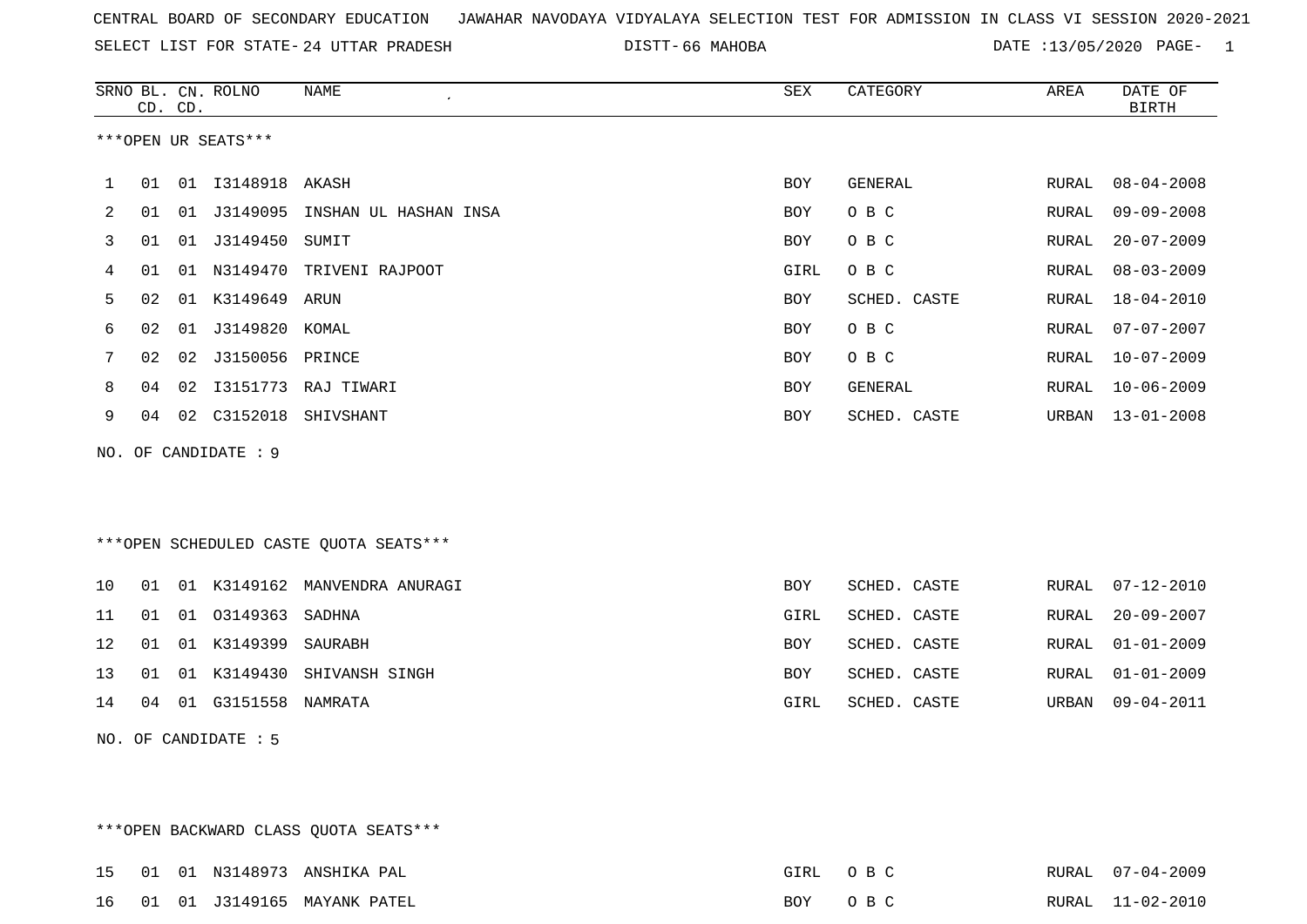SELECT LIST FOR STATE- DISTT- 24 UTTAR PRADESH

DISTT-66 MAHOBA 2 DATE :13/05/2020 PAGE- 2

|    |    | CD. CD. | SRNO BL. CN. ROLNO     | <b>NAME</b>                            | ${\tt SEX}$ | CATEGORY     | AREA         | DATE OF<br><b>BIRTH</b> |
|----|----|---------|------------------------|----------------------------------------|-------------|--------------|--------------|-------------------------|
|    |    |         |                        | *** OPEN BACKWARD CLASS QUOTA SEATS*** |             |              |              |                         |
| 17 | 01 |         | 01 N3149244 PAYAL      |                                        | <b>GIRL</b> | O B C        | RURAL        | $01 - 01 - 2010$        |
| 18 | 02 |         | 01 N3149915            | MANSHI                                 | GIRL        | O B C        | RURAL        | $01 - 07 - 2009$        |
| 19 | 04 |         | 01 N3151342 JULI       |                                        | GIRL        | O B C        | RURAL        | 15-06-2009              |
|    |    |         | NO. OF CANDIDATE : 5   |                                        |             |              |              |                         |
|    |    |         |                        | ***OPEN SCHEDULED TRIBE QUOTA SEATS*** |             |              |              |                         |
| 20 |    |         |                        | 02 01 L3149665 AYUSH YADAV             | BOY         | SCHED. TRIBE | RURAL        | $05 - 06 - 2009$        |
|    |    |         | NO. OF CANDIDATE : $1$ |                                        |             |              |              |                         |
|    |    |         |                        |                                        |             |              |              |                         |
|    |    |         |                        |                                        |             |              |              |                         |
|    |    |         | ***RURAL OPEN SEATS*** |                                        |             |              |              |                         |
| 21 | 01 |         | 01 J3148895 ABHISHEK   |                                        | BOY         | O B C        | RURAL        | $01 - 01 - 2008$        |
| 22 | 01 |         |                        | 01 J3148910 AJAY RAJPOOT               | BOY         | O B C        | RURAL        | $01 - 01 - 2008$        |
| 23 | 01 |         |                        |                                        | BOY         | O B C        | RURAL        | $05 - 09 - 2009$        |
| 24 | 01 |         | 01 J3149327            | RANJEET                                | BOY         | O B C        | <b>RURAL</b> | $25 - 12 - 2007$        |
| 25 | 01 |         |                        | 01 M3149427 SHIVANI GUPTA              | GIRL        | GENERAL      | RURAL        | 15-07-2009              |
| 26 | 01 | 01      | J3149516 VIVEK         |                                        | BOY         | O B C        | RURAL        | $29 - 07 - 2008$        |
| 27 | 02 |         |                        | 01 J3149549 ADEE SONI                  | BOY         | O B C        | RURAL        | $25 - 07 - 2008$        |
| 28 | 02 |         |                        | 01 J3149554 AJAB SINGH YADAV           | BOY         | O B C        | RURAL        | $01 - 01 - 2008$        |
| 29 | 02 |         | 01 J3149940 MOHIT      |                                        | BOY         | O B C        | RURAL        | $01 - 01 - 2008$        |
| 30 | 02 |         |                        | 01 J3150025 PRABHAT KUMAR              | BOY         | O B C        | RURAL        | $18 - 03 - 2009$        |
| 31 | 02 |         |                        | 02 J3150075 PURUSHOTTAM                | BOY         | O B C        | RURAL        | $14 - 11 - 2009$        |
| 32 |    |         |                        | 03 01 J3150519 GAURAV KUSHWAHA         | <b>BOY</b>  | O B C        |              | RURAL 06-07-2009        |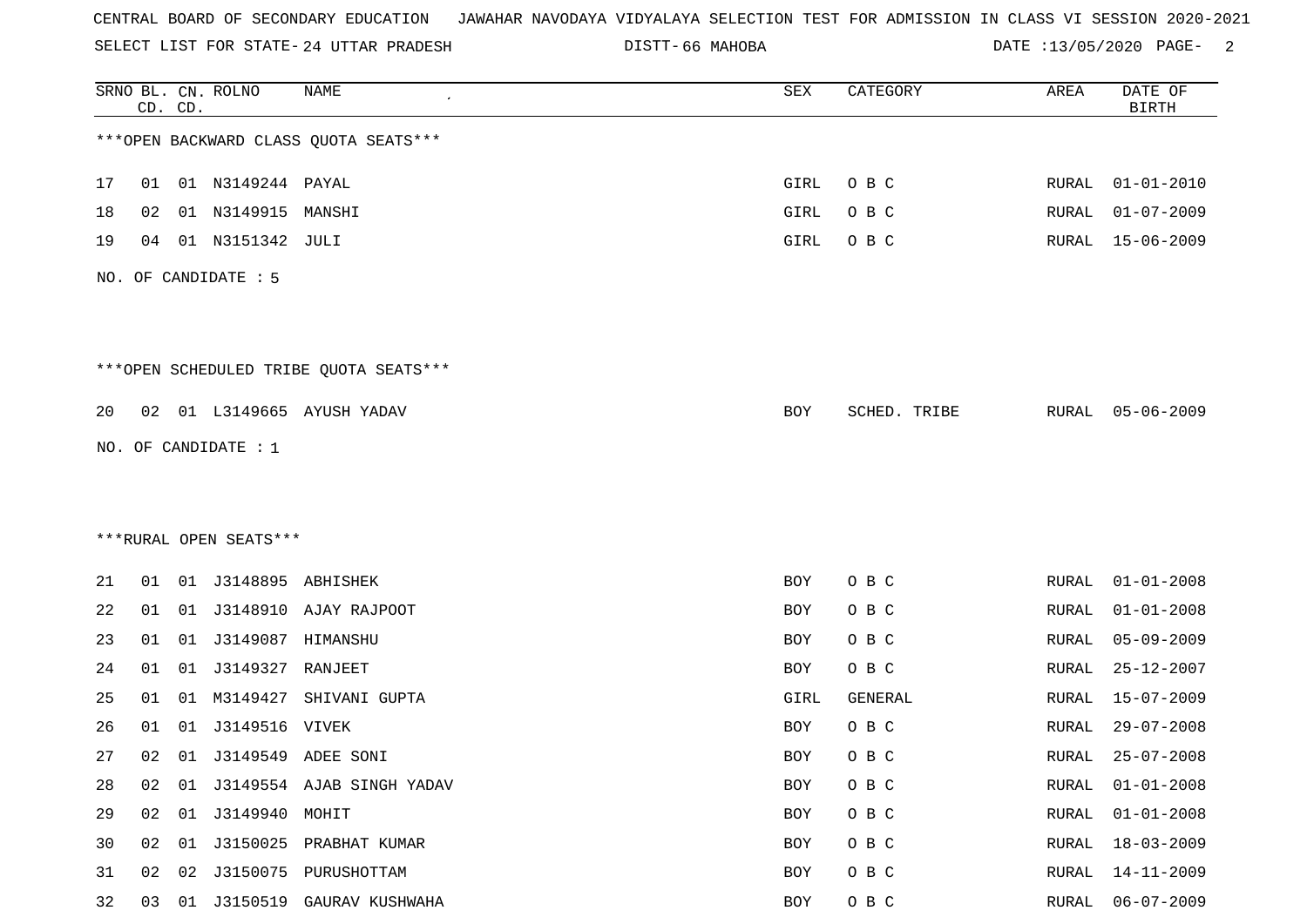SELECT LIST FOR STATE- DISTT- 24 UTTAR PRADESH

SRNO BL. CN.

ROLNO NAME SEX CATEGORY AREA DATE OF

66 MAHOBA DATE :13/05/2020 PAGE- 3

| ***RURAL OPEN SEATS***<br>33<br>J3150520 GAURI SHANKAR<br>O B C<br>RURAL<br>12-12-2008<br>03<br>01<br><b>BOY</b><br>34<br>J3150672 MOHIT RATHOR<br>O B C<br>$10 - 05 - 2010$<br>03<br>01<br>BOY<br>RURAL<br>35<br>03<br>J3150750 PRAVENDRA<br>O B C<br>$06 - 10 - 2009$<br>01<br>BOY<br>RURAL<br>36<br>I3151027 ABHYAS KHARE<br><b>GENERAL</b><br>$18 - 10 - 2009$<br>04<br>01<br>BOY<br>RURAL<br>O B C<br>37<br>J3151073 AMITESH<br>$05 - 05 - 2007$<br>04<br>01<br>BOY<br>RURAL<br>38<br>M3151160 APURVA GUPTA<br>GENERAL<br>$08 - 10 - 2009$<br>04<br>01<br>GIRL<br>RURAL<br>39<br>J3151205<br>ASHISH CHAURASIYA<br>O B C<br>$20 - 05 - 2008$<br>04<br>01<br>BOY<br>RURAL<br>13151223 BED SINGH<br>40<br>$01 - 01 - 2009$<br>04<br>01<br>BOY<br>GENERAL<br>RURAL<br>J3151458<br>41<br>04<br>01<br>MADAN<br>O B C<br>$25 - 09 - 2007$<br>BOY<br>RURAL<br>J3151750 RAHUL<br>42<br>O B C<br>$20 - 08 - 2009$<br>04<br>02<br>RURAL<br>BOY<br>43<br>02<br>J3151958<br>SATYENDRA KUMAR<br>O B C<br>$01 - 01 - 2010$<br>04<br>BOY<br>RURAL<br>44<br>02 J3151972 SHAILESH SINGH RAJPOOT<br>O B C<br>$11 - 10 - 2010$<br>04<br>BOY<br>RURAL<br>NO. OF CANDIDATE : 24<br>***RURAL SCHEDULED CASTE QUOTA SEATS***<br>01 K3148908 AJAY KUMAR<br>SCHED. CASTE<br>$06 - 08 - 2007$<br>45<br>01<br><b>BOY</b><br>RURAL<br>46<br>01 03149115 KAJAL<br>SCHED. CASTE<br>$04 - 07 - 2007$<br>01<br>GIRL<br>RURAL<br>47<br>01<br>K3149157 MANISH<br>SCHED. CASTE<br>$01 - 07 - 2008$<br>01<br>BOY<br>RURAL<br>48<br>03149194 NAMRATA<br>SCHED. CASTE<br>$06 - 05 - 2008$<br>01<br>01<br>GIRL<br>RURAL<br>49<br>01 K3149362 SACHIN KUMAR<br>$10 - 07 - 2009$<br>01<br>BOY<br>SCHED. CASTE<br>RURAL<br>50<br>01<br>01 K3149378 SANDEEP KUMAR<br>BOY<br>SCHED. CASTE<br>RURAL<br>$25 - 01 - 2009$<br>51<br>03149442 SUBHI GAUTAM<br>GIRL<br>$06 - 11 - 2009$<br>01<br>01<br>SCHED. CASTE<br>RURAL<br>52<br>K3149456 SUMIT SINGH<br>01<br>BOY<br>SCHED. CASTE<br>$15 - 07 - 2008$<br>01<br>RURAL<br>53<br>01 K3149520 YASH<br>SCHED. CASTE<br>$24 - 10 - 2008$<br>01<br>BOY<br>RURAL |  | CD. CD. |  |  |  |  |  |  | <b>BIRTH</b> |
|-----------------------------------------------------------------------------------------------------------------------------------------------------------------------------------------------------------------------------------------------------------------------------------------------------------------------------------------------------------------------------------------------------------------------------------------------------------------------------------------------------------------------------------------------------------------------------------------------------------------------------------------------------------------------------------------------------------------------------------------------------------------------------------------------------------------------------------------------------------------------------------------------------------------------------------------------------------------------------------------------------------------------------------------------------------------------------------------------------------------------------------------------------------------------------------------------------------------------------------------------------------------------------------------------------------------------------------------------------------------------------------------------------------------------------------------------------------------------------------------------------------------------------------------------------------------------------------------------------------------------------------------------------------------------------------------------------------------------------------------------------------------------------------------------------------------------------------------------------------------------------------------------------------------------------------------------------------------------------------------------------------------------------------------------------------------|--|---------|--|--|--|--|--|--|--------------|
|                                                                                                                                                                                                                                                                                                                                                                                                                                                                                                                                                                                                                                                                                                                                                                                                                                                                                                                                                                                                                                                                                                                                                                                                                                                                                                                                                                                                                                                                                                                                                                                                                                                                                                                                                                                                                                                                                                                                                                                                                                                                 |  |         |  |  |  |  |  |  |              |
|                                                                                                                                                                                                                                                                                                                                                                                                                                                                                                                                                                                                                                                                                                                                                                                                                                                                                                                                                                                                                                                                                                                                                                                                                                                                                                                                                                                                                                                                                                                                                                                                                                                                                                                                                                                                                                                                                                                                                                                                                                                                 |  |         |  |  |  |  |  |  |              |
|                                                                                                                                                                                                                                                                                                                                                                                                                                                                                                                                                                                                                                                                                                                                                                                                                                                                                                                                                                                                                                                                                                                                                                                                                                                                                                                                                                                                                                                                                                                                                                                                                                                                                                                                                                                                                                                                                                                                                                                                                                                                 |  |         |  |  |  |  |  |  |              |
|                                                                                                                                                                                                                                                                                                                                                                                                                                                                                                                                                                                                                                                                                                                                                                                                                                                                                                                                                                                                                                                                                                                                                                                                                                                                                                                                                                                                                                                                                                                                                                                                                                                                                                                                                                                                                                                                                                                                                                                                                                                                 |  |         |  |  |  |  |  |  |              |
|                                                                                                                                                                                                                                                                                                                                                                                                                                                                                                                                                                                                                                                                                                                                                                                                                                                                                                                                                                                                                                                                                                                                                                                                                                                                                                                                                                                                                                                                                                                                                                                                                                                                                                                                                                                                                                                                                                                                                                                                                                                                 |  |         |  |  |  |  |  |  |              |
|                                                                                                                                                                                                                                                                                                                                                                                                                                                                                                                                                                                                                                                                                                                                                                                                                                                                                                                                                                                                                                                                                                                                                                                                                                                                                                                                                                                                                                                                                                                                                                                                                                                                                                                                                                                                                                                                                                                                                                                                                                                                 |  |         |  |  |  |  |  |  |              |
|                                                                                                                                                                                                                                                                                                                                                                                                                                                                                                                                                                                                                                                                                                                                                                                                                                                                                                                                                                                                                                                                                                                                                                                                                                                                                                                                                                                                                                                                                                                                                                                                                                                                                                                                                                                                                                                                                                                                                                                                                                                                 |  |         |  |  |  |  |  |  |              |
|                                                                                                                                                                                                                                                                                                                                                                                                                                                                                                                                                                                                                                                                                                                                                                                                                                                                                                                                                                                                                                                                                                                                                                                                                                                                                                                                                                                                                                                                                                                                                                                                                                                                                                                                                                                                                                                                                                                                                                                                                                                                 |  |         |  |  |  |  |  |  |              |
|                                                                                                                                                                                                                                                                                                                                                                                                                                                                                                                                                                                                                                                                                                                                                                                                                                                                                                                                                                                                                                                                                                                                                                                                                                                                                                                                                                                                                                                                                                                                                                                                                                                                                                                                                                                                                                                                                                                                                                                                                                                                 |  |         |  |  |  |  |  |  |              |
|                                                                                                                                                                                                                                                                                                                                                                                                                                                                                                                                                                                                                                                                                                                                                                                                                                                                                                                                                                                                                                                                                                                                                                                                                                                                                                                                                                                                                                                                                                                                                                                                                                                                                                                                                                                                                                                                                                                                                                                                                                                                 |  |         |  |  |  |  |  |  |              |
|                                                                                                                                                                                                                                                                                                                                                                                                                                                                                                                                                                                                                                                                                                                                                                                                                                                                                                                                                                                                                                                                                                                                                                                                                                                                                                                                                                                                                                                                                                                                                                                                                                                                                                                                                                                                                                                                                                                                                                                                                                                                 |  |         |  |  |  |  |  |  |              |
|                                                                                                                                                                                                                                                                                                                                                                                                                                                                                                                                                                                                                                                                                                                                                                                                                                                                                                                                                                                                                                                                                                                                                                                                                                                                                                                                                                                                                                                                                                                                                                                                                                                                                                                                                                                                                                                                                                                                                                                                                                                                 |  |         |  |  |  |  |  |  |              |
|                                                                                                                                                                                                                                                                                                                                                                                                                                                                                                                                                                                                                                                                                                                                                                                                                                                                                                                                                                                                                                                                                                                                                                                                                                                                                                                                                                                                                                                                                                                                                                                                                                                                                                                                                                                                                                                                                                                                                                                                                                                                 |  |         |  |  |  |  |  |  |              |
|                                                                                                                                                                                                                                                                                                                                                                                                                                                                                                                                                                                                                                                                                                                                                                                                                                                                                                                                                                                                                                                                                                                                                                                                                                                                                                                                                                                                                                                                                                                                                                                                                                                                                                                                                                                                                                                                                                                                                                                                                                                                 |  |         |  |  |  |  |  |  |              |
|                                                                                                                                                                                                                                                                                                                                                                                                                                                                                                                                                                                                                                                                                                                                                                                                                                                                                                                                                                                                                                                                                                                                                                                                                                                                                                                                                                                                                                                                                                                                                                                                                                                                                                                                                                                                                                                                                                                                                                                                                                                                 |  |         |  |  |  |  |  |  |              |
|                                                                                                                                                                                                                                                                                                                                                                                                                                                                                                                                                                                                                                                                                                                                                                                                                                                                                                                                                                                                                                                                                                                                                                                                                                                                                                                                                                                                                                                                                                                                                                                                                                                                                                                                                                                                                                                                                                                                                                                                                                                                 |  |         |  |  |  |  |  |  |              |
|                                                                                                                                                                                                                                                                                                                                                                                                                                                                                                                                                                                                                                                                                                                                                                                                                                                                                                                                                                                                                                                                                                                                                                                                                                                                                                                                                                                                                                                                                                                                                                                                                                                                                                                                                                                                                                                                                                                                                                                                                                                                 |  |         |  |  |  |  |  |  |              |
|                                                                                                                                                                                                                                                                                                                                                                                                                                                                                                                                                                                                                                                                                                                                                                                                                                                                                                                                                                                                                                                                                                                                                                                                                                                                                                                                                                                                                                                                                                                                                                                                                                                                                                                                                                                                                                                                                                                                                                                                                                                                 |  |         |  |  |  |  |  |  |              |
|                                                                                                                                                                                                                                                                                                                                                                                                                                                                                                                                                                                                                                                                                                                                                                                                                                                                                                                                                                                                                                                                                                                                                                                                                                                                                                                                                                                                                                                                                                                                                                                                                                                                                                                                                                                                                                                                                                                                                                                                                                                                 |  |         |  |  |  |  |  |  |              |
|                                                                                                                                                                                                                                                                                                                                                                                                                                                                                                                                                                                                                                                                                                                                                                                                                                                                                                                                                                                                                                                                                                                                                                                                                                                                                                                                                                                                                                                                                                                                                                                                                                                                                                                                                                                                                                                                                                                                                                                                                                                                 |  |         |  |  |  |  |  |  |              |
|                                                                                                                                                                                                                                                                                                                                                                                                                                                                                                                                                                                                                                                                                                                                                                                                                                                                                                                                                                                                                                                                                                                                                                                                                                                                                                                                                                                                                                                                                                                                                                                                                                                                                                                                                                                                                                                                                                                                                                                                                                                                 |  |         |  |  |  |  |  |  |              |
|                                                                                                                                                                                                                                                                                                                                                                                                                                                                                                                                                                                                                                                                                                                                                                                                                                                                                                                                                                                                                                                                                                                                                                                                                                                                                                                                                                                                                                                                                                                                                                                                                                                                                                                                                                                                                                                                                                                                                                                                                                                                 |  |         |  |  |  |  |  |  |              |
|                                                                                                                                                                                                                                                                                                                                                                                                                                                                                                                                                                                                                                                                                                                                                                                                                                                                                                                                                                                                                                                                                                                                                                                                                                                                                                                                                                                                                                                                                                                                                                                                                                                                                                                                                                                                                                                                                                                                                                                                                                                                 |  |         |  |  |  |  |  |  |              |
|                                                                                                                                                                                                                                                                                                                                                                                                                                                                                                                                                                                                                                                                                                                                                                                                                                                                                                                                                                                                                                                                                                                                                                                                                                                                                                                                                                                                                                                                                                                                                                                                                                                                                                                                                                                                                                                                                                                                                                                                                                                                 |  |         |  |  |  |  |  |  |              |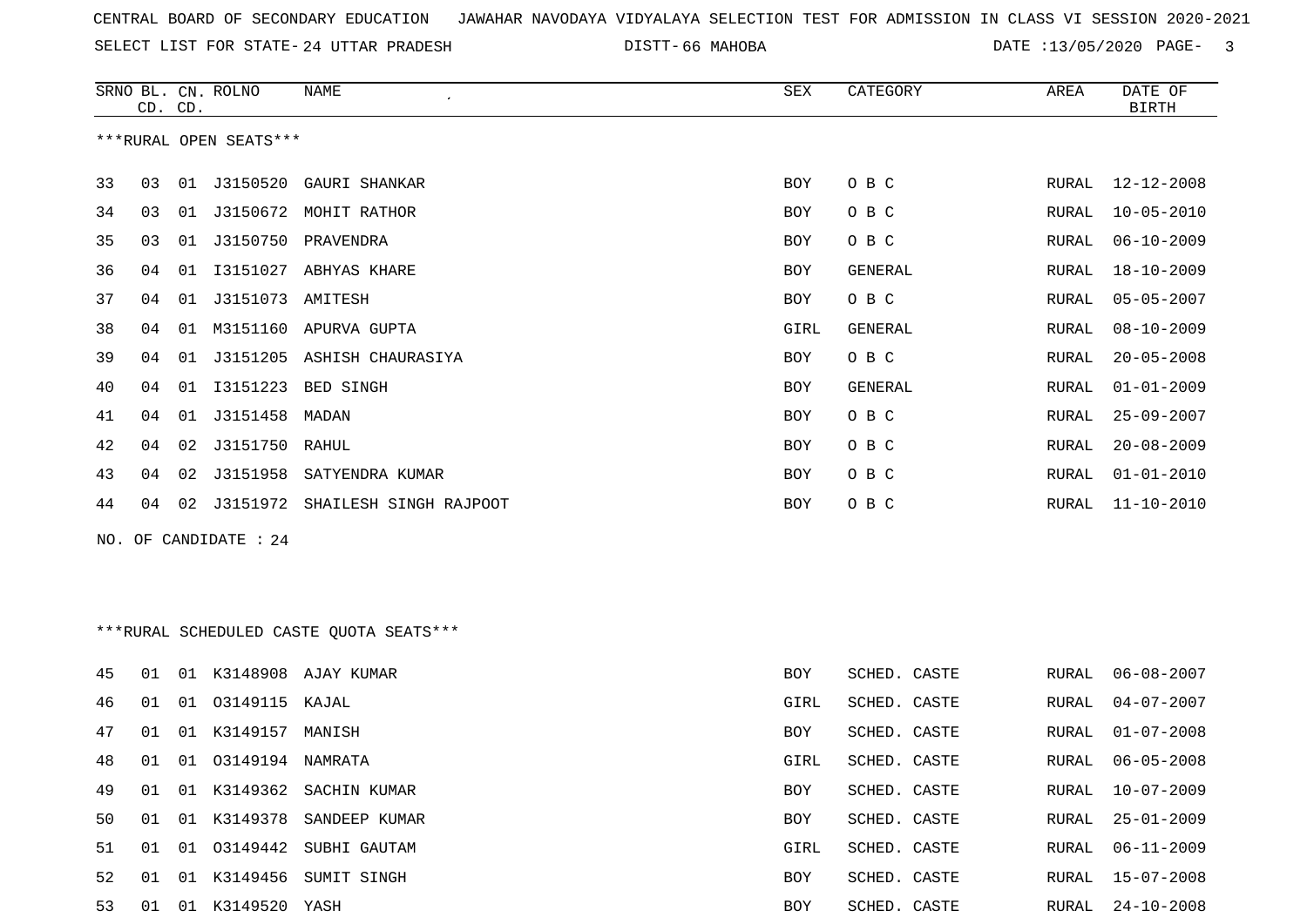SELECT LIST FOR STATE- DISTT- 24 UTTAR PRADESH

66 MAHOBA DATE :13/05/2020 PAGE- 4

|     | CD. CD.                                 |  | SRNO BL. CN. ROLNO      | NAME                      | SEX        | CATEGORY     | AREA  | DATE OF<br><b>BIRTH</b> |
|-----|-----------------------------------------|--|-------------------------|---------------------------|------------|--------------|-------|-------------------------|
|     | ***RURAL SCHEDULED CASTE OUOTA SEATS*** |  |                         |                           |            |              |       |                         |
| 54  | 02                                      |  | 01 K3149568 AKASH       |                           | BOY        | SCHED. CASTE | RURAL | $01 - 01 - 2010$        |
| 55  | 02                                      |  |                         | 01 03149795 KANUPRIYA     | GIRL       | SCHED. CASTE | RURAL | $03 - 05 - 2007$        |
| 56. | 02                                      |  | 01 03149853             | KUMARI NEHA               | GIRL       | SCHED. CASTE | RURAL | $01 - 08 - 2009$        |
| 57  | 04                                      |  |                         | 01 03151252 DEEPANJALI    | GIRL       | SCHED. CASTE | RURAL | $05 - 05 - 2010$        |
| 58  | 04                                      |  | 01 K3151384 KARAN       |                           | <b>BOY</b> | SCHED. CASTE | RURAL | 10-08-2007              |
| 59  | 04                                      |  |                         | 02 03151648 POONAM KUMARI | GIRL       | SCHED. CASTE |       | RURAL 24-06-2007        |
|     |                                         |  | NO. OF CANDIDATE : $15$ |                           |            |              |       |                         |

# \*\*\*RURAL BACKWARD CLASS QUOTA SEATS\*\*\*

| 60 | 01 | 01 | J3148887 ABHAY   |                         | BOY  | O B C | RURAL | $07 - 07 - 2008$ |
|----|----|----|------------------|-------------------------|------|-------|-------|------------------|
| 61 | 01 | 01 | N3149146 LOVELY  |                         | GIRL | O B C | RURAL | $01 - 01 - 2008$ |
| 62 | 01 | 01 | J3149262 PRANJAL |                         | BOY  | O B C | RURAL | $13 - 11 - 2008$ |
| 63 | 01 | 01 |                  | J3149271 PRAVESH KUMAR  | BOY  | O B C | RURAL | $13 - 04 - 2008$ |
| 64 | 01 | 01 | N3149350         | RIYA RAJPOOT            | GIRL | O B C | RURAL | $01 - 02 - 2008$ |
| 65 | 01 | 01 | N3149388         | SANJNA                  | GIRL | O B C | RURAL | $05 - 07 - 2007$ |
| 66 | 02 | 01 | N3149611         | ANJU                    | GIRL | O B C | RURAL | $04 - 03 - 2009$ |
| 67 | 02 | 01 | N3149673         | BHOOMIKA HEMAL          | GIRL | O B C | RURAL | $20 - 07 - 2008$ |
| 68 | 02 | 01 | N3149809         | KHSHBOO RAJPOOT         | GIRL | O B C | RURAL | $01 - 01 - 2008$ |
| 69 | 02 | 01 | N3149979 NEHA    |                         | GIRL | O B C | RURAL | $14 - 01 - 2009$ |
| 70 | 02 | 01 | N3149985 NIDHI   |                         | GIRL | O B C | RURAL | $02 - 11 - 2007$ |
| 71 | 02 | 01 | J3149993 NITESH  |                         | BOY  | O B C | RURAL | $10 - 01 - 2010$ |
| 72 | 02 | 02 | J3150294         | SURYANSH                | BOY  | O B C | RURAL | $10 - 07 - 2010$ |
| 73 | 03 | 01 | N3150768 PRINSHI |                         | GIRL | O B C | RURAL | $05 - 02 - 2009$ |
| 74 | 04 | 01 |                  | J3151068 AMAN KUSHAVAHA | BOY  | O B C | RURAL | $20 - 08 - 2009$ |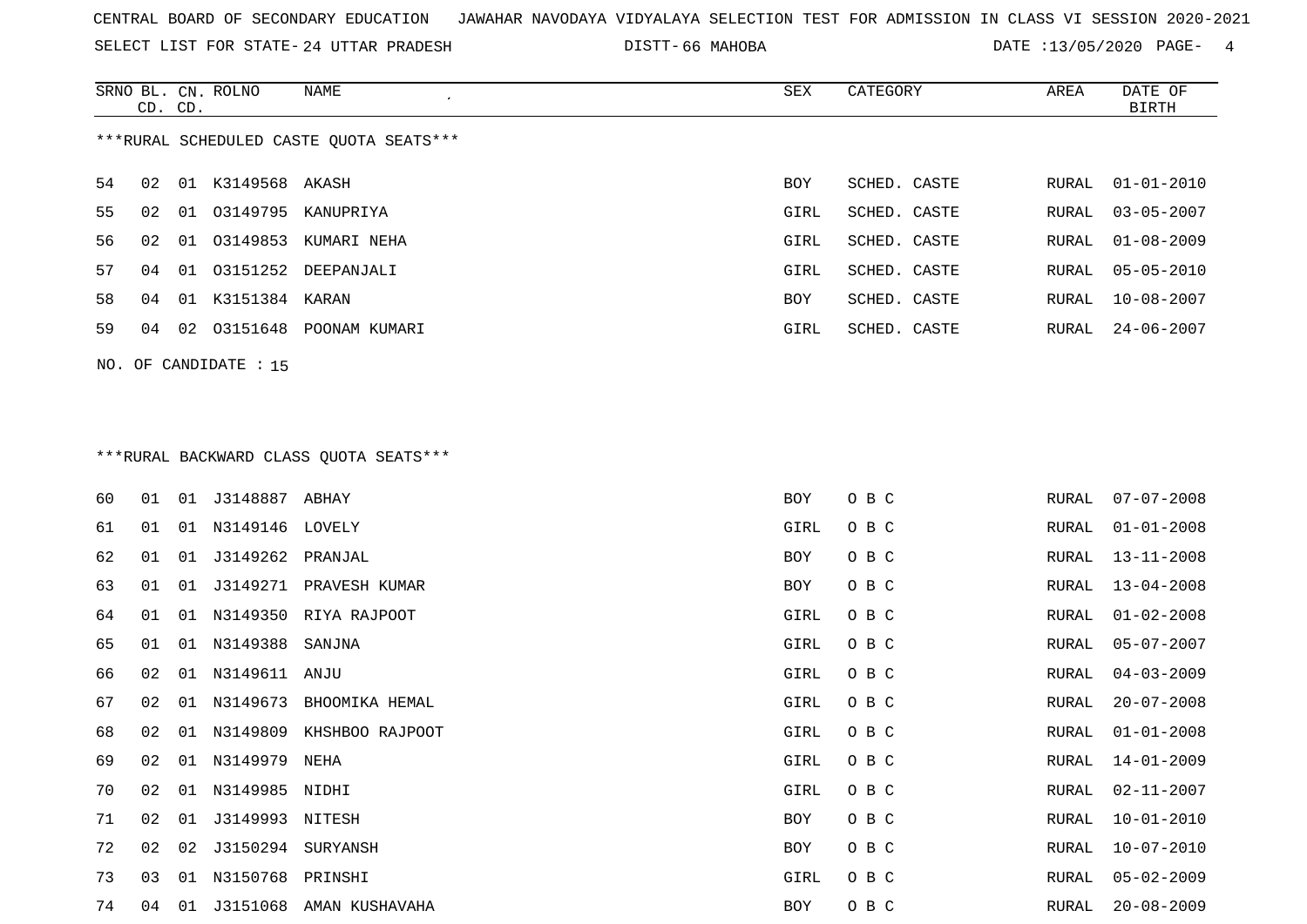SELECT LIST FOR STATE- DISTT- 24 UTTAR PRADESH

66 MAHOBA DATE :13/05/2020 PAGE- 5

|                                         | CD. CD. |    | SRNO BL. CN. ROLNO      | NAME                       | SEX        | CATEGORY     | AREA  | DATE OF<br>BIRTH |  |
|-----------------------------------------|---------|----|-------------------------|----------------------------|------------|--------------|-------|------------------|--|
| *** RURAL BACKWARD CLASS QUOTA SEATS*** |         |    |                         |                            |            |              |       |                  |  |
| 75                                      | 04      |    | 01 J3151220             | BALENDRA                   | <b>BOY</b> | O B C        | RURAL | $06 - 02 - 2009$ |  |
|                                         |         |    | NO. OF CANDIDATE : $16$ |                            |            |              |       |                  |  |
|                                         |         |    |                         |                            |            |              |       |                  |  |
| ***RURAL SCHEDULED TRIBE QUOTA SEATS*** |         |    |                         |                            |            |              |       |                  |  |
| 76                                      | 01      |    |                         | 01 K3149043 DEEPENDRA      | <b>BOY</b> | SCHED. CASTE | RURAL | $01 - 01 - 2008$ |  |
| 77                                      | 02      |    | 01 K3149581 ALOK        |                            | BOY        | SCHED. CASTE | RURAL | $06 - 08 - 2008$ |  |
| 78                                      | 02      |    | 01 03149593             | ANAMIKA                    | GIRL       | SCHED. CASTE | RURAL | 19-03-2009       |  |
| 79                                      | 03      | 01 | P3150935                | SNEHA MINA                 | GIRL       | SCHED. TRIBE | RURAL | $01 - 10 - 2009$ |  |
| 80                                      | 04      |    |                         | 02 K3152086 SURYANSH KABIR | BOY        | SCHED. CASTE | RURAL | 09-10-2009       |  |
|                                         |         |    | NO. OF CANDIDATE $: 5$  |                            |            |              |       |                  |  |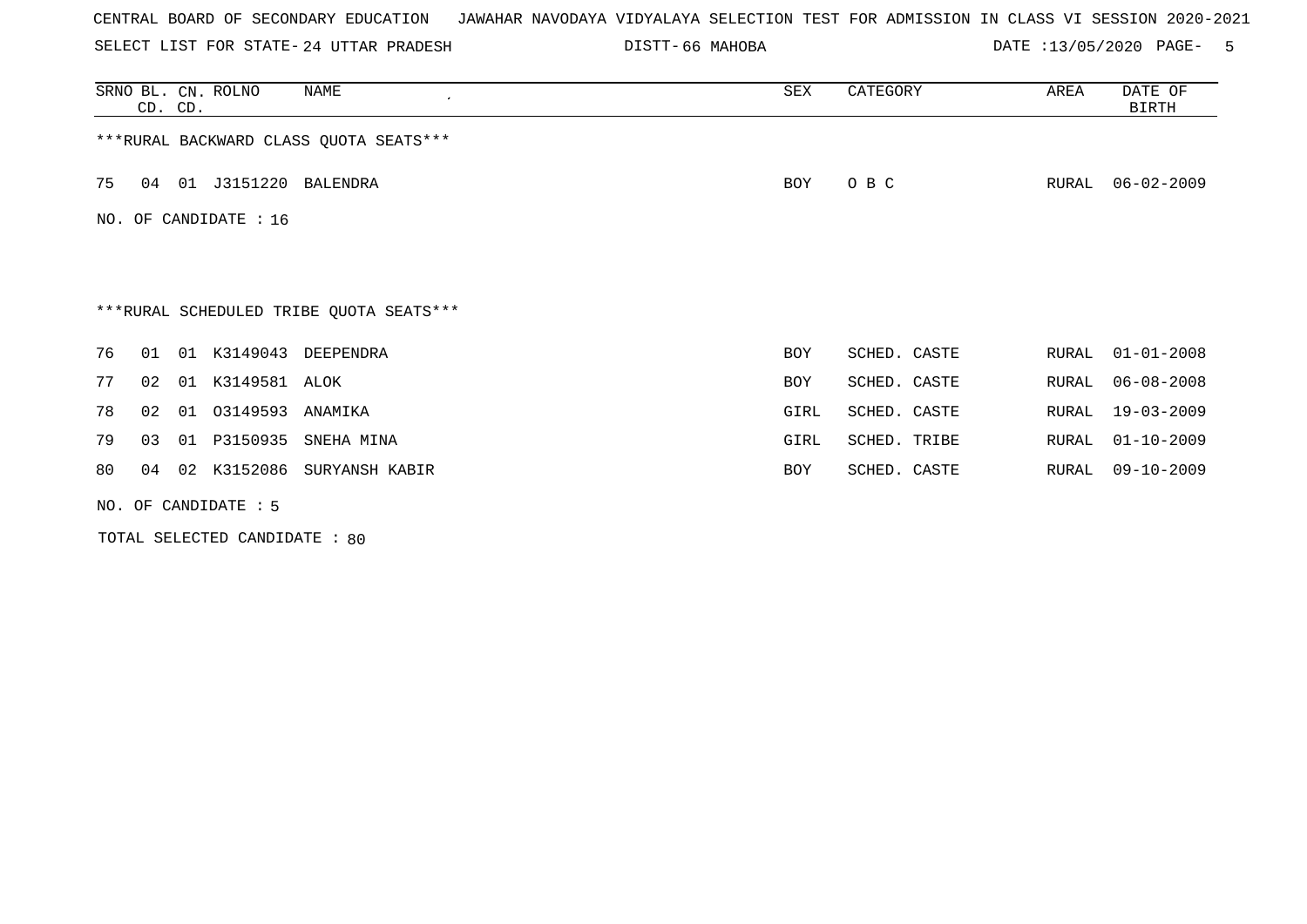SELECT LIST FOR STATE- DISTT- 24 UTTAR PRADESH

67 AMBEDKARNAGAR DATE :13/05/2020 PAGE- 1

|   |                | CD. CD. | SRNO BL. CN. ROLNO   | <b>NAME</b>                            | <b>SEX</b> | CATEGORY     | AREA  | DATE OF<br><b>BIRTH</b> |
|---|----------------|---------|----------------------|----------------------------------------|------------|--------------|-------|-------------------------|
|   |                |         | ***OPEN UR SEATS***  |                                        |            |              |       |                         |
| 1 | 02             |         |                      | 01 N3153474 NAINSI YADAV               | GIRL       | O B C        | RURAL | $22 - 06 - 2009$        |
| 2 |                |         |                      | 07 01 J3155804 MOHAMMAD SALAR          | <b>BOY</b> | O B C        |       | RURAL 09-02-2010        |
|   |                |         | NO. OF CANDIDATE : 2 |                                        |            |              |       |                         |
|   |                |         |                      |                                        |            |              |       |                         |
|   |                |         |                      | ***OPEN SCHEDULED CASTE QUOTA SEATS*** |            |              |       |                         |
| 3 | 05             |         | 01 K3154578 ABHINAV  |                                        | <b>BOY</b> | SCHED. CASTE | RURAL | $01 - 07 - 2010$        |
| 4 | 06             |         |                      | 01 K3155102 AMAN KUMAR                 | BOY        | SCHED. CASTE | RURAL | $05 - 06 - 2007$        |
|   |                |         | NO. OF CANDIDATE : 2 |                                        |            |              |       |                         |
|   |                |         |                      |                                        |            |              |       |                         |
|   |                |         |                      | ***OPEN DISABLED QUOTA SEATS***        |            |              |       |                         |
| 5 | 01             |         |                      | 01 F3152689 LAXMI RAJBHAR              | GIRL       | O B C        |       | URBAN 15-08-2008        |
| 6 | 07             |         |                      | 01 M3155877 PRATIBHA GUPTA             | GIRL       | GENERAL      | RURAL | $02 - 07 - 2009$        |
|   |                |         | NO. OF CANDIDATE : 2 |                                        |            |              |       |                         |
|   |                |         |                      |                                        |            |              |       |                         |
|   |                |         |                      | *** OPEN BACKWARD CLASS QUOTA SEATS*** |            |              |       |                         |
| 7 | 03             |         |                      | 01 J3153988 RISHABH MAURYA             | BOY        | O B C        |       | RURAL 26-09-2008        |
| 8 | 0 <sub>5</sub> |         |                      | 01 J3155038 UTKARSH YADAV              | BOY        | O B C        | RURAL | $31 - 03 - 2009$        |
| 9 | 07             |         |                      | 01 N3155888 PRATISHTHA                 | GIRL       | O B C        | RURAL | $14 - 11 - 2008$        |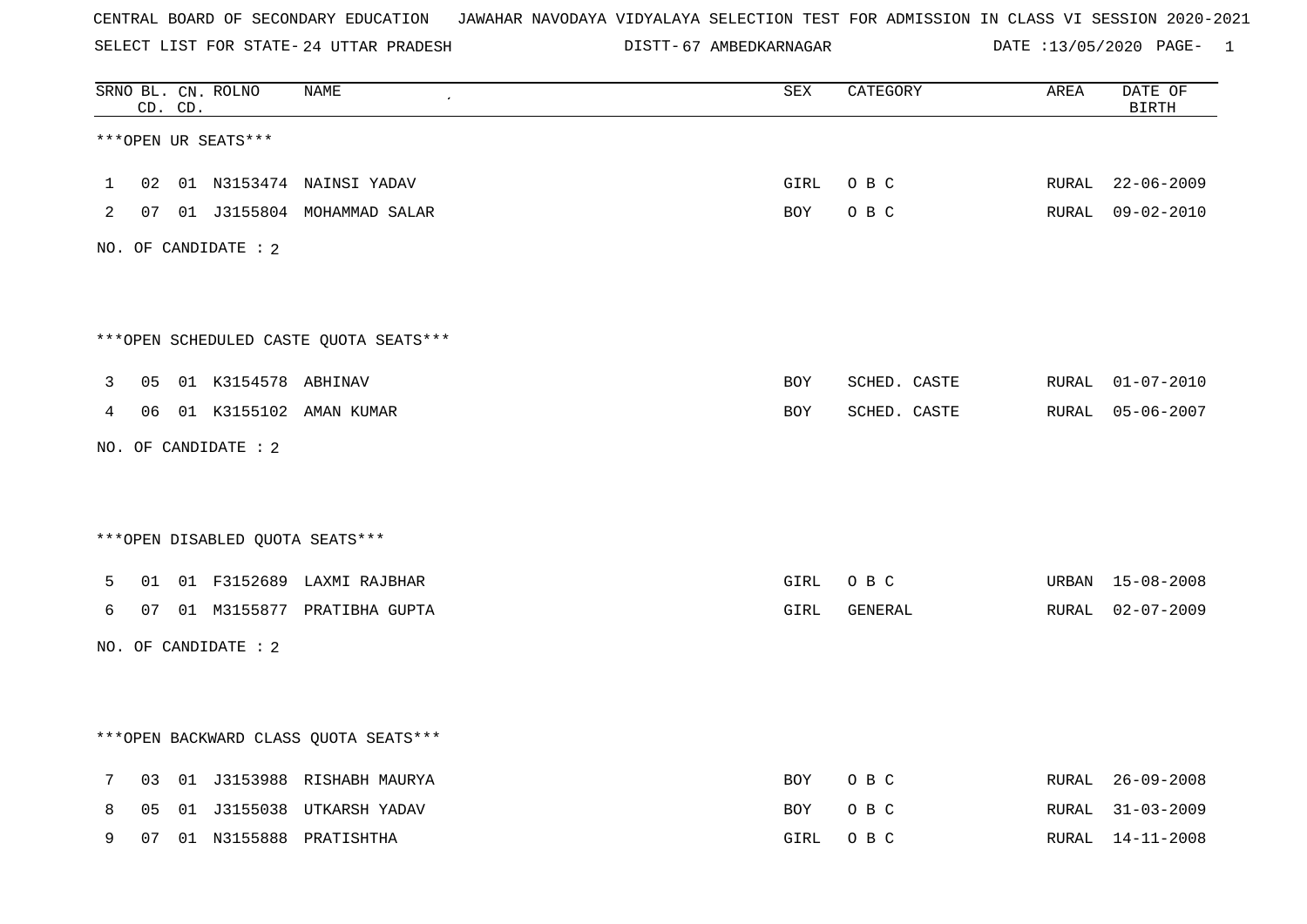| CENTRAL BOARD OF SECONDARY EDUCATION – JAWAHAR NAVODAYA VIDYALAYA SELECTION TEST FOR ADMISSION IN CLASS VI SESSION 2020-2021 |  |
|------------------------------------------------------------------------------------------------------------------------------|--|
|------------------------------------------------------------------------------------------------------------------------------|--|

24 UTTAR PRADESH 67 AMBEDKARNAGAR DATE :13/05/2020 PAGE- 2

|    | CD. CD. |    | SRNO BL. CN. ROLNO     | NAME                                    | SEX        | CATEGORY     | AREA         | DATE OF<br><b>BIRTH</b> |
|----|---------|----|------------------------|-----------------------------------------|------------|--------------|--------------|-------------------------|
|    |         |    | NO. OF CANDIDATE : 3   |                                         |            |              |              |                         |
|    |         |    |                        |                                         |            |              |              |                         |
|    |         |    |                        |                                         |            |              |              |                         |
|    |         |    |                        | *** OPEN SCHEDULED TRIBE QUOTA SEATS*** |            |              |              |                         |
| 10 | 05      |    | 01 L3154979 SHIVAM     |                                         | BOY        | SCHED. TRIBE | RURAL        | $12 - 09 - 2009$        |
|    |         |    | NO. OF CANDIDATE : $1$ |                                         |            |              |              |                         |
|    |         |    |                        |                                         |            |              |              |                         |
|    |         |    |                        |                                         |            |              |              |                         |
|    |         |    | ***RURAL OPEN SEATS*** |                                         |            |              |              |                         |
| 11 | 01      |    |                        | 01 J3152335 ANKIT RAJ                   | BOY        | O B C        | <b>RURAL</b> | $20 - 07 - 2009$        |
| 12 | 01      | 01 | J3152600               | INTEZAR AHMAD                           | BOY        | O B C        | RURAL        | $15 - 12 - 2009$        |
| 13 | 02      | 01 | M3153393               | DARSHIKA SINGH                          | GIRL       | GENERAL      | RURAL        | $01 - 01 - 2010$        |
| 14 | 03      | 01 | J3154113               | SUNIL NISHAD                            | BOY        | O B C        | RURAL        | $16 - 07 - 2008$        |
| 15 | 04      | 01 | J3154257 AYUSH         |                                         | BOY        | O B C        | RURAL        | $24 - 04 - 2008$        |
| 16 | 05      | 01 | I3154650               | ANMOL TRIPATHI                          | <b>BOY</b> | GENERAL      | RURAL        | $24 - 02 - 2010$        |
| 17 | 06      | 01 | J3155070               | ABHINAV PRAJAPATI                       | <b>BOY</b> | O B C        | RURAL        | $03 - 12 - 2008$        |
| 18 | 06      | 01 | I3155265               | MOHAMMAD REHAAN                         | <b>BOY</b> | GENERAL      | RURAL        | $01 - 11 - 2008$        |
| 19 | 07      | 01 |                        | J3155551 ANIMESH YADAV                  | <b>BOY</b> | O B C        | RURAL        | $10 - 07 - 2010$        |
| 20 | 08      | 02 | 03156916               | SHALU KANNAUJIYA                        | GIRL       | SCHED. CASTE | RURAL        | $01 - 09 - 2010$        |
| 21 | 08      | 02 |                        | J3157025 SUDHANSHU                      | <b>BOY</b> | O B C        | RURAL        | $01 - 01 - 2008$        |
| 22 | 09      | 01 |                        | I3157192 AKSHAY PRATAP TRIPATHI         | <b>BOY</b> | GENERAL      | RURAL        | $09 - 03 - 2010$        |
| 23 | 09      | 01 | J3157291 ANURAG        |                                         | BOY        | O B C        | RURAL        | $01 - 04 - 2010$        |

NO. OF CANDIDATE : 13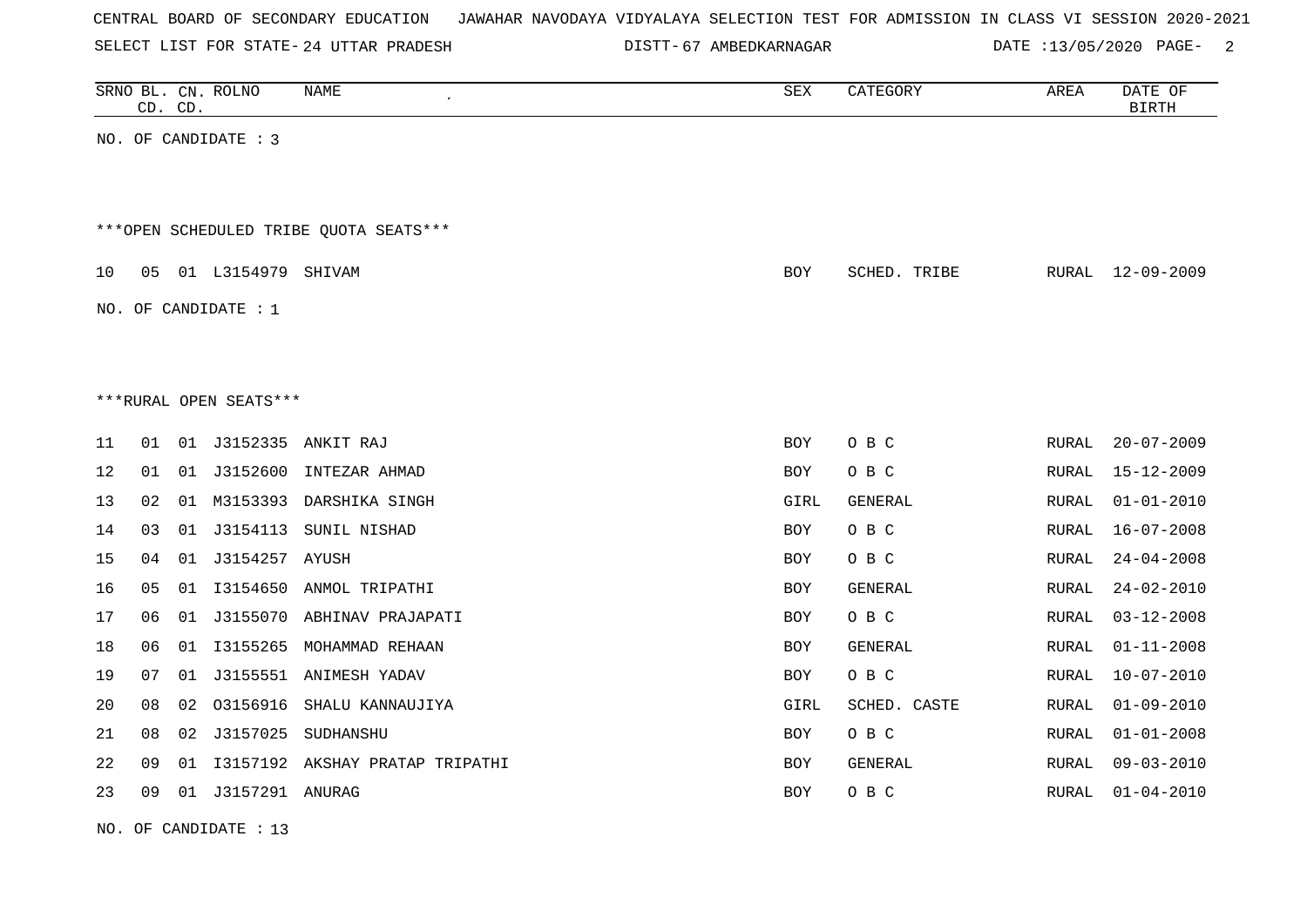SELECT LIST FOR STATE- DISTT- 24 UTTAR PRADESH

67 AMBEDKARNAGAR DATE :13/05/2020 PAGE- 3

|     |    | CD. CD. | SRNO BL. CN. ROLNO   | <b>NAME</b><br>$\epsilon$               | <b>SEX</b> | CATEGORY     | AREA  | DATE OF<br><b>BIRTH</b> |
|-----|----|---------|----------------------|-----------------------------------------|------------|--------------|-------|-------------------------|
|     |    |         |                      | ***RURAL SCHEDULED CASTE OUOTA SEATS*** |            |              |       |                         |
| 24  | 01 | 02      | K3153035             | SARVESH KUMAR                           | <b>BOY</b> | SCHED. CASTE | RURAL | $01 - 08 - 2008$        |
| 25  | 03 |         |                      | 01 K3153935 PRASHANT KUMAR              | BOY        | SCHED. CASTE | RURAL | $23 - 08 - 2008$        |
| 26  | 05 |         | 01 K3154738 DEEPAK   |                                         | BOY        | SCHED. CASTE | RURAL | $12 - 01 - 2009$        |
| 27  | 06 |         |                      | 01 K3155064 ABHAY KUMAR                 | <b>BOY</b> | SCHED. CASTE | RURAL | $04 - 04 - 2011$        |
| 28  | 06 |         | 01 K3155114 AMREESH  |                                         | <b>BOY</b> | SCHED. CASTE | RURAL | $01 - 01 - 2008$        |
| 29  | 07 |         |                      | 01 03155669 DEEPIKA RANJAN              | GIRL       | SCHED. CASTE | RURAL | $12 - 07 - 2008$        |
| 30  | 07 |         |                      | 01 K3156181 YASH KUMAR                  | BOY        | SCHED. CASTE | RURAL | $07 - 02 - 2008$        |
|     |    |         | NO. OF CANDIDATE : 7 |                                         |            |              |       |                         |
|     |    |         |                      |                                         |            |              |       |                         |
|     |    |         |                      |                                         |            |              |       |                         |
|     |    |         |                      | *** RURAL BACKWARD CLASS QUOTA SEATS*** |            |              |       |                         |
|     |    |         |                      |                                         |            |              |       |                         |
| 31  | 02 |         |                      | 01 N3153616 SWATI MAURYA                | GIRL       | O B C        | RURAL | $01 - 10 - 2009$        |
| 32  | 04 |         |                      | 01 N3154214 ANSHIKA PATEL               | GIRL       | O B C        | RURAL | $02 - 07 - 2010$        |
| 33  | 04 |         |                      | 01 N3154324 KAVITA YADAV                | GIRL       | O B C        | RURAL | $02 - 01 - 2008$        |
| 34  | 04 |         |                      | 01 N3154327 KHUSHBU YADAV               | GIRL       | O B C        | RURAL | $25 - 08 - 2010$        |
| 35  | 05 |         |                      | 01 N3154935 ROSHNI YADAV                | GIRL       | O B C        | RURAL | $14 - 07 - 2008$        |
| 36  | 07 | 01      |                      | J3155538 AMRITANSHA PATEL               | BOY        | O B C        | RURAL | $10 - 08 - 2009$        |
| 37  | 07 |         | 01 N3156038          | SHAIL SAHU                              | GIRL       | O B C        | RURAL | $15 - 05 - 2009$        |
| 38  | 08 |         | 02 N3156897          | SAUMYA                                  | GIRL       | O B C        | RURAL | $07 - 05 - 2010$        |
| NO. |    |         | OF CANDIDATE : 8     |                                         |            |              |       |                         |
|     |    |         |                      |                                         |            |              |       |                         |
|     |    |         |                      |                                         |            |              |       |                         |

\*\*\*RURAL SCHEDULED TRIBE QUOTA SEATS\*\*\*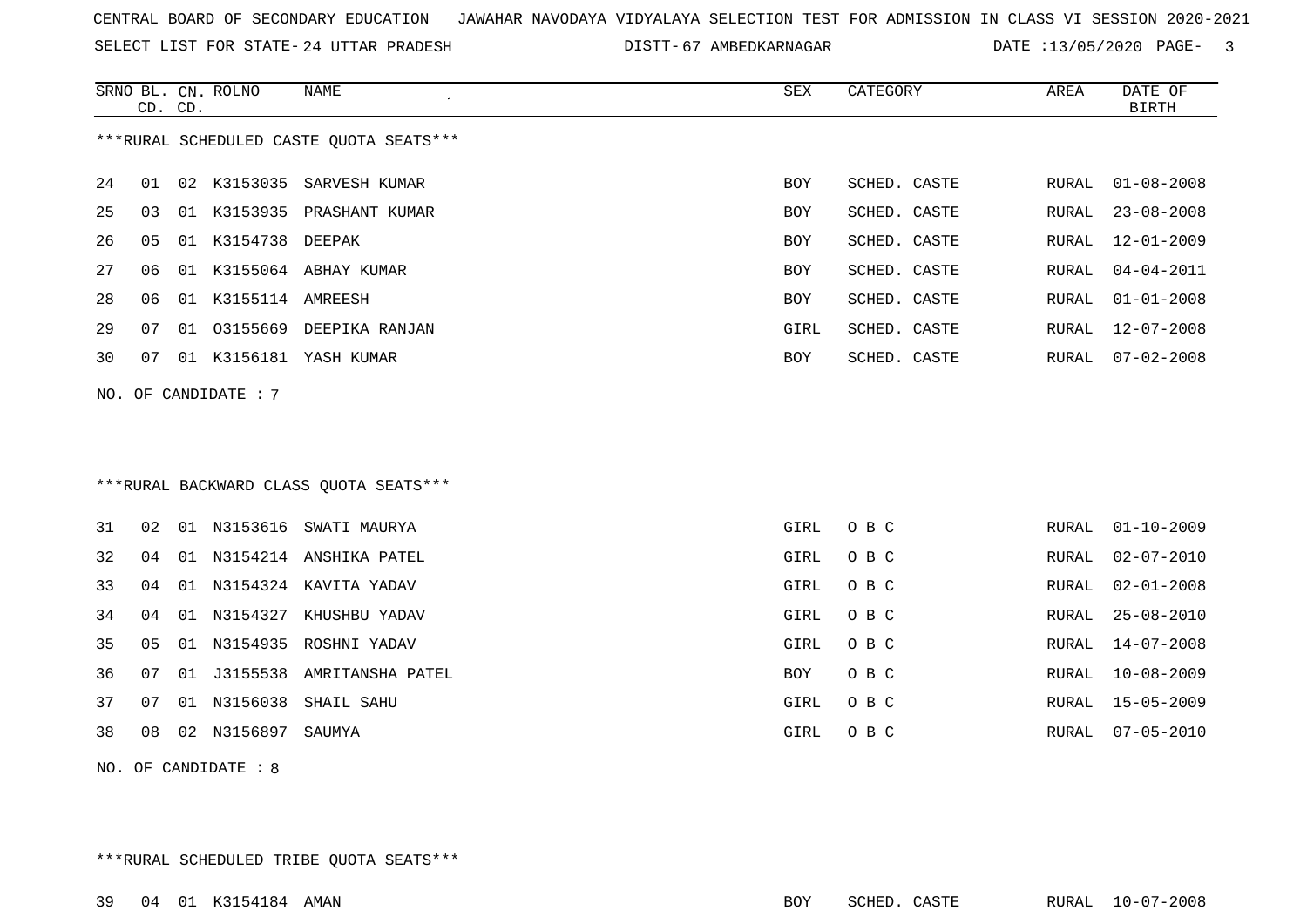SELECT LIST FOR STATE- DISTT- 24 UTTAR PRADESH

67 AMBEDKARNAGAR DATE :13/05/2020 PAGE- 4

| NAME<br>SRNO BL. CN. ROLNO<br>CD. CD.   | SEX | CATEGORY     | AREA | DATE OF<br>BIRTH |
|-----------------------------------------|-----|--------------|------|------------------|
| ***RURAL SCHEDULED TRIBE QUOTA SEATS*** |     |              |      |                  |
| 40<br>01 K3154767 GULSHAN<br>05         | BOY | SCHED. CASTE |      | RURAL 10-01-2009 |
| NO. OF CANDIDATE : 2                    |     |              |      |                  |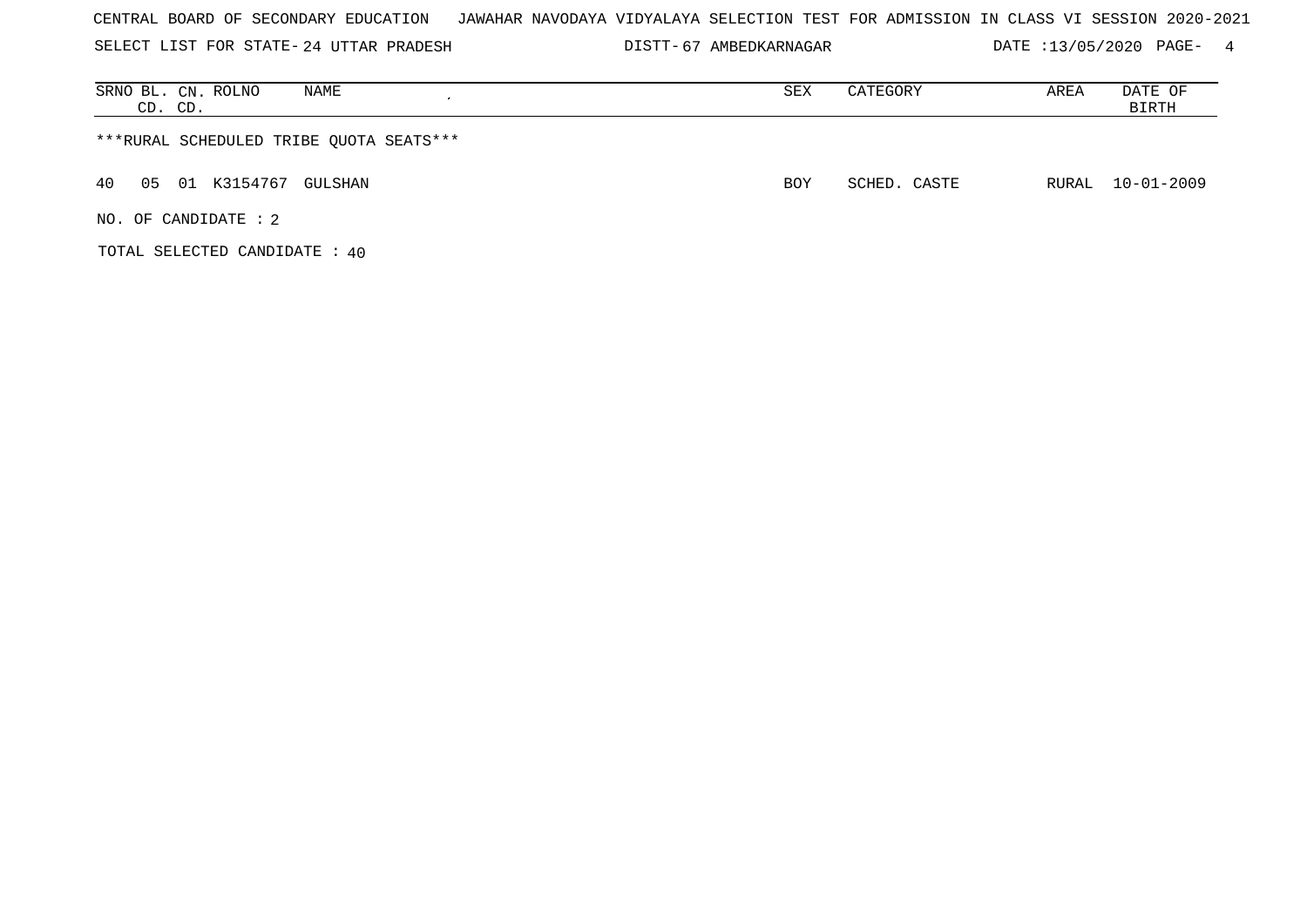SELECT LIST FOR STATE- DISTT- 24 UTTAR PRADESH

68 SHRAWASTI DATE :13/05/2020 PAGE- 1

|    | CD. CD.              |    | SRNO BL. CN. ROLNO   | <b>NAME</b>                            | <b>SEX</b> | CATEGORY       | AREA          | DATE OF<br><b>BIRTH</b> |  |  |
|----|----------------------|----|----------------------|----------------------------------------|------------|----------------|---------------|-------------------------|--|--|
|    |                      |    | ***OPEN UR SEATS***  |                                        |            |                |               |                         |  |  |
| 1  |                      |    |                      | 02 01 K3158298 ABHISHEK CHAUDHARI      | <b>BOY</b> | SCHED. CASTE   | RURAL         | $26 - 07 - 2008$        |  |  |
| 2  | 02                   |    |                      | 01 J3158524 KUMAR GAURAV SINGH         | <b>BOY</b> | O B C          | RURAL         | $02 - 07 - 2009$        |  |  |
| 3  | 02                   |    |                      | 01 J3158530 LALLU MAURYA               | <b>BOY</b> | O B C          | RURAL         | $01 - 03 - 2009$        |  |  |
| 4  | 02                   | 01 | I3158546             | MANAS GUPTA                            | <b>BOY</b> | <b>GENERAL</b> | RURAL         | $19 - 02 - 2010$        |  |  |
| 5  | 03                   | 01 |                      | M3159043 HIMANSHI UPADHYAY             | GIRL       | <b>GENERAL</b> | RURAL         | $11 - 08 - 2009$        |  |  |
| 6  | 03                   |    |                      | 01 J3159086 MAHAVEER VERMA             | <b>BOY</b> | O B C          | ${\tt RURAL}$ | $01 - 12 - 2007$        |  |  |
| 7  | 04                   |    | 01 03159541          | CHAHAT                                 | GIRL       | SCHED. CASTE   | RURAL         | $19 - 09 - 2009$        |  |  |
| 8  | 05                   | 01 | E3160098             | AKANKSHA RAI                           | GIRL       | <b>GENERAL</b> | URBAN         | $09 - 04 - 2010$        |  |  |
| 9  | 05                   |    |                      | 01 M3160134 AMRISHA TRIPATHI           | GIRL       | GENERAL        | RURAL         | $06 - 03 - 2010$        |  |  |
|    |                      |    | NO. OF CANDIDATE : 9 |                                        |            |                |               |                         |  |  |
|    |                      |    |                      |                                        |            |                |               |                         |  |  |
|    |                      |    |                      |                                        |            |                |               |                         |  |  |
|    |                      |    |                      | ***OPEN SCHEDULED CASTE QUOTA SEATS*** |            |                |               |                         |  |  |
| 10 | 02                   |    |                      | 01 K3158586 NARVAL KUMAR RAHI          | <b>BOY</b> | SCHED. CASTE   | RURAL         | $03 - 02 - 2008$        |  |  |
| 11 | 04                   |    | 01 K3159444          | AMIT KUMAR                             | <b>BOY</b> | SCHED. CASTE   | RURAL         | $11 - 07 - 2008$        |  |  |
| 12 | 04                   | 01 | 03159474             | ANSHIKA SUMAN BHARTI                   | GIRL       | SCHED. CASTE   | RURAL         | $06 - 07 - 2009$        |  |  |
| 13 | 04                   |    |                      | 01 C3159557 DEEPAK KUMAR AZAD          | <b>BOY</b> | SCHED. CASTE   | URBAN         | $10 - 04 - 2010$        |  |  |
|    | NO. OF CANDIDATE : 4 |    |                      |                                        |            |                |               |                         |  |  |

\*\*\*OPEN DISABLED QUOTA SEATS\*\*\*

|  |  |  |  | 14 02 01 K3158424 BRIJESH KUMAR | BOY | SCHED. CASTE | RURAL 06-07-2008 |
|--|--|--|--|---------------------------------|-----|--------------|------------------|
|--|--|--|--|---------------------------------|-----|--------------|------------------|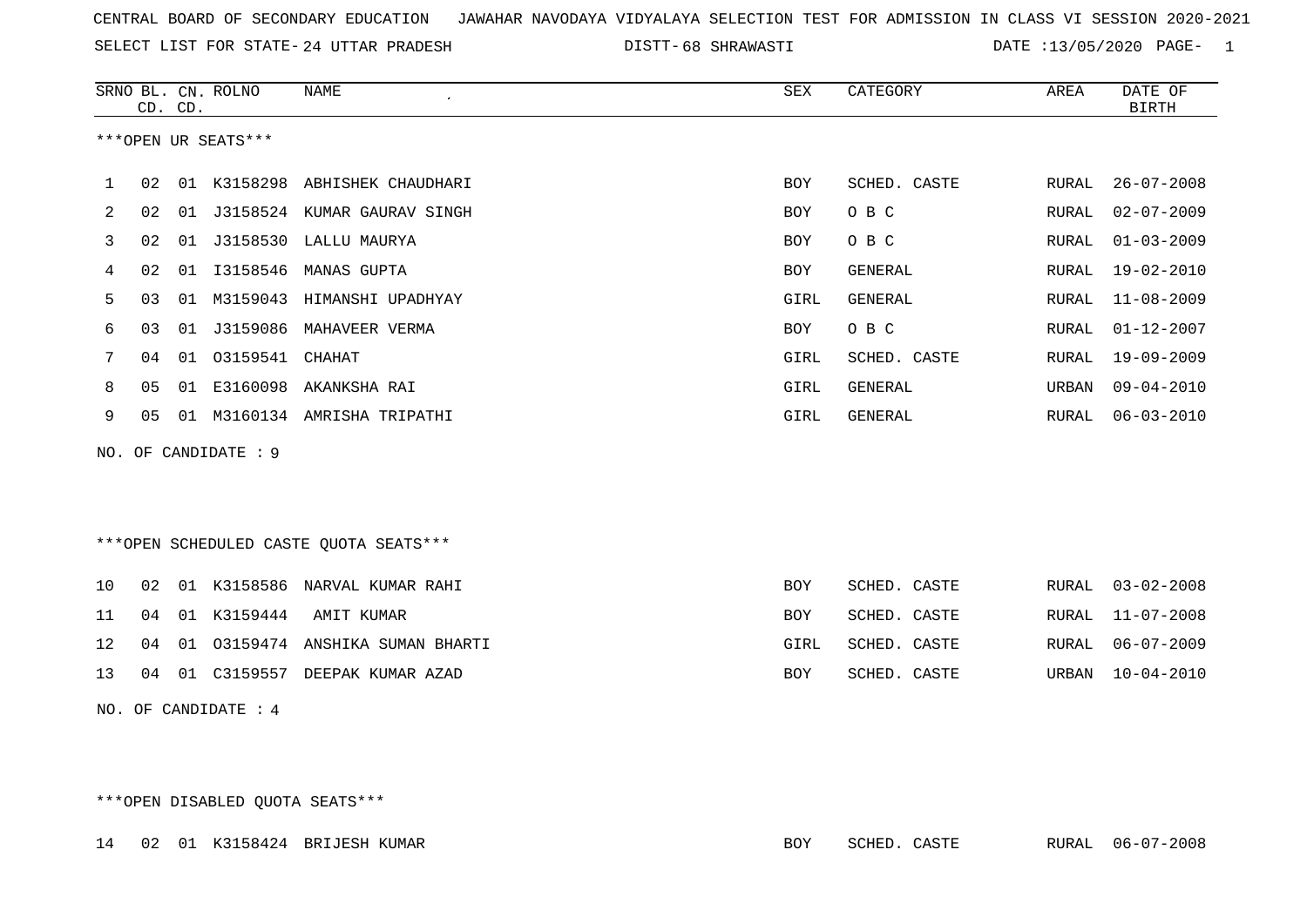|  |  | CENTRAL BOARD OF SECONDARY EDUCATION – JAWAHAR NAVODAYA VIDYALAYA SELECTION TEST FOR ADMISSION IN CLASS VI SESSION 2020-2021 |  |  |  |  |  |  |  |
|--|--|------------------------------------------------------------------------------------------------------------------------------|--|--|--|--|--|--|--|
|  |  |                                                                                                                              |  |  |  |  |  |  |  |

24 UTTAR PRADESH 68 SHRAWASTI DATE :13/05/2020 PAGE- 2

|    |    | CD. CD. | SRNO BL. CN. ROLNO     | NAME                                    | ${\tt SEX}$ | CATEGORY     | AREA         | DATE OF<br><b>BIRTH</b> |
|----|----|---------|------------------------|-----------------------------------------|-------------|--------------|--------------|-------------------------|
|    |    |         | NO. OF CANDIDATE : $1$ |                                         |             |              |              |                         |
|    |    |         |                        |                                         |             |              |              |                         |
|    |    |         |                        |                                         |             |              |              |                         |
|    |    |         |                        | *** OPEN BACKWARD CLASS QUOTA SEATS***  |             |              |              |                         |
| 15 |    |         |                        | 01 01 J3157994 DIWANK YADAV             | <b>BOY</b>  | O B C        | RURAL        | 11-10-2009              |
| 16 | 01 |         |                        | 01 J3158016 JAVED AHMAD SHAH            | BOY         | O B C        | RURAL        | $30 - 07 - 2008$        |
| 17 | 02 |         |                        | 01 J3158536 LIVESH KUMAR                | <b>BOY</b>  | O B C        | RURAL        | $05 - 12 - 2008$        |
| 18 | 02 |         |                        | 01 N3158686 RITIKA CHAUDHARY            | GIRL        | O B C        | RURAL        | $21 - 07 - 2010$        |
| 19 | 02 |         |                        | 01 N3158688 RIYA GUPTA                  | GIRL        | O B C        | RURAL        | $01 - 01 - 2009$        |
|    |    |         | NO. OF CANDIDATE : 5   |                                         |             |              |              |                         |
|    |    |         |                        |                                         |             |              |              |                         |
|    |    |         |                        |                                         |             |              |              |                         |
|    |    |         |                        | *** OPEN SCHEDULED TRIBE QUOTA SEATS*** |             |              |              |                         |
| 20 |    |         |                        | 05 01 D3160102 AKASH KUMAR RANA         | BOY         | SCHED. TRIBE | URBAN        | 25-03-2010              |
|    |    |         | NO. OF CANDIDATE : 1   |                                         |             |              |              |                         |
|    |    |         |                        |                                         |             |              |              |                         |
|    |    |         |                        |                                         |             |              |              |                         |
|    |    |         | ***RURAL OPEN SEATS*** |                                         |             |              |              |                         |
|    |    |         |                        |                                         |             |              |              |                         |
| 21 |    |         |                        | 01 01 I3157895 ABHISHEK KUMAR           | BOY         | GENERAL      | RURAL        | $27 - 06 - 2009$        |
| 22 | 01 |         |                        | 01 M3157902 ADITRI TIWARI               | GIRL        | GENERAL      | <b>RURAL</b> | $02 - 07 - 2009$        |
| 23 |    |         |                        | 01 01 J3157979 BRIJESH KUMAR YADAV      | BOY         | O B C        | RURAL        | $07 - 07 - 2008$        |
| 24 |    |         | 01 01 M3158028 KHUSHBU |                                         | GIRL        | GENERAL      | RURAL        | $02 - 02 - 2009$        |
| 25 |    |         |                        | 01 01 J3158035 KRIPA SHANKAR            | BOY         | O B C        | RURAL        | $01 - 01 - 2009$        |
| 26 |    |         |                        | 01 01 J3158266 VINAY KUMAR YADAV        | BOY         | O B C        | RURAL        | $01 - 01 - 2009$        |
| 27 |    |         |                        | 01 01 J3158268 VINIT KUMAR              | <b>BOY</b>  | O B C        | RURAL        | $10 - 01 - 2008$        |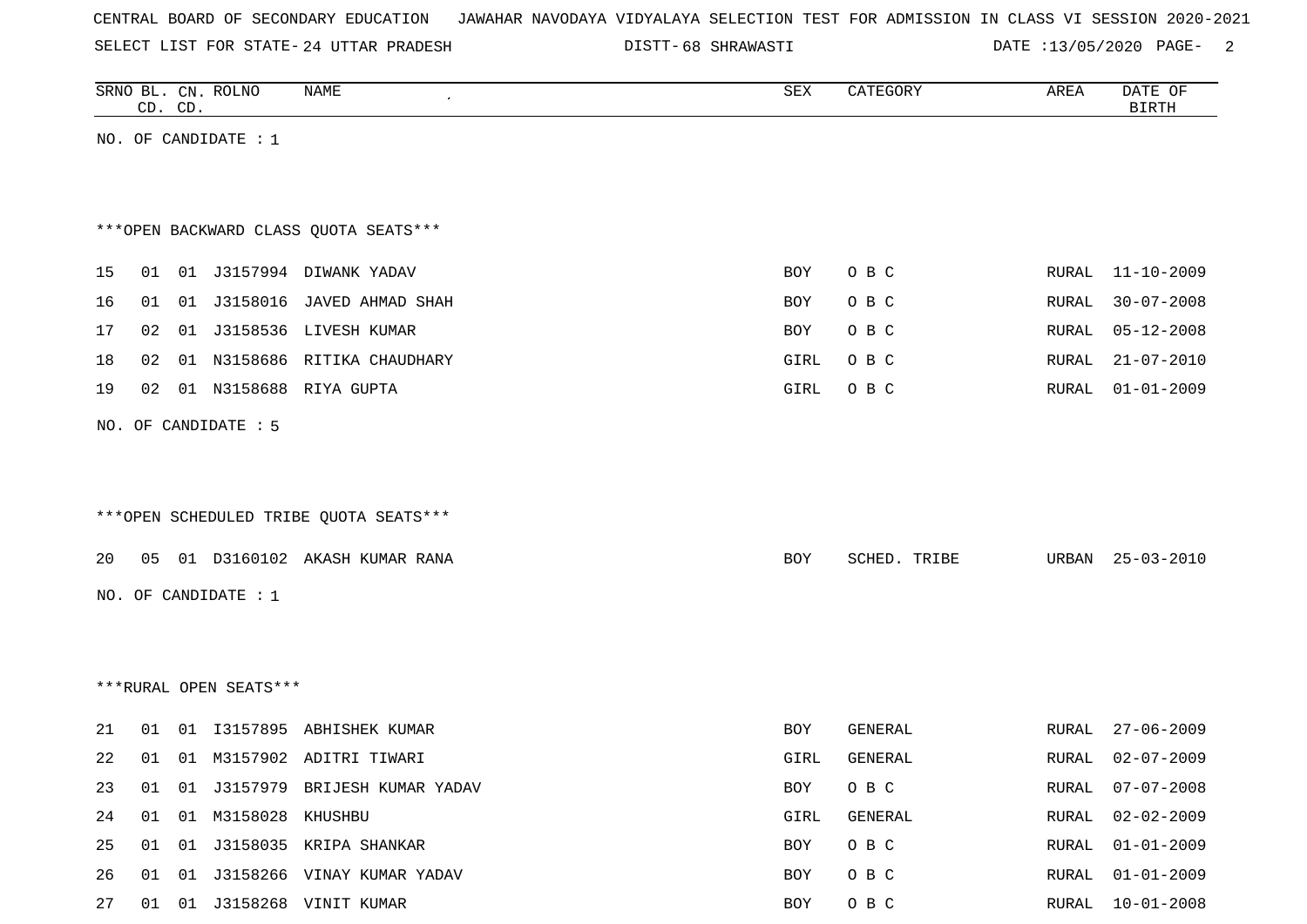SELECT LIST FOR STATE- DISTT- 24 UTTAR PRADESH

68 SHRAWASTI DATE :13/05/2020 PAGE- 3

|    | CD. CD. |    | SRNO BL. CN. ROLNO     | <b>NAME</b>                   | <b>SEX</b> | CATEGORY       | AREA         | DATE OF<br><b>BIRTH</b> |
|----|---------|----|------------------------|-------------------------------|------------|----------------|--------------|-------------------------|
|    |         |    | ***RURAL OPEN SEATS*** |                               |            |                |              |                         |
| 28 | 02      | 01 | J3158461               | <b>GULAB</b>                  | BOY        | O B C          | RURAL        | $15 - 08 - 2008$        |
| 29 | 02      | 01 | M3158715               | SAKSHI                        | GIRL       | GENERAL        | RURAL        | $01 - 01 - 2010$        |
| 30 | 02      | 01 |                        | 13158758 SATYENDRA UPADHYAY   | <b>BOY</b> | <b>GENERAL</b> | <b>RURAL</b> | $10 - 02 - 2010$        |
| 31 | 02      | 01 | I3158774               | SHARIF ALI                    | <b>BOY</b> | <b>GENERAL</b> | RURAL        | $10 - 01 - 2009$        |
| 32 | 02      | 01 | I3158775               | SHAURYA MANAS                 | BOY        | GENERAL        | RURAL        | $02 - 10 - 2009$        |
| 33 | 02      |    | 01 M3158813            | SOMYA                         | GIRL       | <b>GENERAL</b> | RURAL        | $01 - 01 - 2009$        |
| 34 | 03      |    |                        | 01 I3158964 ANUKANT PANDEY    | <b>BOY</b> | <b>GENERAL</b> | RURAL        | $10 - 07 - 2008$        |
| 35 | 03      |    | 01 M3159099            | MAUSAM SHUKLA                 | GIRL       | <b>GENERAL</b> | <b>RURAL</b> | $08 - 07 - 2009$        |
| 36 | 03      |    |                        | 01 M3159160 PRACHI MISHRA     | GIRL       | GENERAL        | <b>RURAL</b> | 19-11-2010              |
| 37 | 03      | 01 | M3159239               | RUCHI MISHRA                  | GIRL       | GENERAL        | RURAL        | $24 - 07 - 2009$        |
| 38 | 03      | 01 | I3159403               | YASH VARDHAN                  | <b>BOY</b> | <b>GENERAL</b> | RURAL        | $21 - 03 - 2009$        |
| 39 | 04      | 01 | J3159447               | AMIT KUMAR VERMA              | <b>BOY</b> | O B C          | RURAL        | $10 - 07 - 2010$        |
| 40 | 04      | 01 |                        | I3159511 ASHISH KUMAR MISHRA  | <b>BOY</b> | <b>GENERAL</b> | RURAL        | $01 - 01 - 2011$        |
| 41 | 04      | 01 | I3159563               | DHARMENDRA OJHA               | BOY        | GENERAL        | RURAL        | $21 - 06 - 2009$        |
| 42 | 04      | 01 |                        | I3159632 KAUSHAL KUMAR SHARMA | BOY        | GENERAL        | RURAL        | $02 - 07 - 2009$        |
| 43 | 05      | 01 | 13160195 ARRAV         |                               | <b>BOY</b> | GENERAL        | <b>RURAL</b> | $23 - 08 - 2008$        |
| 44 | 05      | 01 | I3160219               | ASHUTOSH TRIPATHI             | BOY        | GENERAL        | RURAL        | $15 - 09 - 2009$        |
| 45 | 05      |    |                        | 01 I3160430 MANAS PATHAK      | <b>BOY</b> | <b>GENERAL</b> | RURAL        | $01 - 03 - 2009$        |
| 46 | 05      | 01 | I3160579               | PRASHANT KASAUDHAN            | <b>BOY</b> | <b>GENERAL</b> | <b>RURAL</b> | $01 - 04 - 2009$        |
| 47 | 05      |    |                        | 01 I3160581 PRATEEK SINGH     | BOY        | <b>GENERAL</b> | RURAL        | $08 - 05 - 2007$        |
| 48 | 05      |    |                        | 01 I3160920 TEJAS PANKVAN     | BOY        | GENERAL        | RURAL        | $27 - 06 - 2010$        |
|    |         |    |                        |                               |            |                |              |                         |

NO. OF CANDIDATE : 28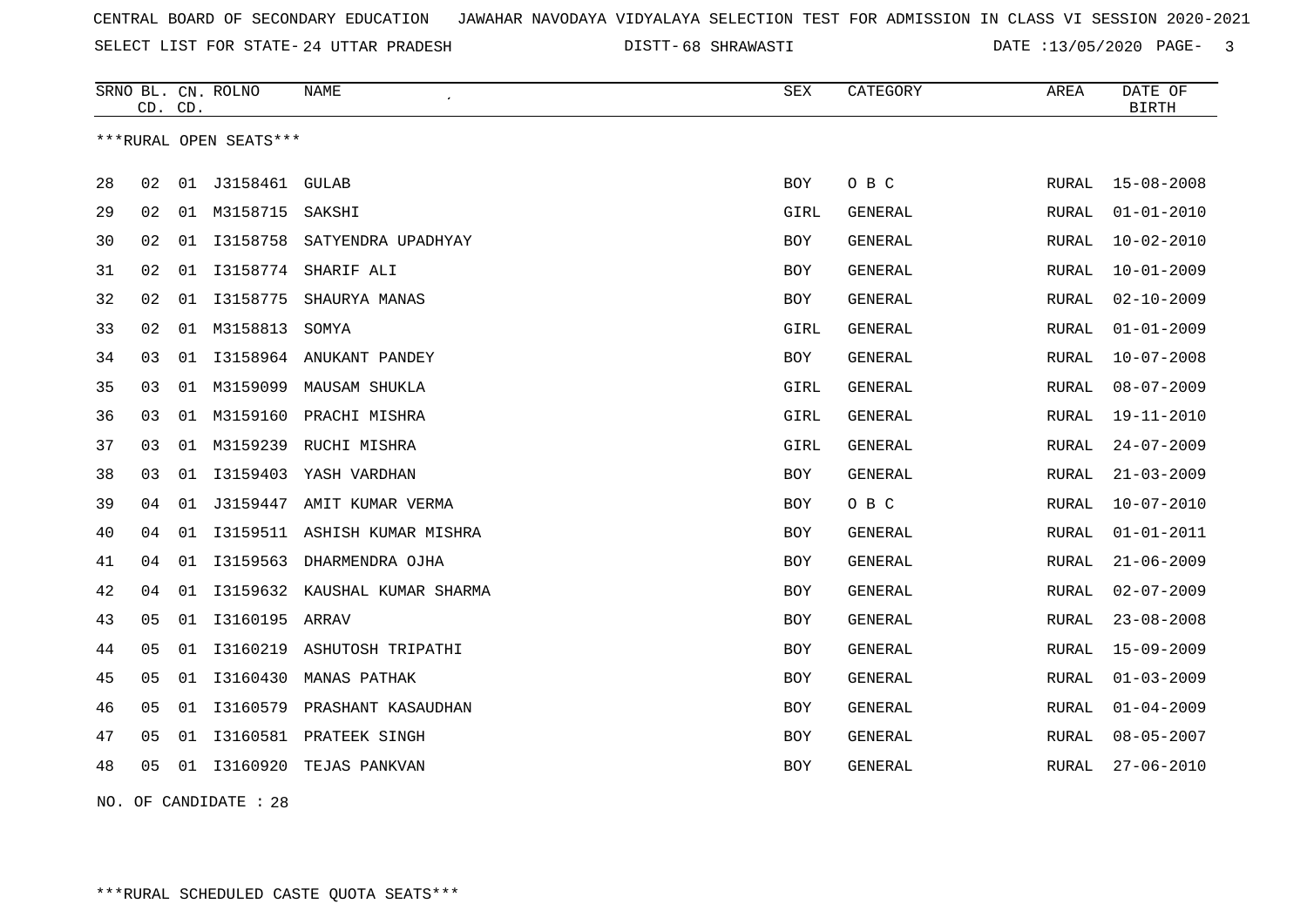SELECT LIST FOR STATE- DISTT- 24 UTTAR PRADESH

68 SHRAWASTI DATE :13/05/2020 PAGE- 4

|    | CD. CD. |    | SRNO BL. CN. ROLNO    | NAME                                    | <b>SEX</b> | CATEGORY     | AREA  | DATE OF<br><b>BIRTH</b> |
|----|---------|----|-----------------------|-----------------------------------------|------------|--------------|-------|-------------------------|
|    |         |    |                       | ***RURAL SCHEDULED CASTE QUOTA SEATS*** |            |              |       |                         |
|    |         |    |                       |                                         |            |              |       |                         |
| 49 | 01      |    |                       | 01 K3157907 AJAY KUMAR                  | <b>BOY</b> | SCHED. CASTE | RURAL | $22 - 06 - 2008$        |
| 50 | 01      |    |                       | 01 03158257 VANSHIKA SHERWAL            | GIRL       | SCHED. CASTE | RURAL | $01 - 01 - 2010$        |
| 51 | 01      |    |                       | 01 K3158258 VANSH SHERWAL               | BOY        | SCHED. CASTE | RURAL | $25 - 04 - 2008$        |
| 52 | 02      | 01 | K3158328              | AMAN KUMAR                              | BOY        | SCHED. CASTE | RURAL | $18 - 07 - 2008$        |
| 53 | 02      |    | 01 K3158368           | ANKIT SINGH                             | BOY        | SCHED. CASTE | RURAL | $05 - 04 - 2009$        |
| 54 | 02      |    |                       | 01 K3158403 ASHISH KUMAR                | BOY        | SCHED. CASTE | RURAL | $12 - 08 - 2008$        |
| 55 | 02      |    |                       | 01 K3158594 NEERAJ SWAROOP              | BOY        | SCHED. CASTE | RURAL | $30 - 08 - 2008$        |
| 56 | 02      | 01 |                       | K3158656 RAM GOPAL                      | BOY        | SCHED. CASTE | RURAL | $10 - 05 - 2009$        |
| 57 | 03      |    |                       | 01 K3158945 ANKUR MOHAN RAO             | BOY        | SCHED. CASTE | RURAL | $22 - 07 - 2009$        |
| 58 | 03      |    |                       | 01 K3158995 AYUSH KUMAR                 | BOY        | SCHED. CASTE | RURAL | $05 - 09 - 2009$        |
| 59 | 05      |    |                       | 01 K3160810 SHAILESH KUMAR SONKAR       | BOY        | SCHED. CASTE | RURAL | $08 - 07 - 2008$        |
|    |         |    | NO. OF CANDIDATE : 11 |                                         |            |              |       |                         |
|    |         |    |                       |                                         |            |              |       |                         |
|    |         |    |                       |                                         |            |              |       |                         |
|    |         |    |                       | ***RURAL BACKWARD CLASS QUOTA SEATS***  |            |              |       |                         |
| 60 | 01      |    |                       | 01 N3157901 ADITI SINGH                 | GIRL       | O B C        | RURAL | $04 - 04 - 2010$        |
| 61 | 01      | 01 |                       | J3157917 AMIT KUMAR                     | BOY        | O B C        | RURAL | $10 - 04 - 2008$        |
| 62 | 01      |    |                       | 01 N3157944 ANSHIKA VERMA               | GIRL       | O B C        | RURAL | $10 - 04 - 2009$        |
| 63 | 01      | 01 |                       | N3157949 ANUSHKA VERMA                  | GIRL       | O B C        | RURAL | $11 - 05 - 2009$        |
| 64 | 01      |    | 01 N3158053 MANISHA   |                                         | GIRL       | O B C        | RURAL | $08 - 12 - 2008$        |
| 65 | 01      |    |                       | 01 N3158197 SHABA IQBAL                 | GIRL       | O B C        | RURAL | $08 - 08 - 2010$        |
| 66 | 01      | 01 | J3158250              | SURAJ VERMA                             | BOY        | O B C        | RURAL | $24 - 07 - 2009$        |
| 67 | 02      |    |                       | 01 J3158685 RITESH YADAV                | BOY        | O B C        | RURAL | 16-07-2008              |
|    |         |    |                       |                                         |            |              |       |                         |

 02 01 N3158716 SAKSHI VERMA GIRL O B C RURAL 23-08-2008 02 01 N3158768 SHALINI KUMARI GIRL O B C RURAL 01-01-2009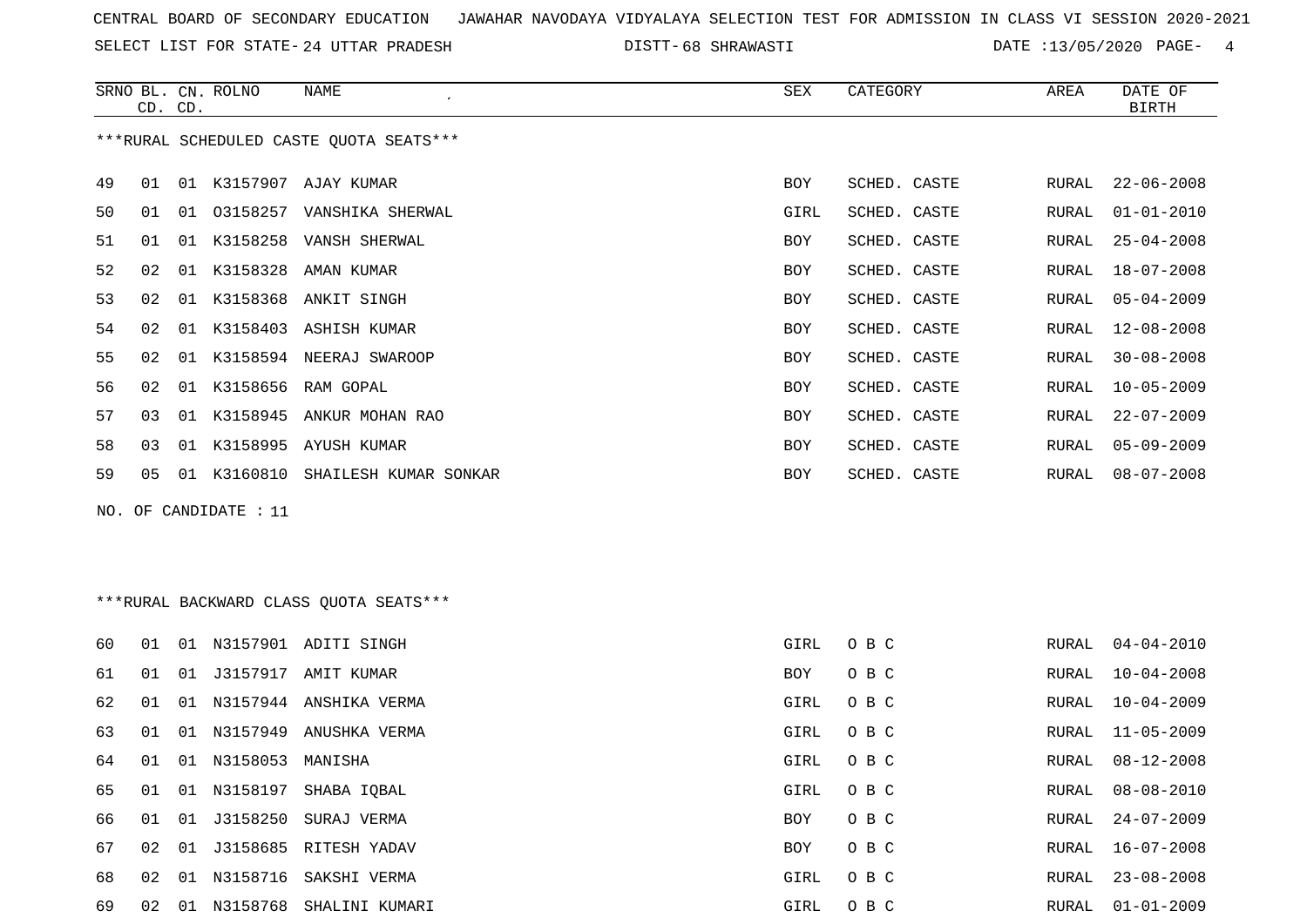SELECT LIST FOR STATE- DISTT- 24 UTTAR PRADESH

68 SHRAWASTI DATE :13/05/2020 PAGE- 5

|    | CD. CD.                 |    | SRNO BL. CN. ROLNO | NAME                                   | SEX  | CATEGORY | AREA  | DATE OF<br>BIRTH |  |  |  |
|----|-------------------------|----|--------------------|----------------------------------------|------|----------|-------|------------------|--|--|--|
|    |                         |    |                    | ***RURAL BACKWARD CLASS QUOTA SEATS*** |      |          |       |                  |  |  |  |
| 70 | 03                      |    |                    | 01 J3158946 ANKUR YADAV                | BOY  | O B C    | RURAL | $01 - 06 - 2008$ |  |  |  |
| 71 | 03                      | 01 |                    | N3159248 SADHNA DEVI                   | GIRL | O B C    | RURAL | $10 - 04 - 2010$ |  |  |  |
| 72 | 03                      | 01 | N3159370 SWATI     |                                        | GIRL | O B C    |       | RURAL 15-12-2008 |  |  |  |
| 73 | 04                      | 01 |                    | N3159932 SHILPA JAISWAL                | GIRL | O B C    |       | RURAL 02-03-2008 |  |  |  |
| 74 | 05                      | 01 | N3160411           | MADHVI                                 | GIRL | O B C    | RURAL | 15-10-2009       |  |  |  |
| 75 | 05                      |    | 01 N3160716 ROSHNI |                                        | GIRL | O B C    | RURAL | $01 - 01 - 2009$ |  |  |  |
|    | NO. OF CANDIDATE : $16$ |    |                    |                                        |      |          |       |                  |  |  |  |

## \*\*\*RURAL SCHEDULED TRIBE QUOTA SEATS\*\*\*

|  |  | 80 05 01 L3160714 ROSHAN KUMAR         | <b>BOY</b> | SCHED. TRIBE | RURAL 22-03-2009 |
|--|--|----------------------------------------|------------|--------------|------------------|
|  |  | 79 05 01 L3160273 DILEEP KUMAR RANA    | <b>BOY</b> | SCHED. TRIBE | RURAL 05-02-2009 |
|  |  | 78 05 01 L3160132 AMRENDRA PRATAP RANA | <b>BOY</b> | SCHED. TRIBE | RURAL 21-04-2009 |
|  |  | 77 05 01 L3160079 ABHISHEK KUMAR RANA  | <b>BOY</b> | SCHED. TRIBE | RURAL 05-06-2007 |
|  |  | 76 05 01 L3160078 ABHISHEK KUMAR       | BOY        | SCHED. TRIBE | RURAL 17-12-2009 |

#### NO. OF CANDIDATE : 5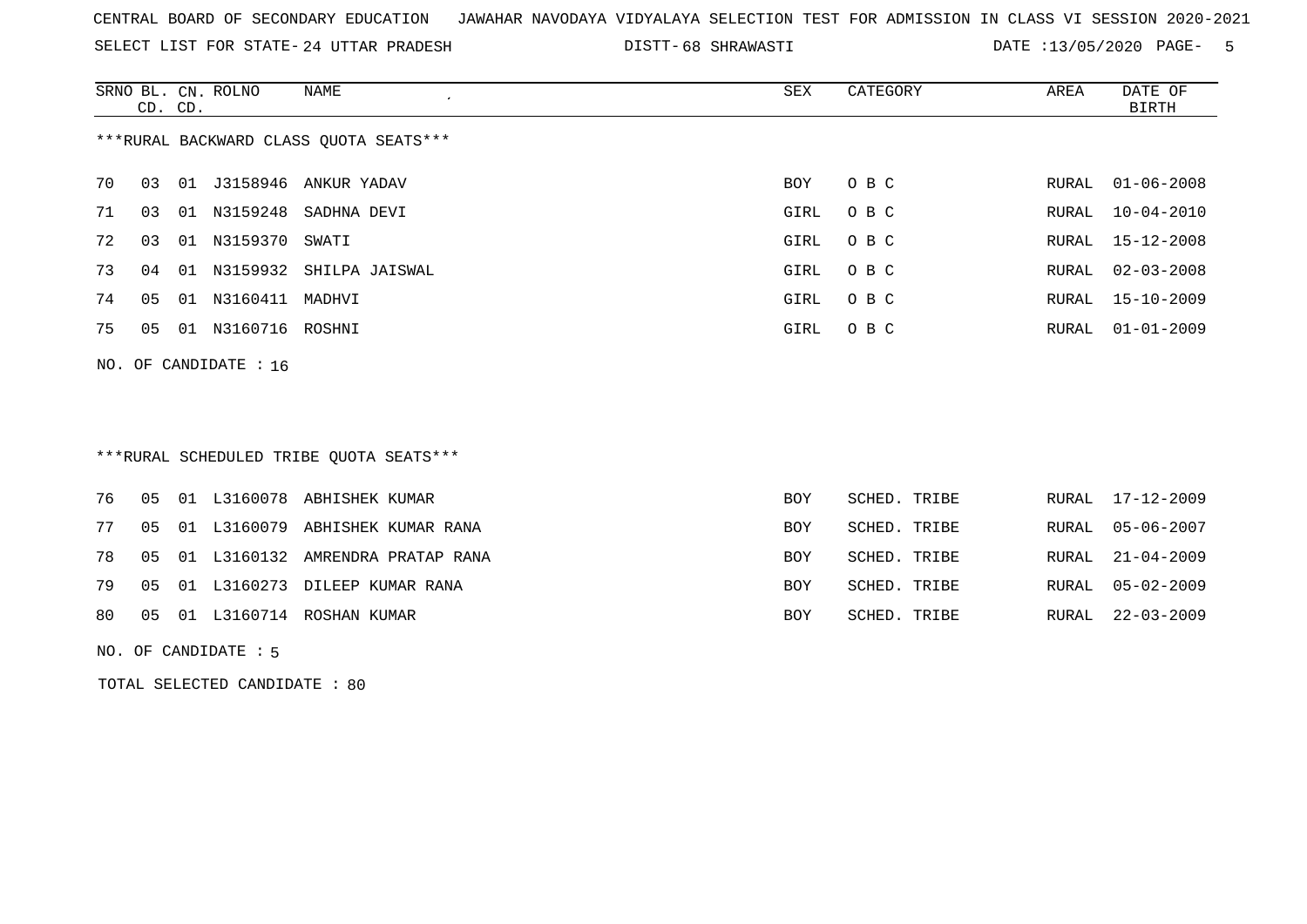SELECT LIST FOR STATE- DISTT- 24 UTTAR PRADESH

69 DEORIA DATE :13/05/2020 PAGE- 1

|   |    | CD. CD. | SRNO BL. CN. ROLNO   | <b>NAME</b>                             | SEX        | CATEGORY     | AREA  | DATE OF<br><b>BIRTH</b> |
|---|----|---------|----------------------|-----------------------------------------|------------|--------------|-------|-------------------------|
|   |    |         | ***OPEN UR SEATS***  |                                         |            |              |       |                         |
| 1 | 11 |         |                      | 01 I3165524 AKASH KUMAR                 | BOY        | GENERAL      | RURAL | 10-06-2009              |
| 2 | 13 |         |                      | 01 B3165843 RAJIV KUMAR                 | BOY        | O B C        |       | URBAN 06-06-2009        |
|   |    |         | NO. OF CANDIDATE : 2 |                                         |            |              |       |                         |
|   |    |         |                      |                                         |            |              |       |                         |
|   |    |         |                      | *** OPEN SCHEDULED CASTE QUOTA SEATS*** |            |              |       |                         |
| 3 | 12 |         |                      | 01 03165730 TEJASWINEE                  | GIRL       | SCHED. CASTE |       | RURAL 16-07-2009        |
| 4 |    |         |                      | 13 01 K3165738 ABHIJIT KUMAR BHARTI     | BOY        | SCHED. CASTE |       | RURAL 02-09-2007        |
|   |    |         | NO. OF CANDIDATE : 2 |                                         |            |              |       |                         |
|   |    |         |                      |                                         |            |              |       |                         |
|   |    |         |                      | *** OPEN DISABLED QUOTA SEATS***        |            |              |       |                         |
| 5 | 03 |         |                      | 02 03163852 PRIYANSHU ARYA              | GIRL       | SCHED. CASTE |       | RURAL 01-01-2009        |
| 6 | 11 |         |                      | 01 M3165572 KUMKUM TIWARI               | GIRL       | GENERAL      | RURAL | $05 - 04 - 2011$        |
|   |    |         | NO. OF CANDIDATE : 2 |                                         |            |              |       |                         |
|   |    |         |                      |                                         |            |              |       |                         |
|   |    |         |                      | *** OPEN BACKWARD CLASS QUOTA SEATS *** |            |              |       |                         |
| 7 | 02 |         |                      | 02 J3162052 MANISH GUPTA                | <b>BOY</b> | O B C        | RURAL | $10 - 02 - 2008$        |
| 8 | 08 |         |                      | 01 J3165179 ANKIT KUSHWAHA              | <b>BOY</b> | O B C        | RURAL | 10-12-2008              |
| 9 | 08 |         |                      | 01 J3165247 RATAN CHAURASIA             | <b>BOY</b> | O B C        | RURAL | $30 - 05 - 2009$        |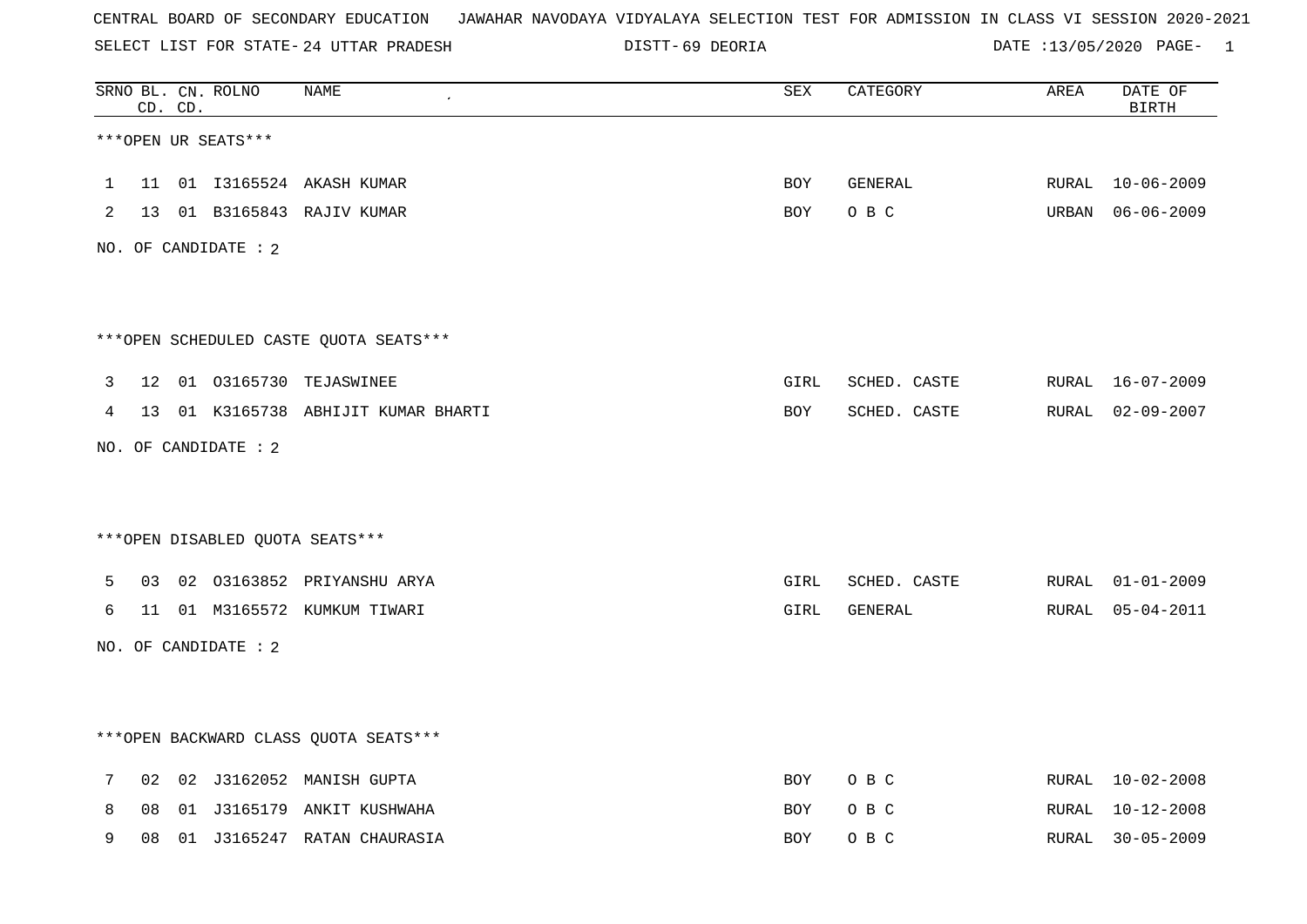|  |  | CENTRAL BOARD OF SECONDARY EDUCATION – JAWAHAR NAVODAYA VIDYALAYA SELECTION TEST FOR ADMISSION IN CLASS VI SESSION 2020-2021 |  |  |  |  |  |  |  |
|--|--|------------------------------------------------------------------------------------------------------------------------------|--|--|--|--|--|--|--|
|  |  |                                                                                                                              |  |  |  |  |  |  |  |

24 UTTAR PRADESH 69 DEORIA DATE :13/05/2020 PAGE- 2

|    |    | CD. CD. | SRNO BL. CN. ROLNO     | NAME                                   | SEX        | CATEGORY     | AREA  | DATE OF<br><b>BIRTH</b> |
|----|----|---------|------------------------|----------------------------------------|------------|--------------|-------|-------------------------|
|    |    |         | NO. OF CANDIDATE : 3   |                                        |            |              |       |                         |
|    |    |         |                        |                                        |            |              |       |                         |
|    |    |         |                        | ***OPEN SCHEDULED TRIBE QUOTA SEATS*** |            |              |       |                         |
| 10 |    |         |                        | 14 01 L3165899 ANAND KUMAR GOND        | BOY        | SCHED. TRIBE | RURAL | $04 - 08 - 2008$        |
|    |    |         | NO. OF CANDIDATE : $1$ |                                        |            |              |       |                         |
|    |    |         |                        |                                        |            |              |       |                         |
|    |    |         |                        |                                        |            |              |       |                         |
|    |    |         | ***RURAL OPEN SEATS*** |                                        |            |              |       |                         |
| 11 | 01 |         |                        | 01 J3161114 SACHIN SAHANI              | <b>BOY</b> | O B C        | RURAL | $10 - 06 - 2009$        |
| 12 | 02 |         |                        | 01 J3161263 ADITYA VERMA               | <b>BOY</b> | O B C        | RURAL | $29 - 01 - 2009$        |
| 13 | 03 | 03      |                        | J3164128 SHAURYA SINGH                 | <b>BOY</b> | O B C        | RURAL | $13 - 08 - 2008$        |
| 14 | 04 |         |                        | 01 N3164401 KUMARI ANKITA YADAV        | GIRL       | O B C        | RURAL | $03 - 05 - 2008$        |
| 15 | 05 |         | 01 J3164660 VIPUL      |                                        | <b>BOY</b> | O B C        | RURAL | $01 - 01 - 2009$        |
| 16 | 06 |         |                        | 01 N3164983 SURABHI VISHWAKARMA        | GIRL       | O B C        | RURAL | $16 - 02 - 2010$        |
| 17 | 07 |         |                        | 01 N3165134 SHREYA GUPTA               | GIRL       | O B C        | RURAL | $20 - 11 - 2008$        |
| 18 | 08 |         | 01 M3165270            | SHIVANI MISHRA                         | GIRL       | GENERAL      | RURAL | $08 - 02 - 2010$        |
| 19 | 09 |         |                        | 01 J3165301 AKASH YADAV                | <b>BOY</b> | O B C        | RURAL | $28 - 05 - 2009$        |
| 20 | 10 |         |                        | 01 J3165468 RANJEET YADAV              | <b>BOY</b> | O B C        | RURAL | $11 - 02 - 2009$        |
| 21 | 11 |         |                        | 01 J3165547 AVINASH YADAV              | <b>BOY</b> | O B C        | RURAL | $06 - 07 - 2010$        |
| 22 | 12 |         |                        | 01 J3165691 PEEYUSH KUMAR              | BOY        | O B C        | RURAL | $02 - 01 - 2008$        |
| 23 | 13 |         |                        | 01 J3165887 YOGESH PATEL               | <b>BOY</b> | O B C        | RURAL | $16 - 05 - 2008$        |
| 24 | 14 | 01      |                        | J3165946 VEER PRATAP GUPTA             | BOY        | O B C        | RURAL | $02 - 02 - 2009$        |
| 25 | 15 |         |                        | 01 J3165960 ANAND GUPTA                | BOY        | O B C        | RURAL | $15 - 12 - 2009$        |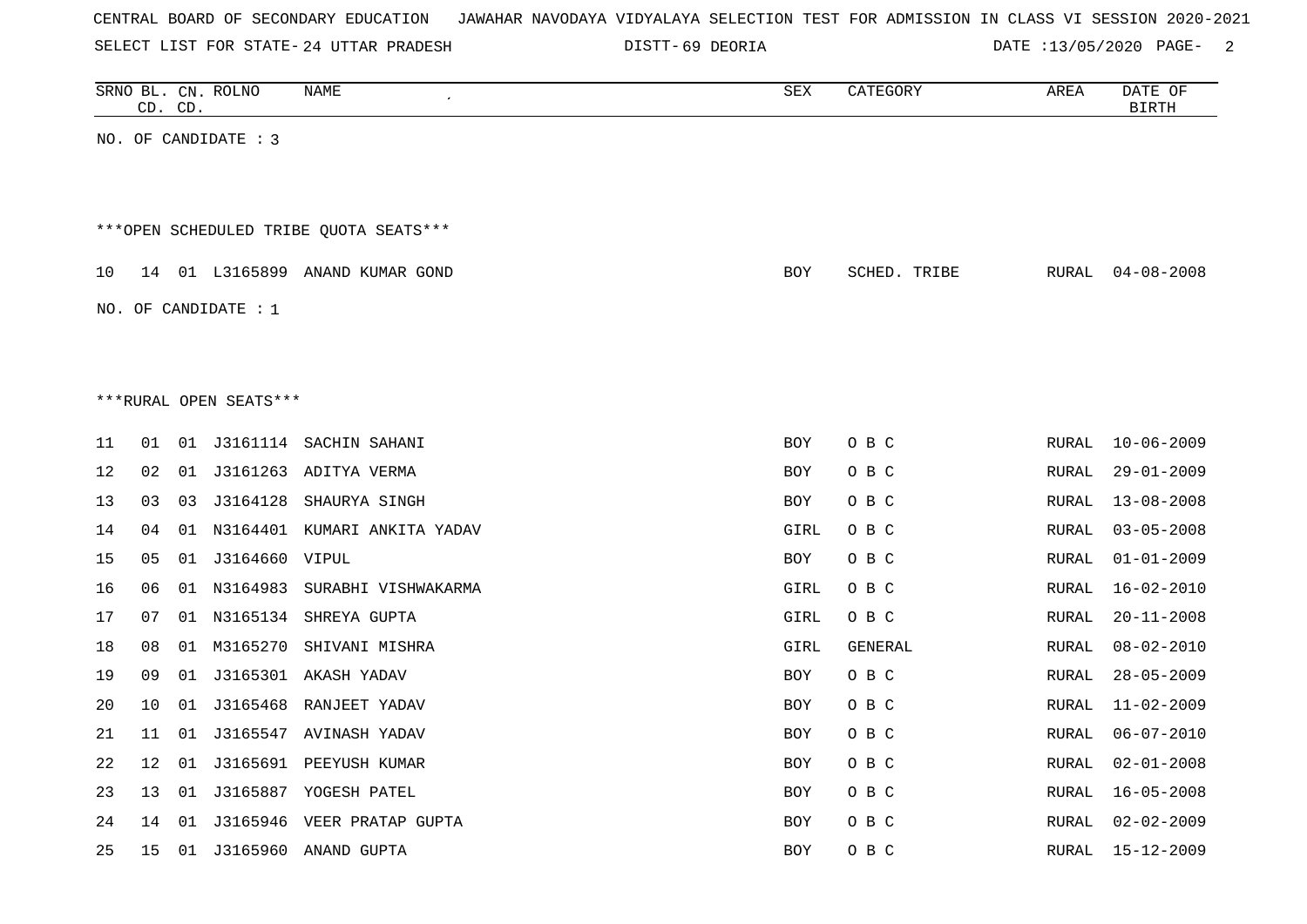| CENTRAL BOARD OF SECONDARY EDUCATION – JAWAHAR NAVODAYA VIDYALAYA SELECTION TEST FOR ADMISSION IN CLASS VI SESSION 2020-2021 |  |  |  |  |
|------------------------------------------------------------------------------------------------------------------------------|--|--|--|--|
|------------------------------------------------------------------------------------------------------------------------------|--|--|--|--|

SELECT LIST FOR STATE- DISTT- 24 UTTAR PRADESH 69 DEORIA DATE :13/05/2020 PAGE- 3

|    | CD. CD. |    | SRNO BL. CN. ROLNO    | <b>NAME</b>                              | ${\tt SEX}$ | CATEGORY     | AREA  | DATE OF<br><b>BIRTH</b> |
|----|---------|----|-----------------------|------------------------------------------|-------------|--------------|-------|-------------------------|
|    |         |    | NO. OF CANDIDATE : 15 |                                          |             |              |       |                         |
|    |         |    |                       |                                          |             |              |       |                         |
|    |         |    |                       |                                          |             |              |       |                         |
|    |         |    |                       | *** RURAL SCHEDULED CASTE QUOTA SEATS*** |             |              |       |                         |
| 26 | 02      |    |                       | 01 K3161197 ABHAY RANJAN PRATAP          | <b>BOY</b>  | SCHED. CASTE | RURAL | $11 - 07 - 2009$        |
| 27 | 13      |    |                       | 01 K3165795 DURGESH KUMAR                | BOY         | SCHED. CASTE | RURAL | $05 - 08 - 2008$        |
| 28 | 14      |    |                       | 01 K3165919 KISHAN KUMAR BHARTI          | BOY         | SCHED. CASTE | RURAL | $21 - 01 - 2008$        |
| 29 | 16      | 01 |                       | 03166159 PRAGYA BHARTI                   | GIRL        | SCHED. CASTE | RURAL | $15 - 10 - 2008$        |
| 30 | 16      |    |                       | 01 K3166176 RITESH KANNOUJIYA            | BOY         | SCHED. CASTE | RURAL | $28 - 01 - 2009$        |
|    |         |    | NO. OF CANDIDATE : 5  |                                          |             |              |       |                         |
|    |         |    |                       |                                          |             |              |       |                         |
|    |         |    |                       |                                          |             |              |       |                         |
|    |         |    |                       | *** RURAL BACKWARD CLASS QUOTA SEATS***  |             |              |       |                         |
| 31 |         |    |                       | 01 N3161378 ANAMIKA KUMARI               | <b>GIRL</b> |              |       | $13 - 06 - 2008$        |
|    | 02      |    |                       |                                          |             | O B C        | RURAL |                         |
| 32 | 05      |    |                       | 01 N3164598 PRIYANKA KUSHAHA             | GIRL        | O B C        | RURAL | $01 - 03 - 2009$        |
| 33 | 08      |    |                       | 01 J3165175 ANGESHWAR YADAV              | BOY         | O B C        | RURAL | $15 - 06 - 2008$        |
| 34 | 08      |    |                       | 01 N3165214 KUMARI PRIYAL YADAV          | GIRL        | O B C        | RURAL | $05 - 08 - 2008$        |
| 35 | 11      |    | 01 J3165627           | SHIVAM CHAUHAN                           | <b>BOY</b>  | O B C        | RURAL | $13 - 10 - 2008$        |
| 36 | 13      |    |                       | 01 J3165737 AAKASH KUMAR VERMA           | <b>BOY</b>  | O B C        | RURAL | $08 - 10 - 2007$        |
| 37 | 14      |    |                       | 01 N3165897 ANAMIKA KUSHWAHA             | GIRL        | O B C        | RURAL | $05 - 12 - 2009$        |
| 38 | 14      |    |                       | 01 J3165912 DEEPAK VERMA                 | <b>BOY</b>  | O B C        | RURAL | $01 - 01 - 2008$        |

NO. OF CANDIDATE : 8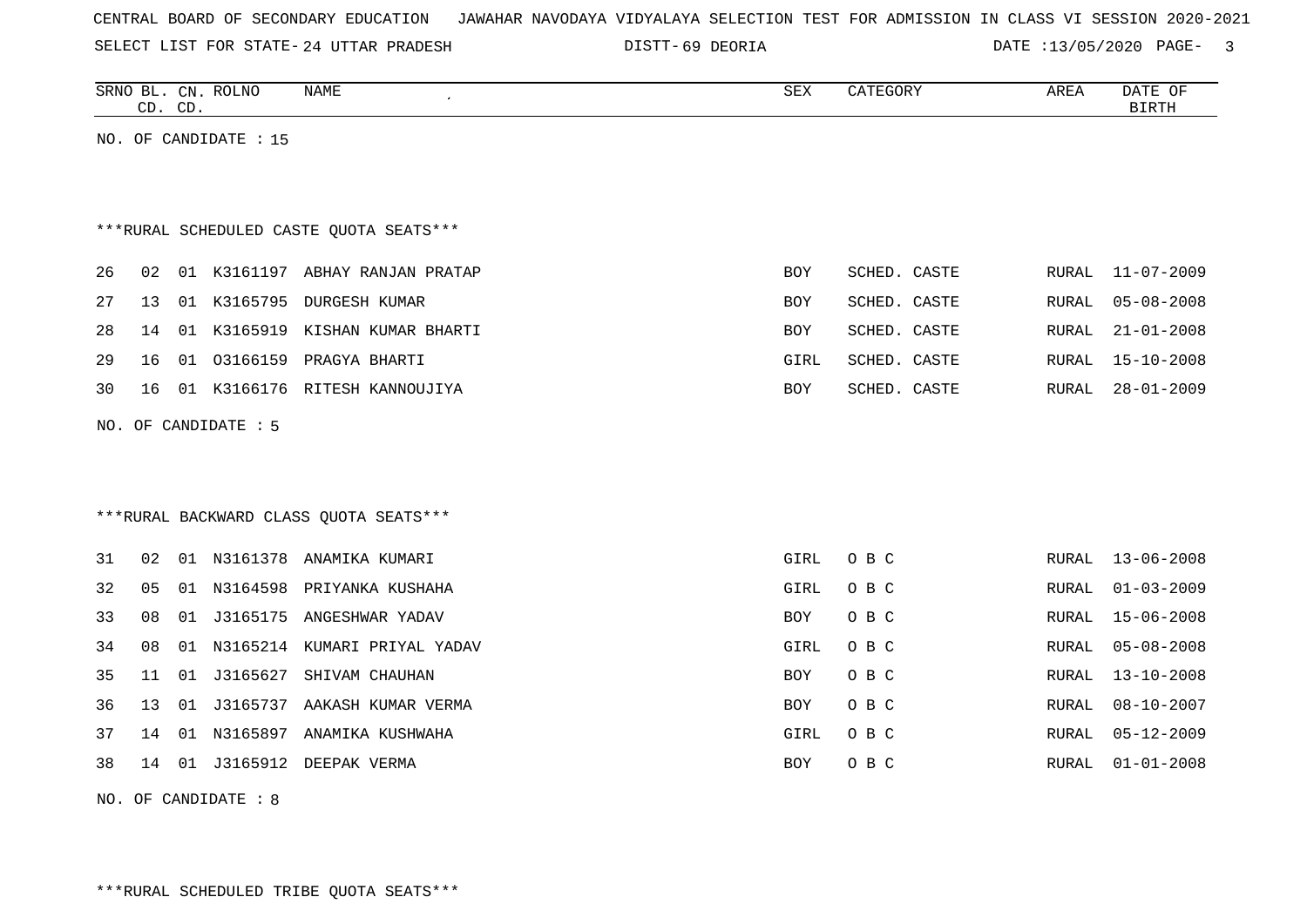SELECT LIST FOR STATE- DISTT- 24 UTTAR PRADESH

69 DEORIA DATE :13/05/2020 PAGE- 4

| NAME<br>SRNO BL. CN. ROLNO<br>CD. CD.   | SEX  | CATEGORY     | AREA  | DATE OF<br>BIRTH |
|-----------------------------------------|------|--------------|-------|------------------|
| ***RURAL SCHEDULED TRIBE QUOTA SEATS*** |      |              |       |                  |
| 01 P3161393 ANCHAL GOND<br>39<br>02     | GIRL | SCHED. TRIBE |       | RURAL 05-07-2010 |
| L3164464 SHIVAM GOND<br>4 O<br>01<br>04 | BOY  | SCHED, TRIBE | RURAL | $02 - 02 - 2008$ |
| NO. OF CANDIDATE : $2$                  |      |              |       |                  |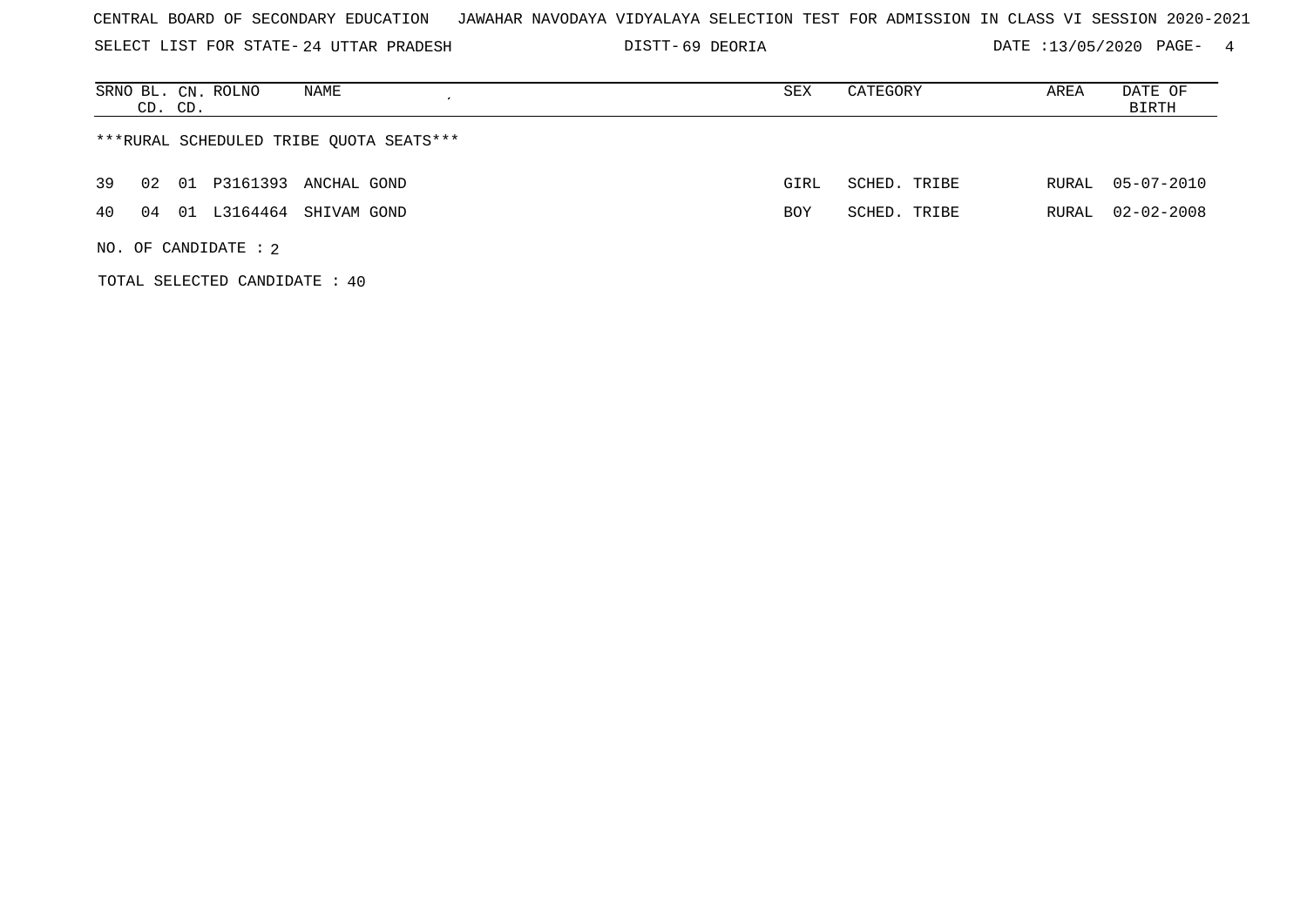| CENTRAL BOARD OF SECONDARY EDUCATION – JAWAHAR NAVODAYA VIDYALAYA SELECTION TEST FOR ADMISSION IN CLASS VI SESSION 2020-2021 |  |  |
|------------------------------------------------------------------------------------------------------------------------------|--|--|
|                                                                                                                              |  |  |

70 RAMPUR DATE :13/05/2020 PAGE- 1

|              |    | CD. CD. | SRNO BL. CN. ROLNO    | NAME                         | SEX        | CATEGORY     | AREA  | DATE OF<br>BIRTH |
|--------------|----|---------|-----------------------|------------------------------|------------|--------------|-------|------------------|
|              |    |         | ***OPEN UR SEATS***   |                              |            |              |       |                  |
| $\mathbf{1}$ | 01 | 01      | J3166358              | MOHD ADIL ANSARI             | <b>BOY</b> | O B C        | RURAL | $25 - 10 - 2009$ |
| 2            | 03 | 01      | J3166597              | AMAR GANGWAR                 | BOY        | O B C        | RURAL | $21 - 06 - 2009$ |
| 3            | 03 | 01      | J3166700              | DEEPAK GANGWAR               | BOY        | O B C        | RURAL | $04 - 10 - 2009$ |
| 4            | 03 | 01      | B3166871 PRAKHAR      |                              | BOY        | O B C        | URBAN | $08 - 10 - 2009$ |
| 5            | 03 | 01      |                       | J3166879 PRINCE GANGWAR      | BOY        | O B C        | RURAL | $09 - 01 - 2009$ |
| 6            | 04 | 01      | J3167083 ADITYA       |                              | BOY        | O B C        | RURAL | 19-06-2010       |
| 7            | 05 | 01      |                       | I3167481 AAYUSH PRATAP SINGH | BOY        | GENERAL      | RURAL | $01 - 07 - 2009$ |
| 8            | 05 | 01      | I3167549              | AYUSH KUMAR                  | <b>BOY</b> | GENERAL      | RURAL | $25 - 08 - 2008$ |
| 9            | 06 | 01      | E3167898              | KANAK BHARDWAJ               | GIRL       | GENERAL      | URBAN | $20 - 07 - 2010$ |
| 10           | 06 | 01      | K3168031 VIVEK        |                              | BOY        | SCHED. CASTE | RURAL | $10 - 01 - 2009$ |
|              |    |         | NO. OF CANDIDATE : 10 |                              |            |              |       |                  |

\*\*\*OPEN SCHEDULED CASTE QUOTA SEATS\*\*\*

|  |  | 11  05  01  K3167532  ARPIT GAUTAM    | BOY. | SCHED. CASTE |  | RURAL 12-08-2009 |
|--|--|---------------------------------------|------|--------------|--|------------------|
|  |  | 12   05   01   K3167654   MOHIT SAGAR | BOY  | SCHED. CASTE |  | RURAL 28-08-2009 |
|  |  | 13 06 01 03167975 RITIKA SAGAR        | GIRL | SCHED. CASTE |  | RURAL 19-01-2009 |

NO. OF CANDIDATE : 3

\*\*\*OPEN DISABLED QUOTA SEATS\*\*\*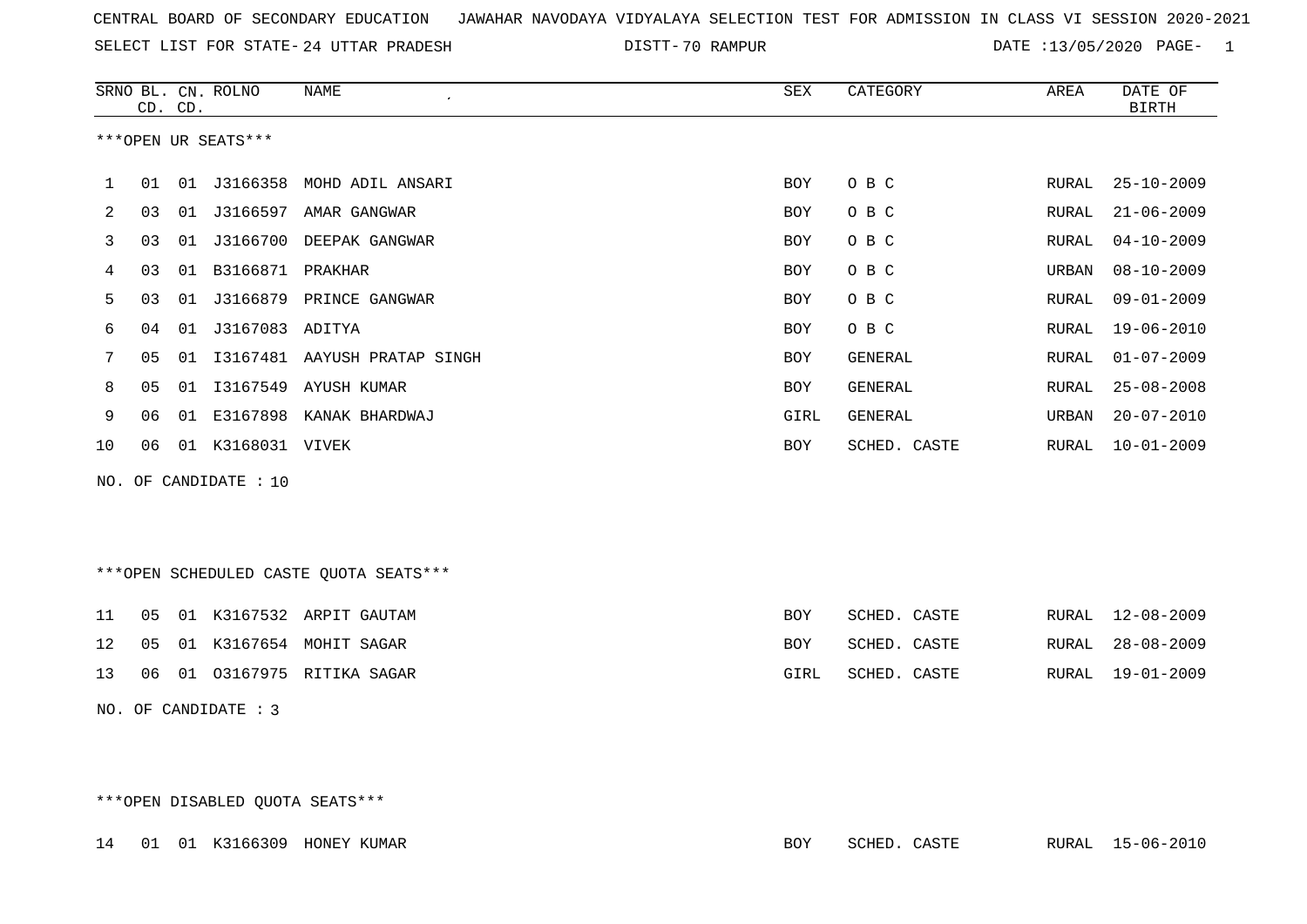| CENTRAL BOARD OF SECONDARY EDUCATION – JAWAHAR NAVODAYA VIDYALAYA SELECTION TEST FOR ADMISSION IN CLASS VI SESSION 2020-2021 |  |  |  |  |
|------------------------------------------------------------------------------------------------------------------------------|--|--|--|--|
|------------------------------------------------------------------------------------------------------------------------------|--|--|--|--|

DISTT-70 RAMPUR 2000 PAGE- 2

| SRNO BL. CN. ROLNO | CD. CD. |                        | NAME                                    | SEX        | CATEGORY     | AREA  | DATE OF<br><b>BIRTH</b> |
|--------------------|---------|------------------------|-----------------------------------------|------------|--------------|-------|-------------------------|
|                    |         | NO. OF CANDIDATE : $1$ |                                         |            |              |       |                         |
|                    |         |                        |                                         |            |              |       |                         |
|                    |         |                        | *** OPEN BACKWARD CLASS QUOTA SEATS***  |            |              |       |                         |
| 15                 |         | 01 01 N3166310 ILMA BI |                                         | GIRL       | O B C        |       | RURAL 16-10-2007        |
| 16<br>01           |         | 01 N3166381 PRACHI     |                                         | GIRL       | O B C        | RURAL | $01 - 07 - 2010$        |
| 17<br>01           |         | 01 N3166387 RADHIKA    |                                         | GIRL       | O B C        | RURAL | $10 - 10 - 2008$        |
| 18<br>03           |         |                        | 01 F3166610 ANAMIKA GANGWAR             | GIRL       | O B C        | URBAN | $01 - 01 - 2010$        |
| 19<br>04           |         | 01 N3167326 RASHI      |                                         | GIRL       | O B C        | RURAL | $29 - 03 - 2009$        |
|                    |         | NO. OF CANDIDATE : 5   |                                         |            |              |       |                         |
|                    |         |                        |                                         |            |              |       |                         |
|                    |         |                        |                                         |            |              |       |                         |
|                    |         |                        | *** OPEN SCHEDULED TRIBE QUOTA SEATS*** |            |              |       |                         |
| 20                 |         |                        | 05 01 L3167776 SUNEEL MEENA             | BOY        | SCHED. TRIBE | RURAL | 21-05-2009              |
|                    |         | NO. OF CANDIDATE : 1   |                                         |            |              |       |                         |
|                    |         |                        |                                         |            |              |       |                         |
|                    |         |                        |                                         |            |              |       |                         |
|                    |         | ***RURAL OPEN SEATS*** |                                         |            |              |       |                         |
| 21<br>01           |         |                        | 01 I3166341 MANAN TYAGI                 | <b>BOY</b> | GENERAL      | RURAL | 11-03-2010              |
| 22<br>01           |         |                        | 01 M3166385 PRIYANSHI CHAUHAN           | GIRL       | GENERAL      | RURAL | $02 - 06 - 2009$        |
| 23                 |         |                        | 01 01 J3166396 ROHIT KUMAR              | BOY        | O B C        | RURAL | $26 - 07 - 2009$        |
| 24                 |         |                        | 01 01 J3166441 UDIT KUMAR               | BOY        | O B C        | RURAL | $24 - 11 - 2008$        |
| 25<br>02           |         |                        | 01 J3166461 ABHISHEK YADAV              | BOY        | O B C        | RURAL | 14-09-2009              |
| 26                 |         |                        | 02 01 J3166483 GAURAV SINGH             | BOY        | O B C        | RURAL | $28 - 04 - 2009$        |
| 27                 |         |                        | 02 01 N3166490 KARUNA SINGH             | GIRL       | O B C        | RURAL | $23 - 08 - 2008$        |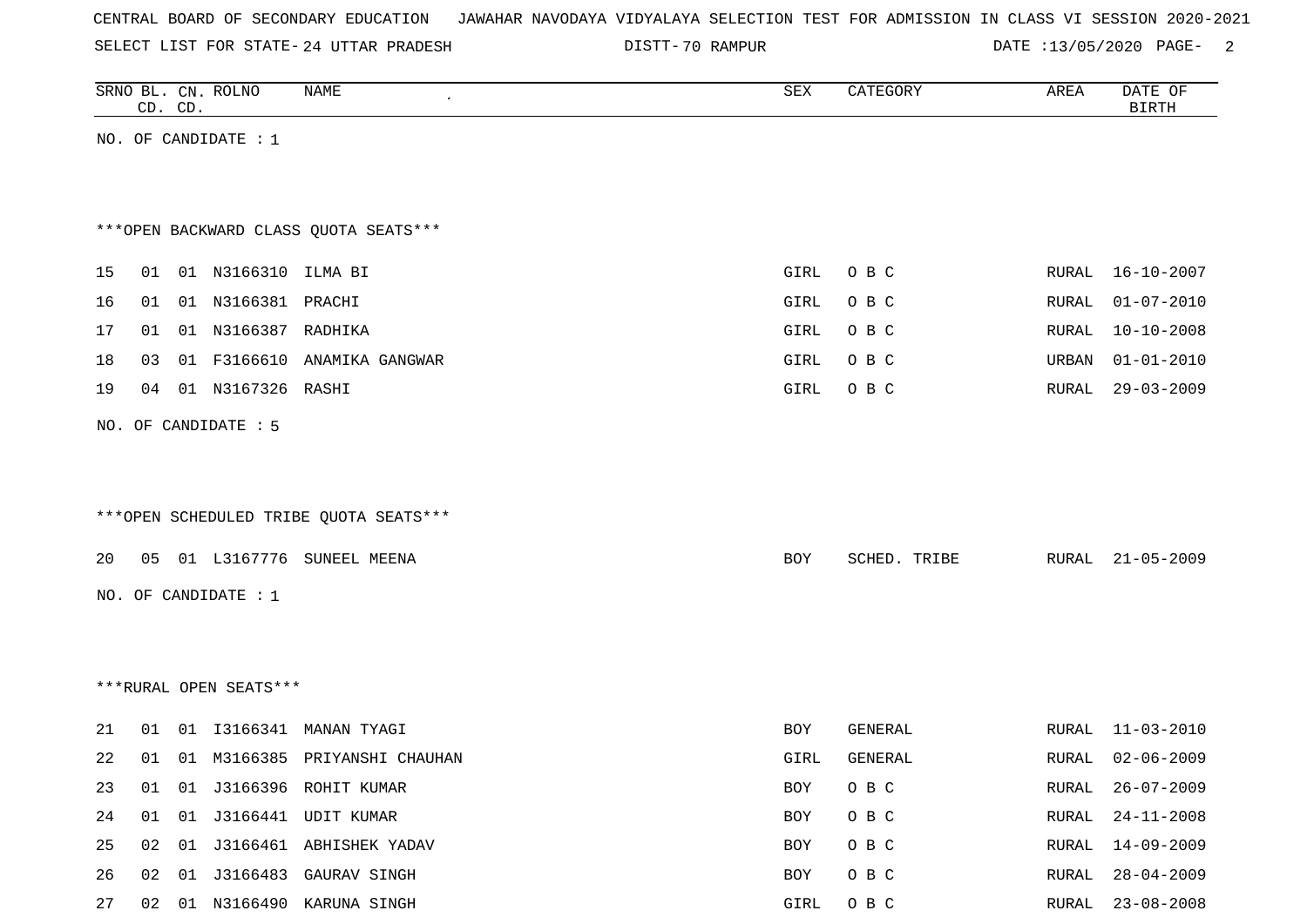70 RAMPUR DATE :13/05/2020 PAGE- 3

|    | CD. CD. |    | SRNO BL. CN. ROLNO     | <b>NAME</b>                  | <b>SEX</b> | CATEGORY     | AREA         | DATE OF<br><b>BIRTH</b> |
|----|---------|----|------------------------|------------------------------|------------|--------------|--------------|-------------------------|
|    |         |    | ***RURAL OPEN SEATS*** |                              |            |              |              |                         |
| 28 | 02      |    | 01 J3166554 VISHAL     |                              | BOY        | O B C        | RURAL        | $10 - 12 - 2007$        |
| 29 | 03      | 01 | J3166731 HANEE         |                              | <b>BOY</b> | O B C        | <b>RURAL</b> | $19 - 05 - 2009$        |
| 30 | 03      | 01 | J3166743               | HIMANSHU GANGWAR             | BOY        | O B C        | RURAL        | $18 - 08 - 2009$        |
| 31 | 03      | 01 |                        | J3166845 NIDIT KASHYAP       | BOY        | O B C        | RURAL        | $21 - 10 - 2009$        |
| 32 | 03      | 01 |                        | J3166864 PINTU GANGWAR       | <b>BOY</b> | O B C        | RURAL        | $08 - 08 - 2007$        |
| 33 | 03      | 01 | J3166938 SACHIN        |                              | <b>BOY</b> | O B C        | <b>RURAL</b> | $03 - 06 - 2008$        |
| 34 | 04      |    |                        | 01 I3167074 ABDUL MANNAN     | BOY        | GENERAL      | RURAL        | $22 - 09 - 2007$        |
| 35 | 04      |    |                        | 01 I3167103 AMIR HAMZA       | <b>BOY</b> | GENERAL      | RURAL        | $01 - 06 - 2008$        |
| 36 | 04      | 01 |                        | I3167254 MOHD FAISAL         | BOY        | GENERAL      | RURAL        | $21 - 06 - 2008$        |
| 37 | 04      |    |                        | 01 J3167435 SONU SINGH SAINI | BOY        | O B C        | RURAL        | 15-02-2008              |
| 38 | 05      | 01 | I3167485               | ABHISHEK SINGH               | <b>BOY</b> | GENERAL      | RURAL        | $29 - 01 - 2009$        |
| 39 | 05      |    | 01 J3167518            | ANKUR                        | BOY        | O B C        | <b>RURAL</b> | $01 - 01 - 2010$        |
| 40 | 05      |    | 01 J3167619            | LOKESH YADAV                 | BOY        | O B C        | RURAL        | $08 - 03 - 2009$        |
| 41 | 05      |    |                        | 01 L3167737 SATYAM MEENA     | <b>BOY</b> | SCHED. TRIBE | <b>RURAL</b> | $07 - 07 - 2009$        |
| 42 | 05      |    | 01 03167755            | SHRUTI SINGH                 | GIRL       | SCHED. CASTE | RURAL        | $09 - 01 - 2011$        |
| 43 | 06      |    |                        | 01 J3167877 DIVYANSHU        | BOY        | O B C        | RURAL        | $30 - 10 - 2009$        |
| 44 | 06      | 01 | I3167913               | MANDEEP                      | BOY        | GENERAL      | <b>RURAL</b> | $01 - 01 - 2008$        |
| 45 | 06      | 01 | M3167916               | MISBA BI                     | GIRL       | GENERAL      | RURAL        | $10 - 08 - 2010$        |
| 46 | 06      | 01 | K3167925               | MOHIT PRATAP SINGH           | BOY        | SCHED. CASTE | <b>RURAL</b> | $01 - 01 - 2010$        |
| 47 | 06      | 01 | I3167927 MONISH        |                              | <b>BOY</b> | GENERAL      | <b>RURAL</b> | $01 - 01 - 2008$        |
| 48 | 06      | 01 | K3167976               | RITIK RAJ                    | BOY        | SCHED. CASTE | RURAL        | $16 - 02 - 2009$        |
| 49 | 06      |    |                        | 01 I3167995 SHASHANK CHAUHAN | <b>BOY</b> | GENERAL      | <b>RURAL</b> | $08 - 08 - 2010$        |

NO. OF CANDIDATE : 29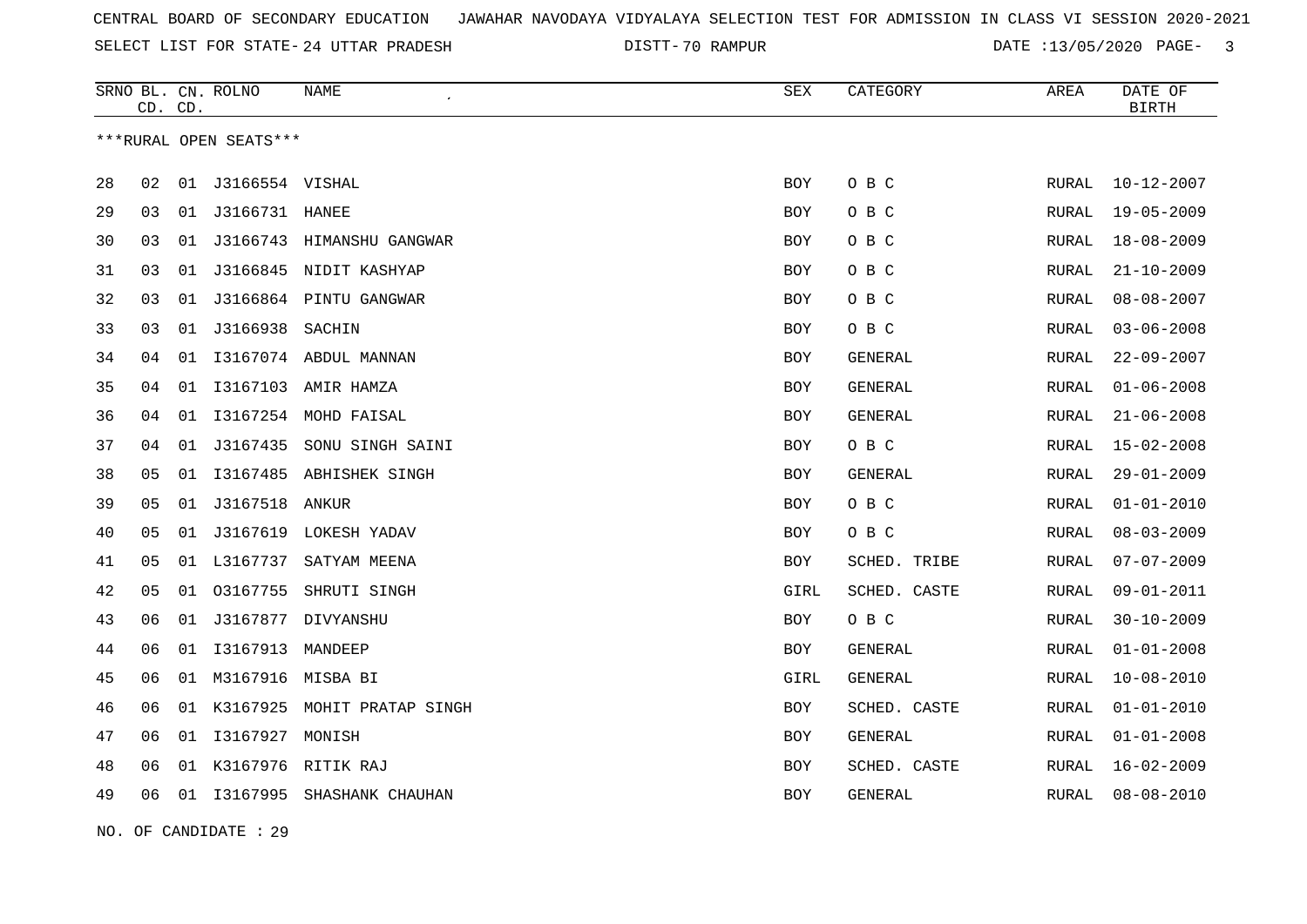SELECT LIST FOR STATE- DISTT- 24 UTTAR PRADESH

DISTT-70 RAMPUR 2008 2010 2021 2022 DATE :13/05/2020 PAGE-

|    | CD. CD.                                 |    | SRNO BL. CN. ROLNO     | NAME                       | SEX        | CATEGORY     | AREA  | DATE OF<br><b>BIRTH</b> |  |
|----|-----------------------------------------|----|------------------------|----------------------------|------------|--------------|-------|-------------------------|--|
|    | ***RURAL SCHEDULED CASTE QUOTA SEATS*** |    |                        |                            |            |              |       |                         |  |
| 50 | 01                                      | 01 |                        | K3166254 ANMOL SAGAR       | BOY        | SCHED. CASTE | RURAL | $27 - 08 - 2008$        |  |
| 51 | 01                                      |    | 01 03166298 GEETA      |                            | GIRL       | SCHED. CASTE | RURAL | $10 - 08 - 2010$        |  |
| 52 | 01                                      | 01 |                        | K3166344 MANINDER SINGH    | BOY        | SCHED. CASTE | RURAL | $28 - 12 - 2009$        |  |
| 53 | 03                                      | 01 |                        | K3166575 ADITYA KUMAR      | BOY        | SCHED. CASTE | RURAL | $04 - 01 - 2009$        |  |
| 54 | 03                                      | 01 |                        | K3166737 HARSH VERMA       | BOY        | SCHED. CASTE | RURAL | $04 - 12 - 2008$        |  |
| 55 | 03                                      |    |                        | 01 K3166876 PRASHANT KUMAR | BOY        | SCHED. CASTE | RURAL | $05 - 04 - 2008$        |  |
| 56 | 03                                      | 01 |                        | K3167035 UJJWAL SINGH      | BOY        | SCHED. CASTE | RURAL | $12 - 12 - 2010$        |  |
| 57 | 03                                      | 01 |                        | K3167041 VIKRANT KUMAR     | <b>BOY</b> | SCHED. CASTE | RURAL | $03 - 07 - 2009$        |  |
| 58 | 06                                      |    | 01  03168002  SHIVANGI |                            | GIRL       | SCHED. CASTE | RURAL | $30 - 11 - 2008$        |  |
| 59 | 06                                      |    |                        | 01 K3168021 TARUN KUMAR    | BOY        | SCHED. CASTE | RURAL | $10 - 05 - 2009$        |  |
|    |                                         |    | NO. OF CANDIDATE : 10  |                            |            |              |       |                         |  |

## \*\*\*RURAL BACKWARD CLASS QUOTA SEATS\*\*\*

| 60 | 01 | 01 N3166257 ANSHIKA |                                 | GIRL | O B C |       | RURAL 04-10-2009 |
|----|----|---------------------|---------------------------------|------|-------|-------|------------------|
| 61 | 01 |                     | 01 N3166283 DAKSHTA GANGWAR     | GIRL | O B C |       | RURAL 08-09-2009 |
| 62 | 01 |                     | 01 N3166325 KASHISH SAINI       | GIRL | O B C |       | RURAL 23-03-2008 |
| 63 | 01 |                     | 01 N3166409 SANIYA BI           | GIRL | O B C | RURAL | 29-08-2009       |
| 64 | 01 |                     | 01 J3166417 SAURABH YADAV       | BOY  | O B C |       | RURAL 15-11-2008 |
| 65 | 03 |                     | 01 N3166781 KEERTI YADAV        | GIRL | O B C | RURAL | 26-01-2008       |
| 66 | 03 | 01 N3166949 SAKSHI  |                                 | GIRL | O B C | RURAL | 30-10-2009       |
| 67 | 03 |                     | 01 N3166978 SHAFIYA NOOR ANSARI | GIRL | O B C | RURAL | 09-10-2009       |
| 68 | 03 |                     | 01 N3167057 YASHASVI GANGWAR    | GIRL | O B C | RURAL | 22-07-2009       |
| 69 | 04 |                     | 01 N3167208 KANISHKA SIROHI     | GIRL | O B C | RURAL | 02-07-2010       |
| 70 | 04 |                     | 01 J3167229 M. AL FAIZ          | BOY  | O B C | RURAL | 21-02-2011       |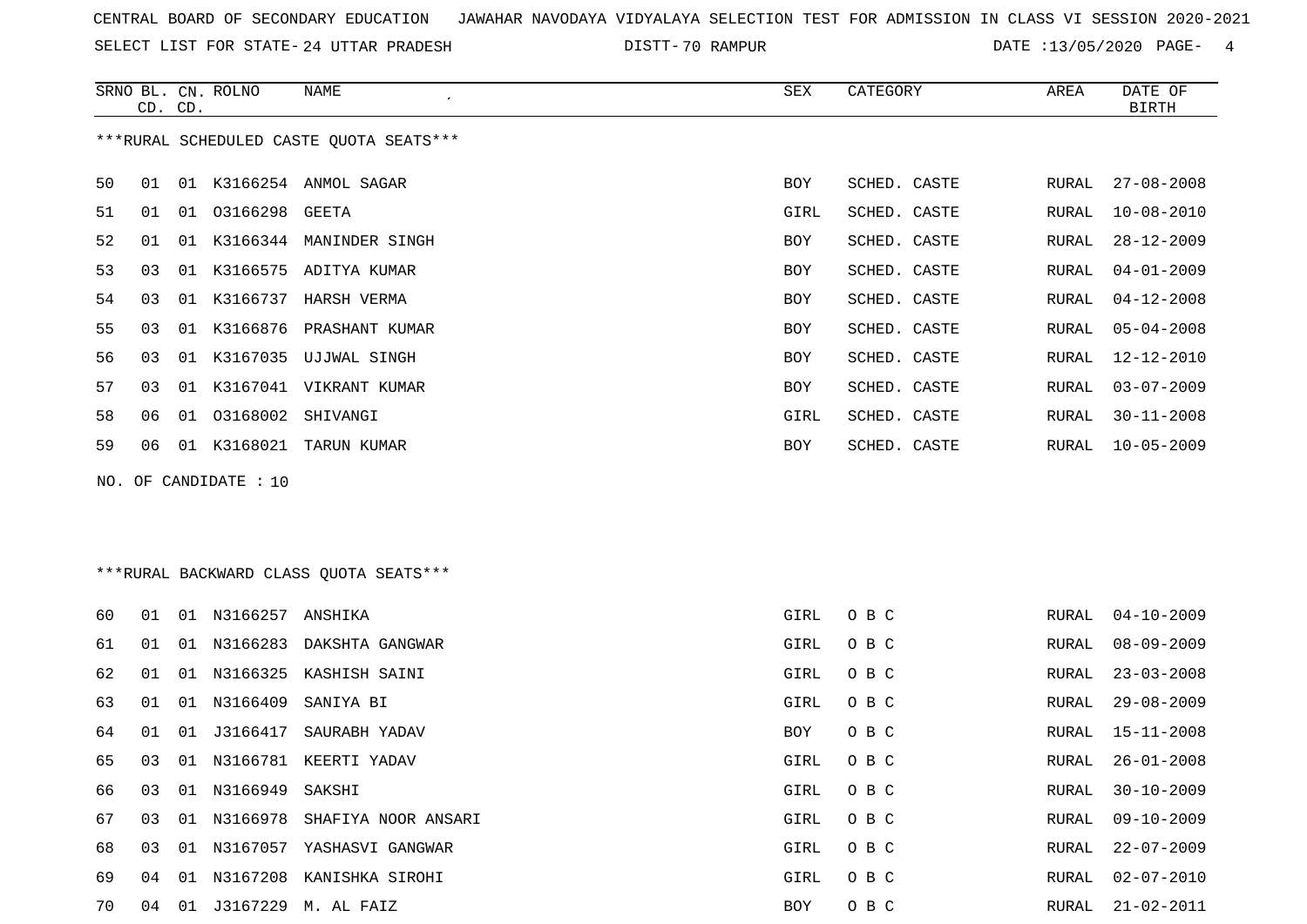SELECT LIST FOR STATE- DISTT- 24 UTTAR PRADESH

70 RAMPUR DATE :13/05/2020 PAGE- 5

|                                        | CD. CD. |    | SRNO BL. CN. ROLNO | NAME           | SEX  | CATEGORY | AREA  | DATE OF<br>BIRTH |
|----------------------------------------|---------|----|--------------------|----------------|------|----------|-------|------------------|
| ***RURAL BACKWARD CLASS QUOTA SEATS*** |         |    |                    |                |      |          |       |                  |
| 71                                     | 05      | 01 | N3167567           | DOLLY ANAND    | GIRL | O B C    | RURAL | 18-06-2009       |
| 72                                     | 05      | 01 | N3167760           | SOMYA RAJPOOT  | GIRL | O B C    | RURAL | 02-10-2010       |
| 73                                     | 06      | 01 | N3167854 ARADHYA   |                | GIRL | O B C    | RURAL | $06 - 07 - 2009$ |
| 74                                     | 06      | 01 | N3167901           | KASHISH SAINI  | GIRL | O B C    | RURAL | 18-05-2007       |
| 75                                     | 06      | 01 | J3167933           | NEELESH MAURYA | BOY  | O B C    | RURAL | $01 - 05 - 2010$ |
|                                        |         |    |                    |                |      |          |       |                  |

## \*\*\*RURAL SCHEDULED TRIBE QUOTA SEATS\*\*\*

|  | 76  03  01  03166950  SALONI |                               | GIRL | SCHED. CASTE |  | RURAL 01-07-2010 |
|--|------------------------------|-------------------------------|------|--------------|--|------------------|
|  |                              | 77 05 01 K3167496 AKHIL KUMAR | BOY  | SCHED. CASTE |  | RURAL 10-06-2007 |
|  |                              | 78 05 01 K3167548 AYUSH KUMAR | BOY  | SCHED. CASTE |  | RURAL 22-07-2009 |
|  | 79 06 01 K3167865 AYUSHMAN   |                               | BOY  | SCHED. CASTE |  | RURAL 06-07-2008 |
|  |                              | 80 06 01 K3167910 LUCKY SAGAR | BOY  | SCHED. CASTE |  | RURAL 04-04-2010 |

NO. OF CANDIDATE : 5

NO. OF CANDIDATE : 16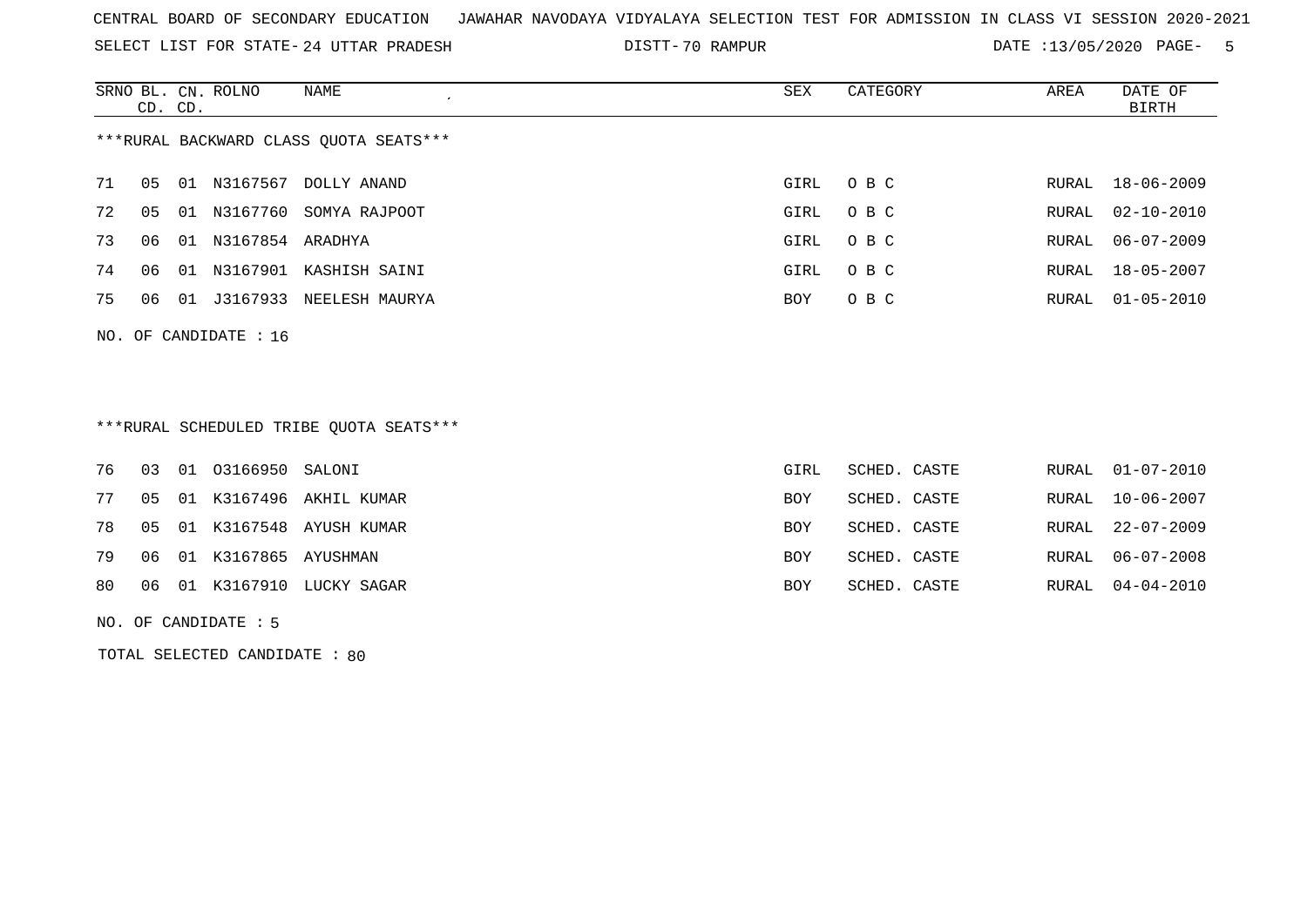SELECT LIST FOR STATE- DISTT- 24 UTTAR PRADESH

71 SITAPUR-II DATE :13/05/2020 PAGE- 1

|   |    | CD. CD. | SRNO BL. CN. ROLNO              | $\ensuremath{\mathsf{NAME}}$            | ${\tt SEX}$ | CATEGORY     | AREA  | DATE OF<br><b>BIRTH</b> |
|---|----|---------|---------------------------------|-----------------------------------------|-------------|--------------|-------|-------------------------|
|   |    |         |                                 | ***OPEN SCHEDULED CASTE QUOTA SEATS***  |             |              |       |                         |
| 1 | 01 |         |                                 | 01 K3168142 ASHISH KUMAR                | <b>BOY</b>  | SCHED. CASTE | RURAL | $09 - 07 - 2008$        |
| 2 | 01 |         |                                 | 01 K3168467 SHIVANSHU GAUTAM            | BOY         | SCHED. CASTE | RURAL | $01 - 12 - 2007$        |
| 3 | 03 |         |                                 | 01 03169117 ISHIKA VERMA                | GIRL        | SCHED. CASTE | RURAL | $11 - 08 - 2007$        |
| 4 | 03 |         |                                 | 01 K3169252 SHIV POOJAN                 | BOY         | SCHED. CASTE | RURAL | $01 - 01 - 2008$        |
|   |    |         | NO. OF CANDIDATE : 4            |                                         |             |              |       |                         |
|   |    |         |                                 |                                         |             |              |       |                         |
|   |    |         | ***OPEN DISABLED QUOTA SEATS*** |                                         |             |              |       |                         |
| 5 | 01 |         | 01 N3168134 ARTI                |                                         | GIRL        | O B C        | RURAL | $01 - 01 - 2009$        |
| 6 |    |         |                                 | 02 01 J3168643 CHHANGALAL               | BOY         | O B C        | RURAL | $29 - 12 - 2008$        |
|   |    |         | NO. OF CANDIDATE : 2            |                                         |             |              |       |                         |
|   |    |         |                                 |                                         |             |              |       |                         |
|   |    |         |                                 | *** OPEN BACKWARD CLASS QUOTA SEATS *** |             |              |       |                         |
| 7 |    |         |                                 | 01 01 J3168082 AMBUJ SINGH              | BOY         | O B C        |       | RURAL 15-12-2008        |
| 8 | 01 |         |                                 | 01 N3168089 ANANYA SINGH                | GIRL        | O B C        | RURAL | $04 - 04 - 2009$        |
| 9 |    |         |                                 | 04 01 J3169311 AMAN VERMA               | BOY         | O B C        | RURAL | $10 - 10 - 2008$        |
|   |    |         | NO. OF CANDIDATE : 3            |                                         |             |              |       |                         |

\*\*\*OPEN SCHEDULED TRIBE QUOTA SEATS\*\*\*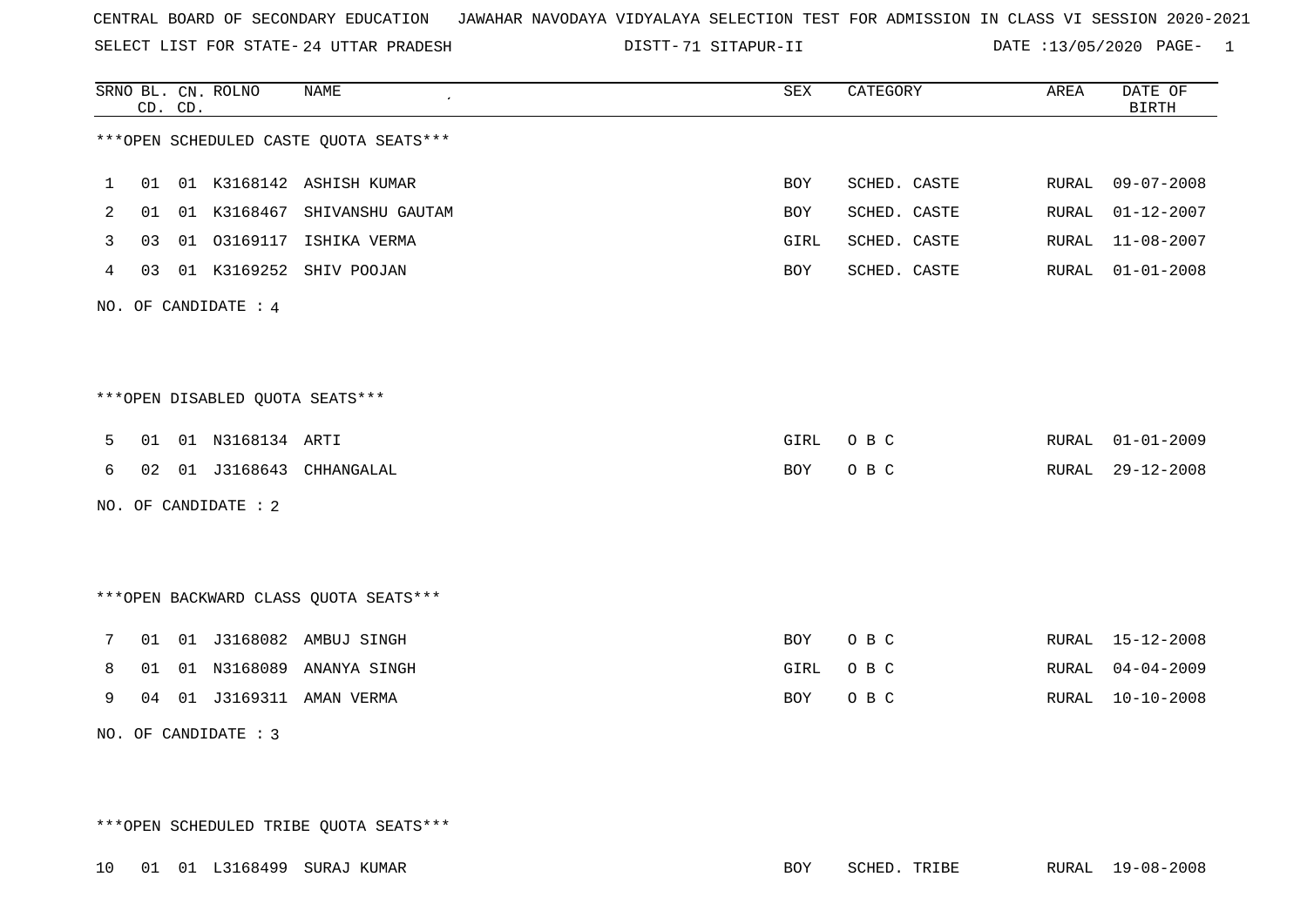| CENTRAL BOARD OF SECONDARY EDUCATION – JAWAHAR NAVODAYA VIDYALAYA SELECTION TEST FOR ADMISSION IN CLASS VI SESSION 2020-2021 |  |  |  |  |  |  |
|------------------------------------------------------------------------------------------------------------------------------|--|--|--|--|--|--|
|------------------------------------------------------------------------------------------------------------------------------|--|--|--|--|--|--|

SELECT LIST FOR STATE- DISTT- 24 UTTAR PRADESH 71 SITAPUR-II DATE :13/05/2020 PAGE- 2

|    | SRNO BL. CN. ROLNO<br>CD. CD. |                        | NAME                                    | SEX  | CATEGORY       | AREA         | DATE OF<br><b>BIRTH</b> |
|----|-------------------------------|------------------------|-----------------------------------------|------|----------------|--------------|-------------------------|
|    |                               | NO. OF CANDIDATE : $1$ |                                         |      |                |              |                         |
|    |                               |                        |                                         |      |                |              |                         |
|    |                               |                        |                                         |      |                |              |                         |
|    |                               | ***RURAL OPEN SEATS*** |                                         |      |                |              |                         |
| 11 | 01                            |                        | 01 M3168057 AKANKSHA SHUKLA             | GIRL | GENERAL        | RURAL        | $06 - 07 - 2009$        |
| 12 | 02<br>01                      |                        | I3168814 PUSPENDRA KUMAR SUKLA          | BOY  | GENERAL        | RURAL        | $06 - 07 - 2009$        |
| 13 | 03<br>01                      |                        | 03169221 SARITA RAJVANSHI               | GIRL | SCHED. CASTE   | RURAL        | $20 - 06 - 2007$        |
| 14 | 04<br>01                      |                        | J3169324 ANUJ VERMA                     | BOY  | O B C          | RURAL        | $01 - 07 - 2007$        |
| 15 | 05<br>01                      | J3169640               | NIKHIL MAURYA                           | BOY  | O B C          | <b>RURAL</b> | $09 - 10 - 2009$        |
| 16 | 06                            | 01 K3169809            | AMAN RAJ                                | BOY  | SCHED. CASTE   | RURAL        | $02 - 01 - 2009$        |
| 17 | 07<br>01                      | M3170388               | GAURANGEE SINGH                         | GIRL | <b>GENERAL</b> | RURAL        | $17 - 05 - 2010$        |
| 18 | 08<br>01                      | J3170978               | KARAN KUMAR                             | BOY  | O B C          | RURAL        | $17 - 02 - 2008$        |
| 19 | 09                            | 01 K3171425            | AYUSH KUMAR                             | BOY  | SCHED. CASTE   | RURAL        | $05 - 07 - 2009$        |
|    |                               | NO. OF CANDIDATE : 9   |                                         |      |                |              |                         |
|    |                               |                        |                                         |      |                |              |                         |
|    |                               |                        |                                         |      |                |              |                         |
|    |                               |                        | ***RURAL SCHEDULED CASTE QUOTA SEATS*** |      |                |              |                         |
|    |                               |                        |                                         |      |                |              |                         |
| 20 | 01                            |                        | 01 K3168051 ADITYA BHARTI               | BOY  | SCHED. CASTE   | RURAL        | $02 - 07 - 2007$        |
| 21 | 01<br>01                      | K3168481               | SIDHARTH                                | BOY  | SCHED. CASTE   | RURAL        | $01 - 01 - 2008$        |
| 22 | 03                            | 01 K3169107 HARIKESH   |                                         | BOY  | SCHED. CASTE   | RURAL        | $05 - 06 - 2007$        |
| 23 | 03                            | 01 03169218 SANDHYA    |                                         | GIRL | SCHED. CASTE   | RURAL        | $09 - 08 - 2008$        |
| 24 |                               |                        | 06 01 K3169871 ARUN KUMAR               | BOY  | SCHED. CASTE   |              | RURAL 04-09-2009        |
| 25 |                               |                        | 06 01 K3169915 DIVYANS SINGH            | BOY  | SCHED. CASTE   |              | RURAL 01-01-2008        |
| 26 |                               |                        | 07 01 03170452 KU. ASTHA VERMA          | GIRL | SCHED. CASTE   |              | RURAL 06-07-2010        |
| 27 |                               |                        | 07 01 K3170536 PRINCE KUMAR             | BOY  | SCHED. CASTE   |              | RURAL 15-07-2009        |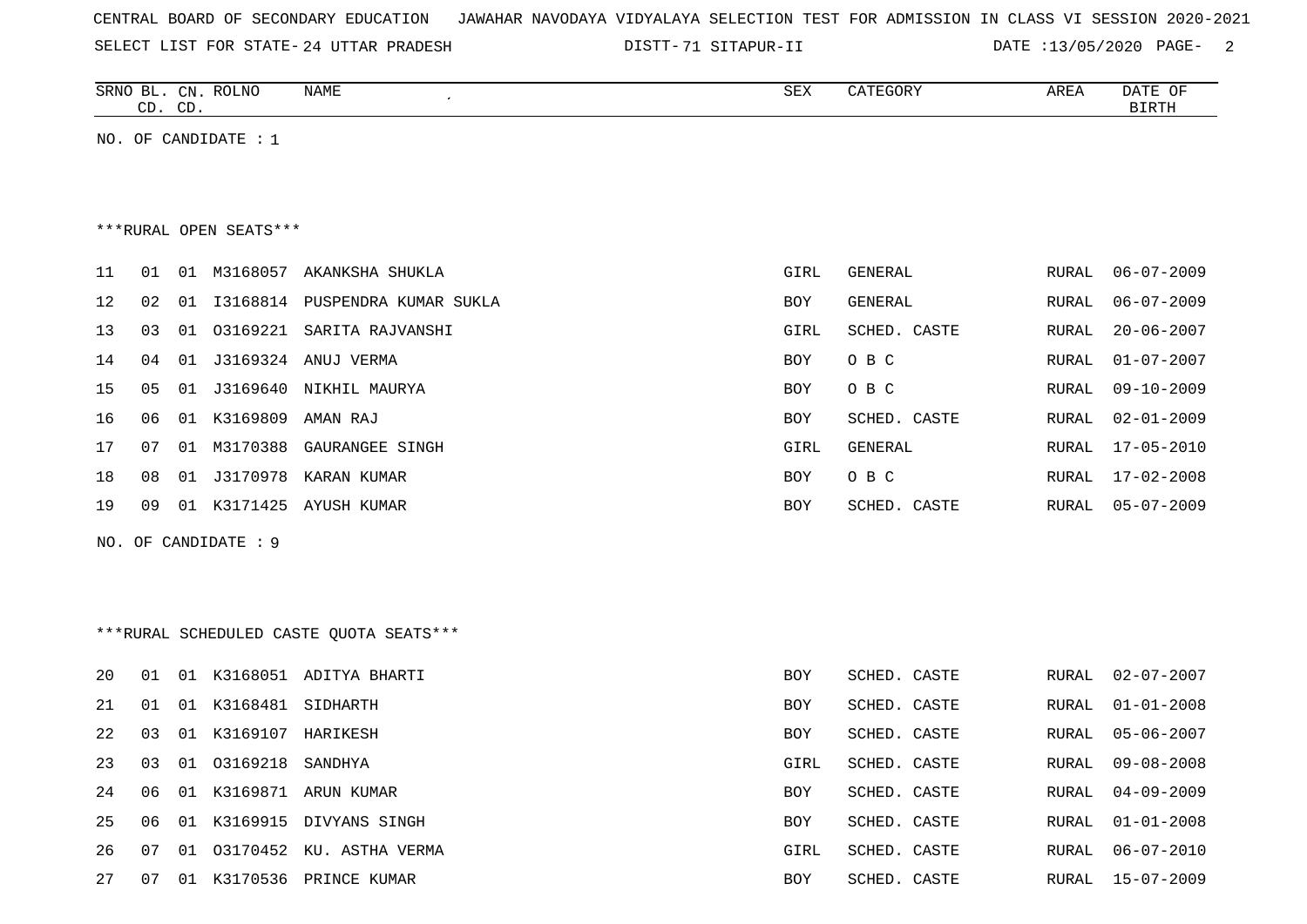SELECT LIST FOR STATE- DISTT- 24 UTTAR PRADESH

71 SITAPUR-II DATE :13/05/2020 PAGE- 3

|    |    | CD. CD. | SRNO BL. CN. ROLNO      | NAME                                     | SEX        | CATEGORY     | AREA  | DATE OF<br><b>BIRTH</b> |
|----|----|---------|-------------------------|------------------------------------------|------------|--------------|-------|-------------------------|
|    |    |         |                         | *** RURAL SCHEDULED CASTE QUOTA SEATS*** |            |              |       |                         |
| 28 | 08 |         | 01 K3171283 SHUBHAM     |                                          | BOY        | SCHED. CASTE | RURAL | $10 - 06 - 2009$        |
| 29 | 08 |         |                         | 01 K3171306 SONU KUMAR                   | BOY        | SCHED. CASTE | RURAL | $01 - 02 - 2009$        |
| 30 | 09 |         |                         | 01 03171625 SHWETA RAJ                   | GIRL       | SCHED. CASTE | RURAL | $07 - 04 - 2008$        |
|    |    |         | NO. OF CANDIDATE : $11$ |                                          |            |              |       |                         |
|    |    |         |                         |                                          |            |              |       |                         |
|    |    |         |                         |                                          |            |              |       |                         |
|    |    |         |                         | ***RURAL BACKWARD CLASS QUOTA SEATS***   |            |              |       |                         |
| 31 | 01 |         |                         | 01 J3168041 ABHINAV VERMA                | BOY        | O B C        | RURAL | $30 - 09 - 2007$        |
| 32 | 01 |         | 01 J3168046 ABIRAJ      |                                          | <b>BOY</b> | O B C        | RURAL | $05 - 08 - 2008$        |
| 33 | 01 |         | 01 J3168073 AMAN        |                                          | <b>BOY</b> | O B C        | RURAL | $10 - 01 - 2008$        |
| 34 | 01 |         |                         | 01 J3168138 ARYAN VERMA                  | <b>BOY</b> | O B C        | RURAL | $01 - 01 - 2008$        |
| 35 | 03 |         | 01 N3169069 ARVY PAL    |                                          | GIRL       | O B C        | RURAL | $01 - 01 - 2008$        |
| 36 | 03 |         |                         | 01 N3169142 MAHIYA NAAZ                  | GIRL       | O B C        | RURAL | $01 - 08 - 2007$        |
| 37 | 03 |         | 01 N3169150 MANSI       |                                          | GIRL       | O B C        | RURAL | $05 - 05 - 2010$        |
| 38 | 07 |         |                         | 01 J3170334 ANUJ YADAV                   | BOY        | O B C        | RURAL | $16 - 05 - 2009$        |
|    |    |         | NO. OF CANDIDATE : 8    |                                          |            |              |       |                         |
|    |    |         |                         |                                          |            |              |       |                         |
|    |    |         |                         |                                          |            |              |       |                         |
|    |    |         |                         | ***RURAL SCHEDULED TRIBE QUOTA SEATS***  |            |              |       |                         |
| 39 | 01 |         | 01 03168085 ANAMIKA     |                                          | GIRL       | SCHED. CASTE | RURAL | $01 - 07 - 2007$        |
| 40 | 08 |         | 01 L3171233 SAURABH     |                                          | BOY        | SCHED. TRIBE | RURAL | $01 - 01 - 2008$        |
|    |    |         | NO. OF CANDIDATE : 2    |                                          |            |              |       |                         |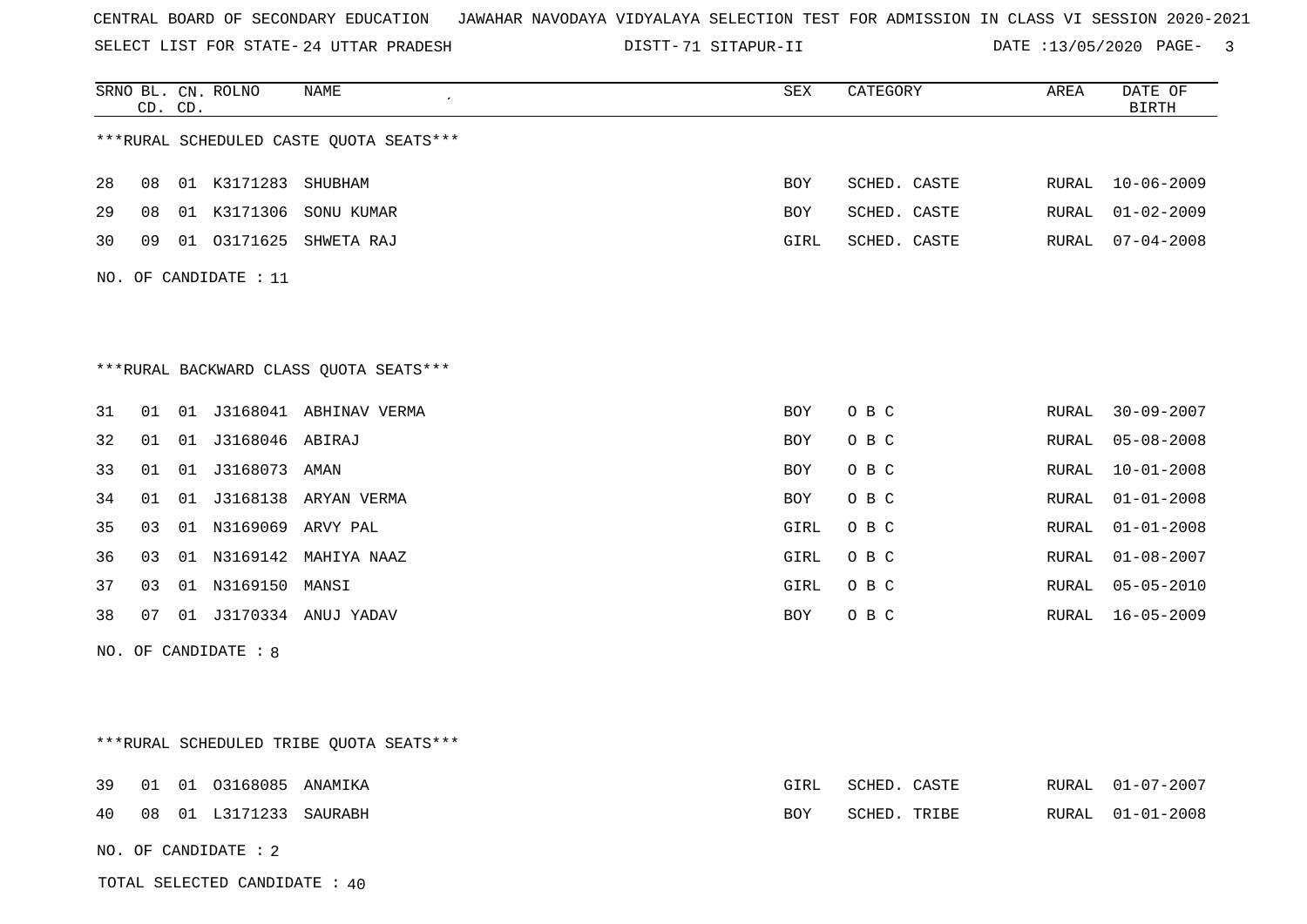SELECT LIST FOR STATE- DISTT- 24 UTTAR PRADESH

72 SHAMLI DATE :13/05/2020 PAGE- 1

|   |    | CD. CD. | SRNO BL. CN. ROLNO       | NAME                                   | SEX        | CATEGORY     | AREA  | DATE OF<br><b>BIRTH</b> |
|---|----|---------|--------------------------|----------------------------------------|------------|--------------|-------|-------------------------|
|   |    |         | ***OPEN UR SEATS***      |                                        |            |              |       |                         |
| 1 | 02 |         |                          | 01 M3172677 MANSI PUNDIR               | GIRL       | GENERAL      | RURAL | $28 - 09 - 2009$        |
| 2 |    |         |                          | 02 02 M3172784 PRAGYA SHARMA           | GIRL       | GENERAL      |       | RURAL 16-04-2009        |
| 3 |    |         |                          | 02 02 J3173002 SHRYE KUMAR             | BOY        | O B C        |       | RURAL 14-08-2009        |
|   |    |         | NO. OF CANDIDATE : 3     |                                        |            |              |       |                         |
|   |    |         |                          |                                        |            |              |       |                         |
|   |    |         |                          | ***OPEN SCHEDULED CASTE QUOTA SEATS*** |            |              |       |                         |
| 4 |    |         | 02 02 K3173005 SHUBHAM   |                                        | <b>BOY</b> | SCHED. CASTE | RURAL | $02 - 07 - 2009$        |
| 5 |    |         | 04 02 K3174296 SAGAR     |                                        | BOY        | SCHED. CASTE |       | RURAL 06-12-2009        |
|   |    |         | NO. OF CANDIDATE : $2$   |                                        |            |              |       |                         |
|   |    |         |                          |                                        |            |              |       |                         |
|   |    |         |                          | *** OPEN DISABLED QUOTA SEATS***       |            |              |       |                         |
| 6 |    |         | 01  01  J3172210  SULTAN |                                        | BOY        | O B C        |       | RURAL 01-01-2008        |
|   |    |         | NO. OF CANDIDATE : 1     |                                        |            |              |       |                         |
|   |    |         |                          |                                        |            |              |       |                         |
|   |    |         |                          | *** OPEN BACKWARD CLASS QUOTA SEATS*** |            |              |       |                         |
| 7 | 02 |         |                          | 01 J3172494 DAKSH CHAUDHARY            | BOY        | O B C        | RURAL | $04 - 04 - 2010$        |
| 8 | 02 |         |                          | 02 N3172785 PRAKRATI SAINI             | GIRL       | O B C        | RURAL | $26 - 06 - 2008$        |
| 9 | 03 |         |                          | 01 B3173350 GOPAL PRAJAPATI            | BOY        | O B C        | URBAN | $09 - 10 - 2010$        |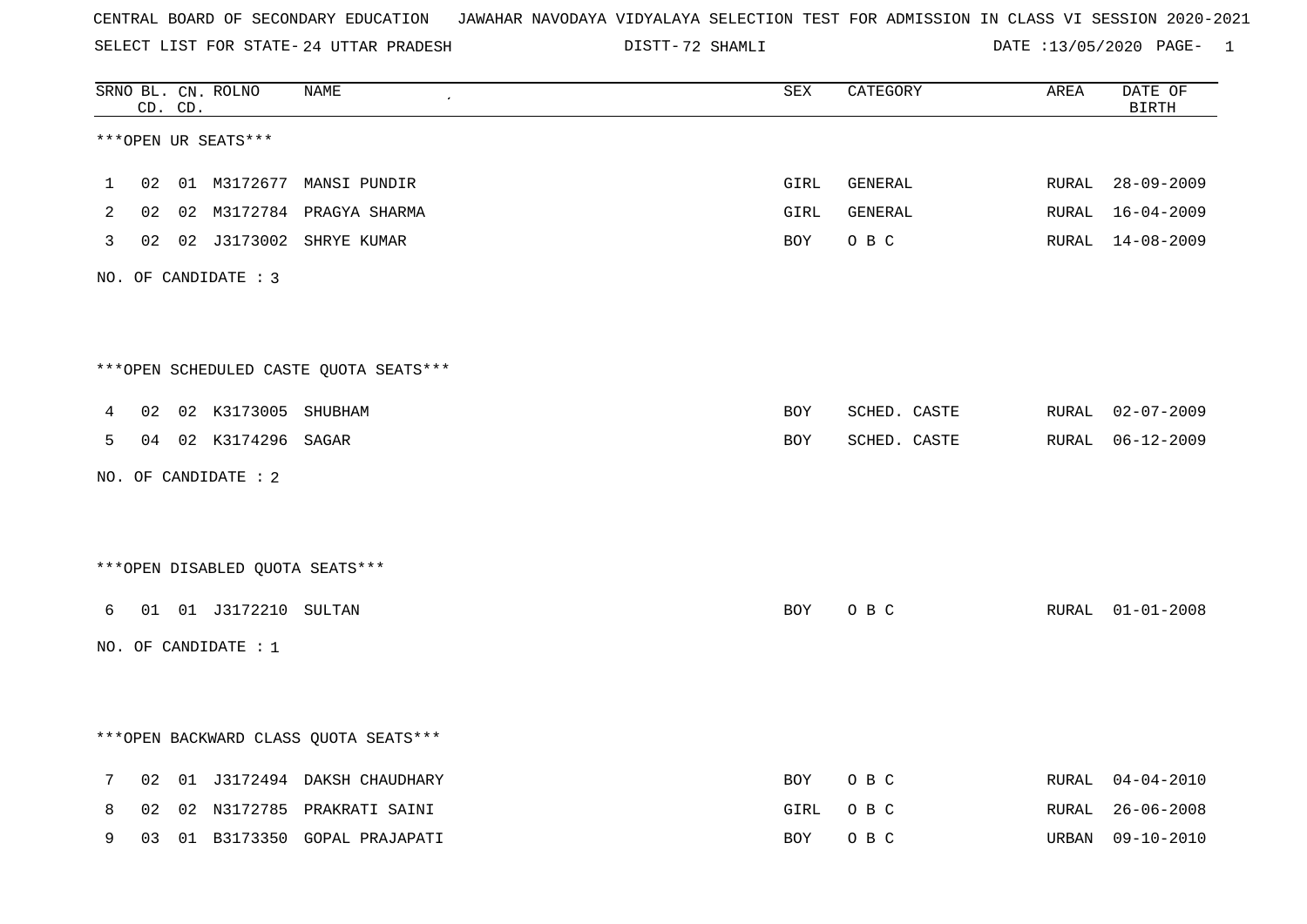| CENTRAL BOARD OF SECONDARY EDUCATION – JAWAHAR NAVODAYA VIDYALAYA SELECTION TEST FOR ADMISSION IN CLASS VI SESSION 2020-2021 |  |  |  |  |
|------------------------------------------------------------------------------------------------------------------------------|--|--|--|--|
|------------------------------------------------------------------------------------------------------------------------------|--|--|--|--|

72 SHAMLI DATE :13/05/2020 PAGE- 2

|    |    | CD. CD. | SRNO BL. CN. ROLNO     | NAME                                    | SEX        | CATEGORY       | AREA  | DATE OF<br><b>BIRTH</b> |
|----|----|---------|------------------------|-----------------------------------------|------------|----------------|-------|-------------------------|
|    |    |         | NO. OF CANDIDATE : 3   |                                         |            |                |       |                         |
|    |    |         |                        |                                         |            |                |       |                         |
|    |    |         |                        | *** OPEN SCHEDULED TRIBE QUOTA SEATS*** |            |                |       |                         |
| 10 | 02 |         | 01 L3172328 AAYAN      |                                         | <b>BOY</b> | SCHED. TRIBE   | RURAL | 14-08-2009              |
|    |    |         | NO. OF CANDIDATE : $1$ |                                         |            |                |       |                         |
|    |    |         |                        |                                         |            |                |       |                         |
|    |    |         | ***RURAL OPEN SEATS*** |                                         |            |                |       |                         |
|    |    |         |                        |                                         |            |                |       |                         |
| 11 | 01 |         |                        | 01 I3171696 ADITYA SHARMA               | <b>BOY</b> | <b>GENERAL</b> | RURAL | $01 - 07 - 2009$        |
| 12 | 01 |         |                        | 01 J3171857 HARSHIT TOMAR               | <b>BOY</b> | O B C          | RURAL | $16 - 09 - 2009$        |
| 13 | 01 | 01      |                        | I3171861 HARSH SHARMA                   | <b>BOY</b> | GENERAL        | RURAL | $10 - 07 - 2010$        |
| 14 | 01 |         | 01 03172078 RASHI      |                                         | GIRL       | SCHED. CASTE   | RURAL | $10 - 12 - 2009$        |
| 15 | 02 | 01      |                        | J3172538 GOURAVE KUMAR                  | <b>BOY</b> | O B C          | RURAL | $11 - 09 - 2010$        |
| 16 | 02 | 02      | J3173000               | SHRAVAN KUMAR                           | <b>BOY</b> | O B C          | RURAL | $20 - 09 - 2010$        |
| 17 | 02 | 02      |                        | J3173006 SHUBHAM KUMAR                  | <b>BOY</b> | O B C          | RURAL | $15 - 07 - 2008$        |
| 18 | 02 |         | 02 I3173128 VASHU      |                                         | <b>BOY</b> | GENERAL        | RURAL | $24 - 03 - 2009$        |
| 19 | 03 | 01      |                        | J3173286 ARYAN MALIK                    | <b>BOY</b> | O B C          | RURAL | $22 - 05 - 2010$        |
| 20 | 03 | 01      |                        | I3173440 KUNAL SHARMA                   | <b>BOY</b> | GENERAL        | RURAL | $11 - 09 - 2010$        |
| 21 | 04 |         |                        | 01 K3173863 AMAN KUMAR                  | <b>BOY</b> | SCHED. CASTE   | RURAL | $06 - 06 - 2008$        |
| 22 | 04 | 01      |                        | I3173944 CHAITANYA BHARDWAJ             | <b>BOY</b> | <b>GENERAL</b> | RURAL | $05 - 08 - 2009$        |
| 23 | 04 | 02      |                        | J3174465 SUJEET SINGH                   | <b>BOY</b> | O B C          | RURAL | $05 - 07 - 2009$        |
| 24 | 05 | 01      |                        | K3174896 NIKHIL KUMAR                   | <b>BOY</b> | SCHED. CASTE   | RURAL | $01 - 07 - 2008$        |
| 25 | 05 | 02      |                        | J3175164 VANSH CHAUHAN                  | <b>BOY</b> | O B C          | RURAL | $04 - 02 - 2008$        |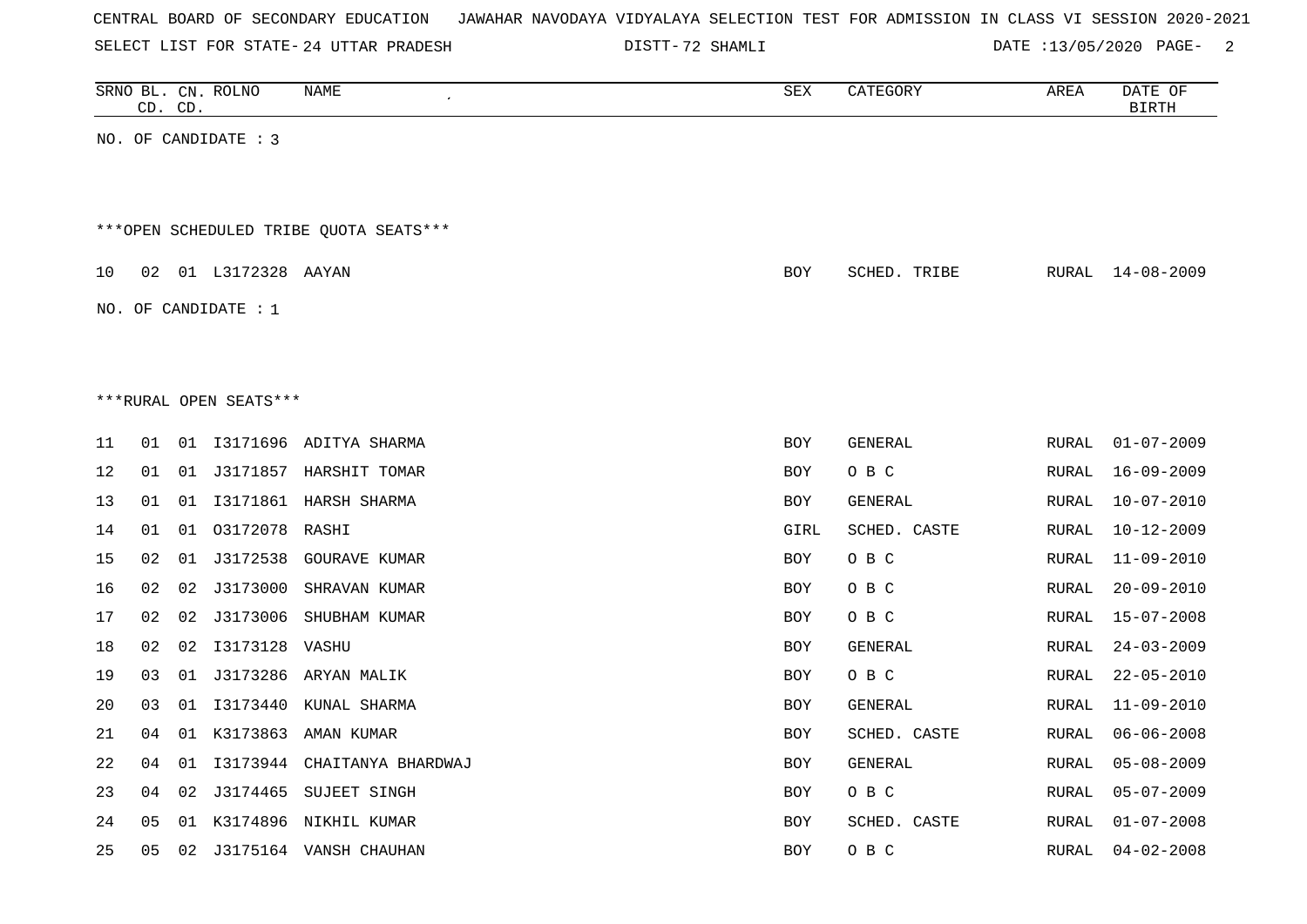| CENTRAL BOARD OF SECONDARY EDUCATION – JAWAHAR NAVODAYA VIDYALAYA SELECTION TEST FOR ADMISSION IN CLASS VI SESSION 2020-2021 |  |  |  |  |
|------------------------------------------------------------------------------------------------------------------------------|--|--|--|--|
|------------------------------------------------------------------------------------------------------------------------------|--|--|--|--|

72 SHAMLI DATE :13/05/2020 PAGE- 3

| SRNO<br>BL   | <b>ROLNO</b><br>$CN$ . | NAME | SEX | CATEGORY | AREA | namp<br>OF<br>DAIL |
|--------------|------------------------|------|-----|----------|------|--------------------|
| $\cap$<br>ىت | $\cap$<br>. پ          |      |     |          |      | <b>BIRTH</b>       |
|              |                        |      |     |          |      |                    |

NO. OF CANDIDATE : 15

# \*\*\*RURAL SCHEDULED CASTE QUOTA SEATS\*\*\*

| 26 01 01 K3171902 KARTIK<br>SCHED. CASTE<br><b>BOY</b> |              | RURAL 01-07-2010 |
|--------------------------------------------------------|--------------|------------------|
| 27 01 01 03172127 SAKSHI RANI<br>GIRL                  | SCHED. CASTE | RURAL 27-02-2010 |
| 28 02 01 03172492 CHHAVI<br>GIRL                       | SCHED. CASTE | RURAL 08-05-2010 |
| 29 05 01 K3174654 ARYAN KAKRAN<br><b>BOY</b>           | SCHED. CASTE | RURAL 23-11-2009 |
| 30  05  01  03174795  KM. SAVI<br>GIRL                 | SCHED. CASTE | RURAL 03-08-2010 |

NO. OF CANDIDATE : 5

# \*\*\*RURAL BACKWARD CLASS QUOTA SEATS\*\*\*

| 31 | 01 | -01   | N3171900 | KARISHMA RANI     | GIRL       | O B C | RURAL | 09-01-2010       |
|----|----|-------|----------|-------------------|------------|-------|-------|------------------|
| 32 | 03 | 01    | N3173657 | SHIBA             | GIRL       | O B C | RURAL | 09-03-2010       |
| 33 | 04 | 01    | J3173885 | ANNAT             | <b>BOY</b> | O B C | RURAL | 01-01-2011       |
| 34 | 04 | 02    | J3174455 | SUFIYAN           | <b>BOY</b> | O B C | RURAL | 30-10-2008       |
| 35 | 05 | . O 1 | J3174694 | DEEPANSHU CHAUHAN | <b>BOY</b> | O B C | RURAL | $02 - 11 - 2009$ |
| 36 | 05 | 01    | N3174933 | PRIYANSHI         | GIRL       | O B C | RURAL | $10 - 07 - 2010$ |
| 37 | 05 | 02    | N3174978 | RIYA PANWAR       | GIRL       | O B C | RURAL | 28-07-2010       |
| 38 | 05 | 02    | N3175099 | SHIWANGI          | GIRL       | O B C | RURAL | 10-01-2011       |

NO. OF CANDIDATE : 8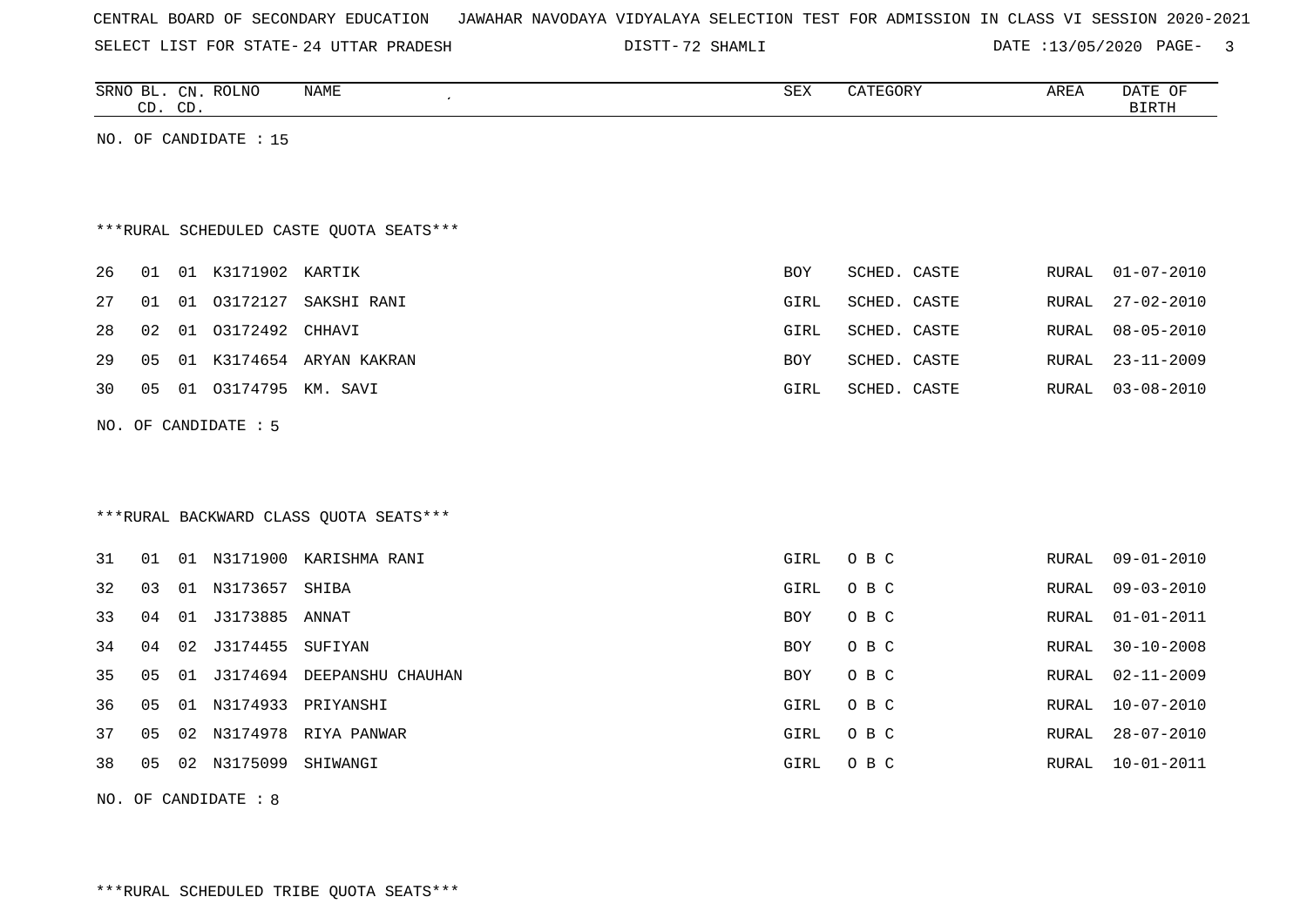SELECT LIST FOR STATE- DISTT- 24 UTTAR PRADESH

72 SHAMLI DATE :13/05/2020 PAGE- 4

| SRNO BL. CN. ROLNO<br>NAME<br>CD. CD.     | SEX  | CATEGORY     | AREA  | DATE OF<br>BIRTH |
|-------------------------------------------|------|--------------|-------|------------------|
| ***RURAL SCHEDULED TRIBE OUOTA SEATS***   |      |              |       |                  |
| 39<br>01 K3172559 HIMANSHU<br>02          | BOY  | SCHED. CASTE | RURAL | 08-04-2010       |
| P3174368 SANIYA CHOUHAN<br>40<br>02<br>04 | GIRL | SCHED. TRIBE | RURAL | 15-05-2009       |
| NO. OF CANDIDATE : $2$                    |      |              |       |                  |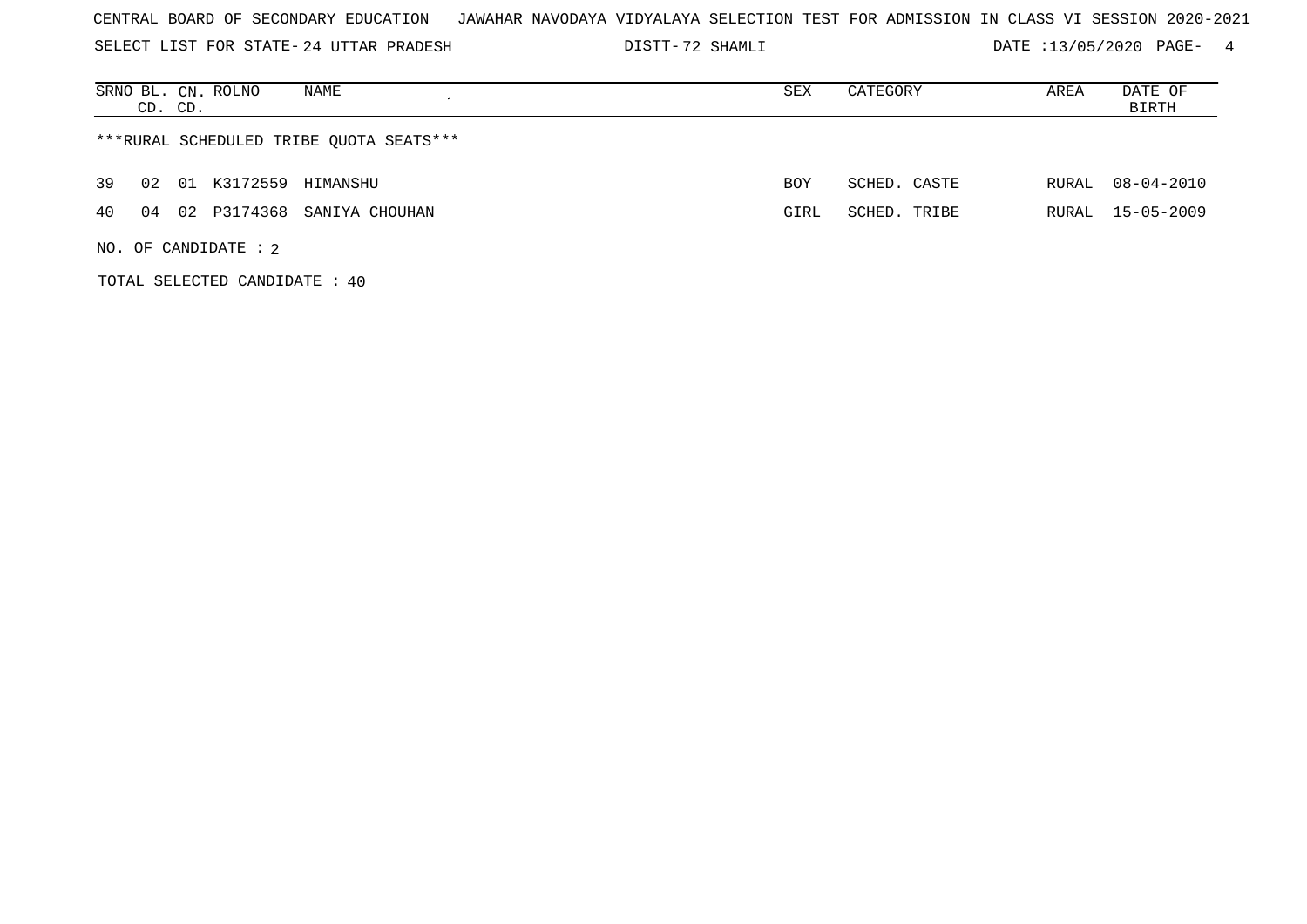|  |  |  |  | CENTRAL BOARD OF SECONDARY EDUCATION GJAWAHAR NAVODAYA VIDYALAYA SELECTION TEST FOR ADMISSION IN CLASS VI SESSION 2020-2021 |  |  |  |  |  |  |  |  |  |  |  |
|--|--|--|--|-----------------------------------------------------------------------------------------------------------------------------|--|--|--|--|--|--|--|--|--|--|--|
|--|--|--|--|-----------------------------------------------------------------------------------------------------------------------------|--|--|--|--|--|--|--|--|--|--|--|

SELECT LIST FOR STATE- DISTT- 24 UTTAR PRADESH 73 KASGANJ DATE :13/05/2020 PAGE- 1

|    |    | CD. CD. | SRNO BL. CN. ROLNO   | NAME                                   | SEX        | CATEGORY       | AREA  | DATE OF<br><b>BIRTH</b> |
|----|----|---------|----------------------|----------------------------------------|------------|----------------|-------|-------------------------|
|    |    |         | ***OPEN UR SEATS***  |                                        |            |                |       |                         |
|    |    |         |                      |                                        |            |                |       |                         |
| 1  | 01 |         | 01 M3175590          | SUBHEKSHA BHARDWAJ                     | GIRL       | GENERAL        | RURAL | $31 - 12 - 2008$        |
| 2  | 02 | 02      |                      | J3176545 TANMAY PAL                    | BOY        | O B C          | RURAL | $14 - 02 - 2009$        |
| 3  | 03 | 01      |                      | J3176803 DEEPAK KUMAR                  | BOY        | O B C          | RURAL | $01 - 08 - 2009$        |
| 4  | 05 |         |                      | 01 M3178190 KM RASHMI UPADHYAY         | GIRL       | <b>GENERAL</b> | RURAL | $01 - 01 - 2010$        |
| 5  | 05 |         |                      | 01 J3178420 SHIVKANT KUMAR             | <b>BOY</b> | O B C          | RURAL | $25 - 04 - 2009$        |
| 6  | 06 | 01      | J3178548 AYUSH       |                                        | BOY        | O B C          | RURAL | $09 - 02 - 2008$        |
| 7  | 07 |         |                      | 01 N3178950 KM SHIKHA                  | GIRL       | O B C          | RURAL | 15-03-2011              |
| 8  | 07 |         |                      | 01 J3178957 KRISHNA KANT               | BOY        | O B C          | RURAL | $10 - 03 - 2010$        |
|    |    |         | NO. OF CANDIDATE : 8 |                                        |            |                |       |                         |
|    |    |         |                      |                                        |            |                |       |                         |
|    |    |         |                      |                                        |            |                |       |                         |
|    |    |         |                      | ***OPEN SCHEDULED CASTE OUOTA SEATS*** |            |                |       |                         |
|    |    |         |                      |                                        |            |                |       |                         |
| 9  | 02 |         |                      | 02 K3176513 SUDHANSHU SAGAR            | BOY        | SCHED. CASTE   | RURAL | $20 - 04 - 2009$        |
| 10 | 02 |         |                      | 02 K3176618 YAS VARDHAN                | BOY        | SCHED. CASTE   | RURAL | $01 - 01 - 2008$        |
| 11 | 04 |         |                      | 01 K3177476 ANSHUL SAGAR               | BOY        | SCHED. CASTE   | RURAL | $20 - 06 - 2009$        |
|    |    |         | NO. OF CANDIDATE : 3 |                                        |            |                |       |                         |
|    |    |         |                      |                                        |            |                |       |                         |
|    |    |         |                      |                                        |            |                |       |                         |
|    |    |         |                      | ***OPEN DISABLED QUOTA SEATS***        |            |                |       |                         |
|    |    |         |                      |                                        |            |                |       |                         |
| 12 | 01 |         |                      | 01 J3175535 ROHIT KUMAR                | BOY        | O B C          | RURAL | $12 - 11 - 2009$        |
| 13 | 02 | 01      |                      | N3175866 DEEPAL RAJPUT                 | GIRL       | O B C          | RURAL | $01 - 01 - 2009$        |
| 14 | 02 | 02      |                      | I3176508 SOURABH KUMAR                 | <b>BOY</b> | GENERAL        | RURAL | $12 - 04 - 2009$        |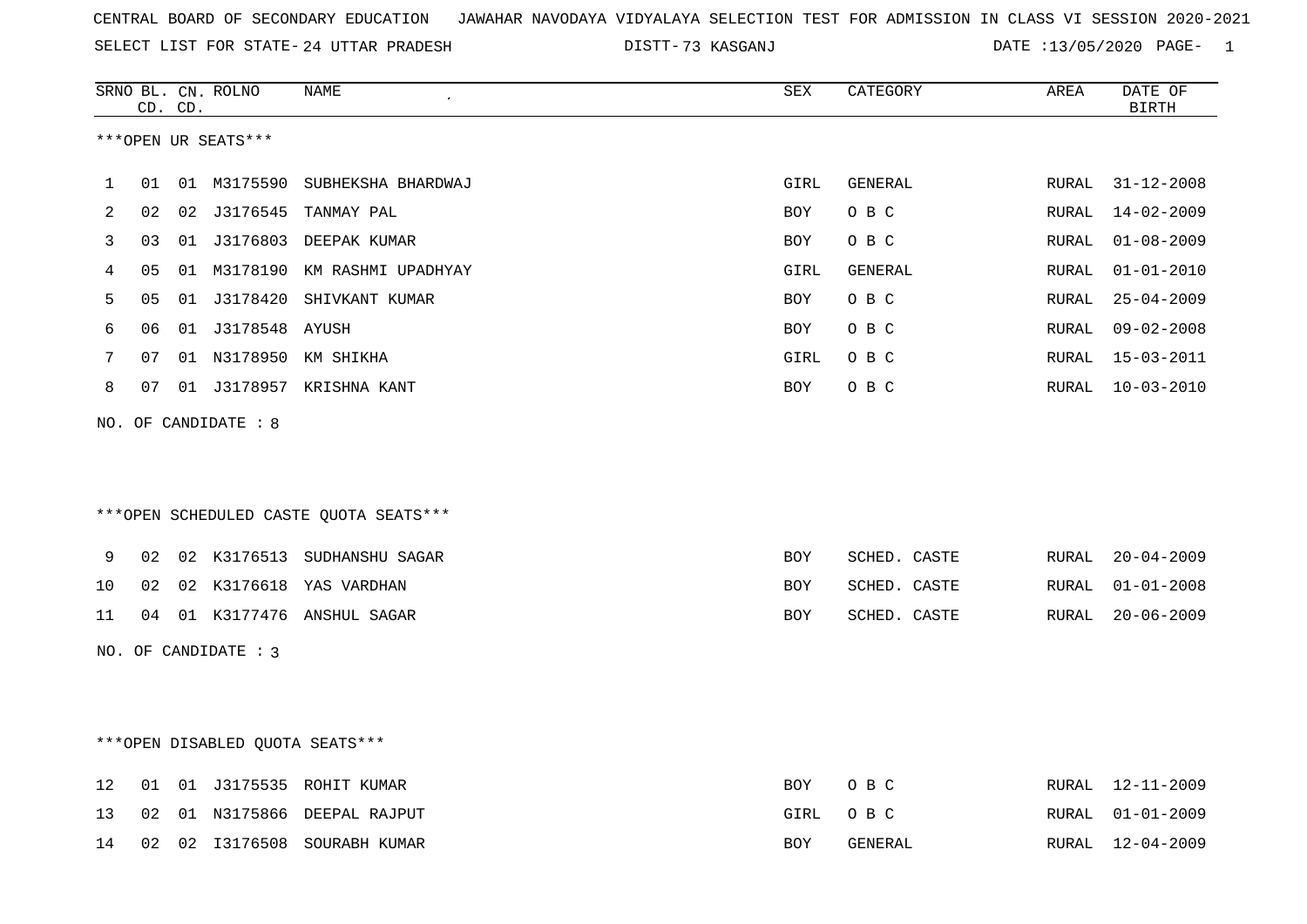|  |  | CENTRAL BOARD OF SECONDARY EDUCATION – JAWAHAR NAVODAYA VIDYALAYA SELECTION TEST FOR ADMISSION IN CLASS VI SESSION 2020-2021 |  |  |  |  |  |  |  |  |  |  |  |  |  |
|--|--|------------------------------------------------------------------------------------------------------------------------------|--|--|--|--|--|--|--|--|--|--|--|--|--|
|--|--|------------------------------------------------------------------------------------------------------------------------------|--|--|--|--|--|--|--|--|--|--|--|--|--|

73 KASGANJ DATE :13/05/2020 PAGE- 2

| SRNO BL. CN. ROLNO | CD. CD. |                        | NAME                                   | ${\tt SEX}$ | CATEGORY     | AREA  | DATE OF<br><b>BIRTH</b> |
|--------------------|---------|------------------------|----------------------------------------|-------------|--------------|-------|-------------------------|
|                    |         | NO. OF CANDIDATE : 3   |                                        |             |              |       |                         |
|                    |         |                        |                                        |             |              |       |                         |
|                    |         |                        |                                        |             |              |       |                         |
|                    |         |                        | *** OPEN BACKWARD CLASS QUOTA SEATS*** |             |              |       |                         |
| 15                 | 01      |                        | 01 J3175236 AKASH KUMAR                | BOY         | O B C        | RURAL | $01 - 06 - 2009$        |
| 16                 | 02      |                        | 01 J3175781 ARYAN YADAV                | BOY         | O B C        | RURAL | 12-11-2009              |
| 17                 | 02      | 02 N3176214 NISHA      |                                        | GIRL        | O B C        | RURAL | 12-08-2010              |
| 18                 | 06      |                        | 01 N3178667 RICHA YADAV                | GIRL        | O B C        | RURAL | $25 - 08 - 2009$        |
| 19                 | 06      |                        | 01 N3178723 VANSHIKA YADAV             | GIRL        | O B C        | RURAL | $08 - 07 - 2009$        |
|                    |         |                        |                                        |             |              |       |                         |
|                    |         | NO. OF CANDIDATE : 5   |                                        |             |              |       |                         |
|                    |         |                        |                                        |             |              |       |                         |
|                    |         |                        |                                        |             |              |       |                         |
|                    |         |                        | ***OPEN SCHEDULED TRIBE QUOTA SEATS*** |             |              |       |                         |
| 20                 |         | 02 02 L3176577 VIKASH  |                                        | <b>BOY</b>  | SCHED. TRIBE | RURAL | $01 - 07 - 2008$        |
|                    |         |                        |                                        |             |              |       |                         |
|                    |         | NO. OF CANDIDATE : 1   |                                        |             |              |       |                         |
|                    |         |                        |                                        |             |              |       |                         |
|                    |         |                        |                                        |             |              |       |                         |
|                    |         | ***RURAL OPEN SEATS*** |                                        |             |              |       |                         |
| 21                 | 01      |                        | 01 J3175228 ADITYA KUMAR               | BOY         | O B C        | RURAL | 08-09-2009              |
| 22                 | 01      |                        | 01 J3175284 AYUSH KUMAR                | BOY         | O B C        | RURAL | $11 - 07 - 2008$        |
| 23                 | 01      | 01 J3175430 MOHIT      |                                        | <b>BOY</b>  | O B C        | RURAL | $01 - 10 - 2007$        |
| 24                 | 01      |                        | 01 J3175540 SACHIN KUMAR               | BOY         | O B C        | RURAL | $02 - 06 - 2009$        |
| 25                 | 01      | 01 J3175568 SHIVAM     |                                        | BOY         | O B C        | RURAL | $14 - 09 - 2009$        |
| 26                 | 01      |                        | 01 I3175582 SHLOK BHARDWAJ             | BOY         | GENERAL      | RURAL | $17 - 04 - 2010$        |
| 27                 |         |                        | 02 01 J3175734 ANKIT KUMAR             | BOY         | $O$ B $C$    |       | RURAL 03-10-2009        |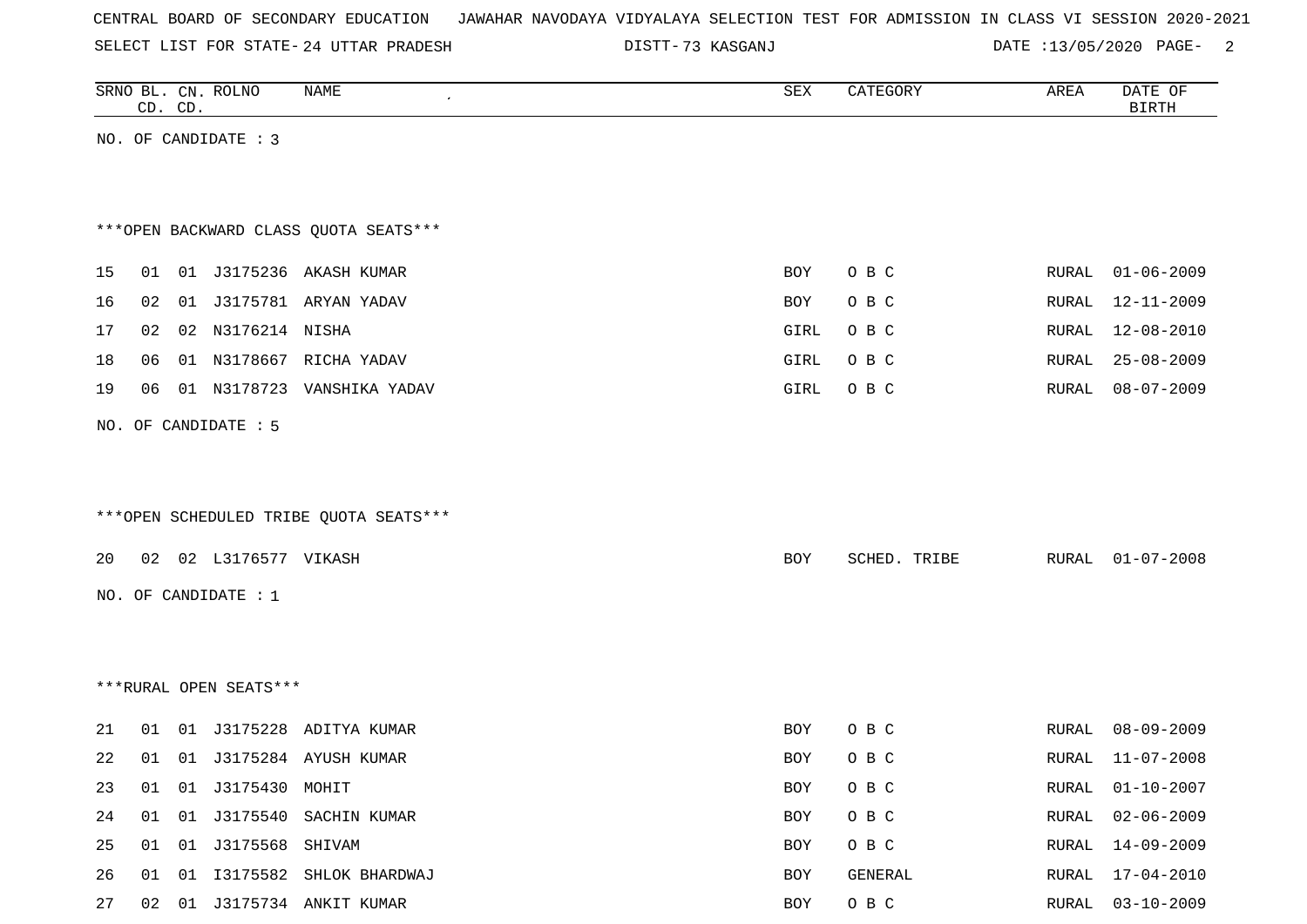73 KASGANJ DATE :13/05/2020 PAGE- 3

|    | CD. | CD. | SRNO BL. CN. ROLNO     | <b>NAME</b>                 | <b>SEX</b> | CATEGORY | AREA  | DATE OF<br><b>BIRTH</b> |
|----|-----|-----|------------------------|-----------------------------|------------|----------|-------|-------------------------|
|    |     |     | ***RURAL OPEN SEATS*** |                             |            |          |       |                         |
| 28 | 02  | 01  | J3175778               | ARUN KUMAR RAJPOOT          | <b>BOY</b> | O B C    | RURAL | $21 - 07 - 2009$        |
| 29 | 02  |     | 01 J3175943            | GURJEET KUMAR               | BOY        | O B C    | RURAL | $07 - 07 - 2009$        |
| 30 | 02  | 02  | J3176484               | SHIV KUMAR                  | BOY        | O B C    | RURAL | $15 - 05 - 2009$        |
| 31 | 02  | 02  | I3176551               | TUSHAR VARSHNEY             | BOY        | GENERAL  | RURAL | $26 - 11 - 2008$        |
| 32 | 03  | 01  | J3176808               | DEV PRASHANT                | BOY        | O B C    | RURAL | $10 - 07 - 2010$        |
| 33 | 03  |     |                        | 01 J3177030 KRISHN KANT     | <b>BOY</b> | O B C    | RURAL | $24 - 07 - 2009$        |
| 34 | 03  | 01  | M3177036               | KUMARI AASHI SOLANKI        | GIRL       | GENERAL  | RURAL | $06 - 09 - 2009$        |
| 35 | 03  |     |                        | 01 I3177056 LOVE MITTAL     | BOY        | GENERAL  | RURAL | $30 - 07 - 2010$        |
| 36 | 04  | 01  |                        | M3177611 KM AEESHA SOLANKI  | GIRL       | GENERAL  | RURAL | $06 - 01 - 2011$        |
| 37 | 04  |     | 01 M3177620 KM ASTHA   |                             | GIRL       | GENERAL  | RURAL | $02 - 08 - 2010$        |
| 38 | 04  | 01  |                        | J3177853 REYANSH RAJPOOT    | <b>BOY</b> | O B C    | RURAL | $25 - 01 - 2009$        |
| 39 | 05  |     |                        | 01 J3178006 AMAN KUMAR      | BOY        | O B C    | RURAL | $01 - 02 - 2009$        |
| 40 | 05  |     |                        | 01 J3178018 AMIT KUMAR      | <b>BOY</b> | O B C    | RURAL | $20 - 02 - 2009$        |
| 41 | 05  |     | 01 J3178027 ANKIT      |                             | BOY        | O B C    | RURAL | $25 - 11 - 2008$        |
| 42 | 05  |     | 01 J3178278 PINKU      |                             | BOY        | O B C    | RURAL | $20 - 02 - 2009$        |
| 43 | 06  |     |                        | 01 I3178640 PRADYUMAN SINGH | <b>BOY</b> | GENERAL  | RURAL | 16-07-2010              |
| 44 | 06  |     | 01 I3178659 RAJA       |                             | BOY        | GENERAL  | RURAL | $01 - 01 - 2009$        |
| 45 | 06  |     |                        | 01 J3178729 VINAY KUMAR     | <b>BOY</b> | O B C    | RURAL | $11 - 11 - 2009$        |
| 46 | 06  | 01  |                        | J3178733 VISHAL PRATAP      | BOY        | O B C    | RURAL | $01 - 01 - 2010$        |
| 47 | 07  | 01  |                        | J3178802 ARUN KUMAR         | <b>BOY</b> | O B C    | RURAL | $24 - 02 - 2009$        |
| 48 | 07  | 01  | M3178995 MAHI          |                             | GIRL       | GENERAL  | RURAL | $06 - 01 - 2010$        |
| 49 | 07  |     |                        | 01 J3179009 MOHAN YADAV     | BOY        | O B C    | RURAL | $01 - 07 - 2010$        |

NO. OF CANDIDATE : 29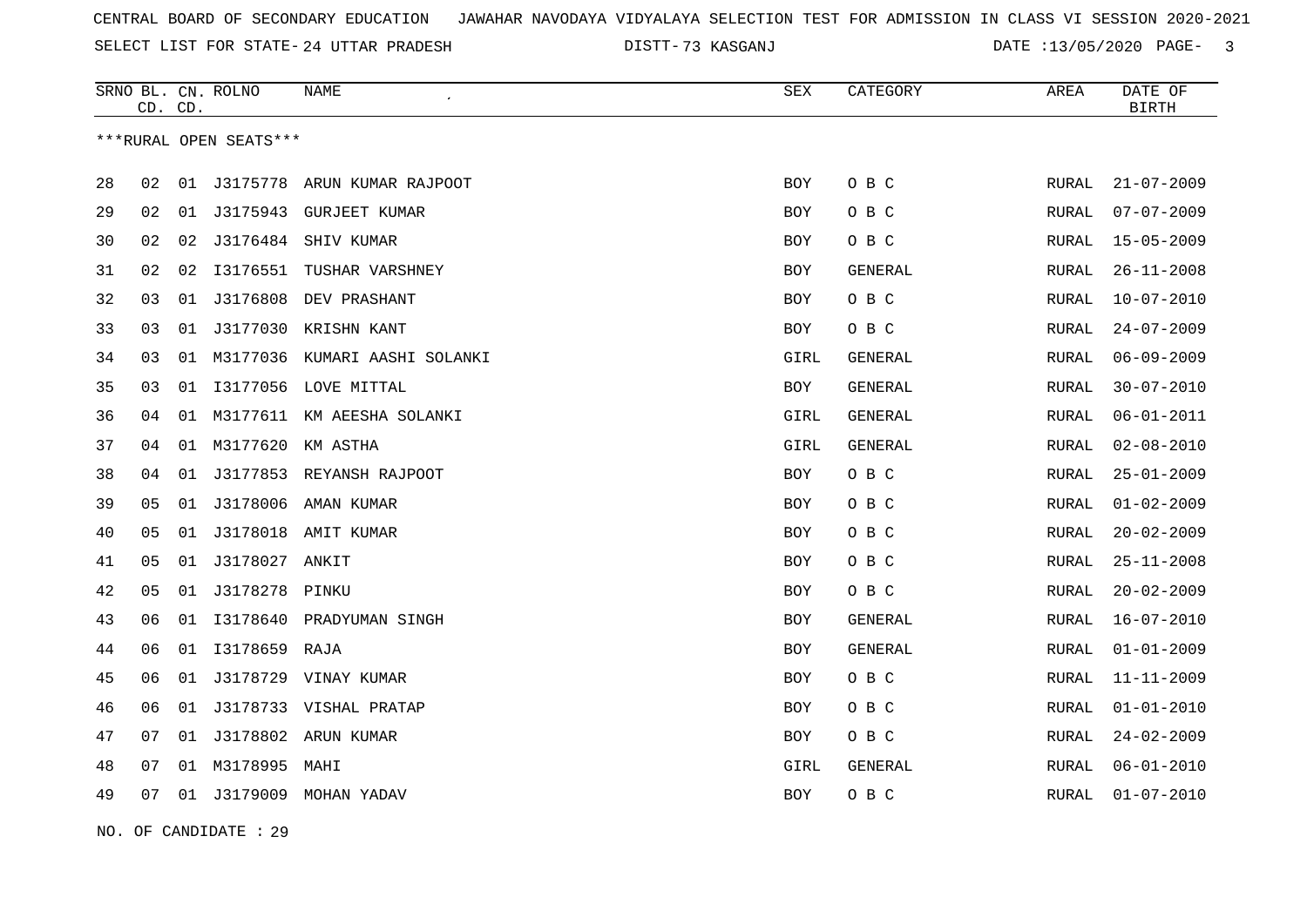SELECT LIST FOR STATE- DISTT- 24 UTTAR PRADESH

73 KASGANJ DATE :13/05/2020 PAGE- 4

|                                         | CD. CD. |    | SRNO BL. CN. ROLNO | NAME<br>$\cdot$       | SEX        | CATEGORY     | AREA  | DATE OF<br><b>BIRTH</b> |  |
|-----------------------------------------|---------|----|--------------------|-----------------------|------------|--------------|-------|-------------------------|--|
| ***RURAL SCHEDULED CASTE OUOTA SEATS*** |         |    |                    |                       |            |              |       |                         |  |
| 50                                      | 01      | 01 | K3175439           | MUKESH                | <b>BOY</b> | SCHED. CASTE | RURAL | $12 - 08 - 2008$        |  |
| 51                                      | 02      | 01 |                    | K3175667 ADITYA KUMAR | BOY        | SCHED. CASTE | RURAL | $02 - 03 - 2009$        |  |
| 52                                      | 02      | 01 |                    | K3175936 GOURAV KUMAR | BOY        | SCHED. CASTE | RURAL | $10 - 08 - 2007$        |  |
| 53                                      | 02      | 02 | K3176219 NITIN     |                       | <b>BOY</b> | SCHED. CASTE | RURAL | $01 - 05 - 2009$        |  |
| 54                                      | 03      | 01 | K3176711           | ANMOL                 | <b>BOY</b> | SCHED. CASTE | RURAL | $15 - 07 - 2007$        |  |
| 55                                      | 03      | 01 | K3176712           | ANMOL KUMAR GAUTAM    | BOY        | SCHED. CASTE | RURAL | $01 - 01 - 2008$        |  |
| 56                                      | 04      | 01 | K3177773           | NAGENDRA PRATAP SINGH | BOY        | SCHED. CASTE | RURAL | 12-12-2010              |  |
| 57                                      | 04      | 01 |                    | K3177957 VIRAJ KUMAR  | <b>BOY</b> | SCHED. CASTE | RURAL | $10 - 05 - 2010$        |  |
| 58                                      | 06      | 01 | K3178506           | ADESH KUMAR           | <b>BOY</b> | SCHED. CASTE | RURAL | $05 - 07 - 2009$        |  |
| 59                                      | 07      | 01 | K3179144 VARUN     |                       | <b>BOY</b> | SCHED. CASTE | RURAL | $01 - 01 - 2008$        |  |

NO. OF CANDIDATE : 10

\*\*\*RURAL BACKWARD CLASS QUOTA SEATS\*\*\*

| 60 | O 1 |    |                      | 01 N3175345 HIMANASHI           | GIRL | O B C | RURAL | $30 - 08 - 2009$ |
|----|-----|----|----------------------|---------------------------------|------|-------|-------|------------------|
| 61 | 02  |    |                      | 01 N3176086 KUMARI GAURI        | GIRL | O B C |       | RURAL 14-05-2009 |
| 62 | 02  |    | 01 N3176118 LAXMI    |                                 | GIRL | O B C |       | RURAL 01-01-2010 |
| 63 | 02  |    |                      | 02 N3176201 NEESHU RAJPUT       | GIRL | O B C | RURAL | 01-01-2009       |
| 64 | 02  |    |                      | 02 N3176345 RATIKA POONAM SINGH | GIRL | O B C | RURAL | 22-07-2009       |
| 65 | 03  |    | 01 N3176792 CHARVI   |                                 | GIRL | O B C | RURAL | 16-07-2009       |
| 66 | 03  |    |                      | 01 N3176925 KM GAURI VERMA      | GIRL | O B C | RURAL | 06-03-2011       |
| 67 | 03  |    |                      | 01 N3176950 KM NANDANI          | GIRL | O B C | RURAL | 06-01-2010       |
| 68 | 03  |    | 01 N3176958 KM POOJA |                                 | GIRL | O B C | RURAL | 16-01-2010       |
| 69 | 03  |    | 01 N3177016 KM TANNU |                                 | GIRL | O B C | RURAL | $01 - 10 - 2008$ |
| 70 | 06  | 01 |                      | N3178535 APARAJITA SINGH        | GIRL | O B C | RURAL | $29 - 08 - 2008$ |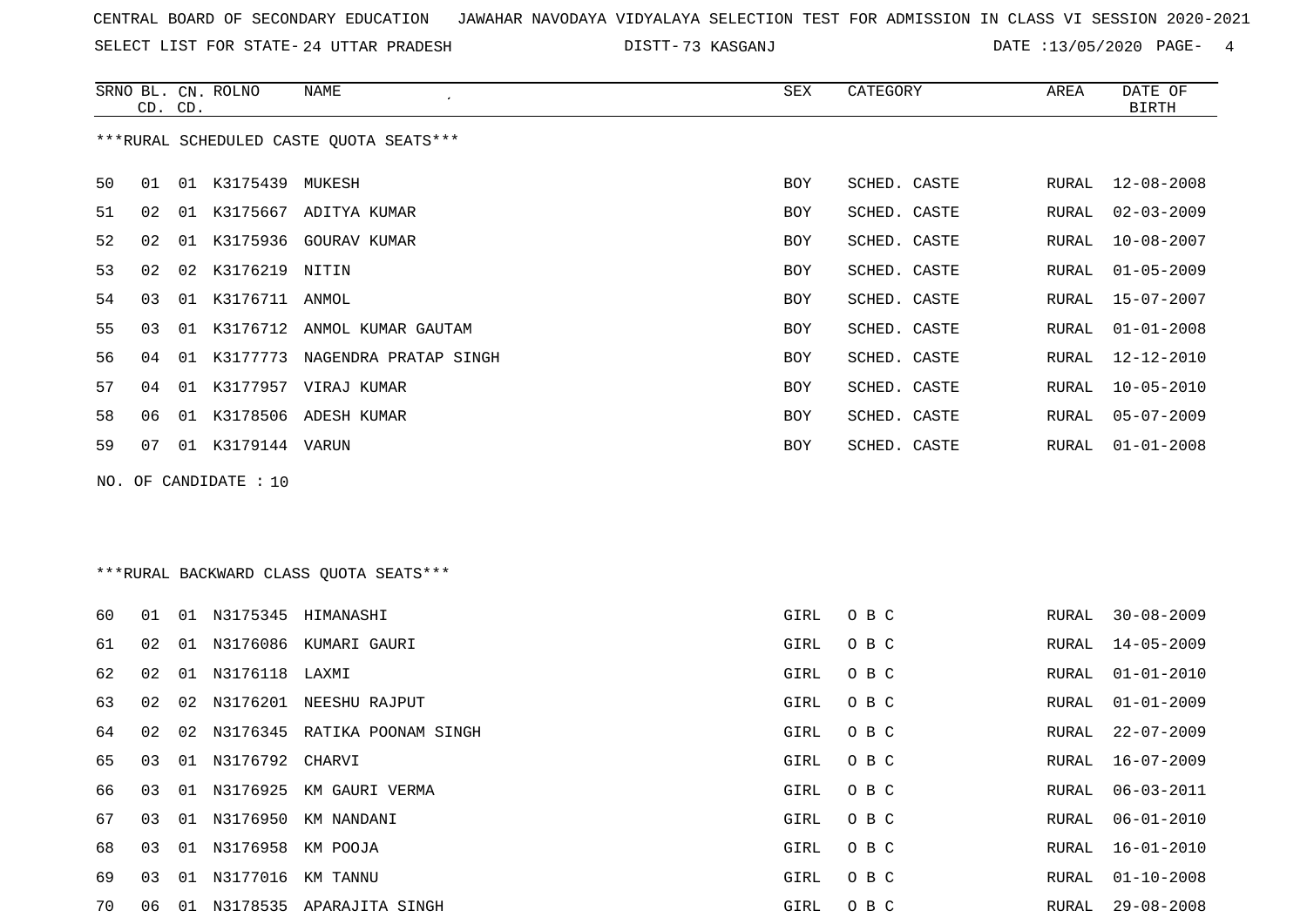SELECT LIST FOR STATE- DISTT- 24 UTTAR PRADESH

73 KASGANJ DATE :13/05/2020 PAGE- 5

|                                        | CD. CD.                 |    | SRNO BL. CN. ROLNO | NAME                | SEX  | CATEGORY | AREA  | DATE OF<br>BIRTH |  |  |  |  |
|----------------------------------------|-------------------------|----|--------------------|---------------------|------|----------|-------|------------------|--|--|--|--|
| ***RURAL BACKWARD CLASS OUOTA SEATS*** |                         |    |                    |                     |      |          |       |                  |  |  |  |  |
| 71                                     | 06                      | 01 |                    | N3178570 GUNGUN PAL | GIRL | $O$ B C  |       | RURAL 19-01-2008 |  |  |  |  |
| 72                                     | 06                      | 01 | N3178592 KHUSHBU   |                     | GIRL | O B C    | RURAL | $05 - 12 - 2007$ |  |  |  |  |
| 73                                     | 06                      | 01 | J3178696           | SHIVAM KUMAR        | BOY  | O B C    |       | RURAL 21-03-2010 |  |  |  |  |
| 74                                     | 06                      | 01 | N3178706           | SHRADDHA            | GIRL | O B C    | RURAL | $07 - 08 - 2009$ |  |  |  |  |
| 75                                     | 07                      | 01 | N3178881           | KARISHMA            | GIRL | O B C    | RURAL | $01 - 01 - 2009$ |  |  |  |  |
|                                        | NO. OF CANDIDATE : $16$ |    |                    |                     |      |          |       |                  |  |  |  |  |

## \*\*\*RURAL SCHEDULED TRIBE QUOTA SEATS\*\*\*

|  |                            | 76 02 02 K3176614 YASH PRATAP      | BOY        | SCHED. CASTE |  | RURAL 01-01-2010 |
|--|----------------------------|------------------------------------|------------|--------------|--|------------------|
|  | 77 04 01 P3177622 KM BABLI |                                    | GIRL       | SCHED. TRIBE |  | RURAL 02-06-2009 |
|  | 78 04 01 K3177889 SATENDRA |                                    | BOY        | SCHED. CASTE |  | RURAL 24-08-2008 |
|  |                            | 79 06 01 L3178660 RAJNEESH KUMAR   | <b>BOY</b> | SCHED. TRIBE |  | RURAL 01-05-2008 |
|  |                            | 80 07 01 K3179093 SHARAD SHANKHVAR | <b>BOY</b> | SCHED. CASTE |  | RURAL 01-08-2007 |
|  |                            |                                    |            |              |  |                  |

NO. OF CANDIDATE : 5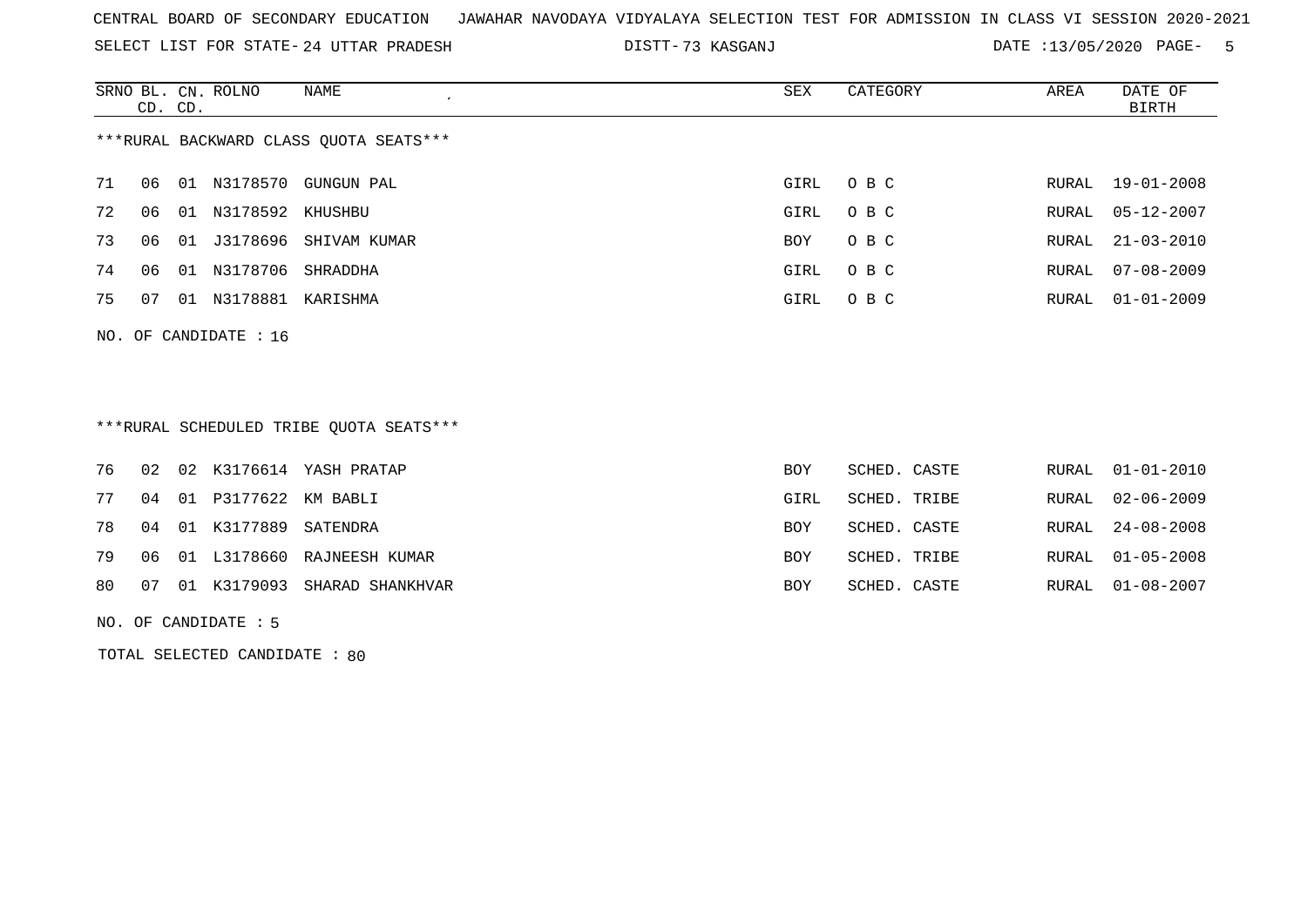SELECT LIST FOR STATE- DISTT- 24 UTTAR PRADESH

75 SULTANPUR DATE :13/05/2020 PAGE- 1

|              |                                        | CD. CD. |  | SRNO BL. CN. ROLNO   | <b>NAME</b>                            | SEX        | CATEGORY     | AREA  | DATE OF<br><b>BIRTH</b> |  |
|--------------|----------------------------------------|---------|--|----------------------|----------------------------------------|------------|--------------|-------|-------------------------|--|
|              |                                        |         |  | ***OPEN UR SEATS***  |                                        |            |              |       |                         |  |
| $\mathbf{1}$ |                                        | 02      |  |                      | 01 N2887715 AARJU E SHIFA              | GIRL       | O B C        | RURAL | $10 - 02 - 2010$        |  |
| 2            | 05                                     |         |  |                      | 01 N2888027 AYUSHI PATEL               | GIRL       | O B C        | RURAL | $02 - 07 - 2010$        |  |
| 3            | 10                                     |         |  |                      | 01 J2888664 VAIBHAV GUPTA              | <b>BOY</b> | O B C        | RURAL | $01 - 01 - 2011$        |  |
|              | NO. OF CANDIDATE : 3                   |         |  |                      |                                        |            |              |       |                         |  |
|              |                                        |         |  |                      |                                        |            |              |       |                         |  |
|              | ***OPEN SCHEDULED CASTE QUOTA SEATS*** |         |  |                      |                                        |            |              |       |                         |  |
| 4            | 07                                     |         |  |                      | 01 K2888245 ALANKRIT SINGH             | BOY        | SCHED. CASTE | RURAL | 18-04-2009              |  |
| 5            | 10                                     |         |  |                      | 01 K2888667 VISHAL SAROJ               | <b>BOY</b> | SCHED. CASTE | RURAL | $12 - 02 - 2008$        |  |
| 6            |                                        |         |  |                      | 10 01 K2888668 VIVEK GAUTAM            | BOY        | SCHED. CASTE | RURAL | $01 - 01 - 2010$        |  |
|              |                                        |         |  | NO. OF CANDIDATE : 3 |                                        |            |              |       |                         |  |
|              |                                        |         |  |                      |                                        |            |              |       |                         |  |
|              |                                        |         |  |                      | *** OPEN BACKWARD CLASS QUOTA SEATS*** |            |              |       |                         |  |
| 7            | 03                                     |         |  |                      | 01 N2887879 SHAGUN VERMA               | GIRL       | O B C        | RURAL | $16 - 10 - 2010$        |  |
| 8            | 06                                     |         |  |                      | 01 J2888195 RISHABH YADAV              | <b>BOY</b> | O B C        | RURAL | $26 - 02 - 2008$        |  |
| 9            | 08                                     |         |  |                      | 01 J2888330 ANIRUDDH NISHAD            | BOY        | O B C        | RURAL | $21 - 11 - 2009$        |  |
|              |                                        |         |  | NO. OF CANDIDATE : 3 |                                        |            |              |       |                         |  |

\*\*\*OPEN SCHEDULED TRIBE QUOTA SEATS\*\*\*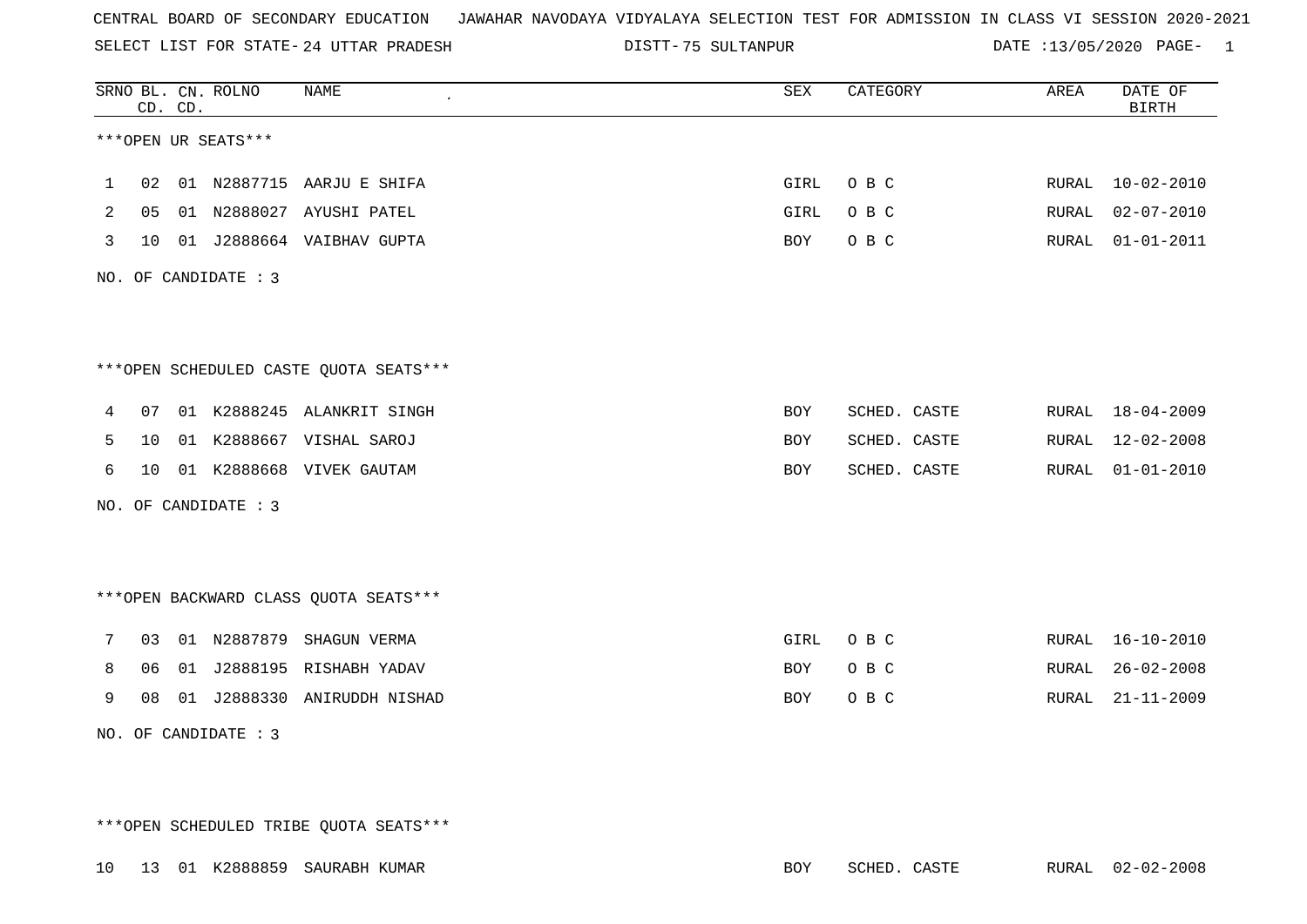| CENTRAL BOARD OF SECONDARY EDUCATION – JAWAHAR NAVODAYA VIDYALAYA SELECTION TEST FOR ADMISSION IN CLASS VI SESSION 2020-2021 |  |  |  |  |
|------------------------------------------------------------------------------------------------------------------------------|--|--|--|--|
|------------------------------------------------------------------------------------------------------------------------------|--|--|--|--|

SELECT LIST FOR STATE- DISTT- 24 UTTAR PRADESH 75 SULTANPUR DATE :13/05/2020 PAGE- 2

|                        |    | CD. CD. | SRNO BL. CN. ROLNO | <b>NAME</b>              | <b>SEX</b> | CATEGORY       | AREA         | DATE OF<br><b>BIRTH</b> |  |  |  |
|------------------------|----|---------|--------------------|--------------------------|------------|----------------|--------------|-------------------------|--|--|--|
| NO.                    | OF |         | CANDIDATE : 1      |                          |            |                |              |                         |  |  |  |
|                        |    |         |                    |                          |            |                |              |                         |  |  |  |
|                        |    |         |                    |                          |            |                |              |                         |  |  |  |
| ***RURAL OPEN SEATS*** |    |         |                    |                          |            |                |              |                         |  |  |  |
| 11                     | 01 | 01      | M2887619           | ARCHITA SRIVASTAVA       | GIRL       | <b>GENERAL</b> | <b>RURAL</b> | $26 - 10 - 2009$        |  |  |  |
| 12                     | 02 | 01      | I2887743           | AYUSHMAN PATHAK          | <b>BOY</b> | <b>GENERAL</b> | RURAL        | $06 - 04 - 2009$        |  |  |  |
| 13                     | 03 | 01      | J2887854           | PRAVESH PRAJA PATI       | <b>BOY</b> | O B C          | <b>RURAL</b> | $25 - 03 - 2010$        |  |  |  |
| 14                     | 04 | 01      | I2887932           | <b>AYUSH DUBEY</b>       | <b>BOY</b> | <b>GENERAL</b> | <b>RURAL</b> | $04 - 10 - 2010$        |  |  |  |
| 15                     | 05 | 01      | I2888005           | ALTAF KHAN               | <b>BOY</b> | <b>GENERAL</b> | <b>RURAL</b> | $13 - 02 - 2010$        |  |  |  |
| 16                     | 06 | 01      | J2888124           | ADITYA YADAV             | <b>BOY</b> | O B C          | <b>RURAL</b> | $04 - 07 - 2008$        |  |  |  |
| 17                     | 07 | 01      | K2888268           | KAUSHLENDRA PRATAP SINGH | <b>BOY</b> | SCHED. CASTE   | <b>RURAL</b> | $20 - 10 - 2008$        |  |  |  |
| 18                     | 08 | 01      | N2888327           | ANANYA GUPTA             | GIRL       | O B C          | <b>RURAL</b> | $10 - 04 - 2008$        |  |  |  |
| 19                     | 09 | 01      | K2888574           | SHIVAM                   | <b>BOY</b> | SCHED. CASTE   | <b>RURAL</b> | $01 - 07 - 2007$        |  |  |  |
| 20                     | 10 | 01      | I2888596           | ADARSH SHUKLA            | <b>BOY</b> | <b>GENERAL</b> | <b>RURAL</b> | $12 - 01 - 2011$        |  |  |  |
| 21                     | 11 | 01      | J2888692           | ANUBHAV                  | <b>BOY</b> | O B C          | <b>RURAL</b> | $01 - 01 - 2009$        |  |  |  |
| 22                     | 13 | 01      | N2888853           | KAJAL YADAV              | GIRL       | O B C          | <b>RURAL</b> | $11 - 06 - 2008$        |  |  |  |
|                        |    |         |                    |                          |            |                |              |                         |  |  |  |

NO. OF CANDIDATE : 12

\*\*\*RURAL SCHEDULED CASTE QUOTA SEATS\*\*\*

| 23    | 02 |    |                          | 01 K2887723 ALOK SHEKHAR        | <b>BOY</b> | SCHED. CASTE | RURAL 30-12-2009 |
|-------|----|----|--------------------------|---------------------------------|------------|--------------|------------------|
| 24 03 |    |    |                          | 01 02887873 SAKSHI BHARI        | GIRL       | SCHED. CASTE | RURAL 16-09-2010 |
|       |    |    |                          | 25 05 01 02888003 ALOKITA ANAND | GIRL       | SCHED. CASTE | RURAL 23-02-2010 |
|       |    |    | 26 06 01 02888142 ARPITA |                                 | GIRL       | SCHED. CASTE | RURAL 31-12-2009 |
| 27    | 07 | 01 |                          | 02888281 PRATIBHA KUMARI        | GIRL       | SCHED. CASTE | RURAL 14-07-2009 |